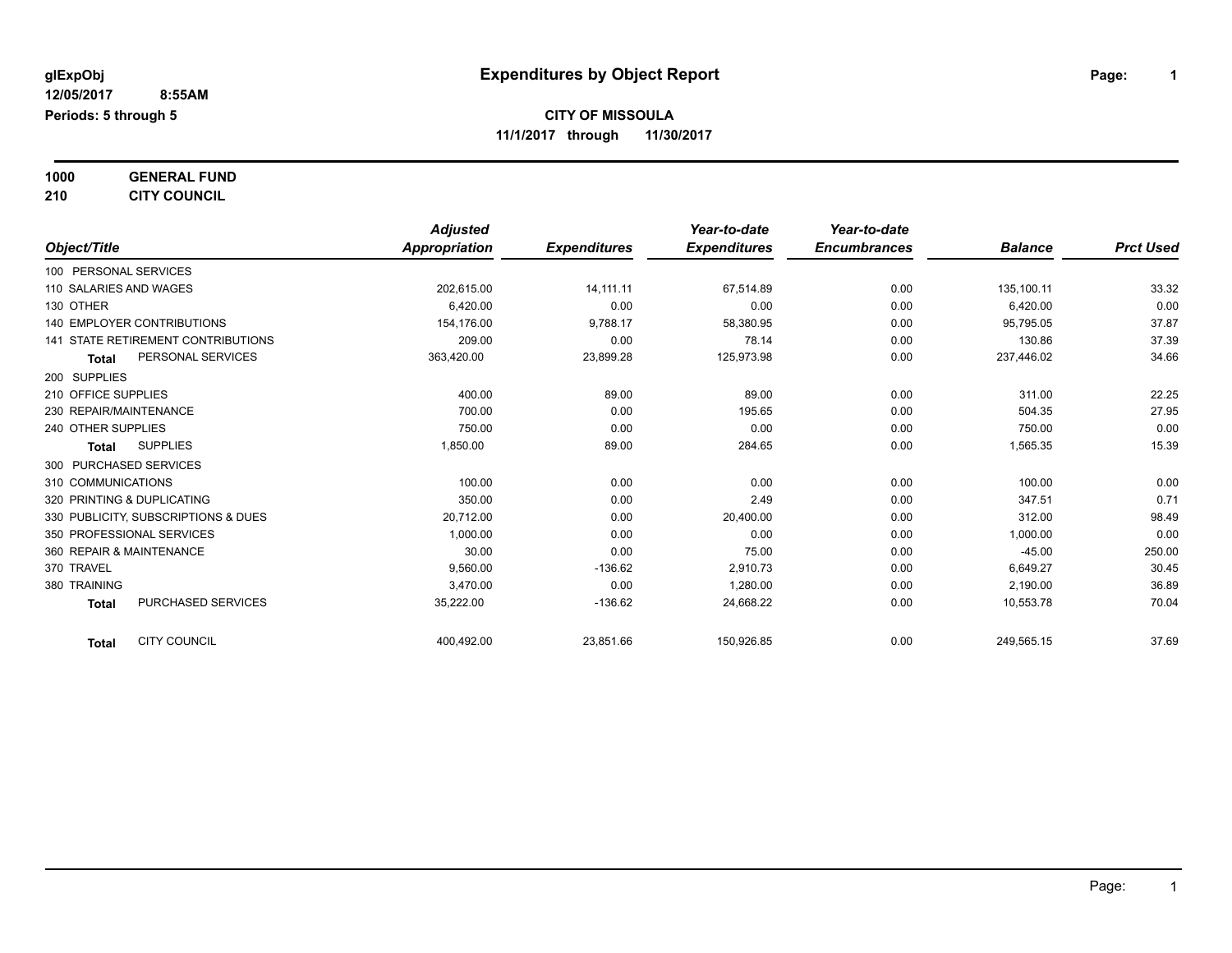**1000 GENERAL FUND 220 MAYOR**

*Object/Title Adjusted Appropriation Expenditures Year-to-date Expenditures Year-to-date Encumbrances Balance Prct Used* 100 PERSONAL SERVICES 110 SALARIES AND WAGES 404,429.00 31,579.82 149,865.88 0.00 254,563.12 37.06 120 OVERTIME 500.00 0.00 0.00 0.00 500.00 0.00 130 OTHER 7,800.00 0.00 0.00 0.00 7,800.00 0.00 140 EMPLOYER CONTRIBUTIONS 124,828.00 9,872.90 51,610.72 0.00 73,217.28 41.35 141 STATE RETIREMENT CONTRIBUTIONS 412.00 0.00 171.92 0.00 240.08 41.73 **Total** PERSONAL SERVICES 637,969.00 537,969.00 41,452.72 201,648.52 0.00 336,320.48 37.48 200 SUPPLIES 210 OFFICE SUPPLIES 1,004.00 32.95 229.02 0.00 774.98 22.81 220 OPERATING SUPPLIES **1,120.00** 1,120.00 74.00 74.00 74.00 0.00 1,046.00 6.61  $230$  REPAIR/MAINTENANCE  $\hphantom{-}0.00$   $\hphantom{-}0.00$   $\hphantom{-}0.00$   $\hphantom{-}0.00$   $\hphantom{-}0.00$   $\hphantom{-}0.00$   $\hphantom{-}0.00$ 231 GASOLINE 108.00 0.00 0.00 0.00 108.00 0.00 240 OTHER SUPPLIES 400.00 0.00 0.00 0.00 400.00 0.00 **Total** SUPPLIES 2,732.00 106.95 303.02 0.00 2,428.98 11.09 300 PURCHASED SERVICES 310 COMMUNICATIONS 890.00 54.49 0.00 835.51 6.12 320 PRINTING & DUPLICATING 3,056.00 0.00 0.00 0.00 3,056.00 0.00 330 PUBLICITY, SUBSCRIPTIONS & DUES 10,617.00 783.18 9,175.16 0.00 1,441.84 86.42 344 TELEPHONE SERVICE 6,076.00 312.18 1,269.72 0.00 4,806.28 20.90 350 PROFESSIONAL SERVICES 3,307.00 0.00 0.00 0.00 3,307.00 0.00 360 REPAIR & MAINTENANCE 26.83 26.83 26.83 26.83 26.83 26.83 26.83 26.83 26.83 26.83 370 TRAVEL 2,508.00 1,015.42 1,259.11 0.00 1,248.89 50.20 380 TRAINING 2,320.00 0.00 0.00 0.00 2,320.00 0.00 390 OTHER PURCHASED SERVICES 1,250.00 0.00 0.00 0.00 1,250.00 0.00 **Total** PURCHASED SERVICES 30,629.00 2,122.53 11,920.80 0.00 18,708.20 38.92 **Total** MAYOR 571,330.00 43,682.20 213,872.34 0.00 357,457.66 37.43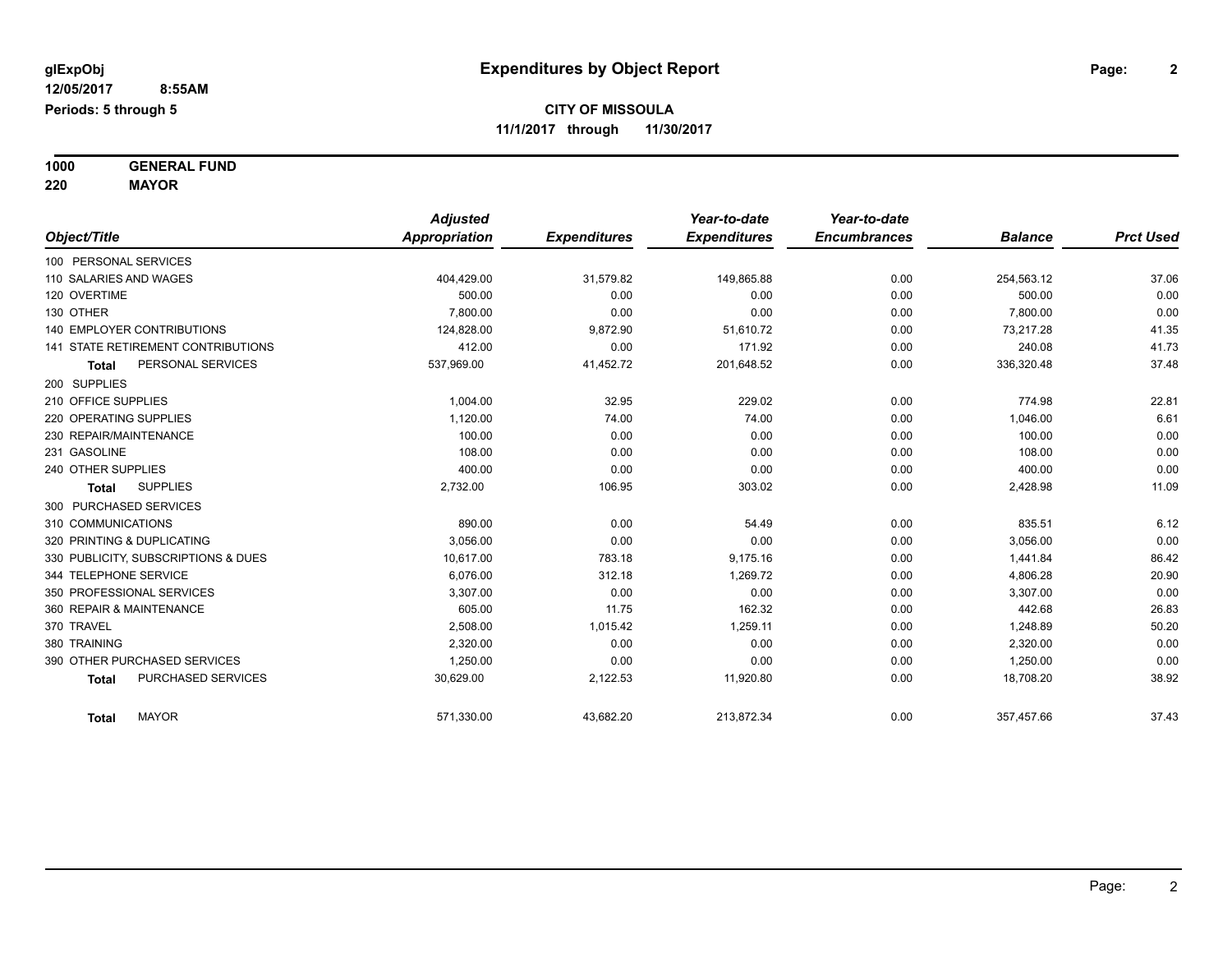# **1000 GENERAL FUND**

**221 HUMAN RESOURCES**

|                                           | <b>Adjusted</b> |                     | Year-to-date        | Year-to-date        |                |                  |
|-------------------------------------------|-----------------|---------------------|---------------------|---------------------|----------------|------------------|
| Object/Title                              | Appropriation   | <b>Expenditures</b> | <b>Expenditures</b> | <b>Encumbrances</b> | <b>Balance</b> | <b>Prct Used</b> |
| 100 PERSONAL SERVICES                     |                 |                     |                     |                     |                |                  |
| 110 SALARIES AND WAGES                    | 264,686.00      | 16,162.98           | 77,874.77           | 0.00                | 186.811.23     | 29.42            |
| 120 OVERTIME                              | 0.00            | 0.00                | 0.00                | 0.00                | 0.00           | 0.00             |
| <b>140 EMPLOYER CONTRIBUTIONS</b>         | 97,500.00       | 6,189.57            | 33,432.69           | 0.00                | 64,067.31      | 34.29            |
| <b>141 STATE RETIREMENT CONTRIBUTIONS</b> | 264.00          | 0.00                | 90.26               | 0.00                | 173.74         | 34.19            |
| PERSONAL SERVICES<br><b>Total</b>         | 362,450.00      | 22,352.55           | 111,397.72          | 0.00                | 251,052.28     | 30.73            |
| 200 SUPPLIES                              |                 |                     |                     |                     |                |                  |
| 210 OFFICE SUPPLIES                       | 3,315.00        | 388.30              | 1,313.23            | 0.00                | 2,001.77       | 39.61            |
| 220 OPERATING SUPPLIES                    | 300.00          | 0.00                | 0.00                | 0.00                | 300.00         | 0.00             |
| 231 GASOLINE                              | 172.00          | 0.00                | 0.00                | 0.00                | 172.00         | 0.00             |
| <b>SUPPLIES</b><br><b>Total</b>           | 3,787.00        | 388.30              | 1,313.23            | 0.00                | 2,473.77       | 34.68            |
| 300 PURCHASED SERVICES                    |                 |                     |                     |                     |                |                  |
| 310 COMMUNICATIONS                        | 550.00          | 0.00                | 120.71              | 0.00                | 429.29         | 21.95            |
| 320 PRINTING & DUPLICATING                | 1,732.00        | 0.00                | 310.44              | 0.00                | 1,421.56       | 17.92            |
| 330 PUBLICITY, SUBSCRIPTIONS & DUES       | 2.241.00        | 0.00                | 109.00              | 0.00                | 2,132.00       | 4.86             |
| 344 TELEPHONE SERVICE                     | 335.00          | 0.22                | 25.14               | 0.00                | 309.86         | 7.50             |
| 350 PROFESSIONAL SERVICES                 | 11,000.00       | 0.00                | 1,750.00            | 0.00                | 9,250.00       | 15.91            |
| 360 REPAIR & MAINTENANCE                  | 3,992.00        | 0.00                | 65.05               | 0.00                | 3,926.95       | 1.63             |
| 370 TRAVEL                                | 3,088.00        | 37.50               | 288.52              | 0.00                | 2,799.48       | 9.34             |
| 380 TRAINING                              | 3,050.00        | 450.00              | 988.64              | 0.00                | 2,061.36       | 32.41            |
| 390 OTHER PURCHASED SERVICES              | 17,490.00       | 0.00                | 8,457.62            | 0.00                | 9,032.38       | 48.36            |
| <b>PURCHASED SERVICES</b><br><b>Total</b> | 43,478.00       | 487.72              | 12,115.12           | 0.00                | 31,362.88      | 27.86            |
| 900 CAPITAL OUTLAY                        |                 |                     |                     |                     |                |                  |
| 940 MACHINERY & EQUIPMENT                 | 0.00            | 0.00                | 0.00                | 0.00                | 0.00           | 0.00             |
| <b>CAPITAL OUTLAY</b><br><b>Total</b>     | 0.00            | 0.00                | 0.00                | 0.00                | 0.00           | 0.00             |
| <b>HUMAN RESOURCES</b><br><b>Total</b>    | 409,715.00      | 23,228.57           | 124,826.07          | 0.00                | 284,888.93     | 30.47            |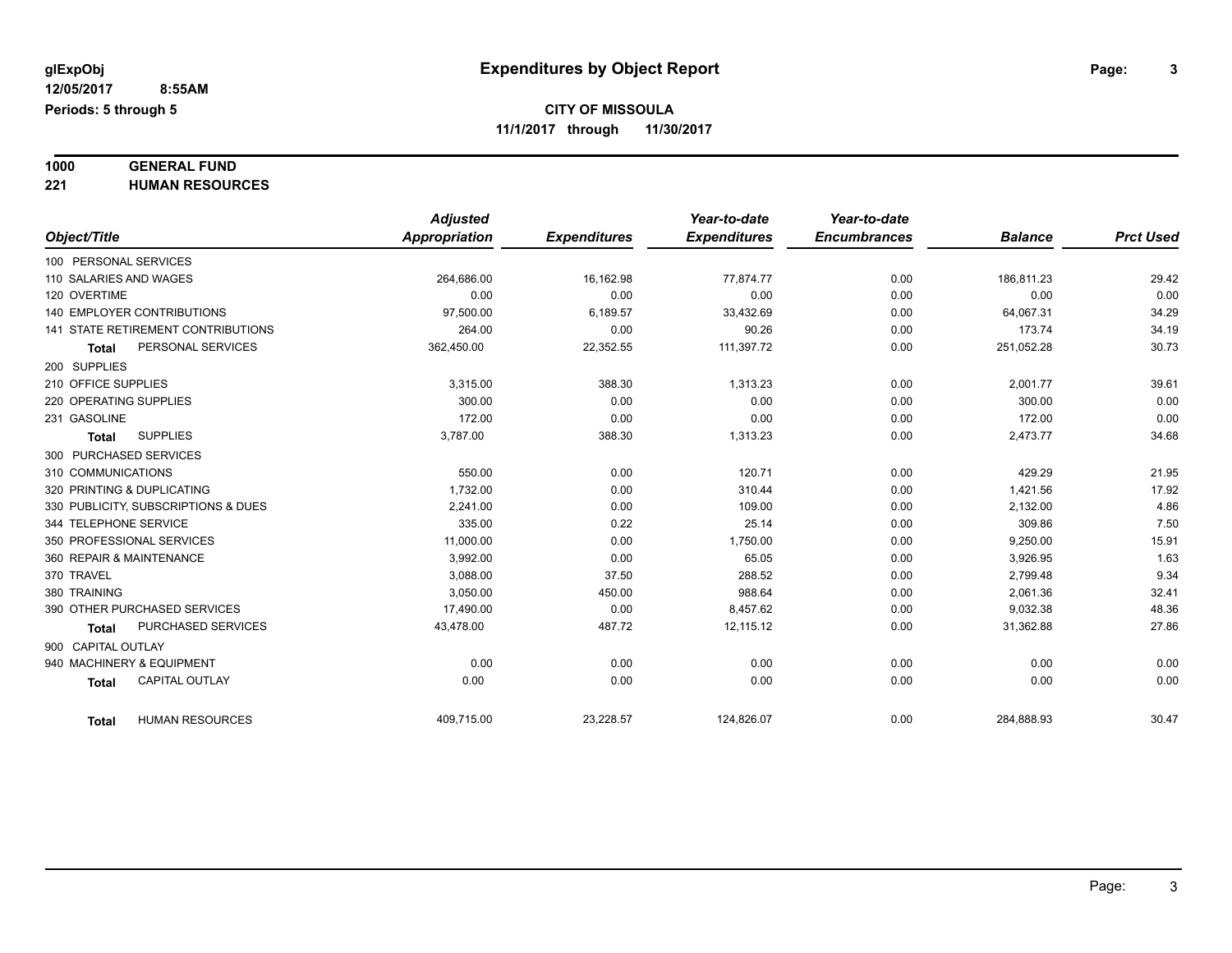**1000 GENERAL FUND**

**223 CITY CLERK**

|                                            | <b>Adjusted</b>      |                     | Year-to-date        | Year-to-date        |                |                  |
|--------------------------------------------|----------------------|---------------------|---------------------|---------------------|----------------|------------------|
| Object/Title                               | <b>Appropriation</b> | <b>Expenditures</b> | <b>Expenditures</b> | <b>Encumbrances</b> | <b>Balance</b> | <b>Prct Used</b> |
| 100 PERSONAL SERVICES                      |                      |                     |                     |                     |                |                  |
| 110 SALARIES AND WAGES                     | 245,641.00           | 18,800.76           | 89,307.68           | 0.00                | 156,333.32     | 36.36            |
| 120 OVERTIME                               | 0.00                 | 0.00                | 0.00                | 0.00                | 0.00           | 0.00             |
| 130 OTHER                                  | 0.00                 | 0.00                | 0.00                | 0.00                | 0.00           | 0.00             |
| <b>140 EMPLOYER CONTRIBUTIONS</b>          | 94,987.00            | 7,593.96            | 40,869.71           | 0.00                | 54,117.29      | 43.03            |
| <b>141 STATE RETIREMENT CONTRIBUTIONS</b>  | 246.00               | 0.00                | 102.72              | 0.00                | 143.28         | 41.76            |
| <b>150 STATE RETIREMENT</b>                | 0.00                 | 0.00                | 0.00                | 0.00                | 0.00           | 0.00             |
| PERSONAL SERVICES<br>Total                 | 340,874.00           | 26,394.72           | 130,280.11          | 0.00                | 210,593.89     | 38.22            |
| 200 SUPPLIES                               |                      |                     |                     |                     |                |                  |
| 210 OFFICE SUPPLIES                        | 2,710.00             | 0.00                | 690.96              | 0.00                | 2,019.04       | 25.50            |
| 220 OPERATING SUPPLIES                     | 250.00               | 0.00                | 66.59               | 0.00                | 183.41         | 26.64            |
| 230 REPAIR/MAINTENANCE                     | 0.00                 | 0.00                | 0.00                | 0.00                | 0.00           | 0.00             |
| 231 GASOLINE                               | 250.00               | 0.00                | 45.00               | 0.00                | 205.00         | 18.00            |
| 240 OTHER SUPPLIES                         | 225.00               | 0.00                | 86.90               | 0.00                | 138.10         | 38.62            |
| <b>SUPPLIES</b><br>Total                   | 3,435.00             | 0.00                | 889.45              | 0.00                | 2,545.55       | 25.89            |
| 300 PURCHASED SERVICES                     |                      |                     |                     |                     |                |                  |
| 310 COMMUNICATIONS                         | 19,743.00            | 13.12               | 4,075.99            | 0.00                | 15,667.01      | 20.65            |
| 320 PRINTING & DUPLICATING                 | 700.00               | 0.00                | 0.00                | 0.00                | 700.00         | 0.00             |
| 330 PUBLICITY, SUBSCRIPTIONS & DUES        | 1,925.00             | 199.00              | 990.48              | 0.00                | 934.52         | 51.45            |
| 344 TELEPHONE SERVICE                      | 200.00               | 0.00                | 7.84                | 0.00                | 192.16         | 3.92             |
| 350 PROFESSIONAL SERVICES                  | 116,100.00           | 477.00              | 2,339.10            | 0.00                | 113,760.90     | 2.01             |
| 360 REPAIR & MAINTENANCE                   | 1,450.00             | 62.90               | 390.55              | 0.00                | 1,059.45       | 26.93            |
| 370 TRAVEL                                 | 5,150.00             | 0.00                | 0.00                | 0.00                | 5,150.00       | 0.00             |
| 380 TRAINING                               | 4,620.00             | 0.00                | 160.00              | 0.00                | 4,460.00       | 3.46             |
| 390 OTHER PURCHASED SERVICES               | 3,500.00             | 1,328.00            | 1,871.00            | 0.00                | 1,629.00       | 53.46            |
| PURCHASED SERVICES<br><b>Total</b>         | 153,388.00           | 2,080.02            | 9,834.96            | 0.00                | 143,553.04     | 6.41             |
| 500 FIXED CHARGES                          |                      |                     |                     |                     |                |                  |
| 500 FIXED CHARGES                          | 0.00                 | 0.00                | 0.00                | 0.00                | 0.00           | 0.00             |
| <b>FIXED CHARGES</b><br>Total              | 0.00                 | 0.00                | 0.00                | 0.00                | 0.00           | 0.00             |
| 700 GRANTS & CONTRIBUTIONS                 |                      |                     |                     |                     |                |                  |
| 700 GRANTS & CONTRIBUTIONS                 | 64,580.00            | 8,643.68            | 26,916.55           | 0.00                | 37,663.45      | 41.68            |
| <b>GRANTS &amp; CONTRIBUTIONS</b><br>Total | 64,580.00            | 8,643.68            | 26,916.55           | 0.00                | 37,663.45      | 41.68            |
| 800 OTHER OBJECTS                          |                      |                     |                     |                     |                |                  |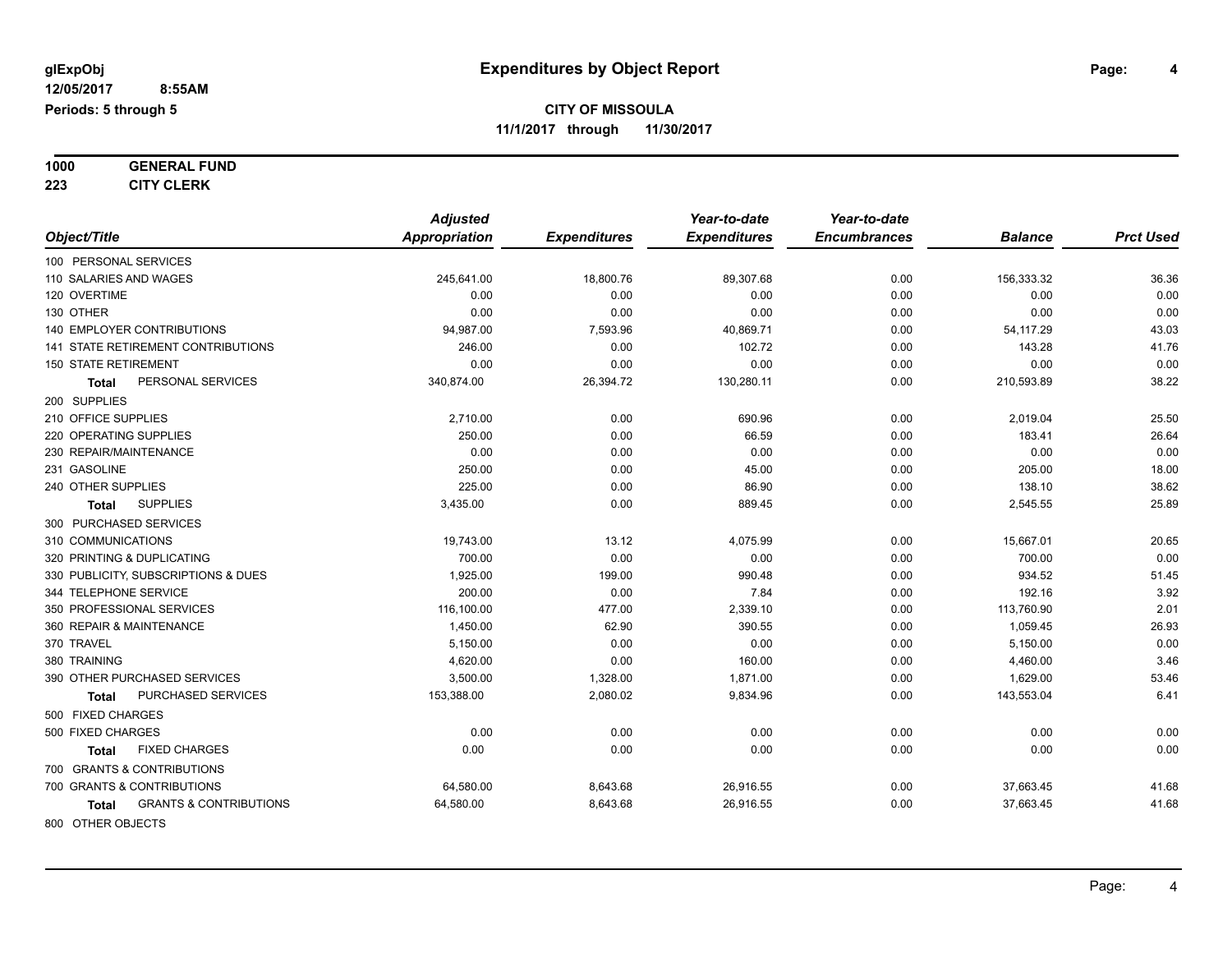**1000 GENERAL FUND 223 CITY CLERK**

| Object/Title                          | <b>Adjusted</b><br><b>Appropriation</b> | <b>Expenditures</b> | Year-to-date<br><b>Expenditures</b> | Year-to-date<br><b>Encumbrances</b> | <b>Balance</b> | <b>Prct Used</b> |
|---------------------------------------|-----------------------------------------|---------------------|-------------------------------------|-------------------------------------|----------------|------------------|
| 845 CONTINGENCY                       | 0.00                                    | 0.00                | 0.00                                | 0.00                                | 0.00           | 0.00             |
| OTHER OBJECTS<br>Total                | 0.00                                    | 0.00                | 0.00                                | 0.00                                | 0.00           | 0.00             |
| 900 CAPITAL OUTLAY                    |                                         |                     |                                     |                                     |                |                  |
| 930 IMPROVEMENTS                      | 0.00                                    | 0.00                | 0.00                                | 0.00                                | 0.00           | 0.00             |
| 940 MACHINERY & EQUIPMENT             | 0.00                                    | 0.00                | 0.00                                | 0.00                                | 0.00           | 0.00             |
| <b>CAPITAL OUTLAY</b><br><b>Total</b> | 0.00                                    | 0.00                | 0.00                                | 0.00                                | 0.00           | 0.00             |
| <b>CITY CLERK</b><br><b>Total</b>     | 562,277.00                              | 37.118.42           | 167.921.07                          | 0.00                                | 394,355.93     | 29.86            |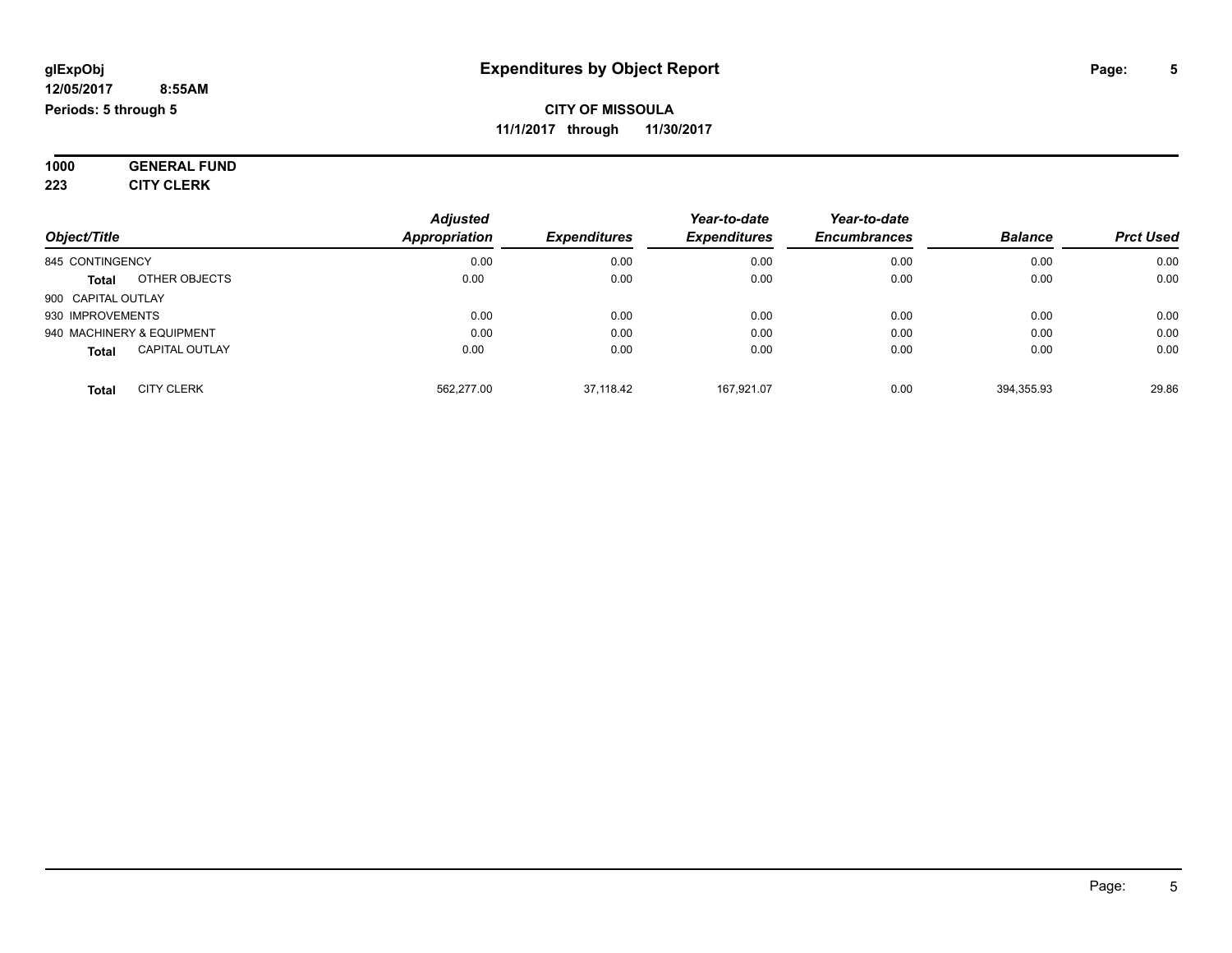# **1000 GENERAL FUND**

**224 INFORMATION SERVICES**

|                                       | <b>Adjusted</b> |                     | Year-to-date        | Year-to-date        |                |                  |
|---------------------------------------|-----------------|---------------------|---------------------|---------------------|----------------|------------------|
| Object/Title                          | Appropriation   | <b>Expenditures</b> | <b>Expenditures</b> | <b>Encumbrances</b> | <b>Balance</b> | <b>Prct Used</b> |
| 100 PERSONAL SERVICES                 |                 |                     |                     |                     |                |                  |
| 110 SALARIES AND WAGES                | 444,476.00      | 34,331.38           | 162,427.70          | 0.00                | 282,048.30     | 36.54            |
| 120 OVERTIME                          | 0.00            | 0.00                | 571.51              | 0.00                | $-571.51$      | 0.00             |
| 130 OTHER                             | 5,400.00        | 0.00                | 0.00                | 0.00                | 5,400.00       | 0.00             |
| <b>140 EMPLOYER CONTRIBUTIONS</b>     | 162,145.00      | 12,838.82           | 65,446.72           | 0.00                | 96,698.28      | 40.36            |
| 141 STATE RETIREMENT CONTRIBUTIONS    | 449.00          | 0.00                | 182.42              | 0.00                | 266.58         | 40.63            |
| PERSONAL SERVICES<br>Total            | 612,470.00      | 47,170.20           | 228,628.35          | 0.00                | 383,841.65     | 37.33            |
| 200 SUPPLIES                          |                 |                     |                     |                     |                |                  |
| 210 OFFICE SUPPLIES                   | 5,235.00        | 324.47              | 1,081.15            | 0.00                | 4,153.85       | 20.65            |
| 220 OPERATING SUPPLIES                | 13,209.00       | 419.26              | 1,217.20            | 0.00                | 11,991.80      | 9.21             |
| 230 REPAIR/MAINTENANCE                | 5,140.00        | 247.32              | 290.24              | 0.00                | 4,849.76       | 5.65             |
| 231 GASOLINE                          | 750.00          | 0.00                | 76.97               | 0.00                | 673.03         | 10.26            |
| 240 OTHER SUPPLIES                    | 2,900.00        | 0.00                | 115.35              | 0.00                | 2,784.65       | 3.98             |
| <b>SUPPLIES</b><br><b>Total</b>       | 27,234.00       | 991.05              | 2,780.91            | 0.00                | 24,453.09      | 10.21            |
| 300 PURCHASED SERVICES                |                 |                     |                     |                     |                |                  |
| 310 COMMUNICATIONS                    | 156.00          | 0.00                | 76.65               | 0.00                | 79.35          | 49.13            |
| 320 PRINTING & DUPLICATING            | 350.00          | 0.00                | 0.00                | 0.00                | 350.00         | 0.00             |
| 330 PUBLICITY, SUBSCRIPTIONS & DUES   | 500.00          | 0.00                | 0.00                | 0.00                | 500.00         | 0.00             |
| 344 TELEPHONE SERVICE                 | 161,230.00      | 79.03               | 52,650.23           | 0.00                | 108,579.77     | 32.66            |
| 350 PROFESSIONAL SERVICES             | 4,380.00        | 0.00                | 0.00                | 0.00                | 4,380.00       | 0.00             |
| 360 REPAIR & MAINTENANCE              | 417,800.00      | 2,135.50            | 305,587.71          | 0.00                | 112,212.29     | 73.14            |
| 370 TRAVEL                            | 9.259.00        | 0.00                | 4,639.70            | 0.00                | 4,619.30       | 50.11            |
| 380 TRAINING                          | 14,406.00       | 0.00                | 6,475.00            | 0.00                | 7,931.00       | 44.95            |
| 390 OTHER PURCHASED SERVICES          | 3,700.00        | 749.97              | 749.97              | 0.00                | 2,950.03       | 20.27            |
| PURCHASED SERVICES<br>Total           | 611,781.00      | 2,964.50            | 370,179.26          | 0.00                | 241,601.74     | 60.51            |
| 500 FIXED CHARGES                     |                 |                     |                     |                     |                |                  |
| 500 FIXED CHARGES                     | 0.00            | 0.00                | 0.00                | 0.00                | 0.00           | 0.00             |
| <b>FIXED CHARGES</b><br><b>Total</b>  | 0.00            | 0.00                | 0.00                | 0.00                | 0.00           | 0.00             |
| 900 CAPITAL OUTLAY                    |                 |                     |                     |                     |                |                  |
| 940 MACHINERY & EQUIPMENT             | 0.00            | 0.00                | 0.00                | 0.00                | 0.00           | 0.00             |
| <b>CAPITAL OUTLAY</b><br><b>Total</b> | 0.00            | 0.00                | 0.00                | 0.00                | 0.00           | 0.00             |
|                                       |                 |                     |                     |                     |                |                  |
| <b>INFORMATION SERVICES</b><br>Total  | 1,251,485.00    | 51,125.75           | 601,588.52          | 0.00                | 649,896.48     | 48.07            |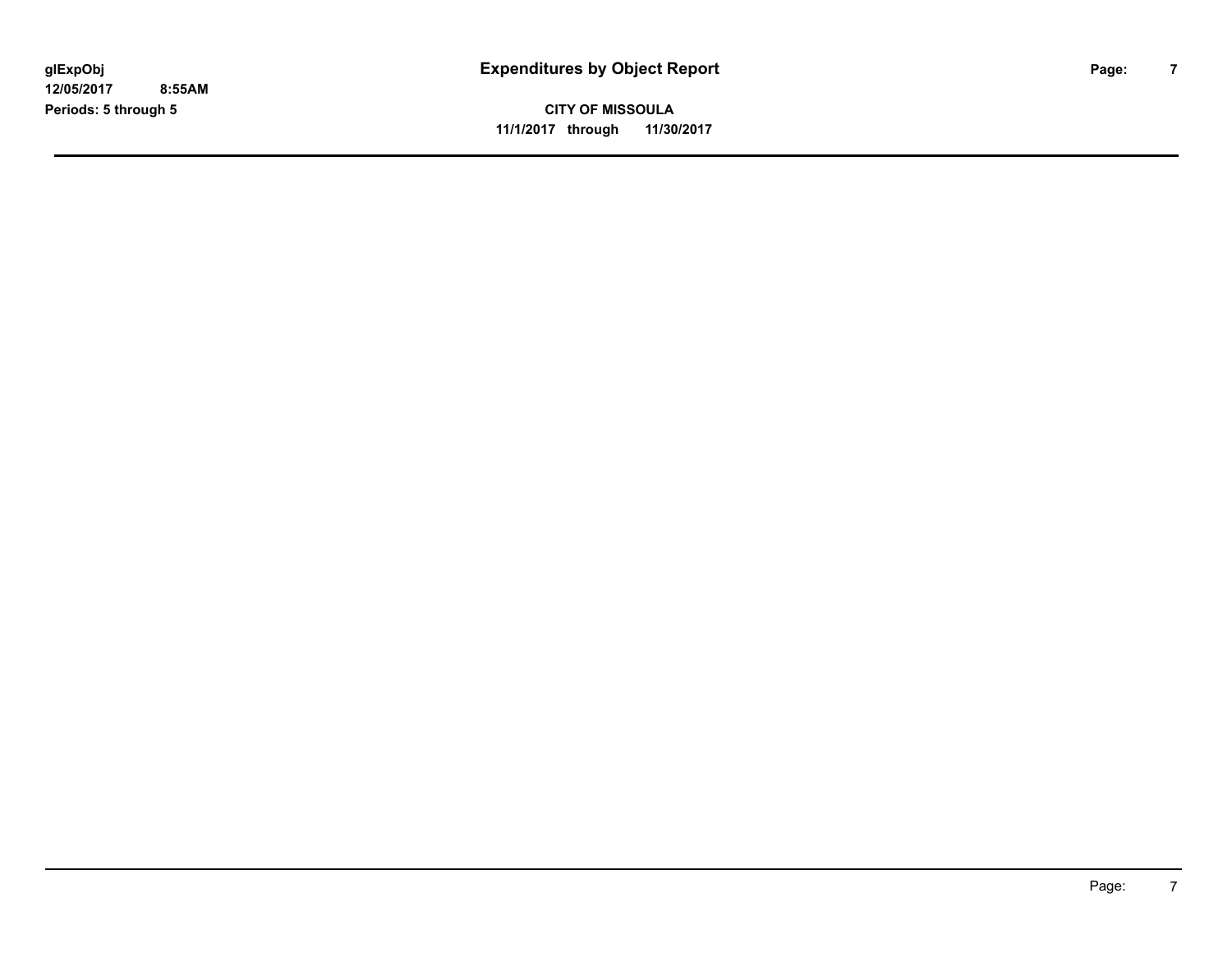| 1000 | <b>GENERAL FUND</b>    |
|------|------------------------|
| 230  | <b>MUNICIPAL COURT</b> |

| Object/Title                                      | <b>Adjusted</b><br><b>Appropriation</b> | <b>Expenditures</b> | Year-to-date<br><b>Expenditures</b> | Year-to-date<br><b>Encumbrances</b> | <b>Balance</b> | <b>Prct Used</b> |
|---------------------------------------------------|-----------------------------------------|---------------------|-------------------------------------|-------------------------------------|----------------|------------------|
| 100 PERSONAL SERVICES                             |                                         |                     |                                     |                                     |                |                  |
| 110 SALARIES AND WAGES                            | 836,369.00                              | 65,619.62           | 311.281.27                          | 0.00                                | 525.087.73     | 37.22            |
| 120 OVERTIME                                      | 30,503.00                               | 300.32              | 1.523.60                            | 0.00                                | 28.979.40      | 4.99             |
| <b>140 EMPLOYER CONTRIBUTIONS</b>                 | 330,734.00                              | 26,412.03           | 142,691.79                          | 0.00                                | 188,042.21     | 43.14            |
| <b>141 STATE RETIREMENT CONTRIBUTIONS</b>         | 847.00                                  | 0.00                | 356.91                              | 0.00                                | 490.09         | 42.14            |
| PERSONAL SERVICES<br>Total                        | 1.198.453.00                            | 92,331.97           | 455,853.57                          | 0.00                                | 742,599.43     | 38.04            |
| 200 SUPPLIES                                      |                                         |                     |                                     |                                     |                |                  |
| 210 OFFICE SUPPLIES                               | 4,756.00                                | 834.61              | 1,391.46                            | 0.00                                | 3,364.54       | 29.26            |
| 220 OPERATING SUPPLIES                            | 9,576.00                                | 0.00                | 0.00                                | 0.00                                | 9,576.00       | 0.00             |
| 230 REPAIR/MAINTENANCE                            | 0.00                                    | 0.00                | 0.00                                | 0.00                                | 0.00           | 0.00             |
| 240 OTHER SUPPLIES                                | 4,090.00                                | $-2,615.40$         | 68.31                               | 0.00                                | 4,021.69       | 1.67             |
| <b>SUPPLIES</b><br>Total                          | 18,422.00                               | $-1,780.79$         | 1,459.77                            | 0.00                                | 16,962.23      | 7.92             |
| 300 PURCHASED SERVICES                            |                                         |                     |                                     |                                     |                |                  |
| 310 COMMUNICATIONS                                | 11,500.00                               | 106.25              | 7,745.93                            | 0.00                                | 3,754.07       | 67.36            |
| 320 PRINTING & DUPLICATING                        | 1,187.00                                | 0.00                | 0.00                                | 0.00                                | 1,187.00       | 0.00             |
| 330 PUBLICITY, SUBSCRIPTIONS & DUES               | 10,196.00                               | 2,576.85            | 5,971.85                            | 0.00                                | 4,224.15       | 58.57            |
| 344 TELEPHONE SERVICE                             | 1,584.00                                | 129.47              | 500.28                              | 0.00                                | 1,083.72       | 31.58            |
| 350 PROFESSIONAL SERVICES                         | 206,822.00                              | 49,773.68           | 57,285.09                           | 0.00                                | 149,536.91     | 27.70            |
| 360 REPAIR & MAINTENANCE                          | 34,673.00                               | 0.00                | 233.75                              | 0.00                                | 34,439.25      | 0.67             |
| 370 TRAVEL                                        | 5,174.00                                | 0.00                | 0.00                                | 0.00                                | 5,174.00       | 0.00             |
| 380 TRAINING                                      | 9,000.00                                | 695.75              | 3,444.00                            | 0.00                                | 5,556.00       | 38.27            |
| 390 OTHER PURCHASED SERVICES                      | 6,263.00                                | 17,276.28           | 17,942.04                           | 0.00                                | $-11,679.04$   | 286.48           |
| <b>PURCHASED SERVICES</b><br>Total                | 286,399.00                              | 70,558.28           | 93,122.94                           | 0.00                                | 193,276.06     | 32.52            |
| 500 FIXED CHARGES                                 |                                         |                     |                                     |                                     |                |                  |
| 500 FIXED CHARGES                                 | 0.00                                    | 0.00                | 0.00                                | 0.00                                | 0.00           | 0.00             |
| <b>FIXED CHARGES</b><br><b>Total</b>              | 0.00                                    | 0.00                | 0.00                                | 0.00                                | 0.00           | 0.00             |
| 600 DEBT SERVICE                                  |                                         |                     |                                     |                                     |                |                  |
| 610 PRINCIPAL                                     | 27,333.00                               | 0.00                | 0.00                                | 0.00                                | 27,333.00      | 0.00             |
| <b>DEBT SERVICE</b><br>Total                      | 27,333.00                               | 0.00                | 0.00                                | 0.00                                | 27,333.00      | 0.00             |
| 700 GRANTS & CONTRIBUTIONS                        |                                         |                     |                                     |                                     |                |                  |
| 700 GRANTS & CONTRIBUTIONS                        | 78,932.00                               | 0.00                | 0.00                                | 0.00                                | 78,932.00      | 0.00             |
| <b>GRANTS &amp; CONTRIBUTIONS</b><br><b>Total</b> | 78,932.00                               | 0.00                | 0.00                                | 0.00                                | 78,932.00      | 0.00             |
| 800 OTHER OBJECTS                                 |                                         |                     |                                     |                                     |                |                  |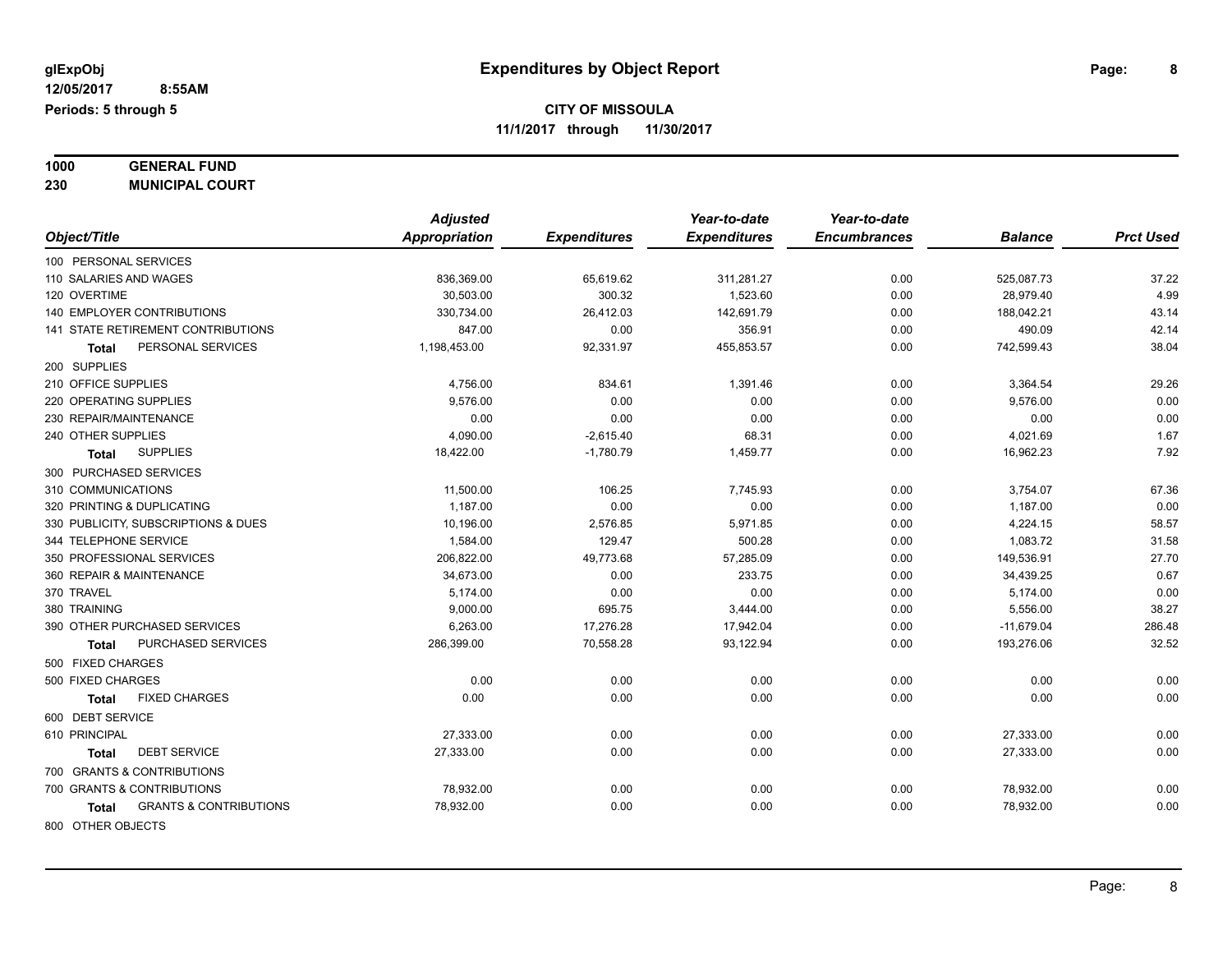| 1000 | <b>GENERAL FUND</b>    |  |
|------|------------------------|--|
| 230  | <b>MUNICIPAL COURT</b> |  |

|                                | <b>Adjusted</b>      |                            | Year-to-date        | Year-to-date        |                |                  |
|--------------------------------|----------------------|----------------------------|---------------------|---------------------|----------------|------------------|
| Object/Title                   | <b>Appropriation</b> | <i><b>Expenditures</b></i> | <b>Expenditures</b> | <b>Encumbrances</b> | <b>Balance</b> | <b>Prct Used</b> |
| 820 TRANSFERS TO OTHER FUNDS   | 2.500.00             | 0.00                       | 0.00                | 0.00                | 2.500.00       | 0.00             |
| OTHER OBJECTS<br><b>Total</b>  | 2.500.00             | 0.00                       | 0.00                | 0.00                | 2,500.00       | 0.00             |
| 900 CAPITAL OUTLAY             |                      |                            |                     |                     |                |                  |
| 940 MACHINERY & EQUIPMENT      | 0.00                 | 0.00                       | 0.00                | 0.00                | 0.00           | 0.00             |
| <b>CAPITAL OUTLAY</b><br>Total | 0.00                 | 0.00                       | 0.00                | 0.00                | 0.00           | 0.00             |
| <b>MUNICIPAL COURT</b><br>Tota | 1.612.039.00         | 161.109.46                 | 550.436.28          | 0.00                | 1.061.602.72   | 34.15            |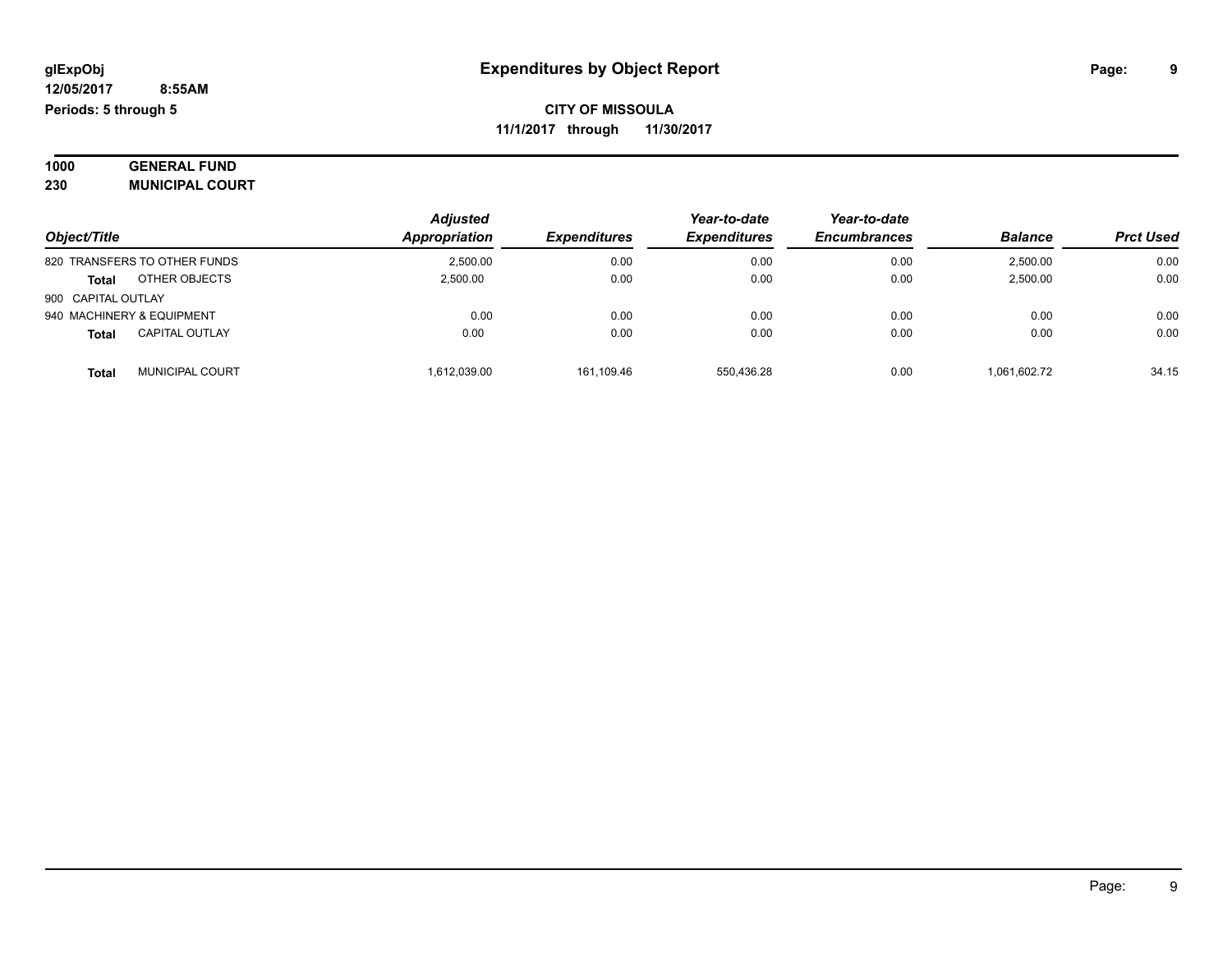**1000 GENERAL FUND 240 FINANCE**

|                          |                                     | <b>Adjusted</b> |                     | Year-to-date        | Year-to-date        |                |                  |
|--------------------------|-------------------------------------|-----------------|---------------------|---------------------|---------------------|----------------|------------------|
| Object/Title             |                                     | Appropriation   | <b>Expenditures</b> | <b>Expenditures</b> | <b>Encumbrances</b> | <b>Balance</b> | <b>Prct Used</b> |
| 100 PERSONAL SERVICES    |                                     |                 |                     |                     |                     |                |                  |
| 110 SALARIES AND WAGES   |                                     | 735,554.00      | 55,830.59           | 269,484.36          | 0.00                | 466,069.64     | 36.64            |
| 120 OVERTIME             |                                     | 1,000.00        | 0.00                | 0.00                | 0.00                | 1,000.00       | 0.00             |
|                          | 140 EMPLOYER CONTRIBUTIONS          | 282,873.00      | 20,552.95           | 116,025.45          | 0.00                | 166,847.55     | 41.02            |
|                          | 141 STATE RETIREMENT CONTRIBUTIONS  | 741.00          | 0.00                | 313.50              | 0.00                | 427.50         | 42.31            |
| Total                    | PERSONAL SERVICES                   | 1,020,168.00    | 76,383.54           | 385,823.31          | 0.00                | 634,344.69     | 37.82            |
| 200 SUPPLIES             |                                     |                 |                     |                     |                     |                |                  |
| 210 OFFICE SUPPLIES      |                                     | 5,765.00        | 246.18              | 1,201.26            | 0.00                | 4,563.74       | 20.84            |
| 220 OPERATING SUPPLIES   |                                     | 3,043.00        | 23.68               | 1,180.47            | 0.00                | 1,862.53       | 38.79            |
| 230 REPAIR/MAINTENANCE   |                                     | 50.00           | 0.00                | 0.00                | 0.00                | 50.00          | 0.00             |
| 231 GASOLINE             |                                     | 92.00           | 0.00                | 0.00                | 0.00                | 92.00          | 0.00             |
| 240 OTHER SUPPLIES       |                                     | 0.00            | 0.00                | 0.00                | 0.00                | 0.00           | 0.00             |
| Total                    | <b>SUPPLIES</b>                     | 8,950.00        | 269.86              | 2,381.73            | 0.00                | 6,568.27       | 26.61            |
| 300 PURCHASED SERVICES   |                                     |                 |                     |                     |                     |                |                  |
| 310 COMMUNICATIONS       |                                     | 43,893.00       | 0.00                | 20,545.50           | 0.00                | 23,347.50      | 46.81            |
|                          | 320 PRINTING & DUPLICATING          | 5,480.00        | 0.10                | 770.09              | 0.00                | 4,709.91       | 14.05            |
|                          | 330 PUBLICITY, SUBSCRIPTIONS & DUES | 3,410.00        | 536.10              | 616.10              | 0.00                | 2,793.90       | 18.07            |
| 344 TELEPHONE SERVICE    |                                     | 325.00          | 0.27                | 32.66               | 0.00                | 292.34         | 10.05            |
|                          | 350 PROFESSIONAL SERVICES           | 113,956.00      | 300.00              | 27,416.34           | 0.00                | 86,539.66      | 24.06            |
| 360 REPAIR & MAINTENANCE |                                     | 66,424.00       | 1,298.69            | 1,298.69            | 0.00                | 65,125.31      | 1.96             |
| 370 TRAVEL               |                                     | 8,245.00        | 590.22              | 750.22              | 0.00                | 7,494.78       | 9.10             |
| 380 TRAINING             |                                     | 7,330.00        | 0.00                | 200.75              | 0.00                | 7,129.25       | 2.74             |
|                          | 390 OTHER PURCHASED SERVICES        | 0.00            | 0.00                | 0.00                | 0.00                | 0.00           | 0.00             |
| <b>Total</b>             | PURCHASED SERVICES                  | 249,063.00      | 2,725.38            | 51,630.35           | 0.00                | 197,432.65     | 20.73            |
| 500 FIXED CHARGES        |                                     |                 |                     |                     |                     |                |                  |
| 500 FIXED CHARGES        |                                     | 500.00          | 0.00                | 0.00                | 0.00                | 500.00         | 0.00             |
| <b>Total</b>             | <b>FIXED CHARGES</b>                | 500.00          | 0.00                | 0.00                | 0.00                | 500.00         | 0.00             |
| 900 CAPITAL OUTLAY       |                                     |                 |                     |                     |                     |                |                  |
|                          | 940 MACHINERY & EQUIPMENT           | 0.00            | 0.00                | 0.00                | 0.00                | 0.00           | 0.00             |
| <b>Total</b>             | <b>CAPITAL OUTLAY</b>               | 0.00            | 0.00                | 0.00                | 0.00                | 0.00           | 0.00             |
| <b>Total</b>             | <b>FINANCE</b>                      | 1,278,681.00    | 79,378.78           | 439,835.39          | 0.00                | 838,845.61     | 34.40            |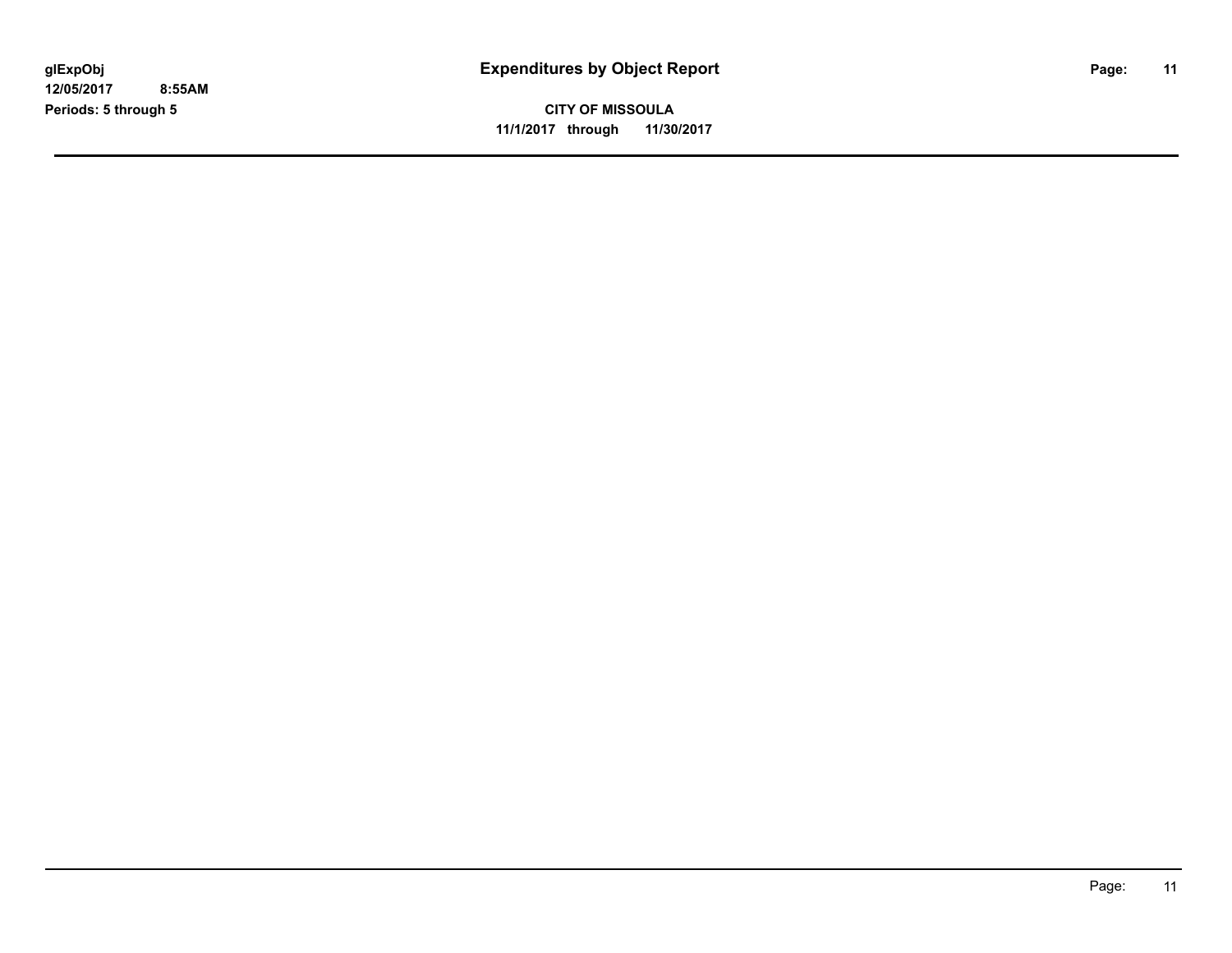#### **1000 GENERAL FUND 245 CENTRAL SERVICES**

|                                                   | <b>Adjusted</b> |                     | Year-to-date        | Year-to-date        |                |                  |
|---------------------------------------------------|-----------------|---------------------|---------------------|---------------------|----------------|------------------|
| Object/Title                                      | Appropriation   | <b>Expenditures</b> | <b>Expenditures</b> | <b>Encumbrances</b> | <b>Balance</b> | <b>Prct Used</b> |
| 100 PERSONAL SERVICES                             |                 |                     |                     |                     |                |                  |
| 110 SALARIES AND WAGES                            | 181,276.00      | 13,883.35           | 65,932.16           | 0.00                | 115,343.84     | 36.37            |
| <b>140 EMPLOYER CONTRIBUTIONS</b>                 | 58,169.00       | 4,539.18            | 23,471.52           | 0.00                | 34,697.48      | 40.35            |
| 141 STATE RETIREMENT CONTRIBUTIONS                | 181.00          | 0.00                | 75.69               | 0.00                | 105.31         | 41.82            |
| PERSONAL SERVICES<br><b>Total</b>                 | 239,626.00      | 18,422.53           | 89,479.37           | 0.00                | 150,146.63     | 37.34            |
| 200 SUPPLIES                                      |                 |                     |                     |                     |                |                  |
| 210 OFFICE SUPPLIES                               | 1,000.00        | 0.00                | 0.00                | 0.00                | 1,000.00       | 0.00             |
| 220 OPERATING SUPPLIES                            | 700.00          | 37.81               | 171.73              | 0.00                | 528.27         | 24.53            |
| 231 GASOLINE                                      | 350.00          | 0.00                | 0.00                | 0.00                | 350.00         | 0.00             |
| <b>SUPPLIES</b><br><b>Total</b>                   | 2,050.00        | 37.81               | 171.73              | 0.00                | 1,878.27       | 8.38             |
| 300 PURCHASED SERVICES                            |                 |                     |                     |                     |                |                  |
| 310 COMMUNICATIONS                                | 300.00          | 0.00                | 0.00                | 0.00                | 300.00         | 0.00             |
| 320 PRINTING & DUPLICATING                        | 450.00          | 69.74               | 155.44              | 0.00                | 294.56         | 34.54            |
| 330 PUBLICITY, SUBSCRIPTIONS & DUES               | 400.00          | 1,300.00            | 1,300.00            | 0.00                | $-900.00$      | 325.00           |
| 344 TELEPHONE SERVICE                             | 700.00          | 0.00                | 31.55               | 0.00                | 668.45         | 4.51             |
| 350 PROFESSIONAL SERVICES                         | 51,500.00       | 0.00                | 0.00                | 0.00                | 51,500.00      | 0.00             |
| 370 TRAVEL                                        | 2,000.00        | 0.00                | 651.06              | 0.00                | 1,348.94       | 32.55            |
| 380 TRAINING                                      | 3,000.00        | 0.00                | 0.00                | 0.00                | 3,000.00       | 0.00             |
| 390 OTHER PURCHASED SERVICES                      | 0.00            | 0.00                | 0.00                | 0.00                | 0.00           | 0.00             |
| PURCHASED SERVICES<br><b>Total</b>                | 58,350.00       | 1,369.74            | 2,138.05            | 0.00                | 56,211.95      | 3.66             |
| 500 FIXED CHARGES                                 |                 |                     |                     |                     |                |                  |
| 550 MERCHANT SERVICE FEES                         | 0.00            | 0.00                | 0.00                | 0.00                | 0.00           | 0.00             |
| <b>FIXED CHARGES</b><br><b>Total</b>              | 0.00            | 0.00                | 0.00                | 0.00                | 0.00           | 0.00             |
| 700 GRANTS & CONTRIBUTIONS                        |                 |                     |                     |                     |                |                  |
| 700 GRANTS & CONTRIBUTIONS                        | 0.00            | 0.00                | 0.00                | 0.00                | 0.00           | 0.00             |
| <b>GRANTS &amp; CONTRIBUTIONS</b><br><b>Total</b> | 0.00            | 0.00                | 0.00                | 0.00                | 0.00           | 0.00             |
| <b>CENTRAL SERVICES</b><br><b>Total</b>           | 300.026.00      | 19,830.08           | 91,789.15           | 0.00                | 208,236.85     | 30.59            |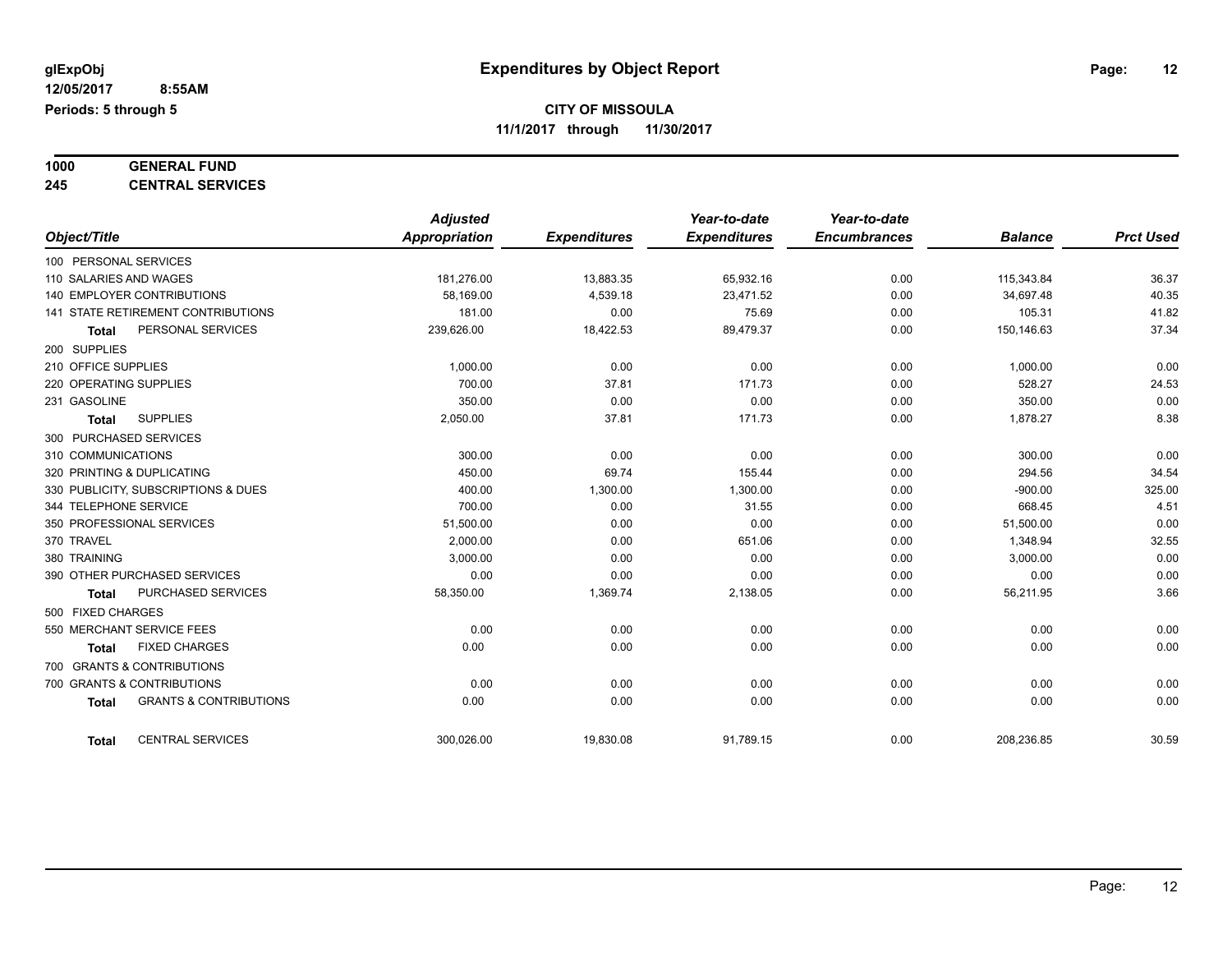# **1000 GENERAL FUND**

#### **246 FACILITY MAINTENANCE DEPARTMENT**

|                                                   | <b>Adjusted</b>      |                     | Year-to-date        | Year-to-date        |                |                  |
|---------------------------------------------------|----------------------|---------------------|---------------------|---------------------|----------------|------------------|
| Object/Title                                      | <b>Appropriation</b> | <b>Expenditures</b> | <b>Expenditures</b> | <b>Encumbrances</b> | <b>Balance</b> | <b>Prct Used</b> |
| 100 PERSONAL SERVICES                             |                      |                     |                     |                     |                |                  |
| 110 SALARIES AND WAGES                            | 107,836.00           | 30.20               | 143.45              | 0.00                | 107,692.55     | 0.13             |
| 120 OVERTIME                                      | 0.00                 | 0.00                | 0.00                | 0.00                | 0.00           | 0.00             |
| 130 OTHER                                         | 9,230.00             | 0.00                | 0.00                | 0.00                | 9,230.00       | 0.00             |
| <b>140 EMPLOYER CONTRIBUTIONS</b>                 | 46,543.00            | 836.72              | 4,141.93            | 0.00                | 42,401.07      | 8.90             |
| 141 STATE RETIREMENT CONTRIBUTIONS                | 0.00                 | 0.00                | 0.00                | 0.00                | 0.00           | 0.00             |
| <b>150 STATE RETIREMENT</b>                       | 119.00               | 0.00                | 0.00                | 0.00                | 119.00         | 0.00             |
| PERSONAL SERVICES<br><b>Total</b>                 | 163,728.00           | 866.92              | 4,285.38            | 0.00                | 159,442.62     | 2.62             |
| 200 SUPPLIES                                      |                      |                     |                     |                     |                |                  |
| 220 OPERATING SUPPLIES                            | 7,142.00             | 108.34              | 577.06              | 0.00                | 6,564.94       | 8.08             |
| 230 REPAIR/MAINTENANCE                            | 3,863.00             | 569.48              | 569.48              | 0.00                | 3,293.52       | 14.74            |
| 231 GASOLINE                                      | 170.00               | 0.00                | 908.56              | 0.00                | $-738.56$      | 534.45           |
| 240 OTHER SUPPLIES                                | 8,410.00             | 0.00                | 219.01              | 0.00                | 8,190.99       | 2.60             |
| <b>SUPPLIES</b><br>Total                          | 19,585.00            | 677.82              | 2,274.11            | 0.00                | 17,310.89      | 11.61            |
| 300 PURCHASED SERVICES                            |                      |                     |                     |                     |                |                  |
| 330 PUBLICITY, SUBSCRIPTIONS & DUES               | 0.00                 | 248.74              | 248.74              | 0.00                | $-248.74$      | 0.00             |
| 340 SEWER                                         | 2,873.00             | 0.00                | 980.79              | 0.00                | 1,892.21       | 34.14            |
| 341 ELECTRICITY & NATURAL GAS                     | 239,166.00           | 13,924.39           | 61,383.68           | 0.00                | 177,782.32     | 25.67            |
| 342 STORM WATER                                   | 0.00                 | 0.00                | 0.00                | 0.00                | 0.00           | 0.00             |
| 343 WATER CHARGES                                 | 12,356.00            | 429.59              | 2,105.33            | 0.00                | 10,250.67      | 17.04            |
| 344 TELEPHONE SERVICE                             | 1,295.00             | 59.25               | 177.65              | 0.00                | 1,117.35       | 13.72            |
| 345 GARBAGE                                       | 14,901.00            | 420.35              | 3,674.52            | 0.00                | 11,226.48      | 24.66            |
| 350 PROFESSIONAL SERVICES                         | 2,720.00             | 283.00              | 283.00              | 0.00                | 2,437.00       | 10.40            |
| 360 REPAIR & MAINTENANCE                          | 184,678.00           | 24,531.99           | 80,323.53           | 0.00                | 104,354.47     | 43.49            |
| 370 TRAVEL                                        | 150.00               | 0.00                | 0.00                | 0.00                | 150.00         | 0.00             |
| 380 TRAINING                                      | 0.00                 | 0.00                | 0.00                | 0.00                | 0.00           | 0.00             |
| <b>PURCHASED SERVICES</b><br>Total                | 458,139.00           | 39,897.31           | 149, 177. 24        | 0.00                | 308,961.76     | 32.56            |
| 700 GRANTS & CONTRIBUTIONS                        |                      |                     |                     |                     |                |                  |
| 700 GRANTS & CONTRIBUTIONS                        | 45,862.00            | 6,362.24            | 17,082.56           | 0.00                | 28,779.44      | 37.25            |
| <b>GRANTS &amp; CONTRIBUTIONS</b><br><b>Total</b> | 45,862.00            | 6,362.24            | 17,082.56           | 0.00                | 28,779.44      | 37.25            |
| FACILITY MAINTENANCE DEPARTMENT<br>Total          | 687,314.00           | 47,804.29           | 172,819.29          | 0.00                | 514,494.71     | 25.14            |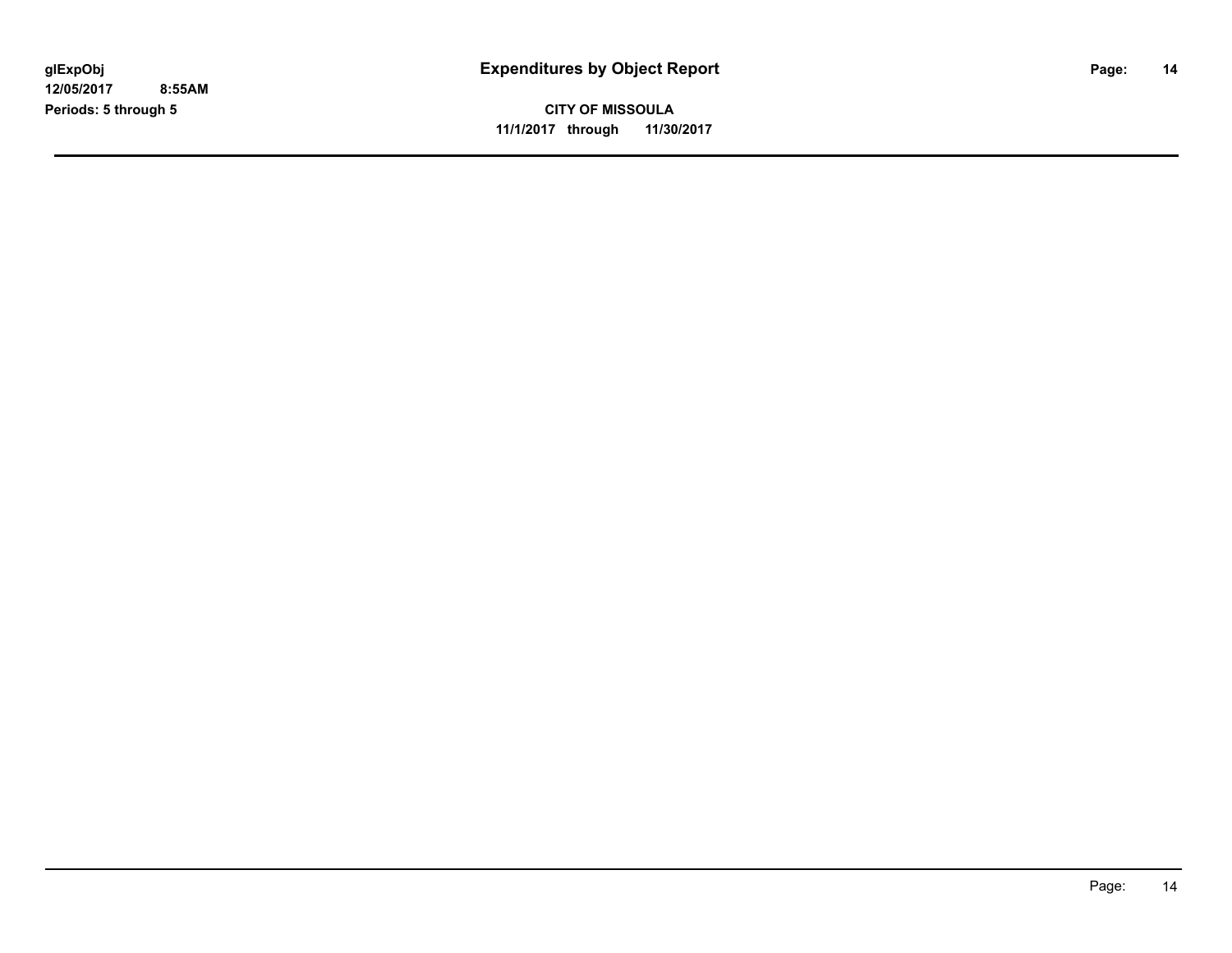# **1000 GENERAL FUND**

**250 DEVELOPMENT SERVICES**

|                                                   | <b>Adjusted</b> |                     | Year-to-date        | Year-to-date        |                |                  |
|---------------------------------------------------|-----------------|---------------------|---------------------|---------------------|----------------|------------------|
| Object/Title                                      | Appropriation   | <b>Expenditures</b> | <b>Expenditures</b> | <b>Encumbrances</b> | <b>Balance</b> | <b>Prct Used</b> |
| 100 PERSONAL SERVICES                             |                 |                     |                     |                     |                |                  |
| 110 SALARIES AND WAGES                            | 1,386,269.00    | 124,359.23          | 546,883.18          | 0.00                | 839,385.82     | 39.45            |
| 120 OVERTIME                                      | 4,276.00        | 0.00                | 0.00                | 0.00                | 4,276.00       | 0.00             |
| 130 OTHER                                         | 0.00            | 0.00                | 0.00                | 0.00                | 0.00           | 0.00             |
| 140 EMPLOYER CONTRIBUTIONS                        | 491,224.00      | 45,637.83           | 222,777.71          | 0.00                | 268,446.29     | 45.35            |
| 141 STATE RETIREMENT CONTRIBUTIONS                | 1,290.00        | 0.00                | 584.50              | 0.00                | 705.50         | 45.31            |
| PERSONAL SERVICES<br>Total                        | 1,883,059.00    | 169,997.06          | 770,245.39          | 0.00                | 1,112,813.61   | 40.90            |
| 200 SUPPLIES                                      |                 |                     |                     |                     |                |                  |
| 210 OFFICE SUPPLIES                               | 20,524.00       | 2,829.45            | 6,858.68            | 0.00                | 13,665.32      | 33.42            |
| 220 OPERATING SUPPLIES                            | 2,756.00        | 0.00                | 749.97              | 0.00                | 2,006.03       | 27.21            |
| 230 REPAIR/MAINTENANCE                            | 3,850.00        | 1,290.97            | 1,849.97            | 0.00                | 2,000.03       | 48.05            |
| 231 GASOLINE                                      | 12,899.00       | 718.19              | 2,233.76            | 0.00                | 10,665.24      | 17.32            |
| 240 OTHER SUPPLIES                                | 1,155.00        | 57.24               | 83.82               | 0.00                | 1,071.18       | 7.26             |
| <b>SUPPLIES</b><br><b>Total</b>                   | 41,184.00       | 4,895.85            | 11,776.20           | 0.00                | 29,407.80      | 28.59            |
| 300 PURCHASED SERVICES                            |                 |                     |                     |                     |                |                  |
| 310 COMMUNICATIONS                                | 11,853.00       | 7.62                | 1,839.51            | 0.00                | 10,013.49      | 15.52            |
| 320 PRINTING & DUPLICATING                        | 8,459.00        | 298.34              | 800.65              | 0.00                | 7,658.35       | 9.47             |
| 330 PUBLICITY, SUBSCRIPTIONS & DUES               | 11,505.00       | 668.31              | 22,859.90           | 0.00                | $-11,354.90$   | 198.70           |
| 344 TELEPHONE SERVICE                             | 15,535.00       | 1.39                | 2,734.91            | 0.00                | 12,800.09      | 17.60            |
| 350 PROFESSIONAL SERVICES                         | 151,406.00      | $-29,313.00$        | 12,851.14           | 0.00                | 138,554.86     | 8.49             |
| 360 REPAIR & MAINTENANCE                          | 25,359.00       | 0.00                | 2,979.00            | 0.00                | 22,380.00      | 11.75            |
| 370 TRAVEL                                        | 14.723.00       | 46.00               | 1,460.57            | 0.00                | 13,262.43      | 9.92             |
| 380 TRAINING                                      | 14,439.00       | 0.00                | 2,575.00            | 0.00                | 11,864.00      | 17.83            |
| 390 OTHER PURCHASED SERVICES                      | 950.00          | $-2,649.78$         | 3,064.37            | 0.00                | $-2,114.37$    | 322.57           |
| PURCHASED SERVICES<br>Total                       | 254,229.00      | $-30,941.12$        | 51,165.05           | 0.00                | 203,063.95     | 20.13            |
| 500 FIXED CHARGES                                 |                 |                     |                     |                     |                |                  |
| 550 MERCHANT SERVICE FEES                         | 0.00            | 0.00                | 0.00                | 0.00                | 0.00           | 0.00             |
| <b>FIXED CHARGES</b><br><b>Total</b>              | 0.00            | 0.00                | 0.00                | 0.00                | 0.00           | 0.00             |
| 700 GRANTS & CONTRIBUTIONS                        |                 |                     |                     |                     |                |                  |
| 700 GRANTS & CONTRIBUTIONS                        | 110,780.00      | 60,780.00           | 60,780.00           | 0.00                | 50,000.00      | 54.87            |
| <b>GRANTS &amp; CONTRIBUTIONS</b><br><b>Total</b> | 110,780.00      | 60,780.00           | 60,780.00           | 0.00                | 50,000.00      | 54.87            |
| 800 OTHER OBJECTS                                 |                 |                     |                     |                     |                |                  |
| 820 TRANSFERS TO OTHER FUNDS                      | 213,975.00      | 0.00                | 0.00                | 0.00                | 213,975.00     | 0.00             |
|                                                   |                 |                     |                     |                     |                |                  |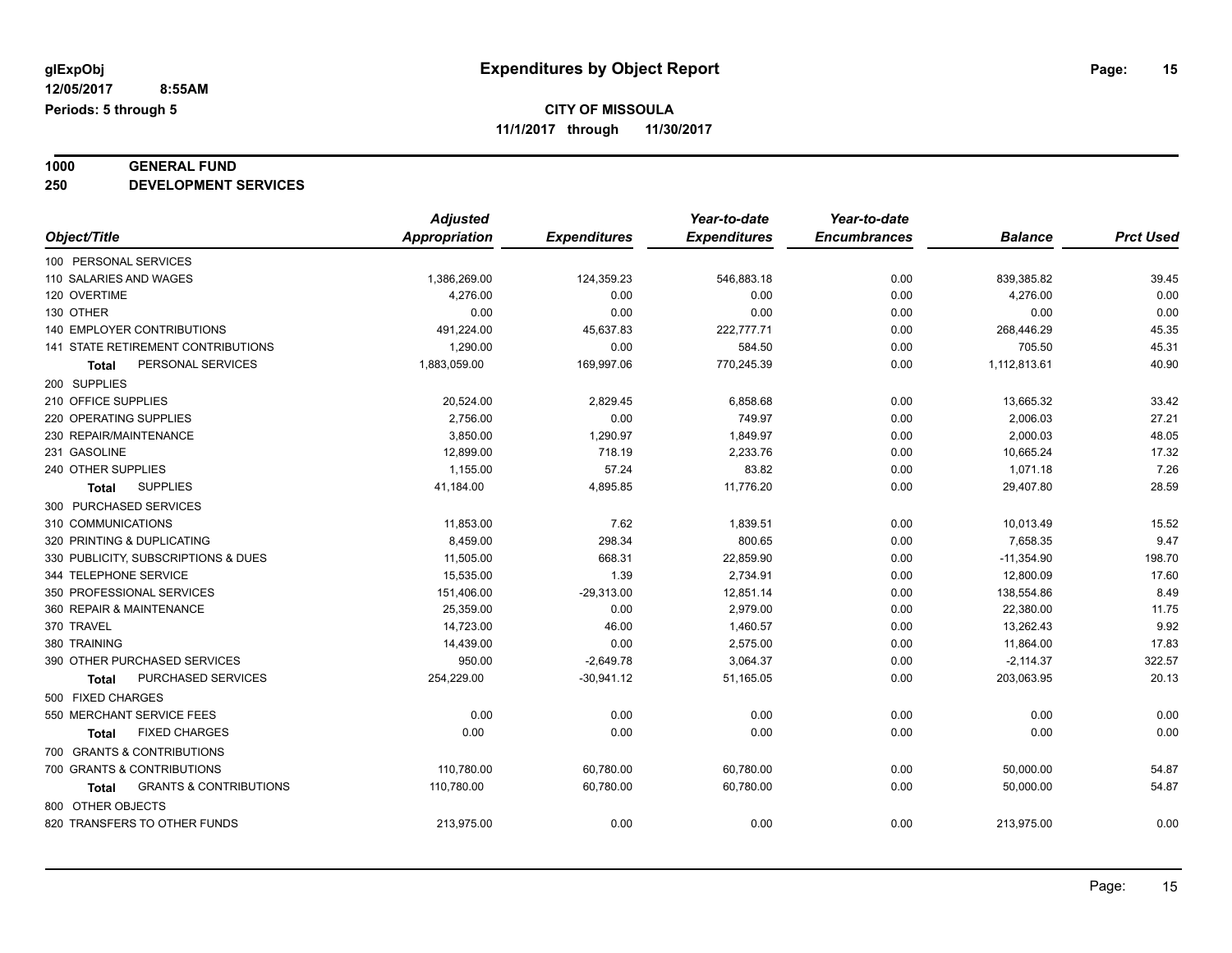#### **1000 GENERAL FUND 250 DEVELOPMENT SERVICES**

| Object/Title       |                           | <b>Adjusted</b><br>Appropriation | <b>Expenditures</b> | Year-to-date<br><b>Expenditures</b> | Year-to-date<br><b>Encumbrances</b> | <b>Balance</b> | <b>Prct Used</b> |
|--------------------|---------------------------|----------------------------------|---------------------|-------------------------------------|-------------------------------------|----------------|------------------|
| Total              | OTHER OBJECTS             | 213.975.00                       | 0.00                | 0.00                                | 0.00                                | 213.975.00     | 0.00             |
| 900 CAPITAL OUTLAY |                           |                                  |                     |                                     |                                     |                |                  |
|                    | 940 MACHINERY & EQUIPMENT | 0.00                             | 0.00                | 0.00                                | 0.00                                | 0.00           | 0.00             |
| <b>Total</b>       | <b>CAPITAL OUTLAY</b>     | 0.00                             | 0.00                | 0.00                                | 0.00                                | 0.00           | 0.00             |
| Total              | DEVELOPMENT SERVICES      | 2.503.227.00                     | 204,731.79          | 893.966.64                          | 0.00                                | 1,609,260.36   | 35.71            |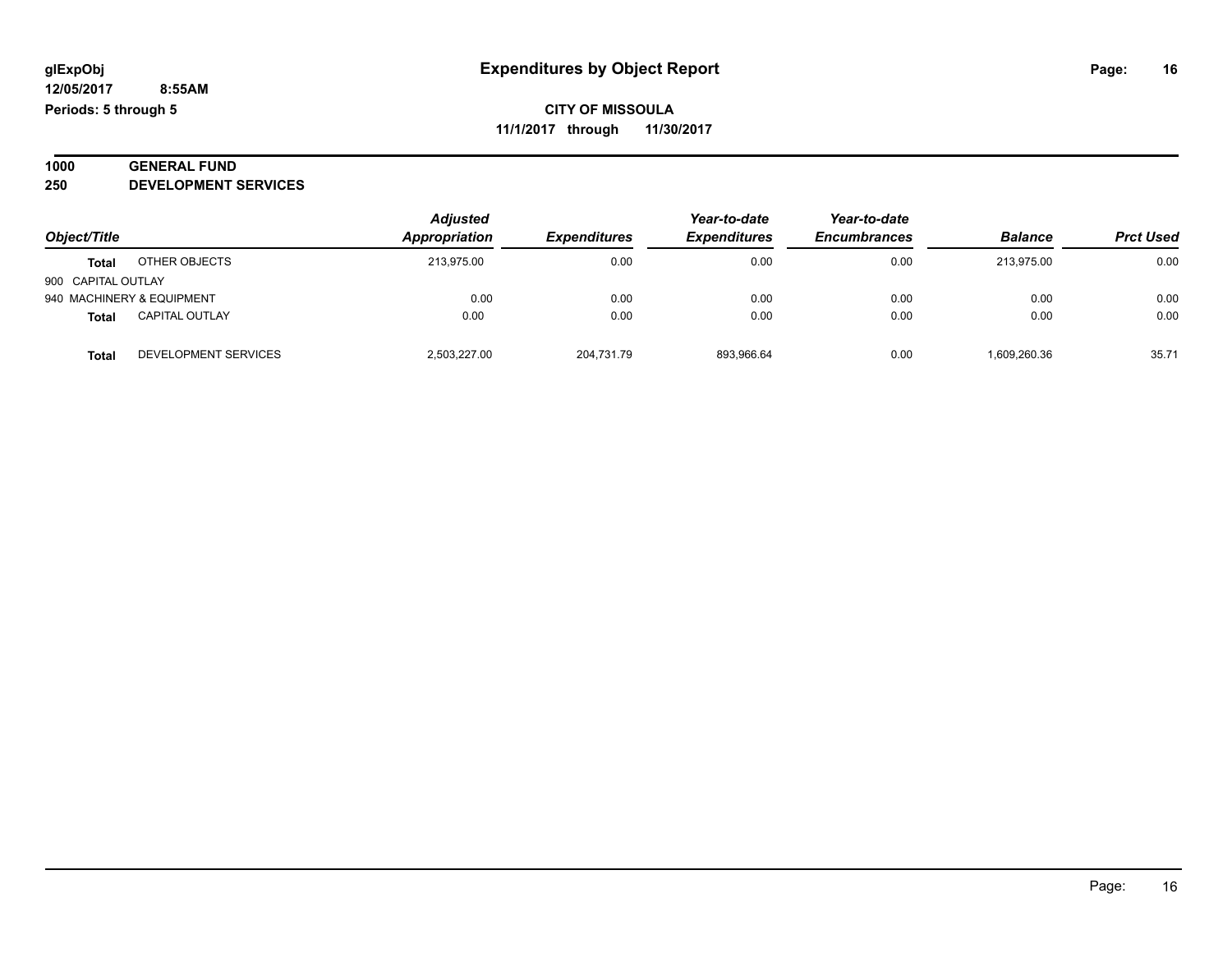**1000 GENERAL FUND 255 HOUSING & COMMUNITY DEVELOPMENT**

|                                            | <b>Adjusted</b>      |                     | Year-to-date        | Year-to-date        |                |                  |
|--------------------------------------------|----------------------|---------------------|---------------------|---------------------|----------------|------------------|
| Object/Title                               | <b>Appropriation</b> | <b>Expenditures</b> | <b>Expenditures</b> | <b>Encumbrances</b> | <b>Balance</b> | <b>Prct Used</b> |
| 100 PERSONAL SERVICES                      |                      |                     |                     |                     |                |                  |
| 110 SALARIES AND WAGES                     | 243,115.00           | 18,221.31           | 73,695.85           | 0.00                | 169,419.15     | 30.31            |
| 120 OVERTIME                               | 0.00                 | 0.00                | 0.00                | 0.00                | 0.00           | 0.00             |
| 140 EMPLOYER CONTRIBUTIONS                 | 81,229.00            | 6,338.17            | 26,242.68           | 0.00                | 54,986.32      | 32.31            |
| 141 STATE RETIREMENT CONTRIBUTIONS         | 243.00               | 0.00                | 73.23               | 0.00                | 169.77         | 30.14            |
| PERSONAL SERVICES<br>Total                 | 324,587.00           | 24,559.48           | 100,011.76          | 0.00                | 224,575.24     | 30.81            |
| 200 SUPPLIES                               |                      |                     |                     |                     |                |                  |
| 210 OFFICE SUPPLIES                        | 10,466.00            | 5,200.47            | 10,854.29           | 0.00                | $-388.29$      | 103.71           |
| 220 OPERATING SUPPLIES                     | 200.00               | 0.00                | 0.00                | 0.00                | 200.00         | 0.00             |
| 230 REPAIR/MAINTENANCE                     | 0.00                 | 0.00                | 0.00                | 0.00                | 0.00           | 0.00             |
| 231 GASOLINE                               | 0.00                 | 0.00                | 0.00                | 0.00                | 0.00           | 0.00             |
| 240 OTHER SUPPLIES                         | 0.00                 | 0.00                | 0.00                | 0.00                | 0.00           | 0.00             |
| <b>SUPPLIES</b><br>Total                   | 10,666.00            | 5,200.47            | 10,854.29           | 0.00                | $-188.29$      | 101.77           |
| 300 PURCHASED SERVICES                     |                      |                     |                     |                     |                |                  |
| 310 COMMUNICATIONS                         | 320.00               | 0.00                | 0.00                | 0.00                | 320.00         | 0.00             |
| 320 PRINTING & DUPLICATING                 | 4,535.00             | 0.00                | 0.00                | 0.00                | 4,535.00       | 0.00             |
| 330 PUBLICITY, SUBSCRIPTIONS & DUES        | 1,700.00             | 0.00                | 243.92              | 0.00                | 1,456.08       | 14.35            |
| 344 TELEPHONE SERVICE                      | 2,150.00             | 0.54                | 225.20              | 0.00                | 1,924.80       | 10.47            |
| 350 PROFESSIONAL SERVICES                  | 8,075.00             | 0.00                | 2,291.00            | 0.00                | 5,784.00       | 28.37            |
| 360 REPAIR & MAINTENANCE                   | 2,350.00             | 0.00                | 971.25              | 0.00                | 1,378.75       | 41.33            |
| 370 TRAVEL                                 | 8,077.00             | 0.00                | 192.00              | 0.00                | 7,885.00       | 2.38             |
| 380 TRAINING                               | 2,500.00             | 1,435.00            | 1,435.00            | 0.00                | 1,065.00       | 57.40            |
| 390 OTHER PURCHASED SERVICES               | 2,822.00             | 0.00                | 4,620.00            | 0.00                | $-1,798.00$    | 163.71           |
| PURCHASED SERVICES<br><b>Total</b>         | 32,529.00            | 1,435.54            | 9,978.37            | 0.00                | 22,550.63      | 30.68            |
| 500 FIXED CHARGES                          |                      |                     |                     |                     |                |                  |
| 500 FIXED CHARGES                          | 0.00                 | 2,475.00            | 24,225.00           | 0.00                | $-24,225.00$   | 0.00             |
| 530 EQUIPMENT RENTAL                       | 46,000.00            | 0.00                | 0.00                | 0.00                | 46,000.00      | 0.00             |
| <b>FIXED CHARGES</b><br>Total              | 46,000.00            | 2,475.00            | 24,225.00           | 0.00                | 21,775.00      | 52.66            |
| 700 GRANTS & CONTRIBUTIONS                 |                      |                     |                     |                     |                |                  |
| 700 GRANTS & CONTRIBUTIONS                 | 305,532.00           | 0.00                | 164,000.00          | 0.00                | 141,532.00     | 53.68            |
| <b>GRANTS &amp; CONTRIBUTIONS</b><br>Total | 305,532.00           | 0.00                | 164,000.00          | 0.00                | 141,532.00     | 53.68            |
| 900 CAPITAL OUTLAY                         |                      |                     |                     |                     |                |                  |
| 940 MACHINERY & EQUIPMENT                  | 4,000.00             | 0.00                | 0.00                | 0.00                | 4,000.00       | 0.00             |
|                                            |                      |                     |                     |                     |                |                  |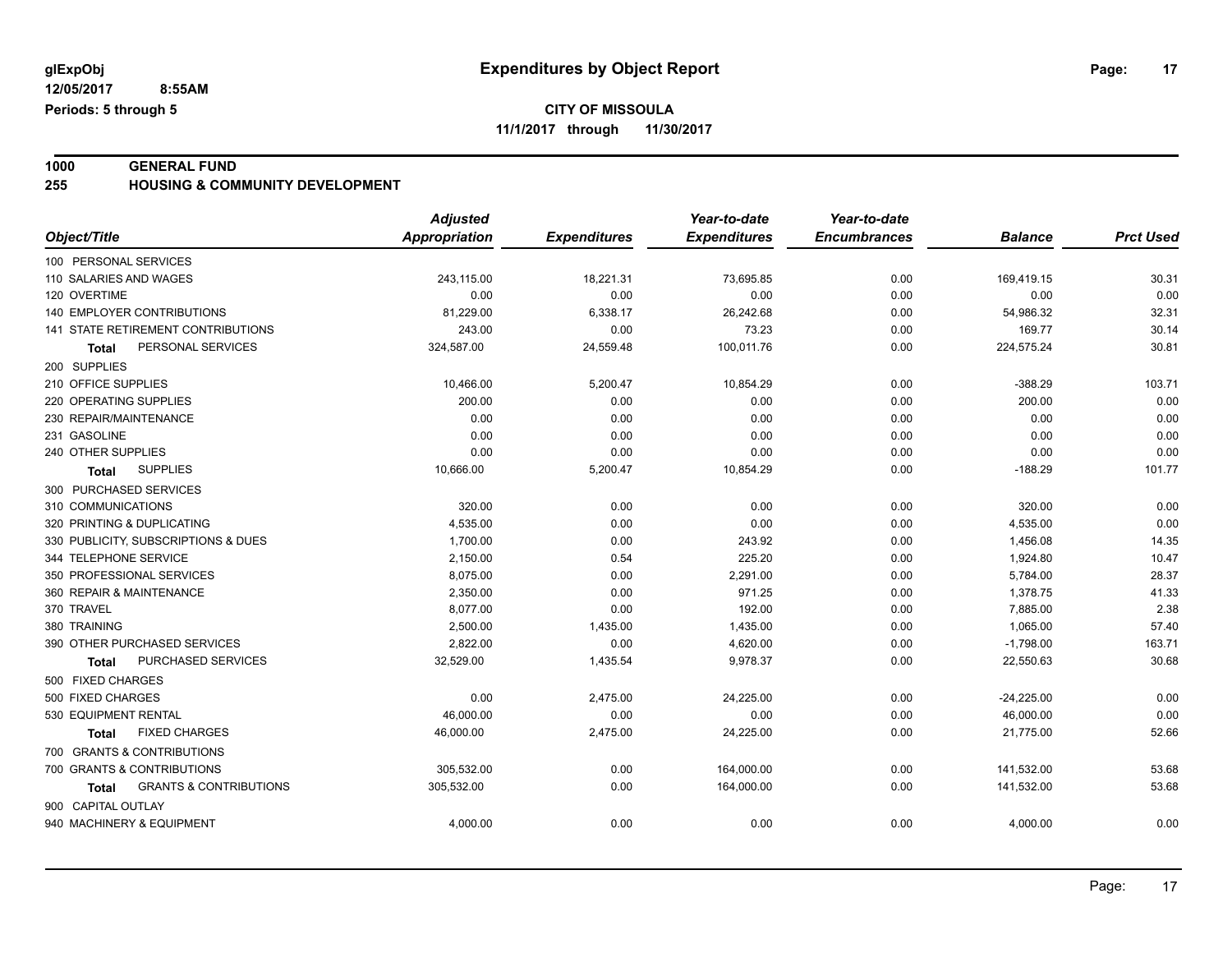# **1000 GENERAL FUND**

**255 HOUSING & COMMUNITY DEVELOPMENT**

|              |                                           | Adjusted             |                            | Year-to-date        | Year-to-date        |                |                  |
|--------------|-------------------------------------------|----------------------|----------------------------|---------------------|---------------------|----------------|------------------|
| Object/Title |                                           | <b>Appropriation</b> | <i><b>Expenditures</b></i> | <b>Expenditures</b> | <b>Encumbrances</b> | <b>Balance</b> | <b>Prct Used</b> |
| Tota.        | <b>CAPITAL OUTLAY</b>                     | 4,000.00             | 0.00                       | 0.00                | 0.00                | 4,000.00       | 0.00             |
| Tota         | <b>HOUSING &amp; COMMUNITY DEVELOPMEN</b> | 723,314.00           | 33,670.49                  | 309,069.42          | 0.00                | 414.244.58     | 42.73            |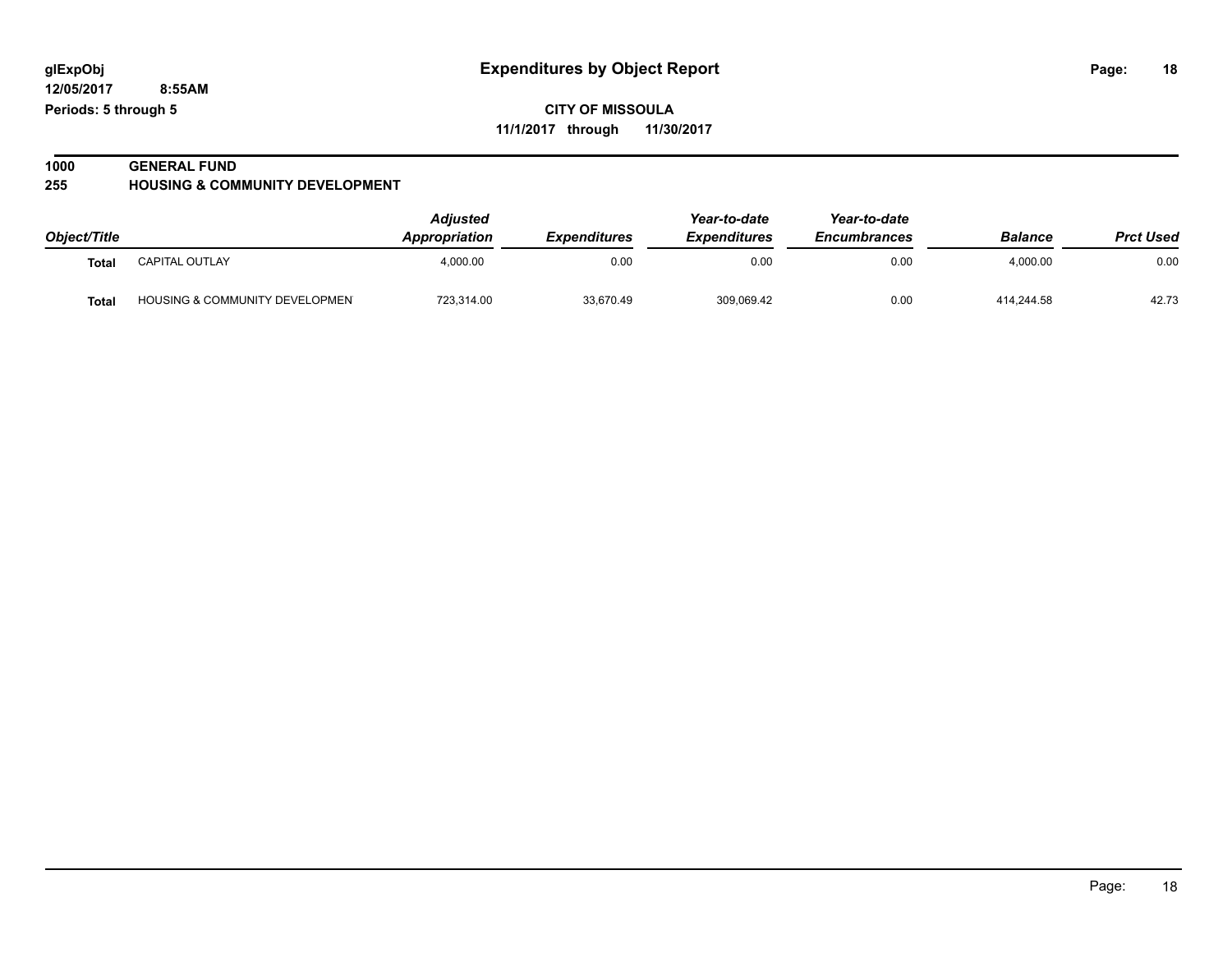| 1000 | <b>GENERAL FUND</b>  |
|------|----------------------|
| 270  | <b>CITY ATTORNEY</b> |

|                                            | <b>Adjusted</b>      |                     | Year-to-date        | Year-to-date        |                |                  |
|--------------------------------------------|----------------------|---------------------|---------------------|---------------------|----------------|------------------|
| Object/Title                               | <b>Appropriation</b> | <b>Expenditures</b> | <b>Expenditures</b> | <b>Encumbrances</b> | <b>Balance</b> | <b>Prct Used</b> |
| 100 PERSONAL SERVICES                      |                      |                     |                     |                     |                |                  |
| 110 SALARIES AND WAGES                     | 1,043,559.00         | 79,867.40           | 370,159.15          | 0.00                | 673,399.85     | 35.47            |
| 120 OVERTIME                               | 5,000.00             | 216.19              | 1,654.48            | 0.00                | 3,345.52       | 33.09            |
| 140 EMPLOYER CONTRIBUTIONS                 | 353,413.00           | 27,172.71           | 142,945.82          | 0.00                | 210,467.18     | 40.45            |
| 141 STATE RETIREMENT CONTRIBUTIONS         | 1,049.00             | 0.00                | 424.64              | 0.00                | 624.36         | 40.48            |
| PERSONAL SERVICES<br>Total                 | 1,403,021.00         | 107,256.30          | 515,184.09          | 0.00                | 887,836.91     | 36.72            |
| 200 SUPPLIES                               |                      |                     |                     |                     |                |                  |
| 210 OFFICE SUPPLIES                        | 6,118.00             | 392.97              | 2,070.60            | 0.00                | 4,047.40       | 33.84            |
| 220 OPERATING SUPPLIES                     | 1,250.00             | 0.00                | 690.52              | 0.00                | 559.48         | 55.24            |
| 231 GASOLINE                               | 263.00               | 51.83               | 79.05               | 0.00                | 183.95         | 30.06            |
| <b>SUPPLIES</b><br><b>Total</b>            | 7,631.00             | 444.80              | 2,840.17            | 0.00                | 4,790.83       | 37.22            |
| 300 PURCHASED SERVICES                     |                      |                     |                     |                     |                |                  |
| 310 COMMUNICATIONS                         | 1,350.00             | 0.00                | 508.61              | 0.00                | 841.39         | 37.67            |
| 320 PRINTING & DUPLICATING                 | 550.00               | 0.00                | 139.80              | 0.00                | 410.20         | 25.42            |
| 330 PUBLICITY, SUBSCRIPTIONS & DUES        | 13,000.00            | 12.00               | 4,020.92            | 0.00                | 8,979.08       | 30.93            |
| 344 TELEPHONE SERVICE                      | 264.00               | 1.00                | 53.02               | 0.00                | 210.98         | 20.08            |
| 350 PROFESSIONAL SERVICES                  | 3,250.00             | 0.00                | 1,315.16            | 0.00                | 1,934.84       | 40.47            |
| 360 REPAIR & MAINTENANCE                   | 19,930.00            | 47.59               | 19,080.59           | 0.00                | 849.41         | 95.74            |
| 370 TRAVEL                                 | 6,000.00             | 434.15              | 4,880.25            | 0.00                | 1,119.75       | 81.34            |
| 380 TRAINING                               | 9,000.00             | 345.00              | 1,105.00            | 0.00                | 7,895.00       | 12.28            |
| 390 OTHER PURCHASED SERVICES               | 0.00                 | 0.00                | 0.00                | 0.00                | 0.00           | 0.00             |
| PURCHASED SERVICES<br><b>Total</b>         | 53,344.00            | 839.74              | 31,103.35           | 0.00                | 22,240.65      | 58.31            |
| 500 FIXED CHARGES                          |                      |                     |                     |                     |                |                  |
| 500 FIXED CHARGES                          | 0.00                 | 0.00                | 0.00                | 0.00                | 0.00           | 0.00             |
| <b>FIXED CHARGES</b><br>Total              | 0.00                 | 0.00                | 0.00                | 0.00                | 0.00           | 0.00             |
| 700 GRANTS & CONTRIBUTIONS                 |                      |                     |                     |                     |                |                  |
| 700 GRANTS & CONTRIBUTIONS                 | 167,818.00           | 0.00                | 40,154.50           | 0.00                | 127,663.50     | 23.93            |
| <b>GRANTS &amp; CONTRIBUTIONS</b><br>Total | 167,818.00           | 0.00                | 40,154.50           | 0.00                | 127,663.50     | 23.93            |
| 800 OTHER OBJECTS                          |                      |                     |                     |                     |                |                  |
| 845 CONTINGENCY                            | 0.00                 | 0.00                | 0.00                | 0.00                | 0.00           | 0.00             |
| <b>OTHER OBJECTS</b><br><b>Total</b>       | 0.00                 | 0.00                | 0.00                | 0.00                | 0.00           | 0.00             |
| 900 CAPITAL OUTLAY                         |                      |                     |                     |                     |                |                  |
| 920 BUILDINGS                              | 0.00                 | 0.00                | 0.00                | 0.00                | 0.00           | 0.00             |
|                                            |                      |                     |                     |                     |                |                  |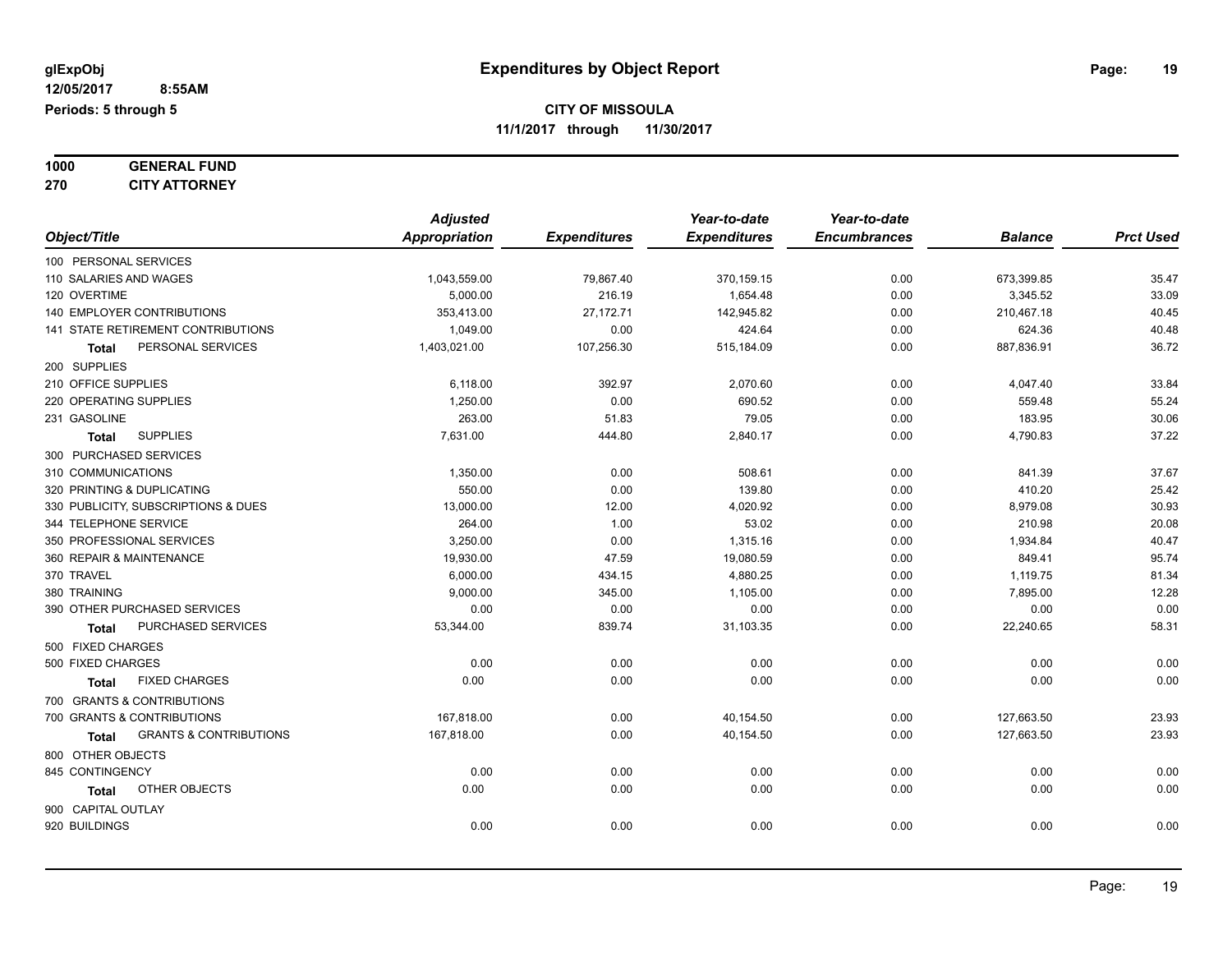**1000 GENERAL FUND 270 CITY ATTORNEY**

| Object/Title |                           | <b>Adjusted</b> |                            | Year-to-date                               | Year-to-date |                |                  |
|--------------|---------------------------|-----------------|----------------------------|--------------------------------------------|--------------|----------------|------------------|
|              |                           | Appropriation   | <i><b>Expenditures</b></i> | <b>Expenditures</b><br><b>Encumbrances</b> |              | <b>Balance</b> | <b>Prct Used</b> |
|              | 940 MACHINERY & EQUIPMENT | 4.289.00        | 1.218.93                   | 2.217.79                                   | 0.00         | 2,071.21       | 51.71            |
| <b>Total</b> | <b>CAPITAL OUTLAY</b>     | 4.289.00        | 1.218.93                   | 2.217.79                                   | 0.00         | 2.071.21       | 51.71            |
| Total        | <b>CITY ATTORNEY</b>      | 1,636,103.00    | 109,759.77                 | 591,499.90                                 | 0.00         | 1,044,603.10   | 36.15            |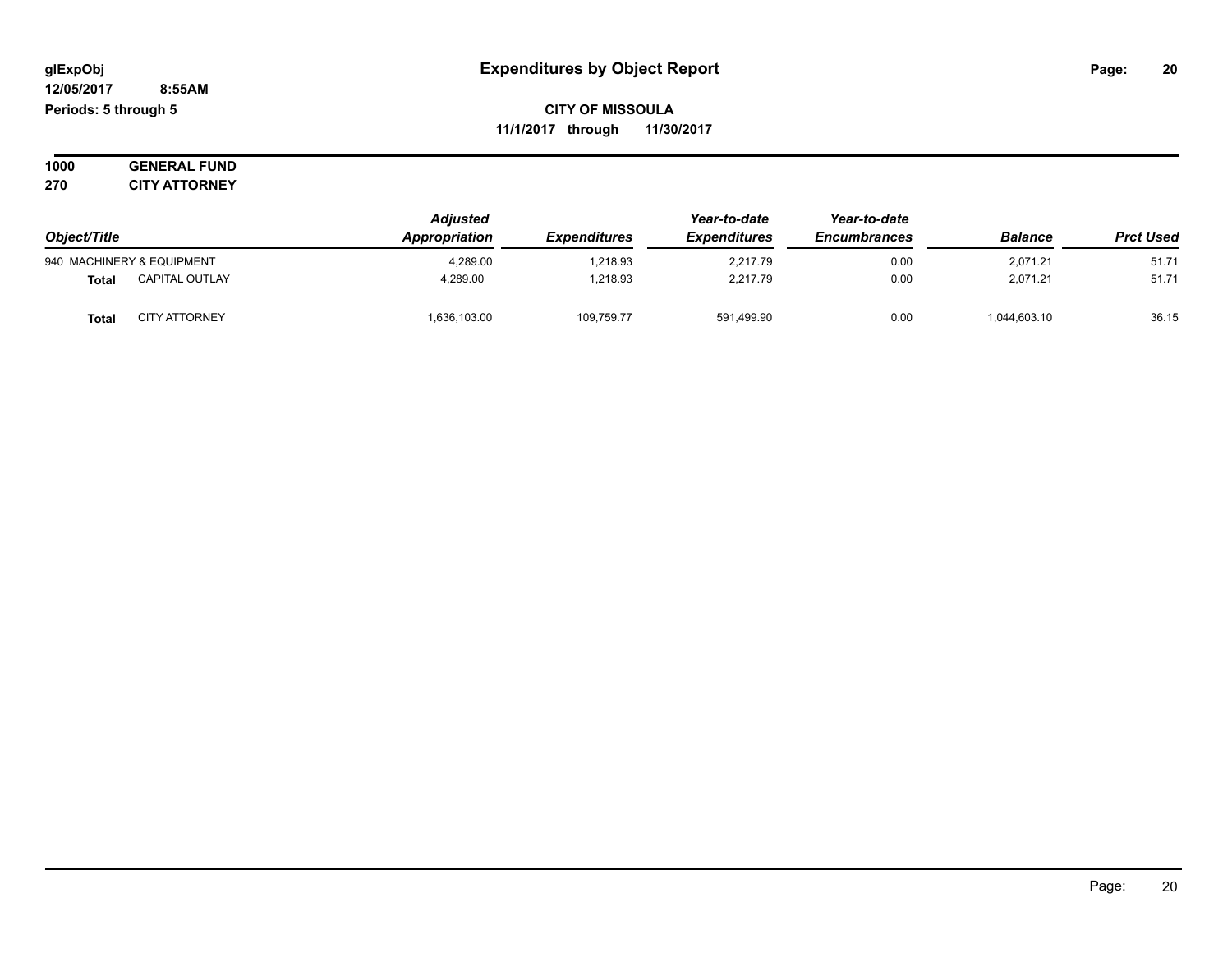# **1000 GENERAL FUND**

**280 PUBLIC WORKS OPERATIONS**

|                                      | <b>Adjusted</b>      |                     | Year-to-date        | Year-to-date        |                |                  |
|--------------------------------------|----------------------|---------------------|---------------------|---------------------|----------------|------------------|
| Object/Title                         | <b>Appropriation</b> | <b>Expenditures</b> | <b>Expenditures</b> | <b>Encumbrances</b> | <b>Balance</b> | <b>Prct Used</b> |
| 100 PERSONAL SERVICES                |                      |                     |                     |                     |                |                  |
| 110 SALARIES AND WAGES               | 506,928.00           | 41,656.52           | 193,387.85          | 0.00                | 313,540.15     | 38.15            |
| 120 OVERTIME                         | 3,669.00             | 264.84              | 264.84              | 0.00                | 3,404.16       | 7.22             |
| 130 OTHER                            | 2,330.00             | 60.00               | 300.00              | 0.00                | 2,030.00       | 12.88            |
| <b>140 EMPLOYER CONTRIBUTIONS</b>    | 239,428.00           | 18,779.94           | 94,517.18           | 0.00                | 144,910.82     | 39.48            |
| 141 STATE RETIREMENT CONTRIBUTIONS   | 512.00               | 0.00                | 229.38              | 0.00                | 282.62         | 44.80            |
| PERSONAL SERVICES<br><b>Total</b>    | 752,867.00           | 60,761.30           | 288,699.25          | 0.00                | 464, 167. 75   | 38.35            |
| 200 SUPPLIES                         |                      |                     |                     |                     |                |                  |
| 210 OFFICE SUPPLIES                  | 1,150.00             | 0.00                | 150.19              | 0.00                | 999.81         | 13.06            |
| 220 OPERATING SUPPLIES               | 1,935.00             | 0.00                | 798.51              | 0.00                | 1,136.49       | 41.27            |
| 230 REPAIR/MAINTENANCE               | 59,860.00            | 147.91              | 6,086.64            | 0.00                | 53,773.36      | 10.17            |
| 231 GASOLINE                         | 9,280.00             | 842.19              | 1,906.08            | 0.00                | 7,373.92       | 20.54            |
| 240 OTHER SUPPLIES                   | 31,090.00            | 1,918.91            | 14,532.97           | 0.00                | 16,557.03      | 46.74            |
| <b>SUPPLIES</b><br><b>Total</b>      | 103,315.00           | 2,909.01            | 23,474.39           | 0.00                | 79,840.61      | 22.72            |
| 300 PURCHASED SERVICES               |                      |                     |                     |                     |                |                  |
| 310 COMMUNICATIONS                   | 300.00               | 0.00                | 25.80               | 0.00                | 274.20         | 8.60             |
| 320 PRINTING & DUPLICATING           | 200.00               | 52.19               | 95.68               | 0.00                | 104.32         | 47.84            |
| 330 PUBLICITY, SUBSCRIPTIONS & DUES  | 1,100.00             | 0.00                | 21.00               | 0.00                | 1,079.00       | 1.91             |
| 341 ELECTRICITY & NATURAL GAS        | 149,399.00           | 12,846.09           | 49,260.80           | 0.00                | 100,138.20     | 32.97            |
| 344 TELEPHONE SERVICE                | 1,854.00             | 103.01              | 955.81              | 0.00                | 898.19         | 51.55            |
| 345 GARBAGE                          | 489.00               | 15.60               | 78.00               | 0.00                | 411.00         | 15.95            |
| 350 PROFESSIONAL SERVICES            | 757.00               | 0.00                | 323.39              | 0.00                | 433.61         | 42.72            |
| 360 REPAIR & MAINTENANCE             | 15,900.00            | 272.83              | 1,456.93            | 0.00                | 14,443.07      | 9.16             |
| 370 TRAVEL                           | 1,550.00             | 615.37              | 683.37              | 0.00                | 866.63         | 44.09            |
| 380 TRAINING                         | 2,200.00             | 763.91              | 918.70              | 0.00                | 1,281.30       | 41.76            |
| PURCHASED SERVICES<br><b>Total</b>   | 173,749.00           | 14,669.00           | 53,819.48           | 0.00                | 119,929.52     | 30.98            |
| 500 FIXED CHARGES                    |                      |                     |                     |                     |                |                  |
| 500 FIXED CHARGES                    | 0.00                 | 0.00                | 0.00                | 0.00                | 0.00           | 0.00             |
| <b>FIXED CHARGES</b><br><b>Total</b> | 0.00                 | 0.00                | 0.00                | 0.00                | 0.00           | 0.00             |
| 800 OTHER OBJECTS                    |                      |                     |                     |                     |                |                  |
| 850 SALARY SAVINGS                   | 0.00                 | 0.00                | 0.00                | 0.00                | 0.00           | 0.00             |
| OTHER OBJECTS<br><b>Total</b>        | 0.00                 | 0.00                | 0.00                | 0.00                | 0.00           | 0.00             |
| 900 CAPITAL OUTLAY                   |                      |                     |                     |                     |                |                  |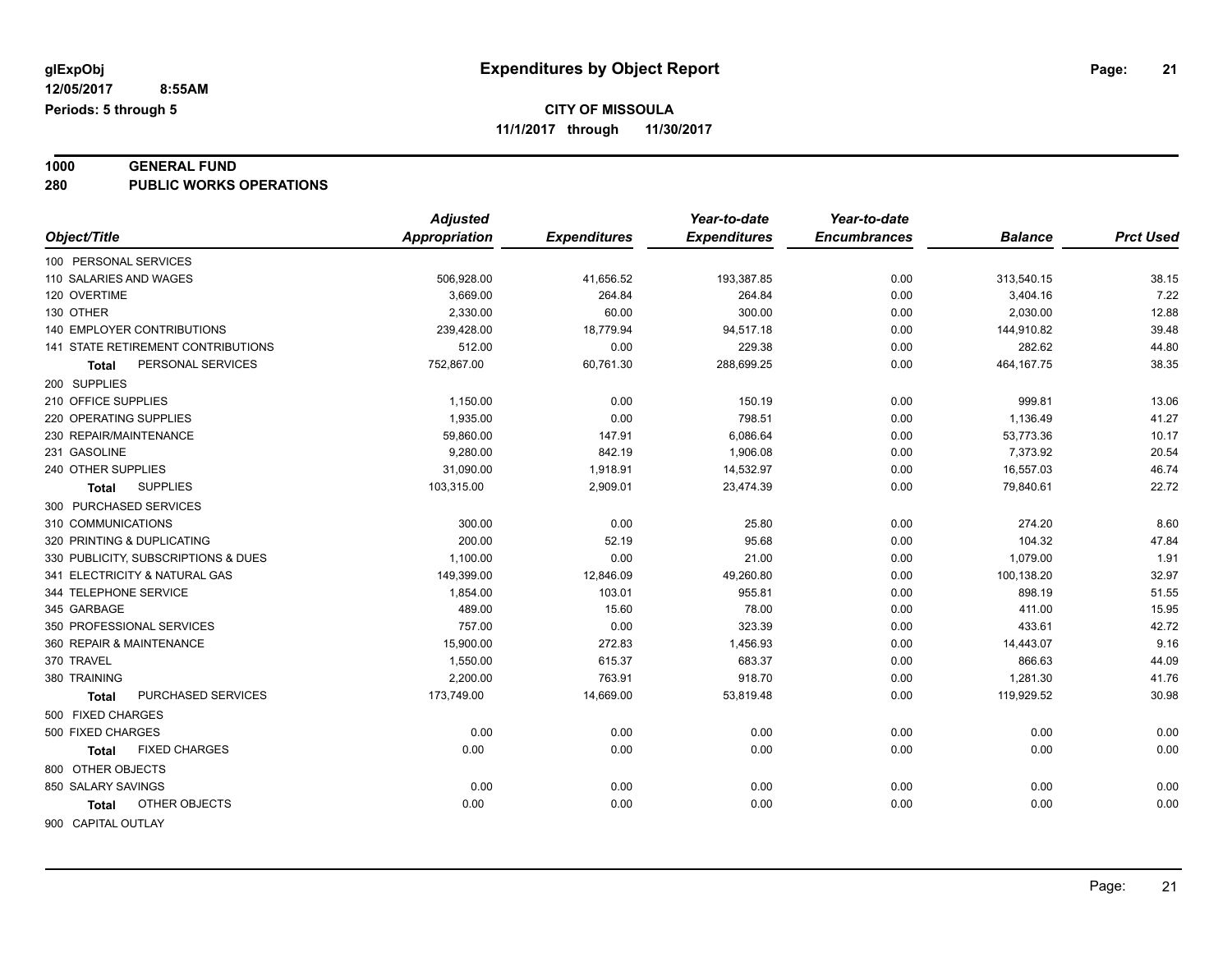| 1000 | <b>GENERAL FUND</b>            |
|------|--------------------------------|
| 280  | <b>PUBLIC WORKS OPERATIONS</b> |

| Object/Title |                           | <b>Adjusted</b><br>Appropriation | Year-to-date<br><b>Expenditures</b><br><i><b>Expenditures</b></i> | Year-to-date<br><b>Encumbrances</b> | <b>Balance</b> | <b>Prct Used</b> |       |
|--------------|---------------------------|----------------------------------|-------------------------------------------------------------------|-------------------------------------|----------------|------------------|-------|
|              | 940 MACHINERY & EQUIPMENT | 0.00                             | 0.00                                                              | 0.00                                | 0.00           | 0.00             | 0.00  |
| Total        | <b>CAPITAL OUTLAY</b>     | 0.00                             | 0.00                                                              | 0.00                                | 0.00           | 0.00             | 0.00  |
| <b>Total</b> | PUBLIC WORKS OPERATIONS   | 1,029,931.00                     | 78.339.31                                                         | 365,993.12                          | 0.00           | 663.937.88       | 35.54 |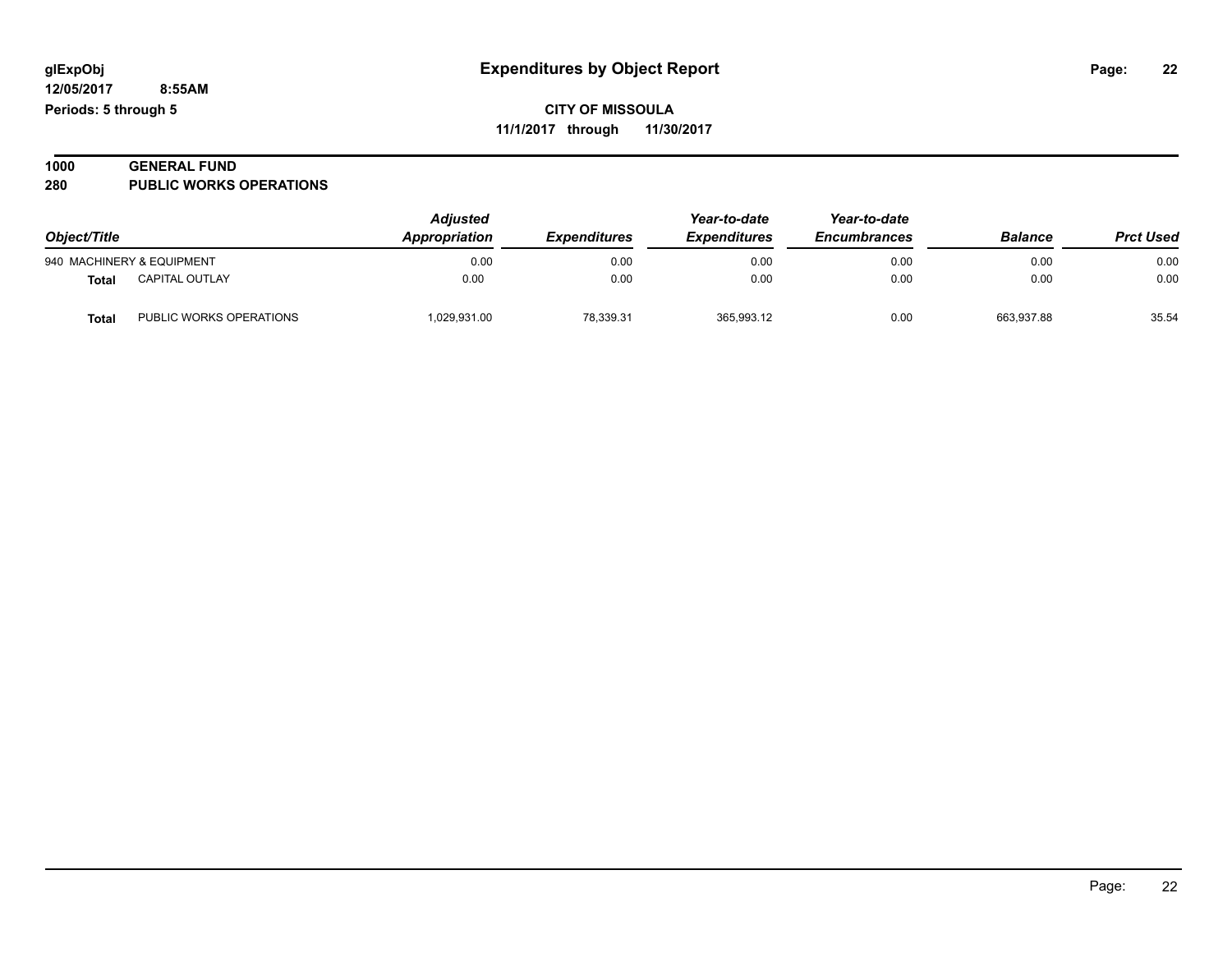**1000 GENERAL FUND 290 POLICE**

|                                       | <b>Adjusted</b> |                     | Year-to-date        | Year-to-date        |                |                  |
|---------------------------------------|-----------------|---------------------|---------------------|---------------------|----------------|------------------|
| Object/Title                          | Appropriation   | <b>Expenditures</b> | <b>Expenditures</b> | <b>Encumbrances</b> | <b>Balance</b> | <b>Prct Used</b> |
| 100 PERSONAL SERVICES                 |                 |                     |                     |                     |                |                  |
| 110 SALARIES AND WAGES                | 8,854,698.00    | 669,803.63          | 3,127,403.87        | 0.00                | 5,727,294.13   | 35.32            |
| 115 SALARIES/HEALTH INSURANCE BENEFIT | 980,562.00      | 79,872.00           | 374,400.00          | 0.00                | 606,162.00     | 38.18            |
| 120 OVERTIME                          | 270,768.00      | 19,400.96           | 111,673.63          | 0.00                | 159,094.37     | 41.24            |
| 121 OUTSIDE HIRE OVERTIME             | 75,000.00       | 6,530.36            | 87,842.32           | 0.00                | $-12,842.32$   | 117.12           |
| 122 COURT OVERTIME                    | 23,364.00       | 2,408.64            | 17,820.94           | 0.00                | 5,543.06       | 76.28            |
| 123 CELL PHONE OVERTIME               | 60,690.00       | 211.39              | 931.32              | 0.00                | 59,758.68      | 1.53             |
| 130 OTHER                             | 73,140.00       | 0.00                | 69,510.96           | 0.00                | 3,629.04       | 95.04            |
| 133 EDUCATION COMPENSATION            | 0.00            | 1,420.00            | 6,607.50            | 0.00                | $-6,607.50$    | 0.00             |
| 140 EMPLOYER CONTRIBUTIONS            | 2,460,436.00    | 184, 157.09         | 891,150.36          | 0.00                | 1,569,285.64   | 36.22            |
| 141 STATE RETIREMENT CONTRIBUTIONS    | 2,569,388.00    | 0.00                | 630,945.78          | 0.00                | 1,938,442.22   | 24.56            |
| PERSONAL SERVICES<br><b>Total</b>     | 15,368,046.00   | 963,804.07          | 5,318,286.68        | 0.00                | 10,049,759.32  | 34.61            |
| 200 SUPPLIES                          |                 |                     |                     |                     |                |                  |
| 210 OFFICE SUPPLIES                   | 21,524.00       | 604.42              | 3,772.41            | 0.00                | 17,751.59      | 17.53            |
| 220 OPERATING SUPPLIES                | 100,457.00      | 3,333.61            | 25,684.66           | 0.00                | 74,772.34      | 25.57            |
| 230 REPAIR/MAINTENANCE                | 50,735.00       | 1,868.81            | 16,599.72           | 0.00                | 34,135.28      | 32.72            |
| 231 GASOLINE                          | 185,919.00      | 16,279.30           | 62,312.89           | 0.00                | 123,606.11     | 33.52            |
| <b>SUPPLIES</b><br><b>Total</b>       | 358,635.00      | 22,086.14           | 108,369.68          | 0.00                | 250,265.32     | 30.22            |
| 300 PURCHASED SERVICES                |                 |                     |                     |                     |                |                  |
| 310 COMMUNICATIONS                    | 21,896.00       | 305.99              | 18,841.85           | 0.00                | 3,054.15       | 86.05            |
| 320 PRINTING & DUPLICATING            | 11,364.00       | 0.00                | 1,197.49            | 0.00                | 10,166.51      | 10.54            |
| 330 PUBLICITY, SUBSCRIPTIONS & DUES   | 14,938.00       | 300.00              | 9,510.39            | 0.00                | 5,427.61       | 63.67            |
| 344 TELEPHONE SERVICE                 | 48,772.00       | 3,783.67            | 15,737.03           | 0.00                | 33,034.97      | 32.27            |
| 350 PROFESSIONAL SERVICES             | 71,155.00       | 2,734.14            | 20,505.18           | 0.00                | 50,649.82      | 28.82            |
| 360 REPAIR & MAINTENANCE              | 125,340.00      | 20,206.46           | 56,315.15           | 0.00                | 69,024.85      | 44.93            |
| 370 TRAVEL                            | 29,500.00       | 8,074.54            | 21,462.16           | 0.00                | 8,037.84       | 72.75            |
| 380 TRAINING                          | 37,150.00       | 1,170.00            | 15,566.79           | 0.00                | 21,583.21      | 41.90            |
| 390 OTHER PURCHASED SERVICES          | 25,000.00       | 0.00                | 12,088.34           | 0.00                | 12,911.66      | 48.35            |
| 392 DONATIONS AND SALES               | 0.00            | 659.92              | 3,880.30            | 0.00                | $-3,880.30$    | 0.00             |
| PURCHASED SERVICES<br>Total           | 385,115.00      | 37,234.72           | 175,104.68          | 0.00                | 210,010.32     | 45.47            |
| 500 FIXED CHARGES                     |                 |                     |                     |                     |                |                  |
| 500 FIXED CHARGES                     | 650.00          | 5,904.97            | 35,429.82           | 0.00                | $-34,779.82$   | 5,450.74         |
| 530 EQUIPMENT RENTAL                  | 71,214.00       | 0.00                | 0.00                | 0.00                | 71,214.00      | 0.00             |
|                                       |                 |                     |                     |                     |                |                  |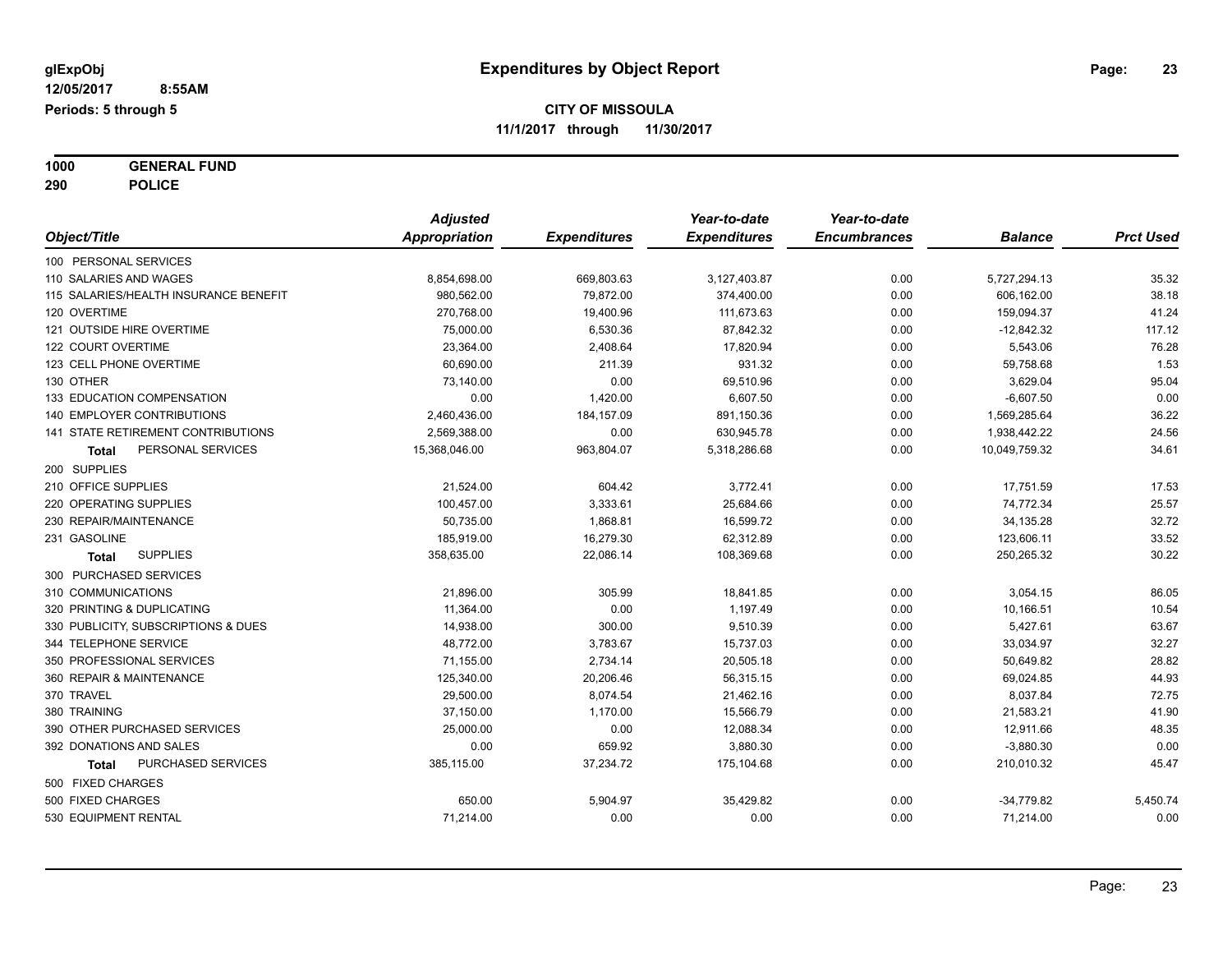**1000 GENERAL FUND 290 POLICE**

| Object/Title       |                                   | <b>Adjusted</b><br><b>Appropriation</b> | <b>Expenditures</b> | Year-to-date<br><b>Expenditures</b> | Year-to-date<br><b>Encumbrances</b> | <b>Balance</b> | <b>Prct Used</b> |
|--------------------|-----------------------------------|-----------------------------------------|---------------------|-------------------------------------|-------------------------------------|----------------|------------------|
|                    |                                   |                                         |                     |                                     |                                     |                |                  |
| <b>Total</b>       | <b>FIXED CHARGES</b>              | 71,864.00                               | 5,904.97            | 35,429.82                           | 0.00                                | 36,434.18      | 49.30            |
|                    | 700 GRANTS & CONTRIBUTIONS        |                                         |                     |                                     |                                     |                |                  |
|                    | 700 GRANTS & CONTRIBUTIONS        | 4,000.00                                | 0.00                | 0.00                                | 0.00                                | 4,000.00       | 0.00             |
| Total              | <b>GRANTS &amp; CONTRIBUTIONS</b> | 4,000.00                                | 0.00                | 0.00                                | 0.00                                | 4,000.00       | 0.00             |
| 800 OTHER OBJECTS  |                                   |                                         |                     |                                     |                                     |                |                  |
|                    | 820 TRANSFERS TO OTHER FUNDS      | 6,000.00                                | 0.00                | 0.00                                | 0.00                                | 6,000.00       | 0.00             |
| 850 SALARY SAVINGS |                                   | 0.00                                    | 0.00                | 0.00                                | 0.00                                | 0.00           | 0.00             |
| <b>Total</b>       | OTHER OBJECTS                     | 6,000.00                                | 0.00                | 0.00                                | 0.00                                | 6,000.00       | 0.00             |
| 900 CAPITAL OUTLAY |                                   |                                         |                     |                                     |                                     |                |                  |
|                    | 940 MACHINERY & EQUIPMENT         | 40,950.00                               | 6,085.23            | 12,165.28                           | 0.00                                | 28,784.72      | 29.71            |
| <b>Total</b>       | <b>CAPITAL OUTLAY</b>             | 40,950.00                               | 6,085.23            | 12,165.28                           | 0.00                                | 28,784.72      | 29.71            |
| <b>Total</b>       | <b>POLICE</b>                     | 16,234,610.00                           | 1,035,115.13        | 5,649,356.14                        | 0.00                                | 10,585,253.86  | 34.80            |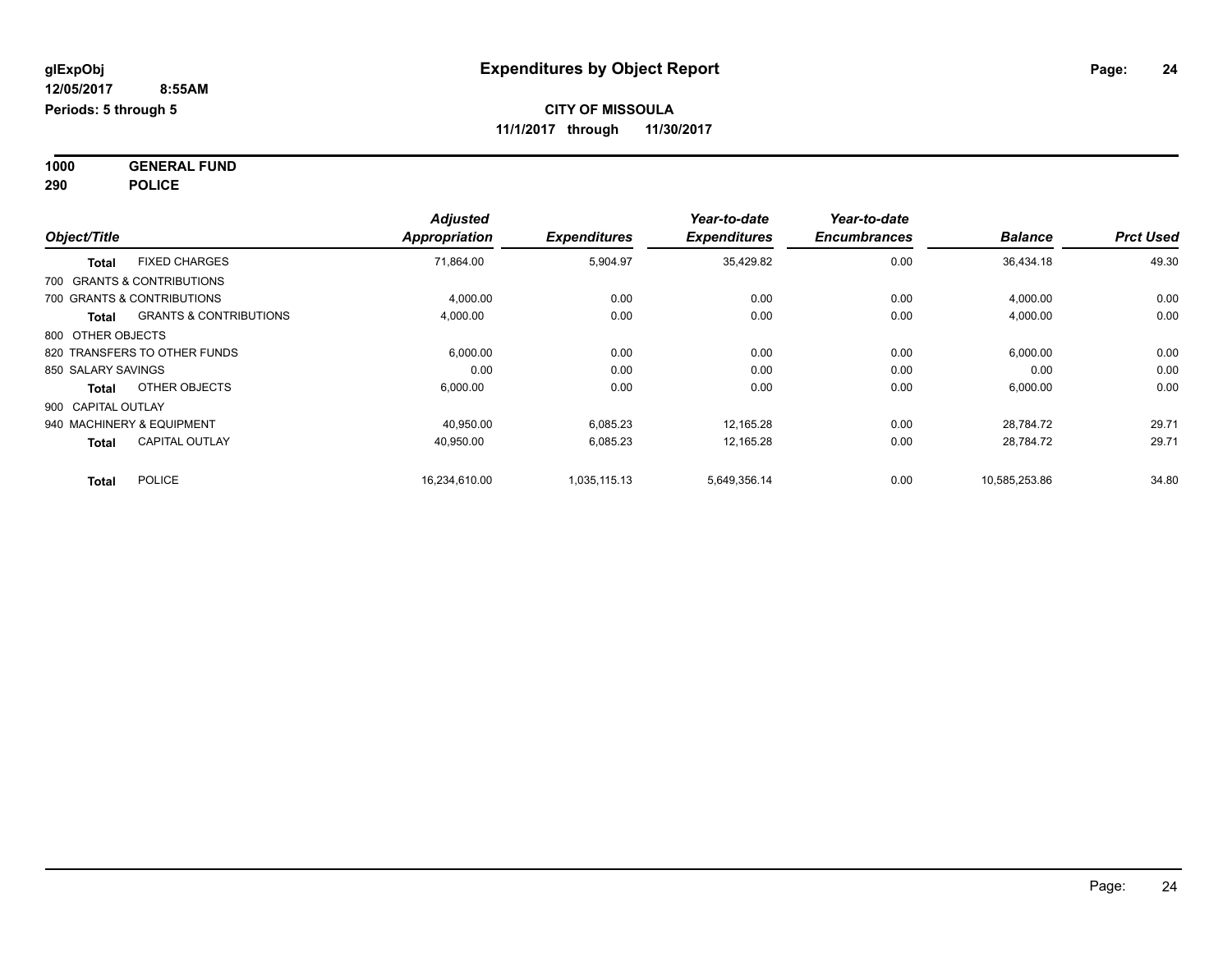**1000 GENERAL FUND 300 FIRE**

|                                       | <b>Adjusted</b> |                     | Year-to-date        | Year-to-date        |                |                  |
|---------------------------------------|-----------------|---------------------|---------------------|---------------------|----------------|------------------|
| Object/Title                          | Appropriation   | <b>Expenditures</b> | <b>Expenditures</b> | <b>Encumbrances</b> | <b>Balance</b> | <b>Prct Used</b> |
| 100 PERSONAL SERVICES                 |                 |                     |                     |                     |                |                  |
| 110 SALARIES AND WAGES                | 7,095,844.00    | 533,514.11          | 2,546,525.92        | 0.00                | 4,549,318.08   | 35.89            |
| 115 SALARIES/HEALTH INSURANCE BENEFIT | 847.872.00      | 68,352.00           | 338.178.00          | 0.00                | 509,694.00     | 39.89            |
| 120 OVERTIME                          | 846,810.00      | 21,222.63           | 684,678.93          | 0.00                | 162,131.07     | 80.85            |
| 130 OTHER                             | 60,950.00       | 0.00                | 60,044.28           | 0.00                | 905.72         | 98.51            |
| <b>140 EMPLOYER CONTRIBUTIONS</b>     | 1,738,955.00    | 126,915.74          | 650,526.23          | 0.00                | 1,088,428.77   | 37.41            |
| 141 STATE RETIREMENT CONTRIBUTIONS    | 2,538,910.00    | 0.00                | 624,784.38          | 0.00                | 1,914,125.62   | 24.61            |
| PERSONAL SERVICES<br>Total            | 13,129,341.00   | 750,004.48          | 4,904,737.74        | 0.00                | 8,224,603.26   | 37.36            |
| 200 SUPPLIES                          |                 |                     |                     |                     |                |                  |
| 210 OFFICE SUPPLIES                   | 16,004.00       | 2,759.73            | 4,075.12            | 0.00                | 11,928.88      | 25.46            |
| 220 OPERATING SUPPLIES                | 216,944.00      | $-1,835.74$         | 35,733.39           | 0.00                | 181,210.61     | 16.47            |
| 230 REPAIR/MAINTENANCE                | 61,500.00       | 1,148.90            | 12,091.30           | 0.00                | 49,408.70      | 19.66            |
| 231 GASOLINE                          | 61,827.00       | 2,968.65            | 17,229.31           | 0.00                | 44,597.69      | 27.87            |
| 240 OTHER SUPPLIES                    | 593.00          | 0.00                | 345.26              | 0.00                | 247.74         | 58.22            |
| <b>SUPPLIES</b><br><b>Total</b>       | 356,868.00      | 5,041.54            | 69,474.38           | 0.00                | 287,393.62     | 19.47            |
| 300 PURCHASED SERVICES                |                 |                     |                     |                     |                |                  |
| 310 COMMUNICATIONS                    | 577.00          | 8.69                | 206.80              | 0.00                | 370.20         | 35.84            |
| 320 PRINTING & DUPLICATING            | 1,488.00        | 0.00                | 114.38              | 0.00                | 1,373.62       | 7.69             |
| 330 PUBLICITY, SUBSCRIPTIONS & DUES   | 13,563.00       | 140.00              | 2,124.50            | 0.00                | 11,438.50      | 15.66            |
| 340 SEWER                             | 1,465.00        | 0.00                | 589.56              | 0.00                | 875.44         | 40.24            |
| 341 ELECTRICITY & NATURAL GAS         | 76,723.00       | 5,073.03            | 20,226.52           | 0.00                | 56,496.48      | 26.36            |
| 342 STORM WATER                       | 0.00            | 0.00                | 0.00                | 0.00                | 0.00           | 0.00             |
| 343 WATER CHARGES                     | 14,677.00       | 1,047.13            | 6,729.90            | 0.00                | 7,947.10       | 45.85            |
| 344 TELEPHONE SERVICE                 | 20,088.00       | 1,382.93            | 5,594.02            | 0.00                | 14,493.98      | 27.85            |
| 345 GARBAGE                           | 5,850.00        | 617.55              | 3,072.26            | 0.00                | 2,777.74       | 52.52            |
| 350 PROFESSIONAL SERVICES             | 39,272.00       | 9,149.00            | 9,341.00            | 0.00                | 29,931.00      | 23.79            |
| 360 REPAIR & MAINTENANCE              | 73,044.00       | 4,871.62            | 34,503.51           | 0.00                | 38,540.49      | 47.24            |
| 370 TRAVEL                            | 32,358.00       | 3,431.00            | 4,227.11            | 0.00                | 28,130.89      | 13.06            |
| 380 TRAINING                          | 23,796.00       | 655.00              | 10,929.01           | 0.00                | 12,866.99      | 45.93            |
| 390 OTHER PURCHASED SERVICES          | 11,580.00       | 525.00              | 892.82              | 0.00                | 10,687.18      | 7.71             |
| PURCHASED SERVICES<br><b>Total</b>    | 314,481.00      | 26,900.95           | 98,551.39           | 0.00                | 215,929.61     | 31.34            |
| 500 FIXED CHARGES                     |                 |                     |                     |                     |                |                  |
| 500 FIXED CHARGES                     | 308.00          | 0.00                | 0.00                | 0.00                | 308.00         | 0.00             |
|                                       |                 |                     |                     |                     |                |                  |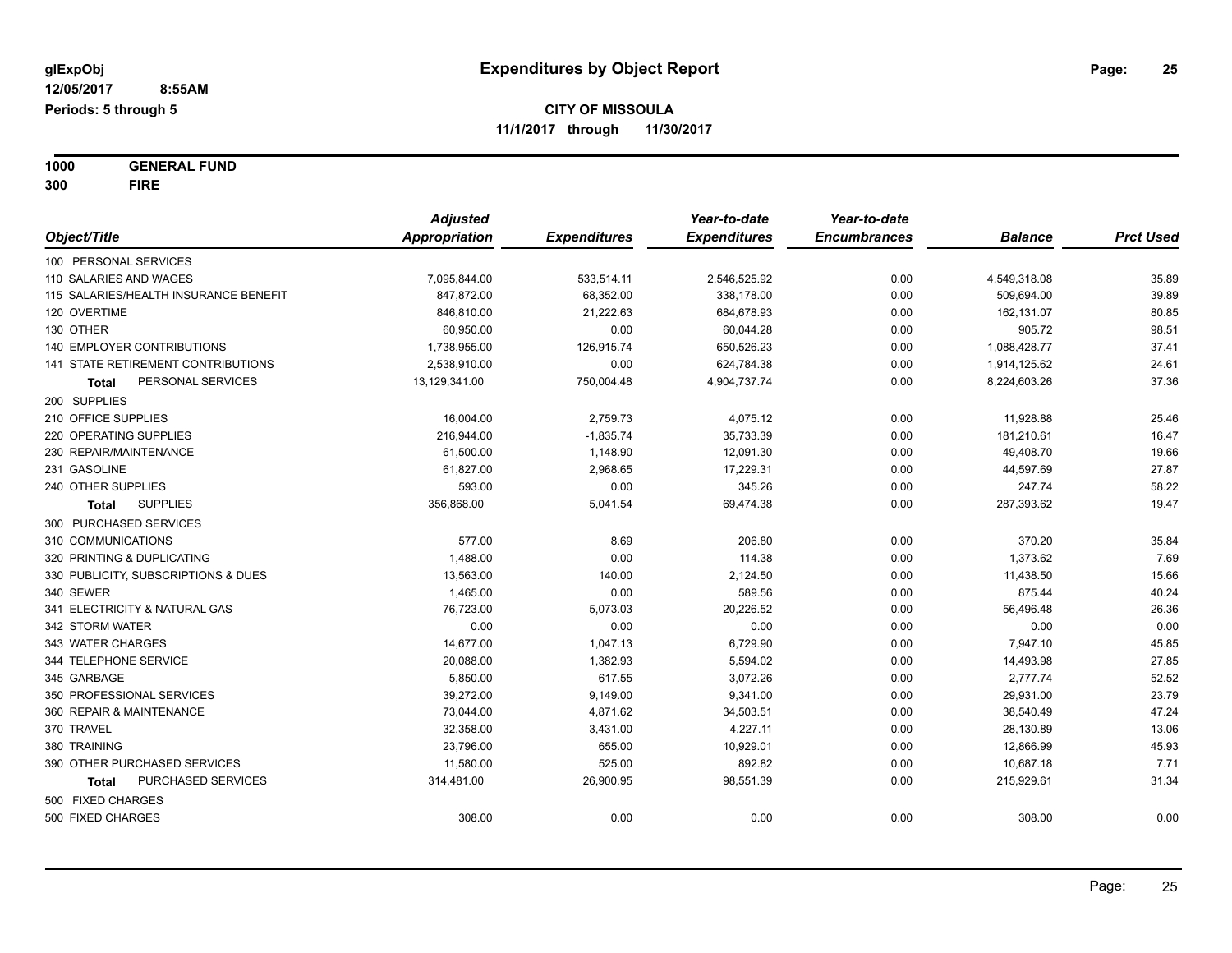**1000 GENERAL FUND 300 FIRE**

|                                                   | <b>Adjusted</b>      |                     | Year-to-date        | Year-to-date        |                |                  |
|---------------------------------------------------|----------------------|---------------------|---------------------|---------------------|----------------|------------------|
| Object/Title                                      | <b>Appropriation</b> | <b>Expenditures</b> | <b>Expenditures</b> | <b>Encumbrances</b> | <b>Balance</b> | <b>Prct Used</b> |
| 530 EQUIPMENT RENTAL                              | 0.00                 | 0.00                | 0.00                | 0.00                | 0.00           | 0.00             |
| <b>FIXED CHARGES</b><br><b>Total</b>              | 308.00               | 0.00                | 0.00                | 0.00                | 308.00         | 0.00             |
| 700 GRANTS & CONTRIBUTIONS                        |                      |                     |                     |                     |                |                  |
| 700 GRANTS & CONTRIBUTIONS                        | 2,700.00             | 0.00                | 2,700.00            | 0.00                | 0.00           | 100.00           |
| <b>GRANTS &amp; CONTRIBUTIONS</b><br><b>Total</b> | 2,700.00             | 0.00                | 2,700.00            | 0.00                | 0.00           | 100.00           |
| 800 OTHER OBJECTS                                 |                      |                     |                     |                     |                |                  |
| 820 TRANSFERS TO OTHER FUNDS                      | 0.00                 | 0.00                | 0.00                | 0.00                | 0.00           | 0.00             |
| 850 SALARY SAVINGS                                | 0.00                 | 0.00                | 0.00                | 0.00                | 0.00           | 0.00             |
| OTHER OBJECTS<br><b>Total</b>                     | 0.00                 | 0.00                | 0.00                | 0.00                | 0.00           | 0.00             |
| 900 CAPITAL OUTLAY                                |                      |                     |                     |                     |                |                  |
| 940 MACHINERY & EQUIPMENT                         | 0.00                 | 0.00                | 10.47               | 0.00                | $-10.47$       | 0.00             |
| <b>CAPITAL OUTLAY</b><br><b>Total</b>             | 0.00                 | 0.00                | 10.47               | 0.00                | $-10.47$       | 0.00             |
| <b>FIRE</b><br><b>Total</b>                       | 13,803,698.00        | 781.946.97          | 5,075,473.98        | 0.00                | 8,728,224.02   | 36.77            |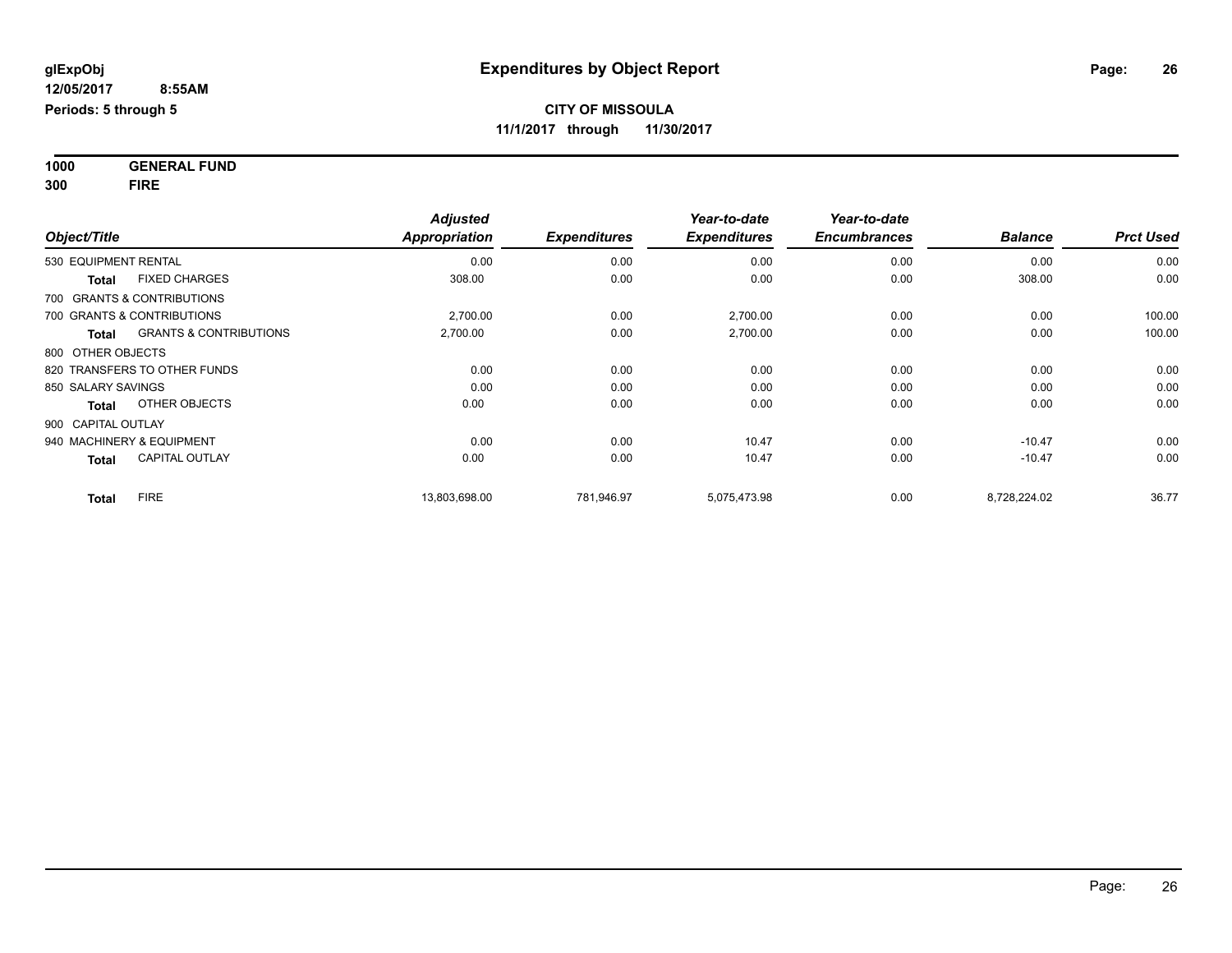# **1000 GENERAL FUND**

**320 STREET MAINTENANCE**

|                                           | <b>Adjusted</b> |                     | Year-to-date        | Year-to-date        |                |                  |
|-------------------------------------------|-----------------|---------------------|---------------------|---------------------|----------------|------------------|
| Object/Title                              | Appropriation   | <b>Expenditures</b> | <b>Expenditures</b> | <b>Encumbrances</b> | <b>Balance</b> | <b>Prct Used</b> |
| 100 PERSONAL SERVICES                     |                 |                     |                     |                     |                |                  |
| 110 SALARIES AND WAGES                    | 1,442,102.00    | 112,269.00          | 542,359.22          | 0.00                | 899,742.78     | 37.61            |
| 120 OVERTIME                              | 15,000.00       | 3,479.91            | 3,887.88            | 0.00                | 11,112.12      | 25.92            |
| 130 OTHER                                 | 6,000.00        | 540.00              | 2,680.00            | 0.00                | 3,320.00       | 44.67            |
| 140 EMPLOYER CONTRIBUTIONS                | 792,093.00      | 67,456.64           | 347,656.95          | 0.00                | 444,436.05     | 43.89            |
| <b>141 STATE RETIREMENT CONTRIBUTIONS</b> | 1.465.00        | 0.00                | 625.47              | 0.00                | 839.53         | 42.69            |
| PERSONAL SERVICES<br>Total                | 2,256,660.00    | 183,745.55          | 897,209.52          | 0.00                | 1,359,450.48   | 39.76            |
| 200 SUPPLIES                              |                 |                     |                     |                     |                |                  |
| 210 OFFICE SUPPLIES                       | 1,600.00        | 99.72               | 591.72              | 0.00                | 1,008.28       | 36.98            |
| 220 OPERATING SUPPLIES                    | 170,318.00      | 851.15              | 8,644.82            | 0.00                | 161,673.18     | 5.08             |
| 230 REPAIR/MAINTENANCE                    | 84,215.00       | 0.00                | 114.48              | 0.00                | 84,100.52      | 0.14             |
| 231 GASOLINE                              | 218,603.00      | 180.84              | 41,838.67           | 0.00                | 176,764.33     | 19.14            |
| 240 OTHER SUPPLIES                        | 0.00            | 0.00                | 0.00                | 0.00                | 0.00           | 0.00             |
| 250 SUPPLIES FOR RESALE                   | 0.00            | 0.00                | 0.00                | 0.00                | 0.00           | 0.00             |
| <b>SUPPLIES</b><br><b>Total</b>           | 474,736.00      | 1,131.71            | 51,189.69           | 0.00                | 423,546.31     | 10.78            |
| 300 PURCHASED SERVICES                    |                 |                     |                     |                     |                |                  |
| 310 COMMUNICATIONS                        | 0.00            | 0.00                | 0.00                | 0.00                | 0.00           | 0.00             |
| 320 PRINTING & DUPLICATING                | 7,000.00        | 3,244.51            | 3,244.51            | 0.00                | 3,755.49       | 46.35            |
| 330 PUBLICITY, SUBSCRIPTIONS & DUES       | 3,000.00        | 0.00                | 253.56              | 0.00                | 2,746.44       | 8.45             |
| 341 ELECTRICITY & NATURAL GAS             | 0.00            | 0.00                | 0.00                | 0.00                | 0.00           | 0.00             |
| 343 WATER CHARGES                         | 7,000.00        | 0.00                | 5,479.70            | 0.00                | 1,520.30       | 78.28            |
| 344 TELEPHONE SERVICE                     | 1,821.00        | 0.00                | 522.14              | 0.00                | 1,298.86       | 28.67            |
| 345 GARBAGE                               | 7,798.00        | 0.00                | 116.85              | 0.00                | 7,681.15       | 1.50             |
| 350 PROFESSIONAL SERVICES                 | 5,150.00        | 12.25               | 123.25              | 0.00                | 5,026.75       | 2.39             |
| 360 REPAIR & MAINTENANCE                  | 21,000.00       | 860.65              | 2,307.76            | 0.00                | 18,692.24      | 10.99            |
| 370 TRAVEL                                | 2,300.00        | 0.00                | 0.00                | 0.00                | 2,300.00       | 0.00             |
| 380 TRAINING                              | 1,500.00        | 0.00                | 0.00                | 0.00                | 1,500.00       | 0.00             |
| PURCHASED SERVICES<br><b>Total</b>        | 56,569.00       | 4,117.41            | 12,047.77           | 0.00                | 44,521.23      | 21.30            |
| <b>400 BUILDING MATERIALS</b>             |                 |                     |                     |                     |                |                  |
| <b>400 BUILDING MATERIALS</b>             | 62,263.00       | 147.84              | 11,077.14           | 0.00                | 51,185.86      | 17.79            |
| <b>BUILDING MATERIALS</b><br>Total        | 62,263.00       | 147.84              | 11,077.14           | 0.00                | 51,185.86      | 17.79            |
| 500 FIXED CHARGES                         |                 |                     |                     |                     |                |                  |
| 500 FIXED CHARGES                         | 30,500.00       | 11,870.50           | 15,613.90           | 0.00                | 14,886.10      | 51.19            |
|                                           |                 |                     |                     |                     |                |                  |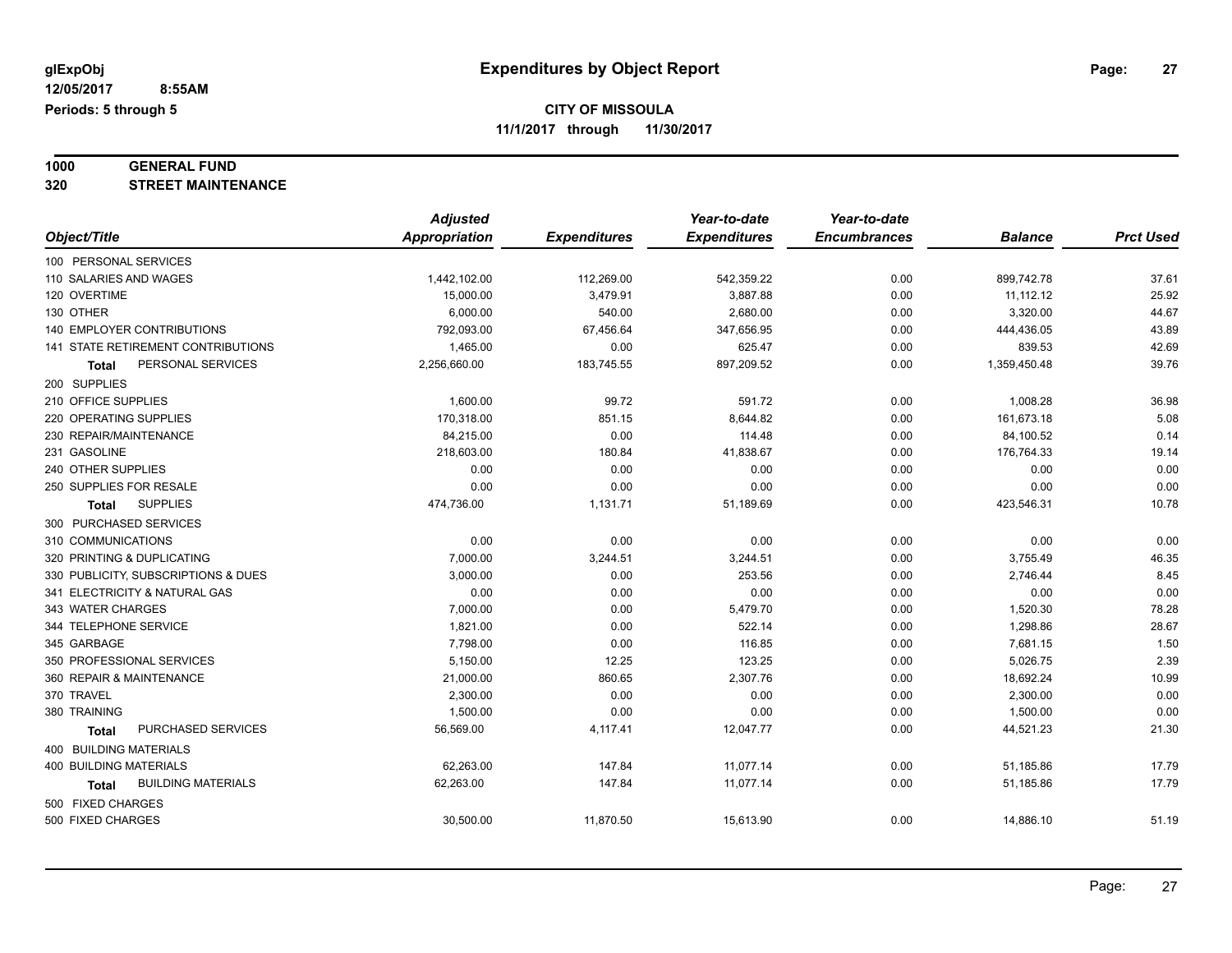#### **1000 GENERAL FUND 320 STREET MAINTENANCE**

|                    |                                   | <b>Adjusted</b> |                     | Year-to-date        | Year-to-date        |                |                  |
|--------------------|-----------------------------------|-----------------|---------------------|---------------------|---------------------|----------------|------------------|
| Object/Title       |                                   | Appropriation   | <b>Expenditures</b> | <b>Expenditures</b> | <b>Encumbrances</b> | <b>Balance</b> | <b>Prct Used</b> |
| <b>Total</b>       | <b>FIXED CHARGES</b>              | 30,500.00       | 11,870.50           | 15,613.90           | 0.00                | 14,886.10      | 51.19            |
| 600 DEBT SERVICE   |                                   |                 |                     |                     |                     |                |                  |
| 610 PRINCIPAL      |                                   | 0.00            | 0.00                | 0.00                | 0.00                | 0.00           | 0.00             |
|                    | 620 INTEREST / SERVICE FEES       | 0.00            | 0.00                | 0.00                | 0.00                | 0.00           | 0.00             |
| <b>Total</b>       | <b>DEBT SERVICE</b>               | 0.00            | 0.00                | 0.00                | 0.00                | 0.00           | 0.00             |
|                    | 700 GRANTS & CONTRIBUTIONS        |                 |                     |                     |                     |                |                  |
|                    | 700 GRANTS & CONTRIBUTIONS        | 0.00            | 0.00                | 0.00                | 0.00                | 0.00           | 0.00             |
| <b>Total</b>       | <b>GRANTS &amp; CONTRIBUTIONS</b> | 0.00            | 0.00                | 0.00                | 0.00                | 0.00           | 0.00             |
| 900 CAPITAL OUTLAY |                                   |                 |                     |                     |                     |                |                  |
| 930 IMPROVEMENTS   |                                   | 104,814.00      | 0.00                | 18,860.74           | 0.00                | 85,953.26      | 17.99            |
|                    | 940 MACHINERY & EQUIPMENT         | 0.00            | 0.00                | 0.00                | 0.00                | 0.00           | 0.00             |
| <b>Total</b>       | <b>CAPITAL OUTLAY</b>             | 104,814.00      | 0.00                | 18,860.74           | 0.00                | 85,953.26      | 17.99            |
| <b>Total</b>       | <b>STREET MAINTENANCE</b>         | 2,985,542.00    | 201,013.01          | 1,005,998.76        | 0.00                | 1,979,543.24   | 33.70            |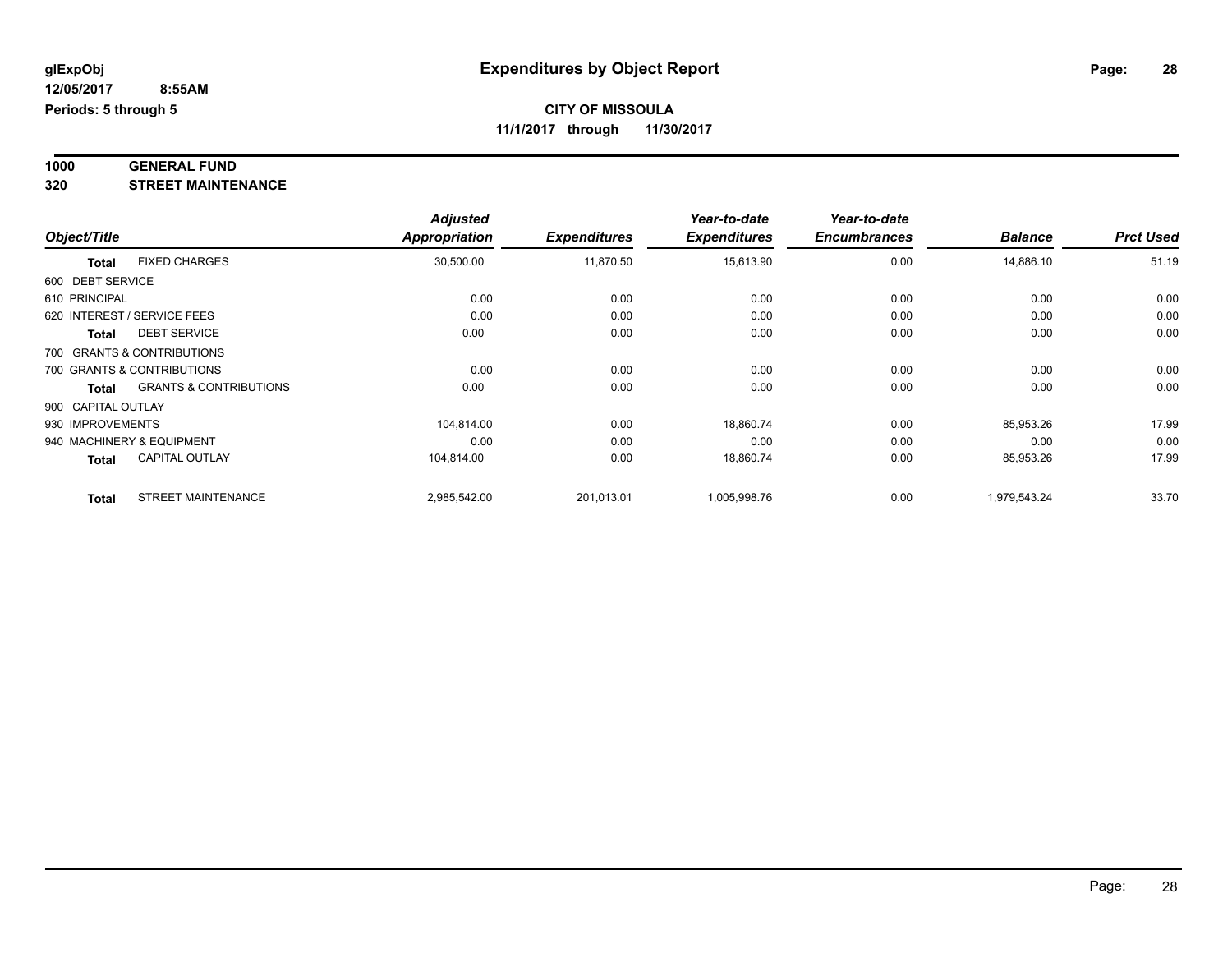# **1000 GENERAL FUND**

**321 FACIITIES MAINTENANCE**

|                                              | <b>Adjusted</b>      |                     | Year-to-date        | Year-to-date        |                |                  |
|----------------------------------------------|----------------------|---------------------|---------------------|---------------------|----------------|------------------|
| Object/Title                                 | <b>Appropriation</b> | <b>Expenditures</b> | <b>Expenditures</b> | <b>Encumbrances</b> | <b>Balance</b> | <b>Prct Used</b> |
| 100 PERSONAL SERVICES                        |                      |                     |                     |                     |                |                  |
| 110 SALARIES AND WAGES                       | 508,806.00           | 46,831.99           | 213,309.23          | 0.00                | 295,496.77     | 41.92            |
| 120 OVERTIME                                 | 2.000.00             | 0.00                | 110.21              | 0.00                | 1,889.79       | 5.51             |
| 130 OTHER                                    | 168,960.00           | 140.00              | 700.00              | 0.00                | 168,260.00     | 0.41             |
| <b>140 EMPLOYER CONTRIBUTIONS</b>            | 297,318.00           | 19,746.74           | 100,110.57          | 0.00                | 197,207.43     | 33.67            |
| 141 STATE RETIREMENT CONTRIBUTIONS           | 679.00               | 0.00                | 241.11              | 0.00                | 437.89         | 35.51            |
| PERSONAL SERVICES<br><b>Total</b>            | 977,763.00           | 66,718.73           | 314,471.12          | 0.00                | 663,291.88     | 32.16            |
| 200 SUPPLIES                                 |                      |                     |                     |                     |                |                  |
| 210 OFFICE SUPPLIES                          | 1,000.00             | 0.00                | 68.35               | 0.00                | 931.65         | 6.84             |
| 220 OPERATING SUPPLIES                       | 35,750.00            | 782.17              | 8,089.15            | 0.00                | 27,660.85      | 22.63            |
| 230 REPAIR/MAINTENANCE                       | 39,399.00            | 5,303.14            | 22,232.70           | 0.00                | 17,166.30      | 56.43            |
| 231 GASOLINE                                 | 3,032.00             | 0.00                | 620.29              | 0.00                | 2,411.71       | 20.46            |
| 240 OTHER SUPPLIES                           | 2,600.00             | 366.54              | 366.54              | 0.00                | 2,233.46       | 14.10            |
| <b>SUPPLIES</b><br>Total                     | 81,781.00            | 6,451.85            | 31,377.03           | 0.00                | 50,403.97      | 38.37            |
| 300 PURCHASED SERVICES                       |                      |                     |                     |                     |                |                  |
| 310 COMMUNICATIONS                           | 156.00               | 0.00                | 95.05               | 0.00                | 60.95          | 60.93            |
| 320 PRINTING & DUPLICATING                   | 350.00               | 0.00                | 0.00                | 0.00                | 350.00         | 0.00             |
| 330 PUBLICITY, SUBSCRIPTIONS & DUES          | 230.00               | 0.00                | 248.74              | 0.00                | $-18.74$       | 108.15           |
| 344 TELEPHONE SERVICE                        | 1,295.00             | 69.25               | 336.20              | 0.00                | 958.80         | 25.96            |
| 350 PROFESSIONAL SERVICES                    | 11,924.00            | 87.25               | 2,631.25            | 0.00                | 9,292.75       | 22.07            |
| 360 REPAIR & MAINTENANCE                     | 7,920.00             | 0.00                | 0.00                | 0.00                | 7,920.00       | 0.00             |
| 370 TRAVEL                                   | 900.00               | 0.00                | 0.00                | 0.00                | 900.00         | 0.00             |
| 380 TRAINING                                 | 850.00               | 0.00                | 0.00                | 0.00                | 850.00         | 0.00             |
| PURCHASED SERVICES<br><b>Total</b>           | 23,625.00            | 156.50              | 3,311.24            | 0.00                | 20,313.76      | 14.02            |
| 800 OTHER OBJECTS                            |                      |                     |                     |                     |                |                  |
| 845 CONTINGENCY                              | 0.00                 | 0.00                | 0.00                | 0.00                | 0.00           | 0.00             |
| OTHER OBJECTS<br>Total                       | 0.00                 | 0.00                | 0.00                | 0.00                | 0.00           | 0.00             |
| 900 CAPITAL OUTLAY                           |                      |                     |                     |                     |                |                  |
| 940 MACHINERY & EQUIPMENT                    | 0.00                 | 0.00                | 0.00                | 0.00                | 0.00           | 0.00             |
| <b>CAPITAL OUTLAY</b><br><b>Total</b>        | 0.00                 | 0.00                | 0.00                | 0.00                | 0.00           | 0.00             |
|                                              |                      |                     |                     |                     |                |                  |
| <b>FACIITIES MAINTENANCE</b><br><b>Total</b> | 1,083,169.00         | 73,327.08           | 349,159.39          | 0.00                | 734,009.61     | 32.23            |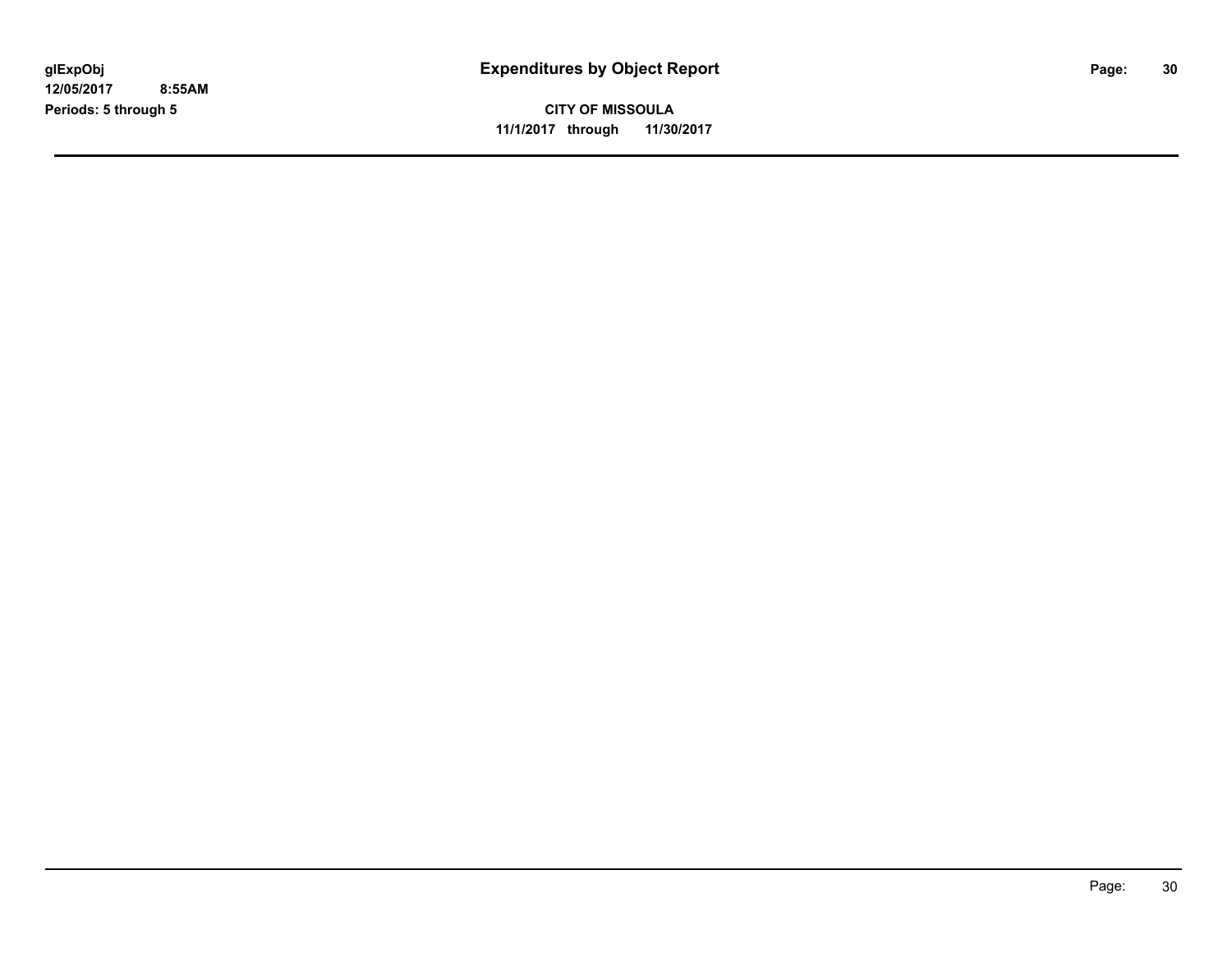**1000 GENERAL FUND**

**340 CEMETERY**

|                                     | <b>Adjusted</b>      |                     | Year-to-date        | Year-to-date        |                |                  |
|-------------------------------------|----------------------|---------------------|---------------------|---------------------|----------------|------------------|
| Object/Title                        | <b>Appropriation</b> | <b>Expenditures</b> | <b>Expenditures</b> | <b>Encumbrances</b> | <b>Balance</b> | <b>Prct Used</b> |
| 100 PERSONAL SERVICES               |                      |                     |                     |                     |                |                  |
| 110 SALARIES AND WAGES              | 388,452.00           | 24,959.77           | 139,276.27          | 0.00                | 249,175.73     | 35.85            |
| 120 OVERTIME                        | 5,000.00             | 79.78               | 1,995.27            | 0.00                | 3,004.73       | 39.91            |
| 140 EMPLOYER CONTRIBUTIONS          | 169,869.00           | 10,945.76           | 65,810.43           | 0.00                | 104,058.57     | 38.74            |
| 141 STATE RETIREMENT CONTRIBUTIONS  | 389.00               | 0.00                | 166.44              | 0.00                | 222.56         | 42.79            |
| PERSONAL SERVICES<br>Total          | 563,710.00           | 35,985.31           | 207,248.41          | 0.00                | 356,461.59     | 36.77            |
| 200 SUPPLIES                        |                      |                     |                     |                     |                |                  |
| 210 OFFICE SUPPLIES                 | 2,770.00             | 503.67              | 797.08              | 0.00                | 1,972.92       | 28.78            |
| 220 OPERATING SUPPLIES              | 37,302.00            | 2,428.71            | 14,109.77           | 0.00                | 23,192.23      | 37.83            |
| 230 REPAIR/MAINTENANCE              | 20,120.00            | 1,035.32            | 8,245.15            | 0.00                | 11,874.85      | 40.98            |
| 231 GASOLINE                        | 14,398.00            | 1,157.00            | 4,440.33            | 0.00                | 9,957.67       | 30.84            |
| 240 OTHER SUPPLIES                  | 0.00                 | 0.00                | 0.00                | 0.00                | 0.00           | 0.00             |
| 250 SUPPLIES FOR RESALE             | 0.00                 | 0.00                | 0.00                | 0.00                | 0.00           | 0.00             |
| <b>SUPPLIES</b><br><b>Total</b>     | 74,590.00            | 5,124.70            | 27,592.33           | 0.00                | 46,997.67      | 36.99            |
| 300 PURCHASED SERVICES              |                      |                     |                     |                     |                |                  |
| 310 COMMUNICATIONS                  | 2,015.00             | 194.54              | 1,302.95            | 0.00                | 712.05         | 64.66            |
| 320 PRINTING & DUPLICATING          | 775.00               | 0.00                | 0.00                | 0.00                | 775.00         | 0.00             |
| 330 PUBLICITY, SUBSCRIPTIONS & DUES | 813.00               | 229.46              | 229.46              | 0.00                | 583.54         | 28.22            |
| 341 ELECTRICITY & NATURAL GAS       | 19,552.00            | 1,478.75            | 7,807.52            | 0.00                | 11,744.48      | 39.93            |
| 343 WATER CHARGES                   | 1,082.00             | 61.40               | 253.27              | 0.00                | 828.73         | 23.41            |
| 344 TELEPHONE SERVICE               | 2,400.00             | 107.19              | 432.60              | 0.00                | 1,967.40       | 18.03            |
| 345 GARBAGE                         | 1,325.00             | 83.60               | 418.00              | 0.00                | 907.00         | 31.55            |
| 350 PROFESSIONAL SERVICES           | 1,000.00             | 0.00                | 0.00                | 0.00                | 1,000.00       | 0.00             |
| 360 REPAIR & MAINTENANCE            | 3,700.00             | 37.70               | 616.88              | 0.00                | 3,083.12       | 16.67            |
| 370 TRAVEL                          | 500.00               | 0.00                | 0.00                | 0.00                | 500.00         | 0.00             |
| 380 TRAINING                        | 2,006.00             | 165.00              | 217.25              | 0.00                | 1,788.75       | 10.83            |
| 390 OTHER PURCHASED SERVICES        | 3,342.00             | 202.80              | 835.40              | 0.00                | 2,506.60       | 25.00            |
| PURCHASED SERVICES<br>Total         | 38,510.00            | 2,560.44            | 12,113.33           | 0.00                | 26,396.67      | 31.46            |
| 400 BUILDING MATERIALS              |                      |                     |                     |                     |                |                  |
| <b>400 BUILDING MATERIALS</b>       | 0.00                 | 0.00                | 0.00                | 0.00                | 0.00           | 0.00             |
| <b>BUILDING MATERIALS</b><br>Total  | 0.00                 | 0.00                | 0.00                | 0.00                | 0.00           | 0.00             |
| 500 FIXED CHARGES                   |                      |                     |                     |                     |                |                  |
| 500 FIXED CHARGES                   | 0.00                 | 0.00                | 0.00                | 0.00                | 0.00           | 0.00             |
|                                     |                      |                     |                     |                     |                |                  |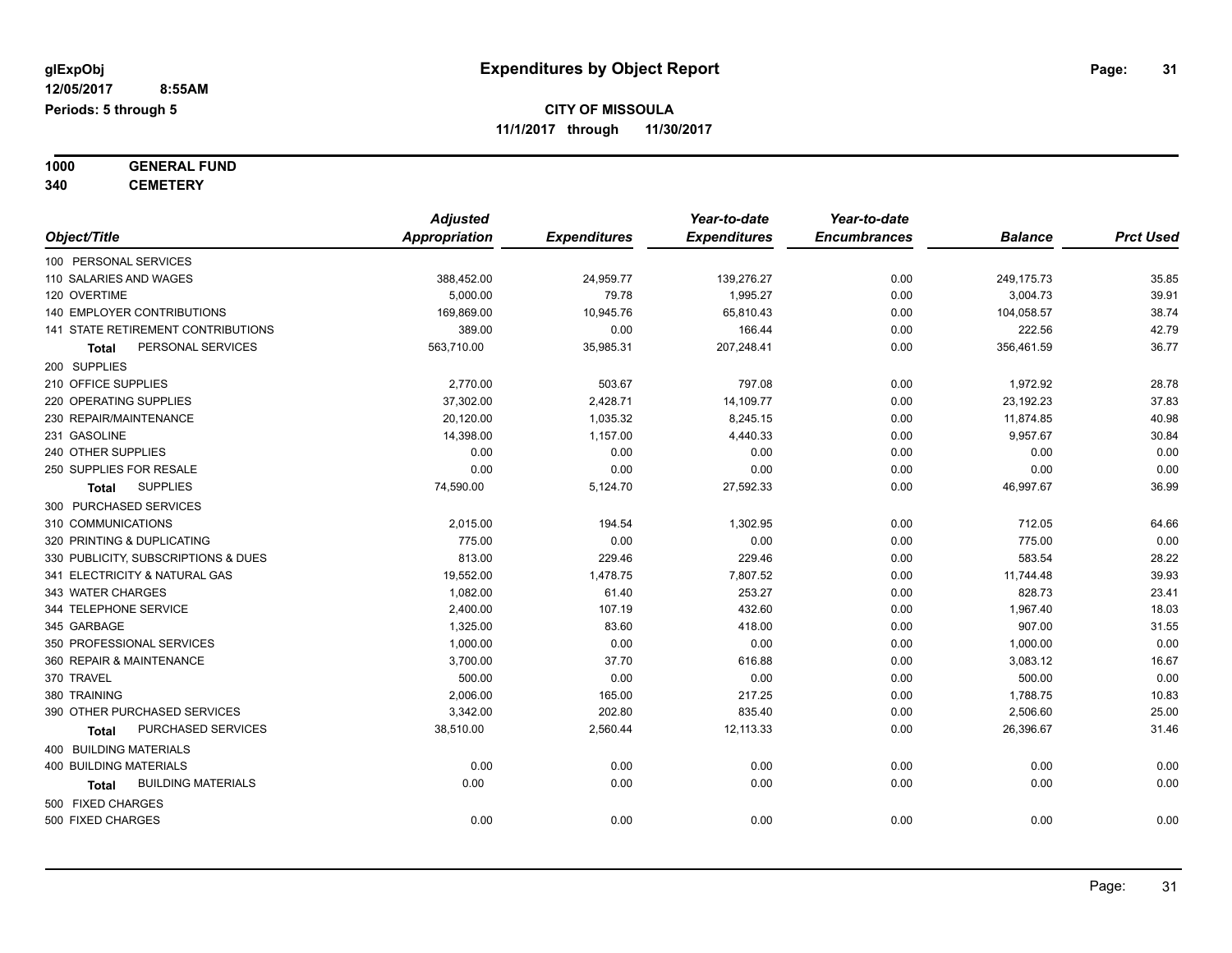**1000 GENERAL FUND 340 CEMETERY**

*Object/Title Adjusted Appropriation Expenditures Year-to-date Expenditures Year-to-date Encumbrances Balance Prct Used* 530 EQUIPMENT RENTAL 500.00 10.50 428.28 0.00 71.72 85.66 **Total** FIXED CHARGES 500.00 10.50 428.28 0.00 71.72 85.66 800 OTHER OBJECTS 845 CONTINGENCY 8,185.00 0.00 2,692.00 5,493.00 32.89 850 SALARY SAVINGS 0.00 0.00 0.00 0.00 0.00 0.00 **Total** OTHER OBJECTS 8,185.00 0.00 2,692.00 0.00 5,493.00 32.89 900 CAPITAL OUTLAY 920 BUILDINGS 0.00 0.00 0.00 0.00 0.00 0.00 930 IMPROVEMENTS 0.00 0.00 0.00 0.00 0.00 0.00 940 MACHINERY & EQUIPMENT 0.00 0.00 0.00 0.00 0.00 0.00 **Total** CAPITAL OUTLAY 0.00 0.00 0.00 0.00 0.00 0.00 **Total** CEMETERY 685,495.00 43,680.95 250,074.35 0.00 435,420.65 36.48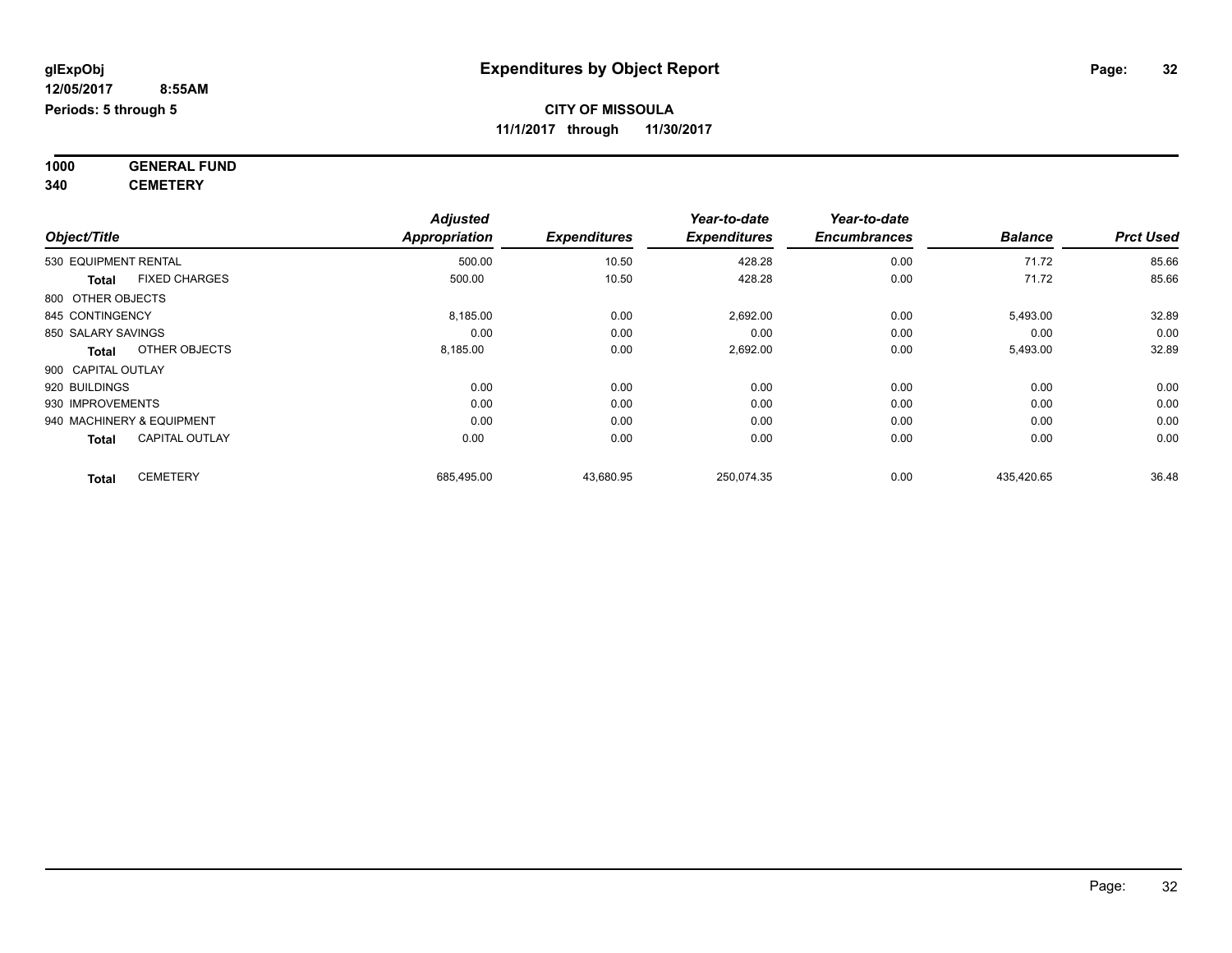# **1000 GENERAL FUND**

**370 PARKS & RECREATION**

|                                           | <b>Adjusted</b> |                     | Year-to-date        | Year-to-date        |                |                  |
|-------------------------------------------|-----------------|---------------------|---------------------|---------------------|----------------|------------------|
| Object/Title                              | Appropriation   | <b>Expenditures</b> | <b>Expenditures</b> | <b>Encumbrances</b> | <b>Balance</b> | <b>Prct Used</b> |
| 100 PERSONAL SERVICES                     |                 |                     |                     |                     |                |                  |
| 110 SALARIES AND WAGES                    | 2,352,807.00    | 176,977.63          | 984,351.50          | 0.00                | 1,368,455.50   | 41.84            |
| 120 OVERTIME                              | 7,000.00        | 1,079.44            | 5,126.58            | 0.00                | 1,873.42       | 73.24            |
| 130 OTHER                                 | 12,760.00       | 0.00                | 0.00                | 0.00                | 12,760.00      | 0.00             |
| <b>140 EMPLOYER CONTRIBUTIONS</b>         | 828,026.00      | 66,168.42           | 381,589.70          | 0.00                | 446,436.30     | 46.08            |
| <b>141 STATE RETIREMENT CONTRIBUTIONS</b> | 1,962.00        | 0.00                | 1,198.31            | 0.00                | 763.69         | 61.08            |
| PERSONAL SERVICES<br><b>Total</b>         | 3,202,555.00    | 244,225.49          | 1,372,266.09        | 0.00                | 1,830,288.91   | 42.85            |
| 200 SUPPLIES                              |                 |                     |                     |                     |                |                  |
| 210 OFFICE SUPPLIES                       | 5,465.00        | 778.50              | 2,243.51            | 0.00                | 3,221.49       | 41.05            |
| 220 OPERATING SUPPLIES                    | 139,127.00      | 6,216.99            | 40,930.85           | 0.00                | 98,196.15      | 29.42            |
| 230 REPAIR/MAINTENANCE                    | 68,649.00       | 2,628.31            | 16,052.91           | 0.00                | 52,596.09      | 23.38            |
| 231 GASOLINE                              | 79,836.00       | 8,182.22            | 15,810.38           | 0.00                | 64,025.62      | 19.80            |
| 240 OTHER SUPPLIES                        | 0.00            | 0.00                | 0.00                | 0.00                | 0.00           | 0.00             |
| <b>SUPPLIES</b><br><b>Total</b>           | 293,077.00      | 17,806.02           | 75,037.65           | 0.00                | 218,039.35     | 25.60            |
| 300 PURCHASED SERVICES                    |                 |                     |                     |                     |                |                  |
| 310 COMMUNICATIONS                        | 4,553.00        | 0.00                | 1,167.88            | 0.00                | 3,385.12       | 25.65            |
| 320 PRINTING & DUPLICATING                | 8,700.00        | 10.00               | 433.27              | 0.00                | 8,266.73       | 4.98             |
| 330 PUBLICITY, SUBSCRIPTIONS & DUES       | 9,140.00        | 1,082.52            | 2,206.52            | 0.00                | 6,933.48       | 24.14            |
| 340 SEWER                                 | 2,263.00        | 0.00                | 1,194.34            | 0.00                | 1,068.66       | 52.78            |
| 341 ELECTRICITY & NATURAL GAS             | 120,045.00      | 7,869.23            | 8,270.11            | 0.00                | 111,774.89     | 6.89             |
| 342 STORM WATER                           | 0.00            | 0.00                | 0.00                | 0.00                | 0.00           | 0.00             |
| 343 WATER CHARGES                         | 156,800.00      | 13,909.42           | 137,582.68          | 0.00                | 19,217.32      | 87.74            |
| 344 TELEPHONE SERVICE                     | 20,021.00       | 992.53              | 5,787.53            | 0.00                | 14,233.47      | 28.91            |
| 345 GARBAGE                               | 30,296.00       | 513.37              | 16,422.45           | 0.00                | 13,873.55      | 54.21            |
| 350 PROFESSIONAL SERVICES                 | 69,250.00       | 4,682.64            | 18,104.03           | 0.00                | 51,145.97      | 26.14            |
| 360 REPAIR & MAINTENANCE                  | 57,756.00       | 839.88              | 18,258.33           | 0.00                | 39,497.67      | 31.61            |
| 370 TRAVEL                                | 6,194.00        | 0.00                | 1,661.72            | 0.00                | 4,532.28       | 26.83            |
| 380 TRAINING                              | 5,236.00        | 125.00              | 977.11              | 0.00                | 4,258.89       | 18.66            |
| 390 OTHER PURCHASED SERVICES              | 26,371.00       | 5,781.83            | 24,547.92           | 0.00                | 1,823.08       | 93.09            |
| PURCHASED SERVICES<br><b>Total</b>        | 516,625.00      | 35,806.42           | 236,613.89          | 0.00                | 280,011.11     | 45.80            |
| 500 FIXED CHARGES                         |                 |                     |                     |                     |                |                  |
| 500 FIXED CHARGES                         | 1,300.00        | 0.00                | 0.00                | 0.00                | 1,300.00       | 0.00             |
| <b>FIXED CHARGES</b><br><b>Total</b>      | 1,300.00        | 0.00                | 0.00                | 0.00                | 1,300.00       | 0.00             |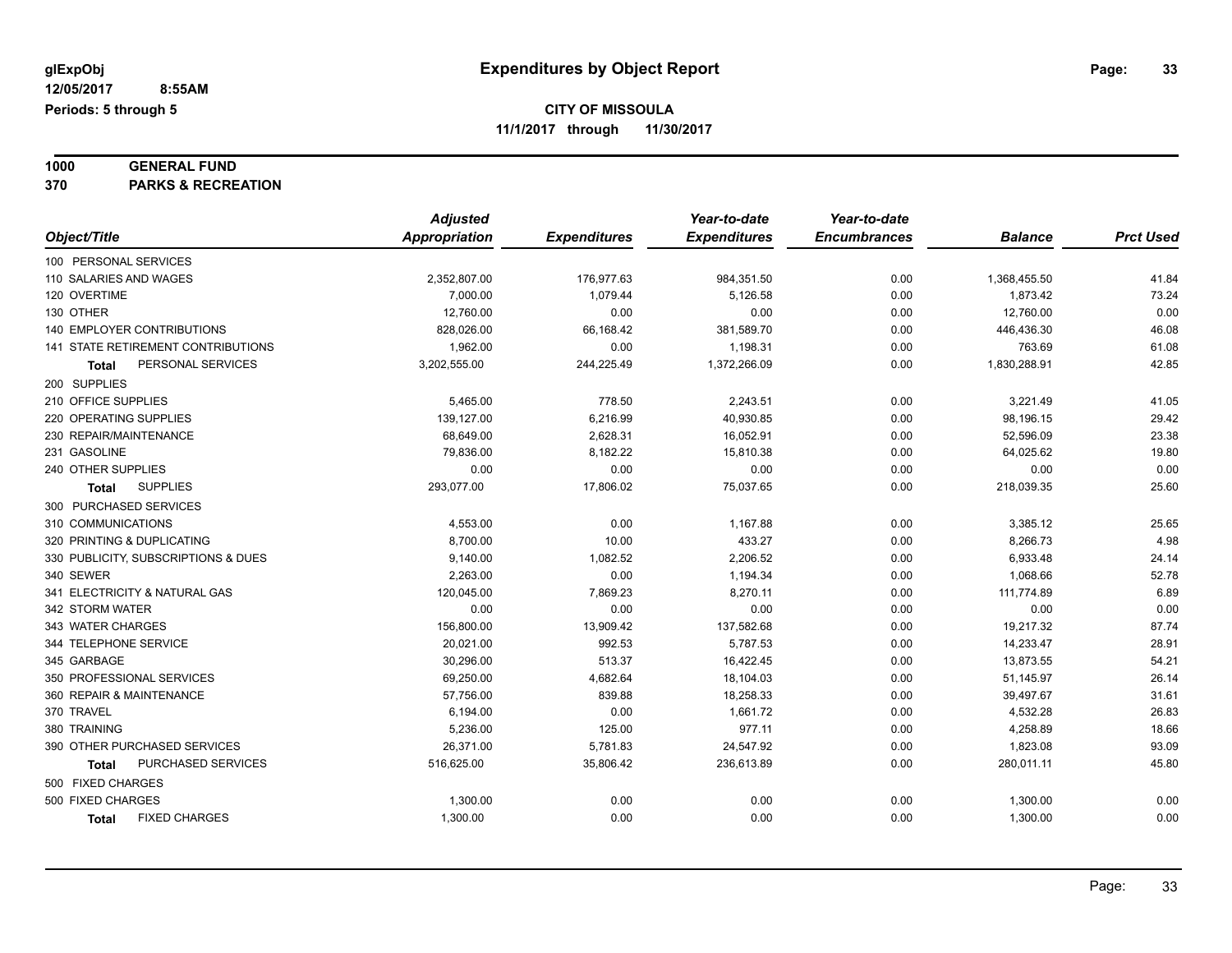| 1000       | <b>GENERAL FUND</b>        |  |
|------------|----------------------------|--|
| <b>070</b> | <b>DADIZO 8 DEGREATION</b> |  |

**370 PARKS & RECREATION**

|                    |                                   | <b>Adjusted</b>      |                     | Year-to-date        | Year-to-date        |                |                  |
|--------------------|-----------------------------------|----------------------|---------------------|---------------------|---------------------|----------------|------------------|
| Object/Title       |                                   | <b>Appropriation</b> | <b>Expenditures</b> | <b>Expenditures</b> | <b>Encumbrances</b> | <b>Balance</b> | <b>Prct Used</b> |
|                    | 700 GRANTS & CONTRIBUTIONS        |                      |                     |                     |                     |                |                  |
|                    | 700 GRANTS & CONTRIBUTIONS        | 0.00                 | 0.00                | 0.00                | 0.00                | 0.00           | 0.00             |
| <b>Total</b>       | <b>GRANTS &amp; CONTRIBUTIONS</b> | 0.00                 | 0.00                | 0.00                | 0.00                | 0.00           | 0.00             |
| 800 OTHER OBJECTS  |                                   |                      |                     |                     |                     |                |                  |
|                    | 820 TRANSFERS TO OTHER FUNDS      | 17.810.00            | 0.00                | 0.00                | 0.00                | 17.810.00      | 0.00             |
| <b>Total</b>       | OTHER OBJECTS                     | 17.810.00            | 0.00                | 0.00                | 0.00                | 17.810.00      | 0.00             |
| 900 CAPITAL OUTLAY |                                   |                      |                     |                     |                     |                |                  |
| 930 IMPROVEMENTS   |                                   | 0.00                 | 0.00                | 459.00              | 0.00                | $-459.00$      | 0.00             |
|                    | 940 MACHINERY & EQUIPMENT         | 0.00                 | 0.00                | 0.00                | 0.00                | 0.00           | 0.00             |
| <b>Total</b>       | <b>CAPITAL OUTLAY</b>             | 0.00                 | 0.00                | 459.00              | 0.00                | $-459.00$      | 0.00             |
| <b>Total</b>       | PARKS & RECREATION                | 4,031,367.00         | 297.837.93          | 1.684.376.63        | 0.00                | 2,346,990.37   | 41.78            |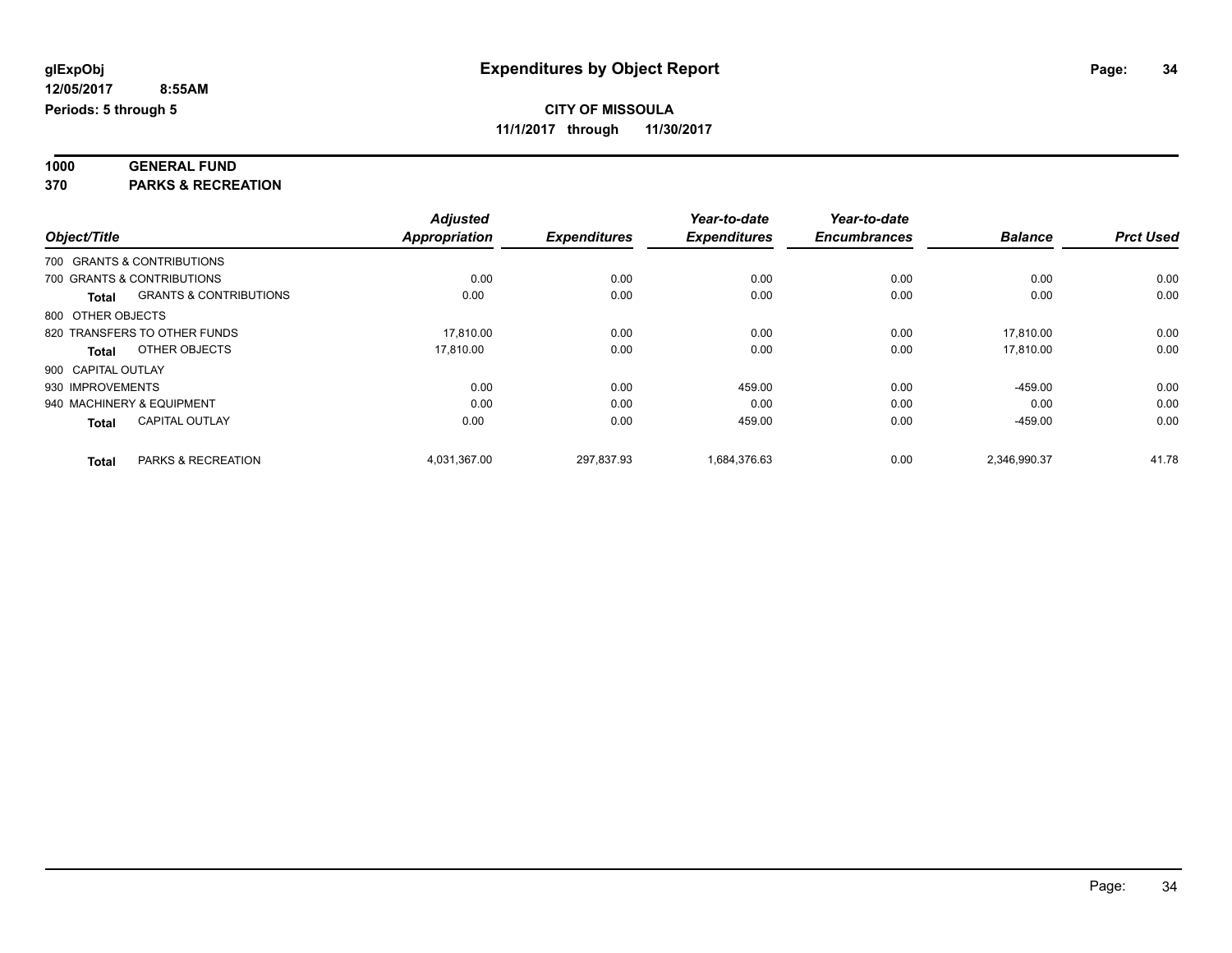#### **1000 GENERAL FUND 390 NON-DEPARTMENTAL**

|                                            | <b>Adjusted</b> |                     | Year-to-date        | Year-to-date        |                |                  |
|--------------------------------------------|-----------------|---------------------|---------------------|---------------------|----------------|------------------|
| Object/Title                               | Appropriation   | <b>Expenditures</b> | <b>Expenditures</b> | <b>Encumbrances</b> | <b>Balance</b> | <b>Prct Used</b> |
| 100 PERSONAL SERVICES                      |                 |                     |                     |                     |                |                  |
| 110 SALARIES AND WAGES                     | 34,111.00       | 0.00                | 0.00                | 0.00                | 34,111.00      | 0.00             |
| 120 OVERTIME                               | 25,000.00       | 0.00                | 0.00                | 0.00                | 25,000.00      | 0.00             |
| 140 EMPLOYER CONTRIBUTIONS                 | $-90,560.00$    | 0.00                | 628.95              | 0.00                | $-91,188.95$   | $-0.69$          |
| 141 STATE RETIREMENT CONTRIBUTIONS         | 2,379.00        | 0.00                | 0.00                | 0.00                | 2,379.00       | 0.00             |
| PERSONAL SERVICES<br><b>Total</b>          | $-29,070.00$    | 0.00                | 628.95              | 0.00                | $-29,698.95$   | $-2.16$          |
| 200 SUPPLIES                               |                 |                     |                     |                     |                |                  |
| 220 OPERATING SUPPLIES                     | 0.00            | 0.00                | 87,242.00           | 0.00                | $-87,242.00$   | 0.00             |
| 230 REPAIR/MAINTENANCE                     | 50,000.00       | 0.00                | $-10,978.70$        | 0.00                | 60,978.70      | $-21.96$         |
| 240 OTHER SUPPLIES                         | 0.00            | 0.00                | 0.00                | 0.00                | 0.00           | 0.00             |
| <b>SUPPLIES</b><br>Total                   | 50,000.00       | 0.00                | 76,263.30           | 0.00                | $-26,263.30$   | 152.53           |
| 300 PURCHASED SERVICES                     |                 |                     |                     |                     |                |                  |
| 341 ELECTRICITY & NATURAL GAS              | 0.00            | 0.00                | 912.50              | 0.00                | $-912.50$      | 0.00             |
| 342 STORM WATER                            | 22,023.00       | 0.00                | 0.00                | 0.00                | 22,023.00      | 0.00             |
| 350 PROFESSIONAL SERVICES                  | 0.00            | 0.00                | 0.00                | 0.00                | 0.00           | 0.00             |
| 360 REPAIR & MAINTENANCE                   | 0.00            | 0.00                | 0.00                | 0.00                | 0.00           | 0.00             |
| 390 OTHER PURCHASED SERVICES               | 0.00            | 0.00                | 0.00                | 0.00                | 0.00           | 0.00             |
| PURCHASED SERVICES<br><b>Total</b>         | 22,023.00       | 0.00                | 912.50              | 0.00                | 21,110.50      | 4.14             |
| 500 FIXED CHARGES                          |                 |                     |                     |                     |                |                  |
| 500 FIXED CHARGES                          | 1,058,263.00    | 80,853.72           | 681,931.47          | 0.00                | 376,331.53     | 64.44            |
| 550 MERCHANT SERVICE FEES                  | 0.00            | 0.00                | 0.00                | 0.00                | 0.00           | 0.00             |
| <b>FIXED CHARGES</b><br><b>Total</b>       | 1,058,263.00    | 80,853.72           | 681,931.47          | 0.00                | 376,331.53     | 64.44            |
| 600 DEBT SERVICE                           |                 |                     |                     |                     |                |                  |
| 610 PRINCIPAL                              | 220.478.00      | 44,073.44           | 128,071.99          | 0.00                | 92,406.01      | 58.09            |
| 620 INTEREST / SERVICE FEES                | 7.409.00        | 1,012.31            | 4,250.62            | 0.00                | 3,158.38       | 57.37            |
| <b>DEBT SERVICE</b><br><b>Total</b>        | 227,887.00      | 45,085.75           | 132,322.61          | 0.00                | 95,564.39      | 58.07            |
| 700 GRANTS & CONTRIBUTIONS                 |                 |                     |                     |                     |                |                  |
| 700 GRANTS & CONTRIBUTIONS                 | 2,066,269.00    | 0.00                | 0.00                | 0.00                | 2,066,269.00   | 0.00             |
| <b>GRANTS &amp; CONTRIBUTIONS</b><br>Total | 2,066,269.00    | 0.00                | 0.00                | 0.00                | 2,066,269.00   | 0.00             |
| 800 OTHER OBJECTS                          |                 |                     |                     |                     |                |                  |
| 820 TRANSFERS TO OTHER FUNDS               | 2,046,503.00    | 36,833.33           | 216,202.51          | 0.00                | 1,830,300.49   | 10.56            |
| 845 CONTINGENCY                            | 132,225.00      | 0.00                | 16,600.00           | 0.00                | 115,625.00     | 12.55            |
| 850 SALARY SAVINGS                         | 0.00            | 0.00                | 0.00                | 0.00                | 0.00           | 0.00             |
|                                            |                 |                     |                     |                     |                |                  |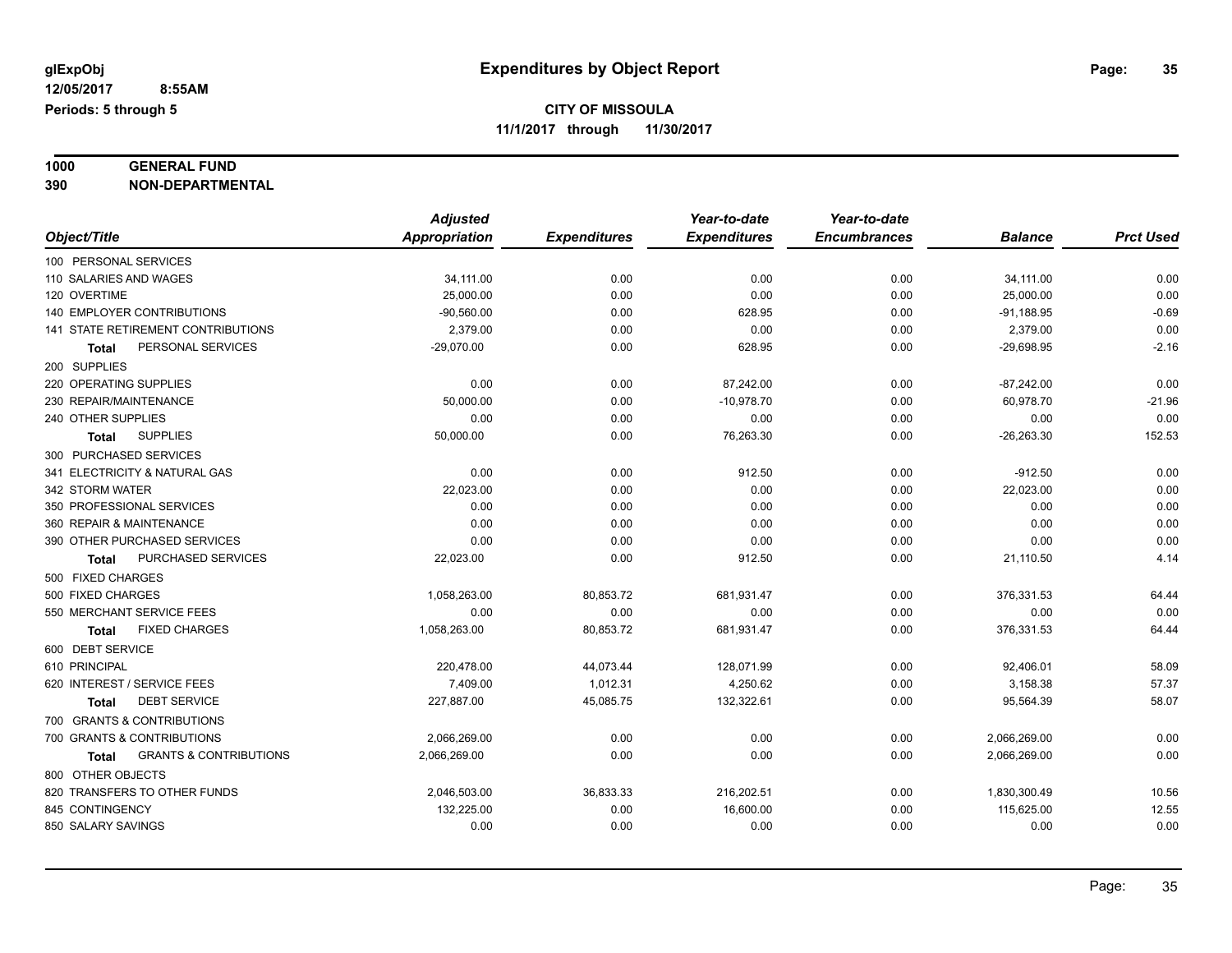#### **1000 GENERAL FUND 390 NON-DEPARTMENTAL**

| Object/Title              |                       | <b>Adjusted</b><br>Appropriation | <b>Expenditures</b> | Year-to-date<br><b>Expenditures</b> | Year-to-date<br><b>Encumbrances</b> | <b>Balance</b> | <b>Prct Used</b> |
|---------------------------|-----------------------|----------------------------------|---------------------|-------------------------------------|-------------------------------------|----------------|------------------|
| Total                     | OTHER OBJECTS         | 2,178,728.00                     | 36,833.33           | 232.802.51                          | 0.00                                | 1,945,925.49   | 10.69            |
| 900 CAPITAL OUTLAY        |                       |                                  |                     |                                     |                                     |                |                  |
| 940 MACHINERY & EQUIPMENT |                       | 0.00                             | 0.00                | 0.00                                | 0.00                                | 0.00           | 0.00             |
| Total                     | <b>CAPITAL OUTLAY</b> | 0.00                             | 0.00                | 0.00                                | 0.00                                | 0.00           | 0.00             |
| Total                     | NON-DEPARTMENTAL      | 5,574,100.00                     | 162.772.80          | 1.124.861.34                        | 0.00                                | 4,449,238.66   | 20.18            |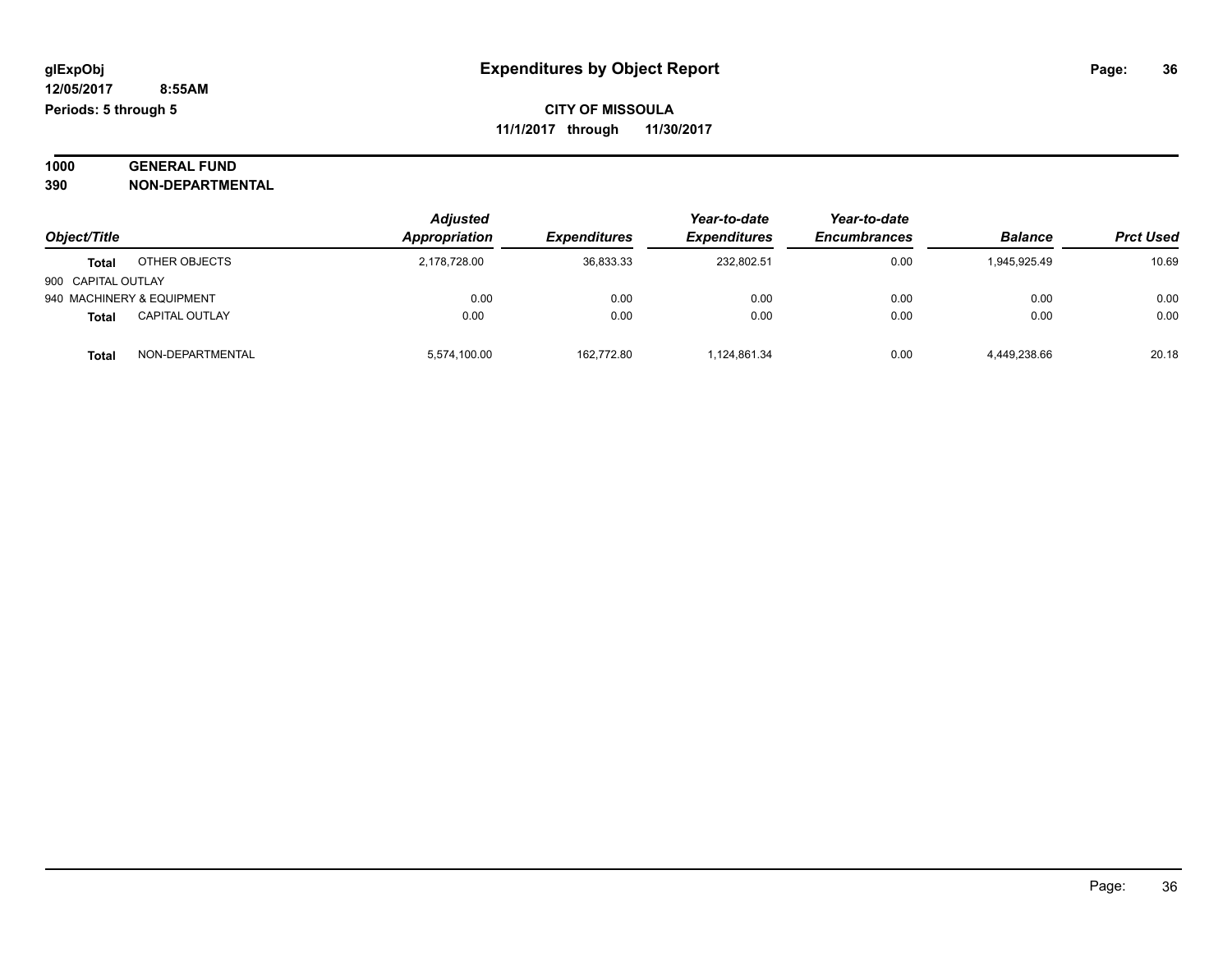**1000 GENERAL FUND**

|                                           | <b>Adjusted</b>      |                     | Year-to-date        | Year-to-date        |                |                  |
|-------------------------------------------|----------------------|---------------------|---------------------|---------------------|----------------|------------------|
| Object/Title                              | <b>Appropriation</b> | <b>Expenditures</b> | <b>Expenditures</b> | <b>Encumbrances</b> | <b>Balance</b> | <b>Prct Used</b> |
| 100 PERSONAL SERVICES                     |                      |                     |                     |                     |                |                  |
| 110 SALARIES AND WAGES                    | 27,279,573.00        | 2,078,810.40        | 9,931,184.20        | 0.00                | 17,348,388.80  | 36.41            |
| 115 SALARIES/HEALTH INSURANCE BENEFIT     | 1,828,434.00         | 148,224.00          | 712,578.00          | 0.00                | 1,115,856.00   | 38.97            |
| 120 OVERTIME                              | 1,216,526.00         | 46,044.07           | 811,486.93          | 0.00                | 405,039.07     | 66.71            |
| 121 OUTSIDE HIRE OVERTIME                 | 75,000.00            | 6,530.36            | 87,842.32           | 0.00                | $-12,842.32$   | 117.12           |
| 122 COURT OVERTIME                        | 23,364.00            | 2,408.64            | 17,820.94           | 0.00                | 5,543.06       | 76.28            |
| 123 CELL PHONE OVERTIME                   | 60,690.00            | 211.39              | 931.32              | 0.00                | 59,758.68      | 1.53             |
| 130 OTHER                                 | 352,990.00           | 740.00              | 133,235.24          | 0.00                | 219,754.76     | 37.74            |
| 133 EDUCATION COMPENSATION                | 0.00                 | 1,420.00            | 6,607.50            | 0.00                | $-6,607.50$    | 0.00             |
| <b>140 EMPLOYER CONTRIBUTIONS</b>         | 8,713,386.00         | 671,943.34          | 3,460,028.06        | 0.00                | 5,253,357.94   | 39.71            |
| <b>141 STATE RETIREMENT CONTRIBUTIONS</b> | 5,121,615.00         | 0.00                | 1,260,644.80        | 0.00                | 3,860,970.20   | 24.61            |
| <b>150 STATE RETIREMENT</b>               | 119.00               | 0.00                | 0.00                | 0.00                | 119.00         | 0.00             |
| PERSONAL SERVICES<br><b>Total</b>         | 44,671,697.00        | 2,956,332.20        | 16,422,359.31       | 0.00                | 28,249,337.69  | 36.76            |
| 200 SUPPLIES                              |                      |                     |                     |                     |                |                  |
| 210 OFFICE SUPPLIES                       | 110,806.00           | 15,084.44           | 37,478.03           | 0.00                | 73,327.97      | 33.82            |
| 220 OPERATING SUPPLIES                    | 741,379.00           | 12,439.98           | 225,960.69          | 0.00                | 515,418.31     | 30.48            |
| 230 REPAIR/MAINTENANCE                    | 448,181.00           | 14,240.16           | 73,349.54           | 0.00                | 374,831.46     | 16.37            |
| 231 GASOLINE                              | 587,949.00           | 30,380.22           | 147,501.29          | 0.00                | 440,447.71     | 25.09            |
| 240 OTHER SUPPLIES                        | 52,213.00            | $-272.71$           | 15,818.16           | 0.00                | 36,394.84      | 30.30            |
| 250 SUPPLIES FOR RESALE                   | 0.00                 | 0.00                | 0.00                | 0.00                | 0.00           | 0.00             |
| <b>SUPPLIES</b><br>Total                  | 1,940,528.00         | 71,872.09           | 500,107.71          | 0.00                | 1,440,420.29   | 25.77            |
| 300 PURCHASED SERVICES                    |                      |                     |                     |                     |                |                  |
| 310 COMMUNICATIONS                        | 120,152.00           | 636.21              | 56,607.72           | 0.00                | 63,544.28      | 47.11            |
| 320 PRINTING & DUPLICATING                | 56,726.00            | 3,674.88            | 7,264.24            | 0.00                | 49,461.76      | 12.81            |
| 330 PUBLICITY, SUBSCRIPTIONS & DUES       | 118,990.00           | 8,076.16            | 80,530.24           | 0.00                | 38,459.76      | 67.68            |
| 340 SEWER                                 | 6,601.00             | 0.00                | 2,764.69            | 0.00                | 3,836.31       | 41.88            |
| 341 ELECTRICITY & NATURAL GAS             | 604,885.00           | 41,191.49           | 147,861.13          | 0.00                | 457,023.87     | 24.44            |
| 342 STORM WATER                           | 22,023.00            | 0.00                | 0.00                | 0.00                | 22,023.00      | 0.00             |
| 343 WATER CHARGES                         | 191,915.00           | 15,447.54           | 152,150.88          | 0.00                | 39,764.12      | 79.28            |
| 344 TELEPHONE SERVICE                     | 285,945.00           | 7,021.93            | 87,073.53           | 0.00                | 198,871.47     | 30.45            |
| 345 GARBAGE                               | 60,659.00            | 1,650.47            | 23,782.08           | 0.00                | 36,876.92      | 39.21            |
| 350 PROFESSIONAL SERVICES                 | 872,024.00           | 38,185.96           | 156,558.93          | 0.00                | 715,465.07     | 17.95            |
| 360 REPAIR & MAINTENANCE                  | 1,061,951.00         | 55,177.56           | 524,626.00          | 0.00                | 537,325.00     | 49.40            |
| 370 TRAVEL                                | 147,236.00           | 14,107.58           | 45,066.52           | 0.00                | 102,169.48     | 30.61            |
| 380 TRAINING                              | 145,873.00           | 5,804.66            | 46,272.25           | 0.00                | 99,600.75      | 31.72            |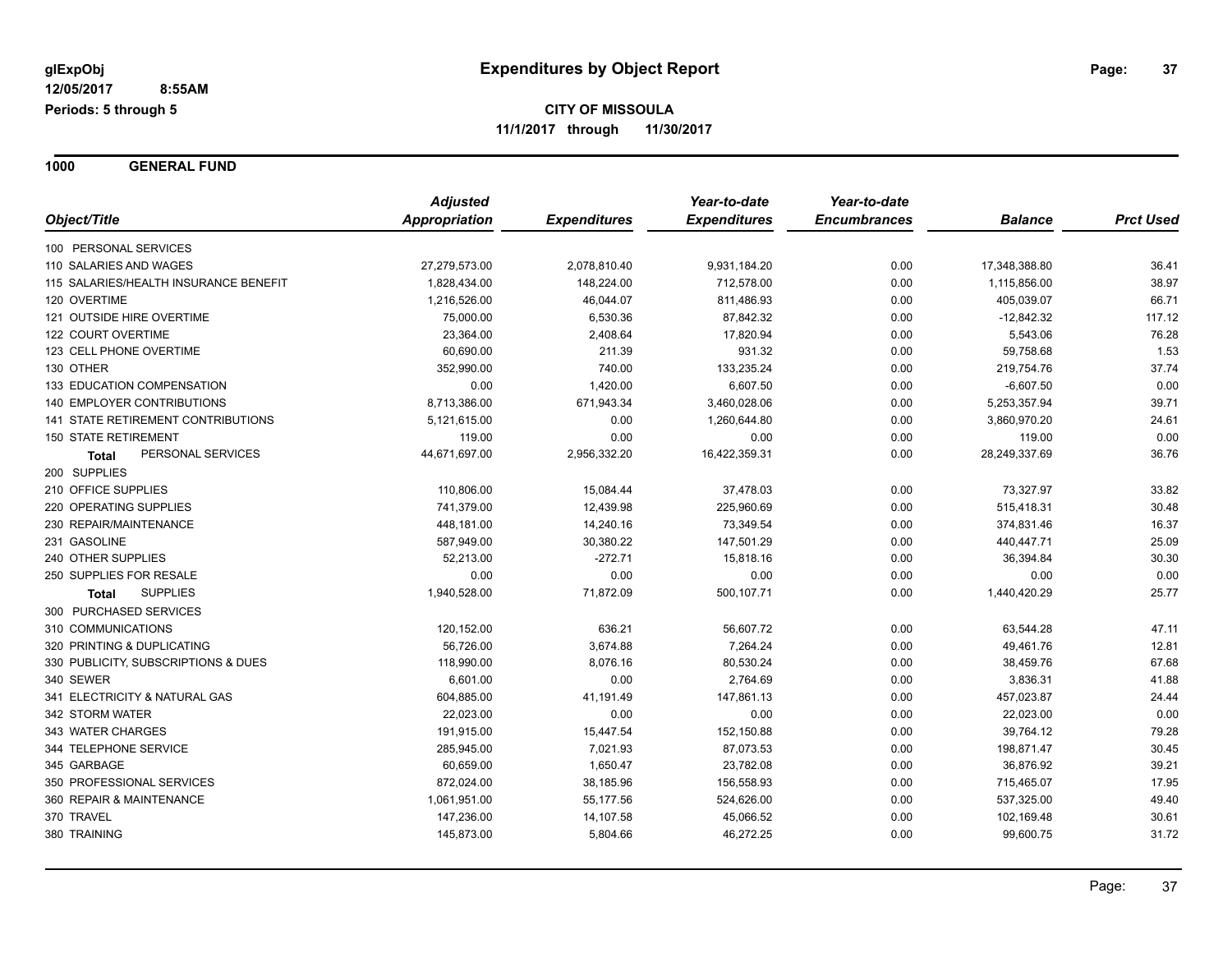**1000 GENERAL FUND**

| Object/Title                                      | <b>Adjusted</b><br><b>Appropriation</b> | <b>Expenditures</b> | Year-to-date<br><b>Expenditures</b> | Year-to-date<br><b>Encumbrances</b> | <b>Balance</b> | <b>Prct Used</b> |
|---------------------------------------------------|-----------------------------------------|---------------------|-------------------------------------|-------------------------------------|----------------|------------------|
| 390 OTHER PURCHASED SERVICES                      | 102,268.00                              | 23,214.10           | 75,069.48                           | 0.00                                | 27,198.52      | 73.40            |
| 392 DONATIONS AND SALES                           | 0.00                                    | 659.92              | 3,880.30                            | 0.00                                | $-3,880.30$    | 0.00             |
| PURCHASED SERVICES<br><b>Total</b>                | 3,797,248.00                            | 214,848.46          | 1,409,507.99                        | 0.00                                | 2,387,740.01   | 37.12            |
| <b>400 BUILDING MATERIALS</b>                     |                                         |                     |                                     |                                     |                |                  |
| <b>400 BUILDING MATERIALS</b>                     | 62,263.00                               | 147.84              | 11,077.14                           | 0.00                                | 51,185.86      | 17.79            |
| <b>BUILDING MATERIALS</b><br><b>Total</b>         | 62,263.00                               | 147.84              | 11.077.14                           | 0.00                                | 51,185.86      | 17.79            |
| 500 FIXED CHARGES                                 |                                         |                     |                                     |                                     |                |                  |
| 500 FIXED CHARGES                                 | 1,091,521.00                            | 101,104.19          | 757,200.19                          | 0.00                                | 334,320.81     | 69.37            |
| 530 EQUIPMENT RENTAL                              | 117,714.00                              | 10.50               | 428.28                              | 0.00                                | 117,285.72     | 0.36             |
| 550 MERCHANT SERVICE FEES                         | 0.00                                    | 0.00                | 0.00                                | 0.00                                | 0.00           | 0.00             |
| <b>FIXED CHARGES</b><br><b>Total</b>              | 1,209,235.00                            | 101,114.69          | 757,628.47                          | 0.00                                | 451,606.53     | 62.65            |
| 600 DEBT SERVICE                                  |                                         |                     |                                     |                                     |                |                  |
| 610 PRINCIPAL                                     | 247,811.00                              | 44,073.44           | 128,071.99                          | 0.00                                | 119,739.01     | 51.68            |
| 620 INTEREST / SERVICE FEES                       | 7,409.00                                | 1,012.31            | 4,250.62                            | 0.00                                | 3,158.38       | 57.37            |
| <b>DEBT SERVICE</b><br><b>Total</b>               | 255,220.00                              | 45,085.75           | 132,322.61                          | 0.00                                | 122,897.39     | 51.85            |
| 700 GRANTS & CONTRIBUTIONS                        |                                         |                     |                                     |                                     |                |                  |
| 700 GRANTS & CONTRIBUTIONS                        | 2,846,473.00                            | 75,785.92           | 311,633.61                          | 0.00                                | 2,534,839.39   | 10.95            |
| <b>GRANTS &amp; CONTRIBUTIONS</b><br><b>Total</b> | 2,846,473.00                            | 75,785.92           | 311,633.61                          | 0.00                                | 2,534,839.39   | 10.95            |
| 800 OTHER OBJECTS                                 |                                         |                     |                                     |                                     |                |                  |
| 820 TRANSFERS TO OTHER FUNDS                      | 2,286,788.00                            | 36,833.33           | 216,202.51                          | 0.00                                | 2,070,585.49   | 9.45             |
| 845 CONTINGENCY                                   | 140,410.00                              | 0.00                | 19,292.00                           | 0.00                                | 121,118.00     | 13.74            |
| 850 SALARY SAVINGS                                | 0.00                                    | 0.00                | 0.00                                | 0.00                                | 0.00           | 0.00             |
| <b>OTHER OBJECTS</b><br><b>Total</b>              | 2,427,198.00                            | 36,833.33           | 235,494.51                          | 0.00                                | 2,191,703.49   | 9.70             |
| 900 CAPITAL OUTLAY                                |                                         |                     |                                     |                                     |                |                  |
| 920 BUILDINGS                                     | 0.00                                    | 0.00                | 0.00                                | 0.00                                | 0.00           | 0.00             |
| 930 IMPROVEMENTS                                  | 104,814.00                              | 0.00                | 19,319.74                           | 0.00                                | 85,494.26      | 18.43            |
| 940 MACHINERY & EQUIPMENT                         | 49,239.00                               | 7,304.16            | 14,393.54                           | 0.00                                | 34,845.46      | 29.23            |
| <b>CAPITAL OUTLAY</b><br><b>Total</b>             | 154,053.00                              | 7,304.16            | 33,713.28                           | 0.00                                | 120,339.72     | 21.88            |
| <b>GENERAL FUND</b><br><b>Total</b>               | 57,363,915.00                           | 3,509,324.44        | 19,813,844.63                       | 0.00                                | 37,550,070.37  | 34.54            |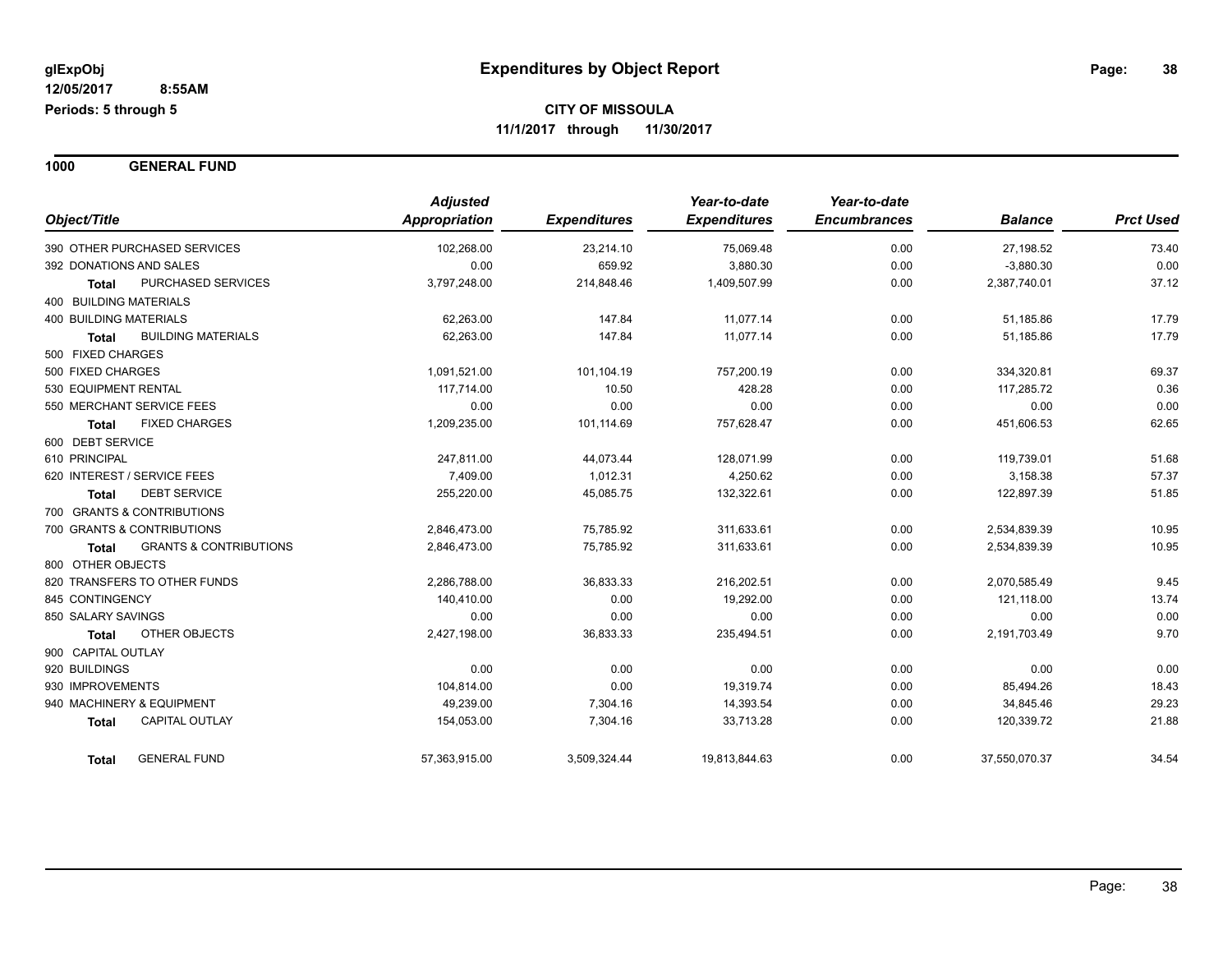## **CITY OF MISSOULA**

**11/1/2017 through 11/30/2017**

# **1211 PARK ACQUISITION & DEVELOPMENT**

|                           |                              | <b>Adjusted</b>      |                     | Year-to-date        | Year-to-date        |                |                  |
|---------------------------|------------------------------|----------------------|---------------------|---------------------|---------------------|----------------|------------------|
| Object/Title              |                              | <b>Appropriation</b> | <b>Expenditures</b> | <b>Expenditures</b> | <b>Encumbrances</b> | <b>Balance</b> | <b>Prct Used</b> |
| 200 SUPPLIES              |                              |                      |                     |                     |                     |                |                  |
| 220 OPERATING SUPPLIES    |                              | 10,000.00            | 0.00                | 0.00                | 0.00                | 10,000.00      | 0.00             |
| Total                     | <b>SUPPLIES</b>              | 10,000.00            | 0.00                | 0.00                | 0.00                | 10,000.00      | 0.00             |
| 300 PURCHASED SERVICES    |                              |                      |                     |                     |                     |                |                  |
| 350 PROFESSIONAL SERVICES |                              | 25,000.00            | 0.00                | 0.00                | 0.00                | 25,000.00      | 0.00             |
| 360 REPAIR & MAINTENANCE  |                              | 0.00                 | 0.00                | 0.00                | 0.00                | 0.00           | 0.00             |
|                           | 390 OTHER PURCHASED SERVICES | 10,000.00            | 0.00                | 0.00                | 0.00                | 10,000.00      | 0.00             |
| <b>Total</b>              | PURCHASED SERVICES           | 35,000.00            | 0.00                | 0.00                | 0.00                | 35,000.00      | 0.00             |
| 500 FIXED CHARGES         |                              |                      |                     |                     |                     |                |                  |
| 550 MERCHANT SERVICE FEES |                              | 0.00                 | 0.00                | 0.00                | 0.00                | 0.00           | 0.00             |
| <b>Total</b>              | <b>FIXED CHARGES</b>         | 0.00                 | 0.00                | 0.00                | 0.00                | 0.00           | 0.00             |
| 800 OTHER OBJECTS         |                              |                      |                     |                     |                     |                |                  |
|                           | 820 TRANSFERS TO OTHER FUNDS | 0.00                 | 0.00                | 19,560.00           | 0.00                | $-19,560.00$   | 0.00             |
| <b>Total</b>              | OTHER OBJECTS                | 0.00                 | 0.00                | 19,560.00           | 0.00                | $-19,560.00$   | 0.00             |
| 900 CAPITAL OUTLAY        |                              |                      |                     |                     |                     |                |                  |
| 930 IMPROVEMENTS          |                              | 200,309.00           | 0.00                | 0.00                | 0.00                | 200,309.00     | 0.00             |
| 940 MACHINERY & EQUIPMENT |                              | 29,650.00            | 0.00                | 0.00                | 0.00                | 29,650.00      | 0.00             |
| <b>Total</b>              | <b>CAPITAL OUTLAY</b>        | 229,959.00           | 0.00                | 0.00                | 0.00                | 229,959.00     | 0.00             |
| <b>Total</b>              | PARKS & RECREATION           | 274,959.00           | 0.00                | 19,560.00           | 0.00                | 255,399.00     | 7.11             |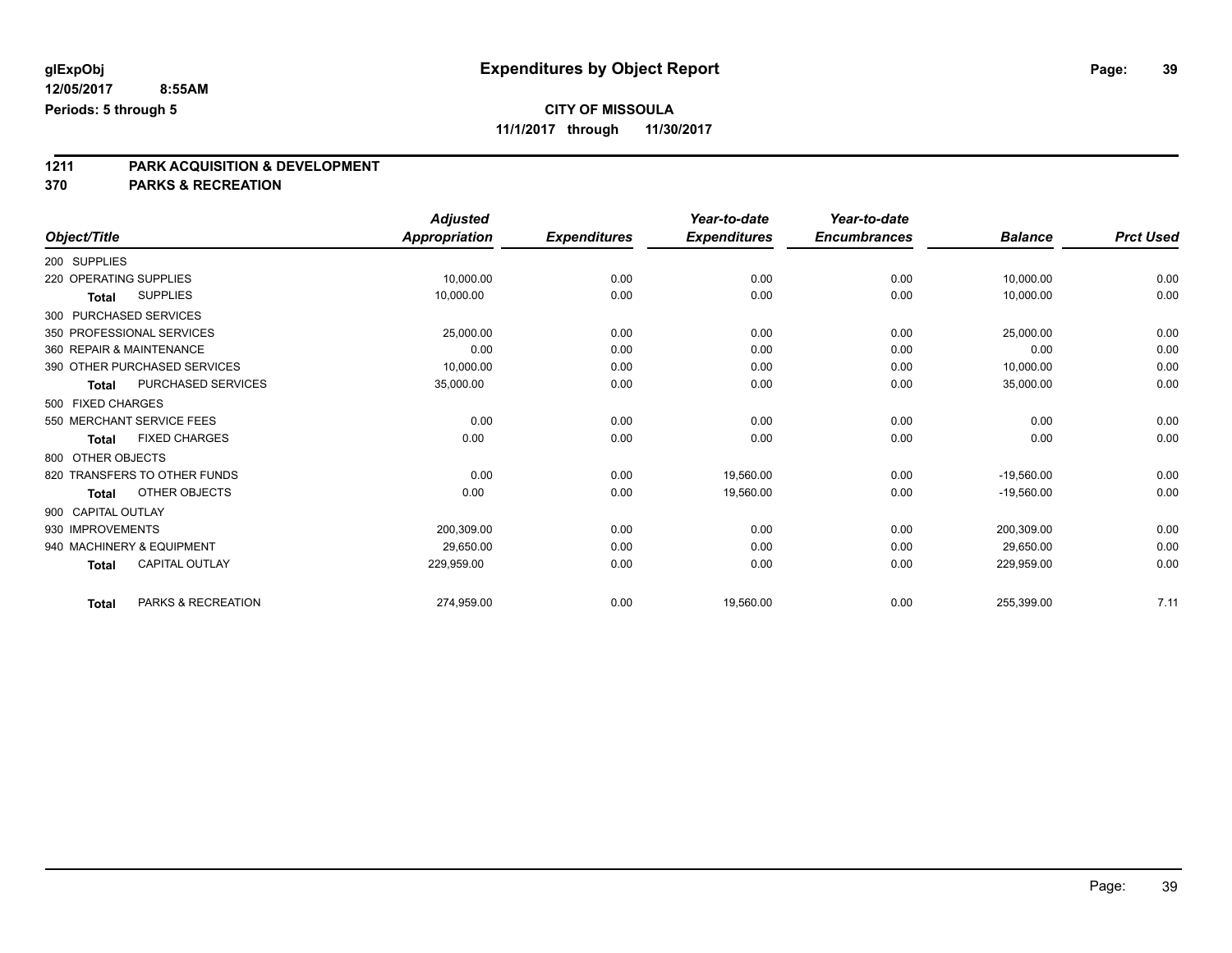#### **CITY OF MISSOULA 11/1/2017 through 11/30/2017**

#### **1211 PARK ACQUISITION & DEVELOPMENT**

|                        |                                | <b>Adjusted</b>      |                     | Year-to-date        | Year-to-date        |                |                  |
|------------------------|--------------------------------|----------------------|---------------------|---------------------|---------------------|----------------|------------------|
| Object/Title           |                                | <b>Appropriation</b> | <b>Expenditures</b> | <b>Expenditures</b> | <b>Encumbrances</b> | <b>Balance</b> | <b>Prct Used</b> |
| 200 SUPPLIES           |                                |                      |                     |                     |                     |                |                  |
| 220 OPERATING SUPPLIES |                                | 10,000.00            | 0.00                | 0.00                | 0.00                | 10,000.00      | 0.00             |
| Total                  | <b>SUPPLIES</b>                | 10,000.00            | 0.00                | 0.00                | 0.00                | 10,000.00      | 0.00             |
| 300 PURCHASED SERVICES |                                |                      |                     |                     |                     |                |                  |
|                        | 350 PROFESSIONAL SERVICES      | 25,000.00            | 0.00                | 0.00                | 0.00                | 25,000.00      | 0.00             |
|                        | 360 REPAIR & MAINTENANCE       | 0.00                 | 0.00                | 0.00                | 0.00                | 0.00           | 0.00             |
|                        | 390 OTHER PURCHASED SERVICES   | 10,000.00            | 0.00                | 0.00                | 0.00                | 10,000.00      | 0.00             |
| <b>Total</b>           | PURCHASED SERVICES             | 35,000.00            | 0.00                | 0.00                | 0.00                | 35,000.00      | 0.00             |
| 500 FIXED CHARGES      |                                |                      |                     |                     |                     |                |                  |
|                        | 550 MERCHANT SERVICE FEES      | 0.00                 | 0.00                | 0.00                | 0.00                | 0.00           | 0.00             |
| <b>Total</b>           | <b>FIXED CHARGES</b>           | 0.00                 | 0.00                | 0.00                | 0.00                | 0.00           | 0.00             |
| 800 OTHER OBJECTS      |                                |                      |                     |                     |                     |                |                  |
|                        | 820 TRANSFERS TO OTHER FUNDS   | 0.00                 | 0.00                | 19,560.00           | 0.00                | $-19,560.00$   | 0.00             |
| <b>Total</b>           | <b>OTHER OBJECTS</b>           | 0.00                 | 0.00                | 19,560.00           | 0.00                | $-19,560.00$   | 0.00             |
| 900 CAPITAL OUTLAY     |                                |                      |                     |                     |                     |                |                  |
| 930 IMPROVEMENTS       |                                | 200,309.00           | 0.00                | 0.00                | 0.00                | 200,309.00     | 0.00             |
|                        | 940 MACHINERY & EQUIPMENT      | 29,650.00            | 0.00                | 0.00                | 0.00                | 29,650.00      | 0.00             |
| <b>Total</b>           | <b>CAPITAL OUTLAY</b>          | 229,959.00           | 0.00                | 0.00                | 0.00                | 229,959.00     | 0.00             |
| <b>Total</b>           | PARK ACQUISITION & DEVELOPMENT | 274.959.00           | 0.00                | 19,560.00           | 0.00                | 255,399.00     | 7.11             |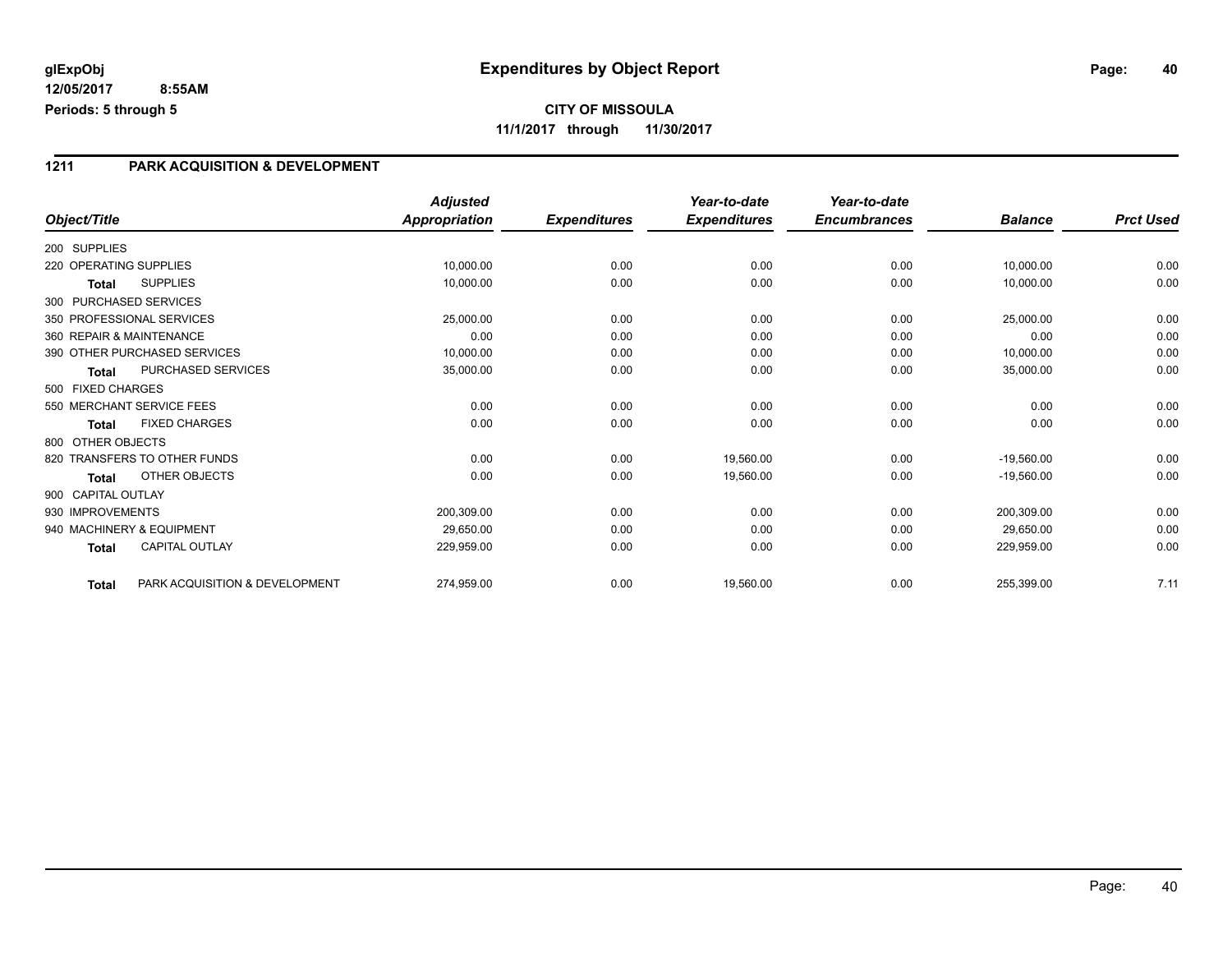**1212 PARK ENTERPRISE FUND**

|                                       | <b>Adjusted</b>      |                     | Year-to-date        | Year-to-date        |                |                  |
|---------------------------------------|----------------------|---------------------|---------------------|---------------------|----------------|------------------|
| Object/Title                          | <b>Appropriation</b> | <b>Expenditures</b> | <b>Expenditures</b> | <b>Encumbrances</b> | <b>Balance</b> | <b>Prct Used</b> |
| 200 SUPPLIES                          |                      |                     |                     |                     |                |                  |
| 210 OFFICE SUPPLIES                   | 0.00                 | 0.00                | 0.00                | 0.00                | 0.00           | 0.00             |
| 220 OPERATING SUPPLIES                | 20,000.00            | 0.00                | 247.53              | 0.00                | 19,752.47      | 1.24             |
| 230 REPAIR/MAINTENANCE                | 15,000.00            | 0.00                | 0.00                | 0.00                | 15,000.00      | 0.00             |
| 240 OTHER SUPPLIES                    | 0.00                 | 0.00                | 0.00                | 0.00                | 0.00           | 0.00             |
| <b>SUPPLIES</b><br><b>Total</b>       | 35,000.00            | 0.00                | 247.53              | 0.00                | 34,752.47      | 0.71             |
| 300 PURCHASED SERVICES                |                      |                     |                     |                     |                |                  |
| 350 PROFESSIONAL SERVICES             | 10,000.00            | 0.00                | 0.00                | 0.00                | 10,000.00      | 0.00             |
| 360 REPAIR & MAINTENANCE              | 0.00                 | 0.00                | 0.00                | 0.00                | 0.00           | 0.00             |
| 390 OTHER PURCHASED SERVICES          | 20,000.00            | 0.00                | 0.00                | 0.00                | 20,000.00      | 0.00             |
| PURCHASED SERVICES<br><b>Total</b>    | 30,000.00            | 0.00                | 0.00                | 0.00                | 30,000.00      | 0.00             |
| 500 FIXED CHARGES                     |                      |                     |                     |                     |                |                  |
| 550 MERCHANT SERVICE FEES             | 0.00                 | 0.00                | 0.00                | 0.00                | 0.00           | 0.00             |
| <b>FIXED CHARGES</b><br><b>Total</b>  | 0.00                 | 0.00                | 0.00                | 0.00                | 0.00           | 0.00             |
| 800 OTHER OBJECTS                     |                      |                     |                     |                     |                |                  |
| 820 TRANSFERS TO OTHER FUNDS          | 0.00                 | 0.00                | 0.00                | 0.00                | 0.00           | 0.00             |
| OTHER OBJECTS<br><b>Total</b>         | 0.00                 | 0.00                | 0.00                | 0.00                | 0.00           | 0.00             |
| 900 CAPITAL OUTLAY                    |                      |                     |                     |                     |                |                  |
| 930 IMPROVEMENTS                      | 181,945.00           | 0.00                | 0.00                | 0.00                | 181,945.00     | 0.00             |
| 940 MACHINERY & EQUIPMENT             | 85,415.00            | 0.00                | 0.00                | 0.00                | 85,415.00      | 0.00             |
| <b>CAPITAL OUTLAY</b><br><b>Total</b> | 267,360.00           | 0.00                | 0.00                | 0.00                | 267,360.00     | 0.00             |
| PARKS & RECREATION<br><b>Total</b>    | 332,360.00           | 0.00                | 247.53              | 0.00                | 332,112.47     | 0.07             |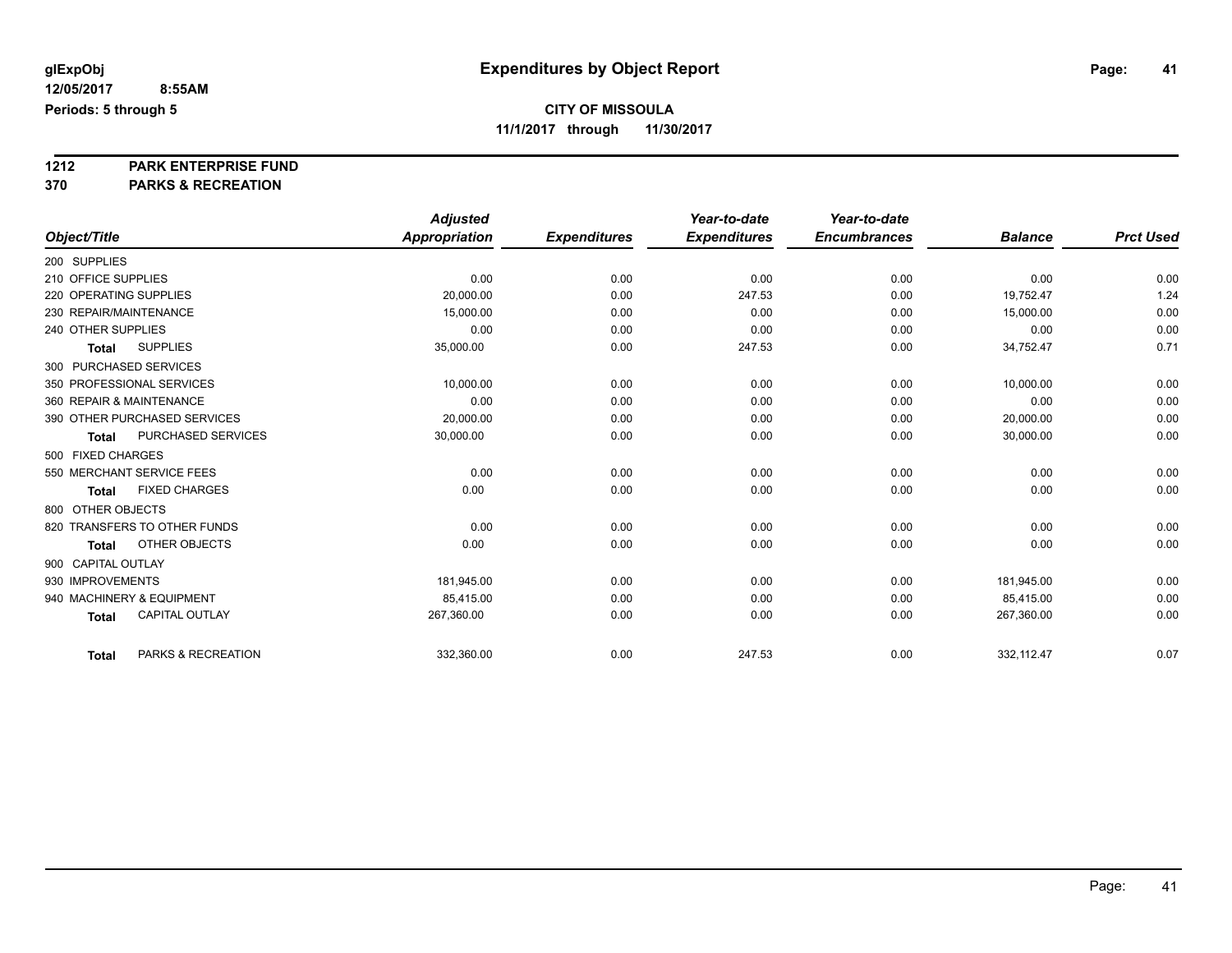#### **1212 PARK ENTERPRISE FUND**

|                                       | <b>Adjusted</b> |                     | Year-to-date        | Year-to-date        |                |                  |
|---------------------------------------|-----------------|---------------------|---------------------|---------------------|----------------|------------------|
| Object/Title                          | Appropriation   | <b>Expenditures</b> | <b>Expenditures</b> | <b>Encumbrances</b> | <b>Balance</b> | <b>Prct Used</b> |
| 200 SUPPLIES                          |                 |                     |                     |                     |                |                  |
| 210 OFFICE SUPPLIES                   | 0.00            | 0.00                | 0.00                | 0.00                | 0.00           | 0.00             |
| 220 OPERATING SUPPLIES                | 20,000.00       | 0.00                | 247.53              | 0.00                | 19,752.47      | 1.24             |
| 230 REPAIR/MAINTENANCE                | 15,000.00       | 0.00                | 0.00                | 0.00                | 15,000.00      | 0.00             |
| 240 OTHER SUPPLIES                    | 0.00            | 0.00                | 0.00                | 0.00                | 0.00           | 0.00             |
| <b>SUPPLIES</b><br><b>Total</b>       | 35,000.00       | 0.00                | 247.53              | 0.00                | 34,752.47      | 0.71             |
| 300 PURCHASED SERVICES                |                 |                     |                     |                     |                |                  |
| 350 PROFESSIONAL SERVICES             | 10,000.00       | 0.00                | 0.00                | 0.00                | 10,000.00      | 0.00             |
| 360 REPAIR & MAINTENANCE              | 0.00            | 0.00                | 0.00                | 0.00                | 0.00           | 0.00             |
| 390 OTHER PURCHASED SERVICES          | 20,000.00       | 0.00                | 0.00                | 0.00                | 20,000.00      | 0.00             |
| PURCHASED SERVICES<br><b>Total</b>    | 30,000.00       | 0.00                | 0.00                | 0.00                | 30,000.00      | 0.00             |
| 500 FIXED CHARGES                     |                 |                     |                     |                     |                |                  |
| 550 MERCHANT SERVICE FEES             | 0.00            | 0.00                | 0.00                | 0.00                | 0.00           | 0.00             |
| <b>FIXED CHARGES</b><br><b>Total</b>  | 0.00            | 0.00                | 0.00                | 0.00                | 0.00           | 0.00             |
| 800 OTHER OBJECTS                     |                 |                     |                     |                     |                |                  |
| 820 TRANSFERS TO OTHER FUNDS          | 0.00            | 0.00                | 0.00                | 0.00                | 0.00           | 0.00             |
| <b>OTHER OBJECTS</b><br><b>Total</b>  | 0.00            | 0.00                | 0.00                | 0.00                | 0.00           | 0.00             |
| 900 CAPITAL OUTLAY                    |                 |                     |                     |                     |                |                  |
| 930 IMPROVEMENTS                      | 181,945.00      | 0.00                | 0.00                | 0.00                | 181,945.00     | 0.00             |
| 940 MACHINERY & EQUIPMENT             | 85.415.00       | 0.00                | 0.00                | 0.00                | 85,415.00      | 0.00             |
| <b>CAPITAL OUTLAY</b><br><b>Total</b> | 267,360.00      | 0.00                | 0.00                | 0.00                | 267,360.00     | 0.00             |
| PARK ENTERPRISE FUND<br>Total         | 332,360.00      | 0.00                | 247.53              | 0.00                | 332,112.47     | 0.07             |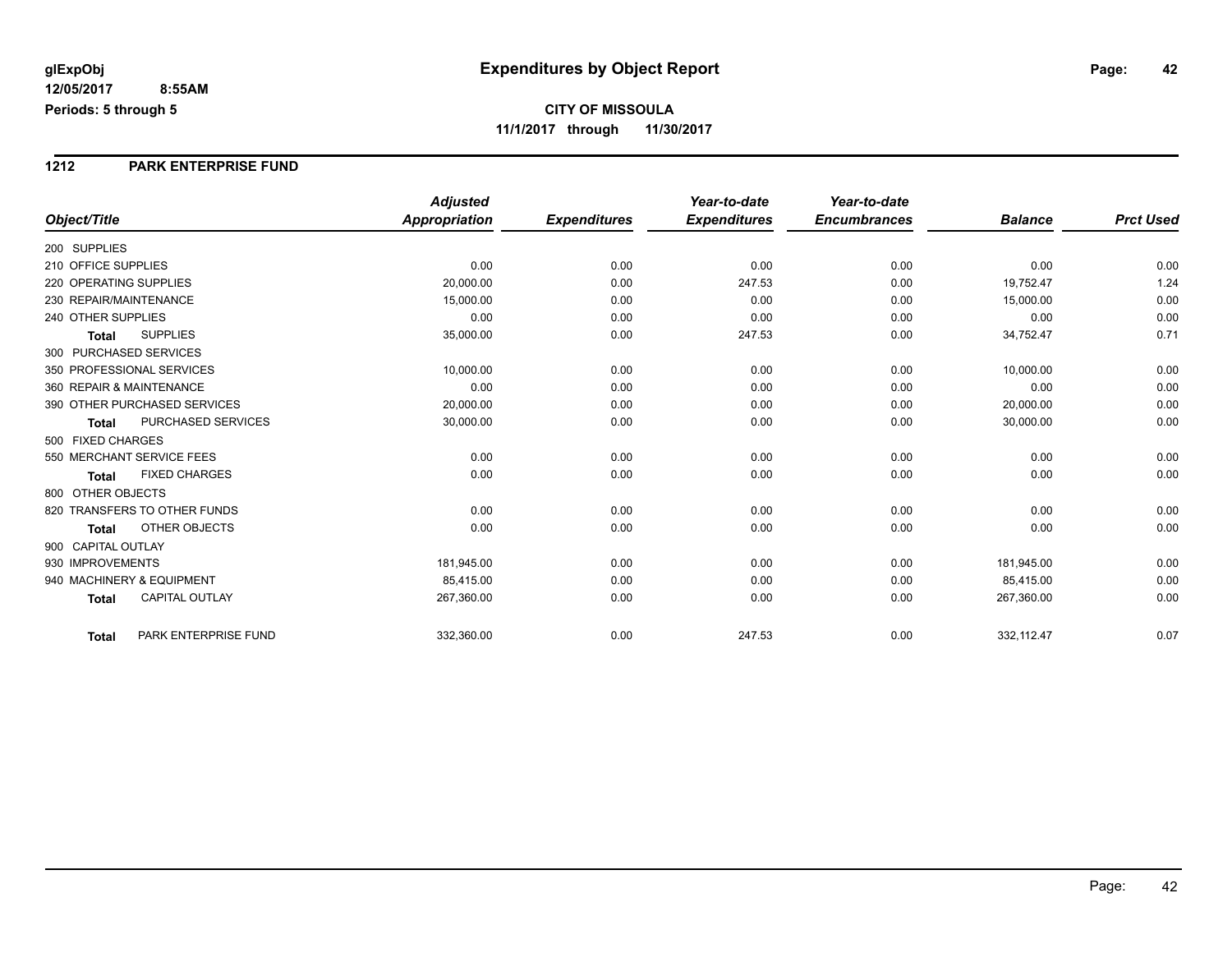## **CITY OF MISSOULA**

**11/1/2017 through 11/30/2017**

**1216 PARKS & REC TRAILS, DEV**

|                                            | <b>Adjusted</b> |                     | Year-to-date        | Year-to-date        |                |                  |
|--------------------------------------------|-----------------|---------------------|---------------------|---------------------|----------------|------------------|
| Object/Title                               | Appropriation   | <b>Expenditures</b> | <b>Expenditures</b> | <b>Encumbrances</b> | <b>Balance</b> | <b>Prct Used</b> |
| 100 PERSONAL SERVICES                      |                 |                     |                     |                     |                |                  |
| 110 SALARIES AND WAGES                     | 11,291.00       | 0.00                | 0.00                | 0.00                | 11,291.00      | 0.00             |
| 120 OVERTIME                               | 0.00            | 0.00                | 0.00                | 0.00                | 0.00           | 0.00             |
| <b>140 EMPLOYER CONTRIBUTIONS</b>          | 1,909.00        | 0.00                | 0.00                | 0.00                | 1,909.00       | 0.00             |
| 141 STATE RETIREMENT CONTRIBUTIONS         | 0.00            | 0.00                | 0.00                | 0.00                | 0.00           | 0.00             |
| PERSONAL SERVICES<br>Total                 | 13,200.00       | 0.00                | 0.00                | 0.00                | 13,200.00      | 0.00             |
| 200 SUPPLIES                               |                 |                     |                     |                     |                |                  |
| 220 OPERATING SUPPLIES                     | 60,000.00       | 1,416.16            | 20,372.09           | 0.00                | 39,627.91      | 33.95            |
| 230 REPAIR/MAINTENANCE                     | 35,000.00       | 0.00                | 2,823.80            | 0.00                | 32,176.20      | 8.07             |
| 240 OTHER SUPPLIES                         | 1,100.00        | 0.00                | 0.00                | 0.00                | 1,100.00       | 0.00             |
| <b>SUPPLIES</b><br>Total                   | 96,100.00       | 1,416.16            | 23,195.89           | 0.00                | 72,904.11      | 24.14            |
| 300 PURCHASED SERVICES                     |                 |                     |                     |                     |                |                  |
| 350 PROFESSIONAL SERVICES                  | 157,150.00      | 10,000.00           | 10,000.00           | 0.00                | 147,150.00     | 6.36             |
| 360 REPAIR & MAINTENANCE                   | 10,000.00       | 0.00                | 588.50              | 0.00                | 9,411.50       | 5.89             |
| 370 TRAVEL                                 | 150.00          | 0.00                | 0.00                | 0.00                | 150.00         | 0.00             |
| 380 TRAINING                               | 150.00          | 0.00                | 0.00                | 0.00                | 150.00         | 0.00             |
| 390 OTHER PURCHASED SERVICES               | 100,000.00      | 0.00                | 4,080.00            | 0.00                | 95,920.00      | 4.08             |
| PURCHASED SERVICES<br><b>Total</b>         | 267,450.00      | 10,000.00           | 14,668.50           | 0.00                | 252,781.50     | 5.48             |
| 500 FIXED CHARGES                          |                 |                     |                     |                     |                |                  |
| 550 MERCHANT SERVICE FEES                  | 0.00            | 0.00                | 0.00                | 0.00                | 0.00           | 0.00             |
| <b>FIXED CHARGES</b><br>Total              | 0.00            | 0.00                | 0.00                | 0.00                | 0.00           | 0.00             |
| 700 GRANTS & CONTRIBUTIONS                 |                 |                     |                     |                     |                |                  |
| 700 GRANTS & CONTRIBUTIONS                 | 100,000.00      | 0.00                | 0.00                | 0.00                | 100,000.00     | 0.00             |
| <b>GRANTS &amp; CONTRIBUTIONS</b><br>Total | 100,000.00      | 0.00                | 0.00                | 0.00                | 100,000.00     | 0.00             |
| 800 OTHER OBJECTS                          |                 |                     |                     |                     |                |                  |
| 820 TRANSFERS TO OTHER FUNDS               | 0.00            | 0.00                | 51,136.55           | 0.00                | $-51,136.55$   | 0.00             |
| 845 CONTINGENCY                            | 25,000.00       | 0.00                | 0.00                | 0.00                | 25,000.00      | 0.00             |
| OTHER OBJECTS<br>Total                     | 25,000.00       | 0.00                | 51,136.55           | 0.00                | $-26, 136.55$  | 204.55           |
| 900 CAPITAL OUTLAY                         |                 |                     |                     |                     |                |                  |
| 920 BUILDINGS                              | 100,000.00      | 0.00                | 0.00                | 0.00                | 100,000.00     | 0.00             |
| 930 IMPROVEMENTS                           | 256,450.00      | 66.00               | 66.00               | 0.00                | 256,384.00     | 0.03             |
| 940 MACHINERY & EQUIPMENT                  | 0.00            | 0.00                | 0.00                | 0.00                | 0.00           | 0.00             |
| <b>CAPITAL OUTLAY</b><br><b>Total</b>      | 356,450.00      | 66.00               | 66.00               | 0.00                | 356,384.00     | 0.02             |
|                                            |                 |                     |                     |                     |                |                  |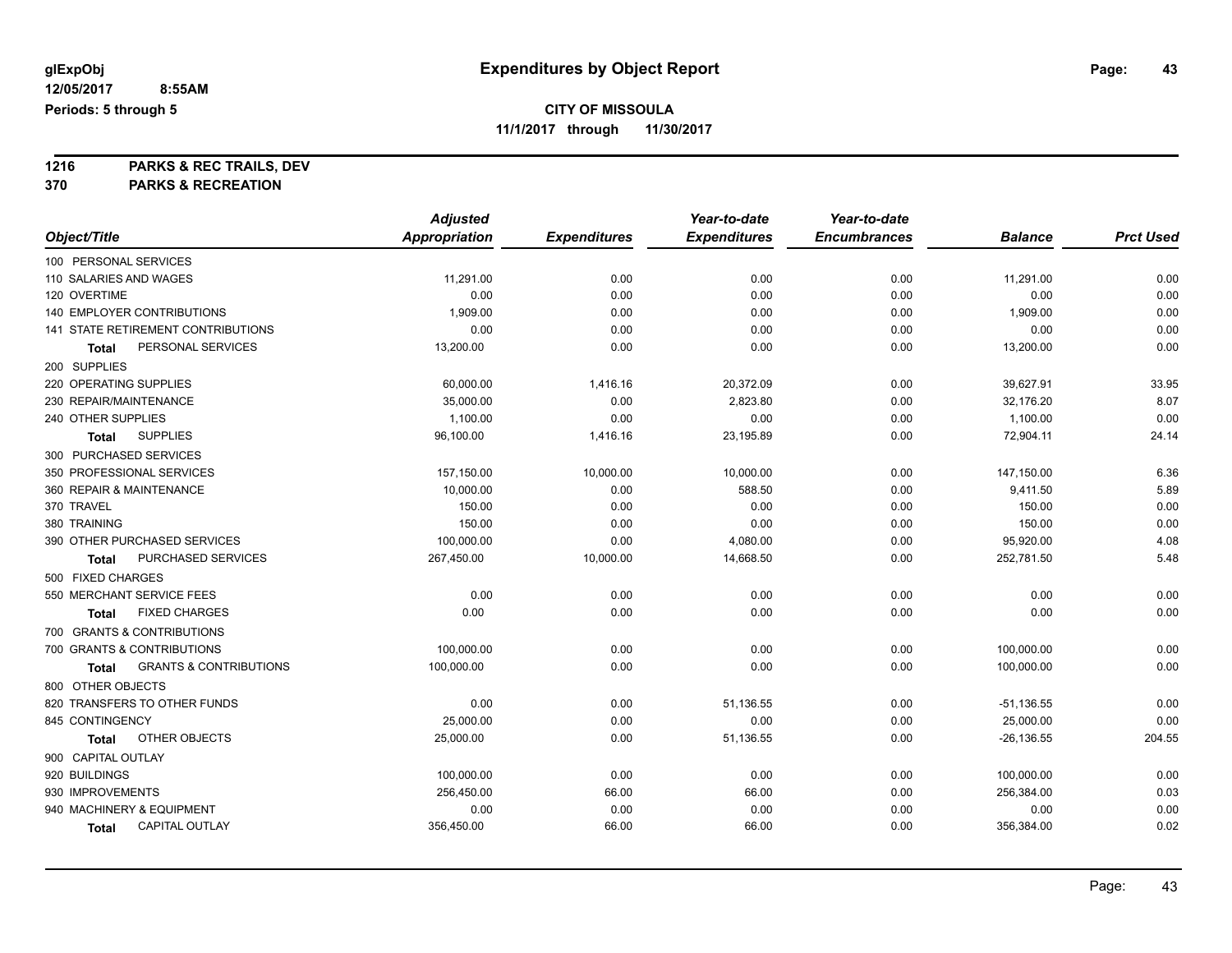**CITY OF MISSOULA 11/1/2017 through 11/30/2017**

| 1216  | <b>PARKS &amp; REC TRAILS, DEV</b> |            |          |           |      |            |       |
|-------|------------------------------------|------------|----------|-----------|------|------------|-------|
| Total | PARKS & RECREATION                 | 858,200.00 | 1,482.16 | 89,066.94 | 0.00 | 769,133.06 | 10.38 |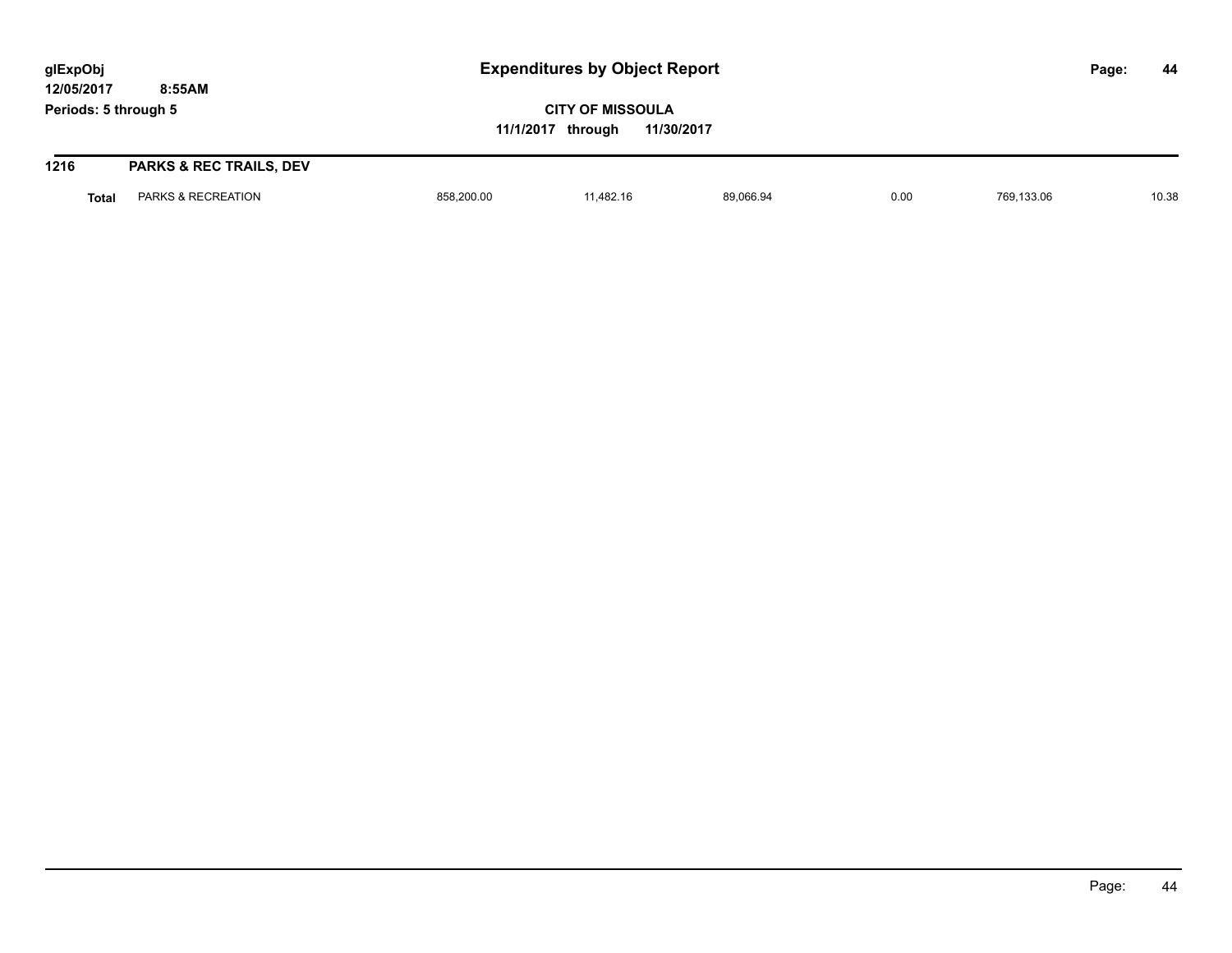#### **1216 PARKS & REC TRAILS, DEV**

|                                                   | <b>Adjusted</b> |                     | Year-to-date        | Year-to-date        |                |                  |
|---------------------------------------------------|-----------------|---------------------|---------------------|---------------------|----------------|------------------|
| Object/Title                                      | Appropriation   | <b>Expenditures</b> | <b>Expenditures</b> | <b>Encumbrances</b> | <b>Balance</b> | <b>Prct Used</b> |
| 100 PERSONAL SERVICES                             |                 |                     |                     |                     |                |                  |
| 110 SALARIES AND WAGES                            | 11,291.00       | 0.00                | 0.00                | 0.00                | 11,291.00      | 0.00             |
| 120 OVERTIME                                      | 0.00            | 0.00                | 0.00                | 0.00                | 0.00           | 0.00             |
| <b>140 EMPLOYER CONTRIBUTIONS</b>                 | 1,909.00        | 0.00                | 0.00                | 0.00                | 1,909.00       | 0.00             |
| 141 STATE RETIREMENT CONTRIBUTIONS                | 0.00            | 0.00                | 0.00                | 0.00                | 0.00           | 0.00             |
| PERSONAL SERVICES<br><b>Total</b>                 | 13,200.00       | 0.00                | 0.00                | 0.00                | 13,200.00      | 0.00             |
| 200 SUPPLIES                                      |                 |                     |                     |                     |                |                  |
| 220 OPERATING SUPPLIES                            | 60,000.00       | 1,416.16            | 20,372.09           | 0.00                | 39,627.91      | 33.95            |
| 230 REPAIR/MAINTENANCE                            | 35,000.00       | 0.00                | 2,823.80            | 0.00                | 32,176.20      | 8.07             |
| 240 OTHER SUPPLIES                                | 1,100.00        | 0.00                | 0.00                | 0.00                | 1,100.00       | 0.00             |
| <b>SUPPLIES</b><br><b>Total</b>                   | 96,100.00       | 1,416.16            | 23,195.89           | 0.00                | 72,904.11      | 24.14            |
| 300 PURCHASED SERVICES                            |                 |                     |                     |                     |                |                  |
| 350 PROFESSIONAL SERVICES                         | 157,150.00      | 10,000.00           | 10,000.00           | 0.00                | 147,150.00     | 6.36             |
| 360 REPAIR & MAINTENANCE                          | 10,000.00       | 0.00                | 588.50              | 0.00                | 9,411.50       | 5.89             |
| 370 TRAVEL                                        | 150.00          | 0.00                | 0.00                | 0.00                | 150.00         | 0.00             |
| 380 TRAINING                                      | 150.00          | 0.00                | 0.00                | 0.00                | 150.00         | 0.00             |
| 390 OTHER PURCHASED SERVICES                      | 100,000.00      | 0.00                | 4,080.00            | 0.00                | 95,920.00      | 4.08             |
| PURCHASED SERVICES<br><b>Total</b>                | 267,450.00      | 10,000.00           | 14,668.50           | 0.00                | 252,781.50     | 5.48             |
| 500 FIXED CHARGES                                 |                 |                     |                     |                     |                |                  |
| 550 MERCHANT SERVICE FEES                         | 0.00            | 0.00                | 0.00                | 0.00                | 0.00           | 0.00             |
| <b>FIXED CHARGES</b><br><b>Total</b>              | 0.00            | 0.00                | 0.00                | 0.00                | 0.00           | 0.00             |
| 700 GRANTS & CONTRIBUTIONS                        |                 |                     |                     |                     |                |                  |
| 700 GRANTS & CONTRIBUTIONS                        | 100,000.00      | 0.00                | 0.00                | 0.00                | 100,000.00     | 0.00             |
| <b>GRANTS &amp; CONTRIBUTIONS</b><br><b>Total</b> | 100,000.00      | 0.00                | 0.00                | 0.00                | 100,000.00     | 0.00             |
| 800 OTHER OBJECTS                                 |                 |                     |                     |                     |                |                  |
| 820 TRANSFERS TO OTHER FUNDS                      | 0.00            | 0.00                | 51,136.55           | 0.00                | $-51,136.55$   | 0.00             |
| 845 CONTINGENCY                                   | 25,000.00       | 0.00                | 0.00                | 0.00                | 25,000.00      | 0.00             |
| OTHER OBJECTS<br>Total                            | 25,000.00       | 0.00                | 51,136.55           | 0.00                | $-26, 136.55$  | 204.55           |
| 900 CAPITAL OUTLAY                                |                 |                     |                     |                     |                |                  |
| 920 BUILDINGS                                     | 100,000.00      | 0.00                | 0.00                | 0.00                | 100,000.00     | 0.00             |
| 930 IMPROVEMENTS                                  | 256,450.00      | 66.00               | 66.00               | 0.00                | 256,384.00     | 0.03             |
| 940 MACHINERY & EQUIPMENT                         | 0.00            | 0.00                | 0.00                | 0.00                | 0.00           | 0.00             |
| <b>CAPITAL OUTLAY</b><br><b>Total</b>             | 356,450.00      | 66.00               | 66.00               | 0.00                | 356,384.00     | 0.02             |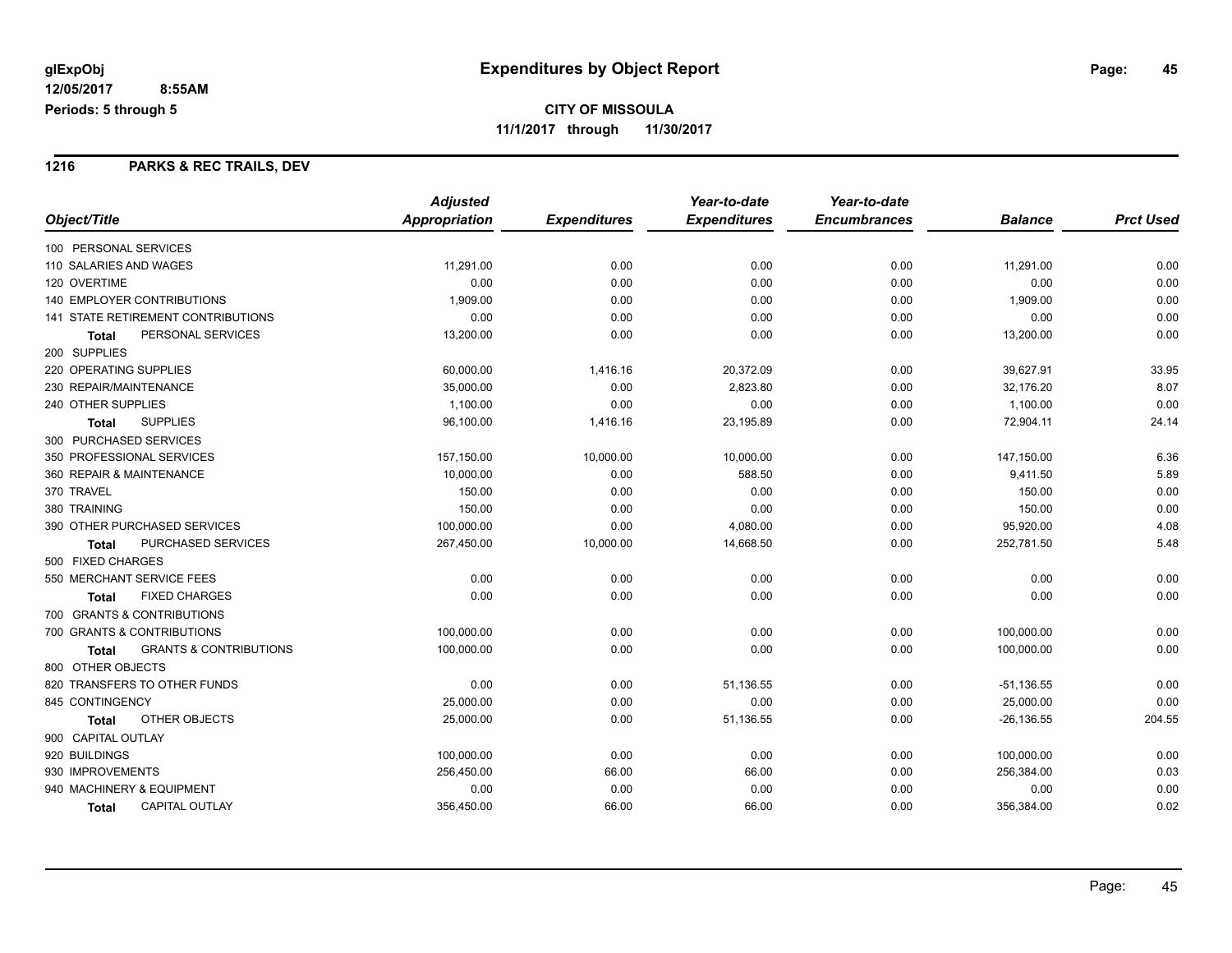| glExpObj<br>12/05/2017 | 8:55AM                  | <b>Expenditures by Object Report</b> |                                                            |           |      |            | 46<br>Page: |  |
|------------------------|-------------------------|--------------------------------------|------------------------------------------------------------|-----------|------|------------|-------------|--|
| Periods: 5 through 5   |                         |                                      | <b>CITY OF MISSOULA</b><br>11/30/2017<br>11/1/2017 through |           |      |            |             |  |
| <b>Total</b>           | PARKS & REC TRAILS, DEV | 858,200.00                           | 11.482.16                                                  | 89,066.94 | 0.00 | 769,133.06 | 10.38       |  |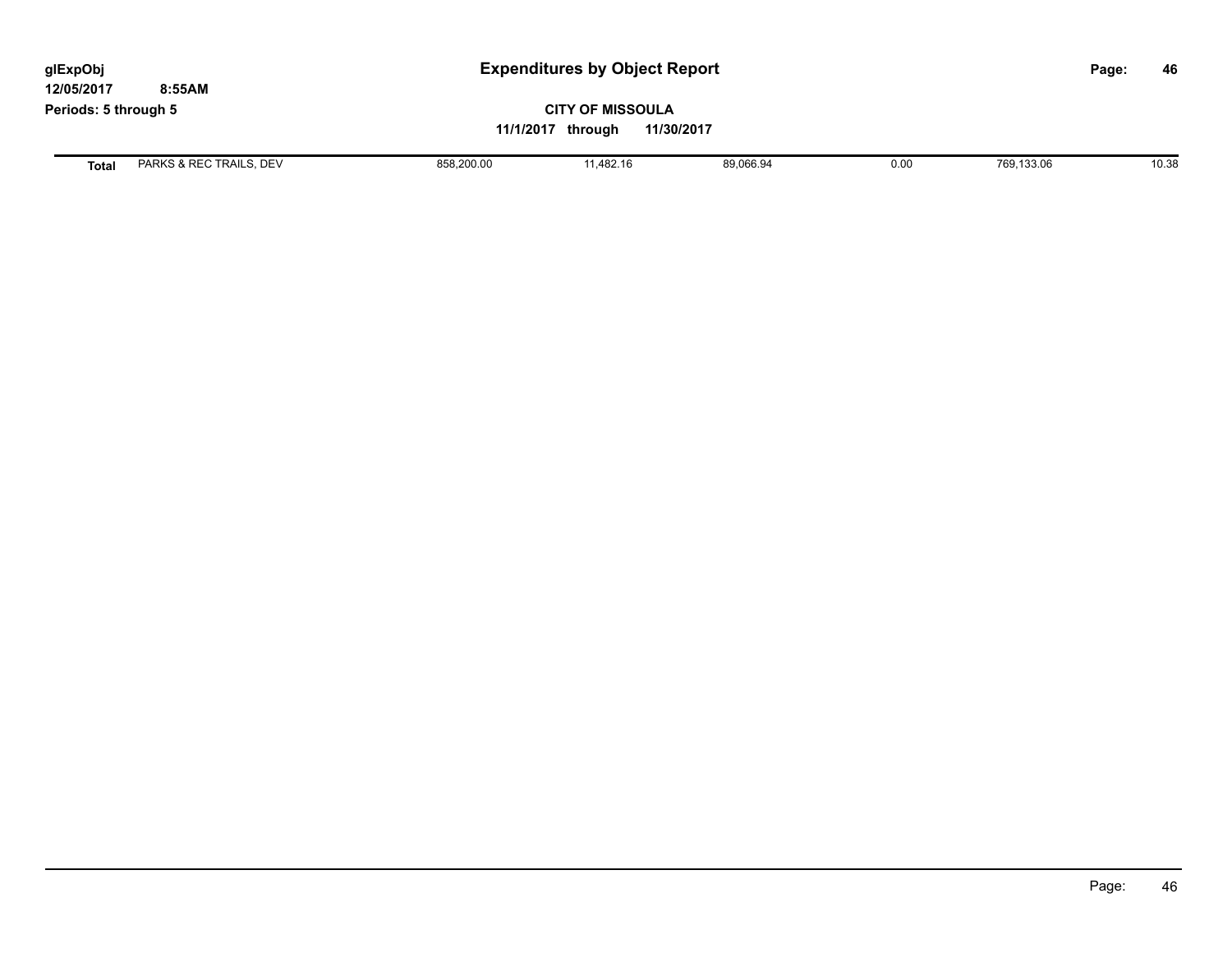## **CITY OF MISSOULA**

**11/1/2017 through 11/30/2017**

# **1217 PARKS CITY LIFE GYM LEASE**

|                                     |                       | <b>Adjusted</b>      |                     | Year-to-date        | Year-to-date        |                |                  |
|-------------------------------------|-----------------------|----------------------|---------------------|---------------------|---------------------|----------------|------------------|
| Object/Title                        |                       | <b>Appropriation</b> | <b>Expenditures</b> | <b>Expenditures</b> | <b>Encumbrances</b> | <b>Balance</b> | <b>Prct Used</b> |
| 100 PERSONAL SERVICES               |                       |                      |                     |                     |                     |                |                  |
| 110 SALARIES AND WAGES              |                       | 16,000.00            | 0.00                | 0.00                | 0.00                | 16,000.00      | 0.00             |
| 120 OVERTIME                        |                       | 0.00                 | 0.00                | 0.00                | 0.00                | 0.00           | 0.00             |
| <b>140 EMPLOYER CONTRIBUTIONS</b>   |                       | 1.000.00             | 0.00                | 0.00                | 0.00                | 1,000.00       | 0.00             |
| 141 STATE RETIREMENT CONTRIBUTIONS  |                       | 0.00                 | 0.00                | 0.00                | 0.00                | 0.00           | 0.00             |
| <b>Total</b>                        | PERSONAL SERVICES     | 17,000.00            | 0.00                | 0.00                | 0.00                | 17,000.00      | 0.00             |
| 200 SUPPLIES                        |                       |                      |                     |                     |                     |                |                  |
| 210 OFFICE SUPPLIES                 |                       | 0.00                 | 0.00                | 0.00                | 0.00                | 0.00           | 0.00             |
| 220 OPERATING SUPPLIES              |                       | 1,500.00             | 150.60              | 866.20              | 0.00                | 633.80         | 57.75            |
| 230 REPAIR/MAINTENANCE              |                       | 1,000.00             | 0.00                | 1,032.00            | 0.00                | $-32.00$       | 103.20           |
| <b>SUPPLIES</b><br><b>Total</b>     |                       | 2,500.00             | 150.60              | 1,898.20            | 0.00                | 601.80         | 75.93            |
| 300 PURCHASED SERVICES              |                       |                      |                     |                     |                     |                |                  |
| 320 PRINTING & DUPLICATING          |                       | 1,000.00             | 0.00                | 0.00                | 0.00                | 1,000.00       | 0.00             |
| 330 PUBLICITY, SUBSCRIPTIONS & DUES |                       | 1,000.00             | 0.00                | 0.00                | 0.00                | 1,000.00       | 0.00             |
| 360 REPAIR & MAINTENANCE            |                       | 0.00                 | 0.00                | 1,002.00            | 0.00                | $-1,002.00$    | 0.00             |
| 390 OTHER PURCHASED SERVICES        |                       | 0.00                 | 0.00                | 0.00                | 0.00                | 0.00           | 0.00             |
| <b>Total</b>                        | PURCHASED SERVICES    | 2,000.00             | 0.00                | 1,002.00            | 0.00                | 998.00         | 50.10            |
| 500 FIXED CHARGES                   |                       |                      |                     |                     |                     |                |                  |
| 500 FIXED CHARGES                   |                       | 24,000.00            | 2,200.00            | 13,200.00           | 0.00                | 10,800.00      | 55.00            |
| 550 MERCHANT SERVICE FEES           |                       | 0.00                 | 0.00                | 0.00                | 0.00                | 0.00           | 0.00             |
| <b>Total</b>                        | <b>FIXED CHARGES</b>  | 24,000.00            | 2,200.00            | 13,200.00           | 0.00                | 10,800.00      | 55.00            |
| 900 CAPITAL OUTLAY                  |                       |                      |                     |                     |                     |                |                  |
| 930 IMPROVEMENTS                    |                       | 5,000.00             | 0.00                | 0.00                | 0.00                | 5,000.00       | 0.00             |
| <b>Total</b>                        | <b>CAPITAL OUTLAY</b> | 5,000.00             | 0.00                | 0.00                | 0.00                | 5,000.00       | 0.00             |
| <b>Total</b>                        | PARKS & RECREATION    | 50,500.00            | 2,350.60            | 16,100.20           | 0.00                | 34,399.80      | 31.88            |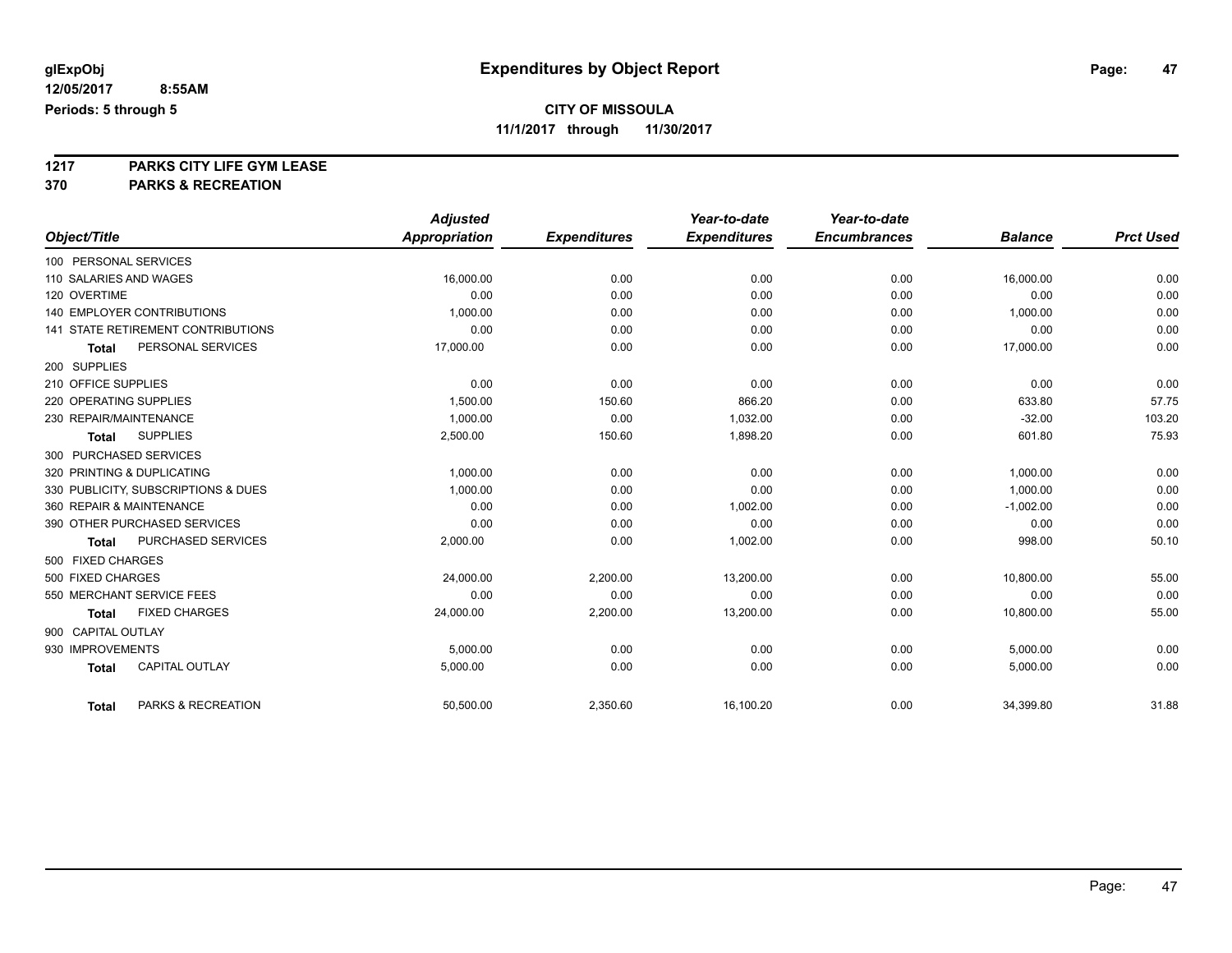#### **1217 PARKS CITY LIFE GYM LEASE**

|                                           | <b>Adjusted</b>      |                     | Year-to-date        | Year-to-date        |                |                  |
|-------------------------------------------|----------------------|---------------------|---------------------|---------------------|----------------|------------------|
| Object/Title                              | <b>Appropriation</b> | <b>Expenditures</b> | <b>Expenditures</b> | <b>Encumbrances</b> | <b>Balance</b> | <b>Prct Used</b> |
| 100 PERSONAL SERVICES                     |                      |                     |                     |                     |                |                  |
| 110 SALARIES AND WAGES                    | 16,000.00            | 0.00                | 0.00                | 0.00                | 16,000.00      | 0.00             |
| 120 OVERTIME                              | 0.00                 | 0.00                | 0.00                | 0.00                | 0.00           | 0.00             |
| <b>140 EMPLOYER CONTRIBUTIONS</b>         | 1,000.00             | 0.00                | 0.00                | 0.00                | 1,000.00       | 0.00             |
| <b>141 STATE RETIREMENT CONTRIBUTIONS</b> | 0.00                 | 0.00                | 0.00                | 0.00                | 0.00           | 0.00             |
| PERSONAL SERVICES<br><b>Total</b>         | 17,000.00            | 0.00                | 0.00                | 0.00                | 17,000.00      | 0.00             |
| 200 SUPPLIES                              |                      |                     |                     |                     |                |                  |
| 210 OFFICE SUPPLIES                       | 0.00                 | 0.00                | 0.00                | 0.00                | 0.00           | 0.00             |
| 220 OPERATING SUPPLIES                    | 1,500.00             | 150.60              | 866.20              | 0.00                | 633.80         | 57.75            |
| 230 REPAIR/MAINTENANCE                    | 1,000.00             | 0.00                | 1,032.00            | 0.00                | $-32.00$       | 103.20           |
| <b>SUPPLIES</b><br><b>Total</b>           | 2,500.00             | 150.60              | 1,898.20            | 0.00                | 601.80         | 75.93            |
| 300 PURCHASED SERVICES                    |                      |                     |                     |                     |                |                  |
| 320 PRINTING & DUPLICATING                | 1,000.00             | 0.00                | 0.00                | 0.00                | 1,000.00       | 0.00             |
| 330 PUBLICITY, SUBSCRIPTIONS & DUES       | 1,000.00             | 0.00                | 0.00                | 0.00                | 1.000.00       | 0.00             |
| 360 REPAIR & MAINTENANCE                  | 0.00                 | 0.00                | 1,002.00            | 0.00                | $-1,002.00$    | 0.00             |
| 390 OTHER PURCHASED SERVICES              | 0.00                 | 0.00                | 0.00                | 0.00                | 0.00           | 0.00             |
| PURCHASED SERVICES<br><b>Total</b>        | 2,000.00             | 0.00                | 1,002.00            | 0.00                | 998.00         | 50.10            |
| 500 FIXED CHARGES                         |                      |                     |                     |                     |                |                  |
| 500 FIXED CHARGES                         | 24,000.00            | 2,200.00            | 13,200.00           | 0.00                | 10,800.00      | 55.00            |
| 550 MERCHANT SERVICE FEES                 | 0.00                 | 0.00                | 0.00                | 0.00                | 0.00           | 0.00             |
| <b>FIXED CHARGES</b><br><b>Total</b>      | 24,000.00            | 2,200.00            | 13,200.00           | 0.00                | 10,800.00      | 55.00            |
| 900 CAPITAL OUTLAY                        |                      |                     |                     |                     |                |                  |
| 930 IMPROVEMENTS                          | 5,000.00             | 0.00                | 0.00                | 0.00                | 5,000.00       | 0.00             |
| <b>CAPITAL OUTLAY</b><br><b>Total</b>     | 5,000.00             | 0.00                | 0.00                | 0.00                | 5,000.00       | 0.00             |
| PARKS CITY LIFE GYM LEASE<br><b>Total</b> | 50,500.00            | 2,350.60            | 16,100.20           | 0.00                | 34,399.80      | 31.88            |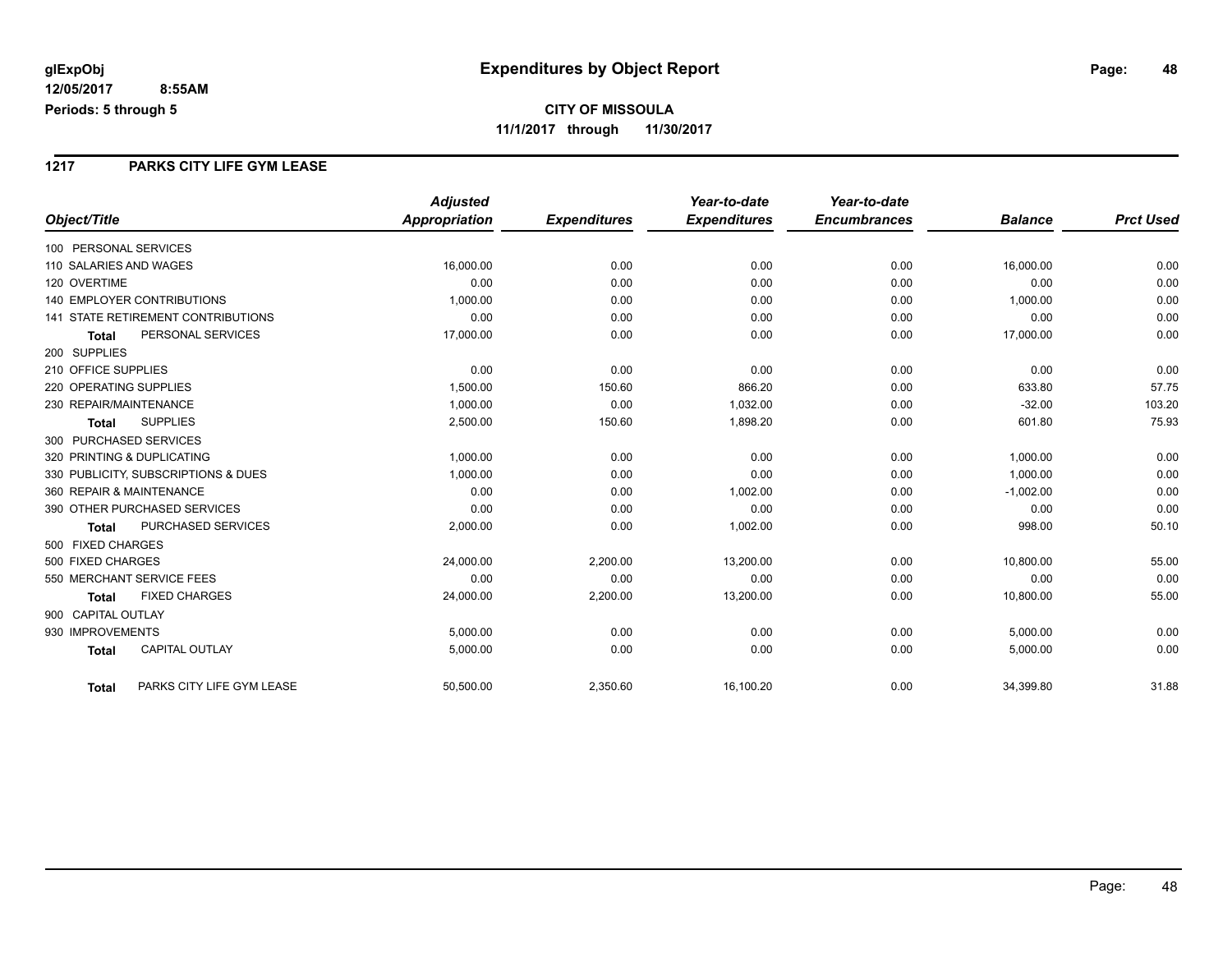## **CITY OF MISSOULA**

**11/1/2017 through 11/30/2017**

**1218 ALL ABILITIES PLAYGROUND**

|                          |                           | <b>Adjusted</b>      |                     | Year-to-date        | Year-to-date        |                |                  |
|--------------------------|---------------------------|----------------------|---------------------|---------------------|---------------------|----------------|------------------|
| Object/Title             |                           | <b>Appropriation</b> | <b>Expenditures</b> | <b>Expenditures</b> | <b>Encumbrances</b> | <b>Balance</b> | <b>Prct Used</b> |
| 300 PURCHASED SERVICES   |                           |                      |                     |                     |                     |                |                  |
|                          | 350 PROFESSIONAL SERVICES | 0.00                 | 0.00                | 0.00                | 0.00                | 0.00           | 0.00             |
| 360 REPAIR & MAINTENANCE |                           | 0.00                 | 0.00                | 0.00                | 0.00                | 0.00           | 0.00             |
| <b>Total</b>             | <b>PURCHASED SERVICES</b> | 0.00                 | 0.00                | 0.00                | 0.00                | 0.00           | 0.00             |
| 500 FIXED CHARGES        |                           |                      |                     |                     |                     |                |                  |
|                          | 550 MERCHANT SERVICE FEES | 0.00                 | 0.00                | 0.00                | 0.00                | 0.00           | 0.00             |
| <b>Total</b>             | <b>FIXED CHARGES</b>      | 0.00                 | 0.00                | 0.00                | 0.00                | 0.00           | 0.00             |
| 900 CAPITAL OUTLAY       |                           |                      |                     |                     |                     |                |                  |
| 930 IMPROVEMENTS         |                           | 0.00                 | 0.00                | 0.00                | 0.00                | 0.00           | 0.00             |
| <b>Total</b>             | <b>CAPITAL OUTLAY</b>     | 0.00                 | 0.00                | 0.00                | 0.00                | 0.00           | 0.00             |
|                          |                           |                      |                     |                     |                     |                |                  |
| <b>Total</b>             | PARKS & RECREATION        | 0.00                 | 0.00                | 0.00                | 0.00                | 0.00           | 0.00             |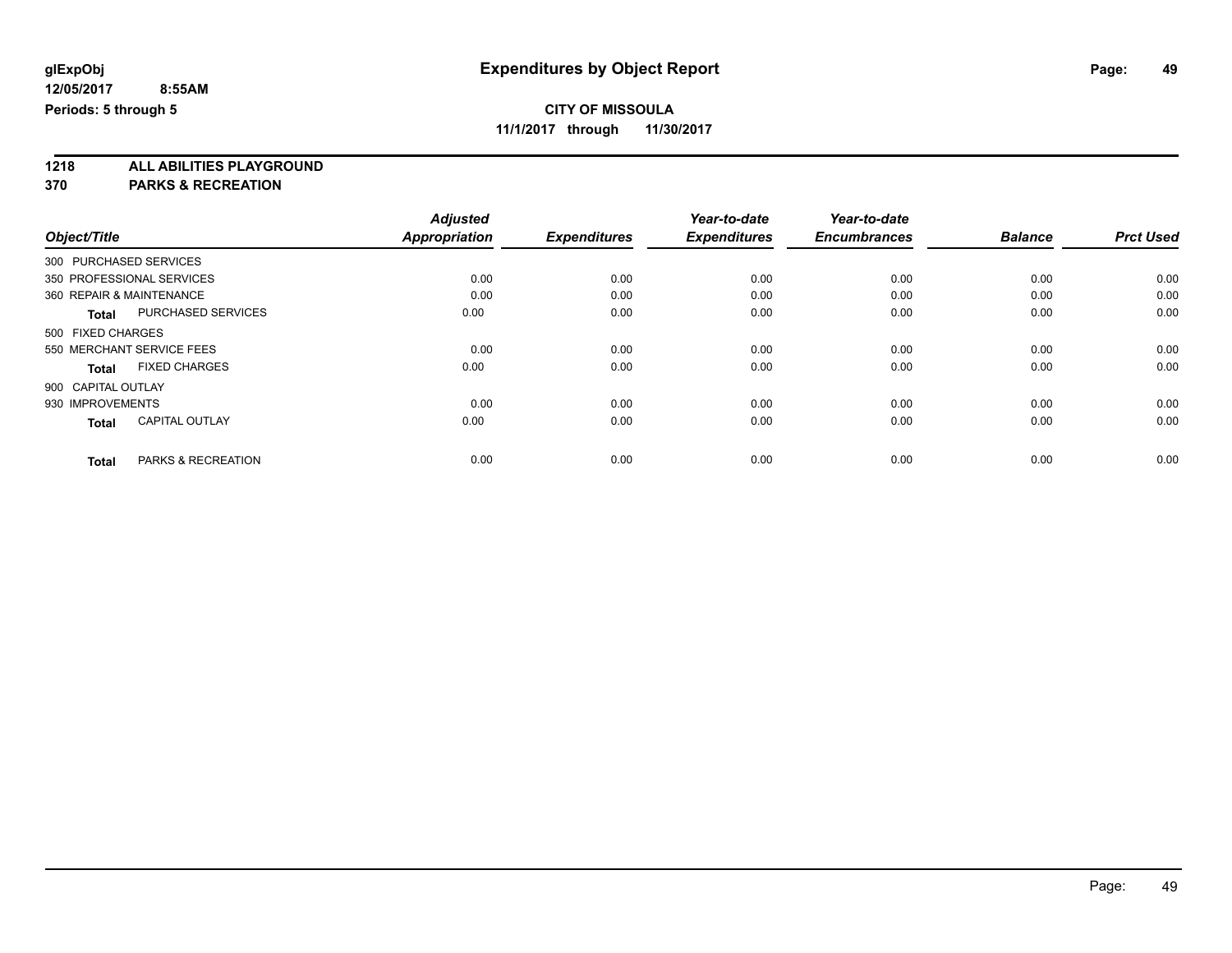**CITY OF MISSOULA 11/1/2017 through 11/30/2017**

#### **1218 ALL ABILITIES PLAYGROUND**

|                                          | <b>Adjusted</b> |                     | Year-to-date        | Year-to-date        |                |                  |
|------------------------------------------|-----------------|---------------------|---------------------|---------------------|----------------|------------------|
| Object/Title                             | Appropriation   | <b>Expenditures</b> | <b>Expenditures</b> | <b>Encumbrances</b> | <b>Balance</b> | <b>Prct Used</b> |
| 300 PURCHASED SERVICES                   |                 |                     |                     |                     |                |                  |
| 350 PROFESSIONAL SERVICES                | 0.00            | 0.00                | 0.00                | 0.00                | 0.00           | 0.00             |
| 360 REPAIR & MAINTENANCE                 | 0.00            | 0.00                | 0.00                | 0.00                | 0.00           | 0.00             |
| PURCHASED SERVICES<br><b>Total</b>       | 0.00            | 0.00                | 0.00                | 0.00                | 0.00           | 0.00             |
| 500 FIXED CHARGES                        |                 |                     |                     |                     |                |                  |
| 550 MERCHANT SERVICE FEES                | 0.00            | 0.00                | 0.00                | 0.00                | 0.00           | 0.00             |
| <b>FIXED CHARGES</b><br>Total            | 0.00            | 0.00                | 0.00                | 0.00                | 0.00           | 0.00             |
| 900 CAPITAL OUTLAY                       |                 |                     |                     |                     |                |                  |
| 930 IMPROVEMENTS                         | 0.00            | 0.00                | 0.00                | 0.00                | 0.00           | 0.00             |
| <b>CAPITAL OUTLAY</b><br><b>Total</b>    | 0.00            | 0.00                | 0.00                | 0.00                | 0.00           | 0.00             |
| ALL ABILITIES PLAYGROUND<br><b>Total</b> | 0.00            | 0.00                | 0.00                | 0.00                | 0.00           | 0.00             |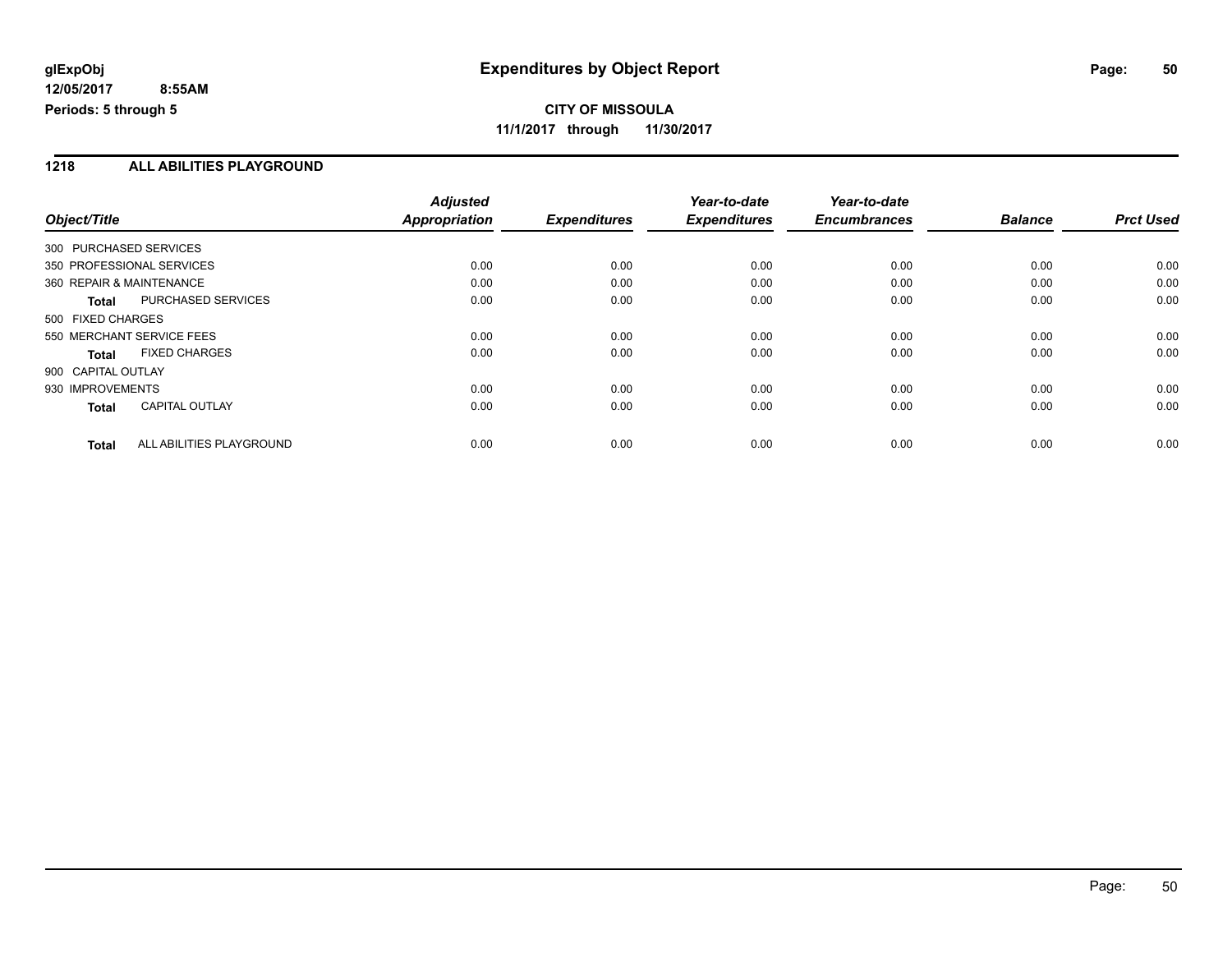### **CITY OF MISSOULA**

**11/1/2017 through 11/30/2017**

# **1219 FT MISSOULA REGIONAL PARK**

|                                     | <b>Adjusted</b> |                     | Year-to-date        | Year-to-date        |                |                  |
|-------------------------------------|-----------------|---------------------|---------------------|---------------------|----------------|------------------|
| Object/Title                        | Appropriation   | <b>Expenditures</b> | <b>Expenditures</b> | <b>Encumbrances</b> | <b>Balance</b> | <b>Prct Used</b> |
| 100 PERSONAL SERVICES               |                 |                     |                     |                     |                |                  |
| 110 SALARIES AND WAGES              | 256,704.00      | 15,840.57           | 83,497.14           | 0.00                | 173,206.86     | 32.53            |
| 120 OVERTIME                        | 2.000.00        | 21.29               | 319.77              | 0.00                | 1,680.23       | 15.99            |
| 140 EMPLOYER CONTRIBUTIONS          | 101,933.00      | 6,673.76            | 33,768.68           | 0.00                | 68,164.32      | 33.13            |
| 141 STATE RETIREMENT CONTRIBUTIONS  | 0.00            | 0.00                | 101.84              | 0.00                | $-101.84$      | 0.00             |
| PERSONAL SERVICES<br><b>Total</b>   | 360,637.00      | 22,535.62           | 117,687.43          | 0.00                | 242,949.57     | 32.63            |
| 200 SUPPLIES                        |                 |                     |                     |                     |                |                  |
| 210 OFFICE SUPPLIES                 | 0.00            | 48.65               | 48.65               | 0.00                | $-48.65$       | 0.00             |
| 220 OPERATING SUPPLIES              | 196,300.00      | 5,837.37            | 31,345.06           | 0.00                | 164,954.94     | 15.97            |
| 230 REPAIR/MAINTENANCE              | 13,191.00       | 1,905.62            | 3,465.18            | 0.00                | 9,725.82       | 26.27            |
| 231 GASOLINE                        | 12,055.00       | 155.59              | 704.95              | 0.00                | 11,350.05      | 5.85             |
| 240 OTHER SUPPLIES                  | 25,000.00       | 0.00                | 0.00                | 0.00                | 25,000.00      | 0.00             |
| 250 SUPPLIES FOR RESALE             | 1,000.00        | 0.00                | 0.00                | 0.00                | 1,000.00       | 0.00             |
| <b>SUPPLIES</b><br><b>Total</b>     | 247,546.00      | 7,947.23            | 35,563.84           | 0.00                | 211,982.16     | 14.37            |
| 300 PURCHASED SERVICES              |                 |                     |                     |                     |                |                  |
| 310 COMMUNICATIONS                  | 2,000.00        | 0.00                | 0.00                | 0.00                | 2,000.00       | 0.00             |
| 320 PRINTING & DUPLICATING          | 5,750.00        | 183.33              | 223.33              | 0.00                | 5,526.67       | 3.88             |
| 330 PUBLICITY, SUBSCRIPTIONS & DUES | 10,000.00       | 1,641.66            | 2,765.16            | 0.00                | 7,234.84       | 27.65            |
| 340 SEWER                           | 1,000.00        | 0.00                | 0.00                | 0.00                | 1,000.00       | 0.00             |
| 341 ELECTRICITY & NATURAL GAS       | 23,368.00       | 1,613.68            | 7,756.23            | 0.00                | 15,611.77      | 33.19            |
| 342 STORM WATER                     | 0.00            | 0.00                | 0.00                | 0.00                | 0.00           | 0.00             |
| 343 WATER CHARGES                   | 3,881.00        | 83.14               | 409.19              | 0.00                | 3,471.81       | 10.54            |
| 344 TELEPHONE SERVICE               | 3,728.00        | 0.00                | 325.68              | 0.00                | 3,402.32       | 8.74             |
| 345 GARBAGE                         | 7,510.00        | 276.38              | 4,571.14            | 0.00                | 2,938.86       | 60.87            |
| 350 PROFESSIONAL SERVICES           | 39,615.00       | 290.00              | 1,080.02            | 0.00                | 38,534.98      | 2.73             |
| 360 REPAIR & MAINTENANCE            | 7,500.00        | 11,477.50           | 17,814.45           | 0.00                | $-10,314.45$   | 237.53           |
| 370 TRAVEL                          | 2,500.00        | 357.88              | 357.88              | 0.00                | 2,142.12       | 14.32            |
| 380 TRAINING                        | 2,500.00        | 0.00                | 0.00                | 0.00                | 2,500.00       | 0.00             |
| 390 OTHER PURCHASED SERVICES        | 5,790.00        | 0.00                | 8,350.00            | 0.00                | $-2,560.00$    | 144.21           |
| PURCHASED SERVICES<br>Total         | 115,142.00      | 15,923.57           | 43,653.08           | 0.00                | 71,488.92      | 37.91            |
| 500 FIXED CHARGES                   |                 |                     |                     |                     |                |                  |
| 500 FIXED CHARGES                   | 5,000.00        | 0.00                | 0.00                | 0.00                | 5,000.00       | 0.00             |
| 550 MERCHANT SERVICE FEES           | 0.00            | 0.00                | 0.00                | 0.00                | 0.00           | 0.00             |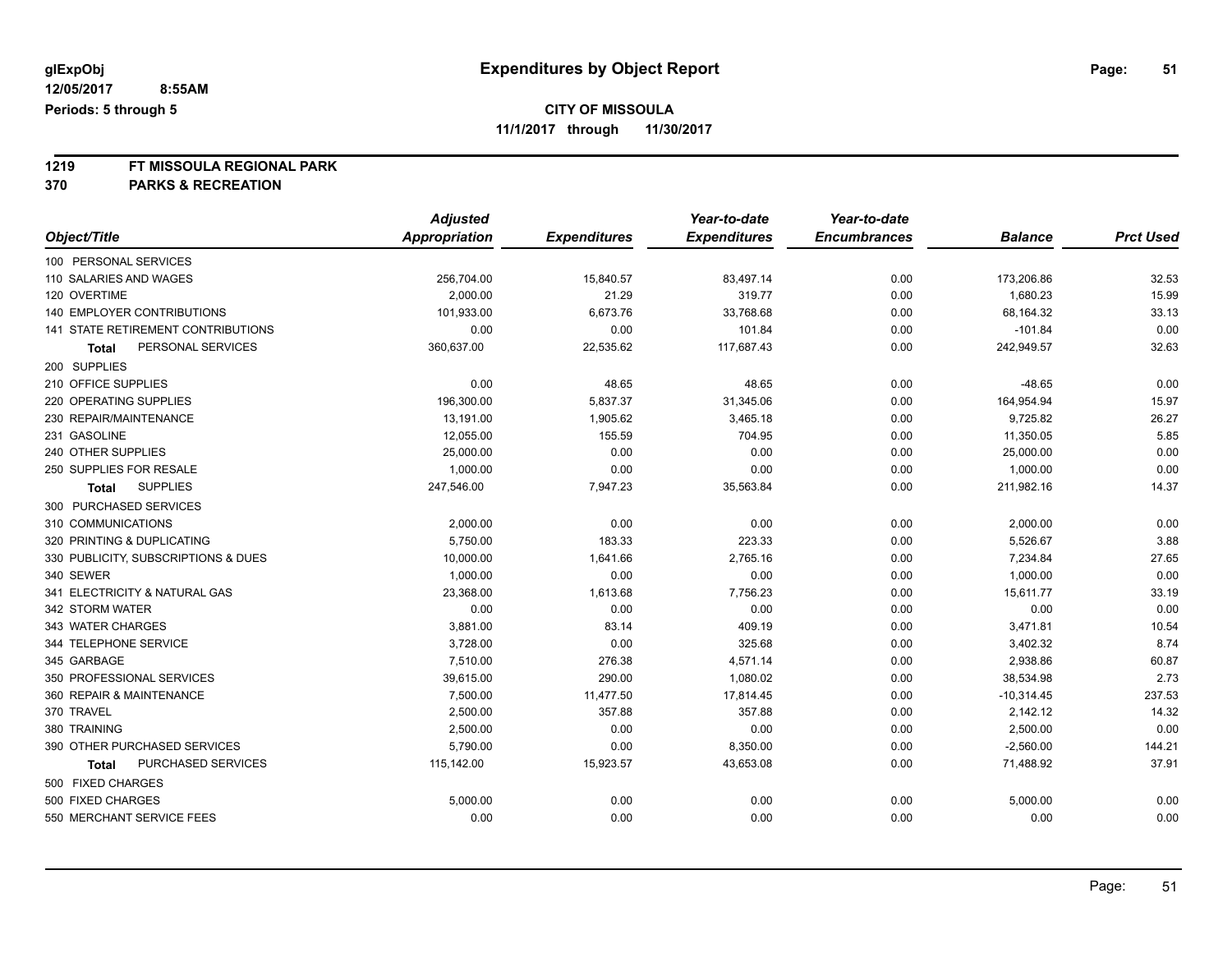**1219 FT MISSOULA REGIONAL PARK**

|                    |                           | <b>Adjusted</b> |                     | Year-to-date               | Year-to-date        |                |                  |
|--------------------|---------------------------|-----------------|---------------------|----------------------------|---------------------|----------------|------------------|
| Object/Title       |                           | Appropriation   | <b>Expenditures</b> | <i><b>Expenditures</b></i> | <b>Encumbrances</b> | <b>Balance</b> | <b>Prct Used</b> |
| <b>Total</b>       | <b>FIXED CHARGES</b>      | 5,000.00        | 0.00                | 0.00                       | 0.00                | 5,000.00       | 0.00             |
| 900 CAPITAL OUTLAY |                           |                 |                     |                            |                     |                |                  |
| 930 IMPROVEMENTS   |                           | 15,000.00       | 0.00                | 18,689.20                  | 0.00                | $-3,689.20$    | 124.59           |
|                    | 940 MACHINERY & EQUIPMENT | 26,400.00       | 0.00                | 0.00                       | 0.00                | 26,400.00      | 0.00             |
| <b>Total</b>       | <b>CAPITAL OUTLAY</b>     | 41.400.00       | 0.00                | 18,689.20                  | 0.00                | 22.710.80      | 45.14            |
| <b>Total</b>       | PARKS & RECREATION        | 769.725.00      | 46.406.42           | 215.593.55                 | 0.00                | 554.131.45     | 28.01            |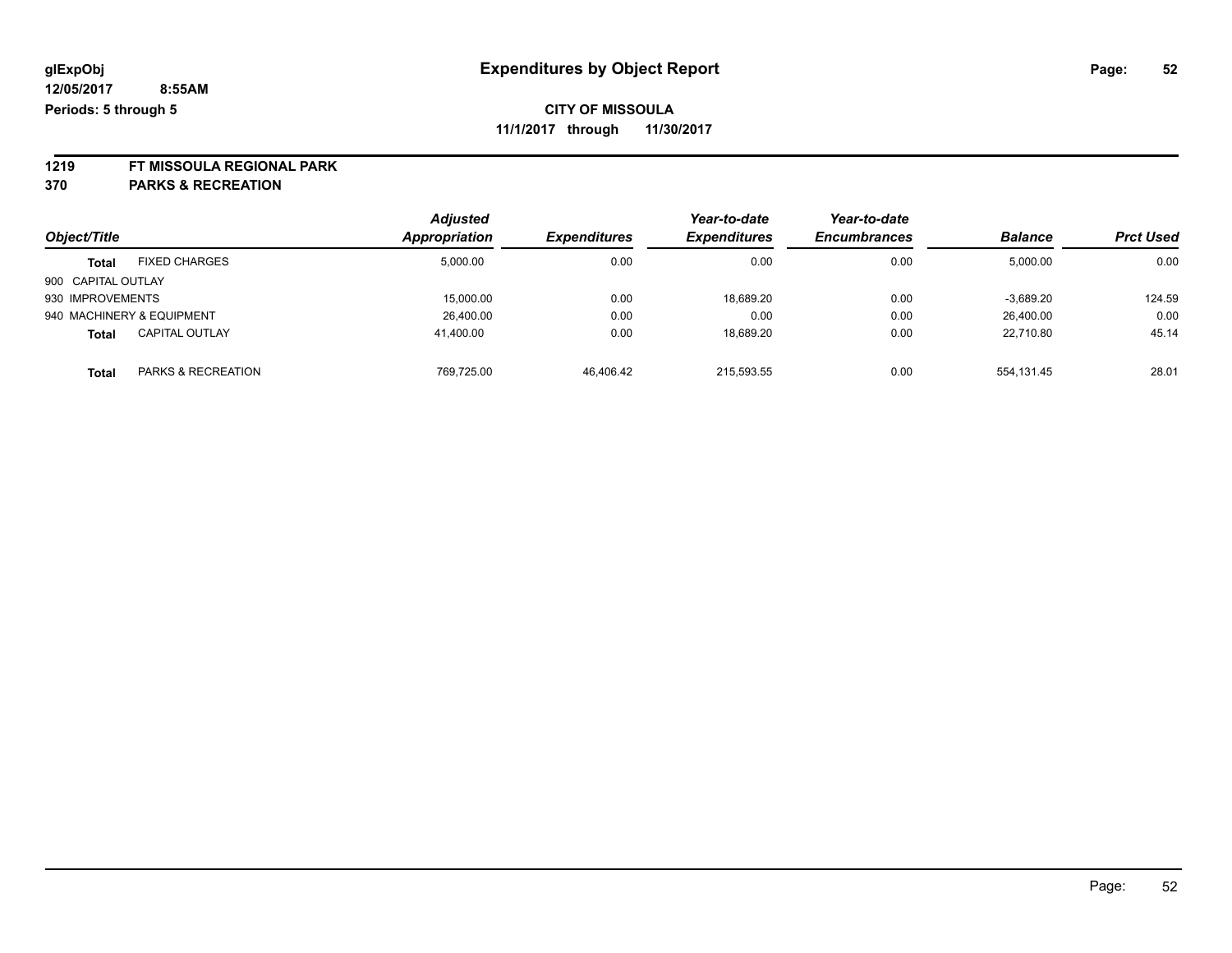#### **1219 FT MISSOULA REGIONAL PARK**

|                                           | <b>Adjusted</b> |                     | Year-to-date        | Year-to-date        |                |                  |
|-------------------------------------------|-----------------|---------------------|---------------------|---------------------|----------------|------------------|
| Object/Title                              | Appropriation   | <b>Expenditures</b> | <b>Expenditures</b> | <b>Encumbrances</b> | <b>Balance</b> | <b>Prct Used</b> |
| 100 PERSONAL SERVICES                     |                 |                     |                     |                     |                |                  |
| 110 SALARIES AND WAGES                    | 256,704.00      | 15,840.57           | 83,497.14           | 0.00                | 173,206.86     | 32.53            |
| 120 OVERTIME                              | 2,000.00        | 21.29               | 319.77              | 0.00                | 1,680.23       | 15.99            |
| <b>140 EMPLOYER CONTRIBUTIONS</b>         | 101,933.00      | 6,673.76            | 33,768.68           | 0.00                | 68,164.32      | 33.13            |
| <b>141 STATE RETIREMENT CONTRIBUTIONS</b> | 0.00            | 0.00                | 101.84              | 0.00                | $-101.84$      | 0.00             |
| PERSONAL SERVICES<br>Total                | 360,637.00      | 22,535.62           | 117,687.43          | 0.00                | 242,949.57     | 32.63            |
| 200 SUPPLIES                              |                 |                     |                     |                     |                |                  |
| 210 OFFICE SUPPLIES                       | 0.00            | 48.65               | 48.65               | 0.00                | $-48.65$       | 0.00             |
| 220 OPERATING SUPPLIES                    | 196,300.00      | 5,837.37            | 31,345.06           | 0.00                | 164,954.94     | 15.97            |
| 230 REPAIR/MAINTENANCE                    | 13,191.00       | 1,905.62            | 3,465.18            | 0.00                | 9,725.82       | 26.27            |
| 231 GASOLINE                              | 12,055.00       | 155.59              | 704.95              | 0.00                | 11,350.05      | 5.85             |
| 240 OTHER SUPPLIES                        | 25,000.00       | 0.00                | 0.00                | 0.00                | 25,000.00      | 0.00             |
| 250 SUPPLIES FOR RESALE                   | 1,000.00        | 0.00                | 0.00                | 0.00                | 1,000.00       | 0.00             |
| <b>SUPPLIES</b><br>Total                  | 247,546.00      | 7,947.23            | 35,563.84           | 0.00                | 211,982.16     | 14.37            |
| 300 PURCHASED SERVICES                    |                 |                     |                     |                     |                |                  |
| 310 COMMUNICATIONS                        | 2,000.00        | 0.00                | 0.00                | 0.00                | 2,000.00       | 0.00             |
| 320 PRINTING & DUPLICATING                | 5,750.00        | 183.33              | 223.33              | 0.00                | 5,526.67       | 3.88             |
| 330 PUBLICITY, SUBSCRIPTIONS & DUES       | 10,000.00       | 1,641.66            | 2,765.16            | 0.00                | 7,234.84       | 27.65            |
| 340 SEWER                                 | 1,000.00        | 0.00                | 0.00                | 0.00                | 1,000.00       | 0.00             |
| 341 ELECTRICITY & NATURAL GAS             | 23,368.00       | 1,613.68            | 7,756.23            | 0.00                | 15,611.77      | 33.19            |
| 342 STORM WATER                           | 0.00            | 0.00                | 0.00                | 0.00                | 0.00           | 0.00             |
| 343 WATER CHARGES                         | 3,881.00        | 83.14               | 409.19              | 0.00                | 3,471.81       | 10.54            |
| 344 TELEPHONE SERVICE                     | 3,728.00        | 0.00                | 325.68              | 0.00                | 3,402.32       | 8.74             |
| 345 GARBAGE                               | 7,510.00        | 276.38              | 4,571.14            | 0.00                | 2,938.86       | 60.87            |
| 350 PROFESSIONAL SERVICES                 | 39,615.00       | 290.00              | 1,080.02            | 0.00                | 38,534.98      | 2.73             |
| 360 REPAIR & MAINTENANCE                  | 7,500.00        | 11,477.50           | 17,814.45           | 0.00                | $-10,314.45$   | 237.53           |
| 370 TRAVEL                                | 2,500.00        | 357.88              | 357.88              | 0.00                | 2,142.12       | 14.32            |
| 380 TRAINING                              | 2,500.00        | 0.00                | 0.00                | 0.00                | 2,500.00       | 0.00             |
| 390 OTHER PURCHASED SERVICES              | 5,790.00        | 0.00                | 8,350.00            | 0.00                | $-2,560.00$    | 144.21           |
| PURCHASED SERVICES<br>Total               | 115,142.00      | 15,923.57           | 43,653.08           | 0.00                | 71,488.92      | 37.91            |
| 500 FIXED CHARGES                         |                 |                     |                     |                     |                |                  |
| 500 FIXED CHARGES                         | 5,000.00        | 0.00                | 0.00                | 0.00                | 5,000.00       | 0.00             |
| 550 MERCHANT SERVICE FEES                 | 0.00            | 0.00                | 0.00                | 0.00                | 0.00           | 0.00             |
| <b>FIXED CHARGES</b><br><b>Total</b>      | 5,000.00        | 0.00                | 0.00                | 0.00                | 5,000.00       | 0.00             |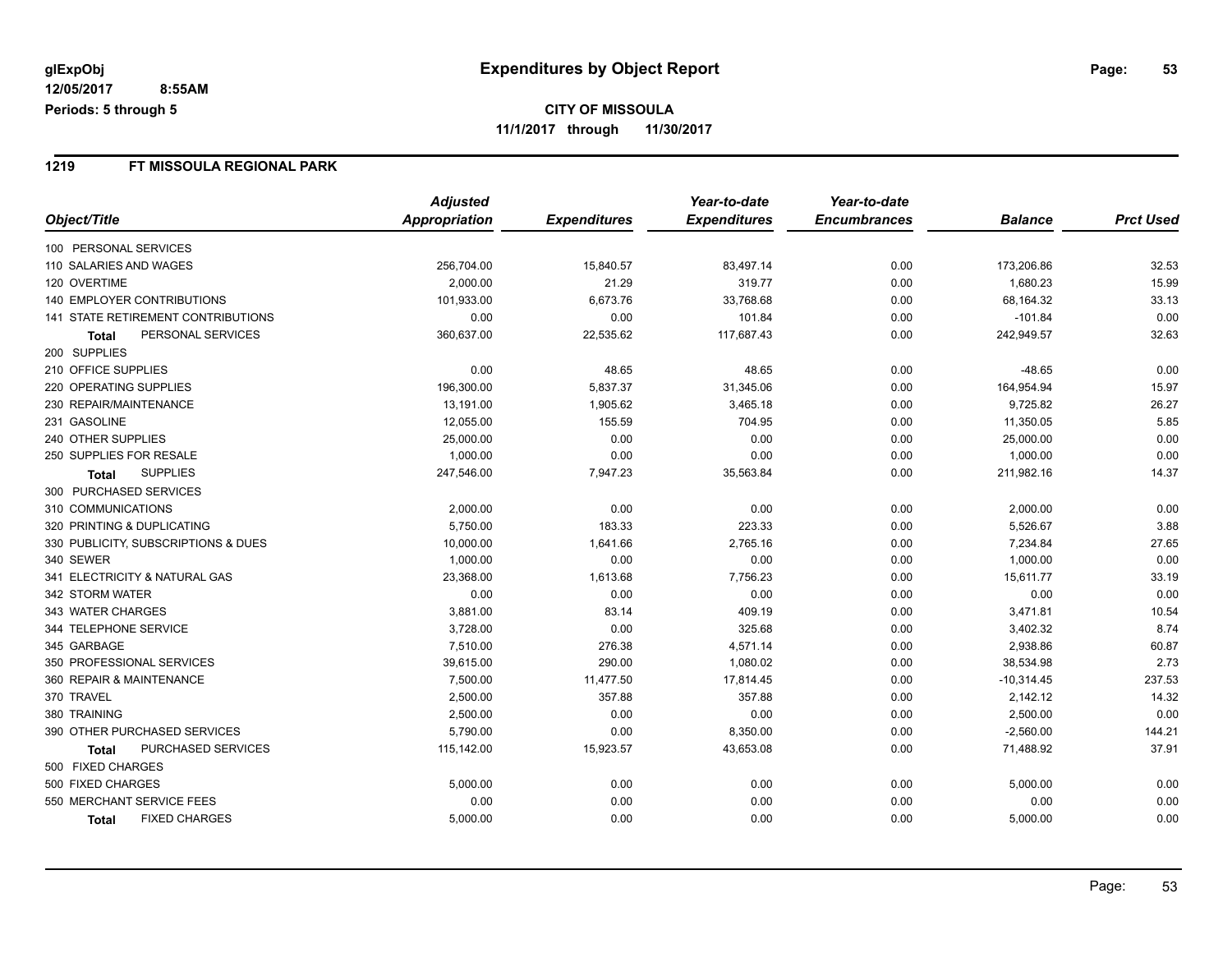**CITY OF MISSOULA 11/1/2017 through 11/30/2017**

#### **1219 FT MISSOULA REGIONAL PARK**

| Object/Title       |                           | <b>Adjusted</b><br>Appropriation | <b>Expenditures</b> | Year-to-date<br><b>Expenditures</b> | Year-to-date<br><b>Encumbrances</b> | <b>Balance</b> | <b>Prct Used</b> |
|--------------------|---------------------------|----------------------------------|---------------------|-------------------------------------|-------------------------------------|----------------|------------------|
| 900 CAPITAL OUTLAY |                           |                                  |                     |                                     |                                     |                |                  |
| 930 IMPROVEMENTS   |                           | 15,000.00                        | 0.00                | 18,689.20                           | 0.00                                | $-3,689.20$    | 124.59           |
|                    | 940 MACHINERY & EQUIPMENT | 26,400.00                        | 0.00                | 0.00                                | 0.00                                | 26,400.00      | 0.00             |
| <b>Total</b>       | <b>CAPITAL OUTLAY</b>     | 41,400.00                        | 0.00                | 18.689.20                           | 0.00                                | 22.710.80      | 45.14            |
| <b>Total</b>       | FT MISSOULA REGIONAL PARK | 769.725.00                       | 46.406.42           | 215.593.55                          | 0.00                                | 554.131.45     | 28.01            |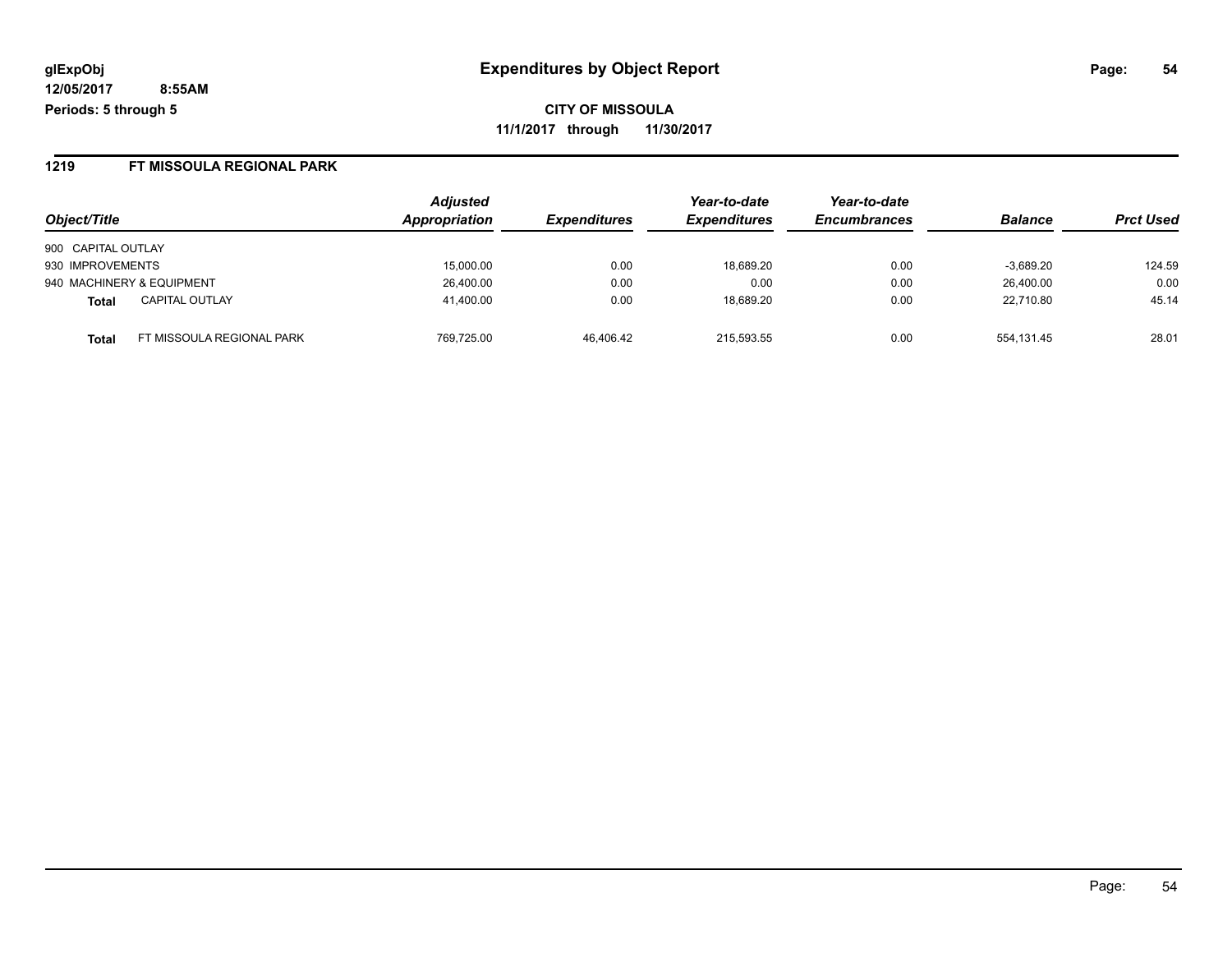**1241 CREMAIN WALL & CEMETERY DONATIONS FUND**

**340 CEMETERY**

| Object/Title              |                       | <b>Adjusted</b><br>Appropriation | <b>Expenditures</b> | Year-to-date<br><b>Expenditures</b> | Year-to-date<br><b>Encumbrances</b> | <b>Balance</b> | <b>Prct Used</b> |
|---------------------------|-----------------------|----------------------------------|---------------------|-------------------------------------|-------------------------------------|----------------|------------------|
| 500 FIXED CHARGES         |                       |                                  |                     |                                     |                                     |                |                  |
| 550 MERCHANT SERVICE FEES |                       | 0.00                             | 0.00                | 0.00                                | 0.00                                | 0.00           | 0.00             |
| <b>Total</b>              | <b>FIXED CHARGES</b>  | 0.00                             | 0.00                | 0.00                                | 0.00                                | 0.00           | 0.00             |
| 900 CAPITAL OUTLAY        |                       |                                  |                     |                                     |                                     |                |                  |
| 930 IMPROVEMENTS          |                       | 10,000.00                        | 0.00                | 183.00                              | 0.00                                | 9.817.00       | 1.83             |
| <b>Total</b>              | <b>CAPITAL OUTLAY</b> | 10.000.00                        | 0.00                | 183.00                              | 0.00                                | 9.817.00       | 1.83             |
| <b>Total</b>              | <b>CEMETERY</b>       | 10,000.00                        | 0.00                | 183.00                              | 0.00                                | 9.817.00       | 1.83             |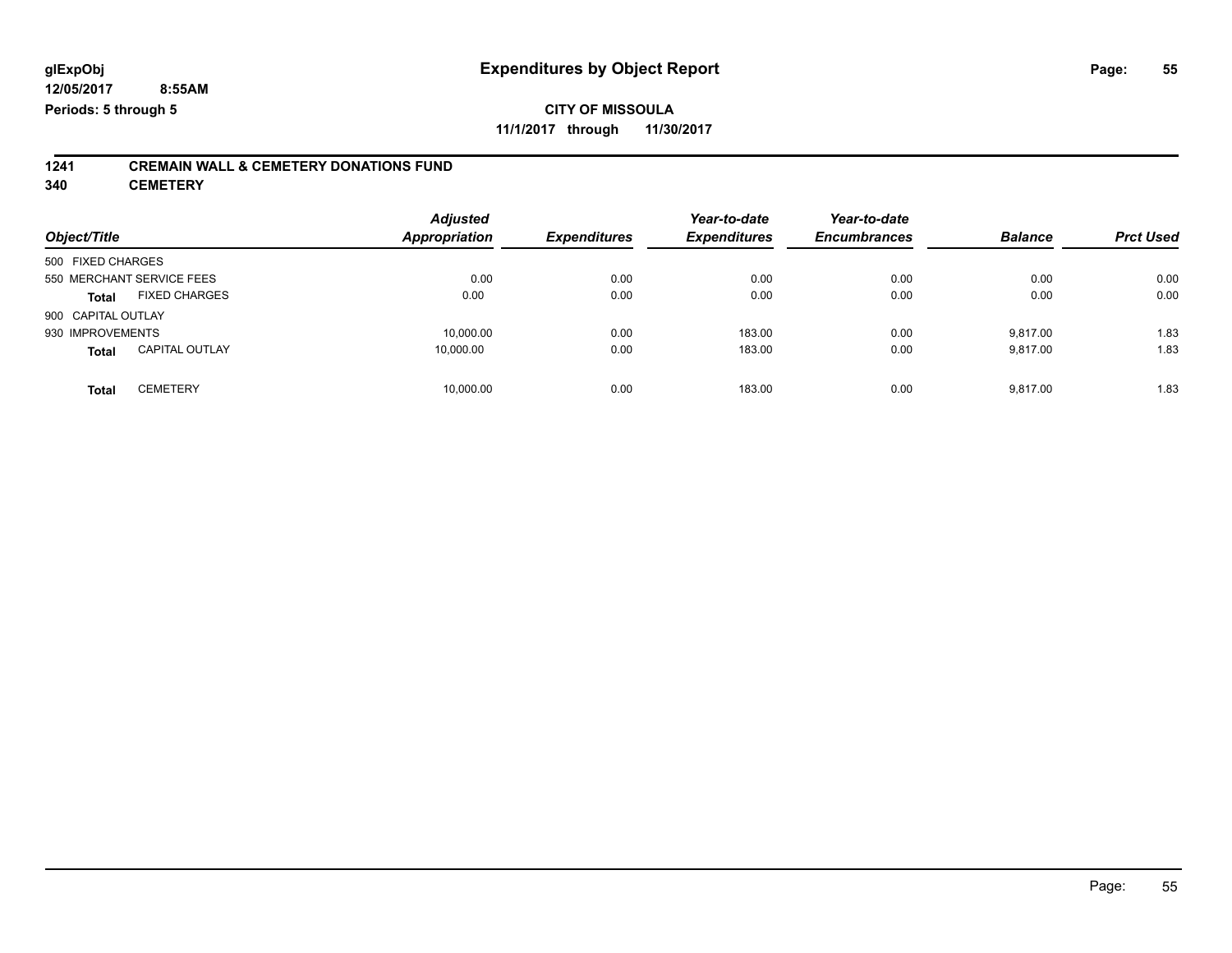#### **1241 CREMAIN WALL & CEMETERY DONATIONS FUND**

| Object/Title       |                                             | <b>Adjusted</b><br><b>Appropriation</b> | <b>Expenditures</b> | Year-to-date<br><b>Expenditures</b> | Year-to-date<br><b>Encumbrances</b> | <b>Balance</b> | <b>Prct Used</b> |
|--------------------|---------------------------------------------|-----------------------------------------|---------------------|-------------------------------------|-------------------------------------|----------------|------------------|
| 500 FIXED CHARGES  |                                             |                                         |                     |                                     |                                     |                |                  |
|                    | 550 MERCHANT SERVICE FEES                   | 0.00                                    | 0.00                | 0.00                                | 0.00                                | 0.00           | 0.00             |
| <b>Total</b>       | <b>FIXED CHARGES</b>                        | 0.00                                    | 0.00                | 0.00                                | 0.00                                | 0.00           | 0.00             |
| 900 CAPITAL OUTLAY |                                             |                                         |                     |                                     |                                     |                |                  |
| 930 IMPROVEMENTS   |                                             | 10,000.00                               | 0.00                | 183.00                              | 0.00                                | 9.817.00       | 1.83             |
| <b>Total</b>       | <b>CAPITAL OUTLAY</b>                       | 10.000.00                               | 0.00                | 183.00                              | 0.00                                | 9.817.00       | 1.83             |
| <b>Total</b>       | <b>CREMAIN WALL &amp; CEMETERY DONATION</b> | 10,000.00                               | 0.00                | 183.00                              | 0.00                                | 9.817.00       | 1.83             |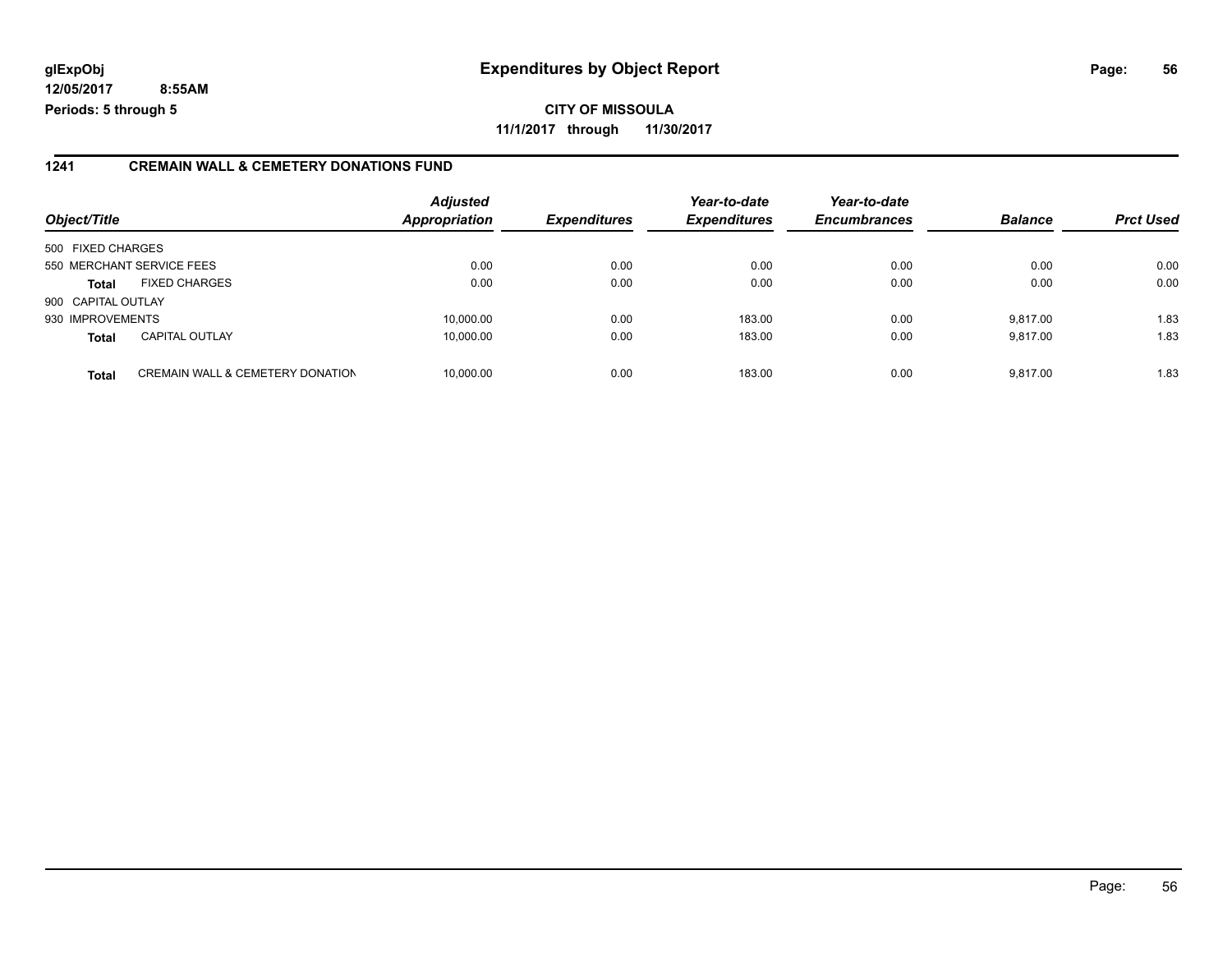**1242 CEMETERY CARE FUND**

**340 CEMETERY**

|                                       | <b>Adjusted</b>      |                     | Year-to-date        | Year-to-date        |                |                  |
|---------------------------------------|----------------------|---------------------|---------------------|---------------------|----------------|------------------|
| Object/Title                          | <b>Appropriation</b> | <b>Expenditures</b> | <b>Expenditures</b> | <b>Encumbrances</b> | <b>Balance</b> | <b>Prct Used</b> |
| 300 PURCHASED SERVICES                |                      |                     |                     |                     |                |                  |
| 370 TRAVEL                            | 0.00                 | 0.00                | 0.00                | 0.00                | 0.00           | 0.00             |
| 380 TRAINING                          | 0.00                 | 0.00                | 0.00                | 0.00                | 0.00           | 0.00             |
| PURCHASED SERVICES<br><b>Total</b>    | 0.00                 | 0.00                | 0.00                | 0.00                | 0.00           | 0.00             |
| 500 FIXED CHARGES                     |                      |                     |                     |                     |                |                  |
| 550 MERCHANT SERVICE FEES             | 0.00                 | 0.00                | 0.00                | 0.00                | 0.00           | 0.00             |
| <b>FIXED CHARGES</b><br><b>Total</b>  | 0.00                 | 0.00                | 0.00                | 0.00                | 0.00           | 0.00             |
| 800 OTHER OBJECTS                     |                      |                     |                     |                     |                |                  |
| 820 TRANSFERS TO OTHER FUNDS          | 0.00                 | 0.00                | 0.00                | 0.00                | 0.00           | 0.00             |
| 845 CONTINGENCY                       | 10,000.00            | 0.00                | 0.00                | 0.00                | 10,000.00      | 0.00             |
| OTHER OBJECTS<br><b>Total</b>         | 10,000.00            | 0.00                | 0.00                | 0.00                | 10,000.00      | 0.00             |
| 900 CAPITAL OUTLAY                    |                      |                     |                     |                     |                |                  |
| 920 BUILDINGS                         | 30,000.00            | 0.00                | 0.00                | 0.00                | 30,000.00      | 0.00             |
| 930 IMPROVEMENTS                      | 20,000.00            | 2,285.00            | 8,194.64            | 0.00                | 11,805.36      | 40.97            |
| 940 MACHINERY & EQUIPMENT             | 80,000.00            | 0.00                | 0.00                | 0.00                | 80,000.00      | 0.00             |
| <b>CAPITAL OUTLAY</b><br><b>Total</b> | 130,000.00           | 2,285.00            | 8,194.64            | 0.00                | 121,805.36     | 6.30             |
| <b>CEMETERY</b><br><b>Total</b>       | 140,000.00           | 2,285.00            | 8,194.64            | 0.00                | 131,805.36     | 5.85             |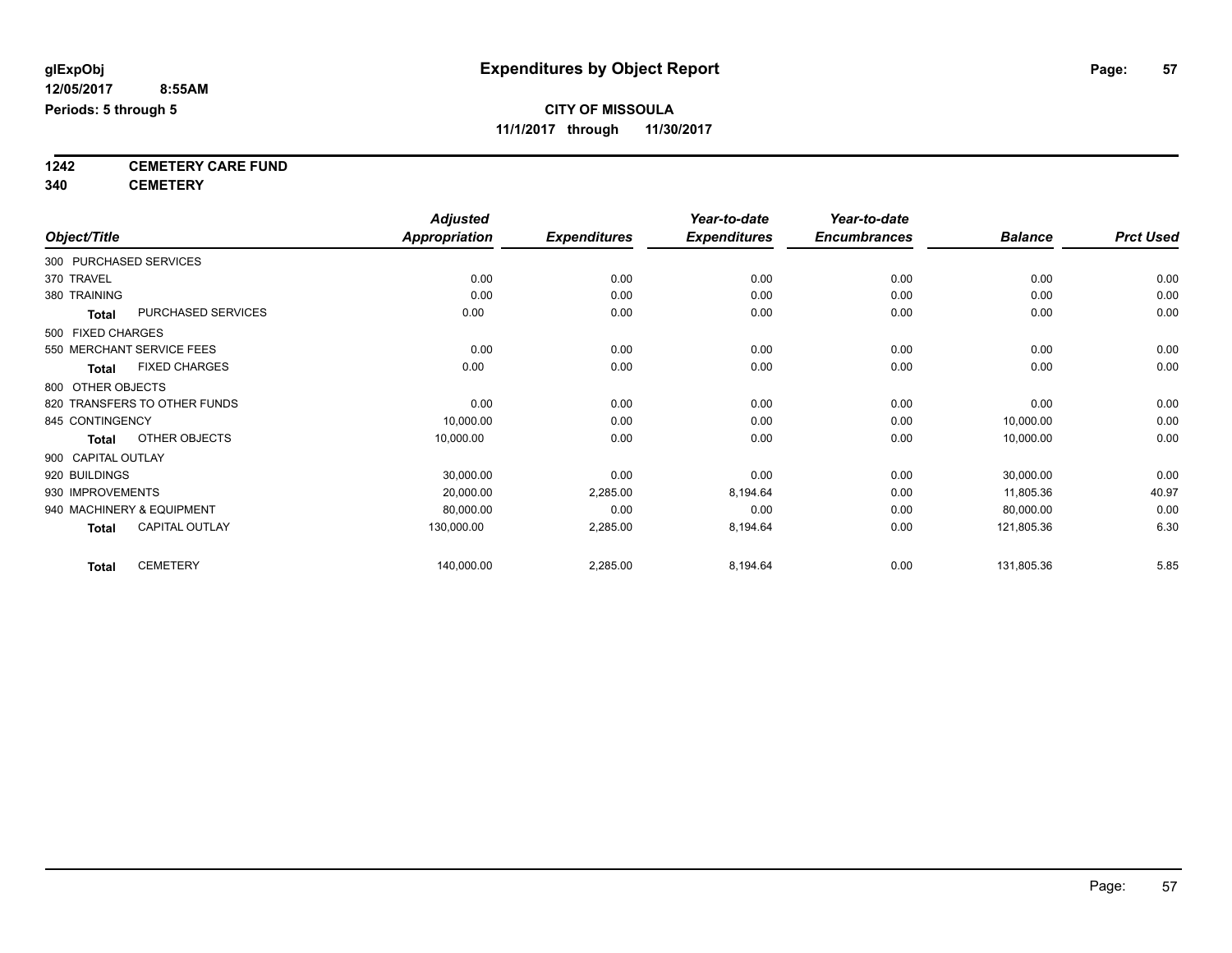#### **1242 CEMETERY CARE FUND**

|                                           | <b>Adjusted</b>      |                     | Year-to-date        | Year-to-date        |                |                  |
|-------------------------------------------|----------------------|---------------------|---------------------|---------------------|----------------|------------------|
| Object/Title                              | <b>Appropriation</b> | <b>Expenditures</b> | <b>Expenditures</b> | <b>Encumbrances</b> | <b>Balance</b> | <b>Prct Used</b> |
| 300 PURCHASED SERVICES                    |                      |                     |                     |                     |                |                  |
| 370 TRAVEL                                | 0.00                 | 0.00                | 0.00                | 0.00                | 0.00           | 0.00             |
| 380 TRAINING                              | 0.00                 | 0.00                | 0.00                | 0.00                | 0.00           | 0.00             |
| PURCHASED SERVICES<br>Total               | 0.00                 | 0.00                | 0.00                | 0.00                | 0.00           | 0.00             |
| 500 FIXED CHARGES                         |                      |                     |                     |                     |                |                  |
| 550 MERCHANT SERVICE FEES                 | 0.00                 | 0.00                | 0.00                | 0.00                | 0.00           | 0.00             |
| <b>FIXED CHARGES</b><br><b>Total</b>      | 0.00                 | 0.00                | 0.00                | 0.00                | 0.00           | 0.00             |
| 800 OTHER OBJECTS                         |                      |                     |                     |                     |                |                  |
| 820 TRANSFERS TO OTHER FUNDS              | 0.00                 | 0.00                | 0.00                | 0.00                | 0.00           | 0.00             |
| 845 CONTINGENCY                           | 10,000.00            | 0.00                | 0.00                | 0.00                | 10,000.00      | 0.00             |
| <b>OTHER OBJECTS</b><br>Total             | 10,000.00            | 0.00                | 0.00                | 0.00                | 10,000.00      | 0.00             |
| 900 CAPITAL OUTLAY                        |                      |                     |                     |                     |                |                  |
| 920 BUILDINGS                             | 30,000.00            | 0.00                | 0.00                | 0.00                | 30,000.00      | 0.00             |
| 930 IMPROVEMENTS                          | 20,000.00            | 2,285.00            | 8,194.64            | 0.00                | 11,805.36      | 40.97            |
| 940 MACHINERY & EQUIPMENT                 | 80,000.00            | 0.00                | 0.00                | 0.00                | 80,000.00      | 0.00             |
| <b>CAPITAL OUTLAY</b><br>Total            | 130,000.00           | 2,285.00            | 8,194.64            | 0.00                | 121,805.36     | 6.30             |
| <b>CEMETERY CARE FUND</b><br><b>Total</b> | 140,000.00           | 2,285.00            | 8,194.64            | 0.00                | 131,805.36     | 5.85             |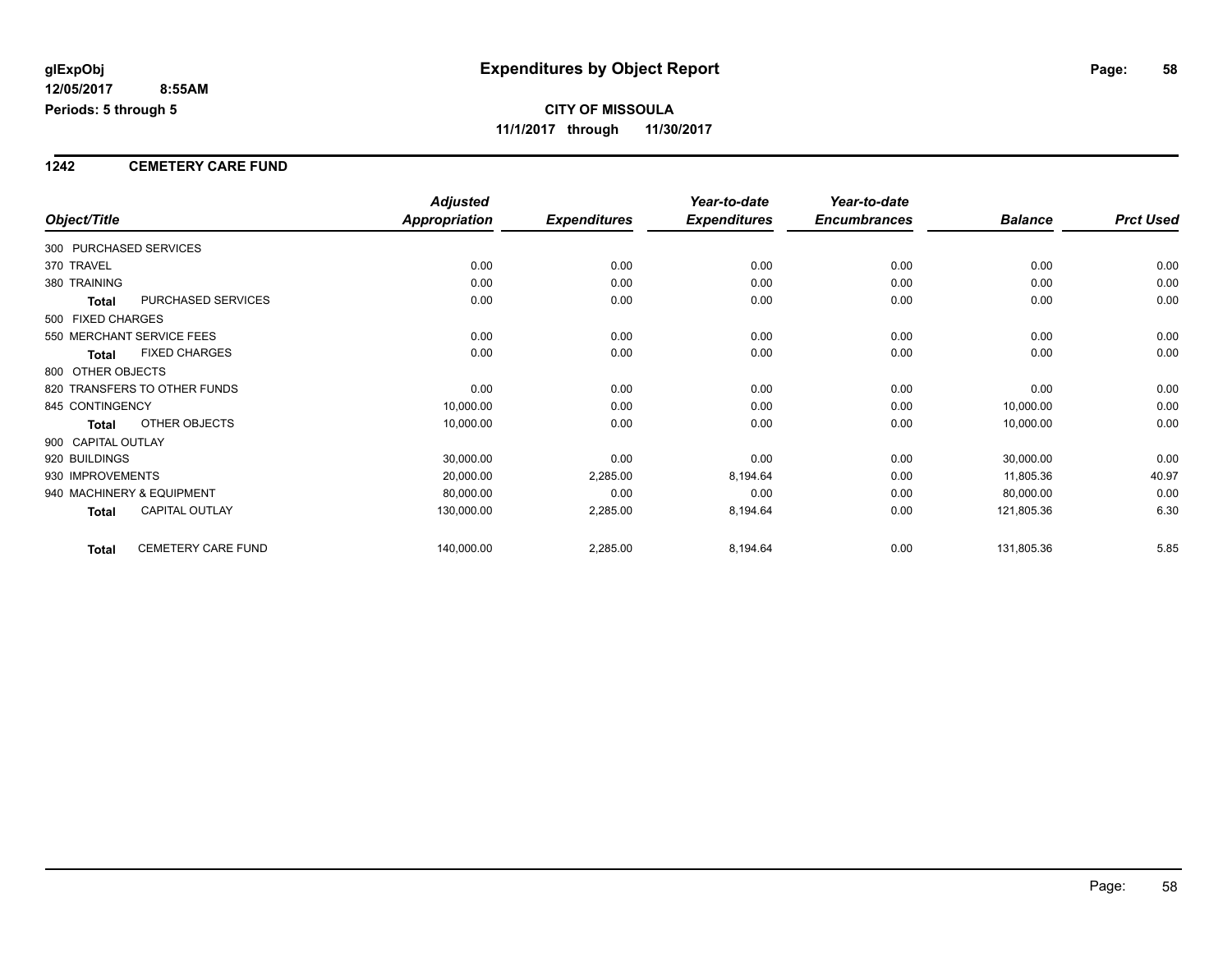**1243 CEMETERY MEMORIAL FUND**

**340 CEMETERY**

| Object/Title                          | <b>Adjusted</b><br><b>Appropriation</b> | <b>Expenditures</b> | Year-to-date<br><b>Expenditures</b> | Year-to-date<br><b>Encumbrances</b> | <b>Balance</b> | <b>Prct Used</b> |
|---------------------------------------|-----------------------------------------|---------------------|-------------------------------------|-------------------------------------|----------------|------------------|
| 500 FIXED CHARGES                     |                                         |                     |                                     |                                     |                |                  |
| 550 MERCHANT SERVICE FEES             | 0.00                                    | 0.00                | 0.00                                | 0.00                                | 0.00           | 0.00             |
| <b>FIXED CHARGES</b><br><b>Total</b>  | 0.00                                    | 0.00                | 0.00                                | 0.00                                | 0.00           | 0.00             |
| 900 CAPITAL OUTLAY                    |                                         |                     |                                     |                                     |                |                  |
| 930 IMPROVEMENTS                      | 8.000.00                                | 0.00                | 193.70                              | 0.00                                | 7,806.30       | 2.42             |
| <b>CAPITAL OUTLAY</b><br><b>Total</b> | 8.000.00                                | 0.00                | 193.70                              | 0.00                                | 7,806.30       | 2.42             |
| <b>CEMETERY</b><br>Total              | 8.000.00                                | 0.00                | 193.70                              | 0.00                                | 7.806.30       | 2.42             |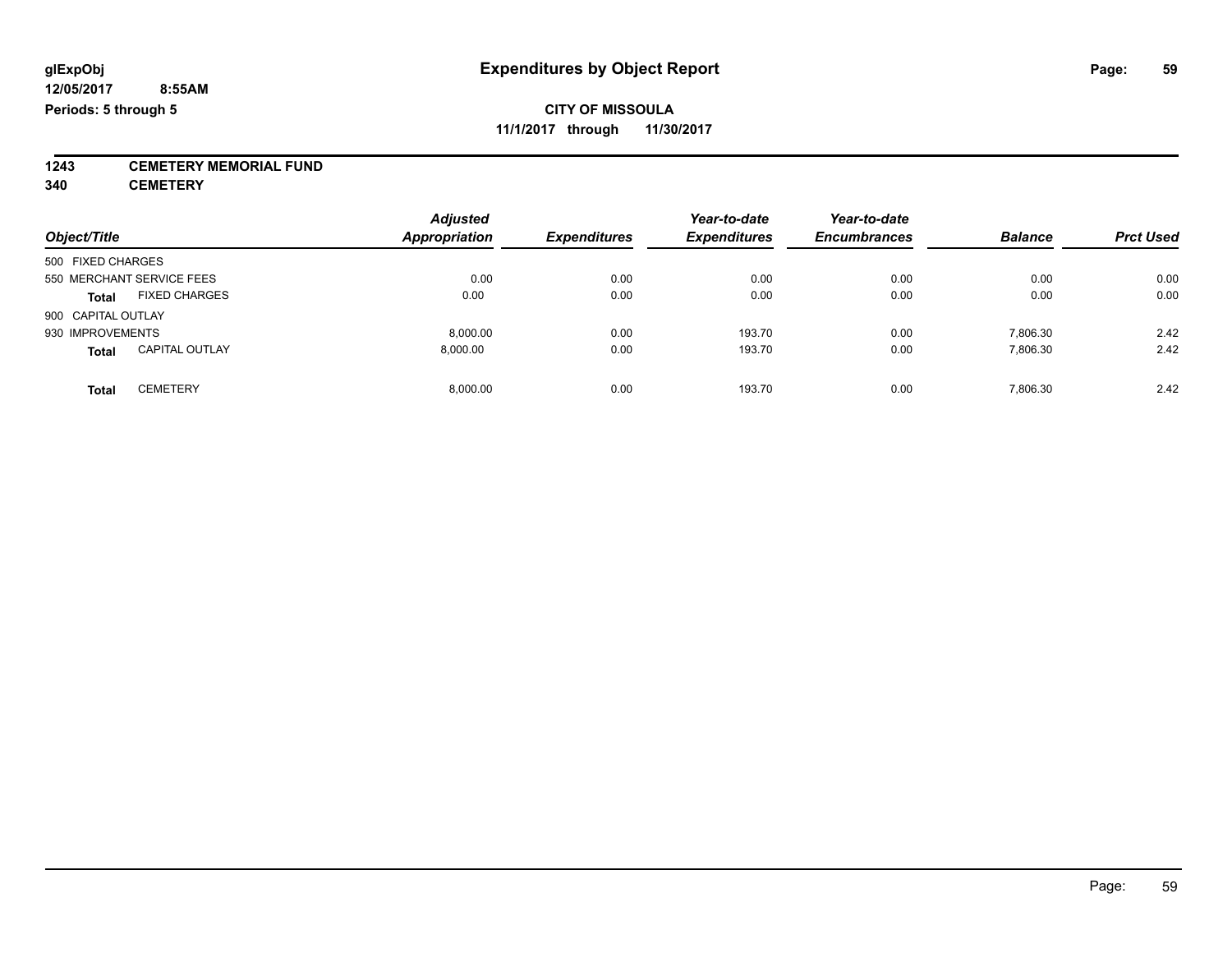**CITY OF MISSOULA 11/1/2017 through 11/30/2017**

#### **1243 CEMETERY MEMORIAL FUND**

| Object/Title       |                               | <b>Adjusted</b><br><b>Appropriation</b> | <b>Expenditures</b> | Year-to-date<br><b>Expenditures</b> | Year-to-date<br><b>Encumbrances</b> | <b>Balance</b> | <b>Prct Used</b> |
|--------------------|-------------------------------|-----------------------------------------|---------------------|-------------------------------------|-------------------------------------|----------------|------------------|
|                    |                               |                                         |                     |                                     |                                     |                |                  |
| 500 FIXED CHARGES  |                               |                                         |                     |                                     |                                     |                |                  |
|                    | 550 MERCHANT SERVICE FEES     | 0.00                                    | 0.00                | 0.00                                | 0.00                                | 0.00           | 0.00             |
| <b>Total</b>       | <b>FIXED CHARGES</b>          | 0.00                                    | 0.00                | 0.00                                | 0.00                                | 0.00           | 0.00             |
| 900 CAPITAL OUTLAY |                               |                                         |                     |                                     |                                     |                |                  |
| 930 IMPROVEMENTS   |                               | 8,000.00                                | 0.00                | 193.70                              | 0.00                                | 7,806.30       | 2.42             |
| <b>Total</b>       | <b>CAPITAL OUTLAY</b>         | 8.000.00                                | 0.00                | 193.70                              | 0.00                                | 7.806.30       | 2.42             |
| <b>Total</b>       | <b>CEMETERY MEMORIAL FUND</b> | 8,000.00                                | 0.00                | 193.70                              | 0.00                                | 7,806.30       | 2.42             |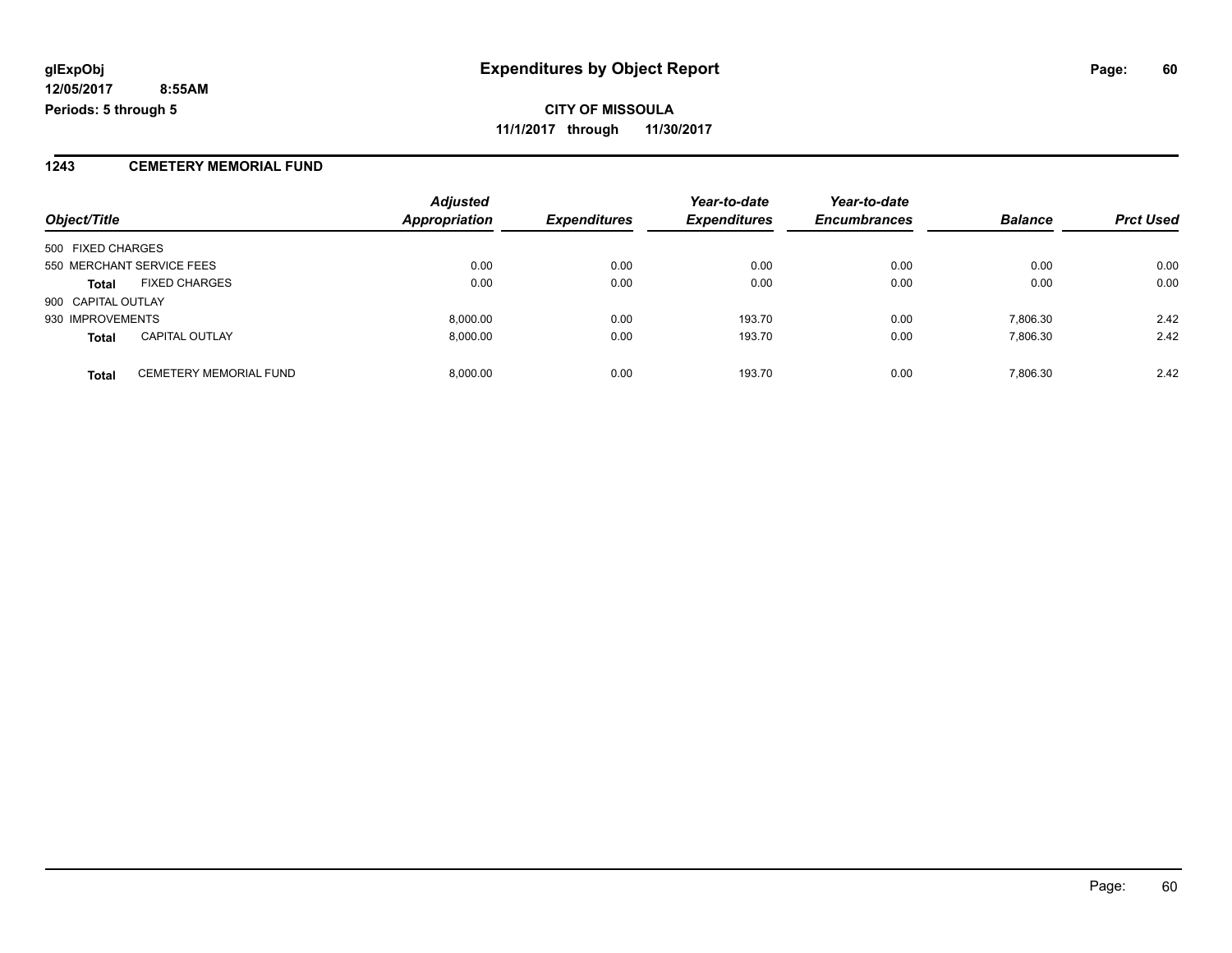## **CITY OF MISSOULA**

**11/1/2017 through 11/30/2017**

# **1251 JOHNSON ST PROPERTY RENTAL**

#### **246 FACILITY MAINTENANCE DEPARTMENT**

|                          |                                        | <b>Adjusted</b>      |                     | Year-to-date        | Year-to-date        |                |                  |
|--------------------------|----------------------------------------|----------------------|---------------------|---------------------|---------------------|----------------|------------------|
| Object/Title             |                                        | <b>Appropriation</b> | <b>Expenditures</b> | <b>Expenditures</b> | <b>Encumbrances</b> | <b>Balance</b> | <b>Prct Used</b> |
| 200 SUPPLIES             |                                        |                      |                     |                     |                     |                |                  |
| 230 REPAIR/MAINTENANCE   |                                        | 0.00                 | 0.00                | 0.00                | 0.00                | 0.00           | 0.00             |
| <b>Total</b>             | <b>SUPPLIES</b>                        | 0.00                 | 0.00                | 0.00                | 0.00                | 0.00           | 0.00             |
| 300 PURCHASED SERVICES   |                                        |                      |                     |                     |                     |                |                  |
|                          | 350 PROFESSIONAL SERVICES              | 0.00                 | 0.00                | 0.00                | 0.00                | 0.00           | 0.00             |
| 360 REPAIR & MAINTENANCE |                                        | 0.00                 | 0.00                | 0.00                | 0.00                | 0.00           | 0.00             |
| <b>Total</b>             | <b>PURCHASED SERVICES</b>              | 0.00                 | 0.00                | 0.00                | 0.00                | 0.00           | 0.00             |
| 500 FIXED CHARGES        |                                        |                      |                     |                     |                     |                |                  |
| 500 FIXED CHARGES        |                                        | 0.00                 | 0.00                | 0.00                | 0.00                | 0.00           | 0.00             |
| <b>Total</b>             | <b>FIXED CHARGES</b>                   | 0.00                 | 0.00                | 0.00                | 0.00                | 0.00           | 0.00             |
|                          |                                        |                      |                     |                     |                     |                |                  |
| <b>Total</b>             | <b>FACILITY MAINTENANCE DEPARTMENT</b> | 0.00                 | 0.00                | 0.00                | 0.00                | 0.00           | 0.00             |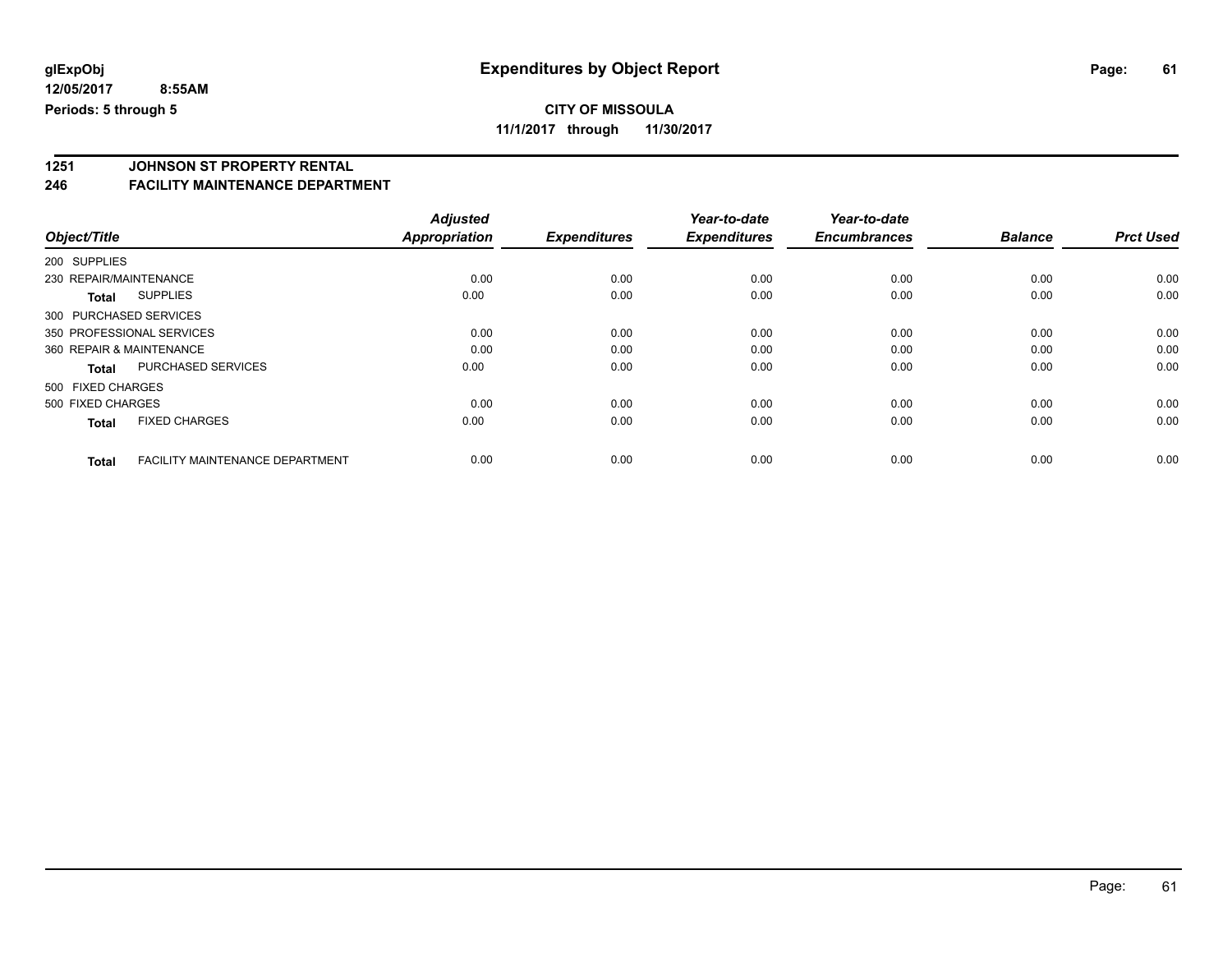**CITY OF MISSOULA 11/1/2017 through 11/30/2017**

#### **1251 JOHNSON ST PROPERTY RENTAL**

|                        |                            | <b>Adjusted</b>      |                     | Year-to-date        | Year-to-date        |                |                  |
|------------------------|----------------------------|----------------------|---------------------|---------------------|---------------------|----------------|------------------|
| Object/Title           |                            | <b>Appropriation</b> | <b>Expenditures</b> | <b>Expenditures</b> | <b>Encumbrances</b> | <b>Balance</b> | <b>Prct Used</b> |
| 200 SUPPLIES           |                            |                      |                     |                     |                     |                |                  |
| 230 REPAIR/MAINTENANCE |                            | 0.00                 | 0.00                | 0.00                | 0.00                | 0.00           | 0.00             |
| <b>Total</b>           | <b>SUPPLIES</b>            | 0.00                 | 0.00                | 0.00                | 0.00                | 0.00           | 0.00             |
| 300 PURCHASED SERVICES |                            |                      |                     |                     |                     |                |                  |
|                        | 350 PROFESSIONAL SERVICES  | 0.00                 | 0.00                | 0.00                | 0.00                | 0.00           | 0.00             |
|                        | 360 REPAIR & MAINTENANCE   | 0.00                 | 0.00                | 0.00                | 0.00                | 0.00           | 0.00             |
| Total                  | PURCHASED SERVICES         | 0.00                 | 0.00                | 0.00                | 0.00                | 0.00           | 0.00             |
| 500 FIXED CHARGES      |                            |                      |                     |                     |                     |                |                  |
| 500 FIXED CHARGES      |                            | 0.00                 | 0.00                | 0.00                | 0.00                | 0.00           | 0.00             |
| <b>Total</b>           | <b>FIXED CHARGES</b>       | 0.00                 | 0.00                | 0.00                | 0.00                | 0.00           | 0.00             |
| <b>Total</b>           | JOHNSON ST PROPERTY RENTAL | 0.00                 | 0.00                | 0.00                | 0.00                | 0.00           | 0.00             |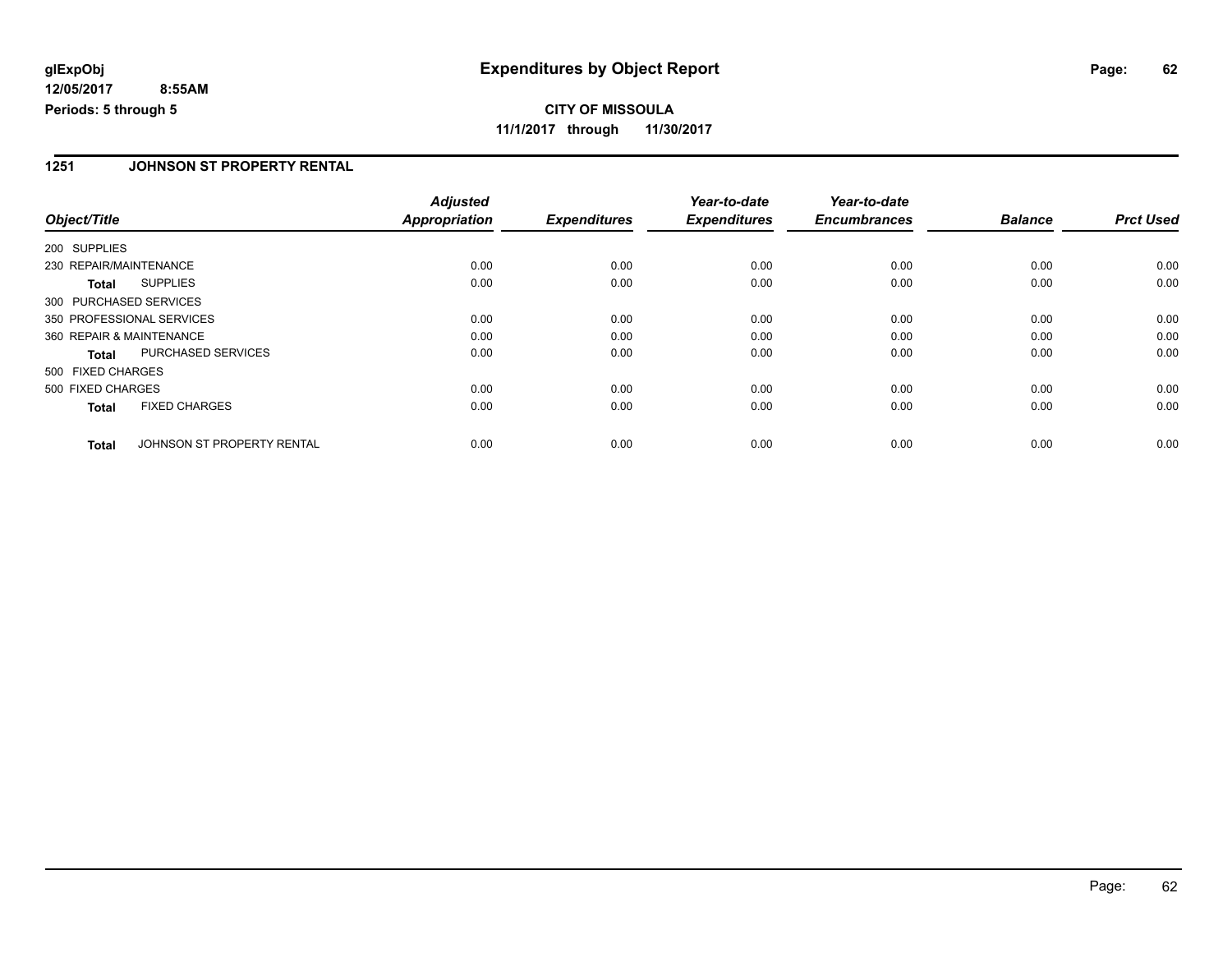**1265 TITLE 1 PROJECTS FUND**

**240 FINANCE**

|                   |                                   | <b>Adjusted</b>      |                     | Year-to-date        | Year-to-date        |                |                  |
|-------------------|-----------------------------------|----------------------|---------------------|---------------------|---------------------|----------------|------------------|
| Object/Title      |                                   | <b>Appropriation</b> | <b>Expenditures</b> | <b>Expenditures</b> | <b>Encumbrances</b> | <b>Balance</b> | <b>Prct Used</b> |
| 500 FIXED CHARGES |                                   |                      |                     |                     |                     |                |                  |
| 500 FIXED CHARGES |                                   | 0.00                 | 0.00                | 0.00                | 0.00                | 0.00           | 0.00             |
|                   | 550 MERCHANT SERVICE FEES         | 0.00                 | 0.00                | 0.00                | 0.00                | 0.00           | 0.00             |
| <b>Total</b>      | <b>FIXED CHARGES</b>              | 0.00                 | 0.00                | 0.00                | 0.00                | 0.00           | 0.00             |
|                   | 700 GRANTS & CONTRIBUTIONS        |                      |                     |                     |                     |                |                  |
|                   | 700 GRANTS & CONTRIBUTIONS        | 146,924.00           | 0.00                | 0.00                | 0.00                | 146,924.00     | 0.00             |
| <b>Total</b>      | <b>GRANTS &amp; CONTRIBUTIONS</b> | 146,924.00           | 0.00                | 0.00                | 0.00                | 146,924.00     | 0.00             |
| 800 OTHER OBJECTS |                                   |                      |                     |                     |                     |                |                  |
|                   | 820 TRANSFERS TO OTHER FUNDS      | 0.00                 | 0.00                | 0.00                | 0.00                | 0.00           | 0.00             |
| 845 CONTINGENCY   |                                   | 0.00                 | 0.00                | 0.00                | 0.00                | 0.00           | 0.00             |
| <b>Total</b>      | OTHER OBJECTS                     | 0.00                 | 0.00                | 0.00                | 0.00                | 0.00           | 0.00             |
| <b>Total</b>      | <b>FINANCE</b>                    | 146,924.00           | 0.00                | 0.00                | 0.00                | 146.924.00     | 0.00             |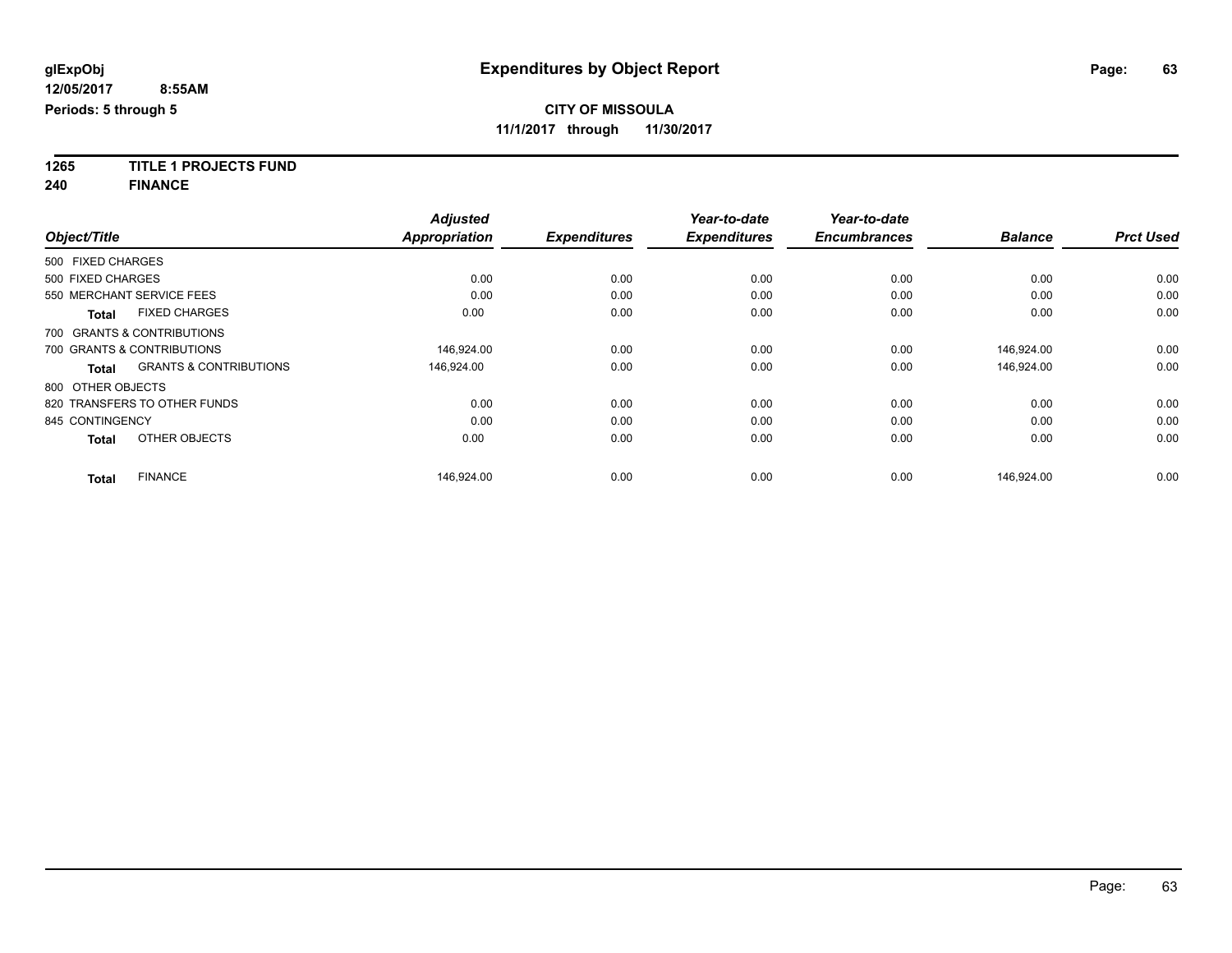#### **1265 TITLE 1 PROJECTS FUND**

|                              |                                   | <b>Adjusted</b>      |                     | Year-to-date        | Year-to-date        |                |                  |
|------------------------------|-----------------------------------|----------------------|---------------------|---------------------|---------------------|----------------|------------------|
| Object/Title                 |                                   | <b>Appropriation</b> | <b>Expenditures</b> | <b>Expenditures</b> | <b>Encumbrances</b> | <b>Balance</b> | <b>Prct Used</b> |
| 500 FIXED CHARGES            |                                   |                      |                     |                     |                     |                |                  |
| 500 FIXED CHARGES            |                                   | 0.00                 | 0.00                | 0.00                | 0.00                | 0.00           | 0.00             |
| 550 MERCHANT SERVICE FEES    |                                   | 0.00                 | 0.00                | 0.00                | 0.00                | 0.00           | 0.00             |
| <b>Total</b>                 | <b>FIXED CHARGES</b>              | 0.00                 | 0.00                | 0.00                | 0.00                | 0.00           | 0.00             |
| 700 GRANTS & CONTRIBUTIONS   |                                   |                      |                     |                     |                     |                |                  |
| 700 GRANTS & CONTRIBUTIONS   |                                   | 146,924.00           | 0.00                | 0.00                | 0.00                | 146,924.00     | 0.00             |
| <b>Total</b>                 | <b>GRANTS &amp; CONTRIBUTIONS</b> | 146,924.00           | 0.00                | 0.00                | 0.00                | 146,924.00     | 0.00             |
| 800 OTHER OBJECTS            |                                   |                      |                     |                     |                     |                |                  |
| 820 TRANSFERS TO OTHER FUNDS |                                   | 0.00                 | 0.00                | 0.00                | 0.00                | 0.00           | 0.00             |
| 845 CONTINGENCY              |                                   | 0.00                 | 0.00                | 0.00                | 0.00                | 0.00           | 0.00             |
| <b>Total</b>                 | OTHER OBJECTS                     | 0.00                 | 0.00                | 0.00                | 0.00                | 0.00           | 0.00             |
| <b>Total</b>                 | TITLE 1 PROJECTS FUND             | 146,924.00           | 0.00                | 0.00                | 0.00                | 146,924.00     | 0.00             |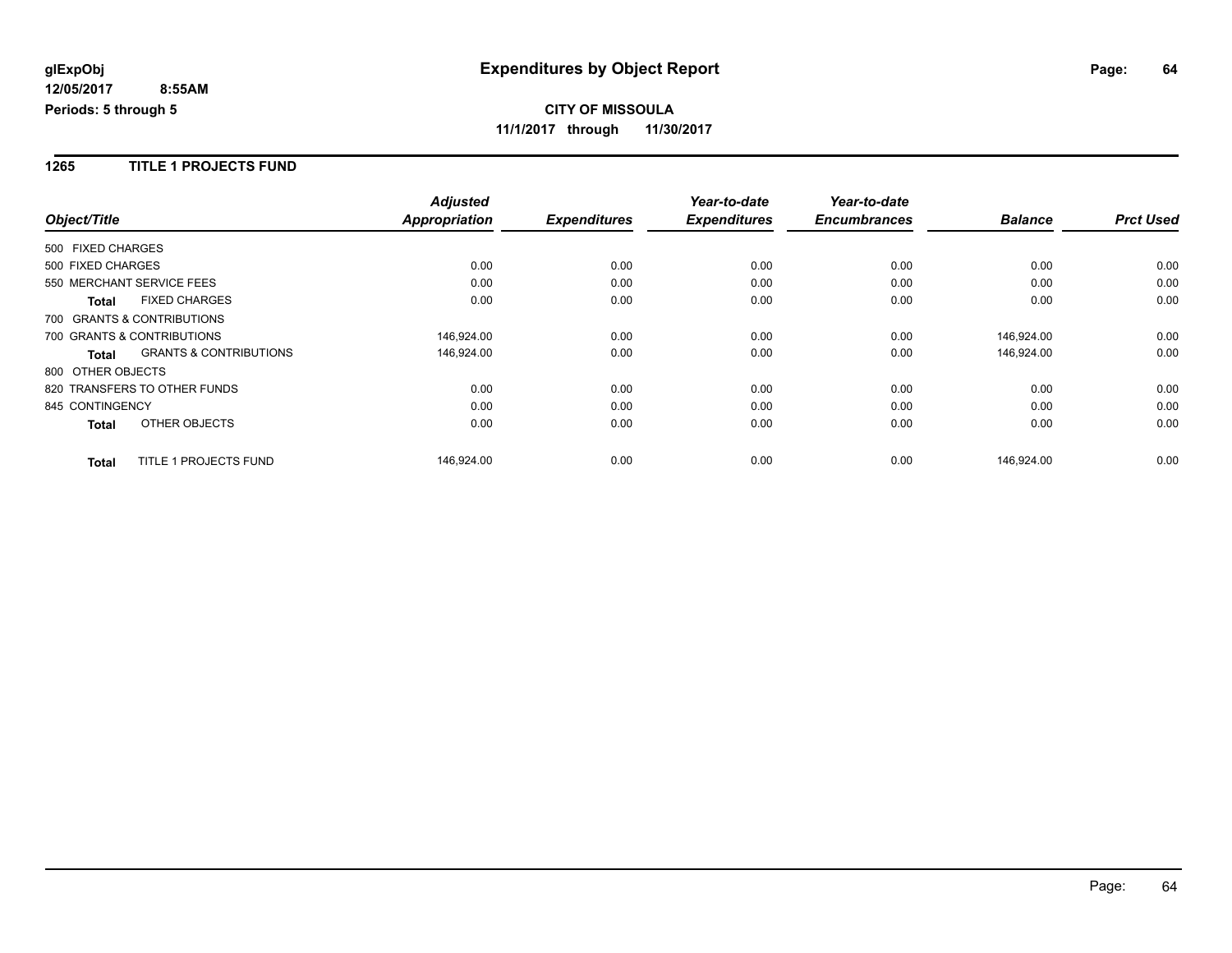### **CITY OF MISSOULA**

**11/1/2017 through 11/30/2017**

# **1396 PROGRAM INCOME REVOLVING LOAN PROGRAM**

**390 NON-DEPARTMENTAL**

|                   |                                   | <b>Adjusted</b>      |                     | Year-to-date        | Year-to-date        |                |                  |
|-------------------|-----------------------------------|----------------------|---------------------|---------------------|---------------------|----------------|------------------|
| Object/Title      |                                   | <b>Appropriation</b> | <b>Expenditures</b> | <b>Expenditures</b> | <b>Encumbrances</b> | <b>Balance</b> | <b>Prct Used</b> |
|                   | 300 PURCHASED SERVICES            |                      |                     |                     |                     |                |                  |
|                   | 350 PROFESSIONAL SERVICES         | 0.00                 | 0.00                | 0.00                | 0.00                | 0.00           | 0.00             |
| <b>Total</b>      | PURCHASED SERVICES                | 0.00                 | 0.00                | 0.00                | 0.00                | 0.00           | 0.00             |
| 500 FIXED CHARGES |                                   |                      |                     |                     |                     |                |                  |
|                   | 550 MERCHANT SERVICE FEES         | 0.00                 | 0.00                | 0.00                | 0.00                | 0.00           | 0.00             |
| <b>Total</b>      | <b>FIXED CHARGES</b>              | 0.00                 | 0.00                | 0.00                | 0.00                | 0.00           | 0.00             |
|                   | 700 GRANTS & CONTRIBUTIONS        |                      |                     |                     |                     |                |                  |
|                   | 700 GRANTS & CONTRIBUTIONS        | 62.439.00            | 0.00                | 0.00                | 0.00                | 62.439.00      | 0.00             |
| <b>Total</b>      | <b>GRANTS &amp; CONTRIBUTIONS</b> | 62,439.00            | 0.00                | 0.00                | 0.00                | 62,439.00      | 0.00             |
| Total             | NON-DEPARTMENTAL                  | 62.439.00            | 0.00                | 0.00                | 0.00                | 62.439.00      | 0.00             |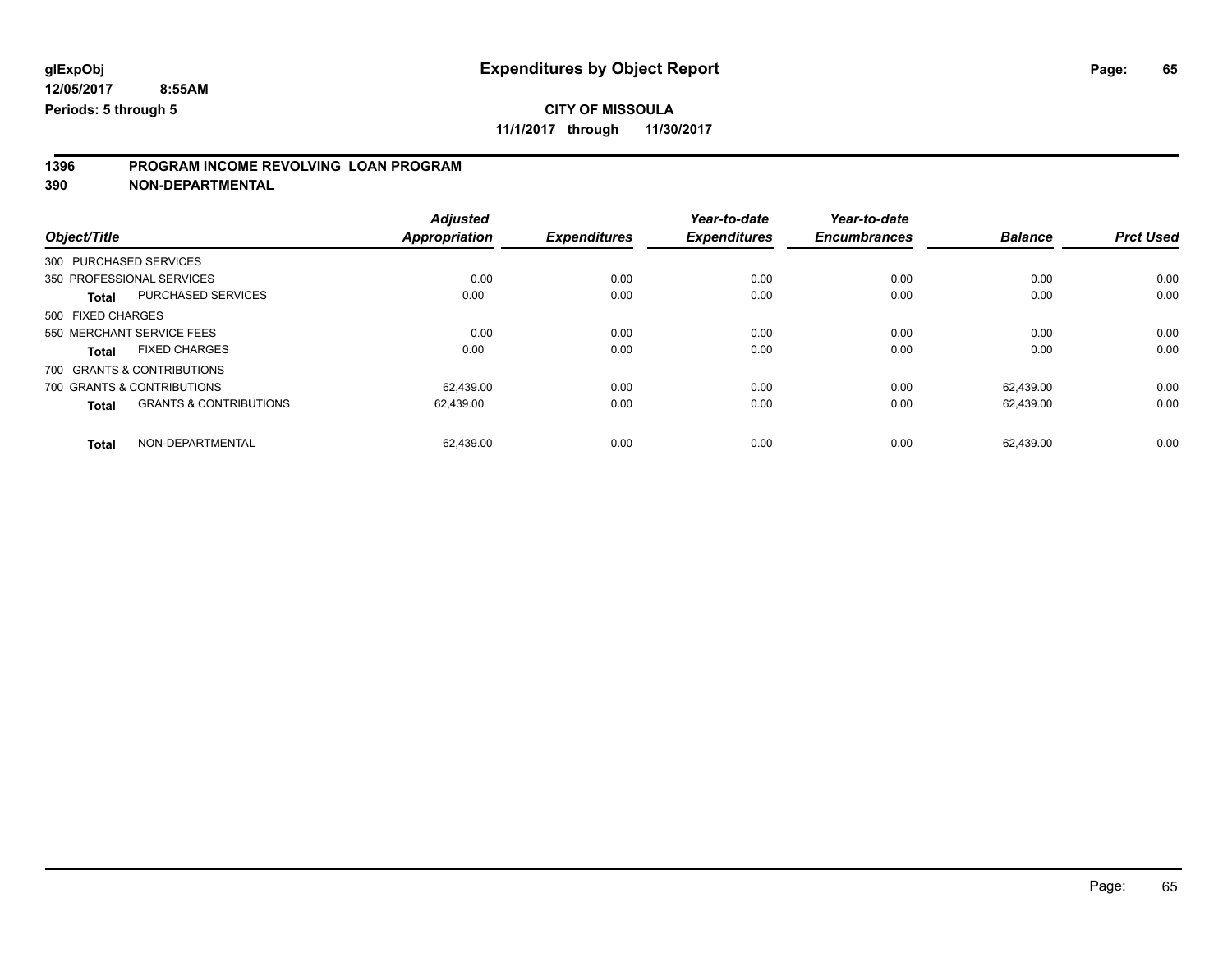#### **1396 PROGRAM INCOME REVOLVING LOAN PROGRAM**

| Object/Title      |                                   | <b>Adjusted</b><br><b>Appropriation</b> | <b>Expenditures</b> | Year-to-date<br><b>Expenditures</b> | Year-to-date<br><b>Encumbrances</b> | <b>Balance</b> | <b>Prct Used</b> |
|-------------------|-----------------------------------|-----------------------------------------|---------------------|-------------------------------------|-------------------------------------|----------------|------------------|
|                   | 300 PURCHASED SERVICES            |                                         |                     |                                     |                                     |                |                  |
|                   | 350 PROFESSIONAL SERVICES         | 0.00                                    | 0.00                | 0.00                                | 0.00                                | 0.00           | 0.00             |
| <b>Total</b>      | PURCHASED SERVICES                | 0.00                                    | 0.00                | 0.00                                | 0.00                                | 0.00           | 0.00             |
| 500 FIXED CHARGES |                                   |                                         |                     |                                     |                                     |                |                  |
|                   | 550 MERCHANT SERVICE FEES         | 0.00                                    | 0.00                | 0.00                                | 0.00                                | 0.00           | 0.00             |
| <b>Total</b>      | <b>FIXED CHARGES</b>              | 0.00                                    | 0.00                | 0.00                                | 0.00                                | 0.00           | 0.00             |
|                   | 700 GRANTS & CONTRIBUTIONS        |                                         |                     |                                     |                                     |                |                  |
|                   | 700 GRANTS & CONTRIBUTIONS        | 62,439.00                               | 0.00                | 0.00                                | 0.00                                | 62.439.00      | 0.00             |
| <b>Total</b>      | <b>GRANTS &amp; CONTRIBUTIONS</b> | 62,439.00                               | 0.00                | 0.00                                | 0.00                                | 62.439.00      | 0.00             |
| <b>Total</b>      | PROGRAM INCOME REVOLVING LOAN P   | 62.439.00                               | 0.00                | 0.00                                | 0.00                                | 62.439.00      | 0.00             |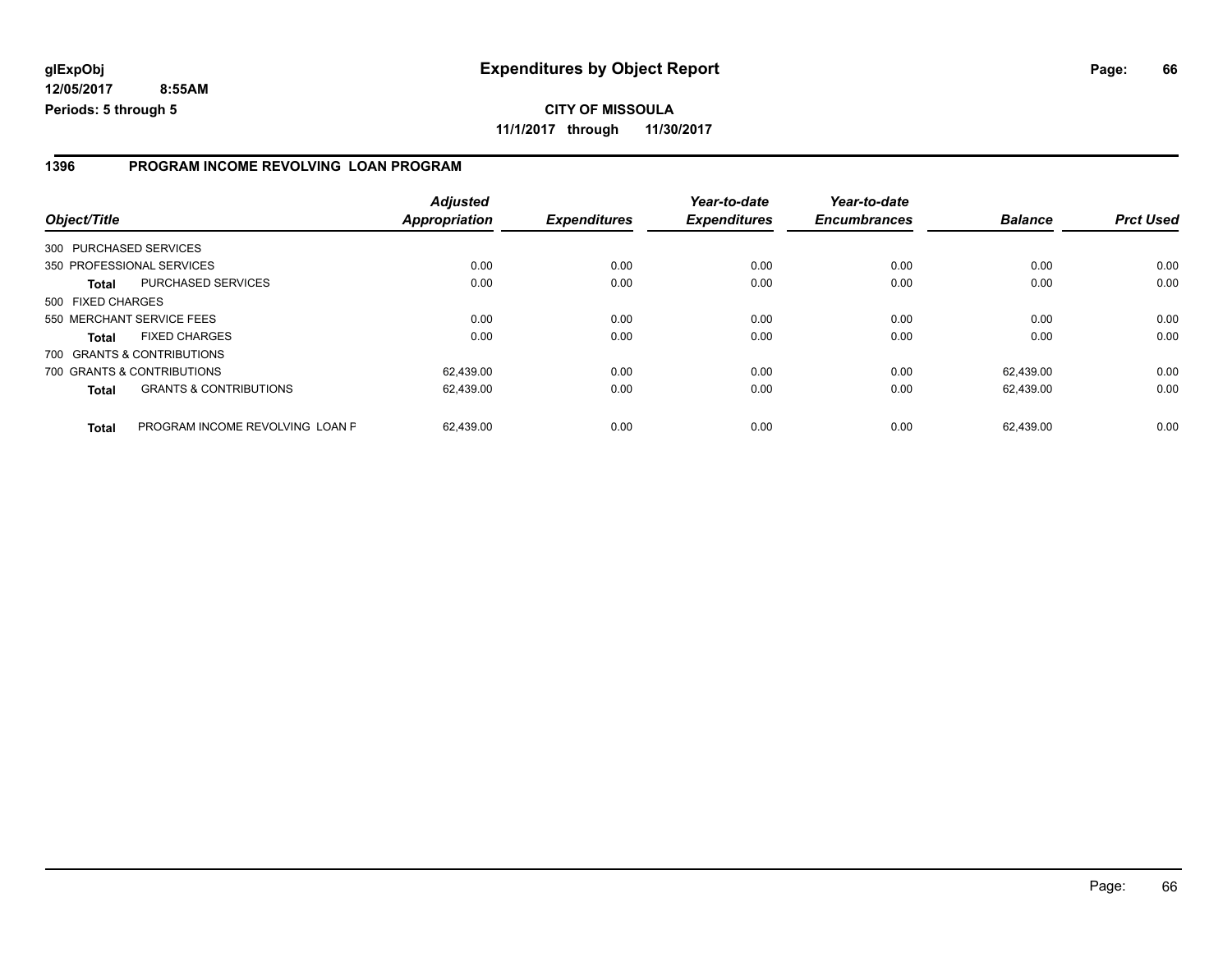**1397 STATE HOME PROGRAM INCOME**

**390 NON-DEPARTMENTAL**

|                   |                                   | <b>Adjusted</b>      |                     | Year-to-date        | Year-to-date        |                |                  |
|-------------------|-----------------------------------|----------------------|---------------------|---------------------|---------------------|----------------|------------------|
| Object/Title      |                                   | <b>Appropriation</b> | <b>Expenditures</b> | <b>Expenditures</b> | <b>Encumbrances</b> | <b>Balance</b> | <b>Prct Used</b> |
|                   | 300 PURCHASED SERVICES            |                      |                     |                     |                     |                |                  |
|                   | 350 PROFESSIONAL SERVICES         | 20.112.00            | 0.00                | 0.00                | 0.00                | 20.112.00      | 0.00             |
| <b>Total</b>      | <b>PURCHASED SERVICES</b>         | 20.112.00            | 0.00                | 0.00                | 0.00                | 20.112.00      | 0.00             |
| 500 FIXED CHARGES |                                   |                      |                     |                     |                     |                |                  |
|                   | 550 MERCHANT SERVICE FEES         | 0.00                 | 0.00                | 0.00                | 0.00                | 0.00           | 0.00             |
| <b>Total</b>      | <b>FIXED CHARGES</b>              | 0.00                 | 0.00                | 0.00                | 0.00                | 0.00           | 0.00             |
|                   | 700 GRANTS & CONTRIBUTIONS        |                      |                     |                     |                     |                |                  |
|                   | 700 GRANTS & CONTRIBUTIONS        | 0.00                 | 0.00                | 25.396.96           | 0.00                | $-25.396.96$   | 0.00             |
| <b>Total</b>      | <b>GRANTS &amp; CONTRIBUTIONS</b> | 0.00                 | 0.00                | 25,396.96           | 0.00                | $-25.396.96$   | 0.00             |
| <b>Total</b>      | NON-DEPARTMENTAL                  | 20.112.00            | 0.00                | 25.396.96           | 0.00                | $-5.284.96$    | 126.28           |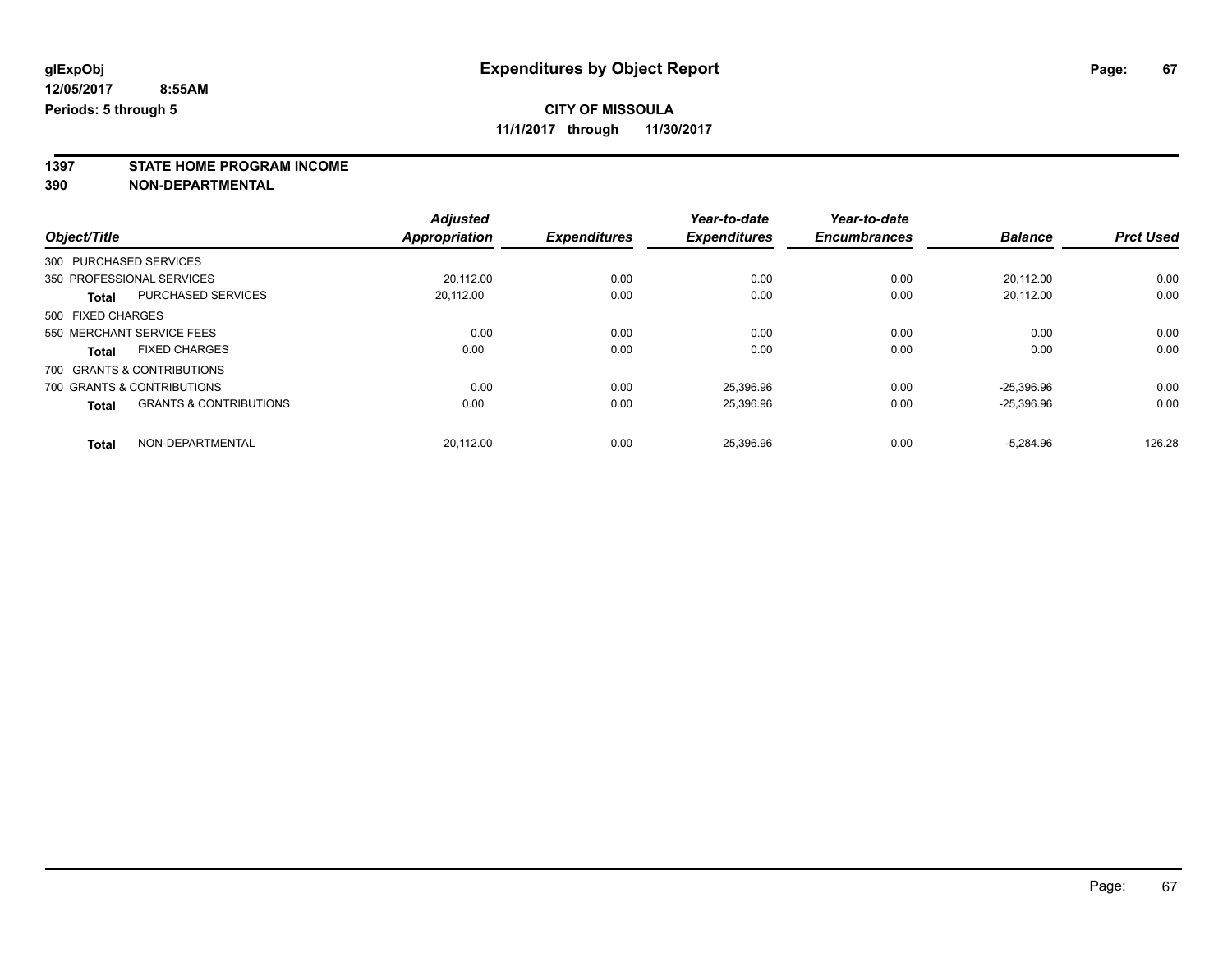**11/1/2017 through 11/30/2017**

#### **1397 STATE HOME PROGRAM INCOME**

|                                                   | <b>Adjusted</b> |                     | Year-to-date        | Year-to-date        |                |                  |
|---------------------------------------------------|-----------------|---------------------|---------------------|---------------------|----------------|------------------|
| Object/Title                                      | Appropriation   | <b>Expenditures</b> | <b>Expenditures</b> | <b>Encumbrances</b> | <b>Balance</b> | <b>Prct Used</b> |
| 300 PURCHASED SERVICES                            |                 |                     |                     |                     |                |                  |
| 350 PROFESSIONAL SERVICES                         | 20,112.00       | 0.00                | 0.00                | 0.00                | 20.112.00      | 0.00             |
| <b>PURCHASED SERVICES</b><br>Total                | 20,112.00       | 0.00                | 0.00                | 0.00                | 20.112.00      | 0.00             |
| 500 FIXED CHARGES                                 |                 |                     |                     |                     |                |                  |
| 550 MERCHANT SERVICE FEES                         | 0.00            | 0.00                | 0.00                | 0.00                | 0.00           | 0.00             |
| <b>FIXED CHARGES</b><br><b>Total</b>              | 0.00            | 0.00                | 0.00                | 0.00                | 0.00           | 0.00             |
| 700 GRANTS & CONTRIBUTIONS                        |                 |                     |                     |                     |                |                  |
| 700 GRANTS & CONTRIBUTIONS                        | 0.00            | 0.00                | 25.396.96           | 0.00                | $-25.396.96$   | 0.00             |
| <b>GRANTS &amp; CONTRIBUTIONS</b><br><b>Total</b> | 0.00            | 0.00                | 25,396.96           | 0.00                | $-25.396.96$   | 0.00             |
| STATE HOME PROGRAM INCOME<br><b>Total</b>         | 20.112.00       | 0.00                | 25.396.96           | 0.00                | $-5.284.96$    | 126.28           |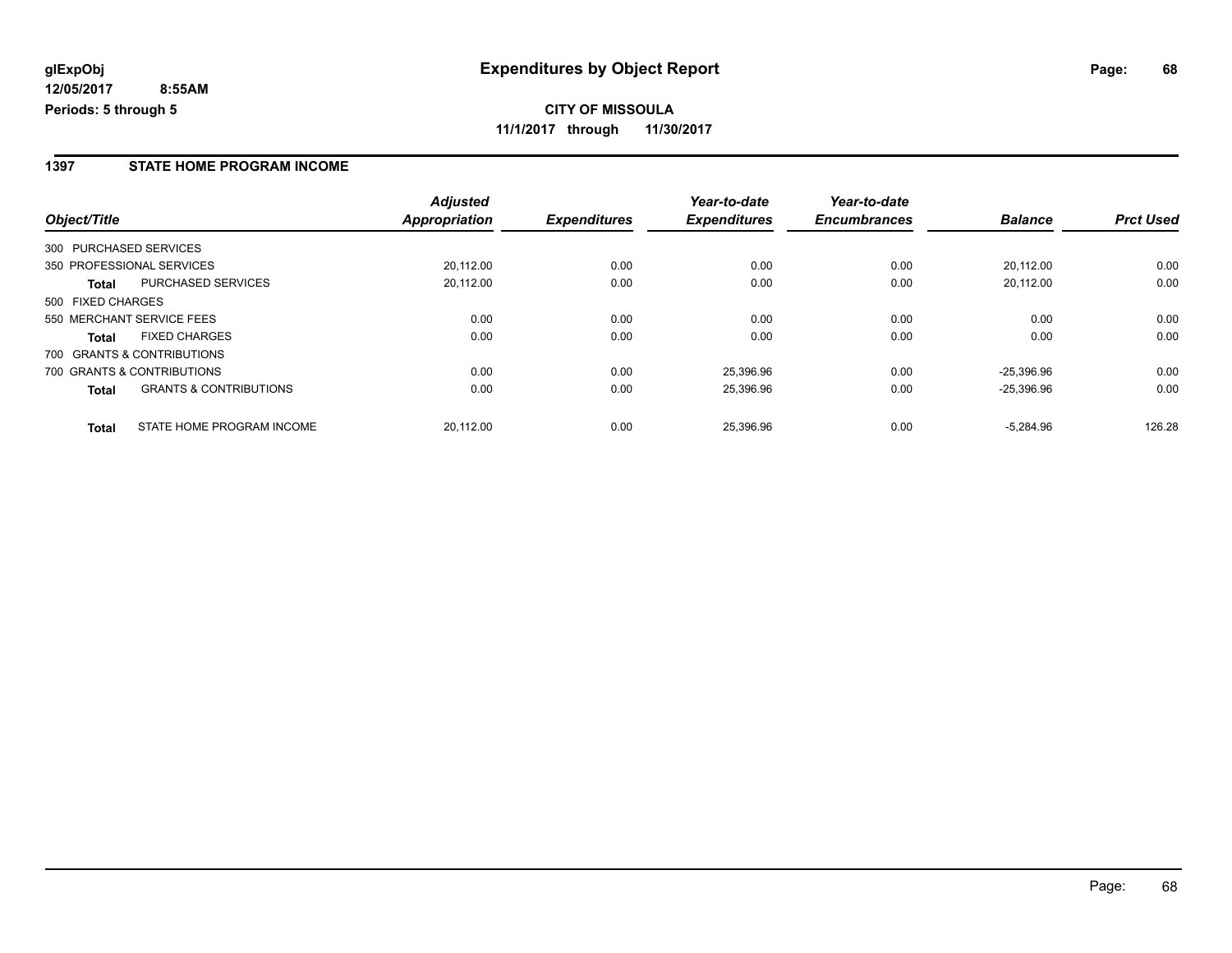# **2250 PLANNING FUND**

**250 DEVELOPMENT SERVICES**

|                                                   | <b>Adjusted</b>      |                     | Year-to-date        | Year-to-date        |                |                  |
|---------------------------------------------------|----------------------|---------------------|---------------------|---------------------|----------------|------------------|
| Object/Title                                      | <b>Appropriation</b> | <b>Expenditures</b> | <b>Expenditures</b> | <b>Encumbrances</b> | <b>Balance</b> | <b>Prct Used</b> |
| 100 PERSONAL SERVICES                             |                      |                     |                     |                     |                |                  |
| 110 SALARIES AND WAGES                            | 321,325.00           | 24,101.79           | 102,981.31          | 0.00                | 218,343.69     | 32.05            |
| 140 EMPLOYER CONTRIBUTIONS                        | 110,037.00           | 9,185.21            | 43,458.50           | 0.00                | 66,578.50      | 39.49            |
| 141 STATE RETIREMENT CONTRIBUTIONS                | 0.00                 | 0.00                | 113.84              | 0.00                | $-113.84$      | 0.00             |
| PERSONAL SERVICES<br>Total                        | 431,362.00           | 33,287.00           | 146,553.65          | 0.00                | 284,808.35     | 33.97            |
| 200 SUPPLIES                                      |                      |                     |                     |                     |                |                  |
| 210 OFFICE SUPPLIES                               | 5,740.00             | 1,695.61            | 2,094.09            | 0.00                | 3,645.91       | 36.48            |
| 220 OPERATING SUPPLIES                            | 3,423.00             | 0.00                | 873.60              | 0.00                | 2,549.40       | 25.52            |
| 231 GASOLINE                                      | 100.00               | 0.00                | 0.00                | 0.00                | 100.00         | 0.00             |
| 240 OTHER SUPPLIES                                | 0.00                 | 0.00                | 0.00                | 0.00                | 0.00           | 0.00             |
| <b>SUPPLIES</b><br><b>Total</b>                   | 9,263.00             | 1,695.61            | 2,967.69            | 0.00                | 6,295.31       | 32.04            |
| 300 PURCHASED SERVICES                            |                      |                     |                     |                     |                |                  |
| 310 COMMUNICATIONS                                | 1,200.00             | 0.00                | 196.25              | 0.00                | 1,003.75       | 16.35            |
| 320 PRINTING & DUPLICATING                        | 3,000.00             | 171.59              | 661.65              | 0.00                | 2,338.35       | 22.06            |
| 330 PUBLICITY, SUBSCRIPTIONS & DUES               | 7,560.00             | 48.00               | 1,270.00            | 0.00                | 6,290.00       | 16.80            |
| 344 TELEPHONE SERVICE                             | 100.00               | 0.00                | 11.46               | 0.00                | 88.54          | 11.46            |
| 350 PROFESSIONAL SERVICES                         | 51,000.00            | 0.00                | 20,250.00           | 0.00                | 30,750.00      | 39.71            |
| 360 REPAIR & MAINTENANCE                          | 2,077.00             | 0.00                | 0.00                | 0.00                | 2,077.00       | 0.00             |
| 370 TRAVEL                                        | 5,500.00             | 0.00                | 308.22              | 0.00                | 5,191.78       | 5.60             |
| 380 TRAINING                                      | 4,000.00             | 0.00                | 165.00              | 0.00                | 3,835.00       | 4.13             |
| 390 OTHER PURCHASED SERVICES                      | 1,600.00             | 0.00                | 0.00                | 0.00                | 1,600.00       | 0.00             |
| PURCHASED SERVICES<br>Total                       | 76,037.00            | 219.59              | 22,862.58           | 0.00                | 53,174.42      | 30.07            |
| 500 FIXED CHARGES                                 |                      |                     |                     |                     |                |                  |
| 500 FIXED CHARGES                                 | 25,000.00            | 0.00                | 0.00                | 0.00                | 25,000.00      | 0.00             |
| 550 MERCHANT SERVICE FEES                         | 0.00                 | 0.00                | 0.00                | 0.00                | 0.00           | 0.00             |
| <b>FIXED CHARGES</b><br><b>Total</b>              | 25,000.00            | 0.00                | 0.00                | 0.00                | 25,000.00      | 0.00             |
| 700 GRANTS & CONTRIBUTIONS                        |                      |                     |                     |                     |                |                  |
| 700 GRANTS & CONTRIBUTIONS                        | 0.00                 | 0.00                | 31,560.00           | 0.00                | $-31,560.00$   | 0.00             |
| <b>GRANTS &amp; CONTRIBUTIONS</b><br><b>Total</b> | 0.00                 | 0.00                | 31,560.00           | 0.00                | $-31,560.00$   | 0.00             |
| 800 OTHER OBJECTS                                 |                      |                     |                     |                     |                |                  |
| 820 TRANSFERS TO OTHER FUNDS                      | 0.00                 | 0.00                | 0.00                | 0.00                | 0.00           | 0.00             |
| 845 CONTINGENCY                                   | 0.00                 | 0.00                | 0.00                | 0.00                | 0.00           | 0.00             |
| OTHER OBJECTS<br><b>Total</b>                     | 0.00                 | 0.00                | 0.00                | 0.00                | 0.00           | 0.00             |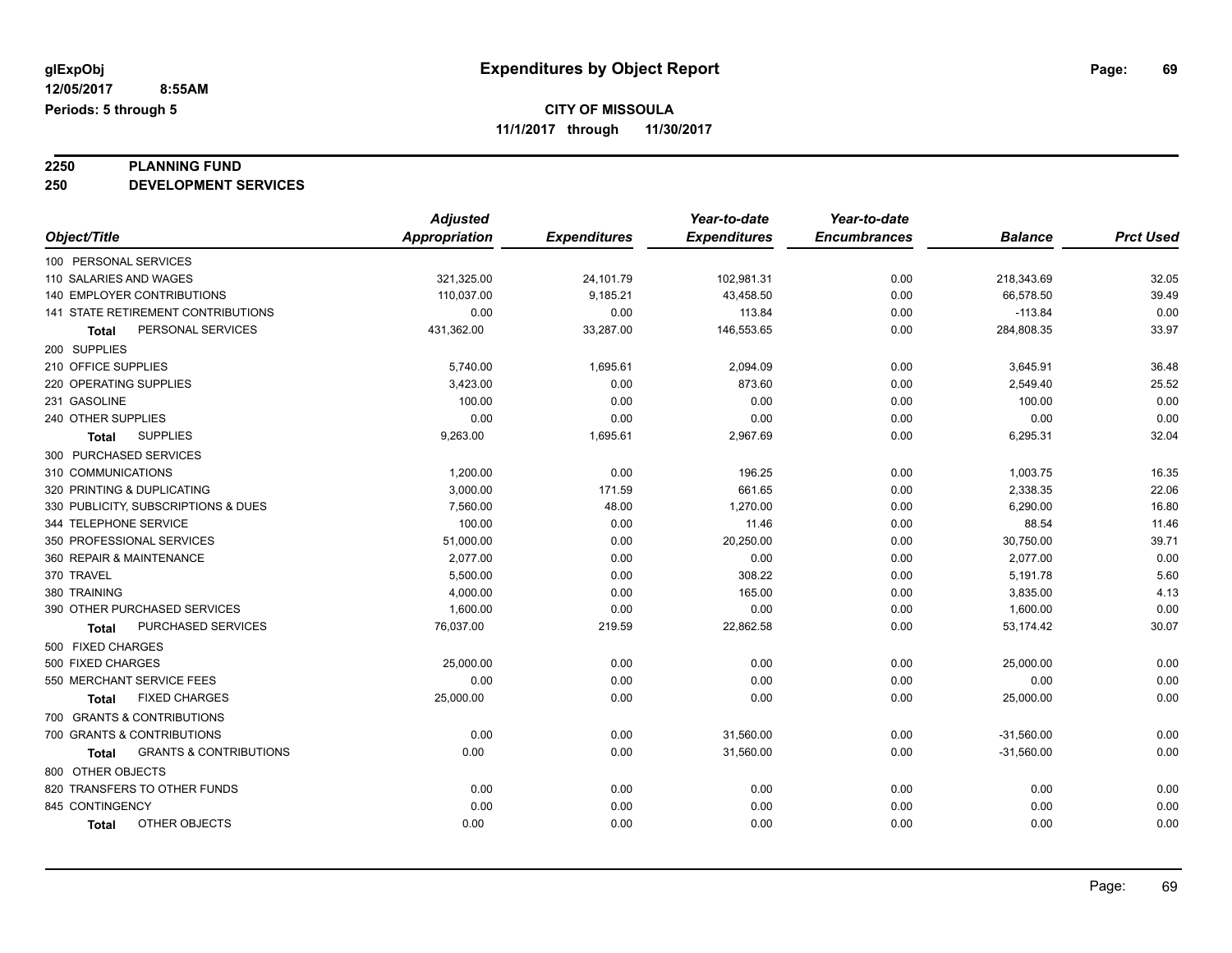| glExpObj<br>12/05/2017 | 8:55AM               | <b>Expenditures by Object Report</b>                       |           |            |      |            |  | 70    |
|------------------------|----------------------|------------------------------------------------------------|-----------|------------|------|------------|--|-------|
| Periods: 5 through 5   |                      | <b>CITY OF MISSOULA</b><br>11/30/2017<br>11/1/2017 through |           |            |      |            |  |       |
| 2250                   | <b>PLANNING FUND</b> |                                                            |           |            |      |            |  |       |
| <b>Total</b>           | DEVELOPMENT SERVICES | 541,662.00                                                 | 35,202.20 | 203,943.92 | 0.00 | 337,718.08 |  | 37.65 |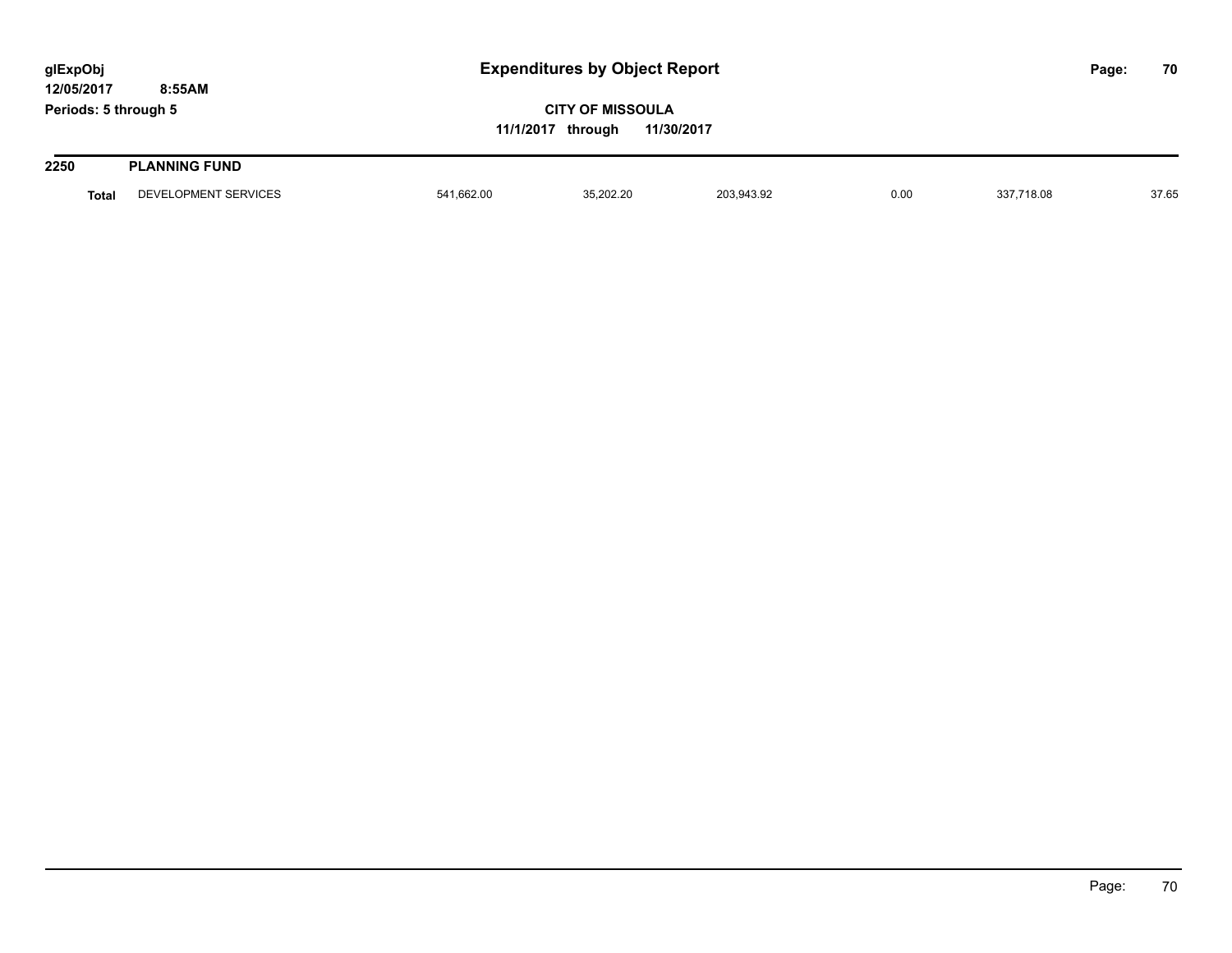**2250 PLANNING FUND**

|                                                   | <b>Adjusted</b>      |                     | Year-to-date        | Year-to-date        |                |                  |
|---------------------------------------------------|----------------------|---------------------|---------------------|---------------------|----------------|------------------|
| Object/Title                                      | <b>Appropriation</b> | <b>Expenditures</b> | <b>Expenditures</b> | <b>Encumbrances</b> | <b>Balance</b> | <b>Prct Used</b> |
| 100 PERSONAL SERVICES                             |                      |                     |                     |                     |                |                  |
| 110 SALARIES AND WAGES                            | 321,325.00           | 24,101.79           | 102,981.31          | 0.00                | 218,343.69     | 32.05            |
| <b>140 EMPLOYER CONTRIBUTIONS</b>                 | 110,037.00           | 9,185.21            | 43,458.50           | 0.00                | 66,578.50      | 39.49            |
| 141 STATE RETIREMENT CONTRIBUTIONS                | 0.00                 | 0.00                | 113.84              | 0.00                | $-113.84$      | 0.00             |
| PERSONAL SERVICES<br>Total                        | 431,362.00           | 33,287.00           | 146,553.65          | 0.00                | 284,808.35     | 33.97            |
| 200 SUPPLIES                                      |                      |                     |                     |                     |                |                  |
| 210 OFFICE SUPPLIES                               | 5,740.00             | 1,695.61            | 2,094.09            | 0.00                | 3,645.91       | 36.48            |
| 220 OPERATING SUPPLIES                            | 3,423.00             | 0.00                | 873.60              | 0.00                | 2,549.40       | 25.52            |
| 231 GASOLINE                                      | 100.00               | 0.00                | 0.00                | 0.00                | 100.00         | 0.00             |
| 240 OTHER SUPPLIES                                | 0.00                 | 0.00                | 0.00                | 0.00                | 0.00           | 0.00             |
| <b>SUPPLIES</b><br>Total                          | 9,263.00             | 1,695.61            | 2,967.69            | 0.00                | 6,295.31       | 32.04            |
| 300 PURCHASED SERVICES                            |                      |                     |                     |                     |                |                  |
| 310 COMMUNICATIONS                                | 1,200.00             | 0.00                | 196.25              | 0.00                | 1,003.75       | 16.35            |
| 320 PRINTING & DUPLICATING                        | 3,000.00             | 171.59              | 661.65              | 0.00                | 2,338.35       | 22.06            |
| 330 PUBLICITY, SUBSCRIPTIONS & DUES               | 7,560.00             | 48.00               | 1,270.00            | 0.00                | 6,290.00       | 16.80            |
| 344 TELEPHONE SERVICE                             | 100.00               | 0.00                | 11.46               | 0.00                | 88.54          | 11.46            |
| 350 PROFESSIONAL SERVICES                         | 51,000.00            | 0.00                | 20,250.00           | 0.00                | 30,750.00      | 39.71            |
| 360 REPAIR & MAINTENANCE                          | 2,077.00             | 0.00                | 0.00                | 0.00                | 2,077.00       | 0.00             |
| 370 TRAVEL                                        | 5,500.00             | 0.00                | 308.22              | 0.00                | 5,191.78       | 5.60             |
| 380 TRAINING                                      | 4,000.00             | 0.00                | 165.00              | 0.00                | 3,835.00       | 4.13             |
| 390 OTHER PURCHASED SERVICES                      | 1,600.00             | 0.00                | 0.00                | 0.00                | 1,600.00       | 0.00             |
| PURCHASED SERVICES<br>Total                       | 76,037.00            | 219.59              | 22,862.58           | 0.00                | 53,174.42      | 30.07            |
| 500 FIXED CHARGES                                 |                      |                     |                     |                     |                |                  |
| 500 FIXED CHARGES                                 | 25,000.00            | 0.00                | 0.00                | 0.00                | 25,000.00      | 0.00             |
| 550 MERCHANT SERVICE FEES                         | 0.00                 | 0.00                | 0.00                | 0.00                | 0.00           | 0.00             |
| <b>FIXED CHARGES</b><br>Total                     | 25,000.00            | 0.00                | 0.00                | 0.00                | 25,000.00      | 0.00             |
| 700 GRANTS & CONTRIBUTIONS                        |                      |                     |                     |                     |                |                  |
| 700 GRANTS & CONTRIBUTIONS                        | 0.00                 | 0.00                | 31,560.00           | 0.00                | $-31,560.00$   | 0.00             |
| <b>GRANTS &amp; CONTRIBUTIONS</b><br><b>Total</b> | 0.00                 | 0.00                | 31,560.00           | 0.00                | $-31,560.00$   | 0.00             |
| 800 OTHER OBJECTS                                 |                      |                     |                     |                     |                |                  |
| 820 TRANSFERS TO OTHER FUNDS                      | 0.00                 | 0.00                | 0.00                | 0.00                | 0.00           | 0.00             |
| 845 CONTINGENCY                                   | 0.00                 | 0.00                | 0.00                | 0.00                | 0.00           | 0.00             |
| OTHER OBJECTS<br><b>Total</b>                     | 0.00                 | 0.00                | 0.00                | 0.00                | 0.00           | 0.00             |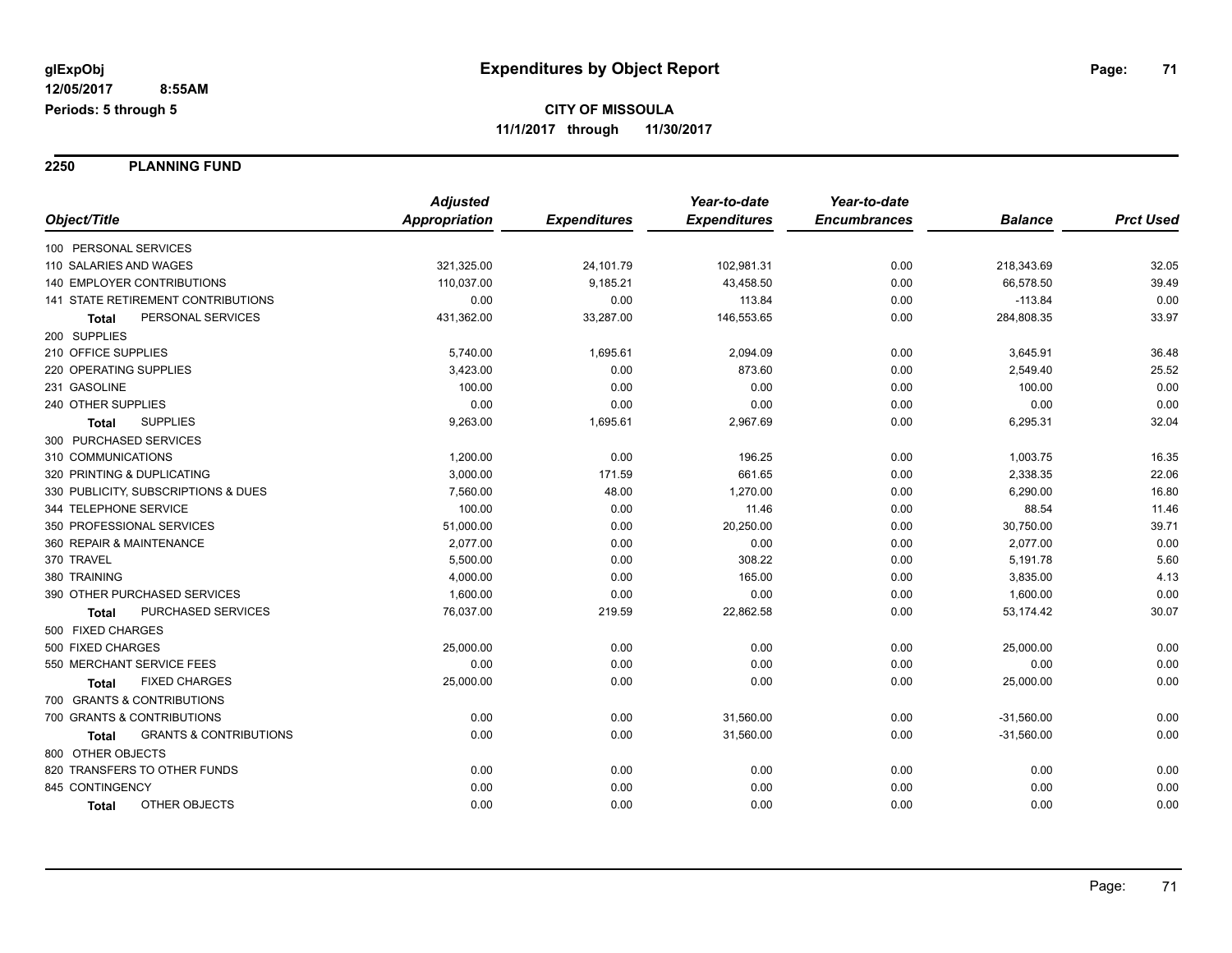| glExpObj<br>12/05/2017 | 8:55AM               |                                                            | <b>Expenditures by Object Report</b> |            |      |            |       |  |
|------------------------|----------------------|------------------------------------------------------------|--------------------------------------|------------|------|------------|-------|--|
| Periods: 5 through 5   |                      | <b>CITY OF MISSOULA</b><br>11/30/2017<br>11/1/2017 through |                                      |            |      |            |       |  |
| Total                  | <b>PLANNING FUND</b> | 541,662.00                                                 | 35,202.20                            | 203,943.92 | 0.00 | 337,718.08 | 37.65 |  |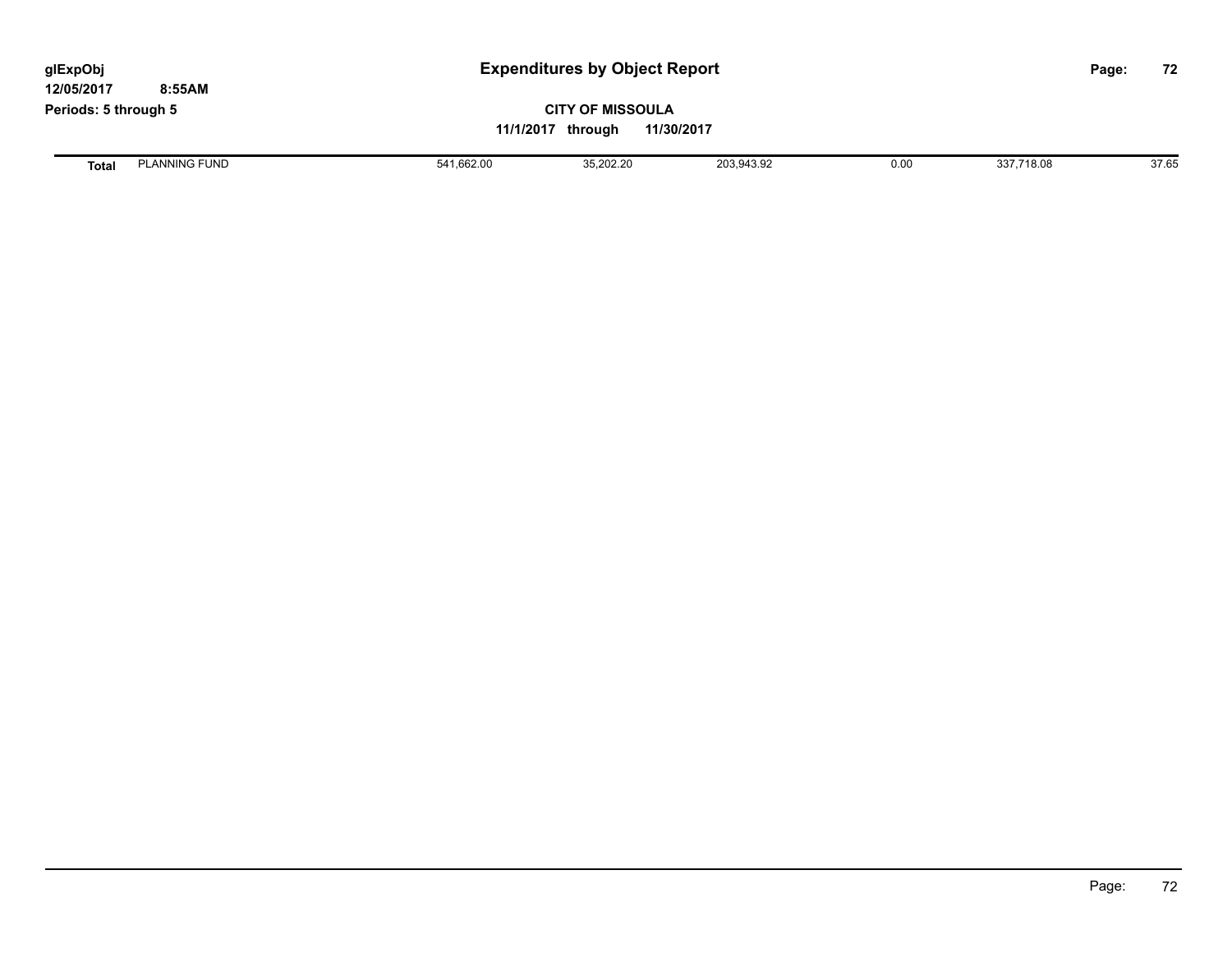## **CITY OF MISSOULA**

**11/1/2017 through 11/30/2017**

# **2310 PUBLIC SAFETY INFORMATION SYSTEMS**

**310 BUILDING INSPECTION**

|                                            | <b>Adjusted</b>      |                     | Year-to-date        | Year-to-date        |                |                  |
|--------------------------------------------|----------------------|---------------------|---------------------|---------------------|----------------|------------------|
| Object/Title                               | <b>Appropriation</b> | <b>Expenditures</b> | <b>Expenditures</b> | <b>Encumbrances</b> | <b>Balance</b> | <b>Prct Used</b> |
| 200 SUPPLIES                               |                      |                     |                     |                     |                |                  |
| 210 OFFICE SUPPLIES                        | 0.00                 | 0.00                | 0.00                | 0.00                | 0.00           | 0.00             |
| 220 OPERATING SUPPLIES                     | 0.00                 | 0.00                | 0.00                | 0.00                | 0.00           | 0.00             |
| <b>SUPPLIES</b><br><b>Total</b>            | 0.00                 | 0.00                | 0.00                | 0.00                | 0.00           | 0.00             |
| 500 FIXED CHARGES                          |                      |                     |                     |                     |                |                  |
| 550 MERCHANT SERVICE FEES                  | 0.00                 | 0.00                | 0.00                | 0.00                | 0.00           | 0.00             |
| <b>FIXED CHARGES</b><br><b>Total</b>       | 0.00                 | 0.00                | 0.00                | 0.00                | 0.00           | 0.00             |
| 800 OTHER OBJECTS                          |                      |                     |                     |                     |                |                  |
| 845 CONTINGENCY                            | 0.00                 | 0.00                | 0.00                | 0.00                | 0.00           | 0.00             |
| OTHER OBJECTS<br><b>Total</b>              | 0.00                 | 0.00                | 0.00                | 0.00                | 0.00           | 0.00             |
| 900 CAPITAL OUTLAY                         |                      |                     |                     |                     |                |                  |
| 940 MACHINERY & EQUIPMENT                  | 0.00                 | 0.00                | 0.00                | 0.00                | 0.00           | 0.00             |
| <b>CAPITAL OUTLAY</b><br><b>Total</b>      | 0.00                 | 0.00                | 0.00                | 0.00                | 0.00           | 0.00             |
| <b>BUILDING INSPECTION</b><br><b>Total</b> | 0.00                 | 0.00                | 0.00                | 0.00                | 0.00           | 0.00             |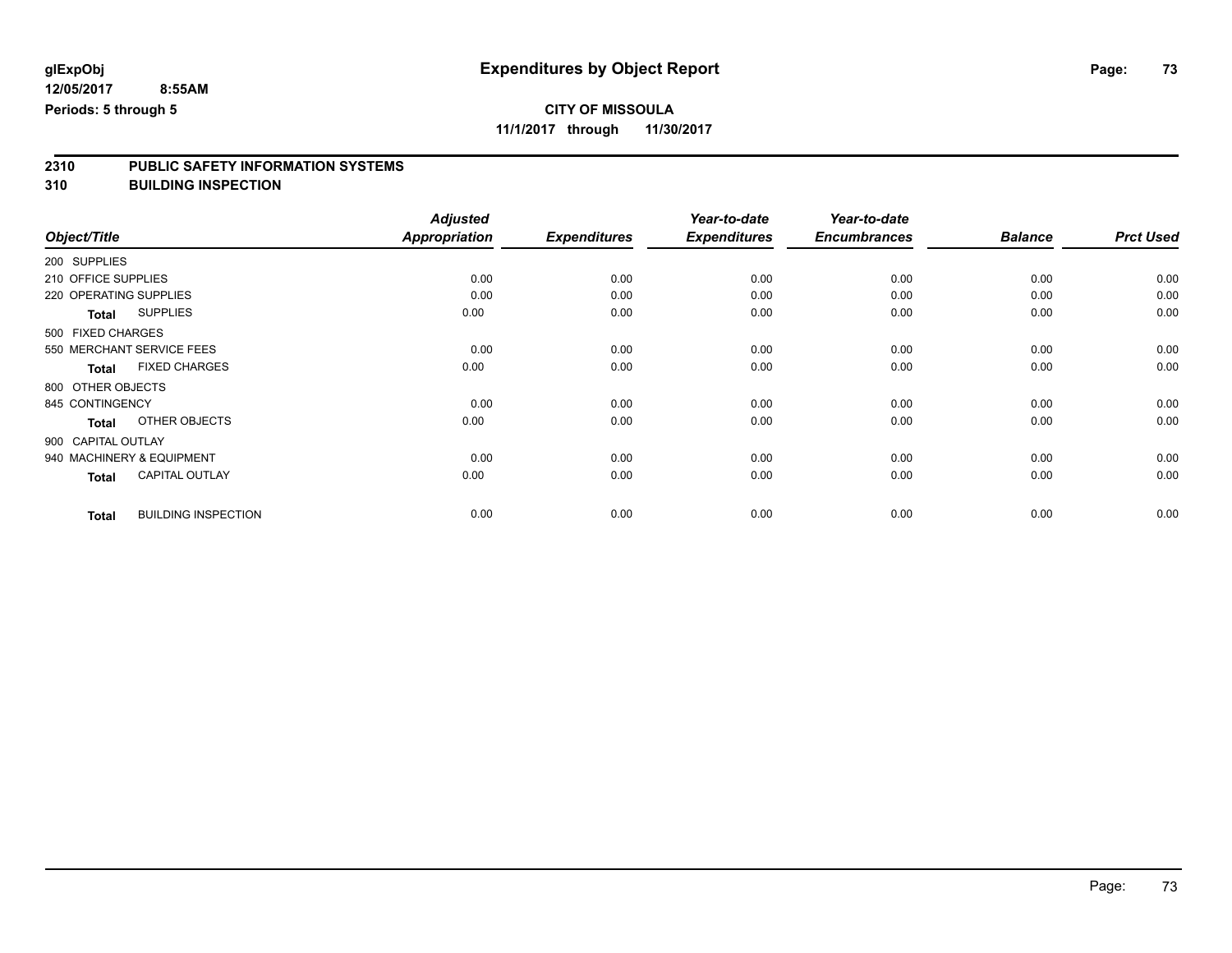### **2310 PUBLIC SAFETY INFORMATION SYSTEMS**

|                        |                                   | <b>Adjusted</b>      |                     | Year-to-date        | Year-to-date        |                |                  |
|------------------------|-----------------------------------|----------------------|---------------------|---------------------|---------------------|----------------|------------------|
| Object/Title           |                                   | <b>Appropriation</b> | <b>Expenditures</b> | <b>Expenditures</b> | <b>Encumbrances</b> | <b>Balance</b> | <b>Prct Used</b> |
| 200 SUPPLIES           |                                   |                      |                     |                     |                     |                |                  |
| 210 OFFICE SUPPLIES    |                                   | 0.00                 | 0.00                | 0.00                | 0.00                | 0.00           | 0.00             |
| 220 OPERATING SUPPLIES |                                   | 0.00                 | 0.00                | 0.00                | 0.00                | 0.00           | 0.00             |
| Total                  | <b>SUPPLIES</b>                   | 0.00                 | 0.00                | 0.00                | 0.00                | 0.00           | 0.00             |
| 500 FIXED CHARGES      |                                   |                      |                     |                     |                     |                |                  |
|                        | 550 MERCHANT SERVICE FEES         | 0.00                 | 0.00                | 0.00                | 0.00                | 0.00           | 0.00             |
| <b>Total</b>           | <b>FIXED CHARGES</b>              | 0.00                 | 0.00                | 0.00                | 0.00                | 0.00           | 0.00             |
| 800 OTHER OBJECTS      |                                   |                      |                     |                     |                     |                |                  |
| 845 CONTINGENCY        |                                   | 0.00                 | 0.00                | 0.00                | 0.00                | 0.00           | 0.00             |
| <b>Total</b>           | OTHER OBJECTS                     | 0.00                 | 0.00                | 0.00                | 0.00                | 0.00           | 0.00             |
| 900 CAPITAL OUTLAY     |                                   |                      |                     |                     |                     |                |                  |
|                        | 940 MACHINERY & EQUIPMENT         | 0.00                 | 0.00                | 0.00                | 0.00                | 0.00           | 0.00             |
| Total                  | <b>CAPITAL OUTLAY</b>             | 0.00                 | 0.00                | 0.00                | 0.00                | 0.00           | 0.00             |
| <b>Total</b>           | PUBLIC SAFETY INFORMATION SYSTEM! | 0.00                 | 0.00                | 0.00                | 0.00                | 0.00           | 0.00             |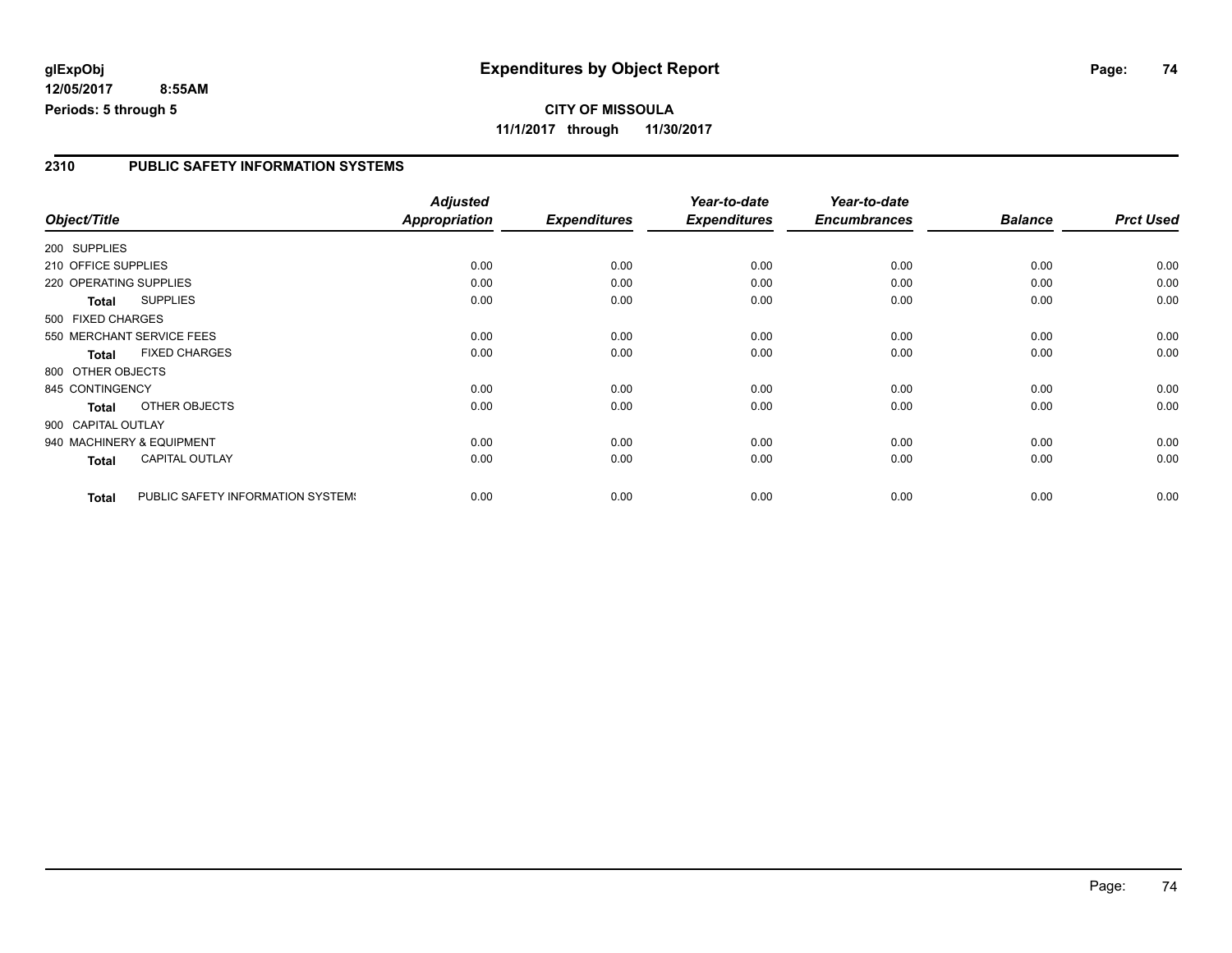# **2321 IMPACT FEE FUND**

**390 NON-DEPARTMENTAL**

|                    |              |                                         | <b>Adjusted</b>      |                     | Year-to-date        | Year-to-date        |                |                  |
|--------------------|--------------|-----------------------------------------|----------------------|---------------------|---------------------|---------------------|----------------|------------------|
| Object/Title       |              |                                         | <b>Appropriation</b> | <b>Expenditures</b> | <b>Expenditures</b> | <b>Encumbrances</b> | <b>Balance</b> | <b>Prct Used</b> |
|                    |              | 300 PURCHASED SERVICES                  |                      |                     |                     |                     |                |                  |
|                    |              | 350 PROFESSIONAL SERVICES               | 0.00                 | 0.00                | 0.00                | 0.00                | 0.00           | 0.00             |
|                    | <b>Total</b> | PURCHASED SERVICES                      | 0.00                 | 0.00                | 0.00                | 0.00                | 0.00           | 0.00             |
| 500 FIXED CHARGES  |              |                                         |                      |                     |                     |                     |                |                  |
|                    |              | 550 MERCHANT SERVICE FEES               | 0.00                 | 0.00                | 0.00                | 0.00                | 0.00           | 0.00             |
|                    | <b>Total</b> | <b>FIXED CHARGES</b>                    | 0.00                 | 0.00                | 0.00                | 0.00                | 0.00           | 0.00             |
|                    |              | 700 GRANTS & CONTRIBUTIONS              |                      |                     |                     |                     |                |                  |
|                    |              | 700 GRANTS & CONTRIBUTIONS              | 0.00                 | 0.00                | 0.00                | 0.00                | 0.00           | 0.00             |
|                    | <b>Total</b> | <b>GRANTS &amp; CONTRIBUTIONS</b>       | 0.00                 | 0.00                | 0.00                | 0.00                | 0.00           | 0.00             |
| 800 OTHER OBJECTS  |              |                                         |                      |                     |                     |                     |                |                  |
|                    |              | 820 TRANSFERS TO OTHER FUNDS            | 0.00                 | 0.00                | 0.00                | 0.00                | 0.00           | 0.00             |
|                    | <b>Total</b> | OTHER OBJECTS                           | 0.00                 | 0.00                | 0.00                | 0.00                | 0.00           | 0.00             |
| 900 CAPITAL OUTLAY |              |                                         |                      |                     |                     |                     |                |                  |
| 930 IMPROVEMENTS   |              |                                         | 2,400,000.00         | 0.00                | 149,779.12          | 0.00                | 2,250,220.88   | 6.24             |
|                    |              | 940 CONFINED SPACE RESCUE TRAINING PROP | 0.00                 | 0.00                | 237.02              | 0.00                | $-237.02$      | 0.00             |
|                    | <b>Total</b> | <b>CAPITAL OUTLAY</b>                   | 2,400,000.00         | 0.00                | 150,016.14          | 0.00                | 2,249,983.86   | 6.25             |
|                    | <b>Total</b> | NON-DEPARTMENTAL                        | 2,400,000.00         | 0.00                | 150,016.14          | 0.00                | 2,249,983.86   | 6.25             |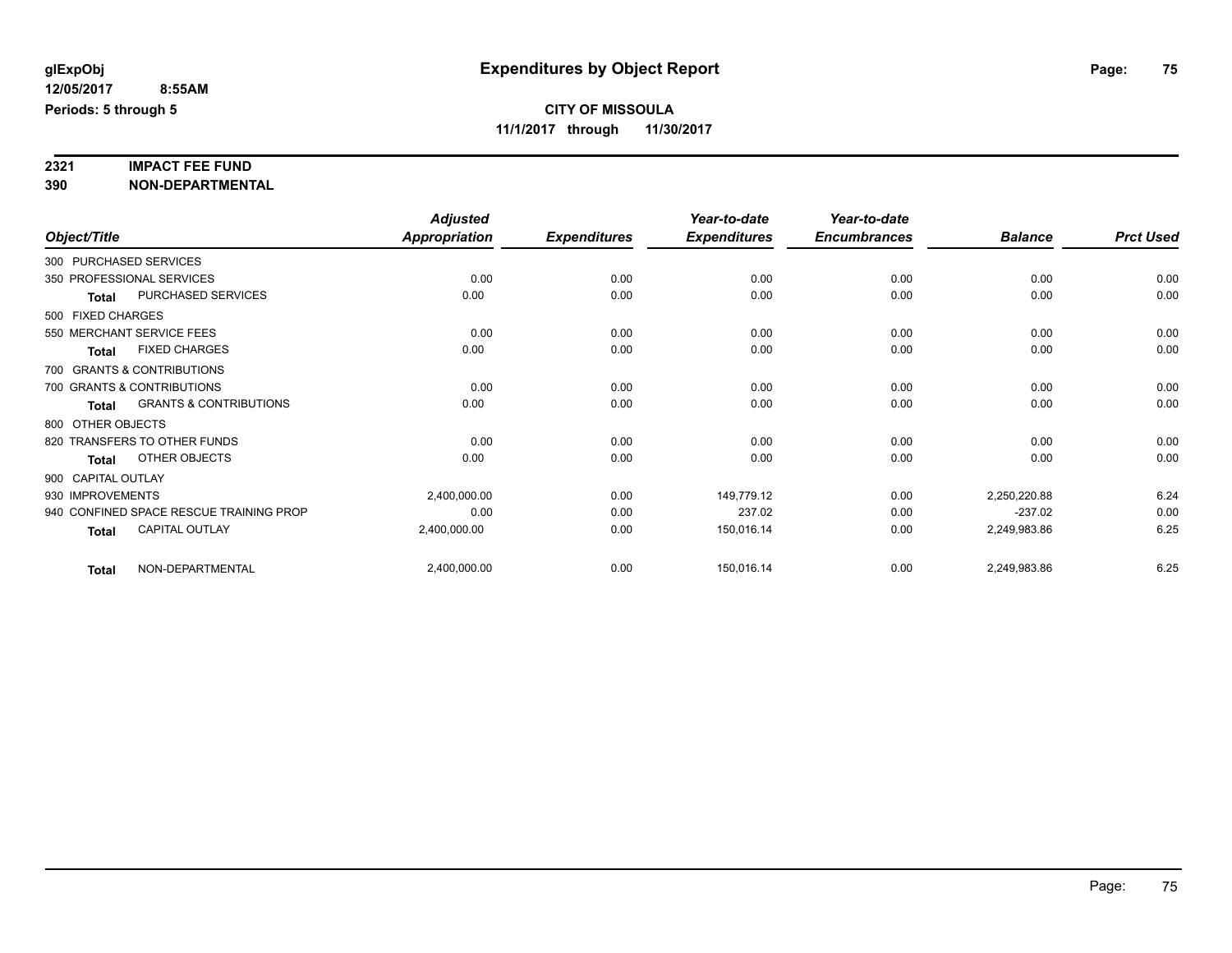**2321 IMPACT FEE FUND**

|                                            | <b>Adjusted</b>      |                     | Year-to-date        | Year-to-date        |                |                  |
|--------------------------------------------|----------------------|---------------------|---------------------|---------------------|----------------|------------------|
| Object/Title                               | <b>Appropriation</b> | <b>Expenditures</b> | <b>Expenditures</b> | <b>Encumbrances</b> | <b>Balance</b> | <b>Prct Used</b> |
| 300 PURCHASED SERVICES                     |                      |                     |                     |                     |                |                  |
| 350 PROFESSIONAL SERVICES                  | 0.00                 | 0.00                | 0.00                | 0.00                | 0.00           | 0.00             |
| PURCHASED SERVICES<br><b>Total</b>         | 0.00                 | 0.00                | 0.00                | 0.00                | 0.00           | 0.00             |
| 500 FIXED CHARGES                          |                      |                     |                     |                     |                |                  |
| 550 MERCHANT SERVICE FEES                  | 0.00                 | 0.00                | 0.00                | 0.00                | 0.00           | 0.00             |
| <b>FIXED CHARGES</b><br><b>Total</b>       | 0.00                 | 0.00                | 0.00                | 0.00                | 0.00           | 0.00             |
| 700 GRANTS & CONTRIBUTIONS                 |                      |                     |                     |                     |                |                  |
| 700 GRANTS & CONTRIBUTIONS                 | 0.00                 | 0.00                | 0.00                | 0.00                | 0.00           | 0.00             |
| <b>GRANTS &amp; CONTRIBUTIONS</b><br>Total | 0.00                 | 0.00                | 0.00                | 0.00                | 0.00           | 0.00             |
| 800 OTHER OBJECTS                          |                      |                     |                     |                     |                |                  |
| 820 TRANSFERS TO OTHER FUNDS               | 0.00                 | 0.00                | 0.00                | 0.00                | 0.00           | 0.00             |
| OTHER OBJECTS<br><b>Total</b>              | 0.00                 | 0.00                | 0.00                | 0.00                | 0.00           | 0.00             |
| 900 CAPITAL OUTLAY                         |                      |                     |                     |                     |                |                  |
| 930 IMPROVEMENTS                           | 2,400,000.00         | 0.00                | 149,779.12          | 0.00                | 2,250,220.88   | 6.24             |
| 940 CONFINED SPACE RESCUE TRAINING PROP    | 0.00                 | 0.00                | 237.02              | 0.00                | $-237.02$      | 0.00             |
| <b>CAPITAL OUTLAY</b><br><b>Total</b>      | 2,400,000.00         | 0.00                | 150,016.14          | 0.00                | 2,249,983.86   | 6.25             |
| <b>IMPACT FEE FUND</b><br><b>Total</b>     | 2,400,000.00         | 0.00                | 150,016.14          | 0.00                | 2,249,983.86   | 6.25             |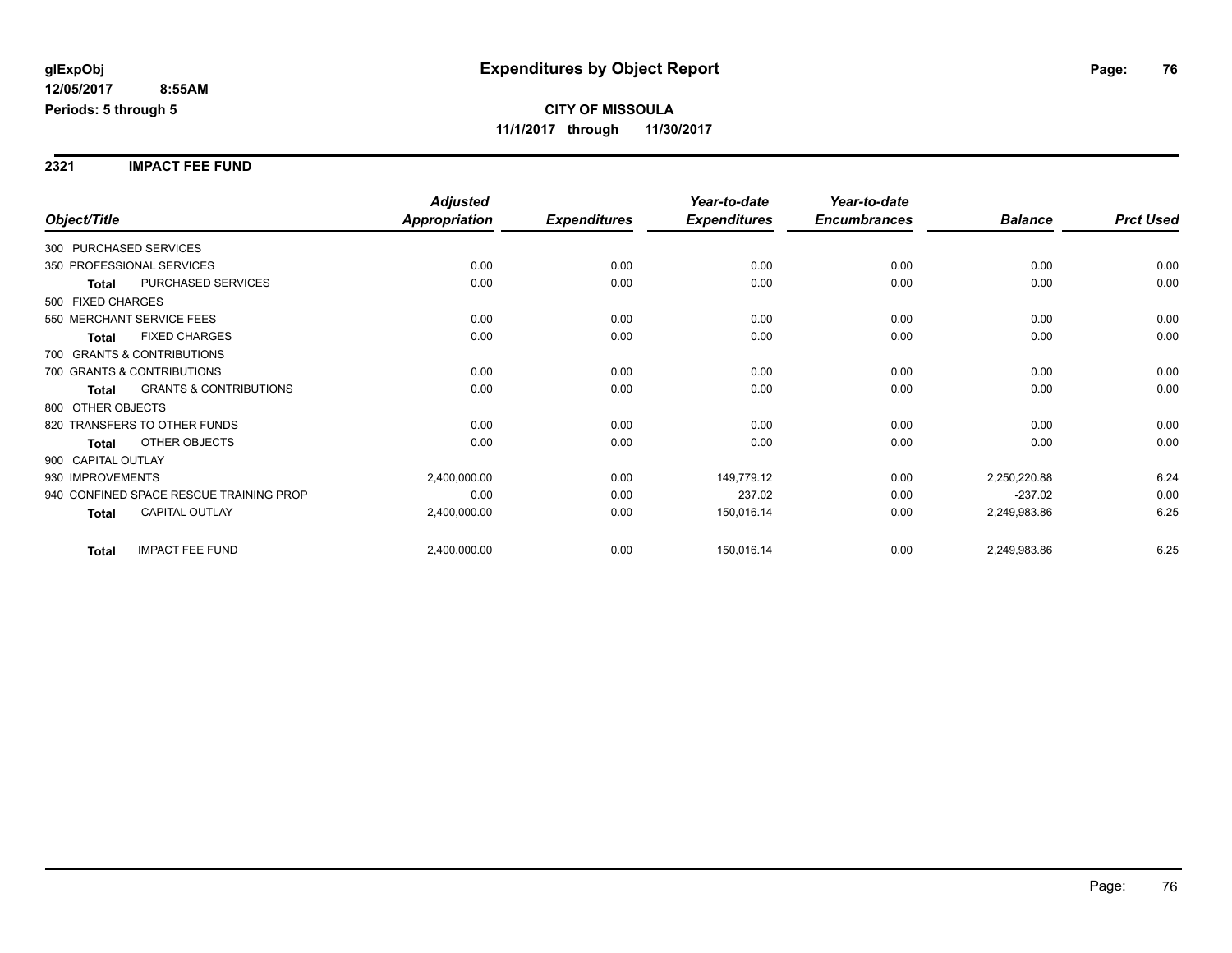## **CITY OF MISSOULA**

**11/1/2017 through 11/30/2017**

# **2322 GEORGE ELMER/CATTLE DR INTERSECTION**

**390 NON-DEPARTMENTAL**

| Object/Title |                                           | <b>Adjusted</b><br><b>Appropriation</b> | <b>Expenditures</b> | Year-to-date<br><b>Expenditures</b> | Year-to-date<br><b>Encumbrances</b> | <b>Balance</b> | <b>Prct Used</b> |
|--------------|-------------------------------------------|-----------------------------------------|---------------------|-------------------------------------|-------------------------------------|----------------|------------------|
|              | 300 PURCHASED SERVICES                    |                                         |                     |                                     |                                     |                |                  |
|              |                                           |                                         |                     |                                     |                                     |                |                  |
|              | 350 PROFESSIONAL SERVICES                 | 15,000.00                               | 0.00                | 0.00                                | 0.00                                | 15,000.00      | 0.00             |
|              | <b>PURCHASED SERVICES</b><br><b>Total</b> | 15,000.00                               | 0.00                | 0.00                                | 0.00                                | 15,000.00      | 0.00             |
|              | 500 FIXED CHARGES                         |                                         |                     |                                     |                                     |                |                  |
|              | 550 MERCHANT SERVICE FEES                 | 0.00                                    | 0.00                | 0.00                                | 0.00                                | 0.00           | 0.00             |
|              | <b>FIXED CHARGES</b><br><b>Total</b>      | 0.00                                    | 0.00                | 0.00                                | 0.00                                | 0.00           | 0.00             |
|              | 800 OTHER OBJECTS                         |                                         |                     |                                     |                                     |                |                  |
|              | 820 TRANSFERS TO OTHER FUNDS              | 0.00                                    | 0.00                | 0.00                                | 0.00                                | 0.00           | 0.00             |
|              | OTHER OBJECTS<br><b>Total</b>             | 0.00                                    | 0.00                | 0.00                                | 0.00                                | 0.00           | 0.00             |
|              | 900 CAPITAL OUTLAY                        |                                         |                     |                                     |                                     |                |                  |
|              | 930 IMPROVEMENTS                          | 0.00                                    | 0.00                | 0.00                                | 0.00                                | 0.00           | 0.00             |
|              | <b>CAPITAL OUTLAY</b><br><b>Total</b>     | 0.00                                    | 0.00                | 0.00                                | 0.00                                | 0.00           | 0.00             |
| <b>Total</b> | NON-DEPARTMENTAL                          | 15,000.00                               | 0.00                | 0.00                                | 0.00                                | 15,000.00      | 0.00             |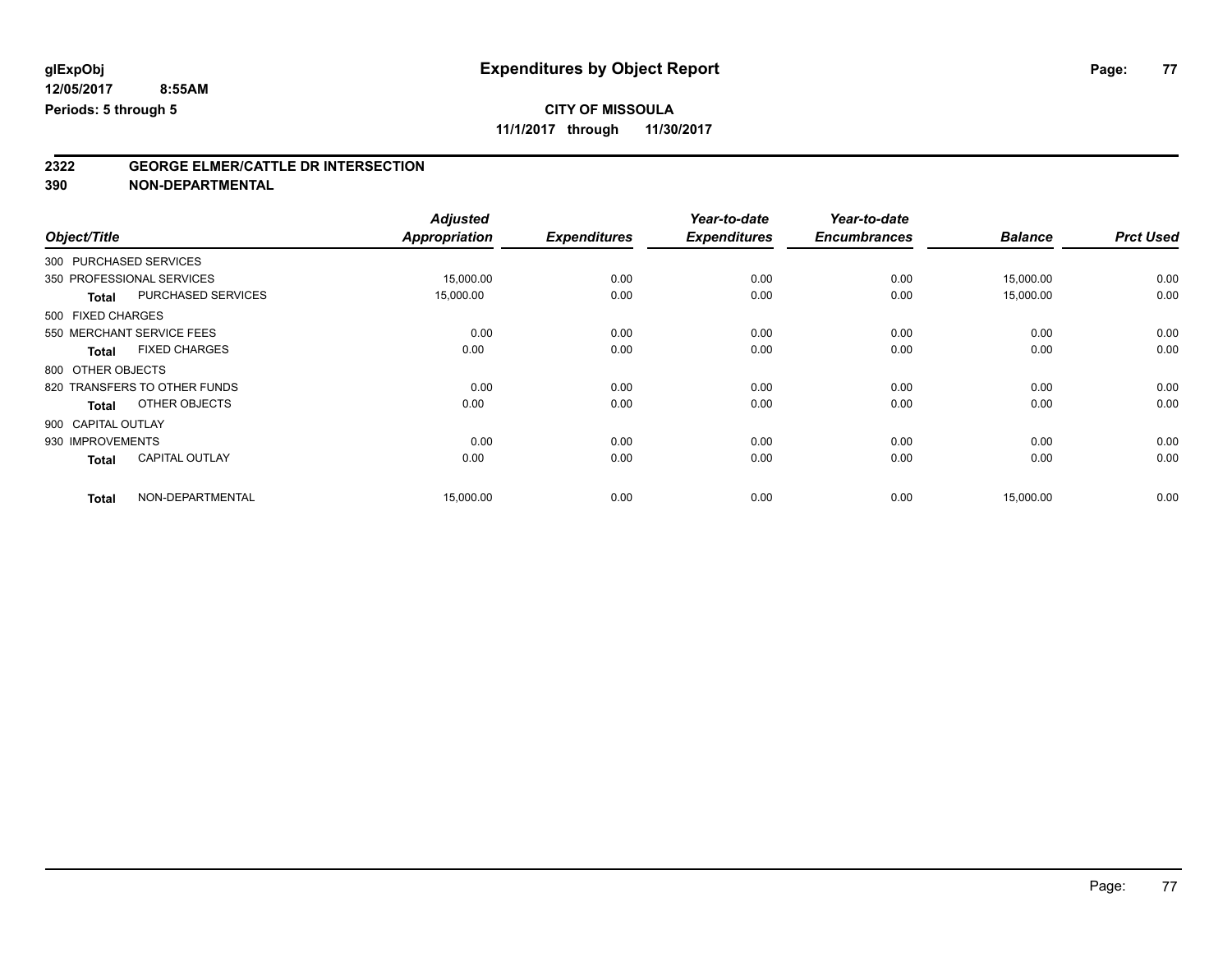### **2322 GEORGE ELMER/CATTLE DR INTERSECTION**

| Object/Title |                                           | <b>Adjusted</b><br><b>Appropriation</b> | <b>Expenditures</b> | Year-to-date<br><b>Expenditures</b> | Year-to-date<br><b>Encumbrances</b> | <b>Balance</b> | <b>Prct Used</b> |
|--------------|-------------------------------------------|-----------------------------------------|---------------------|-------------------------------------|-------------------------------------|----------------|------------------|
|              | 300 PURCHASED SERVICES                    |                                         |                     |                                     |                                     |                |                  |
|              | 350 PROFESSIONAL SERVICES                 |                                         | 0.00                | 0.00                                |                                     |                | 0.00             |
|              |                                           | 15,000.00                               |                     |                                     | 0.00                                | 15,000.00      |                  |
|              | <b>PURCHASED SERVICES</b><br><b>Total</b> | 15,000.00                               | 0.00                | 0.00                                | 0.00                                | 15,000.00      | 0.00             |
|              | 500 FIXED CHARGES                         |                                         |                     |                                     |                                     |                |                  |
|              | 550 MERCHANT SERVICE FEES                 | 0.00                                    | 0.00                | 0.00                                | 0.00                                | 0.00           | 0.00             |
| <b>Total</b> | <b>FIXED CHARGES</b>                      | 0.00                                    | 0.00                | 0.00                                | 0.00                                | 0.00           | 0.00             |
|              | 800 OTHER OBJECTS                         |                                         |                     |                                     |                                     |                |                  |
|              | 820 TRANSFERS TO OTHER FUNDS              | 0.00                                    | 0.00                | 0.00                                | 0.00                                | 0.00           | 0.00             |
| <b>Total</b> | OTHER OBJECTS                             | 0.00                                    | 0.00                | 0.00                                | 0.00                                | 0.00           | 0.00             |
|              | 900 CAPITAL OUTLAY                        |                                         |                     |                                     |                                     |                |                  |
|              | 930 IMPROVEMENTS                          | 0.00                                    | 0.00                | 0.00                                | 0.00                                | 0.00           | 0.00             |
| <b>Total</b> | <b>CAPITAL OUTLAY</b>                     | 0.00                                    | 0.00                | 0.00                                | 0.00                                | 0.00           | 0.00             |
| <b>Total</b> | <b>GEORGE ELMER/CATTLE DR INTERSECT</b>   | 15,000.00                               | 0.00                | 0.00                                | 0.00                                | 15,000.00      | 0.00             |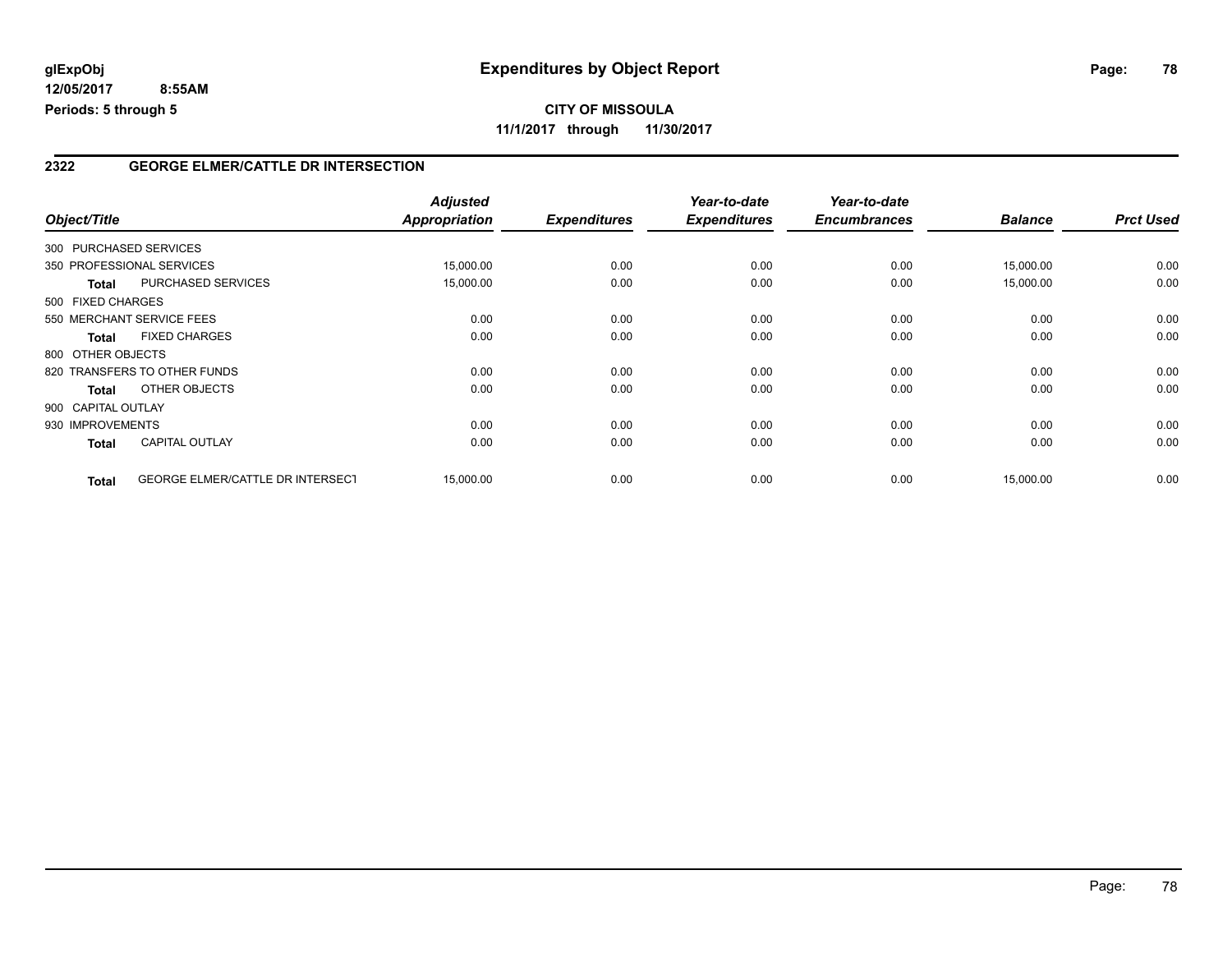**2365 PUBLIC ART FUND**

**220 MAYOR**

|                            |                              | <b>Adjusted</b>      |                     | Year-to-date        | Year-to-date        |                |                  |
|----------------------------|------------------------------|----------------------|---------------------|---------------------|---------------------|----------------|------------------|
| Object/Title               |                              | <b>Appropriation</b> | <b>Expenditures</b> | <b>Expenditures</b> | <b>Encumbrances</b> | <b>Balance</b> | <b>Prct Used</b> |
| 200 SUPPLIES               |                              |                      |                     |                     |                     |                |                  |
| 230 REPAIR/MAINTENANCE     |                              | 0.00                 | 0.00                | 0.00                | 0.00                | 0.00           | 0.00             |
| Total                      | <b>SUPPLIES</b>              | 0.00                 | 0.00                | 0.00                | 0.00                | 0.00           | 0.00             |
| 300 PURCHASED SERVICES     |                              |                      |                     |                     |                     |                |                  |
| 320 PRINTING & DUPLICATING |                              | 3,000.00             | 0.00                | 30.00               | 0.00                | 2,970.00       | 1.00             |
|                            | 350 PROFESSIONAL SERVICES    | 0.00                 | 0.00                | 4,500.00            | 0.00                | $-4,500.00$    | 0.00             |
| 360 REPAIR & MAINTENANCE   |                              | 0.00                 | 0.00                | 0.00                | 0.00                | 0.00           | 0.00             |
|                            | 390 OTHER PURCHASED SERVICES | 12,943.00            | 0.00                | 0.00                | 0.00                | 12,943.00      | 0.00             |
| <b>Total</b>               | PURCHASED SERVICES           | 15,943.00            | 0.00                | 4,530.00            | 0.00                | 11,413.00      | 28.41            |
| 500 FIXED CHARGES          |                              |                      |                     |                     |                     |                |                  |
|                            | 550 MERCHANT SERVICE FEES    | 0.00                 | 0.00                | 0.00                | 0.00                | 0.00           | 0.00             |
| <b>Total</b>               | <b>FIXED CHARGES</b>         | 0.00                 | 0.00                | 0.00                | 0.00                | 0.00           | 0.00             |
| 800 OTHER OBJECTS          |                              |                      |                     |                     |                     |                |                  |
| 845 CONTINGENCY            |                              | 0.00                 | 0.00                | 0.00                | 0.00                | 0.00           | 0.00             |
| <b>Total</b>               | OTHER OBJECTS                | 0.00                 | 0.00                | 0.00                | 0.00                | 0.00           | 0.00             |
| 900 CAPITAL OUTLAY         |                              |                      |                     |                     |                     |                |                  |
| 930 IMPROVEMENTS           |                              | 0.00                 | 0.00                | 0.00                | 0.00                | 0.00           | 0.00             |
| <b>Total</b>               | <b>CAPITAL OUTLAY</b>        | 0.00                 | 0.00                | 0.00                | 0.00                | 0.00           | 0.00             |
| <b>Total</b>               | <b>MAYOR</b>                 | 15,943.00            | 0.00                | 4,530.00            | 0.00                | 11,413.00      | 28.41            |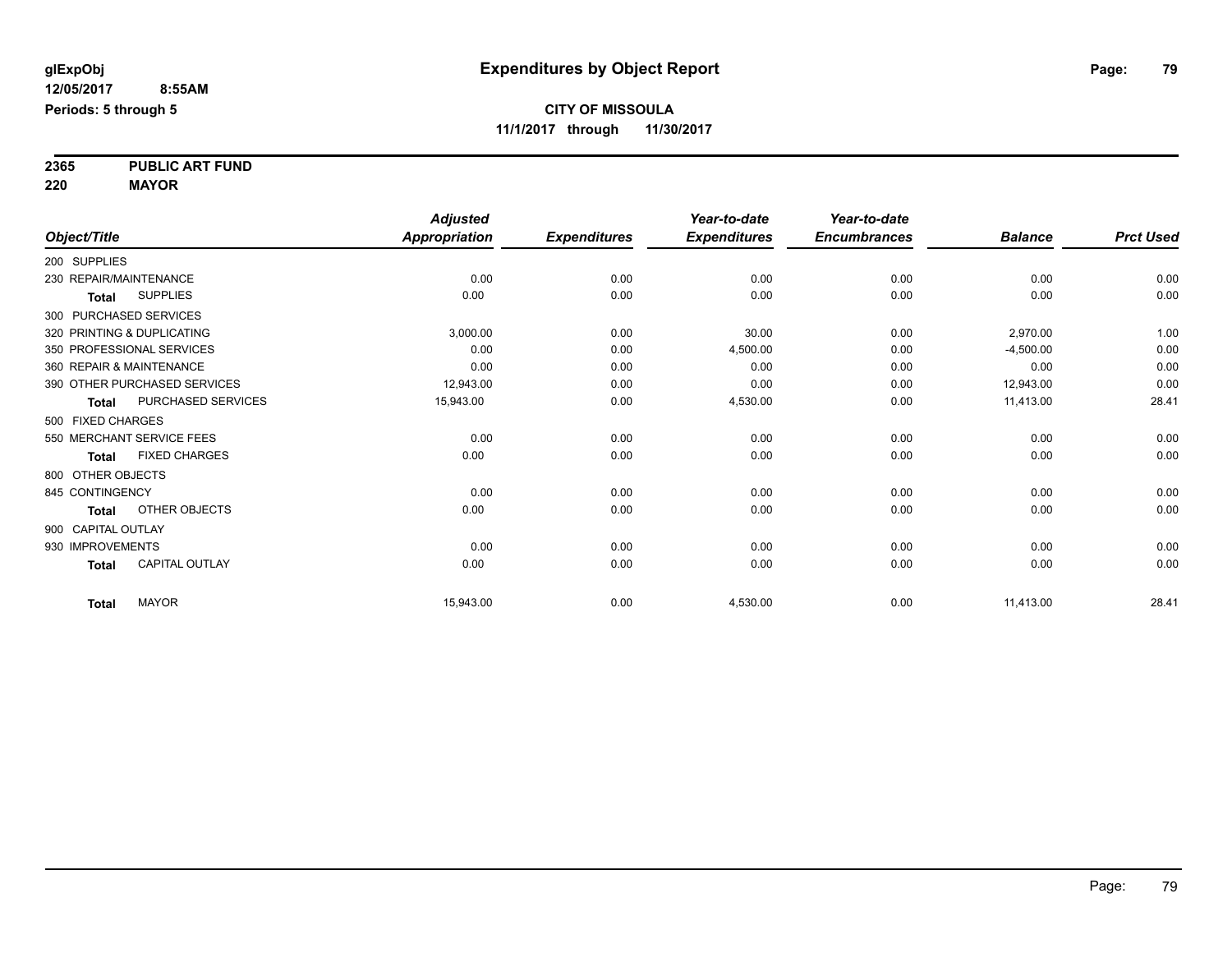**2365 PUBLIC ART FUND**

|                                       | <b>Adjusted</b>      |                     | Year-to-date        | Year-to-date        |                |                  |
|---------------------------------------|----------------------|---------------------|---------------------|---------------------|----------------|------------------|
| Object/Title                          | <b>Appropriation</b> | <b>Expenditures</b> | <b>Expenditures</b> | <b>Encumbrances</b> | <b>Balance</b> | <b>Prct Used</b> |
| 200 SUPPLIES                          |                      |                     |                     |                     |                |                  |
| 230 REPAIR/MAINTENANCE                | 0.00                 | 0.00                | 0.00                | 0.00                | 0.00           | 0.00             |
| <b>SUPPLIES</b><br><b>Total</b>       | 0.00                 | 0.00                | 0.00                | 0.00                | 0.00           | 0.00             |
| 300 PURCHASED SERVICES                |                      |                     |                     |                     |                |                  |
| 320 PRINTING & DUPLICATING            | 3,000.00             | 0.00                | 30.00               | 0.00                | 2,970.00       | 1.00             |
| 350 PROFESSIONAL SERVICES             | 0.00                 | 0.00                | 4,500.00            | 0.00                | $-4,500.00$    | 0.00             |
| 360 REPAIR & MAINTENANCE              | 0.00                 | 0.00                | 0.00                | 0.00                | 0.00           | 0.00             |
| 390 OTHER PURCHASED SERVICES          | 12,943.00            | 0.00                | 0.00                | 0.00                | 12,943.00      | 0.00             |
| PURCHASED SERVICES<br><b>Total</b>    | 15,943.00            | 0.00                | 4,530.00            | 0.00                | 11,413.00      | 28.41            |
| 500 FIXED CHARGES                     |                      |                     |                     |                     |                |                  |
| 550 MERCHANT SERVICE FEES             | 0.00                 | 0.00                | 0.00                | 0.00                | 0.00           | 0.00             |
| <b>FIXED CHARGES</b><br><b>Total</b>  | 0.00                 | 0.00                | 0.00                | 0.00                | 0.00           | 0.00             |
| 800 OTHER OBJECTS                     |                      |                     |                     |                     |                |                  |
| 845 CONTINGENCY                       | 0.00                 | 0.00                | 0.00                | 0.00                | 0.00           | 0.00             |
| OTHER OBJECTS<br><b>Total</b>         | 0.00                 | 0.00                | 0.00                | 0.00                | 0.00           | 0.00             |
| 900 CAPITAL OUTLAY                    |                      |                     |                     |                     |                |                  |
| 930 IMPROVEMENTS                      | 0.00                 | 0.00                | 0.00                | 0.00                | 0.00           | 0.00             |
| <b>CAPITAL OUTLAY</b><br><b>Total</b> | 0.00                 | 0.00                | 0.00                | 0.00                | 0.00           | 0.00             |
| PUBLIC ART FUND<br><b>Total</b>       | 15,943.00            | 0.00                | 4,530.00            | 0.00                | 11,413.00      | 28.41            |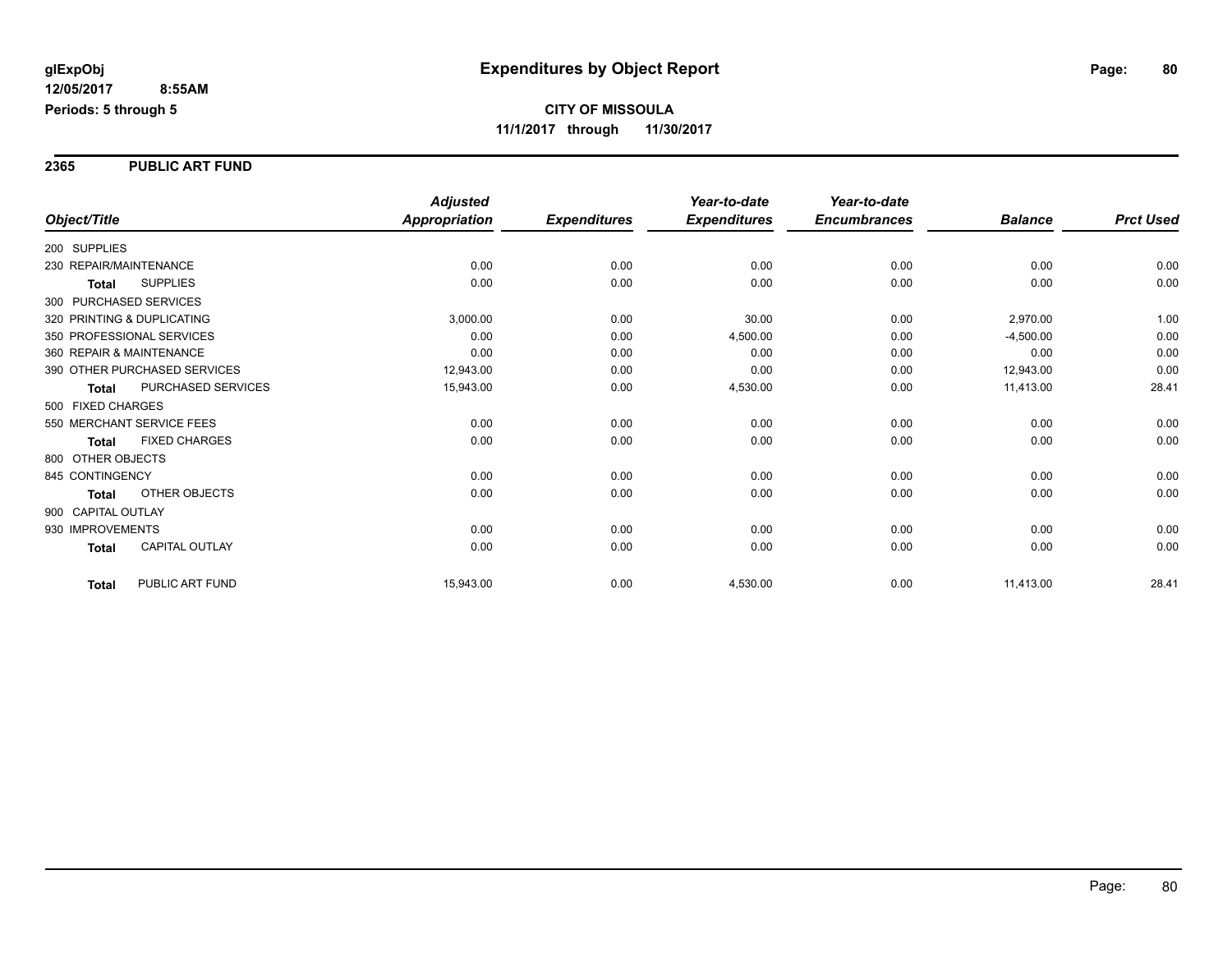## **CITY OF MISSOULA**

**11/1/2017 through 11/30/2017**

# **2371 EMPLOYEE HEALTH INSURANCE LEVY FUND**

**390 NON-DEPARTMENTAL**

| Object/Title                         | <b>Adjusted</b><br><b>Appropriation</b> | <b>Expenditures</b> | Year-to-date<br><b>Expenditures</b> | Year-to-date<br><b>Encumbrances</b> | <b>Balance</b> | <b>Prct Used</b> |
|--------------------------------------|-----------------------------------------|---------------------|-------------------------------------|-------------------------------------|----------------|------------------|
| 500 FIXED CHARGES                    |                                         |                     |                                     |                                     |                |                  |
| 550 MERCHANT SERVICE FEES            | 0.00                                    | 0.00                | 0.00                                | 0.00                                | 0.00           | 0.00             |
| <b>FIXED CHARGES</b><br><b>Total</b> | 0.00                                    | 0.00                | 0.00                                | 0.00                                | 0.00           | 0.00             |
| 800 OTHER OBJECTS                    |                                         |                     |                                     |                                     |                |                  |
| 820 TRANSFERS TO OTHER FUNDS         | 0.00                                    | 0.00                | 0.00                                | 0.00                                | 0.00           | 0.00             |
| OTHER OBJECTS<br><b>Total</b>        | 0.00                                    | 0.00                | 0.00                                | 0.00                                | 0.00           | 0.00             |
| NON-DEPARTMENTAL<br><b>Total</b>     | 0.00                                    | 0.00                | 0.00                                | 0.00                                | 0.00           | 0.00             |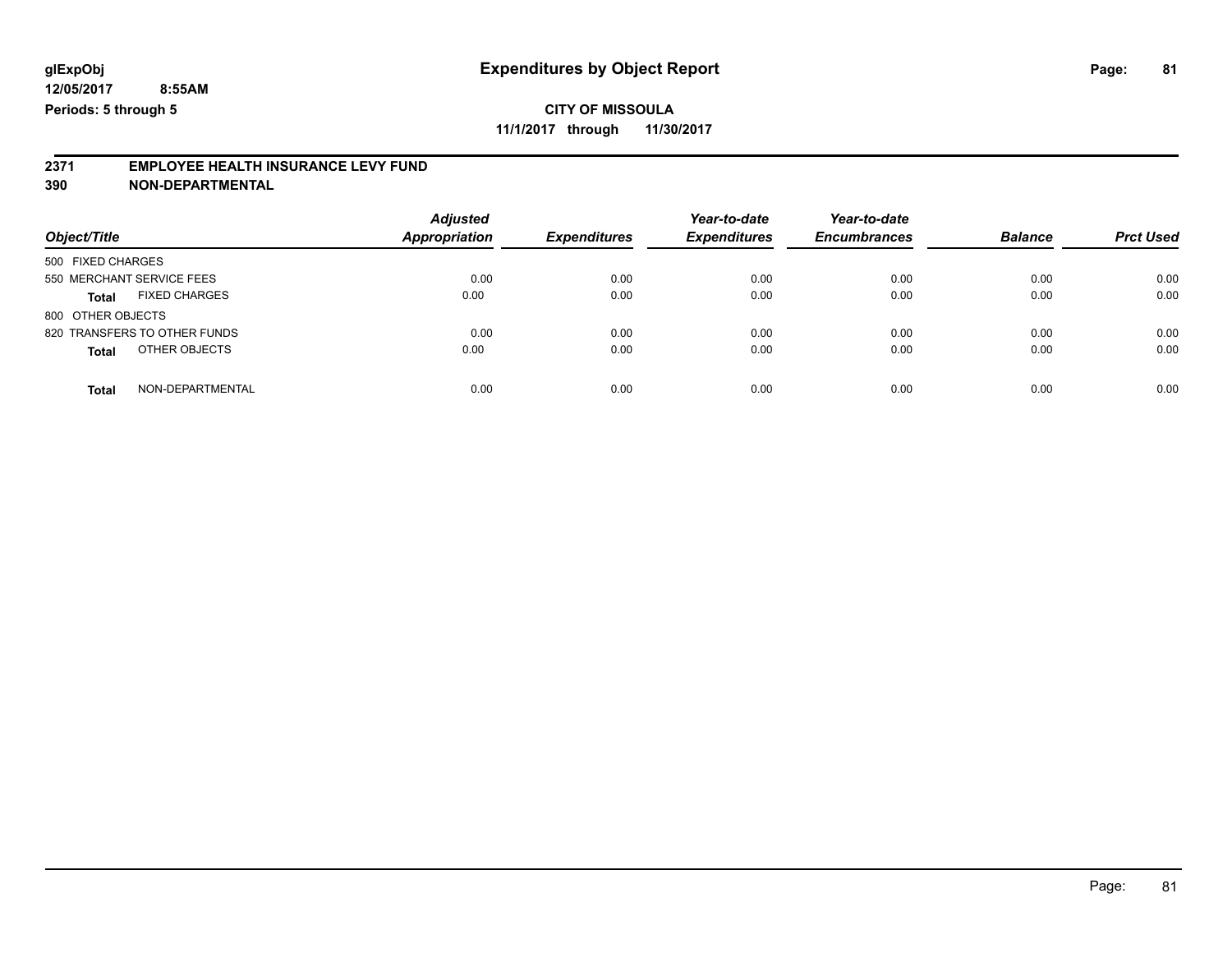**CITY OF MISSOULA 11/1/2017 through 11/30/2017**

### **2371 EMPLOYEE HEALTH INSURANCE LEVY FUND**

| Object/Title                 |                                  | <b>Adjusted</b><br><b>Appropriation</b> | <b>Expenditures</b> | Year-to-date<br><b>Expenditures</b> | Year-to-date<br><b>Encumbrances</b> | <b>Balance</b> | <b>Prct Used</b> |
|------------------------------|----------------------------------|-----------------------------------------|---------------------|-------------------------------------|-------------------------------------|----------------|------------------|
|                              |                                  |                                         |                     |                                     |                                     |                |                  |
| 500 FIXED CHARGES            |                                  |                                         |                     |                                     |                                     |                |                  |
| 550 MERCHANT SERVICE FEES    |                                  | 0.00                                    | 0.00                | 0.00                                | 0.00                                | 0.00           | 0.00             |
| <b>Total</b>                 | <b>FIXED CHARGES</b>             | 0.00                                    | 0.00                | 0.00                                | 0.00                                | 0.00           | 0.00             |
| 800 OTHER OBJECTS            |                                  |                                         |                     |                                     |                                     |                |                  |
| 820 TRANSFERS TO OTHER FUNDS |                                  | 0.00                                    | 0.00                | 0.00                                | 0.00                                | 0.00           | 0.00             |
| <b>Total</b>                 | OTHER OBJECTS                    | 0.00                                    | 0.00                | 0.00                                | 0.00                                | 0.00           | 0.00             |
| <b>Total</b>                 | EMPLOYEE HEALTH INSURANCE LEVY F | 0.00                                    | 0.00                | 0.00                                | 0.00                                | 0.00           | 0.00             |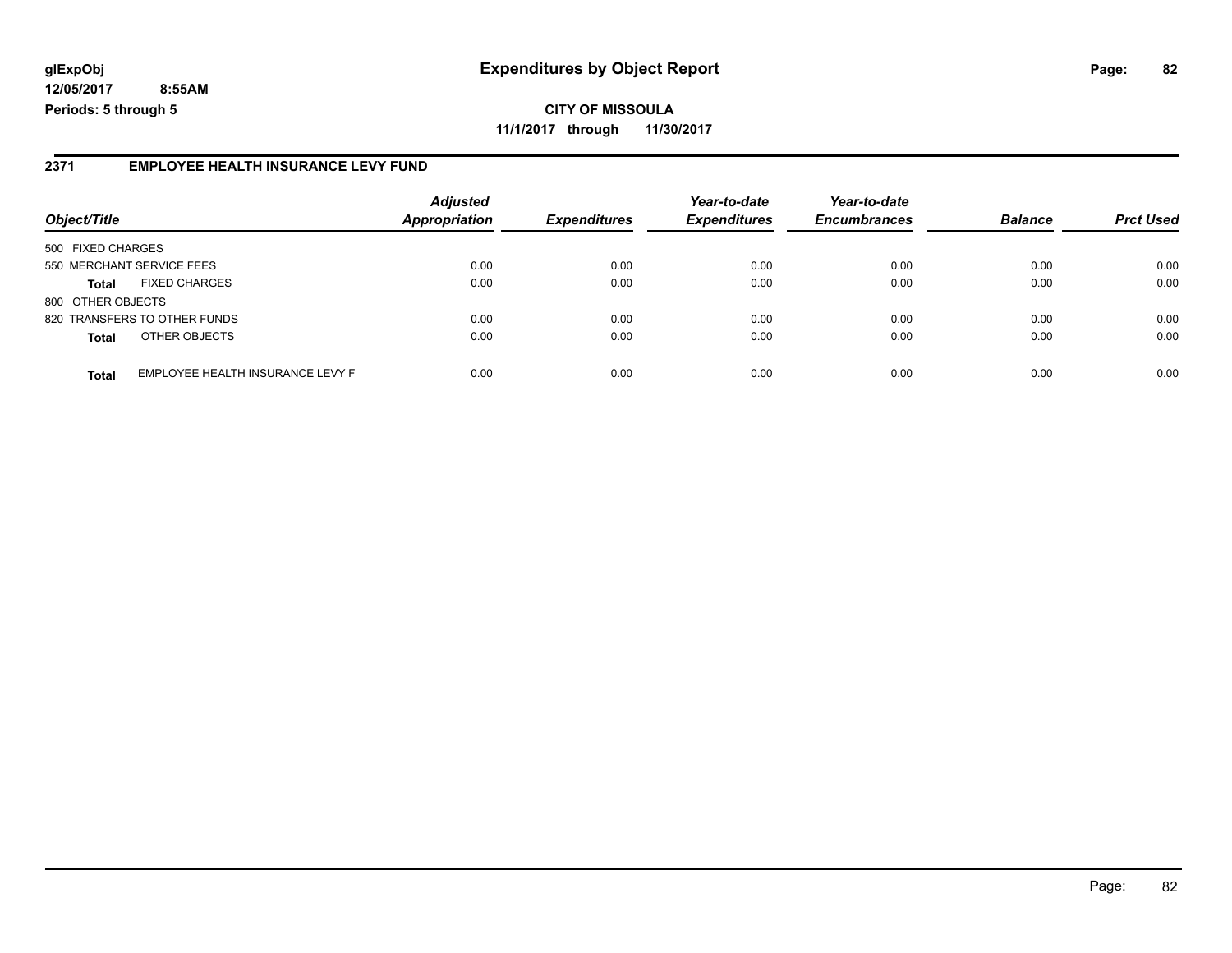**2372 PERMISSIVE MEDICAL LEVY**

**390 NON-DEPARTMENTAL**

| Object/Title                         | <b>Adjusted</b><br>Appropriation | <b>Expenditures</b> | Year-to-date<br><b>Expenditures</b> | Year-to-date<br><b>Encumbrances</b> | <b>Balance</b> | <b>Prct Used</b> |
|--------------------------------------|----------------------------------|---------------------|-------------------------------------|-------------------------------------|----------------|------------------|
| 500 FIXED CHARGES                    |                                  |                     |                                     |                                     |                |                  |
| 550 MERCHANT SERVICE FEES            | 0.00                             | 0.00                | 0.00                                | 0.00                                | 0.00           | 0.00             |
| <b>FIXED CHARGES</b><br><b>Total</b> | 0.00                             | 0.00                | 0.00                                | 0.00                                | 0.00           | 0.00             |
| 800 OTHER OBJECTS                    |                                  |                     |                                     |                                     |                |                  |
| 820 TRANSFERS TO OTHER FUNDS         | 5,101,004.00                     | 0.00                | 0.00                                | 0.00                                | 5,101,004.00   | 0.00             |
| OTHER OBJECTS<br><b>Total</b>        | 5,101,004.00                     | 0.00                | 0.00                                | 0.00                                | 5,101,004.00   | 0.00             |
| NON-DEPARTMENTAL<br><b>Total</b>     | 5,101,004.00                     | 0.00                | 0.00                                | 0.00                                | 5,101,004.00   | 0.00             |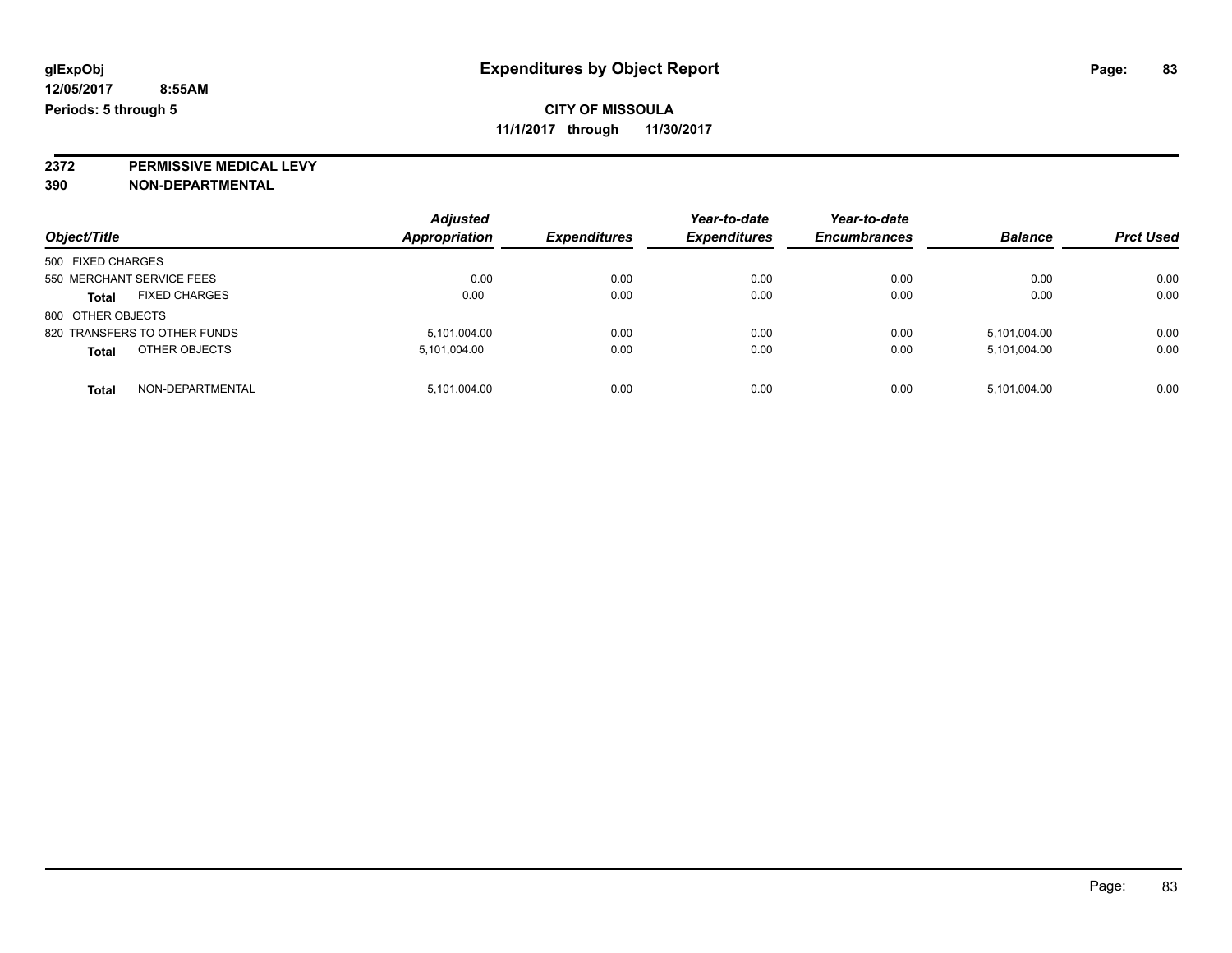### **2372 PERMISSIVE MEDICAL LEVY**

|                   |                              | <b>Adjusted</b>      |                     | Year-to-date        | Year-to-date        |                |                  |
|-------------------|------------------------------|----------------------|---------------------|---------------------|---------------------|----------------|------------------|
| Object/Title      |                              | <b>Appropriation</b> | <b>Expenditures</b> | <b>Expenditures</b> | <b>Encumbrances</b> | <b>Balance</b> | <b>Prct Used</b> |
| 500 FIXED CHARGES |                              |                      |                     |                     |                     |                |                  |
|                   | 550 MERCHANT SERVICE FEES    | 0.00                 | 0.00                | 0.00                | 0.00                | 0.00           | 0.00             |
| <b>Total</b>      | <b>FIXED CHARGES</b>         | 0.00                 | 0.00                | 0.00                | 0.00                | 0.00           | 0.00             |
| 800 OTHER OBJECTS |                              |                      |                     |                     |                     |                |                  |
|                   | 820 TRANSFERS TO OTHER FUNDS | 5,101,004.00         | 0.00                | 0.00                | 0.00                | 5,101,004.00   | 0.00             |
| <b>Total</b>      | OTHER OBJECTS                | 5,101,004.00         | 0.00                | 0.00                | 0.00                | 5,101,004.00   | 0.00             |
| <b>Total</b>      | PERMISSIVE MEDICAL LEVY      | 5,101,004.00         | 0.00                | 0.00                | 0.00                | 5,101,004.00   | 0.00             |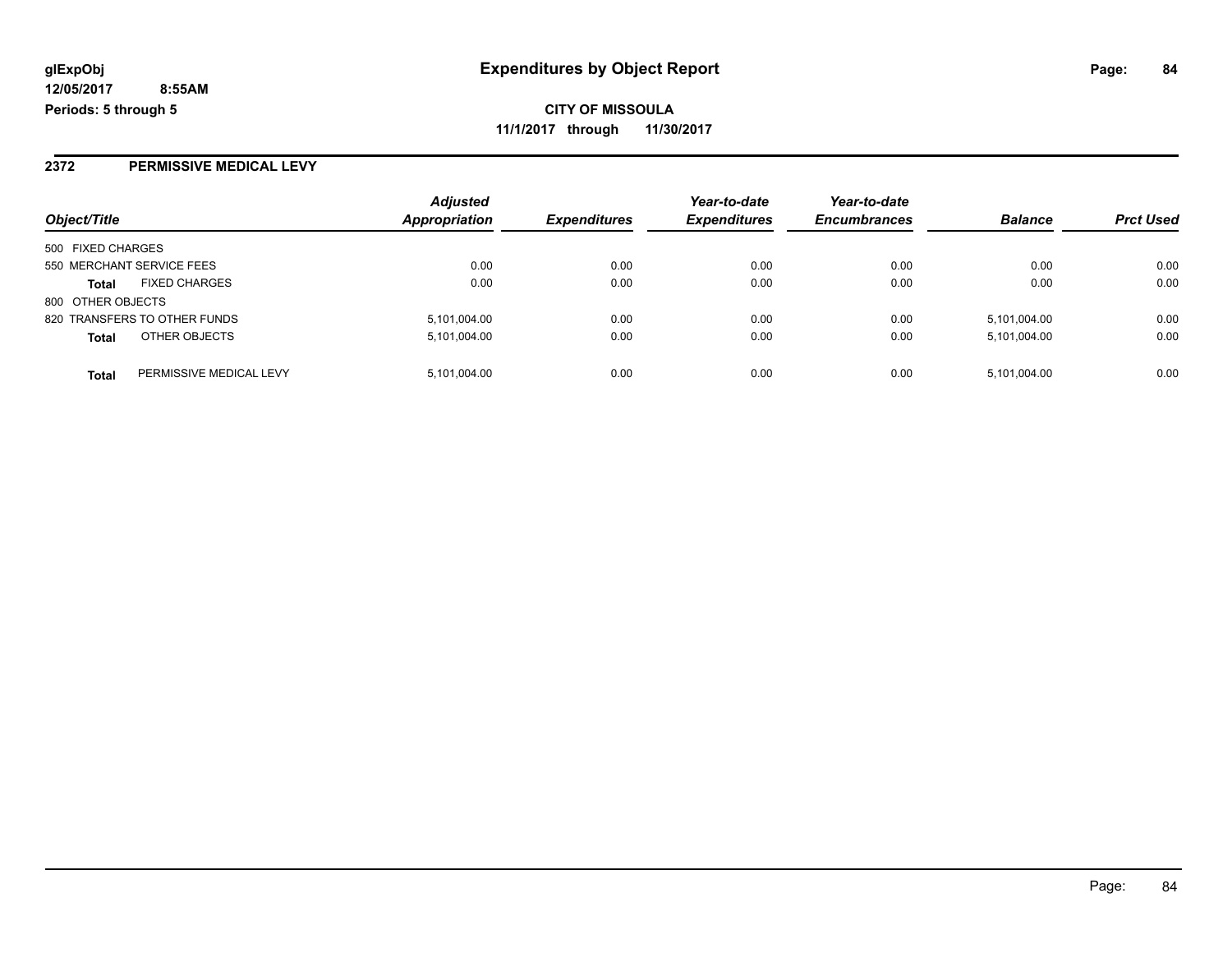## **CITY OF MISSOULA**

**11/1/2017 through 11/30/2017**

# **2389 CABLE TELEVISION FRANCHISE FUND**

**390 NON-DEPARTMENTAL**

|                        |                                     | <b>Adjusted</b> |                     | Year-to-date        | Year-to-date        |                |                  |
|------------------------|-------------------------------------|-----------------|---------------------|---------------------|---------------------|----------------|------------------|
| Object/Title           |                                     | Appropriation   | <b>Expenditures</b> | <b>Expenditures</b> | <b>Encumbrances</b> | <b>Balance</b> | <b>Prct Used</b> |
| 300 PURCHASED SERVICES |                                     |                 |                     |                     |                     |                |                  |
|                        | 330 PUBLICITY, SUBSCRIPTIONS & DUES | 0.00            | 0.00                | 0.00                | 0.00                | 0.00           | 0.00             |
|                        | 350 PROFESSIONAL SERVICES           | 20,288.00       | 12,900.00           | 13,800.00           | 0.00                | 6,488.00       | 68.02            |
|                        | 360 REPAIR & MAINTENANCE            | 0.00            | 0.00                | 0.00                | 0.00                | 0.00           | 0.00             |
| 370 TRAVEL             |                                     | 1,000.00        | 0.00                | 0.00                | 0.00                | 1,000.00       | 0.00             |
| 380 TRAINING           |                                     | 1,000.00        | 0.00                | 0.00                | 0.00                | 1,000.00       | 0.00             |
| <b>Total</b>           | <b>PURCHASED SERVICES</b>           | 22,288.00       | 12,900.00           | 13,800.00           | 0.00                | 8,488.00       | 61.92            |
| 500 FIXED CHARGES      |                                     |                 |                     |                     |                     |                |                  |
|                        | 550 MERCHANT SERVICE FEES           | 0.00            | 0.00                | 0.00                | 0.00                | 0.00           | 0.00             |
| <b>Total</b>           | <b>FIXED CHARGES</b>                | 0.00            | 0.00                | 0.00                | 0.00                | 0.00           | 0.00             |
|                        | 700 GRANTS & CONTRIBUTIONS          |                 |                     |                     |                     |                |                  |
|                        | 700 GRANTS & CONTRIBUTIONS          | 440,000.00      | 10,564.56           | 130,564.56          | 0.00                | 309.435.44     | 29.67            |
| <b>Total</b>           | <b>GRANTS &amp; CONTRIBUTIONS</b>   | 440,000.00      | 10,564.56           | 130,564.56          | 0.00                | 309,435.44     | 29.67            |
| 800 OTHER OBJECTS      |                                     |                 |                     |                     |                     |                |                  |
|                        | 820 TRANSFERS TO OTHER FUNDS        | 221,433.00      | 0.00                | 0.00                | 0.00                | 221,433.00     | 0.00             |
| 845 CONTINGENCY        |                                     | 0.00            | 0.00                | 0.00                | 0.00                | 0.00           | 0.00             |
| <b>Total</b>           | OTHER OBJECTS                       | 221,433.00      | 0.00                | 0.00                | 0.00                | 221,433.00     | 0.00             |
| 900 CAPITAL OUTLAY     |                                     |                 |                     |                     |                     |                |                  |
|                        | 940 MACHINERY & EQUIPMENT           | 37,567.00       | 10,785.00           | 25,728.82           | 0.00                | 11,838.18      | 68.49            |
| <b>Total</b>           | <b>CAPITAL OUTLAY</b>               | 37,567.00       | 10,785.00           | 25,728.82           | 0.00                | 11,838.18      | 68.49            |
| <b>Total</b>           | NON-DEPARTMENTAL                    | 721,288.00      | 34,249.56           | 170,093.38          | 0.00                | 551,194.62     | 23.58            |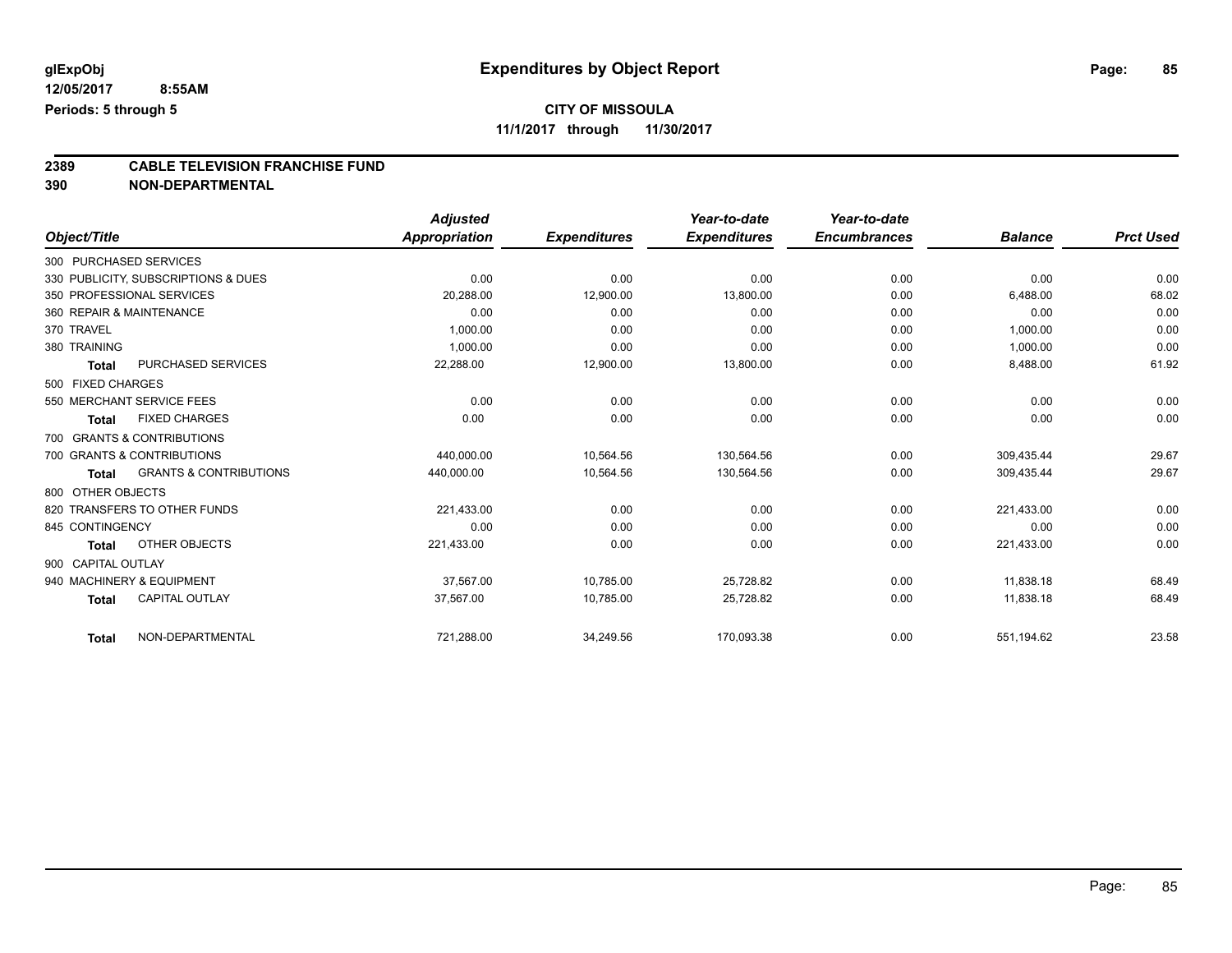## **CITY OF MISSOULA 11/1/2017 through 11/30/2017**

### **2389 CABLE TELEVISION FRANCHISE FUND**

|                          |                                     | <b>Adjusted</b> |                     | Year-to-date        | Year-to-date        |                |                  |
|--------------------------|-------------------------------------|-----------------|---------------------|---------------------|---------------------|----------------|------------------|
| Object/Title             |                                     | Appropriation   | <b>Expenditures</b> | <b>Expenditures</b> | <b>Encumbrances</b> | <b>Balance</b> | <b>Prct Used</b> |
| 300 PURCHASED SERVICES   |                                     |                 |                     |                     |                     |                |                  |
|                          | 330 PUBLICITY, SUBSCRIPTIONS & DUES | 0.00            | 0.00                | 0.00                | 0.00                | 0.00           | 0.00             |
|                          | 350 PROFESSIONAL SERVICES           | 20,288.00       | 12,900.00           | 13,800.00           | 0.00                | 6,488.00       | 68.02            |
| 360 REPAIR & MAINTENANCE |                                     | 0.00            | 0.00                | 0.00                | 0.00                | 0.00           | 0.00             |
| 370 TRAVEL               |                                     | 1,000.00        | 0.00                | 0.00                | 0.00                | 1,000.00       | 0.00             |
| 380 TRAINING             |                                     | 1,000.00        | 0.00                | 0.00                | 0.00                | 1,000.00       | 0.00             |
| <b>Total</b>             | <b>PURCHASED SERVICES</b>           | 22,288.00       | 12,900.00           | 13,800.00           | 0.00                | 8,488.00       | 61.92            |
| 500 FIXED CHARGES        |                                     |                 |                     |                     |                     |                |                  |
|                          | 550 MERCHANT SERVICE FEES           | 0.00            | 0.00                | 0.00                | 0.00                | 0.00           | 0.00             |
| <b>Total</b>             | <b>FIXED CHARGES</b>                | 0.00            | 0.00                | 0.00                | 0.00                | 0.00           | 0.00             |
|                          | 700 GRANTS & CONTRIBUTIONS          |                 |                     |                     |                     |                |                  |
|                          | 700 GRANTS & CONTRIBUTIONS          | 440,000.00      | 10,564.56           | 130,564.56          | 0.00                | 309,435.44     | 29.67            |
| <b>Total</b>             | <b>GRANTS &amp; CONTRIBUTIONS</b>   | 440,000.00      | 10,564.56           | 130,564.56          | 0.00                | 309,435.44     | 29.67            |
| 800 OTHER OBJECTS        |                                     |                 |                     |                     |                     |                |                  |
|                          | 820 TRANSFERS TO OTHER FUNDS        | 221,433.00      | 0.00                | 0.00                | 0.00                | 221,433.00     | 0.00             |
| 845 CONTINGENCY          |                                     | 0.00            | 0.00                | 0.00                | 0.00                | 0.00           | 0.00             |
| Total                    | OTHER OBJECTS                       | 221,433.00      | 0.00                | 0.00                | 0.00                | 221,433.00     | 0.00             |
| 900 CAPITAL OUTLAY       |                                     |                 |                     |                     |                     |                |                  |
|                          | 940 MACHINERY & EQUIPMENT           | 37,567.00       | 10,785.00           | 25,728.82           | 0.00                | 11,838.18      | 68.49            |
| <b>Total</b>             | <b>CAPITAL OUTLAY</b>               | 37,567.00       | 10,785.00           | 25,728.82           | 0.00                | 11,838.18      | 68.49            |
| <b>Total</b>             | CABLE TELEVISION FRANCHISE FUND     | 721,288.00      | 34,249.56           | 170,093.38          | 0.00                | 551,194.62     | 23.58            |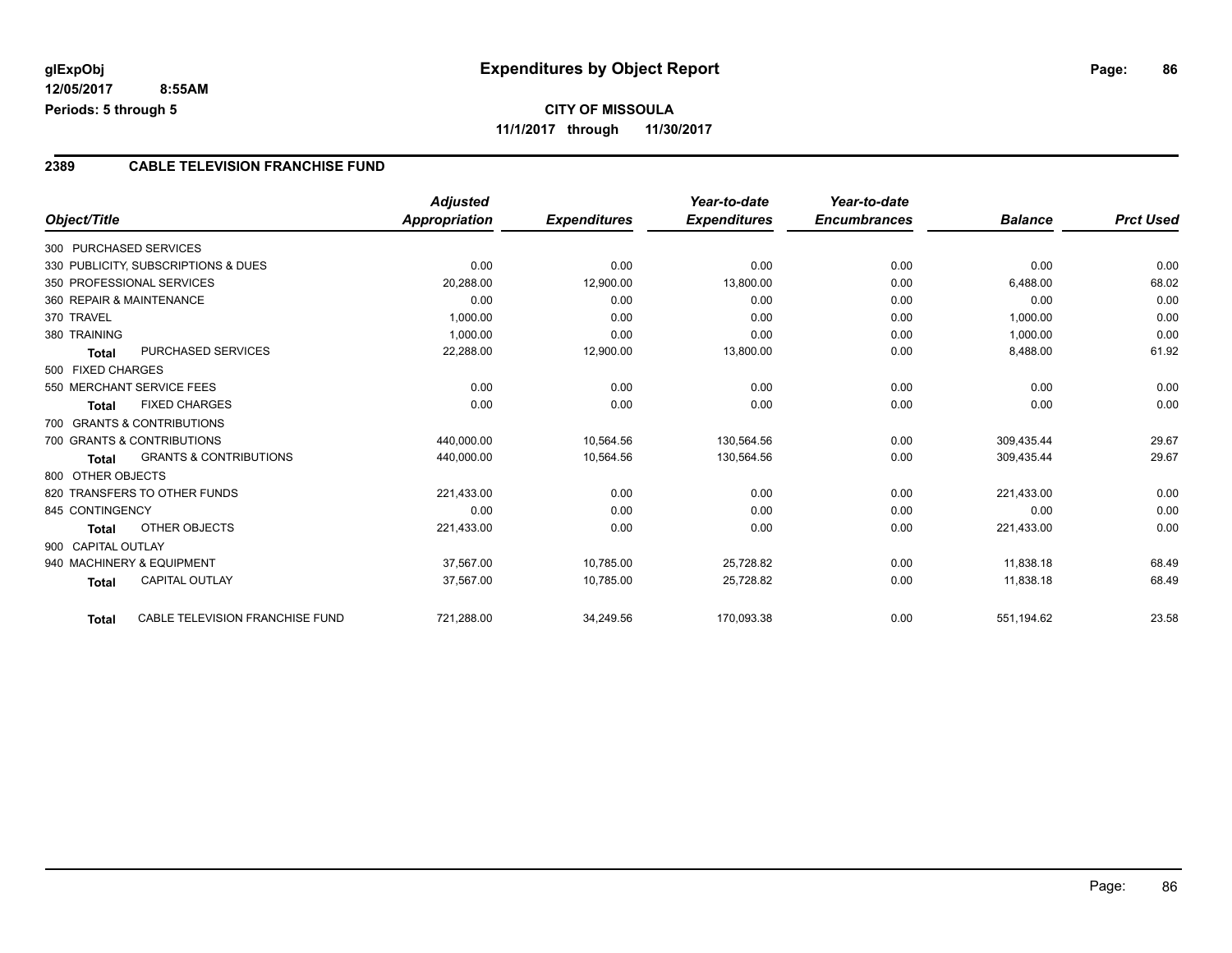**2390 DRUG FORFEITURE FUND**

**290 POLICE**

|                                                   | <b>Adjusted</b>      |                     | Year-to-date        | Year-to-date        |                |                  |
|---------------------------------------------------|----------------------|---------------------|---------------------|---------------------|----------------|------------------|
| Object/Title                                      | <b>Appropriation</b> | <b>Expenditures</b> | <b>Expenditures</b> | <b>Encumbrances</b> | <b>Balance</b> | <b>Prct Used</b> |
| 100 PERSONAL SERVICES                             |                      |                     |                     |                     |                |                  |
| 110 SALARIES AND WAGES                            | 0.00                 | 0.00                | 0.00                | 0.00                | 0.00           | 0.00             |
| 120 OVERTIME                                      | 0.00                 | 0.00                | 0.00                | 0.00                | 0.00           | 0.00             |
| 140 EMPLOYER CONTRIBUTIONS                        | 0.00                 | 0.00                | 0.00                | 0.00                | 0.00           | 0.00             |
| PERSONAL SERVICES<br>Total                        | 0.00                 | 0.00                | 0.00                | 0.00                | 0.00           | 0.00             |
| 200 SUPPLIES                                      |                      |                     |                     |                     |                |                  |
| 210 OFFICE SUPPLIES                               | 0.00                 | 0.00                | 0.00                | 0.00                | 0.00           | 0.00             |
| 220 OPERATING SUPPLIES                            | 3,000.00             | 52.99               | 669.34              | 0.00                | 2,330.66       | 22.31            |
| 230 REPAIR/MAINTENANCE                            | 3,000.00             | 0.00                | 0.00                | 0.00                | 3,000.00       | 0.00             |
| 231 GASOLINE                                      | 500.00               | 0.00                | 0.00                | 0.00                | 500.00         | 0.00             |
| 240 OTHER SUPPLIES                                | 0.00                 | 0.00                | 0.00                | 0.00                | 0.00           | 0.00             |
| <b>SUPPLIES</b><br>Total                          | 6,500.00             | 52.99               | 669.34              | 0.00                | 5,830.66       | 10.30            |
| 300 PURCHASED SERVICES                            |                      |                     |                     |                     |                |                  |
| 310 COMMUNICATIONS                                | 500.00               | 0.00                | 0.00                | 0.00                | 500.00         | 0.00             |
| 320 PRINTING & DUPLICATING                        | 300.00               | 0.00                | 0.00                | 0.00                | 300.00         | 0.00             |
| 330 PUBLICITY, SUBSCRIPTIONS & DUES               | 0.00                 | 0.00                | 0.00                | 0.00                | 0.00           | 0.00             |
| 344 TELEPHONE SERVICE                             | 0.00                 | 0.00                | 0.00                | 0.00                | 0.00           | 0.00             |
| 350 PROFESSIONAL SERVICES                         | 0.00                 | 0.00                | 2,370.87            | 0.00                | $-2,370.87$    | 0.00             |
| 360 REPAIR & MAINTENANCE                          | 500.00               | 0.00                | 0.00                | 0.00                | 500.00         | 0.00             |
| 370 TRAVEL                                        | 2,000.00             | 0.00                | 0.00                | 0.00                | 2,000.00       | 0.00             |
| 380 TRAINING                                      | 1,500.00             | 0.00                | 1,700.00            | 0.00                | $-200.00$      | 113.33           |
| 390 OTHER PURCHASED SERVICES                      | 500.00               | 0.00                | 0.00                | 0.00                | 500.00         | 0.00             |
| PURCHASED SERVICES<br><b>Total</b>                | 5,300.00             | 0.00                | 4,070.87            | 0.00                | 1,229.13       | 76.81            |
| 500 FIXED CHARGES                                 |                      |                     |                     |                     |                |                  |
| 500 FIXED CHARGES                                 | 1,000.00             | 0.00                | 0.00                | 0.00                | 1,000.00       | 0.00             |
| 550 MERCHANT SERVICE FEES                         | 0.00                 | 0.00                | 0.00                | 0.00                | 0.00           | 0.00             |
| <b>FIXED CHARGES</b><br>Total                     | 1,000.00             | 0.00                | 0.00                | 0.00                | 1,000.00       | 0.00             |
| 700 GRANTS & CONTRIBUTIONS                        |                      |                     |                     |                     |                |                  |
| 700 GRANTS & CONTRIBUTIONS                        | 0.00                 | 0.00                | 0.00                | 0.00                | 0.00           | 0.00             |
| <b>GRANTS &amp; CONTRIBUTIONS</b><br><b>Total</b> | 0.00                 | 0.00                | 0.00                | 0.00                | 0.00           | 0.00             |
| 800 OTHER OBJECTS                                 |                      |                     |                     |                     |                |                  |
| 820 TRANSFERS TO OTHER FUNDS                      | 0.00                 | 0.00                | 0.00                | 0.00                | 0.00           | 0.00             |
| 845 CONTINGENCY                                   | 0.00                 | 0.00                | 0.00                | 0.00                | 0.00           | 0.00             |
|                                                   |                      |                     |                     |                     |                |                  |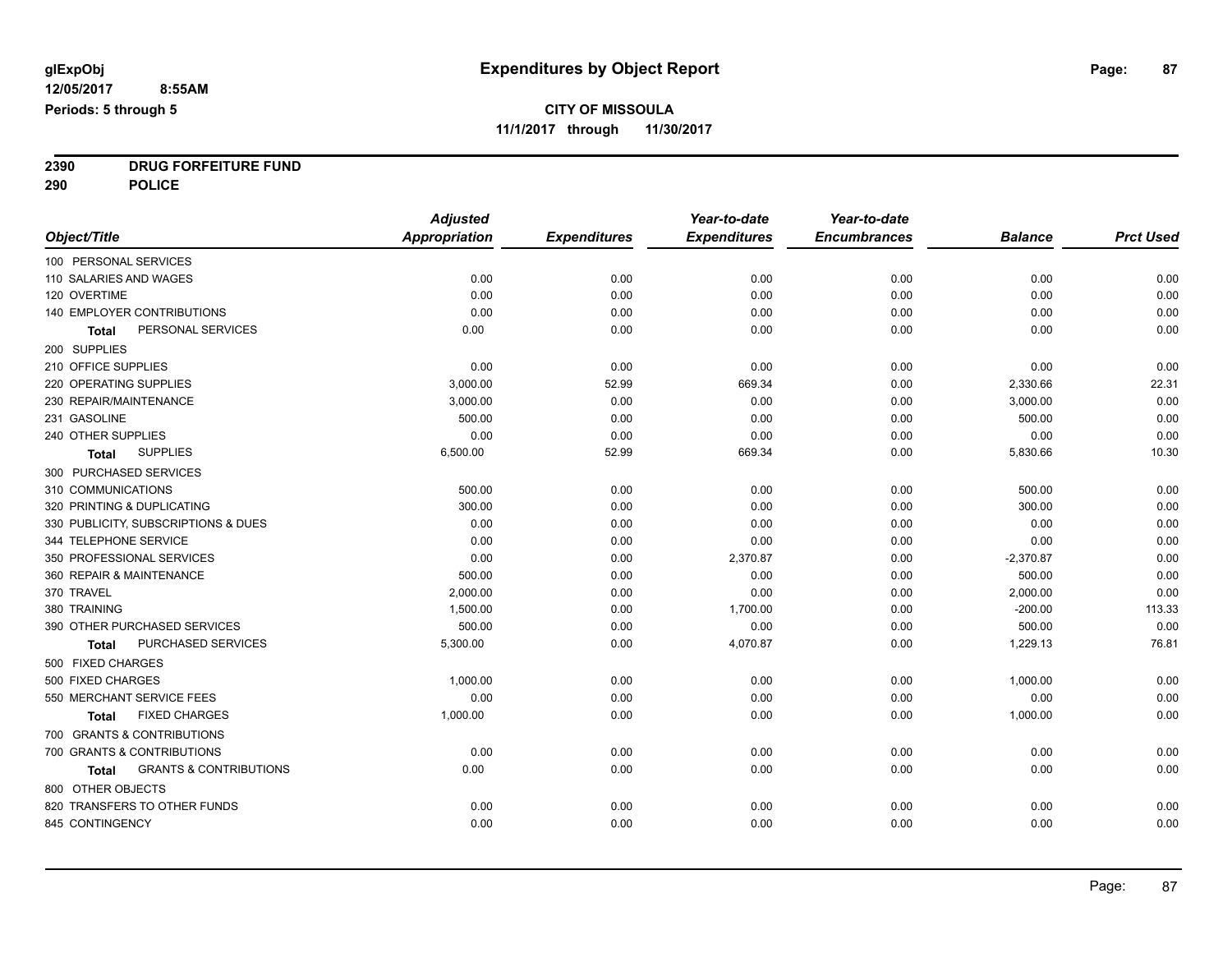**2390 DRUG FORFEITURE FUND**

**290 POLICE**

|                    |                           | <b>Adjusted</b> |                     | Year-to-date        | Year-to-date        |                |                  |
|--------------------|---------------------------|-----------------|---------------------|---------------------|---------------------|----------------|------------------|
| Object/Title       |                           | Appropriation   | <b>Expenditures</b> | <b>Expenditures</b> | <b>Encumbrances</b> | <b>Balance</b> | <b>Prct Used</b> |
| <b>Total</b>       | OTHER OBJECTS             | 0.00            | 0.00                | 0.00                | 0.00                | 0.00           | 0.00             |
| 900 CAPITAL OUTLAY |                           |                 |                     |                     |                     |                |                  |
| 930 IMPROVEMENTS   |                           | 0.00            | 0.00                | 0.00                | 0.00                | 0.00           | 0.00             |
|                    | 940 MACHINERY & EQUIPMENT | 5,000.00        | 0.00                | 0.00                | 0.00                | 5,000.00       | 0.00             |
| <b>Total</b>       | <b>CAPITAL OUTLAY</b>     | 5,000.00        | 0.00                | 0.00                | 0.00                | 5,000.00       | 0.00             |
| <b>Total</b>       | <b>POLICE</b>             | 17,800.00       | 52.99               | 4,740.21            | 0.00                | 13,059.79      | 26.63            |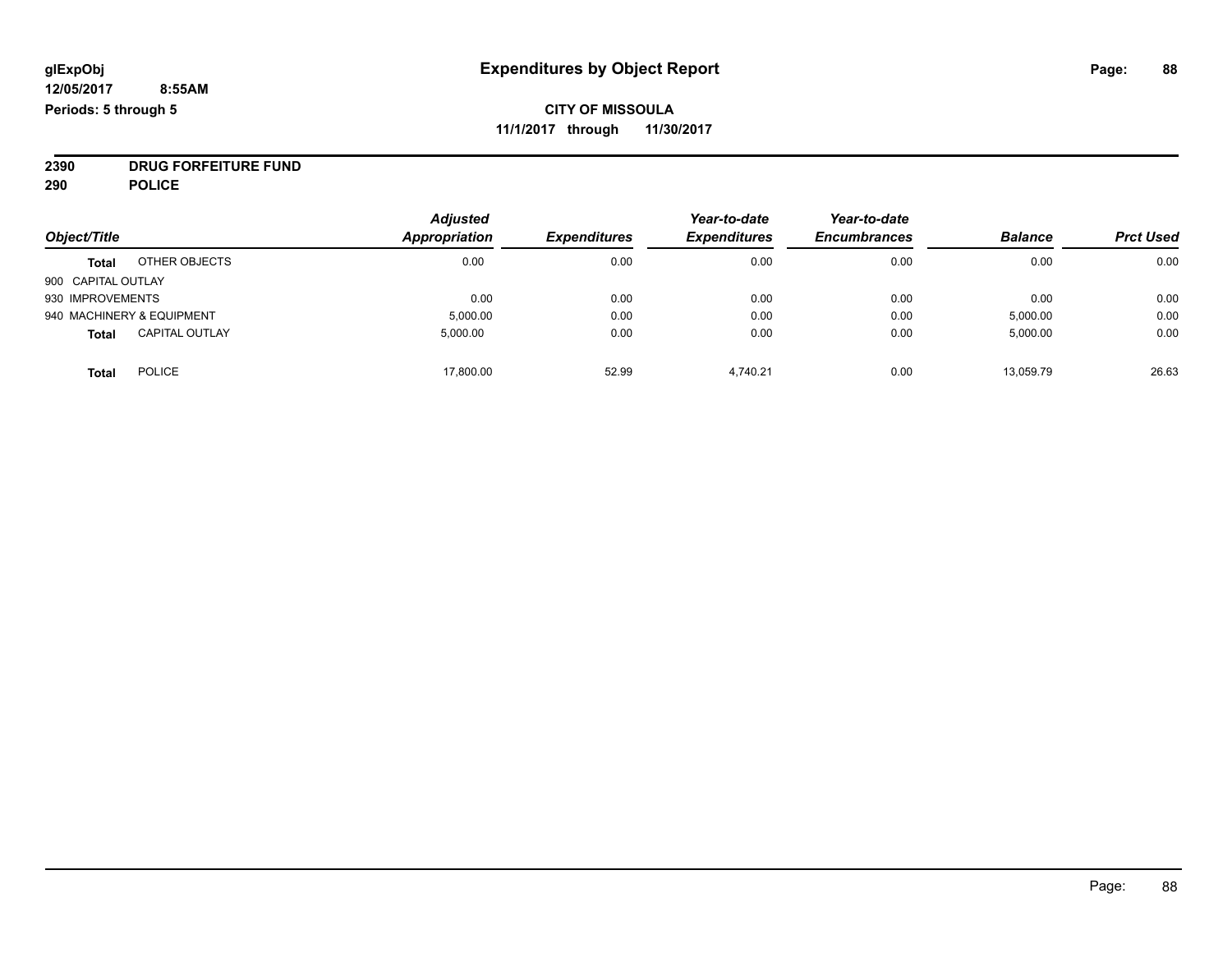#### **2390 DRUG FORFEITURE FUND**

|                                            | <b>Adjusted</b>      |                     | Year-to-date        | Year-to-date        |                |                  |
|--------------------------------------------|----------------------|---------------------|---------------------|---------------------|----------------|------------------|
| Object/Title                               | <b>Appropriation</b> | <b>Expenditures</b> | <b>Expenditures</b> | <b>Encumbrances</b> | <b>Balance</b> | <b>Prct Used</b> |
| 100 PERSONAL SERVICES                      |                      |                     |                     |                     |                |                  |
| 110 SALARIES AND WAGES                     | 0.00                 | 0.00                | 0.00                | 0.00                | 0.00           | 0.00             |
| 120 OVERTIME                               | 0.00                 | 0.00                | 0.00                | 0.00                | 0.00           | 0.00             |
| 140 EMPLOYER CONTRIBUTIONS                 | 0.00                 | 0.00                | 0.00                | 0.00                | 0.00           | 0.00             |
| PERSONAL SERVICES<br><b>Total</b>          | 0.00                 | 0.00                | 0.00                | 0.00                | 0.00           | 0.00             |
| 200 SUPPLIES                               |                      |                     |                     |                     |                |                  |
| 210 OFFICE SUPPLIES                        | 0.00                 | 0.00                | 0.00                | 0.00                | 0.00           | 0.00             |
| <b>220 OPERATING SUPPLIES</b>              | 3,000.00             | 52.99               | 669.34              | 0.00                | 2,330.66       | 22.31            |
| 230 REPAIR/MAINTENANCE                     | 3,000.00             | 0.00                | 0.00                | 0.00                | 3,000.00       | 0.00             |
| 231 GASOLINE                               | 500.00               | 0.00                | 0.00                | 0.00                | 500.00         | 0.00             |
| 240 OTHER SUPPLIES                         | 0.00                 | 0.00                | 0.00                | 0.00                | 0.00           | 0.00             |
| <b>SUPPLIES</b><br>Total                   | 6,500.00             | 52.99               | 669.34              | 0.00                | 5,830.66       | 10.30            |
| 300 PURCHASED SERVICES                     |                      |                     |                     |                     |                |                  |
| 310 COMMUNICATIONS                         | 500.00               | 0.00                | 0.00                | 0.00                | 500.00         | 0.00             |
| 320 PRINTING & DUPLICATING                 | 300.00               | 0.00                | 0.00                | 0.00                | 300.00         | 0.00             |
| 330 PUBLICITY, SUBSCRIPTIONS & DUES        | 0.00                 | 0.00                | 0.00                | 0.00                | 0.00           | 0.00             |
| 344 TELEPHONE SERVICE                      | 0.00                 | 0.00                | 0.00                | 0.00                | 0.00           | 0.00             |
| 350 PROFESSIONAL SERVICES                  | 0.00                 | 0.00                | 2,370.87            | 0.00                | $-2,370.87$    | 0.00             |
| 360 REPAIR & MAINTENANCE                   | 500.00               | 0.00                | 0.00                | 0.00                | 500.00         | 0.00             |
| 370 TRAVEL                                 | 2,000.00             | 0.00                | 0.00                | 0.00                | 2,000.00       | 0.00             |
| 380 TRAINING                               | 1,500.00             | 0.00                | 1,700.00            | 0.00                | $-200.00$      | 113.33           |
| 390 OTHER PURCHASED SERVICES               | 500.00               | 0.00                | 0.00                | 0.00                | 500.00         | 0.00             |
| <b>PURCHASED SERVICES</b><br>Total         | 5,300.00             | 0.00                | 4,070.87            | 0.00                | 1,229.13       | 76.81            |
| 500 FIXED CHARGES                          |                      |                     |                     |                     |                |                  |
| 500 FIXED CHARGES                          | 1,000.00             | 0.00                | 0.00                | 0.00                | 1,000.00       | 0.00             |
| 550 MERCHANT SERVICE FEES                  | 0.00                 | 0.00                | 0.00                | 0.00                | 0.00           | 0.00             |
| <b>FIXED CHARGES</b><br>Total              | 1,000.00             | 0.00                | 0.00                | 0.00                | 1,000.00       | 0.00             |
| 700 GRANTS & CONTRIBUTIONS                 |                      |                     |                     |                     |                |                  |
| 700 GRANTS & CONTRIBUTIONS                 | 0.00                 | 0.00                | 0.00                | 0.00                | 0.00           | 0.00             |
| <b>GRANTS &amp; CONTRIBUTIONS</b><br>Total | 0.00                 | 0.00                | 0.00                | 0.00                | 0.00           | 0.00             |
| 800 OTHER OBJECTS                          |                      |                     |                     |                     |                |                  |
| 820 TRANSFERS TO OTHER FUNDS               | 0.00                 | 0.00                | 0.00                | 0.00                | 0.00           | 0.00             |
| 845 CONTINGENCY                            | 0.00                 | 0.00                | 0.00                | 0.00                | 0.00           | 0.00             |
| OTHER OBJECTS<br>Total                     | 0.00                 | 0.00                | 0.00                | 0.00                | 0.00           | 0.00             |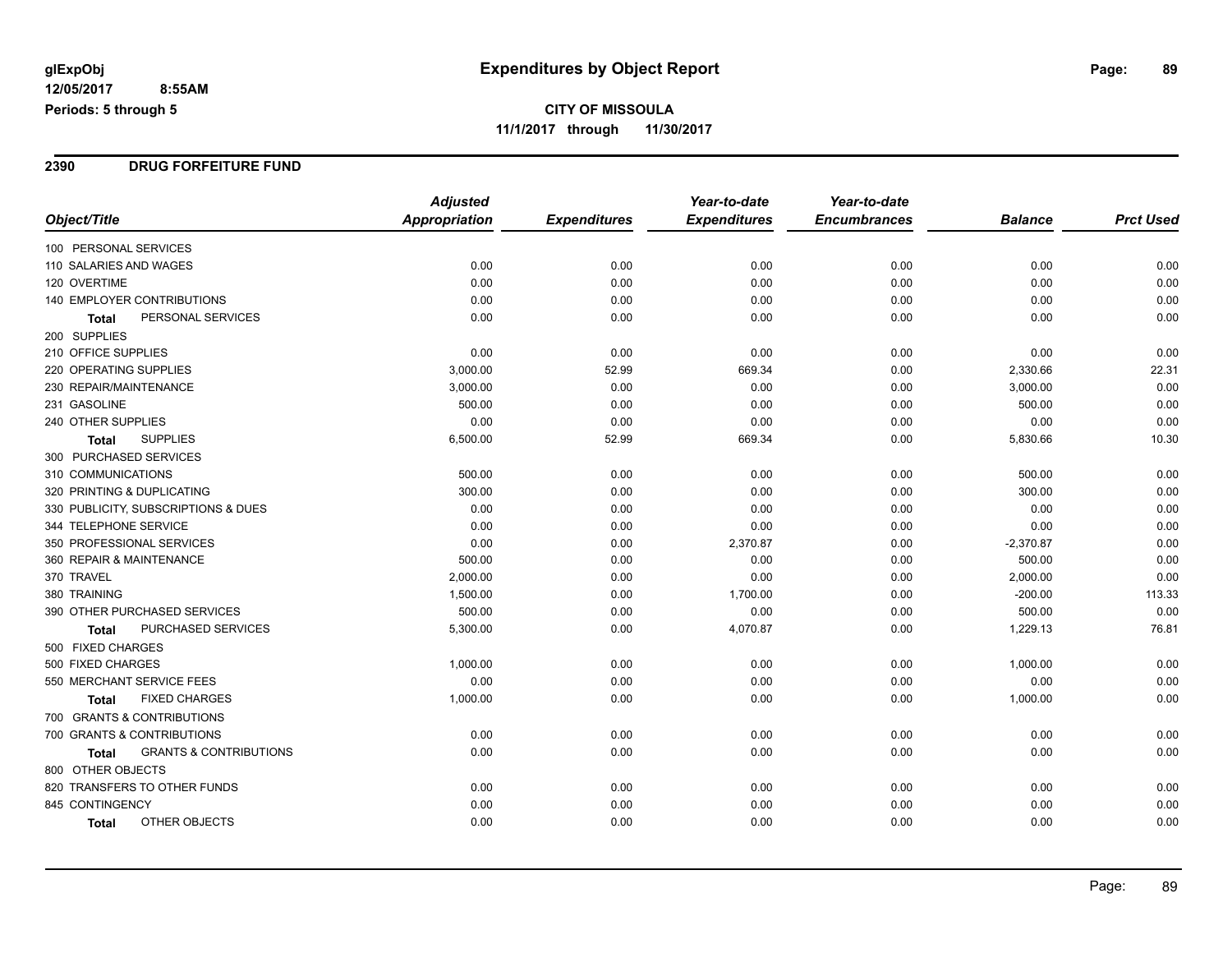**CITY OF MISSOULA 11/1/2017 through 11/30/2017**

#### **2390 DRUG FORFEITURE FUND**

| Object/Title                          | <b>Adjusted</b><br>Appropriation | <b>Expenditures</b> | Year-to-date<br><b>Expenditures</b> | Year-to-date<br><b>Encumbrances</b> | <b>Balance</b> | <b>Prct Used</b> |
|---------------------------------------|----------------------------------|---------------------|-------------------------------------|-------------------------------------|----------------|------------------|
| 900 CAPITAL OUTLAY                    |                                  |                     |                                     |                                     |                |                  |
| 930 IMPROVEMENTS                      | 0.00                             | 0.00                | 0.00                                | 0.00                                | 0.00           | 0.00             |
| 940 MACHINERY & EQUIPMENT             | 5,000.00                         | 0.00                | 0.00                                | 0.00                                | 5,000.00       | 0.00             |
| <b>CAPITAL OUTLAY</b><br><b>Total</b> | 5.000.00                         | 0.00                | 0.00                                | 0.00                                | 5,000.00       | 0.00             |
| DRUG FORFEITURE FUND<br><b>Total</b>  | 17.800.00                        | 52.99               | 4.740.21                            | 0.00                                | 13.059.79      | 26.63            |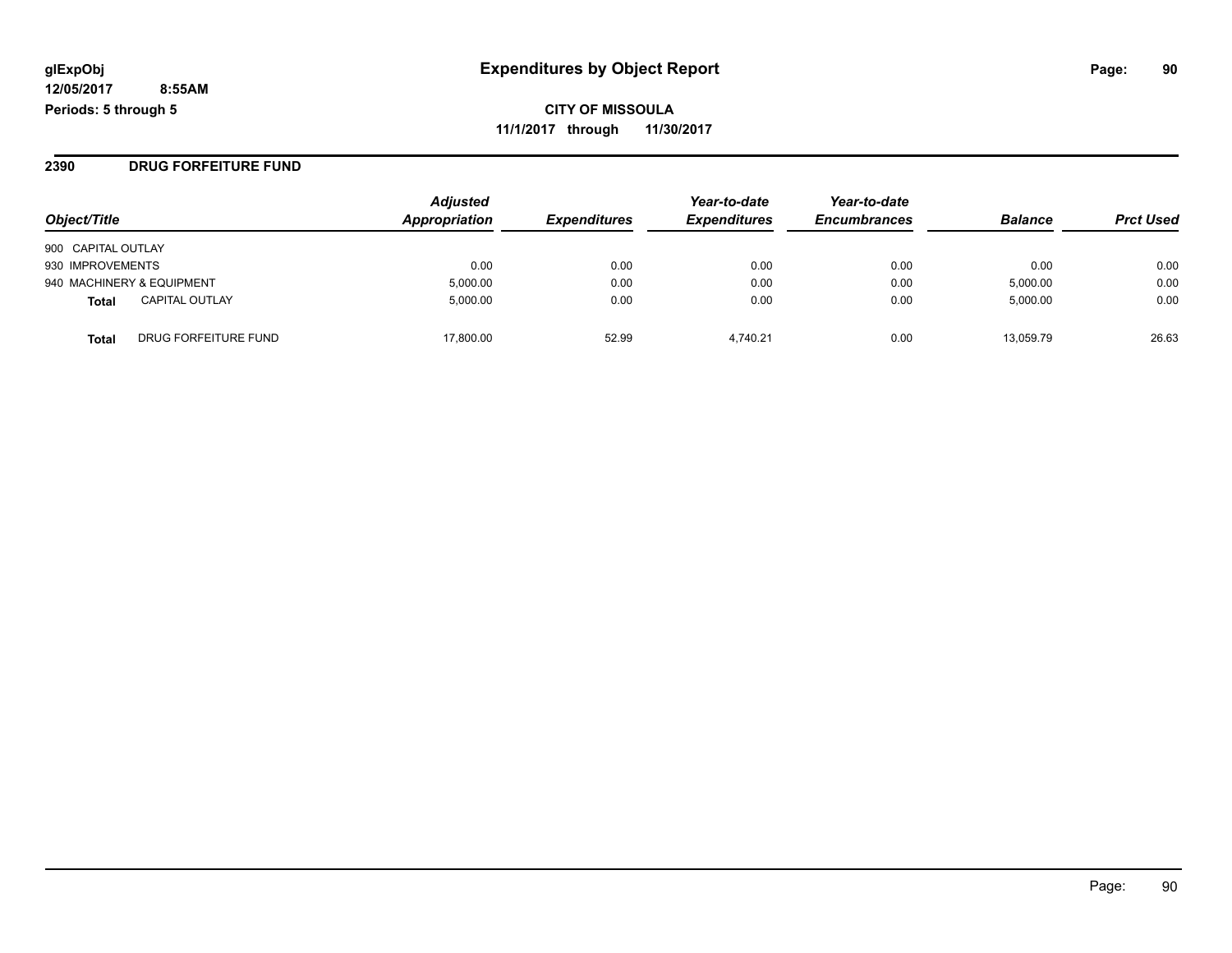## **CITY OF MISSOULA**

**11/1/2017 through 11/30/2017**

**2394 BUILDING INSPECTION FUND**

**310 BUILDING INSPECTION**

|                                       | <b>Adjusted</b> |                     | Year-to-date        | Year-to-date        |                |                  |
|---------------------------------------|-----------------|---------------------|---------------------|---------------------|----------------|------------------|
| Object/Title                          | Appropriation   | <b>Expenditures</b> | <b>Expenditures</b> | <b>Encumbrances</b> | <b>Balance</b> | <b>Prct Used</b> |
| 100 PERSONAL SERVICES                 |                 |                     |                     |                     |                |                  |
| 110 SALARIES AND WAGES                | 811,835.00      | 43,479.98           | 266,658.80          | 0.00                | 545,176.20     | 32.85            |
| 115 SALARIES/HEALTH INSURANCE BENEFIT | 0.00            | 0.00                | 0.00                | 0.00                | 0.00           | 0.00             |
| 120 OVERTIME                          | 500.00          | 0.00                | 0.00                | 0.00                | 500.00         | 0.00             |
| 130 OTHER                             | 0.00            | 0.00                | 0.00                | 0.00                | 0.00           | 0.00             |
| 140 EMPLOYER CONTRIBUTIONS            | 281,738.00      | 16,473.68           | 107,901.40          | 0.00                | 173,836.60     | 38.30            |
| 141 STATE RETIREMENT CONTRIBUTIONS    | 0.00            | 0.00                | 333.08              | 0.00                | $-333.08$      | 0.00             |
| PERSONAL SERVICES<br>Total            | 1,094,073.00    | 59,953.66           | 374,893.28          | 0.00                | 719,179.72     | 34.27            |
| 200 SUPPLIES                          |                 |                     |                     |                     |                |                  |
| 210 OFFICE SUPPLIES                   | 2,200.00        | 151.24              | 2,414.55            | 0.00                | $-214.55$      | 109.75           |
| 220 OPERATING SUPPLIES                | 5,500.00        | 1,350.81            | 16,165.59           | 0.00                | $-10,665.59$   | 293.92           |
| 230 REPAIR/MAINTENANCE                | 3,000.00        | 11.00               | 252.62              | 0.00                | 2,747.38       | 8.42             |
| 231 GASOLINE                          | 11,475.00       | 512.81              | 1,601.71            | 0.00                | 9,873.29       | 13.96            |
| 250 SUPPLIES FOR RESALE               | 500.00          | 0.00                | 0.00                | 0.00                | 500.00         | 0.00             |
| <b>SUPPLIES</b><br><b>Total</b>       | 22,675.00       | 2,025.86            | 20,434.47           | 0.00                | 2,240.53       | 90.12            |
| 300 PURCHASED SERVICES                |                 |                     |                     |                     |                |                  |
| 310 COMMUNICATIONS                    | 1,000.00        | 0.00                | 103.22              | 0.00                | 896.78         | 10.32            |
| 320 PRINTING & DUPLICATING            | 7,600.00        | 23.01               | 73.37               | 0.00                | 7,526.63       | 0.97             |
| 330 PUBLICITY, SUBSCRIPTIONS & DUES   | 2,100.00        | 231.31              | 11,596.26           | 0.00                | $-9,496.26$    | 552.20           |
| 344 TELEPHONE SERVICE                 | 13,548.00       | 0.21                | 2,247.16            | 0.00                | 11,300.84      | 16.59            |
| 350 PROFESSIONAL SERVICES             | 14,600.00       | 3,008.63            | 10,656.56           | 0.00                | 3,943.44       | 72.99            |
| 360 REPAIR & MAINTENANCE              | 44,378.00       | 728.82              | 1,691.24            | 0.00                | 42,686.76      | 3.81             |
| 370 TRAVEL                            | 5,025.00        | 0.00                | 2,247.04            | 0.00                | 2,777.96       | 44.72            |
| 380 TRAINING                          | 6,500.00        | 0.00                | 695.00              | 0.00                | 5,805.00       | 10.69            |
| PURCHASED SERVICES<br><b>Total</b>    | 94,751.00       | 3,991.98            | 29,309.85           | 0.00                | 65,441.15      | 30.93            |
| 500 FIXED CHARGES                     |                 |                     |                     |                     |                |                  |
| 500 FIXED CHARGES                     | 416,338.00      | 0.00                | 0.00                | 0.00                | 416,338.00     | 0.00             |
| 550 MERCHANT SERVICE FEES             | 0.00            | 0.00                | 0.00                | 0.00                | 0.00           | 0.00             |
| <b>FIXED CHARGES</b><br>Total         | 416,338.00      | 0.00                | 0.00                | 0.00                | 416,338.00     | 0.00             |
| 600 DEBT SERVICE                      |                 |                     |                     |                     |                |                  |
| 620 INTEREST / SERVICE FEES           | 0.00            | 0.00                | 0.00                | 0.00                | 0.00           | 0.00             |
| <b>DEBT SERVICE</b><br>Total          | 0.00            | 0.00                | 0.00                | 0.00                | 0.00           | 0.00             |
| 900 CAPITAL OUTLAY                    |                 |                     |                     |                     |                |                  |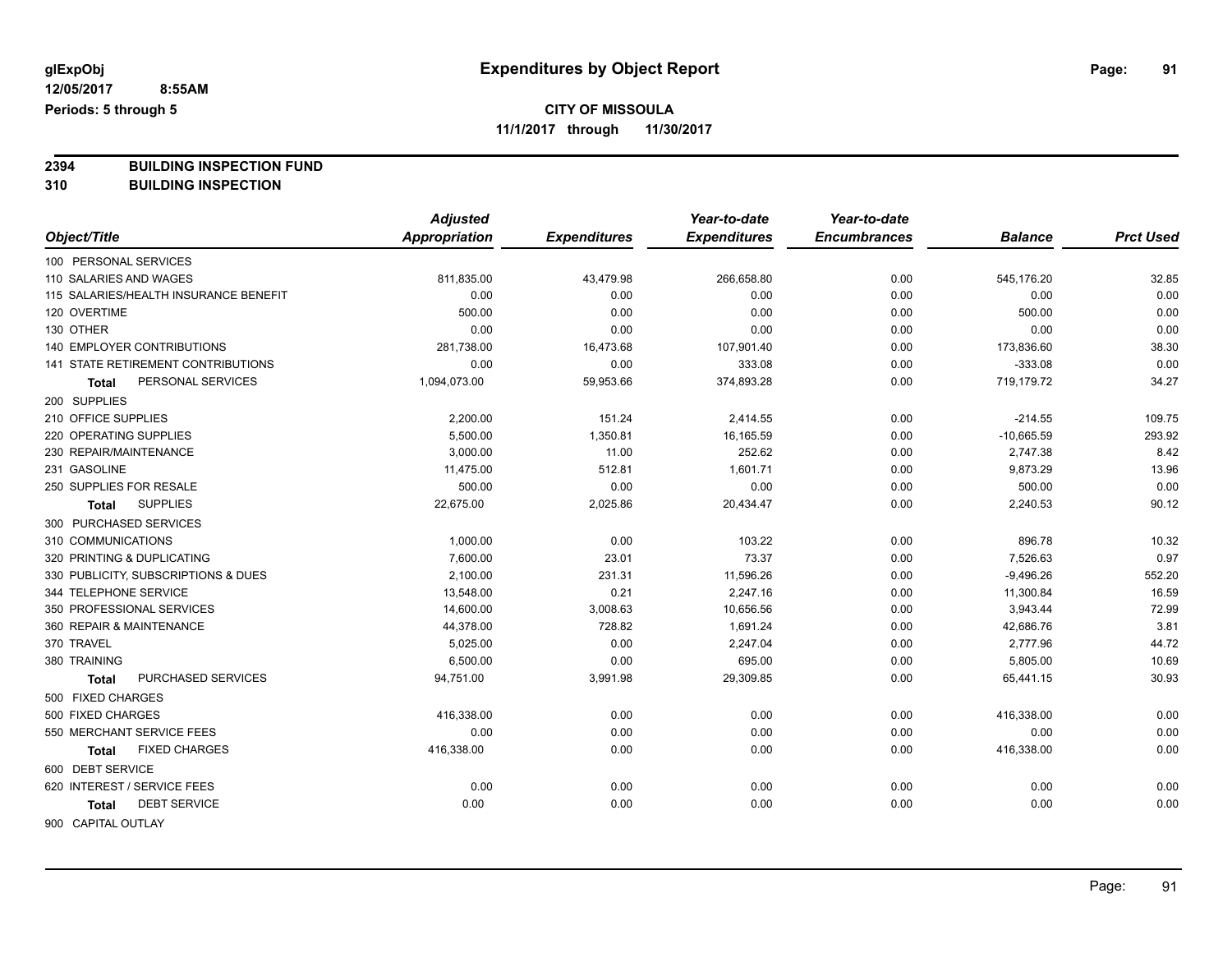**2394 BUILDING INSPECTION FUND**

**310 BUILDING INSPECTION**

| Object/Title<br>940 MACHINERY & EQUIPMENT |                            | <b>Adjusted</b><br>Appropriation | <b>Expenditures</b><br>0.00<br>0.00 | Year-to-date<br><b>Expenditures</b><br>0.00 | Year-to-date<br><b>Encumbrances</b><br>0.00 | <b>Balance</b><br>0.00 | <b>Prct Used</b><br>0.00 |
|-------------------------------------------|----------------------------|----------------------------------|-------------------------------------|---------------------------------------------|---------------------------------------------|------------------------|--------------------------|
|                                           |                            |                                  |                                     |                                             |                                             |                        |                          |
| <b>Total</b>                              | <b>CAPITAL OUTLAY</b>      | 0.00                             | 0.00                                | 0.00                                        | 0.00                                        | 0.00                   | 0.00                     |
| Tota                                      | <b>BUILDING INSPECTION</b> | 627,837.00                       | 65,971.50                           | 424,637.60                                  | 0.00                                        | 1.203.199.40           | 26.09                    |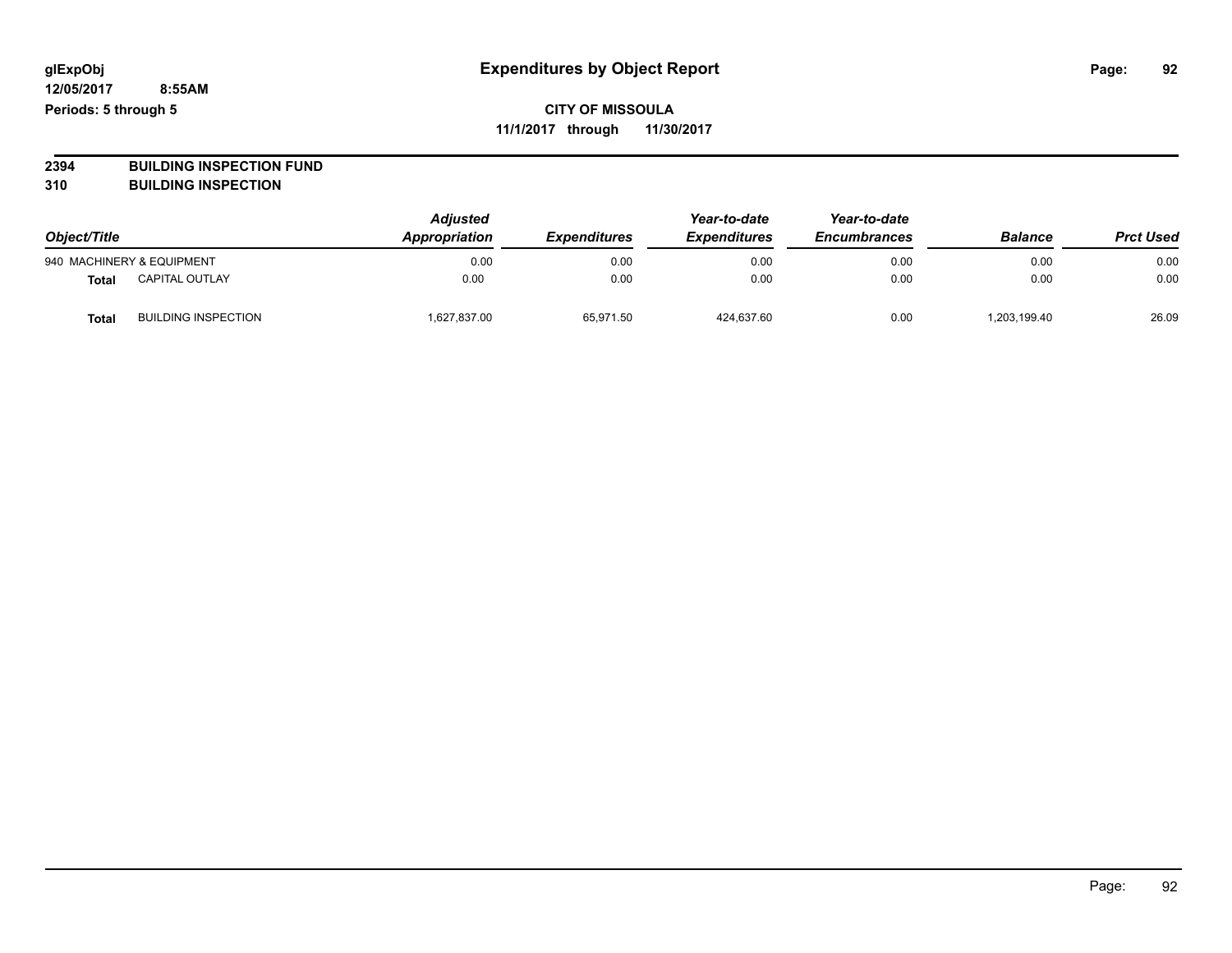### **2394 BUILDING INSPECTION FUND**

|                                       | <b>Adjusted</b> |                     | Year-to-date        | Year-to-date        |                |                  |
|---------------------------------------|-----------------|---------------------|---------------------|---------------------|----------------|------------------|
| Object/Title                          | Appropriation   | <b>Expenditures</b> | <b>Expenditures</b> | <b>Encumbrances</b> | <b>Balance</b> | <b>Prct Used</b> |
| 100 PERSONAL SERVICES                 |                 |                     |                     |                     |                |                  |
| 110 SALARIES AND WAGES                | 811,835.00      | 43,479.98           | 266,658.80          | 0.00                | 545,176.20     | 32.85            |
| 115 SALARIES/HEALTH INSURANCE BENEFIT | 0.00            | 0.00                | 0.00                | 0.00                | 0.00           | 0.00             |
| 120 OVERTIME                          | 500.00          | 0.00                | 0.00                | 0.00                | 500.00         | 0.00             |
| 130 OTHER                             | 0.00            | 0.00                | 0.00                | 0.00                | 0.00           | 0.00             |
| <b>140 EMPLOYER CONTRIBUTIONS</b>     | 281,738.00      | 16,473.68           | 107,901.40          | 0.00                | 173,836.60     | 38.30            |
| 141 STATE RETIREMENT CONTRIBUTIONS    | 0.00            | 0.00                | 333.08              | 0.00                | $-333.08$      | 0.00             |
| PERSONAL SERVICES<br>Total            | 1,094,073.00    | 59,953.66           | 374,893.28          | 0.00                | 719,179.72     | 34.27            |
| 200 SUPPLIES                          |                 |                     |                     |                     |                |                  |
| 210 OFFICE SUPPLIES                   | 2,200.00        | 151.24              | 2,414.55            | 0.00                | $-214.55$      | 109.75           |
| 220 OPERATING SUPPLIES                | 5,500.00        | 1,350.81            | 16,165.59           | 0.00                | $-10,665.59$   | 293.92           |
| 230 REPAIR/MAINTENANCE                | 3,000.00        | 11.00               | 252.62              | 0.00                | 2,747.38       | 8.42             |
| 231 GASOLINE                          | 11,475.00       | 512.81              | 1,601.71            | 0.00                | 9,873.29       | 13.96            |
| 250 SUPPLIES FOR RESALE               | 500.00          | 0.00                | 0.00                | 0.00                | 500.00         | 0.00             |
| <b>SUPPLIES</b><br><b>Total</b>       | 22,675.00       | 2,025.86            | 20,434.47           | 0.00                | 2,240.53       | 90.12            |
| 300 PURCHASED SERVICES                |                 |                     |                     |                     |                |                  |
| 310 COMMUNICATIONS                    | 1,000.00        | 0.00                | 103.22              | 0.00                | 896.78         | 10.32            |
| 320 PRINTING & DUPLICATING            | 7,600.00        | 23.01               | 73.37               | 0.00                | 7,526.63       | 0.97             |
| 330 PUBLICITY, SUBSCRIPTIONS & DUES   | 2,100.00        | 231.31              | 11,596.26           | 0.00                | $-9,496.26$    | 552.20           |
| 344 TELEPHONE SERVICE                 | 13,548.00       | 0.21                | 2,247.16            | 0.00                | 11,300.84      | 16.59            |
| 350 PROFESSIONAL SERVICES             | 14,600.00       | 3,008.63            | 10,656.56           | 0.00                | 3,943.44       | 72.99            |
| 360 REPAIR & MAINTENANCE              | 44,378.00       | 728.82              | 1,691.24            | 0.00                | 42,686.76      | 3.81             |
| 370 TRAVEL                            | 5,025.00        | 0.00                | 2,247.04            | 0.00                | 2,777.96       | 44.72            |
| 380 TRAINING                          | 6,500.00        | 0.00                | 695.00              | 0.00                | 5,805.00       | 10.69            |
| PURCHASED SERVICES<br><b>Total</b>    | 94,751.00       | 3,991.98            | 29,309.85           | 0.00                | 65,441.15      | 30.93            |
| 500 FIXED CHARGES                     |                 |                     |                     |                     |                |                  |
| 500 FIXED CHARGES                     | 416,338.00      | 0.00                | 0.00                | 0.00                | 416,338.00     | 0.00             |
| 550 MERCHANT SERVICE FEES             | 0.00            | 0.00                | 0.00                | 0.00                | 0.00           | 0.00             |
| <b>FIXED CHARGES</b><br><b>Total</b>  | 416,338.00      | 0.00                | 0.00                | 0.00                | 416,338.00     | 0.00             |
| 600 DEBT SERVICE                      |                 |                     |                     |                     |                |                  |
| 620 INTEREST / SERVICE FEES           | 0.00            | 0.00                | 0.00                | 0.00                | 0.00           | 0.00             |
| <b>DEBT SERVICE</b><br><b>Total</b>   | 0.00            | 0.00                | 0.00                | 0.00                | 0.00           | 0.00             |
| 900 CAPITAL OUTLAY                    |                 |                     |                     |                     |                |                  |
| 940 MACHINERY & EQUIPMENT             | 0.00            | 0.00                | 0.00                | 0.00                | 0.00           | 0.00             |
|                                       |                 |                     |                     |                     |                |                  |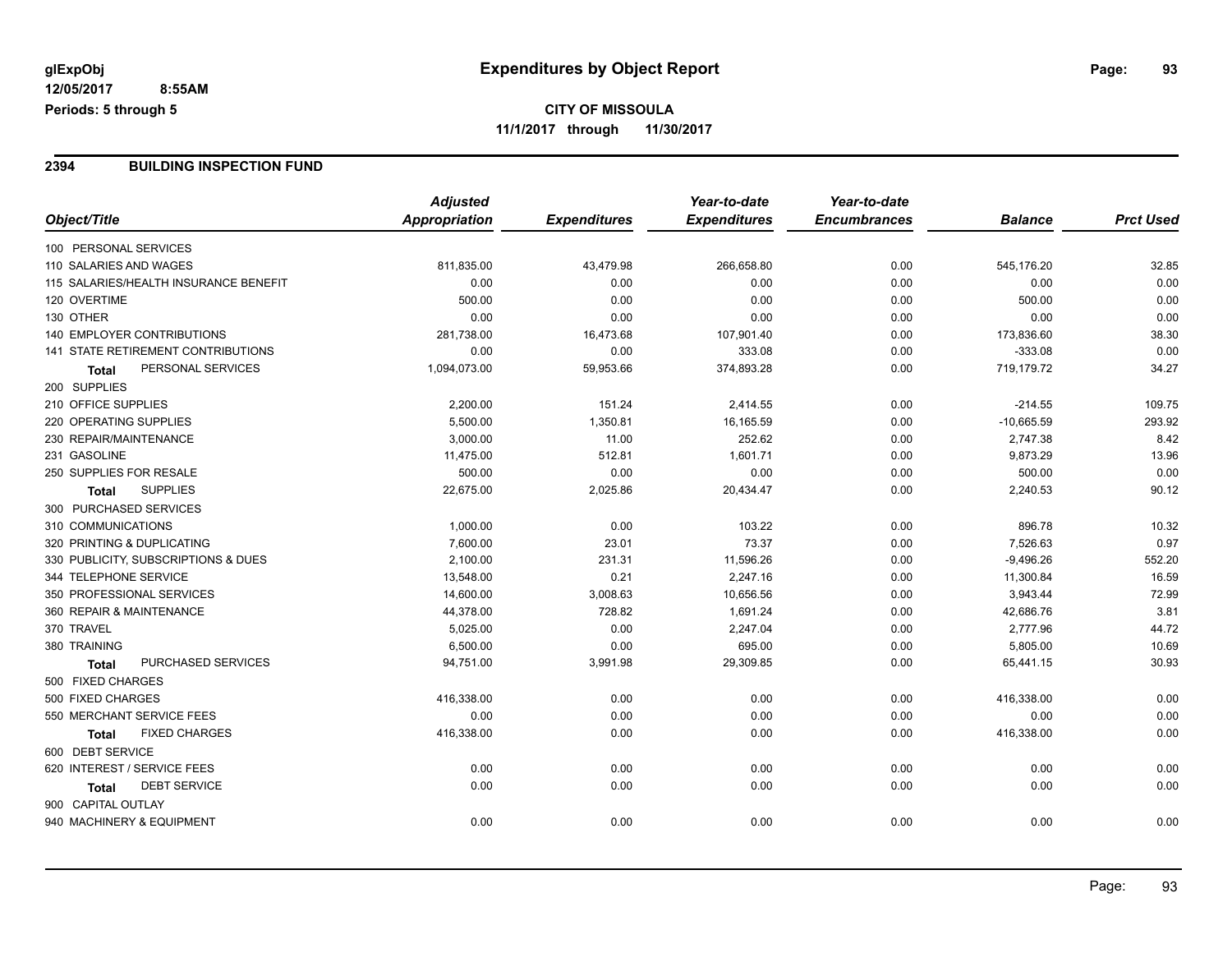**CITY OF MISSOULA 11/1/2017 through 11/30/2017**

#### **2394 BUILDING INSPECTION FUND**

| Object/Title      |                                 | <b>Adiusted</b><br><b>Appropriation</b> | <b>Expenditures</b> | Year-to-date<br><b>Expenditures</b> | Year-to-date<br><b>Encumbrances</b> | <b>Balance</b> | <b>Prct Used</b> |
|-------------------|---------------------------------|-----------------------------------------|---------------------|-------------------------------------|-------------------------------------|----------------|------------------|
| Tota <sub>l</sub> | <b>CAPITAL OUTLAY</b>           | 0.00                                    | 0.00                | 0.00                                | 0.00                                | 0.00           | 0.00             |
| Tota.             | <b>BUILDING INSPECTION FUND</b> | 1,627,837.00                            | 65,971.50           | 424,637.60                          | 0.00                                | 203,199.40     | 26.09            |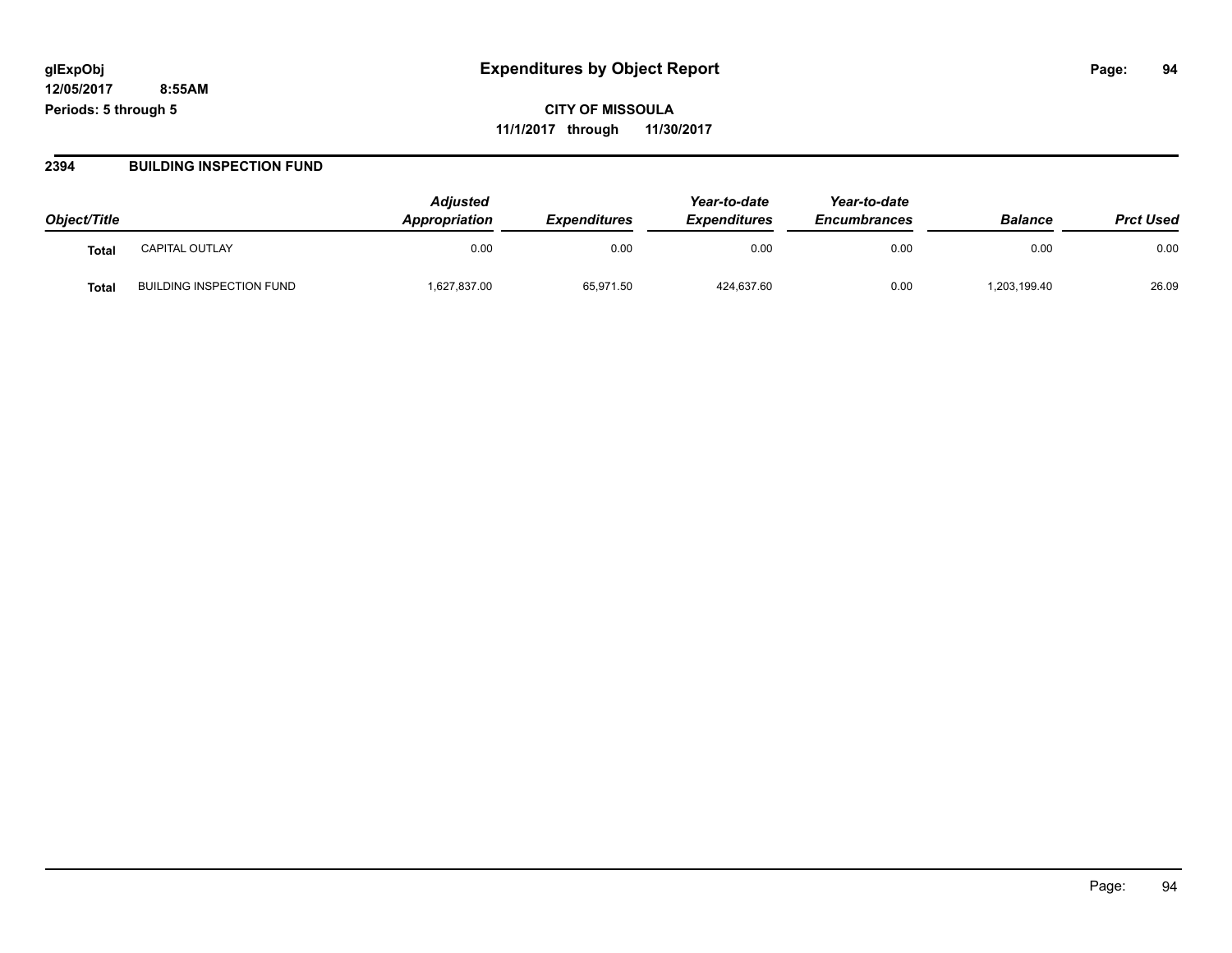**11/1/2017 through 11/30/2017**

## **2395 CITY GRANTS & PROGRAM INCOME FUND**

**390 NON-DEPARTMENTAL**

|                                                   | <b>Adjusted</b>      |                     | Year-to-date        | Year-to-date        |                |                  |
|---------------------------------------------------|----------------------|---------------------|---------------------|---------------------|----------------|------------------|
| Object/Title                                      | <b>Appropriation</b> | <b>Expenditures</b> | <b>Expenditures</b> | <b>Encumbrances</b> | <b>Balance</b> | <b>Prct Used</b> |
| 300 PURCHASED SERVICES                            |                      |                     |                     |                     |                |                  |
| 350 PROFESSIONAL SERVICES                         | 0.00                 | 0.00                | 0.00                | 0.00                | 0.00           | 0.00             |
| PURCHASED SERVICES<br><b>Total</b>                | 0.00                 | 0.00                | 0.00                | 0.00                | 0.00           | 0.00             |
| 500 FIXED CHARGES                                 |                      |                     |                     |                     |                |                  |
| 550 MERCHANT SERVICE FEES                         | 0.00                 | 0.00                | 0.00                | 0.00                | 0.00           | 0.00             |
| <b>FIXED CHARGES</b><br><b>Total</b>              | 0.00                 | 0.00                | 0.00                | 0.00                | 0.00           | 0.00             |
| 700 GRANTS & CONTRIBUTIONS                        |                      |                     |                     |                     |                |                  |
| 700 GRANTS & CONTRIBUTIONS                        | 0.00                 | 0.00                | 0.00                | 0.00                | 0.00           | 0.00             |
| <b>GRANTS &amp; CONTRIBUTIONS</b><br><b>Total</b> | 0.00                 | 0.00                | 0.00                | 0.00                | 0.00           | 0.00             |
| 800 OTHER OBJECTS                                 |                      |                     |                     |                     |                |                  |
| 820 TRANSFERS TO OTHER FUNDS                      | 0.00                 | 0.00                | 0.00                | 0.00                | 0.00           | 0.00             |
| 845 CONTINGENCY                                   | 0.00                 | 0.00                | 0.00                | 0.00                | 0.00           | 0.00             |
| OTHER OBJECTS<br><b>Total</b>                     | 0.00                 | 0.00                | 0.00                | 0.00                | 0.00           | 0.00             |
| NON-DEPARTMENTAL<br><b>Total</b>                  | 0.00                 | 0.00                | 0.00                | 0.00                | 0.00           | 0.00             |

Page: 95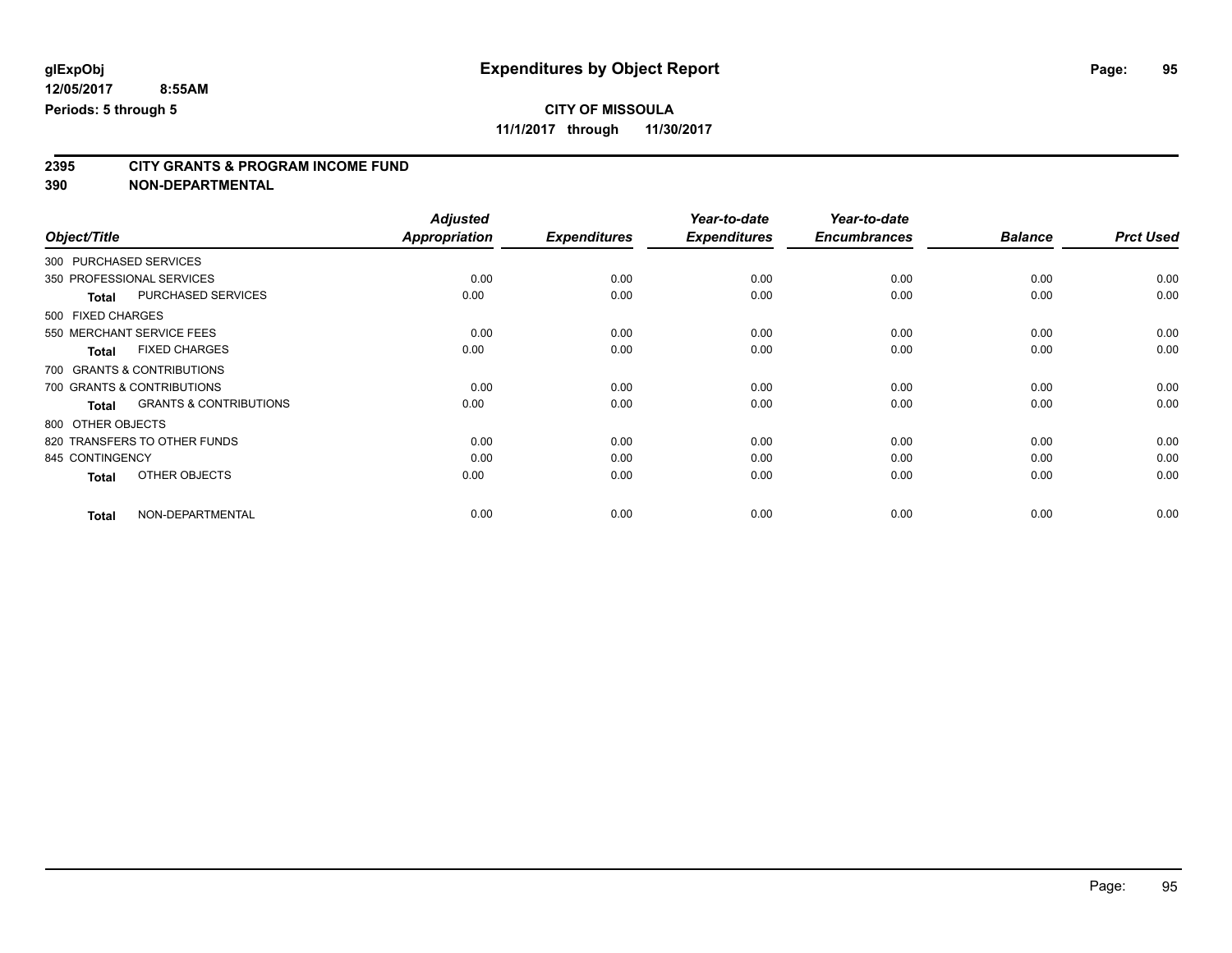## **CITY OF MISSOULA 11/1/2017 through 11/30/2017**

### **2395 CITY GRANTS & PROGRAM INCOME FUND**

| Object/Title      |              |                                   | <b>Adjusted</b><br>Appropriation | <b>Expenditures</b> | Year-to-date<br><b>Expenditures</b> | Year-to-date<br><b>Encumbrances</b> | <b>Balance</b> | <b>Prct Used</b> |
|-------------------|--------------|-----------------------------------|----------------------------------|---------------------|-------------------------------------|-------------------------------------|----------------|------------------|
|                   |              |                                   |                                  |                     |                                     |                                     |                |                  |
|                   |              | 300 PURCHASED SERVICES            |                                  |                     |                                     |                                     |                |                  |
|                   |              | 350 PROFESSIONAL SERVICES         | 0.00                             | 0.00                | 0.00                                | 0.00                                | 0.00           | 0.00             |
|                   | <b>Total</b> | PURCHASED SERVICES                | 0.00                             | 0.00                | 0.00                                | 0.00                                | 0.00           | 0.00             |
| 500 FIXED CHARGES |              |                                   |                                  |                     |                                     |                                     |                |                  |
|                   |              | 550 MERCHANT SERVICE FEES         | 0.00                             | 0.00                | 0.00                                | 0.00                                | 0.00           | 0.00             |
|                   | <b>Total</b> | <b>FIXED CHARGES</b>              | 0.00                             | 0.00                | 0.00                                | 0.00                                | 0.00           | 0.00             |
|                   |              | 700 GRANTS & CONTRIBUTIONS        |                                  |                     |                                     |                                     |                |                  |
|                   |              | 700 GRANTS & CONTRIBUTIONS        | 0.00                             | 0.00                | 0.00                                | 0.00                                | 0.00           | 0.00             |
|                   | <b>Total</b> | <b>GRANTS &amp; CONTRIBUTIONS</b> | 0.00                             | 0.00                | 0.00                                | 0.00                                | 0.00           | 0.00             |
| 800 OTHER OBJECTS |              |                                   |                                  |                     |                                     |                                     |                |                  |
|                   |              | 820 TRANSFERS TO OTHER FUNDS      | 0.00                             | 0.00                | 0.00                                | 0.00                                | 0.00           | 0.00             |
| 845 CONTINGENCY   |              |                                   | 0.00                             | 0.00                | 0.00                                | 0.00                                | 0.00           | 0.00             |
|                   | <b>Total</b> | OTHER OBJECTS                     | 0.00                             | 0.00                | 0.00                                | 0.00                                | 0.00           | 0.00             |
|                   | <b>Total</b> | CITY GRANTS & PROGRAM INCOME FUN  | 0.00                             | 0.00                | 0.00                                | 0.00                                | 0.00           | 0.00             |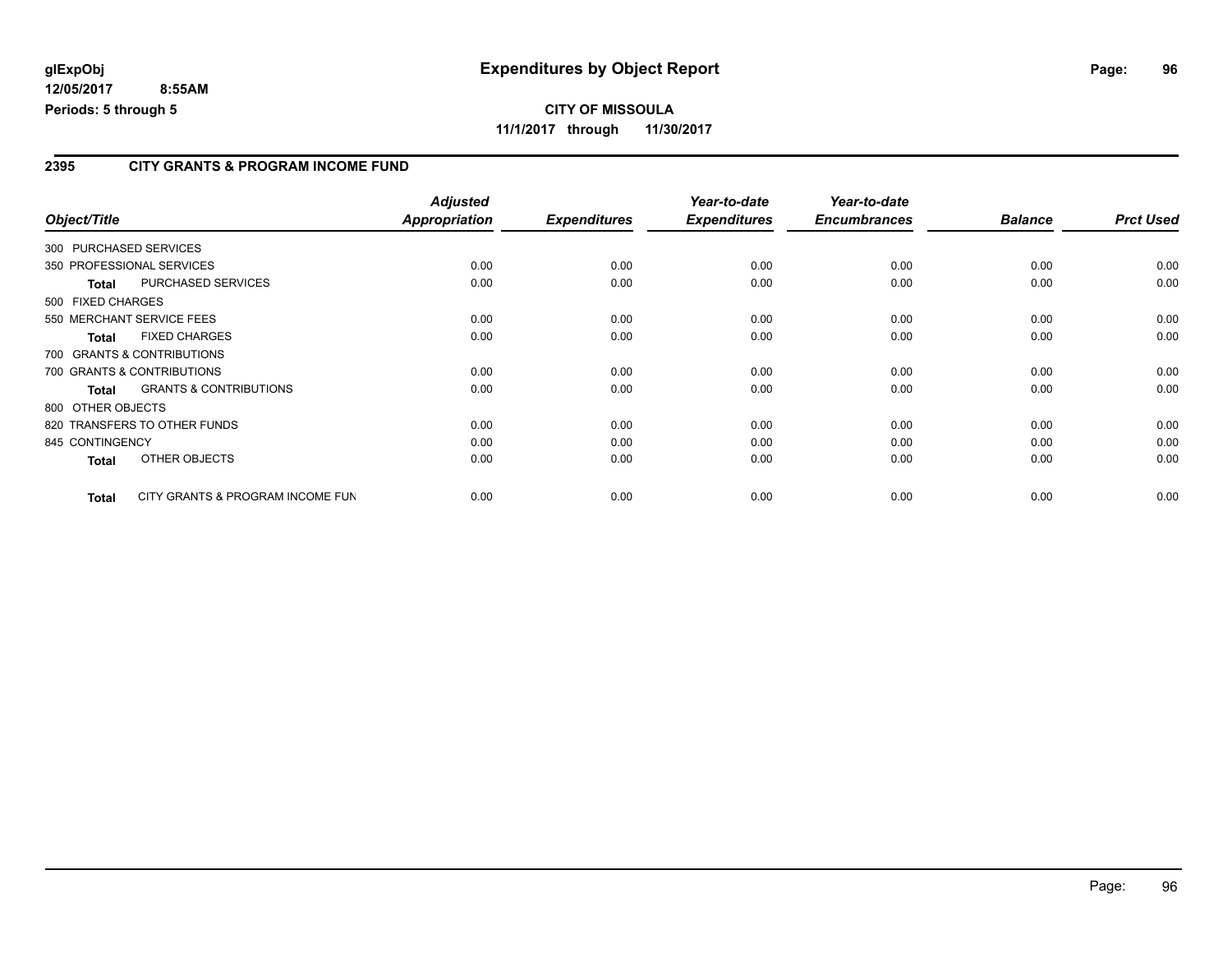### **CITY OF MISSOULA 11/1/2017 through 11/30/2017**

#### **2396 ENERGY EFFICIENCY REVOLVING LOAN FUND 390 NON-DEPARTMENTAL**

| Object/Title               |                                   | <b>Adjusted</b><br>Appropriation<br><b>Expenditures</b> | Year-to-date | Year-to-date        |                     |                |                  |
|----------------------------|-----------------------------------|---------------------------------------------------------|--------------|---------------------|---------------------|----------------|------------------|
|                            |                                   |                                                         |              | <b>Expenditures</b> | <b>Encumbrances</b> | <b>Balance</b> | <b>Prct Used</b> |
| 700 GRANTS & CONTRIBUTIONS |                                   |                                                         |              |                     |                     |                |                  |
| 700 GRANTS & CONTRIBUTIONS |                                   | 0.00                                                    | 0.00         | 0.00                | 0.00                | 0.00           | 0.00             |
| <b>Total</b>               | <b>GRANTS &amp; CONTRIBUTIONS</b> | 0.00                                                    | 0.00         | 0.00                | 0.00                | 0.00           | 0.00             |
| Total                      | NON-DEPARTMENTAL                  | 0.00                                                    | 0.00         | 0.00                | 0.00                | 0.00           | 0.00             |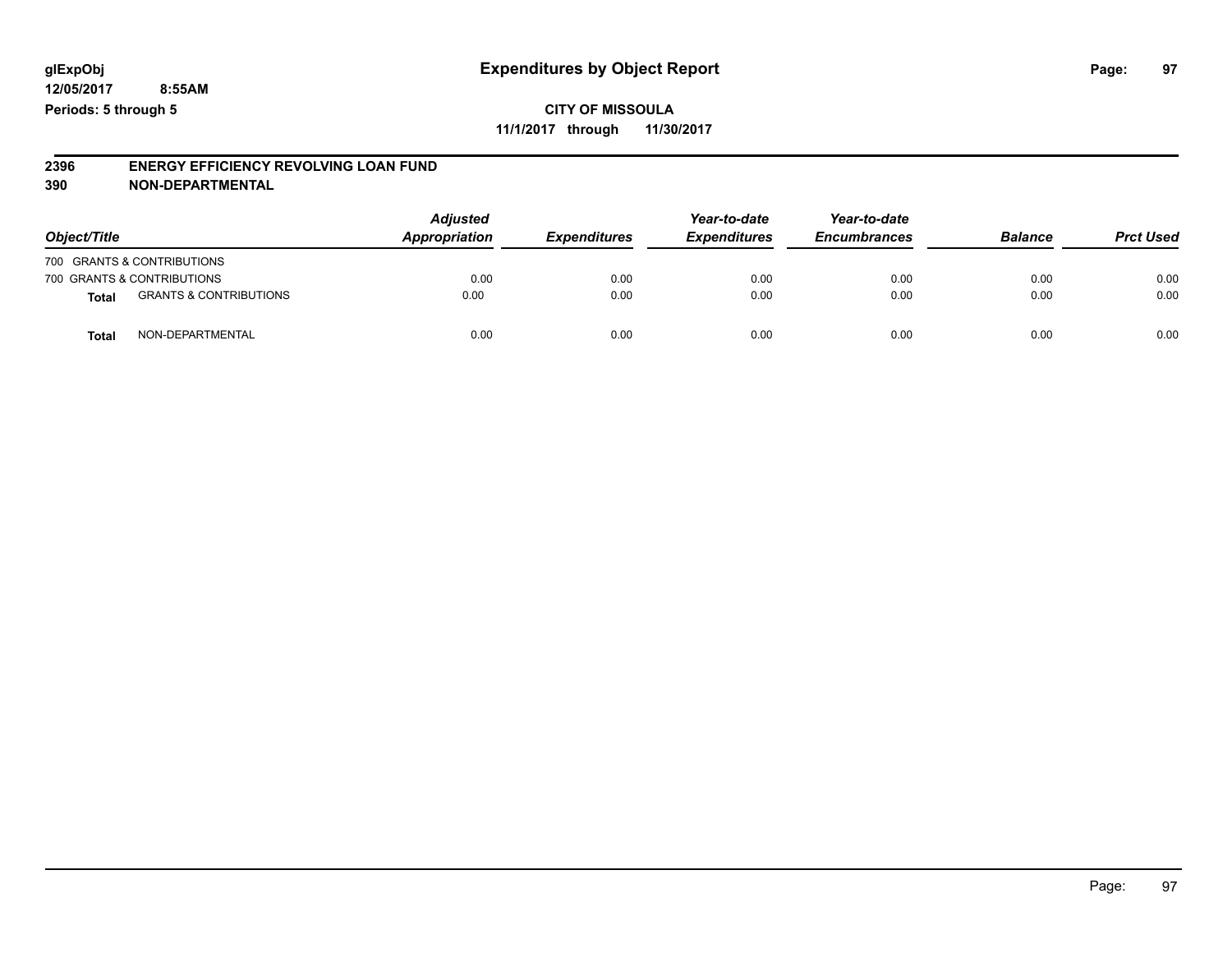## **glExpObj Expenditures by Object Report Page: 98**

**12/05/2017 8:55AM Periods: 5 through 5**

### **2396 ENERGY EFFICIENCY REVOLVING LOAN FUND**

| Object/Title                                      | <b>Adjusted</b><br>Appropriation | <b>Expenditures</b> | Year-to-date<br><b>Expenditures</b> | Year-to-date<br><b>Encumbrances</b> | <b>Balance</b> | <b>Prct Used</b> |
|---------------------------------------------------|----------------------------------|---------------------|-------------------------------------|-------------------------------------|----------------|------------------|
| 700 GRANTS & CONTRIBUTIONS                        |                                  |                     |                                     |                                     |                |                  |
| 700 GRANTS & CONTRIBUTIONS                        | 0.00                             | 0.00                | 0.00                                | 0.00                                | 0.00           | 0.00             |
| <b>GRANTS &amp; CONTRIBUTIONS</b><br><b>Total</b> | 0.00                             | 0.00                | 0.00                                | 0.00                                | 0.00           | 0.00             |
| ENERGY EFFICIENCY REVOLVING LOAN<br>Total         | 0.00                             | 0.00                | 0.00                                | 0.00                                | 0.00           | 0.00             |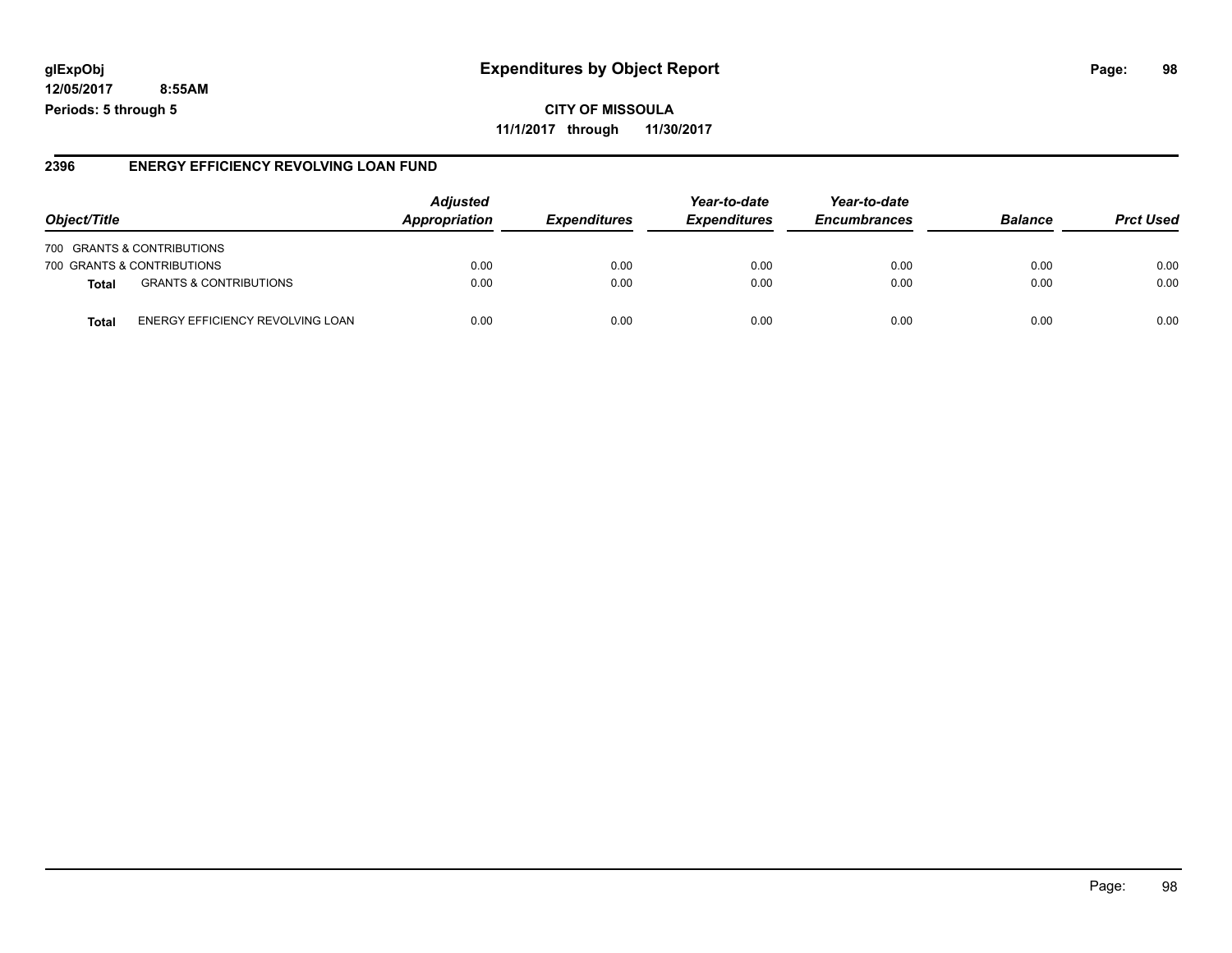## **CITY OF MISSOULA**

**11/1/2017 through 11/30/2017**

# **2399 DANGEROUS BUILDING DEMOLITION & REPAIR F**

**310 BUILDING INSPECTION**

| Object/Title      |                            | <b>Adjusted</b><br><b>Appropriation</b> | <b>Expenditures</b> | Year-to-date<br><b>Expenditures</b> | Year-to-date<br><b>Encumbrances</b> | <b>Balance</b> | <b>Prct Used</b> |
|-------------------|----------------------------|-----------------------------------------|---------------------|-------------------------------------|-------------------------------------|----------------|------------------|
| 500 FIXED CHARGES |                            |                                         |                     |                                     |                                     |                |                  |
|                   | 550 MERCHANT SERVICE FEES  | 0.00                                    | 0.00                | 0.00                                | 0.00                                | 0.00           | 0.00             |
| <b>Total</b>      | <b>FIXED CHARGES</b>       | 0.00                                    | 0.00                | 0.00                                | 0.00                                | 0.00           | 0.00             |
| 800 OTHER OBJECTS |                            |                                         |                     |                                     |                                     |                |                  |
| 845 CONTINGENCY   |                            | 15,000.00                               | 0.00                | 0.00                                | 0.00                                | 15,000.00      | 0.00             |
| <b>Total</b>      | OTHER OBJECTS              | 15,000.00                               | 0.00                | 0.00                                | 0.00                                | 15.000.00      | 0.00             |
| <b>Total</b>      | <b>BUILDING INSPECTION</b> | 15,000.00                               | 0.00                | 0.00                                | 0.00                                | 15,000.00      | 0.00             |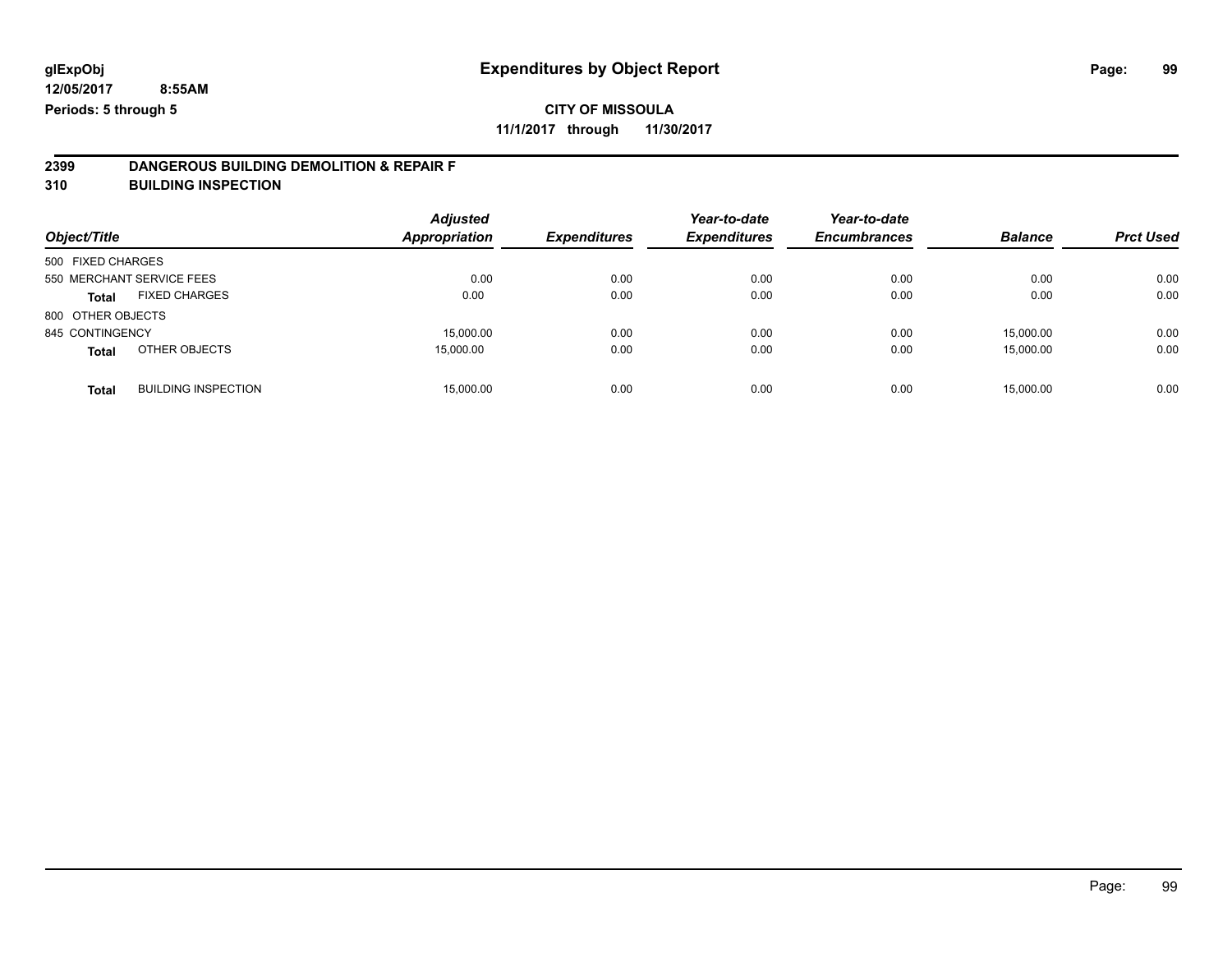#### **2399 DANGEROUS BUILDING DEMOLITION & REPAIR F**

| Object/Title      |                                   | <b>Adjusted</b><br><b>Appropriation</b> | <b>Expenditures</b> | Year-to-date<br><b>Expenditures</b> | Year-to-date<br><b>Encumbrances</b> | <b>Balance</b> | <b>Prct Used</b> |
|-------------------|-----------------------------------|-----------------------------------------|---------------------|-------------------------------------|-------------------------------------|----------------|------------------|
| 500 FIXED CHARGES |                                   |                                         |                     |                                     |                                     |                |                  |
|                   | 550 MERCHANT SERVICE FEES         | 0.00                                    | 0.00                | 0.00                                | 0.00                                | 0.00           | 0.00             |
| <b>Total</b>      | <b>FIXED CHARGES</b>              | 0.00                                    | 0.00                | 0.00                                | 0.00                                | 0.00           | 0.00             |
| 800 OTHER OBJECTS |                                   |                                         |                     |                                     |                                     |                |                  |
| 845 CONTINGENCY   |                                   | 15,000.00                               | 0.00                | 0.00                                | 0.00                                | 15.000.00      | 0.00             |
| <b>Total</b>      | OTHER OBJECTS                     | 15,000.00                               | 0.00                | 0.00                                | 0.00                                | 15,000.00      | 0.00             |
| <b>Total</b>      | DANGEROUS BUILDING DEMOLITION & F | 15,000.00                               | 0.00                | 0.00                                | 0.00                                | 15,000.00      | 0.00             |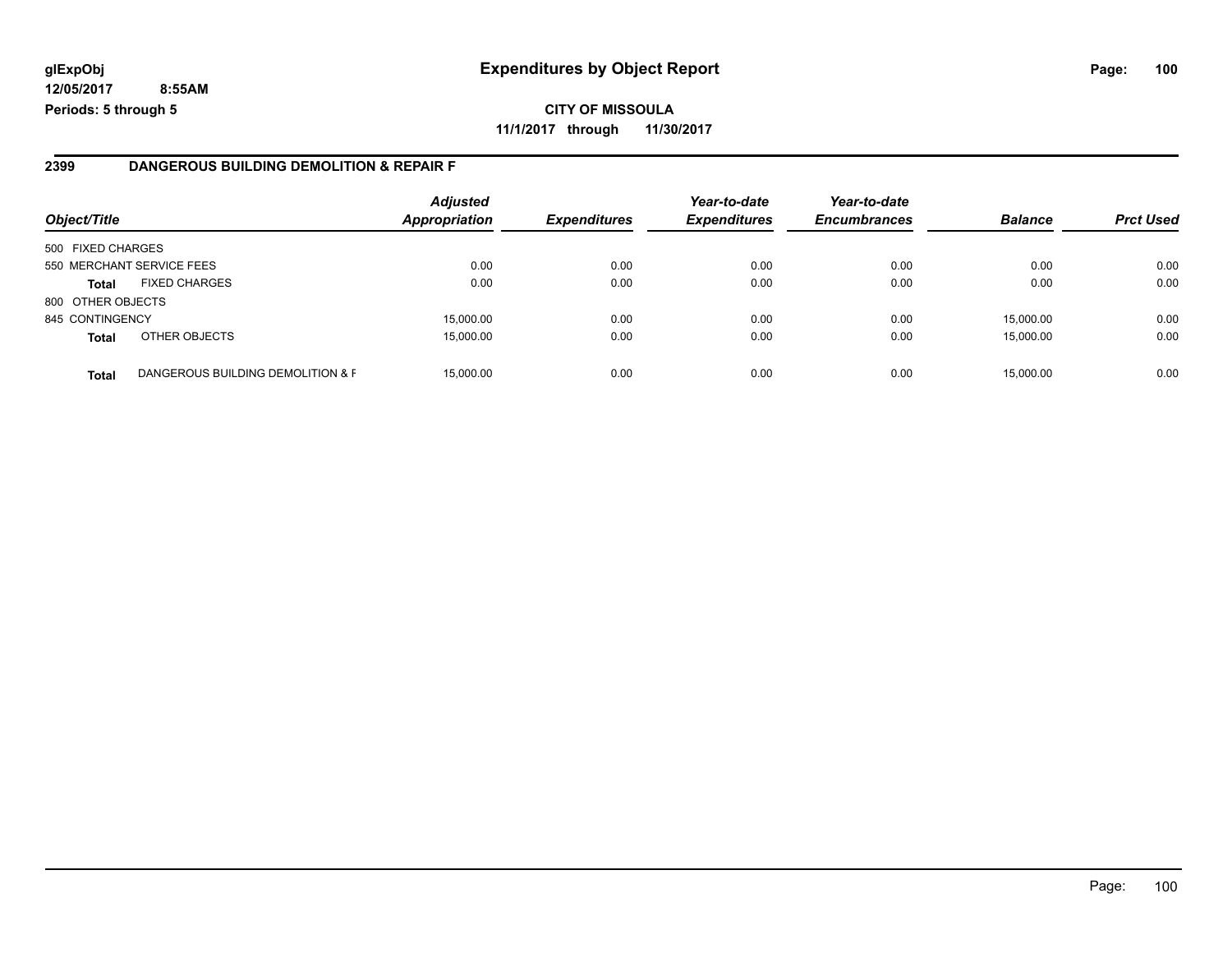## **CITY OF MISSOULA**

**11/1/2017 through 11/30/2017**

# **2400 STREET LIGHTING ASSESSMENTS FUND**

### **280 PUBLIC WORKS OPERATIONS**

|                          |                               | <b>Adjusted</b> |                     | Year-to-date        | Year-to-date        |                |                  |
|--------------------------|-------------------------------|-----------------|---------------------|---------------------|---------------------|----------------|------------------|
| Object/Title             |                               | Appropriation   | <b>Expenditures</b> | <b>Expenditures</b> | <b>Encumbrances</b> | <b>Balance</b> | <b>Prct Used</b> |
| 300 PURCHASED SERVICES   |                               |                 |                     |                     |                     |                |                  |
|                          | 341 ELECTRICITY & NATURAL GAS | 353.271.00      | 28.144.87           | 111.972.71          | 0.00                | 241.298.29     | 31.70            |
|                          | 350 PROFESSIONAL SERVICES     | 11.743.00       | 0.00                | 0.00                | 0.00                | 11.743.00      | 0.00             |
| 360 REPAIR & MAINTENANCE |                               | 0.00            | 0.00                | 0.00                | 0.00                | 0.00           | 0.00             |
| <b>Total</b>             | <b>PURCHASED SERVICES</b>     | 365.014.00      | 28.144.87           | 111.972.71          | 0.00                | 253.041.29     | 30.68            |
| 500 FIXED CHARGES        |                               |                 |                     |                     |                     |                |                  |
|                          | 550 MERCHANT SERVICE FEES     | 0.00            | 0.00                | 0.00                | 0.00                | 0.00           | 0.00             |
| <b>Total</b>             | <b>FIXED CHARGES</b>          | 0.00            | 0.00                | 0.00                | 0.00                | 0.00           | 0.00             |
| <b>Total</b>             | PUBLIC WORKS OPERATIONS       | 365.014.00      | 28.144.87           | 111.972.71          | 0.00                | 253.041.29     | 30.68            |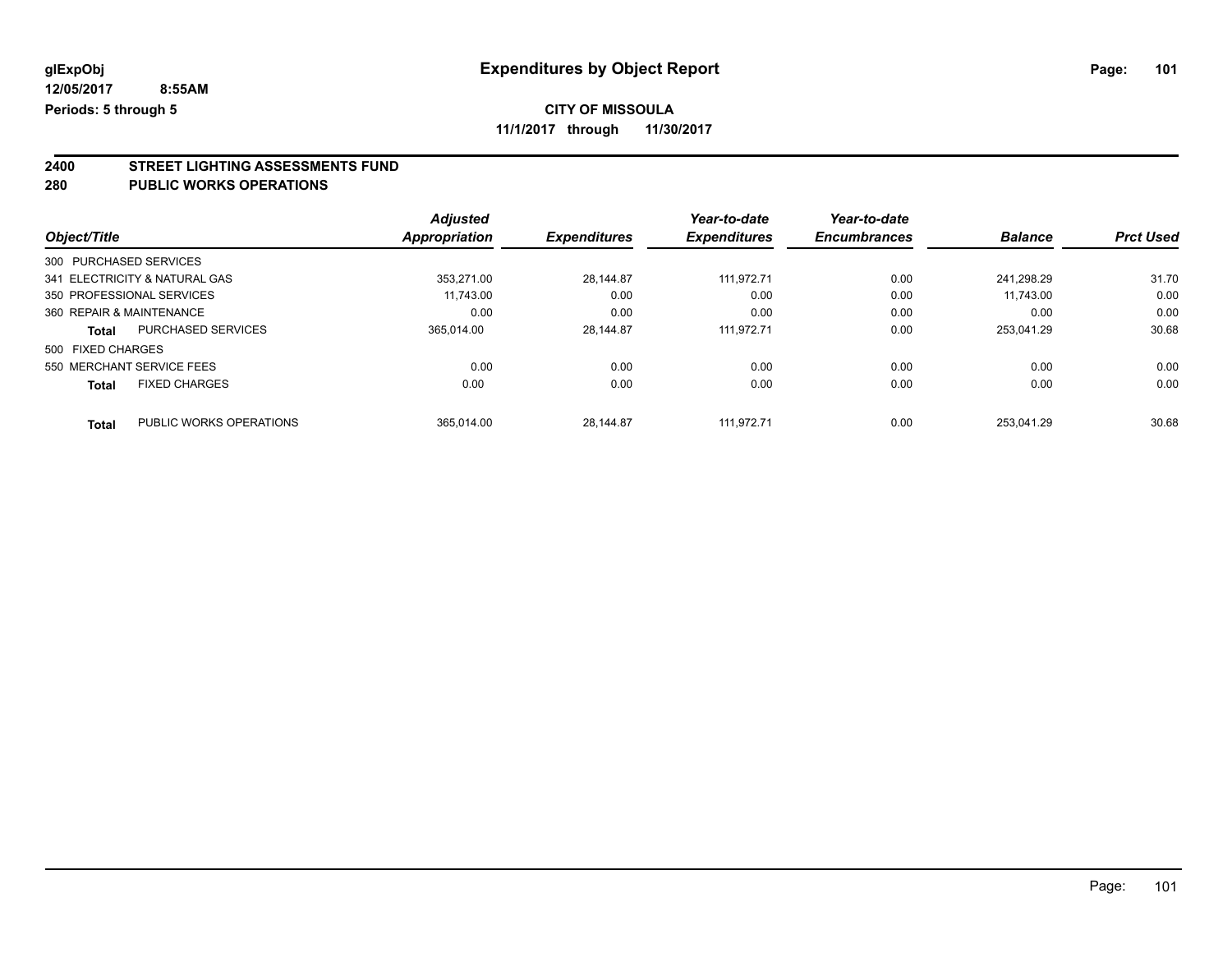#### **2400 STREET LIGHTING ASSESSMENTS FUND**

|                   |                                  | <b>Adjusted</b>      |                     | Year-to-date        | Year-to-date<br><b>Encumbrances</b> | <b>Balance</b> | <b>Prct Used</b> |
|-------------------|----------------------------------|----------------------|---------------------|---------------------|-------------------------------------|----------------|------------------|
| Object/Title      |                                  | <b>Appropriation</b> | <b>Expenditures</b> | <b>Expenditures</b> |                                     |                |                  |
|                   | 300 PURCHASED SERVICES           |                      |                     |                     |                                     |                |                  |
|                   | 341 ELECTRICITY & NATURAL GAS    | 353.271.00           | 28.144.87           | 111.972.71          | 0.00                                | 241.298.29     | 31.70            |
|                   | 350 PROFESSIONAL SERVICES        | 11.743.00            | 0.00                | 0.00                | 0.00                                | 11.743.00      | 0.00             |
|                   | 360 REPAIR & MAINTENANCE         | 0.00                 | 0.00                | 0.00                | 0.00                                | 0.00           | 0.00             |
| <b>Total</b>      | <b>PURCHASED SERVICES</b>        | 365.014.00           | 28.144.87           | 111.972.71          | 0.00                                | 253.041.29     | 30.68            |
| 500 FIXED CHARGES |                                  |                      |                     |                     |                                     |                |                  |
|                   | 550 MERCHANT SERVICE FEES        | 0.00                 | 0.00                | 0.00                | 0.00                                | 0.00           | 0.00             |
| <b>Total</b>      | <b>FIXED CHARGES</b>             | 0.00                 | 0.00                | 0.00                | 0.00                                | 0.00           | 0.00             |
| <b>Total</b>      | STREET LIGHTING ASSESSMENTS FUND | 365.014.00           | 28.144.87           | 111.972.71          | 0.00                                | 253.041.29     | 30.68            |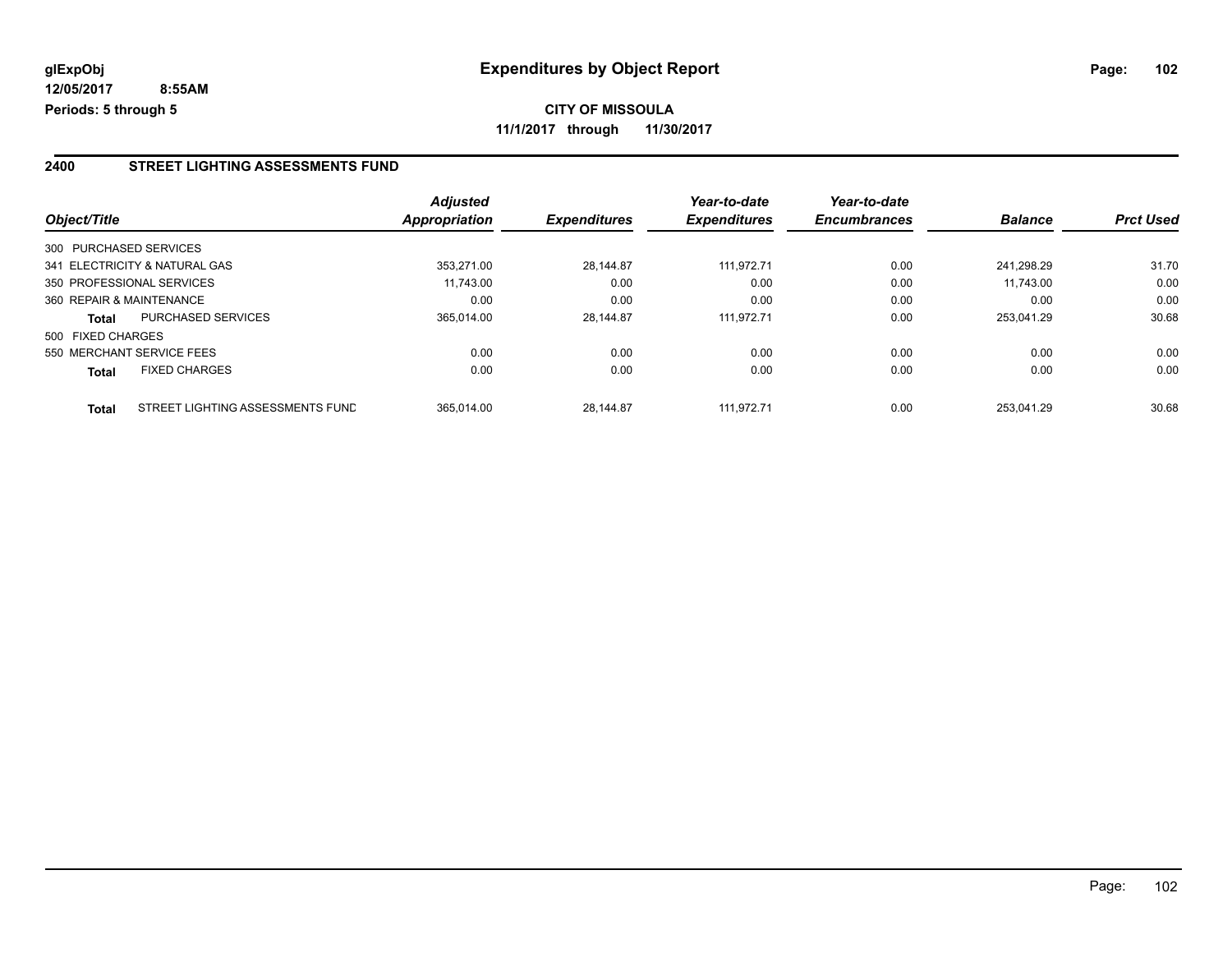## **CITY OF MISSOULA**

**11/1/2017 through 11/30/2017**

## **2500 STREET MAINTENANCE ASSESSMENT FUND**

**390 NON-DEPARTMENTAL**

|                        |                              | <b>Adjusted</b> |                     | Year-to-date        | Year-to-date        |                |                  |
|------------------------|------------------------------|-----------------|---------------------|---------------------|---------------------|----------------|------------------|
| Object/Title           |                              | Appropriation   | <b>Expenditures</b> | <b>Expenditures</b> | <b>Encumbrances</b> | <b>Balance</b> | <b>Prct Used</b> |
| 300 PURCHASED SERVICES |                              |                 |                     |                     |                     |                |                  |
| 345 GARBAGE            |                              | 61.854.00       | 5,083.33            | 22,795.09           | 0.00                | 39.058.91      | 36.85            |
| <b>Total</b>           | <b>PURCHASED SERVICES</b>    | 61,854.00       | 5,083.33            | 22.795.09           | 0.00                | 39.058.91      | 36.85            |
| 500 FIXED CHARGES      |                              |                 |                     |                     |                     |                |                  |
|                        | 550 MERCHANT SERVICE FEES    | 0.00            | 0.00                | 0.00                | 0.00                | 0.00           | 0.00             |
| <b>Total</b>           | <b>FIXED CHARGES</b>         | 0.00            | 0.00                | 0.00                | 0.00                | 0.00           | 0.00             |
| 800 OTHER OBJECTS      |                              |                 |                     |                     |                     |                |                  |
|                        | 820 TRANSFERS TO OTHER FUNDS | 41.000.00       | 0.00                | 0.00                | 0.00                | 41.000.00      | 0.00             |
| <b>Total</b>           | OTHER OBJECTS                | 41.000.00       | 0.00                | 0.00                | 0.00                | 41.000.00      | 0.00             |
| <b>Total</b>           | NON-DEPARTMENTAL             | 102.854.00      | 5,083.33            | 22.795.09           | 0.00                | 80.058.91      | 22.16            |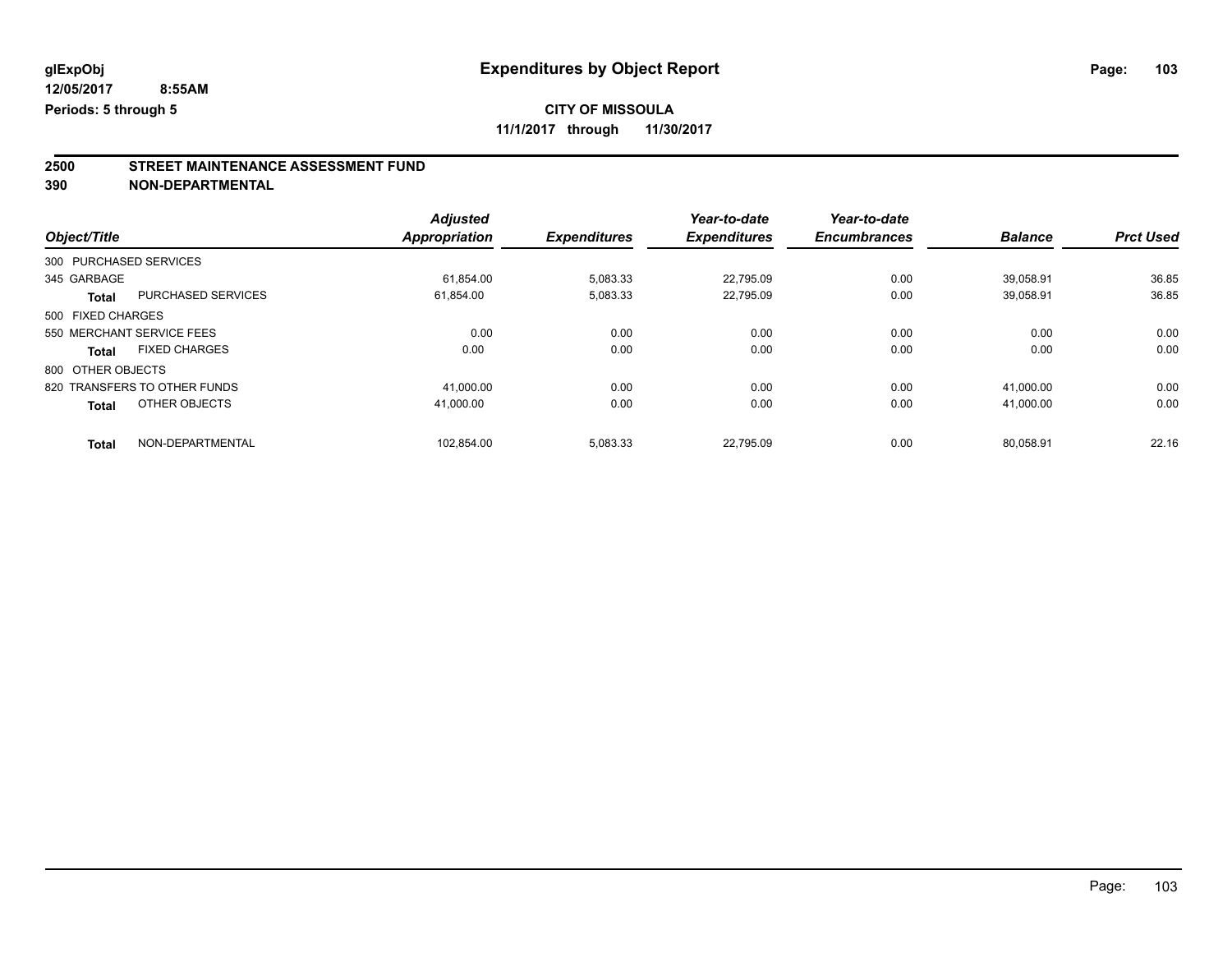#### **2500 STREET MAINTENANCE ASSESSMENT FUND**

|                   |                                  | <b>Adjusted</b> |                     | Year-to-date        | Year-to-date        |                |                  |
|-------------------|----------------------------------|-----------------|---------------------|---------------------|---------------------|----------------|------------------|
| Object/Title      |                                  | Appropriation   | <b>Expenditures</b> | <b>Expenditures</b> | <b>Encumbrances</b> | <b>Balance</b> | <b>Prct Used</b> |
|                   | 300 PURCHASED SERVICES           |                 |                     |                     |                     |                |                  |
| 345 GARBAGE       |                                  | 61.854.00       | 5,083.33            | 22.795.09           | 0.00                | 39.058.91      | 36.85            |
| <b>Total</b>      | <b>PURCHASED SERVICES</b>        | 61,854.00       | 5,083.33            | 22,795.09           | 0.00                | 39,058.91      | 36.85            |
| 500 FIXED CHARGES |                                  |                 |                     |                     |                     |                |                  |
|                   | 550 MERCHANT SERVICE FEES        | 0.00            | 0.00                | 0.00                | 0.00                | 0.00           | 0.00             |
| <b>Total</b>      | <b>FIXED CHARGES</b>             | 0.00            | 0.00                | 0.00                | 0.00                | 0.00           | 0.00             |
| 800 OTHER OBJECTS |                                  |                 |                     |                     |                     |                |                  |
|                   | 820 TRANSFERS TO OTHER FUNDS     | 41.000.00       | 0.00                | 0.00                | 0.00                | 41.000.00      | 0.00             |
| <b>Total</b>      | OTHER OBJECTS                    | 41,000.00       | 0.00                | 0.00                | 0.00                | 41,000.00      | 0.00             |
| <b>Total</b>      | STREET MAINTENANCE ASSESSMENT FI | 102.854.00      | 5,083.33            | 22.795.09           | 0.00                | 80.058.91      | 22.16            |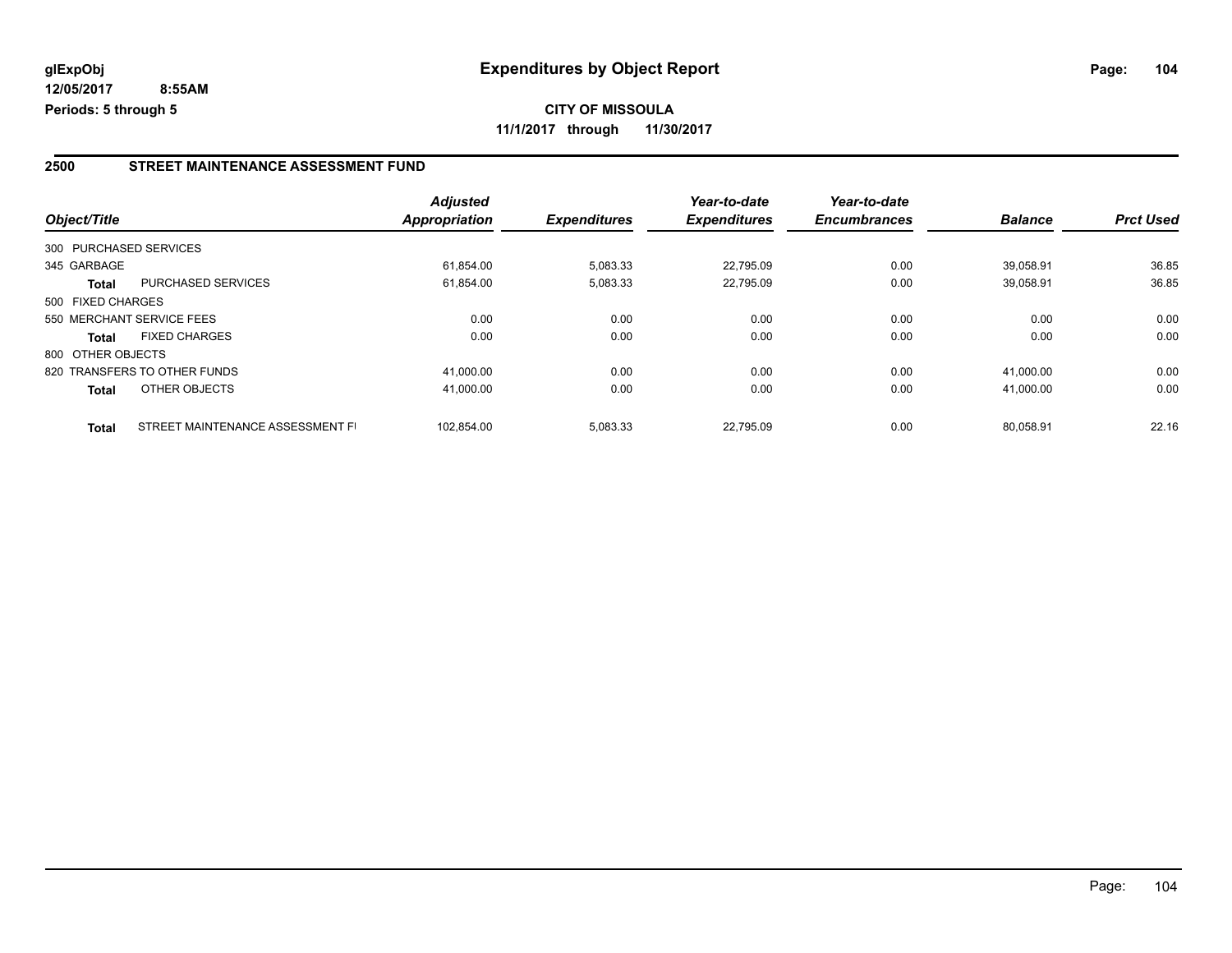# **2512 ROAD DISTRICT #1**

### **320 STREET MAINTENANCE**

|                                     | <b>Adjusted</b>      |                     | Year-to-date        | Year-to-date        |                |                  |
|-------------------------------------|----------------------|---------------------|---------------------|---------------------|----------------|------------------|
| Object/Title                        | <b>Appropriation</b> | <b>Expenditures</b> | <b>Expenditures</b> | <b>Encumbrances</b> | <b>Balance</b> | <b>Prct Used</b> |
| 100 PERSONAL SERVICES               |                      |                     |                     |                     |                |                  |
| 110 SALARIES AND WAGES              | 148,100.00           | 4,037.66            | 19,470.34           | 0.00                | 128,629.66     | 13.15            |
| 130 OTHER                           | 0.00                 | 0.00                | 0.00                | 0.00                | 0.00           | 0.00             |
| <b>140 EMPLOYER CONTRIBUTIONS</b>   | 69,039.00            | 695.35              | 3,349.72            | 0.00                | 65,689.28      | 4.85             |
| 141 STATE RETIREMENT CONTRIBUTIONS  | 147.00               | 0.00                | 17.68               | 0.00                | 129.32         | 12.03            |
| <b>150 STATE RETIREMENT</b>         | 0.00                 | 0.00                | 0.00                | 0.00                | 0.00           | 0.00             |
| PERSONAL SERVICES<br>Total          | 217,286.00           | 4,733.01            | 22,837.74           | 0.00                | 194,448.26     | 10.51            |
| 200 SUPPLIES                        |                      |                     |                     |                     |                |                  |
| 210 OFFICE SUPPLIES                 | 6,185.00             | 1,129.18            | 1,410.72            | 0.00                | 4,774.28       | 22.81            |
| 220 OPERATING SUPPLIES              | 91,014.00            | 2,507.78            | 48,724.40           | 0.00                | 42,289.60      | 53.54            |
| 230 REPAIR/MAINTENANCE              | 92,478.00            | 16,665.86           | 91,241.96           | 0.00                | 1,236.04       | 98.66            |
| 231 GASOLINE                        | 1,135.00             | 0.00                | 1,345.06            | 0.00                | $-210.06$      | 118.51           |
| 240 OTHER SUPPLIES                  | 549.00               | 0.00                | 177.07              | 0.00                | 371.93         | 32.25            |
| <b>SUPPLIES</b><br><b>Total</b>     | 191,361.00           | 20,302.82           | 142,899.21          | 0.00                | 48,461.79      | 74.68            |
| 300 PURCHASED SERVICES              |                      |                     |                     |                     |                |                  |
| 310 COMMUNICATIONS                  | 0.00                 | 0.00                | 0.00                | 0.00                | 0.00           | 0.00             |
| 330 PUBLICITY, SUBSCRIPTIONS & DUES | 0.00                 | 0.00                | 0.00                | 0.00                | 0.00           | 0.00             |
| 350 PROFESSIONAL SERVICES           | 129,500.00           | 0.00                | 0.00                | 0.00                | 129,500.00     | 0.00             |
| 360 REPAIR & MAINTENANCE            | 2,500.00             | 0.00                | 200.00              | 0.00                | 2,300.00       | 8.00             |
| 370 TRAVEL                          | 1,450.00             | 0.00                | 0.00                | 0.00                | 1,450.00       | 0.00             |
| 380 TRAINING                        | 350.00               | 0.00                | 0.00                | 0.00                | 350.00         | 0.00             |
| PURCHASED SERVICES<br>Total         | 133,800.00           | 0.00                | 200.00              | 0.00                | 133,600.00     | 0.15             |
| 400 BUILDING MATERIALS              |                      |                     |                     |                     |                |                  |
| <b>400 BUILDING MATERIALS</b>       | 275,201.00           | 14,688.50           | 254,813.85          | 0.00                | 20,387.15      | 92.59            |
| <b>BUILDING MATERIALS</b><br>Total  | 275,201.00           | 14,688.50           | 254,813.85          | 0.00                | 20,387.15      | 92.59            |
| 500 FIXED CHARGES                   |                      |                     |                     |                     |                |                  |
| 500 FIXED CHARGES                   | 101,949.00           | 0.00                | 3,023.50            | 0.00                | 98,925.50      | 2.97             |
| 550 MERCHANT SERVICE FEES           | 0.00                 | 0.00                | 0.00                | 0.00                | 0.00           | 0.00             |
| <b>FIXED CHARGES</b><br>Total       | 101,949.00           | 0.00                | 3,023.50            | 0.00                | 98,925.50      | 2.97             |
| 600 DEBT SERVICE                    |                      |                     |                     |                     |                |                  |
| 610 PRINCIPAL                       | 605,289.00           | 63,141.01           | 268,137.40          | 0.00                | 337,151.60     | 44.30            |
| 620 INTEREST / SERVICE FEES         | 46,121.00            | 4,454.14            | 24,744.08           | 0.00                | 21,376.92      | 53.65            |
| <b>DEBT SERVICE</b><br>Total        | 651,410.00           | 67,595.15           | 292,881.48          | 0.00                | 358,528.52     | 44.96            |
|                                     |                      |                     |                     |                     |                |                  |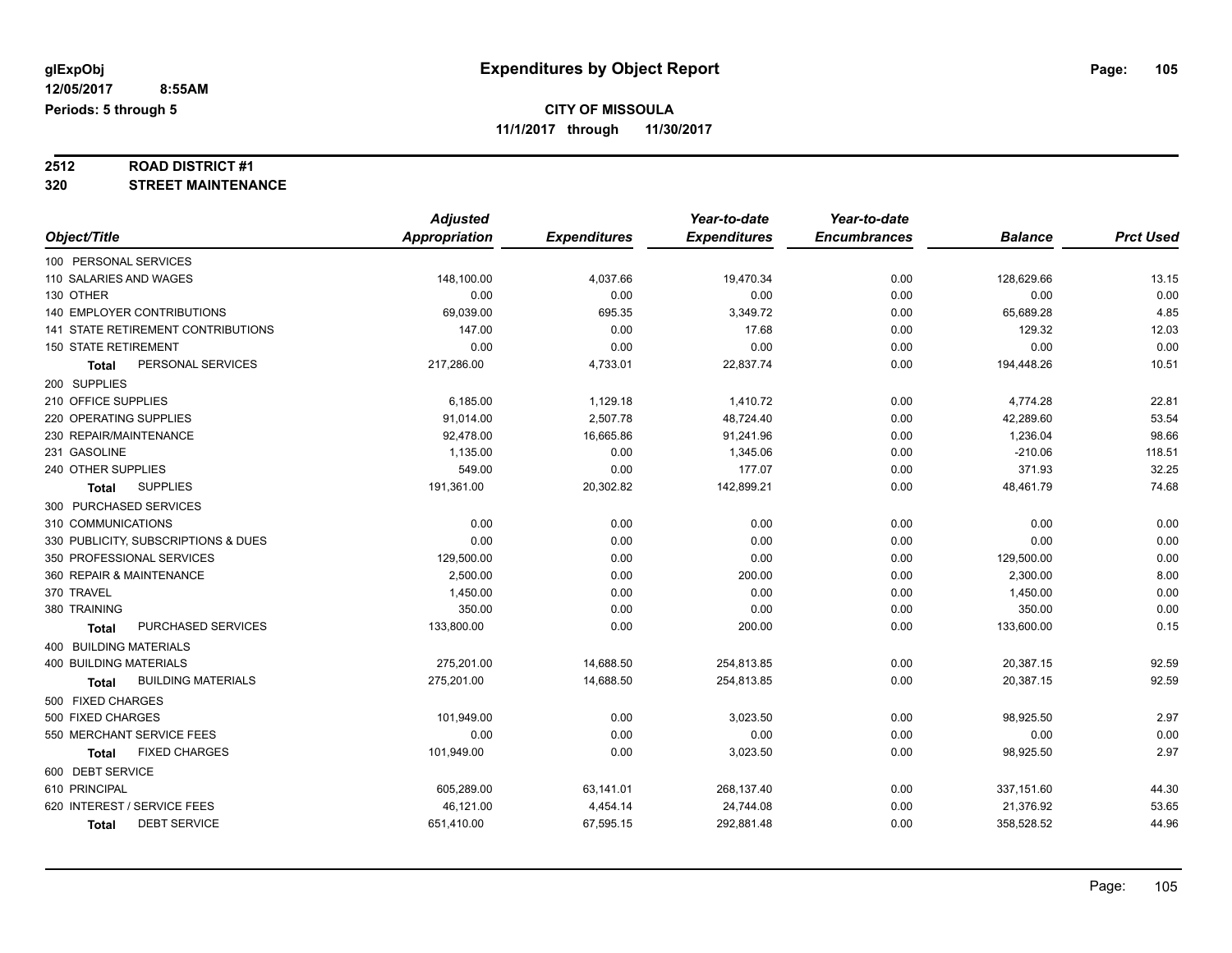# **2512 ROAD DISTRICT #1**

**320 STREET MAINTENANCE**

|                    |                                   | <b>Adjusted</b>      |                     | Year-to-date        | Year-to-date        |                |                  |
|--------------------|-----------------------------------|----------------------|---------------------|---------------------|---------------------|----------------|------------------|
| Object/Title       |                                   | <b>Appropriation</b> | <b>Expenditures</b> | <b>Expenditures</b> | <b>Encumbrances</b> | <b>Balance</b> | <b>Prct Used</b> |
|                    | 700 GRANTS & CONTRIBUTIONS        |                      |                     |                     |                     |                |                  |
|                    | 700 GRANTS & CONTRIBUTIONS        | 0.00                 | 0.00                | 0.00                | 0.00                | 0.00           | 0.00             |
| <b>Total</b>       | <b>GRANTS &amp; CONTRIBUTIONS</b> | 0.00                 | 0.00                | 0.00                | 0.00                | 0.00           | 0.00             |
| 800 OTHER OBJECTS  |                                   |                      |                     |                     |                     |                |                  |
|                    | 820 TRANSFERS TO OTHER FUNDS      | 0.00                 | 0.00                | 0.00                | 0.00                | 0.00           | 0.00             |
| 845 CONTINGENCY    |                                   | 0.00                 | 0.00                | 0.00                | 0.00                | 0.00           | 0.00             |
| <b>Total</b>       | OTHER OBJECTS                     | 0.00                 | 0.00                | 0.00                | 0.00                | 0.00           | 0.00             |
| 900 CAPITAL OUTLAY |                                   |                      |                     |                     |                     |                |                  |
| 930 IMPROVEMENTS   |                                   | 440,000.00           | 3,271.01            | 40,275.21           | 0.00                | 399,724.79     | 9.15             |
| <b>Total</b>       | <b>CAPITAL OUTLAY</b>             | 440.000.00           | 3.271.01            | 40.275.21           | 0.00                | 399.724.79     | 9.15             |
| Total              | <b>STREET MAINTENANCE</b>         | 2,011,007.00         | 110,590.49          | 756,930.99          | 0.00                | 1,254,076.01   | 37.64            |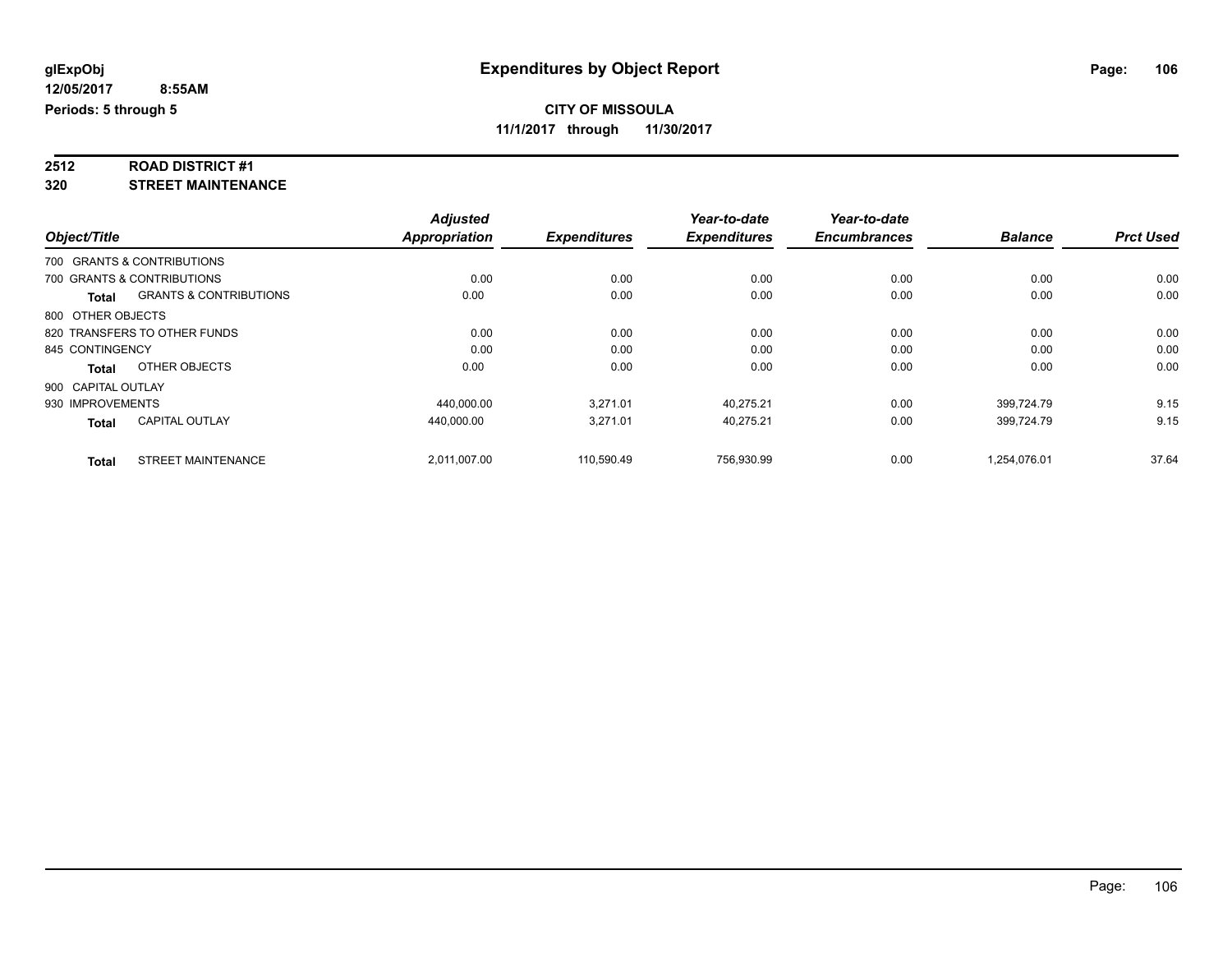# **2512 ROAD DISTRICT #1**

**390 NON-DEPARTMENTAL**

| Object/Title      |                      | <b>Adjusted</b><br>Appropriation | <b>Expenditures</b> | Year-to-date<br><b>Expenditures</b> | Year-to-date<br><b>Encumbrances</b> | <b>Balance</b> | <b>Prct Used</b> |
|-------------------|----------------------|----------------------------------|---------------------|-------------------------------------|-------------------------------------|----------------|------------------|
| 500 FIXED CHARGES |                      |                                  |                     |                                     |                                     |                |                  |
| 500 FIXED CHARGES |                      | 0.00                             | 0.00                | 0.00                                | 0.00                                | 0.00           | 0.00             |
| Total             | <b>FIXED CHARGES</b> | 0.00                             | 0.00                | 0.00                                | 0.00                                | 0.00           | 0.00             |
| Total             | NON-DEPARTMENTAL     | 0.00                             | 0.00                | 0.00                                | 0.00                                | 0.00           | 0.00             |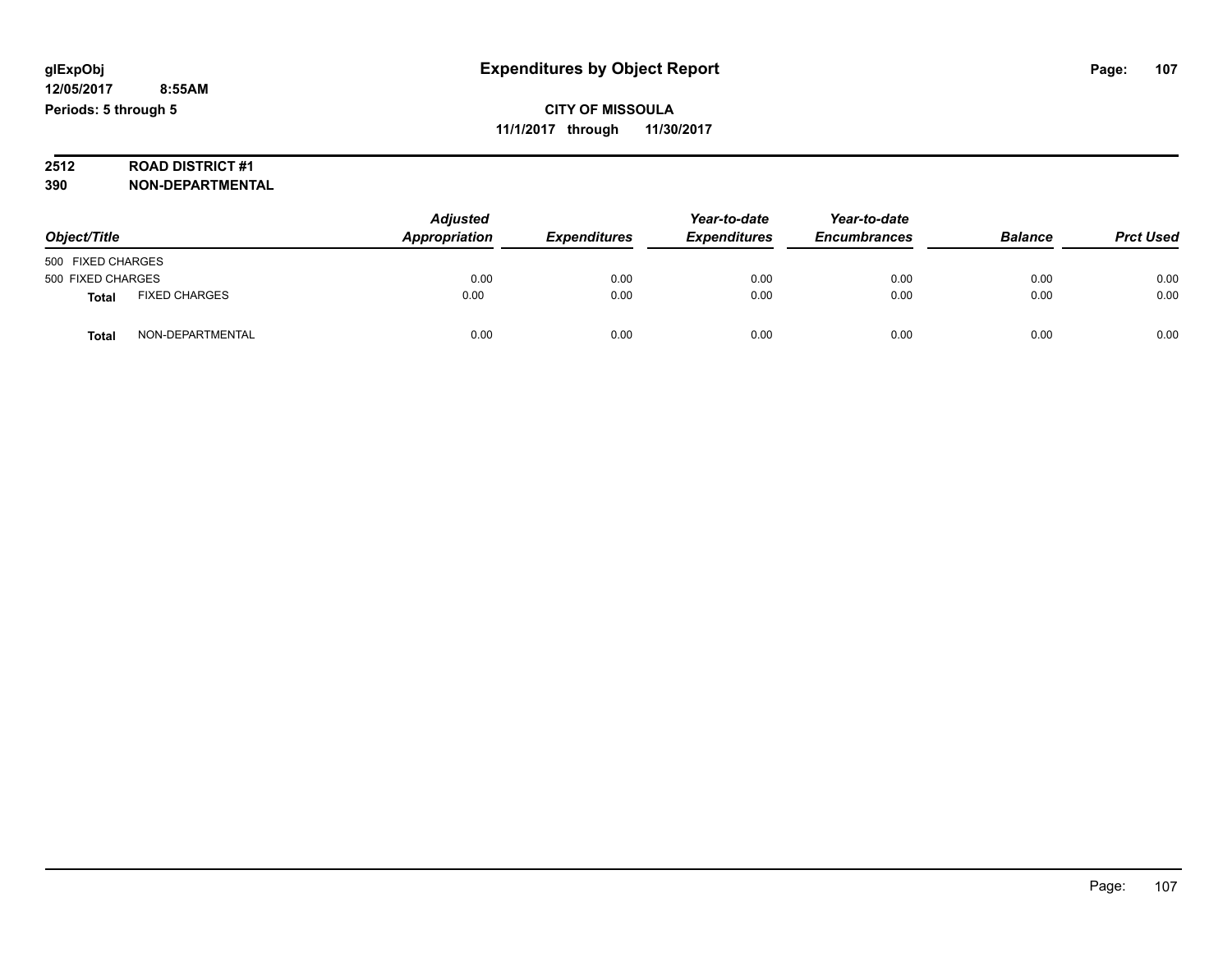#### **2512 ROAD DISTRICT #1**

|                                      | <b>Adjusted</b> |                     | Year-to-date        | Year-to-date        |                |                  |
|--------------------------------------|-----------------|---------------------|---------------------|---------------------|----------------|------------------|
| Object/Title                         | Appropriation   | <b>Expenditures</b> | <b>Expenditures</b> | <b>Encumbrances</b> | <b>Balance</b> | <b>Prct Used</b> |
| 100 PERSONAL SERVICES                |                 |                     |                     |                     |                |                  |
| 110 SALARIES AND WAGES               | 148,100.00      | 4,037.66            | 19,470.34           | 0.00                | 128,629.66     | 13.15            |
| 130 OTHER                            | 0.00            | 0.00                | 0.00                | 0.00                | 0.00           | 0.00             |
| <b>140 EMPLOYER CONTRIBUTIONS</b>    | 69,039.00       | 695.35              | 3,349.72            | 0.00                | 65,689.28      | 4.85             |
| 141 STATE RETIREMENT CONTRIBUTIONS   | 147.00          | 0.00                | 17.68               | 0.00                | 129.32         | 12.03            |
| <b>150 STATE RETIREMENT</b>          | 0.00            | 0.00                | 0.00                | 0.00                | 0.00           | 0.00             |
| PERSONAL SERVICES<br><b>Total</b>    | 217,286.00      | 4,733.01            | 22,837.74           | 0.00                | 194,448.26     | 10.51            |
| 200 SUPPLIES                         |                 |                     |                     |                     |                |                  |
| 210 OFFICE SUPPLIES                  | 6,185.00        | 1,129.18            | 1,410.72            | 0.00                | 4,774.28       | 22.81            |
| 220 OPERATING SUPPLIES               | 91,014.00       | 2,507.78            | 48,724.40           | 0.00                | 42,289.60      | 53.54            |
| 230 REPAIR/MAINTENANCE               | 92,478.00       | 16,665.86           | 91,241.96           | 0.00                | 1,236.04       | 98.66            |
| 231 GASOLINE                         | 1,135.00        | 0.00                | 1,345.06            | 0.00                | $-210.06$      | 118.51           |
| 240 OTHER SUPPLIES                   | 549.00          | 0.00                | 177.07              | 0.00                | 371.93         | 32.25            |
| <b>SUPPLIES</b><br>Total             | 191,361.00      | 20,302.82           | 142,899.21          | 0.00                | 48,461.79      | 74.68            |
| 300 PURCHASED SERVICES               |                 |                     |                     |                     |                |                  |
| 310 COMMUNICATIONS                   | 0.00            | 0.00                | 0.00                | 0.00                | 0.00           | 0.00             |
| 330 PUBLICITY, SUBSCRIPTIONS & DUES  | 0.00            | 0.00                | 0.00                | 0.00                | 0.00           | 0.00             |
| 350 PROFESSIONAL SERVICES            | 129,500.00      | 0.00                | 0.00                | 0.00                | 129,500.00     | 0.00             |
| 360 REPAIR & MAINTENANCE             | 2,500.00        | 0.00                | 200.00              | 0.00                | 2,300.00       | 8.00             |
| 370 TRAVEL                           | 1,450.00        | 0.00                | 0.00                | 0.00                | 1,450.00       | 0.00             |
| 380 TRAINING                         | 350.00          | 0.00                | 0.00                | 0.00                | 350.00         | 0.00             |
| PURCHASED SERVICES<br><b>Total</b>   | 133,800.00      | 0.00                | 200.00              | 0.00                | 133,600.00     | 0.15             |
| 400 BUILDING MATERIALS               |                 |                     |                     |                     |                |                  |
| <b>400 BUILDING MATERIALS</b>        | 275,201.00      | 14,688.50           | 254,813.85          | 0.00                | 20,387.15      | 92.59            |
| <b>BUILDING MATERIALS</b><br>Total   | 275,201.00      | 14,688.50           | 254,813.85          | 0.00                | 20,387.15      | 92.59            |
| 500 FIXED CHARGES                    |                 |                     |                     |                     |                |                  |
| 500 FIXED CHARGES                    | 101,949.00      | 0.00                | 3,023.50            | 0.00                | 98,925.50      | 2.97             |
| 550 MERCHANT SERVICE FEES            | 0.00            | 0.00                | 0.00                | 0.00                | 0.00           | 0.00             |
| <b>FIXED CHARGES</b><br><b>Total</b> | 101,949.00      | 0.00                | 3,023.50            | 0.00                | 98,925.50      | 2.97             |
| 600 DEBT SERVICE                     |                 |                     |                     |                     |                |                  |
| 610 PRINCIPAL                        | 605,289.00      | 63,141.01           | 268,137.40          | 0.00                | 337,151.60     | 44.30            |
| 620 INTEREST / SERVICE FEES          | 46,121.00       | 4,454.14            | 24,744.08           | 0.00                | 21,376.92      | 53.65            |
| <b>DEBT SERVICE</b><br><b>Total</b>  | 651,410.00      | 67,595.15           | 292,881.48          | 0.00                | 358,528.52     | 44.96            |
| 700 GRANTS & CONTRIBUTIONS           |                 |                     |                     |                     |                |                  |

Page: 108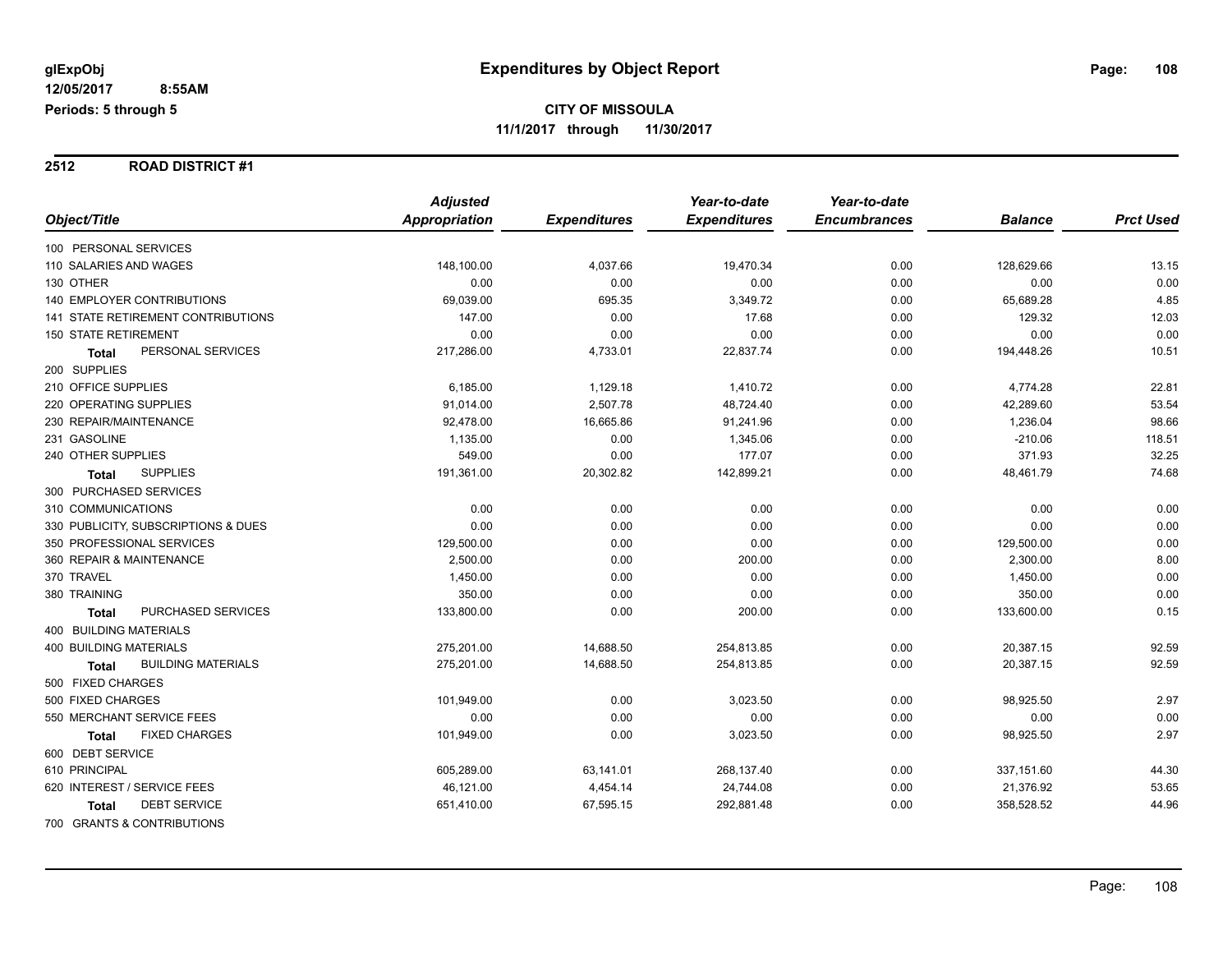#### **2512 ROAD DISTRICT #1**

|                                                   | <b>Adjusted</b> |                     | Year-to-date        | Year-to-date        |                |                  |
|---------------------------------------------------|-----------------|---------------------|---------------------|---------------------|----------------|------------------|
| Object/Title                                      | Appropriation   | <b>Expenditures</b> | <b>Expenditures</b> | <b>Encumbrances</b> | <b>Balance</b> | <b>Prct Used</b> |
| 700 GRANTS & CONTRIBUTIONS                        | 0.00            | 0.00                | 0.00                | 0.00                | 0.00           | 0.00             |
| <b>GRANTS &amp; CONTRIBUTIONS</b><br><b>Total</b> | 0.00            | 0.00                | 0.00                | 0.00                | 0.00           | 0.00             |
| 800 OTHER OBJECTS                                 |                 |                     |                     |                     |                |                  |
| 820 TRANSFERS TO OTHER FUNDS                      | 0.00            | 0.00                | 0.00                | 0.00                | 0.00           | 0.00             |
| 845 CONTINGENCY                                   | 0.00            | 0.00                | 0.00                | 0.00                | 0.00           | 0.00             |
| OTHER OBJECTS<br><b>Total</b>                     | 0.00            | 0.00                | 0.00                | 0.00                | 0.00           | 0.00             |
| 900 CAPITAL OUTLAY                                |                 |                     |                     |                     |                |                  |
| 930 IMPROVEMENTS                                  | 440.000.00      | 3.271.01            | 40.275.21           | 0.00                | 399.724.79     | 9.15             |
| <b>CAPITAL OUTLAY</b><br><b>Total</b>             | 440.000.00      | 3,271.01            | 40.275.21           | 0.00                | 399.724.79     | 9.15             |
| <b>ROAD DISTRICT #1</b><br><b>Total</b>           | 2.011.007.00    | 110.590.49          | 756.930.99          | 0.00                | 1.254.076.01   | 37.64            |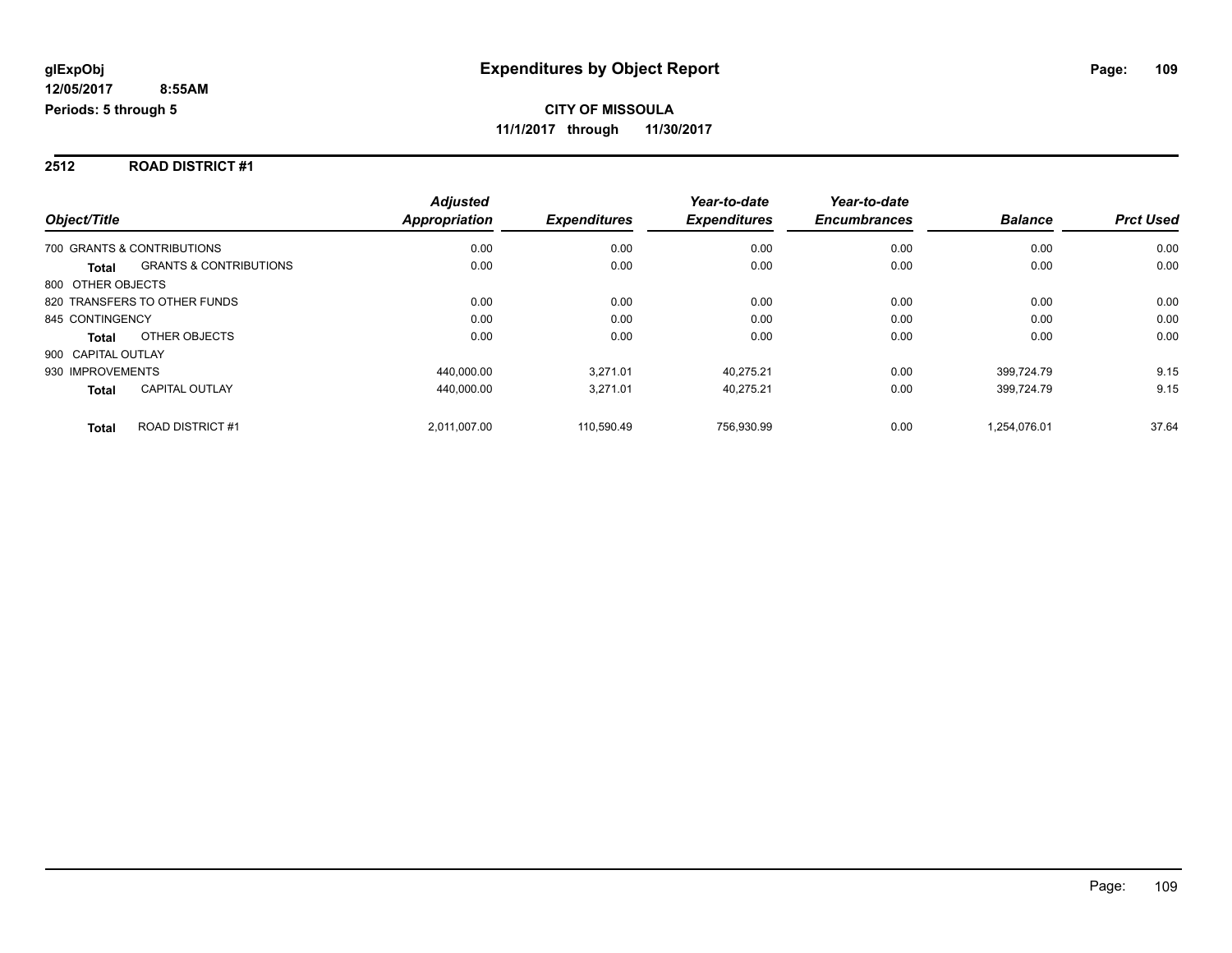## **2513 PARK DISTRICT #1**

**370 PARKS & RECREATION**

|                                      | <b>Adjusted</b> |                     | Year-to-date        | Year-to-date        |                |                  |
|--------------------------------------|-----------------|---------------------|---------------------|---------------------|----------------|------------------|
| Object/Title                         | Appropriation   | <b>Expenditures</b> | <b>Expenditures</b> | <b>Encumbrances</b> | <b>Balance</b> | <b>Prct Used</b> |
| 100 PERSONAL SERVICES                |                 |                     |                     |                     |                |                  |
| 110 SALARIES AND WAGES               | 261,724.00      | 17,837.57           | 100,513.10          | 0.00                | 161,210.90     | 38.40            |
| 120 OVERTIME                         | 0.00            | 98.62               | 603.44              | 0.00                | $-603.44$      | 0.00             |
| <b>140 EMPLOYER CONTRIBUTIONS</b>    | 112,375.00      | 7,607.72            | 44,286.94           | 0.00                | 68,088.06      | 39.41            |
| 141 STATE RETIREMENT CONTRIBUTIONS   | 227.00          | 0.00                | 120.64              | 0.00                | 106.36         | 53.15            |
| PERSONAL SERVICES<br>Total           | 374,326.00      | 25,543.91           | 145,524.12          | 0.00                | 228,801.88     | 38.88            |
| 200 SUPPLIES                         |                 |                     |                     |                     |                |                  |
| 220 OPERATING SUPPLIES               | 76,916.00       | 17,269.61           | 69,762.83           | 0.00                | 7,153.17       | 90.70            |
| 230 REPAIR/MAINTENANCE               | 98,266.00       | 4,437.15            | 13,384.75           | 0.00                | 84,881.25      | 13.62            |
| 231 GASOLINE                         | 10,144.00       | 0.00                | 18,937.16           | 0.00                | $-8,793.16$    | 186.68           |
| <b>SUPPLIES</b><br><b>Total</b>      | 185,326.00      | 21,706.76           | 102,084.74          | 0.00                | 83,241.26      | 55.08            |
| 300 PURCHASED SERVICES               |                 |                     |                     |                     |                |                  |
| 300 PURCHASED SERVICES               | 0.00            | 21,460.00           | 21,460.00           | 0.00                | $-21,460.00$   | 0.00             |
| 310 COMMUNICATIONS                   | 0.00            | 0.00                | 65.60               | 0.00                | $-65.60$       | 0.00             |
| 320 PRINTING & DUPLICATING           | 0.00            | 0.00                | 0.00                | 0.00                | 0.00           | 0.00             |
| 330 PUBLICITY, SUBSCRIPTIONS & DUES  | 3,000.00        | 0.00                | 0.00                | 0.00                | 3,000.00       | 0.00             |
| 341 ELECTRICITY & NATURAL GAS        | 47,924.00       | 6,387.97            | 39,960.75           | 0.00                | 7,963.25       | 83.38            |
| 343 WATER CHARGES                    | 7,685.00        | 682.92              | 12,718.13           | 0.00                | $-5,033.13$    | 165.49           |
| 344 TELEPHONE SERVICE                | 900.00          | 0.00                | 0.00                | 0.00                | 900.00         | 0.00             |
| 345 GARBAGE                          | 3,310.00        | 402.75              | 969.53              | 0.00                | 2,340.47       | 29.29            |
| 350 PROFESSIONAL SERVICES            | 77,344.00       | 2,308.97            | 39,110.45           | 0.00                | 38,233.55      | 50.57            |
| 360 REPAIR & MAINTENANCE             | 130,640.00      | 6,997.49            | 34,851.78           | 0.00                | 95,788.22      | 26.68            |
| 370 TRAVEL                           | 500.00          | 0.00                | 641.59              | 0.00                | $-141.59$      | 128.32           |
| 380 TRAINING                         | 983.00          | 0.00                | 494.80              | 0.00                | 488.20         | 50.34            |
| PURCHASED SERVICES<br>Total          | 272,286.00      | 38,240.10           | 150,272.63          | 0.00                | 122,013.37     | 55.19            |
| 500 FIXED CHARGES                    |                 |                     |                     |                     |                |                  |
| 550 MERCHANT SERVICE FEES            | 0.00            | 0.00                | 0.00                | 0.00                | 0.00           | 0.00             |
| <b>FIXED CHARGES</b><br><b>Total</b> | 0.00            | 0.00                | 0.00                | 0.00                | 0.00           | 0.00             |
| 600 DEBT SERVICE                     |                 |                     |                     |                     |                |                  |
| 610 PRINCIPAL                        | 199,023.00      | 37,074.93           | 93,476.95           | 0.00                | 105,546.05     | 46.97            |
| 620 INTEREST / SERVICE FEES          | 6,711.00        | 1,562.82            | 3,404.62            | 0.00                | 3,306.38       | 50.73            |
| <b>DEBT SERVICE</b><br>Total         | 205,734.00      | 38,637.75           | 96,881.57           | 0.00                | 108,852.43     | 47.09            |
| 700 GRANTS & CONTRIBUTIONS           |                 |                     |                     |                     |                |                  |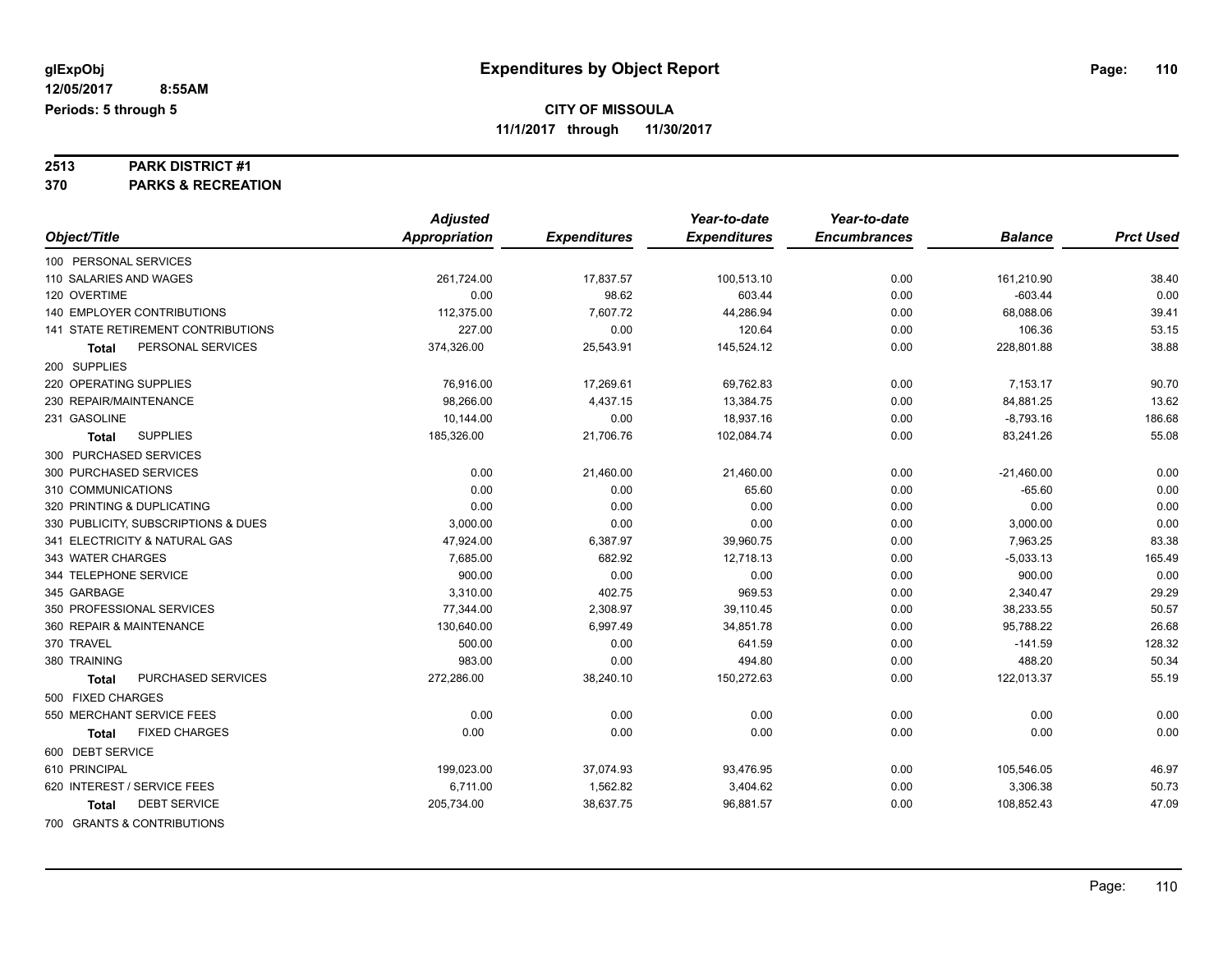## **2513 PARK DISTRICT #1**

**370 PARKS & RECREATION**

|                    |                                   | <b>Adjusted</b> |                     | Year-to-date        | Year-to-date        |                |                  |
|--------------------|-----------------------------------|-----------------|---------------------|---------------------|---------------------|----------------|------------------|
| Object/Title       |                                   | Appropriation   | <b>Expenditures</b> | <b>Expenditures</b> | <b>Encumbrances</b> | <b>Balance</b> | <b>Prct Used</b> |
|                    | 700 GRANTS & CONTRIBUTIONS        | 0.00            | 0.00                | 0.00                | 0.00                | 0.00           | 0.00             |
| Total              | <b>GRANTS &amp; CONTRIBUTIONS</b> | 0.00            | 0.00                | 0.00                | 0.00                | 0.00           | 0.00             |
| 800 OTHER OBJECTS  |                                   |                 |                     |                     |                     |                |                  |
|                    | 820 TRANSFERS TO OTHER FUNDS      | 333.894.00      | 0.00                | 0.00                | 0.00                | 333.894.00     | 0.00             |
| Total              | OTHER OBJECTS                     | 333,894.00      | 0.00                | 0.00                | 0.00                | 333,894.00     | 0.00             |
| 900 CAPITAL OUTLAY |                                   |                 |                     |                     |                     |                |                  |
| 930 IMPROVEMENTS   |                                   | 30.000.00       | 0.00                | 10.306.58           | 0.00                | 19.693.42      | 34.36            |
|                    | 940 MACHINERY & EQUIPMENT         | 40,000.00       | 0.00                | 0.00                | 0.00                | 40,000.00      | 0.00             |
| <b>Total</b>       | <b>CAPITAL OUTLAY</b>             | 70.000.00       | 0.00                | 10.306.58           | 0.00                | 59.693.42      | 14.72            |
| <b>Total</b>       | PARKS & RECREATION                | 1,441,566.00    | 124.128.52          | 505.069.64          | 0.00                | 936.496.36     | 35.04            |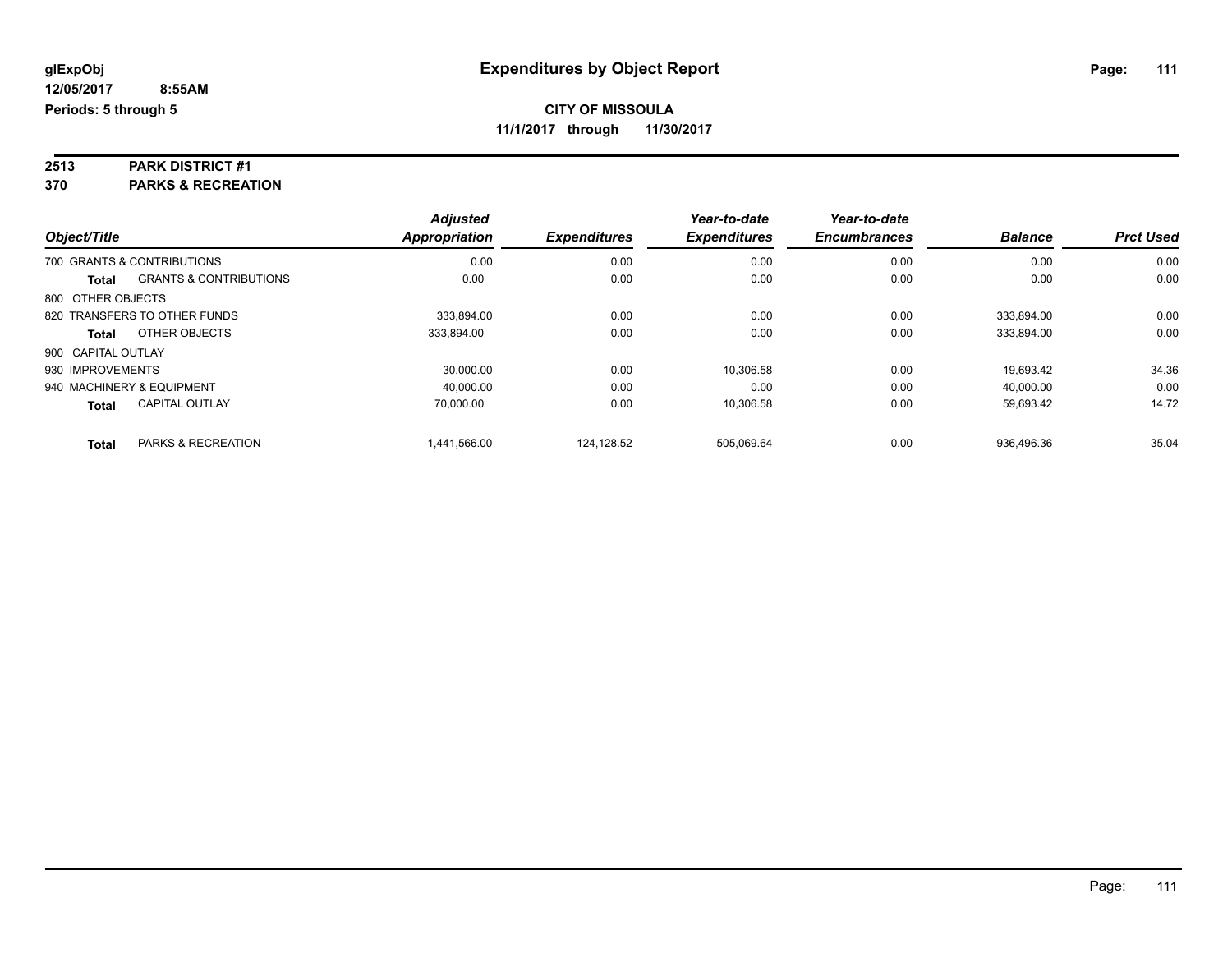**2513 PARK DISTRICT #1**

|                                           | <b>Adjusted</b>      |                     | Year-to-date        | Year-to-date        |                |                  |
|-------------------------------------------|----------------------|---------------------|---------------------|---------------------|----------------|------------------|
| Object/Title                              | <b>Appropriation</b> | <b>Expenditures</b> | <b>Expenditures</b> | <b>Encumbrances</b> | <b>Balance</b> | <b>Prct Used</b> |
| 100 PERSONAL SERVICES                     |                      |                     |                     |                     |                |                  |
| 110 SALARIES AND WAGES                    | 261,724.00           | 17,837.57           | 100,513.10          | 0.00                | 161,210.90     | 38.40            |
| 120 OVERTIME                              | 0.00                 | 98.62               | 603.44              | 0.00                | $-603.44$      | 0.00             |
| 140 EMPLOYER CONTRIBUTIONS                | 112,375.00           | 7,607.72            | 44,286.94           | 0.00                | 68,088.06      | 39.41            |
| <b>141 STATE RETIREMENT CONTRIBUTIONS</b> | 227.00               | 0.00                | 120.64              | 0.00                | 106.36         | 53.15            |
| PERSONAL SERVICES<br>Total                | 374,326.00           | 25,543.91           | 145,524.12          | 0.00                | 228,801.88     | 38.88            |
| 200 SUPPLIES                              |                      |                     |                     |                     |                |                  |
| 220 OPERATING SUPPLIES                    | 76,916.00            | 17,269.61           | 69,762.83           | 0.00                | 7,153.17       | 90.70            |
| 230 REPAIR/MAINTENANCE                    | 98,266.00            | 4,437.15            | 13,384.75           | 0.00                | 84,881.25      | 13.62            |
| 231 GASOLINE                              | 10,144.00            | 0.00                | 18,937.16           | 0.00                | $-8,793.16$    | 186.68           |
| <b>SUPPLIES</b><br><b>Total</b>           | 185,326.00           | 21,706.76           | 102,084.74          | 0.00                | 83,241.26      | 55.08            |
| 300 PURCHASED SERVICES                    |                      |                     |                     |                     |                |                  |
| 300 PURCHASED SERVICES                    | 0.00                 | 21,460.00           | 21,460.00           | 0.00                | $-21,460.00$   | 0.00             |
| 310 COMMUNICATIONS                        | 0.00                 | 0.00                | 65.60               | 0.00                | $-65.60$       | 0.00             |
| 320 PRINTING & DUPLICATING                | 0.00                 | 0.00                | 0.00                | 0.00                | 0.00           | 0.00             |
| 330 PUBLICITY, SUBSCRIPTIONS & DUES       | 3,000.00             | 0.00                | 0.00                | 0.00                | 3,000.00       | 0.00             |
| 341 ELECTRICITY & NATURAL GAS             | 47,924.00            | 6,387.97            | 39,960.75           | 0.00                | 7,963.25       | 83.38            |
| 343 WATER CHARGES                         | 7,685.00             | 682.92              | 12,718.13           | 0.00                | $-5,033.13$    | 165.49           |
| 344 TELEPHONE SERVICE                     | 900.00               | 0.00                | 0.00                | 0.00                | 900.00         | 0.00             |
| 345 GARBAGE                               | 3,310.00             | 402.75              | 969.53              | 0.00                | 2,340.47       | 29.29            |
| 350 PROFESSIONAL SERVICES                 | 77,344.00            | 2,308.97            | 39,110.45           | 0.00                | 38,233.55      | 50.57            |
| 360 REPAIR & MAINTENANCE                  | 130,640.00           | 6,997.49            | 34,851.78           | 0.00                | 95,788.22      | 26.68            |
| 370 TRAVEL                                | 500.00               | 0.00                | 641.59              | 0.00                | $-141.59$      | 128.32           |
| 380 TRAINING                              | 983.00               | 0.00                | 494.80              | 0.00                | 488.20         | 50.34            |
| <b>PURCHASED SERVICES</b><br><b>Total</b> | 272,286.00           | 38,240.10           | 150,272.63          | 0.00                | 122,013.37     | 55.19            |
| 500 FIXED CHARGES                         |                      |                     |                     |                     |                |                  |
| 550 MERCHANT SERVICE FEES                 | 0.00                 | 0.00                | 0.00                | 0.00                | 0.00           | 0.00             |
| <b>FIXED CHARGES</b><br><b>Total</b>      | 0.00                 | 0.00                | 0.00                | 0.00                | 0.00           | 0.00             |
| 600 DEBT SERVICE                          |                      |                     |                     |                     |                |                  |
| 610 PRINCIPAL                             | 199,023.00           | 37,074.93           | 93,476.95           | 0.00                | 105,546.05     | 46.97            |
| 620 INTEREST / SERVICE FEES               | 6,711.00             | 1,562.82            | 3,404.62            | 0.00                | 3,306.38       | 50.73            |
| <b>DEBT SERVICE</b><br>Total              | 205,734.00           | 38,637.75           | 96,881.57           | 0.00                | 108,852.43     | 47.09            |
| 700 GRANTS & CONTRIBUTIONS                |                      |                     |                     |                     |                |                  |
| 700 GRANTS & CONTRIBUTIONS                | 0.00                 | 0.00                | 0.00                | 0.00                | 0.00           | 0.00             |
|                                           |                      |                     |                     |                     |                |                  |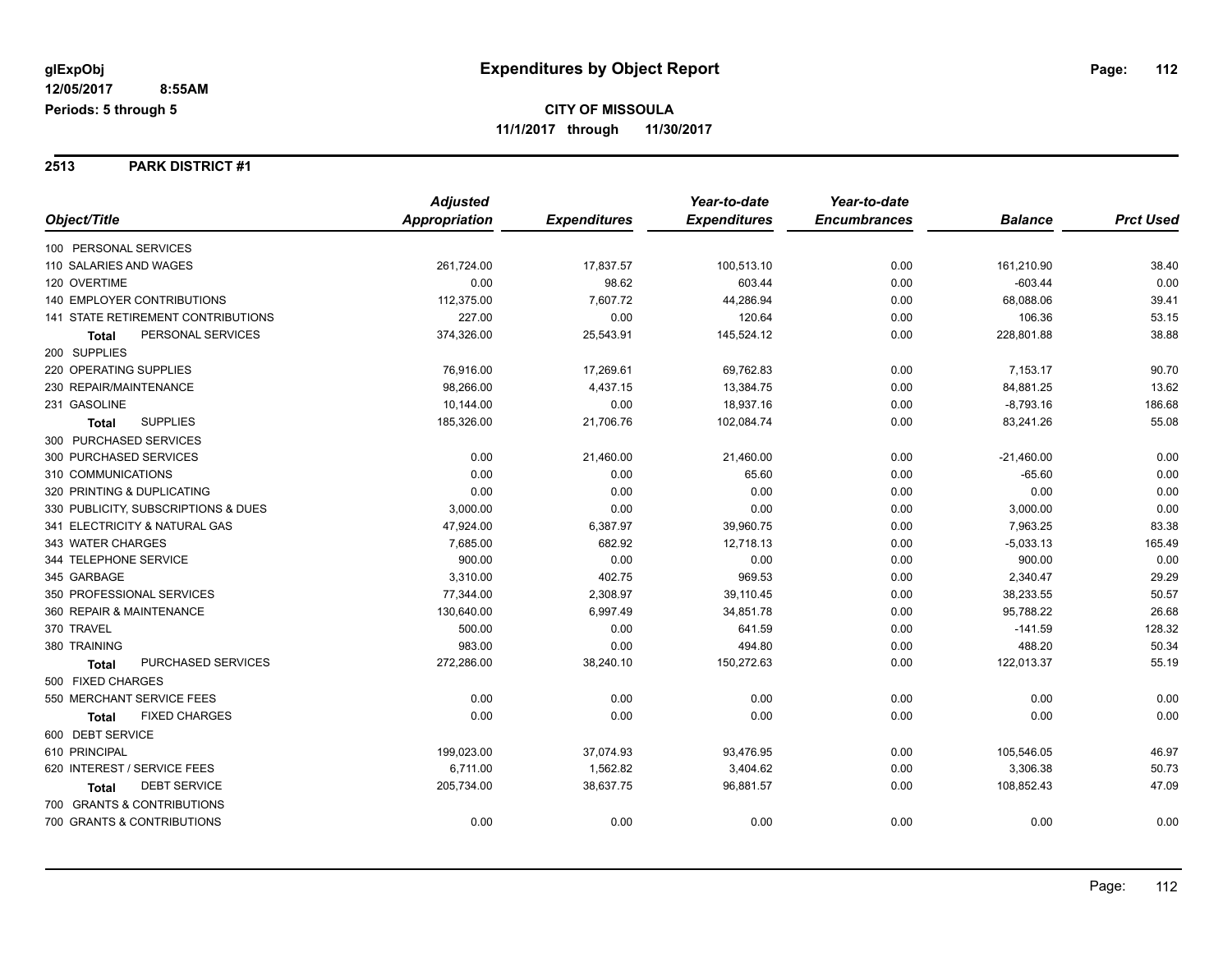#### **2513 PARK DISTRICT #1**

|                           |                                   | <b>Adjusted</b>      |                     | Year-to-date        | Year-to-date        |                |                  |
|---------------------------|-----------------------------------|----------------------|---------------------|---------------------|---------------------|----------------|------------------|
| Object/Title              |                                   | <b>Appropriation</b> | <b>Expenditures</b> | <b>Expenditures</b> | <b>Encumbrances</b> | <b>Balance</b> | <b>Prct Used</b> |
| <b>Total</b>              | <b>GRANTS &amp; CONTRIBUTIONS</b> | 0.00                 | 0.00                | 0.00                | 0.00                | 0.00           | 0.00             |
| 800 OTHER OBJECTS         |                                   |                      |                     |                     |                     |                |                  |
|                           | 820 TRANSFERS TO OTHER FUNDS      | 333.894.00           | 0.00                | 0.00                | 0.00                | 333.894.00     | 0.00             |
| Total                     | OTHER OBJECTS                     | 333.894.00           | 0.00                | 0.00                | 0.00                | 333,894.00     | 0.00             |
| 900 CAPITAL OUTLAY        |                                   |                      |                     |                     |                     |                |                  |
| 930 IMPROVEMENTS          |                                   | 30,000.00            | 0.00                | 10.306.58           | 0.00                | 19.693.42      | 34.36            |
| 940 MACHINERY & EQUIPMENT |                                   | 40.000.00            | 0.00                | 0.00                | 0.00                | 40.000.00      | 0.00             |
| <b>Total</b>              | <b>CAPITAL OUTLAY</b>             | 70,000.00            | 0.00                | 10,306.58           | 0.00                | 59,693.42      | 14.72            |
| <b>Total</b>              | PARK DISTRICT #1                  | 1.441.566.00         | 124.128.52          | 505.069.64          | 0.00                | 936.496.36     | 35.04            |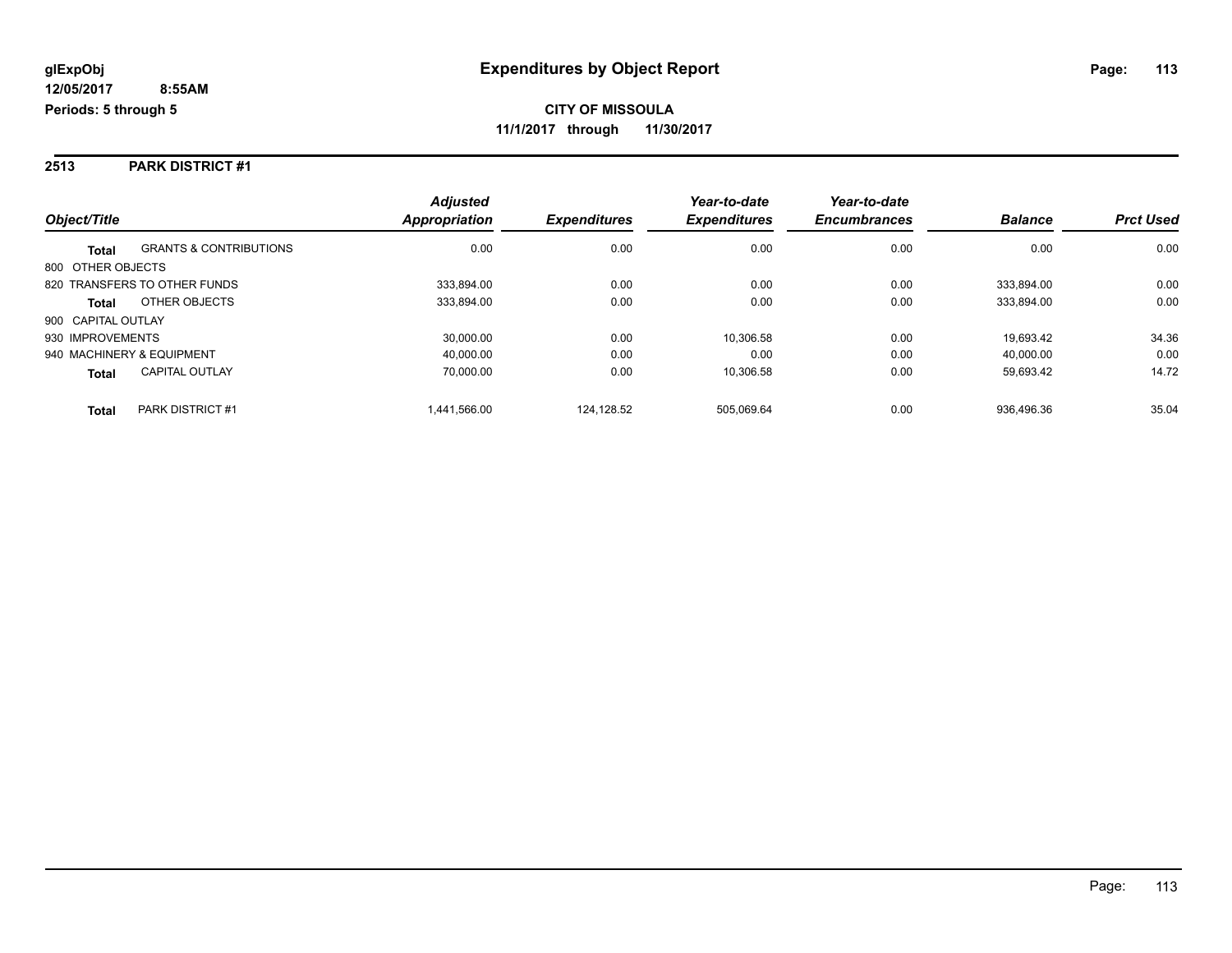## **2820 STATE GAS TAX FUND**

**280 PUBLIC WORKS OPERATIONS**

|              |                    |                              | <b>Adjusted</b>      |                     | Year-to-date        | Year-to-date        |                |                  |
|--------------|--------------------|------------------------------|----------------------|---------------------|---------------------|---------------------|----------------|------------------|
| Object/Title |                    |                              | <b>Appropriation</b> | <b>Expenditures</b> | <b>Expenditures</b> | <b>Encumbrances</b> | <b>Balance</b> | <b>Prct Used</b> |
|              |                    | 300 PURCHASED SERVICES       |                      |                     |                     |                     |                |                  |
|              |                    | 350 PROFESSIONAL SERVICES    | 0.00                 | 0.00                | 0.00                | 0.00                | 0.00           | 0.00             |
|              | <b>Total</b>       | PURCHASED SERVICES           | 0.00                 | 0.00                | 0.00                | 0.00                | 0.00           | 0.00             |
|              | 500 FIXED CHARGES  |                              |                      |                     |                     |                     |                |                  |
|              | 500 FIXED CHARGES  |                              | 0.00                 | 0.00                | 0.00                | 0.00                | 0.00           | 0.00             |
|              |                    | 550 MERCHANT SERVICE FEES    | 0.00                 | 0.00                | 0.00                | 0.00                | 0.00           | 0.00             |
|              | <b>Total</b>       | <b>FIXED CHARGES</b>         | 0.00                 | 0.00                | 0.00                | 0.00                | 0.00           | 0.00             |
|              | 800 OTHER OBJECTS  |                              |                      |                     |                     |                     |                |                  |
|              |                    | 820 TRANSFERS TO OTHER FUNDS | 564,000.00           | 0.00                | 0.00                | 0.00                | 564,000.00     | 0.00             |
|              | Total              | OTHER OBJECTS                | 564,000.00           | 0.00                | 0.00                | 0.00                | 564,000.00     | 0.00             |
|              | 900 CAPITAL OUTLAY |                              |                      |                     |                     |                     |                |                  |
|              | 930 IMPROVEMENTS   |                              | 391,200.00           | 86,922.81           | 324,567.96          | 0.00                | 66,632.04      | 82.97            |
|              | <b>Total</b>       | <b>CAPITAL OUTLAY</b>        | 391,200.00           | 86,922.81           | 324,567.96          | 0.00                | 66,632.04      | 82.97            |
|              | <b>Total</b>       | PUBLIC WORKS OPERATIONS      | 955,200.00           | 86,922.81           | 324,567.96          | 0.00                | 630,632.04     | 33.98            |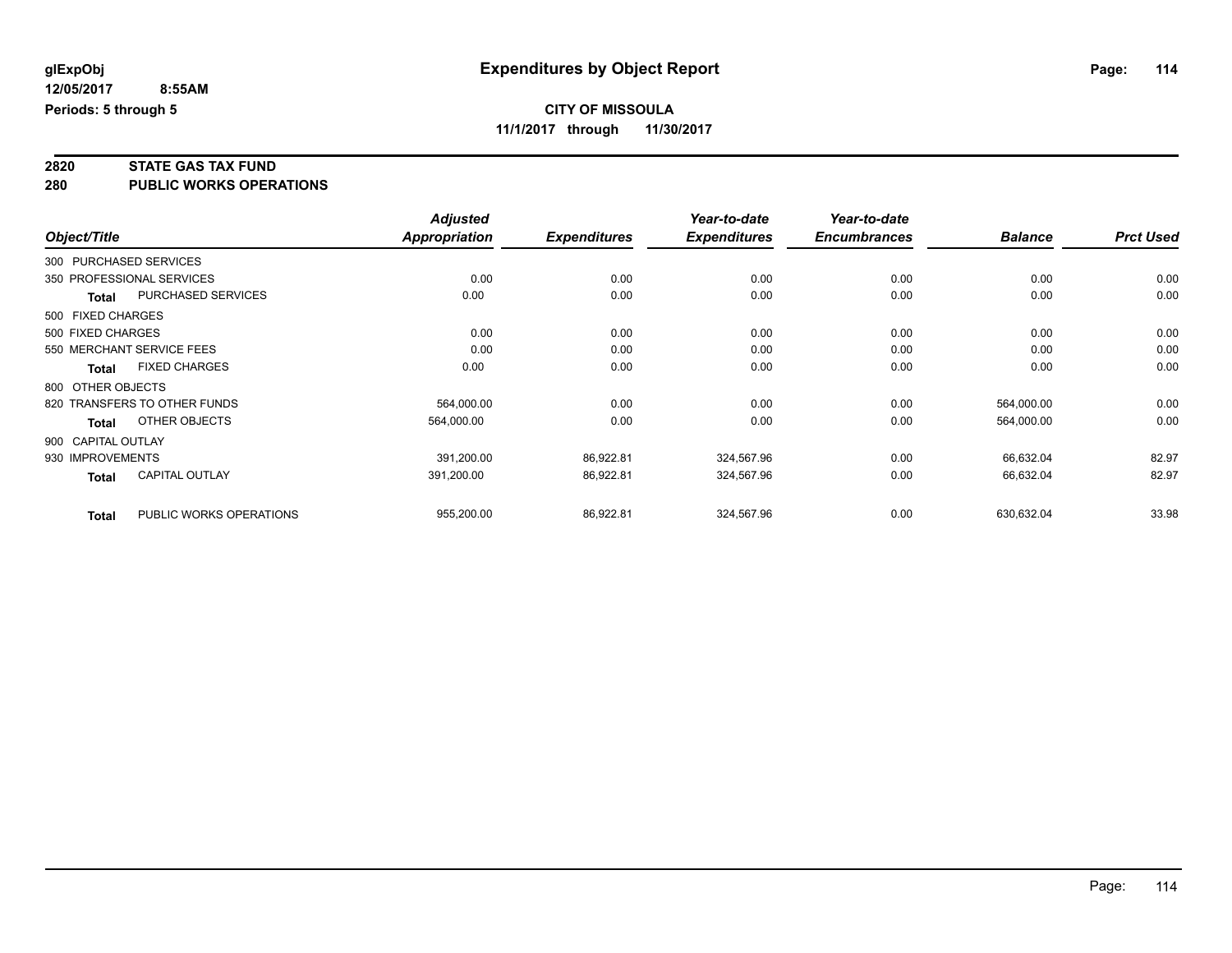#### **2820 STATE GAS TAX FUND**

|                    |                              | <b>Adjusted</b>      |                     | Year-to-date        | Year-to-date        |                |                  |
|--------------------|------------------------------|----------------------|---------------------|---------------------|---------------------|----------------|------------------|
| Object/Title       |                              | <b>Appropriation</b> | <b>Expenditures</b> | <b>Expenditures</b> | <b>Encumbrances</b> | <b>Balance</b> | <b>Prct Used</b> |
|                    | 300 PURCHASED SERVICES       |                      |                     |                     |                     |                |                  |
|                    | 350 PROFESSIONAL SERVICES    | 0.00                 | 0.00                | 0.00                | 0.00                | 0.00           | 0.00             |
| <b>Total</b>       | <b>PURCHASED SERVICES</b>    | 0.00                 | 0.00                | 0.00                | 0.00                | 0.00           | 0.00             |
| 500 FIXED CHARGES  |                              |                      |                     |                     |                     |                |                  |
| 500 FIXED CHARGES  |                              | 0.00                 | 0.00                | 0.00                | 0.00                | 0.00           | 0.00             |
|                    | 550 MERCHANT SERVICE FEES    | 0.00                 | 0.00                | 0.00                | 0.00                | 0.00           | 0.00             |
| <b>Total</b>       | <b>FIXED CHARGES</b>         | 0.00                 | 0.00                | 0.00                | 0.00                | 0.00           | 0.00             |
| 800 OTHER OBJECTS  |                              |                      |                     |                     |                     |                |                  |
|                    | 820 TRANSFERS TO OTHER FUNDS | 564,000.00           | 0.00                | 0.00                | 0.00                | 564,000.00     | 0.00             |
| <b>Total</b>       | OTHER OBJECTS                | 564,000.00           | 0.00                | 0.00                | 0.00                | 564,000.00     | 0.00             |
| 900 CAPITAL OUTLAY |                              |                      |                     |                     |                     |                |                  |
| 930 IMPROVEMENTS   |                              | 391,200.00           | 86,922.81           | 324,567.96          | 0.00                | 66,632.04      | 82.97            |
| <b>Total</b>       | <b>CAPITAL OUTLAY</b>        | 391,200.00           | 86,922.81           | 324,567.96          | 0.00                | 66,632.04      | 82.97            |
| <b>Total</b>       | <b>STATE GAS TAX FUND</b>    | 955,200.00           | 86,922.81           | 324,567.96          | 0.00                | 630,632.04     | 33.98            |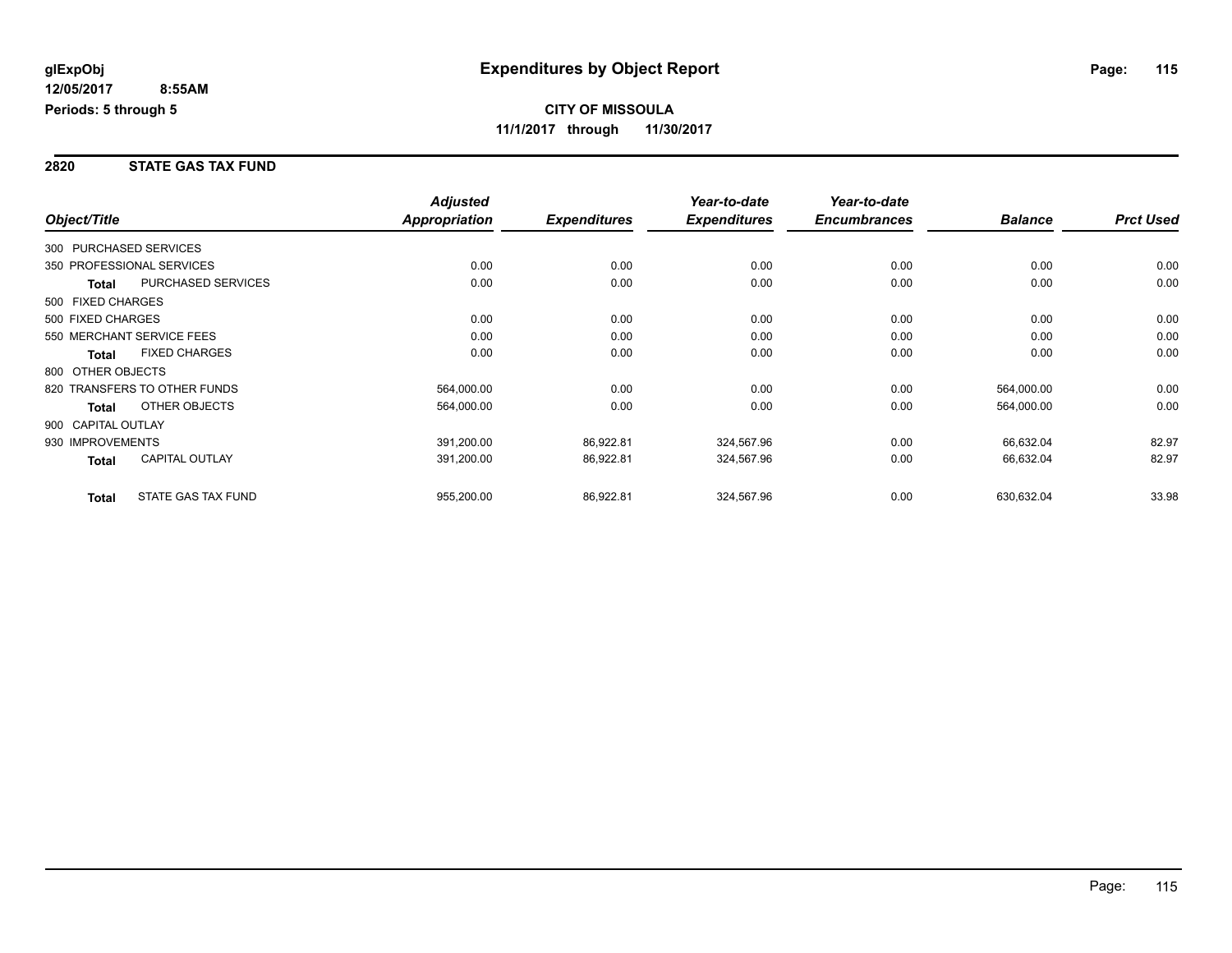**12/05/2017 8:55AM Periods: 5 through 5**

#### **CITY OF MISSOULA 11/1/2017 through 11/30/2017**

**2917 CRIME VICTIM SURCHARGE**

**390 NON-DEPARTMENTAL**

| Object/Title                         |  | <b>Adjusted</b><br>Appropriation | <b>Expenditures</b> | Year-to-date<br><b>Expenditures</b> | Year-to-date<br><b>Encumbrances</b> | <b>Balance</b> | <b>Prct Used</b> |
|--------------------------------------|--|----------------------------------|---------------------|-------------------------------------|-------------------------------------|----------------|------------------|
| 500 FIXED CHARGES                    |  |                                  |                     |                                     |                                     |                |                  |
| 550 MERCHANT SERVICE FEES            |  | 0.00                             | 0.00                | 0.00                                | 0.00                                | 0.00           | 0.00             |
| <b>FIXED CHARGES</b><br><b>Total</b> |  | 0.00                             | 0.00                | 0.00                                | 0.00                                | 0.00           | 0.00             |
| NON-DEPARTMENTAL<br><b>Total</b>     |  | 0.00                             | 0.00                | 0.00                                | 0.00                                | 0.00           | 0.00             |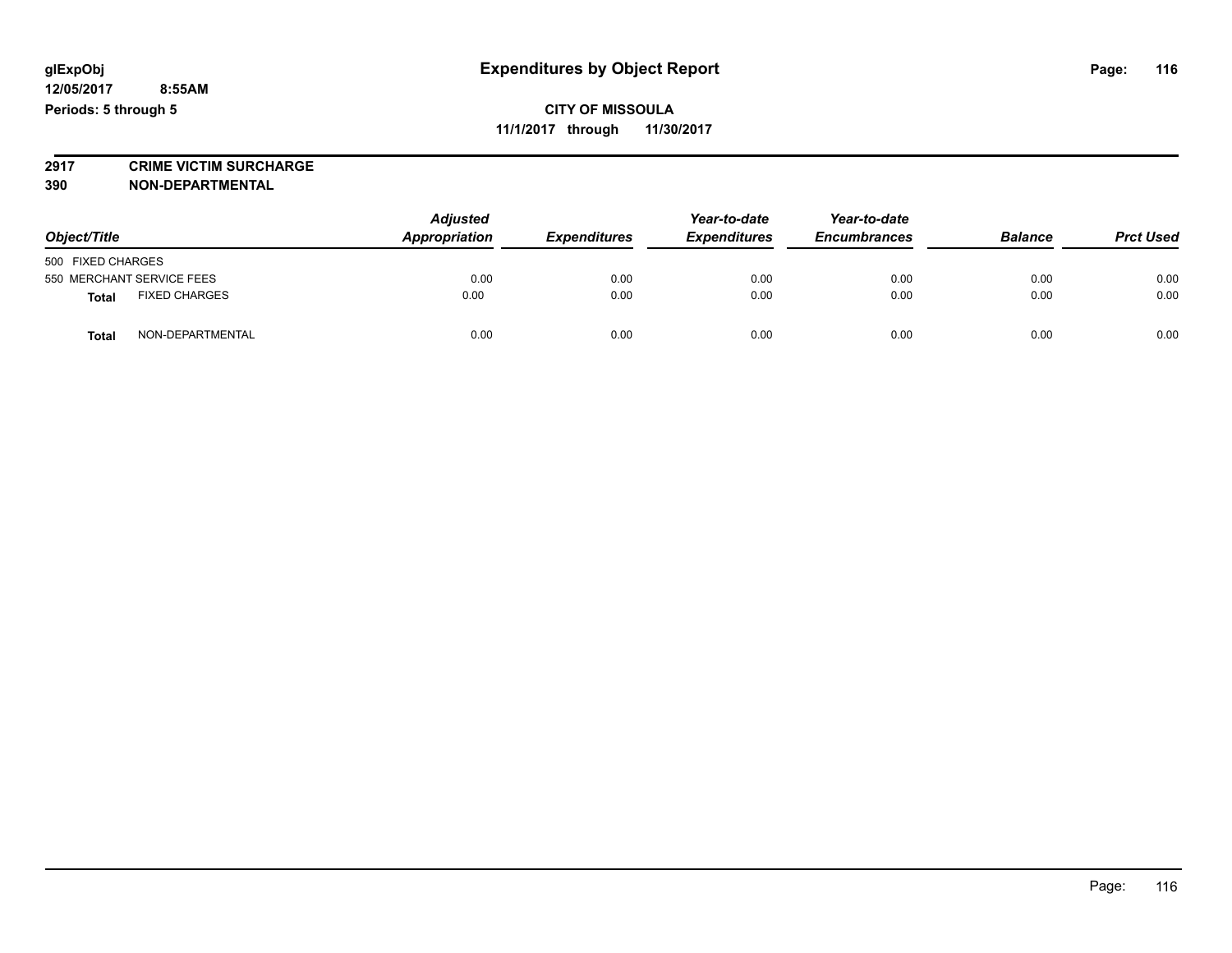**12/05/2017 8:55AM Periods: 5 through 5**

**CITY OF MISSOULA 11/1/2017 through 11/30/2017**

#### **2917 CRIME VICTIM SURCHARGE**

|                                               | <b>Adjusted</b> |                     | Year-to-date        | Year-to-date        |                |                  |
|-----------------------------------------------|-----------------|---------------------|---------------------|---------------------|----------------|------------------|
| Object/Title                                  | Appropriation   | <b>Expenditures</b> | <b>Expenditures</b> | <b>Encumbrances</b> | <b>Balance</b> | <b>Prct Used</b> |
| 500 FIXED CHARGES                             |                 |                     |                     |                     |                |                  |
| 550 MERCHANT SERVICE FEES                     | 0.00            | 0.00                | 0.00                | 0.00                | 0.00           | 0.00             |
| <b>FIXED CHARGES</b><br>Total                 | 0.00            | 0.00                | 0.00                | 0.00                | 0.00           | 0.00             |
| <b>CRIME VICTIM SURCHARGE</b><br><b>Total</b> | 0.00            | 0.00                | 0.00                | 0.00                | 0.00           | 0.00             |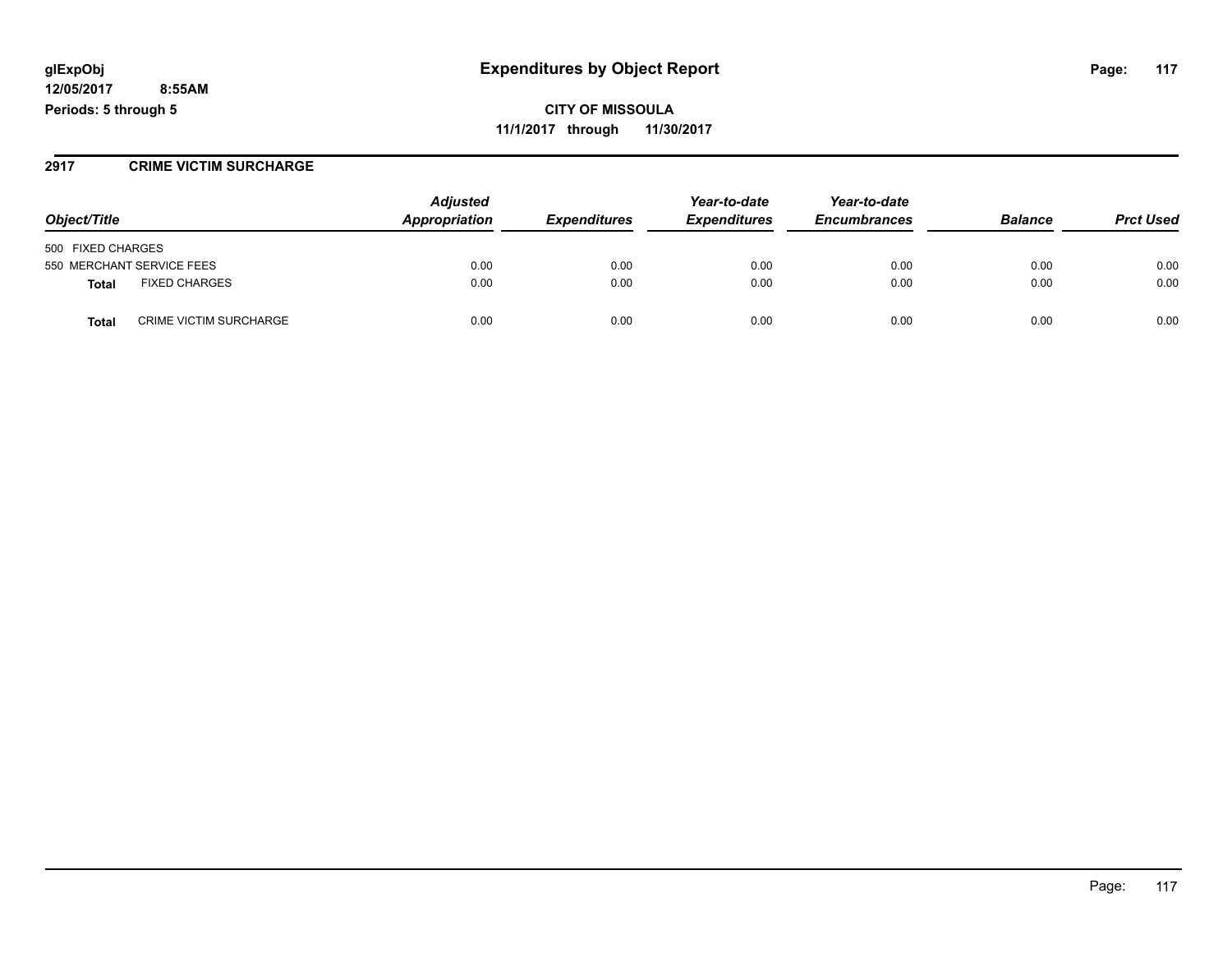**2918 LAW ENFORCEMENT BLOCK GRANT FUND**

**290 POLICE**

| Object/Title                                      | <b>Adjusted</b><br>Appropriation | <b>Expenditures</b> | Year-to-date<br><b>Expenditures</b> | Year-to-date<br><b>Encumbrances</b> | <b>Balance</b> | <b>Prct Used</b> |
|---------------------------------------------------|----------------------------------|---------------------|-------------------------------------|-------------------------------------|----------------|------------------|
|                                                   |                                  |                     |                                     |                                     |                |                  |
| 200 SUPPLIES                                      |                                  |                     |                                     |                                     |                |                  |
| 220 OPERATING SUPPLIES                            | 43,124.00                        | 0.00                | 0.00                                | 0.00                                | 43,124.00      | 0.00             |
| <b>SUPPLIES</b><br><b>Total</b>                   | 43,124.00                        | 0.00                | 0.00                                | 0.00                                | 43,124.00      | 0.00             |
| 300 PURCHASED SERVICES                            |                                  |                     |                                     |                                     |                |                  |
| 350 PROFESSIONAL SERVICES                         | 0.00                             | 0.00                | 0.00                                | 0.00                                | 0.00           | 0.00             |
| 370 TRAVEL                                        | 0.00                             | 0.00                | 0.00                                | 0.00                                | 0.00           | 0.00             |
| <b>PURCHASED SERVICES</b><br><b>Total</b>         | 0.00                             | 0.00                | 0.00                                | 0.00                                | 0.00           | 0.00             |
| 700 GRANTS & CONTRIBUTIONS                        |                                  |                     |                                     |                                     |                |                  |
| 700 GRANTS & CONTRIBUTIONS                        | 17,249.00                        | 0.00                | 0.00                                | 0.00                                | 17.249.00      | 0.00             |
| <b>GRANTS &amp; CONTRIBUTIONS</b><br><b>Total</b> | 17,249.00                        | 0.00                | 0.00                                | 0.00                                | 17.249.00      | 0.00             |
| <b>POLICE</b><br><b>Total</b>                     | 60,373.00                        | 0.00                | 0.00                                | 0.00                                | 60,373.00      | 0.00             |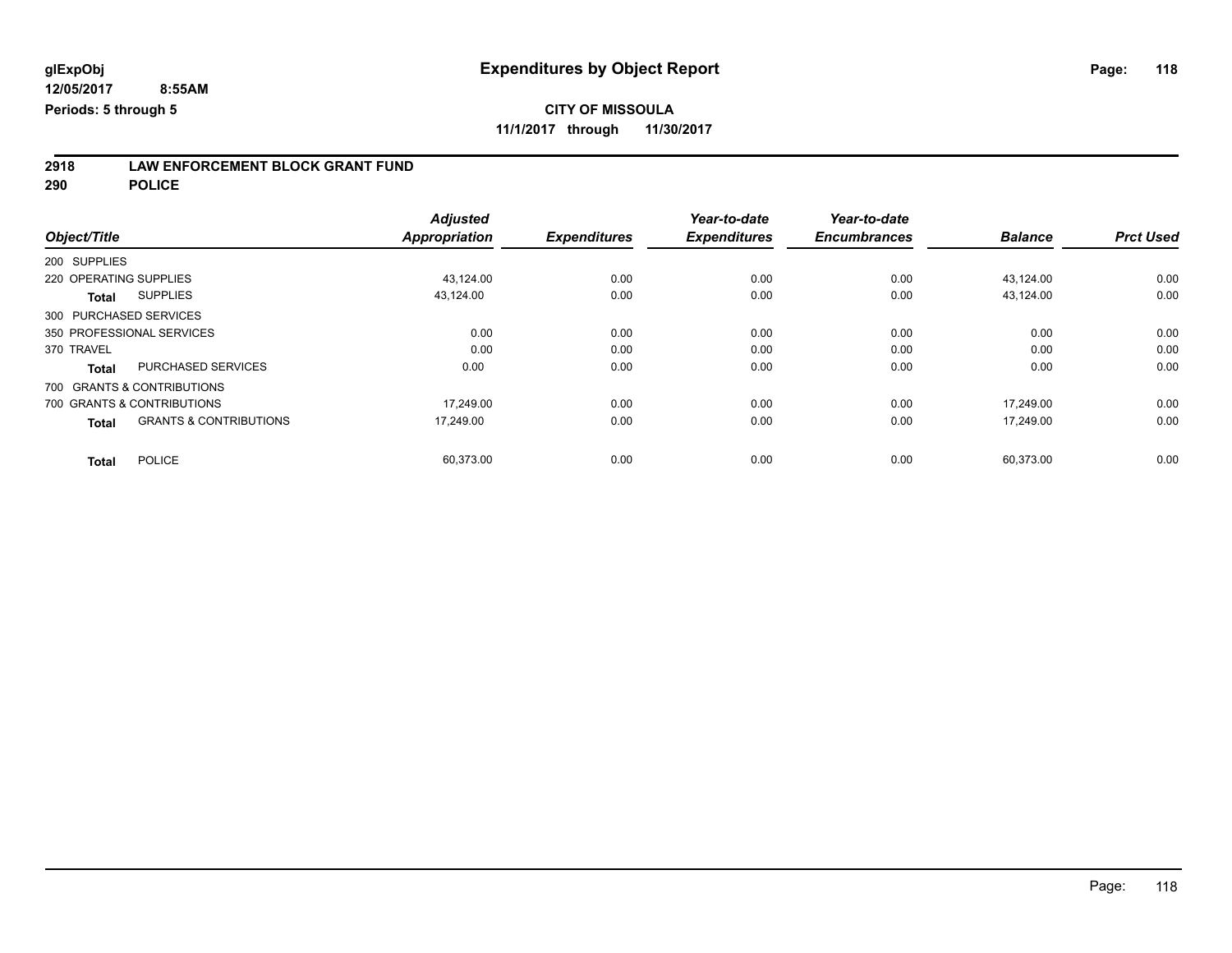**12/05/2017 8:55AM Periods: 5 through 5**

**CITY OF MISSOULA 11/1/2017 through 11/30/2017**

#### **2918 LAW ENFORCEMENT BLOCK GRANT FUND**

|                            |                                   | <b>Adjusted</b> |                     | Year-to-date        | Year-to-date        |                |                  |
|----------------------------|-----------------------------------|-----------------|---------------------|---------------------|---------------------|----------------|------------------|
| Object/Title               |                                   | Appropriation   | <b>Expenditures</b> | <b>Expenditures</b> | <b>Encumbrances</b> | <b>Balance</b> | <b>Prct Used</b> |
| 200 SUPPLIES               |                                   |                 |                     |                     |                     |                |                  |
| 220 OPERATING SUPPLIES     |                                   | 43,124.00       | 0.00                | 0.00                | 0.00                | 43.124.00      | 0.00             |
| Total                      | <b>SUPPLIES</b>                   | 43,124.00       | 0.00                | 0.00                | 0.00                | 43,124.00      | 0.00             |
| 300 PURCHASED SERVICES     |                                   |                 |                     |                     |                     |                |                  |
| 350 PROFESSIONAL SERVICES  |                                   | 0.00            | 0.00                | 0.00                | 0.00                | 0.00           | 0.00             |
| 370 TRAVEL                 |                                   | 0.00            | 0.00                | 0.00                | 0.00                | 0.00           | 0.00             |
| <b>Total</b>               | <b>PURCHASED SERVICES</b>         | 0.00            | 0.00                | 0.00                | 0.00                | 0.00           | 0.00             |
| 700 GRANTS & CONTRIBUTIONS |                                   |                 |                     |                     |                     |                |                  |
| 700 GRANTS & CONTRIBUTIONS |                                   | 17.249.00       | 0.00                | 0.00                | 0.00                | 17.249.00      | 0.00             |
| Total                      | <b>GRANTS &amp; CONTRIBUTIONS</b> | 17,249.00       | 0.00                | 0.00                | 0.00                | 17.249.00      | 0.00             |
| <b>Total</b>               | LAW ENFORCEMENT BLOCK GRANT FUN   | 60.373.00       | 0.00                | 0.00                | 0.00                | 60.373.00      | 0.00             |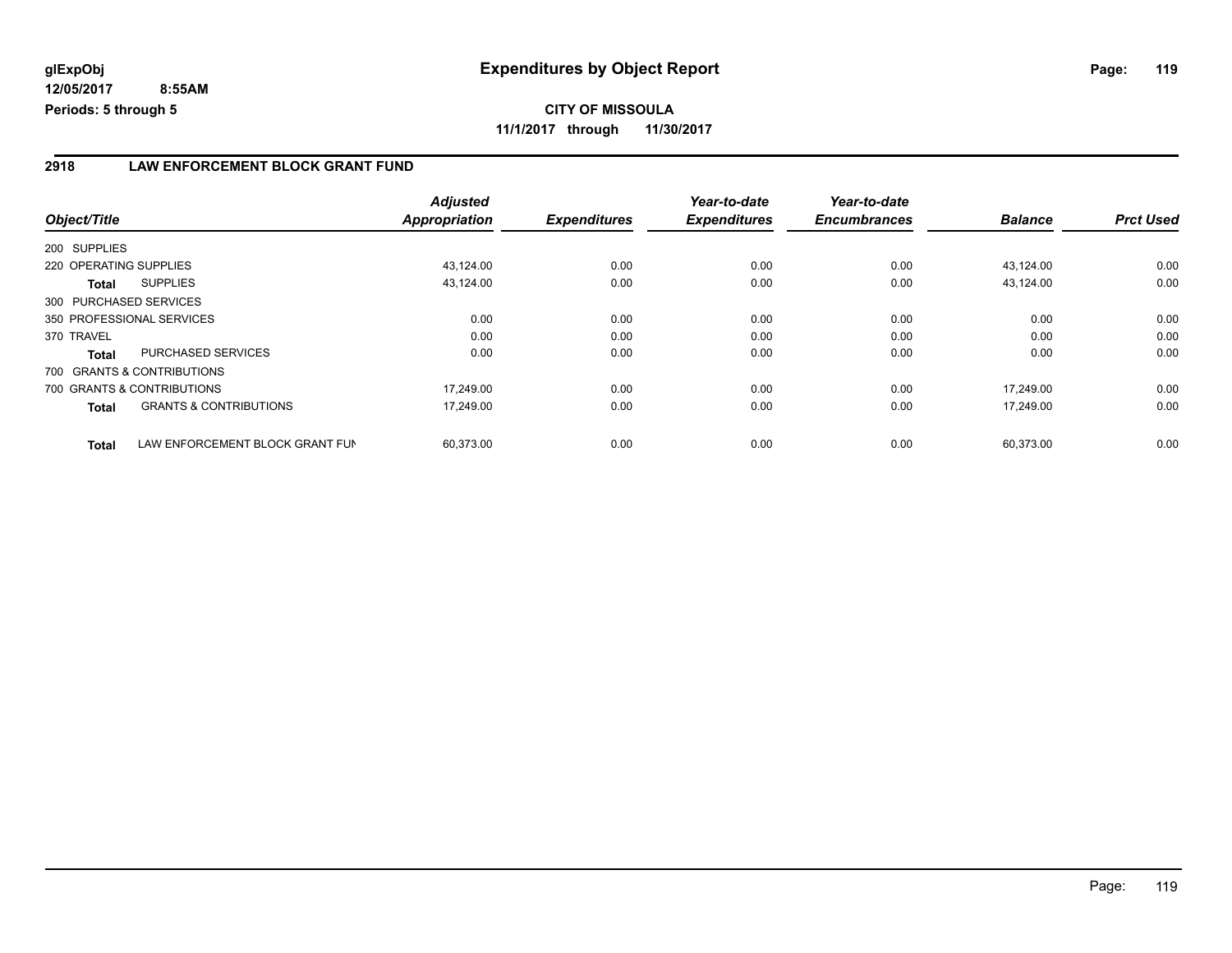# **2919 HIDTA FUND**

**290 POLICE**

|                                                   | <b>Adjusted</b>      |                     | Year-to-date        | Year-to-date        |                |                  |
|---------------------------------------------------|----------------------|---------------------|---------------------|---------------------|----------------|------------------|
| Object/Title                                      | <b>Appropriation</b> | <b>Expenditures</b> | <b>Expenditures</b> | <b>Encumbrances</b> | <b>Balance</b> | <b>Prct Used</b> |
| 100 PERSONAL SERVICES                             |                      |                     |                     |                     |                |                  |
| 120 OVERTIME                                      | 13,321.00            | 0.00                | 0.00                | 0.00                | 13,321.00      | 0.00             |
| 140 EMPLOYER CONTRIBUTIONS                        | 1,350.00             | 0.00                | 0.00                | 0.00                | 1,350.00       | 0.00             |
| 141 STATE RETIREMENT CONTRIBUTIONS                | 0.00                 | 0.00                | 0.00                | 0.00                | 0.00           | 0.00             |
| PERSONAL SERVICES<br>Total                        | 14,671.00            | 0.00                | 0.00                | 0.00                | 14,671.00      | 0.00             |
| 200 SUPPLIES                                      |                      |                     |                     |                     |                |                  |
| 210 OFFICE SUPPLIES                               | 3,500.00             | 0.00                | 0.00                | 0.00                | 3,500.00       | 0.00             |
| 220 OPERATING SUPPLIES                            | 3,500.00             | 54.71               | 150.86              | 0.00                | 3,349.14       | 4.31             |
| <b>SUPPLIES</b><br><b>Total</b>                   | 7,000.00             | 54.71               | 150.86              | 0.00                | 6,849.14       | 2.16             |
| 300 PURCHASED SERVICES                            |                      |                     |                     |                     |                |                  |
| 320 PRINTING & DUPLICATING                        | 2,400.00             | 0.00                | 0.00                | 0.00                | 2,400.00       | 0.00             |
| 341 ELECTRICITY & NATURAL GAS                     | 5,000.00             | 532.29              | 1,030.37            | 0.00                | 3,969.63       | 20.61            |
| 344 TELEPHONE SERVICE                             | 250.00               | 0.00                | 0.00                | 0.00                | 250.00         | 0.00             |
| 350 PROFESSIONAL SERVICES                         | 6,000.00             | 169.24              | 1,548.58            | 0.00                | 4,451.42       | 25.81            |
| 360 REPAIR & MAINTENANCE                          | 5,000.00             | 0.00                | 4,280.00            | 0.00                | 720.00         | 85.60            |
| 370 TRAVEL                                        | 5,500.00             | 675.90              | 675.90              | 0.00                | 4,824.10       | 12.29            |
| 380 TRAINING                                      | 5,500.00             | 0.00                | 0.00                | 0.00                | 5,500.00       | 0.00             |
| 390 OTHER PURCHASED SERVICES                      | 200.00               | 0.00                | 0.00                | 0.00                | 200.00         | 0.00             |
| PURCHASED SERVICES<br><b>Total</b>                | 29,850.00            | 1,377.43            | 7,534.85            | 0.00                | 22,315.15      | 25.24            |
| 500 FIXED CHARGES                                 |                      |                     |                     |                     |                |                  |
| 500 FIXED CHARGES                                 | 24,079.00            | 1,900.36            | 11,402.12           | 0.00                | 12,676.88      | 47.35            |
| 550 MERCHANT SERVICE FEES                         | 0.00                 | 0.00                | 0.00                | 0.00                | 0.00           | 0.00             |
| <b>FIXED CHARGES</b><br><b>Total</b>              | 24,079.00            | 1,900.36            | 11,402.12           | 0.00                | 12,676.88      | 47.35            |
| 700 GRANTS & CONTRIBUTIONS                        |                      |                     |                     |                     |                |                  |
| 700 GRANTS & CONTRIBUTIONS                        | 65,000.00            | 0.00                | 0.00                | 0.00                | 65,000.00      | 0.00             |
| <b>GRANTS &amp; CONTRIBUTIONS</b><br><b>Total</b> | 65,000.00            | 0.00                | 0.00                | 0.00                | 65,000.00      | 0.00             |
| 900 CAPITAL OUTLAY                                |                      |                     |                     |                     |                |                  |
| 920 BUILDINGS                                     | 0.00                 | 0.00                | 0.00                | 0.00                | 0.00           | 0.00             |
| 940 MACHINERY & EQUIPMENT                         | 0.00                 | 0.00                | 0.00                | 0.00                | 0.00           | 0.00             |
| <b>CAPITAL OUTLAY</b><br><b>Total</b>             | 0.00                 | 0.00                | 0.00                | 0.00                | 0.00           | 0.00             |
| <b>POLICE</b><br><b>Total</b>                     | 140,600.00           | 3,332.50            | 19,087.83           | 0.00                | 121,512.17     | 13.58            |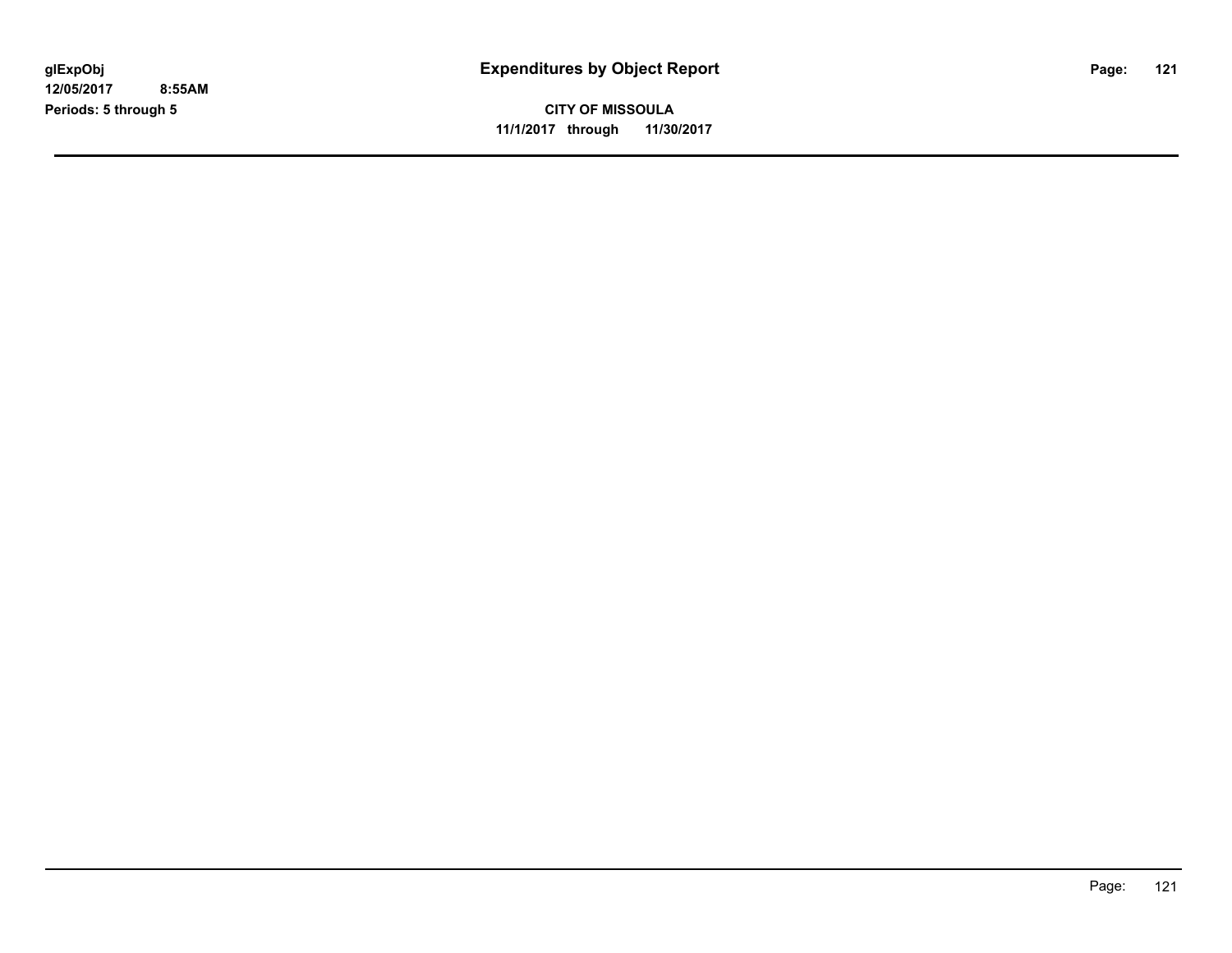**2919 HIDTA FUND**

|                                                   | <b>Adjusted</b>      |                     | Year-to-date        | Year-to-date        |                |                  |
|---------------------------------------------------|----------------------|---------------------|---------------------|---------------------|----------------|------------------|
| Object/Title                                      | <b>Appropriation</b> | <b>Expenditures</b> | <b>Expenditures</b> | <b>Encumbrances</b> | <b>Balance</b> | <b>Prct Used</b> |
| 100 PERSONAL SERVICES                             |                      |                     |                     |                     |                |                  |
| 120 OVERTIME                                      | 13,321.00            | 0.00                | 0.00                | 0.00                | 13,321.00      | 0.00             |
| <b>140 EMPLOYER CONTRIBUTIONS</b>                 | 1,350.00             | 0.00                | 0.00                | 0.00                | 1,350.00       | 0.00             |
| 141 STATE RETIREMENT CONTRIBUTIONS                | 0.00                 | 0.00                | 0.00                | 0.00                | 0.00           | 0.00             |
| PERSONAL SERVICES<br><b>Total</b>                 | 14,671.00            | 0.00                | 0.00                | 0.00                | 14,671.00      | 0.00             |
| 200 SUPPLIES                                      |                      |                     |                     |                     |                |                  |
| 210 OFFICE SUPPLIES                               | 3,500.00             | 0.00                | 0.00                | 0.00                | 3,500.00       | 0.00             |
| 220 OPERATING SUPPLIES                            | 3,500.00             | 54.71               | 150.86              | 0.00                | 3,349.14       | 4.31             |
| <b>SUPPLIES</b><br>Total                          | 7,000.00             | 54.71               | 150.86              | 0.00                | 6,849.14       | 2.16             |
| 300 PURCHASED SERVICES                            |                      |                     |                     |                     |                |                  |
| 320 PRINTING & DUPLICATING                        | 2,400.00             | 0.00                | 0.00                | 0.00                | 2,400.00       | 0.00             |
| 341 ELECTRICITY & NATURAL GAS                     | 5,000.00             | 532.29              | 1,030.37            | 0.00                | 3,969.63       | 20.61            |
| 344 TELEPHONE SERVICE                             | 250.00               | 0.00                | 0.00                | 0.00                | 250.00         | 0.00             |
| 350 PROFESSIONAL SERVICES                         | 6,000.00             | 169.24              | 1,548.58            | 0.00                | 4,451.42       | 25.81            |
| 360 REPAIR & MAINTENANCE                          | 5,000.00             | 0.00                | 4,280.00            | 0.00                | 720.00         | 85.60            |
| 370 TRAVEL                                        | 5,500.00             | 675.90              | 675.90              | 0.00                | 4,824.10       | 12.29            |
| 380 TRAINING                                      | 5,500.00             | 0.00                | 0.00                | 0.00                | 5,500.00       | 0.00             |
| 390 OTHER PURCHASED SERVICES                      | 200.00               | 0.00                | 0.00                | 0.00                | 200.00         | 0.00             |
| PURCHASED SERVICES<br><b>Total</b>                | 29,850.00            | 1,377.43            | 7,534.85            | 0.00                | 22,315.15      | 25.24            |
| 500 FIXED CHARGES                                 |                      |                     |                     |                     |                |                  |
| 500 FIXED CHARGES                                 | 24,079.00            | 1,900.36            | 11,402.12           | 0.00                | 12,676.88      | 47.35            |
| 550 MERCHANT SERVICE FEES                         | 0.00                 | 0.00                | 0.00                | 0.00                | 0.00           | 0.00             |
| <b>FIXED CHARGES</b><br>Total                     | 24,079.00            | 1,900.36            | 11,402.12           | 0.00                | 12,676.88      | 47.35            |
| 700 GRANTS & CONTRIBUTIONS                        |                      |                     |                     |                     |                |                  |
| 700 GRANTS & CONTRIBUTIONS                        | 65,000.00            | 0.00                | 0.00                | 0.00                | 65,000.00      | 0.00             |
| <b>GRANTS &amp; CONTRIBUTIONS</b><br><b>Total</b> | 65,000.00            | 0.00                | 0.00                | 0.00                | 65,000.00      | 0.00             |
| 900 CAPITAL OUTLAY                                |                      |                     |                     |                     |                |                  |
| 920 BUILDINGS                                     | 0.00                 | 0.00                | 0.00                | 0.00                | 0.00           | 0.00             |
| 940 MACHINERY & EQUIPMENT                         | 0.00                 | 0.00                | 0.00                | 0.00                | 0.00           | 0.00             |
| <b>CAPITAL OUTLAY</b><br><b>Total</b>             | 0.00                 | 0.00                | 0.00                | 0.00                | 0.00           | 0.00             |
| <b>HIDTA FUND</b><br><b>Total</b>                 | 140,600.00           | 3,332.50            | 19,087.83           | 0.00                | 121,512.17     | 13.58            |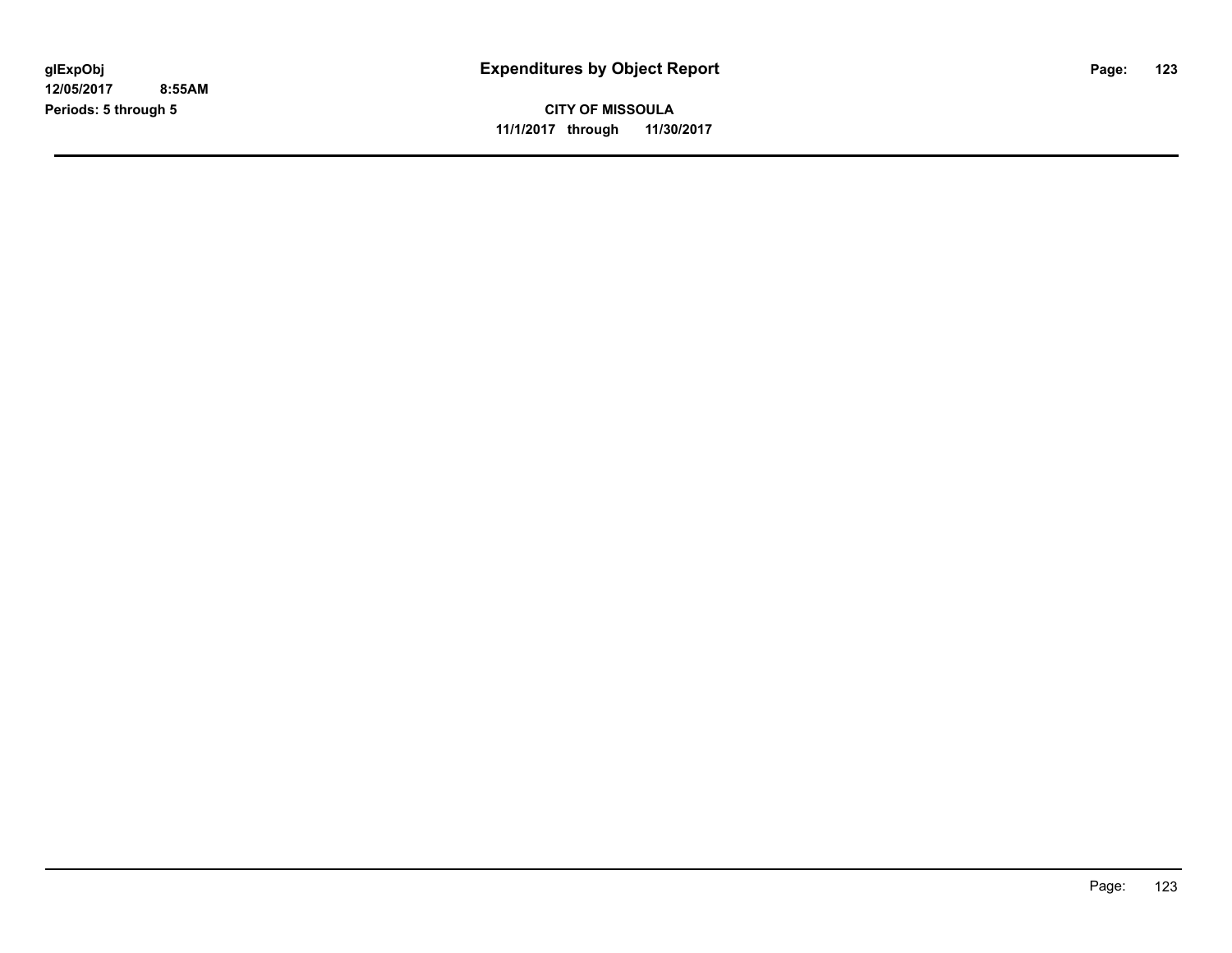### **CITY OF MISSOULA**

**11/1/2017 through 11/30/2017**

## **2939 CDBG PROGRAM INCOME ACCOUNT**

**400 ENTITLEMENT GRANTS**

|                   |                                   | <b>Adjusted</b> |                     | Year-to-date        | Year-to-date        |                |                  |
|-------------------|-----------------------------------|-----------------|---------------------|---------------------|---------------------|----------------|------------------|
| Object/Title      |                                   | Appropriation   | <b>Expenditures</b> | <b>Expenditures</b> | <b>Encumbrances</b> | <b>Balance</b> | <b>Prct Used</b> |
|                   | 300 PURCHASED SERVICES            |                 |                     |                     |                     |                |                  |
|                   | 350 PROFESSIONAL SERVICES         | 29,463.00       | 0.00                | 0.00                | 0.00                | 29,463.00      | 0.00             |
| Total             | <b>PURCHASED SERVICES</b>         | 29,463.00       | 0.00                | 0.00                | 0.00                | 29,463.00      | 0.00             |
| 500 FIXED CHARGES |                                   |                 |                     |                     |                     |                |                  |
|                   | 550 MERCHANT SERVICE FEES         | 0.00            | 0.00                | 0.00                | 0.00                | 0.00           | 0.00             |
| Total             | <b>FIXED CHARGES</b>              | 0.00            | 0.00                | 0.00                | 0.00                | 0.00           | 0.00             |
|                   | 700 GRANTS & CONTRIBUTIONS        |                 |                     |                     |                     |                |                  |
|                   | 700 GRANTS & CONTRIBUTIONS        | 0.00            | 11,083.06           | 11,083.06           | 0.00                | $-11,083.06$   | 0.00             |
| <b>Total</b>      | <b>GRANTS &amp; CONTRIBUTIONS</b> | 0.00            | 11,083.06           | 11,083.06           | 0.00                | $-11,083.06$   | 0.00             |
| 800 OTHER OBJECTS |                                   |                 |                     |                     |                     |                |                  |
|                   | 820 TRANSFERS TO OTHER FUNDS      | 0.00            | 0.00                | 0.00                | 0.00                | 0.00           | 0.00             |
| <b>Total</b>      | OTHER OBJECTS                     | 0.00            | 0.00                | 0.00                | 0.00                | 0.00           | 0.00             |
| <b>Total</b>      | <b>ENTITLEMENT GRANTS</b>         | 29,463.00       | 11,083.06           | 11,083.06           | 0.00                | 18,379.94      | 37.62            |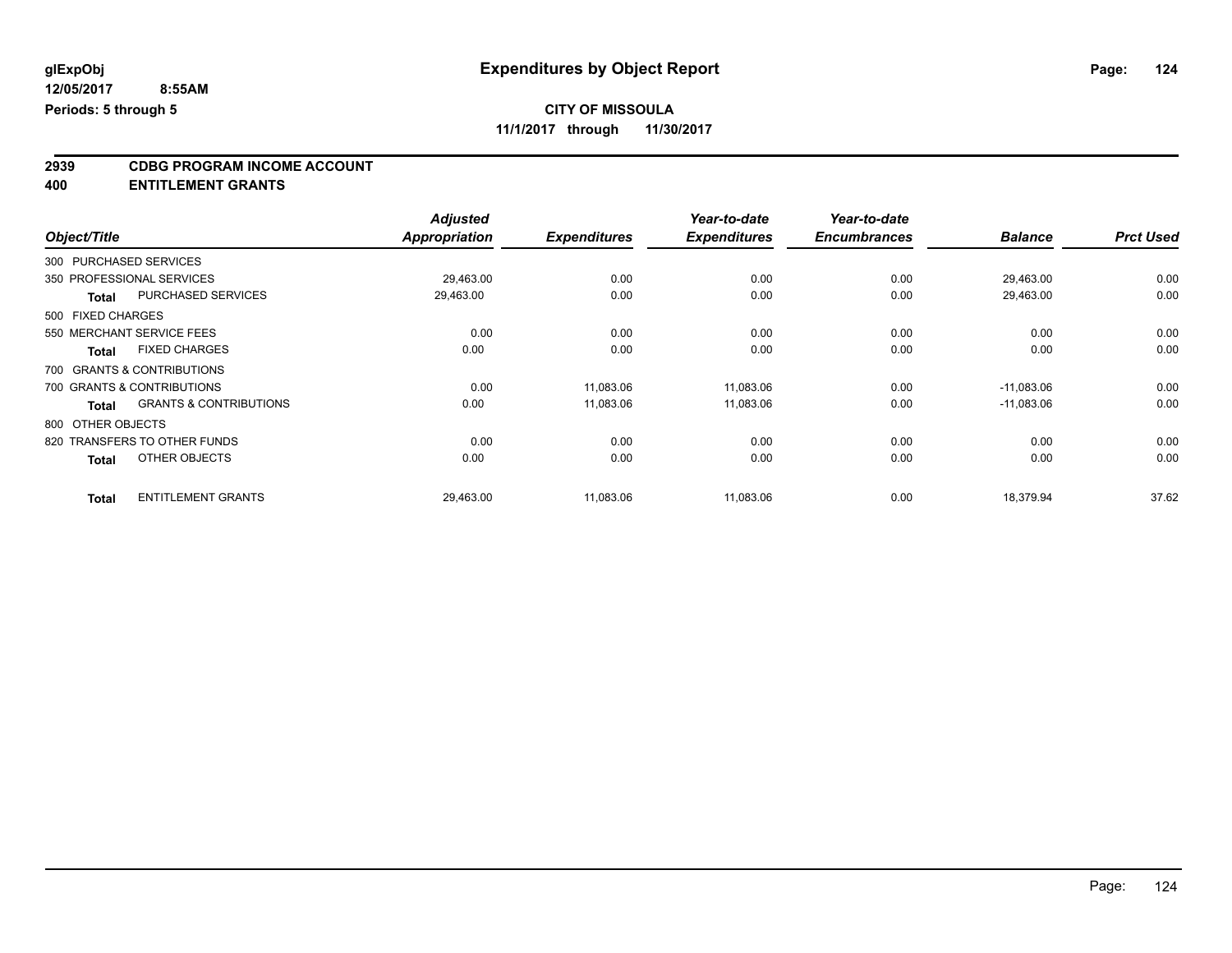**12/05/2017 8:55AM Periods: 5 through 5**

#### **2939 CDBG PROGRAM INCOME ACCOUNT**

| Object/Title      |                                   | <b>Adjusted</b><br><b>Appropriation</b> | <b>Expenditures</b> | Year-to-date<br><b>Expenditures</b> | Year-to-date<br><b>Encumbrances</b> | <b>Balance</b> | <b>Prct Used</b> |
|-------------------|-----------------------------------|-----------------------------------------|---------------------|-------------------------------------|-------------------------------------|----------------|------------------|
|                   |                                   |                                         |                     |                                     |                                     |                |                  |
|                   | 300 PURCHASED SERVICES            |                                         |                     |                                     |                                     |                |                  |
|                   | 350 PROFESSIONAL SERVICES         | 29,463.00                               | 0.00                | 0.00                                | 0.00                                | 29,463.00      | 0.00             |
| <b>Total</b>      | PURCHASED SERVICES                | 29,463.00                               | 0.00                | 0.00                                | 0.00                                | 29,463.00      | 0.00             |
| 500 FIXED CHARGES |                                   |                                         |                     |                                     |                                     |                |                  |
|                   | 550 MERCHANT SERVICE FEES         | 0.00                                    | 0.00                | 0.00                                | 0.00                                | 0.00           | 0.00             |
| <b>Total</b>      | <b>FIXED CHARGES</b>              | 0.00                                    | 0.00                | 0.00                                | 0.00                                | 0.00           | 0.00             |
|                   | 700 GRANTS & CONTRIBUTIONS        |                                         |                     |                                     |                                     |                |                  |
|                   | 700 GRANTS & CONTRIBUTIONS        | 0.00                                    | 11,083.06           | 11,083.06                           | 0.00                                | $-11,083.06$   | 0.00             |
| Total             | <b>GRANTS &amp; CONTRIBUTIONS</b> | 0.00                                    | 11,083.06           | 11,083.06                           | 0.00                                | $-11,083.06$   | 0.00             |
| 800 OTHER OBJECTS |                                   |                                         |                     |                                     |                                     |                |                  |
|                   | 820 TRANSFERS TO OTHER FUNDS      | 0.00                                    | 0.00                | 0.00                                | 0.00                                | 0.00           | 0.00             |
| <b>Total</b>      | OTHER OBJECTS                     | 0.00                                    | 0.00                | 0.00                                | 0.00                                | 0.00           | 0.00             |
| <b>Total</b>      | CDBG PROGRAM INCOME ACCOUNT       | 29,463.00                               | 11,083.06           | 11,083.06                           | 0.00                                | 18,379.94      | 37.62            |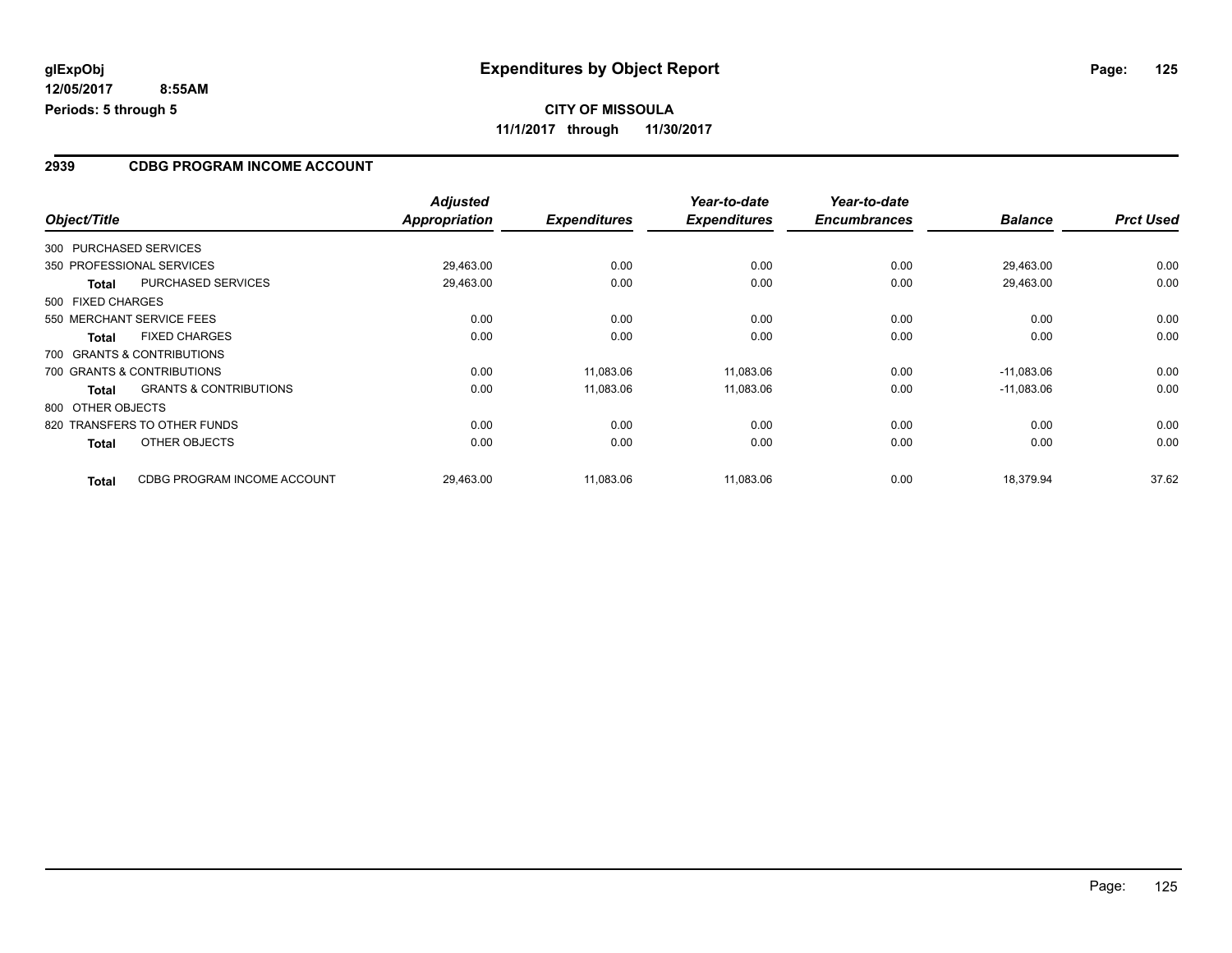| 2940      | <b>CDBG FUND</b>           |  |
|-----------|----------------------------|--|
| $\lambda$ | <b>CNTITI CMCNT COANTS</b> |  |

| 400 | <b>ENTITLEMENT GRANTS</b> |
|-----|---------------------------|
|     |                           |

|                   |                                   | <b>Adjusted</b>      |                     | Year-to-date        | Year-to-date        |                |                  |
|-------------------|-----------------------------------|----------------------|---------------------|---------------------|---------------------|----------------|------------------|
| Object/Title      |                                   | <b>Appropriation</b> | <b>Expenditures</b> | <b>Expenditures</b> | <b>Encumbrances</b> | <b>Balance</b> | <b>Prct Used</b> |
|                   | 300 PURCHASED SERVICES            |                      |                     |                     |                     |                |                  |
|                   | 350 PROFESSIONAL SERVICES         | 0.00                 | 0.00                | 1,133.54            | 0.00                | $-1,133.54$    | 0.00             |
| Total             | PURCHASED SERVICES                | 0.00                 | 0.00                | 1,133.54            | 0.00                | $-1,133.54$    | 0.00             |
| 500 FIXED CHARGES |                                   |                      |                     |                     |                     |                |                  |
|                   | 550 MERCHANT SERVICE FEES         | 0.00                 | 0.00                | 0.00                | 0.00                | 0.00           | 0.00             |
| <b>Total</b>      | <b>FIXED CHARGES</b>              | 0.00                 | 0.00                | 0.00                | 0.00                | 0.00           | 0.00             |
|                   | 700 GRANTS & CONTRIBUTIONS        |                      |                     |                     |                     |                |                  |
|                   | 700 GRANTS & CONTRIBUTIONS        | 413,660.00           | 11,706.94           | 59,518.48           | 0.00                | 354,141.52     | 14.39            |
| <b>Total</b>      | <b>GRANTS &amp; CONTRIBUTIONS</b> | 413,660.00           | 11,706.94           | 59,518.48           | 0.00                | 354,141.52     | 14.39            |
| 800 OTHER OBJECTS |                                   |                      |                     |                     |                     |                |                  |
|                   | 820 TRANSFERS TO OTHER FUNDS      | 104,130.00           | 0.00                | 0.00                | 0.00                | 104,130.00     | 0.00             |
| <b>Total</b>      | OTHER OBJECTS                     | 104,130.00           | 0.00                | 0.00                | 0.00                | 104,130.00     | 0.00             |
| <b>Total</b>      | <b>ENTITLEMENT GRANTS</b>         | 517,790.00           | 11,706.94           | 60,652.02           | 0.00                | 457,137.98     | 11.71            |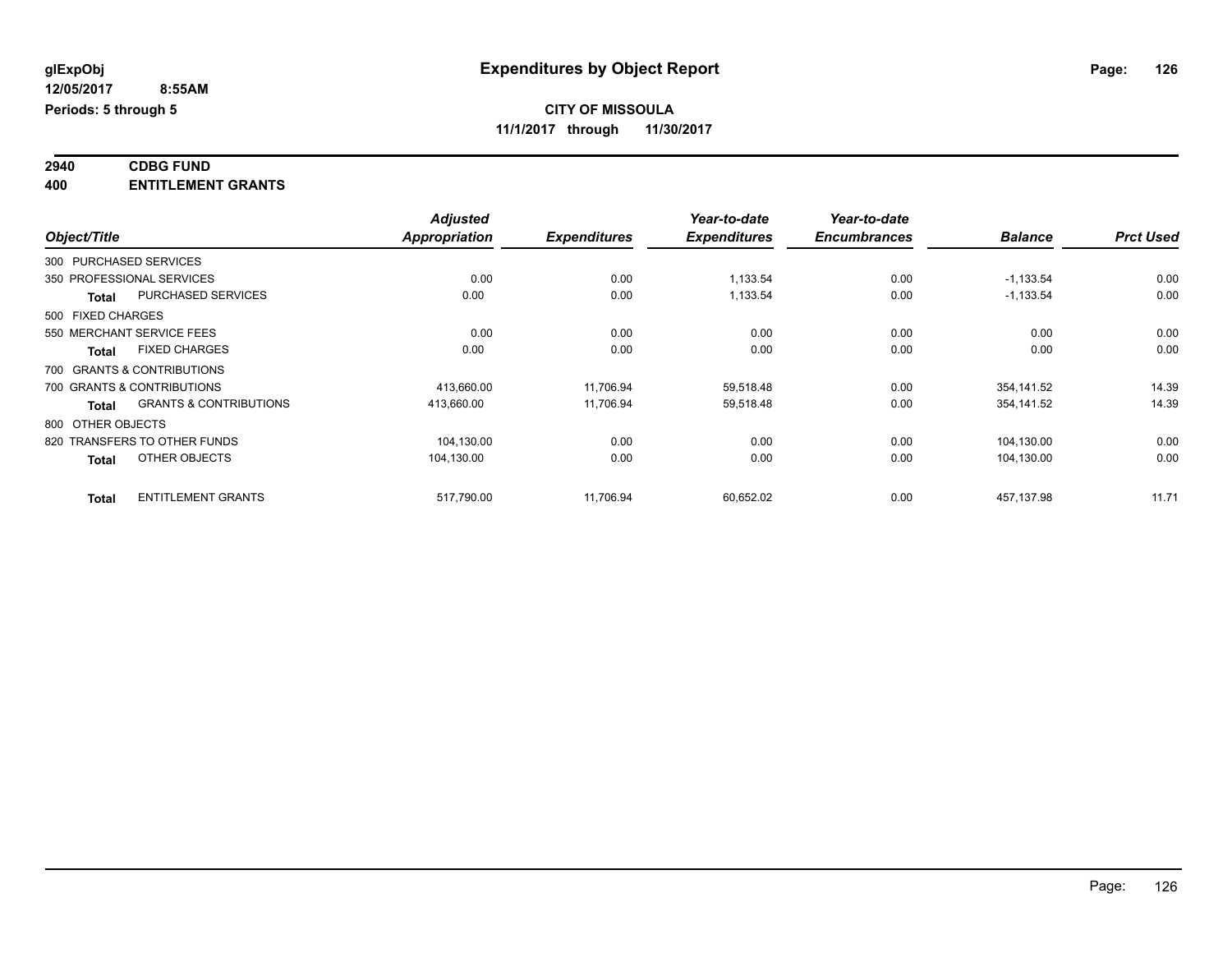**2940 CDBG FUND**

|                   |                                   | <b>Adjusted</b> |                     | Year-to-date        | Year-to-date        |                |                  |
|-------------------|-----------------------------------|-----------------|---------------------|---------------------|---------------------|----------------|------------------|
| Object/Title      |                                   | Appropriation   | <b>Expenditures</b> | <b>Expenditures</b> | <b>Encumbrances</b> | <b>Balance</b> | <b>Prct Used</b> |
|                   | 300 PURCHASED SERVICES            |                 |                     |                     |                     |                |                  |
|                   | 350 PROFESSIONAL SERVICES         | 0.00            | 0.00                | 1.133.54            | 0.00                | $-1,133.54$    | 0.00             |
| <b>Total</b>      | PURCHASED SERVICES                | 0.00            | 0.00                | 1,133.54            | 0.00                | $-1,133.54$    | 0.00             |
| 500 FIXED CHARGES |                                   |                 |                     |                     |                     |                |                  |
|                   | 550 MERCHANT SERVICE FEES         | 0.00            | 0.00                | 0.00                | 0.00                | 0.00           | 0.00             |
| <b>Total</b>      | <b>FIXED CHARGES</b>              | 0.00            | 0.00                | 0.00                | 0.00                | 0.00           | 0.00             |
|                   | 700 GRANTS & CONTRIBUTIONS        |                 |                     |                     |                     |                |                  |
|                   | 700 GRANTS & CONTRIBUTIONS        | 413,660.00      | 11,706.94           | 59,518.48           | 0.00                | 354,141.52     | 14.39            |
| <b>Total</b>      | <b>GRANTS &amp; CONTRIBUTIONS</b> | 413,660.00      | 11,706.94           | 59,518.48           | 0.00                | 354,141.52     | 14.39            |
| 800 OTHER OBJECTS |                                   |                 |                     |                     |                     |                |                  |
|                   | 820 TRANSFERS TO OTHER FUNDS      | 104,130.00      | 0.00                | 0.00                | 0.00                | 104,130.00     | 0.00             |
| <b>Total</b>      | OTHER OBJECTS                     | 104,130.00      | 0.00                | 0.00                | 0.00                | 104,130.00     | 0.00             |
| <b>Total</b>      | <b>CDBG FUND</b>                  | 517,790.00      | 11,706.94           | 60,652.02           | 0.00                | 457,137.98     | 11.71            |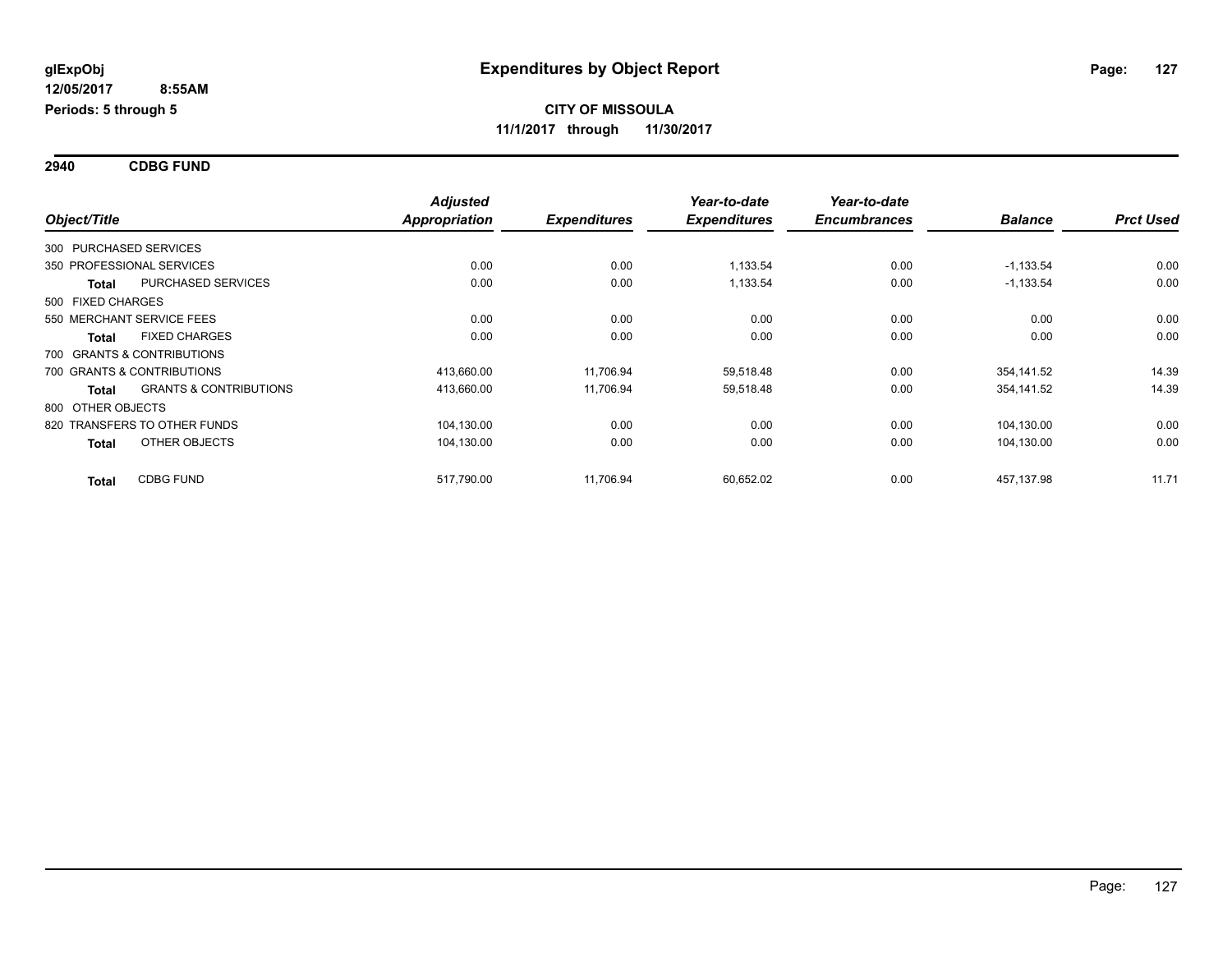### **2941 HOME FUND**

| 390 | <b>NON-DEPARTMENTAL</b> |
|-----|-------------------------|
|     |                         |

|                                           | <b>Adjusted</b> | Year-to-date        | Year-to-date        |                     |                |                  |
|-------------------------------------------|-----------------|---------------------|---------------------|---------------------|----------------|------------------|
| Object/Title                              | Appropriation   | <b>Expenditures</b> | <b>Expenditures</b> | <b>Encumbrances</b> | <b>Balance</b> | <b>Prct Used</b> |
| 300 PURCHASED SERVICES                    |                 |                     |                     |                     |                |                  |
| 350 PROFESSIONAL SERVICES                 | 0.00            | 0.00                | 0.00                | 0.00                | 0.00           | 0.00             |
| <b>PURCHASED SERVICES</b><br><b>Total</b> | 0.00            | 0.00                | 0.00                | 0.00                | 0.00           | 0.00             |
| NON-DEPARTMENTAL<br>Total                 | 0.00            | 0.00                | 0.00                | 0.00                | 0.00           | 0.00             |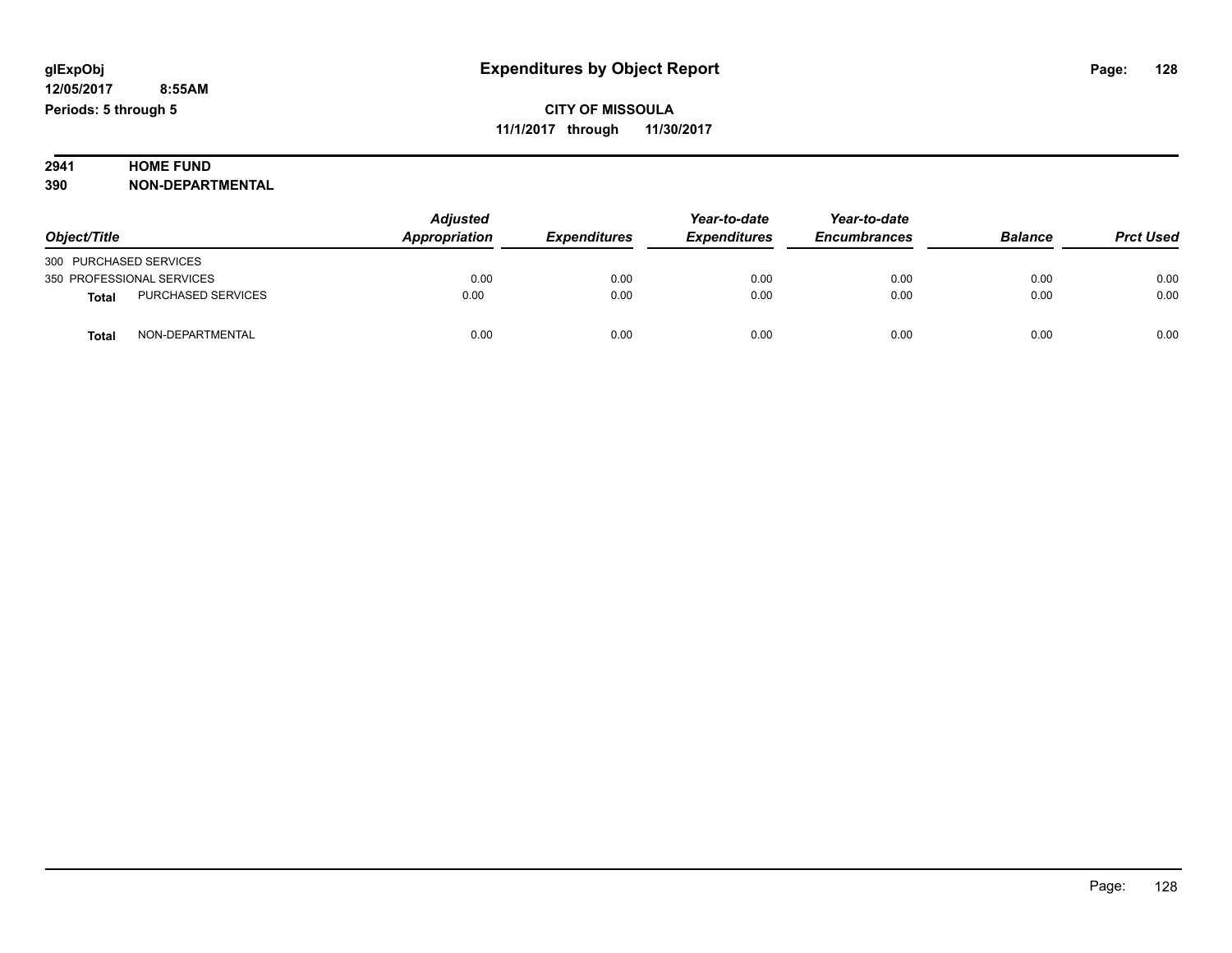## **2941 HOME FUND**

**400 ENTITLEMENT GRANTS**

|                   |                                     | <b>Adjusted</b>      |                     | Year-to-date        | Year-to-date        |                |                  |
|-------------------|-------------------------------------|----------------------|---------------------|---------------------|---------------------|----------------|------------------|
| Object/Title      |                                     | <b>Appropriation</b> | <b>Expenditures</b> | <b>Expenditures</b> | <b>Encumbrances</b> | <b>Balance</b> | <b>Prct Used</b> |
|                   | 300 PURCHASED SERVICES              |                      |                     |                     |                     |                |                  |
|                   | 330 PUBLICITY, SUBSCRIPTIONS & DUES | 0.00                 | 0.00                | 0.00                | 0.00                | 0.00           | 0.00             |
|                   | 350 PROFESSIONAL SERVICES           | 0.00                 | 0.00                | 283.38              | 0.00                | $-283.38$      | 0.00             |
| Total             | PURCHASED SERVICES                  | 0.00                 | 0.00                | 283.38              | 0.00                | $-283.38$      | 0.00             |
| 500 FIXED CHARGES |                                     |                      |                     |                     |                     |                |                  |
|                   | 550 MERCHANT SERVICE FEES           | 0.00                 | 0.00                | 0.00                | 0.00                | 0.00           | 0.00             |
| Total             | <b>FIXED CHARGES</b>                | 0.00                 | 0.00                | 0.00                | 0.00                | 0.00           | 0.00             |
|                   | 700 GRANTS & CONTRIBUTIONS          |                      |                     |                     |                     |                |                  |
|                   | 700 GRANTS & CONTRIBUTIONS          | 288,000.00           | 5,275.70            | 10,208.61           | 0.00                | 277,791.39     | 3.54             |
| <b>Total</b>      | <b>GRANTS &amp; CONTRIBUTIONS</b>   | 288,000.00           | 5,275.70            | 10,208.61           | 0.00                | 277,791.39     | 3.54             |
| 800 OTHER OBJECTS |                                     |                      |                     |                     |                     |                |                  |
|                   | 820 TRANSFERS TO OTHER FUNDS        | 32,000.00            | 0.00                | 0.00                | 0.00                | 32,000.00      | 0.00             |
| 845 CONTINGENCY   |                                     | 0.00                 | 0.00                | 0.00                | 0.00                | 0.00           | 0.00             |
| <b>Total</b>      | OTHER OBJECTS                       | 32,000.00            | 0.00                | 0.00                | 0.00                | 32,000.00      | 0.00             |
| <b>Total</b>      | <b>ENTITLEMENT GRANTS</b>           | 320,000.00           | 5,275.70            | 10,491.99           | 0.00                | 309,508.01     | 3.28             |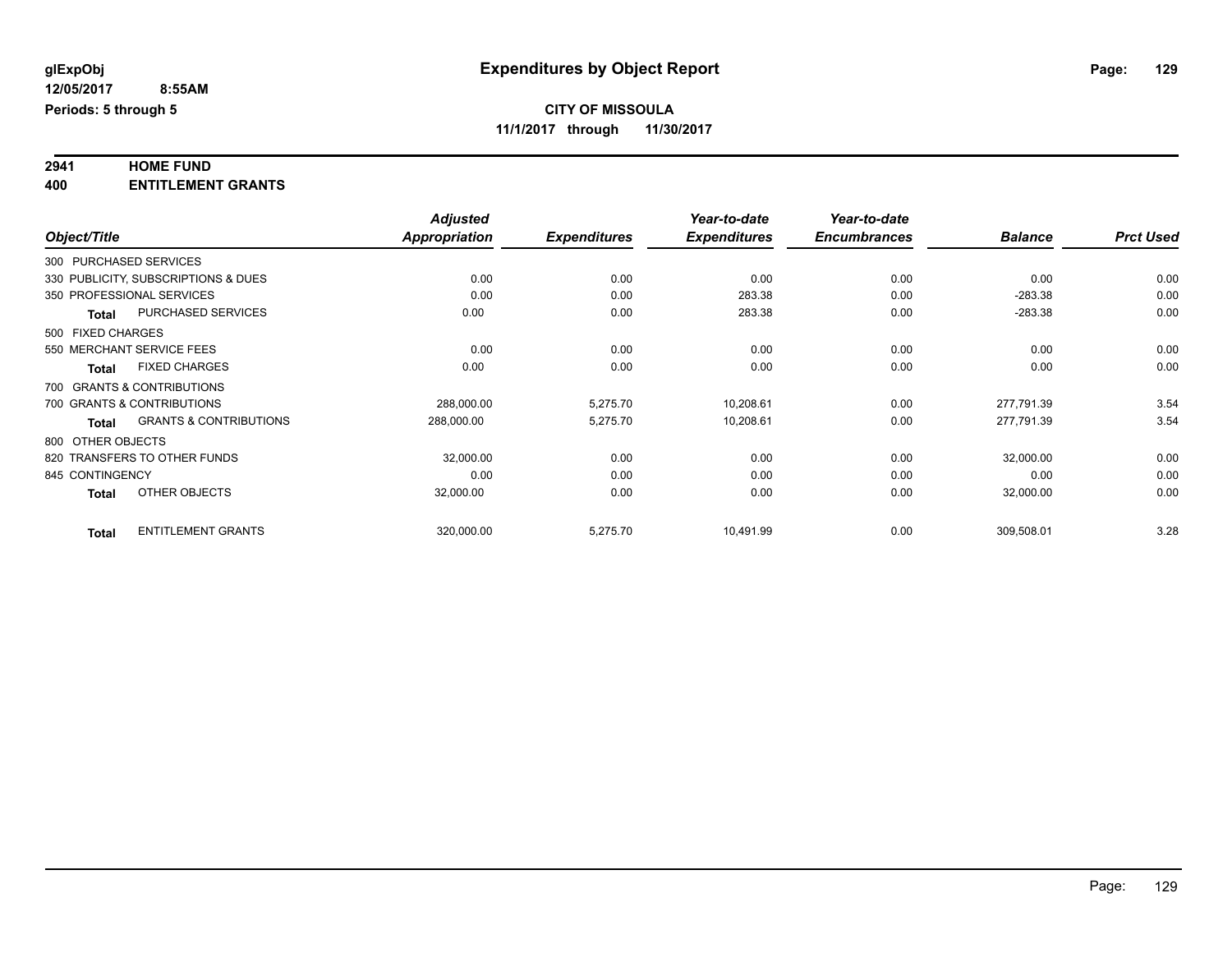**2941 HOME FUND**

|                   |                                     | <b>Adjusted</b>      |                     | Year-to-date        | Year-to-date        |                |                  |
|-------------------|-------------------------------------|----------------------|---------------------|---------------------|---------------------|----------------|------------------|
| Object/Title      |                                     | <b>Appropriation</b> | <b>Expenditures</b> | <b>Expenditures</b> | <b>Encumbrances</b> | <b>Balance</b> | <b>Prct Used</b> |
|                   | 300 PURCHASED SERVICES              |                      |                     |                     |                     |                |                  |
|                   | 330 PUBLICITY, SUBSCRIPTIONS & DUES | 0.00                 | 0.00                | 0.00                | 0.00                | 0.00           | 0.00             |
|                   | 350 PROFESSIONAL SERVICES           | 0.00                 | 0.00                | 283.38              | 0.00                | $-283.38$      | 0.00             |
| <b>Total</b>      | PURCHASED SERVICES                  | 0.00                 | 0.00                | 283.38              | 0.00                | $-283.38$      | 0.00             |
| 500 FIXED CHARGES |                                     |                      |                     |                     |                     |                |                  |
|                   | 550 MERCHANT SERVICE FEES           | 0.00                 | 0.00                | 0.00                | 0.00                | 0.00           | 0.00             |
| <b>Total</b>      | <b>FIXED CHARGES</b>                | 0.00                 | 0.00                | 0.00                | 0.00                | 0.00           | 0.00             |
|                   | 700 GRANTS & CONTRIBUTIONS          |                      |                     |                     |                     |                |                  |
|                   | 700 GRANTS & CONTRIBUTIONS          | 288,000.00           | 5,275.70            | 10,208.61           | 0.00                | 277.791.39     | 3.54             |
| Total             | <b>GRANTS &amp; CONTRIBUTIONS</b>   | 288,000.00           | 5,275.70            | 10,208.61           | 0.00                | 277,791.39     | 3.54             |
|                   | 800 OTHER OBJECTS                   |                      |                     |                     |                     |                |                  |
|                   | 820 TRANSFERS TO OTHER FUNDS        | 32,000.00            | 0.00                | 0.00                | 0.00                | 32,000.00      | 0.00             |
| 845 CONTINGENCY   |                                     | 0.00                 | 0.00                | 0.00                | 0.00                | 0.00           | 0.00             |
| <b>Total</b>      | OTHER OBJECTS                       | 32,000.00            | 0.00                | 0.00                | 0.00                | 32,000.00      | 0.00             |
| <b>Total</b>      | <b>HOME FUND</b>                    | 320,000.00           | 5,275.70            | 10,491.99           | 0.00                | 309,508.01     | 3.28             |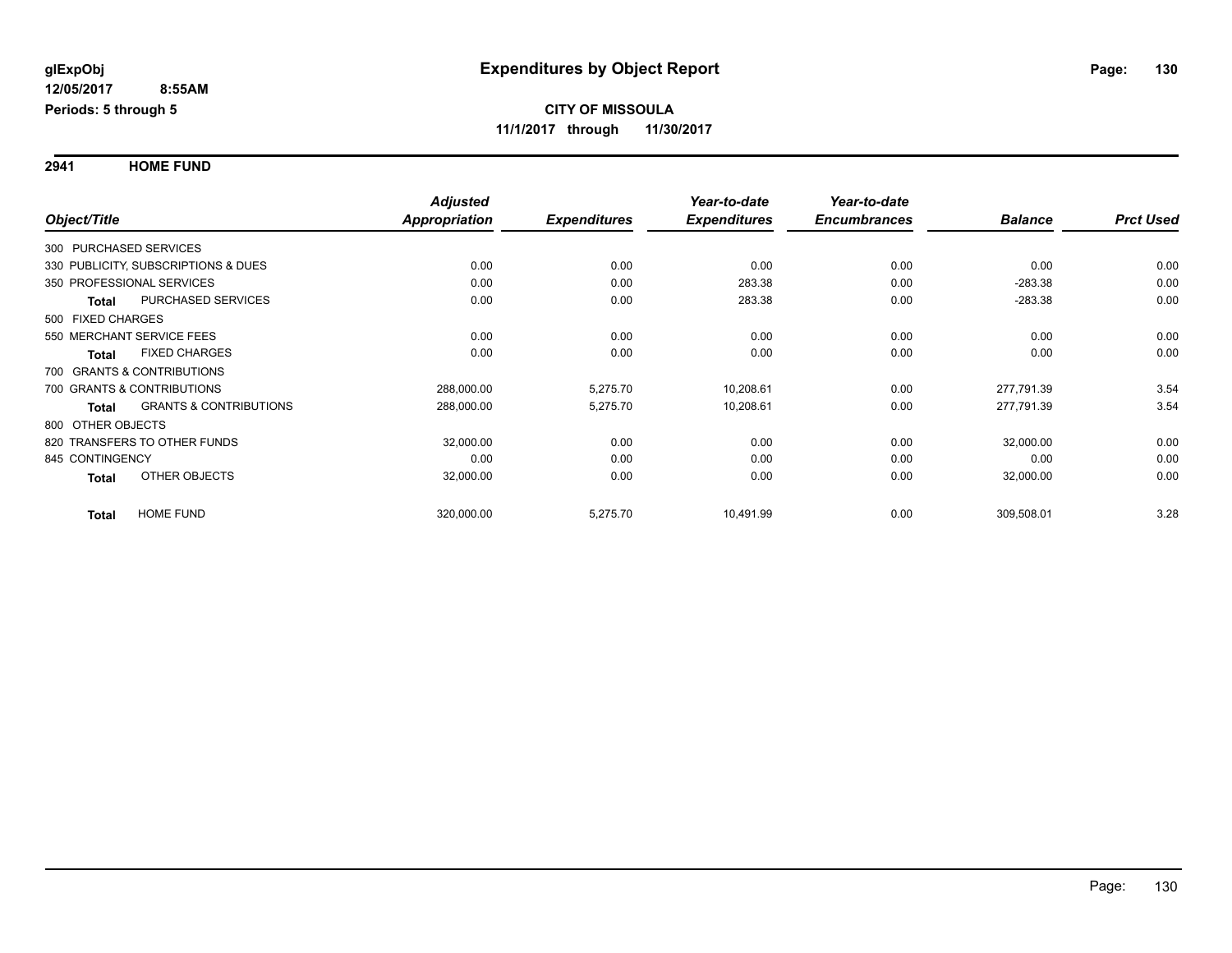### **CITY OF MISSOULA**

**11/1/2017 through 11/30/2017**

**2943 CITY HOME PROGRAM INCOME**

**400 ENTITLEMENT GRANTS**

|                              |                                   | <b>Adjusted</b>      |                     | Year-to-date        | Year-to-date        |                |                  |
|------------------------------|-----------------------------------|----------------------|---------------------|---------------------|---------------------|----------------|------------------|
| Object/Title                 |                                   | <b>Appropriation</b> | <b>Expenditures</b> | <b>Expenditures</b> | <b>Encumbrances</b> | <b>Balance</b> | <b>Prct Used</b> |
| 300 PURCHASED SERVICES       |                                   |                      |                     |                     |                     |                |                  |
| 350 PROFESSIONAL SERVICES    |                                   | 25,000.00            | 0.00                | 0.00                | 0.00                | 25,000.00      | 0.00             |
| <b>Total</b>                 | <b>PURCHASED SERVICES</b>         | 25,000.00            | 0.00                | 0.00                | 0.00                | 25,000.00      | 0.00             |
| 700 GRANTS & CONTRIBUTIONS   |                                   |                      |                     |                     |                     |                |                  |
| 700 GRANTS & CONTRIBUTIONS   |                                   | 0.00                 | 0.00                | 0.00                | 0.00                | 0.00           | 0.00             |
| <b>Total</b>                 | <b>GRANTS &amp; CONTRIBUTIONS</b> | 0.00                 | 0.00                | 0.00                | 0.00                | 0.00           | 0.00             |
| 800 OTHER OBJECTS            |                                   |                      |                     |                     |                     |                |                  |
| 820 TRANSFERS TO OTHER FUNDS |                                   | 0.00                 | 0.00                | 0.00                | 0.00                | 0.00           | 0.00             |
| <b>Total</b>                 | OTHER OBJECTS                     | 0.00                 | 0.00                | 0.00                | 0.00                | 0.00           | 0.00             |
| <b>Total</b>                 | <b>ENTITLEMENT GRANTS</b>         | 25,000.00            | 0.00                | 0.00                | 0.00                | 25.000.00      | 0.00             |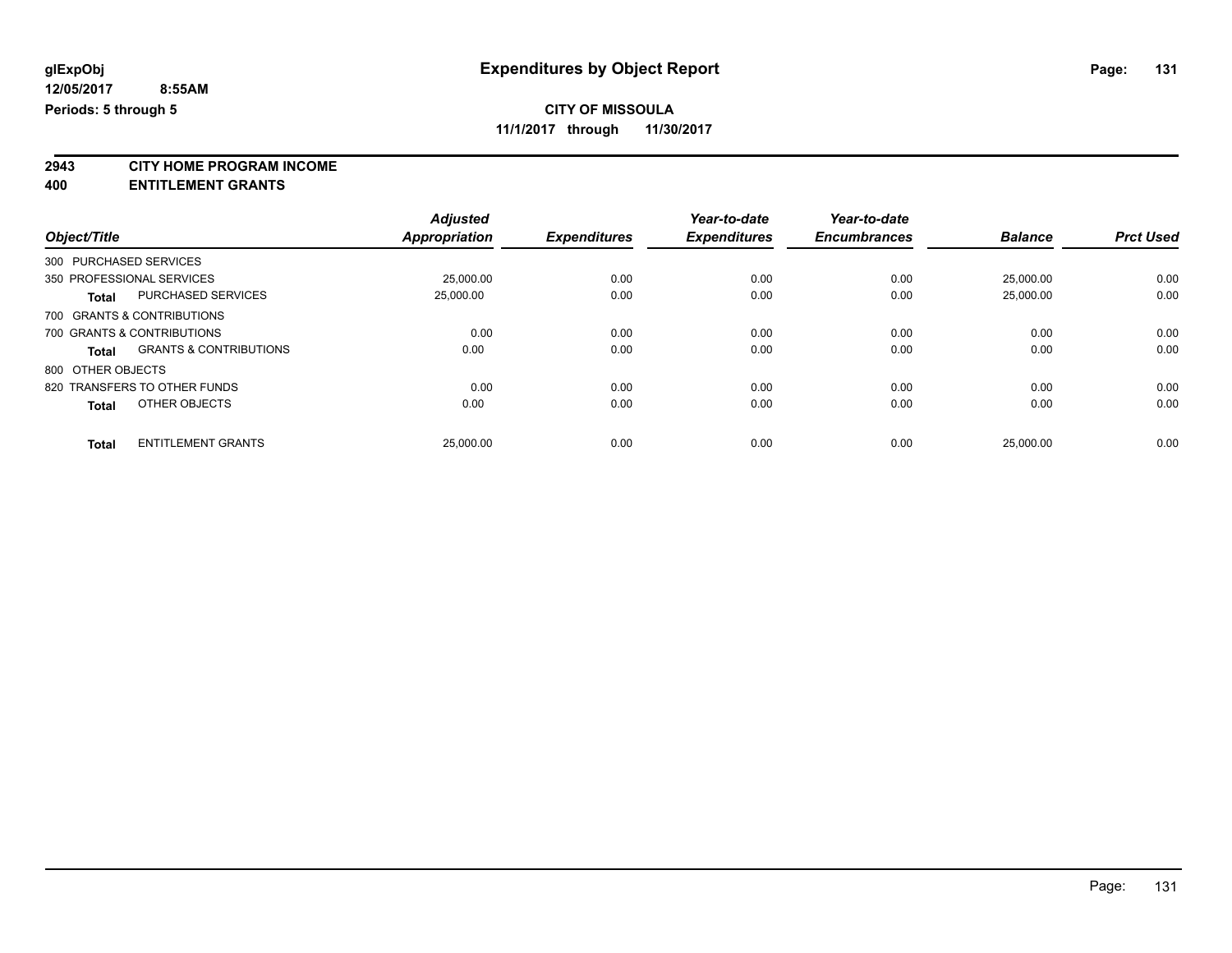#### **2943 CITY HOME PROGRAM INCOME**

|                                                   | <b>Adjusted</b> |                     | Year-to-date        | Year-to-date        |                |                  |
|---------------------------------------------------|-----------------|---------------------|---------------------|---------------------|----------------|------------------|
| Object/Title                                      | Appropriation   | <b>Expenditures</b> | <b>Expenditures</b> | <b>Encumbrances</b> | <b>Balance</b> | <b>Prct Used</b> |
| 300 PURCHASED SERVICES                            |                 |                     |                     |                     |                |                  |
| 350 PROFESSIONAL SERVICES                         | 25,000.00       | 0.00                | 0.00                | 0.00                | 25.000.00      | 0.00             |
| <b>PURCHASED SERVICES</b><br><b>Total</b>         | 25,000.00       | 0.00                | 0.00                | 0.00                | 25.000.00      | 0.00             |
| 700 GRANTS & CONTRIBUTIONS                        |                 |                     |                     |                     |                |                  |
| 700 GRANTS & CONTRIBUTIONS                        | 0.00            | 0.00                | 0.00                | 0.00                | 0.00           | 0.00             |
| <b>GRANTS &amp; CONTRIBUTIONS</b><br><b>Total</b> | 0.00            | 0.00                | 0.00                | 0.00                | 0.00           | 0.00             |
| 800 OTHER OBJECTS                                 |                 |                     |                     |                     |                |                  |
| 820 TRANSFERS TO OTHER FUNDS                      | 0.00            | 0.00                | 0.00                | 0.00                | 0.00           | 0.00             |
| <b>OTHER OBJECTS</b><br><b>Total</b>              | 0.00            | 0.00                | 0.00                | 0.00                | 0.00           | 0.00             |
| CITY HOME PROGRAM INCOME<br><b>Total</b>          | 25,000.00       | 0.00                | 0.00                | 0.00                | 25.000.00      | 0.00             |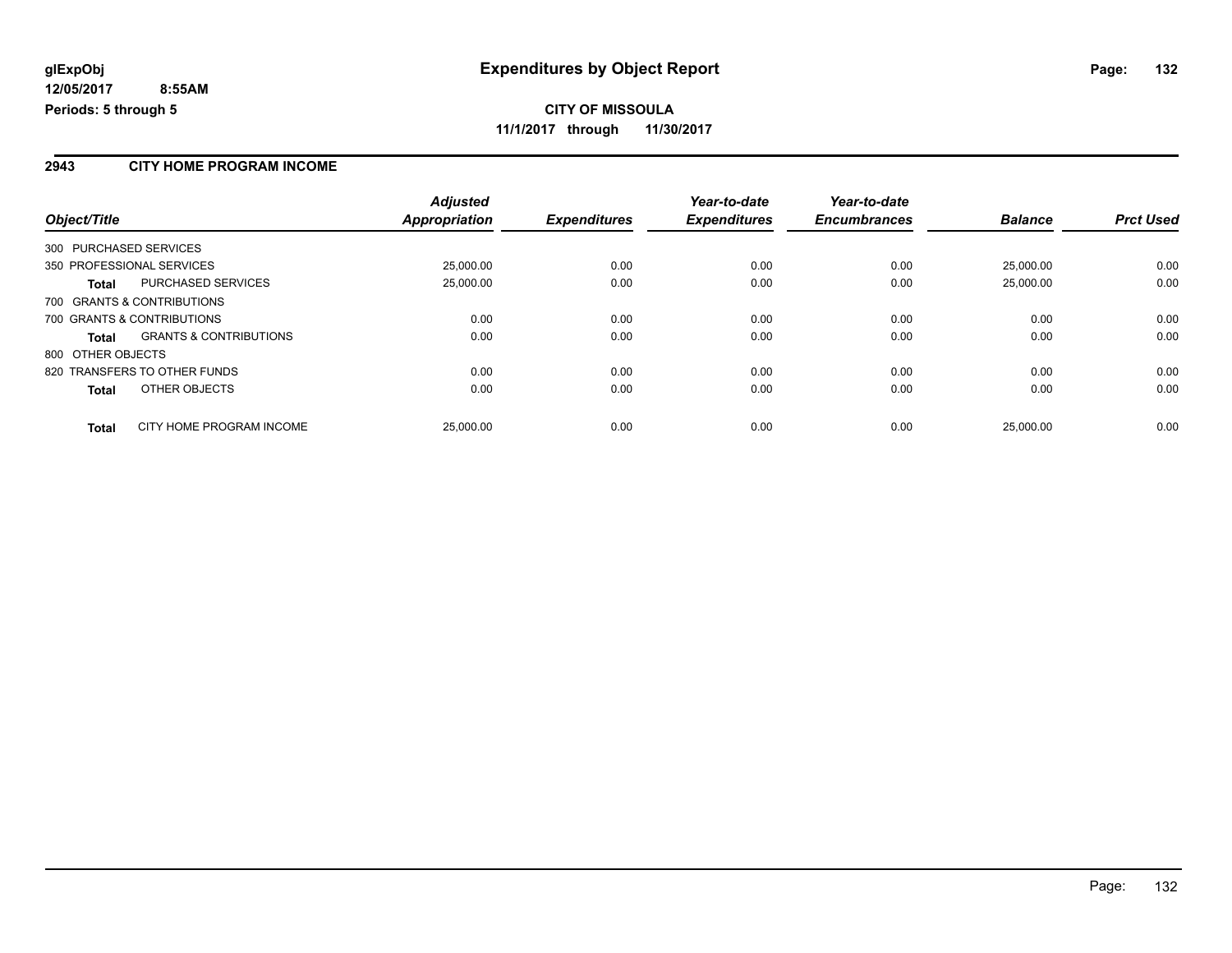## **2955 TRANSPORTATION**

**250 DEVELOPMENT SERVICES**

|                                            | <b>Adjusted</b> |                     | Year-to-date        | Year-to-date        |                |                  |
|--------------------------------------------|-----------------|---------------------|---------------------|---------------------|----------------|------------------|
| Object/Title                               | Appropriation   | <b>Expenditures</b> | <b>Expenditures</b> | <b>Encumbrances</b> | <b>Balance</b> | <b>Prct Used</b> |
| 100 PERSONAL SERVICES                      |                 |                     |                     |                     |                |                  |
| 110 SALARIES AND WAGES                     | 467,018.00      | 27,911.78           | 149,355.38          | 0.00                | 317,662.62     | 31.98            |
| 120 OVERTIME                               | 0.00            | 0.00                | 33.00               | 0.00                | $-33.00$       | 0.00             |
| 140 EMPLOYER CONTRIBUTIONS                 | 173,075.00      | 9,816.34            | 57,501.62           | 0.00                | 115,573.38     | 33.22            |
| <b>141 STATE RETIREMENT CONTRIBUTIONS</b>  | 0.00            | 0.00                | 182.05              | 0.00                | $-182.05$      | 0.00             |
| PERSONAL SERVICES<br>Total                 | 640,093.00      | 37,728.12           | 207,072.05          | 0.00                | 433,020.95     | 32.35            |
| 200 SUPPLIES                               |                 |                     |                     |                     |                |                  |
| 210 OFFICE SUPPLIES                        | 8,500.00        | 1,870.82            | 3,713.17            | 0.00                | 4,786.83       | 43.68            |
| 220 OPERATING SUPPLIES                     | 26,800.00       | 8,904.41            | 24,292.78           | 0.00                | 2,507.22       | 90.64            |
| 230 REPAIR/MAINTENANCE                     | 0.00            | 0.00                | 0.00                | 0.00                | 0.00           | 0.00             |
| 231 GASOLINE                               | 0.00            | 0.00                | 0.00                | 0.00                | 0.00           | 0.00             |
| 240 OTHER SUPPLIES                         | 360.00          | 0.00                | 0.00                | 0.00                | 360.00         | 0.00             |
| <b>SUPPLIES</b><br>Total                   | 35,660.00       | 10,775.23           | 28,005.95           | 0.00                | 7,654.05       | 78.54            |
| 300 PURCHASED SERVICES                     |                 |                     |                     |                     |                |                  |
| 310 COMMUNICATIONS                         | 3,100.00        | 49.99               | 980.58              | 0.00                | 2,119.42       | 31.63            |
| 320 PRINTING & DUPLICATING                 | 7,125.00        | 162.83              | 3,717.81            | 0.00                | 3,407.19       | 52.18            |
| 330 PUBLICITY, SUBSCRIPTIONS & DUES        | 37,725.00       | 2,121.91            | 12,286.58           | 0.00                | 25,438.42      | 32.57            |
| 344 TELEPHONE SERVICE                      | 579.00          | 0.00                | 20.75               | 0.00                | 558.25         | 3.58             |
| 350 PROFESSIONAL SERVICES                  | 55,004.00       | 3,119.74            | 5,037.14            | 0.00                | 49,966.86      | 9.16             |
| 360 REPAIR & MAINTENANCE                   | 8,900.00        | 114.16              | 453.18              | 0.00                | 8,446.82       | 5.09             |
| 370 TRAVEL                                 | 13,500.00       | 427.72              | 2,216.70            | 0.00                | 11,283.30      | 16.42            |
| 380 TRAINING                               | 11,300.00       | 299.00              | 283.99              | 0.00                | 11,016.01      | 2.51             |
| 390 OTHER PURCHASED SERVICES               | 16,050.00       | 897.50              | 1,795.00            | 0.00                | 14,255.00      | 11.18            |
| PURCHASED SERVICES<br>Total                | 153,283.00      | 7,192.85            | 26,791.73           | 0.00                | 126,491.27     | 17.48            |
| 500 FIXED CHARGES                          |                 |                     |                     |                     |                |                  |
| 500 FIXED CHARGES                          | 38,592.00       | 0.00                | 1,277.07            | 0.00                | 37,314.93      | 3.31             |
| 550 MERCHANT SERVICE FEES                  | 0.00            | 0.00                | 0.00                | 0.00                | 0.00           | 0.00             |
| <b>FIXED CHARGES</b><br>Total              | 38,592.00       | 0.00                | 1,277.07            | 0.00                | 37,314.93      | 3.31             |
| 700 GRANTS & CONTRIBUTIONS                 |                 |                     |                     |                     |                |                  |
| 700 GRANTS & CONTRIBUTIONS                 | 148,133.00      | 0.00                | 24,750.00           | 0.00                | 123,383.00     | 16.71            |
| <b>GRANTS &amp; CONTRIBUTIONS</b><br>Total | 148,133.00      | 0.00                | 24,750.00           | 0.00                | 123,383.00     | 16.71            |
| 800 OTHER OBJECTS                          |                 |                     |                     |                     |                |                  |
| 820 TRANSFERS TO OTHER FUNDS               | 20,000.00       | 0.00                | 0.00                | 0.00                | 20,000.00      | 0.00             |
|                                            |                 |                     |                     |                     |                |                  |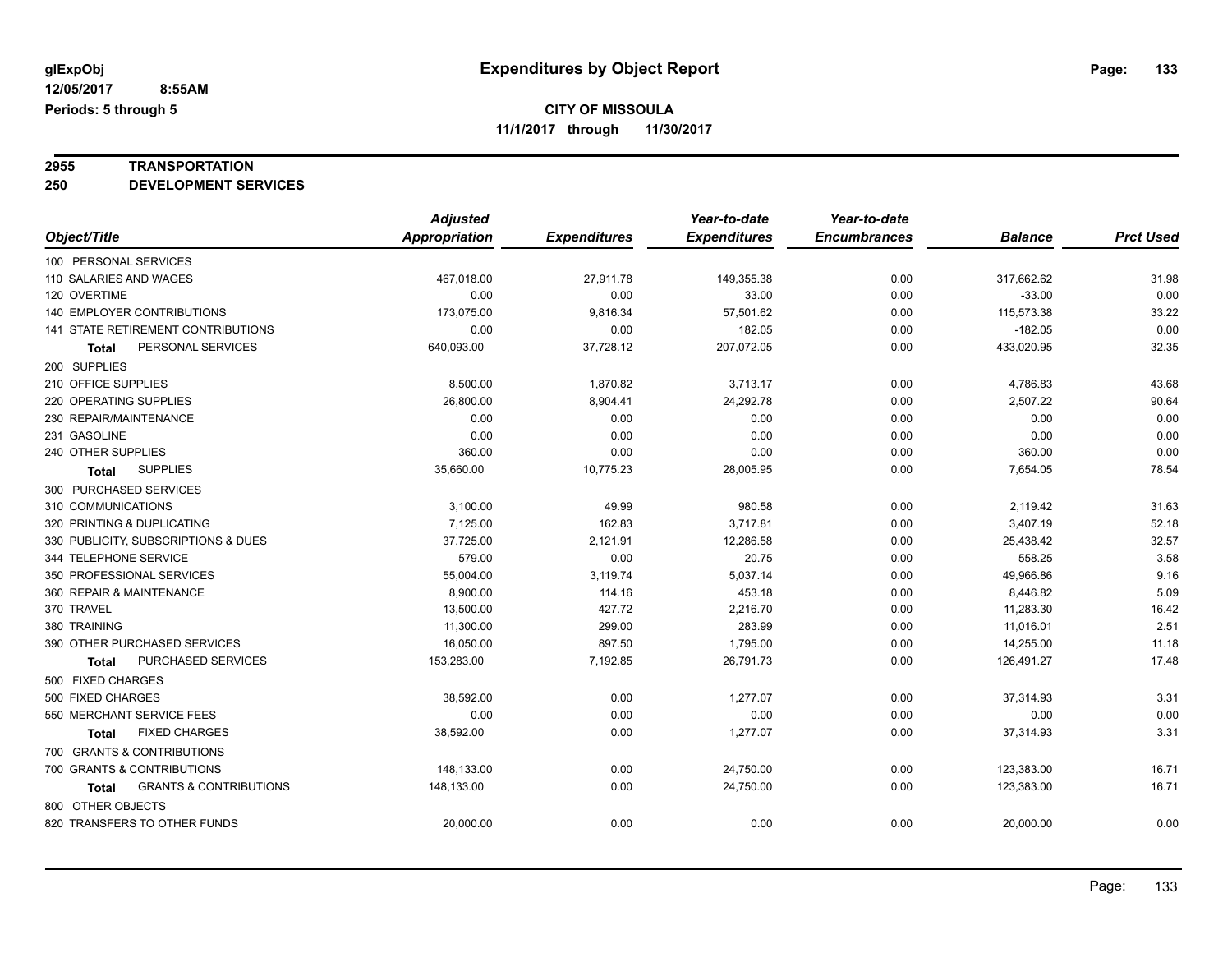## **2955 TRANSPORTATION**

**250 DEVELOPMENT SERVICES**

|                    |                           | <b>Adjusted</b> |                     | Year-to-date               | Year-to-date        |                |                  |
|--------------------|---------------------------|-----------------|---------------------|----------------------------|---------------------|----------------|------------------|
| Object/Title       |                           | Appropriation   | <b>Expenditures</b> | <i><b>Expenditures</b></i> | <b>Encumbrances</b> | <b>Balance</b> | <b>Prct Used</b> |
| 845 CONTINGENCY    |                           | 290,230.00      | 0.00                | 0.00                       | 0.00                | 290.230.00     | 0.00             |
| <b>Total</b>       | OTHER OBJECTS             | 310.230.00      | 0.00                | 0.00                       | 0.00                | 310.230.00     | 0.00             |
| 900 CAPITAL OUTLAY |                           |                 |                     |                            |                     |                |                  |
|                    | 940 MACHINERY & EQUIPMENT | 0.00            | 0.00                | 0.00                       | 0.00                | 0.00           | 0.00             |
| <b>Total</b>       | <b>CAPITAL OUTLAY</b>     | 0.00            | 0.00                | 0.00                       | 0.00                | 0.00           | 0.00             |
| Total              | DEVELOPMENT SERVICES      | .325.991.00     | 55.696.20           | 287.896.80                 | 0.00                | 1.038.094.20   | 21.71            |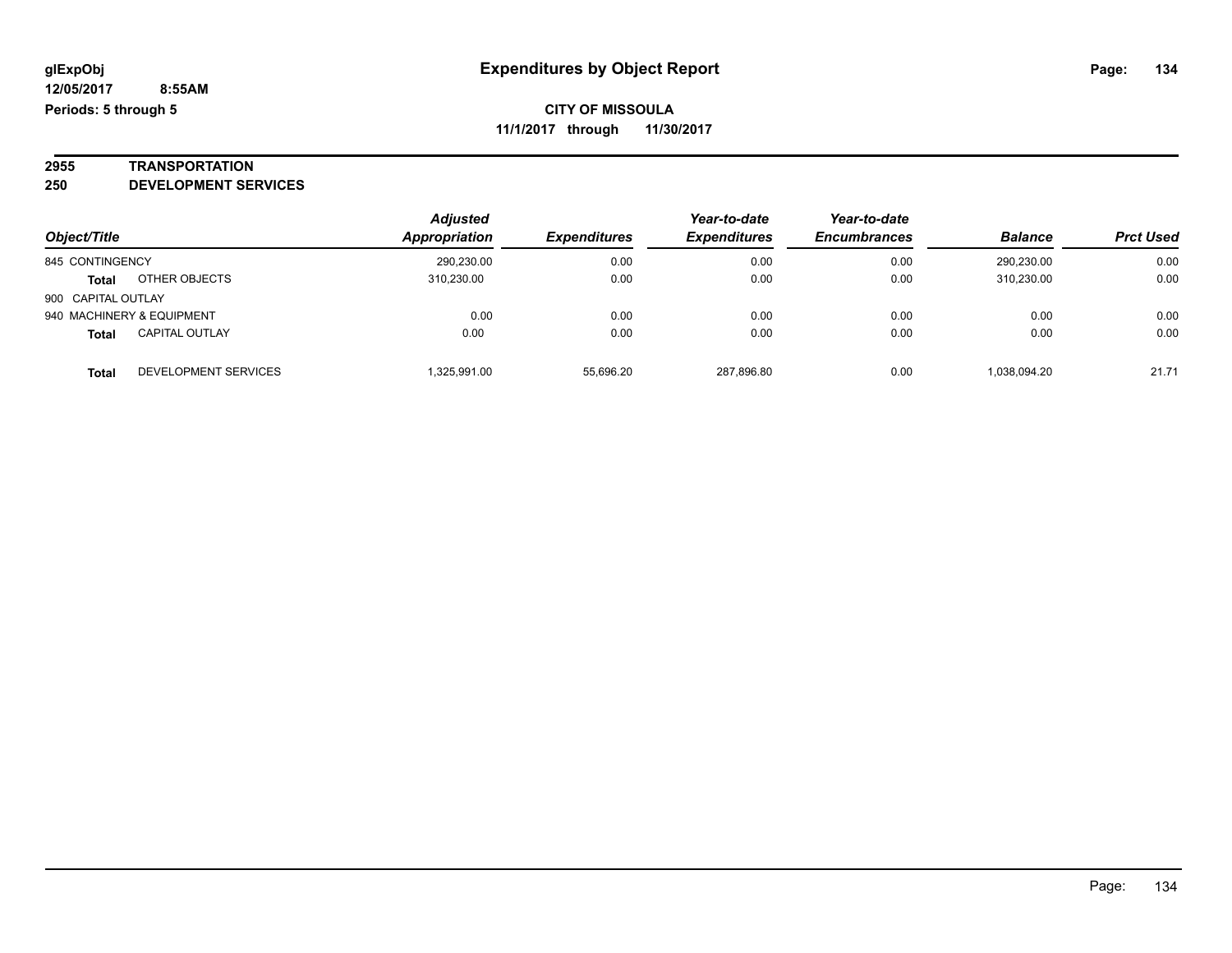**2955 TRANSPORTATION**

|                                                   | <b>Adjusted</b> |                     | Year-to-date        | Year-to-date        |                |                  |
|---------------------------------------------------|-----------------|---------------------|---------------------|---------------------|----------------|------------------|
| Object/Title                                      | Appropriation   | <b>Expenditures</b> | <b>Expenditures</b> | <b>Encumbrances</b> | <b>Balance</b> | <b>Prct Used</b> |
| 100 PERSONAL SERVICES                             |                 |                     |                     |                     |                |                  |
| 110 SALARIES AND WAGES                            | 467,018.00      | 27,911.78           | 149,355.38          | 0.00                | 317,662.62     | 31.98            |
| 120 OVERTIME                                      | 0.00            | 0.00                | 33.00               | 0.00                | $-33.00$       | 0.00             |
| <b>140 EMPLOYER CONTRIBUTIONS</b>                 | 173,075.00      | 9,816.34            | 57,501.62           | 0.00                | 115,573.38     | 33.22            |
| 141 STATE RETIREMENT CONTRIBUTIONS                | 0.00            | 0.00                | 182.05              | 0.00                | $-182.05$      | 0.00             |
| PERSONAL SERVICES<br>Total                        | 640,093.00      | 37,728.12           | 207,072.05          | 0.00                | 433,020.95     | 32.35            |
| 200 SUPPLIES                                      |                 |                     |                     |                     |                |                  |
| 210 OFFICE SUPPLIES                               | 8,500.00        | 1,870.82            | 3,713.17            | 0.00                | 4,786.83       | 43.68            |
| 220 OPERATING SUPPLIES                            | 26,800.00       | 8,904.41            | 24,292.78           | 0.00                | 2,507.22       | 90.64            |
| 230 REPAIR/MAINTENANCE                            | 0.00            | 0.00                | 0.00                | 0.00                | 0.00           | 0.00             |
| 231 GASOLINE                                      | 0.00            | 0.00                | 0.00                | 0.00                | 0.00           | 0.00             |
| 240 OTHER SUPPLIES                                | 360.00          | 0.00                | 0.00                | 0.00                | 360.00         | 0.00             |
| <b>SUPPLIES</b><br><b>Total</b>                   | 35,660.00       | 10,775.23           | 28,005.95           | 0.00                | 7,654.05       | 78.54            |
| 300 PURCHASED SERVICES                            |                 |                     |                     |                     |                |                  |
| 310 COMMUNICATIONS                                | 3,100.00        | 49.99               | 980.58              | 0.00                | 2,119.42       | 31.63            |
| 320 PRINTING & DUPLICATING                        | 7,125.00        | 162.83              | 3,717.81            | 0.00                | 3,407.19       | 52.18            |
| 330 PUBLICITY, SUBSCRIPTIONS & DUES               | 37,725.00       | 2,121.91            | 12,286.58           | 0.00                | 25,438.42      | 32.57            |
| 344 TELEPHONE SERVICE                             | 579.00          | 0.00                | 20.75               | 0.00                | 558.25         | 3.58             |
| 350 PROFESSIONAL SERVICES                         | 55,004.00       | 3,119.74            | 5,037.14            | 0.00                | 49,966.86      | 9.16             |
| 360 REPAIR & MAINTENANCE                          | 8,900.00        | 114.16              | 453.18              | 0.00                | 8,446.82       | 5.09             |
| 370 TRAVEL                                        | 13,500.00       | 427.72              | 2,216.70            | 0.00                | 11,283.30      | 16.42            |
| 380 TRAINING                                      | 11,300.00       | 299.00              | 283.99              | 0.00                | 11,016.01      | 2.51             |
| 390 OTHER PURCHASED SERVICES                      | 16,050.00       | 897.50              | 1,795.00            | 0.00                | 14,255.00      | 11.18            |
| PURCHASED SERVICES<br>Total                       | 153,283.00      | 7,192.85            | 26,791.73           | 0.00                | 126,491.27     | 17.48            |
| 500 FIXED CHARGES                                 |                 |                     |                     |                     |                |                  |
| 500 FIXED CHARGES                                 | 38,592.00       | 0.00                | 1,277.07            | 0.00                | 37,314.93      | 3.31             |
| 550 MERCHANT SERVICE FEES                         | 0.00            | 0.00                | 0.00                | 0.00                | 0.00           | 0.00             |
| <b>FIXED CHARGES</b><br>Total                     | 38,592.00       | 0.00                | 1,277.07            | 0.00                | 37,314.93      | 3.31             |
| 700 GRANTS & CONTRIBUTIONS                        |                 |                     |                     |                     |                |                  |
| 700 GRANTS & CONTRIBUTIONS                        | 148,133.00      | 0.00                | 24,750.00           | 0.00                | 123,383.00     | 16.71            |
| <b>GRANTS &amp; CONTRIBUTIONS</b><br><b>Total</b> | 148,133.00      | 0.00                | 24,750.00           | 0.00                | 123,383.00     | 16.71            |
| 800 OTHER OBJECTS                                 |                 |                     |                     |                     |                |                  |
| 820 TRANSFERS TO OTHER FUNDS                      | 20,000.00       | 0.00                | 0.00                | 0.00                | 20,000.00      | 0.00             |
| 845 CONTINGENCY                                   | 290,230.00      | 0.00                | 0.00                | 0.00                | 290,230.00     | 0.00             |
|                                                   |                 |                     |                     |                     |                |                  |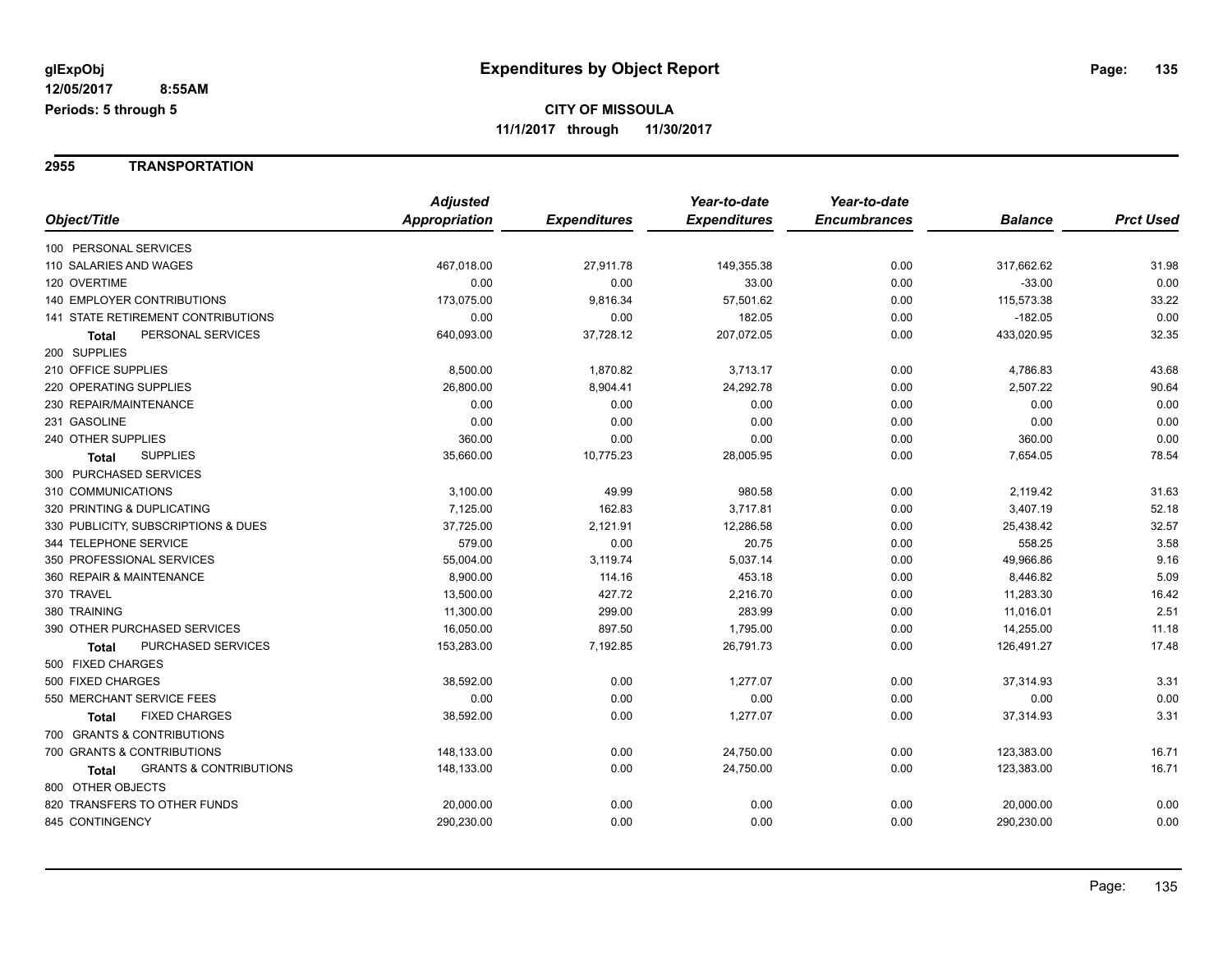#### **2955 TRANSPORTATION**

| Object/Title              |                       | <b>Adjusted</b><br>Appropriation | <i><b>Expenditures</b></i> | Year-to-date<br><b>Expenditures</b> | Year-to-date<br><b>Encumbrances</b> | <b>Balance</b> | <b>Prct Used</b> |
|---------------------------|-----------------------|----------------------------------|----------------------------|-------------------------------------|-------------------------------------|----------------|------------------|
|                           |                       |                                  |                            |                                     |                                     |                |                  |
| 900 CAPITAL OUTLAY        |                       |                                  |                            |                                     |                                     |                |                  |
| 940 MACHINERY & EQUIPMENT |                       | 0.00                             | 0.00                       | 0.00                                | 0.00                                | 0.00           | 0.00             |
| <b>Total</b>              | <b>CAPITAL OUTLAY</b> | 0.00                             | 0.00                       | 0.00                                | 0.00                                | 0.00           | 0.00             |
| <b>Total</b>              | <b>TRANSPORTATION</b> | 1,325,991.00                     | 55.696.20                  | 287.896.80                          | 0.00                                | 1,038,094.20   | 21.71            |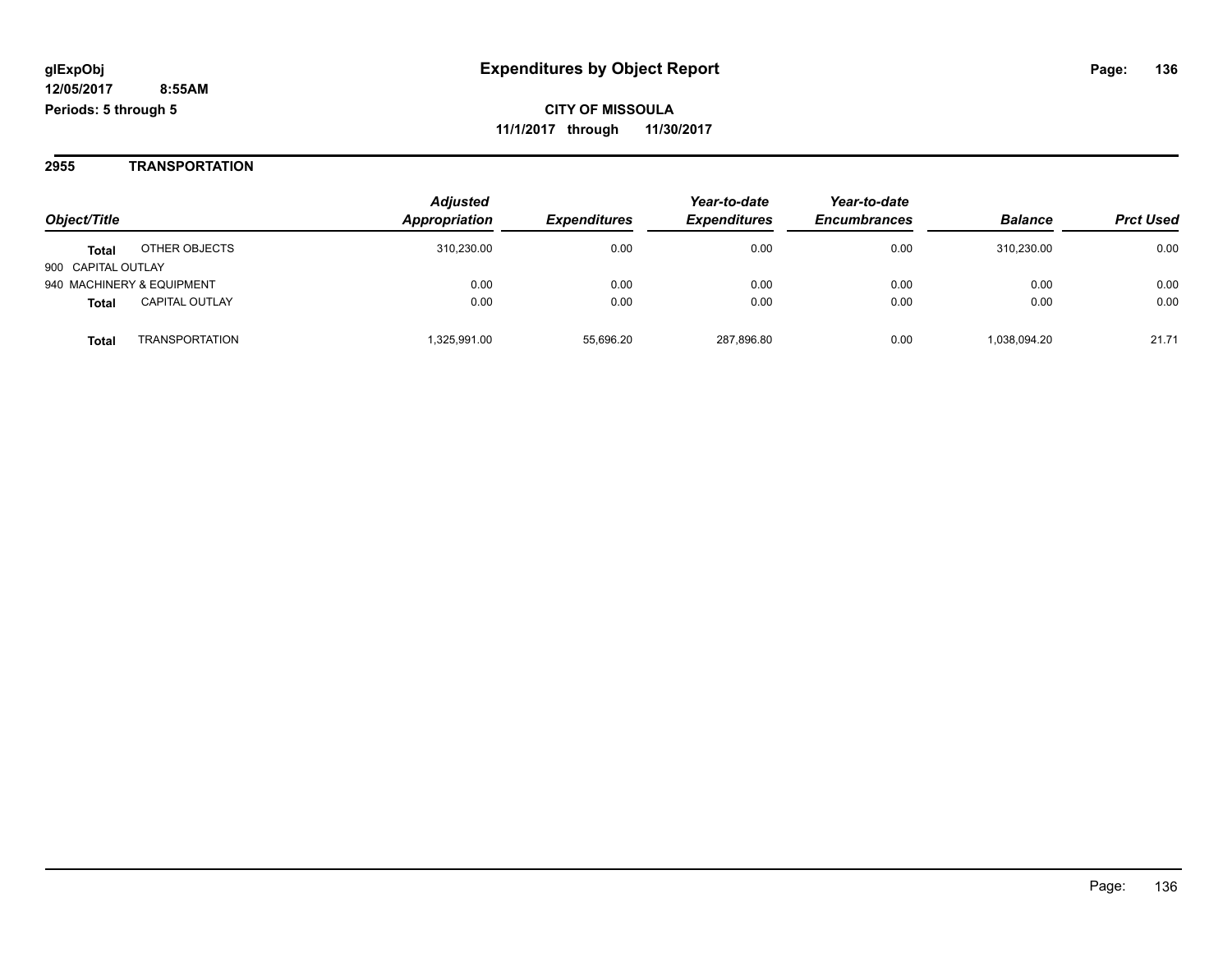**2987 FEDERAL TRANSPORTATION FUND 390 NON-DEPARTMENTAL**

| Object/Title       |                              | <b>Adjusted</b><br><b>Appropriation</b> | <b>Expenditures</b> | Year-to-date<br><b>Expenditures</b> | Year-to-date<br><b>Encumbrances</b> | <b>Balance</b> | <b>Prct Used</b> |
|--------------------|------------------------------|-----------------------------------------|---------------------|-------------------------------------|-------------------------------------|----------------|------------------|
| 800 OTHER OBJECTS  |                              |                                         |                     |                                     |                                     |                |                  |
|                    | 820 TRANSFERS TO OTHER FUNDS | 0.00                                    | 0.00                | 0.00                                | 0.00                                | 0.00           | 0.00             |
| <b>Total</b>       | OTHER OBJECTS                | 0.00                                    | 0.00                | 0.00                                | 0.00                                | 0.00           | 0.00             |
| 900 CAPITAL OUTLAY |                              |                                         |                     |                                     |                                     |                |                  |
| 930 IMPROVEMENTS   |                              | 208.379.00                              | 81.761.49           | 167,103.02                          | 0.00                                | 41.275.98      | 80.19            |
| <b>Total</b>       | <b>CAPITAL OUTLAY</b>        | 208.379.00                              | 81.761.49           | 167,103.02                          | 0.00                                | 41.275.98      | 80.19            |
| <b>Total</b>       | NON-DEPARTMENTAL             | 208.379.00                              | 81.761.49           | 167.103.02                          | 0.00                                | 41.275.98      | 80.19            |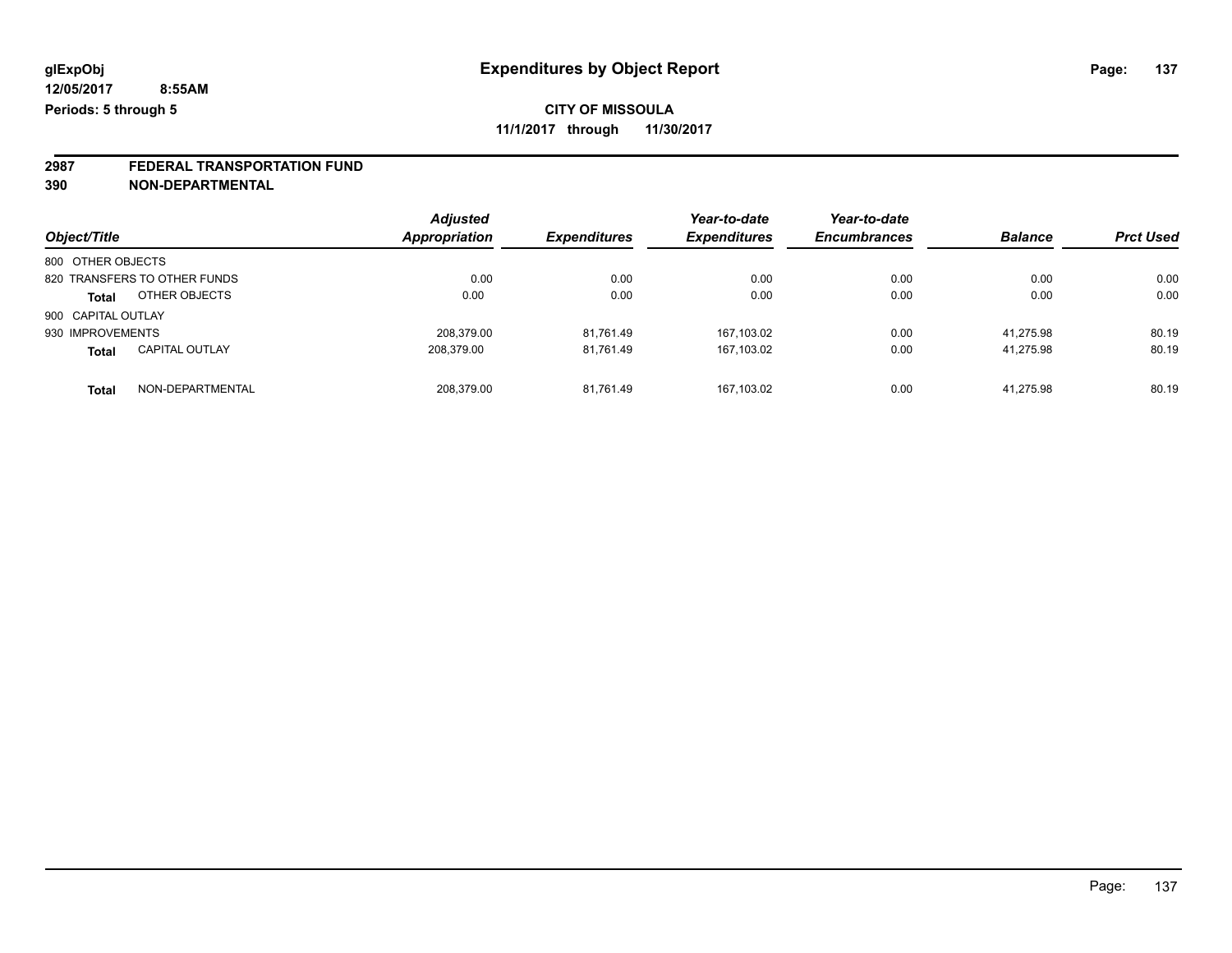**12/05/2017 8:55AM Periods: 5 through 5**

**CITY OF MISSOULA 11/1/2017 through 11/30/2017**

#### **2987 FEDERAL TRANSPORTATION FUND**

|                    |                              | <b>Adjusted</b>      |                     | Year-to-date        | Year-to-date        |                |                  |
|--------------------|------------------------------|----------------------|---------------------|---------------------|---------------------|----------------|------------------|
| Object/Title       |                              | <b>Appropriation</b> | <b>Expenditures</b> | <b>Expenditures</b> | <b>Encumbrances</b> | <b>Balance</b> | <b>Prct Used</b> |
| 800 OTHER OBJECTS  |                              |                      |                     |                     |                     |                |                  |
|                    | 820 TRANSFERS TO OTHER FUNDS | 0.00                 | 0.00                | 0.00                | 0.00                | 0.00           | 0.00             |
| <b>Total</b>       | OTHER OBJECTS                | 0.00                 | 0.00                | 0.00                | 0.00                | 0.00           | 0.00             |
| 900 CAPITAL OUTLAY |                              |                      |                     |                     |                     |                |                  |
| 930 IMPROVEMENTS   |                              | 208.379.00           | 81,761.49           | 167.103.02          | 0.00                | 41.275.98      | 80.19            |
| <b>Total</b>       | <b>CAPITAL OUTLAY</b>        | 208.379.00           | 81.761.49           | 167.103.02          | 0.00                | 41.275.98      | 80.19            |
| <b>Total</b>       | FEDERAL TRANSPORTATION FUND  | 208.379.00           | 81,761.49           | 167.103.02          | 0.00                | 41.275.98      | 80.19            |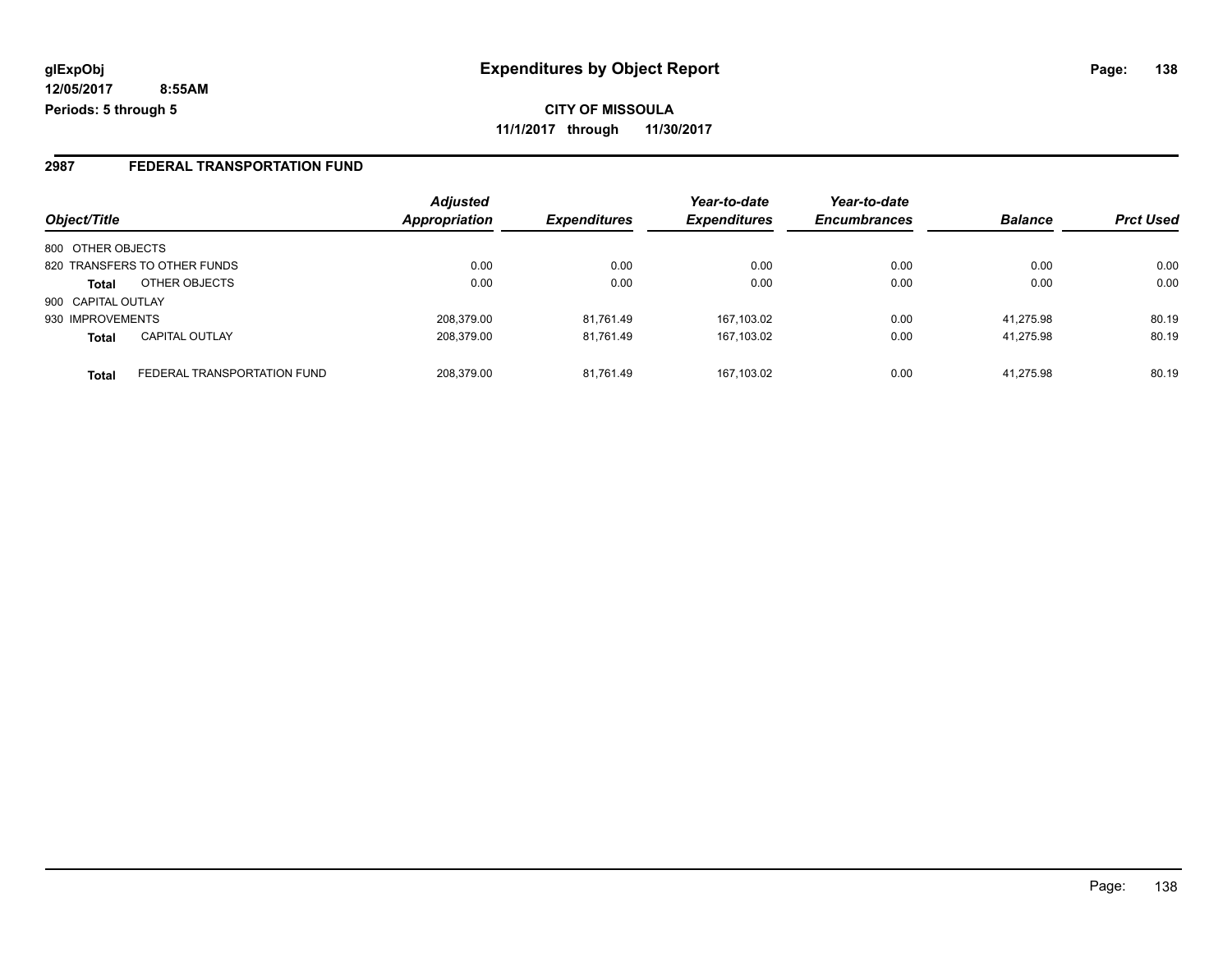## **2988 GRANTS & DONATIONS FUND**

**223 CITY CLERK**

| Object/Title              |                      | <b>Adjusted</b><br>Appropriation | <b>Expenditures</b> | Year-to-date<br><b>Expenditures</b> | Year-to-date<br><b>Encumbrances</b> | <b>Balance</b> | <b>Prct Used</b> |
|---------------------------|----------------------|----------------------------------|---------------------|-------------------------------------|-------------------------------------|----------------|------------------|
| 500 FIXED CHARGES         |                      |                                  |                     |                                     |                                     |                |                  |
| 550 MERCHANT SERVICE FEES |                      | 0.00                             | 0.00                | 0.00                                | 0.00                                | 0.00           | 0.00             |
| <b>Total</b>              | <b>FIXED CHARGES</b> | 0.00                             | 0.00                | 0.00                                | 0.00                                | 0.00           | 0.00             |
| <b>Total</b>              | <b>CITY CLERK</b>    | 0.00                             | 0.00                | 0.00                                | 0.00                                | 0.00           | 0.00             |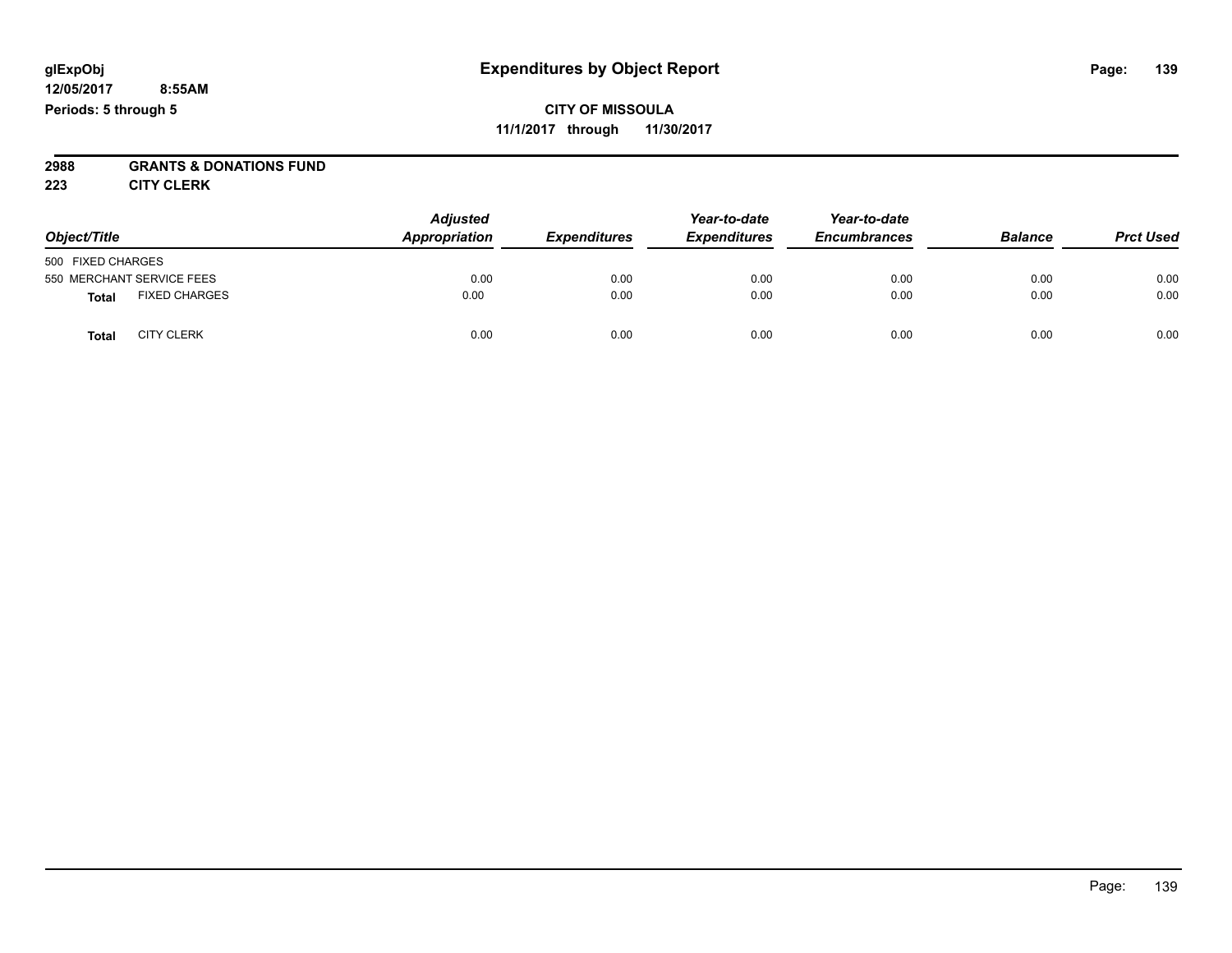**2988 GRANTS & DONATIONS FUND**

**300 FIRE**

| Object/Title       |                           | <b>Adjusted</b><br>Appropriation | <b>Expenditures</b> | Year-to-date<br><b>Expenditures</b> | Year-to-date<br><b>Encumbrances</b> | <b>Balance</b> | <b>Prct Used</b> |
|--------------------|---------------------------|----------------------------------|---------------------|-------------------------------------|-------------------------------------|----------------|------------------|
| 900 CAPITAL OUTLAY |                           |                                  |                     |                                     |                                     |                |                  |
|                    | 940 MACHINERY & EQUIPMENT | 0.00                             | 0.00                | 90.000.00                           | 0.00                                | $-90.000.00$   | 0.00             |
| <b>Total</b>       | <b>CAPITAL OUTLAY</b>     | 0.00                             | 0.00                | 90,000.00                           | 0.00                                | $-90,000.00$   | 0.00             |
| Total              | <b>FIRE</b>               | 0.00                             | 0.00                | 90,000.00                           | 0.00                                | $-90,000.00$   | 0.00             |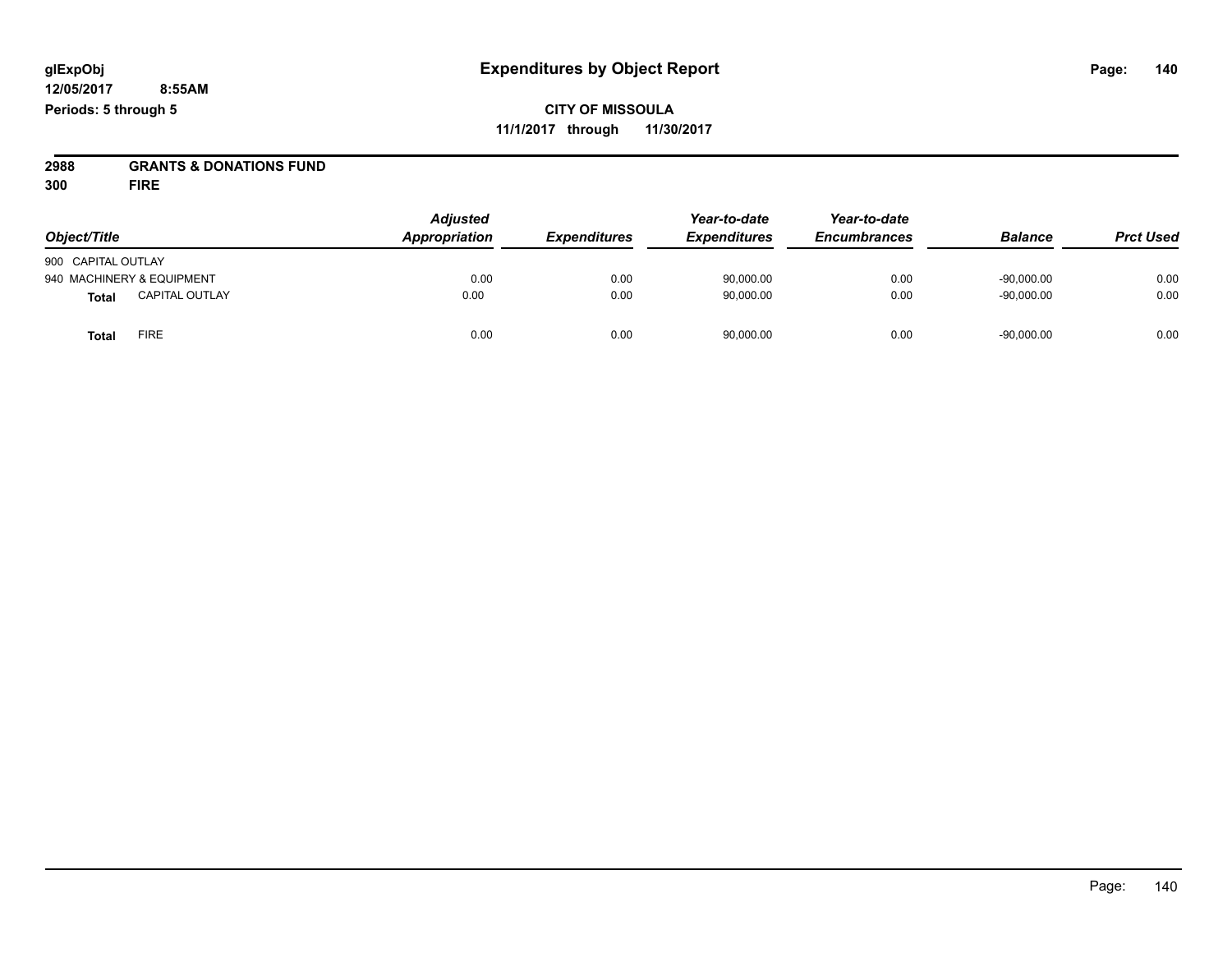**2988 GRANTS & DONATIONS FUND**

**390 NON-DEPARTMENTAL**

|                                                   | <b>Adjusted</b> |                     | Year-to-date        | Year-to-date        |                |                  |
|---------------------------------------------------|-----------------|---------------------|---------------------|---------------------|----------------|------------------|
| Object/Title                                      | Appropriation   | <b>Expenditures</b> | <b>Expenditures</b> | <b>Encumbrances</b> | <b>Balance</b> | <b>Prct Used</b> |
| 200 SUPPLIES                                      |                 |                     |                     |                     |                |                  |
| 210 OFFICE SUPPLIES                               | 0.00            | 0.00                | 0.00                | 0.00                | 0.00           | 0.00             |
| <b>SUPPLIES</b><br>Total                          | 0.00            | 0.00                | 0.00                | 0.00                | 0.00           | 0.00             |
| 300 PURCHASED SERVICES                            |                 |                     |                     |                     |                |                  |
| 310 COMMUNICATIONS                                | 0.00            | 0.00                | 0.00                | 0.00                | 0.00           | 0.00             |
| 350 PROFESSIONAL SERVICES                         | 0.00            | 0.00                | 1,296.20            | 0.00                | $-1,296.20$    | 0.00             |
| 370 TRAVEL                                        | 0.00            | 0.00                | 0.00                | 0.00                | 0.00           | 0.00             |
| 380 TRAINING                                      | 0.00            | 0.00                | 0.00                | 0.00                | 0.00           | 0.00             |
| <b>PURCHASED SERVICES</b><br><b>Total</b>         | 0.00            | 0.00                | 1,296.20            | 0.00                | $-1,296.20$    | 0.00             |
| 700 GRANTS & CONTRIBUTIONS                        |                 |                     |                     |                     |                |                  |
| 700 GRANTS & CONTRIBUTIONS                        | 661,638.00      | 6,430.94            | 14,710.59           | 0.00                | 646,927.41     | 2.22             |
| <b>GRANTS &amp; CONTRIBUTIONS</b><br><b>Total</b> | 661.638.00      | 6,430.94            | 14.710.59           | 0.00                | 646.927.41     | 2.22             |
| 800 OTHER OBJECTS                                 |                 |                     |                     |                     |                |                  |
| 820 TRANSFERS TO OTHER FUNDS                      | 29,639.00       | 0.00                | 0.00                | 0.00                | 29,639.00      | 0.00             |
| 845 CONTINGENCY                                   | 0.00            | 0.00                | 0.00                | 0.00                | 0.00           | 0.00             |
| OTHER OBJECTS<br><b>Total</b>                     | 29,639.00       | 0.00                | 0.00                | 0.00                | 29,639.00      | 0.00             |
| 900 CAPITAL OUTLAY                                |                 |                     |                     |                     |                |                  |
| 930 IMPROVEMENTS                                  | 24,822.00       | 0.00                | 0.00                | 0.00                | 24,822.00      | 0.00             |
| <b>CAPITAL OUTLAY</b><br><b>Total</b>             | 24,822.00       | 0.00                | 0.00                | 0.00                | 24,822.00      | 0.00             |
| NON-DEPARTMENTAL<br><b>Total</b>                  | 716,099.00      | 6,430.94            | 16,006.79           | 0.00                | 700,092.21     | 2.24             |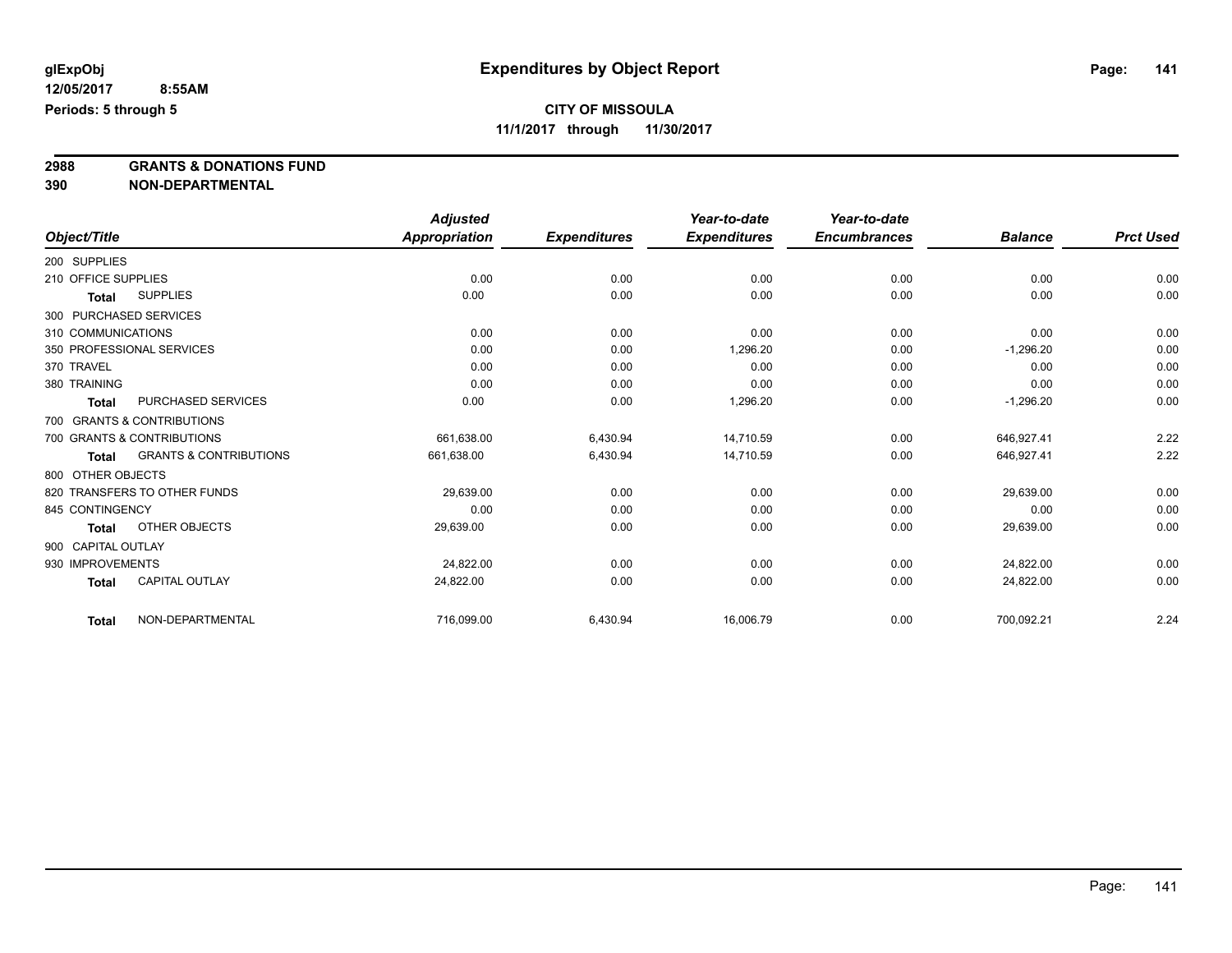#### **2988 GRANTS & DONATIONS FUND**

|                        |                                    | <b>Adjusted</b>      |                     | Year-to-date        | Year-to-date        |                |                  |
|------------------------|------------------------------------|----------------------|---------------------|---------------------|---------------------|----------------|------------------|
| Object/Title           |                                    | <b>Appropriation</b> | <b>Expenditures</b> | <b>Expenditures</b> | <b>Encumbrances</b> | <b>Balance</b> | <b>Prct Used</b> |
| 200 SUPPLIES           |                                    |                      |                     |                     |                     |                |                  |
| 210 OFFICE SUPPLIES    |                                    | 0.00                 | 0.00                | 0.00                | 0.00                | 0.00           | 0.00             |
| <b>Total</b>           | <b>SUPPLIES</b>                    | 0.00                 | 0.00                | 0.00                | 0.00                | 0.00           | 0.00             |
| 300 PURCHASED SERVICES |                                    |                      |                     |                     |                     |                |                  |
| 310 COMMUNICATIONS     |                                    | 0.00                 | 0.00                | 0.00                | 0.00                | 0.00           | 0.00             |
|                        | 350 PROFESSIONAL SERVICES          | 0.00                 | 0.00                | 1,296.20            | 0.00                | $-1,296.20$    | 0.00             |
| 370 TRAVEL             |                                    | 0.00                 | 0.00                | 0.00                | 0.00                | 0.00           | 0.00             |
| 380 TRAINING           |                                    | 0.00                 | 0.00                | 0.00                | 0.00                | 0.00           | 0.00             |
| <b>Total</b>           | PURCHASED SERVICES                 | 0.00                 | 0.00                | 1,296.20            | 0.00                | $-1,296.20$    | 0.00             |
| 500 FIXED CHARGES      |                                    |                      |                     |                     |                     |                |                  |
|                        | 550 MERCHANT SERVICE FEES          | 0.00                 | 0.00                | 0.00                | 0.00                | 0.00           | 0.00             |
| <b>Total</b>           | <b>FIXED CHARGES</b>               | 0.00                 | 0.00                | 0.00                | 0.00                | 0.00           | 0.00             |
|                        | 700 GRANTS & CONTRIBUTIONS         |                      |                     |                     |                     |                |                  |
|                        | 700 GRANTS & CONTRIBUTIONS         | 661,638.00           | 6,430.94            | 14.710.59           | 0.00                | 646.927.41     | 2.22             |
| <b>Total</b>           | <b>GRANTS &amp; CONTRIBUTIONS</b>  | 661,638.00           | 6,430.94            | 14,710.59           | 0.00                | 646,927.41     | 2.22             |
| 800 OTHER OBJECTS      |                                    |                      |                     |                     |                     |                |                  |
|                        | 820 TRANSFERS TO OTHER FUNDS       | 29,639.00            | 0.00                | 0.00                | 0.00                | 29,639.00      | 0.00             |
| 845 CONTINGENCY        |                                    | 0.00                 | 0.00                | 0.00                | 0.00                | 0.00           | 0.00             |
| Total                  | OTHER OBJECTS                      | 29,639.00            | 0.00                | 0.00                | 0.00                | 29,639.00      | 0.00             |
| 900 CAPITAL OUTLAY     |                                    |                      |                     |                     |                     |                |                  |
| 930 IMPROVEMENTS       |                                    | 24,822.00            | 0.00                | 0.00                | 0.00                | 24,822.00      | 0.00             |
|                        | 940 MACHINERY & EQUIPMENT          | 0.00                 | 0.00                | 90,000.00           | 0.00                | $-90,000.00$   | 0.00             |
| <b>Total</b>           | <b>CAPITAL OUTLAY</b>              | 24,822.00            | 0.00                | 90,000.00           | 0.00                | $-65,178.00$   | 362.58           |
| Total                  | <b>GRANTS &amp; DONATIONS FUND</b> | 716,099.00           | 6,430.94            | 106,006.79          | 0.00                | 610,092.21     | 14.80            |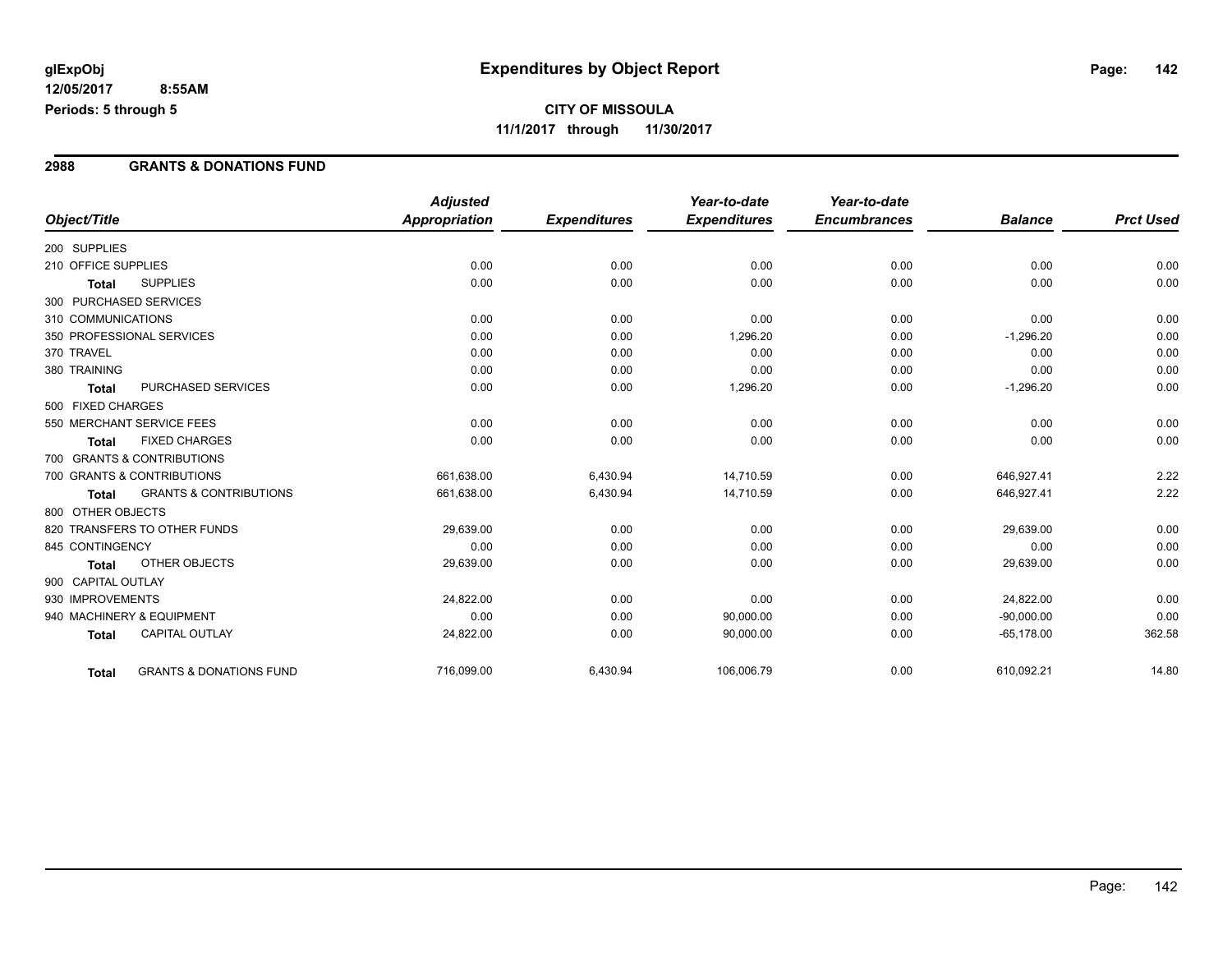**2989 POLICE GRANTS & DONATIONS**

**290 POLICE**

|                                                   | <b>Adjusted</b> |                     | Year-to-date        | Year-to-date        |                |                  |
|---------------------------------------------------|-----------------|---------------------|---------------------|---------------------|----------------|------------------|
| Object/Title                                      | Appropriation   | <b>Expenditures</b> | <b>Expenditures</b> | <b>Encumbrances</b> | <b>Balance</b> | <b>Prct Used</b> |
| 100 PERSONAL SERVICES                             |                 |                     |                     |                     |                |                  |
| 110 SALARIES AND WAGES                            | 65,418.00       | 5,807.41            | 28,400.28           | 0.00                | 37,017.72      | 43.41            |
| 115 SALARIES/HEALTH INSURANCE BENEFIT             | 0.00            | 768.00              | 3,648.00            | 0.00                | $-3,648.00$    | 0.00             |
| 120 OVERTIME                                      | 72,700.00       | 4,577.57            | 33,104.91           | 0.00                | 39,595.09      | 45.54            |
| 130 OTHER                                         | 0.00            | 0.00                | 700.00              | 0.00                | $-700.00$      | 0.00             |
| 133 EDUCATION COMPENSATION                        | 0.00            | 20.00               | 95.00               | 0.00                | $-95.00$       | 0.00             |
| 140 EMPLOYER CONTRIBUTIONS                        | 33,961.00       | 1,715.51            | 9,006.89            | 0.00                | 24,954.11      | 26.52            |
| PERSONAL SERVICES<br><b>Total</b>                 | 172,079.00      | 12,888.49           | 74,955.08           | 0.00                | 97,123.92      | 43.56            |
| 200 SUPPLIES                                      |                 |                     |                     |                     |                |                  |
| 210 OFFICE SUPPLIES                               | 6.376.00        | 0.00                | 299.89              | 0.00                | 6,076.11       | 4.70             |
| 220 OPERATING SUPPLIES                            | 77,456.00       | 281.89              | 14,843.65           | 0.00                | 62,612.35      | 19.16            |
| 230 REPAIR/MAINTENANCE                            | 0.00            | 0.00                | 0.00                | 0.00                | 0.00           | 0.00             |
| <b>SUPPLIES</b><br>Total                          | 83,832.00       | 281.89              | 15,143.54           | 0.00                | 68,688.46      | 18.06            |
| 300 PURCHASED SERVICES                            |                 |                     |                     |                     |                |                  |
| 344 TELEPHONE SERVICE                             | 10,012.00       | 44.18               | 1,155.72            | 0.00                | 8,856.28       | 11.54            |
| 350 PROFESSIONAL SERVICES                         | 81,443.00       | 39,919.19           | 42,602.78           | 0.00                | 38,840.22      | 52.31            |
| 360 REPAIR & MAINTENANCE                          | 4,798.00        | 0.00                | 0.00                | 0.00                | 4,798.00       | 0.00             |
| 370 TRAVEL                                        | 9.572.00        | 1,363.82            | 2,251.75            | 0.00                | 7,320.25       | 23.52            |
| PURCHASED SERVICES<br><b>Total</b>                | 105,825.00      | 41,327.19           | 46,010.25           | 0.00                | 59,814.75      | 43.48            |
| 500 FIXED CHARGES                                 |                 |                     |                     |                     |                |                  |
| 500 FIXED CHARGES                                 | 115.012.00      | 6.657.64            | 39,748.88           | 0.00                | 75.263.12      | 34.56            |
| <b>FIXED CHARGES</b><br><b>Total</b>              | 115,012.00      | 6,657.64            | 39,748.88           | 0.00                | 75,263.12      | 34.56            |
| 700 GRANTS & CONTRIBUTIONS                        |                 |                     |                     |                     |                |                  |
| 700 GRANTS & CONTRIBUTIONS                        | 20,000.00       | 0.00                | 0.00                | 0.00                | 20,000.00      | 0.00             |
| <b>GRANTS &amp; CONTRIBUTIONS</b><br><b>Total</b> | 20,000.00       | 0.00                | 0.00                | 0.00                | 20,000.00      | 0.00             |
|                                                   |                 |                     |                     |                     |                |                  |
| <b>POLICE</b><br>Total                            | 496,748.00      | 61,155.21           | 175,857.75          | 0.00                | 320,890.25     | 35.40            |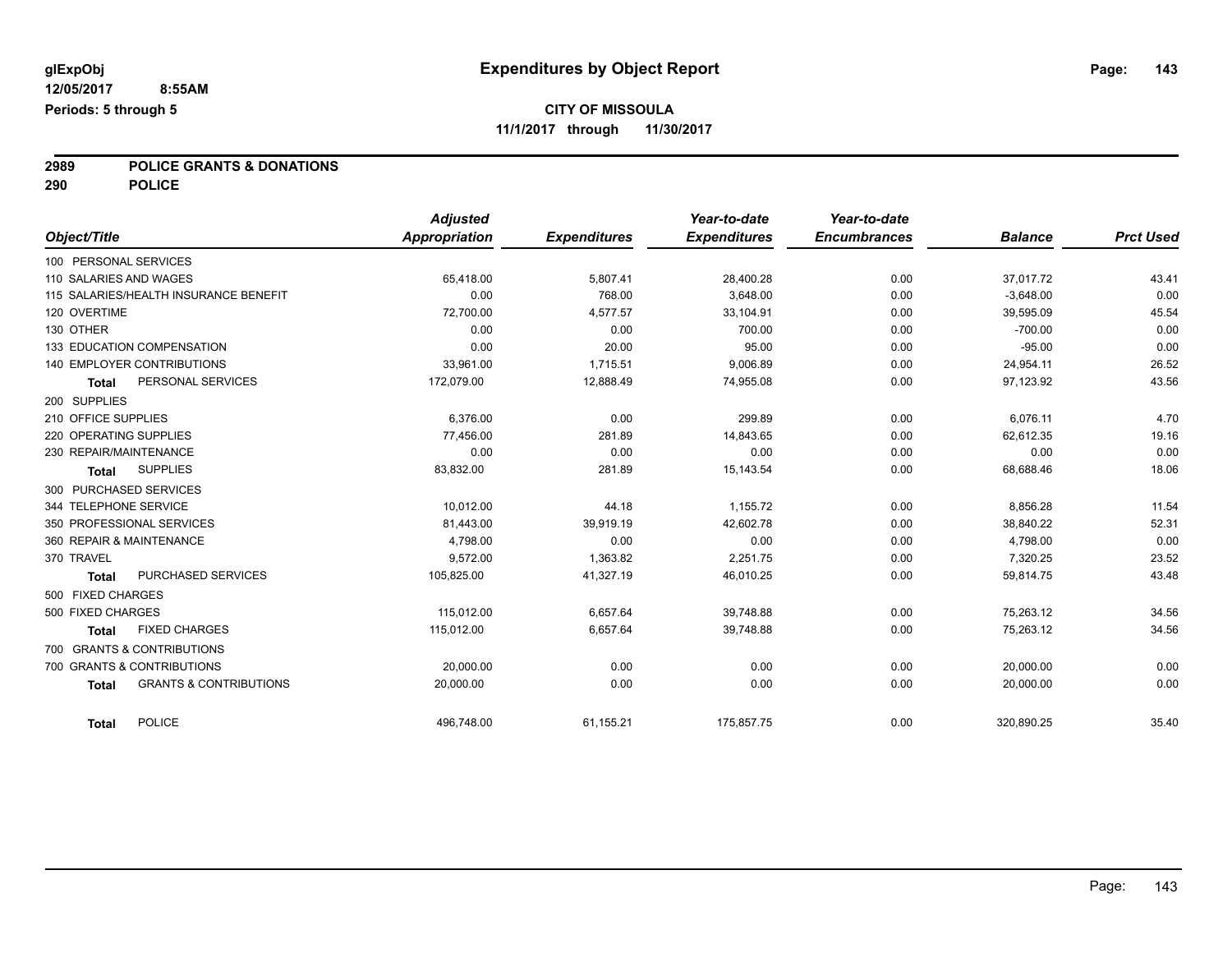#### **2989 POLICE GRANTS & DONATIONS**

| Object/Title                                      | <b>Adjusted</b>      | <b>Expenditures</b> | Year-to-date<br><b>Expenditures</b> | Year-to-date<br><b>Encumbrances</b> | <b>Balance</b> | <b>Prct Used</b> |
|---------------------------------------------------|----------------------|---------------------|-------------------------------------|-------------------------------------|----------------|------------------|
|                                                   | <b>Appropriation</b> |                     |                                     |                                     |                |                  |
| 100 PERSONAL SERVICES                             |                      |                     |                                     |                                     |                |                  |
| 110 SALARIES AND WAGES                            | 65,418.00            | 5,807.41            | 28,400.28                           | 0.00                                | 37,017.72      | 43.41            |
| 115 SALARIES/HEALTH INSURANCE BENEFIT             | 0.00                 | 768.00              | 3,648.00                            | 0.00                                | $-3,648.00$    | 0.00             |
| 120 OVERTIME                                      | 72,700.00            | 4.577.57            | 33,104.91                           | 0.00                                | 39,595.09      | 45.54            |
| 130 OTHER                                         | 0.00                 | 0.00                | 700.00                              | 0.00                                | $-700.00$      | 0.00             |
| 133 EDUCATION COMPENSATION                        | 0.00                 | 20.00               | 95.00                               | 0.00                                | $-95.00$       | 0.00             |
| <b>140 EMPLOYER CONTRIBUTIONS</b>                 | 33,961.00            | 1,715.51            | 9,006.89                            | 0.00                                | 24,954.11      | 26.52            |
| PERSONAL SERVICES<br><b>Total</b>                 | 172,079.00           | 12,888.49           | 74,955.08                           | 0.00                                | 97,123.92      | 43.56            |
| 200 SUPPLIES                                      |                      |                     |                                     |                                     |                |                  |
| 210 OFFICE SUPPLIES                               | 6,376.00             | 0.00                | 299.89                              | 0.00                                | 6,076.11       | 4.70             |
| 220 OPERATING SUPPLIES                            | 77,456.00            | 281.89              | 14,843.65                           | 0.00                                | 62,612.35      | 19.16            |
| 230 REPAIR/MAINTENANCE                            | 0.00                 | 0.00                | 0.00                                | 0.00                                | 0.00           | 0.00             |
| <b>SUPPLIES</b><br><b>Total</b>                   | 83,832.00            | 281.89              | 15,143.54                           | 0.00                                | 68,688.46      | 18.06            |
| 300 PURCHASED SERVICES                            |                      |                     |                                     |                                     |                |                  |
| 344 TELEPHONE SERVICE                             | 10,012.00            | 44.18               | 1,155.72                            | 0.00                                | 8,856.28       | 11.54            |
| 350 PROFESSIONAL SERVICES                         | 81,443.00            | 39,919.19           | 42,602.78                           | 0.00                                | 38.840.22      | 52.31            |
| 360 REPAIR & MAINTENANCE                          | 4,798.00             | 0.00                | 0.00                                | 0.00                                | 4,798.00       | 0.00             |
| 370 TRAVEL                                        | 9,572.00             | 1,363.82            | 2,251.75                            | 0.00                                | 7,320.25       | 23.52            |
| PURCHASED SERVICES<br><b>Total</b>                | 105,825.00           | 41,327.19           | 46,010.25                           | 0.00                                | 59,814.75      | 43.48            |
| 500 FIXED CHARGES                                 |                      |                     |                                     |                                     |                |                  |
| 500 FIXED CHARGES                                 | 115,012.00           | 6,657.64            | 39,748.88                           | 0.00                                | 75,263.12      | 34.56            |
| <b>FIXED CHARGES</b><br><b>Total</b>              | 115.012.00           | 6.657.64            | 39,748.88                           | 0.00                                | 75,263.12      | 34.56            |
| 700 GRANTS & CONTRIBUTIONS                        |                      |                     |                                     |                                     |                |                  |
| 700 GRANTS & CONTRIBUTIONS                        | 20,000.00            | 0.00                | 0.00                                | 0.00                                | 20,000.00      | 0.00             |
| <b>GRANTS &amp; CONTRIBUTIONS</b><br><b>Total</b> | 20,000.00            | 0.00                | 0.00                                | 0.00                                | 20,000.00      | 0.00             |
| POLICE GRANTS & DONATIONS<br><b>Total</b>         | 496,748.00           | 61,155.21           | 175,857.75                          | 0.00                                | 320,890.25     | 35.40            |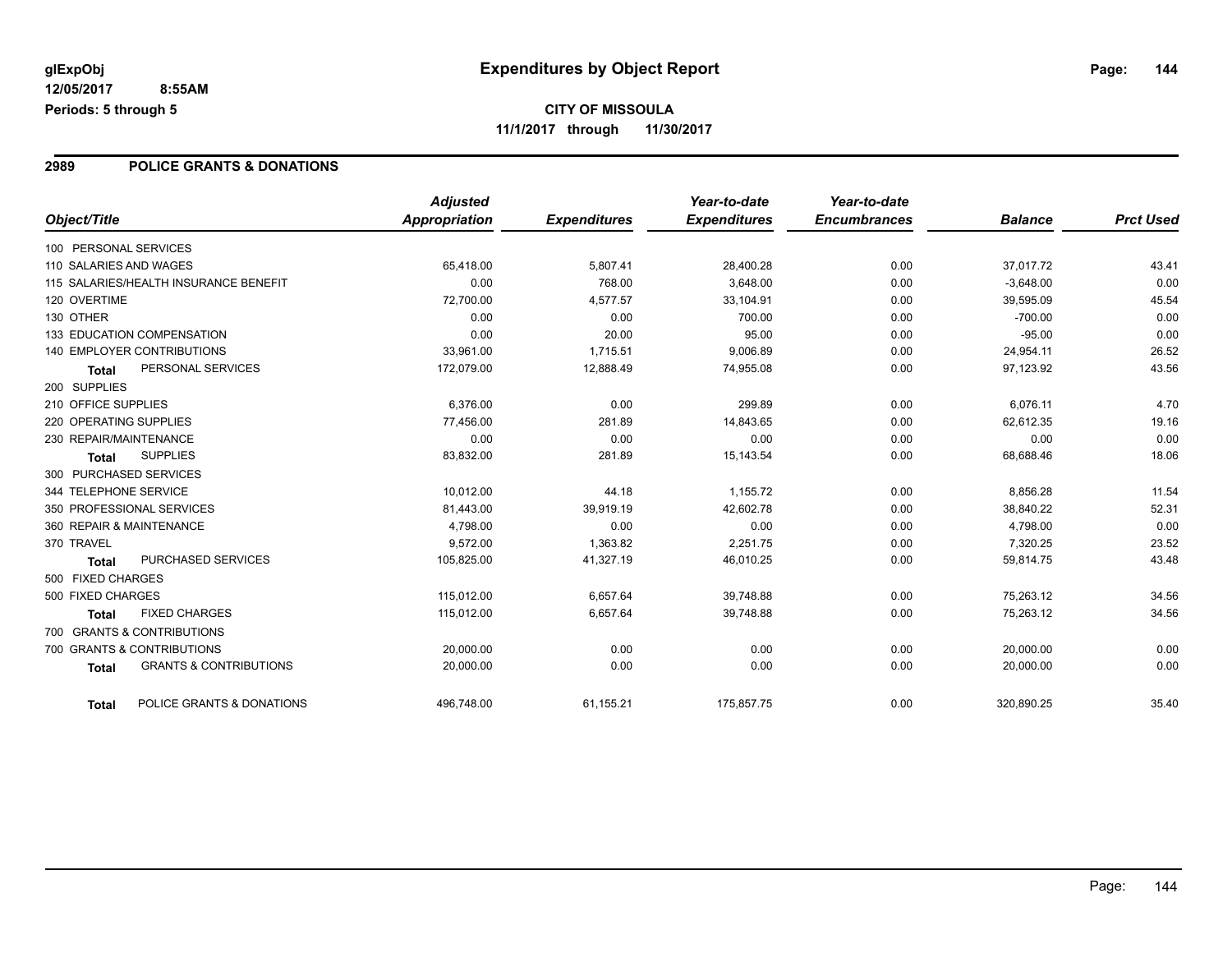#### **2991 BROWNFIELDS 400 ENTITLEMENT GRANTS**

|                                                   | <b>Adjusted</b>      |                     | Year-to-date        | Year-to-date        |                |                  |
|---------------------------------------------------|----------------------|---------------------|---------------------|---------------------|----------------|------------------|
| Object/Title                                      | <b>Appropriation</b> | <b>Expenditures</b> | <b>Expenditures</b> | <b>Encumbrances</b> | <b>Balance</b> | <b>Prct Used</b> |
| 700 GRANTS & CONTRIBUTIONS                        |                      |                     |                     |                     |                |                  |
| 700 GRANTS & CONTRIBUTIONS                        | 0.00                 | 0.00                | 0.00                | 0.00                | 0.00           | 0.00             |
| <b>GRANTS &amp; CONTRIBUTIONS</b><br><b>Total</b> | 0.00                 | 0.00                | 0.00                | 0.00                | 0.00           | 0.00             |
| 800 OTHER OBJECTS                                 |                      |                     |                     |                     |                |                  |
| 820 TRANSFERS TO OTHER FUNDS                      | 0.00                 | 0.00                | 0.00                | 0.00                | 0.00           | 0.00             |
| OTHER OBJECTS<br><b>Total</b>                     | 0.00                 | 0.00                | 0.00                | 0.00                | 0.00           | 0.00             |
| <b>ENTITLEMENT GRANTS</b><br>Total                | 0.00                 | 0.00                | 0.00                | 0.00                | 0.00           | 0.00             |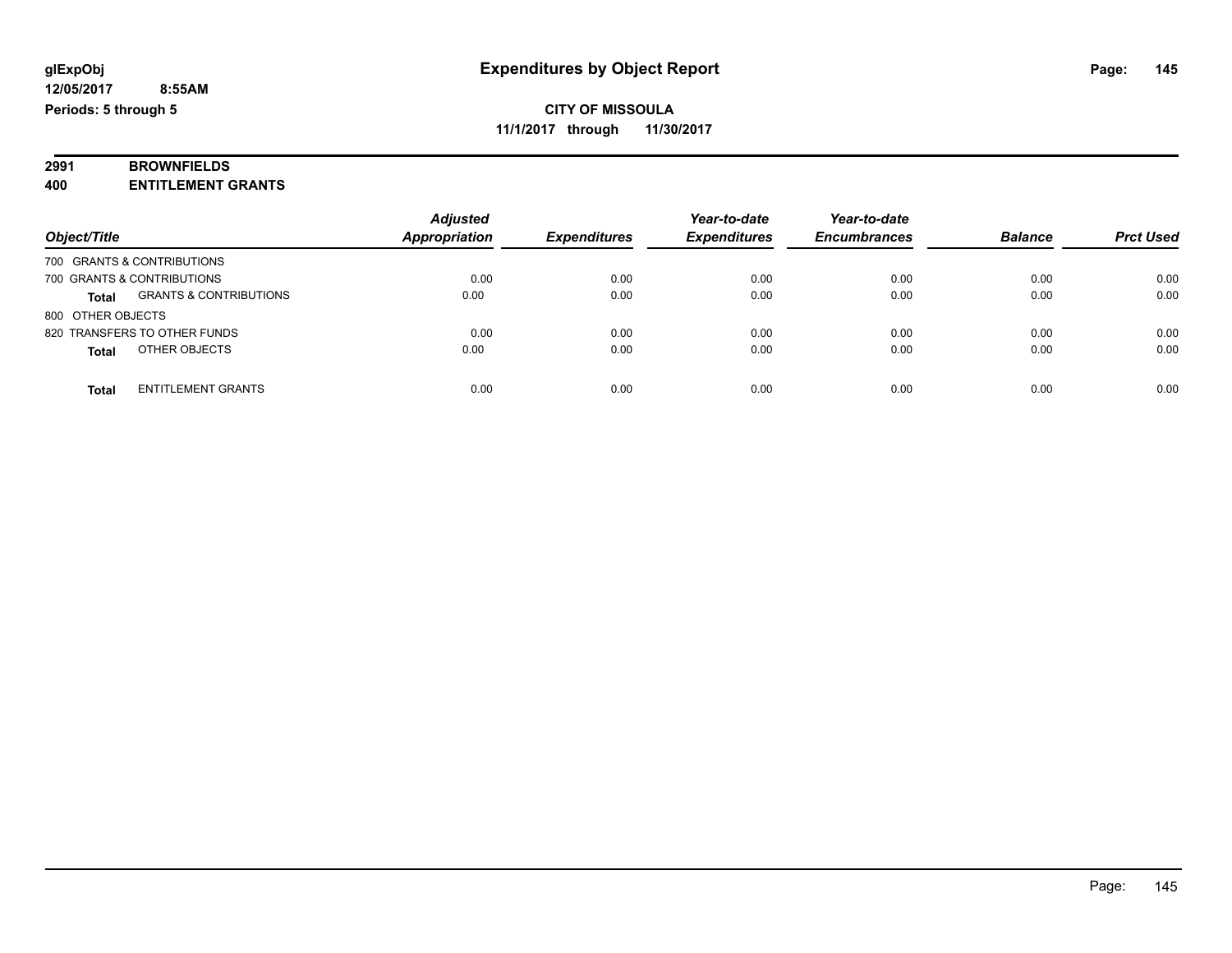**2991 BROWNFIELDS**

|                                                   | <b>Adjusted</b>      |                     | Year-to-date        | Year-to-date        |                |                  |
|---------------------------------------------------|----------------------|---------------------|---------------------|---------------------|----------------|------------------|
| Object/Title                                      | <b>Appropriation</b> | <b>Expenditures</b> | <b>Expenditures</b> | <b>Encumbrances</b> | <b>Balance</b> | <b>Prct Used</b> |
| 700 GRANTS & CONTRIBUTIONS                        |                      |                     |                     |                     |                |                  |
| 700 GRANTS & CONTRIBUTIONS                        | 0.00                 | 0.00                | 0.00                | 0.00                | 0.00           | 0.00             |
| <b>GRANTS &amp; CONTRIBUTIONS</b><br><b>Total</b> | 0.00                 | 0.00                | 0.00                | 0.00                | 0.00           | 0.00             |
| 800 OTHER OBJECTS                                 |                      |                     |                     |                     |                |                  |
| 820 TRANSFERS TO OTHER FUNDS                      | 0.00                 | 0.00                | 0.00                | 0.00                | 0.00           | 0.00             |
| OTHER OBJECTS<br><b>Total</b>                     | 0.00                 | 0.00                | 0.00                | 0.00                | 0.00           | 0.00             |
|                                                   |                      |                     |                     |                     |                |                  |
| <b>BROWNFIELDS</b><br>Total                       | 0.00                 | 0.00                | 0.00                | 0.00                | 0.00           | 0.00             |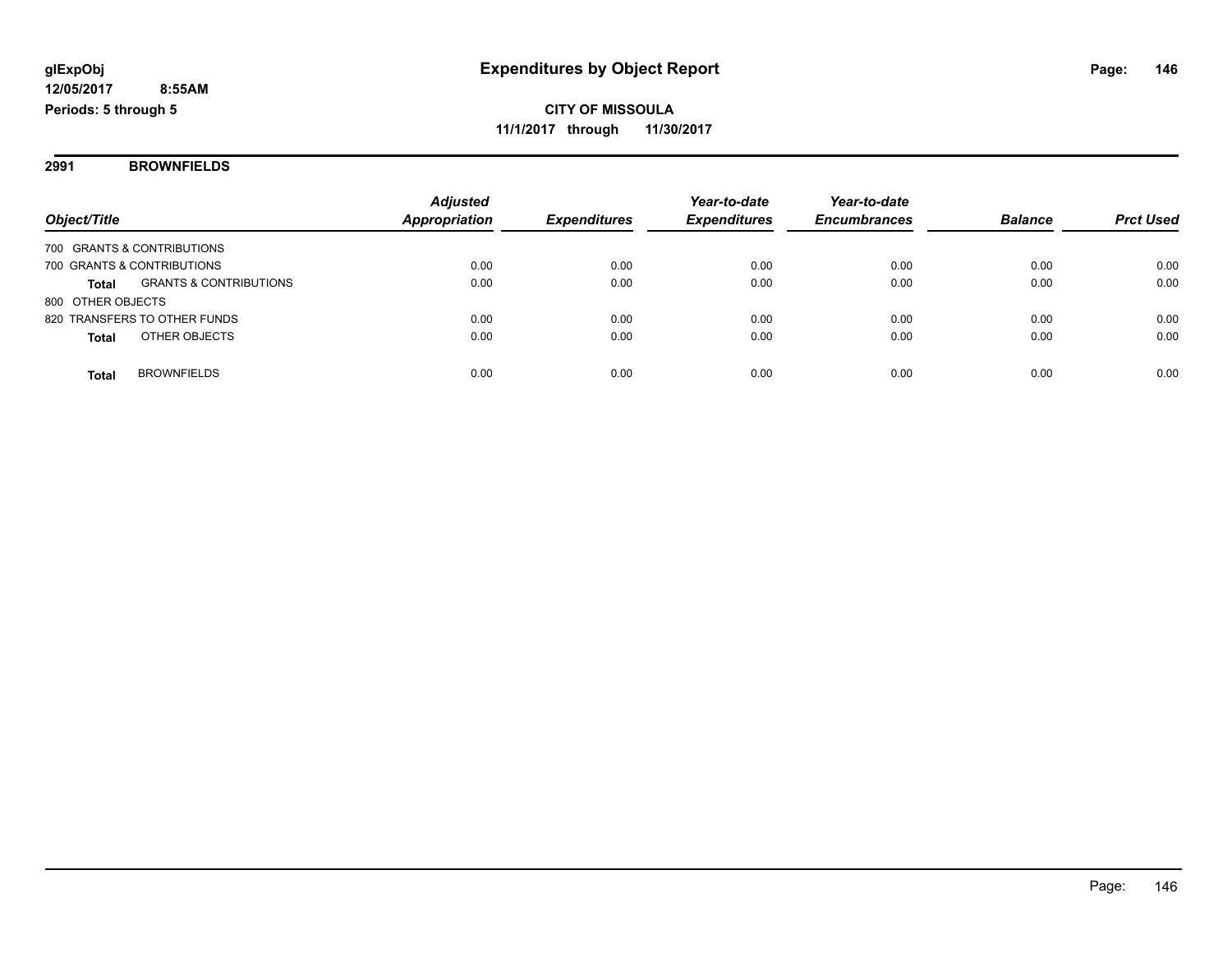# **3000 SID REVOLVING FUND**

| Object/Title                         | <b>Adjusted</b><br><b>Appropriation</b> | <b>Expenditures</b> | Year-to-date<br><b>Expenditures</b> | Year-to-date<br><b>Encumbrances</b> | <b>Balance</b> | <b>Prct Used</b> |
|--------------------------------------|-----------------------------------------|---------------------|-------------------------------------|-------------------------------------|----------------|------------------|
| 500 FIXED CHARGES                    |                                         |                     |                                     |                                     |                |                  |
| 550 MERCHANT SERVICE FEES            | 0.00                                    | 0.00                | 0.00                                | 0.00                                | 0.00           | 0.00             |
| <b>FIXED CHARGES</b><br><b>Total</b> | 0.00                                    | 0.00                | 0.00                                | 0.00                                | 0.00           | 0.00             |
| 800 OTHER OBJECTS                    |                                         |                     |                                     |                                     |                |                  |
| 820 TRANSFERS TO OTHER FUNDS         | 100,000.00                              | 0.00                | 0.00                                | 0.00                                | 100.000.00     | 0.00             |
| OTHER OBJECTS<br><b>Total</b>        | 100.000.00                              | 0.00                | 0.00                                | 0.00                                | 100,000.00     | 0.00             |
| NON-DEPARTMENTAL<br>Total            | 100,000.00                              | 0.00                | 0.00                                | 0.00                                | 100.000.00     | 0.00             |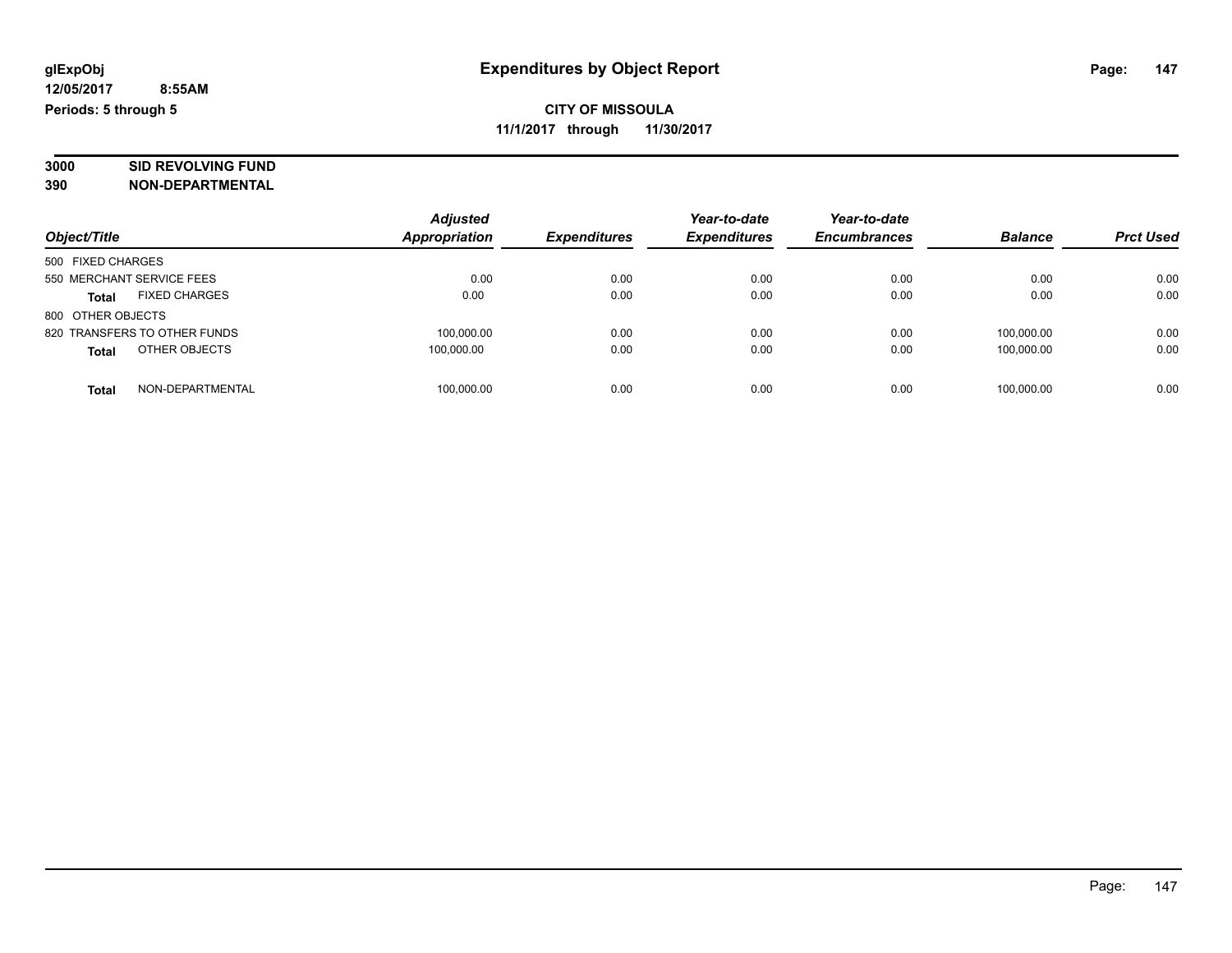**3000 SID REVOLVING FUND**

|                           |                              | <b>Adjusted</b>     |                     | Year-to-date        | Year-to-date   |                  |      |
|---------------------------|------------------------------|---------------------|---------------------|---------------------|----------------|------------------|------|
| Object/Title              | <b>Appropriation</b>         | <b>Expenditures</b> | <b>Expenditures</b> | <b>Encumbrances</b> | <b>Balance</b> | <b>Prct Used</b> |      |
| 500 FIXED CHARGES         |                              |                     |                     |                     |                |                  |      |
| 550 MERCHANT SERVICE FEES |                              | 0.00                | 0.00                | 0.00                | 0.00           | 0.00             | 0.00 |
| <b>Total</b>              | <b>FIXED CHARGES</b>         | 0.00                | 0.00                | 0.00                | 0.00           | 0.00             | 0.00 |
| 800 OTHER OBJECTS         |                              |                     |                     |                     |                |                  |      |
|                           | 820 TRANSFERS TO OTHER FUNDS | 100,000.00          | 0.00                | 0.00                | 0.00           | 100.000.00       | 0.00 |
| <b>Total</b>              | OTHER OBJECTS                | 100,000.00          | 0.00                | 0.00                | 0.00           | 100.000.00       | 0.00 |
| <b>Total</b>              | SID REVOLVING FUND           | 100,000.00          | 0.00                | 0.00                | 0.00           | 100,000.00       | 0.00 |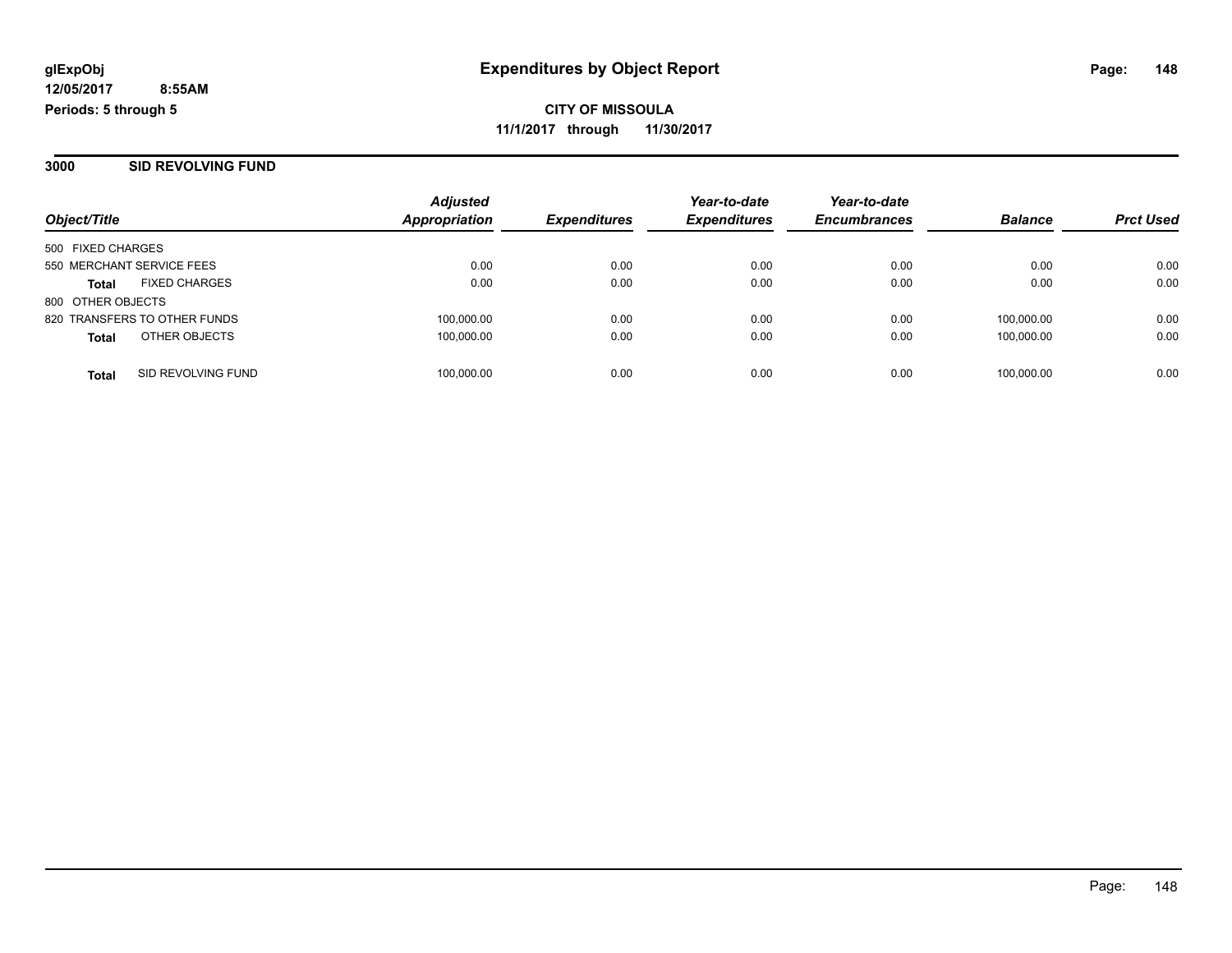#### **3005 SID REBATES 390 NON-DEPARTMENTAL**

| Object/Title                         | <b>Adjusted</b><br>Appropriation | <b>Expenditures</b> | Year-to-date<br><b>Expenditures</b> | Year-to-date<br><b>Encumbrances</b> | <b>Balance</b> | <b>Prct Used</b> |
|--------------------------------------|----------------------------------|---------------------|-------------------------------------|-------------------------------------|----------------|------------------|
| 500 FIXED CHARGES                    |                                  |                     |                                     |                                     |                |                  |
| 550 MERCHANT SERVICE FEES            | 0.00                             | 0.00                | 0.00                                | 0.00                                | 0.00           | 0.00             |
| <b>FIXED CHARGES</b><br><b>Total</b> | 0.00                             | 0.00                | 0.00                                | 0.00                                | 0.00           | 0.00             |
| NON-DEPARTMENTAL<br><b>Total</b>     | 0.00                             | 0.00                | 0.00                                | 0.00                                | 0.00           | 0.00             |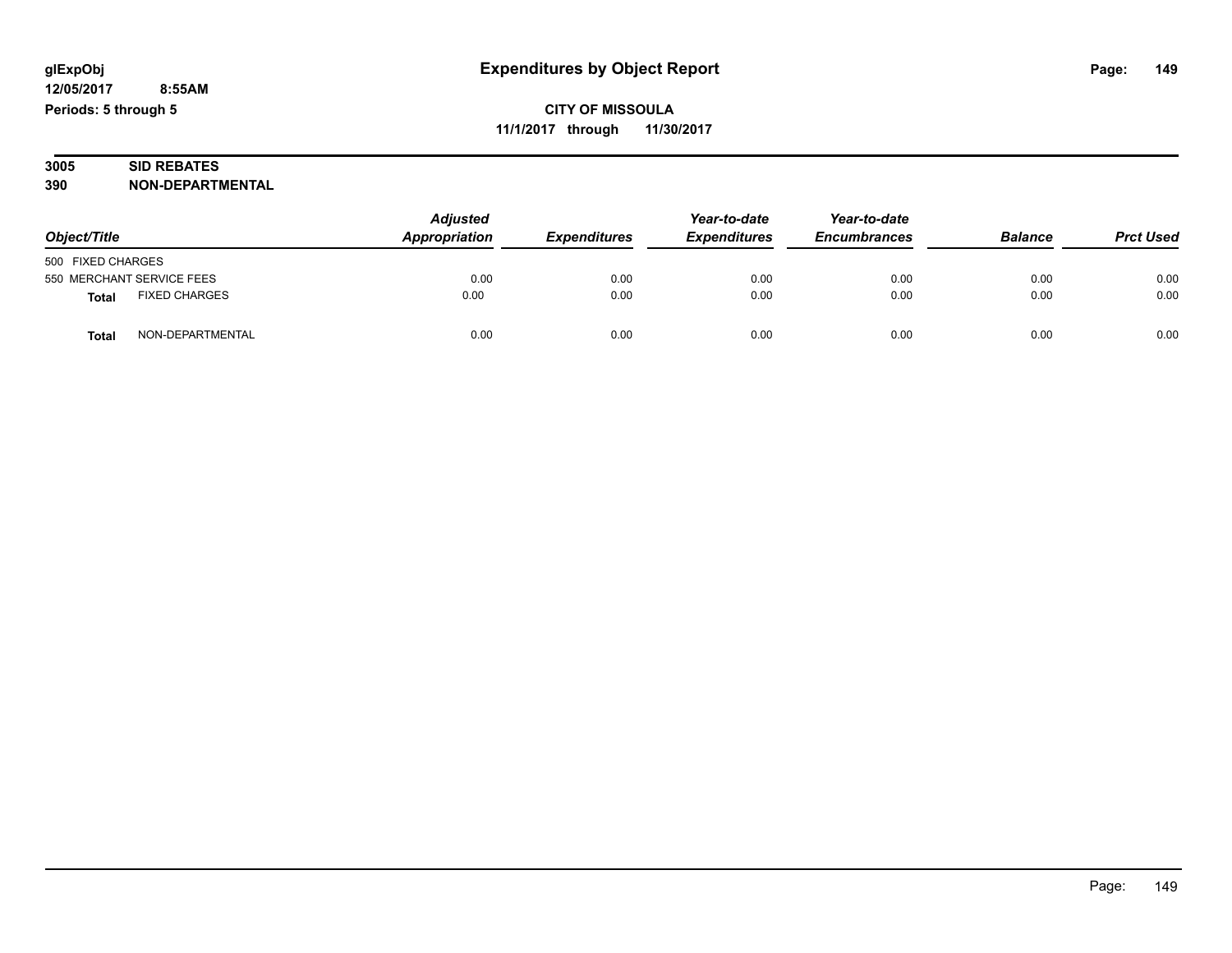**3005 SID REBATES**

|                                      | <b>Adjusted</b> |                            | Year-to-date        | Year-to-date        | <b>Balance</b> | <b>Prct Used</b> |
|--------------------------------------|-----------------|----------------------------|---------------------|---------------------|----------------|------------------|
| Object/Title                         | Appropriation   | <i><b>Expenditures</b></i> | <b>Expenditures</b> | <b>Encumbrances</b> |                |                  |
| 500 FIXED CHARGES                    |                 |                            |                     |                     |                |                  |
| 550 MERCHANT SERVICE FEES            | 0.00            | 0.00                       | 0.00                | 0.00                | 0.00           | 0.00             |
| <b>FIXED CHARGES</b><br><b>Total</b> | 0.00            | 0.00                       | 0.00                | 0.00                | 0.00           | 0.00             |
| SID REBATES<br>Total                 | 0.00            | 0.00                       | 0.00                | 0.00                | 0.00           | 0.00             |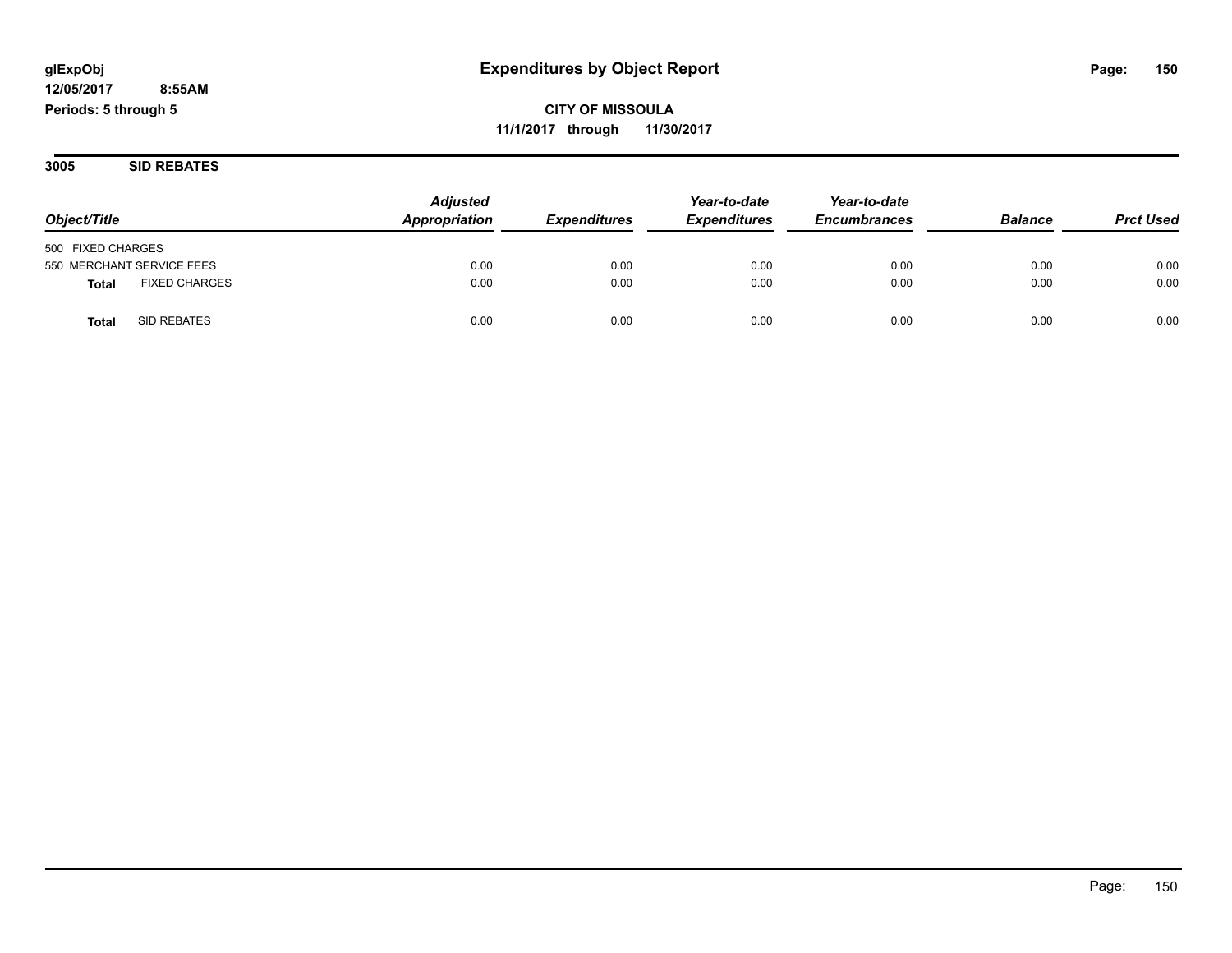#### **glExpObj Expenditures by Object Report Page: 151**

**12/05/2017 8:55AM Periods: 5 through 5**

#### **3065 1998 PUBLIC SAFETY G O BONDS FUND**

**000 \*\*\* Title Not Found \*\*\***

| Object/Title                            | <b>Adjusted</b><br>Appropriation | <b>Expenditures</b> | Year-to-date<br><b>Expenditures</b> | Year-to-date<br><b>Encumbrances</b> | <b>Balance</b> | <b>Prct Used</b> |
|-----------------------------------------|----------------------------------|---------------------|-------------------------------------|-------------------------------------|----------------|------------------|
| 800 OTHER OBJECTS                       |                                  |                     |                                     |                                     |                |                  |
| 820 TRANSFERS TO OTHER FUNDS            | 0.00                             | 0.00                | 0.00                                | 0.00                                | 0.00           | 0.00             |
| OTHER OBJECTS<br>Total                  | 0.00                             | 0.00                | 0.00                                | 0.00                                | 0.00           | 0.00             |
| *** Title Not Found ***<br><b>Total</b> | 0.00                             | 0.00                | 0.00                                | 0.00                                | 0.00           | 0.00             |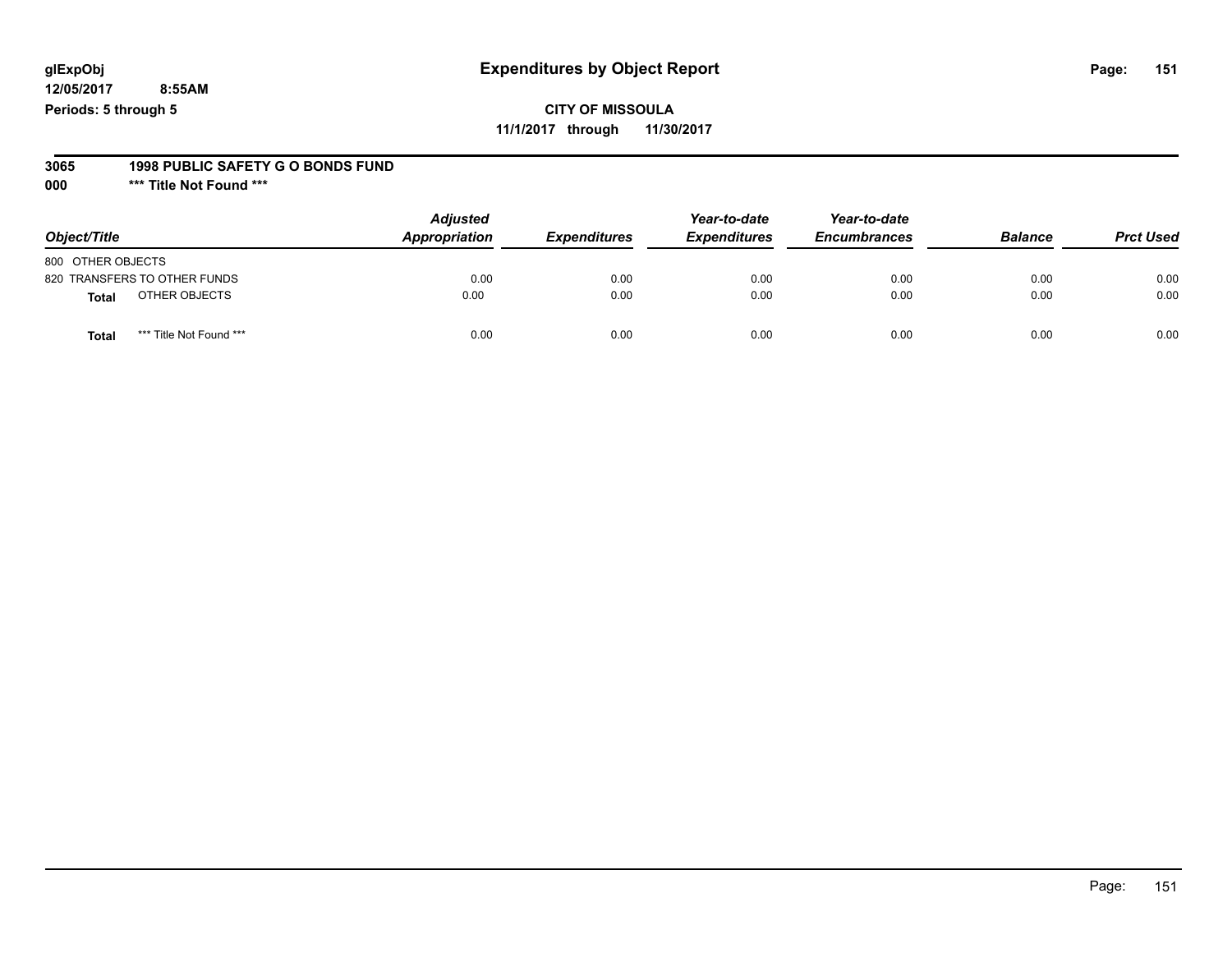#### **CITY OF MISSOULA 11/1/2017 through 11/30/2017**

# **3065 1998 PUBLIC SAFETY G O BONDS FUND**

| Object/Title      |                           | <b>Adjusted</b><br>Appropriation | <b>Expenditures</b> | Year-to-date<br><b>Expenditures</b> | Year-to-date<br><b>Encumbrances</b> | <b>Balance</b> | <b>Prct Used</b> |
|-------------------|---------------------------|----------------------------------|---------------------|-------------------------------------|-------------------------------------|----------------|------------------|
| 500 FIXED CHARGES |                           |                                  |                     |                                     |                                     |                |                  |
|                   | 550 MERCHANT SERVICE FEES | 0.00                             | 0.00                | 0.00                                | 0.00                                | 0.00           | 0.00             |
| <b>Total</b>      | <b>FIXED CHARGES</b>      | 0.00                             | 0.00                | 0.00                                | 0.00                                | 0.00           | 0.00             |
| Total             | NON-DEPARTMENTAL          | 0.00                             | 0.00                | 0.00                                | 0.00                                | 0.00           | 0.00             |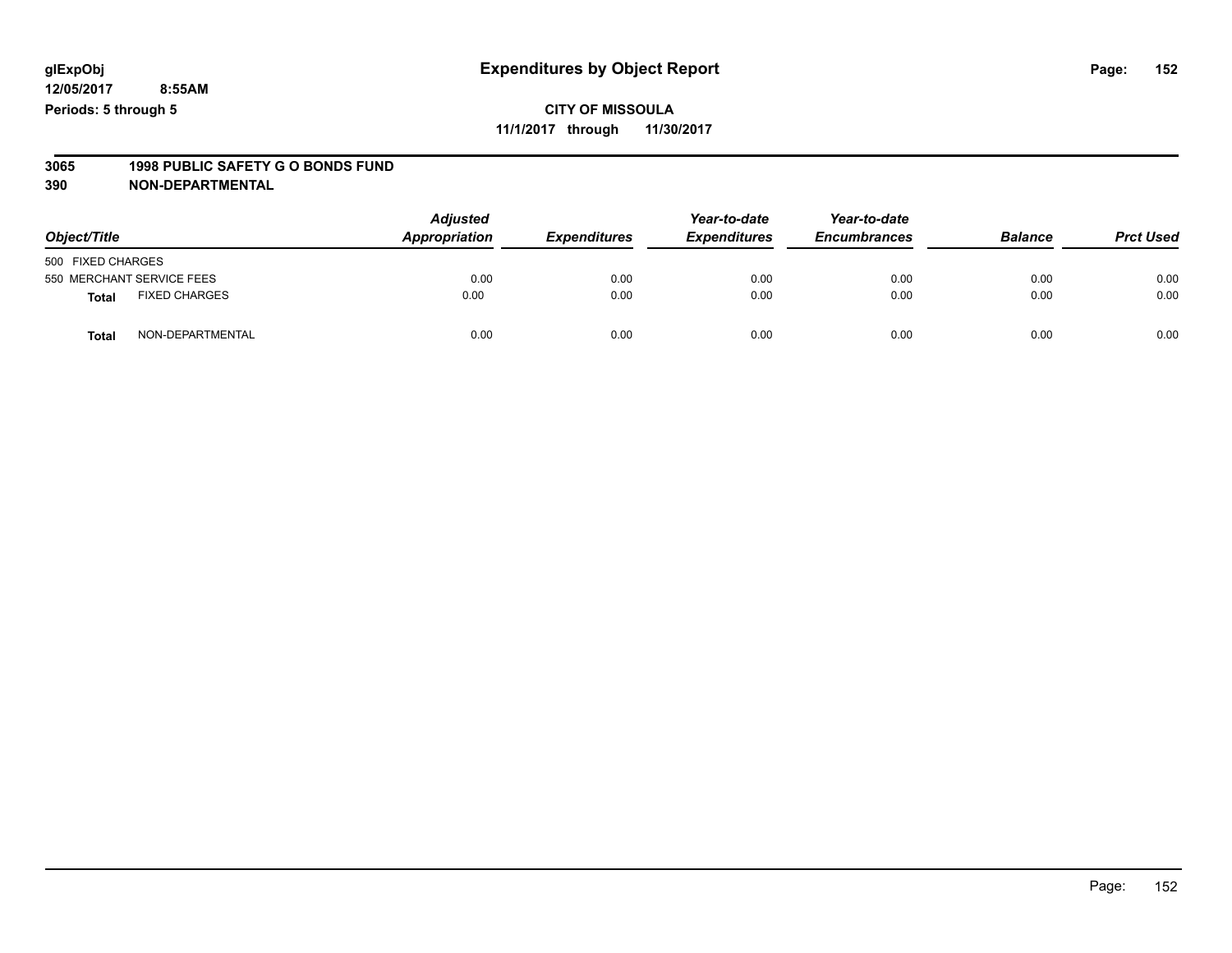#### **3065 1998 PUBLIC SAFETY G O BONDS FUND**

| Object/Title                                      | <b>Adjusted</b><br><b>Appropriation</b> | <b>Expenditures</b> | Year-to-date<br><b>Expenditures</b> | Year-to-date<br><b>Encumbrances</b> | <b>Balance</b> | <b>Prct Used</b> |
|---------------------------------------------------|-----------------------------------------|---------------------|-------------------------------------|-------------------------------------|----------------|------------------|
|                                                   |                                         |                     |                                     |                                     |                |                  |
| 500 FIXED CHARGES                                 |                                         |                     |                                     |                                     |                |                  |
| 550 MERCHANT SERVICE FEES                         | 0.00                                    | 0.00                | 0.00                                | 0.00                                | 0.00           | 0.00             |
| <b>FIXED CHARGES</b><br><b>Total</b>              | 0.00                                    | 0.00                | 0.00                                | 0.00                                | 0.00           | 0.00             |
| 800 OTHER OBJECTS                                 |                                         |                     |                                     |                                     |                |                  |
| 820 TRANSFERS TO OTHER FUNDS                      | 0.00                                    | 0.00                | 0.00                                | 0.00                                | 0.00           | 0.00             |
| OTHER OBJECTS<br><b>Total</b>                     | 0.00                                    | 0.00                | 0.00                                | 0.00                                | 0.00           | 0.00             |
|                                                   |                                         |                     |                                     |                                     |                | 0.00             |
| 1998 PUBLIC SAFETY G O BONDS FUND<br><b>Total</b> | 0.00                                    | 0.00                | 0.00                                | 0.00                                | 0.00           |                  |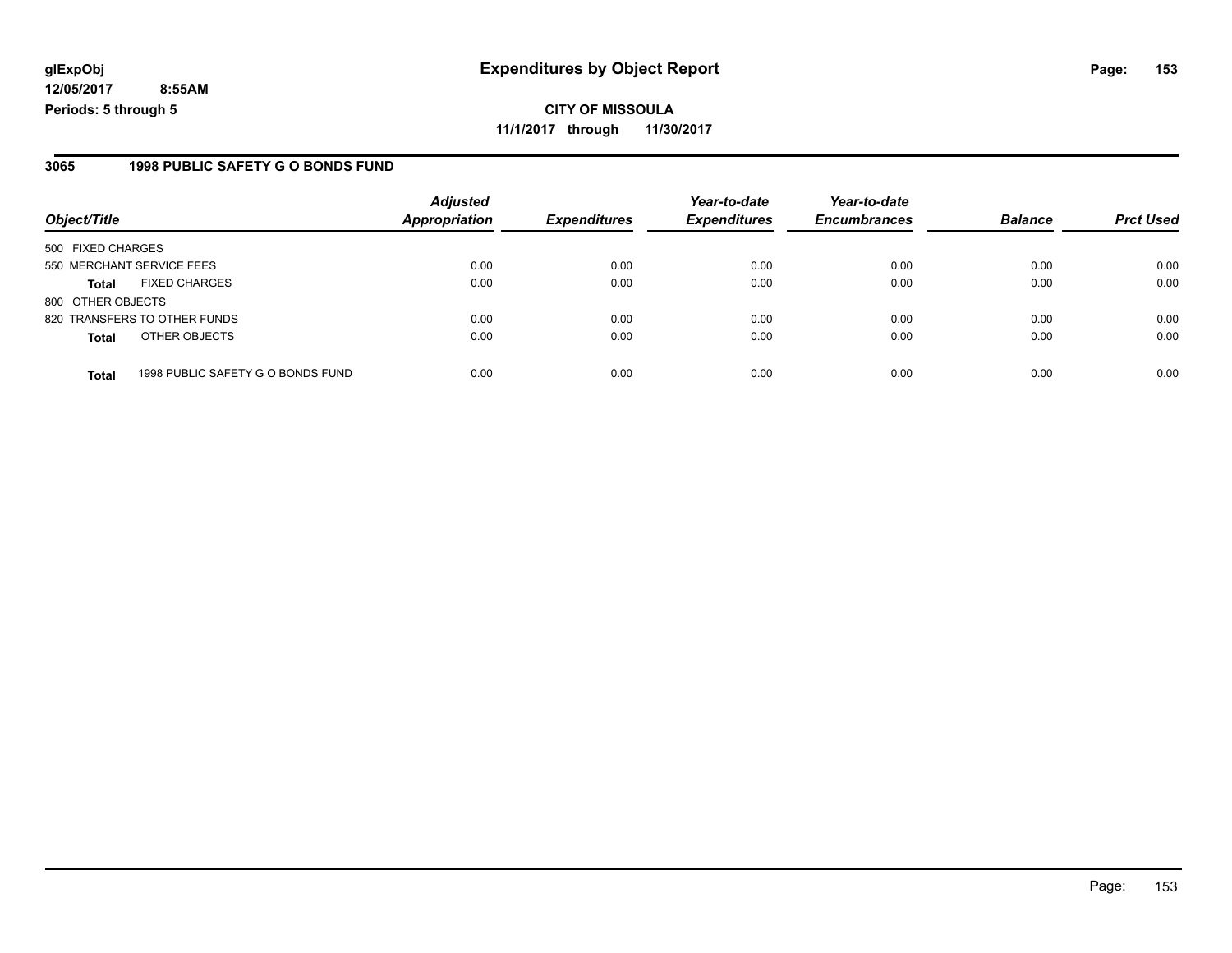**3070 1996 OPEN SPACE GO BONDS**

| Object/Title                         | <b>Adjusted</b><br><b>Appropriation</b> | <b>Expenditures</b> | Year-to-date<br><b>Expenditures</b> | Year-to-date<br><b>Encumbrances</b> | <b>Balance</b> | <b>Prct Used</b> |
|--------------------------------------|-----------------------------------------|---------------------|-------------------------------------|-------------------------------------|----------------|------------------|
| 500 FIXED CHARGES                    |                                         |                     |                                     |                                     |                |                  |
| 550 MERCHANT SERVICE FEES            | 0.00                                    | 0.00                | 0.00                                | 0.00                                | 0.00           | 0.00             |
| <b>FIXED CHARGES</b><br><b>Total</b> | 0.00                                    | 0.00                | 0.00                                | 0.00                                | 0.00           | 0.00             |
| 800 OTHER OBJECTS                    |                                         |                     |                                     |                                     |                |                  |
| 820 TRANSFERS TO OTHER FUNDS         | 0.00                                    | 0.00                | 0.00                                | 0.00                                | 0.00           | 0.00             |
| OTHER OBJECTS<br><b>Total</b>        | 0.00                                    | 0.00                | 0.00                                | 0.00                                | 0.00           | 0.00             |
| NON-DEPARTMENTAL<br>Total            | 0.00                                    | 0.00                | 0.00                                | 0.00                                | 0.00           | 0.00             |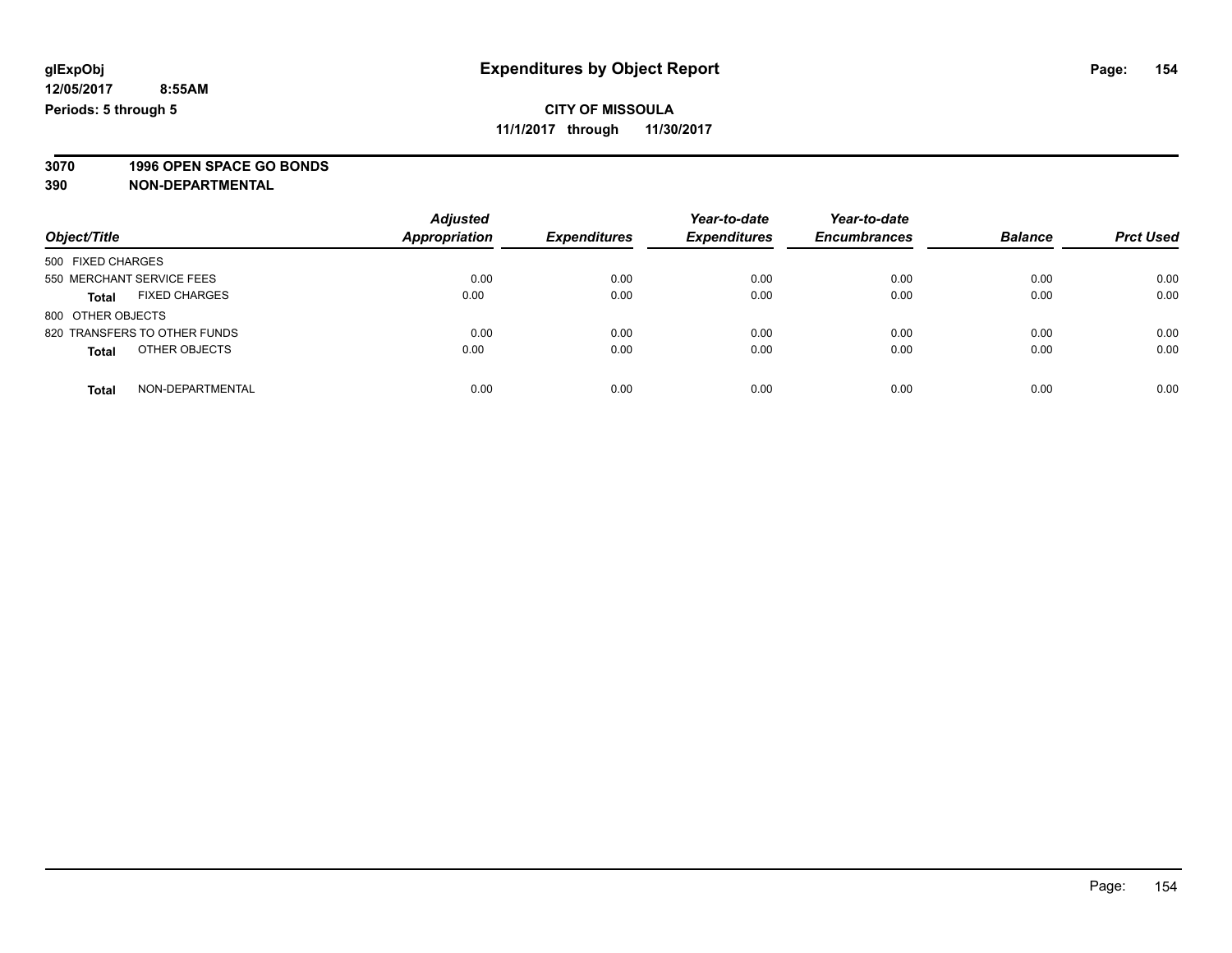#### **3070 1996 OPEN SPACE GO BONDS**

|                                          | <b>Adjusted</b>      |                     | Year-to-date        | Year-to-date        |                |                  |
|------------------------------------------|----------------------|---------------------|---------------------|---------------------|----------------|------------------|
| Object/Title                             | <b>Appropriation</b> | <b>Expenditures</b> | <b>Expenditures</b> | <b>Encumbrances</b> | <b>Balance</b> | <b>Prct Used</b> |
| 500 FIXED CHARGES                        |                      |                     |                     |                     |                |                  |
| 550 MERCHANT SERVICE FEES                | 0.00                 | 0.00                | 0.00                | 0.00                | 0.00           | 0.00             |
| <b>FIXED CHARGES</b><br><b>Total</b>     | 0.00                 | 0.00                | 0.00                | 0.00                | 0.00           | 0.00             |
| 800 OTHER OBJECTS                        |                      |                     |                     |                     |                |                  |
| 820 TRANSFERS TO OTHER FUNDS             | 0.00                 | 0.00                | 0.00                | 0.00                | 0.00           | 0.00             |
| OTHER OBJECTS<br><b>Total</b>            | 0.00                 | 0.00                | 0.00                | 0.00                | 0.00           | 0.00             |
| 1996 OPEN SPACE GO BONDS<br><b>Total</b> | 0.00                 | 0.00                | 0.00                | 0.00                | 0.00           | 0.00             |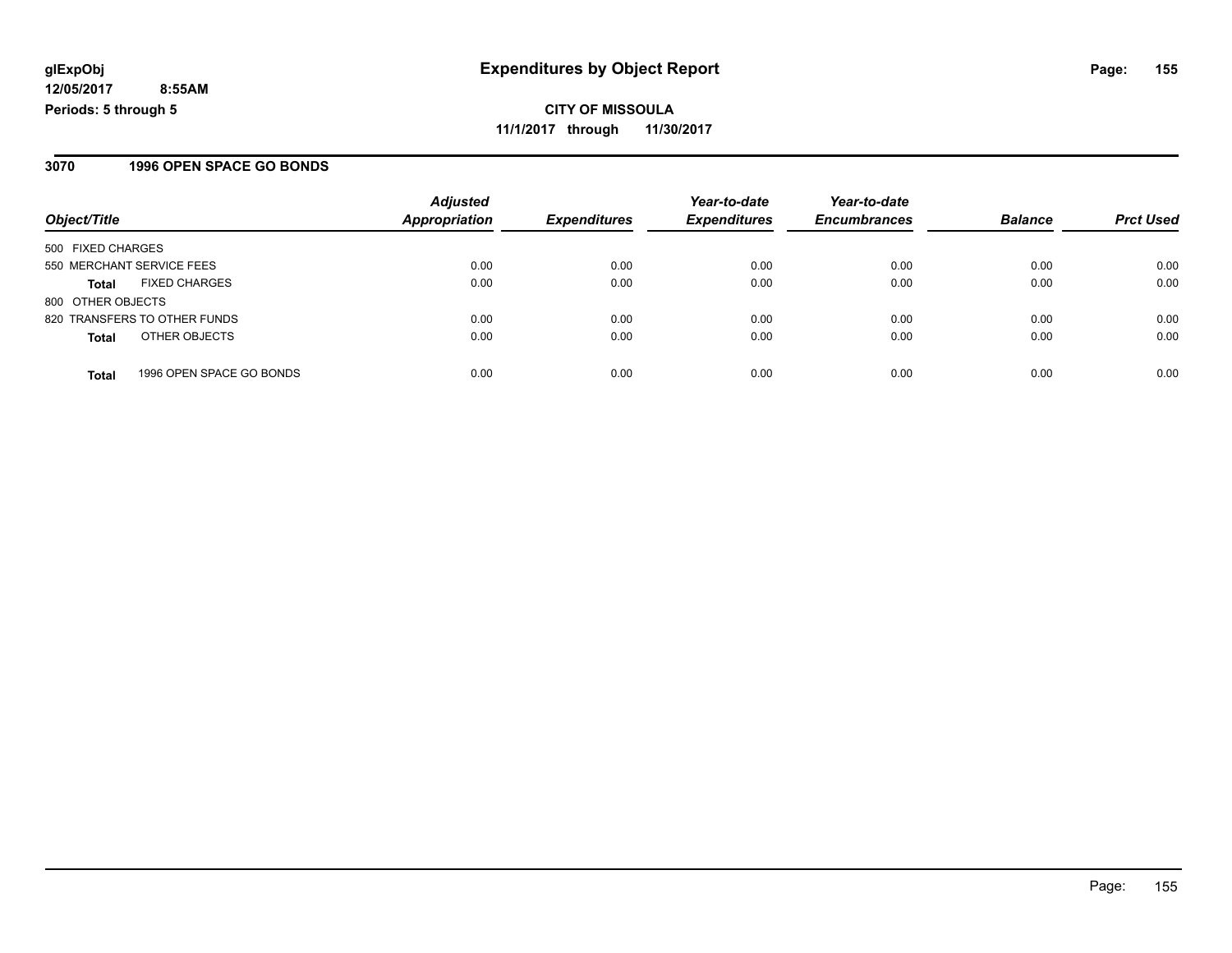### **CITY OF MISSOULA**

**11/1/2017 through 11/30/2017**

# **3075 1997 OPEN SPACE G O BOND FUND**

|                                      | <b>Adjusted</b> |                     | Year-to-date        | Year-to-date        |                |                  |
|--------------------------------------|-----------------|---------------------|---------------------|---------------------|----------------|------------------|
| Object/Title                         | Appropriation   | <b>Expenditures</b> | <b>Expenditures</b> | <b>Encumbrances</b> | <b>Balance</b> | <b>Prct Used</b> |
| 500 FIXED CHARGES                    |                 |                     |                     |                     |                |                  |
| 550 MERCHANT SERVICE FEES            | 0.00            | 0.00                | 0.00                | 0.00                | 0.00           | 0.00             |
| <b>FIXED CHARGES</b><br><b>Total</b> | 0.00            | 0.00                | 0.00                | 0.00                | 0.00           | 0.00             |
| 800 OTHER OBJECTS                    |                 |                     |                     |                     |                |                  |
| 820 TRANSFERS TO OTHER FUNDS         | 0.00            | 0.00                | 0.00                | 0.00                | 0.00           | 0.00             |
| OTHER OBJECTS<br><b>Total</b>        | 0.00            | 0.00                | 0.00                | 0.00                | 0.00           | 0.00             |
| NON-DEPARTMENTAL<br><b>Total</b>     | 0.00            | 0.00                | 0.00                | 0.00                | 0.00           | 0.00             |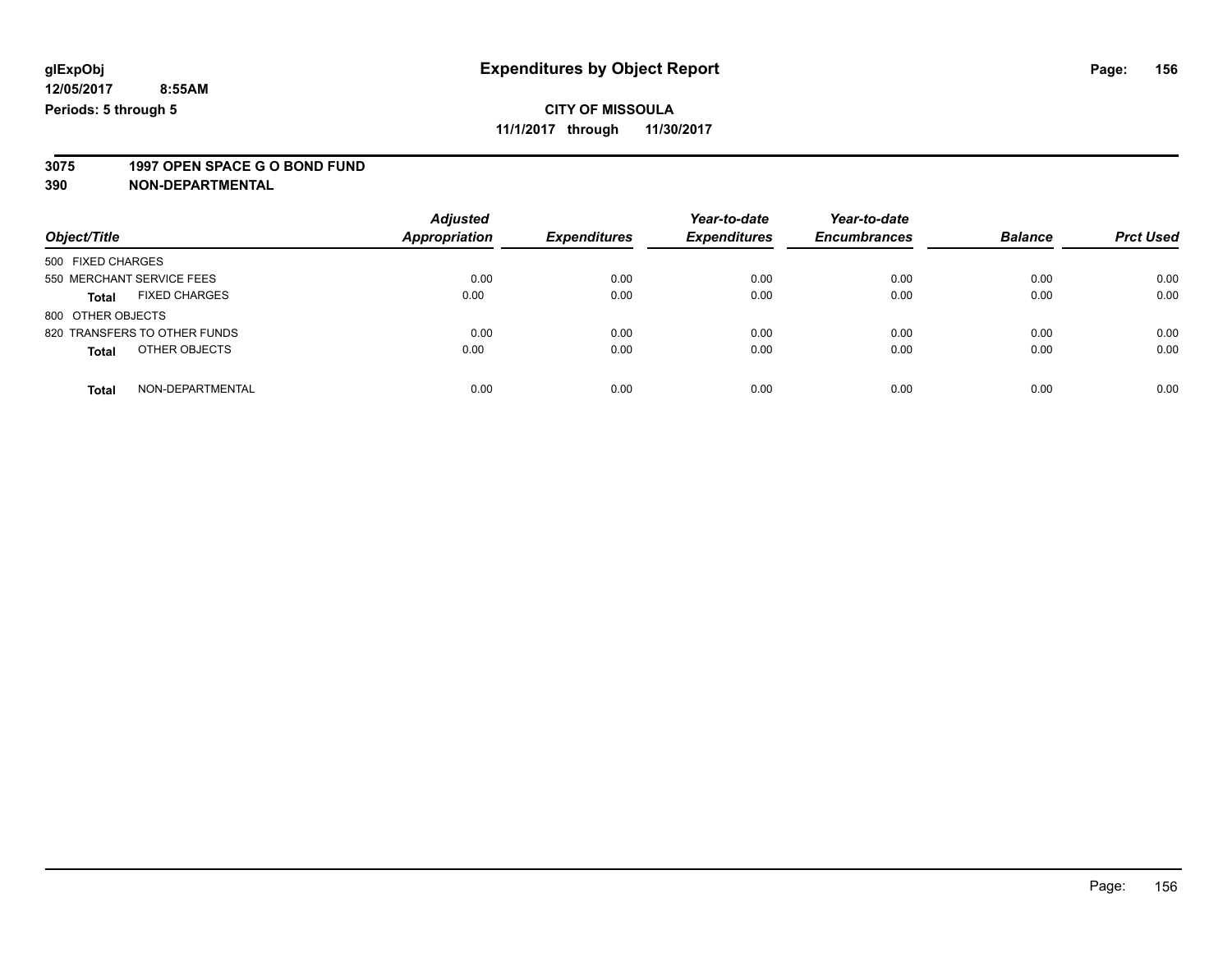#### **CITY OF MISSOULA 11/1/2017 through 11/30/2017**

#### **3075 1997 OPEN SPACE G O BOND FUND**

|                                               | <b>Adjusted</b> | <b>Expenditures</b> | Year-to-date<br><b>Expenditures</b> | Year-to-date        | <b>Balance</b> |                  |
|-----------------------------------------------|-----------------|---------------------|-------------------------------------|---------------------|----------------|------------------|
| Object/Title                                  | Appropriation   |                     |                                     | <b>Encumbrances</b> |                | <b>Prct Used</b> |
| 500 FIXED CHARGES                             |                 |                     |                                     |                     |                |                  |
| 550 MERCHANT SERVICE FEES                     | 0.00            | 0.00                | 0.00                                | 0.00                | 0.00           | 0.00             |
| <b>FIXED CHARGES</b><br><b>Total</b>          | 0.00            | 0.00                | 0.00                                | 0.00                | 0.00           | 0.00             |
| 800 OTHER OBJECTS                             |                 |                     |                                     |                     |                |                  |
| 820 TRANSFERS TO OTHER FUNDS                  | 0.00            | 0.00                | 0.00                                | 0.00                | 0.00           | 0.00             |
| OTHER OBJECTS<br><b>Total</b>                 | 0.00            | 0.00                | 0.00                                | 0.00                | 0.00           | 0.00             |
| 1997 OPEN SPACE G O BOND FUND<br><b>Total</b> | 0.00            | 0.00                | 0.00                                | 0.00                | 0.00           | 0.00             |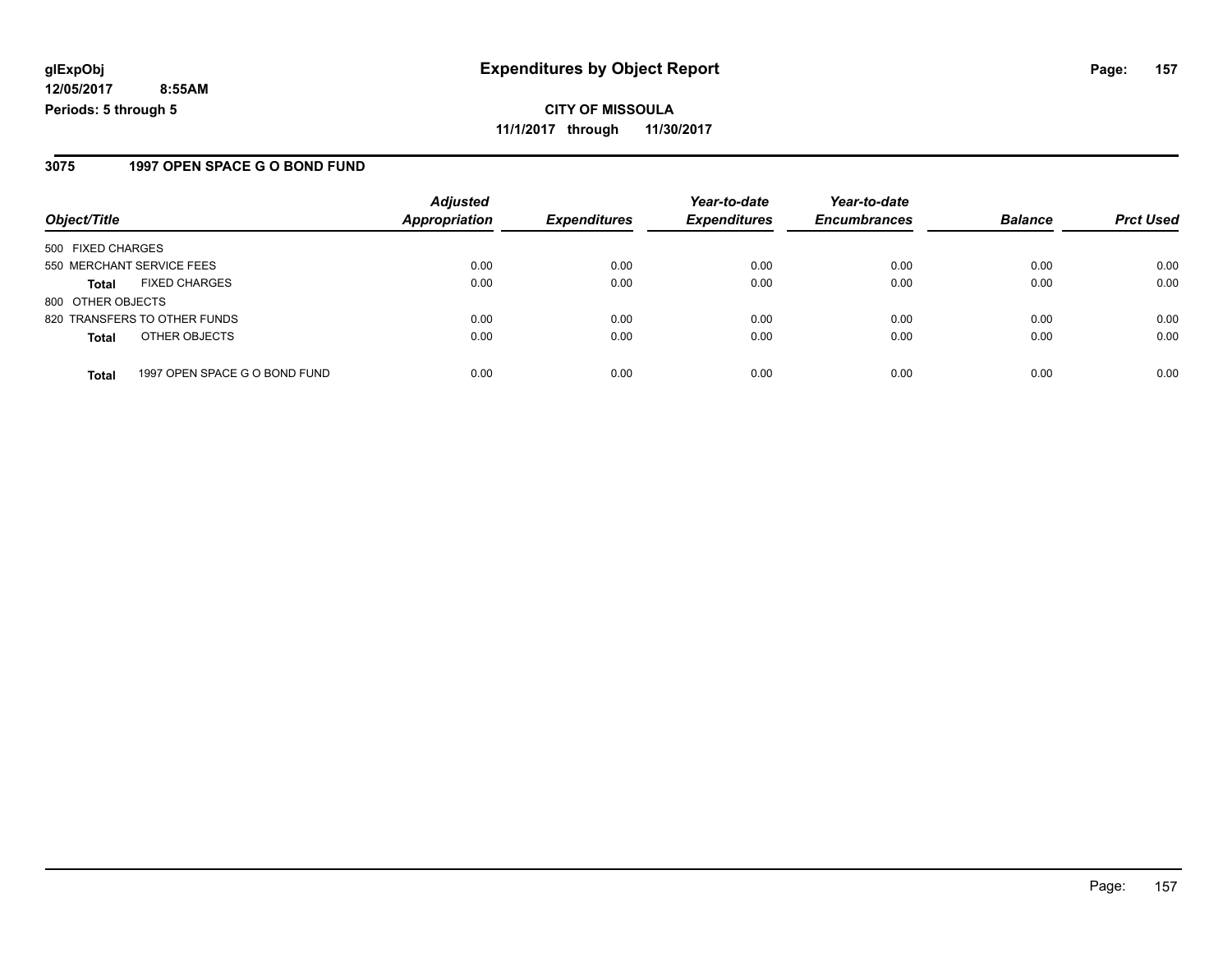### **CITY OF MISSOULA**

**11/1/2017 through 11/30/2017**

# **3080 1994 FIRE EQUIP/CITY HALLS REFUND BOND F**

|                                      | <b>Adjusted</b>      |                     | Year-to-date        | Year-to-date        |                |                  |
|--------------------------------------|----------------------|---------------------|---------------------|---------------------|----------------|------------------|
| Object/Title                         | <b>Appropriation</b> | <b>Expenditures</b> | <b>Expenditures</b> | <b>Encumbrances</b> | <b>Balance</b> | <b>Prct Used</b> |
| 500 FIXED CHARGES                    |                      |                     |                     |                     |                |                  |
| 550 MERCHANT SERVICE FEES            | 0.00                 | 0.00                | 0.00                | 0.00                | 0.00           | 0.00             |
| <b>FIXED CHARGES</b><br><b>Total</b> | 0.00                 | 0.00                | 0.00                | 0.00                | 0.00           | 0.00             |
| 600 DEBT SERVICE                     |                      |                     |                     |                     |                |                  |
| 620 INTEREST / SERVICE FEES          | 0.00                 | 0.00                | 0.00                | 0.00                | 0.00           | 0.00             |
| <b>DEBT SERVICE</b><br>Total         | 0.00                 | 0.00                | 0.00                | 0.00                | 0.00           | 0.00             |
| 800 OTHER OBJECTS                    |                      |                     |                     |                     |                |                  |
| 820 TRANSFERS TO OTHER FUNDS         | 0.00                 | 0.00                | 0.00                | 0.00                | 0.00           | 0.00             |
| OTHER OBJECTS<br><b>Total</b>        | 0.00                 | 0.00                | 0.00                | 0.00                | 0.00           | 0.00             |
| NON-DEPARTMENTAL<br><b>Total</b>     | 0.00                 | 0.00                | 0.00                | 0.00                | 0.00           | 0.00             |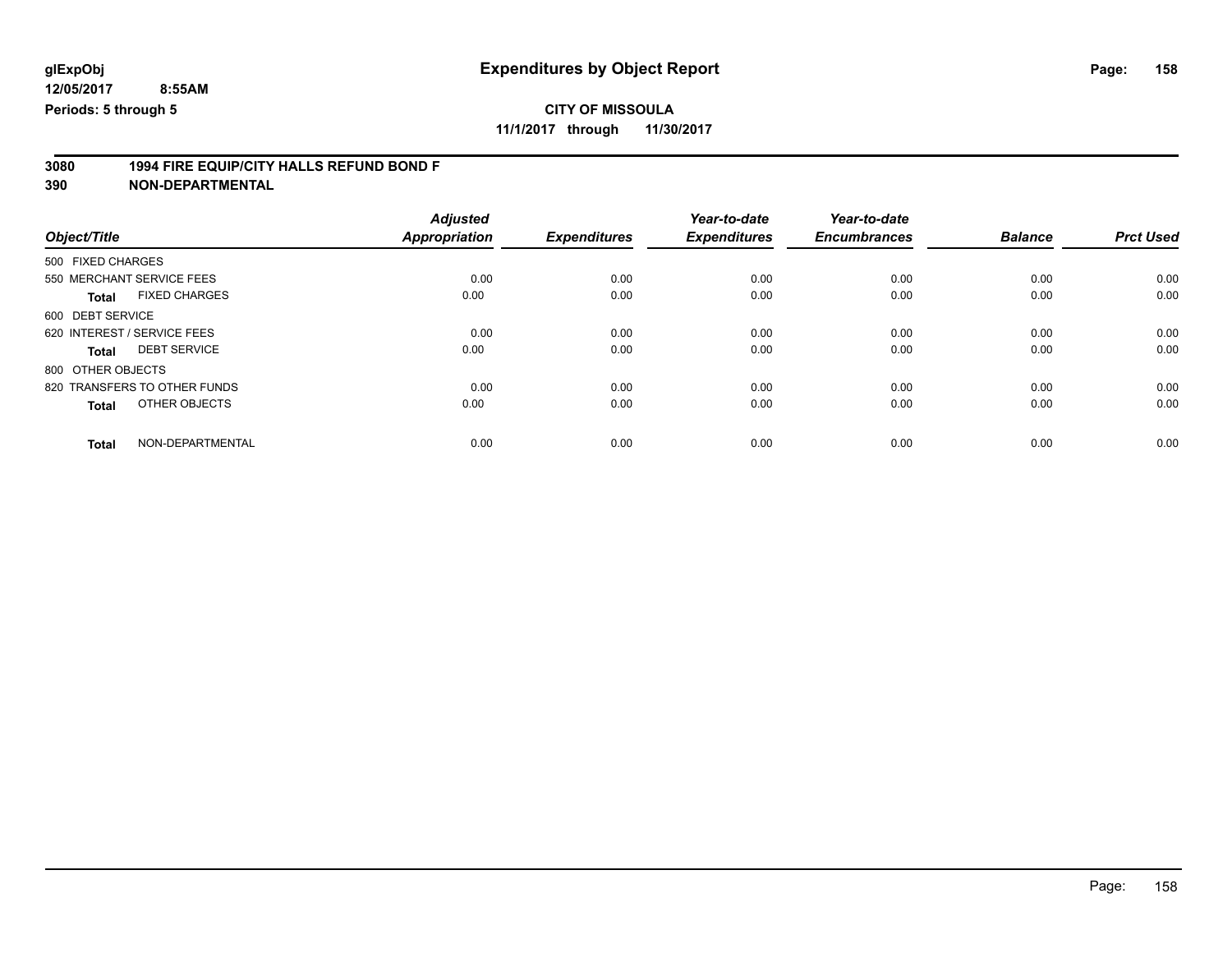#### **3080 1994 FIRE EQUIP/CITY HALLS REFUND BOND F**

| Object/Title      |                                     | <b>Adjusted</b><br><b>Appropriation</b> | <b>Expenditures</b> | Year-to-date<br><b>Expenditures</b> | Year-to-date<br><b>Encumbrances</b> | <b>Balance</b> | <b>Prct Used</b> |
|-------------------|-------------------------------------|-----------------------------------------|---------------------|-------------------------------------|-------------------------------------|----------------|------------------|
| 500 FIXED CHARGES |                                     |                                         |                     |                                     |                                     |                |                  |
|                   | 550 MERCHANT SERVICE FEES           | 0.00                                    | 0.00                | 0.00                                | 0.00                                | 0.00           | 0.00             |
| Total             | <b>FIXED CHARGES</b>                | 0.00                                    | 0.00                | 0.00                                | 0.00                                | 0.00           | 0.00             |
| 600 DEBT SERVICE  |                                     |                                         |                     |                                     |                                     |                |                  |
|                   | 620 INTEREST / SERVICE FEES         | 0.00                                    | 0.00                | 0.00                                | 0.00                                | 0.00           | 0.00             |
| <b>Total</b>      | <b>DEBT SERVICE</b>                 | 0.00                                    | 0.00                | 0.00                                | 0.00                                | 0.00           | 0.00             |
| 800 OTHER OBJECTS |                                     |                                         |                     |                                     |                                     |                |                  |
|                   | 820 TRANSFERS TO OTHER FUNDS        | 0.00                                    | 0.00                | 0.00                                | 0.00                                | 0.00           | 0.00             |
| <b>Total</b>      | OTHER OBJECTS                       | 0.00                                    | 0.00                | 0.00                                | 0.00                                | 0.00           | 0.00             |
| <b>Total</b>      | 1994 FIRE EQUIP/CITY HALLS REFUND B | 0.00                                    | 0.00                | 0.00                                | 0.00                                | 0.00           | 0.00             |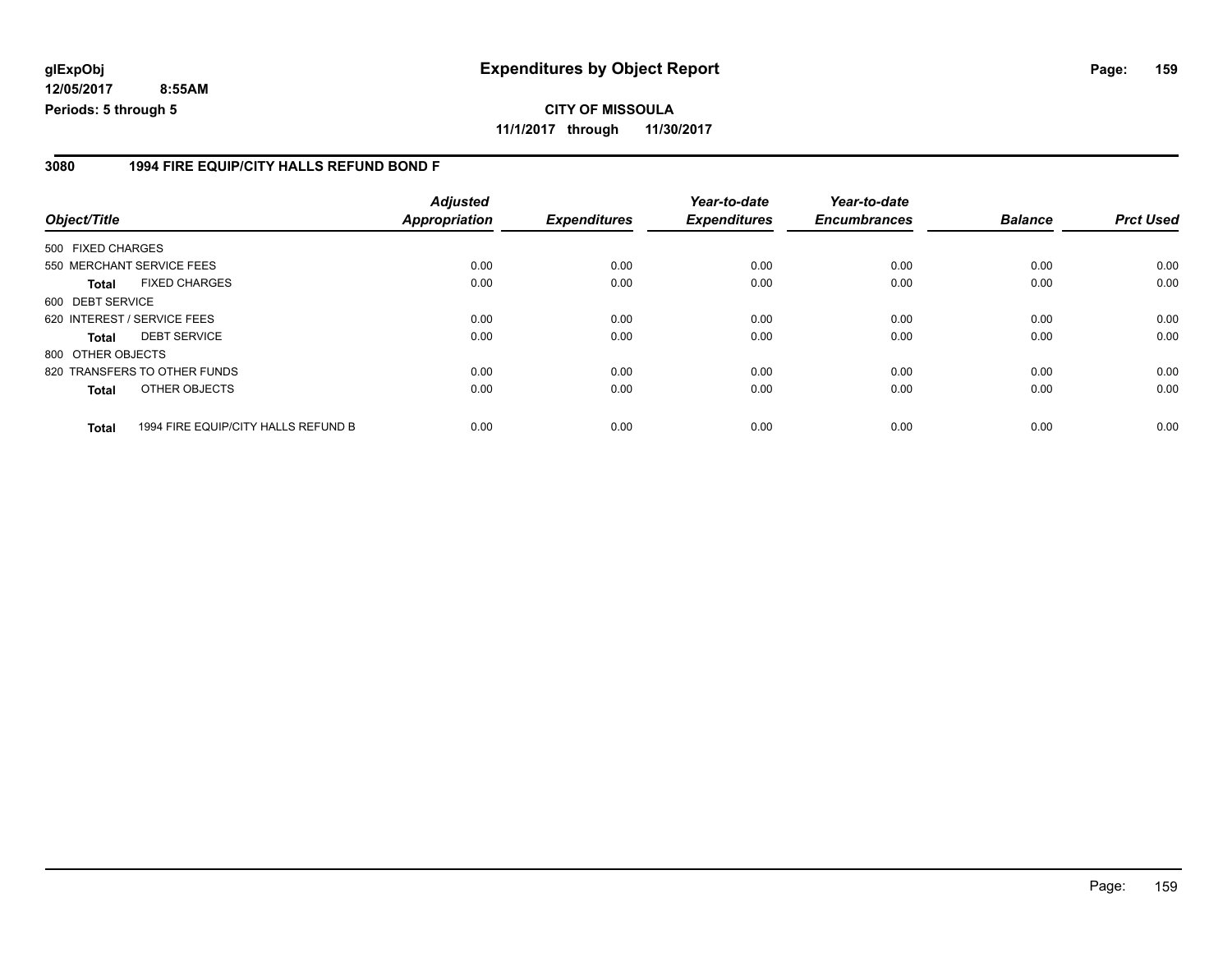### **CITY OF MISSOULA**

**11/1/2017 through 11/30/2017**

# **3085 1993 FIRE STATION G O BOND FUND**

|                                      | <b>Adjusted</b>      |                     | Year-to-date        | Year-to-date        |                |                  |
|--------------------------------------|----------------------|---------------------|---------------------|---------------------|----------------|------------------|
| Object/Title                         | <b>Appropriation</b> | <b>Expenditures</b> | <b>Expenditures</b> | <b>Encumbrances</b> | <b>Balance</b> | <b>Prct Used</b> |
| 500 FIXED CHARGES                    |                      |                     |                     |                     |                |                  |
| 550 MERCHANT SERVICE FEES            | 0.00                 | 0.00                | 0.00                | 0.00                | 0.00           | 0.00             |
| <b>FIXED CHARGES</b><br><b>Total</b> | 0.00                 | 0.00                | 0.00                | 0.00                | 0.00           | 0.00             |
| 800 OTHER OBJECTS                    |                      |                     |                     |                     |                |                  |
| 820 TRANSFERS TO OTHER FUNDS         | 0.00                 | 0.00                | 0.00                | 0.00                | 0.00           | 0.00             |
| OTHER OBJECTS<br><b>Total</b>        | 0.00                 | 0.00                | 0.00                | 0.00                | 0.00           | 0.00             |
| NON-DEPARTMENTAL<br><b>Total</b>     | 0.00                 | 0.00                | 0.00                | 0.00                | 0.00           | 0.00             |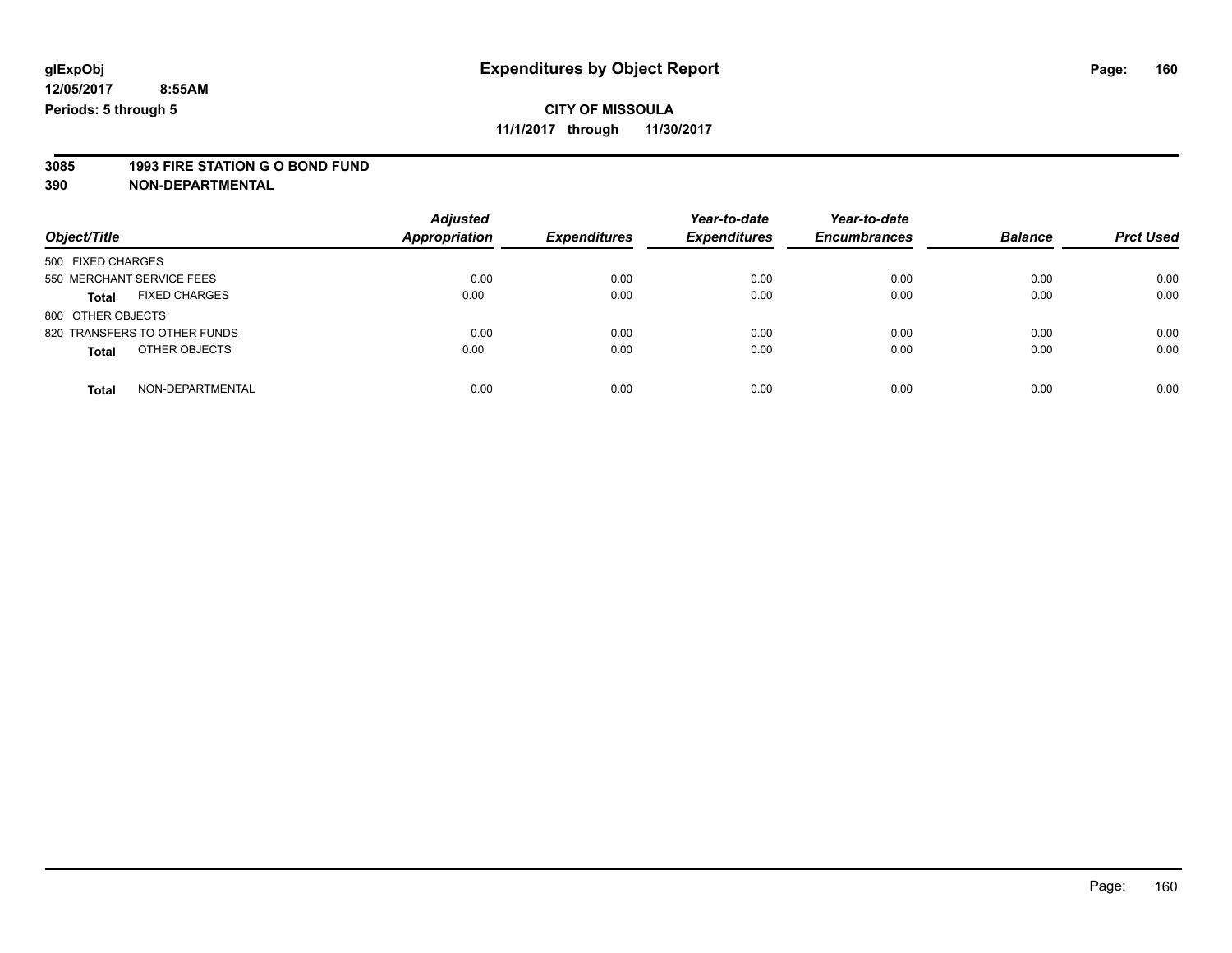**CITY OF MISSOULA 11/1/2017 through 11/30/2017**

#### **3085 1993 FIRE STATION G O BOND FUND**

| Object/Title              |                                 | <b>Adjusted</b><br><b>Appropriation</b> | <b>Expenditures</b> | Year-to-date<br><b>Expenditures</b> | Year-to-date<br><b>Encumbrances</b> | <b>Balance</b> | <b>Prct Used</b> |
|---------------------------|---------------------------------|-----------------------------------------|---------------------|-------------------------------------|-------------------------------------|----------------|------------------|
|                           |                                 |                                         |                     |                                     |                                     |                |                  |
| 500 FIXED CHARGES         |                                 |                                         |                     |                                     |                                     |                |                  |
| 550 MERCHANT SERVICE FEES |                                 | 0.00                                    | 0.00                | 0.00                                | 0.00                                | 0.00           | 0.00             |
| <b>Total</b>              | <b>FIXED CHARGES</b>            | 0.00                                    | 0.00                | 0.00                                | 0.00                                | 0.00           | 0.00             |
| 800 OTHER OBJECTS         |                                 |                                         |                     |                                     |                                     |                |                  |
|                           | 820 TRANSFERS TO OTHER FUNDS    | 0.00                                    | 0.00                | 0.00                                | 0.00                                | 0.00           | 0.00             |
| <b>Total</b>              | OTHER OBJECTS                   | 0.00                                    | 0.00                | 0.00                                | 0.00                                | 0.00           | 0.00             |
| <b>Total</b>              | 1993 FIRE STATION G O BOND FUND | 0.00                                    | 0.00                | 0.00                                | 0.00                                | 0.00           | 0.00             |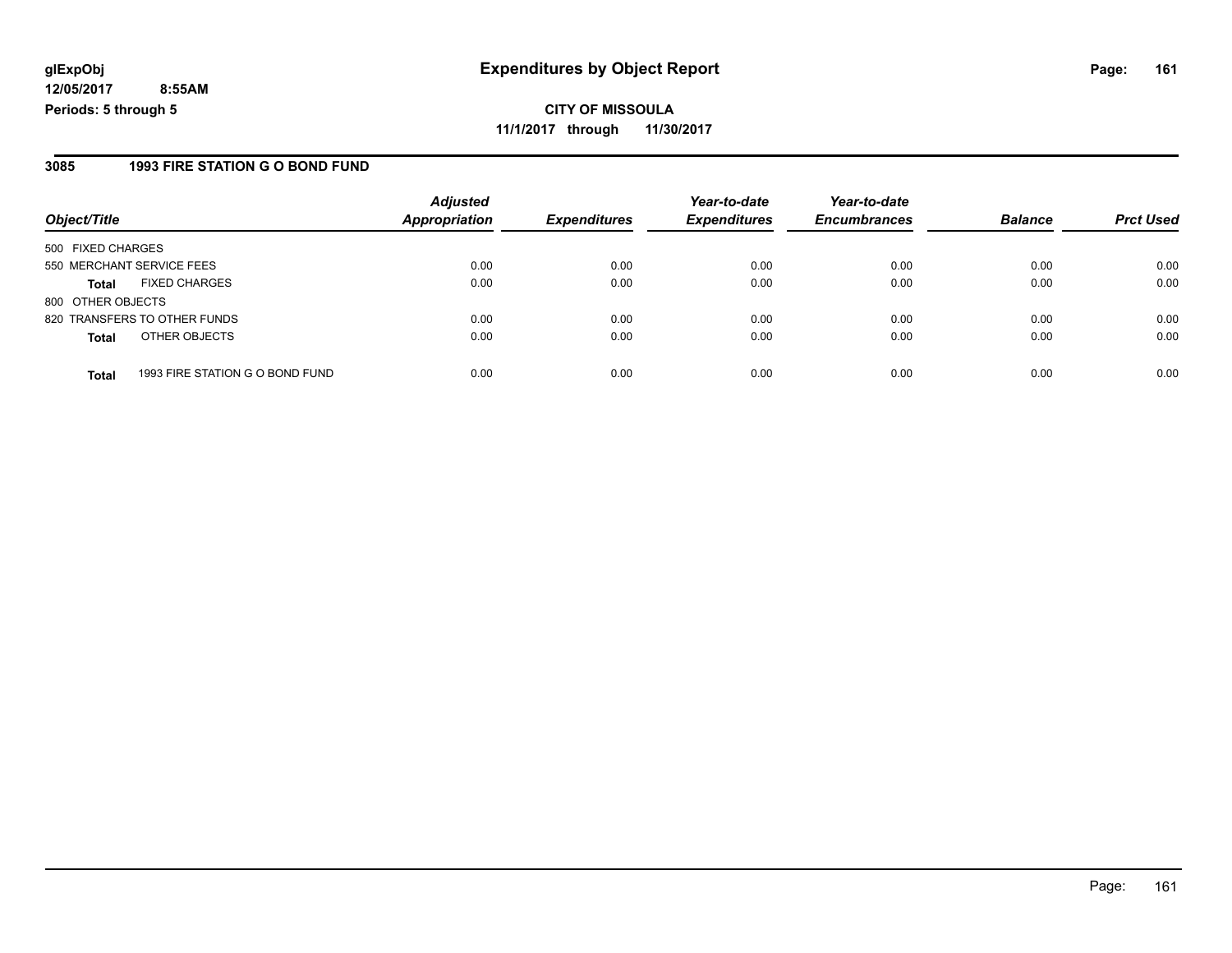# **3090 2004 AQUATICS BOND**

|                                      | <b>Adjusted</b>      |                     | Year-to-date        | Year-to-date        |                |                  |
|--------------------------------------|----------------------|---------------------|---------------------|---------------------|----------------|------------------|
| Object/Title                         | <b>Appropriation</b> | <b>Expenditures</b> | <b>Expenditures</b> | <b>Encumbrances</b> | <b>Balance</b> | <b>Prct Used</b> |
| 500 FIXED CHARGES                    |                      |                     |                     |                     |                |                  |
| 550 MERCHANT SERVICE FEES            | 0.00                 | 0.00                | 0.00                | 0.00                | 0.00           | 0.00             |
| <b>FIXED CHARGES</b><br><b>Total</b> | 0.00                 | 0.00                | 0.00                | 0.00                | 0.00           | 0.00             |
| 600 DEBT SERVICE                     |                      |                     |                     |                     |                |                  |
| 610 PRINCIPAL                        | 0.00                 | 0.00                | 0.00                | 0.00                | 0.00           | 0.00             |
| 620 INTEREST / SERVICE FEES          | 0.00                 | 0.00                | 0.00                | 0.00                | 0.00           | 0.00             |
| <b>DEBT SERVICE</b><br><b>Total</b>  | 0.00                 | 0.00                | 0.00                | 0.00                | 0.00           | 0.00             |
| 800 OTHER OBJECTS                    |                      |                     |                     |                     |                |                  |
| 820 TRANSFERS TO OTHER FUNDS         | 0.00                 | 0.00                | 0.00                | 0.00                | 0.00           | 0.00             |
| OTHER OBJECTS<br><b>Total</b>        | 0.00                 | 0.00                | 0.00                | 0.00                | 0.00           | 0.00             |
|                                      |                      |                     |                     |                     |                |                  |
| NON-DEPARTMENTAL<br><b>Total</b>     | 0.00                 | 0.00                | 0.00                | 0.00                | 0.00           | 0.00             |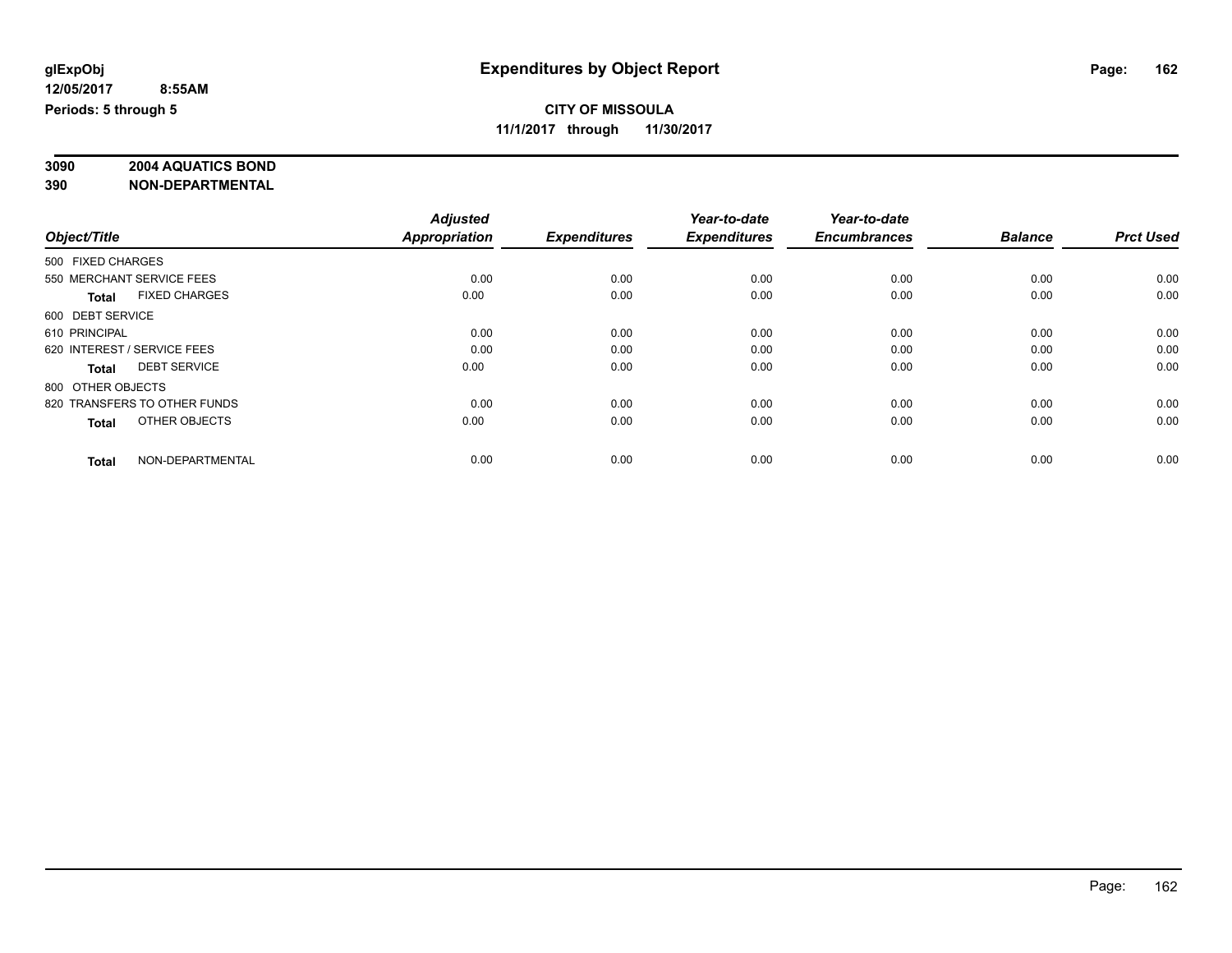#### **3090 2004 AQUATICS BOND**

|                                      | <b>Adjusted</b>      |                     | Year-to-date        | Year-to-date        |                |                  |
|--------------------------------------|----------------------|---------------------|---------------------|---------------------|----------------|------------------|
| Object/Title                         | <b>Appropriation</b> | <b>Expenditures</b> | <b>Expenditures</b> | <b>Encumbrances</b> | <b>Balance</b> | <b>Prct Used</b> |
| 500 FIXED CHARGES                    |                      |                     |                     |                     |                |                  |
| 550 MERCHANT SERVICE FEES            | 0.00                 | 0.00                | 0.00                | 0.00                | 0.00           | 0.00             |
| <b>FIXED CHARGES</b><br><b>Total</b> | 0.00                 | 0.00                | 0.00                | 0.00                | 0.00           | 0.00             |
| 600 DEBT SERVICE                     |                      |                     |                     |                     |                |                  |
| 610 PRINCIPAL                        | 0.00                 | 0.00                | 0.00                | 0.00                | 0.00           | 0.00             |
| 620 INTEREST / SERVICE FEES          | 0.00                 | 0.00                | 0.00                | 0.00                | 0.00           | 0.00             |
| <b>DEBT SERVICE</b><br>Total         | 0.00                 | 0.00                | 0.00                | 0.00                | 0.00           | 0.00             |
| 800 OTHER OBJECTS                    |                      |                     |                     |                     |                |                  |
| 820 TRANSFERS TO OTHER FUNDS         | 0.00                 | 0.00                | 0.00                | 0.00                | 0.00           | 0.00             |
| OTHER OBJECTS<br>Total               | 0.00                 | 0.00                | 0.00                | 0.00                | 0.00           | 0.00             |
| 2004 AQUATICS BOND<br><b>Total</b>   | 0.00                 | 0.00                | 0.00                | 0.00                | 0.00           | 0.00             |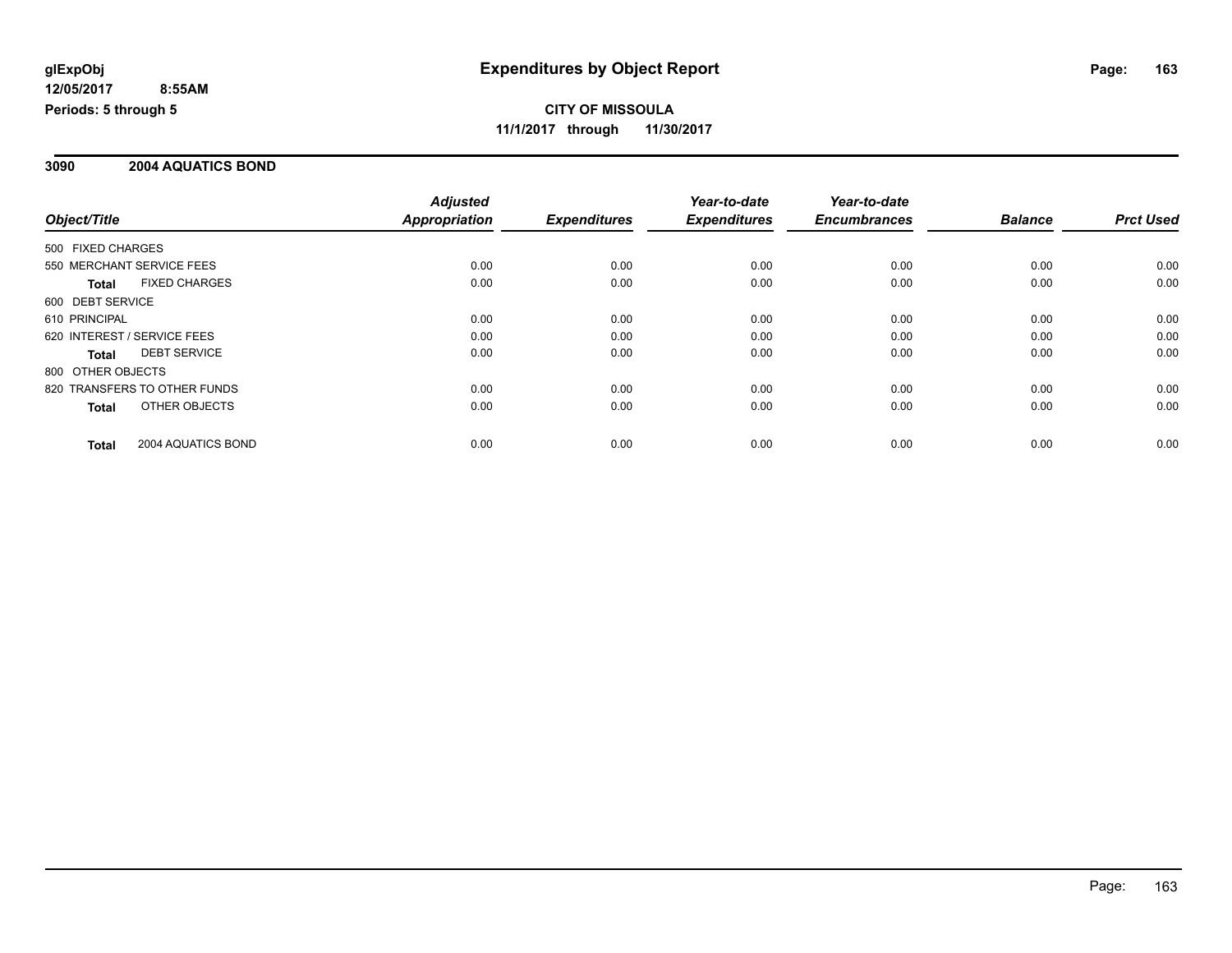### **CITY OF MISSOULA**

**11/1/2017 through 11/30/2017**

# **3091 SERIES 2012A AQUATICS REFUNDING BOND**

|                                      | <b>Adjusted</b> |                     | Year-to-date        | Year-to-date        |                |                  |
|--------------------------------------|-----------------|---------------------|---------------------|---------------------|----------------|------------------|
| Object/Title                         | Appropriation   | <b>Expenditures</b> | <b>Expenditures</b> | <b>Encumbrances</b> | <b>Balance</b> | <b>Prct Used</b> |
| 500 FIXED CHARGES                    |                 |                     |                     |                     |                |                  |
| 550 MERCHANT SERVICE FEES            | 0.00            | 0.00                | 0.00                | 0.00                | 0.00           | 0.00             |
| <b>FIXED CHARGES</b><br><b>Total</b> | 0.00            | 0.00                | 0.00                | 0.00                | 0.00           | 0.00             |
| 600 DEBT SERVICE                     |                 |                     |                     |                     |                |                  |
| 610 PRINCIPAL                        | 525,000.00      | 0.00                | 0.00                | 0.00                | 525,000.00     | 0.00             |
| 620 INTEREST / SERVICE FEES          | 66.848.00       | 0.00                | 350.00              | 0.00                | 66.498.00      | 0.52             |
| <b>DEBT SERVICE</b><br><b>Total</b>  | 591,848.00      | 0.00                | 350.00              | 0.00                | 591,498.00     | 0.06             |
| 800 OTHER OBJECTS                    |                 |                     |                     |                     |                |                  |
| 820 TRANSFERS TO OTHER FUNDS         | 0.00            | 0.00                | 0.00                | 0.00                | 0.00           | 0.00             |
| OTHER OBJECTS<br><b>Total</b>        | 0.00            | 0.00                | 0.00                | 0.00                | 0.00           | 0.00             |
| NON-DEPARTMENTAL<br><b>Total</b>     | 591,848.00      | 0.00                | 350.00              | 0.00                | 591,498.00     | 0.06             |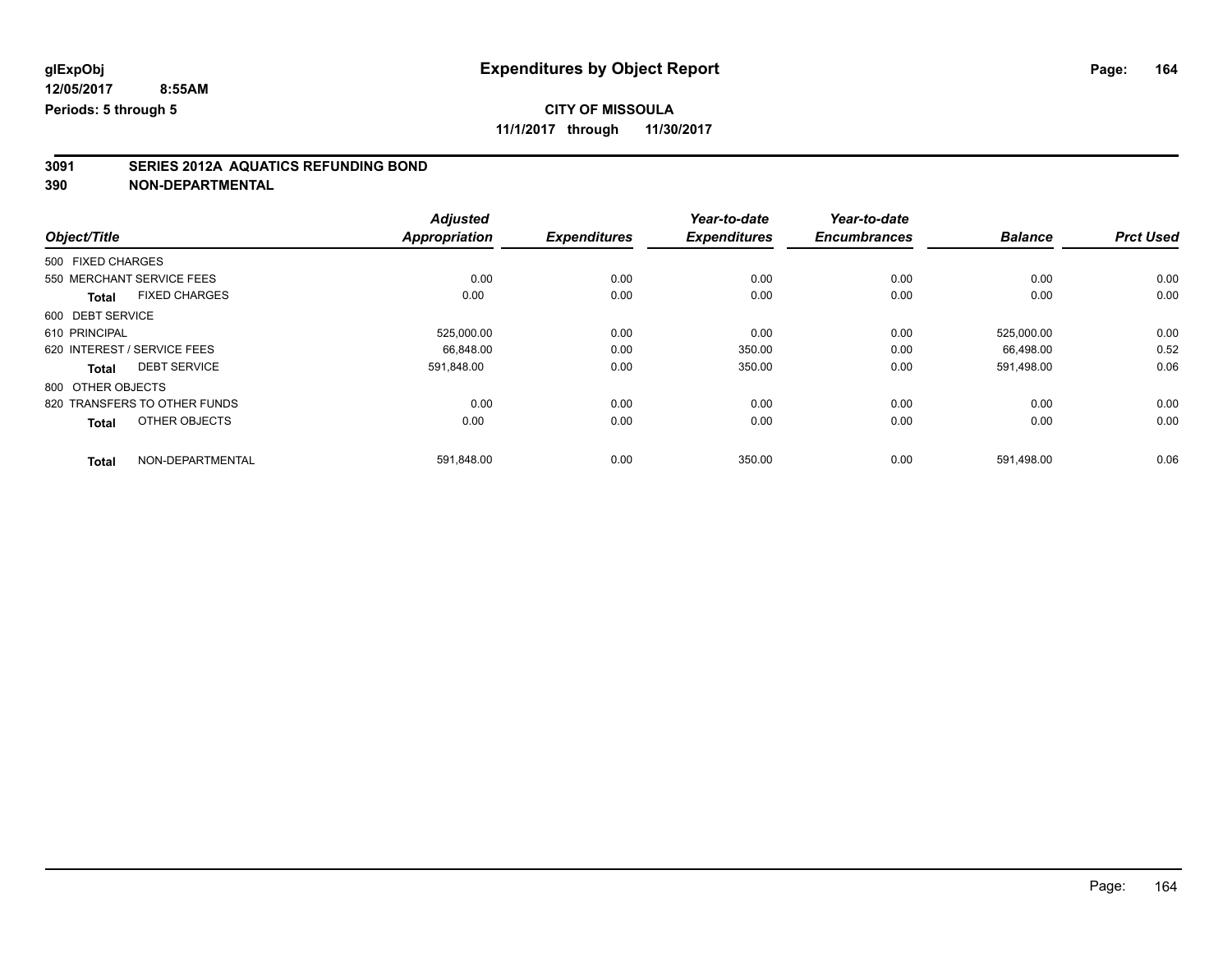#### **3091 SERIES 2012A AQUATICS REFUNDING BOND**

| Object/Title                |                                   | <b>Adjusted</b><br>Appropriation | <b>Expenditures</b> | Year-to-date<br><b>Expenditures</b> | Year-to-date<br><b>Encumbrances</b> | <b>Balance</b> | <b>Prct Used</b> |
|-----------------------------|-----------------------------------|----------------------------------|---------------------|-------------------------------------|-------------------------------------|----------------|------------------|
|                             |                                   |                                  |                     |                                     |                                     |                |                  |
| 500 FIXED CHARGES           |                                   |                                  |                     |                                     |                                     |                |                  |
| 550 MERCHANT SERVICE FEES   |                                   | 0.00                             | 0.00                | 0.00                                | 0.00                                | 0.00           | 0.00             |
| <b>Total</b>                | <b>FIXED CHARGES</b>              | 0.00                             | 0.00                | 0.00                                | 0.00                                | 0.00           | 0.00             |
| 600 DEBT SERVICE            |                                   |                                  |                     |                                     |                                     |                |                  |
| 610 PRINCIPAL               |                                   | 525,000.00                       | 0.00                | 0.00                                | 0.00                                | 525,000.00     | 0.00             |
| 620 INTEREST / SERVICE FEES |                                   | 66,848.00                        | 0.00                | 350.00                              | 0.00                                | 66,498.00      | 0.52             |
| Total                       | <b>DEBT SERVICE</b>               | 591,848.00                       | 0.00                | 350.00                              | 0.00                                | 591,498.00     | 0.06             |
| 800 OTHER OBJECTS           |                                   |                                  |                     |                                     |                                     |                |                  |
|                             | 820 TRANSFERS TO OTHER FUNDS      | 0.00                             | 0.00                | 0.00                                | 0.00                                | 0.00           | 0.00             |
| Total                       | OTHER OBJECTS                     | 0.00                             | 0.00                | 0.00                                | 0.00                                | 0.00           | 0.00             |
| <b>Total</b>                | SERIES 2012A AQUATICS REFUNDING B | 591.848.00                       | 0.00                | 350.00                              | 0.00                                | 591.498.00     | 0.06             |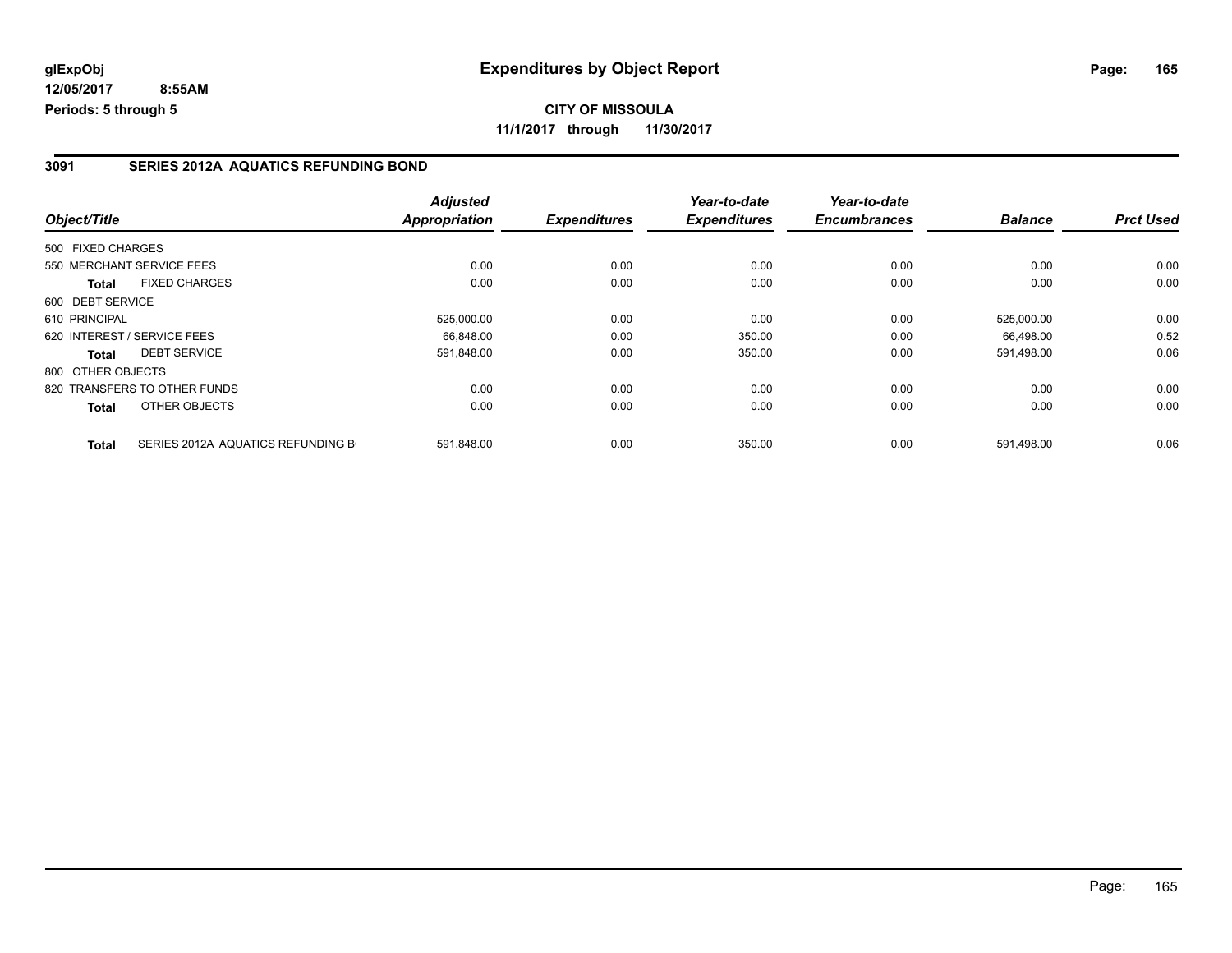**3092 Series 2013A GO REFUNDING BONDS 390 NON-DEPARTMENTAL**

|                                      | <b>Adjusted</b>      |                     | Year-to-date        | Year-to-date        |                |                  |
|--------------------------------------|----------------------|---------------------|---------------------|---------------------|----------------|------------------|
| Object/Title                         | <b>Appropriation</b> | <b>Expenditures</b> | <b>Expenditures</b> | <b>Encumbrances</b> | <b>Balance</b> | <b>Prct Used</b> |
| 500 FIXED CHARGES                    |                      |                     |                     |                     |                |                  |
| 550 MERCHANT SERVICE FEES            | 0.00                 | 0.00                | 0.00                | 0.00                | 0.00           | 0.00             |
| <b>FIXED CHARGES</b><br><b>Total</b> | 0.00                 | 0.00                | 0.00                | 0.00                | 0.00           | 0.00             |
| 600 DEBT SERVICE                     |                      |                     |                     |                     |                |                  |
| 610 PRINCIPAL                        | 465,000.00           | 0.00                | 0.00                | 0.00                | 465,000.00     | 0.00             |
| 620 INTEREST / SERVICE FEES          | 81.780.00            | 0.00                | 0.00                | 0.00                | 81.780.00      | 0.00             |
| <b>DEBT SERVICE</b><br><b>Total</b>  | 546,780.00           | 0.00                | 0.00                | 0.00                | 546,780.00     | 0.00             |
| 800 OTHER OBJECTS                    |                      |                     |                     |                     |                |                  |
| 820 TRANSFERS TO OTHER FUNDS         | 0.00                 | 0.00                | 0.00                | 0.00                | 0.00           | 0.00             |
| OTHER OBJECTS<br><b>Total</b>        | 0.00                 | 0.00                | 0.00                | 0.00                | 0.00           | 0.00             |
| NON-DEPARTMENTAL<br><b>Total</b>     | 546,780.00           | 0.00                | 0.00                | 0.00                | 546,780.00     | 0.00             |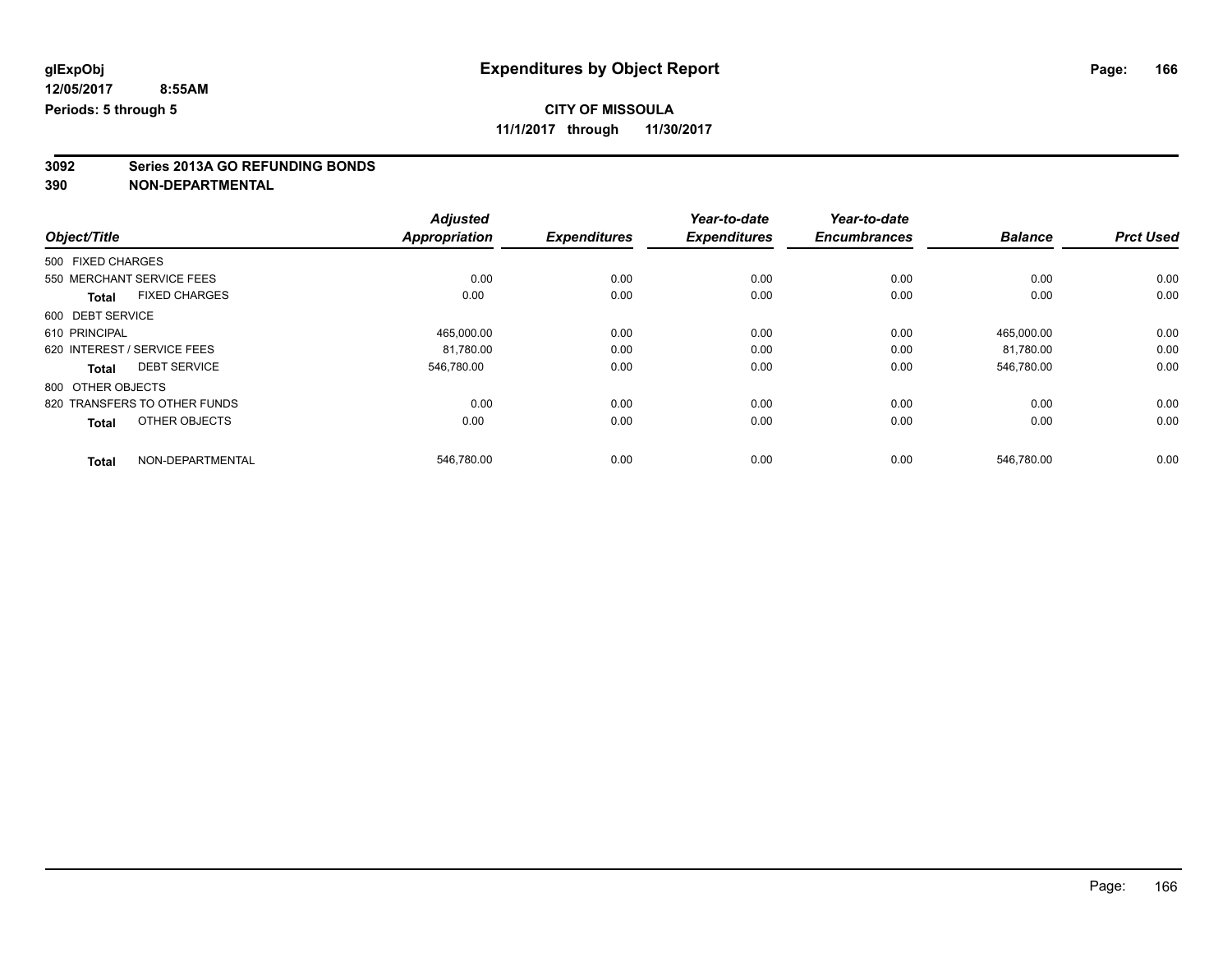#### **3092 Series 2013A GO REFUNDING BONDS**

|                             |                                 | <b>Adjusted</b>      |                     | Year-to-date        | Year-to-date        |                |                  |
|-----------------------------|---------------------------------|----------------------|---------------------|---------------------|---------------------|----------------|------------------|
| Object/Title                |                                 | <b>Appropriation</b> | <b>Expenditures</b> | <b>Expenditures</b> | <b>Encumbrances</b> | <b>Balance</b> | <b>Prct Used</b> |
| 500 FIXED CHARGES           |                                 |                      |                     |                     |                     |                |                  |
|                             | 550 MERCHANT SERVICE FEES       | 0.00                 | 0.00                | 0.00                | 0.00                | 0.00           | 0.00             |
| <b>Total</b>                | <b>FIXED CHARGES</b>            | 0.00                 | 0.00                | 0.00                | 0.00                | 0.00           | 0.00             |
| 600 DEBT SERVICE            |                                 |                      |                     |                     |                     |                |                  |
| 610 PRINCIPAL               |                                 | 465.000.00           | 0.00                | 0.00                | 0.00                | 465.000.00     | 0.00             |
| 620 INTEREST / SERVICE FEES |                                 | 81,780.00            | 0.00                | 0.00                | 0.00                | 81,780.00      | 0.00             |
| Total                       | <b>DEBT SERVICE</b>             | 546.780.00           | 0.00                | 0.00                | 0.00                | 546.780.00     | 0.00             |
| 800 OTHER OBJECTS           |                                 |                      |                     |                     |                     |                |                  |
|                             | 820 TRANSFERS TO OTHER FUNDS    | 0.00                 | 0.00                | 0.00                | 0.00                | 0.00           | 0.00             |
| Total                       | OTHER OBJECTS                   | 0.00                 | 0.00                | 0.00                | 0.00                | 0.00           | 0.00             |
| <b>Total</b>                | Series 2013A GO REFUNDING BONDS | 546.780.00           | 0.00                | 0.00                | 0.00                | 546.780.00     | 0.00             |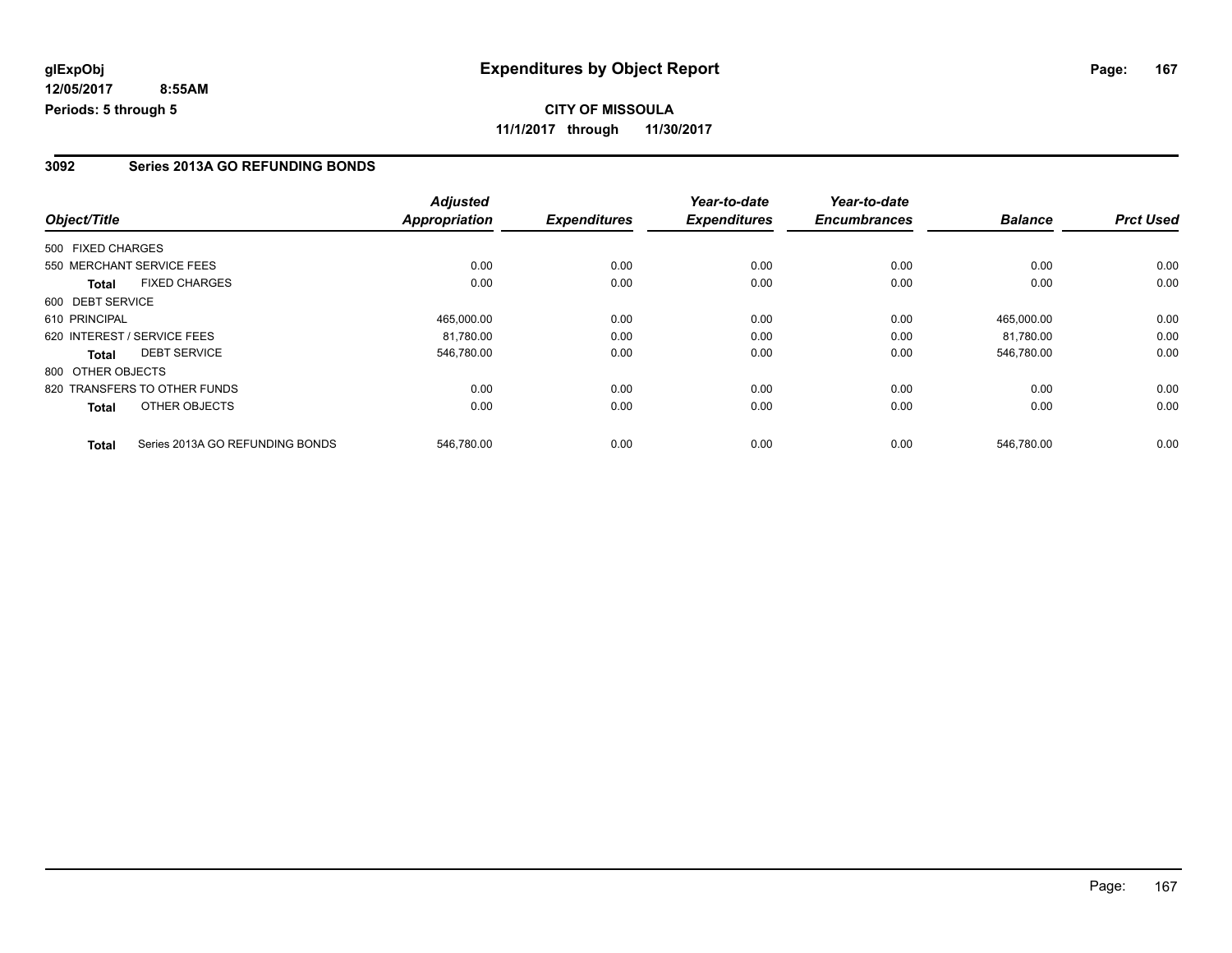### **CITY OF MISSOULA**

**11/1/2017 through 11/30/2017**

# **3095 2004 REFUNDING BONDS DEBT SERVICE**

|                                      | <b>Adjusted</b> |                     | Year-to-date        | Year-to-date        |                |                  |
|--------------------------------------|-----------------|---------------------|---------------------|---------------------|----------------|------------------|
| Object/Title                         | Appropriation   | <b>Expenditures</b> | <b>Expenditures</b> | <b>Encumbrances</b> | <b>Balance</b> | <b>Prct Used</b> |
| 500 FIXED CHARGES                    |                 |                     |                     |                     |                |                  |
| 550 MERCHANT SERVICE FEES            | 0.00            | 0.00                | 0.00                | 0.00                | 0.00           | 0.00             |
| <b>FIXED CHARGES</b><br><b>Total</b> | 0.00            | 0.00                | 0.00                | 0.00                | 0.00           | 0.00             |
| 600 DEBT SERVICE                     |                 |                     |                     |                     |                |                  |
| 610 PRINCIPAL                        | 0.00            | 0.00                | 0.00                | 0.00                | 0.00           | 0.00             |
| 620 INTEREST / SERVICE FEES          | 0.00            | 0.00                | 0.00                | 0.00                | 0.00           | 0.00             |
| <b>DEBT SERVICE</b><br><b>Total</b>  | 0.00            | 0.00                | 0.00                | 0.00                | 0.00           | 0.00             |
| NON-DEPARTMENTAL<br><b>Total</b>     | 0.00            | 0.00                | 0.00                | 0.00                | 0.00           | 0.00             |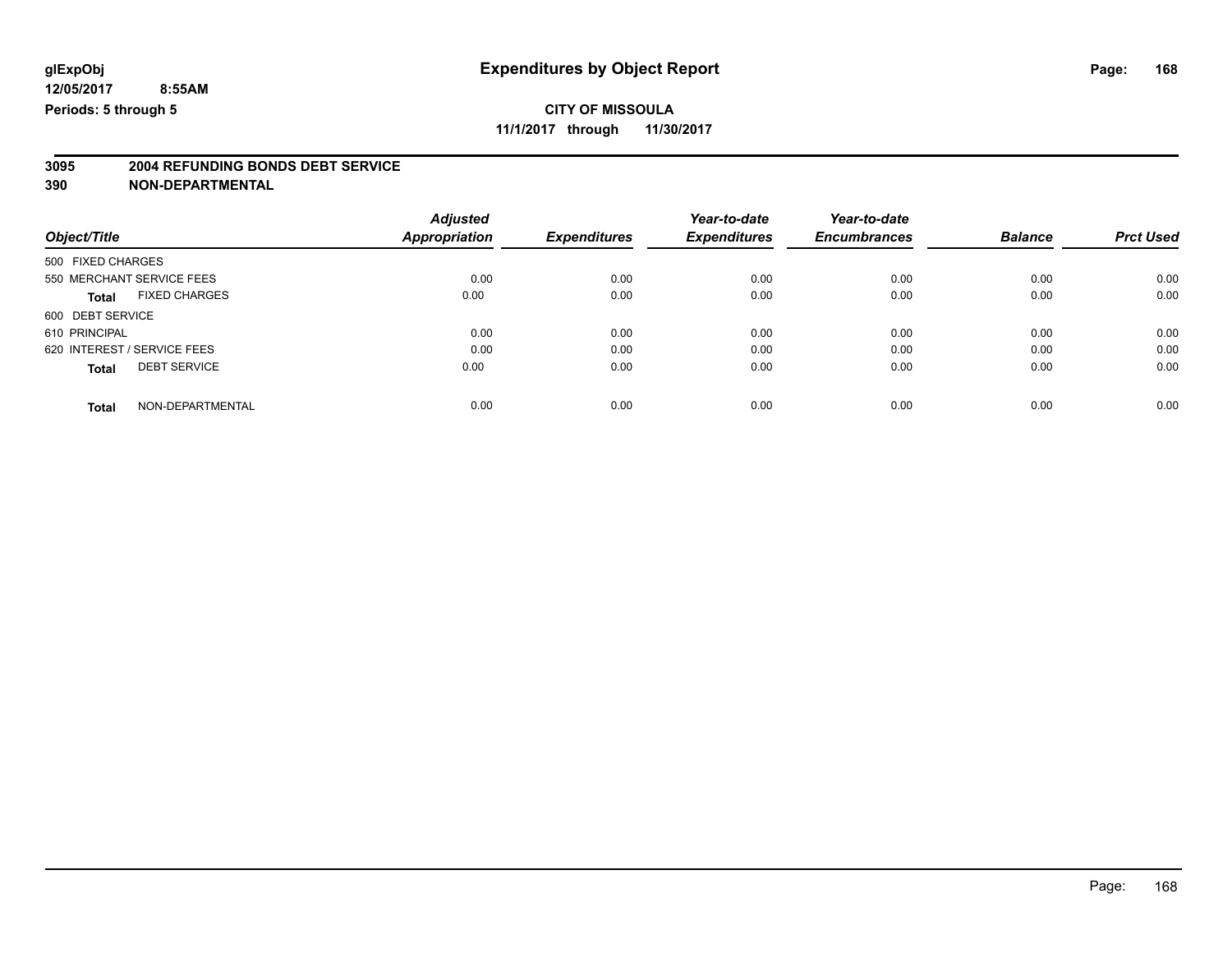#### **glExpObj Expenditures by Object Report Page: 169**

**12/05/2017 8:55AM Periods: 5 through 5**

#### **3095 2004 REFUNDING BONDS DEBT SERVICE**

| Object/Title                |                                   | <b>Adjusted</b><br><b>Appropriation</b> | <b>Expenditures</b> | Year-to-date<br><b>Expenditures</b> | Year-to-date<br><b>Encumbrances</b> | <b>Balance</b> | <b>Prct Used</b> |
|-----------------------------|-----------------------------------|-----------------------------------------|---------------------|-------------------------------------|-------------------------------------|----------------|------------------|
| 500 FIXED CHARGES           |                                   |                                         |                     |                                     |                                     |                |                  |
|                             | 550 MERCHANT SERVICE FEES         | 0.00                                    | 0.00                | 0.00                                | 0.00                                | 0.00           | 0.00             |
| Total                       | <b>FIXED CHARGES</b>              | 0.00                                    | 0.00                | 0.00                                | 0.00                                | 0.00           | 0.00             |
| 600 DEBT SERVICE            |                                   |                                         |                     |                                     |                                     |                |                  |
| 610 PRINCIPAL               |                                   | 0.00                                    | 0.00                | 0.00                                | 0.00                                | 0.00           | 0.00             |
| 620 INTEREST / SERVICE FEES |                                   | 0.00                                    | 0.00                | 0.00                                | 0.00                                | 0.00           | 0.00             |
| <b>Total</b>                | <b>DEBT SERVICE</b>               | 0.00                                    | 0.00                | 0.00                                | 0.00                                | 0.00           | 0.00             |
| <b>Total</b>                | 2004 REFUNDING BONDS DEBT SERVICE | 0.00                                    | 0.00                | 0.00                                | 0.00                                | 0.00           | 0.00             |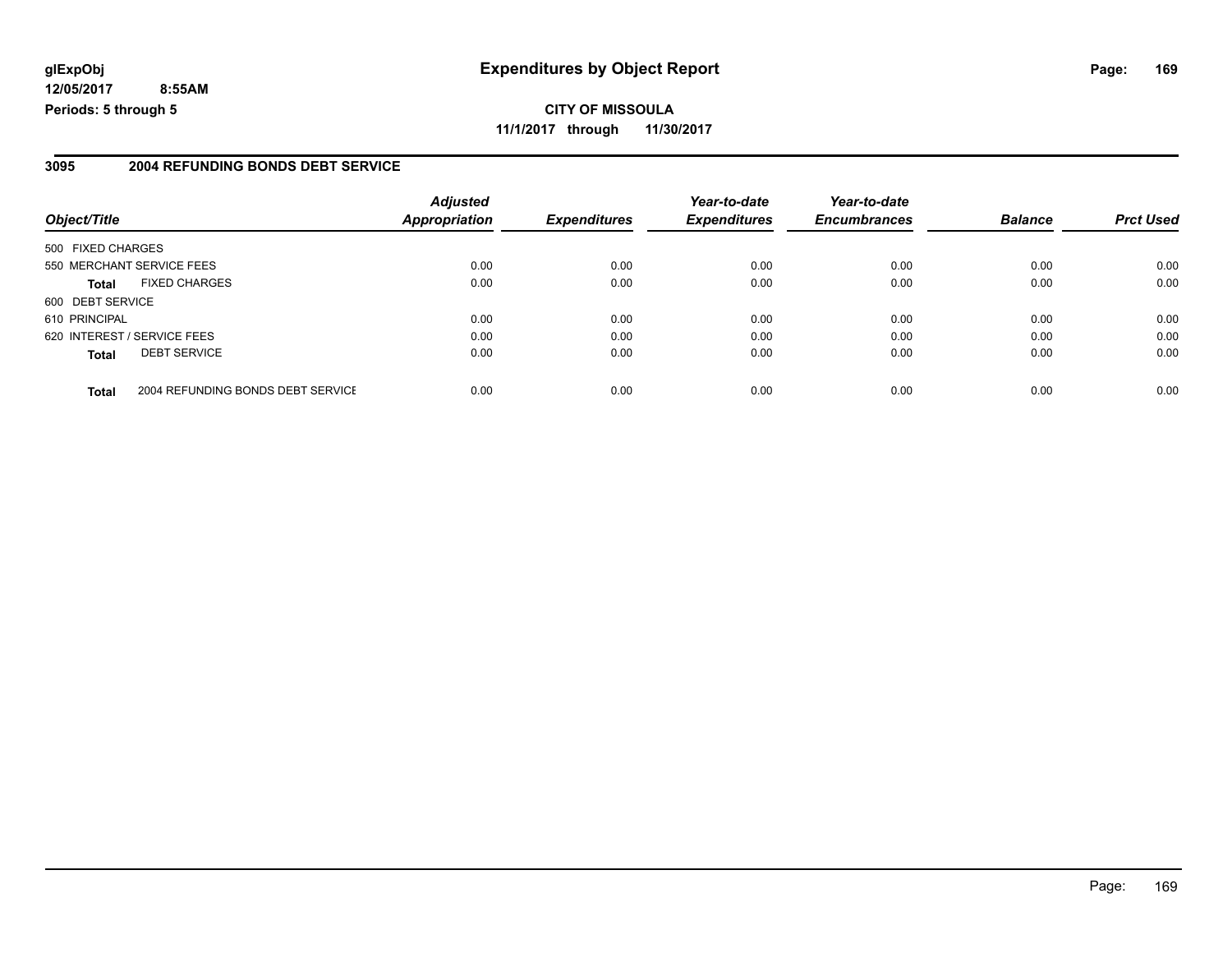### **CITY OF MISSOULA**

**11/1/2017 through 11/30/2017**

**3096 NEW FIRE STATION GO BOND**

|                                      | <b>Adjusted</b>      |                     | Year-to-date        | Year-to-date        |                |                  |
|--------------------------------------|----------------------|---------------------|---------------------|---------------------|----------------|------------------|
| Object/Title                         | <b>Appropriation</b> | <b>Expenditures</b> | <b>Expenditures</b> | <b>Encumbrances</b> | <b>Balance</b> | <b>Prct Used</b> |
| 500 FIXED CHARGES                    |                      |                     |                     |                     |                |                  |
| 550 MERCHANT SERVICE FEES            | 0.00                 | 0.00                | 0.00                | 0.00                | 0.00           | 0.00             |
| <b>FIXED CHARGES</b><br><b>Total</b> | 0.00                 | 0.00                | 0.00                | 0.00                | 0.00           | 0.00             |
| 600 DEBT SERVICE                     |                      |                     |                     |                     |                |                  |
| 610 PRINCIPAL                        | 0.00                 | 0.00                | 0.00                | 0.00                | 0.00           | 0.00             |
| 620 INTEREST / SERVICE FEES          | 0.00                 | 0.00                | 0.00                | 0.00                | 0.00           | 0.00             |
| <b>DEBT SERVICE</b><br><b>Total</b>  | 0.00                 | 0.00                | 0.00                | 0.00                | 0.00           | 0.00             |
| 800 OTHER OBJECTS                    |                      |                     |                     |                     |                |                  |
| 820 TRANSFERS TO OTHER FUNDS         | 0.00                 | 0.00                | 0.00                | 0.00                | 0.00           | 0.00             |
| OTHER OBJECTS<br><b>Total</b>        | 0.00                 | 0.00                | 0.00                | 0.00                | 0.00           | 0.00             |
|                                      |                      |                     |                     |                     |                |                  |
| NON-DEPARTMENTAL<br><b>Total</b>     | 0.00                 | 0.00                | 0.00                | 0.00                | 0.00           | 0.00             |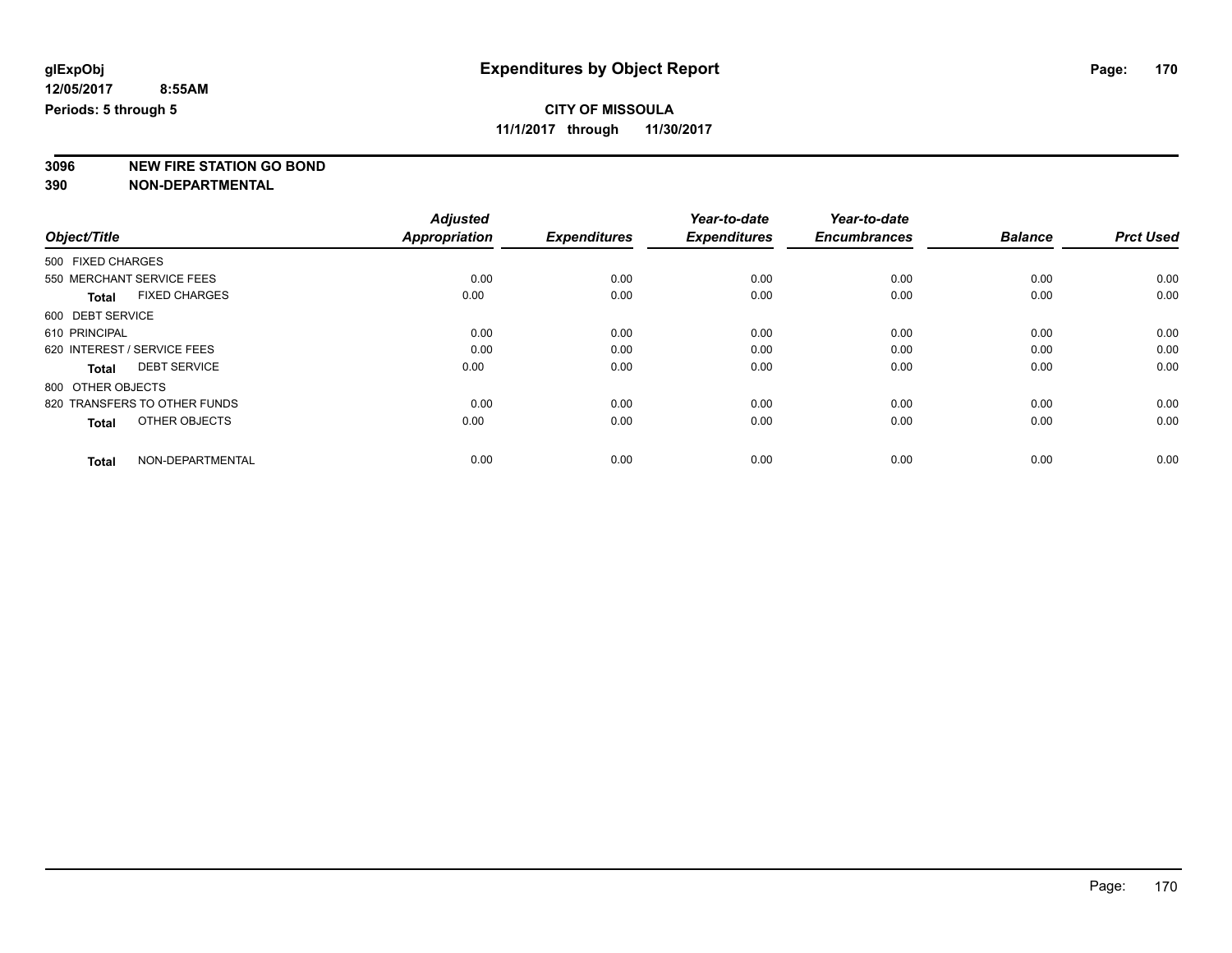#### **CITY OF MISSOULA 11/1/2017 through 11/30/2017**

#### **3096 NEW FIRE STATION GO BOND**

| Object/Title      |                              | <b>Adjusted</b> | <b>Expenditures</b> | Year-to-date<br><b>Expenditures</b> | Year-to-date<br><b>Encumbrances</b> | <b>Balance</b> | <b>Prct Used</b> |
|-------------------|------------------------------|-----------------|---------------------|-------------------------------------|-------------------------------------|----------------|------------------|
|                   |                              | Appropriation   |                     |                                     |                                     |                |                  |
| 500 FIXED CHARGES |                              |                 |                     |                                     |                                     |                |                  |
|                   | 550 MERCHANT SERVICE FEES    | 0.00            | 0.00                | 0.00                                | 0.00                                | 0.00           | 0.00             |
| <b>Total</b>      | <b>FIXED CHARGES</b>         | 0.00            | 0.00                | 0.00                                | 0.00                                | 0.00           | 0.00             |
| 600 DEBT SERVICE  |                              |                 |                     |                                     |                                     |                |                  |
| 610 PRINCIPAL     |                              | 0.00            | 0.00                | 0.00                                | 0.00                                | 0.00           | 0.00             |
|                   | 620 INTEREST / SERVICE FEES  | 0.00            | 0.00                | 0.00                                | 0.00                                | 0.00           | 0.00             |
| <b>Total</b>      | <b>DEBT SERVICE</b>          | 0.00            | 0.00                | 0.00                                | 0.00                                | 0.00           | 0.00             |
| 800 OTHER OBJECTS |                              |                 |                     |                                     |                                     |                |                  |
|                   | 820 TRANSFERS TO OTHER FUNDS | 0.00            | 0.00                | 0.00                                | 0.00                                | 0.00           | 0.00             |
| <b>Total</b>      | OTHER OBJECTS                | 0.00            | 0.00                | 0.00                                | 0.00                                | 0.00           | 0.00             |
| <b>Total</b>      | NEW FIRE STATION GO BOND     | 0.00            | 0.00                | 0.00                                | 0.00                                | 0.00           | 0.00             |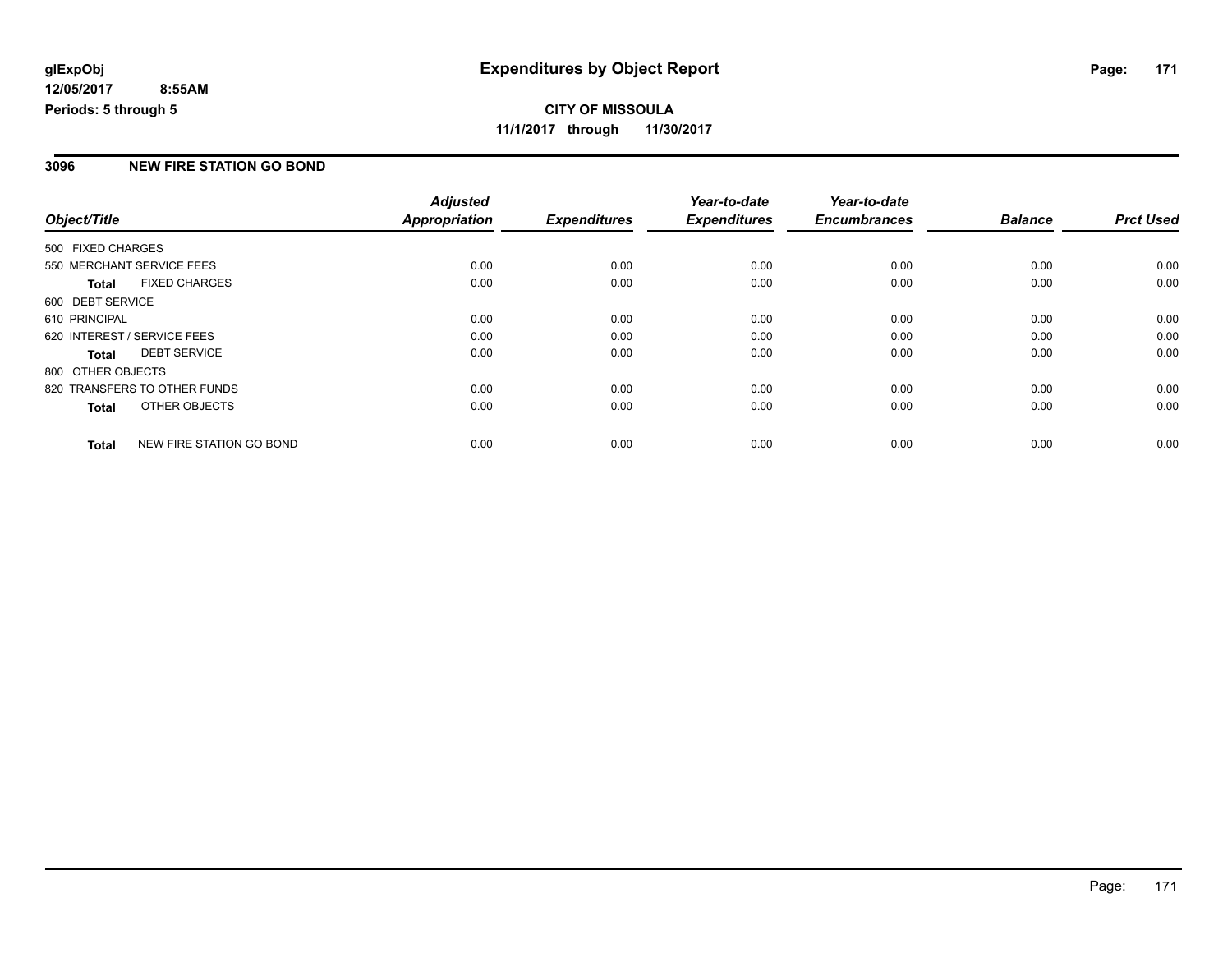**3097 2007 REFUNDING BONDS**

|                                      | <b>Adjusted</b>      |                     | Year-to-date        | Year-to-date        |                |                  |
|--------------------------------------|----------------------|---------------------|---------------------|---------------------|----------------|------------------|
| Object/Title                         | <b>Appropriation</b> | <b>Expenditures</b> | <b>Expenditures</b> | <b>Encumbrances</b> | <b>Balance</b> | <b>Prct Used</b> |
| 500 FIXED CHARGES                    |                      |                     |                     |                     |                |                  |
| 500 FIXED CHARGES                    | 0.00                 | 0.00                | 0.00                | 0.00                | 0.00           | 0.00             |
| 550 MERCHANT SERVICE FEES            | 0.00                 | 0.00                | 0.00                | 0.00                | 0.00           | 0.00             |
| <b>FIXED CHARGES</b><br><b>Total</b> | 0.00                 | 0.00                | 0.00                | 0.00                | 0.00           | 0.00             |
| 600 DEBT SERVICE                     |                      |                     |                     |                     |                |                  |
| 610 PRINCIPAL                        | 0.00                 | 0.00                | 0.00                | 0.00                | 0.00           | 0.00             |
| 620 INTEREST / SERVICE FEES          | 0.00                 | 0.00                | 0.00                | 0.00                | 0.00           | 0.00             |
| <b>DEBT SERVICE</b><br><b>Total</b>  | 0.00                 | 0.00                | 0.00                | 0.00                | 0.00           | 0.00             |
| NON-DEPARTMENTAL<br><b>Total</b>     | 0.00                 | 0.00                | 0.00                | 0.00                | 0.00           | 0.00             |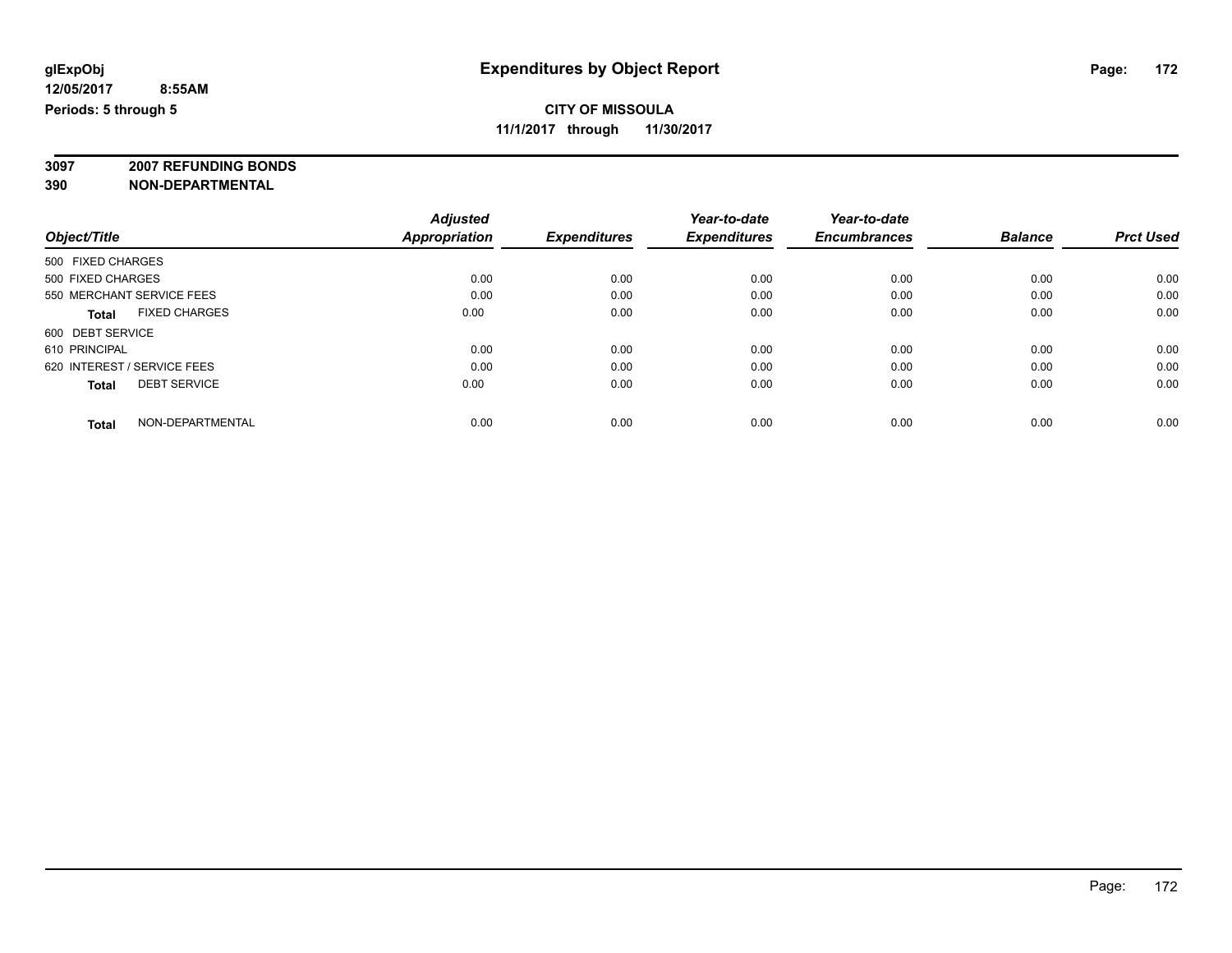#### **3097 2007 REFUNDING BONDS**

| Object/Title                         | <b>Adjusted</b><br><b>Appropriation</b> | <b>Expenditures</b> | Year-to-date<br><b>Expenditures</b> | Year-to-date<br><b>Encumbrances</b> | <b>Balance</b> | <b>Prct Used</b> |
|--------------------------------------|-----------------------------------------|---------------------|-------------------------------------|-------------------------------------|----------------|------------------|
| 500 FIXED CHARGES                    |                                         |                     |                                     |                                     |                |                  |
| 500 FIXED CHARGES                    | 0.00                                    | 0.00                | 0.00                                | 0.00                                | 0.00           | 0.00             |
| 550 MERCHANT SERVICE FEES            | 0.00                                    | 0.00                | 0.00                                | 0.00                                | 0.00           | 0.00             |
| <b>FIXED CHARGES</b><br><b>Total</b> | 0.00                                    | 0.00                | 0.00                                | 0.00                                | 0.00           | 0.00             |
| 600 DEBT SERVICE                     |                                         |                     |                                     |                                     |                |                  |
| 610 PRINCIPAL                        | 0.00                                    | 0.00                | 0.00                                | 0.00                                | 0.00           | 0.00             |
| 620 INTEREST / SERVICE FEES          | 0.00                                    | 0.00                | 0.00                                | 0.00                                | 0.00           | 0.00             |
| <b>DEBT SERVICE</b><br><b>Total</b>  | 0.00                                    | 0.00                | 0.00                                | 0.00                                | 0.00           | 0.00             |
| 2007 REFUNDING BONDS<br><b>Total</b> | 0.00                                    | 0.00                | 0.00                                | 0.00                                | 0.00           | 0.00             |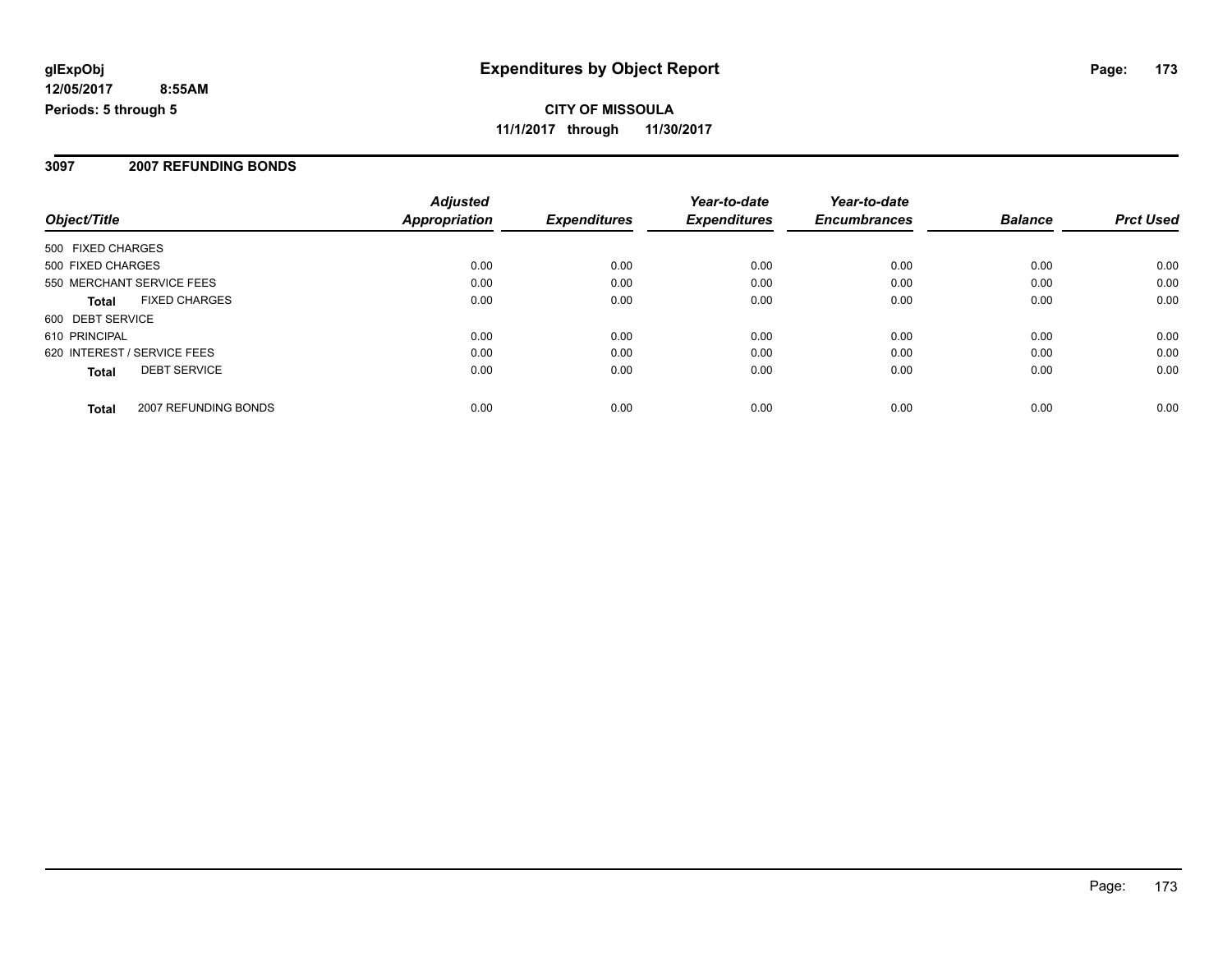### **CITY OF MISSOULA**

**11/1/2017 through 11/30/2017**

# **3100 SIDEWALK & CURB WARRANTS FUND**

|                                      | <b>Adjusted</b>      |                     | Year-to-date        | Year-to-date        |                |                  |
|--------------------------------------|----------------------|---------------------|---------------------|---------------------|----------------|------------------|
| Object/Title                         | <b>Appropriation</b> | <b>Expenditures</b> | <b>Expenditures</b> | <b>Encumbrances</b> | <b>Balance</b> | <b>Prct Used</b> |
| 500 FIXED CHARGES                    |                      |                     |                     |                     |                |                  |
| 550 MERCHANT SERVICE FEES            | 0.00                 | 0.00                | 0.00                | 0.00                | 0.00           | 0.00             |
| <b>FIXED CHARGES</b><br><b>Total</b> | 0.00                 | 0.00                | 0.00                | 0.00                | 0.00           | 0.00             |
| 600 DEBT SERVICE                     |                      |                     |                     |                     |                |                  |
| 610 PRINCIPAL                        | 0.00                 | 0.00                | 0.00                | 0.00                | 0.00           | 0.00             |
| 620 INTEREST / SERVICE FEES          | 0.00                 | 0.00                | 0.00                | 0.00                | 0.00           | 0.00             |
| <b>DEBT SERVICE</b><br><b>Total</b>  | 0.00                 | 0.00                | 0.00                | 0.00                | 0.00           | 0.00             |
| 800 OTHER OBJECTS                    |                      |                     |                     |                     |                |                  |
| 820 TRANSFERS TO OTHER FUNDS         | 0.00                 | 0.00                | 0.00                | 0.00                | 0.00           | 0.00             |
| OTHER OBJECTS<br><b>Total</b>        | 0.00                 | 0.00                | 0.00                | 0.00                | 0.00           | 0.00             |
|                                      |                      |                     |                     |                     |                |                  |
| NON-DEPARTMENTAL<br><b>Total</b>     | 0.00                 | 0.00                | 0.00                | 0.00                | 0.00           | 0.00             |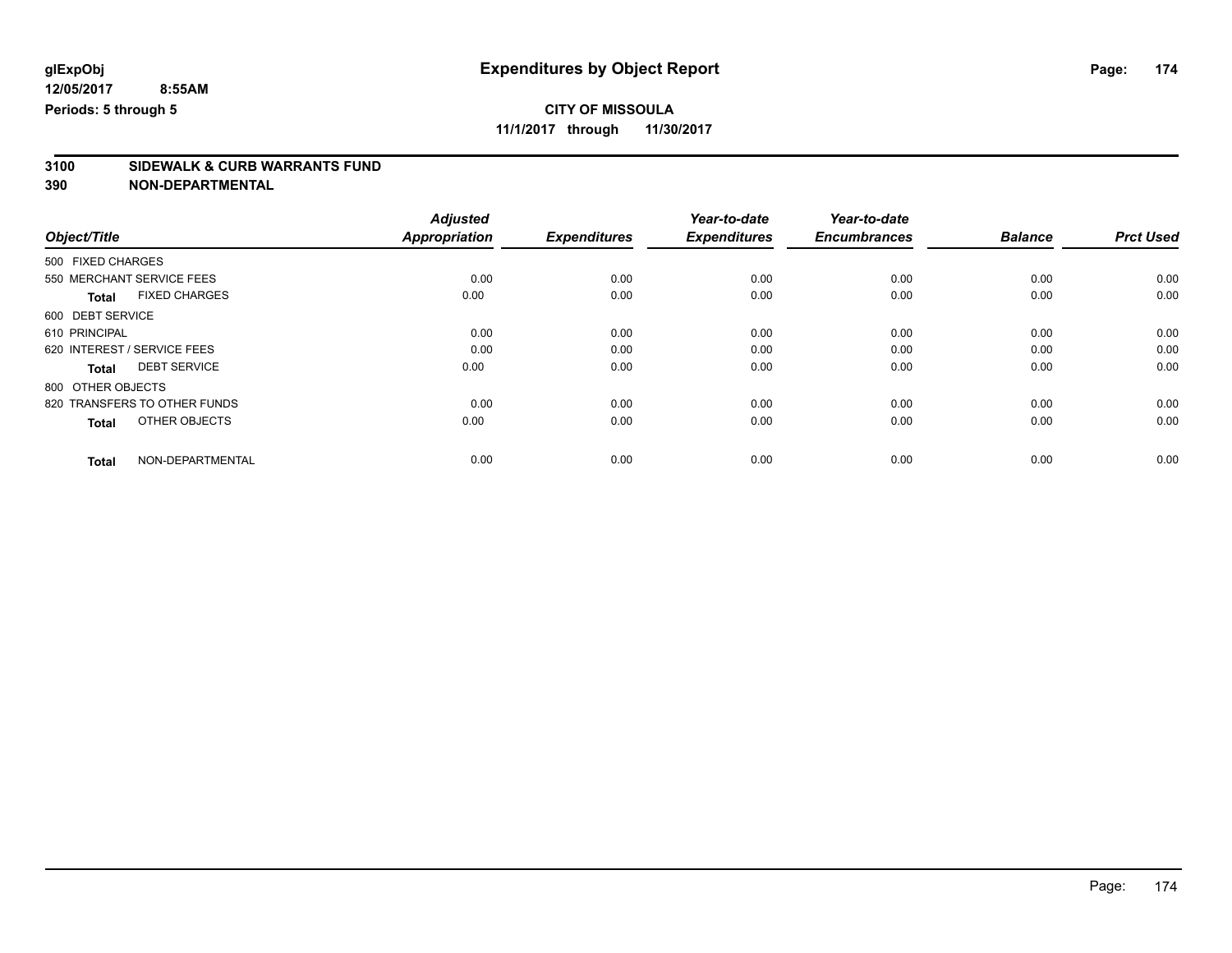#### **3100 SIDEWALK & CURB WARRANTS FUND**

|                             |                               | <b>Adjusted</b>      |                     | Year-to-date        | Year-to-date        |                |                  |
|-----------------------------|-------------------------------|----------------------|---------------------|---------------------|---------------------|----------------|------------------|
| Object/Title                |                               | <b>Appropriation</b> | <b>Expenditures</b> | <b>Expenditures</b> | <b>Encumbrances</b> | <b>Balance</b> | <b>Prct Used</b> |
| 500 FIXED CHARGES           |                               |                      |                     |                     |                     |                |                  |
| 550 MERCHANT SERVICE FEES   |                               | 0.00                 | 0.00                | 0.00                | 0.00                | 0.00           | 0.00             |
| <b>Total</b>                | <b>FIXED CHARGES</b>          | 0.00                 | 0.00                | 0.00                | 0.00                | 0.00           | 0.00             |
| 600 DEBT SERVICE            |                               |                      |                     |                     |                     |                |                  |
| 610 PRINCIPAL               |                               | 0.00                 | 0.00                | 0.00                | 0.00                | 0.00           | 0.00             |
| 620 INTEREST / SERVICE FEES |                               | 0.00                 | 0.00                | 0.00                | 0.00                | 0.00           | 0.00             |
| Total                       | <b>DEBT SERVICE</b>           | 0.00                 | 0.00                | 0.00                | 0.00                | 0.00           | 0.00             |
| 800 OTHER OBJECTS           |                               |                      |                     |                     |                     |                |                  |
|                             | 820 TRANSFERS TO OTHER FUNDS  | 0.00                 | 0.00                | 0.00                | 0.00                | 0.00           | 0.00             |
| <b>Total</b>                | OTHER OBJECTS                 | 0.00                 | 0.00                | 0.00                | 0.00                | 0.00           | 0.00             |
| <b>Total</b>                | SIDEWALK & CURB WARRANTS FUND | 0.00                 | 0.00                | 0.00                | 0.00                | 0.00           | 0.00             |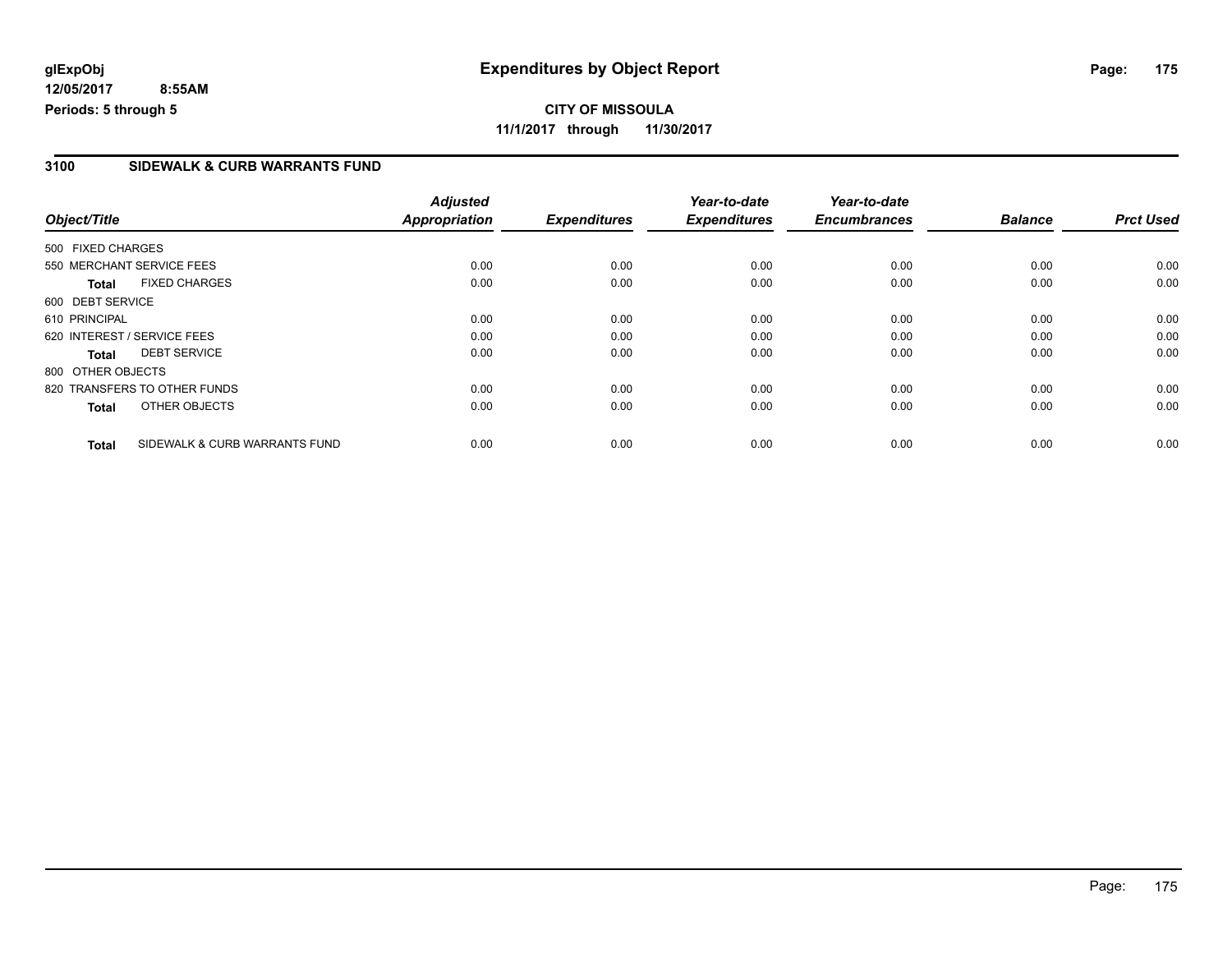### **CITY OF MISSOULA**

**11/1/2017 through 11/30/2017**

# **3200 FY99 SIDEWALK & CURB DEBT SERVICE FUND**

| Object/Title                         | <b>Adjusted</b><br>Appropriation | <b>Expenditures</b> | Year-to-date<br><b>Expenditures</b> | Year-to-date<br><b>Encumbrances</b> | <b>Balance</b> | <b>Prct Used</b> |
|--------------------------------------|----------------------------------|---------------------|-------------------------------------|-------------------------------------|----------------|------------------|
|                                      |                                  |                     |                                     |                                     |                |                  |
| 500 FIXED CHARGES                    |                                  |                     |                                     |                                     |                |                  |
| 550 MERCHANT SERVICE FEES            | 0.00                             | 0.00                | 0.00                                | 0.00                                | 0.00           | 0.00             |
| <b>FIXED CHARGES</b><br><b>Total</b> | 0.00                             | 0.00                | 0.00                                | 0.00                                | 0.00           | 0.00             |
| 600 DEBT SERVICE                     |                                  |                     |                                     |                                     |                |                  |
| 610 PRINCIPAL                        | 0.00                             | 0.00                | 0.00                                | 0.00                                | 0.00           | 0.00             |
| 620 INTEREST / SERVICE FEES          | 0.00                             | 0.00                | 0.00                                | 0.00                                | 0.00           | 0.00             |
| <b>DEBT SERVICE</b><br><b>Total</b>  | 0.00                             | 0.00                | 0.00                                | 0.00                                | 0.00           | 0.00             |
| 800 OTHER OBJECTS                    |                                  |                     |                                     |                                     |                |                  |
| 820 TRANSFERS TO OTHER FUNDS         | 0.00                             | 0.00                | 0.00                                | 0.00                                | 0.00           | 0.00             |
| OTHER OBJECTS<br><b>Total</b>        | 0.00                             | 0.00                | 0.00                                | 0.00                                | 0.00           | 0.00             |
|                                      |                                  |                     |                                     |                                     |                |                  |
| NON-DEPARTMENTAL<br><b>Total</b>     | 0.00                             | 0.00                | 0.00                                | 0.00                                | 0.00           | 0.00             |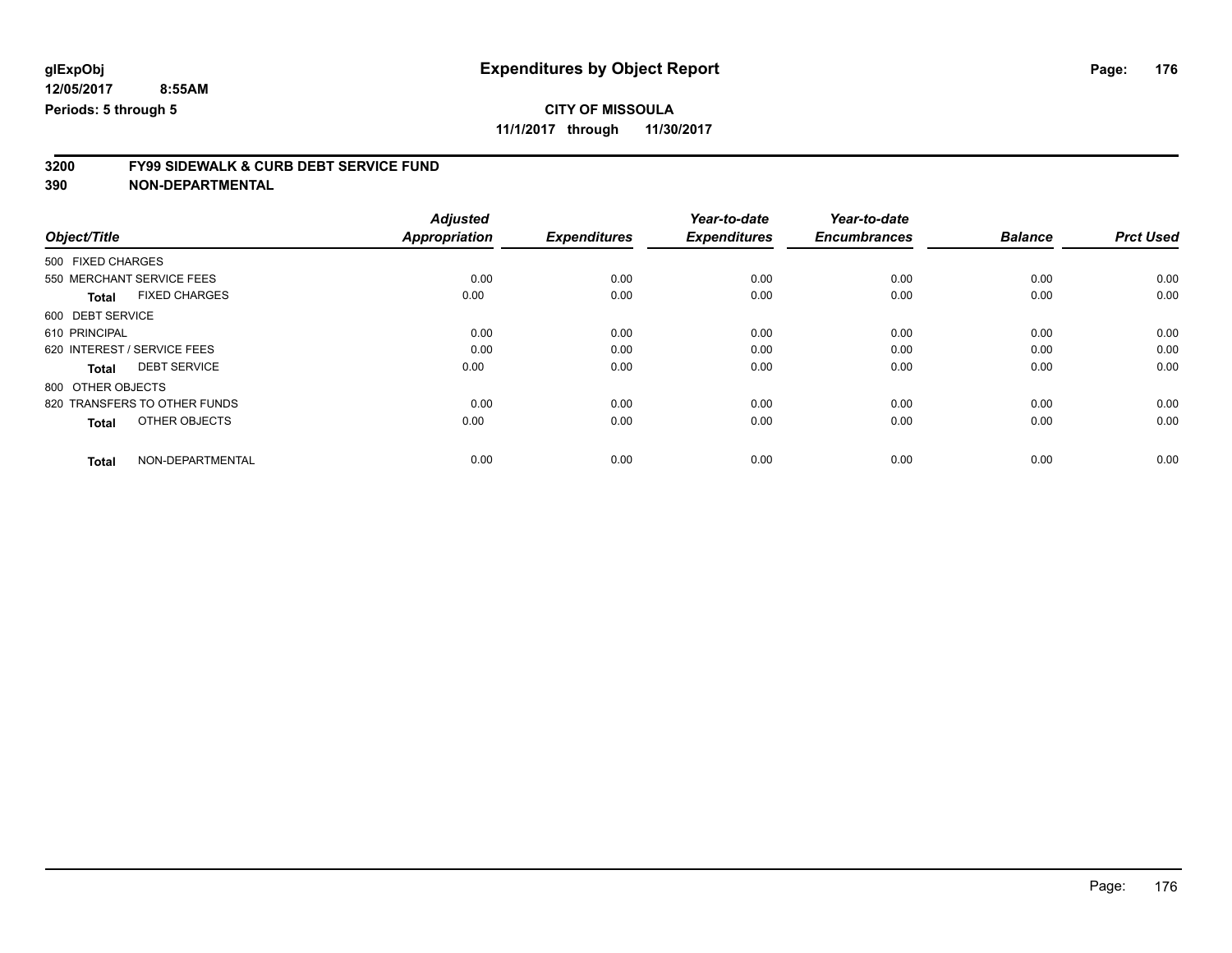#### **3200 FY99 SIDEWALK & CURB DEBT SERVICE FUND**

|                             |                                              | <b>Adjusted</b> |                     | Year-to-date        | Year-to-date        |                |                  |
|-----------------------------|----------------------------------------------|-----------------|---------------------|---------------------|---------------------|----------------|------------------|
| Object/Title                |                                              | Appropriation   | <b>Expenditures</b> | <b>Expenditures</b> | <b>Encumbrances</b> | <b>Balance</b> | <b>Prct Used</b> |
| 500 FIXED CHARGES           |                                              |                 |                     |                     |                     |                |                  |
| 550 MERCHANT SERVICE FEES   |                                              | 0.00            | 0.00                | 0.00                | 0.00                | 0.00           | 0.00             |
| Total                       | <b>FIXED CHARGES</b>                         | 0.00            | 0.00                | 0.00                | 0.00                | 0.00           | 0.00             |
| 600 DEBT SERVICE            |                                              |                 |                     |                     |                     |                |                  |
| 610 PRINCIPAL               |                                              | 0.00            | 0.00                | 0.00                | 0.00                | 0.00           | 0.00             |
| 620 INTEREST / SERVICE FEES |                                              | 0.00            | 0.00                | 0.00                | 0.00                | 0.00           | 0.00             |
| <b>Total</b>                | <b>DEBT SERVICE</b>                          | 0.00            | 0.00                | 0.00                | 0.00                | 0.00           | 0.00             |
| 800 OTHER OBJECTS           |                                              |                 |                     |                     |                     |                |                  |
|                             | 820 TRANSFERS TO OTHER FUNDS                 | 0.00            | 0.00                | 0.00                | 0.00                | 0.00           | 0.00             |
| <b>Total</b>                | OTHER OBJECTS                                | 0.00            | 0.00                | 0.00                | 0.00                | 0.00           | 0.00             |
| <b>Total</b>                | <b>FY99 SIDEWALK &amp; CURB DEBT SERVICE</b> | 0.00            | 0.00                | 0.00                | 0.00                | 0.00           | 0.00             |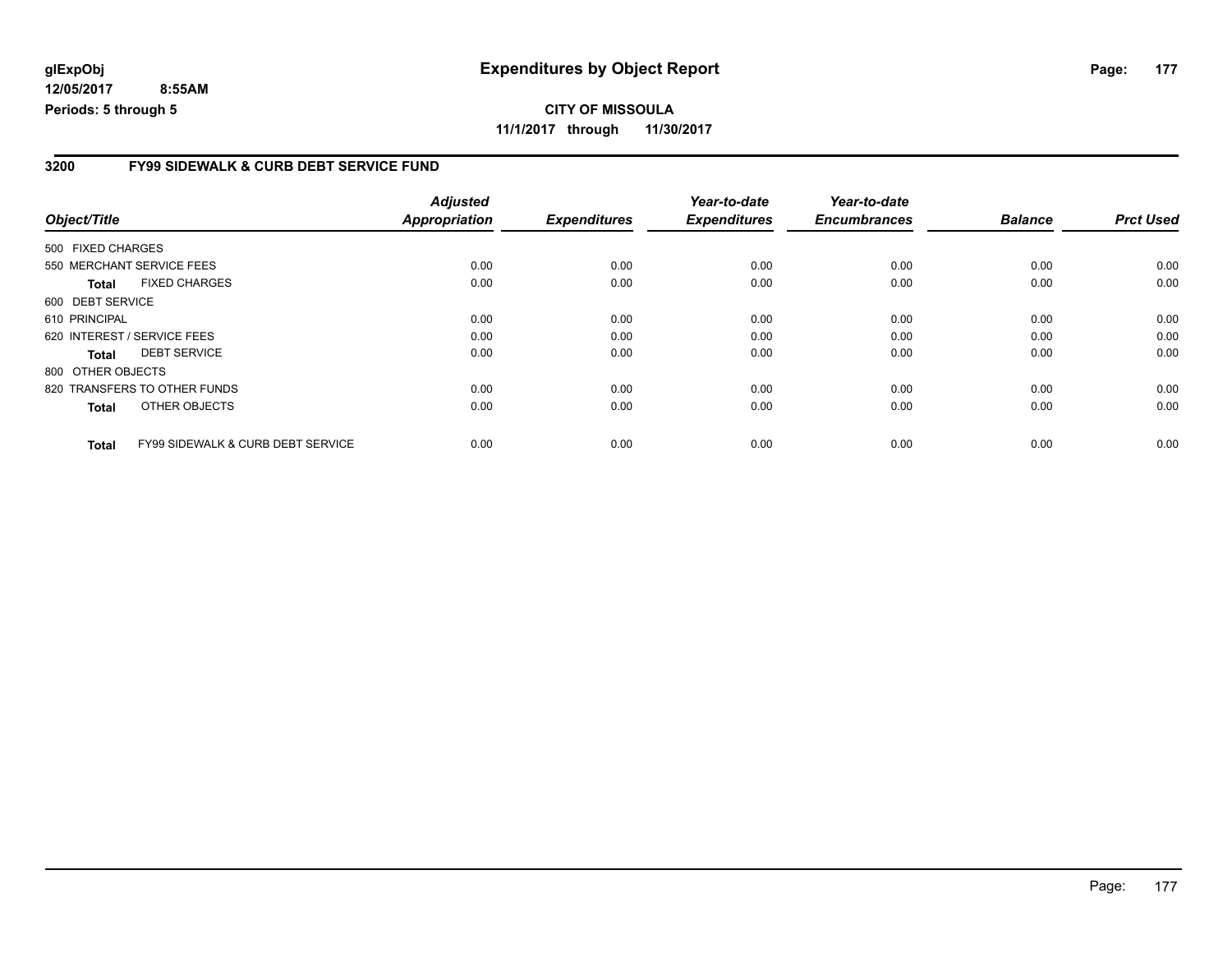### **CITY OF MISSOULA**

**11/1/2017 through 11/30/2017**

# **3300 FY00 SIDEWALK & CURB DEBT SERVICE FUND**

|                                      | <b>Adjusted</b>      |                     | Year-to-date        | Year-to-date        |                |                  |
|--------------------------------------|----------------------|---------------------|---------------------|---------------------|----------------|------------------|
| Object/Title                         | <b>Appropriation</b> | <b>Expenditures</b> | <b>Expenditures</b> | <b>Encumbrances</b> | <b>Balance</b> | <b>Prct Used</b> |
| 500 FIXED CHARGES                    |                      |                     |                     |                     |                |                  |
| 550 MERCHANT SERVICE FEES            | 0.00                 | 0.00                | 0.00                | 0.00                | 0.00           | 0.00             |
| <b>FIXED CHARGES</b><br><b>Total</b> | 0.00                 | 0.00                | 0.00                | 0.00                | 0.00           | 0.00             |
| 600 DEBT SERVICE                     |                      |                     |                     |                     |                |                  |
| 610 PRINCIPAL                        | 0.00                 | 0.00                | 0.00                | 0.00                | 0.00           | 0.00             |
| 620 INTEREST / SERVICE FEES          | 0.00                 | 0.00                | 0.00                | 0.00                | 0.00           | 0.00             |
| <b>DEBT SERVICE</b><br><b>Total</b>  | 0.00                 | 0.00                | 0.00                | 0.00                | 0.00           | 0.00             |
| NON-DEPARTMENTAL<br>Total            | 0.00                 | 0.00                | 0.00                | 0.00                | 0.00           | 0.00             |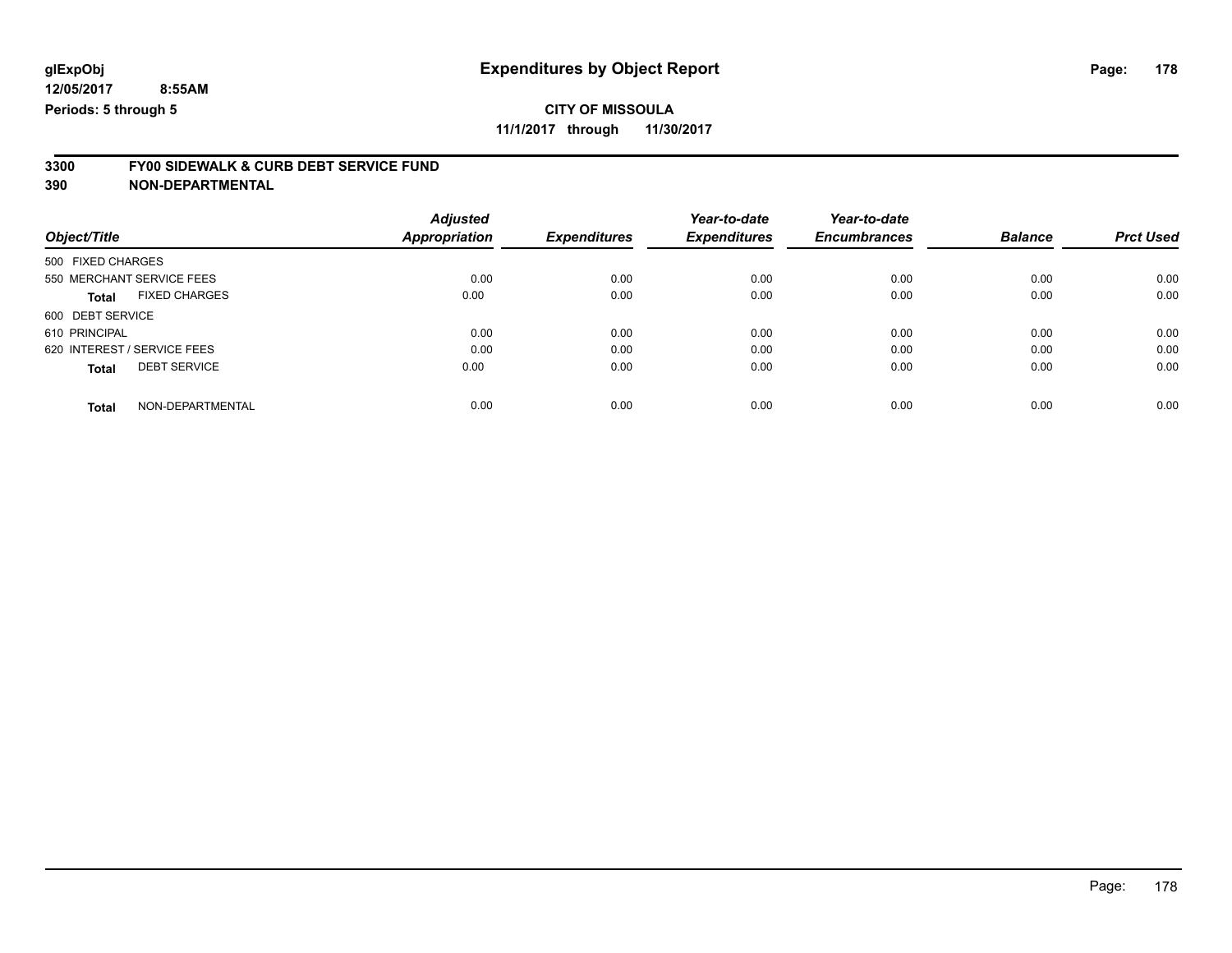**CITY OF MISSOULA 11/1/2017 through 11/30/2017**

#### **3300 FY00 SIDEWALK & CURB DEBT SERVICE FUND**

| Object/Title                |                                   | <b>Adjusted</b><br><b>Appropriation</b> | <b>Expenditures</b> | Year-to-date<br><b>Expenditures</b> | Year-to-date<br><b>Encumbrances</b> | <b>Balance</b> | <b>Prct Used</b> |
|-----------------------------|-----------------------------------|-----------------------------------------|---------------------|-------------------------------------|-------------------------------------|----------------|------------------|
| 500 FIXED CHARGES           |                                   |                                         |                     |                                     |                                     |                |                  |
| 550 MERCHANT SERVICE FEES   |                                   | 0.00                                    | 0.00                | 0.00                                | 0.00                                | 0.00           | 0.00             |
| <b>Total</b>                | <b>FIXED CHARGES</b>              | 0.00                                    | 0.00                | 0.00                                | 0.00                                | 0.00           | 0.00             |
| 600 DEBT SERVICE            |                                   |                                         |                     |                                     |                                     |                |                  |
| 610 PRINCIPAL               |                                   | 0.00                                    | 0.00                | 0.00                                | 0.00                                | 0.00           | 0.00             |
| 620 INTEREST / SERVICE FEES |                                   | 0.00                                    | 0.00                | 0.00                                | 0.00                                | 0.00           | 0.00             |
| <b>Total</b>                | <b>DEBT SERVICE</b>               | 0.00                                    | 0.00                | 0.00                                | 0.00                                | 0.00           | 0.00             |
| <b>Total</b>                | FY00 SIDEWALK & CURB DEBT SERVICE | 0.00                                    | 0.00                | 0.00                                | 0.00                                | 0.00           | 0.00             |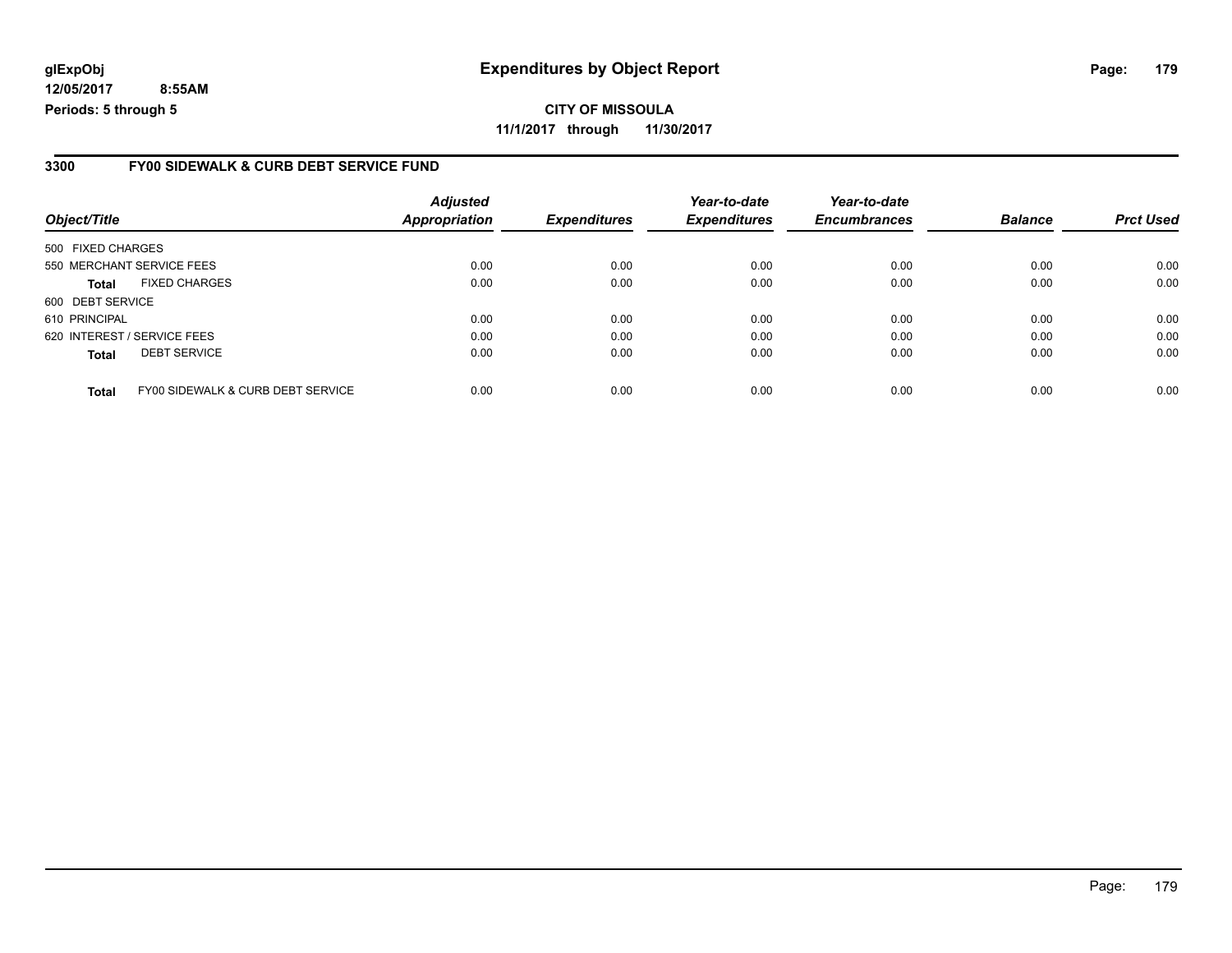#### **3305 JUDGMENT LEVIES 390 NON-DEPARTMENTAL**

|                                     | <b>Adjusted</b>      |                     | Year-to-date<br><b>Expenditures</b> | Year-to-date<br><b>Encumbrances</b> | <b>Balance</b> | <b>Prct Used</b> |
|-------------------------------------|----------------------|---------------------|-------------------------------------|-------------------------------------|----------------|------------------|
| Object/Title                        | <b>Appropriation</b> | <b>Expenditures</b> |                                     |                                     |                |                  |
| 600 DEBT SERVICE                    |                      |                     |                                     |                                     |                |                  |
| 615 JUDGMENT LEVY DEBT PAYMENT      | 0.00                 | 0.00                | 0.00                                | 0.00                                | 0.00           | 0.00             |
| <b>DEBT SERVICE</b><br><b>Total</b> | 0.00                 | 0.00                | 0.00                                | 0.00                                | 0.00           | 0.00             |
| 800 OTHER OBJECTS                   |                      |                     |                                     |                                     |                |                  |
| 820 TRANSFERS TO OTHER FUNDS        | 0.00                 | 0.00                | 0.00                                | 0.00                                | 0.00           | 0.00             |
| OTHER OBJECTS<br><b>Total</b>       | 0.00                 | 0.00                | 0.00                                | 0.00                                | 0.00           | 0.00             |
| NON-DEPARTMENTAL<br><b>Total</b>    | 0.00                 | 0.00                | 0.00                                | 0.00                                | 0.00           | 0.00             |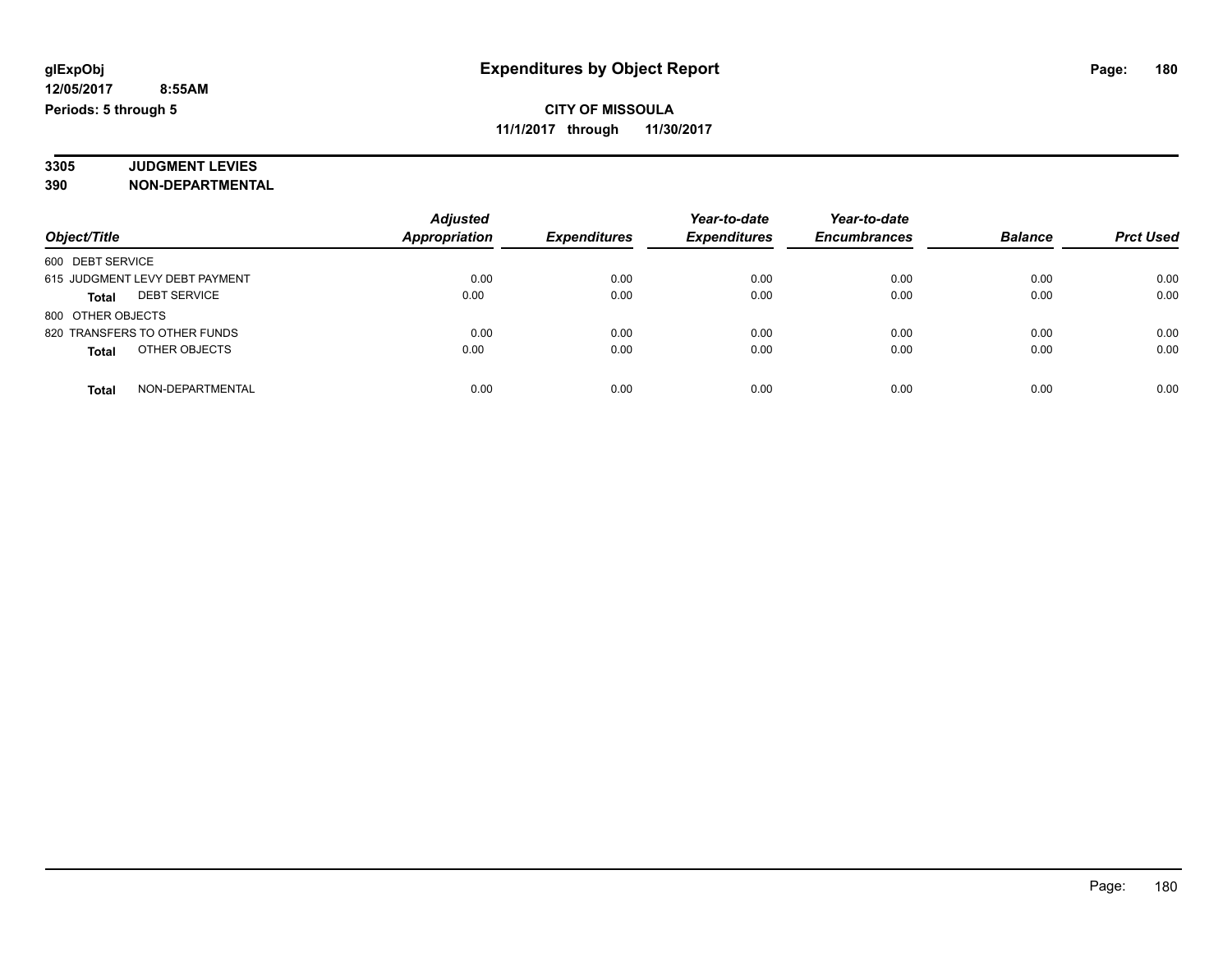**3305 JUDGMENT LEVIES**

|                                     | <b>Adjusted</b><br><b>Appropriation</b> |                     | Year-to-date        | Year-to-date        | <b>Balance</b> |                  |
|-------------------------------------|-----------------------------------------|---------------------|---------------------|---------------------|----------------|------------------|
| Object/Title                        |                                         | <b>Expenditures</b> | <b>Expenditures</b> | <b>Encumbrances</b> |                | <b>Prct Used</b> |
| 600 DEBT SERVICE                    |                                         |                     |                     |                     |                |                  |
| 615 JUDGMENT LEVY DEBT PAYMENT      | 0.00                                    | 0.00                | 0.00                | 0.00                | 0.00           | 0.00             |
| <b>DEBT SERVICE</b><br><b>Total</b> | 0.00                                    | 0.00                | 0.00                | 0.00                | 0.00           | 0.00             |
| 800 OTHER OBJECTS                   |                                         |                     |                     |                     |                |                  |
| 820 TRANSFERS TO OTHER FUNDS        | 0.00                                    | 0.00                | 0.00                | 0.00                | 0.00           | 0.00             |
| OTHER OBJECTS<br><b>Total</b>       | 0.00                                    | 0.00                | 0.00                | 0.00                | 0.00           | 0.00             |
| <b>JUDGMENT LEVIES</b><br>Total     | 0.00                                    | 0.00                | 0.00                | 0.00                | 0.00           | 0.00             |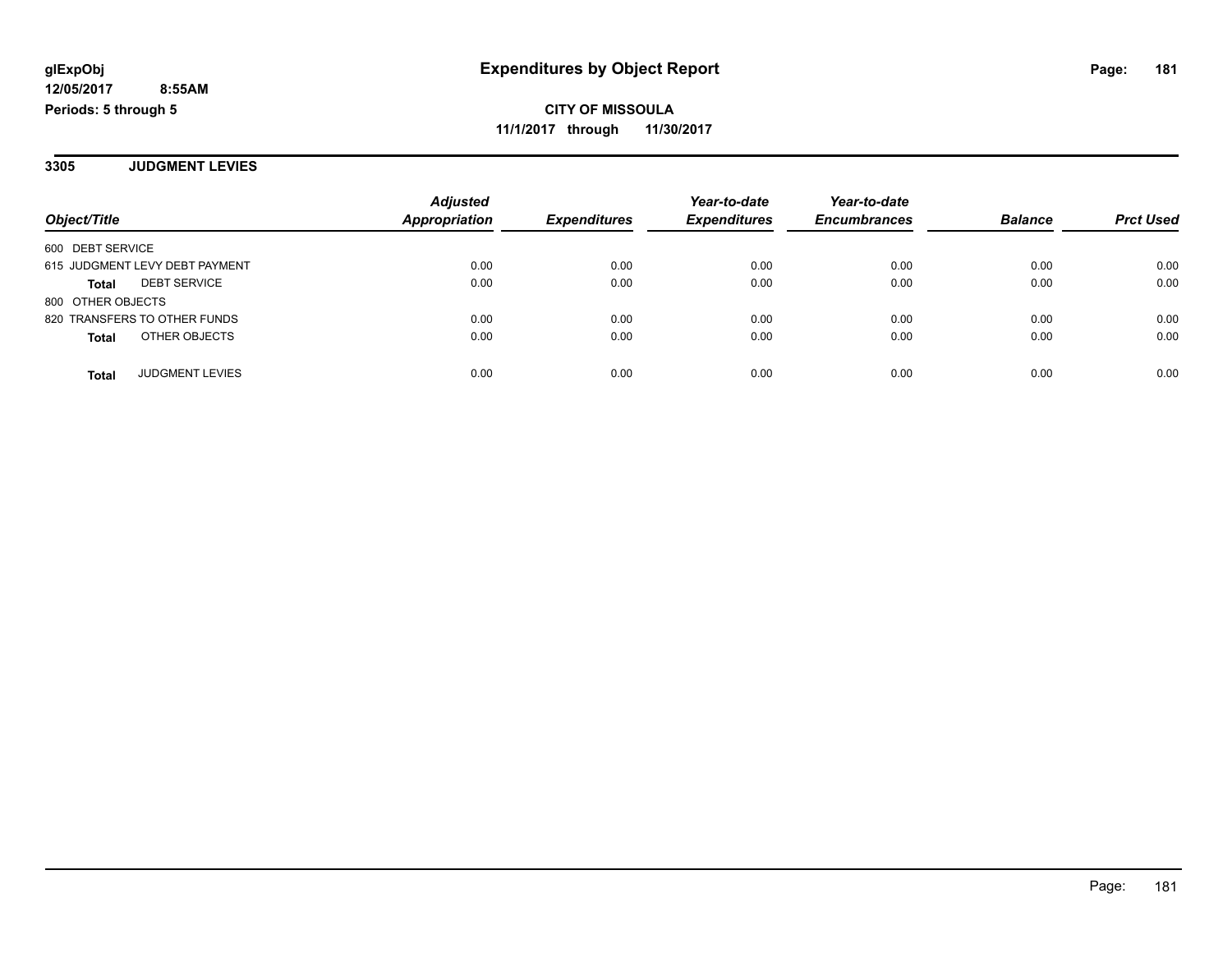## **glExpObj Expenditures by Object Report Page: 182**

**12/05/2017 8:55AM Periods: 5 through 5**

#### **3400 FY01 SIDEWALK & CURB DEBT SERVICE FUND**

**000 \*\*\* Title Not Found \*\*\***

| Object/Title                            | <b>Adjusted</b><br>Appropriation | <b>Expenditures</b> | Year-to-date<br><b>Expenditures</b> | Year-to-date<br><b>Encumbrances</b> | <b>Balance</b> | <b>Prct Used</b> |
|-----------------------------------------|----------------------------------|---------------------|-------------------------------------|-------------------------------------|----------------|------------------|
| 800 OTHER OBJECTS                       |                                  |                     |                                     |                                     |                |                  |
| 820 TRANSFERS TO OTHER FUNDS            | 0.00                             | 0.00                | 0.00                                | 0.00                                | 0.00           | 0.00             |
| OTHER OBJECTS<br><b>Total</b>           | 0.00                             | 0.00                | 0.00                                | 0.00                                | 0.00           | 0.00             |
| *** Title Not Found ***<br><b>Total</b> | 0.00                             | 0.00                | 0.00                                | 0.00                                | 0.00           | 0.00             |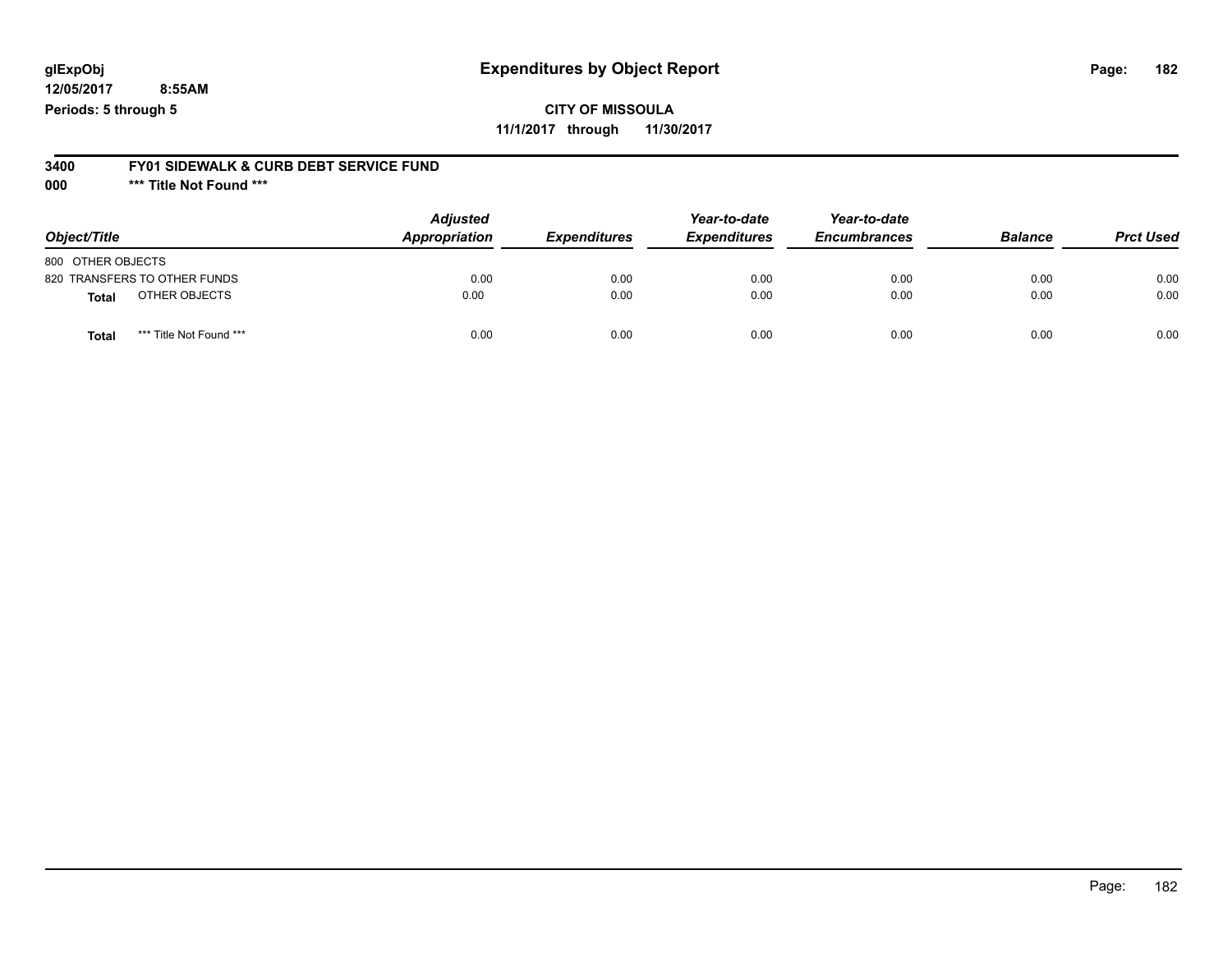**11/1/2017 through 11/30/2017**

# **3400 FY01 SIDEWALK & CURB DEBT SERVICE FUND**

|                                      | <b>Adjusted</b>      |                     | Year-to-date        | Year-to-date        |                |                  |
|--------------------------------------|----------------------|---------------------|---------------------|---------------------|----------------|------------------|
| Object/Title                         | <b>Appropriation</b> | <b>Expenditures</b> | <b>Expenditures</b> | <b>Encumbrances</b> | <b>Balance</b> | <b>Prct Used</b> |
| 500 FIXED CHARGES                    |                      |                     |                     |                     |                |                  |
| 550 MERCHANT SERVICE FEES            | 0.00                 | 0.00                | 0.00                | 0.00                | 0.00           | 0.00             |
| <b>FIXED CHARGES</b><br><b>Total</b> | 0.00                 | 0.00                | 0.00                | 0.00                | 0.00           | 0.00             |
| 600 DEBT SERVICE                     |                      |                     |                     |                     |                |                  |
| 610 PRINCIPAL                        | 0.00                 | 0.00                | 0.00                | 0.00                | 0.00           | 0.00             |
| 620 INTEREST / SERVICE FEES          | 0.00                 | 0.00                | 0.00                | 0.00                | 0.00           | 0.00             |
| <b>DEBT SERVICE</b><br><b>Total</b>  | 0.00                 | 0.00                | 0.00                | 0.00                | 0.00           | 0.00             |
| 800 OTHER OBJECTS                    |                      |                     |                     |                     |                |                  |
| 820 TRANSFERS TO OTHER FUNDS         | 0.00                 | 0.00                | 0.00                | 0.00                | 0.00           | 0.00             |
| OTHER OBJECTS<br><b>Total</b>        | 0.00                 | 0.00                | 0.00                | 0.00                | 0.00           | 0.00             |
|                                      |                      |                     |                     |                     |                |                  |
| NON-DEPARTMENTAL<br><b>Total</b>     | 0.00                 | 0.00                | 0.00                | 0.00                | 0.00           | 0.00             |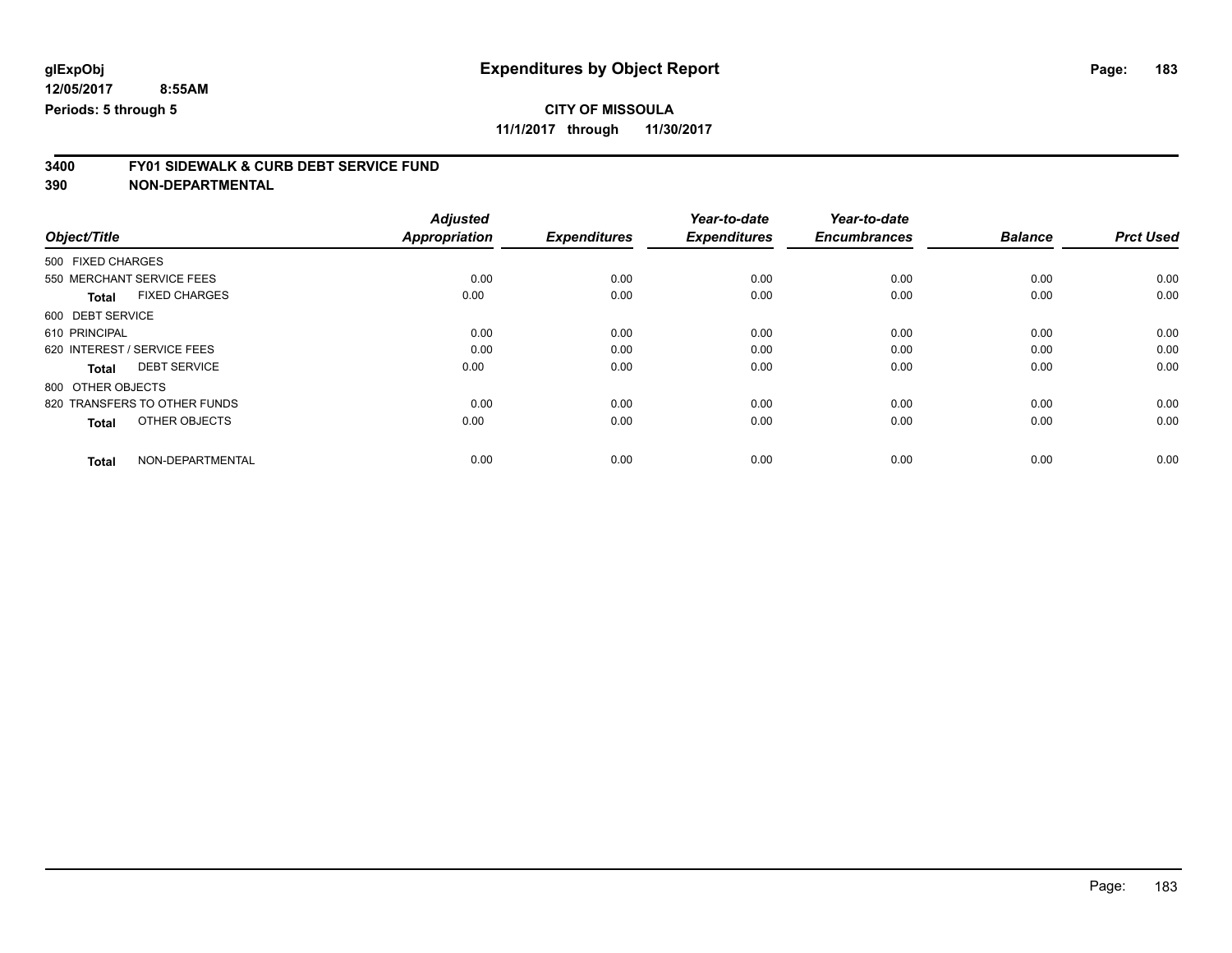### **3400 FY01 SIDEWALK & CURB DEBT SERVICE FUND**

|                              |                                              | <b>Adjusted</b> |                     | Year-to-date        | Year-to-date        |                |                  |
|------------------------------|----------------------------------------------|-----------------|---------------------|---------------------|---------------------|----------------|------------------|
| Object/Title                 |                                              | Appropriation   | <b>Expenditures</b> | <b>Expenditures</b> | <b>Encumbrances</b> | <b>Balance</b> | <b>Prct Used</b> |
| 500 FIXED CHARGES            |                                              |                 |                     |                     |                     |                |                  |
| 550 MERCHANT SERVICE FEES    |                                              | 0.00            | 0.00                | 0.00                | 0.00                | 0.00           | 0.00             |
| Total                        | <b>FIXED CHARGES</b>                         | 0.00            | 0.00                | 0.00                | 0.00                | 0.00           | 0.00             |
| 600 DEBT SERVICE             |                                              |                 |                     |                     |                     |                |                  |
| 610 PRINCIPAL                |                                              | 0.00            | 0.00                | 0.00                | 0.00                | 0.00           | 0.00             |
| 620 INTEREST / SERVICE FEES  |                                              | 0.00            | 0.00                | 0.00                | 0.00                | 0.00           | 0.00             |
| <b>Total</b>                 | <b>DEBT SERVICE</b>                          | 0.00            | 0.00                | 0.00                | 0.00                | 0.00           | 0.00             |
| 800 OTHER OBJECTS            |                                              |                 |                     |                     |                     |                |                  |
| 820 TRANSFERS TO OTHER FUNDS |                                              | 0.00            | 0.00                | 0.00                | 0.00                | 0.00           | 0.00             |
| <b>Total</b>                 | OTHER OBJECTS                                | 0.00            | 0.00                | 0.00                | 0.00                | 0.00           | 0.00             |
| <b>Total</b>                 | <b>FY01 SIDEWALK &amp; CURB DEBT SERVICE</b> | 0.00            | 0.00                | 0.00                | 0.00                | 0.00           | 0.00             |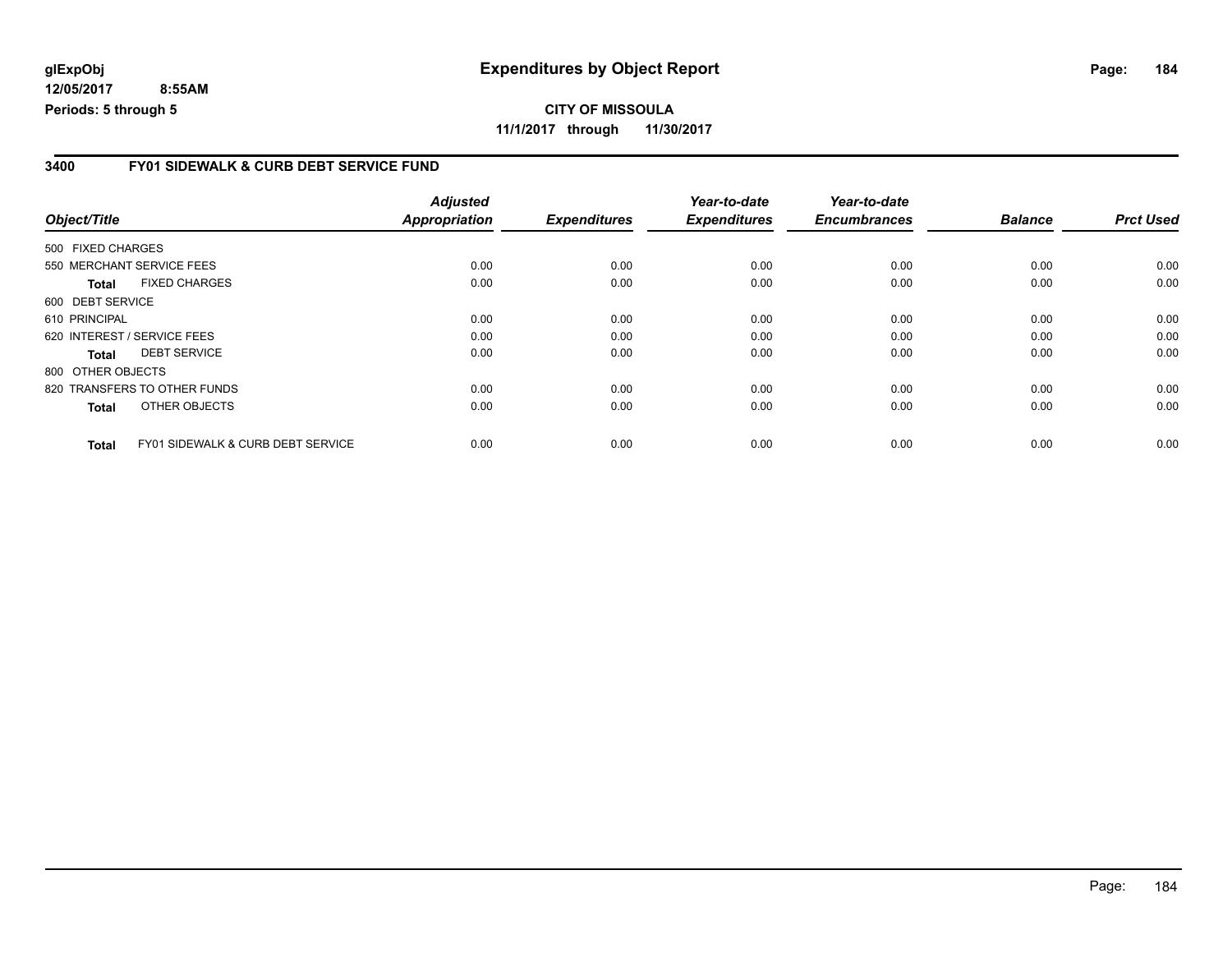## **glExpObj Expenditures by Object Report Page: 185**

**12/05/2017 8:55AM Periods: 5 through 5**

**3410 FY02 SIDEWALK & CURB DEBT SERVICE FUND**

**000 \*\*\* Title Not Found \*\*\***

| Object/Title                     | <b>Adjusted</b><br>Appropriation | <b>Expenditures</b> | Year-to-date<br><b>Expenditures</b> | Year-to-date<br><b>Encumbrances</b> | <b>Balance</b> | <b>Prct Used</b> |
|----------------------------------|----------------------------------|---------------------|-------------------------------------|-------------------------------------|----------------|------------------|
| 800 OTHER OBJECTS                |                                  |                     |                                     |                                     |                |                  |
| 820 TRANSFERS TO OTHER FUNDS     | 0.00                             | 0.00                | 0.00                                | 0.00                                | 0.00           | 0.00             |
| OTHER OBJECTS<br><b>Total</b>    | 0.00                             | 0.00                | 0.00                                | 0.00                                | 0.00           | 0.00             |
| *** Title Not Found ***<br>Total | 0.00                             | 0.00                | 0.00                                | 0.00                                | 0.00           | 0.00             |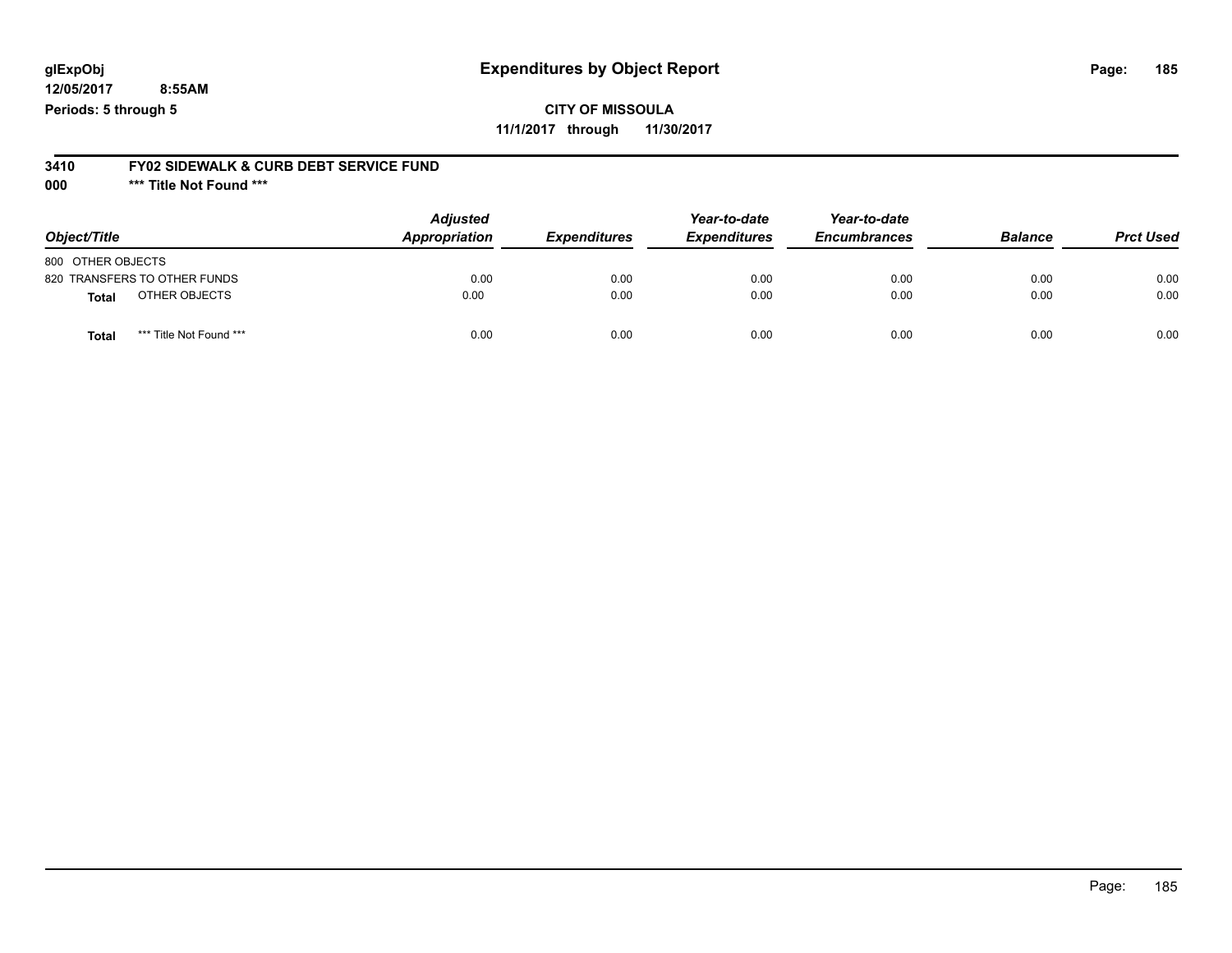## **CITY OF MISSOULA**

**11/1/2017 through 11/30/2017**

# **3410 FY02 SIDEWALK & CURB DEBT SERVICE FUND**

| Object/Title                         | <b>Adjusted</b><br>Appropriation | <b>Expenditures</b> | Year-to-date<br><b>Expenditures</b> | Year-to-date<br><b>Encumbrances</b> | <b>Balance</b> | <b>Prct Used</b> |
|--------------------------------------|----------------------------------|---------------------|-------------------------------------|-------------------------------------|----------------|------------------|
| 500 FIXED CHARGES                    |                                  |                     |                                     |                                     |                |                  |
| 550 MERCHANT SERVICE FEES            | 0.00                             | 0.00                | 0.00                                | 0.00                                | 0.00           | 0.00             |
| <b>FIXED CHARGES</b><br><b>Total</b> | 0.00                             | 0.00                | 0.00                                | 0.00                                | 0.00           | 0.00             |
| 600 DEBT SERVICE                     |                                  |                     |                                     |                                     |                |                  |
| 610 PRINCIPAL                        | 0.00                             | 0.00                | 0.00                                | 0.00                                | 0.00           | 0.00             |
| 620 INTEREST / SERVICE FEES          | 0.00                             | 0.00                | 0.00                                | 0.00                                | 0.00           | 0.00             |
| <b>DEBT SERVICE</b><br><b>Total</b>  | 0.00                             | 0.00                | 0.00                                | 0.00                                | 0.00           | 0.00             |
| NON-DEPARTMENTAL<br><b>Total</b>     | 0.00                             | 0.00                | 0.00                                | 0.00                                | 0.00           | 0.00             |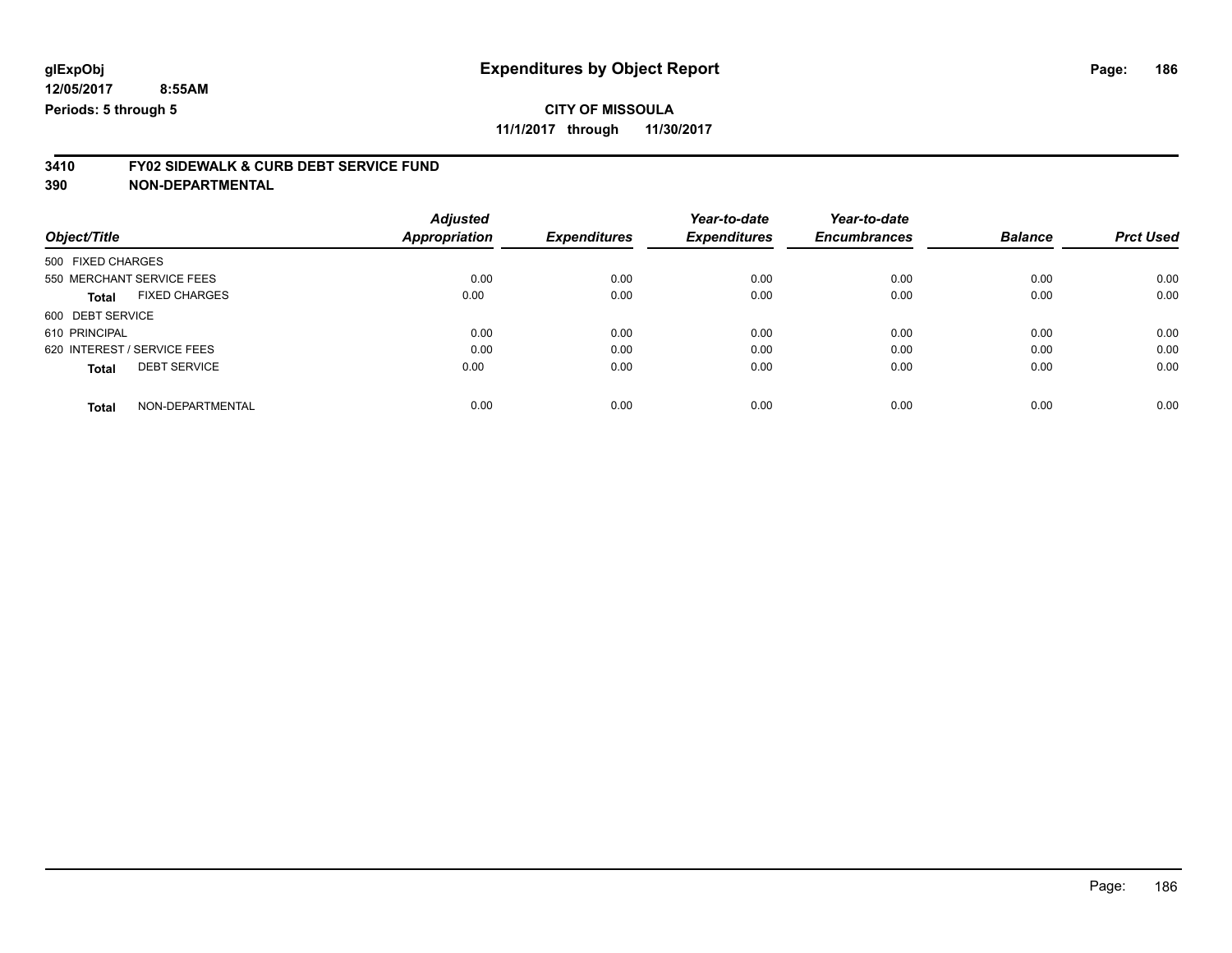### **3410 FY02 SIDEWALK & CURB DEBT SERVICE FUND**

| Object/Title      |                                              | <b>Adjusted</b><br><b>Appropriation</b> | <b>Expenditures</b> | Year-to-date<br><b>Expenditures</b> | Year-to-date<br><b>Encumbrances</b> | <b>Balance</b> | <b>Prct Used</b> |
|-------------------|----------------------------------------------|-----------------------------------------|---------------------|-------------------------------------|-------------------------------------|----------------|------------------|
|                   |                                              |                                         |                     |                                     |                                     |                |                  |
| 500 FIXED CHARGES |                                              |                                         |                     |                                     |                                     |                |                  |
|                   | 550 MERCHANT SERVICE FEES                    | 0.00                                    | 0.00                | 0.00                                | 0.00                                | 0.00           | 0.00             |
| Total             | <b>FIXED CHARGES</b>                         | 0.00                                    | 0.00                | 0.00                                | 0.00                                | 0.00           | 0.00             |
| 600 DEBT SERVICE  |                                              |                                         |                     |                                     |                                     |                |                  |
| 610 PRINCIPAL     |                                              | 0.00                                    | 0.00                | 0.00                                | 0.00                                | 0.00           | 0.00             |
|                   | 620 INTEREST / SERVICE FEES                  | 0.00                                    | 0.00                | 0.00                                | 0.00                                | 0.00           | 0.00             |
| Total             | <b>DEBT SERVICE</b>                          | 0.00                                    | 0.00                | 0.00                                | 0.00                                | 0.00           | 0.00             |
| 800 OTHER OBJECTS |                                              |                                         |                     |                                     |                                     |                |                  |
|                   | 820 TRANSFERS TO OTHER FUNDS                 | 0.00                                    | 0.00                | 0.00                                | 0.00                                | 0.00           | 0.00             |
| <b>Total</b>      | OTHER OBJECTS                                | 0.00                                    | 0.00                | 0.00                                | 0.00                                | 0.00           | 0.00             |
| <b>Total</b>      | <b>FY02 SIDEWALK &amp; CURB DEBT SERVICE</b> | 0.00                                    | 0.00                | 0.00                                | 0.00                                | 0.00           | 0.00             |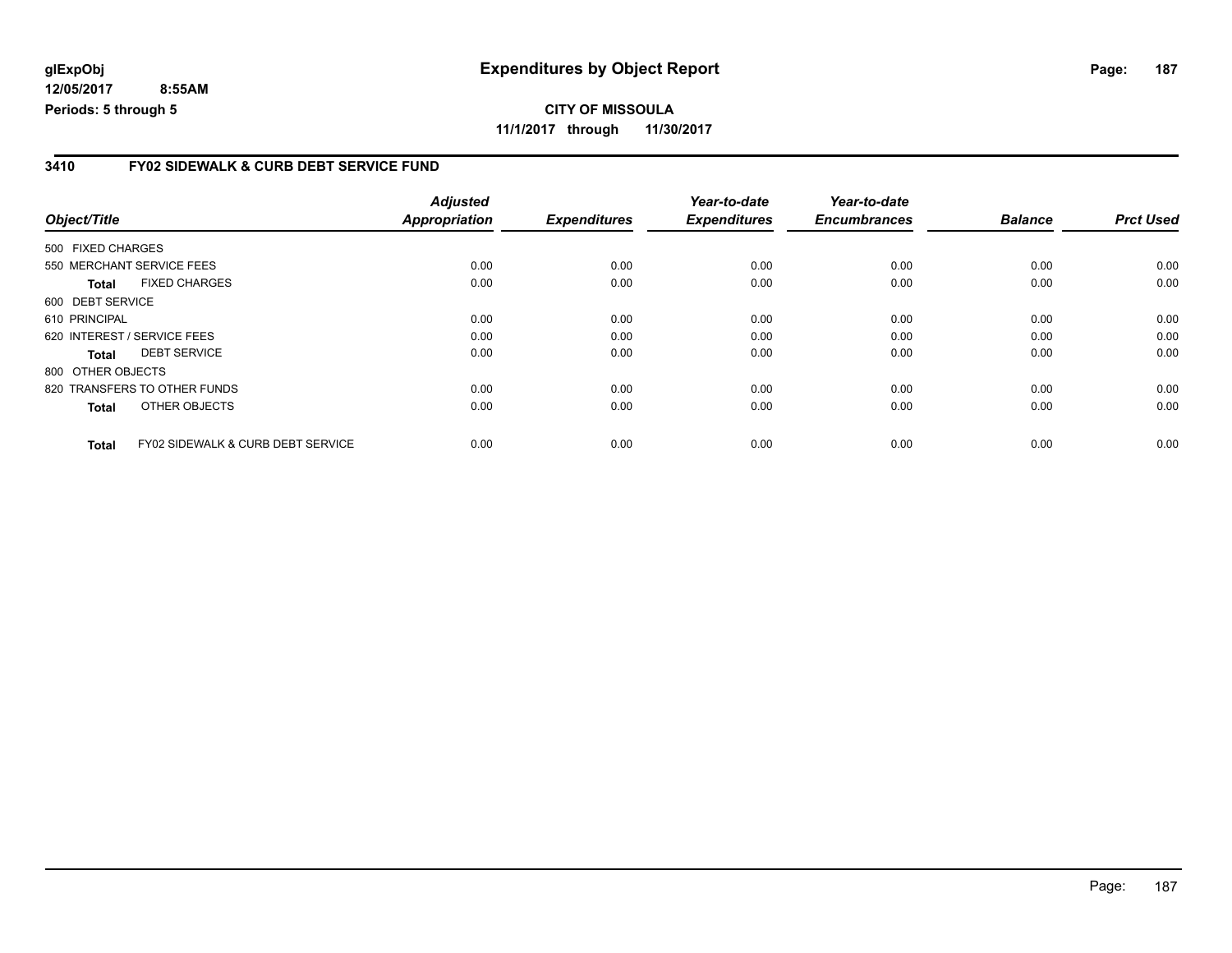**11/1/2017 through 11/30/2017**

# **3420 FY03 SIDEWALK & CURB DEBT SERVICE**

|                             |                      | <b>Adjusted</b> |                     | Year-to-date        | Year-to-date        |                |                  |
|-----------------------------|----------------------|-----------------|---------------------|---------------------|---------------------|----------------|------------------|
| Object/Title                |                      | Appropriation   | <b>Expenditures</b> | <b>Expenditures</b> | <b>Encumbrances</b> | <b>Balance</b> | <b>Prct Used</b> |
| 500 FIXED CHARGES           |                      |                 |                     |                     |                     |                |                  |
| 550 MERCHANT SERVICE FEES   |                      | 0.00            | 0.00                | 0.00                | 0.00                | 0.00           | 0.00             |
| <b>Total</b>                | <b>FIXED CHARGES</b> | 0.00            | 0.00                | 0.00                | 0.00                | 0.00           | 0.00             |
| 600 DEBT SERVICE            |                      |                 |                     |                     |                     |                |                  |
| 610 PRINCIPAL               |                      | 0.00            | 0.00                | 0.00                | 0.00                | 0.00           | 0.00             |
| 620 INTEREST / SERVICE FEES |                      | 0.00            | 0.00                | 0.00                | 0.00                | 0.00           | 0.00             |
| <b>Total</b>                | <b>DEBT SERVICE</b>  | 0.00            | 0.00                | 0.00                | 0.00                | 0.00           | 0.00             |
| <b>Total</b>                | NON-DEPARTMENTAL     | 0.00            | 0.00                | 0.00                | 0.00                | 0.00           | 0.00             |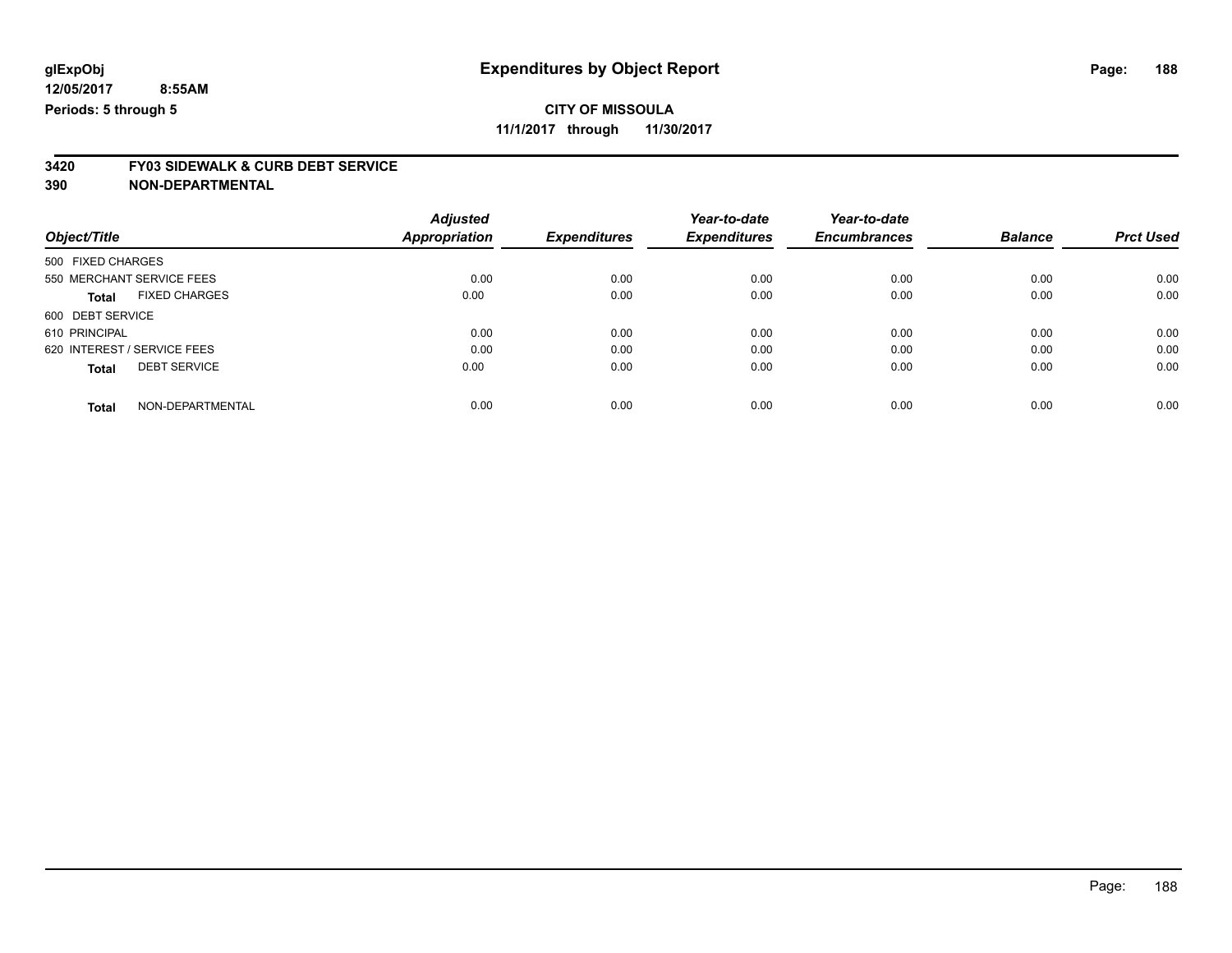**CITY OF MISSOULA 11/1/2017 through 11/30/2017**

### **3420 FY03 SIDEWALK & CURB DEBT SERVICE**

| Object/Title                |                                   | <b>Adjusted</b><br><b>Appropriation</b> | <b>Expenditures</b> | Year-to-date<br><b>Expenditures</b> | Year-to-date<br><b>Encumbrances</b> | <b>Balance</b> | <b>Prct Used</b> |
|-----------------------------|-----------------------------------|-----------------------------------------|---------------------|-------------------------------------|-------------------------------------|----------------|------------------|
|                             |                                   |                                         |                     |                                     |                                     |                |                  |
| 500 FIXED CHARGES           |                                   |                                         |                     |                                     |                                     |                |                  |
| 550 MERCHANT SERVICE FEES   |                                   | 0.00                                    | 0.00                | 0.00                                | 0.00                                | 0.00           | 0.00             |
| <b>Total</b>                | <b>FIXED CHARGES</b>              | 0.00                                    | 0.00                | 0.00                                | 0.00                                | 0.00           | 0.00             |
| 600 DEBT SERVICE            |                                   |                                         |                     |                                     |                                     |                |                  |
| 610 PRINCIPAL               |                                   | 0.00                                    | 0.00                | 0.00                                | 0.00                                | 0.00           | 0.00             |
| 620 INTEREST / SERVICE FEES |                                   | 0.00                                    | 0.00                | 0.00                                | 0.00                                | 0.00           | 0.00             |
| <b>Total</b>                | <b>DEBT SERVICE</b>               | 0.00                                    | 0.00                | 0.00                                | 0.00                                | 0.00           | 0.00             |
| <b>Total</b>                | FY03 SIDEWALK & CURB DEBT SERVICE | 0.00                                    | 0.00                | 0.00                                | 0.00                                | 0.00           | 0.00             |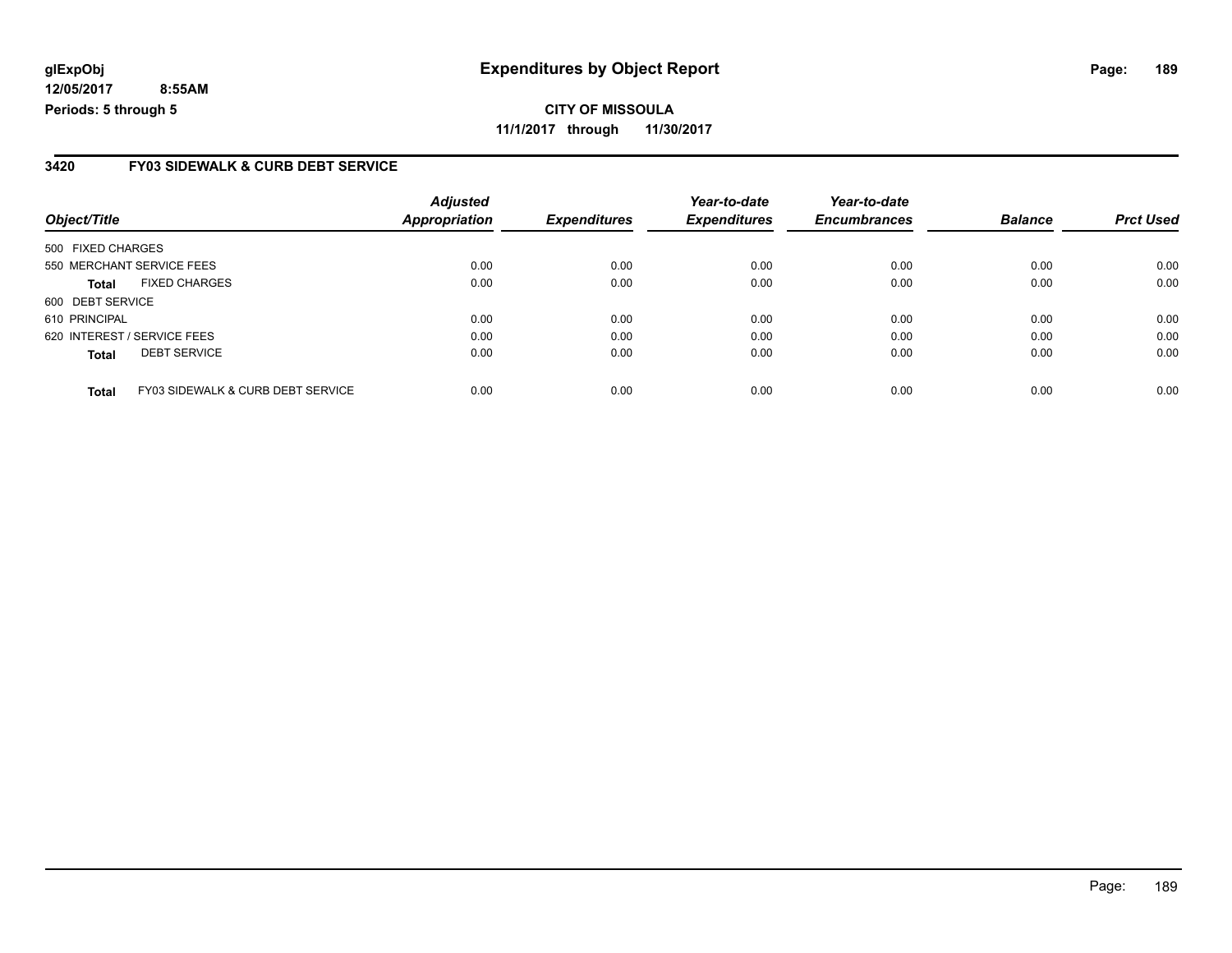**11/1/2017 through 11/30/2017**

# **3430 FY04 SIDEWALK CURB DEBT SERVICE**

|                             |                      | <b>Adjusted</b>      |                     | Year-to-date        | Year-to-date        |                |                  |
|-----------------------------|----------------------|----------------------|---------------------|---------------------|---------------------|----------------|------------------|
| Object/Title                |                      | <b>Appropriation</b> | <b>Expenditures</b> | <b>Expenditures</b> | <b>Encumbrances</b> | <b>Balance</b> | <b>Prct Used</b> |
| 500 FIXED CHARGES           |                      |                      |                     |                     |                     |                |                  |
| 550 MERCHANT SERVICE FEES   |                      | 0.00                 | 0.00                | 0.00                | 0.00                | 0.00           | 0.00             |
| <b>Total</b>                | <b>FIXED CHARGES</b> | 0.00                 | 0.00                | 0.00                | 0.00                | 0.00           | 0.00             |
| 600 DEBT SERVICE            |                      |                      |                     |                     |                     |                |                  |
| 610 PRINCIPAL               |                      | 0.00                 | 0.00                | 0.00                | 0.00                | 0.00           | 0.00             |
| 620 INTEREST / SERVICE FEES |                      | 0.00                 | 0.00                | 0.00                | 0.00                | 0.00           | 0.00             |
| <b>Total</b>                | <b>DEBT SERVICE</b>  | 0.00                 | 0.00                | 0.00                | 0.00                | 0.00           | 0.00             |
| <b>Total</b>                | NON-DEPARTMENTAL     | 0.00                 | 0.00                | 0.00                | 0.00                | 0.00           | 0.00             |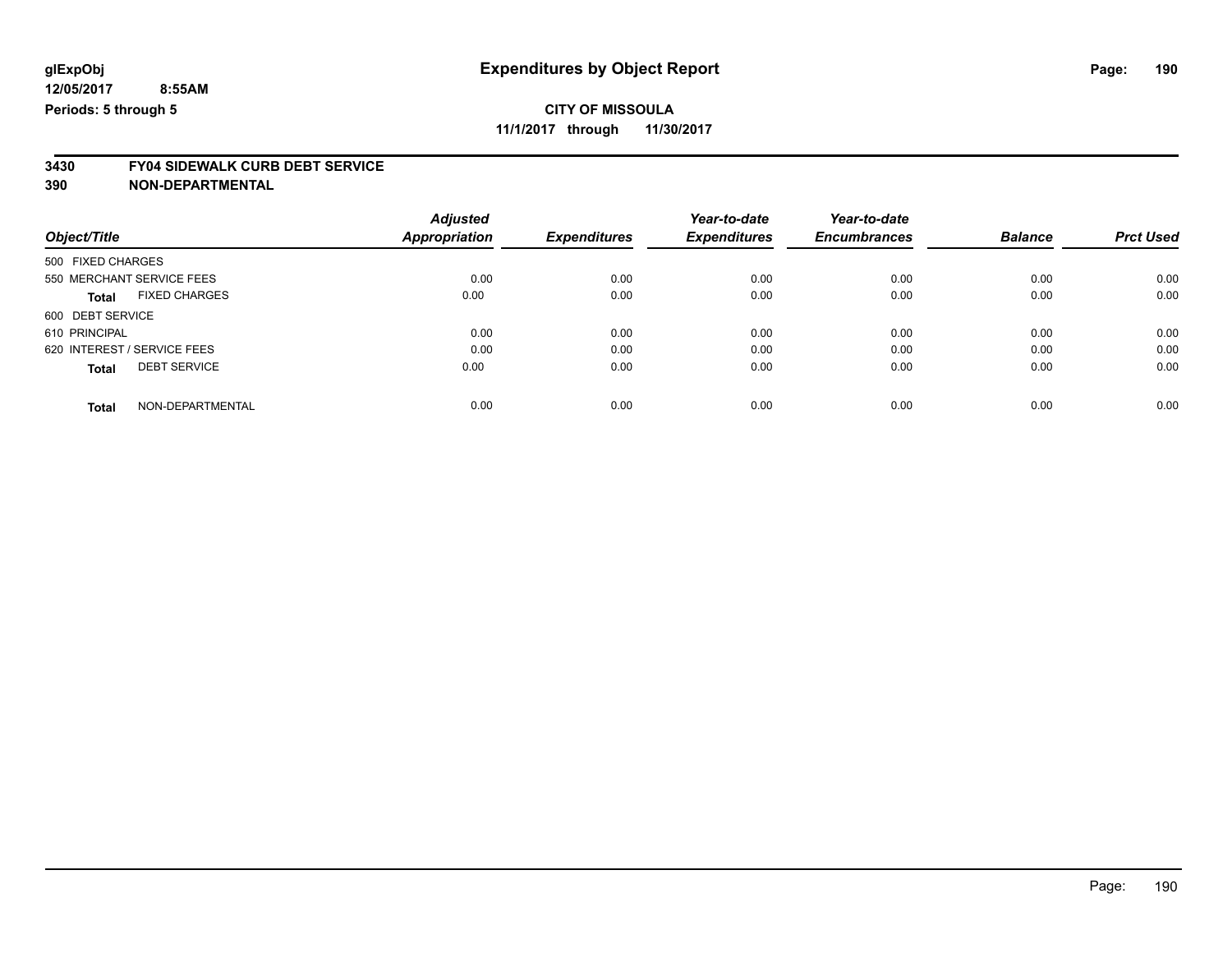### **3430 FY04 SIDEWALK CURB DEBT SERVICE**

| Object/Title                                           | <b>Adjusted</b><br><b>Appropriation</b> | <b>Expenditures</b> | Year-to-date<br><b>Expenditures</b> | Year-to-date<br><b>Encumbrances</b> | <b>Balance</b> | <b>Prct Used</b> |
|--------------------------------------------------------|-----------------------------------------|---------------------|-------------------------------------|-------------------------------------|----------------|------------------|
|                                                        |                                         |                     |                                     |                                     |                |                  |
| 500 FIXED CHARGES                                      |                                         |                     |                                     |                                     |                |                  |
| 550 MERCHANT SERVICE FEES                              | 0.00                                    | 0.00                | 0.00                                | 0.00                                | 0.00           | 0.00             |
| <b>FIXED CHARGES</b><br>Total                          | 0.00                                    | 0.00                | 0.00                                | 0.00                                | 0.00           | 0.00             |
| 600 DEBT SERVICE                                       |                                         |                     |                                     |                                     |                |                  |
| 610 PRINCIPAL                                          | 0.00                                    | 0.00                | 0.00                                | 0.00                                | 0.00           | 0.00             |
| 620 INTEREST / SERVICE FEES                            | 0.00                                    | 0.00                | 0.00                                | 0.00                                | 0.00           | 0.00             |
| <b>DEBT SERVICE</b><br><b>Total</b>                    | 0.00                                    | 0.00                | 0.00                                | 0.00                                | 0.00           | 0.00             |
|                                                        |                                         |                     |                                     |                                     |                |                  |
| <b>FY04 SIDEWALK CURB DEBT SERVICE</b><br><b>Total</b> | 0.00                                    | 0.00                | 0.00                                | 0.00                                | 0.00           | 0.00             |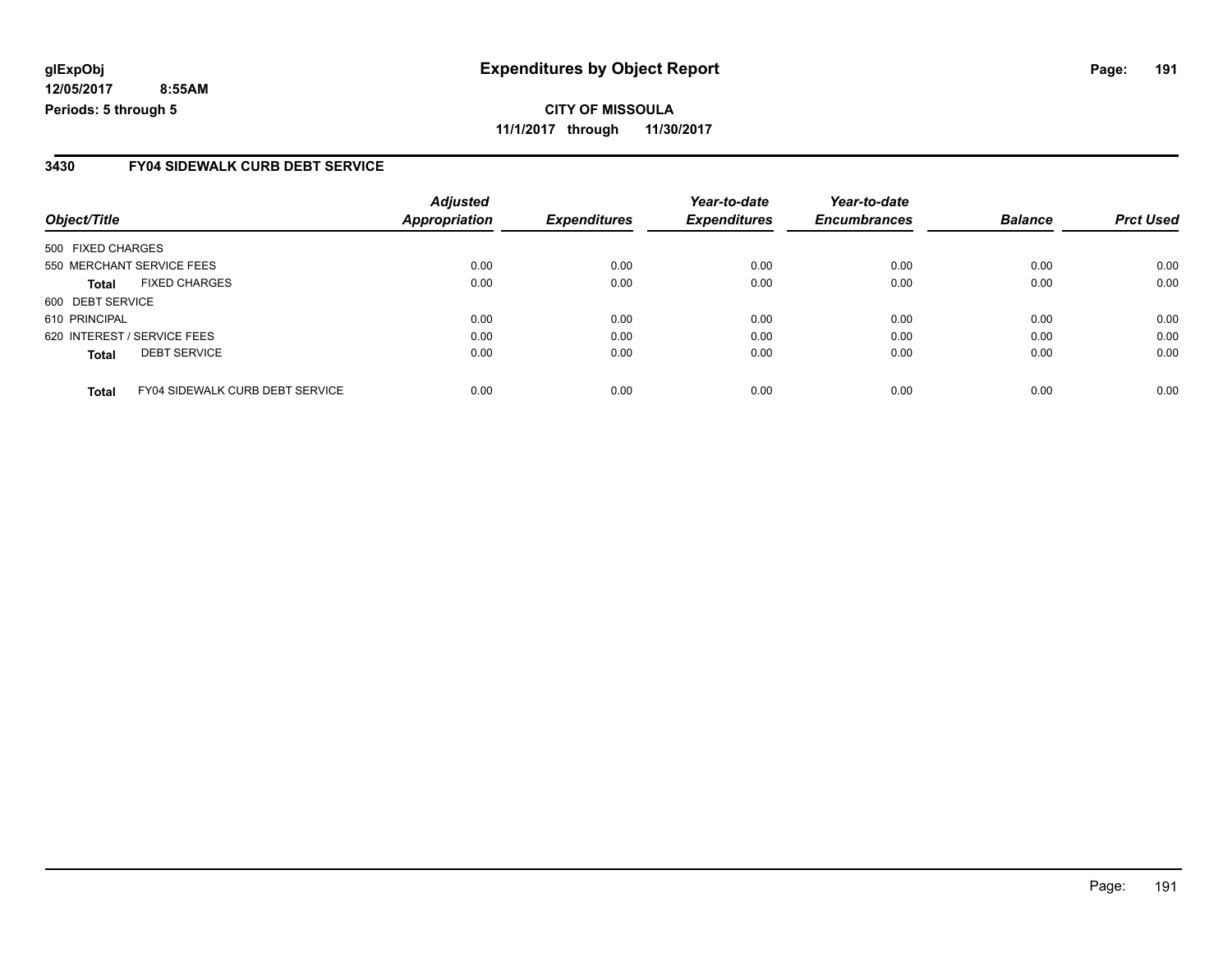**3440 FY05 SIDEWALK AND CURB**

|                                      | <b>Adjusted</b>      |                     | Year-to-date        | Year-to-date        |                |                  |
|--------------------------------------|----------------------|---------------------|---------------------|---------------------|----------------|------------------|
| Object/Title                         | <b>Appropriation</b> | <b>Expenditures</b> | <b>Expenditures</b> | <b>Encumbrances</b> | <b>Balance</b> | <b>Prct Used</b> |
| 500 FIXED CHARGES                    |                      |                     |                     |                     |                |                  |
| 550 MERCHANT SERVICE FEES            | 0.00                 | 0.00                | 0.00                | 0.00                | 0.00           | 0.00             |
| <b>FIXED CHARGES</b><br><b>Total</b> | 0.00                 | 0.00                | 0.00                | 0.00                | 0.00           | 0.00             |
| 600 DEBT SERVICE                     |                      |                     |                     |                     |                |                  |
| 610 PRINCIPAL                        | 0.00                 | 0.00                | 0.00                | 0.00                | 0.00           | 0.00             |
| 620 INTEREST / SERVICE FEES          | 0.00                 | 0.00                | 0.00                | 0.00                | 0.00           | 0.00             |
| <b>DEBT SERVICE</b><br><b>Total</b>  | 0.00                 | 0.00                | 0.00                | 0.00                | 0.00           | 0.00             |
| NON-DEPARTMENTAL<br><b>Total</b>     | 0.00                 | 0.00                | 0.00                | 0.00                | 0.00           | 0.00             |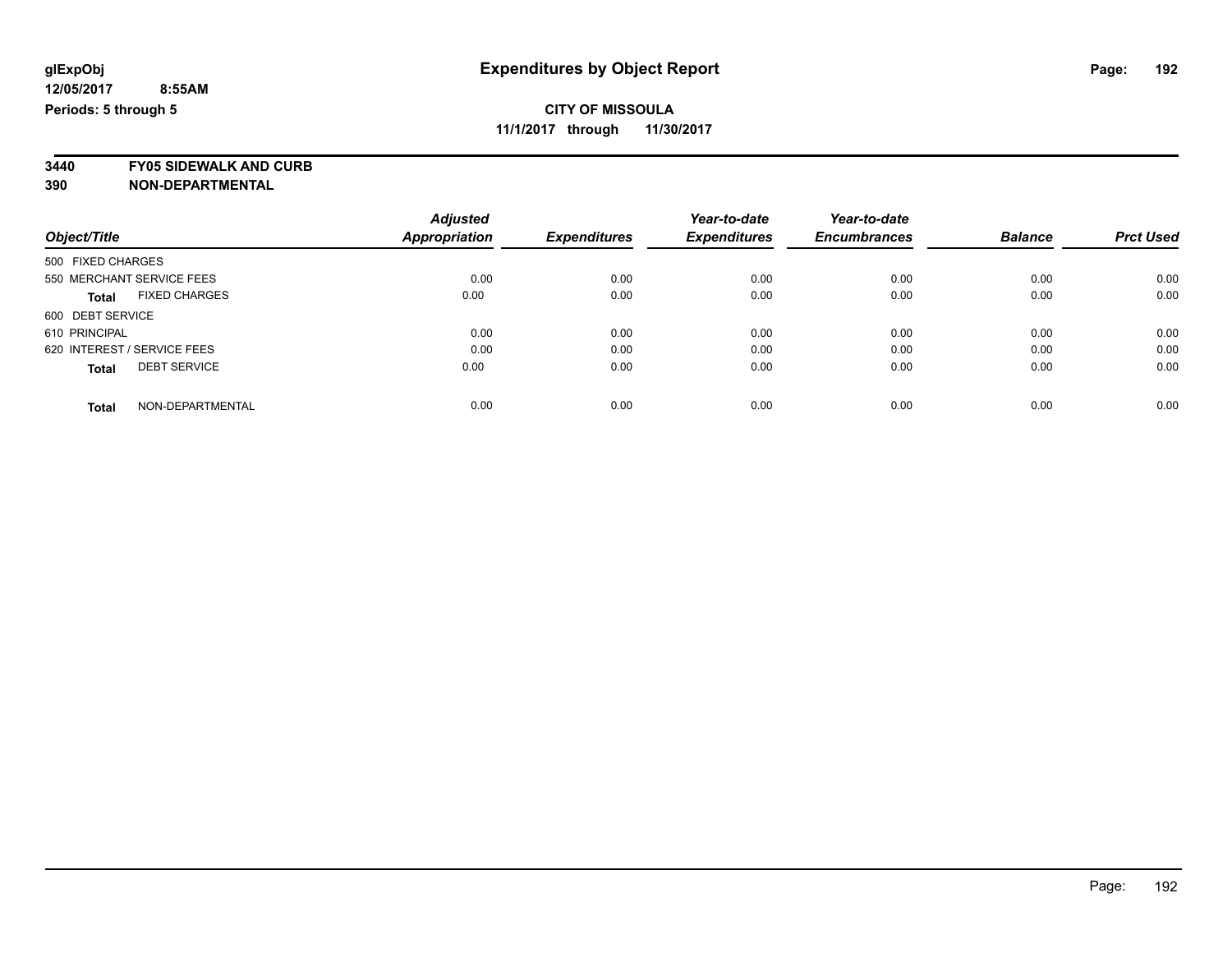**CITY OF MISSOULA 11/1/2017 through 11/30/2017**

### **3440 FY05 SIDEWALK AND CURB**

|                                               | <b>Adjusted</b>      |                     | Year-to-date        | Year-to-date        |                |                  |
|-----------------------------------------------|----------------------|---------------------|---------------------|---------------------|----------------|------------------|
| Object/Title                                  | <b>Appropriation</b> | <b>Expenditures</b> | <b>Expenditures</b> | <b>Encumbrances</b> | <b>Balance</b> | <b>Prct Used</b> |
| 500 FIXED CHARGES                             |                      |                     |                     |                     |                |                  |
| 550 MERCHANT SERVICE FEES                     | 0.00                 | 0.00                | 0.00                | 0.00                | 0.00           | 0.00             |
| <b>FIXED CHARGES</b><br><b>Total</b>          | 0.00                 | 0.00                | 0.00                | 0.00                | 0.00           | 0.00             |
| 600 DEBT SERVICE                              |                      |                     |                     |                     |                |                  |
| 610 PRINCIPAL                                 | 0.00                 | 0.00                | 0.00                | 0.00                | 0.00           | 0.00             |
| 620 INTEREST / SERVICE FEES                   | 0.00                 | 0.00                | 0.00                | 0.00                | 0.00           | 0.00             |
| <b>DEBT SERVICE</b><br><b>Total</b>           | 0.00                 | 0.00                | 0.00                | 0.00                | 0.00           | 0.00             |
| <b>FY05 SIDEWALK AND CURB</b><br><b>Total</b> | 0.00                 | 0.00                | 0.00                | 0.00                | 0.00           | 0.00             |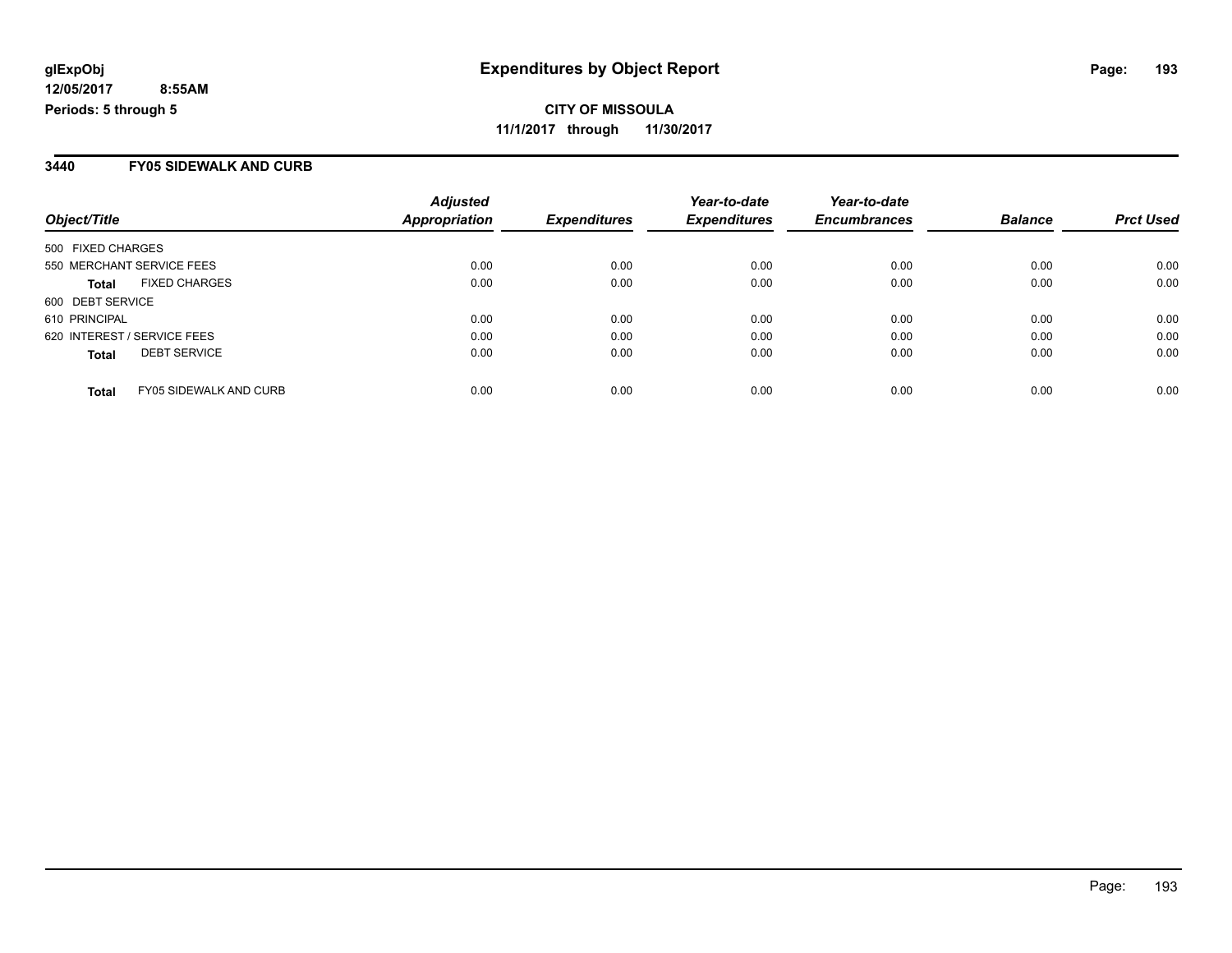**3450 FY06 SIDEWALK AND CURB**

| Object/Title                |                      | <b>Adjusted</b> |                     | Year-to-date        | Year-to-date        |                |                  |
|-----------------------------|----------------------|-----------------|---------------------|---------------------|---------------------|----------------|------------------|
|                             |                      | Appropriation   | <b>Expenditures</b> | <b>Expenditures</b> | <b>Encumbrances</b> | <b>Balance</b> | <b>Prct Used</b> |
| 500 FIXED CHARGES           |                      |                 |                     |                     |                     |                |                  |
| 550 MERCHANT SERVICE FEES   |                      | 350.00          | 0.00                | 0.00                | 0.00                | 350.00         | 0.00             |
| <b>Total</b>                | <b>FIXED CHARGES</b> | 350.00          | 0.00                | 0.00                | 0.00                | 350.00         | 0.00             |
| 600 DEBT SERVICE            |                      |                 |                     |                     |                     |                |                  |
| 610 PRINCIPAL               |                      | 25,000.00       | 0.00                | 0.00                | 0.00                | 25,000.00      | 0.00             |
| 620 INTEREST / SERVICE FEES |                      | 1,063.00        | 0.00                | 0.00                | 0.00                | 1,063.00       | 0.00             |
| <b>Total</b>                | <b>DEBT SERVICE</b>  | 26,063.00       | 0.00                | 0.00                | 0.00                | 26.063.00      | 0.00             |
| <b>Total</b>                | NON-DEPARTMENTAL     | 26.413.00       | 0.00                | 0.00                | 0.00                | 26.413.00      | 0.00             |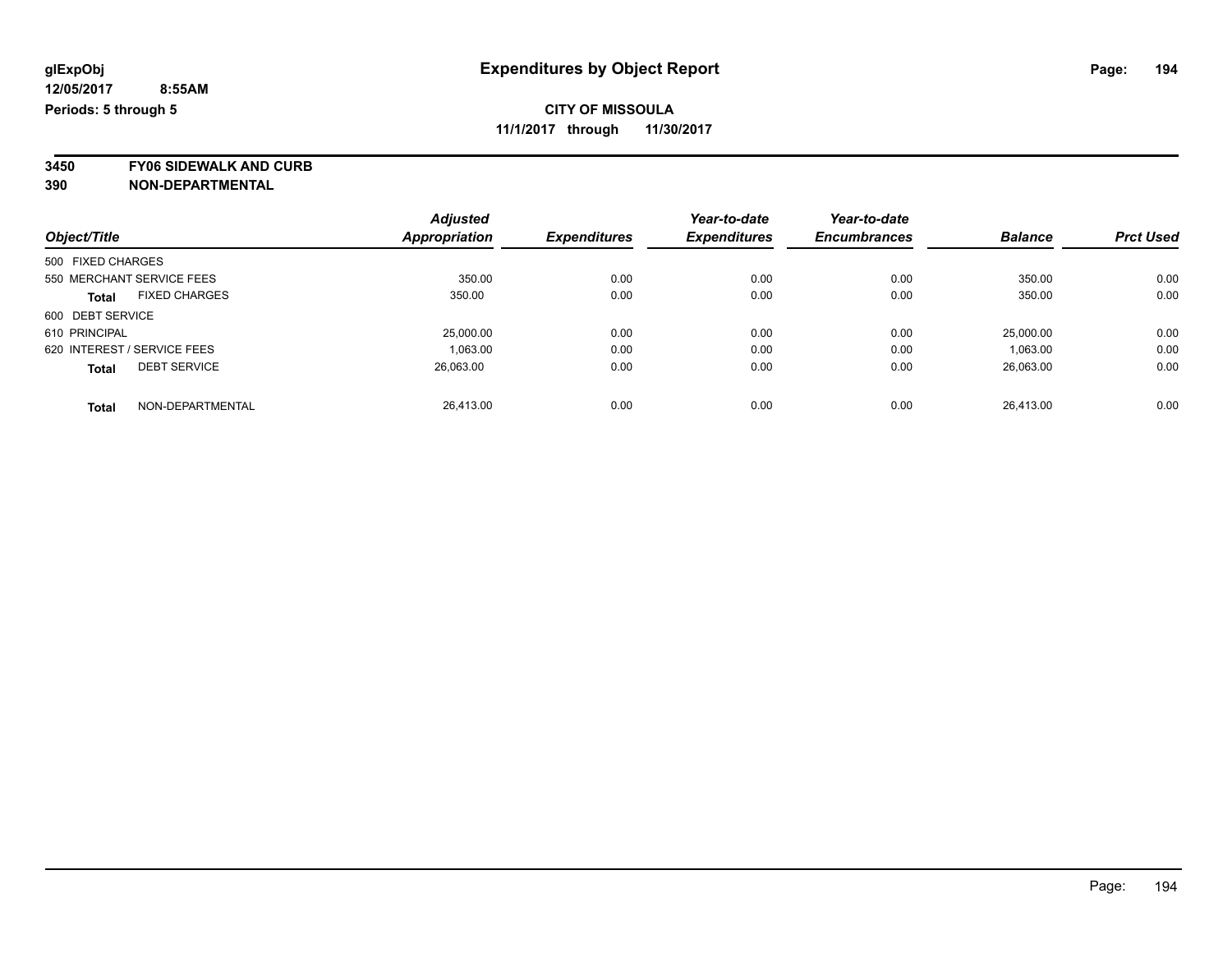#### **3450 FY06 SIDEWALK AND CURB**

| Object/Title                                  | <b>Adjusted</b><br>Appropriation | <b>Expenditures</b> | Year-to-date<br><b>Expenditures</b> | Year-to-date<br><b>Encumbrances</b> | <b>Balance</b> | <b>Prct Used</b> |
|-----------------------------------------------|----------------------------------|---------------------|-------------------------------------|-------------------------------------|----------------|------------------|
| 500 FIXED CHARGES                             |                                  |                     |                                     |                                     |                |                  |
| 550 MERCHANT SERVICE FEES                     | 350.00                           | 0.00                | 0.00                                | 0.00                                | 350.00         | 0.00             |
| <b>FIXED CHARGES</b><br><b>Total</b>          | 350.00                           | 0.00                | 0.00                                | 0.00                                | 350.00         | 0.00             |
| 600 DEBT SERVICE                              |                                  |                     |                                     |                                     |                |                  |
| 610 PRINCIPAL                                 | 25,000.00                        | 0.00                | 0.00                                | 0.00                                | 25.000.00      | 0.00             |
| 620 INTEREST / SERVICE FEES                   | 1.063.00                         | 0.00                | 0.00                                | 0.00                                | 1,063.00       | 0.00             |
| <b>DEBT SERVICE</b><br><b>Total</b>           | 26.063.00                        | 0.00                | 0.00                                | 0.00                                | 26,063.00      | 0.00             |
| <b>FY06 SIDEWALK AND CURB</b><br><b>Total</b> | 26.413.00                        | 0.00                | 0.00                                | 0.00                                | 26.413.00      | 0.00             |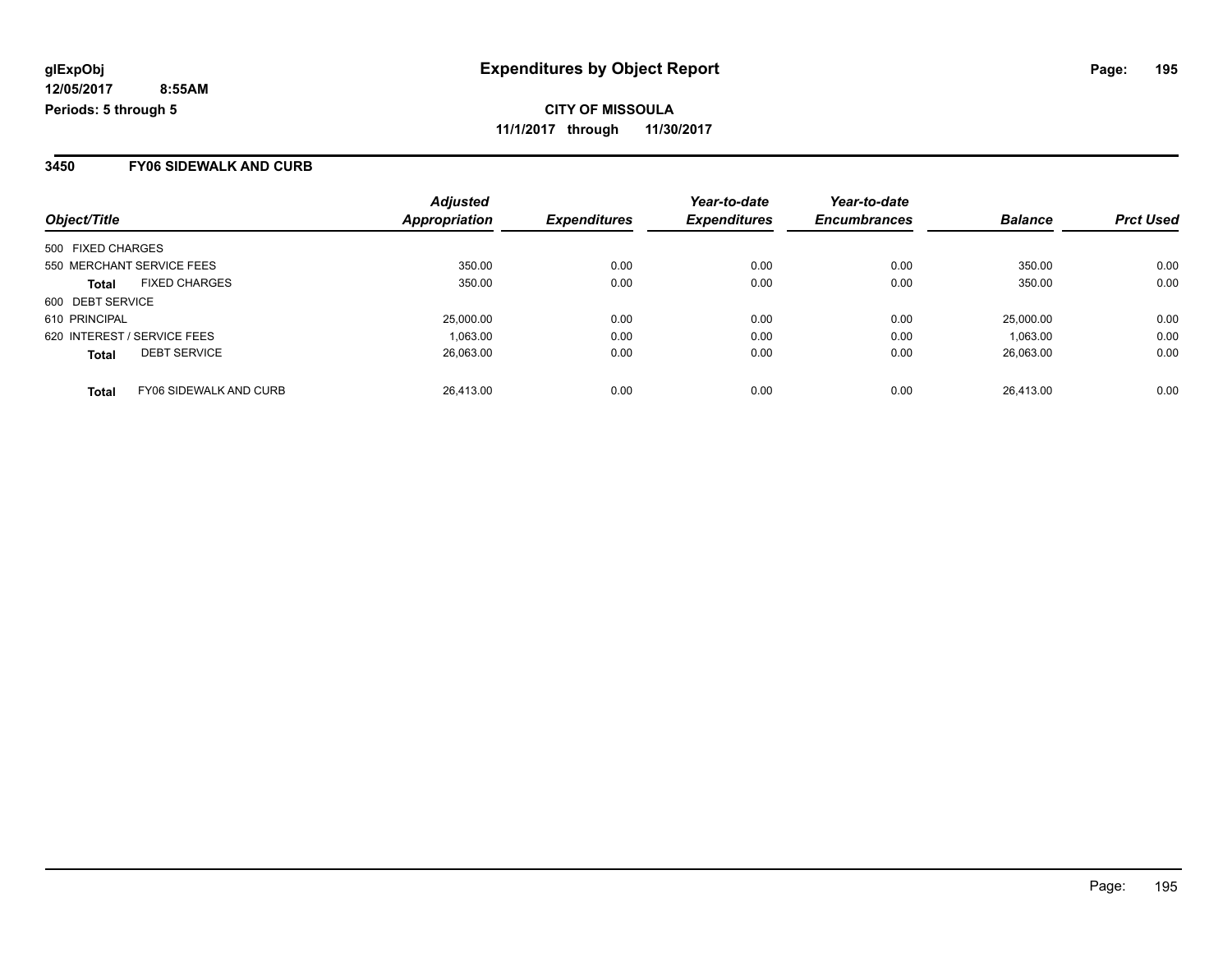**3460 FY07 SIDEWALK AND CURB DEBT**

| Object/Title      |                             | <b>Adjusted</b> |                     | Year-to-date<br><b>Expenditures</b> | Year-to-date<br><b>Encumbrances</b> | <b>Balance</b> | <b>Prct Used</b> |
|-------------------|-----------------------------|-----------------|---------------------|-------------------------------------|-------------------------------------|----------------|------------------|
|                   |                             | Appropriation   | <b>Expenditures</b> |                                     |                                     |                |                  |
| 500 FIXED CHARGES |                             |                 |                     |                                     |                                     |                |                  |
|                   | 550 MERCHANT SERVICE FEES   | 350.00          | 0.00                | 0.00                                | 0.00                                | 350.00         | 0.00             |
| <b>Total</b>      | <b>FIXED CHARGES</b>        | 350.00          | 0.00                | 0.00                                | 0.00                                | 350.00         | 0.00             |
| 600 DEBT SERVICE  |                             |                 |                     |                                     |                                     |                |                  |
| 610 PRINCIPAL     |                             | 40.000.00       | 0.00                | 0.00                                | 0.00                                | 40,000.00      | 0.00             |
|                   | 620 INTEREST / SERVICE FEES | 9.500.00        | 0.00                | 350.00                              | 0.00                                | 9.150.00       | 3.68             |
| <b>Total</b>      | <b>DEBT SERVICE</b>         | 49,500.00       | 0.00                | 350.00                              | 0.00                                | 49,150.00      | 0.71             |
| <b>Total</b>      | NON-DEPARTMENTAL            | 49.850.00       | 0.00                | 350.00                              | 0.00                                | 49.500.00      | 0.70             |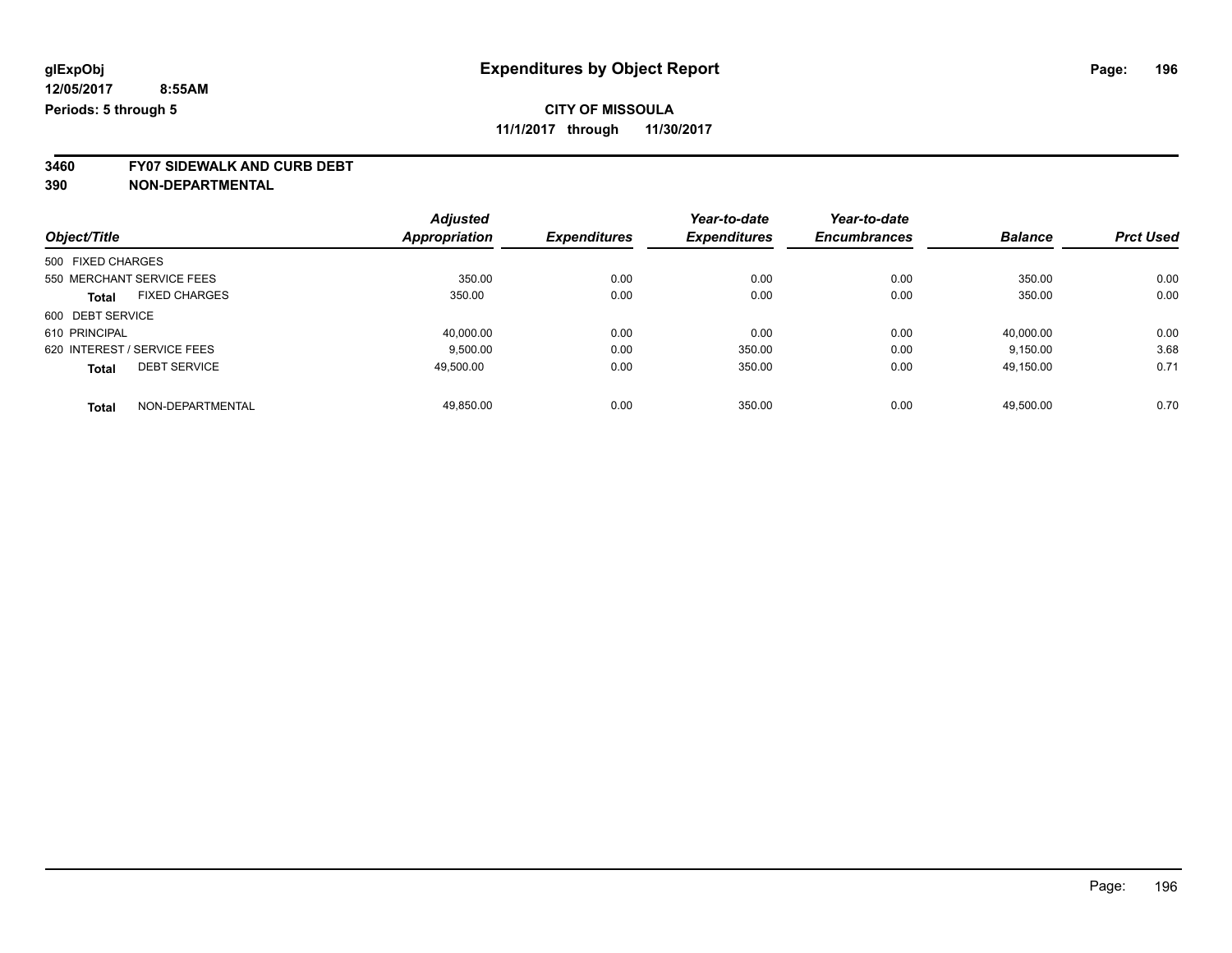**CITY OF MISSOULA 11/1/2017 through 11/30/2017**

### **3460 FY07 SIDEWALK AND CURB DEBT**

| Object/Title                                       | <b>Adjusted</b><br>Appropriation | <b>Expenditures</b> | Year-to-date<br><b>Expenditures</b> | Year-to-date<br><b>Encumbrances</b> | <b>Balance</b> | <b>Prct Used</b> |
|----------------------------------------------------|----------------------------------|---------------------|-------------------------------------|-------------------------------------|----------------|------------------|
| 500 FIXED CHARGES                                  |                                  |                     |                                     |                                     |                |                  |
| 550 MERCHANT SERVICE FEES                          | 350.00                           | 0.00                | 0.00                                | 0.00                                | 350.00         | 0.00             |
| <b>FIXED CHARGES</b><br><b>Total</b>               | 350.00                           | 0.00                | 0.00                                | 0.00                                | 350.00         | 0.00             |
| 600 DEBT SERVICE                                   |                                  |                     |                                     |                                     |                |                  |
| 610 PRINCIPAL                                      | 40.000.00                        | 0.00                | 0.00                                | 0.00                                | 40.000.00      | 0.00             |
| 620 INTEREST / SERVICE FEES                        | 9.500.00                         | 0.00                | 350.00                              | 0.00                                | 9.150.00       | 3.68             |
| <b>DEBT SERVICE</b><br><b>Total</b>                | 49,500.00                        | 0.00                | 350.00                              | 0.00                                | 49,150.00      | 0.71             |
| <b>FY07 SIDEWALK AND CURB DEBT</b><br><b>Total</b> | 49.850.00                        | 0.00                | 350.00                              | 0.00                                | 49.500.00      | 0.70             |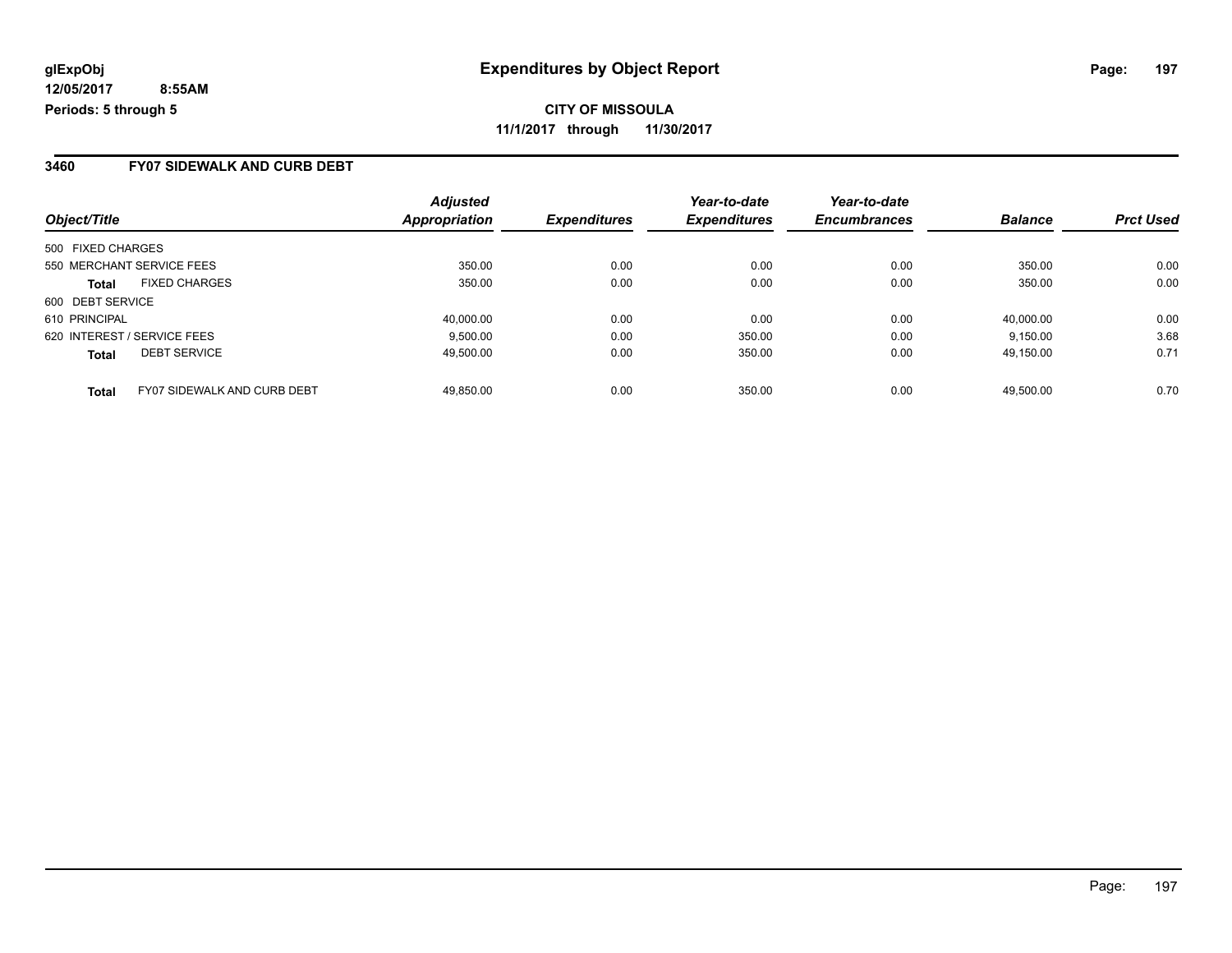# **CITY OF MISSOULA**

**11/1/2017 through 11/30/2017**

# **3461 SERIES 2008A SIDEWALK AND CURB**

### **280 PUBLIC WORKS OPERATIONS**

| Object/Title                            | <b>Adjusted</b><br><b>Appropriation</b> | <b>Expenditures</b> | Year-to-date<br><b>Expenditures</b> | Year-to-date<br><b>Encumbrances</b> | <b>Balance</b> | <b>Prct Used</b> |
|-----------------------------------------|-----------------------------------------|---------------------|-------------------------------------|-------------------------------------|----------------|------------------|
| 500 FIXED CHARGES                       |                                         |                     |                                     |                                     |                |                  |
| 550 MERCHANT SERVICE FEES               | 0.00                                    | 0.00                | 0.00                                | 0.00                                | 0.00           | 0.00             |
| <b>FIXED CHARGES</b><br><b>Total</b>    | 0.00                                    | 0.00                | 0.00                                | 0.00                                | 0.00           | 0.00             |
| 800 OTHER OBJECTS                       |                                         |                     |                                     |                                     |                |                  |
| 820 TRANSFERS TO OTHER FUNDS            | 0.00                                    | 0.00                | 0.00                                | 0.00                                | 0.00           | 0.00             |
| OTHER OBJECTS<br><b>Total</b>           | 0.00                                    | 0.00                | 0.00                                | 0.00                                | 0.00           | 0.00             |
| PUBLIC WORKS OPERATIONS<br><b>Total</b> | 0.00                                    | 0.00                | 0.00                                | 0.00                                | 0.00           | 0.00             |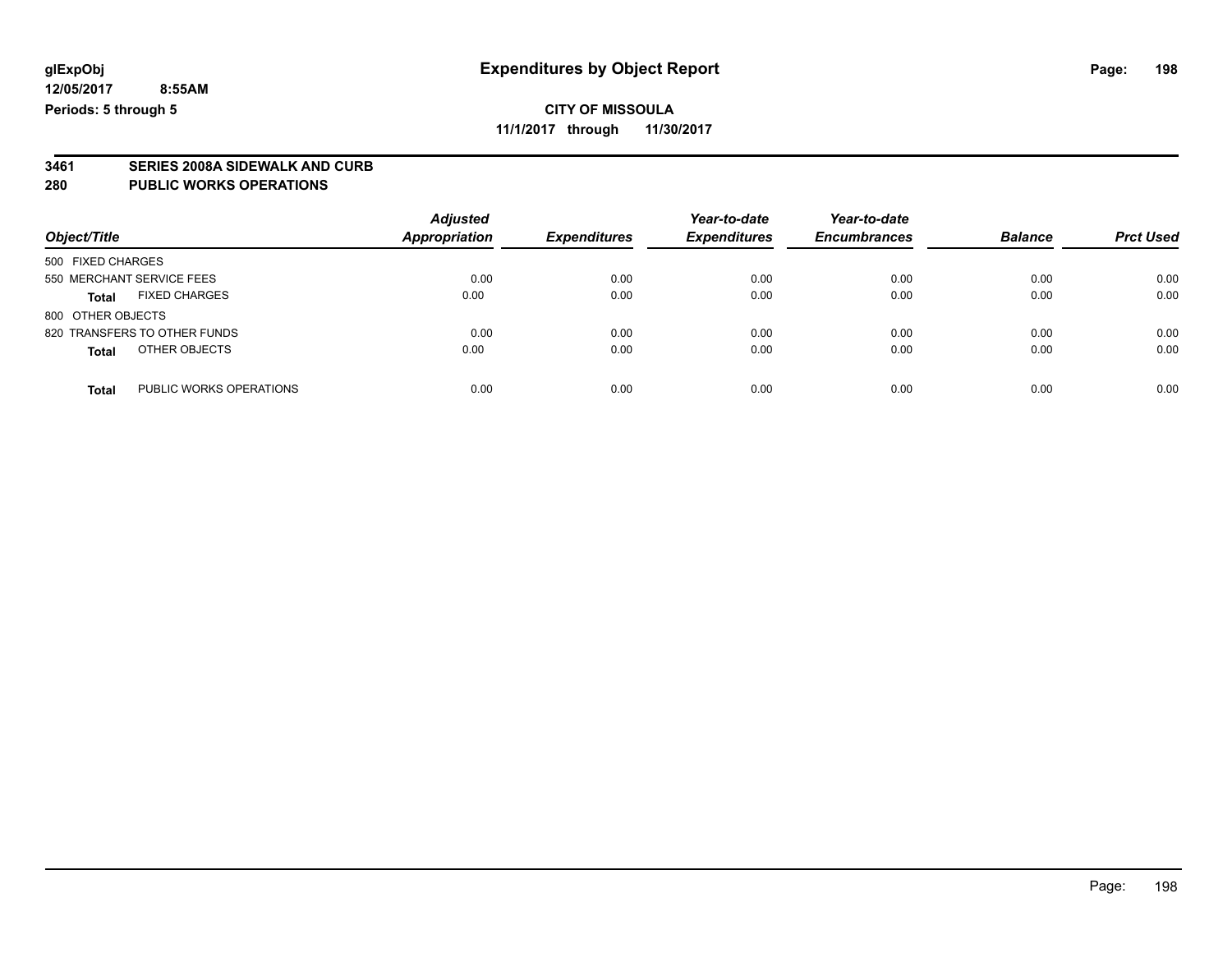**11/1/2017 through 11/30/2017**

# **3461 SERIES 2008A SIDEWALK AND CURB**

| <b>Balance</b> | <b>Prct Used</b> |
|----------------|------------------|
|                |                  |
|                |                  |
| 350.00         | 0.00             |
| 350.00         | 0.00             |
|                |                  |
| 20,000.00      | 0.00             |
| 6,538.00       | 0.00             |
| 26,538.00      | 0.00             |
|                |                  |
| 0.00           | 0.00             |
| 0.00           | 0.00             |
|                | 0.00             |
|                | 26,888.00        |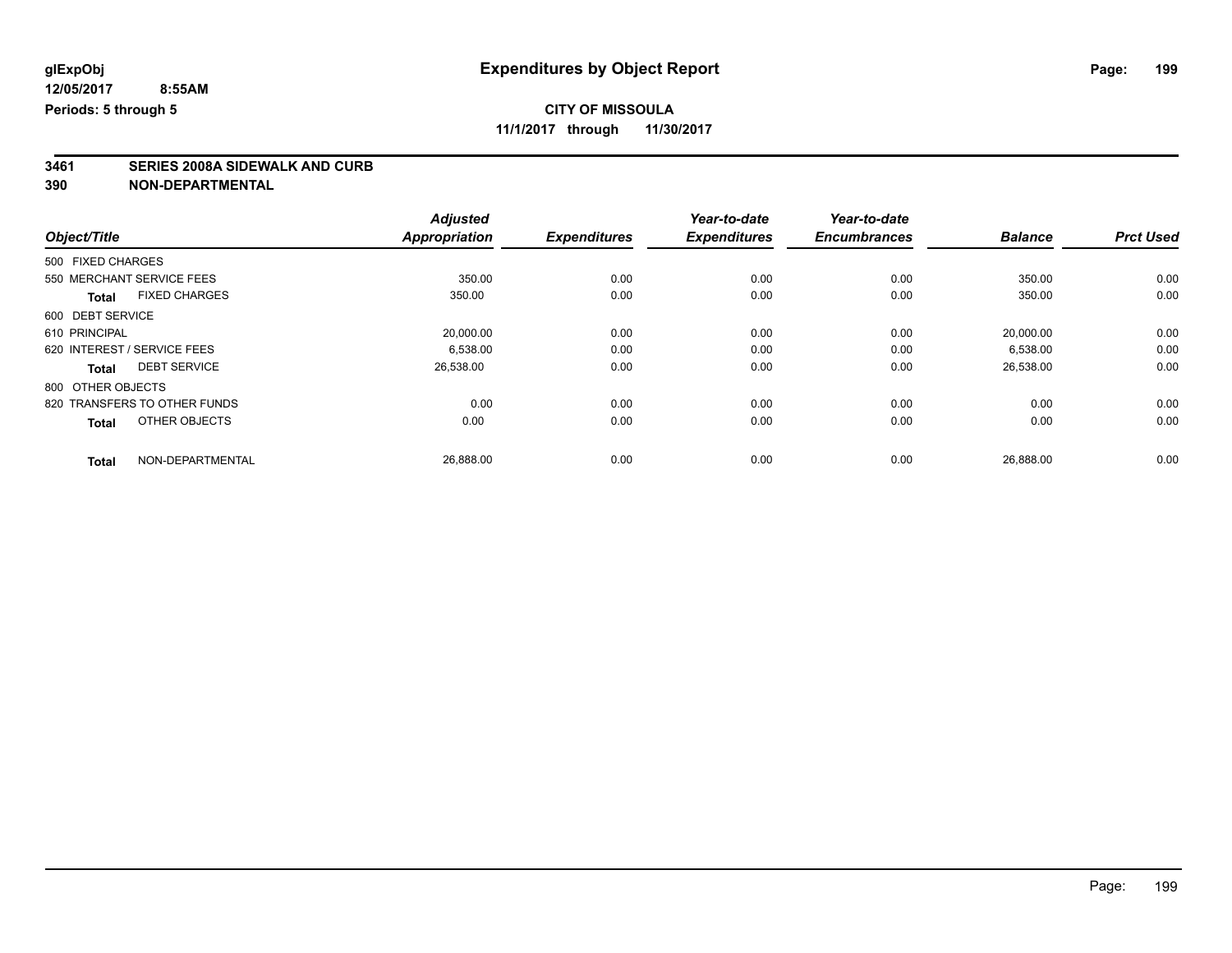### **3461 SERIES 2008A SIDEWALK AND CURB**

|                                                | <b>Adjusted</b>      |                     | Year-to-date        | Year-to-date        |                |                  |
|------------------------------------------------|----------------------|---------------------|---------------------|---------------------|----------------|------------------|
| Object/Title                                   | <b>Appropriation</b> | <b>Expenditures</b> | <b>Expenditures</b> | <b>Encumbrances</b> | <b>Balance</b> | <b>Prct Used</b> |
| 500 FIXED CHARGES                              |                      |                     |                     |                     |                |                  |
| 550 MERCHANT SERVICE FEES                      | 350.00               | 0.00                | 0.00                | 0.00                | 350.00         | 0.00             |
| <b>FIXED CHARGES</b><br><b>Total</b>           | 350.00               | 0.00                | 0.00                | 0.00                | 350.00         | 0.00             |
| 600 DEBT SERVICE                               |                      |                     |                     |                     |                |                  |
| 610 PRINCIPAL                                  | 20.000.00            | 0.00                | 0.00                | 0.00                | 20.000.00      | 0.00             |
| 620 INTEREST / SERVICE FEES                    | 6,538.00             | 0.00                | 0.00                | 0.00                | 6,538.00       | 0.00             |
| <b>DEBT SERVICE</b><br><b>Total</b>            | 26,538.00            | 0.00                | 0.00                | 0.00                | 26,538.00      | 0.00             |
| 800 OTHER OBJECTS                              |                      |                     |                     |                     |                |                  |
| 820 TRANSFERS TO OTHER FUNDS                   | 0.00                 | 0.00                | 0.00                | 0.00                | 0.00           | 0.00             |
| OTHER OBJECTS<br><b>Total</b>                  | 0.00                 | 0.00                | 0.00                | 0.00                | 0.00           | 0.00             |
| SERIES 2008A SIDEWALK AND CURB<br><b>Total</b> | 26,888.00            | 0.00                | 0.00                | 0.00                | 26,888.00      | 0.00             |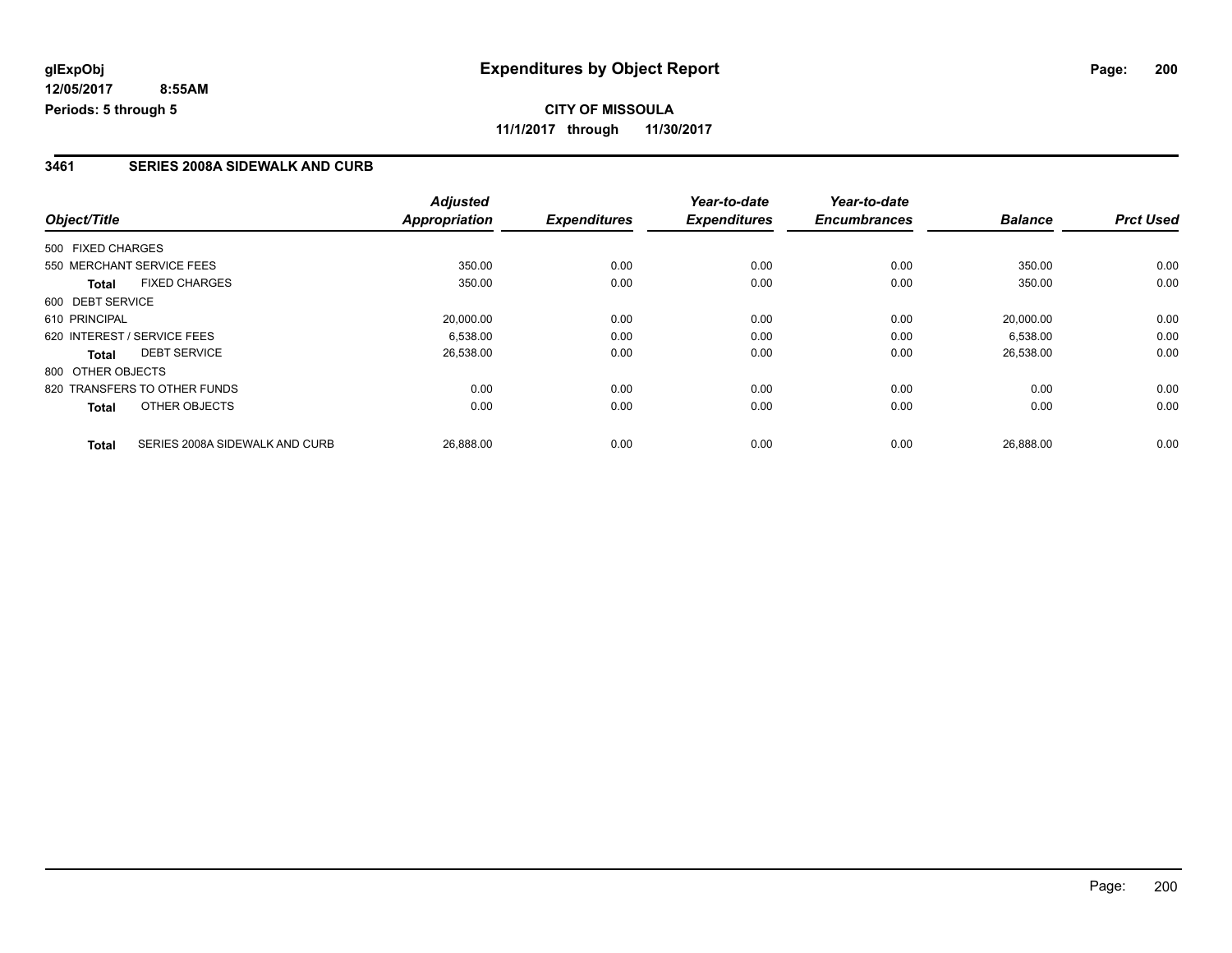**3462 SERIES 2009 SIDEWALK AND CURB**

|                                     |                      | <b>Adjusted</b>      |                     | Year-to-date        | Year-to-date        |                |                  |
|-------------------------------------|----------------------|----------------------|---------------------|---------------------|---------------------|----------------|------------------|
| Object/Title                        |                      | <b>Appropriation</b> | <b>Expenditures</b> | <b>Expenditures</b> | <b>Encumbrances</b> | <b>Balance</b> | <b>Prct Used</b> |
| 500 FIXED CHARGES                   |                      |                      |                     |                     |                     |                |                  |
| 550 MERCHANT SERVICE FEES           |                      | 0.00                 | 0.00                | 0.00                | 0.00                | 0.00           | 0.00             |
| <b>Total</b>                        | <b>FIXED CHARGES</b> | 0.00                 | 0.00                | 0.00                | 0.00                | 0.00           | 0.00             |
| 600 DEBT SERVICE                    |                      |                      |                     |                     |                     |                |                  |
| 610 PRINCIPAL                       |                      | 25,000.00            | 0.00                | 0.00                | 0.00                | 25,000.00      | 0.00             |
| 620 INTEREST / SERVICE FEES         |                      | 11,018.00            | 0.00                | 300.00              | 0.00                | 10.718.00      | 2.72             |
| <b>DEBT SERVICE</b><br><b>Total</b> |                      | 36,018.00            | 0.00                | 300.00              | 0.00                | 35,718.00      | 0.83             |
| 800 OTHER OBJECTS                   |                      |                      |                     |                     |                     |                |                  |
| 820 TRANSFERS TO OTHER FUNDS        |                      | 0.00                 | 0.00                | 0.00                | 0.00                | 0.00           | 0.00             |
| <b>Total</b>                        | OTHER OBJECTS        | 0.00                 | 0.00                | 0.00                | 0.00                | 0.00           | 0.00             |
| <b>Total</b>                        | NON-DEPARTMENTAL     | 36,018.00            | 0.00                | 300.00              | 0.00                | 35,718.00      | 0.83             |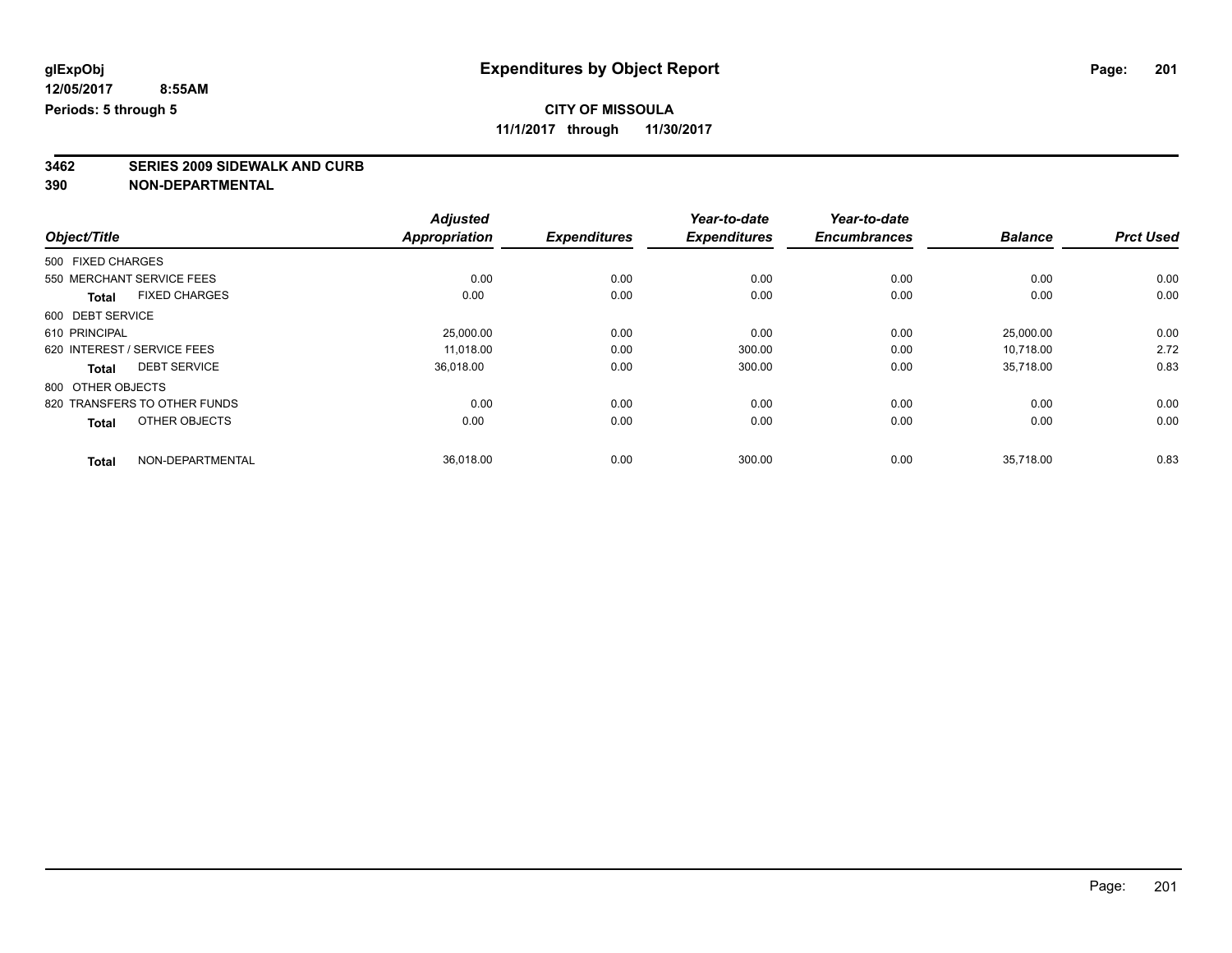## **3462 SERIES 2009 SIDEWALK AND CURB**

| Object/Title                 |                               | <b>Adjusted</b>      |                     | Year-to-date        | Year-to-date        |                |                  |
|------------------------------|-------------------------------|----------------------|---------------------|---------------------|---------------------|----------------|------------------|
|                              |                               | <b>Appropriation</b> | <b>Expenditures</b> | <b>Expenditures</b> | <b>Encumbrances</b> | <b>Balance</b> | <b>Prct Used</b> |
| 500 FIXED CHARGES            |                               |                      |                     |                     |                     |                |                  |
| 550 MERCHANT SERVICE FEES    |                               | 0.00                 | 0.00                | 0.00                | 0.00                | 0.00           | 0.00             |
| <b>Total</b>                 | <b>FIXED CHARGES</b>          | 0.00                 | 0.00                | 0.00                | 0.00                | 0.00           | 0.00             |
| 600 DEBT SERVICE             |                               |                      |                     |                     |                     |                |                  |
| 610 PRINCIPAL                |                               | 25,000.00            | 0.00                | 0.00                | 0.00                | 25,000.00      | 0.00             |
| 620 INTEREST / SERVICE FEES  |                               | 11.018.00            | 0.00                | 300.00              | 0.00                | 10.718.00      | 2.72             |
| Total                        | <b>DEBT SERVICE</b>           | 36,018.00            | 0.00                | 300.00              | 0.00                | 35,718.00      | 0.83             |
| 800 OTHER OBJECTS            |                               |                      |                     |                     |                     |                |                  |
| 820 TRANSFERS TO OTHER FUNDS |                               | 0.00                 | 0.00                | 0.00                | 0.00                | 0.00           | 0.00             |
| <b>Total</b>                 | OTHER OBJECTS                 | 0.00                 | 0.00                | 0.00                | 0.00                | 0.00           | 0.00             |
| <b>Total</b>                 | SERIES 2009 SIDEWALK AND CURB | 36,018.00            | 0.00                | 300.00              | 0.00                | 35.718.00      | 0.83             |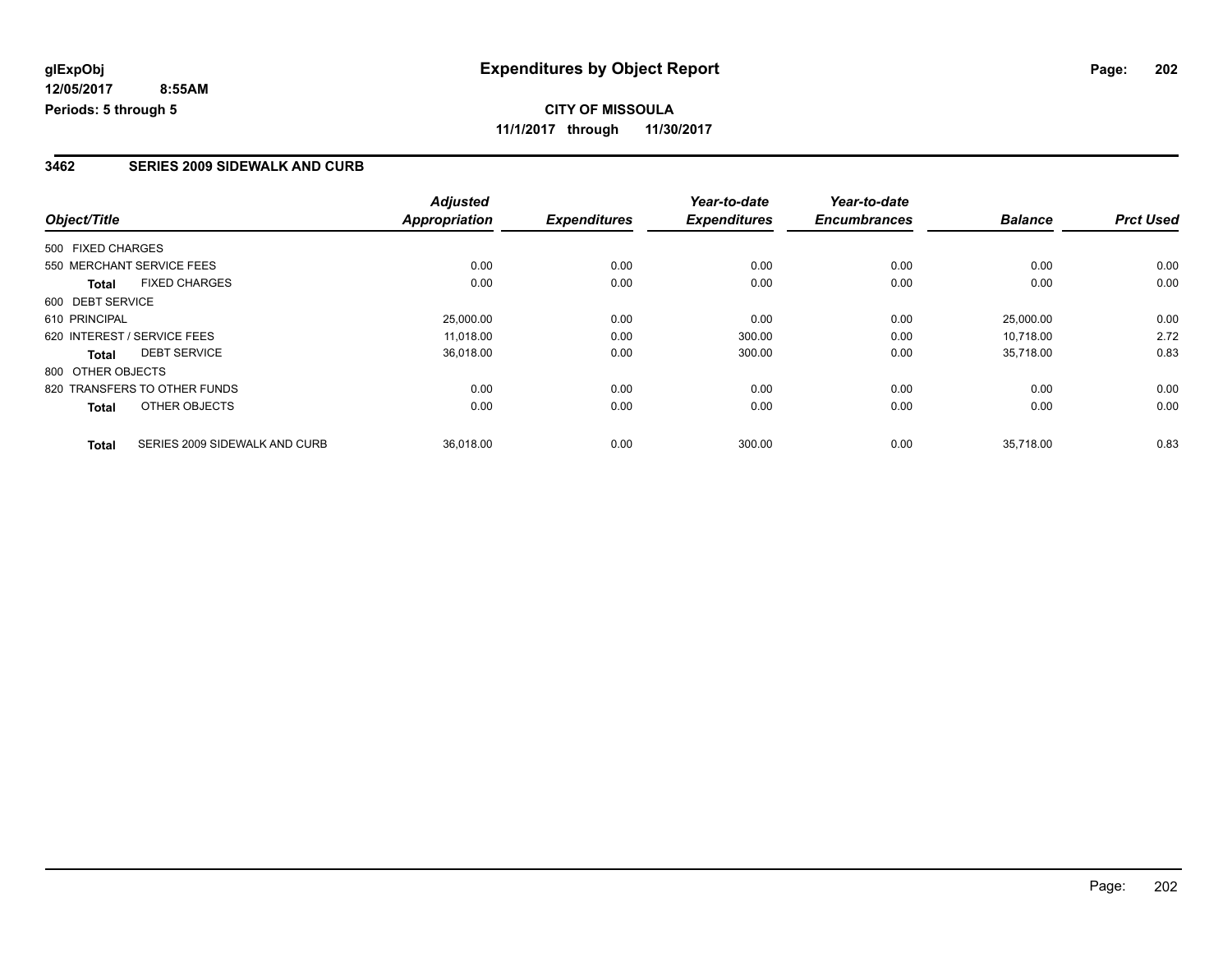**11/1/2017 through 11/30/2017**

# **3463 SERIES 2010 SIDEWALK AND CURB**

| Object/Title                |                      | <b>Adjusted</b>      |                     | Year-to-date        | Year-to-date        |                |                  |
|-----------------------------|----------------------|----------------------|---------------------|---------------------|---------------------|----------------|------------------|
|                             |                      | <b>Appropriation</b> | <b>Expenditures</b> | <b>Expenditures</b> | <b>Encumbrances</b> | <b>Balance</b> | <b>Prct Used</b> |
| 500 FIXED CHARGES           |                      |                      |                     |                     |                     |                |                  |
| 550 MERCHANT SERVICE FEES   |                      | 0.00                 | 0.00                | 0.00                | 0.00                | 0.00           | 0.00             |
| <b>Total</b>                | <b>FIXED CHARGES</b> | 0.00                 | 0.00                | 0.00                | 0.00                | 0.00           | 0.00             |
| 600 DEBT SERVICE            |                      |                      |                     |                     |                     |                |                  |
| 610 PRINCIPAL               |                      | 75,000.00            | 0.00                | 0.00                | 0.00                | 75,000.00      | 0.00             |
| 620 INTEREST / SERVICE FEES |                      | 17.938.00            | 0.00                | 350.00              | 0.00                | 17.588.00      | 1.95             |
| <b>Total</b>                | <b>DEBT SERVICE</b>  | 92,938.00            | 0.00                | 350.00              | 0.00                | 92,588.00      | 0.38             |
| <b>Total</b>                | NON-DEPARTMENTAL     | 92.938.00            | 0.00                | 350.00              | 0.00                | 92.588.00      | 0.38             |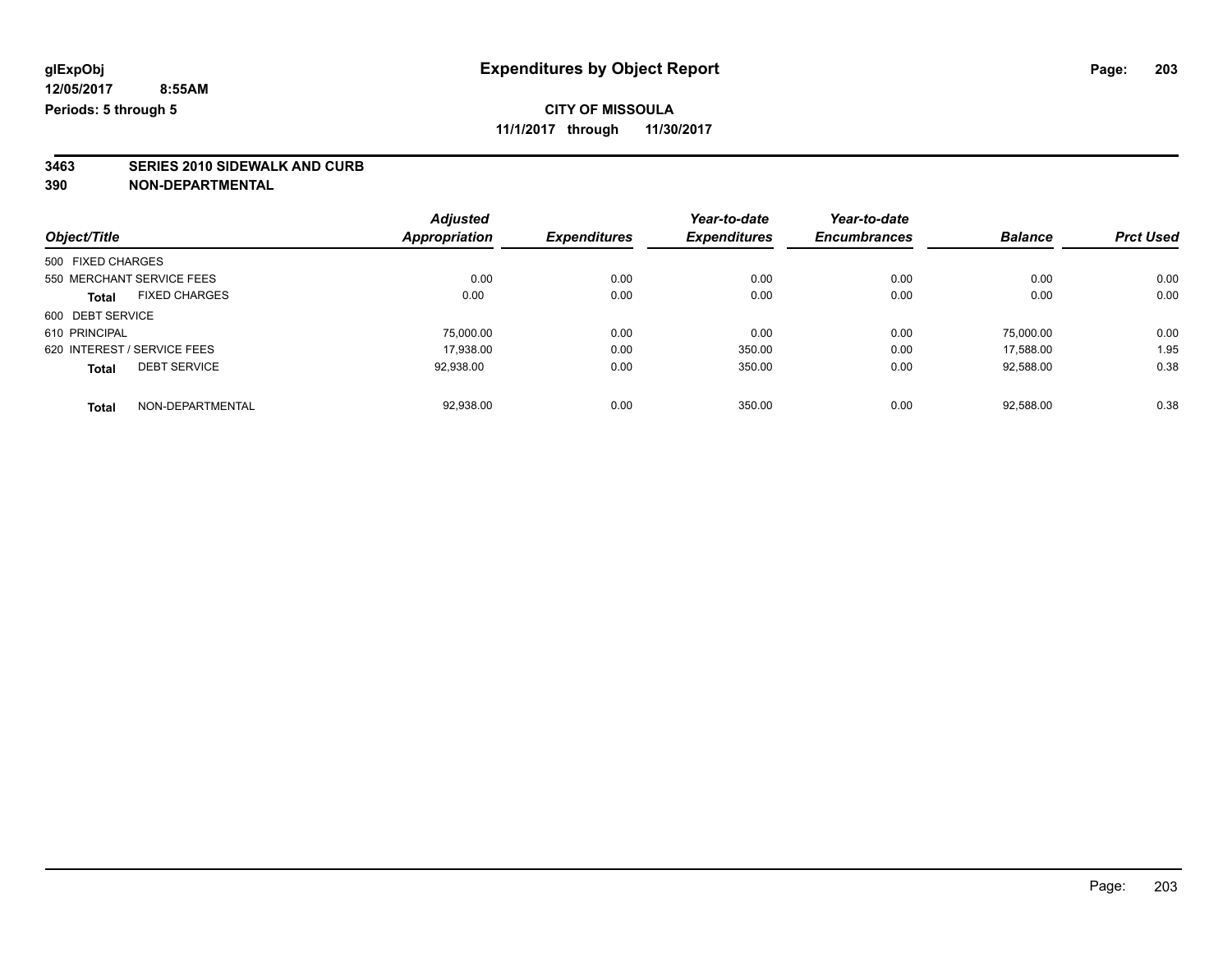**CITY OF MISSOULA 11/1/2017 through 11/30/2017**

### **3463 SERIES 2010 SIDEWALK AND CURB**

| Object/Title                                  | <b>Adjusted</b><br>Appropriation | <b>Expenditures</b> | Year-to-date<br><b>Expenditures</b> | Year-to-date<br><b>Encumbrances</b> | <b>Balance</b> | <b>Prct Used</b> |
|-----------------------------------------------|----------------------------------|---------------------|-------------------------------------|-------------------------------------|----------------|------------------|
| 500 FIXED CHARGES                             |                                  |                     |                                     |                                     |                |                  |
| 550 MERCHANT SERVICE FEES                     | 0.00                             | 0.00                | 0.00                                | 0.00                                | 0.00           | 0.00             |
| <b>FIXED CHARGES</b><br><b>Total</b>          | 0.00                             | 0.00                | 0.00                                | 0.00                                | 0.00           | 0.00             |
| 600 DEBT SERVICE                              |                                  |                     |                                     |                                     |                |                  |
| 610 PRINCIPAL                                 | 75,000.00                        | 0.00                | 0.00                                | 0.00                                | 75.000.00      | 0.00             |
| 620 INTEREST / SERVICE FEES                   | 17.938.00                        | 0.00                | 350.00                              | 0.00                                | 17.588.00      | 1.95             |
| <b>DEBT SERVICE</b><br><b>Total</b>           | 92,938.00                        | 0.00                | 350.00                              | 0.00                                | 92.588.00      | 0.38             |
| SERIES 2010 SIDEWALK AND CURB<br><b>Total</b> | 92,938.00                        | 0.00                | 350.00                              | 0.00                                | 92,588.00      | 0.38             |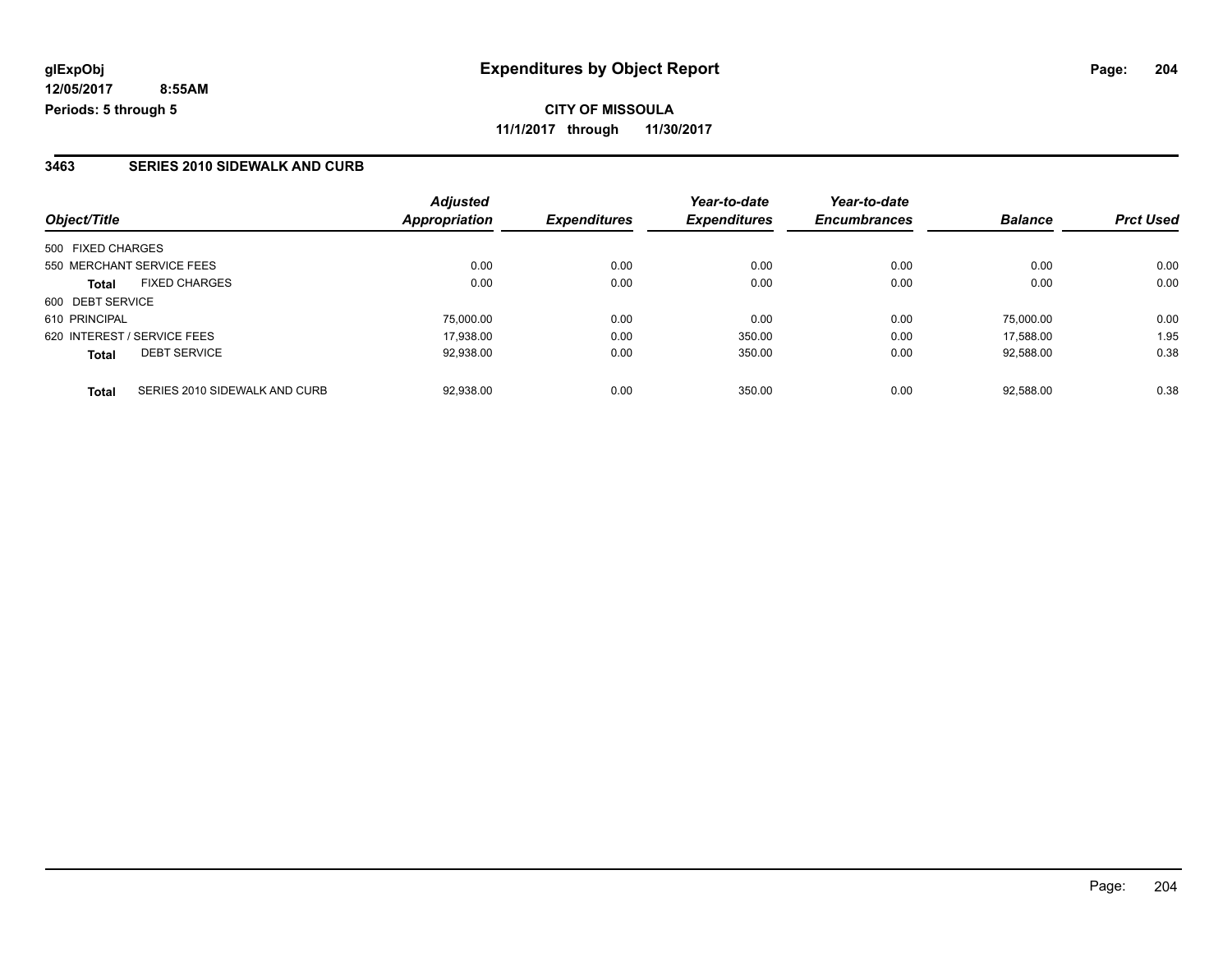**3464 FY12 S/C DEBT SERVICE**

|                                      | <b>Adjusted</b>      |                     | Year-to-date        | Year-to-date        |                |                  |
|--------------------------------------|----------------------|---------------------|---------------------|---------------------|----------------|------------------|
| Object/Title                         | <b>Appropriation</b> | <b>Expenditures</b> | <b>Expenditures</b> | <b>Encumbrances</b> | <b>Balance</b> | <b>Prct Used</b> |
| 500 FIXED CHARGES                    |                      |                     |                     |                     |                |                  |
| 550 MERCHANT SERVICE FEES            | 0.00                 | 0.00                | 0.00                | 0.00                | 0.00           | 0.00             |
| <b>FIXED CHARGES</b><br><b>Total</b> | 0.00                 | 0.00                | 0.00                | 0.00                | 0.00           | 0.00             |
| 600 DEBT SERVICE                     |                      |                     |                     |                     |                |                  |
| 610 PRINCIPAL                        | 45,000.00            | 0.00                | 0.00                | 0.00                | 45.000.00      | 0.00             |
| 620 INTEREST / SERVICE FEES          | 19,560.00            | 0.00                | 350.00              | 0.00                | 19.210.00      | 1.79             |
| <b>DEBT SERVICE</b><br><b>Total</b>  | 64.560.00            | 0.00                | 350.00              | 0.00                | 64.210.00      | 0.54             |
| NON-DEPARTMENTAL<br><b>Total</b>     | 64.560.00            | 0.00                | 350.00              | 0.00                | 64.210.00      | 0.54             |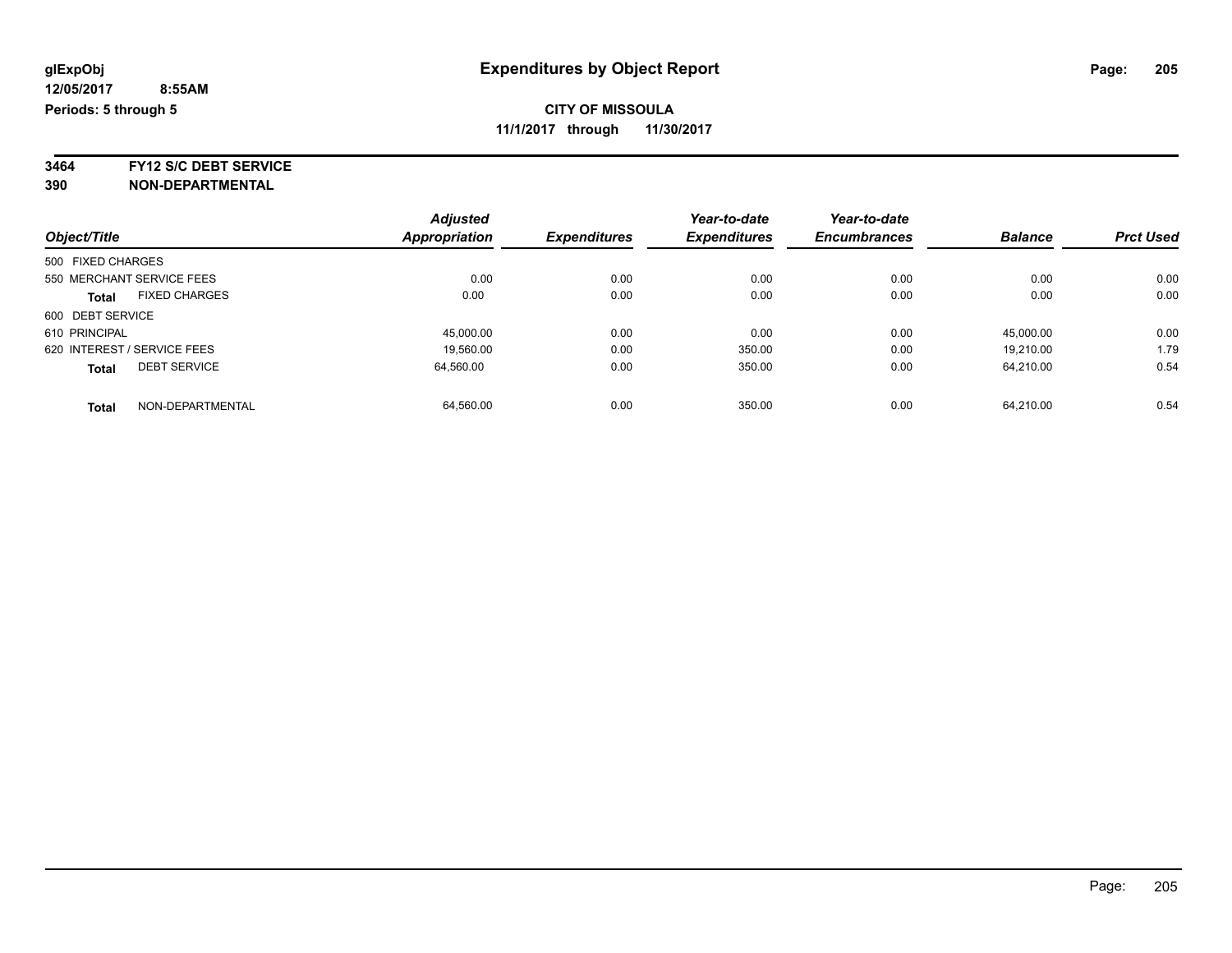**3464 FY12 S/C DEBT SERVICE**

|                             |                       | <b>Adjusted</b> |                     | Year-to-date        | Year-to-date        |                |                  |
|-----------------------------|-----------------------|-----------------|---------------------|---------------------|---------------------|----------------|------------------|
| Object/Title                |                       | Appropriation   | <b>Expenditures</b> | <b>Expenditures</b> | <b>Encumbrances</b> | <b>Balance</b> | <b>Prct Used</b> |
| 500 FIXED CHARGES           |                       |                 |                     |                     |                     |                |                  |
| 550 MERCHANT SERVICE FEES   |                       | 0.00            | 0.00                | 0.00                | 0.00                | 0.00           | 0.00             |
| <b>Total</b>                | <b>FIXED CHARGES</b>  | 0.00            | 0.00                | 0.00                | 0.00                | 0.00           | 0.00             |
| 600 DEBT SERVICE            |                       |                 |                     |                     |                     |                |                  |
| 610 PRINCIPAL               |                       | 45,000.00       | 0.00                | 0.00                | 0.00                | 45.000.00      | 0.00             |
| 620 INTEREST / SERVICE FEES |                       | 19.560.00       | 0.00                | 350.00              | 0.00                | 19.210.00      | 1.79             |
| <b>Total</b>                | <b>DEBT SERVICE</b>   | 64,560.00       | 0.00                | 350.00              | 0.00                | 64.210.00      | 0.54             |
| <b>Total</b>                | FY12 S/C DEBT SERVICE | 64.560.00       | 0.00                | 350.00              | 0.00                | 64.210.00      | 0.54             |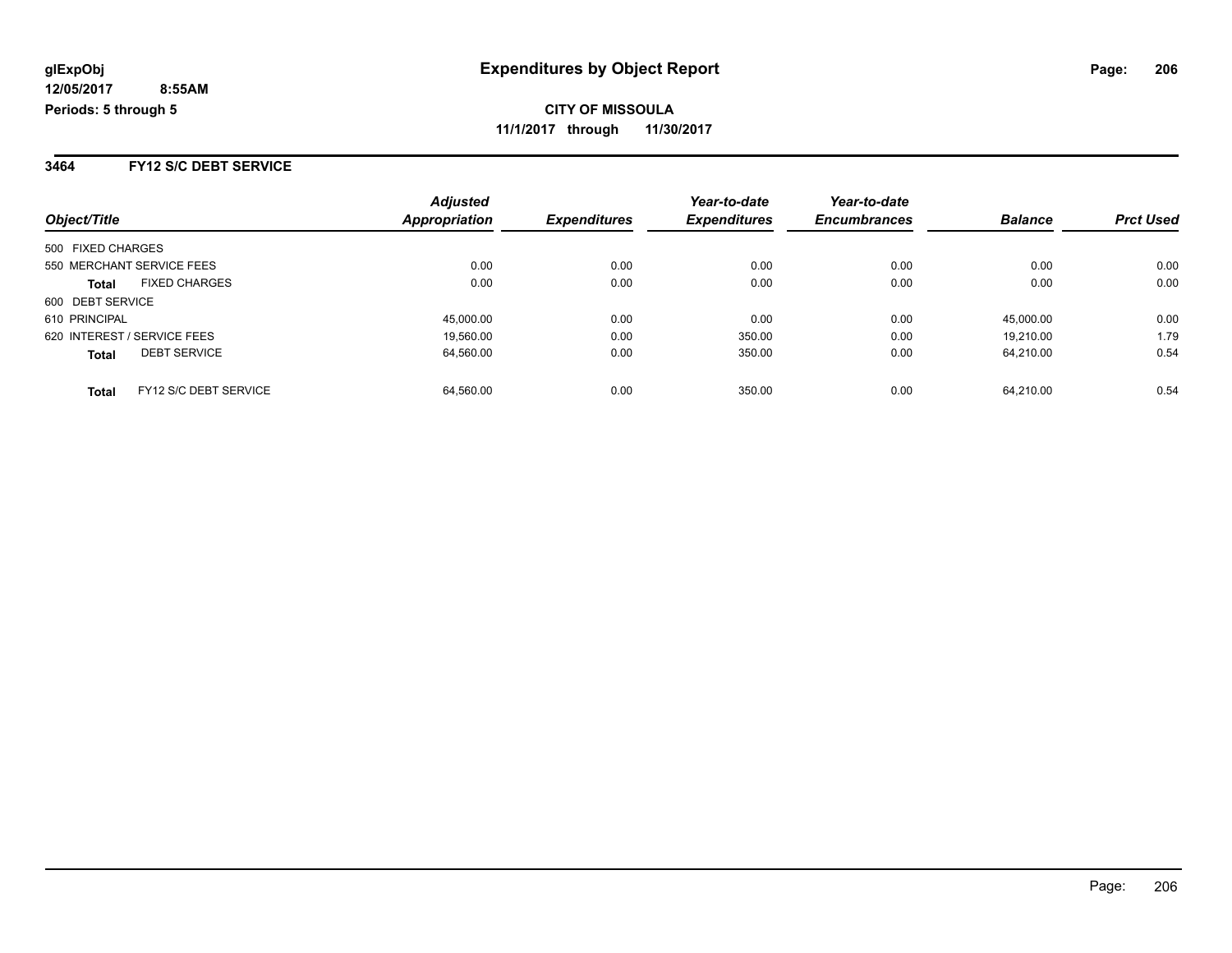**11/1/2017 through 11/30/2017**

# **3465 FY13 SIDEWALK/CURB DEBT SERVICE**

|                             |                      | <b>Adjusted</b>      |                     | Year-to-date        | Year-to-date        |                |                  |
|-----------------------------|----------------------|----------------------|---------------------|---------------------|---------------------|----------------|------------------|
| Object/Title                |                      | <b>Appropriation</b> | <b>Expenditures</b> | <b>Expenditures</b> | <b>Encumbrances</b> | <b>Balance</b> | <b>Prct Used</b> |
| 500 FIXED CHARGES           |                      |                      |                     |                     |                     |                |                  |
| 550 MERCHANT SERVICE FEES   |                      | 0.00                 | 0.00                | 0.00                | 0.00                | 0.00           | 0.00             |
| <b>Total</b>                | <b>FIXED CHARGES</b> | 0.00                 | 0.00                | 0.00                | 0.00                | 0.00           | 0.00             |
| 600 DEBT SERVICE            |                      |                      |                     |                     |                     |                |                  |
| 610 PRINCIPAL               |                      | 29.000.00            | 0.00                | 0.00                | 0.00                | 29.000.00      | 0.00             |
| 620 INTEREST / SERVICE FEES |                      | 9.113.00             | 0.00                | 0.00                | 0.00                | 9,113.00       | 0.00             |
| <b>Total</b>                | <b>DEBT SERVICE</b>  | 38,113.00            | 0.00                | 0.00                | 0.00                | 38,113.00      | 0.00             |
|                             |                      |                      |                     |                     |                     |                |                  |
| <b>Total</b>                | NON-DEPARTMENTAL     | 38.113.00            | 0.00                | 0.00                | 0.00                | 38.113.00      | 0.00             |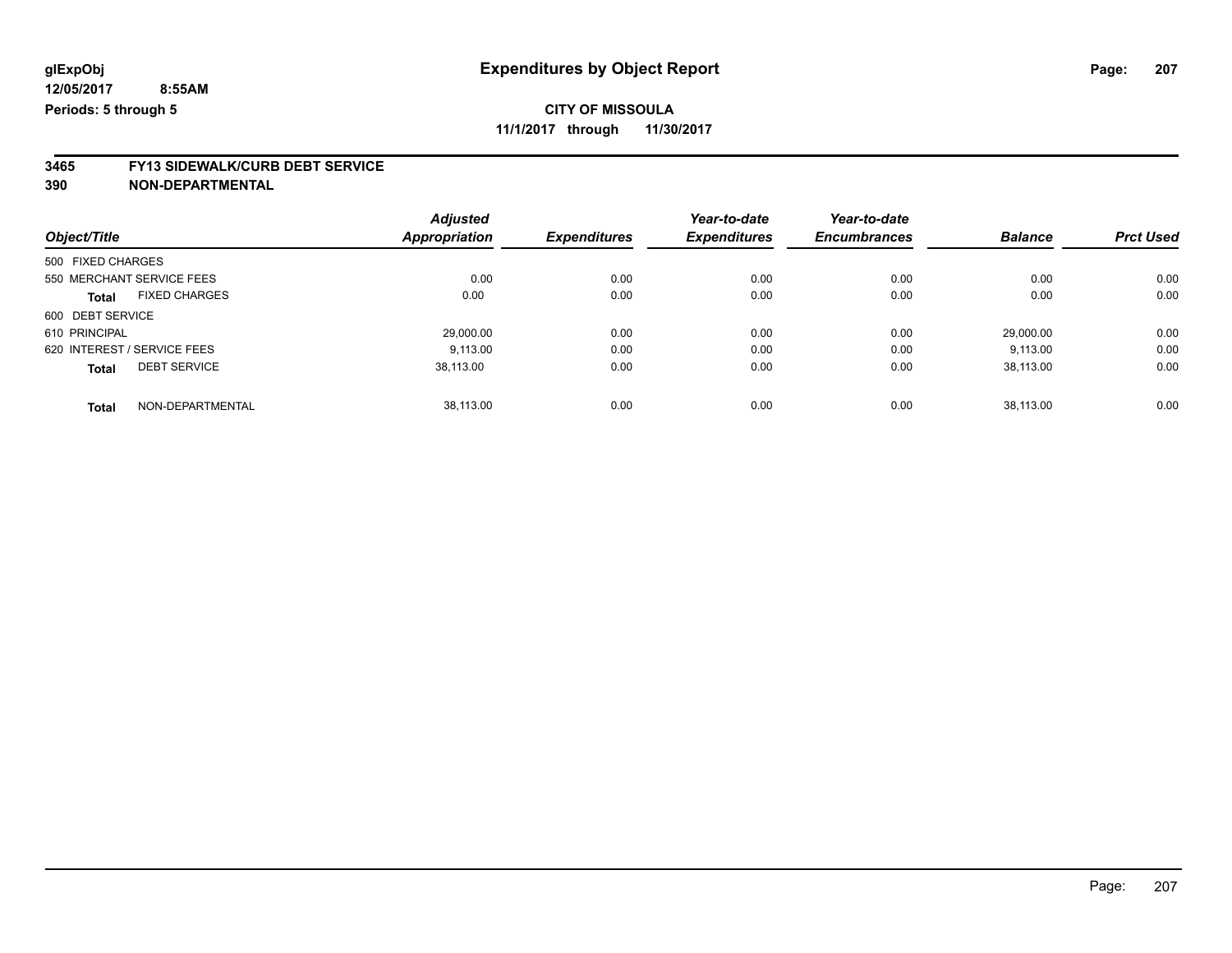### **3465 FY13 SIDEWALK/CURB DEBT SERVICE**

|                                                 | <b>Adjusted</b>      |                     | Year-to-date        | Year-to-date        |                |                  |
|-------------------------------------------------|----------------------|---------------------|---------------------|---------------------|----------------|------------------|
| Object/Title                                    | <b>Appropriation</b> | <b>Expenditures</b> | <b>Expenditures</b> | <b>Encumbrances</b> | <b>Balance</b> | <b>Prct Used</b> |
| 500 FIXED CHARGES                               |                      |                     |                     |                     |                |                  |
| 550 MERCHANT SERVICE FEES                       | 0.00                 | 0.00                | 0.00                | 0.00                | 0.00           | 0.00             |
| <b>FIXED CHARGES</b><br><b>Total</b>            | 0.00                 | 0.00                | 0.00                | 0.00                | 0.00           | 0.00             |
| 600 DEBT SERVICE                                |                      |                     |                     |                     |                |                  |
| 610 PRINCIPAL                                   | 29,000.00            | 0.00                | 0.00                | 0.00                | 29.000.00      | 0.00             |
| 620 INTEREST / SERVICE FEES                     | 9.113.00             | 0.00                | 0.00                | 0.00                | 9.113.00       | 0.00             |
| <b>DEBT SERVICE</b><br><b>Total</b>             | 38,113.00            | 0.00                | 0.00                | 0.00                | 38.113.00      | 0.00             |
| FY13 SIDEWALK/CURB DEBT SERVICE<br><b>Total</b> | 38.113.00            | 0.00                | 0.00                | 0.00                | 38.113.00      | 0.00             |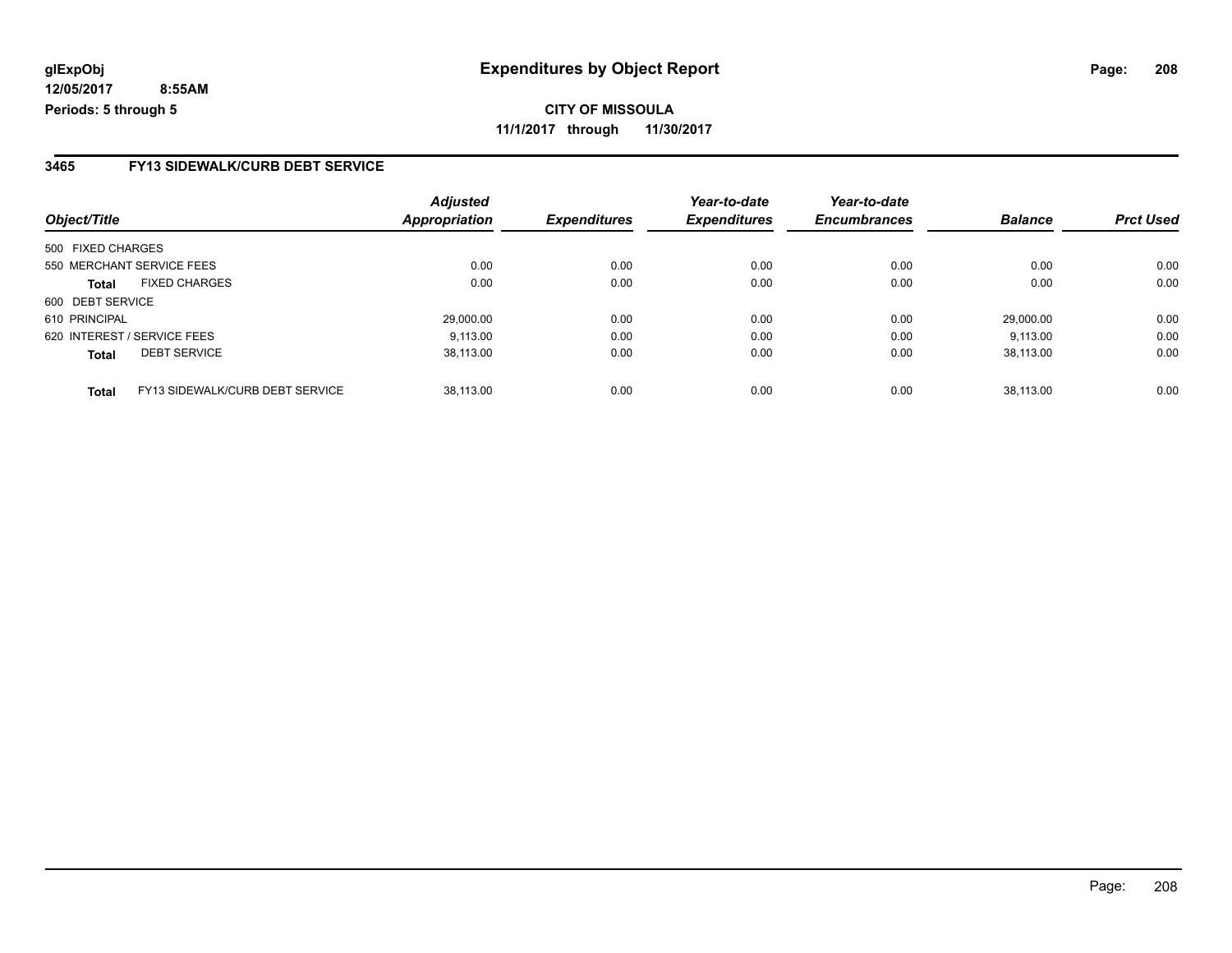**11/1/2017 through 11/30/2017**

# **3466 FY15 SIDEWALK/CURB DEBT SERVICE**

|                                      | <b>Adjusted</b>      |                     | Year-to-date        | Year-to-date        |                |                  |
|--------------------------------------|----------------------|---------------------|---------------------|---------------------|----------------|------------------|
| Object/Title                         | <b>Appropriation</b> | <b>Expenditures</b> | <b>Expenditures</b> | <b>Encumbrances</b> | <b>Balance</b> | <b>Prct Used</b> |
| 300 PURCHASED SERVICES               |                      |                     |                     |                     |                |                  |
| 350 PROFESSIONAL SERVICES            | 0.00                 | 0.00                | 0.00                | 0.00                | 0.00           | 0.00             |
| PURCHASED SERVICES<br><b>Total</b>   | 0.00                 | 0.00                | 0.00                | 0.00                | 0.00           | 0.00             |
| 500 FIXED CHARGES                    |                      |                     |                     |                     |                |                  |
| 550 MERCHANT SERVICE FEES            | 350.00               | 0.00                | 0.00                | 0.00                | 350.00         | 0.00             |
| <b>FIXED CHARGES</b><br><b>Total</b> | 350.00               | 0.00                | 0.00                | 0.00                | 350.00         | 0.00             |
| 600 DEBT SERVICE                     |                      |                     |                     |                     |                |                  |
| 610 PRINCIPAL                        | 65,721.00            | 0.00                | 0.00                | 0.00                | 65,721.00      | 0.00             |
| 620 INTEREST / SERVICE FEES          | 23,075.00            | 0.00                | 0.00                | 0.00                | 23,075.00      | 0.00             |
| <b>DEBT SERVICE</b><br><b>Total</b>  | 88,796.00            | 0.00                | 0.00                | 0.00                | 88,796.00      | 0.00             |
| NON-DEPARTMENTAL<br><b>Total</b>     | 89,146.00            | 0.00                | 0.00                | 0.00                | 89,146.00      | 0.00             |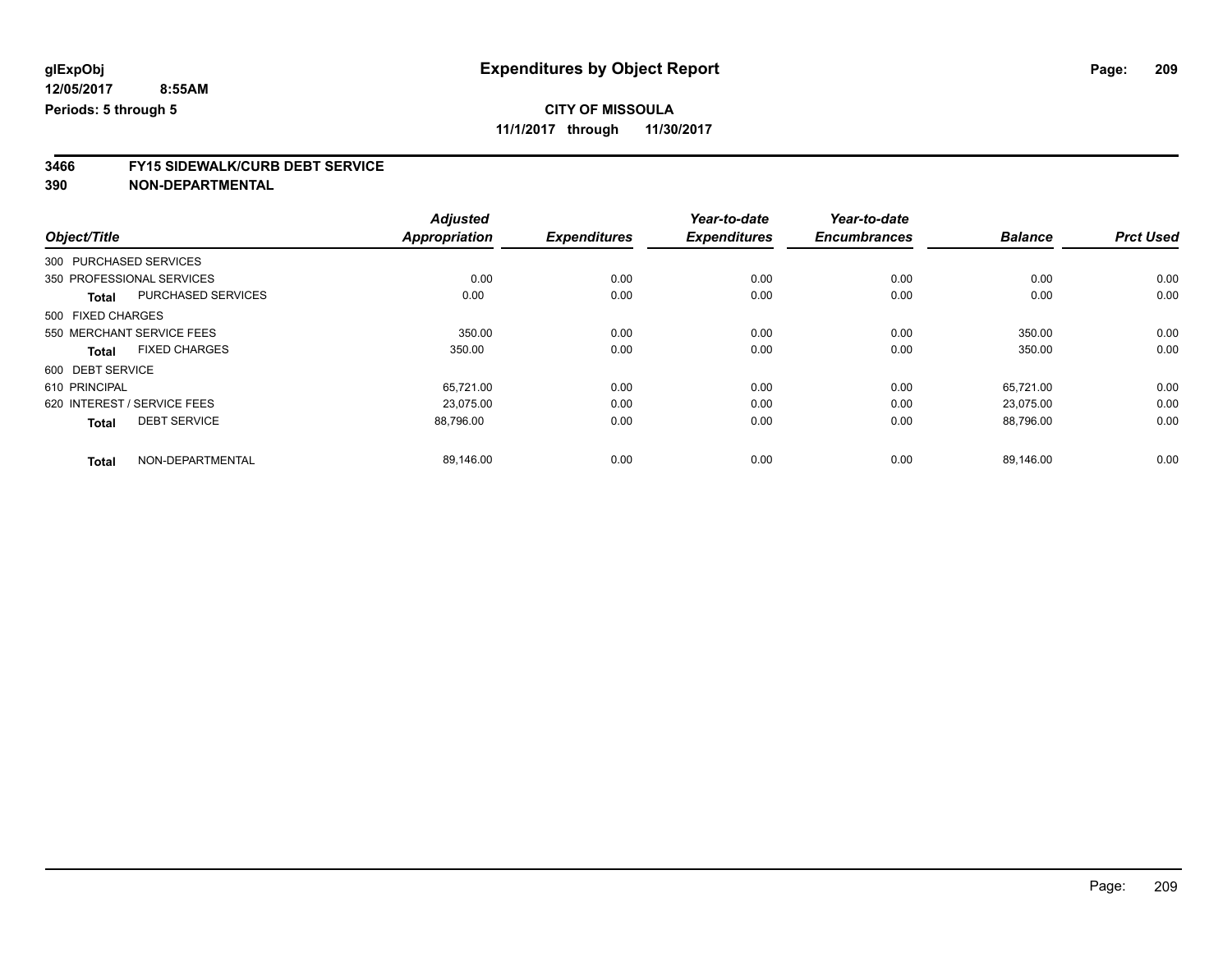**CITY OF MISSOULA 11/1/2017 through 11/30/2017**

### **3466 FY15 SIDEWALK/CURB DEBT SERVICE**

|                   |                                        | <b>Adjusted</b>      |                     | Year-to-date        | Year-to-date        |                |                  |
|-------------------|----------------------------------------|----------------------|---------------------|---------------------|---------------------|----------------|------------------|
| Object/Title      |                                        | <b>Appropriation</b> | <b>Expenditures</b> | <b>Expenditures</b> | <b>Encumbrances</b> | <b>Balance</b> | <b>Prct Used</b> |
|                   | 300 PURCHASED SERVICES                 |                      |                     |                     |                     |                |                  |
|                   | 350 PROFESSIONAL SERVICES              | 0.00                 | 0.00                | 0.00                | 0.00                | 0.00           | 0.00             |
| Total             | <b>PURCHASED SERVICES</b>              | 0.00                 | 0.00                | 0.00                | 0.00                | 0.00           | 0.00             |
| 500 FIXED CHARGES |                                        |                      |                     |                     |                     |                |                  |
|                   | 550 MERCHANT SERVICE FEES              | 350.00               | 0.00                | 0.00                | 0.00                | 350.00         | 0.00             |
| <b>Total</b>      | <b>FIXED CHARGES</b>                   | 350.00               | 0.00                | 0.00                | 0.00                | 350.00         | 0.00             |
| 600 DEBT SERVICE  |                                        |                      |                     |                     |                     |                |                  |
| 610 PRINCIPAL     |                                        | 65,721.00            | 0.00                | 0.00                | 0.00                | 65.721.00      | 0.00             |
|                   | 620 INTEREST / SERVICE FEES            | 23.075.00            | 0.00                | 0.00                | 0.00                | 23.075.00      | 0.00             |
| <b>Total</b>      | <b>DEBT SERVICE</b>                    | 88,796.00            | 0.00                | 0.00                | 0.00                | 88,796.00      | 0.00             |
| <b>Total</b>      | <b>FY15 SIDEWALK/CURB DEBT SERVICE</b> | 89,146.00            | 0.00                | 0.00                | 0.00                | 89,146.00      | 0.00             |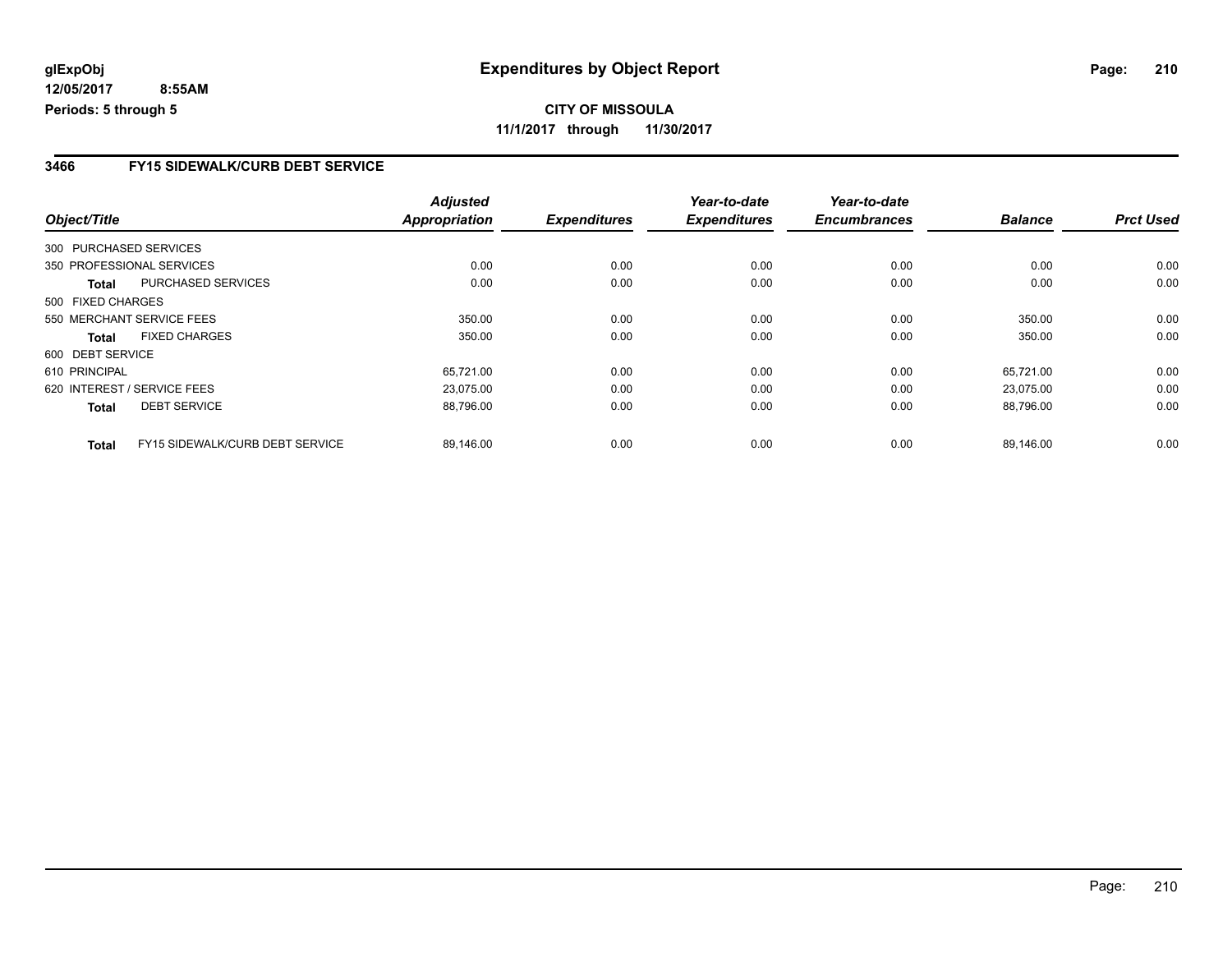**11/1/2017 through 11/30/2017**

# **3467 FY16 SIDEWALK/CURB DEBT SERVICE**

|               |                                      | <b>Adjusted</b>      |                     | Year-to-date        | Year-to-date        |                |                  |
|---------------|--------------------------------------|----------------------|---------------------|---------------------|---------------------|----------------|------------------|
| Object/Title  |                                      | <b>Appropriation</b> | <b>Expenditures</b> | <b>Expenditures</b> | <b>Encumbrances</b> | <b>Balance</b> | <b>Prct Used</b> |
|               | 300 PURCHASED SERVICES               |                      |                     |                     |                     |                |                  |
|               | 350 PROFESSIONAL SERVICES            | 0.00                 | 0.00                | 0.00                | 0.00                | 0.00           | 0.00             |
|               | PURCHASED SERVICES<br><b>Total</b>   | 0.00                 | 0.00                | 0.00                | 0.00                | 0.00           | 0.00             |
|               | 500 FIXED CHARGES                    |                      |                     |                     |                     |                |                  |
|               | 550 MERCHANT SERVICE FEES            | 350.00               | 0.00                | 0.00                | 0.00                | 350.00         | 0.00             |
|               | <b>FIXED CHARGES</b><br><b>Total</b> | 350.00               | 0.00                | 0.00                | 0.00                | 350.00         | 0.00             |
|               | 600 DEBT SERVICE                     |                      |                     |                     |                     |                |                  |
| 610 PRINCIPAL |                                      | 21,872.00            | 0.00                | 0.00                | 0.00                | 21.872.00      | 0.00             |
|               | 620 INTEREST / SERVICE FEES          | 10.748.00            | 0.00                | 0.00                | 0.00                | 10,748.00      | 0.00             |
|               | <b>DEBT SERVICE</b><br><b>Total</b>  | 32,620.00            | 0.00                | 0.00                | 0.00                | 32,620.00      | 0.00             |
|               | NON-DEPARTMENTAL<br><b>Total</b>     | 32,970.00            | 0.00                | 0.00                | 0.00                | 32,970.00      | 0.00             |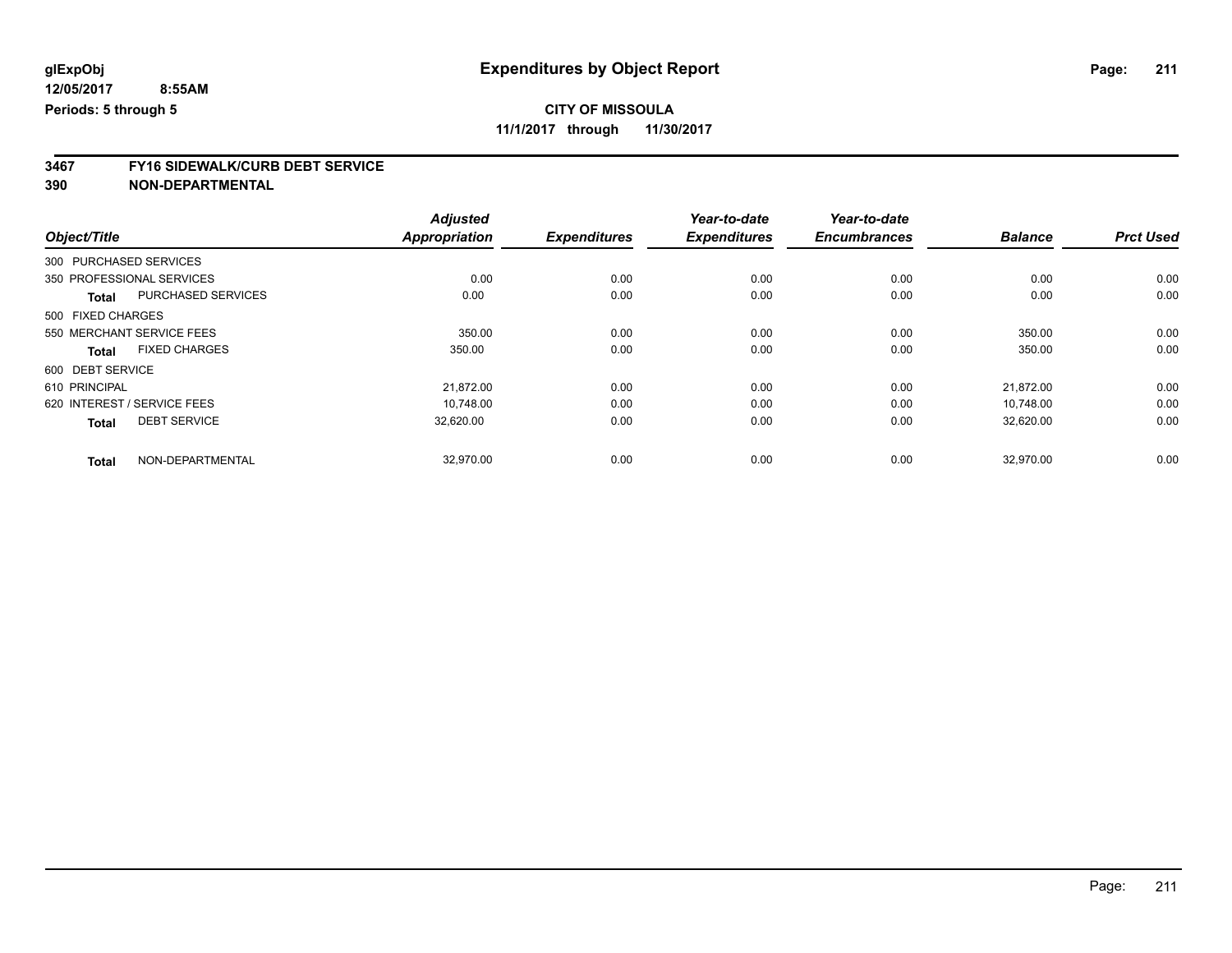**CITY OF MISSOULA 11/1/2017 through 11/30/2017**

### **3467 FY16 SIDEWALK/CURB DEBT SERVICE**

|                        |                                 | <b>Adjusted</b>      |                     | Year-to-date        | Year-to-date        |                |                  |
|------------------------|---------------------------------|----------------------|---------------------|---------------------|---------------------|----------------|------------------|
| Object/Title           |                                 | <b>Appropriation</b> | <b>Expenditures</b> | <b>Expenditures</b> | <b>Encumbrances</b> | <b>Balance</b> | <b>Prct Used</b> |
| 300 PURCHASED SERVICES |                                 |                      |                     |                     |                     |                |                  |
|                        | 350 PROFESSIONAL SERVICES       | 0.00                 | 0.00                | 0.00                | 0.00                | 0.00           | 0.00             |
| Total                  | <b>PURCHASED SERVICES</b>       | 0.00                 | 0.00                | 0.00                | 0.00                | 0.00           | 0.00             |
| 500 FIXED CHARGES      |                                 |                      |                     |                     |                     |                |                  |
|                        | 550 MERCHANT SERVICE FEES       | 350.00               | 0.00                | 0.00                | 0.00                | 350.00         | 0.00             |
| <b>Total</b>           | <b>FIXED CHARGES</b>            | 350.00               | 0.00                | 0.00                | 0.00                | 350.00         | 0.00             |
| 600 DEBT SERVICE       |                                 |                      |                     |                     |                     |                |                  |
| 610 PRINCIPAL          |                                 | 21,872.00            | 0.00                | 0.00                | 0.00                | 21,872.00      | 0.00             |
|                        | 620 INTEREST / SERVICE FEES     | 10.748.00            | 0.00                | 0.00                | 0.00                | 10.748.00      | 0.00             |
| <b>Total</b>           | <b>DEBT SERVICE</b>             | 32,620.00            | 0.00                | 0.00                | 0.00                | 32,620.00      | 0.00             |
| <b>Total</b>           | FY16 SIDEWALK/CURB DEBT SERVICE | 32,970.00            | 0.00                | 0.00                | 0.00                | 32,970.00      | 0.00             |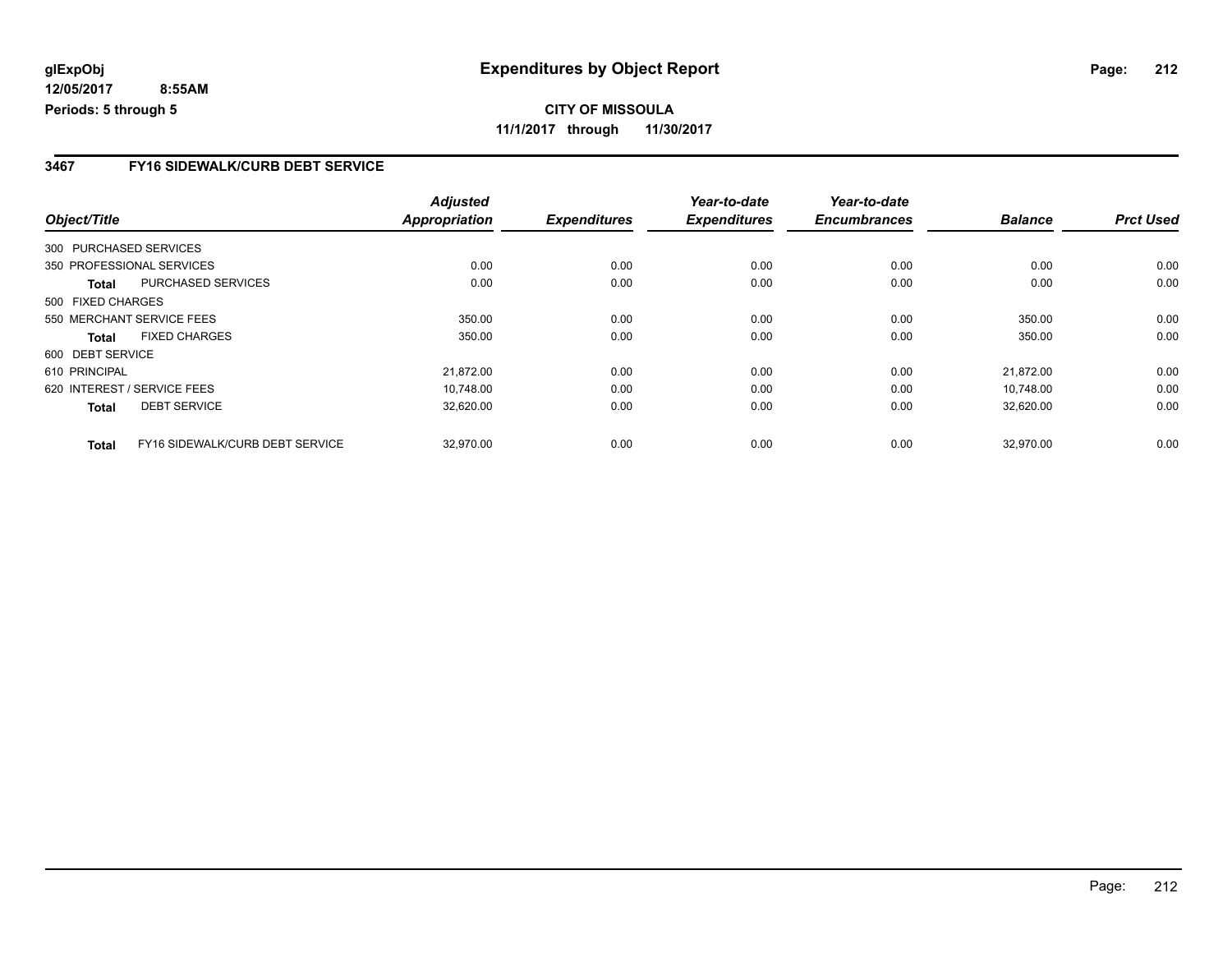**11/1/2017 through 11/30/2017**

# **3468 FY17 SIDEWALK/CURB DEBT SERVICE**

|                   |                             | <b>Adjusted</b>      |                     | Year-to-date        | Year-to-date        |                |                  |
|-------------------|-----------------------------|----------------------|---------------------|---------------------|---------------------|----------------|------------------|
| Object/Title      |                             | <b>Appropriation</b> | <b>Expenditures</b> | <b>Expenditures</b> | <b>Encumbrances</b> | <b>Balance</b> | <b>Prct Used</b> |
|                   | 300 PURCHASED SERVICES      |                      |                     |                     |                     |                |                  |
|                   | 350 PROFESSIONAL SERVICES   | 0.00                 | 0.00                | 0.00                | 0.00                | 0.00           | 0.00             |
| <b>Total</b>      | PURCHASED SERVICES          | 0.00                 | 0.00                | 0.00                | 0.00                | 0.00           | 0.00             |
| 500 FIXED CHARGES |                             |                      |                     |                     |                     |                |                  |
|                   | 550 MERCHANT SERVICE FEES   | 0.00                 | 0.00                | 0.00                | 0.00                | 0.00           | 0.00             |
| <b>Total</b>      | <b>FIXED CHARGES</b>        | 0.00                 | 0.00                | 0.00                | 0.00                | 0.00           | 0.00             |
| 600 DEBT SERVICE  |                             |                      |                     |                     |                     |                |                  |
| 610 PRINCIPAL     |                             | 0.00                 | 0.00                | 0.00                | 0.00                | 0.00           | 0.00             |
|                   | 620 INTEREST / SERVICE FEES | 0.00                 | 9,350.00            | 9,350.00            | 0.00                | $-9,350.00$    | 0.00             |
| <b>Total</b>      | <b>DEBT SERVICE</b>         | 0.00                 | 9,350.00            | 9,350.00            | 0.00                | $-9,350.00$    | 0.00             |
| <b>Total</b>      | NON-DEPARTMENTAL            | 0.00                 | 9,350.00            | 9,350.00            | 0.00                | $-9,350.00$    | 0.00             |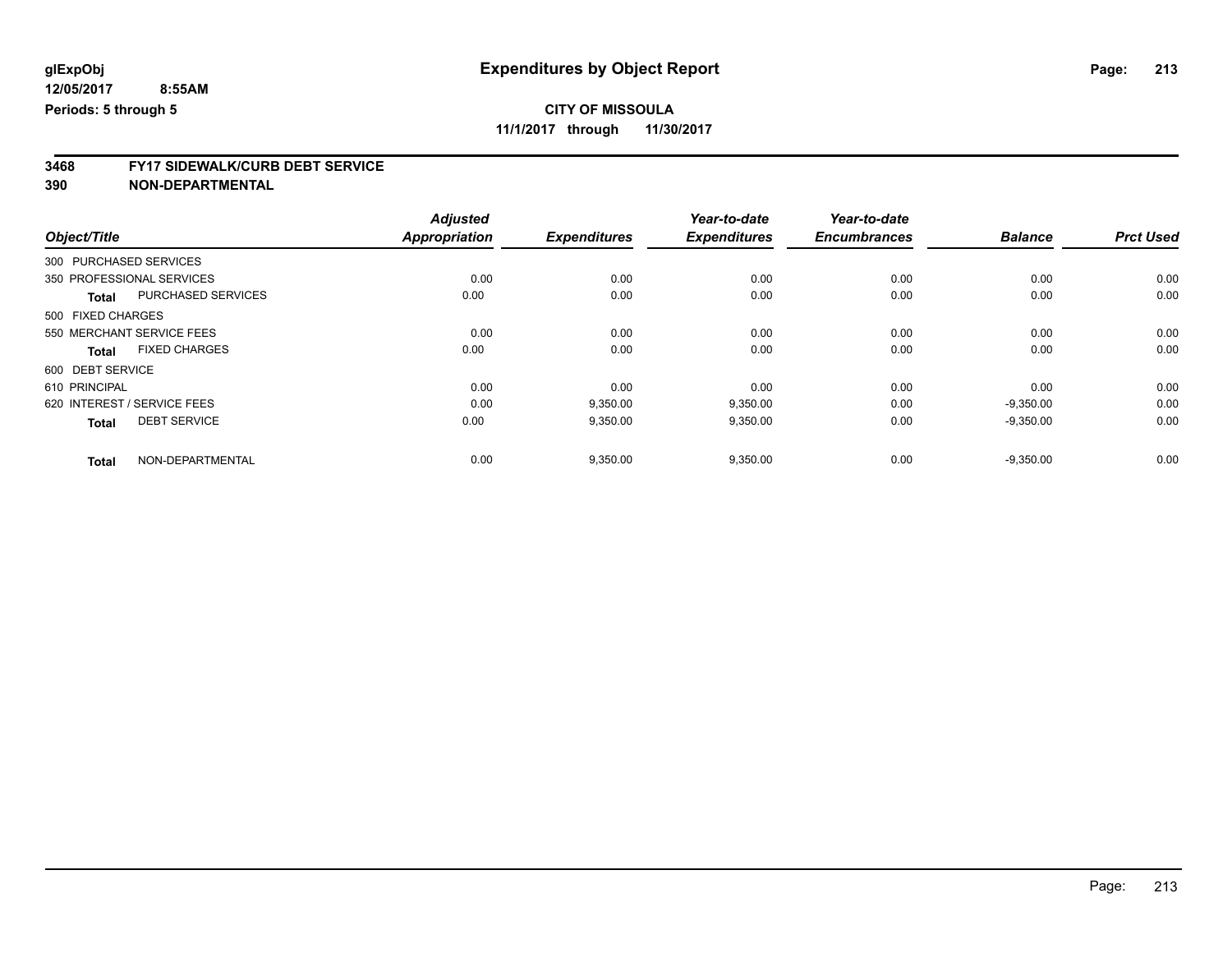**CITY OF MISSOULA 11/1/2017 through 11/30/2017**

### **3468 FY17 SIDEWALK/CURB DEBT SERVICE**

|                        |                                        | <b>Adjusted</b>      |                     | Year-to-date        | Year-to-date        |                |                  |
|------------------------|----------------------------------------|----------------------|---------------------|---------------------|---------------------|----------------|------------------|
| Object/Title           |                                        | <b>Appropriation</b> | <b>Expenditures</b> | <b>Expenditures</b> | <b>Encumbrances</b> | <b>Balance</b> | <b>Prct Used</b> |
| 300 PURCHASED SERVICES |                                        |                      |                     |                     |                     |                |                  |
|                        | 350 PROFESSIONAL SERVICES              | 0.00                 | 0.00                | 0.00                | 0.00                | 0.00           | 0.00             |
| Total                  | PURCHASED SERVICES                     | 0.00                 | 0.00                | 0.00                | 0.00                | 0.00           | 0.00             |
| 500 FIXED CHARGES      |                                        |                      |                     |                     |                     |                |                  |
|                        | 550 MERCHANT SERVICE FEES              | 0.00                 | 0.00                | 0.00                | 0.00                | 0.00           | 0.00             |
| Total                  | <b>FIXED CHARGES</b>                   | 0.00                 | 0.00                | 0.00                | 0.00                | 0.00           | 0.00             |
| 600 DEBT SERVICE       |                                        |                      |                     |                     |                     |                |                  |
| 610 PRINCIPAL          |                                        | 0.00                 | 0.00                | 0.00                | 0.00                | 0.00           | 0.00             |
|                        | 620 INTEREST / SERVICE FEES            | 0.00                 | 9,350.00            | 9,350.00            | 0.00                | $-9,350.00$    | 0.00             |
| <b>Total</b>           | <b>DEBT SERVICE</b>                    | 0.00                 | 9,350.00            | 9,350.00            | 0.00                | $-9,350.00$    | 0.00             |
| <b>Total</b>           | <b>FY17 SIDEWALK/CURB DEBT SERVICE</b> | 0.00                 | 9,350.00            | 9,350.00            | 0.00                | $-9,350.00$    | 0.00             |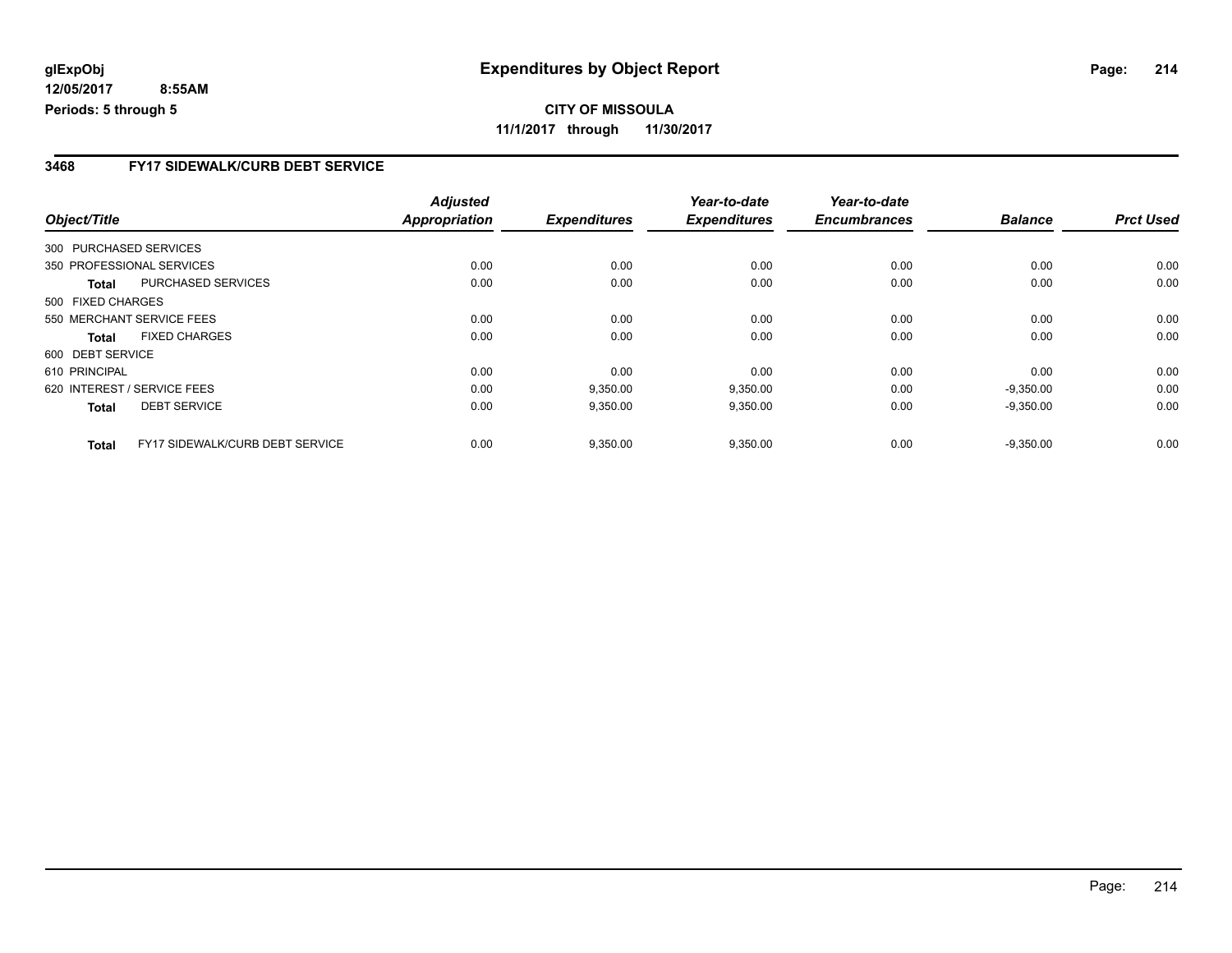## **CITY OF MISSOULA 11/1/2017 through 11/30/2017**

# **3491 SID 491 DEBT SERVICE FUND**

| Object/Title                        | <b>Adjusted</b><br>Appropriation | <b>Expenditures</b> | Year-to-date<br><b>Expenditures</b> | Year-to-date<br><b>Encumbrances</b> | <b>Balance</b> | <b>Prct Used</b> |
|-------------------------------------|----------------------------------|---------------------|-------------------------------------|-------------------------------------|----------------|------------------|
| 600 DEBT SERVICE                    |                                  |                     |                                     |                                     |                |                  |
| 620 INTEREST / SERVICE FEES         | 0.00                             | 0.00                | 0.00                                | 0.00                                | 0.00           | 0.00             |
| <b>DEBT SERVICE</b><br><b>Total</b> | 0.00                             | 0.00                | 0.00                                | 0.00                                | 0.00           | 0.00             |
| NON-DEPARTMENTAL<br><b>Total</b>    | 0.00                             | 0.00                | 0.00                                | 0.00                                | 0.00           | 0.00             |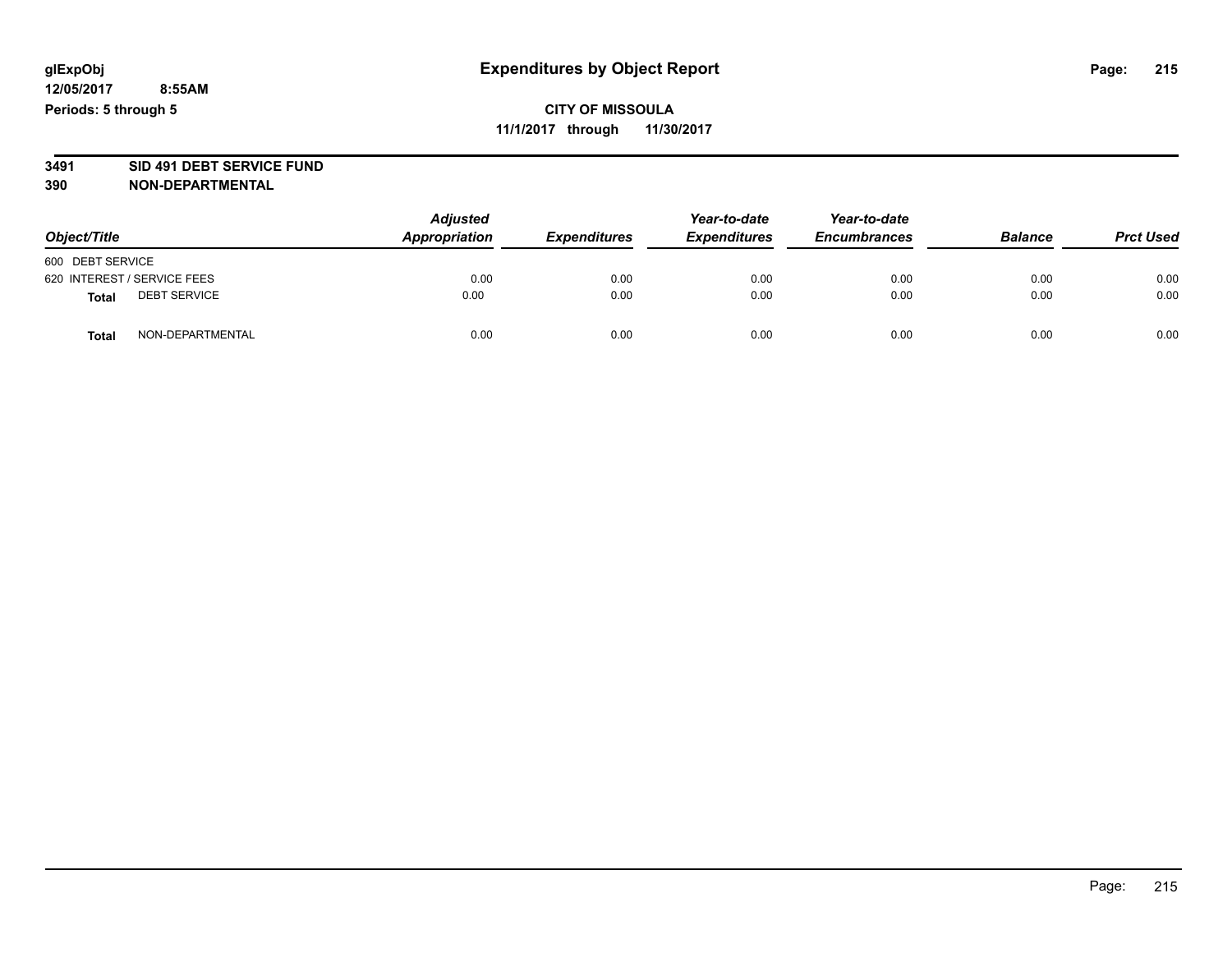**CITY OF MISSOULA 11/1/2017 through 11/30/2017**

#### **3491 SID 491 DEBT SERVICE FUND**

|                                           | <b>Adjusted</b> | Year-to-date               | Year-to-date        |                     |                |                  |
|-------------------------------------------|-----------------|----------------------------|---------------------|---------------------|----------------|------------------|
| Object/Title                              | Appropriation   | <i><b>Expenditures</b></i> | <b>Expenditures</b> | <b>Encumbrances</b> | <b>Balance</b> | <b>Prct Used</b> |
| 600 DEBT SERVICE                          |                 |                            |                     |                     |                |                  |
| 620 INTEREST / SERVICE FEES               | 0.00            | 0.00                       | 0.00                | 0.00                | 0.00           | 0.00             |
| <b>DEBT SERVICE</b><br><b>Total</b>       | 0.00            | 0.00                       | 0.00                | 0.00                | 0.00           | 0.00             |
| SID 491 DEBT SERVICE FUND<br><b>Total</b> | 0.00            | 0.00                       | 0.00                | 0.00                | 0.00           | 0.00             |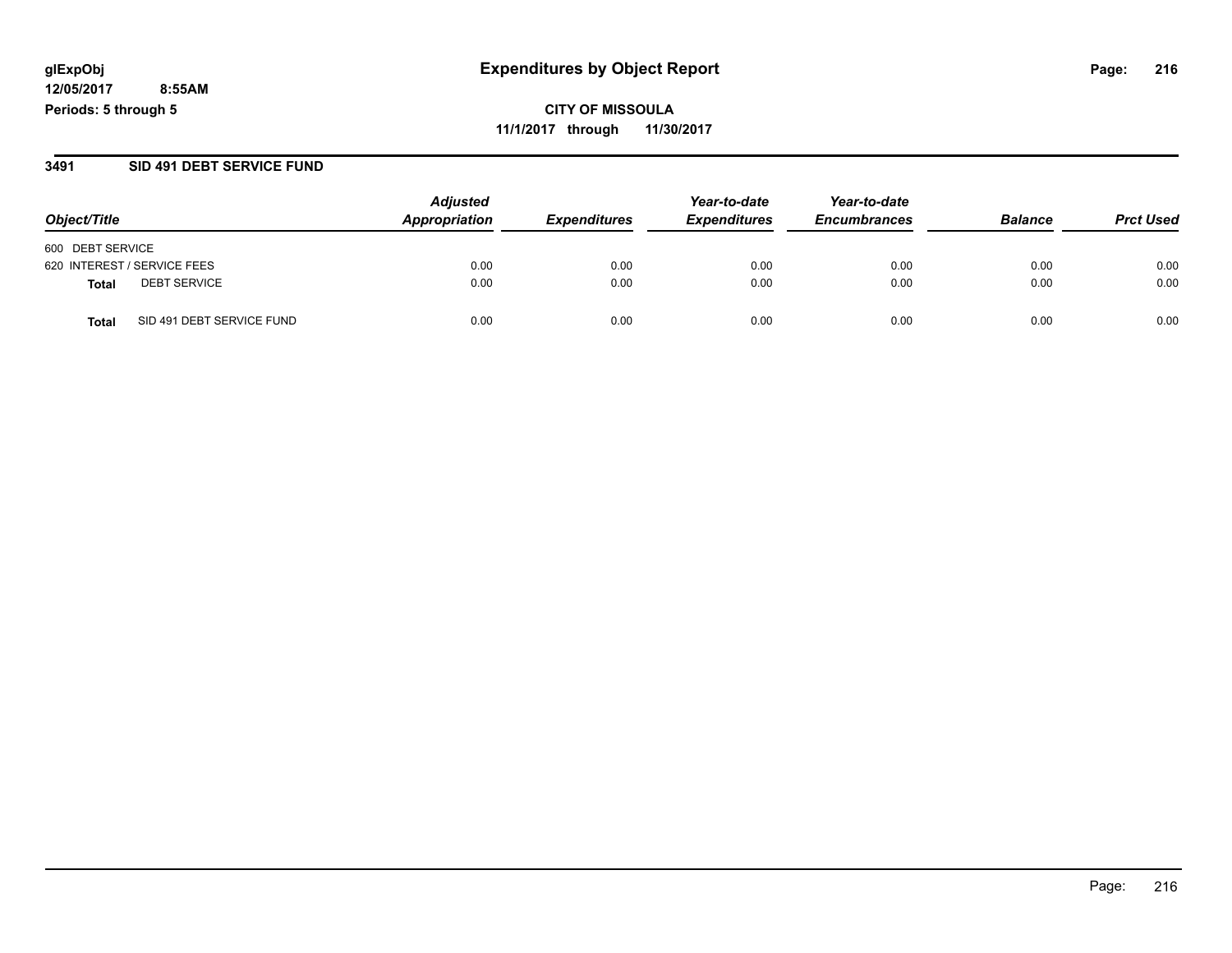# **glExpObj Expenditures by Object Report Page: 217**

**12/05/2017 8:55AM Periods: 5 through 5**

# **CITY OF MISSOULA 11/1/2017 through 11/30/2017**

**3495 SID 495 DEBT SERVICE FUND**

| Object/Title      |                              | <b>Adjusted</b><br>Appropriation | <b>Expenditures</b> | Year-to-date<br><b>Expenditures</b> | Year-to-date<br><b>Encumbrances</b> | <b>Balance</b> | <b>Prct Used</b> |
|-------------------|------------------------------|----------------------------------|---------------------|-------------------------------------|-------------------------------------|----------------|------------------|
| 800 OTHER OBJECTS |                              |                                  |                     |                                     |                                     |                |                  |
|                   | 820 TRANSFERS TO OTHER FUNDS | 0.00                             | 0.00                | 0.00                                | 0.00                                | 0.00           | 0.00             |
| <b>Total</b>      | OTHER OBJECTS                | 0.00                             | 0.00                | 0.00                                | 0.00                                | 0.00           | 0.00             |
| <b>Total</b>      | *** Title Not Found ***      | 0.00                             | 0.00                | 0.00                                | 0.00                                | 0.00           | 0.00             |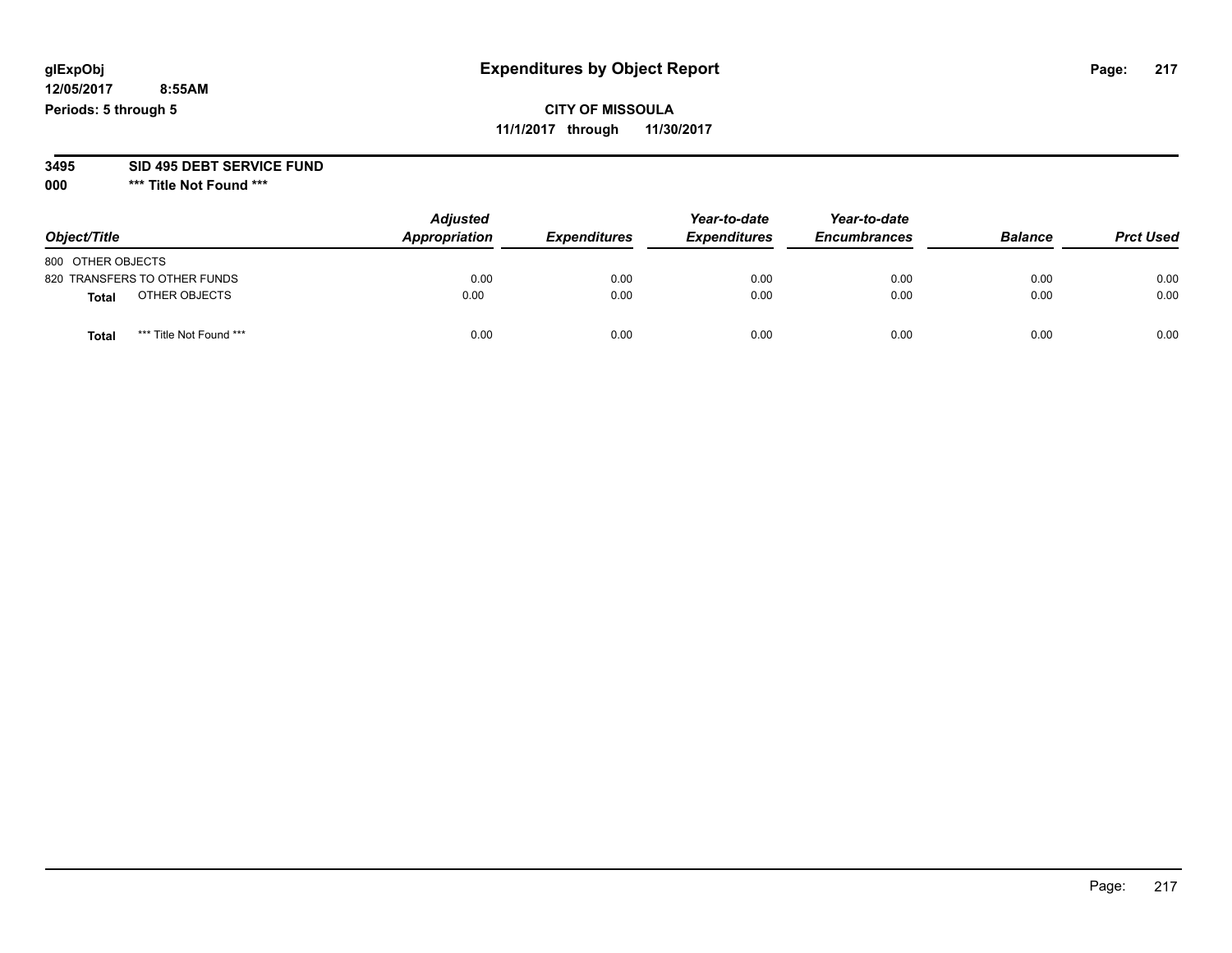**3495 SID 495 DEBT SERVICE FUND**

| Object/Title                         | <b>Adjusted</b><br><b>Appropriation</b> | <b>Expenditures</b> | Year-to-date<br><b>Expenditures</b> | Year-to-date<br><b>Encumbrances</b> | <b>Balance</b> | <b>Prct Used</b> |
|--------------------------------------|-----------------------------------------|---------------------|-------------------------------------|-------------------------------------|----------------|------------------|
| 500 FIXED CHARGES                    |                                         |                     |                                     |                                     |                |                  |
| 550 MERCHANT SERVICE FEES            | 0.00                                    | 0.00                | 0.00                                | 0.00                                | 0.00           | 0.00             |
| <b>FIXED CHARGES</b><br><b>Total</b> | 0.00                                    | 0.00                | 0.00                                | 0.00                                | 0.00           | 0.00             |
| 800 OTHER OBJECTS                    |                                         |                     |                                     |                                     |                |                  |
| 820 TRANSFERS TO OTHER FUNDS         | 0.00                                    | 0.00                | 0.00                                | 0.00                                | 0.00           | 0.00             |
| OTHER OBJECTS<br><b>Total</b>        | 0.00                                    | 0.00                | 0.00                                | 0.00                                | 0.00           | 0.00             |
| NON-DEPARTMENTAL<br>Total            | 0.00                                    | 0.00                | 0.00                                | 0.00                                | 0.00           | 0.00             |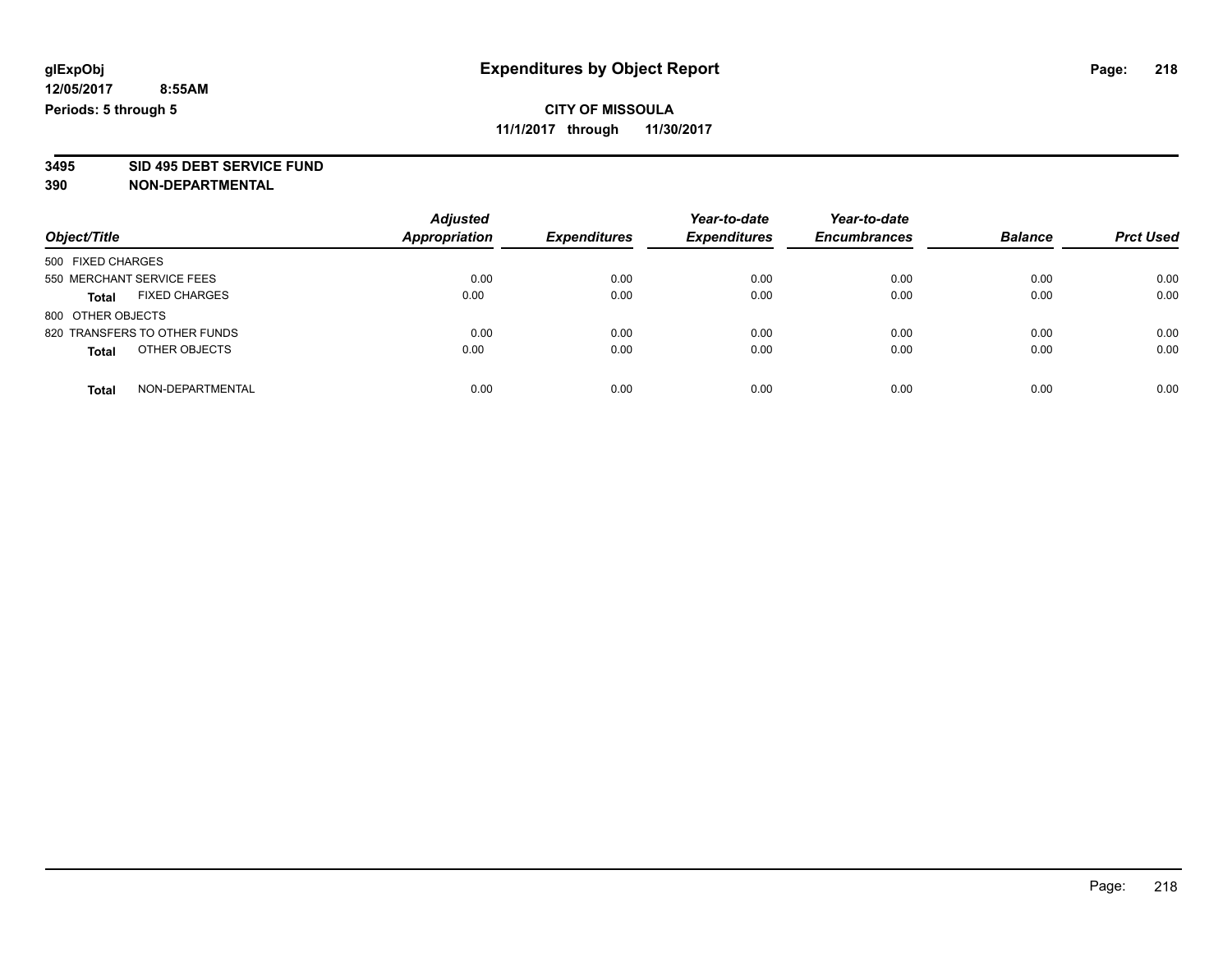**CITY OF MISSOULA 11/1/2017 through 11/30/2017**

#### **3495 SID 495 DEBT SERVICE FUND**

|                              |                           | <b>Adjusted</b>      |                     | Year-to-date        | Year-to-date        |                |                  |
|------------------------------|---------------------------|----------------------|---------------------|---------------------|---------------------|----------------|------------------|
| Object/Title                 |                           | <b>Appropriation</b> | <b>Expenditures</b> | <b>Expenditures</b> | <b>Encumbrances</b> | <b>Balance</b> | <b>Prct Used</b> |
| 500 FIXED CHARGES            |                           |                      |                     |                     |                     |                |                  |
| 550 MERCHANT SERVICE FEES    |                           | 0.00                 | 0.00                | 0.00                | 0.00                | 0.00           | 0.00             |
| Total                        | <b>FIXED CHARGES</b>      | 0.00                 | 0.00                | 0.00                | 0.00                | 0.00           | 0.00             |
| 800 OTHER OBJECTS            |                           |                      |                     |                     |                     |                |                  |
| 820 TRANSFERS TO OTHER FUNDS |                           | 0.00                 | 0.00                | 0.00                | 0.00                | 0.00           | 0.00             |
| <b>Total</b>                 | OTHER OBJECTS             | 0.00                 | 0.00                | 0.00                | 0.00                | 0.00           | 0.00             |
| <b>Total</b>                 | SID 495 DEBT SERVICE FUND | 0.00                 | 0.00                | 0.00                | 0.00                | 0.00           | 0.00             |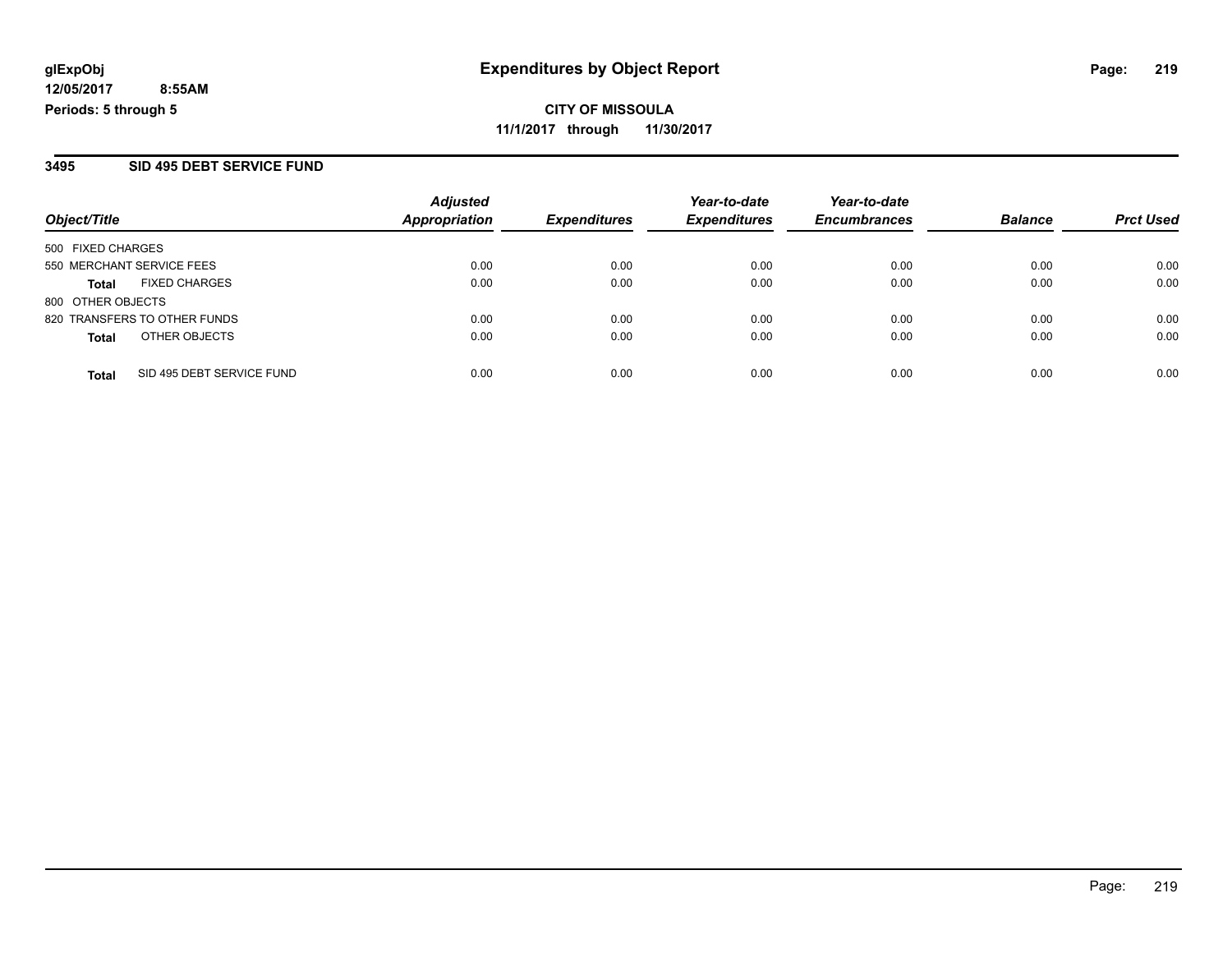# **glExpObj Expenditures by Object Report Page: 220**

**12/05/2017 8:55AM Periods: 5 through 5**

**3497 SID 497 DEBT SERVICE FUND**

| Object/Title                            | <b>Adjusted</b><br>Appropriation | <b>Expenditures</b> | Year-to-date<br><b>Expenditures</b> | Year-to-date<br><b>Encumbrances</b> | <b>Balance</b> | <b>Prct Used</b> |
|-----------------------------------------|----------------------------------|---------------------|-------------------------------------|-------------------------------------|----------------|------------------|
| 800 OTHER OBJECTS                       |                                  |                     |                                     |                                     |                |                  |
| 820 TRANSFERS TO OTHER FUNDS            | 0.00                             | 0.00                | 0.00                                | 0.00                                | 0.00           | 0.00             |
| OTHER OBJECTS<br><b>Total</b>           | 0.00                             | 0.00                | 0.00                                | 0.00                                | 0.00           | 0.00             |
| *** Title Not Found ***<br><b>Total</b> | 0.00                             | 0.00                | 0.00                                | 0.00                                | 0.00           | 0.00             |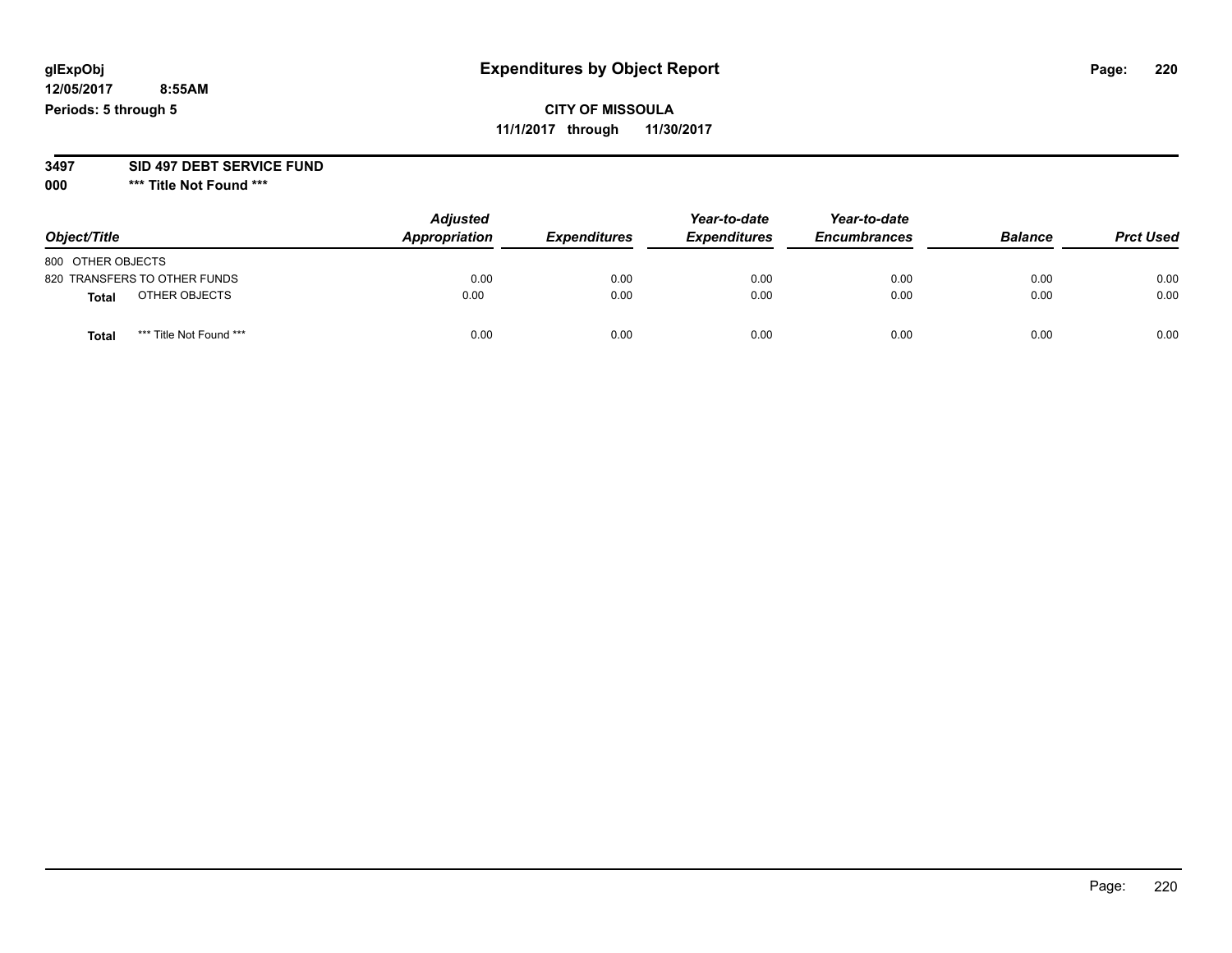**3497 SID 497 DEBT SERVICE FUND**

|                                      | <b>Adjusted</b>      |                     | Year-to-date        | Year-to-date        |                |                  |
|--------------------------------------|----------------------|---------------------|---------------------|---------------------|----------------|------------------|
| Object/Title                         | <b>Appropriation</b> | <b>Expenditures</b> | <b>Expenditures</b> | <b>Encumbrances</b> | <b>Balance</b> | <b>Prct Used</b> |
| 500 FIXED CHARGES                    |                      |                     |                     |                     |                |                  |
| 550 MERCHANT SERVICE FEES            | 0.00                 | 0.00                | 0.00                | 0.00                | 0.00           | 0.00             |
| <b>FIXED CHARGES</b><br><b>Total</b> | 0.00                 | 0.00                | 0.00                | 0.00                | 0.00           | 0.00             |
| 600 DEBT SERVICE                     |                      |                     |                     |                     |                |                  |
| 620 INTEREST / SERVICE FEES          | 0.00                 | 0.00                | 0.00                | 0.00                | 0.00           | 0.00             |
| <b>DEBT SERVICE</b><br>Total         | 0.00                 | 0.00                | 0.00                | 0.00                | 0.00           | 0.00             |
| 800 OTHER OBJECTS                    |                      |                     |                     |                     |                |                  |
| 800 OTHER OBJECTS                    | 0.00                 | 0.00                | 0.00                | 0.00                | 0.00           | 0.00             |
| 820 TRANSFERS TO OTHER FUNDS         | 0.00                 | 0.00                | 0.00                | 0.00                | 0.00           | 0.00             |
| OTHER OBJECTS<br><b>Total</b>        | 0.00                 | 0.00                | 0.00                | 0.00                | 0.00           | 0.00             |
| NON-DEPARTMENTAL<br><b>Total</b>     | 0.00                 | 0.00                | 0.00                | 0.00                | 0.00           | 0.00             |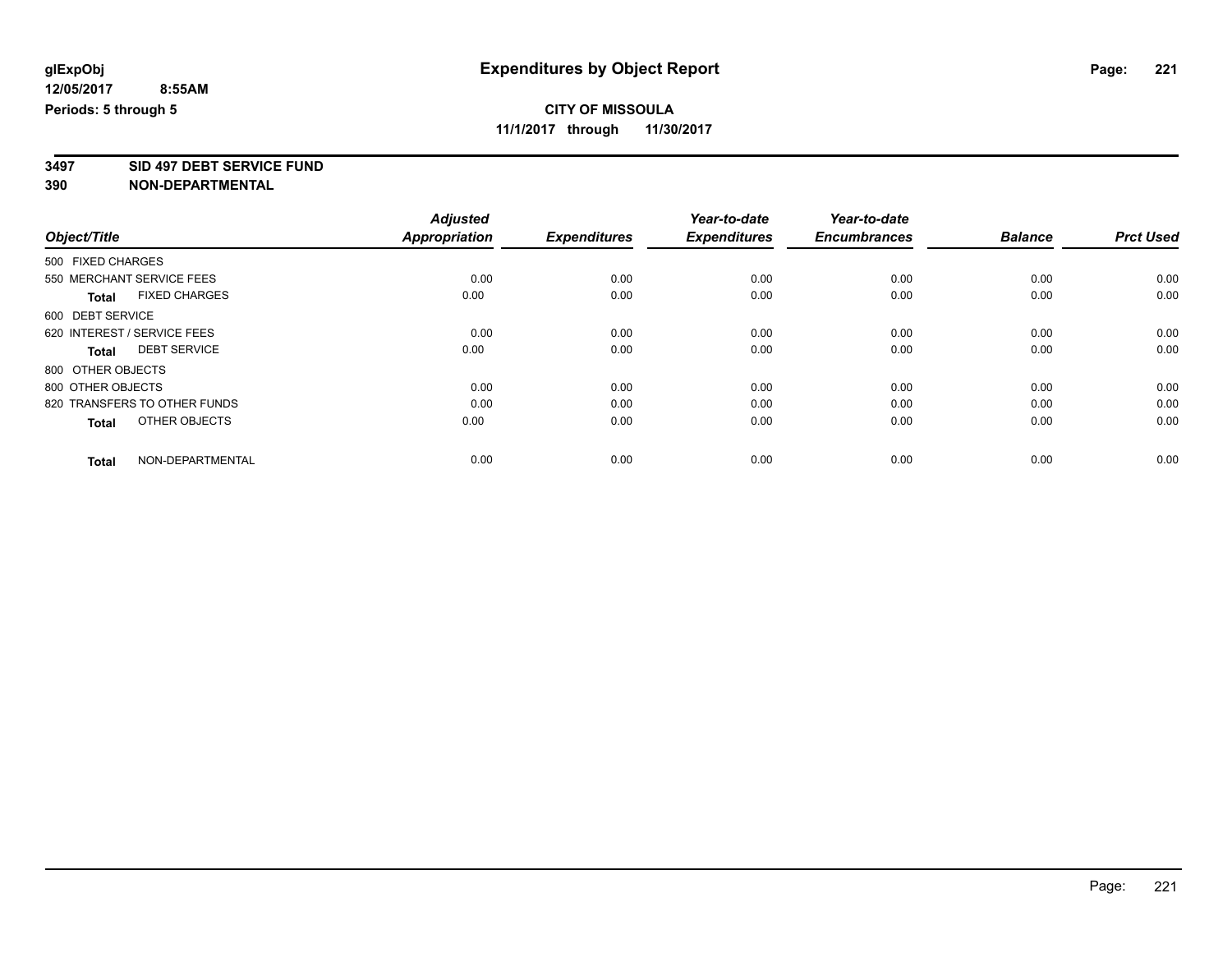# **CITY OF MISSOULA 11/1/2017 through 11/30/2017**

#### **3497 SID 497 DEBT SERVICE FUND**

|                              |                           | <b>Adjusted</b>      |                     | Year-to-date        | Year-to-date        |                |                  |
|------------------------------|---------------------------|----------------------|---------------------|---------------------|---------------------|----------------|------------------|
| Object/Title                 |                           | <b>Appropriation</b> | <b>Expenditures</b> | <b>Expenditures</b> | <b>Encumbrances</b> | <b>Balance</b> | <b>Prct Used</b> |
| 500 FIXED CHARGES            |                           |                      |                     |                     |                     |                |                  |
| 550 MERCHANT SERVICE FEES    |                           | 0.00                 | 0.00                | 0.00                | 0.00                | 0.00           | 0.00             |
| <b>Total</b>                 | <b>FIXED CHARGES</b>      | 0.00                 | 0.00                | 0.00                | 0.00                | 0.00           | 0.00             |
| 600 DEBT SERVICE             |                           |                      |                     |                     |                     |                |                  |
| 620 INTEREST / SERVICE FEES  |                           | 0.00                 | 0.00                | 0.00                | 0.00                | 0.00           | 0.00             |
| Total                        | <b>DEBT SERVICE</b>       | 0.00                 | 0.00                | 0.00                | 0.00                | 0.00           | 0.00             |
| 800 OTHER OBJECTS            |                           |                      |                     |                     |                     |                |                  |
| 800 OTHER OBJECTS            |                           | 0.00                 | 0.00                | 0.00                | 0.00                | 0.00           | 0.00             |
| 820 TRANSFERS TO OTHER FUNDS |                           | 0.00                 | 0.00                | 0.00                | 0.00                | 0.00           | 0.00             |
| <b>Total</b>                 | OTHER OBJECTS             | 0.00                 | 0.00                | 0.00                | 0.00                | 0.00           | 0.00             |
| <b>Total</b>                 | SID 497 DEBT SERVICE FUND | 0.00                 | 0.00                | 0.00                | 0.00                | 0.00           | 0.00             |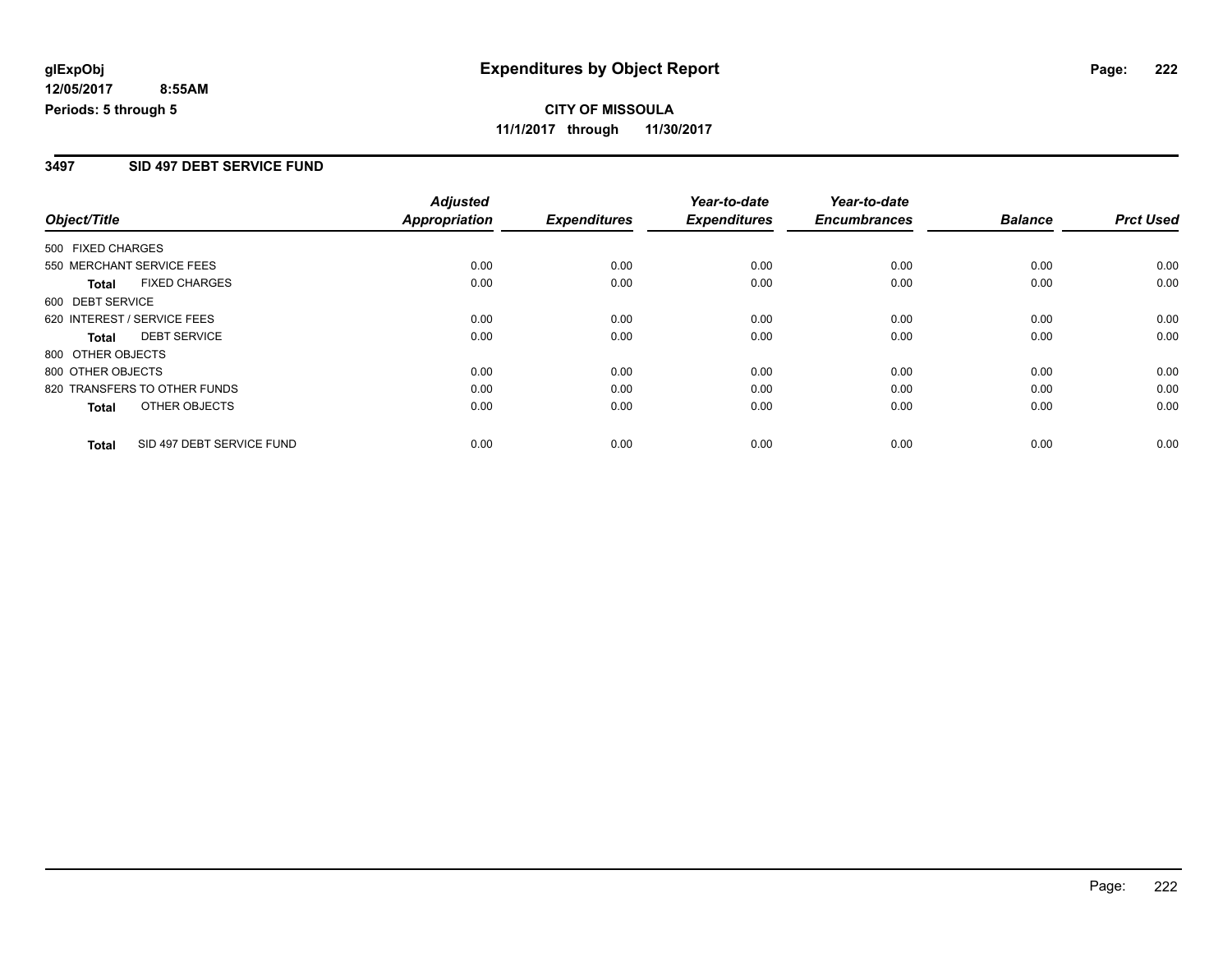# **CITY OF MISSOULA 11/1/2017 through 11/30/2017**

#### **3498 SID 498 DEBT SERVICE FUND**

| Object/Title                     | <b>Adjusted</b><br>Appropriation | <b>Expenditures</b> | Year-to-date<br><b>Expenditures</b> | Year-to-date<br><b>Encumbrances</b> | <b>Balance</b> | <b>Prct Used</b> |
|----------------------------------|----------------------------------|---------------------|-------------------------------------|-------------------------------------|----------------|------------------|
| 800 OTHER OBJECTS                |                                  |                     |                                     |                                     |                |                  |
| 820 TRANSFERS TO OTHER FUNDS     | 0.00                             | 0.00                | 0.00                                | 0.00                                | 0.00           | 0.00             |
| OTHER OBJECTS<br><b>Total</b>    | 0.00                             | 0.00                | 0.00                                | 0.00                                | 0.00           | 0.00             |
| *** Title Not Found ***<br>Total | 0.00                             | 0.00                | 0.00                                | 0.00                                | 0.00           | 0.00             |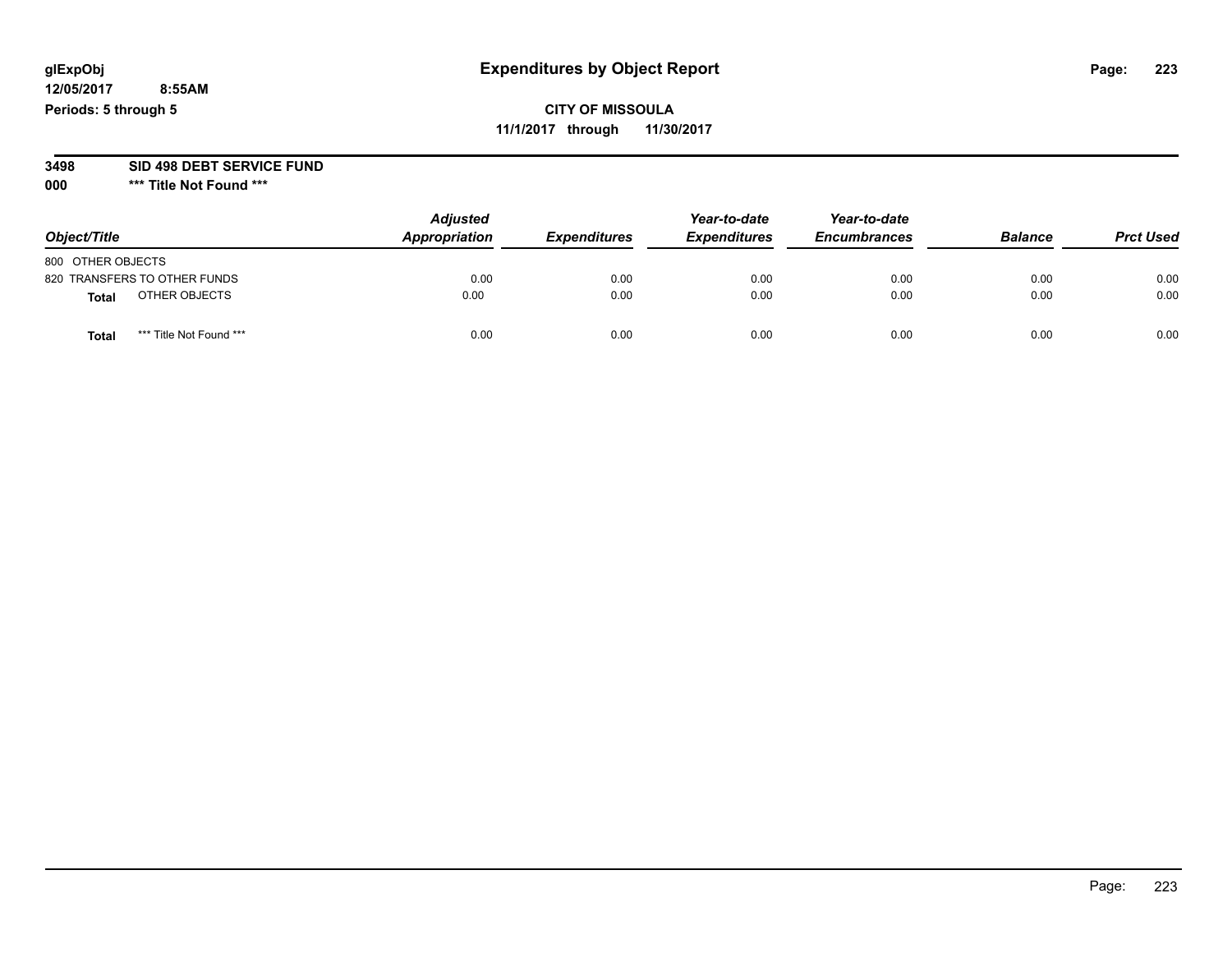**3498 SID 498 DEBT SERVICE FUND**

|                                      | <b>Adjusted</b>      |                     | Year-to-date        | Year-to-date        |                |                  |
|--------------------------------------|----------------------|---------------------|---------------------|---------------------|----------------|------------------|
| Object/Title                         | <b>Appropriation</b> | <b>Expenditures</b> | <b>Expenditures</b> | <b>Encumbrances</b> | <b>Balance</b> | <b>Prct Used</b> |
| 500 FIXED CHARGES                    |                      |                     |                     |                     |                |                  |
| 550 MERCHANT SERVICE FEES            | 0.00                 | 0.00                | 0.00                | 0.00                | 0.00           | 0.00             |
| <b>FIXED CHARGES</b><br><b>Total</b> | 0.00                 | 0.00                | 0.00                | 0.00                | 0.00           | 0.00             |
| 600 DEBT SERVICE                     |                      |                     |                     |                     |                |                  |
| 610 PRINCIPAL                        | 0.00                 | 0.00                | 0.00                | 0.00                | 0.00           | 0.00             |
| 620 INTEREST / SERVICE FEES          | 0.00                 | 0.00                | 0.00                | 0.00                | 0.00           | 0.00             |
| <b>DEBT SERVICE</b><br><b>Total</b>  | 0.00                 | 0.00                | 0.00                | 0.00                | 0.00           | 0.00             |
| NON-DEPARTMENTAL<br><b>Total</b>     | 0.00                 | 0.00                | 0.00                | 0.00                | 0.00           | 0.00             |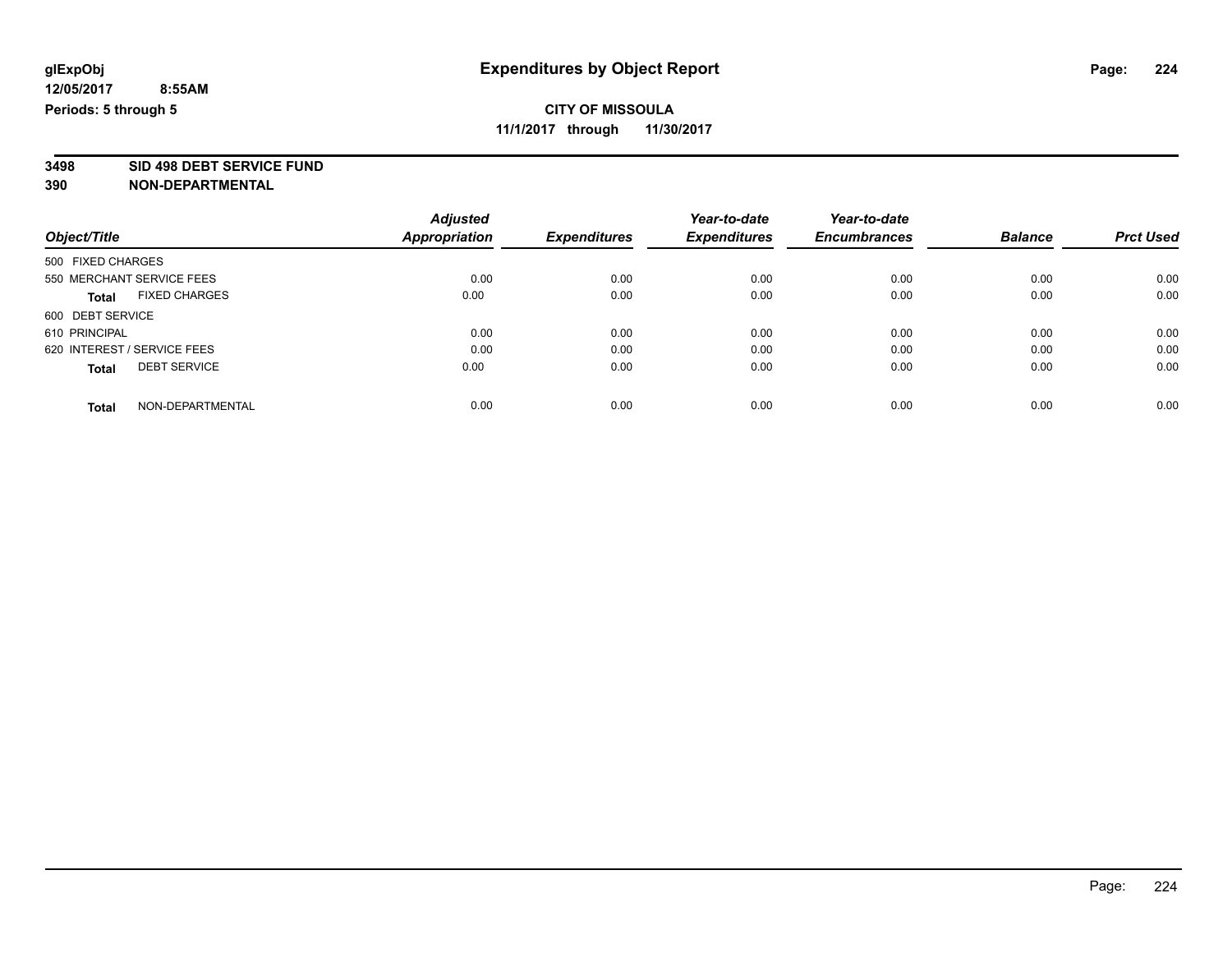# **CITY OF MISSOULA 11/1/2017 through 11/30/2017**

#### **3498 SID 498 DEBT SERVICE FUND**

|                   |                              | <b>Adjusted</b> |                     | Year-to-date        | Year-to-date        |                |                  |
|-------------------|------------------------------|-----------------|---------------------|---------------------|---------------------|----------------|------------------|
| Object/Title      |                              | Appropriation   | <b>Expenditures</b> | <b>Expenditures</b> | <b>Encumbrances</b> | <b>Balance</b> | <b>Prct Used</b> |
| 500 FIXED CHARGES |                              |                 |                     |                     |                     |                |                  |
|                   | 550 MERCHANT SERVICE FEES    | 0.00            | 0.00                | 0.00                | 0.00                | 0.00           | 0.00             |
| <b>Total</b>      | <b>FIXED CHARGES</b>         | 0.00            | 0.00                | 0.00                | 0.00                | 0.00           | 0.00             |
| 600 DEBT SERVICE  |                              |                 |                     |                     |                     |                |                  |
| 610 PRINCIPAL     |                              | 0.00            | 0.00                | 0.00                | 0.00                | 0.00           | 0.00             |
|                   | 620 INTEREST / SERVICE FEES  | 0.00            | 0.00                | 0.00                | 0.00                | 0.00           | 0.00             |
| <b>Total</b>      | <b>DEBT SERVICE</b>          | 0.00            | 0.00                | 0.00                | 0.00                | 0.00           | 0.00             |
| 800 OTHER OBJECTS |                              |                 |                     |                     |                     |                |                  |
|                   | 820 TRANSFERS TO OTHER FUNDS | 0.00            | 0.00                | 0.00                | 0.00                | 0.00           | 0.00             |
| <b>Total</b>      | OTHER OBJECTS                | 0.00            | 0.00                | 0.00                | 0.00                | 0.00           | 0.00             |
| <b>Total</b>      | SID 498 DEBT SERVICE FUND    | 0.00            | 0.00                | 0.00                | 0.00                | 0.00           | 0.00             |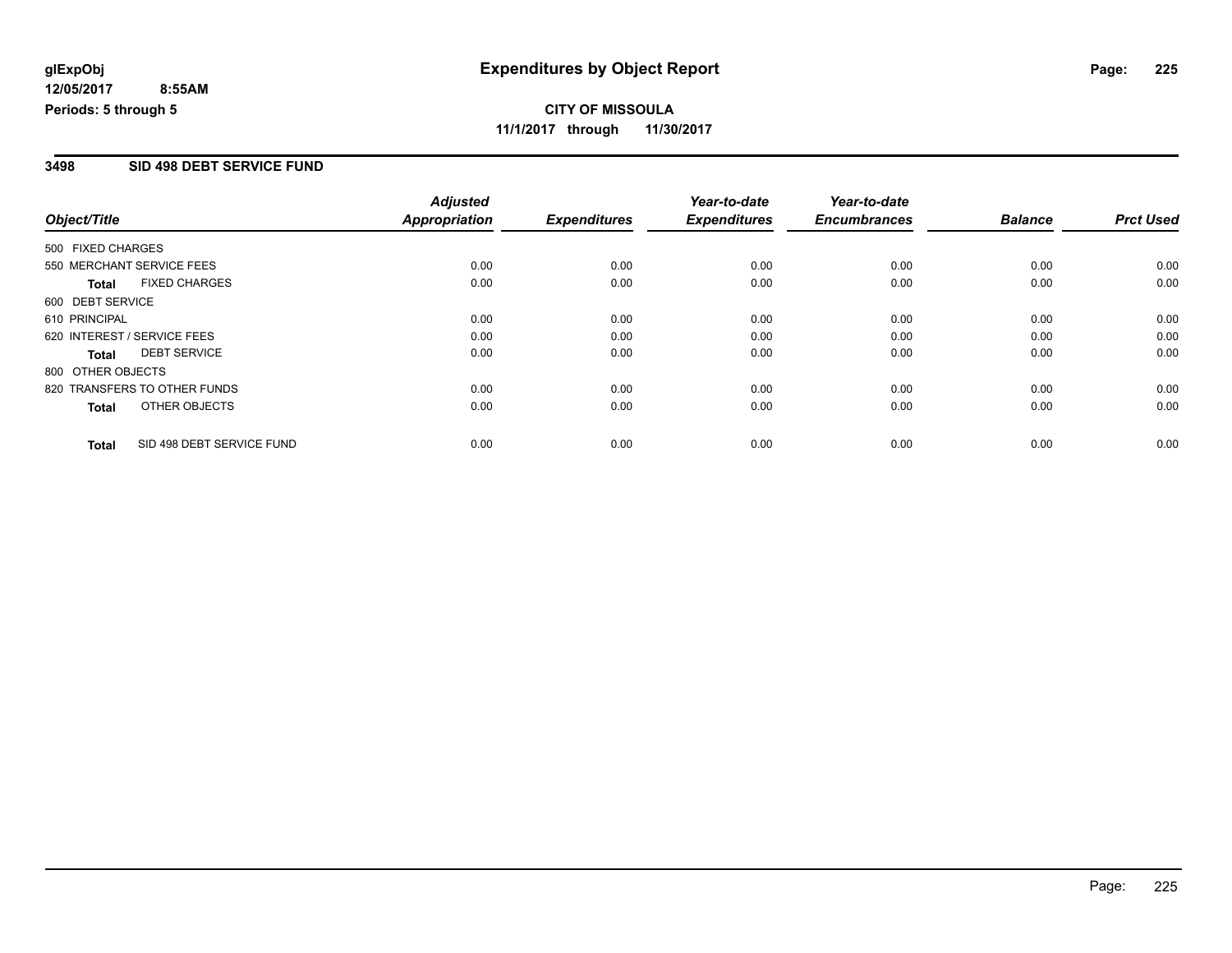**3500 SID 500 DEBT SERVICE FUND**

| Object/Title                        | <b>Adjusted</b><br><b>Appropriation</b> | <b>Expenditures</b> | Year-to-date<br><b>Expenditures</b> | Year-to-date<br><b>Encumbrances</b> | <b>Balance</b> | <b>Prct Used</b> |
|-------------------------------------|-----------------------------------------|---------------------|-------------------------------------|-------------------------------------|----------------|------------------|
| 600 DEBT SERVICE                    |                                         |                     |                                     |                                     |                |                  |
| 620 INTEREST / SERVICE FEES         | 0.00                                    | 0.00                | 0.00                                | 0.00                                | 0.00           | 0.00             |
| <b>DEBT SERVICE</b><br><b>Total</b> | 0.00                                    | 0.00                | 0.00                                | 0.00                                | 0.00           | 0.00             |
| 800 OTHER OBJECTS                   |                                         |                     |                                     |                                     |                |                  |
| 820 TRANSFERS TO OTHER FUNDS        | 0.00                                    | 0.00                | 0.00                                | 0.00                                | 0.00           | 0.00             |
| OTHER OBJECTS<br><b>Total</b>       | 0.00                                    | 0.00                | 0.00                                | 0.00                                | 0.00           | 0.00             |
| NON-DEPARTMENTAL<br>Total           | 0.00                                    | 0.00                | 0.00                                | 0.00                                | 0.00           | 0.00             |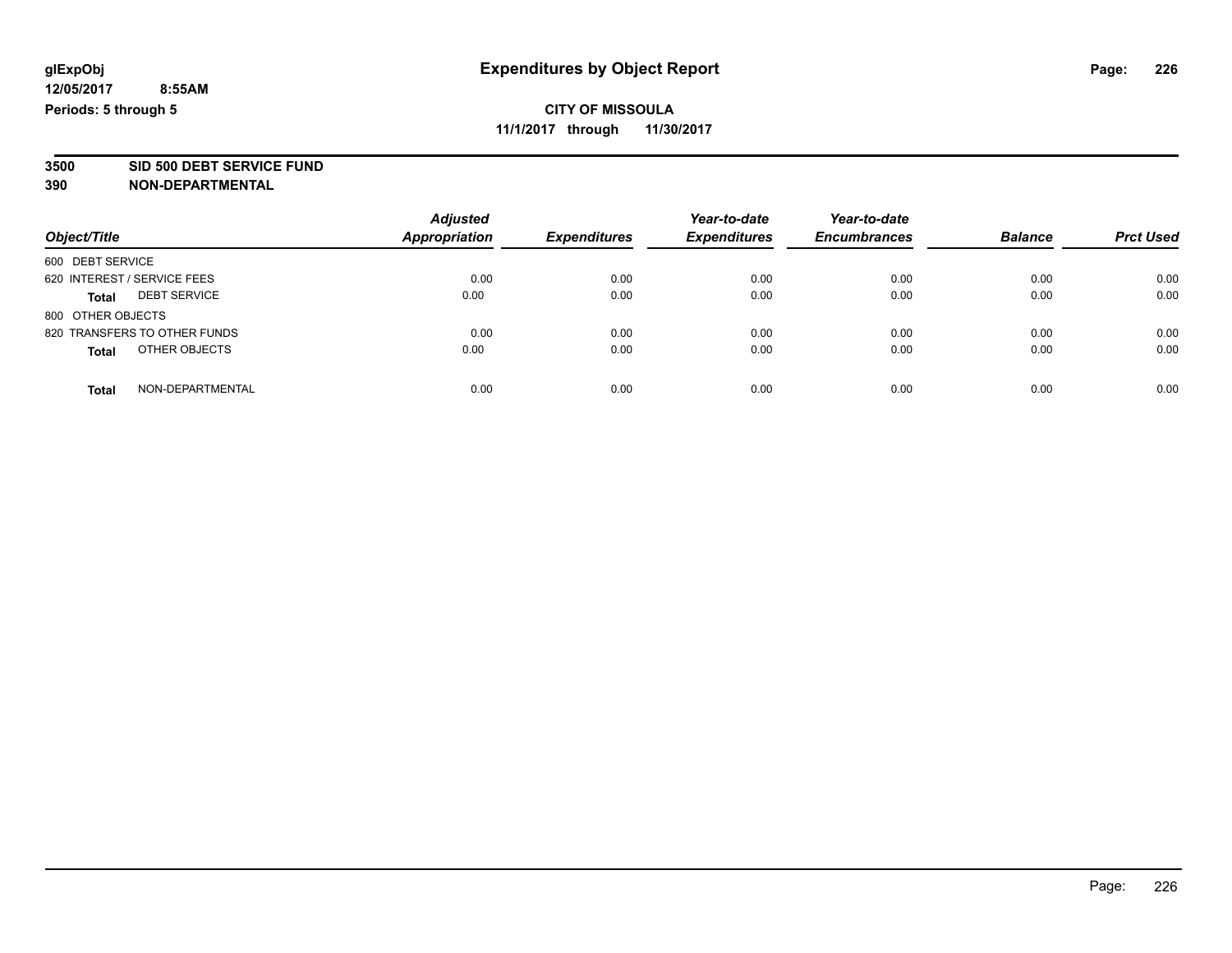**CITY OF MISSOULA 11/1/2017 through 11/30/2017**

#### **3500 SID 500 DEBT SERVICE FUND**

| Object/Title                              | <b>Adjusted</b><br><b>Appropriation</b> | <b>Expenditures</b> | Year-to-date<br><b>Expenditures</b> | Year-to-date<br><b>Encumbrances</b> | <b>Balance</b> | <b>Prct Used</b> |
|-------------------------------------------|-----------------------------------------|---------------------|-------------------------------------|-------------------------------------|----------------|------------------|
| 600 DEBT SERVICE                          |                                         |                     |                                     |                                     |                |                  |
| 620 INTEREST / SERVICE FEES               | 0.00                                    | 0.00                | 0.00                                | 0.00                                | 0.00           | 0.00             |
| <b>DEBT SERVICE</b><br><b>Total</b>       | 0.00                                    | 0.00                | 0.00                                | 0.00                                | 0.00           | 0.00             |
| 800 OTHER OBJECTS                         |                                         |                     |                                     |                                     |                |                  |
| 820 TRANSFERS TO OTHER FUNDS              | 0.00                                    | 0.00                | 0.00                                | 0.00                                | 0.00           | 0.00             |
| OTHER OBJECTS<br><b>Total</b>             | 0.00                                    | 0.00                | 0.00                                | 0.00                                | 0.00           | 0.00             |
| SID 500 DEBT SERVICE FUND<br><b>Total</b> | 0.00                                    | 0.00                | 0.00                                | 0.00                                | 0.00           | 0.00             |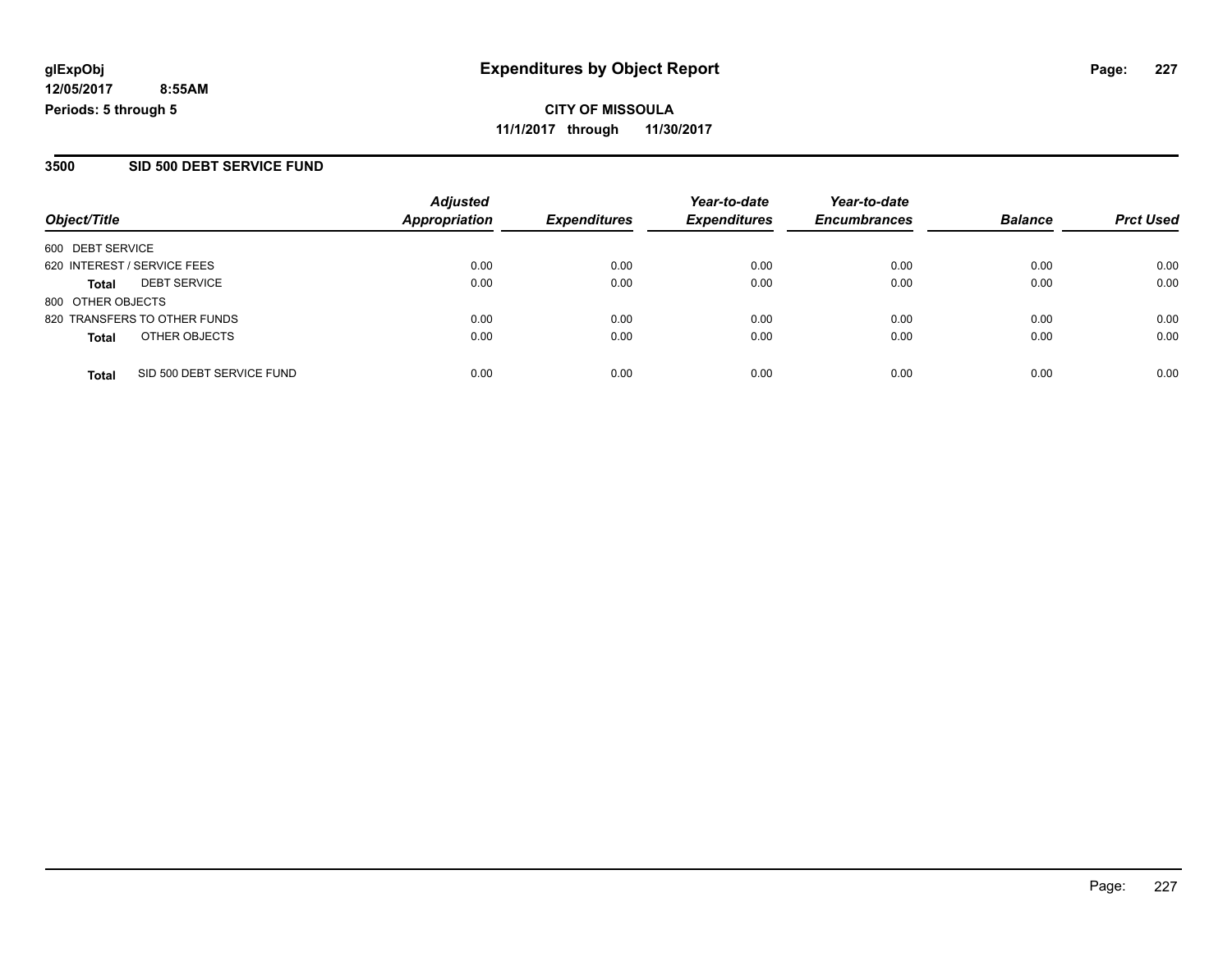#### **3501 SID 501 DEBT SERVICE FUND**

| Object/Title                            | <b>Adjusted</b><br>Appropriation | <b>Expenditures</b> | Year-to-date<br><b>Expenditures</b> | Year-to-date<br><b>Encumbrances</b> | <b>Balance</b> | <b>Prct Used</b> |
|-----------------------------------------|----------------------------------|---------------------|-------------------------------------|-------------------------------------|----------------|------------------|
| 800 OTHER OBJECTS                       |                                  |                     |                                     |                                     |                |                  |
| 820 TRANSFERS TO OTHER FUNDS            | 0.00                             | 0.00                | 0.00                                | 0.00                                | 0.00           | 0.00             |
| OTHER OBJECTS<br><b>Total</b>           | 0.00                             | 0.00                | 0.00                                | 0.00                                | 0.00           | 0.00             |
| *** Title Not Found ***<br><b>Total</b> | 0.00                             | 0.00                | 0.00                                | 0.00                                | 0.00           | 0.00             |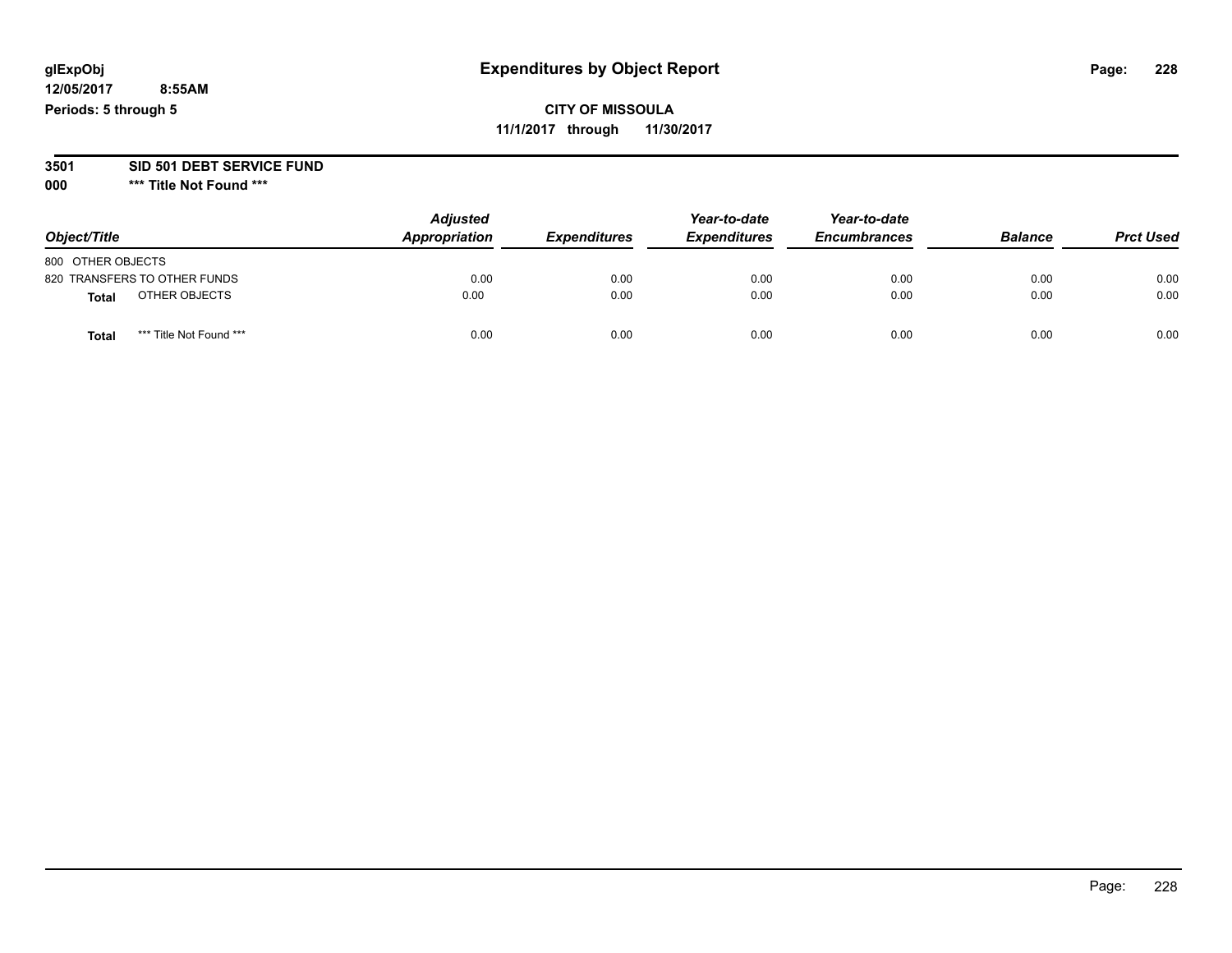# **CITY OF MISSOULA**

**11/1/2017 through 11/30/2017**

# **3501 SID 501 DEBT SERVICE FUND**

|                                      | <b>Adjusted</b>      |                     | Year-to-date        | Year-to-date        |                |                  |
|--------------------------------------|----------------------|---------------------|---------------------|---------------------|----------------|------------------|
| Object/Title                         | <b>Appropriation</b> | <b>Expenditures</b> | <b>Expenditures</b> | <b>Encumbrances</b> | <b>Balance</b> | <b>Prct Used</b> |
| 500 FIXED CHARGES                    |                      |                     |                     |                     |                |                  |
| 550 MERCHANT SERVICE FEES            | 0.00                 | 0.00                | 0.00                | 0.00                | 0.00           | 0.00             |
| <b>FIXED CHARGES</b><br><b>Total</b> | 0.00                 | 0.00                | 0.00                | 0.00                | 0.00           | 0.00             |
| 600 DEBT SERVICE                     |                      |                     |                     |                     |                |                  |
| 610 PRINCIPAL                        | 0.00                 | 0.00                | 0.00                | 0.00                | 0.00           | 0.00             |
| 620 INTEREST / SERVICE FEES          | 0.00                 | 0.00                | 0.00                | 0.00                | 0.00           | 0.00             |
| <b>DEBT SERVICE</b><br><b>Total</b>  | 0.00                 | 0.00                | 0.00                | 0.00                | 0.00           | 0.00             |
| NON-DEPARTMENTAL<br><b>Total</b>     | 0.00                 | 0.00                | 0.00                | 0.00                | 0.00           | 0.00             |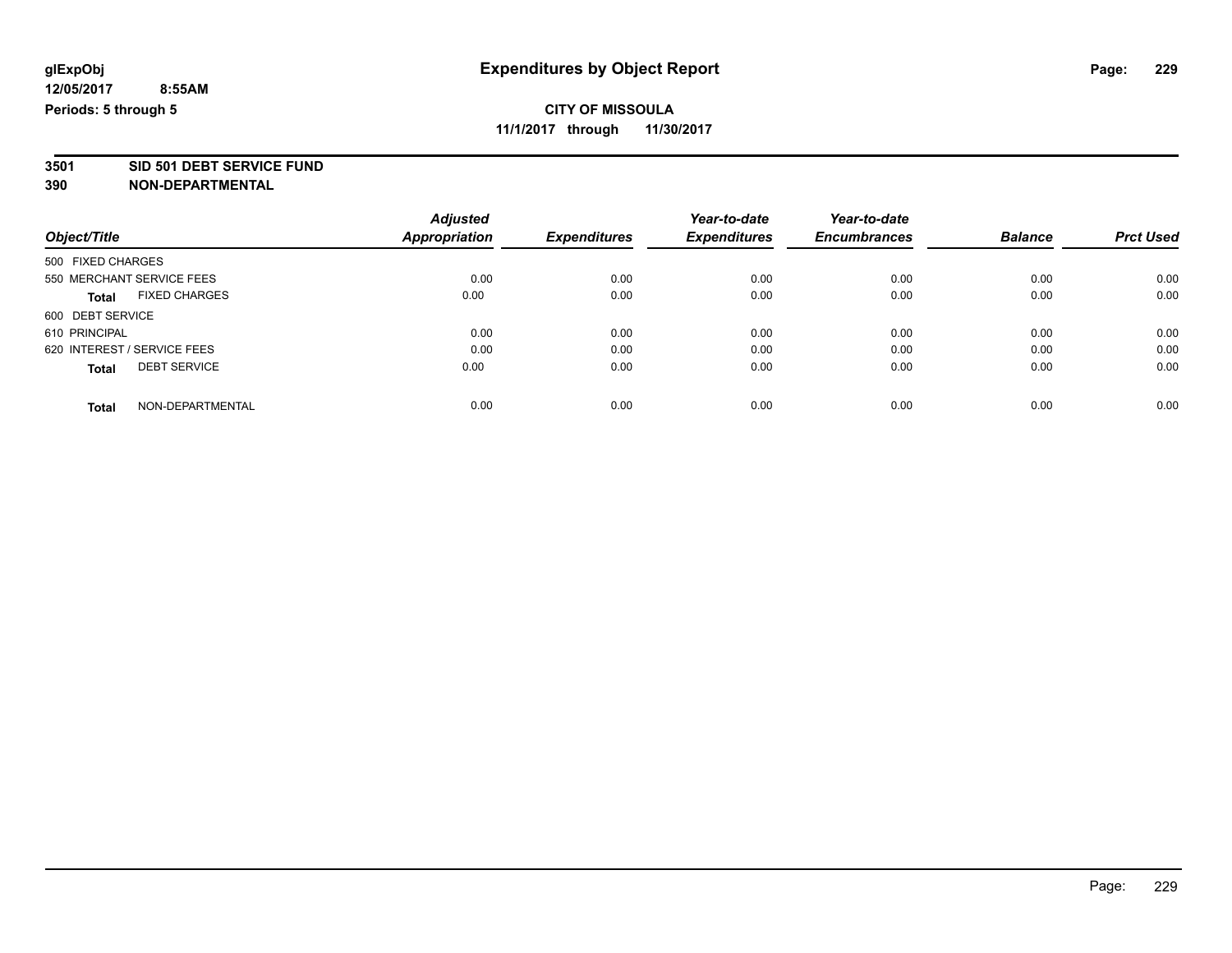### **3501 SID 501 DEBT SERVICE FUND**

|                   |                              | <b>Adjusted</b>      |                     | Year-to-date        | Year-to-date        |                |                  |
|-------------------|------------------------------|----------------------|---------------------|---------------------|---------------------|----------------|------------------|
| Object/Title      |                              | <b>Appropriation</b> | <b>Expenditures</b> | <b>Expenditures</b> | <b>Encumbrances</b> | <b>Balance</b> | <b>Prct Used</b> |
| 500 FIXED CHARGES |                              |                      |                     |                     |                     |                |                  |
|                   | 550 MERCHANT SERVICE FEES    | 0.00                 | 0.00                | 0.00                | 0.00                | 0.00           | 0.00             |
| Total             | <b>FIXED CHARGES</b>         | 0.00                 | 0.00                | 0.00                | 0.00                | 0.00           | 0.00             |
| 600 DEBT SERVICE  |                              |                      |                     |                     |                     |                |                  |
| 610 PRINCIPAL     |                              | 0.00                 | 0.00                | 0.00                | 0.00                | 0.00           | 0.00             |
|                   | 620 INTEREST / SERVICE FEES  | 0.00                 | 0.00                | 0.00                | 0.00                | 0.00           | 0.00             |
| Total             | <b>DEBT SERVICE</b>          | 0.00                 | 0.00                | 0.00                | 0.00                | 0.00           | 0.00             |
| 800 OTHER OBJECTS |                              |                      |                     |                     |                     |                |                  |
|                   | 820 TRANSFERS TO OTHER FUNDS | 0.00                 | 0.00                | 0.00                | 0.00                | 0.00           | 0.00             |
| <b>Total</b>      | OTHER OBJECTS                | 0.00                 | 0.00                | 0.00                | 0.00                | 0.00           | 0.00             |
| <b>Total</b>      | SID 501 DEBT SERVICE FUND    | 0.00                 | 0.00                | 0.00                | 0.00                | 0.00           | 0.00             |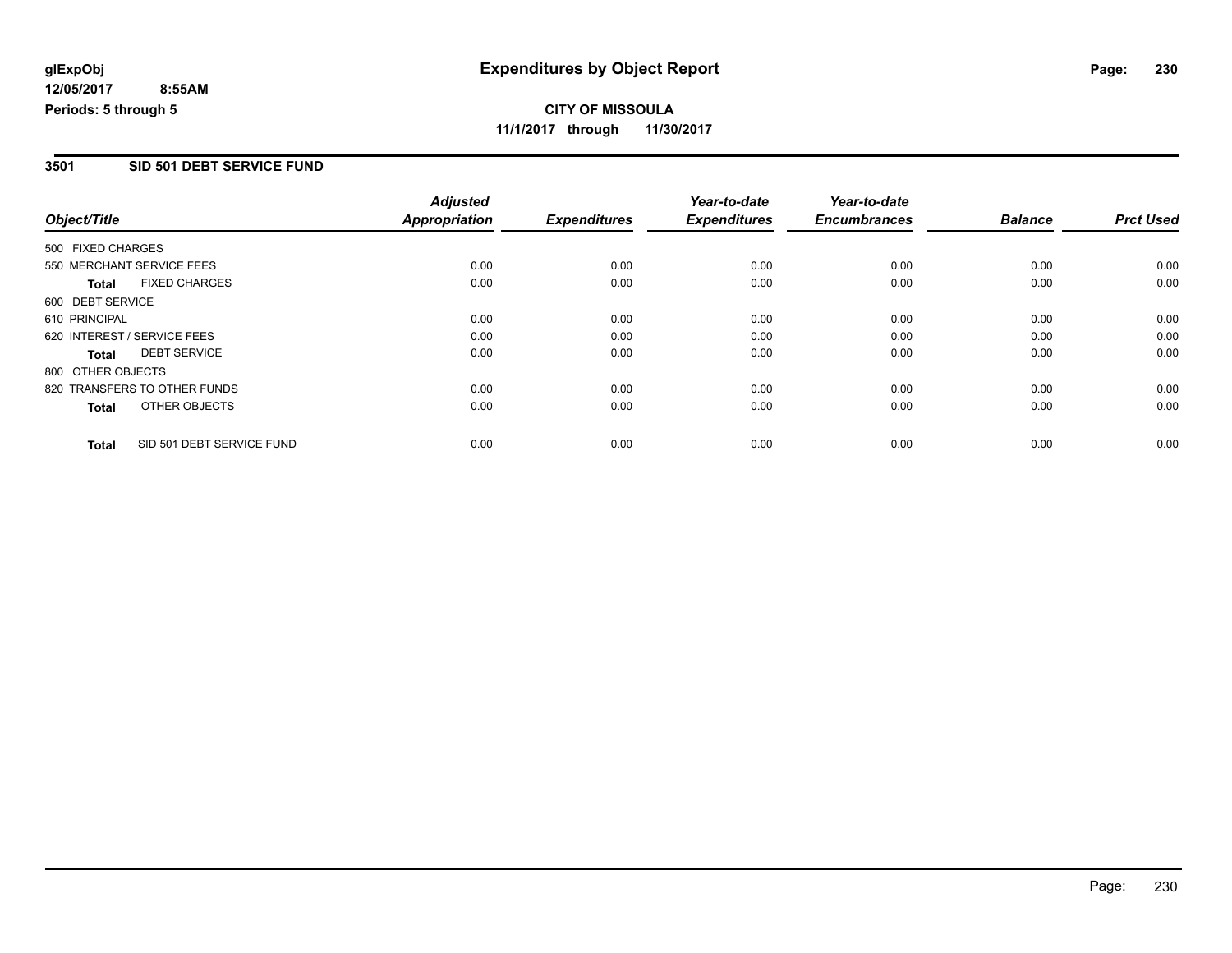# **glExpObj Expenditures by Object Report Page: 231**

**12/05/2017 8:55AM Periods: 5 through 5**

# **CITY OF MISSOULA 11/1/2017 through 11/30/2017**

**3503 SID 503 DEBT SERVICE FUND**

| Object/Title                     | <b>Adjusted</b><br>Appropriation | <b>Expenditures</b> | Year-to-date<br><b>Expenditures</b> | Year-to-date<br><b>Encumbrances</b> | <b>Balance</b> | <b>Prct Used</b> |
|----------------------------------|----------------------------------|---------------------|-------------------------------------|-------------------------------------|----------------|------------------|
| 800 OTHER OBJECTS                |                                  |                     |                                     |                                     |                |                  |
| 820 TRANSFERS TO OTHER FUNDS     | 0.00                             | 0.00                | 0.00                                | 0.00                                | 0.00           | 0.00             |
| OTHER OBJECTS<br>Total           | 0.00                             | 0.00                | 0.00                                | 0.00                                | 0.00           | 0.00             |
| *** Title Not Found ***<br>Total | 0.00                             | 0.00                | 0.00                                | 0.00                                | 0.00           | 0.00             |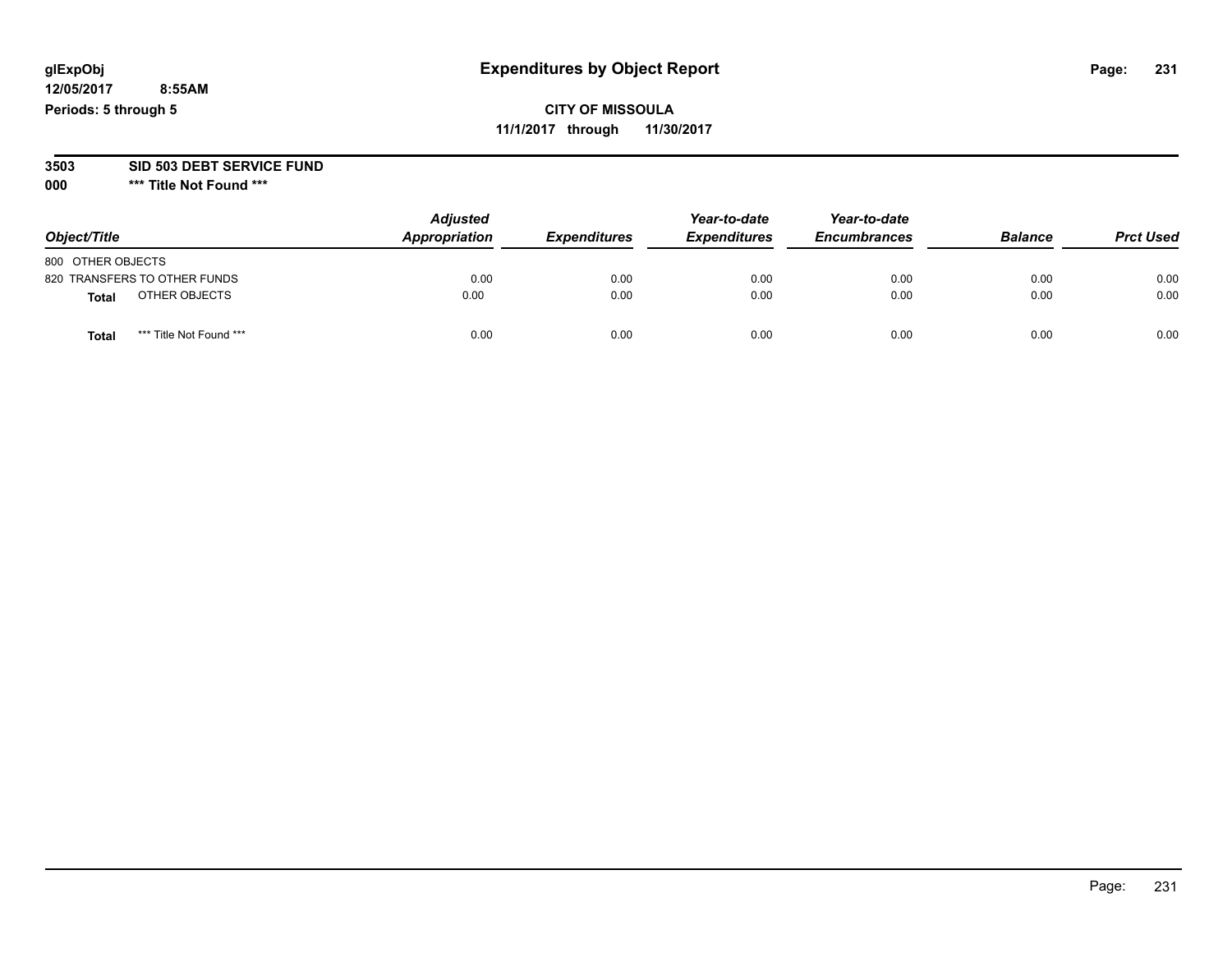# **3503 SID 503 DEBT SERVICE FUND**

|                                      | <b>Adjusted</b>      |                     | Year-to-date        | Year-to-date        |                |                  |
|--------------------------------------|----------------------|---------------------|---------------------|---------------------|----------------|------------------|
| Object/Title                         | <b>Appropriation</b> | <b>Expenditures</b> | <b>Expenditures</b> | <b>Encumbrances</b> | <b>Balance</b> | <b>Prct Used</b> |
| 500 FIXED CHARGES                    |                      |                     |                     |                     |                |                  |
| 550 MERCHANT SERVICE FEES            | 0.00                 | 0.00                | 0.00                | 0.00                | 0.00           | 0.00             |
| <b>FIXED CHARGES</b><br><b>Total</b> | 0.00                 | 0.00                | 0.00                | 0.00                | 0.00           | 0.00             |
| 600 DEBT SERVICE                     |                      |                     |                     |                     |                |                  |
| 610 PRINCIPAL                        | 0.00                 | 0.00                | 0.00                | 0.00                | 0.00           | 0.00             |
| 620 INTEREST / SERVICE FEES          | 0.00                 | 0.00                | 0.00                | 0.00                | 0.00           | 0.00             |
| <b>DEBT SERVICE</b><br><b>Total</b>  | 0.00                 | 0.00                | 0.00                | 0.00                | 0.00           | 0.00             |
| NON-DEPARTMENTAL<br><b>Total</b>     | 0.00                 | 0.00                | 0.00                | 0.00                | 0.00           | 0.00             |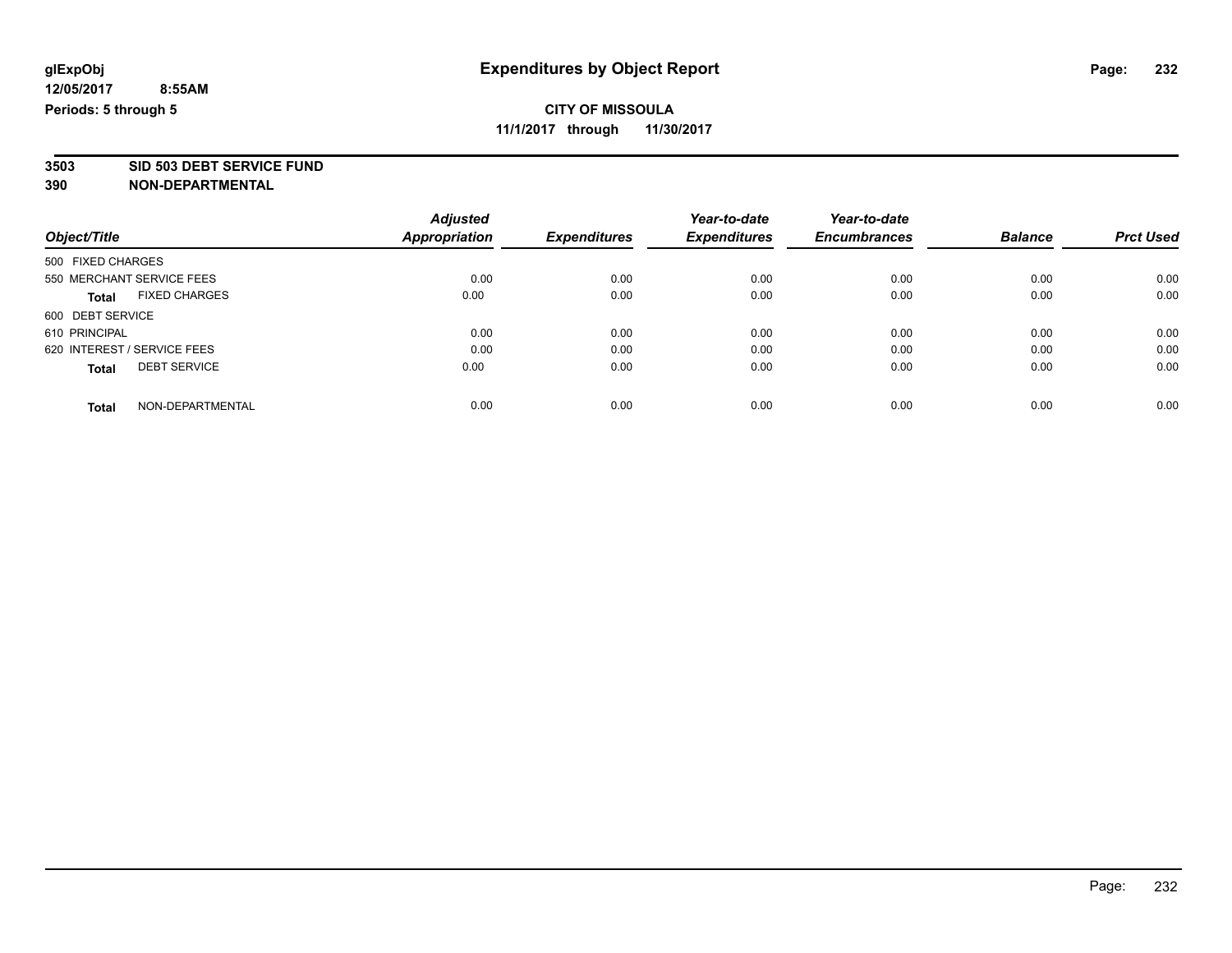# **CITY OF MISSOULA 11/1/2017 through 11/30/2017**

### **3503 SID 503 DEBT SERVICE FUND**

|                   |                              | <b>Adjusted</b> |                     | Year-to-date        | Year-to-date        |                |                  |
|-------------------|------------------------------|-----------------|---------------------|---------------------|---------------------|----------------|------------------|
| Object/Title      |                              | Appropriation   | <b>Expenditures</b> | <b>Expenditures</b> | <b>Encumbrances</b> | <b>Balance</b> | <b>Prct Used</b> |
| 500 FIXED CHARGES |                              |                 |                     |                     |                     |                |                  |
|                   | 550 MERCHANT SERVICE FEES    | 0.00            | 0.00                | 0.00                | 0.00                | 0.00           | 0.00             |
| <b>Total</b>      | <b>FIXED CHARGES</b>         | 0.00            | 0.00                | 0.00                | 0.00                | 0.00           | 0.00             |
| 600 DEBT SERVICE  |                              |                 |                     |                     |                     |                |                  |
| 610 PRINCIPAL     |                              | 0.00            | 0.00                | 0.00                | 0.00                | 0.00           | 0.00             |
|                   | 620 INTEREST / SERVICE FEES  | 0.00            | 0.00                | 0.00                | 0.00                | 0.00           | 0.00             |
| <b>Total</b>      | <b>DEBT SERVICE</b>          | 0.00            | 0.00                | 0.00                | 0.00                | 0.00           | 0.00             |
| 800 OTHER OBJECTS |                              |                 |                     |                     |                     |                |                  |
|                   | 820 TRANSFERS TO OTHER FUNDS | 0.00            | 0.00                | 0.00                | 0.00                | 0.00           | 0.00             |
| <b>Total</b>      | OTHER OBJECTS                | 0.00            | 0.00                | 0.00                | 0.00                | 0.00           | 0.00             |
| <b>Total</b>      | SID 503 DEBT SERVICE FUND    | 0.00            | 0.00                | 0.00                | 0.00                | 0.00           | 0.00             |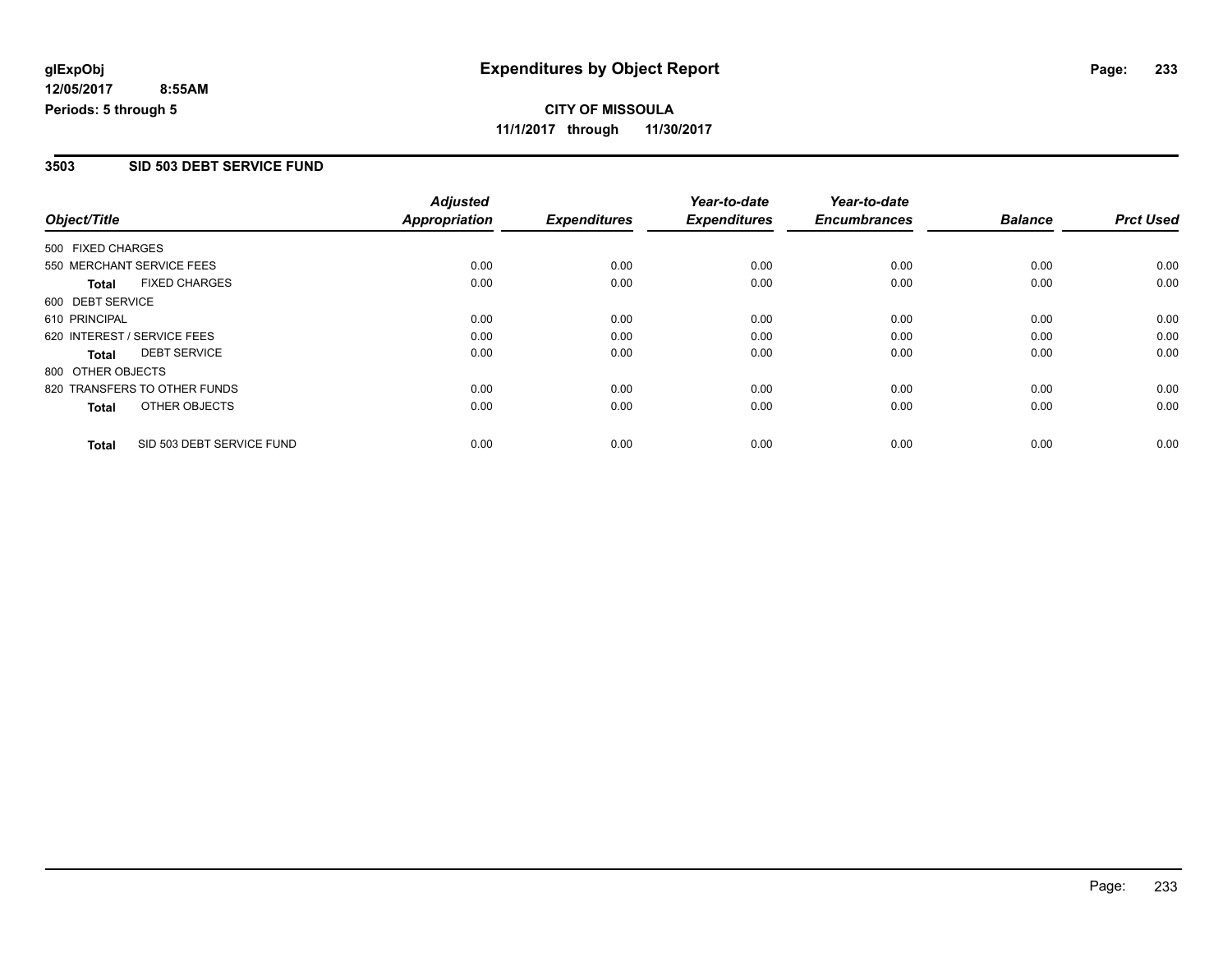# **glExpObj Expenditures by Object Report Page: 234**

**12/05/2017 8:55AM Periods: 5 through 5**

# **CITY OF MISSOULA 11/1/2017 through 11/30/2017**

**3505 SID 505 DEBT SERVICE FUND**

| Object/Title                     | <b>Adjusted</b><br>Appropriation | <b>Expenditures</b> | Year-to-date<br><b>Expenditures</b> | Year-to-date<br><b>Encumbrances</b> | <b>Balance</b> | <b>Prct Used</b> |
|----------------------------------|----------------------------------|---------------------|-------------------------------------|-------------------------------------|----------------|------------------|
| 800 OTHER OBJECTS                |                                  |                     |                                     |                                     |                |                  |
| 820 TRANSFERS TO OTHER FUNDS     | 0.00                             | 0.00                | 0.00                                | 0.00                                | 0.00           | 0.00             |
| OTHER OBJECTS<br>Total           | 0.00                             | 0.00                | 0.00                                | 0.00                                | 0.00           | 0.00             |
| *** Title Not Found ***<br>Total | 0.00                             | 0.00                | 0.00                                | 0.00                                | 0.00           | 0.00             |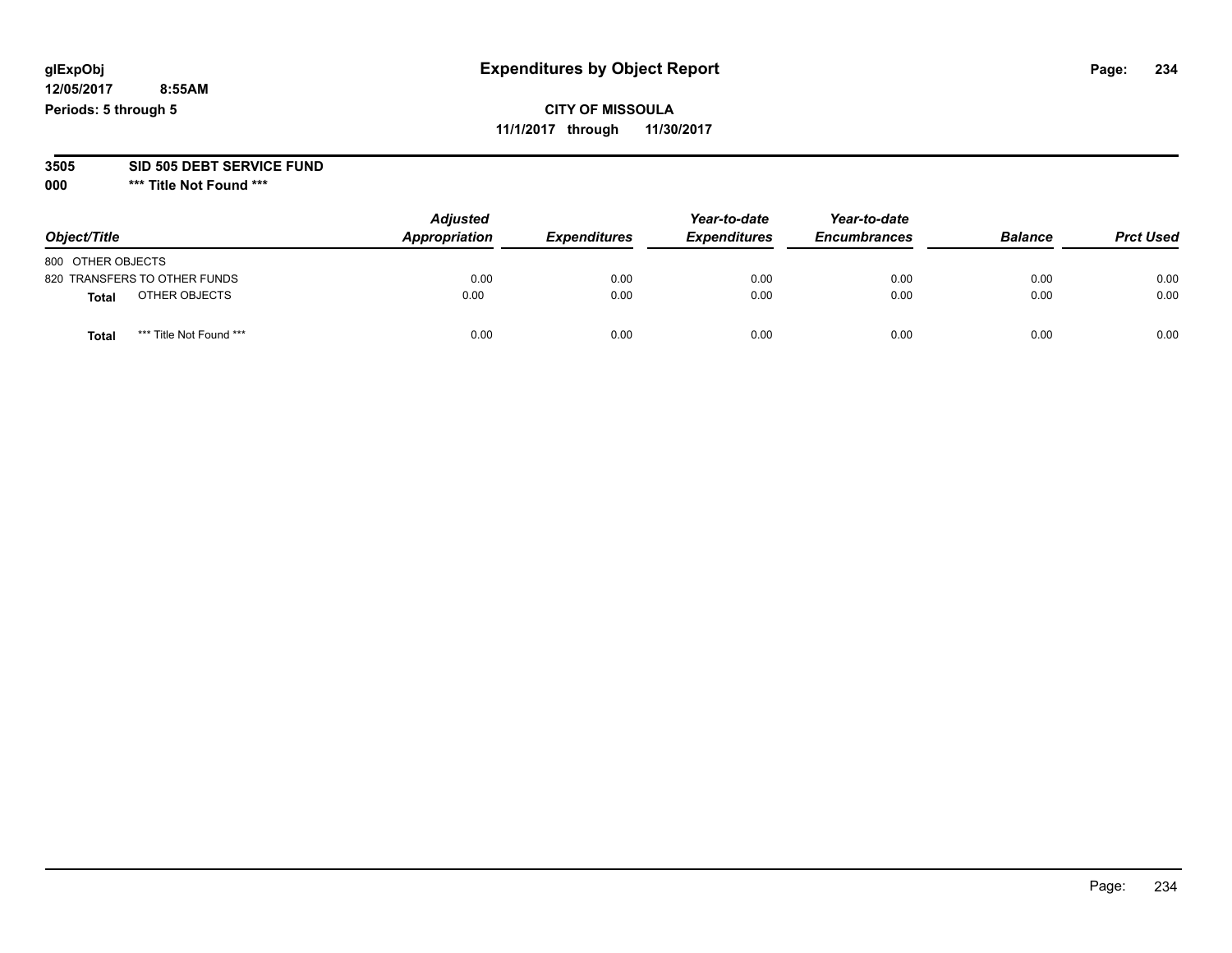# **3505 SID 505 DEBT SERVICE FUND**

| Object/Title                |                      | <b>Adjusted</b> |                     | Year-to-date        | Year-to-date        | <b>Balance</b> | <b>Prct Used</b> |
|-----------------------------|----------------------|-----------------|---------------------|---------------------|---------------------|----------------|------------------|
|                             |                      | Appropriation   | <b>Expenditures</b> | <b>Expenditures</b> | <b>Encumbrances</b> |                |                  |
| 500 FIXED CHARGES           |                      |                 |                     |                     |                     |                |                  |
| 550 MERCHANT SERVICE FEES   |                      | 0.00            | 0.00                | 0.00                | 0.00                | 0.00           | 0.00             |
| <b>Total</b>                | <b>FIXED CHARGES</b> | 0.00            | 0.00                | 0.00                | 0.00                | 0.00           | 0.00             |
| 600 DEBT SERVICE            |                      |                 |                     |                     |                     |                |                  |
| 610 PRINCIPAL               |                      | 0.00            | 0.00                | 0.00                | 0.00                | 0.00           | 0.00             |
| 620 INTEREST / SERVICE FEES |                      | 0.00            | 0.00                | 0.00                | 0.00                | 0.00           | 0.00             |
| <b>Total</b>                | <b>DEBT SERVICE</b>  | 0.00            | 0.00                | 0.00                | 0.00                | 0.00           | 0.00             |
| <b>Total</b>                | NON-DEPARTMENTAL     | 0.00            | 0.00                | 0.00                | 0.00                | 0.00           | 0.00             |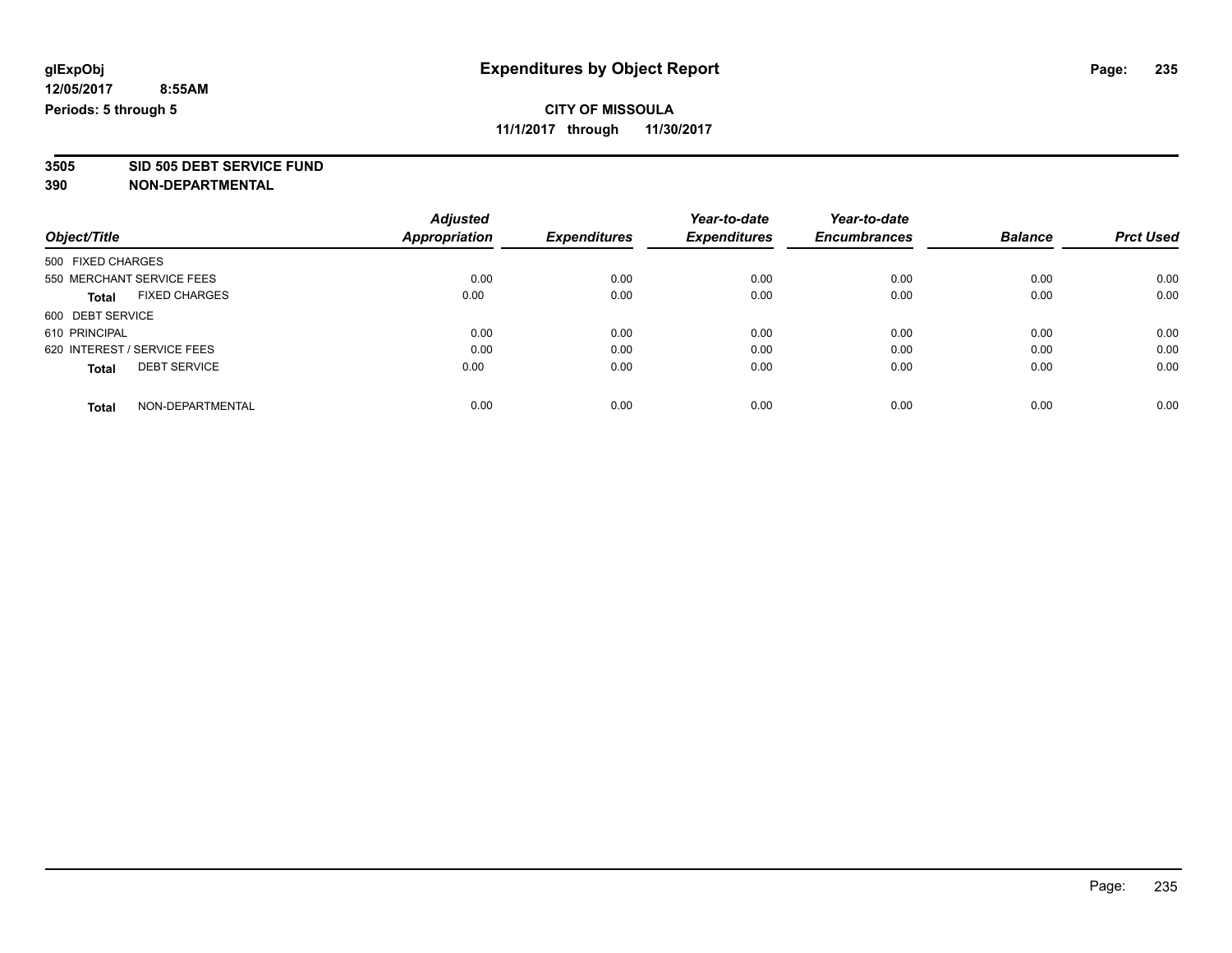# **CITY OF MISSOULA 11/1/2017 through 11/30/2017**

### **3505 SID 505 DEBT SERVICE FUND**

|                             |                              | <b>Adjusted</b> |                     | Year-to-date        | Year-to-date        |                |                  |
|-----------------------------|------------------------------|-----------------|---------------------|---------------------|---------------------|----------------|------------------|
| Object/Title                |                              | Appropriation   | <b>Expenditures</b> | <b>Expenditures</b> | <b>Encumbrances</b> | <b>Balance</b> | <b>Prct Used</b> |
| 500 FIXED CHARGES           |                              |                 |                     |                     |                     |                |                  |
| 550 MERCHANT SERVICE FEES   |                              | 0.00            | 0.00                | 0.00                | 0.00                | 0.00           | 0.00             |
| <b>Total</b>                | <b>FIXED CHARGES</b>         | 0.00            | 0.00                | 0.00                | 0.00                | 0.00           | 0.00             |
| 600 DEBT SERVICE            |                              |                 |                     |                     |                     |                |                  |
| 610 PRINCIPAL               |                              | 0.00            | 0.00                | 0.00                | 0.00                | 0.00           | 0.00             |
| 620 INTEREST / SERVICE FEES |                              | 0.00            | 0.00                | 0.00                | 0.00                | 0.00           | 0.00             |
| <b>Total</b>                | <b>DEBT SERVICE</b>          | 0.00            | 0.00                | 0.00                | 0.00                | 0.00           | 0.00             |
| 800 OTHER OBJECTS           |                              |                 |                     |                     |                     |                |                  |
|                             | 820 TRANSFERS TO OTHER FUNDS | 0.00            | 0.00                | 0.00                | 0.00                | 0.00           | 0.00             |
| <b>Total</b>                | OTHER OBJECTS                | 0.00            | 0.00                | 0.00                | 0.00                | 0.00           | 0.00             |
| <b>Total</b>                | SID 505 DEBT SERVICE FUND    | 0.00            | 0.00                | 0.00                | 0.00                | 0.00           | 0.00             |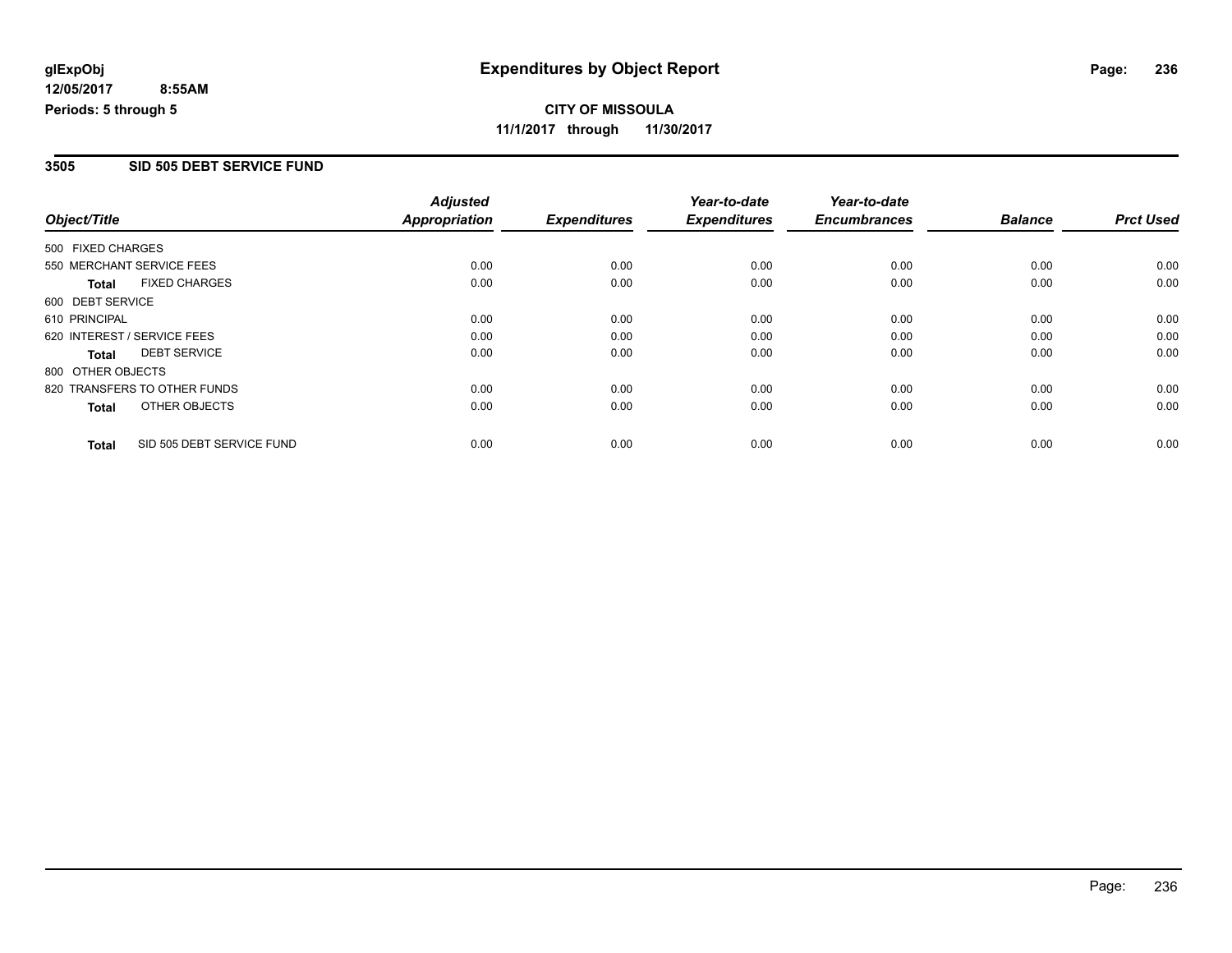# **CITY OF MISSOULA 11/1/2017 through 11/30/2017**

#### **3506 SID 506 DEBT SERVICE FUND**

| Object/Title                     | <b>Adjusted</b><br>Appropriation | <b>Expenditures</b> | Year-to-date<br><b>Expenditures</b> | Year-to-date<br><b>Encumbrances</b> | <b>Balance</b> | <b>Prct Used</b> |
|----------------------------------|----------------------------------|---------------------|-------------------------------------|-------------------------------------|----------------|------------------|
| 800 OTHER OBJECTS                |                                  |                     |                                     |                                     |                |                  |
| 820 TRANSFERS TO OTHER FUNDS     | 0.00                             | 0.00                | 0.00                                | 0.00                                | 0.00           | 0.00             |
| OTHER OBJECTS<br><b>Total</b>    | 0.00                             | 0.00                | 0.00                                | 0.00                                | 0.00           | 0.00             |
| *** Title Not Found ***<br>Total | 0.00                             | 0.00                | 0.00                                | 0.00                                | 0.00           | 0.00             |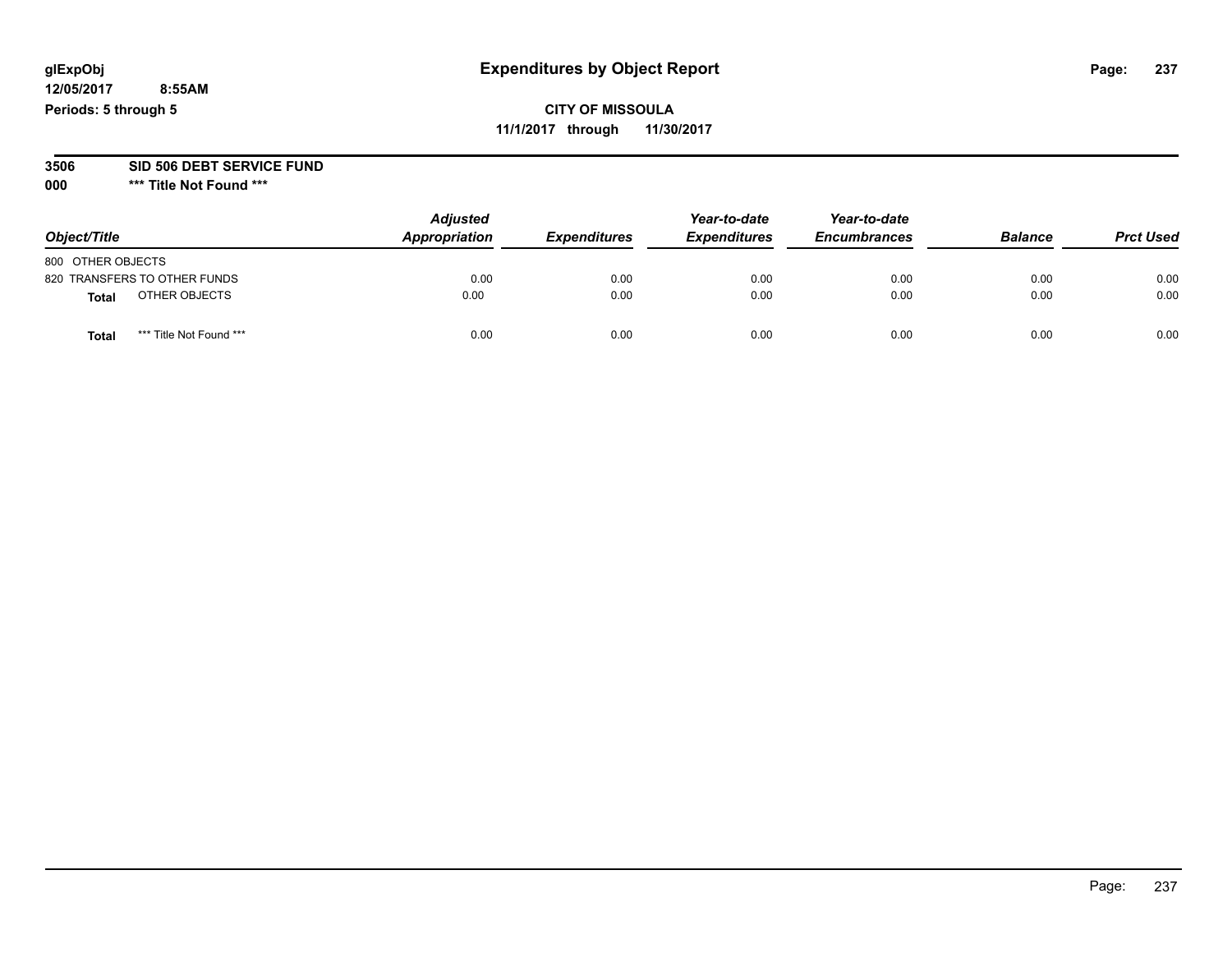**3506 SID 506 DEBT SERVICE FUND**

|                                      | <b>Adjusted</b>      | <b>Expenditures</b> | Year-to-date        | Year-to-date        | <b>Balance</b> | <b>Prct Used</b> |
|--------------------------------------|----------------------|---------------------|---------------------|---------------------|----------------|------------------|
| Object/Title                         | <b>Appropriation</b> |                     | <b>Expenditures</b> | <b>Encumbrances</b> |                |                  |
| 500 FIXED CHARGES                    |                      |                     |                     |                     |                |                  |
| 550 MERCHANT SERVICE FEES            | 0.00                 | 0.00                | 0.00                | 0.00                | 0.00           | 0.00             |
| <b>FIXED CHARGES</b><br><b>Total</b> | 0.00                 | 0.00                | 0.00                | 0.00                | 0.00           | 0.00             |
| 600 DEBT SERVICE                     |                      |                     |                     |                     |                |                  |
| 610 PRINCIPAL                        | 0.00                 | 0.00                | 0.00                | 0.00                | 0.00           | 0.00             |
| 620 INTEREST / SERVICE FEES          | 0.00                 | 0.00                | 0.00                | 0.00                | 0.00           | 0.00             |
| <b>DEBT SERVICE</b><br><b>Total</b>  | 0.00                 | 0.00                | 0.00                | 0.00                | 0.00           | 0.00             |
| NON-DEPARTMENTAL<br><b>Total</b>     | 0.00                 | 0.00                | 0.00                | 0.00                | 0.00           | 0.00             |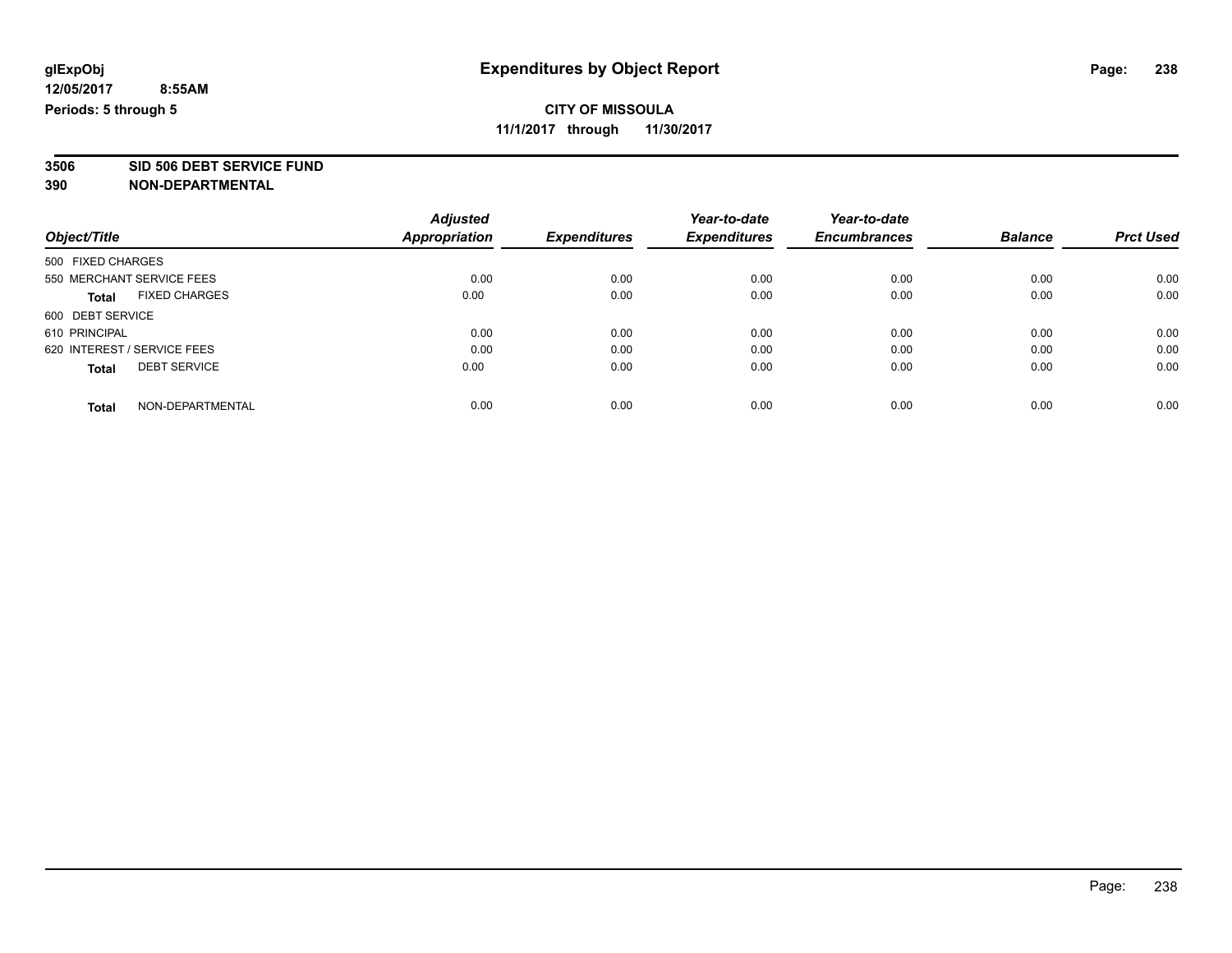# **CITY OF MISSOULA 11/1/2017 through 11/30/2017**

#### **3506 SID 506 DEBT SERVICE FUND**

|                   |                              | <b>Adjusted</b> |                     | Year-to-date        | Year-to-date        |                |                  |
|-------------------|------------------------------|-----------------|---------------------|---------------------|---------------------|----------------|------------------|
| Object/Title      |                              | Appropriation   | <b>Expenditures</b> | <b>Expenditures</b> | <b>Encumbrances</b> | <b>Balance</b> | <b>Prct Used</b> |
| 500 FIXED CHARGES |                              |                 |                     |                     |                     |                |                  |
|                   | 550 MERCHANT SERVICE FEES    | 0.00            | 0.00                | 0.00                | 0.00                | 0.00           | 0.00             |
| <b>Total</b>      | <b>FIXED CHARGES</b>         | 0.00            | 0.00                | 0.00                | 0.00                | 0.00           | 0.00             |
| 600 DEBT SERVICE  |                              |                 |                     |                     |                     |                |                  |
| 610 PRINCIPAL     |                              | 0.00            | 0.00                | 0.00                | 0.00                | 0.00           | 0.00             |
|                   | 620 INTEREST / SERVICE FEES  | 0.00            | 0.00                | 0.00                | 0.00                | 0.00           | 0.00             |
| <b>Total</b>      | <b>DEBT SERVICE</b>          | 0.00            | 0.00                | 0.00                | 0.00                | 0.00           | 0.00             |
| 800 OTHER OBJECTS |                              |                 |                     |                     |                     |                |                  |
|                   | 820 TRANSFERS TO OTHER FUNDS | 0.00            | 0.00                | 0.00                | 0.00                | 0.00           | 0.00             |
| <b>Total</b>      | OTHER OBJECTS                | 0.00            | 0.00                | 0.00                | 0.00                | 0.00           | 0.00             |
| <b>Total</b>      | SID 506 DEBT SERVICE FUND    | 0.00            | 0.00                | 0.00                | 0.00                | 0.00           | 0.00             |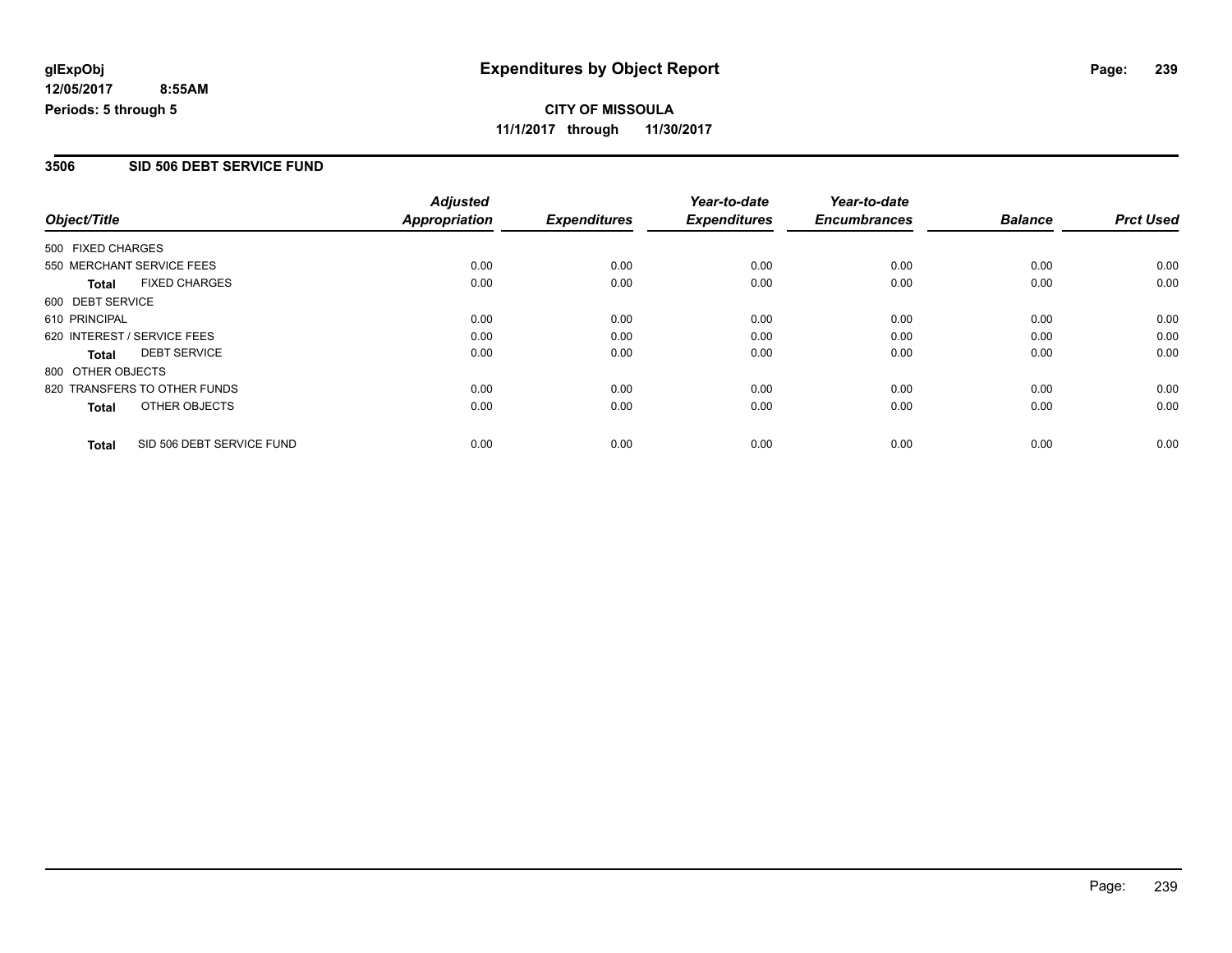# **glExpObj Expenditures by Object Report Page: 240**

**12/05/2017 8:55AM Periods: 5 through 5**

**11/1/2017 through 11/30/2017**

#### **3507 SID 507 DEBT SERVICE FUND**

| Object/Title                            | <b>Adjusted</b><br>Appropriation | <b>Expenditures</b> | Year-to-date<br><b>Expenditures</b> | Year-to-date<br><b>Encumbrances</b> | <b>Balance</b> | <b>Prct Used</b> |
|-----------------------------------------|----------------------------------|---------------------|-------------------------------------|-------------------------------------|----------------|------------------|
| 800 OTHER OBJECTS                       |                                  |                     |                                     |                                     |                |                  |
| 820 TRANSFERS TO OTHER FUNDS            | 0.00                             | 0.00                | 0.00                                | 0.00                                | 0.00           | 0.00             |
| OTHER OBJECTS<br><b>Total</b>           | 0.00                             | 0.00                | 0.00                                | 0.00                                | 0.00           | 0.00             |
| *** Title Not Found ***<br><b>Total</b> | 0.00                             | 0.00                | 0.00                                | 0.00                                | 0.00           | 0.00             |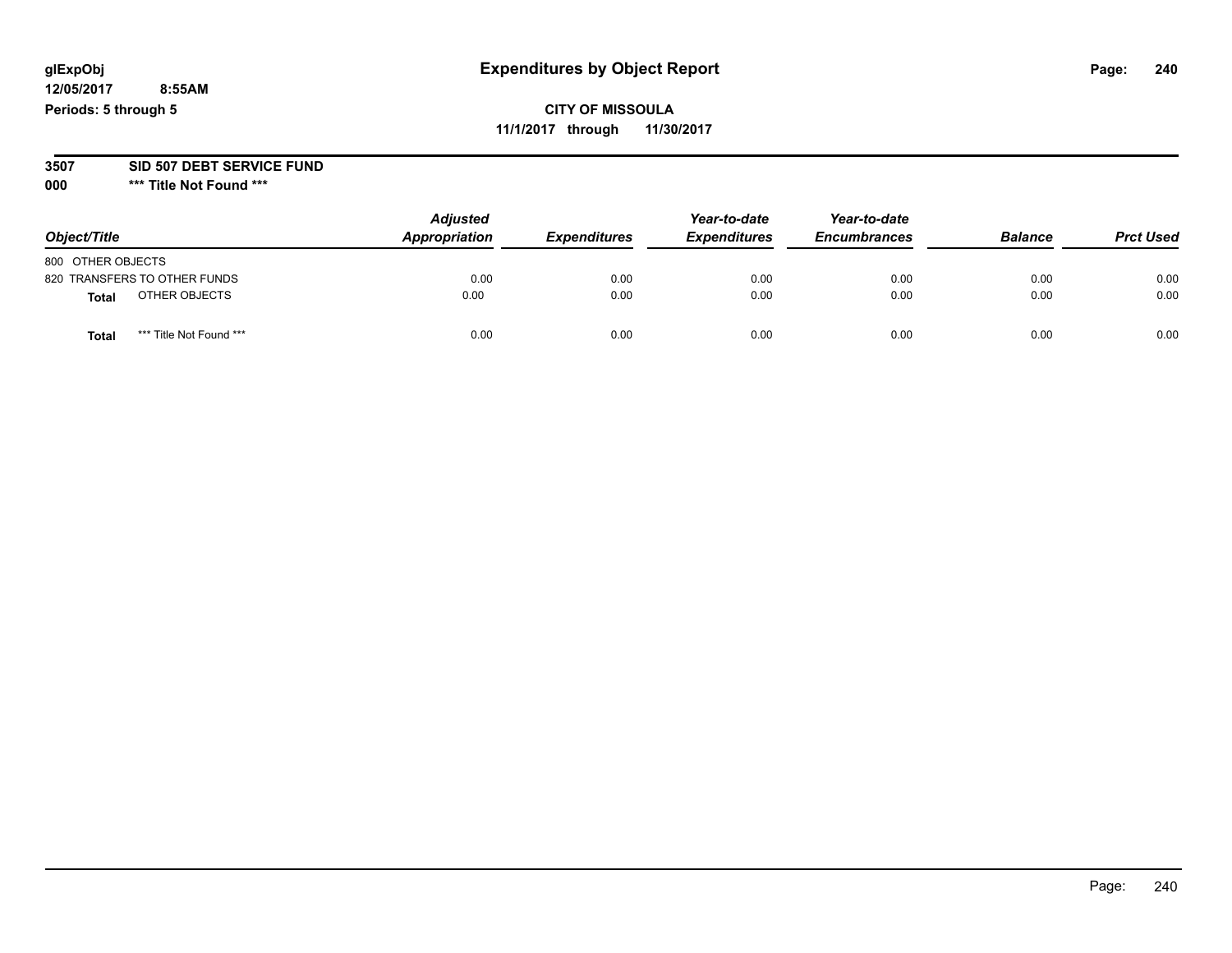# **CITY OF MISSOULA 11/1/2017 through 11/30/2017**

# **3507 SID 507 DEBT SERVICE FUND**

| Object/Title                         | <b>Adjusted</b><br>Appropriation | <b>Expenditures</b> | Year-to-date<br><b>Expenditures</b> | Year-to-date<br><b>Encumbrances</b> | <b>Balance</b> | <b>Prct Used</b> |
|--------------------------------------|----------------------------------|---------------------|-------------------------------------|-------------------------------------|----------------|------------------|
| 500 FIXED CHARGES                    |                                  |                     |                                     |                                     |                |                  |
| 550 MERCHANT SERVICE FEES            | 0.00                             | 0.00                | 0.00                                | 0.00                                | 0.00           | 0.00             |
| <b>FIXED CHARGES</b><br><b>Total</b> | 0.00                             | 0.00                | 0.00                                | 0.00                                | 0.00           | 0.00             |
| NON-DEPARTMENTAL<br>Total            | 0.00                             | 0.00                | 0.00                                | 0.00                                | 0.00           | 0.00             |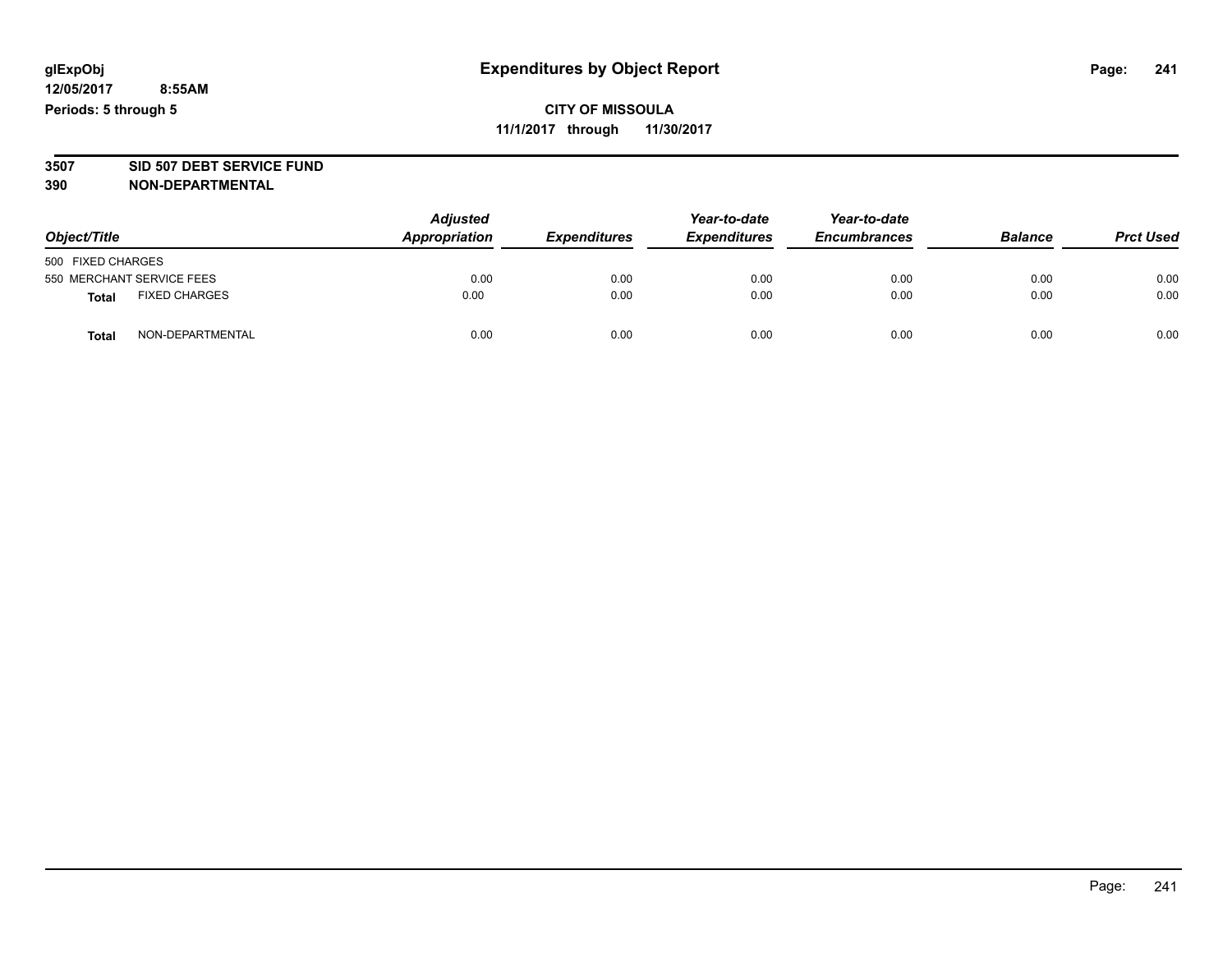### **3507 SID 507 DEBT SERVICE FUND**

|                                           | <b>Adjusted</b>      |                     | Year-to-date        | Year-to-date        |                |                  |
|-------------------------------------------|----------------------|---------------------|---------------------|---------------------|----------------|------------------|
| Object/Title                              | <b>Appropriation</b> | <b>Expenditures</b> | <b>Expenditures</b> | <b>Encumbrances</b> | <b>Balance</b> | <b>Prct Used</b> |
| 500 FIXED CHARGES                         |                      |                     |                     |                     |                |                  |
| 550 MERCHANT SERVICE FEES                 | 0.00                 | 0.00                | 0.00                | 0.00                | 0.00           | 0.00             |
| <b>FIXED CHARGES</b><br>Total             | 0.00                 | 0.00                | 0.00                | 0.00                | 0.00           | 0.00             |
| 800 OTHER OBJECTS                         |                      |                     |                     |                     |                |                  |
| 820 TRANSFERS TO OTHER FUNDS              | 0.00                 | 0.00                | 0.00                | 0.00                | 0.00           | 0.00             |
| OTHER OBJECTS<br><b>Total</b>             | 0.00                 | 0.00                | 0.00                | 0.00                | 0.00           | 0.00             |
| SID 507 DEBT SERVICE FUND<br><b>Total</b> | 0.00                 | 0.00                | 0.00                | 0.00                | 0.00           | 0.00             |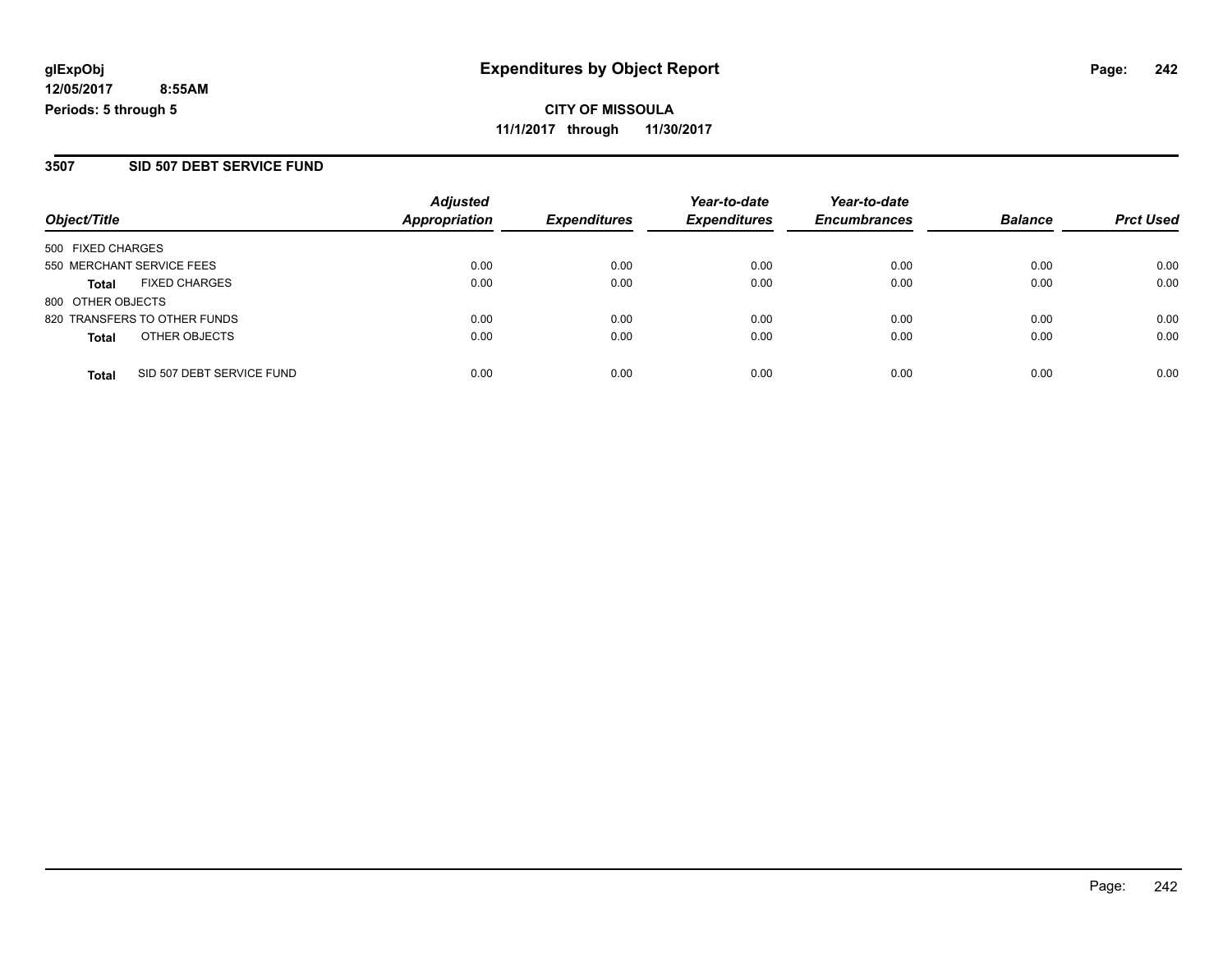# **CITY OF MISSOULA 11/1/2017 through 11/30/2017**

#### **3508 SID 508 DEBT SERVICE FUND**

| Object/Title                    | <b>Adjusted</b><br>Appropriation | <b>Expenditures</b> | Year-to-date<br><b>Expenditures</b> | Year-to-date<br><b>Encumbrances</b> | <b>Balance</b> | <b>Prct Used</b> |
|---------------------------------|----------------------------------|---------------------|-------------------------------------|-------------------------------------|----------------|------------------|
| 800 OTHER OBJECTS               |                                  |                     |                                     |                                     |                |                  |
| 820 TRANSFERS TO OTHER FUNDS    | 0.00                             | 0.00                | 0.00                                | 0.00                                | 0.00           | 0.00             |
| OTHER OBJECTS<br>Total          | 0.00                             | 0.00                | 0.00                                | 0.00                                | 0.00           | 0.00             |
| *** Title Not Found ***<br>Tota | 0.00                             | 0.00                | 0.00                                | 0.00                                | 0.00           | 0.00             |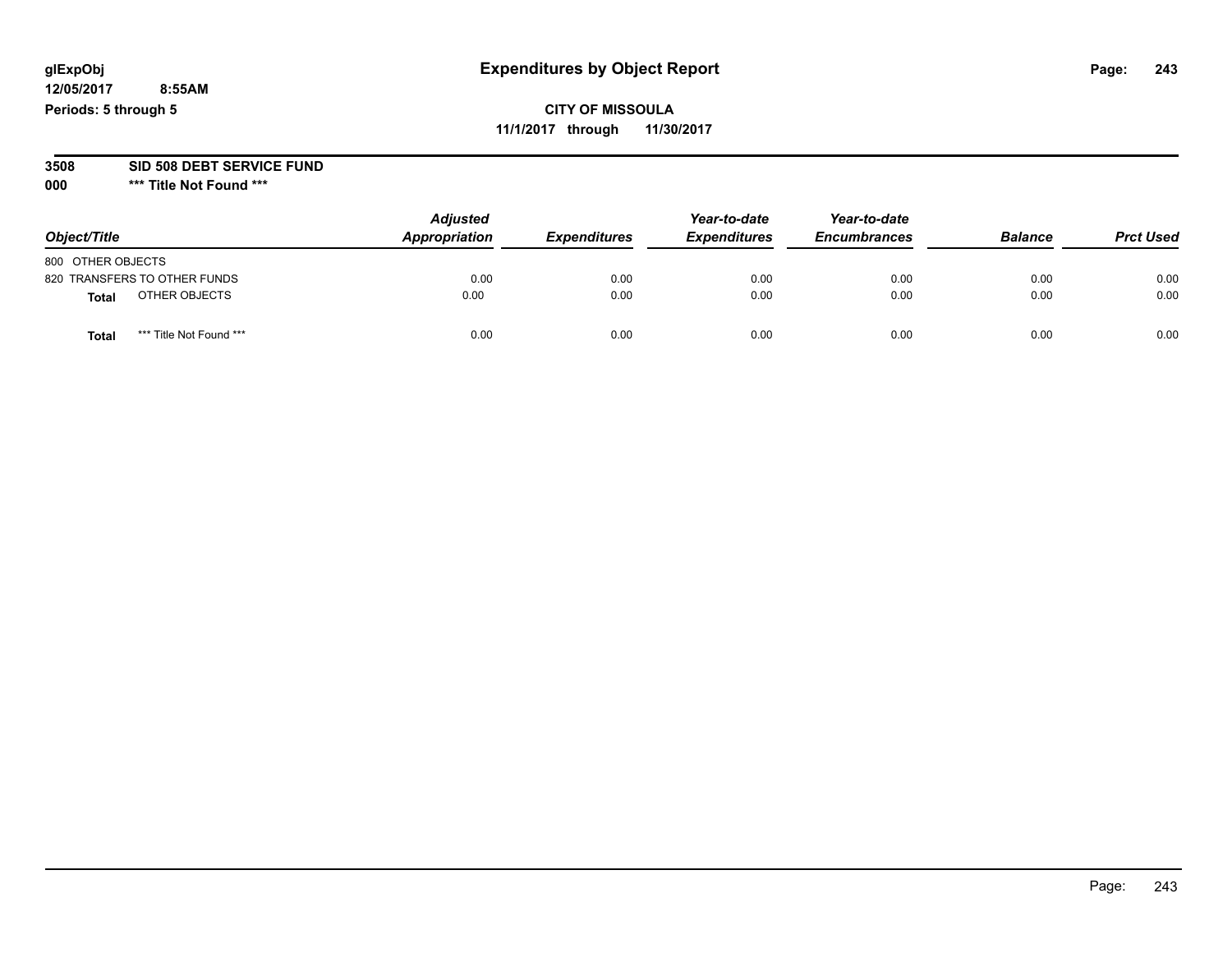# **CITY OF MISSOULA 11/1/2017 through 11/30/2017**

# **3508 SID 508 DEBT SERVICE FUND**

| Object/Title                         | <b>Adjusted</b><br>Appropriation | <b>Expenditures</b> | Year-to-date<br><b>Expenditures</b> | Year-to-date<br><b>Encumbrances</b> | <b>Balance</b> | <b>Prct Used</b> |
|--------------------------------------|----------------------------------|---------------------|-------------------------------------|-------------------------------------|----------------|------------------|
| 500 FIXED CHARGES                    |                                  |                     |                                     |                                     |                |                  |
| 550 MERCHANT SERVICE FEES            | 0.00                             | 0.00                | 0.00                                | 0.00                                | 0.00           | 0.00             |
| <b>FIXED CHARGES</b><br><b>Total</b> | 0.00                             | 0.00                | 0.00                                | 0.00                                | 0.00           | 0.00             |
| NON-DEPARTMENTAL<br>Total            | 0.00                             | 0.00                | 0.00                                | 0.00                                | 0.00           | 0.00             |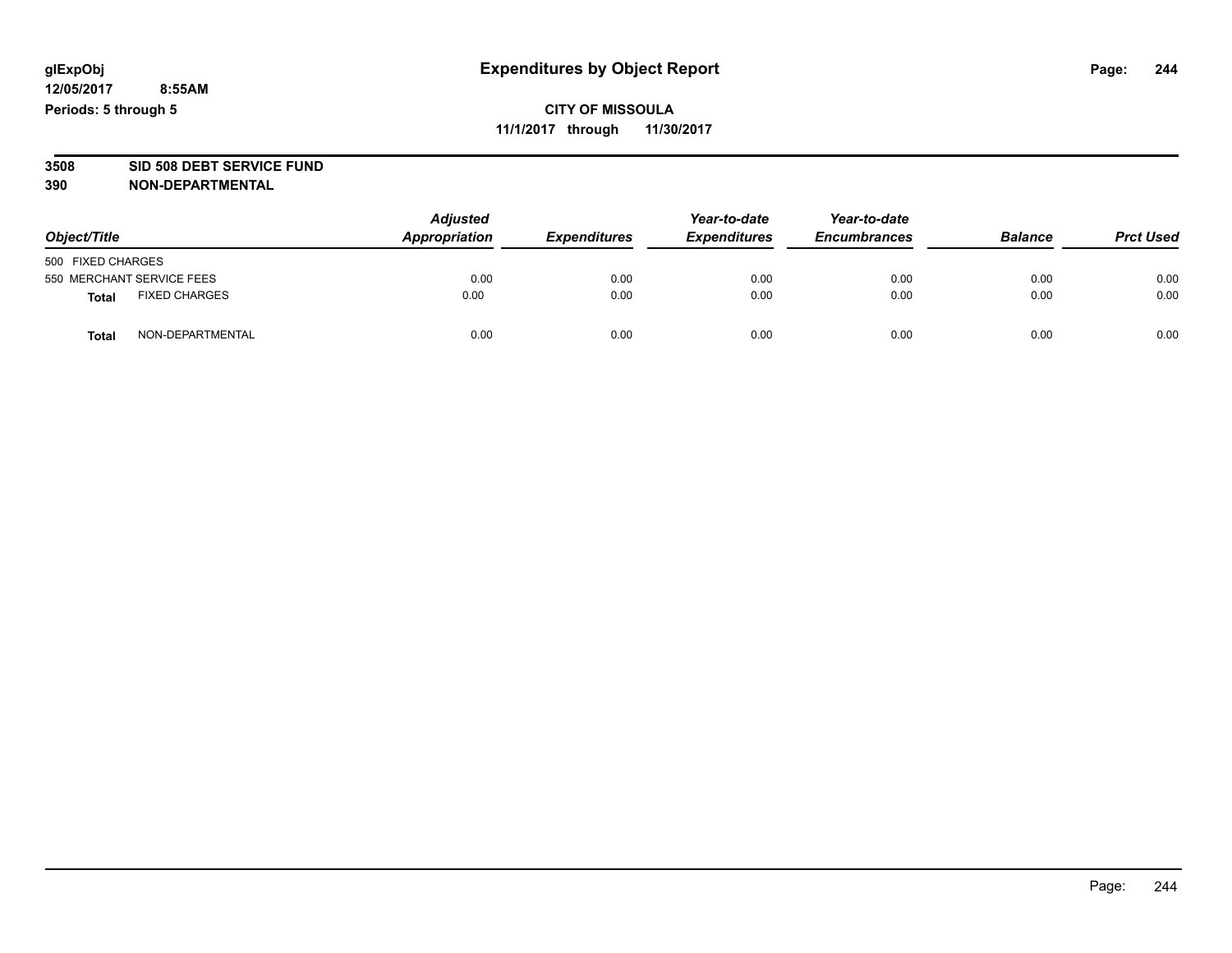**CITY OF MISSOULA 11/1/2017 through 11/30/2017**

#### **3508 SID 508 DEBT SERVICE FUND**

|                                           | <b>Adjusted</b><br><b>Appropriation</b> | <b>Expenditures</b> | Year-to-date<br><b>Expenditures</b> | Year-to-date<br><b>Encumbrances</b> | <b>Balance</b> | <b>Prct Used</b> |
|-------------------------------------------|-----------------------------------------|---------------------|-------------------------------------|-------------------------------------|----------------|------------------|
| Object/Title                              |                                         |                     |                                     |                                     |                |                  |
| 500 FIXED CHARGES                         |                                         |                     |                                     |                                     |                |                  |
| 550 MERCHANT SERVICE FEES                 | 0.00                                    | 0.00                | 0.00                                | 0.00                                | 0.00           | 0.00             |
| <b>FIXED CHARGES</b><br><b>Total</b>      | 0.00                                    | 0.00                | 0.00                                | 0.00                                | 0.00           | 0.00             |
| 800 OTHER OBJECTS                         |                                         |                     |                                     |                                     |                |                  |
| 820 TRANSFERS TO OTHER FUNDS              | 0.00                                    | 0.00                | 0.00                                | 0.00                                | 0.00           | 0.00             |
| OTHER OBJECTS<br><b>Total</b>             | 0.00                                    | 0.00                | 0.00                                | 0.00                                | 0.00           | 0.00             |
|                                           |                                         |                     |                                     |                                     |                |                  |
| SID 508 DEBT SERVICE FUND<br><b>Total</b> | 0.00                                    | 0.00                | 0.00                                | 0.00                                | 0.00           | 0.00             |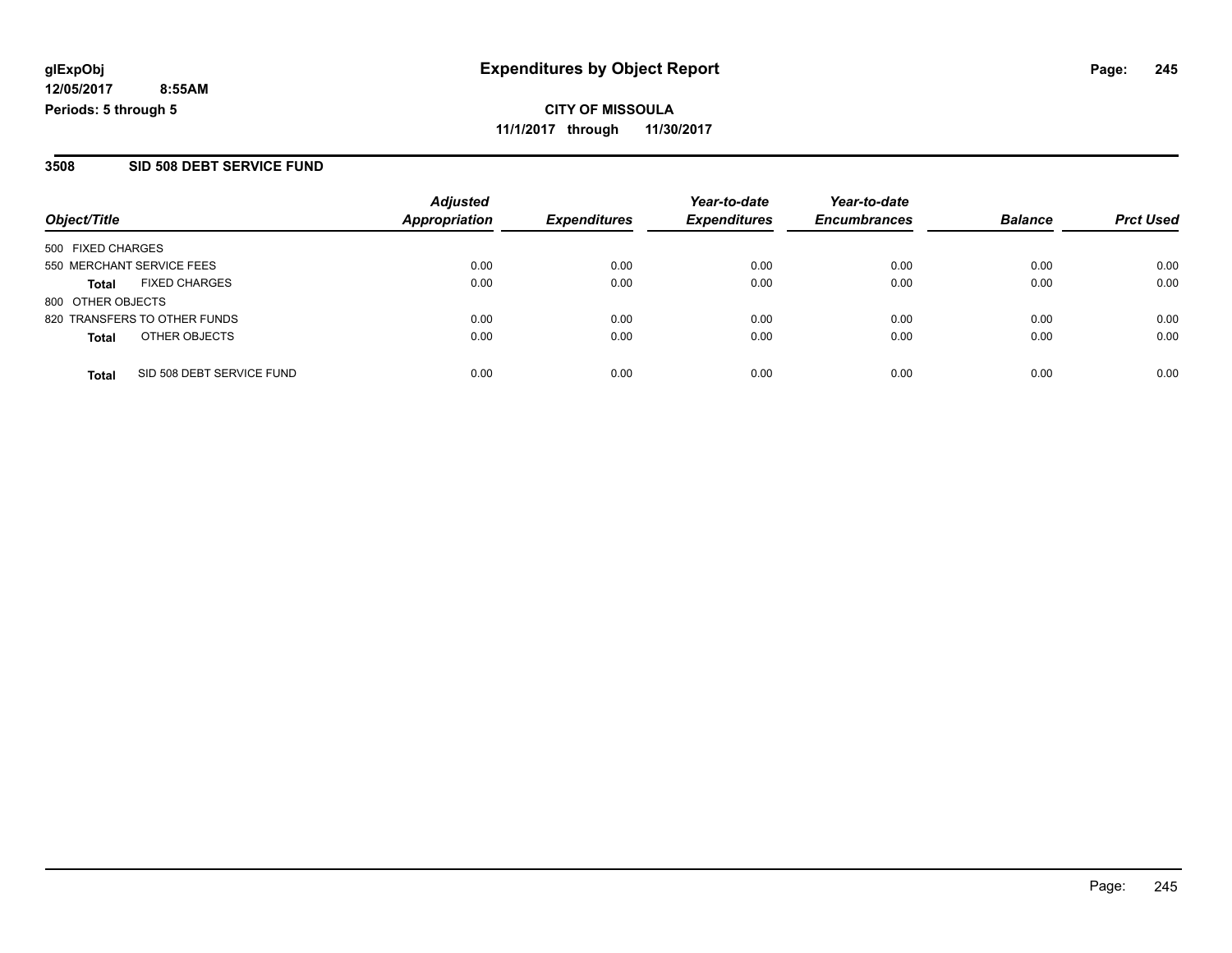# **glExpObj Expenditures by Object Report Page: 246**

**12/05/2017 8:55AM Periods: 5 through 5**

# **CITY OF MISSOULA 11/1/2017 through 11/30/2017**

# **3510 SID 510 DEBT SERVICE FUND**

| Object/Title                     | <b>Adjusted</b><br>Appropriation | <b>Expenditures</b> | Year-to-date<br><b>Expenditures</b> | Year-to-date<br><b>Encumbrances</b> | <b>Balance</b> | <b>Prct Used</b> |
|----------------------------------|----------------------------------|---------------------|-------------------------------------|-------------------------------------|----------------|------------------|
| 800 OTHER OBJECTS                |                                  |                     |                                     |                                     |                |                  |
| 820 TRANSFERS TO OTHER FUNDS     | 0.00                             | 0.00                | 0.00                                | 0.00                                | 0.00           | 0.00             |
| OTHER OBJECTS<br>Total           | 0.00                             | 0.00                | 0.00                                | 0.00                                | 0.00           | 0.00             |
| *** Title Not Found ***<br>Tota. | 0.00                             | 0.00                | 0.00                                | 0.00                                | 0.00           | 0.00             |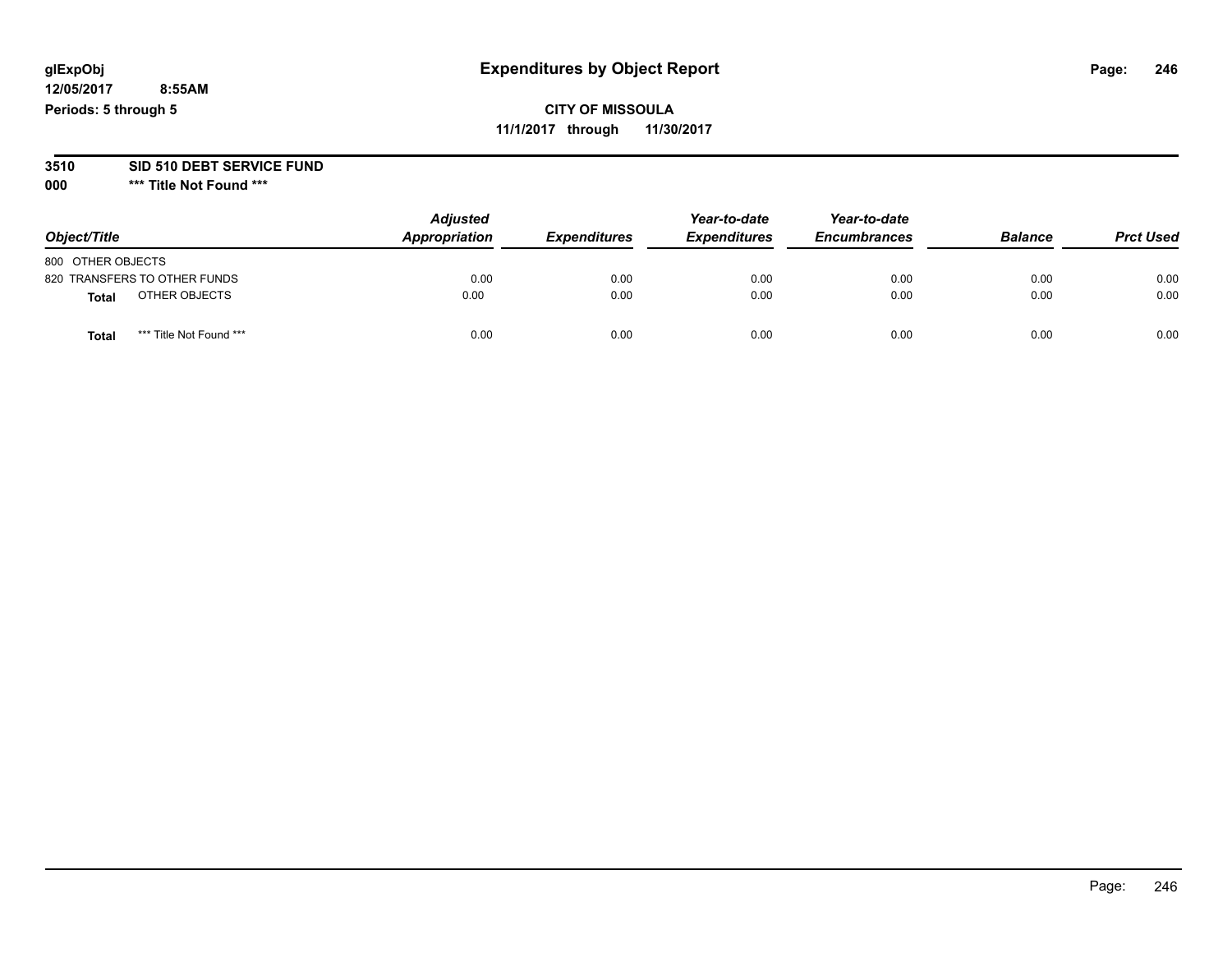# **CITY OF MISSOULA**

**11/1/2017 through 11/30/2017**

**3510 SID 510 DEBT SERVICE FUND**

|                                      | <b>Adjusted</b>      |                     | Year-to-date        | Year-to-date        |                |                  |
|--------------------------------------|----------------------|---------------------|---------------------|---------------------|----------------|------------------|
| Object/Title                         | <b>Appropriation</b> | <b>Expenditures</b> | <b>Expenditures</b> | <b>Encumbrances</b> | <b>Balance</b> | <b>Prct Used</b> |
| 500 FIXED CHARGES                    |                      |                     |                     |                     |                |                  |
| 550 MERCHANT SERVICE FEES            | 0.00                 | 0.00                | 0.00                | 0.00                | 0.00           | 0.00             |
| <b>FIXED CHARGES</b><br><b>Total</b> | 0.00                 | 0.00                | 0.00                | 0.00                | 0.00           | 0.00             |
| 600 DEBT SERVICE                     |                      |                     |                     |                     |                |                  |
| 610 PRINCIPAL                        | 0.00                 | 0.00                | 0.00                | 0.00                | 0.00           | 0.00             |
| 620 INTEREST / SERVICE FEES          | 0.00                 | 0.00                | 0.00                | 0.00                | 0.00           | 0.00             |
| <b>DEBT SERVICE</b><br><b>Total</b>  | 0.00                 | 0.00                | 0.00                | 0.00                | 0.00           | 0.00             |
| NON-DEPARTMENTAL<br><b>Total</b>     | 0.00                 | 0.00                | 0.00                | 0.00                | 0.00           | 0.00             |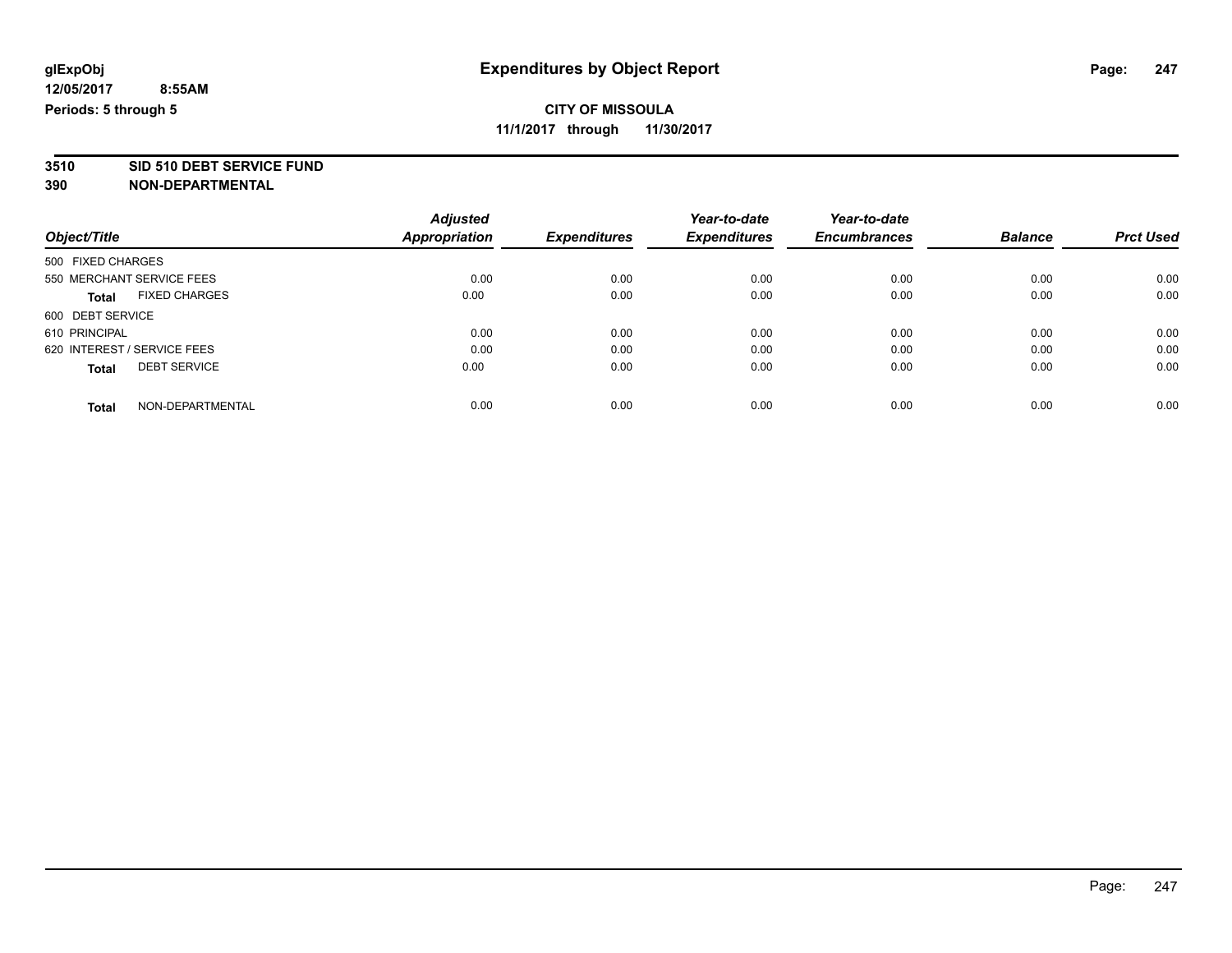### **3510 SID 510 DEBT SERVICE FUND**

|                   |                              | <b>Adjusted</b>      |                     | Year-to-date        | Year-to-date        |                |                  |
|-------------------|------------------------------|----------------------|---------------------|---------------------|---------------------|----------------|------------------|
| Object/Title      |                              | <b>Appropriation</b> | <b>Expenditures</b> | <b>Expenditures</b> | <b>Encumbrances</b> | <b>Balance</b> | <b>Prct Used</b> |
| 500 FIXED CHARGES |                              |                      |                     |                     |                     |                |                  |
|                   | 550 MERCHANT SERVICE FEES    | 0.00                 | 0.00                | 0.00                | 0.00                | 0.00           | 0.00             |
| <b>Total</b>      | <b>FIXED CHARGES</b>         | 0.00                 | 0.00                | 0.00                | 0.00                | 0.00           | 0.00             |
| 600 DEBT SERVICE  |                              |                      |                     |                     |                     |                |                  |
| 610 PRINCIPAL     |                              | 0.00                 | 0.00                | 0.00                | 0.00                | 0.00           | 0.00             |
|                   | 620 INTEREST / SERVICE FEES  | 0.00                 | 0.00                | 0.00                | 0.00                | 0.00           | 0.00             |
| Total             | <b>DEBT SERVICE</b>          | 0.00                 | 0.00                | 0.00                | 0.00                | 0.00           | 0.00             |
| 800 OTHER OBJECTS |                              |                      |                     |                     |                     |                |                  |
|                   | 820 TRANSFERS TO OTHER FUNDS | 0.00                 | 0.00                | 0.00                | 0.00                | 0.00           | 0.00             |
| <b>Total</b>      | OTHER OBJECTS                | 0.00                 | 0.00                | 0.00                | 0.00                | 0.00           | 0.00             |
| <b>Total</b>      | SID 510 DEBT SERVICE FUND    | 0.00                 | 0.00                | 0.00                | 0.00                | 0.00           | 0.00             |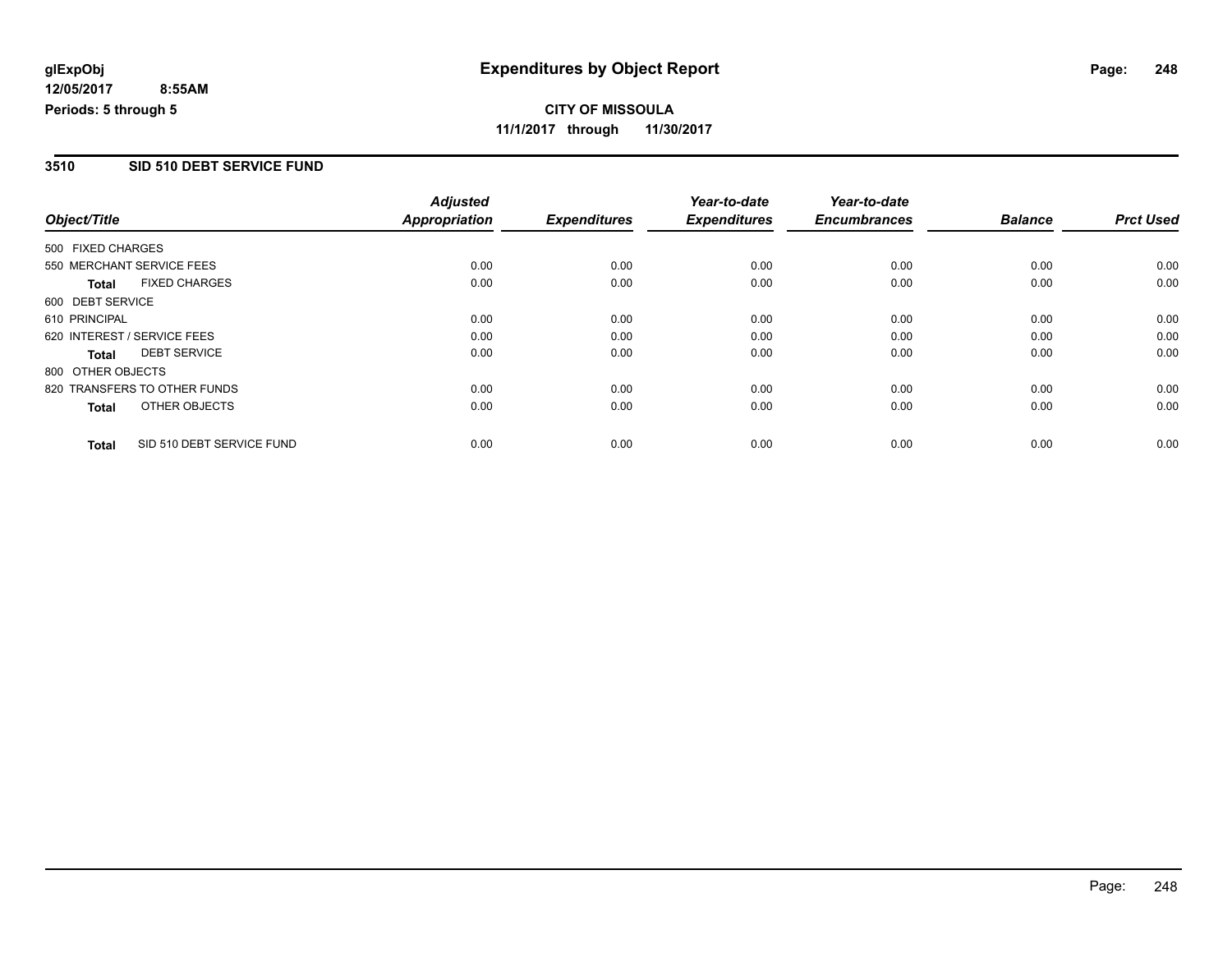### **3511 SID 511 DEBT SERVICE FUND**

| Object/Title                            | <b>Adjusted</b><br>Appropriation | <b>Expenditures</b> | Year-to-date<br><b>Expenditures</b> | Year-to-date<br><b>Encumbrances</b> | <b>Balance</b> | <b>Prct Used</b> |
|-----------------------------------------|----------------------------------|---------------------|-------------------------------------|-------------------------------------|----------------|------------------|
| 800 OTHER OBJECTS                       |                                  |                     |                                     |                                     |                |                  |
| 820 TRANSFERS TO OTHER FUNDS            | 0.00                             | 0.00                | 0.00                                | 0.00                                | 0.00           | 0.00             |
| OTHER OBJECTS<br>Total                  | 0.00                             | 0.00                | 0.00                                | 0.00                                | 0.00           | 0.00             |
| *** Title Not Found ***<br><b>Total</b> | 0.00                             | 0.00                | 0.00                                | 0.00                                | 0.00           | 0.00             |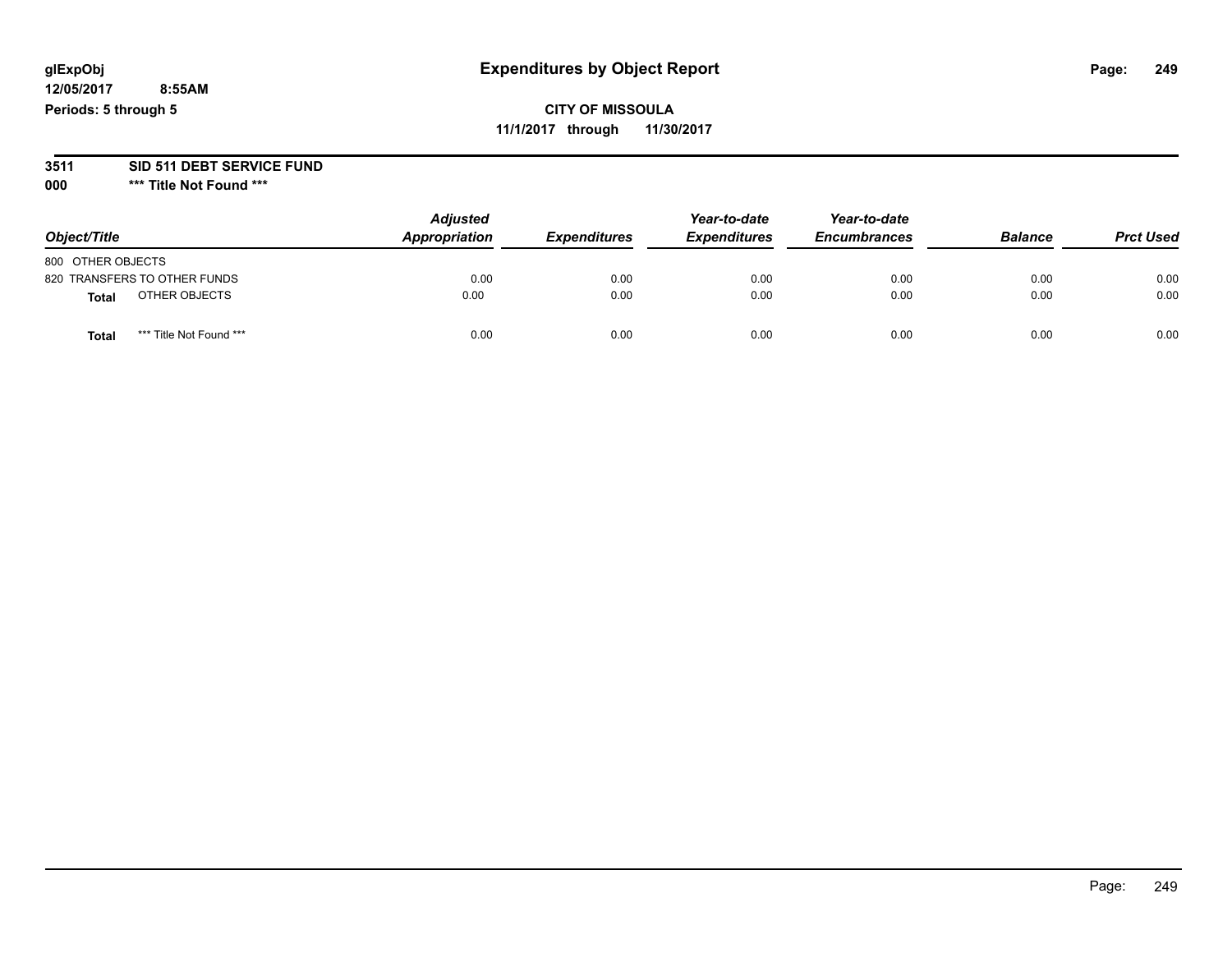# **CITY OF MISSOULA**

**11/1/2017 through 11/30/2017**

# **3511 SID 511 DEBT SERVICE FUND**

|                                      | <b>Adjusted</b>      |                     | Year-to-date        | Year-to-date        |                |                  |
|--------------------------------------|----------------------|---------------------|---------------------|---------------------|----------------|------------------|
| Object/Title                         | <b>Appropriation</b> | <b>Expenditures</b> | <b>Expenditures</b> | <b>Encumbrances</b> | <b>Balance</b> | <b>Prct Used</b> |
| 500 FIXED CHARGES                    |                      |                     |                     |                     |                |                  |
| 550 MERCHANT SERVICE FEES            | 0.00                 | 0.00                | 0.00                | 0.00                | 0.00           | 0.00             |
| <b>FIXED CHARGES</b><br><b>Total</b> | 0.00                 | 0.00                | 0.00                | 0.00                | 0.00           | 0.00             |
| 600 DEBT SERVICE                     |                      |                     |                     |                     |                |                  |
| 610 PRINCIPAL                        | 0.00                 | 0.00                | 0.00                | 0.00                | 0.00           | 0.00             |
| 620 INTEREST / SERVICE FEES          | 0.00                 | 0.00                | 0.00                | 0.00                | 0.00           | 0.00             |
| <b>DEBT SERVICE</b><br><b>Total</b>  | 0.00                 | 0.00                | 0.00                | 0.00                | 0.00           | 0.00             |
| NON-DEPARTMENTAL<br><b>Total</b>     | 0.00                 | 0.00                | 0.00                | 0.00                | 0.00           | 0.00             |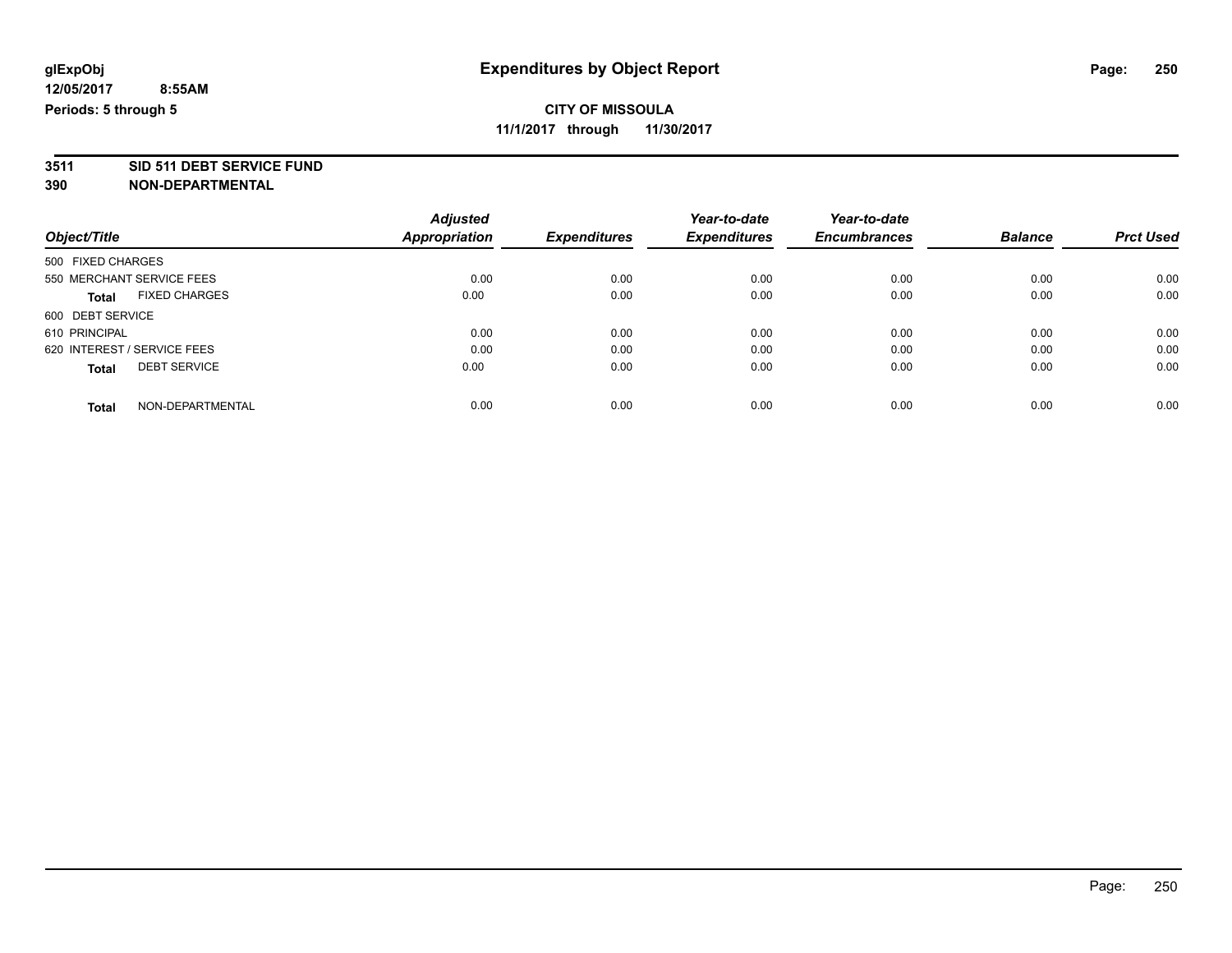**CITY OF MISSOULA 11/1/2017 through 11/30/2017**

### **3511 SID 511 DEBT SERVICE FUND**

|                   |                              | <b>Adjusted</b>      |                     | Year-to-date        | Year-to-date        |                |                  |
|-------------------|------------------------------|----------------------|---------------------|---------------------|---------------------|----------------|------------------|
| Object/Title      |                              | <b>Appropriation</b> | <b>Expenditures</b> | <b>Expenditures</b> | <b>Encumbrances</b> | <b>Balance</b> | <b>Prct Used</b> |
| 500 FIXED CHARGES |                              |                      |                     |                     |                     |                |                  |
|                   | 550 MERCHANT SERVICE FEES    | 0.00                 | 0.00                | 0.00                | 0.00                | 0.00           | 0.00             |
| <b>Total</b>      | <b>FIXED CHARGES</b>         | 0.00                 | 0.00                | 0.00                | 0.00                | 0.00           | 0.00             |
| 600 DEBT SERVICE  |                              |                      |                     |                     |                     |                |                  |
| 610 PRINCIPAL     |                              | 0.00                 | 0.00                | 0.00                | 0.00                | 0.00           | 0.00             |
|                   | 620 INTEREST / SERVICE FEES  | 0.00                 | 0.00                | 0.00                | 0.00                | 0.00           | 0.00             |
| <b>Total</b>      | <b>DEBT SERVICE</b>          | 0.00                 | 0.00                | 0.00                | 0.00                | 0.00           | 0.00             |
| 800 OTHER OBJECTS |                              |                      |                     |                     |                     |                |                  |
|                   | 820 TRANSFERS TO OTHER FUNDS | 0.00                 | 0.00                | 0.00                | 0.00                | 0.00           | 0.00             |
| <b>Total</b>      | OTHER OBJECTS                | 0.00                 | 0.00                | 0.00                | 0.00                | 0.00           | 0.00             |
| <b>Total</b>      | SID 511 DEBT SERVICE FUND    | 0.00                 | 0.00                | 0.00                | 0.00                | 0.00           | 0.00             |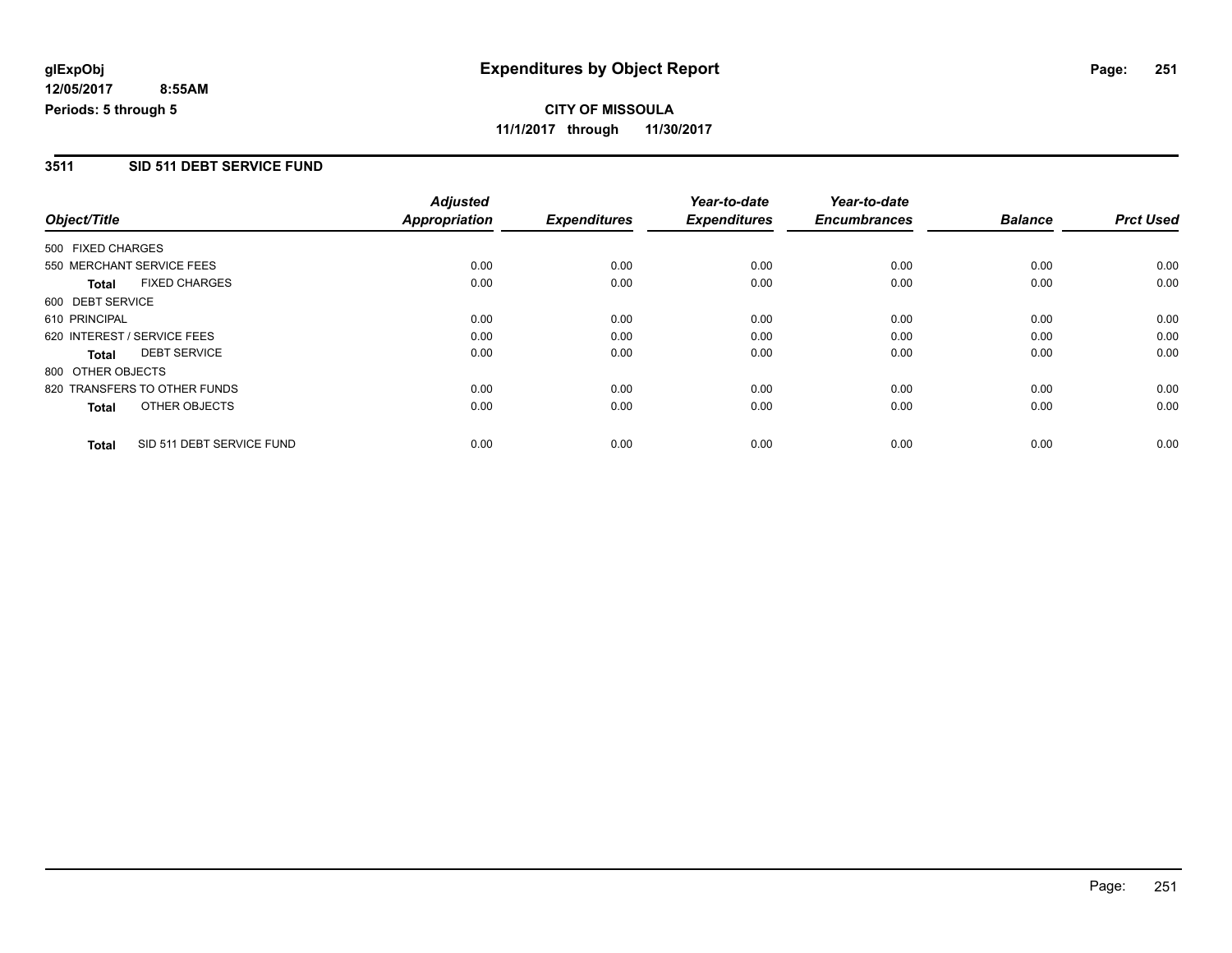**3512 SID 512 DEBT SERVICE FUND**

|                                      | <b>Adjusted</b> |                     | Year-to-date        | Year-to-date        |                |                  |
|--------------------------------------|-----------------|---------------------|---------------------|---------------------|----------------|------------------|
| Object/Title                         | Appropriation   | <b>Expenditures</b> | <b>Expenditures</b> | <b>Encumbrances</b> | <b>Balance</b> | <b>Prct Used</b> |
| 500 FIXED CHARGES                    |                 |                     |                     |                     |                |                  |
| 550 MERCHANT SERVICE FEES            | 0.00            | 0.00                | 0.00                | 0.00                | 0.00           | 0.00             |
| <b>FIXED CHARGES</b><br><b>Total</b> | 0.00            | 0.00                | 0.00                | 0.00                | 0.00           | 0.00             |
| 600 DEBT SERVICE                     |                 |                     |                     |                     |                |                  |
| 610 PRINCIPAL                        | 14,835.00       | 0.00                | 0.00                | 0.00                | 14,835.00      | 0.00             |
| 620 INTEREST / SERVICE FEES          | 779.00          | 0.00                | 346.15              | 0.00                | 432.85         | 44.44            |
| <b>DEBT SERVICE</b><br><b>Total</b>  | 15.614.00       | 0.00                | 346.15              | 0.00                | 15.267.85      | 2.22             |
| NON-DEPARTMENTAL<br><b>Total</b>     | 15.614.00       | 0.00                | 346.15              | 0.00                | 15.267.85      | 2.22             |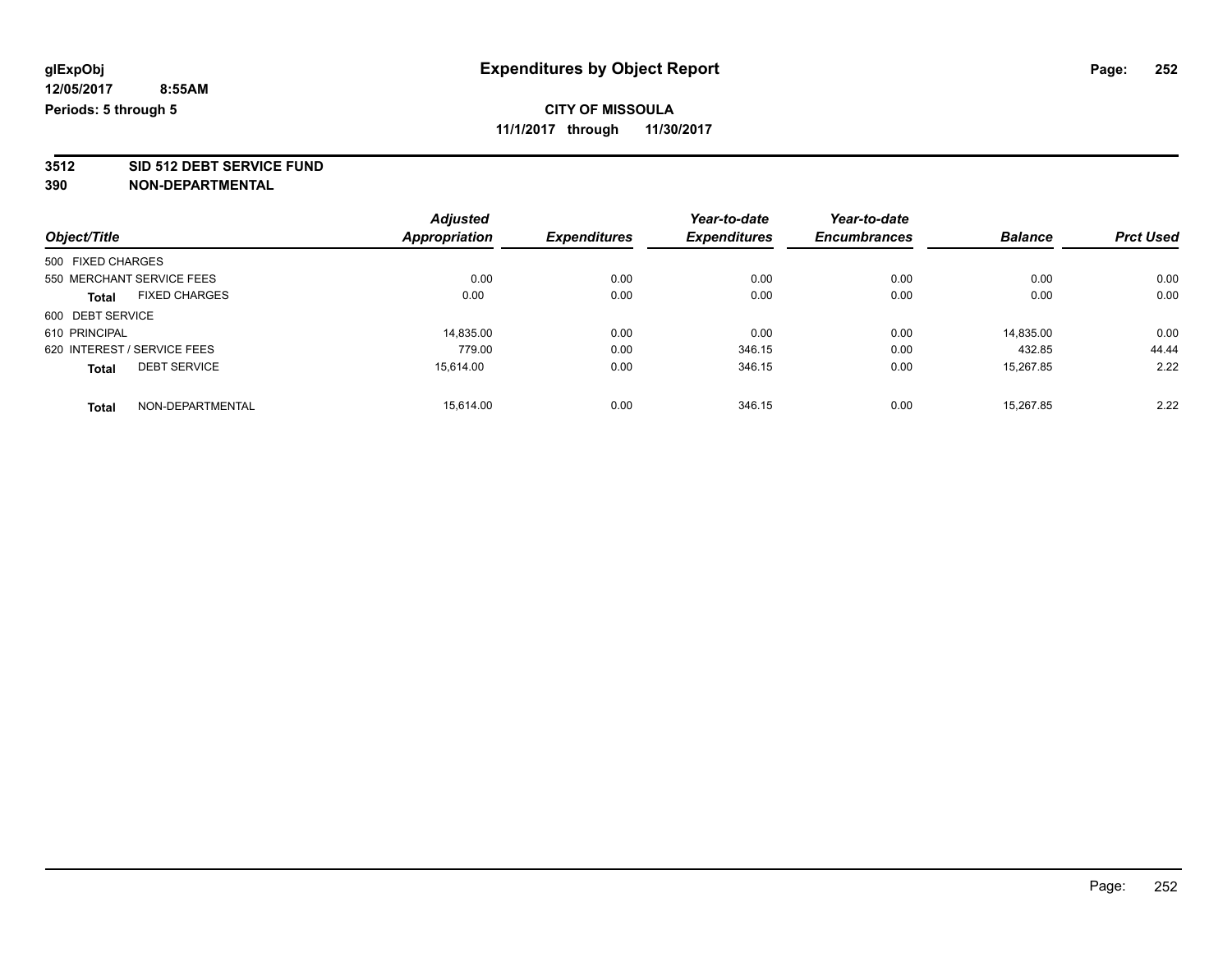### **3512 SID 512 DEBT SERVICE FUND**

|                                           | <b>Adjusted</b>      |                     | Year-to-date        | Year-to-date        |                |                  |
|-------------------------------------------|----------------------|---------------------|---------------------|---------------------|----------------|------------------|
| Object/Title                              | <b>Appropriation</b> | <b>Expenditures</b> | <b>Expenditures</b> | <b>Encumbrances</b> | <b>Balance</b> | <b>Prct Used</b> |
| 500 FIXED CHARGES                         |                      |                     |                     |                     |                |                  |
| 550 MERCHANT SERVICE FEES                 | 0.00                 | 0.00                | 0.00                | 0.00                | 0.00           | 0.00             |
| <b>FIXED CHARGES</b><br>Total             | 0.00                 | 0.00                | 0.00                | 0.00                | 0.00           | 0.00             |
| 600 DEBT SERVICE                          |                      |                     |                     |                     |                |                  |
| 610 PRINCIPAL                             | 14.835.00            | 0.00                | 0.00                | 0.00                | 14.835.00      | 0.00             |
| 620 INTEREST / SERVICE FEES               | 779.00               | 0.00                | 346.15              | 0.00                | 432.85         | 44.44            |
| <b>DEBT SERVICE</b><br><b>Total</b>       | 15,614.00            | 0.00                | 346.15              | 0.00                | 15,267.85      | 2.22             |
| SID 512 DEBT SERVICE FUND<br><b>Total</b> | 15.614.00            | 0.00                | 346.15              | 0.00                | 15.267.85      | 2.22             |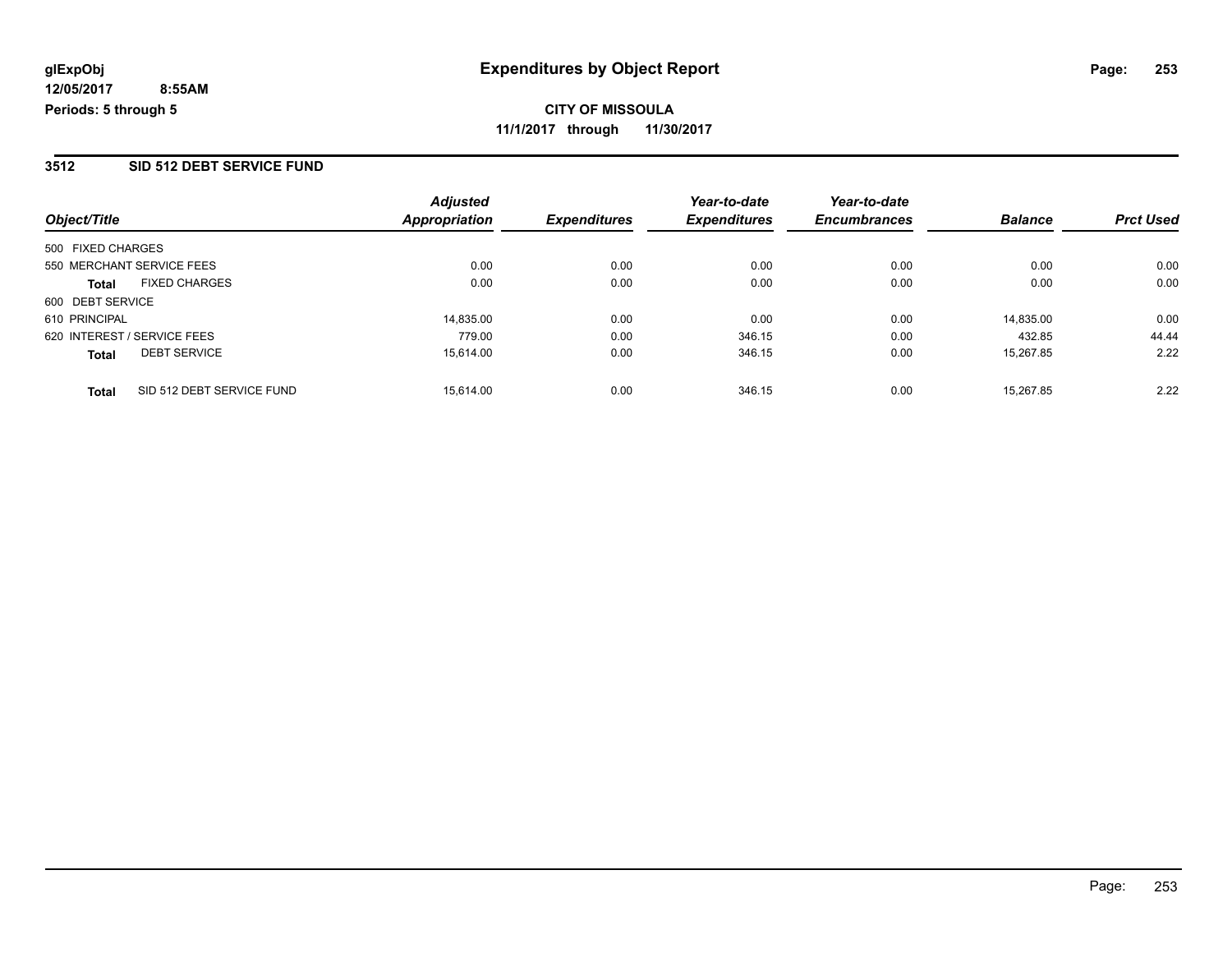# **3513 SID 513 DEBT SERVICE FUND**

### **280 PUBLIC WORKS OPERATIONS**

| Object/Title                            | <b>Adjusted</b><br>Appropriation | <b>Expenditures</b> | Year-to-date<br><b>Expenditures</b> | Year-to-date<br><b>Encumbrances</b> | <b>Balance</b> | <b>Prct Used</b> |
|-----------------------------------------|----------------------------------|---------------------|-------------------------------------|-------------------------------------|----------------|------------------|
| 500 FIXED CHARGES                       |                                  |                     |                                     |                                     |                |                  |
| 550 MERCHANT SERVICE FEES               | 0.00                             | 0.00                | 0.00                                | 0.00                                | 0.00           | 0.00             |
| <b>FIXED CHARGES</b><br><b>Total</b>    | 0.00                             | 0.00                | 0.00                                | 0.00                                | 0.00           | 0.00             |
| 800 OTHER OBJECTS                       |                                  |                     |                                     |                                     |                |                  |
| 820 TRANSFERS TO OTHER FUNDS            | 0.00                             | 0.00                | 0.00                                | 0.00                                | 0.00           | 0.00             |
| OTHER OBJECTS<br><b>Total</b>           | 0.00                             | 0.00                | 0.00                                | 0.00                                | 0.00           | 0.00             |
| PUBLIC WORKS OPERATIONS<br><b>Total</b> | 0.00                             | 0.00                | 0.00                                | 0.00                                | 0.00           | 0.00             |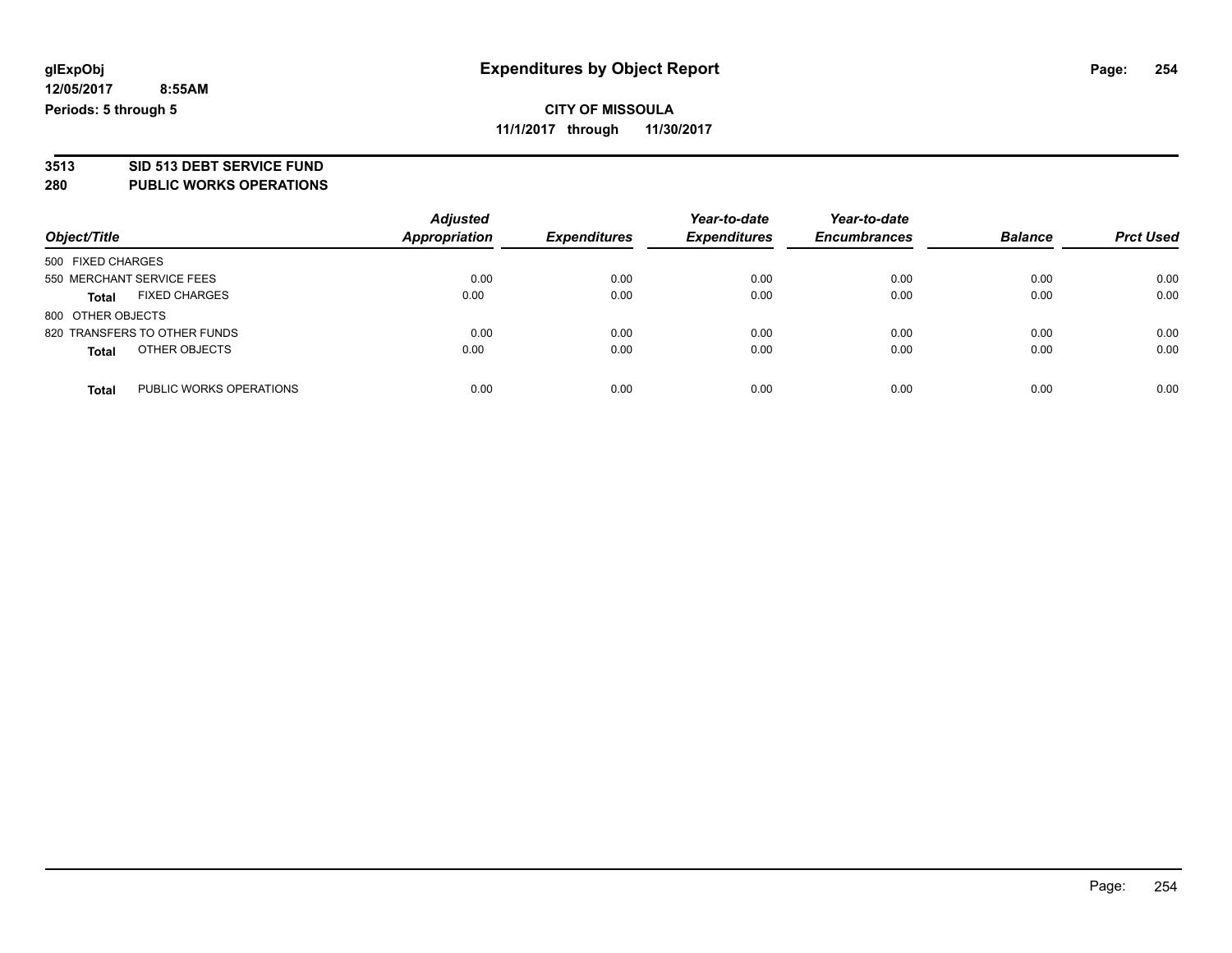## **CITY OF MISSOULA**

**11/1/2017 through 11/30/2017**

**3513 SID 513 DEBT SERVICE FUND**

|                                      | <b>Adjusted</b><br><b>Appropriation</b> | <b>Expenditures</b> | Year-to-date<br><b>Expenditures</b> | Year-to-date<br><b>Encumbrances</b> | <b>Balance</b> | <b>Prct Used</b> |
|--------------------------------------|-----------------------------------------|---------------------|-------------------------------------|-------------------------------------|----------------|------------------|
| Object/Title                         |                                         |                     |                                     |                                     |                |                  |
| 500 FIXED CHARGES                    |                                         |                     |                                     |                                     |                |                  |
| 550 MERCHANT SERVICE FEES            | 0.00                                    | 0.00                | 0.00                                | 0.00                                | 0.00           | 0.00             |
| <b>FIXED CHARGES</b><br><b>Total</b> | 0.00                                    | 0.00                | 0.00                                | 0.00                                | 0.00           | 0.00             |
| 600 DEBT SERVICE                     |                                         |                     |                                     |                                     |                |                  |
| 610 PRINCIPAL                        | 0.00                                    | 0.00                | 0.00                                | 0.00                                | 0.00           | 0.00             |
| 620 INTEREST / SERVICE FEES          | 0.00                                    | 0.00                | 0.00                                | 0.00                                | 0.00           | 0.00             |
| <b>DEBT SERVICE</b><br><b>Total</b>  | 0.00                                    | 0.00                | 0.00                                | 0.00                                | 0.00           | 0.00             |
| 800 OTHER OBJECTS                    |                                         |                     |                                     |                                     |                |                  |
| 820 TRANSFERS TO OTHER FUNDS         | 0.00                                    | 0.00                | 0.00                                | 0.00                                | 0.00           | 0.00             |
| OTHER OBJECTS<br><b>Total</b>        | 0.00                                    | 0.00                | 0.00                                | 0.00                                | 0.00           | 0.00             |
|                                      |                                         |                     |                                     |                                     |                |                  |
| NON-DEPARTMENTAL<br><b>Total</b>     | 0.00                                    | 0.00                | 0.00                                | 0.00                                | 0.00           | 0.00             |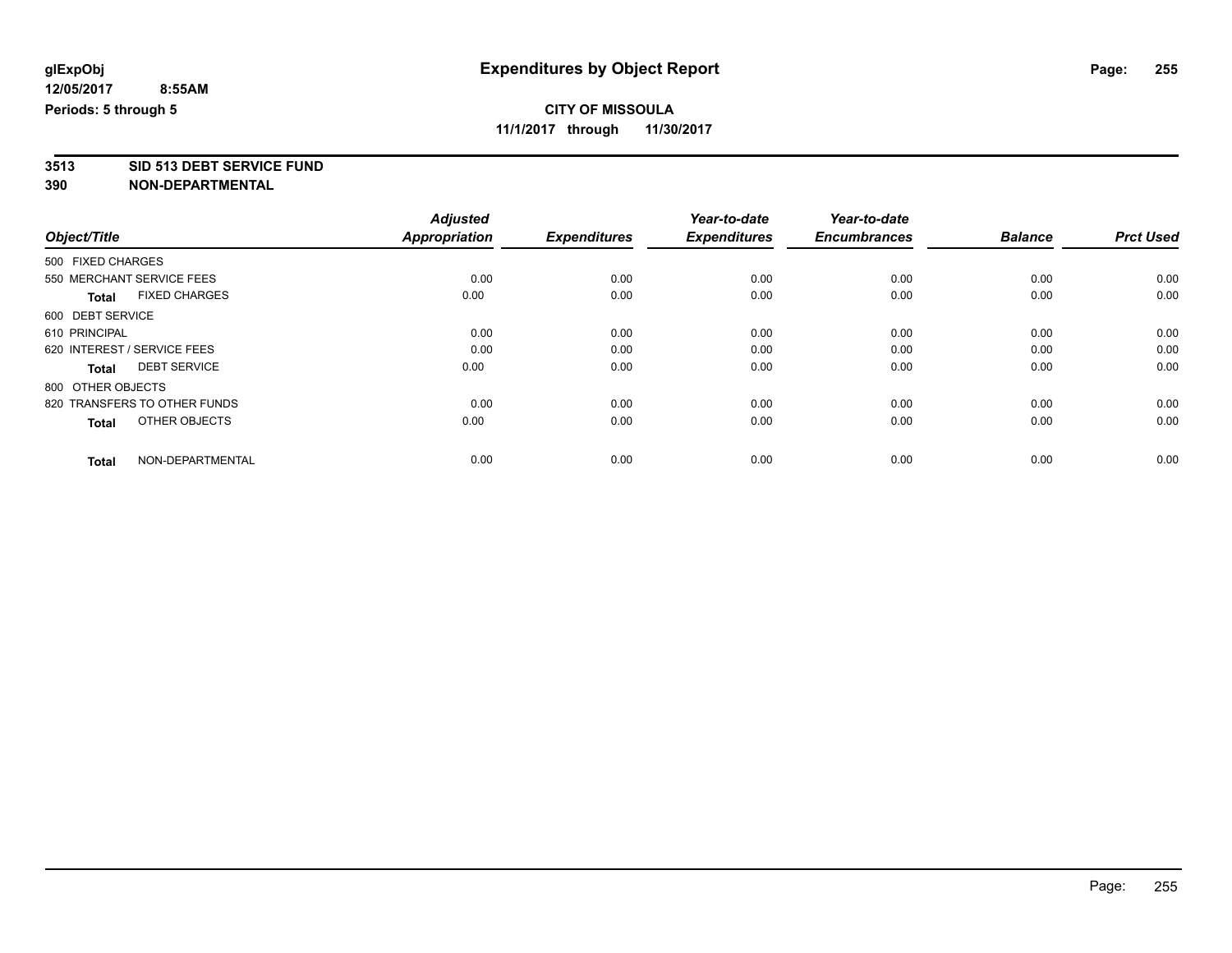**CITY OF MISSOULA 11/1/2017 through 11/30/2017**

### **3513 SID 513 DEBT SERVICE FUND**

| Object/Title      |                              | <b>Adjusted</b><br>Appropriation |                     | Year-to-date<br><b>Expenditures</b> | Year-to-date<br><b>Encumbrances</b> | <b>Balance</b> | <b>Prct Used</b> |
|-------------------|------------------------------|----------------------------------|---------------------|-------------------------------------|-------------------------------------|----------------|------------------|
|                   |                              |                                  | <b>Expenditures</b> |                                     |                                     |                |                  |
| 500 FIXED CHARGES |                              |                                  |                     |                                     |                                     |                |                  |
|                   | 550 MERCHANT SERVICE FEES    | 0.00                             | 0.00                | 0.00                                | 0.00                                | 0.00           | 0.00             |
| <b>Total</b>      | <b>FIXED CHARGES</b>         | 0.00                             | 0.00                | 0.00                                | 0.00                                | 0.00           | 0.00             |
| 600 DEBT SERVICE  |                              |                                  |                     |                                     |                                     |                |                  |
| 610 PRINCIPAL     |                              | 0.00                             | 0.00                | 0.00                                | 0.00                                | 0.00           | 0.00             |
|                   | 620 INTEREST / SERVICE FEES  | 0.00                             | 0.00                | 0.00                                | 0.00                                | 0.00           | 0.00             |
| <b>Total</b>      | <b>DEBT SERVICE</b>          | 0.00                             | 0.00                | 0.00                                | 0.00                                | 0.00           | 0.00             |
| 800 OTHER OBJECTS |                              |                                  |                     |                                     |                                     |                |                  |
|                   | 820 TRANSFERS TO OTHER FUNDS | 0.00                             | 0.00                | 0.00                                | 0.00                                | 0.00           | 0.00             |
| Total             | OTHER OBJECTS                | 0.00                             | 0.00                | 0.00                                | 0.00                                | 0.00           | 0.00             |
| <b>Total</b>      | SID 513 DEBT SERVICE FUND    | 0.00                             | 0.00                | 0.00                                | 0.00                                | 0.00           | 0.00             |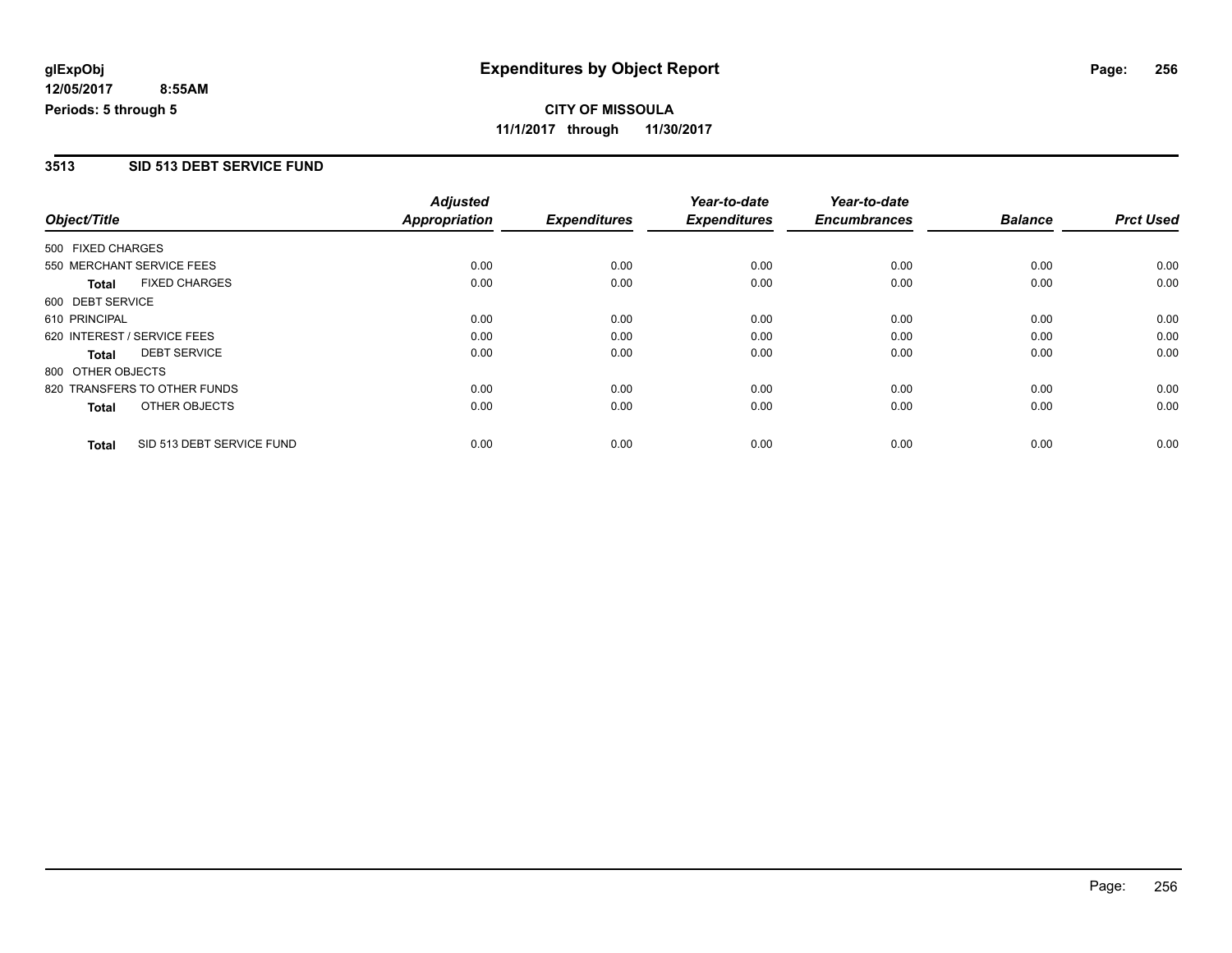## **glExpObj Expenditures by Object Report Page: 257**

**12/05/2017 8:55AM Periods: 5 through 5**

## **CITY OF MISSOULA 11/1/2017 through 11/30/2017**

#### **3514 SID 514 DEBT SERVICE FUND**

**000 \*\*\* Title Not Found \*\*\***

| Object/Title                    | <b>Adjusted</b><br>Appropriation | <b>Expenditures</b> | Year-to-date<br><b>Expenditures</b> | Year-to-date<br><b>Encumbrances</b> | <b>Balance</b> | <b>Prct Used</b> |
|---------------------------------|----------------------------------|---------------------|-------------------------------------|-------------------------------------|----------------|------------------|
| 800 OTHER OBJECTS               |                                  |                     |                                     |                                     |                |                  |
| 820 TRANSFERS TO OTHER FUNDS    | 0.00                             | 0.00                | 0.00                                | 0.00                                | 0.00           | 0.00             |
| OTHER OBJECTS<br>Total          | 0.00                             | 0.00                | 0.00                                | 0.00                                | 0.00           | 0.00             |
| *** Title Not Found ***<br>Tota | 0.00                             | 0.00                | 0.00                                | 0.00                                | 0.00           | 0.00             |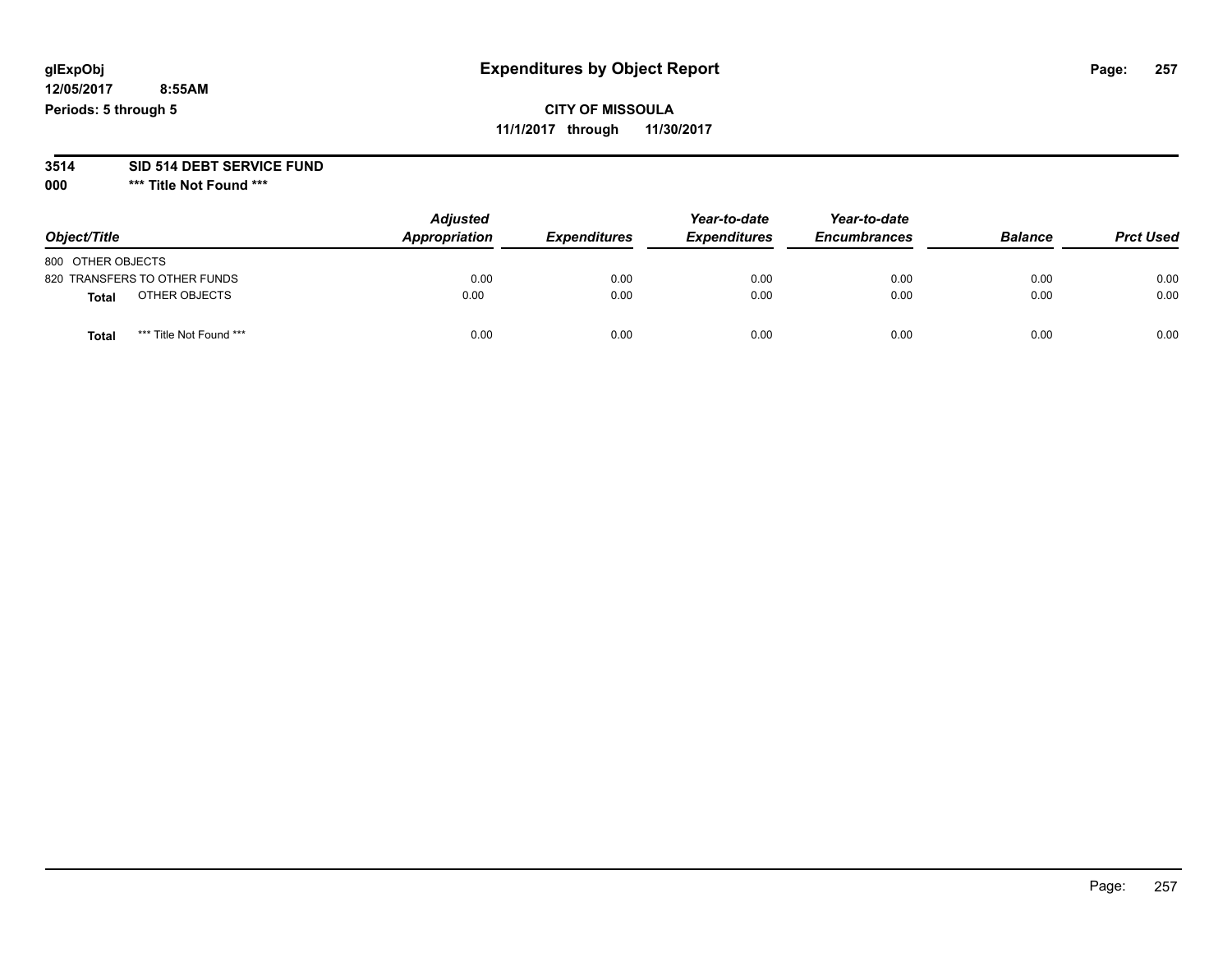# **3514 SID 514 DEBT SERVICE FUND**

|                                      | <b>Adjusted</b> |                     | Year-to-date        | Year-to-date        |                |                  |
|--------------------------------------|-----------------|---------------------|---------------------|---------------------|----------------|------------------|
| Object/Title                         | Appropriation   | <b>Expenditures</b> | <b>Expenditures</b> | <b>Encumbrances</b> | <b>Balance</b> | <b>Prct Used</b> |
| 500 FIXED CHARGES                    |                 |                     |                     |                     |                |                  |
| 550 MERCHANT SERVICE FEES            | 0.00            | 0.00                | 0.00                | 0.00                | 0.00           | 0.00             |
| <b>FIXED CHARGES</b><br><b>Total</b> | 0.00            | 0.00                | 0.00                | 0.00                | 0.00           | 0.00             |
| 600 DEBT SERVICE                     |                 |                     |                     |                     |                |                  |
| 610 PRINCIPAL                        | 0.00            | 0.00                | 0.00                | 0.00                | 0.00           | 0.00             |
| 620 INTEREST / SERVICE FEES          | 0.00            | 0.00                | 0.00                | 0.00                | 0.00           | 0.00             |
| <b>DEBT SERVICE</b><br><b>Total</b>  | 0.00            | 0.00                | 0.00                | 0.00                | 0.00           | 0.00             |
| NON-DEPARTMENTAL<br><b>Total</b>     | 0.00            | 0.00                | 0.00                | 0.00                | 0.00           | 0.00             |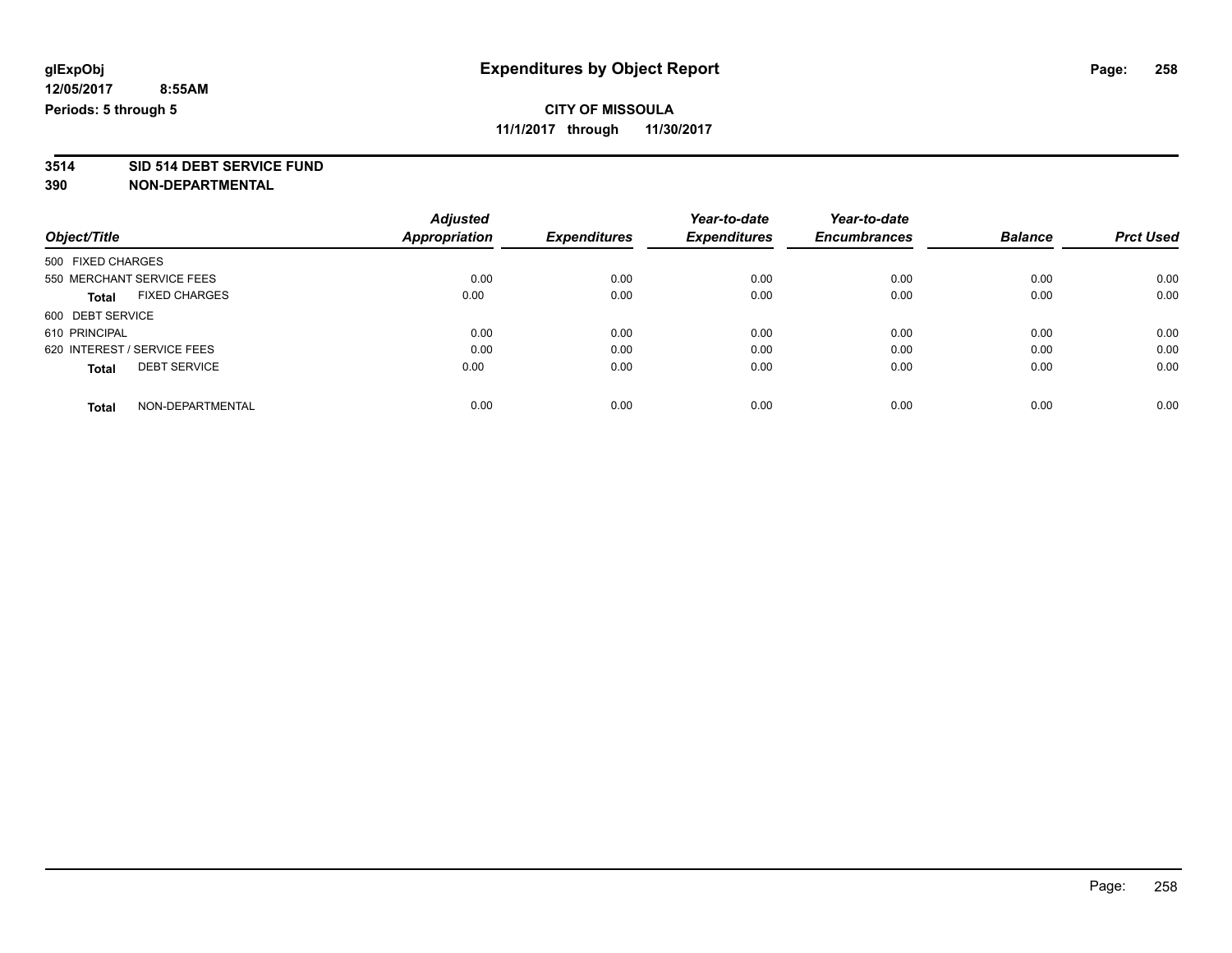**CITY OF MISSOULA 11/1/2017 through 11/30/2017**

### **3514 SID 514 DEBT SERVICE FUND**

| Object/Title      |                              | <b>Adjusted</b>      |                     | Year-to-date        | Year-to-date        |                |                  |
|-------------------|------------------------------|----------------------|---------------------|---------------------|---------------------|----------------|------------------|
|                   |                              | <b>Appropriation</b> | <b>Expenditures</b> | <b>Expenditures</b> | <b>Encumbrances</b> | <b>Balance</b> | <b>Prct Used</b> |
| 500 FIXED CHARGES |                              |                      |                     |                     |                     |                |                  |
|                   | 550 MERCHANT SERVICE FEES    | 0.00                 | 0.00                | 0.00                | 0.00                | 0.00           | 0.00             |
| <b>Total</b>      | <b>FIXED CHARGES</b>         | 0.00                 | 0.00                | 0.00                | 0.00                | 0.00           | 0.00             |
| 600 DEBT SERVICE  |                              |                      |                     |                     |                     |                |                  |
| 610 PRINCIPAL     |                              | 0.00                 | 0.00                | 0.00                | 0.00                | 0.00           | 0.00             |
|                   | 620 INTEREST / SERVICE FEES  | 0.00                 | 0.00                | 0.00                | 0.00                | 0.00           | 0.00             |
| Total             | <b>DEBT SERVICE</b>          | 0.00                 | 0.00                | 0.00                | 0.00                | 0.00           | 0.00             |
| 800 OTHER OBJECTS |                              |                      |                     |                     |                     |                |                  |
|                   | 820 TRANSFERS TO OTHER FUNDS | 0.00                 | 0.00                | 0.00                | 0.00                | 0.00           | 0.00             |
| <b>Total</b>      | OTHER OBJECTS                | 0.00                 | 0.00                | 0.00                | 0.00                | 0.00           | 0.00             |
| <b>Total</b>      | SID 514 DEBT SERVICE FUND    | 0.00                 | 0.00                | 0.00                | 0.00                | 0.00           | 0.00             |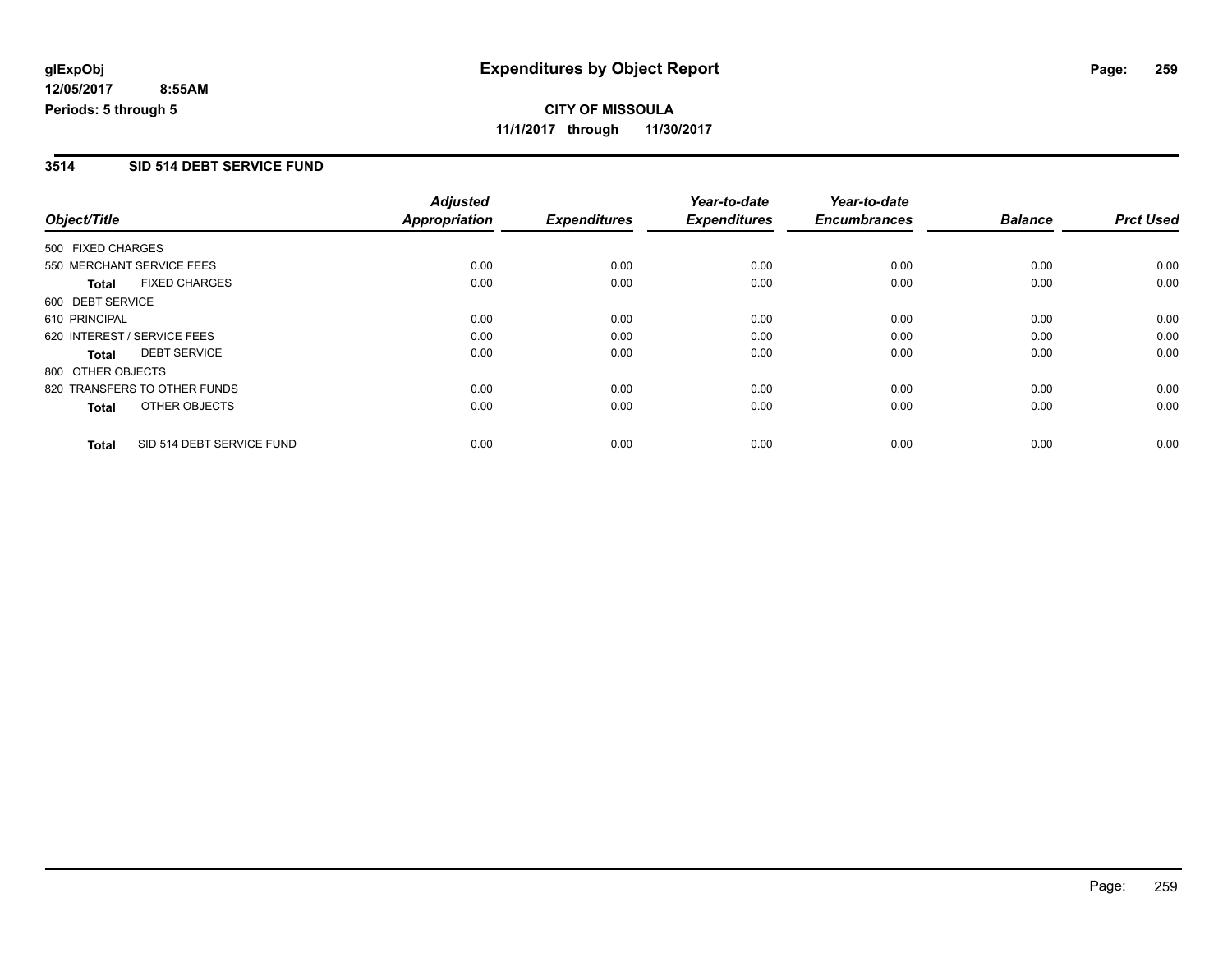## **CITY OF MISSOULA**

**11/1/2017 through 11/30/2017**

# **3515 SID 515 DEBT SERVICE FUND**

|                                      | <b>Adjusted</b><br>Appropriation | <b>Expenditures</b> | Year-to-date<br><b>Expenditures</b> | Year-to-date<br><b>Encumbrances</b> | <b>Balance</b> | <b>Prct Used</b> |
|--------------------------------------|----------------------------------|---------------------|-------------------------------------|-------------------------------------|----------------|------------------|
| Object/Title                         |                                  |                     |                                     |                                     |                |                  |
| 500 FIXED CHARGES                    |                                  |                     |                                     |                                     |                |                  |
| 550 MERCHANT SERVICE FEES            | 0.00                             | 0.00                | 0.00                                | 0.00                                | 0.00           | 0.00             |
| <b>FIXED CHARGES</b><br><b>Total</b> | 0.00                             | 0.00                | 0.00                                | 0.00                                | 0.00           | 0.00             |
| 600 DEBT SERVICE                     |                                  |                     |                                     |                                     |                |                  |
| 610 PRINCIPAL                        | 0.00                             | 0.00                | 0.00                                | 0.00                                | 0.00           | 0.00             |
| 620 INTEREST / SERVICE FEES          | 0.00                             | 0.00                | 0.00                                | 0.00                                | 0.00           | 0.00             |
| <b>DEBT SERVICE</b><br><b>Total</b>  | 0.00                             | 0.00                | 0.00                                | 0.00                                | 0.00           | 0.00             |
| 800 OTHER OBJECTS                    |                                  |                     |                                     |                                     |                |                  |
| 820 TRANSFERS TO OTHER FUNDS         | 0.00                             | 0.00                | 0.00                                | 0.00                                | 0.00           | 0.00             |
| OTHER OBJECTS<br>Total               | 0.00                             | 0.00                | 0.00                                | 0.00                                | 0.00           | 0.00             |
|                                      |                                  |                     |                                     |                                     |                |                  |
| NON-DEPARTMENTAL<br><b>Total</b>     | 0.00                             | 0.00                | 0.00                                | 0.00                                | 0.00           | 0.00             |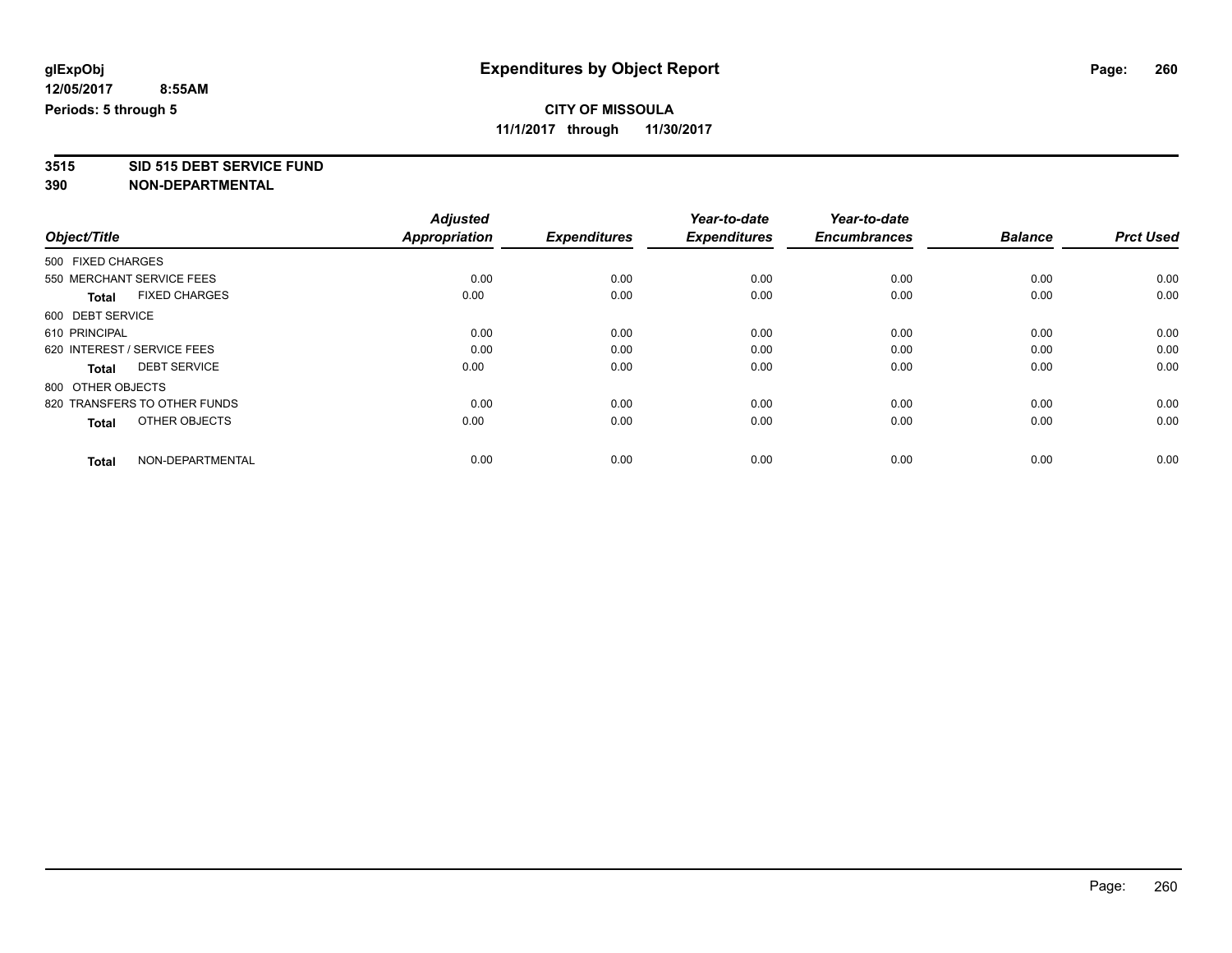### **3515 SID 515 DEBT SERVICE FUND**

|                                      |                           | <b>Adjusted</b>      |                     | Year-to-date        | Year-to-date        |                |                  |
|--------------------------------------|---------------------------|----------------------|---------------------|---------------------|---------------------|----------------|------------------|
| Object/Title                         |                           | <b>Appropriation</b> | <b>Expenditures</b> | <b>Expenditures</b> | <b>Encumbrances</b> | <b>Balance</b> | <b>Prct Used</b> |
| 500 FIXED CHARGES                    |                           |                      |                     |                     |                     |                |                  |
| 550 MERCHANT SERVICE FEES            |                           | 0.00                 | 0.00                | 0.00                | 0.00                | 0.00           | 0.00             |
| <b>FIXED CHARGES</b><br><b>Total</b> |                           | 0.00                 | 0.00                | 0.00                | 0.00                | 0.00           | 0.00             |
| 600 DEBT SERVICE                     |                           |                      |                     |                     |                     |                |                  |
| 610 PRINCIPAL                        |                           | 0.00                 | 0.00                | 0.00                | 0.00                | 0.00           | 0.00             |
| 620 INTEREST / SERVICE FEES          |                           | 0.00                 | 0.00                | 0.00                | 0.00                | 0.00           | 0.00             |
| <b>DEBT SERVICE</b><br><b>Total</b>  |                           | 0.00                 | 0.00                | 0.00                | 0.00                | 0.00           | 0.00             |
| 800 OTHER OBJECTS                    |                           |                      |                     |                     |                     |                |                  |
| 820 TRANSFERS TO OTHER FUNDS         |                           | 0.00                 | 0.00                | 0.00                | 0.00                | 0.00           | 0.00             |
| OTHER OBJECTS<br><b>Total</b>        |                           | 0.00                 | 0.00                | 0.00                | 0.00                | 0.00           | 0.00             |
| <b>Total</b>                         | SID 515 DEBT SERVICE FUND | 0.00                 | 0.00                | 0.00                | 0.00                | 0.00           | 0.00             |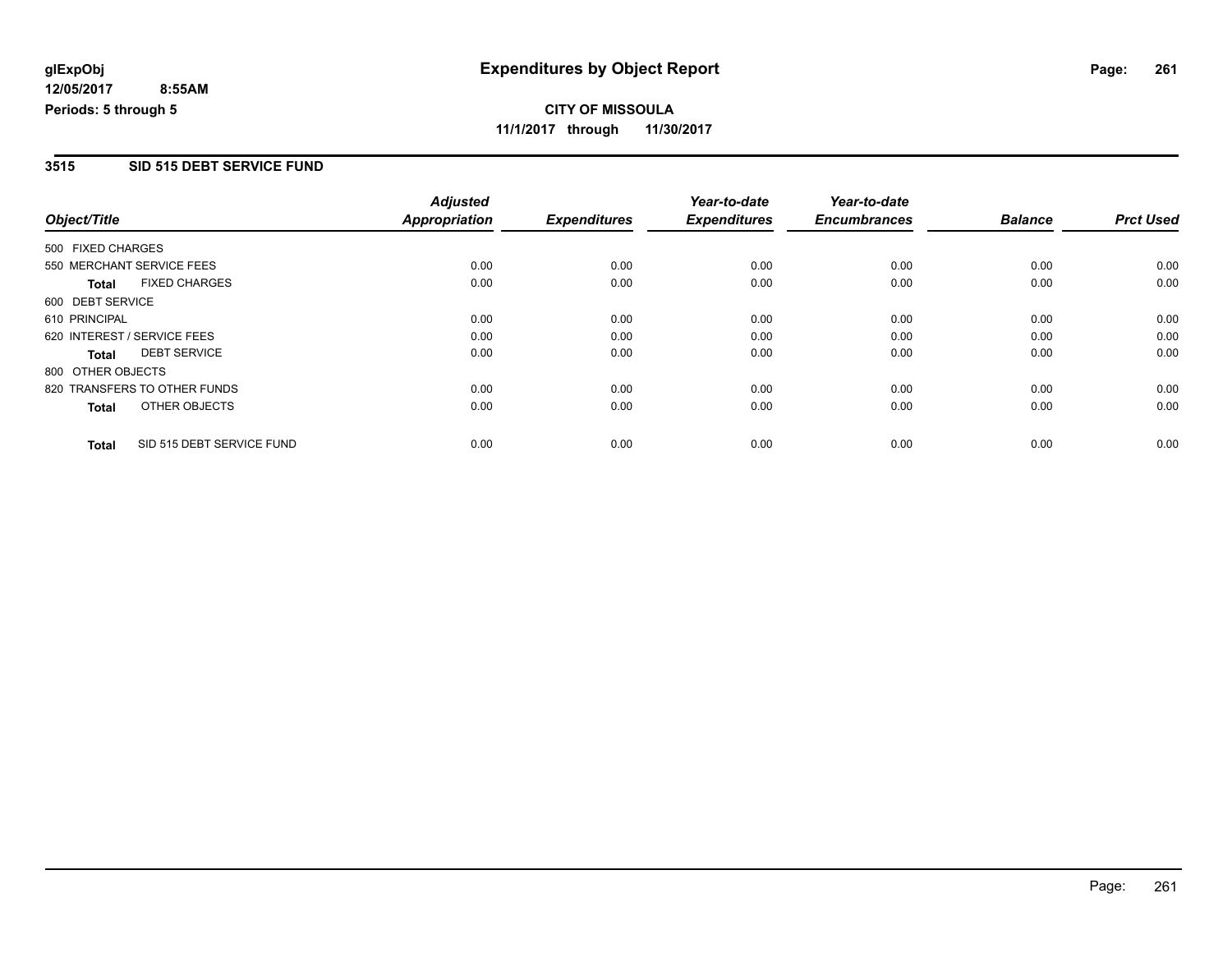#### **3517 SID 517 DEBT SERVICE FUND**

**000 \*\*\* Title Not Found \*\*\***

| Object/Title                            | <b>Adjusted</b><br>Appropriation | <b>Expenditures</b> | Year-to-date<br><b>Expenditures</b> | Year-to-date<br><b>Encumbrances</b> | <b>Balance</b> | <b>Prct Used</b> |
|-----------------------------------------|----------------------------------|---------------------|-------------------------------------|-------------------------------------|----------------|------------------|
| 800 OTHER OBJECTS                       |                                  |                     |                                     |                                     |                |                  |
| 820 TRANSFERS TO OTHER FUNDS            | 0.00                             | 0.00                | 0.00                                | 0.00                                | 0.00           | 0.00             |
| OTHER OBJECTS<br><b>Total</b>           | 0.00                             | 0.00                | 0.00                                | 0.00                                | 0.00           | 0.00             |
| *** Title Not Found ***<br><b>Total</b> | 0.00                             | 0.00                | 0.00                                | 0.00                                | 0.00           | 0.00             |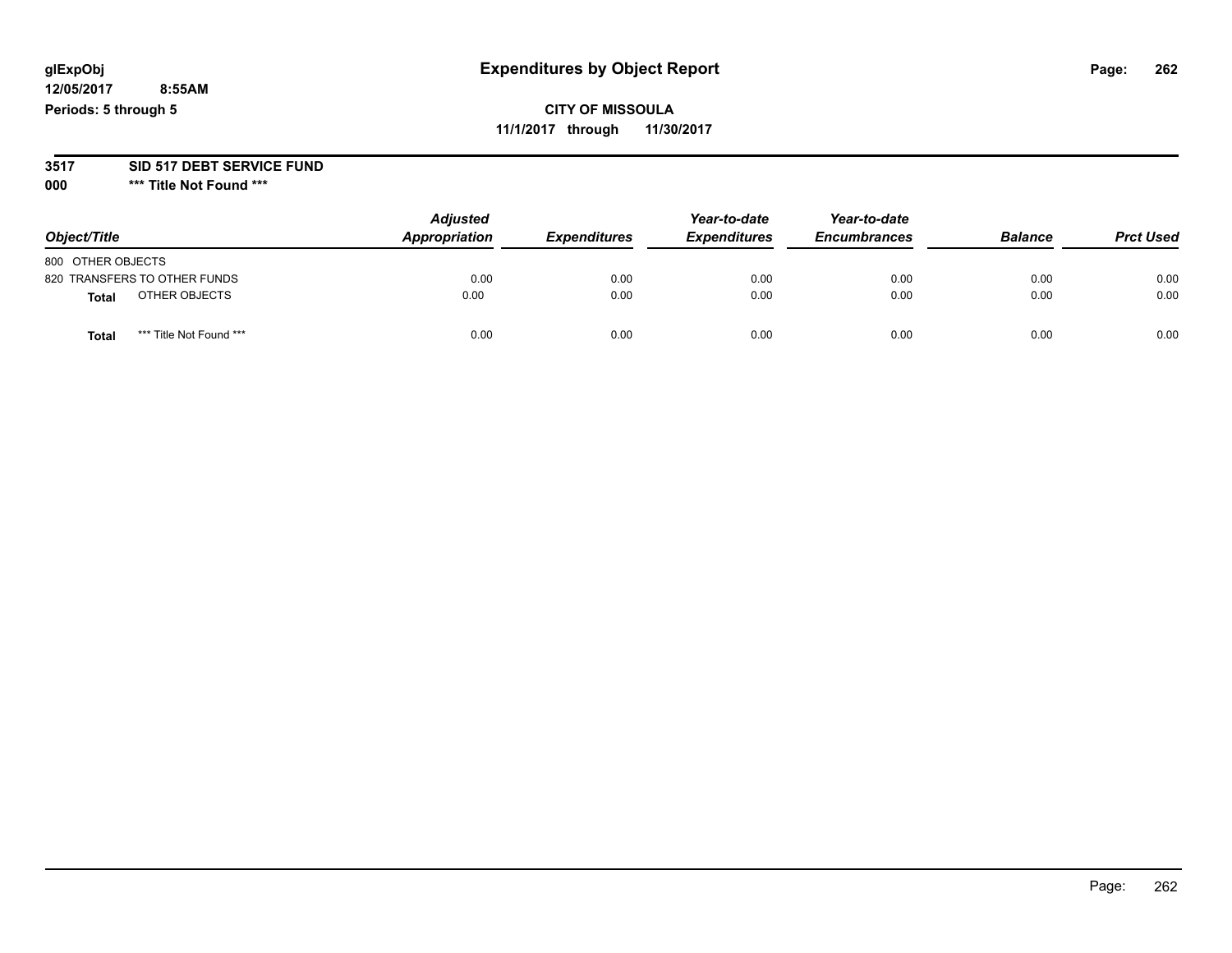## **CITY OF MISSOULA**

**11/1/2017 through 11/30/2017**

# **3517 SID 517 DEBT SERVICE FUND**

|                                      | <b>Adjusted</b> |                     | Year-to-date        | Year-to-date        |                |                  |
|--------------------------------------|-----------------|---------------------|---------------------|---------------------|----------------|------------------|
| Object/Title                         | Appropriation   | <b>Expenditures</b> | <b>Expenditures</b> | <b>Encumbrances</b> | <b>Balance</b> | <b>Prct Used</b> |
| 500 FIXED CHARGES                    |                 |                     |                     |                     |                |                  |
| 550 MERCHANT SERVICE FEES            | 0.00            | 0.00                | 0.00                | 0.00                | 0.00           | 0.00             |
| <b>FIXED CHARGES</b><br><b>Total</b> | 0.00            | 0.00                | 0.00                | 0.00                | 0.00           | 0.00             |
| 600 DEBT SERVICE                     |                 |                     |                     |                     |                |                  |
| 610 PRINCIPAL                        | 0.00            | 0.00                | 0.00                | 0.00                | 0.00           | 0.00             |
| 620 INTEREST / SERVICE FEES          | 0.00            | 0.00                | 0.00                | 0.00                | 0.00           | 0.00             |
| <b>DEBT SERVICE</b><br><b>Total</b>  | 0.00            | 0.00                | 0.00                | 0.00                | 0.00           | 0.00             |
| NON-DEPARTMENTAL<br><b>Total</b>     | 0.00            | 0.00                | 0.00                | 0.00                | 0.00           | 0.00             |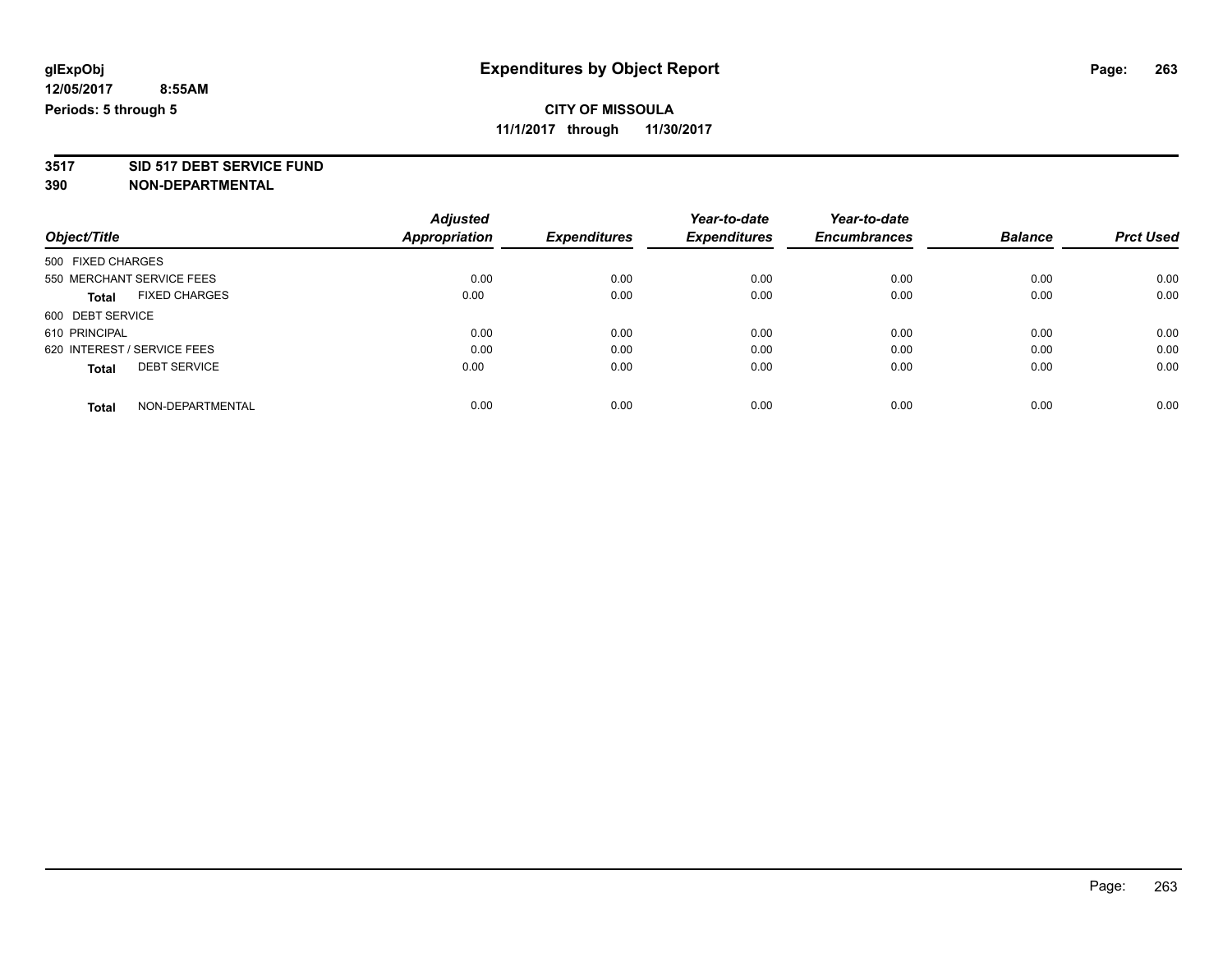**11/1/2017 through 11/30/2017**

### **3517 SID 517 DEBT SERVICE FUND**

| Object/Title      |                              | <b>Adjusted</b><br><b>Appropriation</b> |                     | Year-to-date<br><b>Expenditures</b> | Year-to-date<br><b>Encumbrances</b> | <b>Balance</b> | <b>Prct Used</b> |
|-------------------|------------------------------|-----------------------------------------|---------------------|-------------------------------------|-------------------------------------|----------------|------------------|
|                   |                              |                                         | <b>Expenditures</b> |                                     |                                     |                |                  |
| 500 FIXED CHARGES |                              |                                         |                     |                                     |                                     |                |                  |
|                   | 550 MERCHANT SERVICE FEES    | 0.00                                    | 0.00                | 0.00                                | 0.00                                | 0.00           | 0.00             |
| <b>Total</b>      | <b>FIXED CHARGES</b>         | 0.00                                    | 0.00                | 0.00                                | 0.00                                | 0.00           | 0.00             |
| 600 DEBT SERVICE  |                              |                                         |                     |                                     |                                     |                |                  |
| 610 PRINCIPAL     |                              | 0.00                                    | 0.00                | 0.00                                | 0.00                                | 0.00           | 0.00             |
|                   | 620 INTEREST / SERVICE FEES  | 0.00                                    | 0.00                | 0.00                                | 0.00                                | 0.00           | 0.00             |
| <b>Total</b>      | <b>DEBT SERVICE</b>          | 0.00                                    | 0.00                | 0.00                                | 0.00                                | 0.00           | 0.00             |
| 800 OTHER OBJECTS |                              |                                         |                     |                                     |                                     |                |                  |
|                   | 820 TRANSFERS TO OTHER FUNDS | 0.00                                    | 0.00                | 0.00                                | 0.00                                | 0.00           | 0.00             |
| <b>Total</b>      | OTHER OBJECTS                | 0.00                                    | 0.00                | 0.00                                | 0.00                                | 0.00           | 0.00             |
| <b>Total</b>      | SID 517 DEBT SERVICE FUND    | 0.00                                    | 0.00                | 0.00                                | 0.00                                | 0.00           | 0.00             |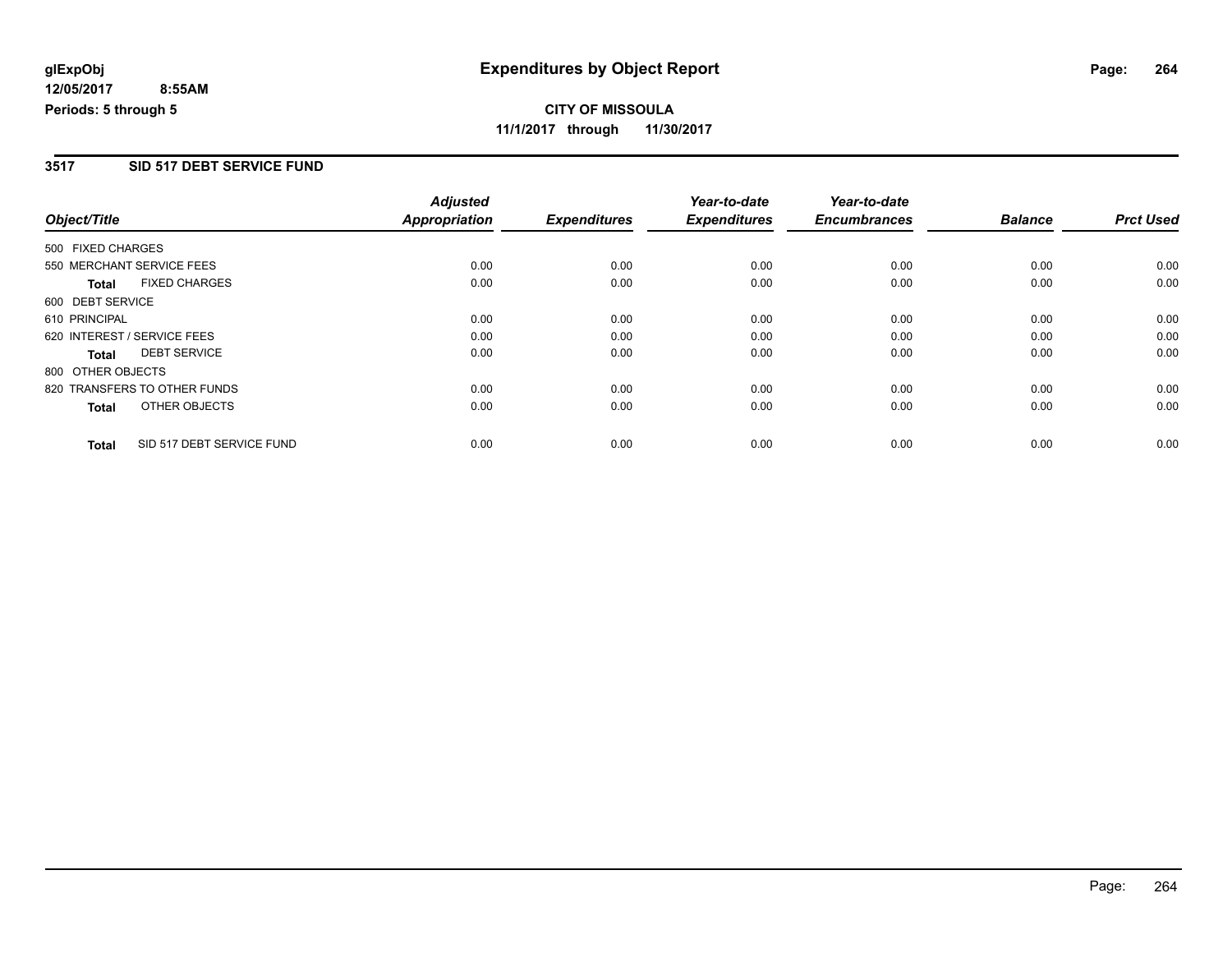## **glExpObj Expenditures by Object Report Page: 265**

**12/05/2017 8:55AM Periods: 5 through 5**

**11/1/2017 through 11/30/2017**

# **3518 SID 518 DEBT SERVICE FUND**

**000 \*\*\* Title Not Found \*\*\***

| Object/Title                            | <b>Adjusted</b><br>Appropriation | <b>Expenditures</b> | Year-to-date<br><b>Expenditures</b> | Year-to-date<br><b>Encumbrances</b> | <b>Balance</b> | <b>Prct Used</b> |
|-----------------------------------------|----------------------------------|---------------------|-------------------------------------|-------------------------------------|----------------|------------------|
| 800 OTHER OBJECTS                       |                                  |                     |                                     |                                     |                |                  |
| 820 TRANSFERS TO OTHER FUNDS            | 0.00                             | 0.00                | 0.00                                | 0.00                                | 0.00           | 0.00             |
| OTHER OBJECTS<br><b>Total</b>           | 0.00                             | 0.00                | 0.00                                | 0.00                                | 0.00           | 0.00             |
| *** Title Not Found ***<br><b>Total</b> | 0.00                             | 0.00                | 0.00                                | 0.00                                | 0.00           | 0.00             |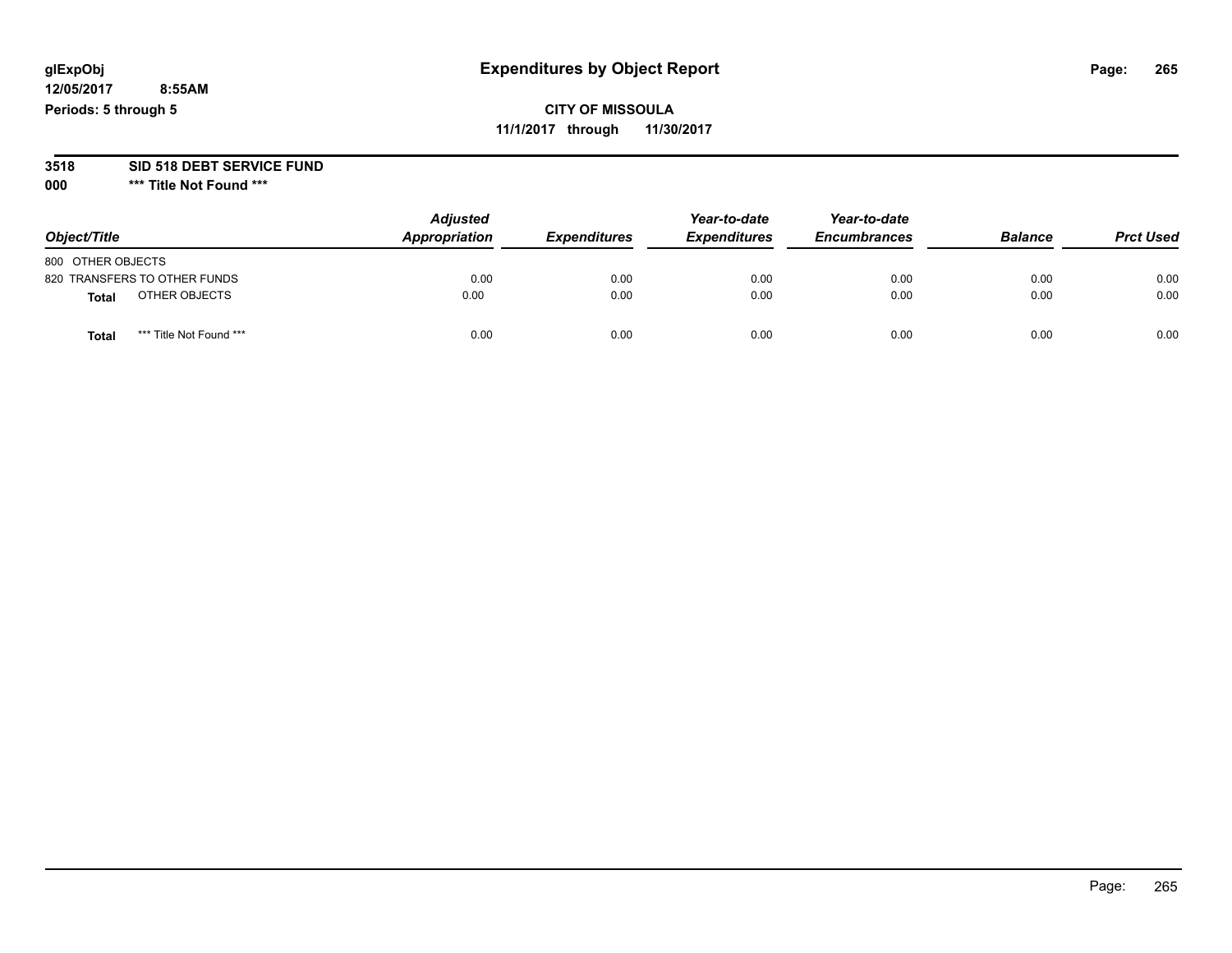## **CITY OF MISSOULA**

**11/1/2017 through 11/30/2017**

**3518 SID 518 DEBT SERVICE FUND**

|                                      | <b>Adjusted</b>      |                     | Year-to-date        | Year-to-date        |                |                  |
|--------------------------------------|----------------------|---------------------|---------------------|---------------------|----------------|------------------|
| Object/Title                         | <b>Appropriation</b> | <b>Expenditures</b> | <b>Expenditures</b> | <b>Encumbrances</b> | <b>Balance</b> | <b>Prct Used</b> |
| 500 FIXED CHARGES                    |                      |                     |                     |                     |                |                  |
| 550 MERCHANT SERVICE FEES            | 0.00                 | 0.00                | 0.00                | 0.00                | 0.00           | 0.00             |
| <b>FIXED CHARGES</b><br><b>Total</b> | 0.00                 | 0.00                | 0.00                | 0.00                | 0.00           | 0.00             |
| 600 DEBT SERVICE                     |                      |                     |                     |                     |                |                  |
| 610 PRINCIPAL                        | 0.00                 | 0.00                | 0.00                | 0.00                | 0.00           | 0.00             |
| 620 INTEREST / SERVICE FEES          | 0.00                 | 0.00                | 0.00                | 0.00                | 0.00           | 0.00             |
| <b>DEBT SERVICE</b><br><b>Total</b>  | 0.00                 | 0.00                | 0.00                | 0.00                | 0.00           | 0.00             |
| 800 OTHER OBJECTS                    |                      |                     |                     |                     |                |                  |
| 820 TRANSFERS TO OTHER FUNDS         | 0.00                 | 0.00                | 0.00                | 0.00                | 0.00           | 0.00             |
| OTHER OBJECTS<br><b>Total</b>        | 0.00                 | 0.00                | 0.00                | 0.00                | 0.00           | 0.00             |
|                                      |                      |                     |                     |                     |                |                  |
| NON-DEPARTMENTAL<br><b>Total</b>     | 0.00                 | 0.00                | 0.00                | 0.00                | 0.00           | 0.00             |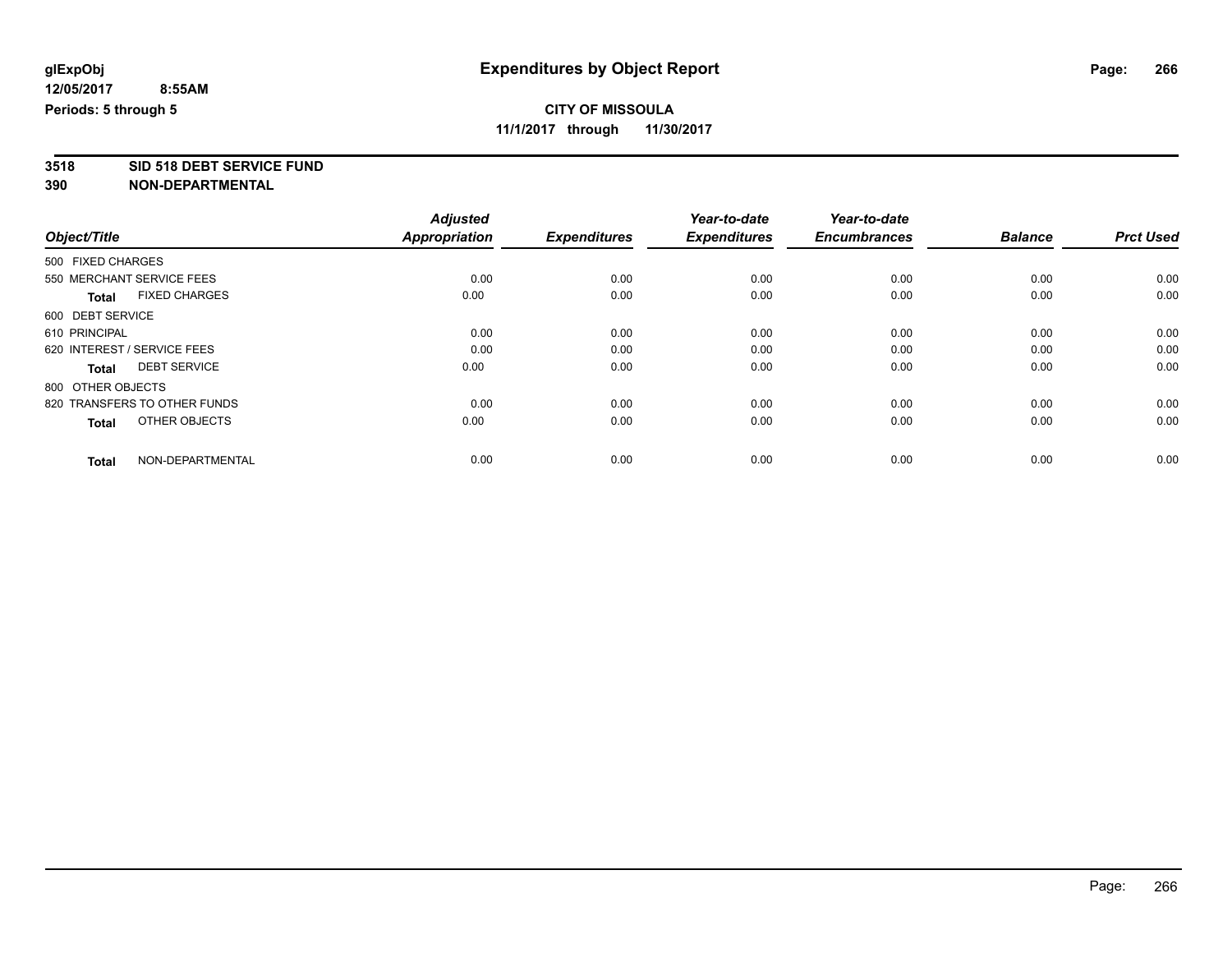**11/1/2017 through 11/30/2017**

### **3518 SID 518 DEBT SERVICE FUND**

|                   |                              | <b>Adjusted</b>      |                     | Year-to-date        | Year-to-date        |                |                  |
|-------------------|------------------------------|----------------------|---------------------|---------------------|---------------------|----------------|------------------|
| Object/Title      |                              | <b>Appropriation</b> | <b>Expenditures</b> | <b>Expenditures</b> | <b>Encumbrances</b> | <b>Balance</b> | <b>Prct Used</b> |
| 500 FIXED CHARGES |                              |                      |                     |                     |                     |                |                  |
|                   | 550 MERCHANT SERVICE FEES    | 0.00                 | 0.00                | 0.00                | 0.00                | 0.00           | 0.00             |
| <b>Total</b>      | <b>FIXED CHARGES</b>         | 0.00                 | 0.00                | 0.00                | 0.00                | 0.00           | 0.00             |
| 600 DEBT SERVICE  |                              |                      |                     |                     |                     |                |                  |
| 610 PRINCIPAL     |                              | 0.00                 | 0.00                | 0.00                | 0.00                | 0.00           | 0.00             |
|                   | 620 INTEREST / SERVICE FEES  | 0.00                 | 0.00                | 0.00                | 0.00                | 0.00           | 0.00             |
| <b>Total</b>      | <b>DEBT SERVICE</b>          | 0.00                 | 0.00                | 0.00                | 0.00                | 0.00           | 0.00             |
| 800 OTHER OBJECTS |                              |                      |                     |                     |                     |                |                  |
|                   | 820 TRANSFERS TO OTHER FUNDS | 0.00                 | 0.00                | 0.00                | 0.00                | 0.00           | 0.00             |
| <b>Total</b>      | OTHER OBJECTS                | 0.00                 | 0.00                | 0.00                | 0.00                | 0.00           | 0.00             |
| <b>Total</b>      | SID 518 DEBT SERVICE FUND    | 0.00                 | 0.00                | 0.00                | 0.00                | 0.00           | 0.00             |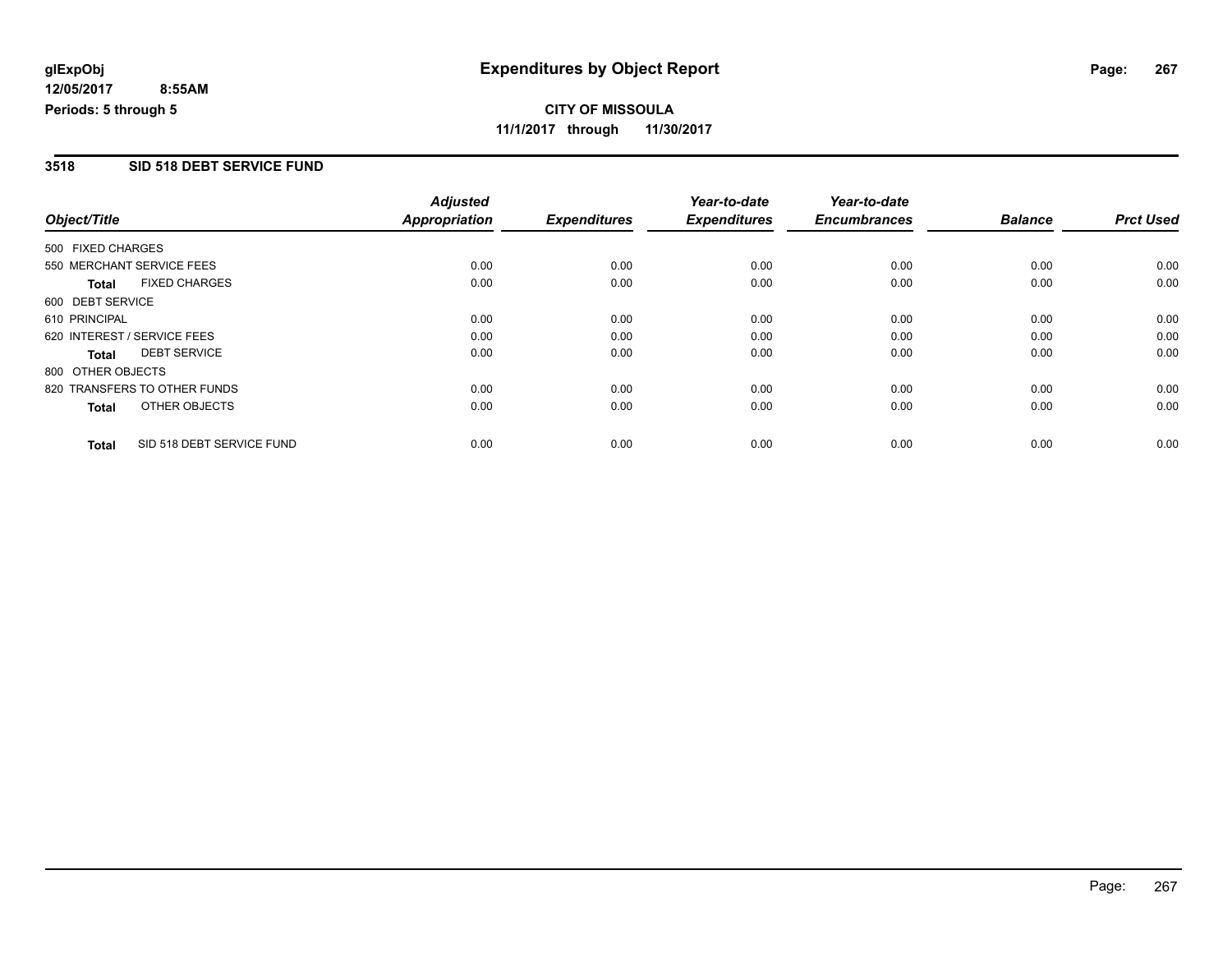## **CITY OF MISSOULA**

**11/1/2017 through 11/30/2017**

# **3519 SID 519 DEBT SERVICE FUND**

|                                      | <b>Adjusted</b>      |                     | Year-to-date        | Year-to-date        |                |                  |
|--------------------------------------|----------------------|---------------------|---------------------|---------------------|----------------|------------------|
| Object/Title                         | <b>Appropriation</b> | <b>Expenditures</b> | <b>Expenditures</b> | <b>Encumbrances</b> | <b>Balance</b> | <b>Prct Used</b> |
| 500 FIXED CHARGES                    |                      |                     |                     |                     |                |                  |
| 550 MERCHANT SERVICE FEES            | 0.00                 | 0.00                | 0.00                | 0.00                | 0.00           | 0.00             |
| <b>FIXED CHARGES</b><br><b>Total</b> | 0.00                 | 0.00                | 0.00                | 0.00                | 0.00           | 0.00             |
| 600 DEBT SERVICE                     |                      |                     |                     |                     |                |                  |
| 610 PRINCIPAL                        | 0.00                 | 0.00                | 0.00                | 0.00                | 0.00           | 0.00             |
| 620 INTEREST / SERVICE FEES          | 0.00                 | 0.00                | 0.00                | 0.00                | 0.00           | 0.00             |
| <b>DEBT SERVICE</b><br><b>Total</b>  | 0.00                 | 0.00                | 0.00                | 0.00                | 0.00           | 0.00             |
| 800 OTHER OBJECTS                    |                      |                     |                     |                     |                |                  |
| 820 TRANSFERS TO OTHER FUNDS         | 0.00                 | 0.00                | 0.00                | 0.00                | 0.00           | 0.00             |
| OTHER OBJECTS<br><b>Total</b>        | 0.00                 | 0.00                | 0.00                | 0.00                | 0.00           | 0.00             |
|                                      |                      |                     |                     |                     |                |                  |
| NON-DEPARTMENTAL<br><b>Total</b>     | 0.00                 | 0.00                | 0.00                | 0.00                | 0.00           | 0.00             |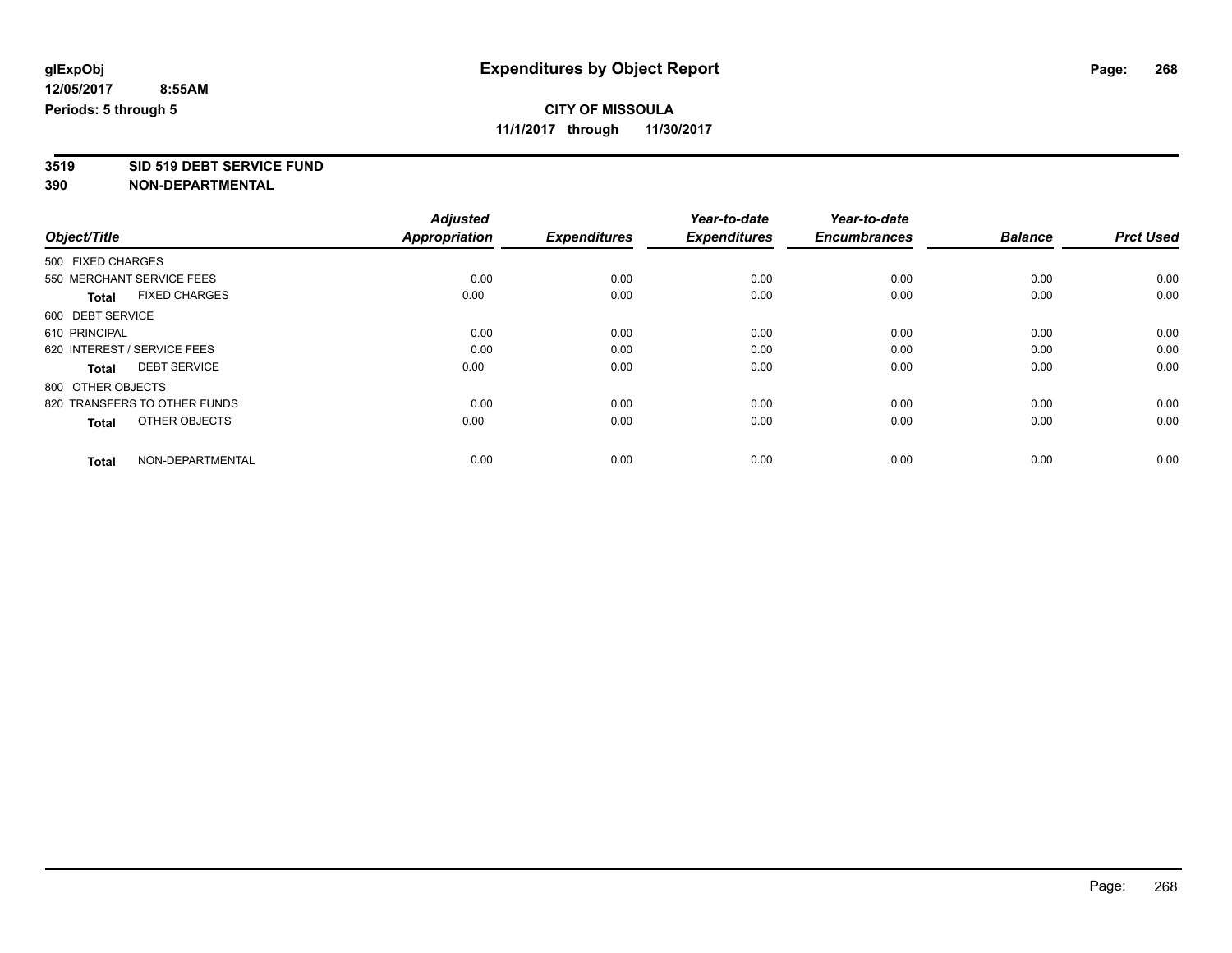**CITY OF MISSOULA 11/1/2017 through 11/30/2017**

### **3519 SID 519 DEBT SERVICE FUND**

|                             |                              | <b>Adjusted</b>      |                     | Year-to-date        | Year-to-date        |                |                  |
|-----------------------------|------------------------------|----------------------|---------------------|---------------------|---------------------|----------------|------------------|
| Object/Title                |                              | <b>Appropriation</b> | <b>Expenditures</b> | <b>Expenditures</b> | <b>Encumbrances</b> | <b>Balance</b> | <b>Prct Used</b> |
| 500 FIXED CHARGES           |                              |                      |                     |                     |                     |                |                  |
| 550 MERCHANT SERVICE FEES   |                              | 0.00                 | 0.00                | 0.00                | 0.00                | 0.00           | 0.00             |
| <b>Total</b>                | <b>FIXED CHARGES</b>         | 0.00                 | 0.00                | 0.00                | 0.00                | 0.00           | 0.00             |
| 600 DEBT SERVICE            |                              |                      |                     |                     |                     |                |                  |
| 610 PRINCIPAL               |                              | 0.00                 | 0.00                | 0.00                | 0.00                | 0.00           | 0.00             |
| 620 INTEREST / SERVICE FEES |                              | 0.00                 | 0.00                | 0.00                | 0.00                | 0.00           | 0.00             |
| Total                       | <b>DEBT SERVICE</b>          | 0.00                 | 0.00                | 0.00                | 0.00                | 0.00           | 0.00             |
| 800 OTHER OBJECTS           |                              |                      |                     |                     |                     |                |                  |
|                             | 820 TRANSFERS TO OTHER FUNDS | 0.00                 | 0.00                | 0.00                | 0.00                | 0.00           | 0.00             |
| Total                       | OTHER OBJECTS                | 0.00                 | 0.00                | 0.00                | 0.00                | 0.00           | 0.00             |
| <b>Total</b>                | SID 519 DEBT SERVICE FUND    | 0.00                 | 0.00                | 0.00                | 0.00                | 0.00           | 0.00             |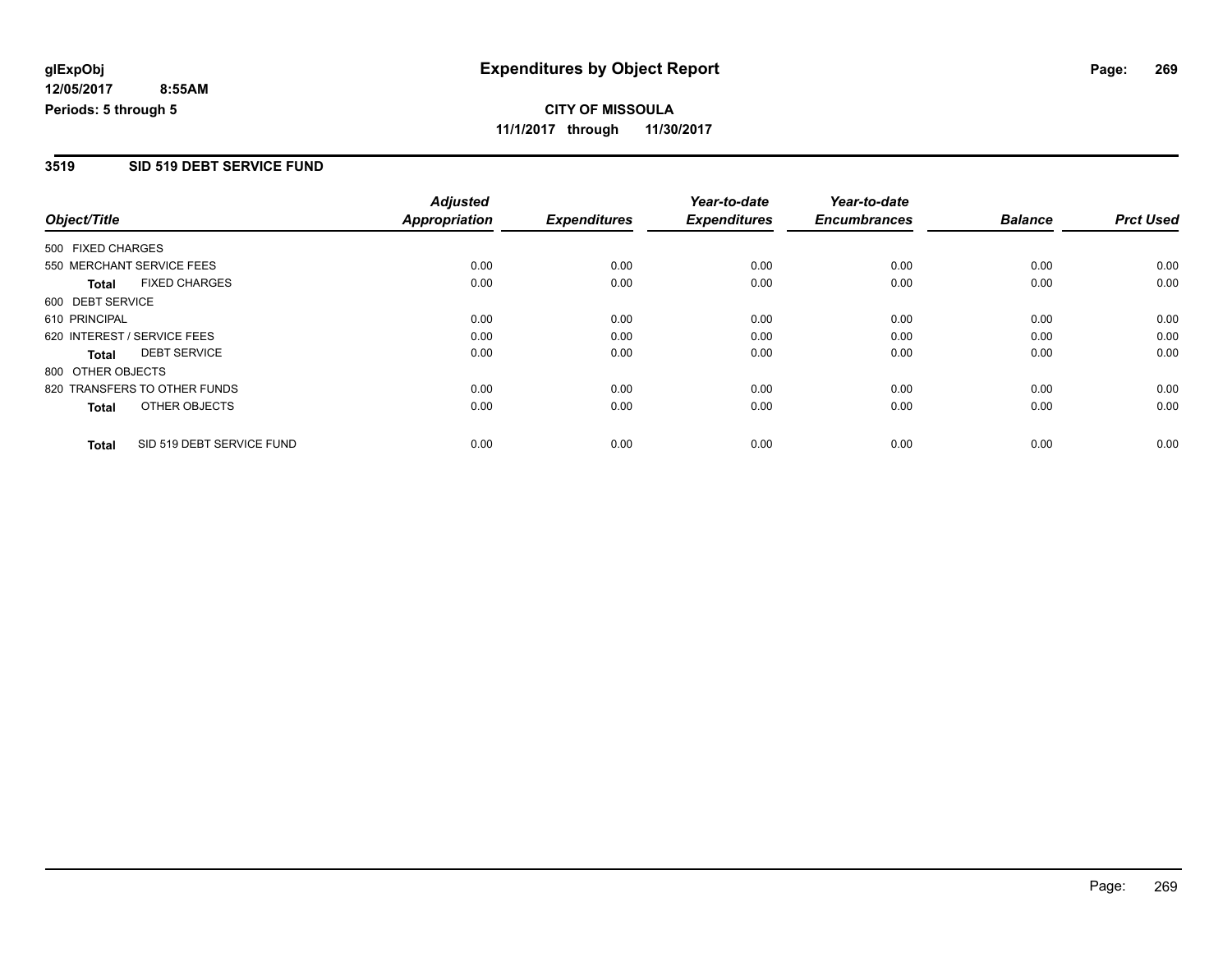**3520 SID 520 DEBT SERVICE FUND**

| Object/Title                |                           | <b>Adjusted</b>      | <b>Expenditures</b> | Year-to-date<br><b>Expenditures</b> | Year-to-date<br><b>Encumbrances</b> | <b>Balance</b> | <b>Prct Used</b> |
|-----------------------------|---------------------------|----------------------|---------------------|-------------------------------------|-------------------------------------|----------------|------------------|
|                             |                           | <b>Appropriation</b> |                     |                                     |                                     |                |                  |
| 500 FIXED CHARGES           |                           |                      |                     |                                     |                                     |                |                  |
|                             | 550 MERCHANT SERVICE FEES | 0.00                 | 0.00                | 0.00                                | 0.00                                | 0.00           | 0.00             |
| <b>Total</b>                | <b>FIXED CHARGES</b>      | 0.00                 | 0.00                | 0.00                                | 0.00                                | 0.00           | 0.00             |
| 600 DEBT SERVICE            |                           |                      |                     |                                     |                                     |                |                  |
| 610 PRINCIPAL               |                           | 149,000.00           | 0.00                | 0.00                                | 0.00                                | 149.000.00     | 0.00             |
| 620 INTEREST / SERVICE FEES |                           | 10.560.00            | 0.00                | 1.56                                | 0.00                                | 10.558.44      | 0.01             |
| <b>Total</b>                | <b>DEBT SERVICE</b>       | 159.560.00           | 0.00                | 1.56                                | 0.00                                | 159.558.44     | 0.00             |
| <b>Total</b>                | NON-DEPARTMENTAL          | 159.560.00           | 0.00                | 1.56                                | 0.00                                | 159.558.44     | 0.00             |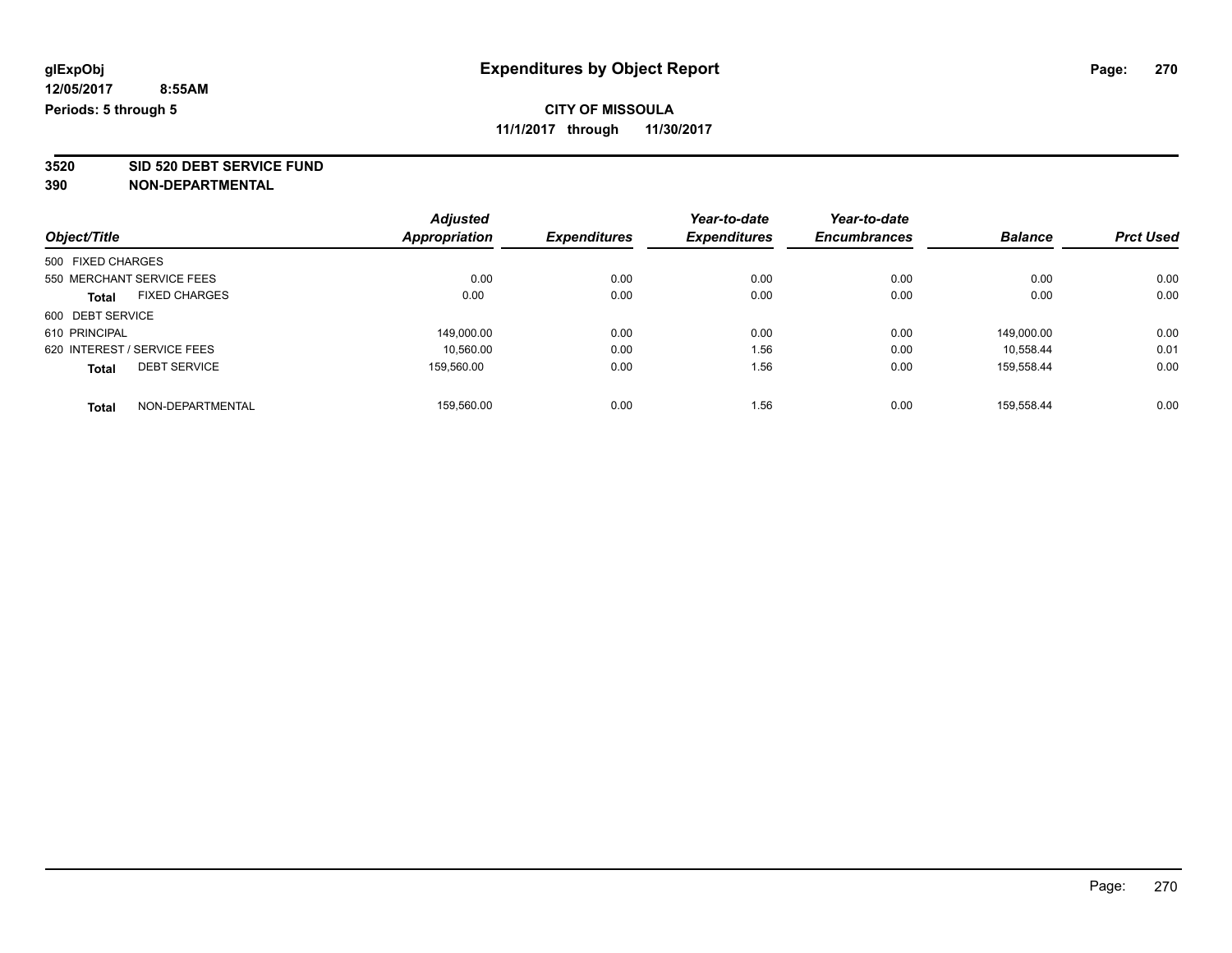#### **3520 SID 520 DEBT SERVICE FUND**

| Object/Title                              | <b>Adjusted</b><br><b>Appropriation</b> | <b>Expenditures</b> | Year-to-date<br><b>Expenditures</b> | Year-to-date<br><b>Encumbrances</b> | <b>Balance</b> | <b>Prct Used</b> |
|-------------------------------------------|-----------------------------------------|---------------------|-------------------------------------|-------------------------------------|----------------|------------------|
|                                           |                                         |                     |                                     |                                     |                |                  |
| 500 FIXED CHARGES                         |                                         |                     |                                     |                                     |                |                  |
| 550 MERCHANT SERVICE FEES                 | 0.00                                    | 0.00                | 0.00                                | 0.00                                | 0.00           | 0.00             |
| <b>FIXED CHARGES</b><br><b>Total</b>      | 0.00                                    | 0.00                | 0.00                                | 0.00                                | 0.00           | 0.00             |
| 600 DEBT SERVICE                          |                                         |                     |                                     |                                     |                |                  |
| 610 PRINCIPAL                             | 149,000.00                              | 0.00                | 0.00                                | 0.00                                | 149.000.00     | 0.00             |
| 620 INTEREST / SERVICE FEES               | 10.560.00                               | 0.00                | 1.56                                | 0.00                                | 10.558.44      | 0.01             |
| <b>DEBT SERVICE</b><br><b>Total</b>       | 159.560.00                              | 0.00                | 1.56                                | 0.00                                | 159.558.44     | 0.00             |
|                                           |                                         |                     |                                     |                                     |                |                  |
| SID 520 DEBT SERVICE FUND<br><b>Total</b> | 159.560.00                              | 0.00                | 1.56                                | 0.00                                | 159.558.44     | 0.00             |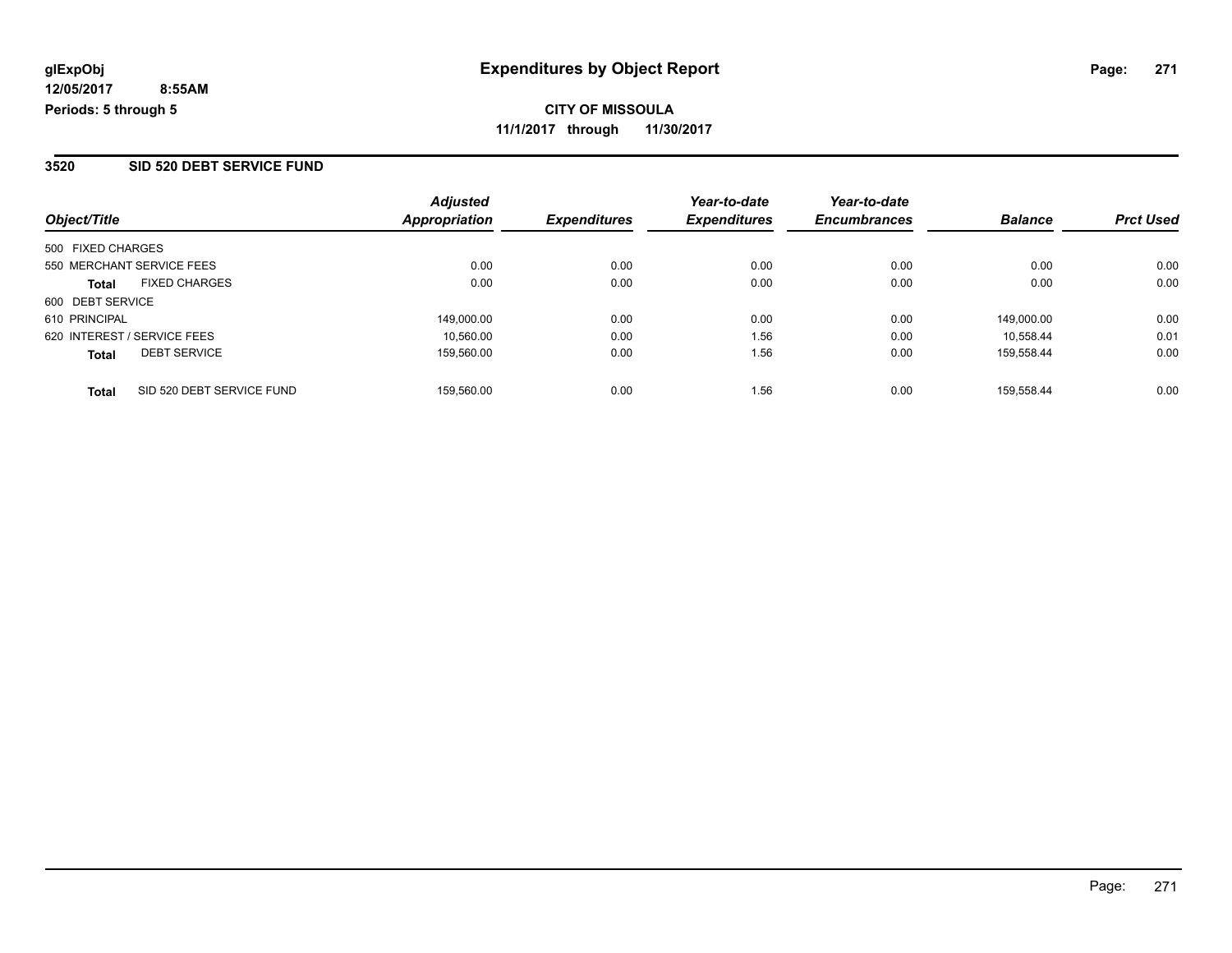**3521 SID 521 DEBT SERVICE FUND**

|                                      | <b>Adjusted</b>      |                     | Year-to-date        | Year-to-date        | <b>Balance</b> | <b>Prct Used</b> |
|--------------------------------------|----------------------|---------------------|---------------------|---------------------|----------------|------------------|
| Object/Title                         | <b>Appropriation</b> | <b>Expenditures</b> | <b>Expenditures</b> | <b>Encumbrances</b> |                |                  |
| 500 FIXED CHARGES                    |                      |                     |                     |                     |                |                  |
| 550 MERCHANT SERVICE FEES            | 0.00                 | 0.00                | 0.00                | 0.00                | 0.00           | 0.00             |
| <b>FIXED CHARGES</b><br><b>Total</b> | 0.00                 | 0.00                | 0.00                | 0.00                | 0.00           | 0.00             |
| 600 DEBT SERVICE                     |                      |                     |                     |                     |                |                  |
| 610 PRINCIPAL                        | 68.00                | 0.00                | 0.00                | 0.00                | 68.00          | 0.00             |
| 620 INTEREST / SERVICE FEES          | 3.00                 | 0.00                | 0.00                | 0.00                | 3.00           | 0.00             |
| <b>DEBT SERVICE</b><br><b>Total</b>  | 71.00                | 0.00                | 0.00                | 0.00                | 71.00          | 0.00             |
| NON-DEPARTMENTAL<br><b>Total</b>     | 71.00                | 0.00                | 0.00                | 0.00                | 71.00          | 0.00             |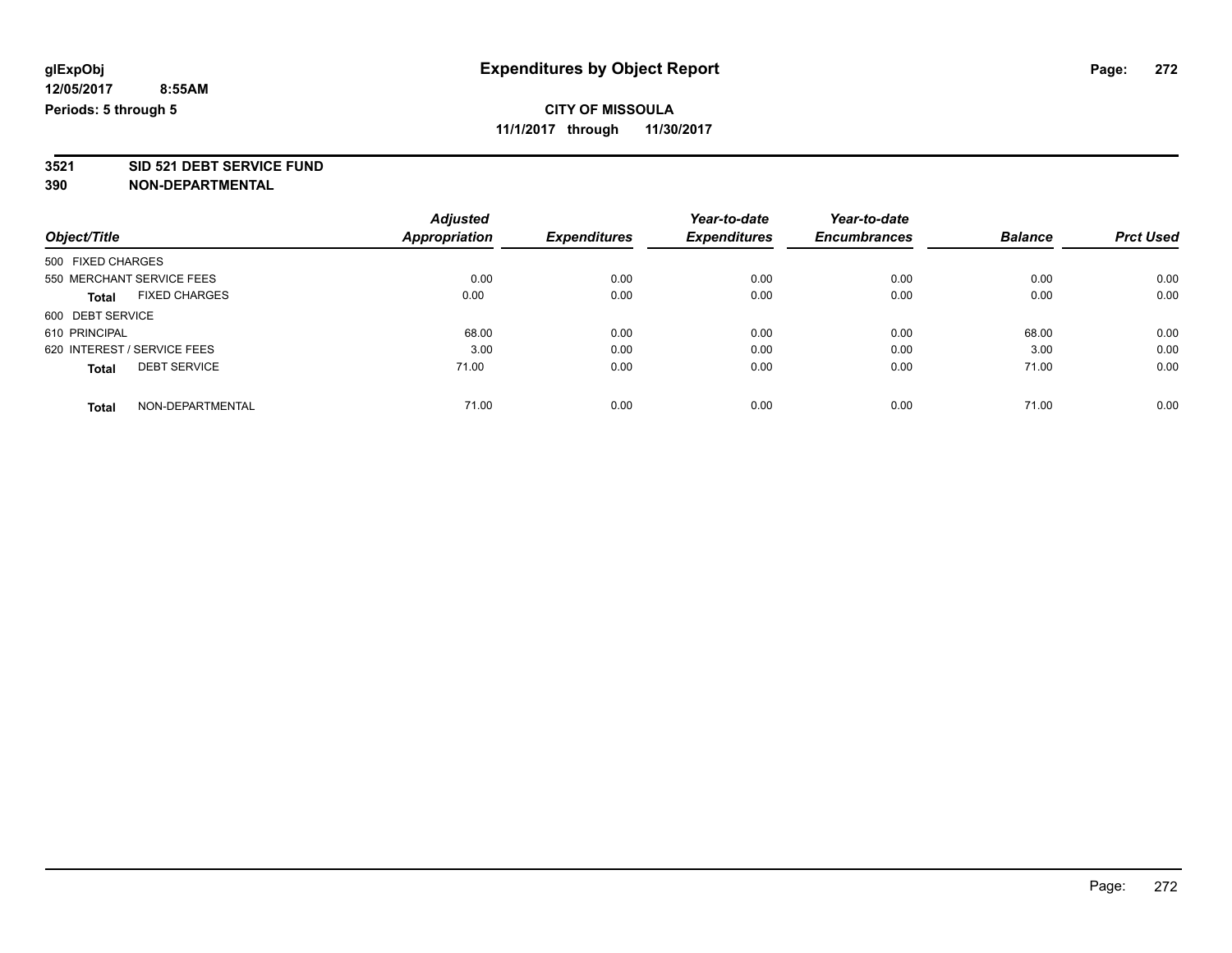**CITY OF MISSOULA 11/1/2017 through 11/30/2017**

### **3521 SID 521 DEBT SERVICE FUND**

| Object/Title                              | <b>Adjusted</b><br><b>Appropriation</b> | <b>Expenditures</b> | Year-to-date<br><b>Expenditures</b> | Year-to-date<br><b>Encumbrances</b> | <b>Balance</b> | <b>Prct Used</b> |
|-------------------------------------------|-----------------------------------------|---------------------|-------------------------------------|-------------------------------------|----------------|------------------|
| 500 FIXED CHARGES                         |                                         |                     |                                     |                                     |                |                  |
| 550 MERCHANT SERVICE FEES                 | 0.00                                    | 0.00                | 0.00                                | 0.00                                | 0.00           | 0.00             |
| <b>FIXED CHARGES</b><br><b>Total</b>      | 0.00                                    | 0.00                | 0.00                                | 0.00                                | 0.00           | 0.00             |
| 600 DEBT SERVICE                          |                                         |                     |                                     |                                     |                |                  |
| 610 PRINCIPAL                             | 68.00                                   | 0.00                | 0.00                                | 0.00                                | 68.00          | 0.00             |
| 620 INTEREST / SERVICE FEES               | 3.00                                    | 0.00                | 0.00                                | 0.00                                | 3.00           | 0.00             |
| <b>DEBT SERVICE</b><br><b>Total</b>       | 71.00                                   | 0.00                | 0.00                                | 0.00                                | 71.00          | 0.00             |
| SID 521 DEBT SERVICE FUND<br><b>Total</b> | 71.00                                   | 0.00                | 0.00                                | 0.00                                | 71.00          | 0.00             |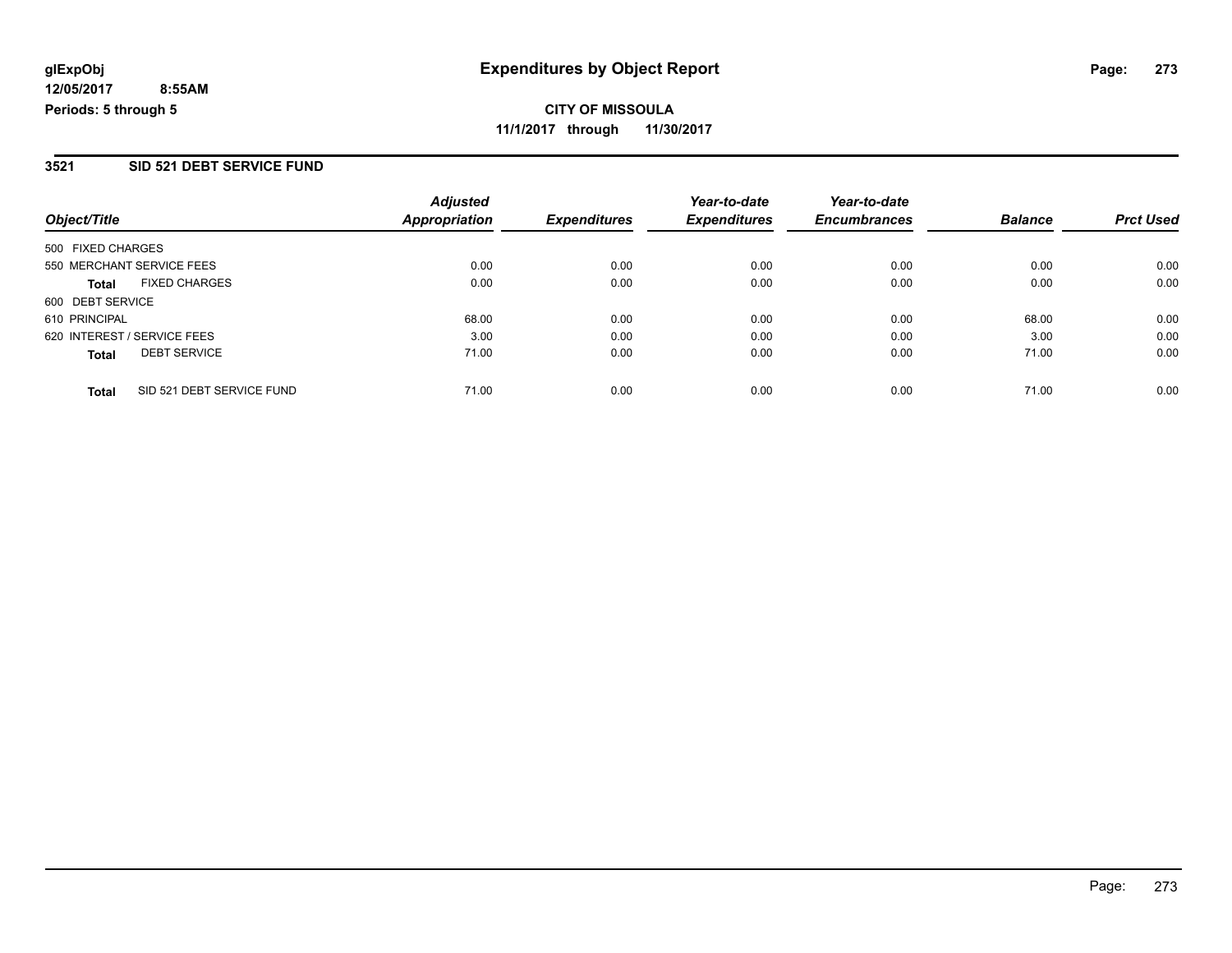**3522 SID 522 DEBT SERVICE FUND**

|                                      | <b>Adjusted</b>      |                     | Year-to-date        | Year-to-date<br><b>Encumbrances</b> |                | <b>Prct Used</b> |
|--------------------------------------|----------------------|---------------------|---------------------|-------------------------------------|----------------|------------------|
| Object/Title                         | <b>Appropriation</b> | <b>Expenditures</b> | <b>Expenditures</b> |                                     | <b>Balance</b> |                  |
| 500 FIXED CHARGES                    |                      |                     |                     |                                     |                |                  |
| 550 MERCHANT SERVICE FEES            | 0.00                 | 0.00                | 0.00                | 0.00                                | 0.00           | 0.00             |
| <b>FIXED CHARGES</b><br><b>Total</b> | 0.00                 | 0.00                | 0.00                | 0.00                                | 0.00           | 0.00             |
| 600 DEBT SERVICE                     |                      |                     |                     |                                     |                |                  |
| 610 PRINCIPAL                        | 98.00                | 0.00                | 0.00                | 0.00                                | 98.00          | 0.00             |
| 620 INTEREST / SERVICE FEES          | 5.00                 | 0.00                | 2.29                | 0.00                                | 2.71           | 45.80            |
| <b>DEBT SERVICE</b><br><b>Total</b>  | 103.00               | 0.00                | 2.29                | 0.00                                | 100.71         | 2.22             |
| NON-DEPARTMENTAL<br><b>Total</b>     | 103.00               | 0.00                | 2.29                | 0.00                                | 100.71         | 2.22             |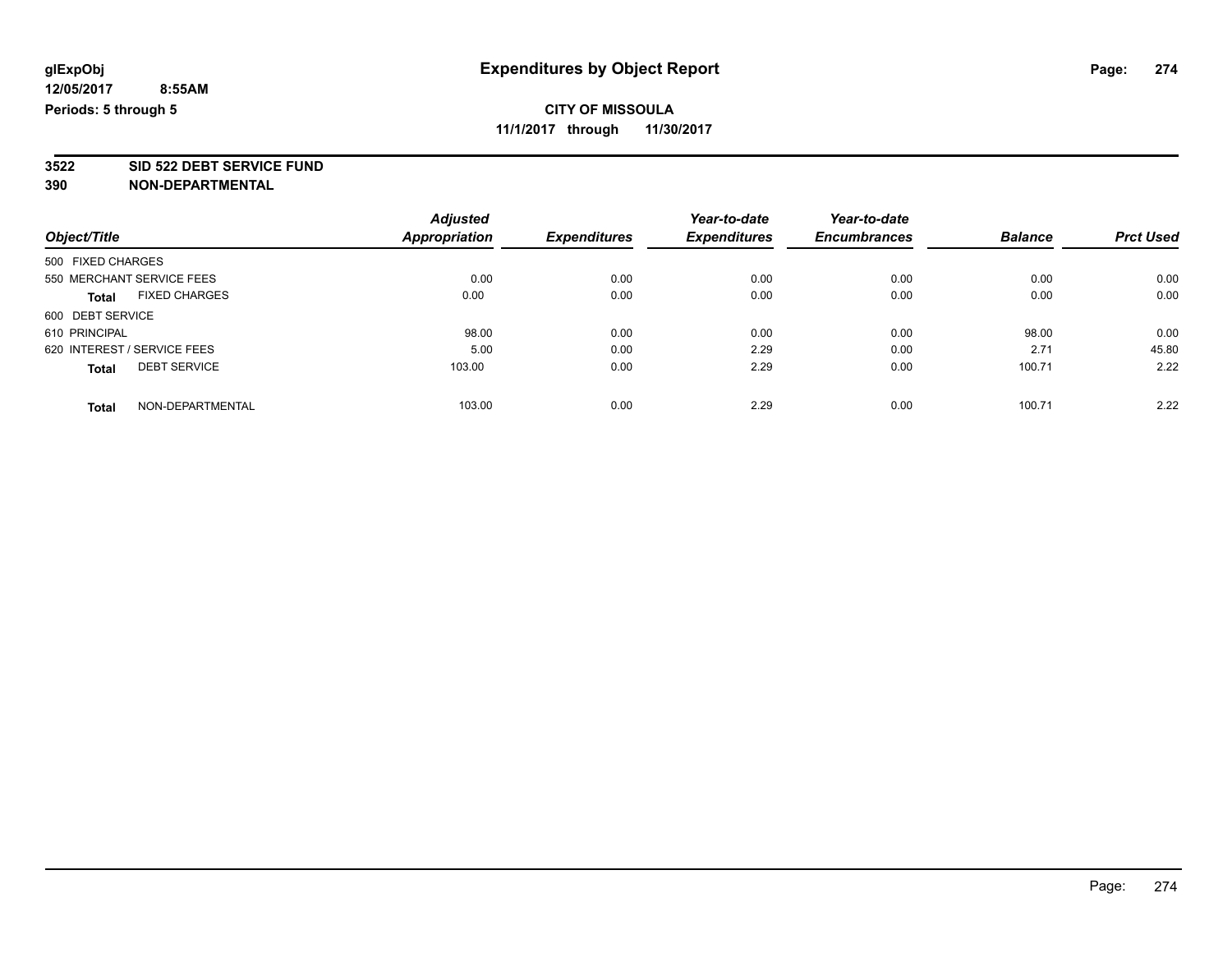**CITY OF MISSOULA 11/1/2017 through 11/30/2017**

### **3522 SID 522 DEBT SERVICE FUND**

| Object/Title                              | <b>Adjusted</b><br><b>Appropriation</b> | <b>Expenditures</b> | Year-to-date<br><b>Expenditures</b> | Year-to-date<br><b>Encumbrances</b> | <b>Balance</b> | <b>Prct Used</b> |
|-------------------------------------------|-----------------------------------------|---------------------|-------------------------------------|-------------------------------------|----------------|------------------|
| 500 FIXED CHARGES                         |                                         |                     |                                     |                                     |                |                  |
| 550 MERCHANT SERVICE FEES                 | 0.00                                    | 0.00                | 0.00                                | 0.00                                | 0.00           | 0.00             |
| <b>FIXED CHARGES</b><br><b>Total</b>      | 0.00                                    | 0.00                | 0.00                                | 0.00                                | 0.00           | 0.00             |
| 600 DEBT SERVICE                          |                                         |                     |                                     |                                     |                |                  |
| 610 PRINCIPAL                             | 98.00                                   | 0.00                | 0.00                                | 0.00                                | 98.00          | 0.00             |
| 620 INTEREST / SERVICE FEES               | 5.00                                    | 0.00                | 2.29                                | 0.00                                | 2.71           | 45.80            |
| <b>DEBT SERVICE</b><br><b>Total</b>       | 103.00                                  | 0.00                | 2.29                                | 0.00                                | 100.71         | 2.22             |
| SID 522 DEBT SERVICE FUND<br><b>Total</b> | 103.00                                  | 0.00                | 2.29                                | 0.00                                | 100.71         | 2.22             |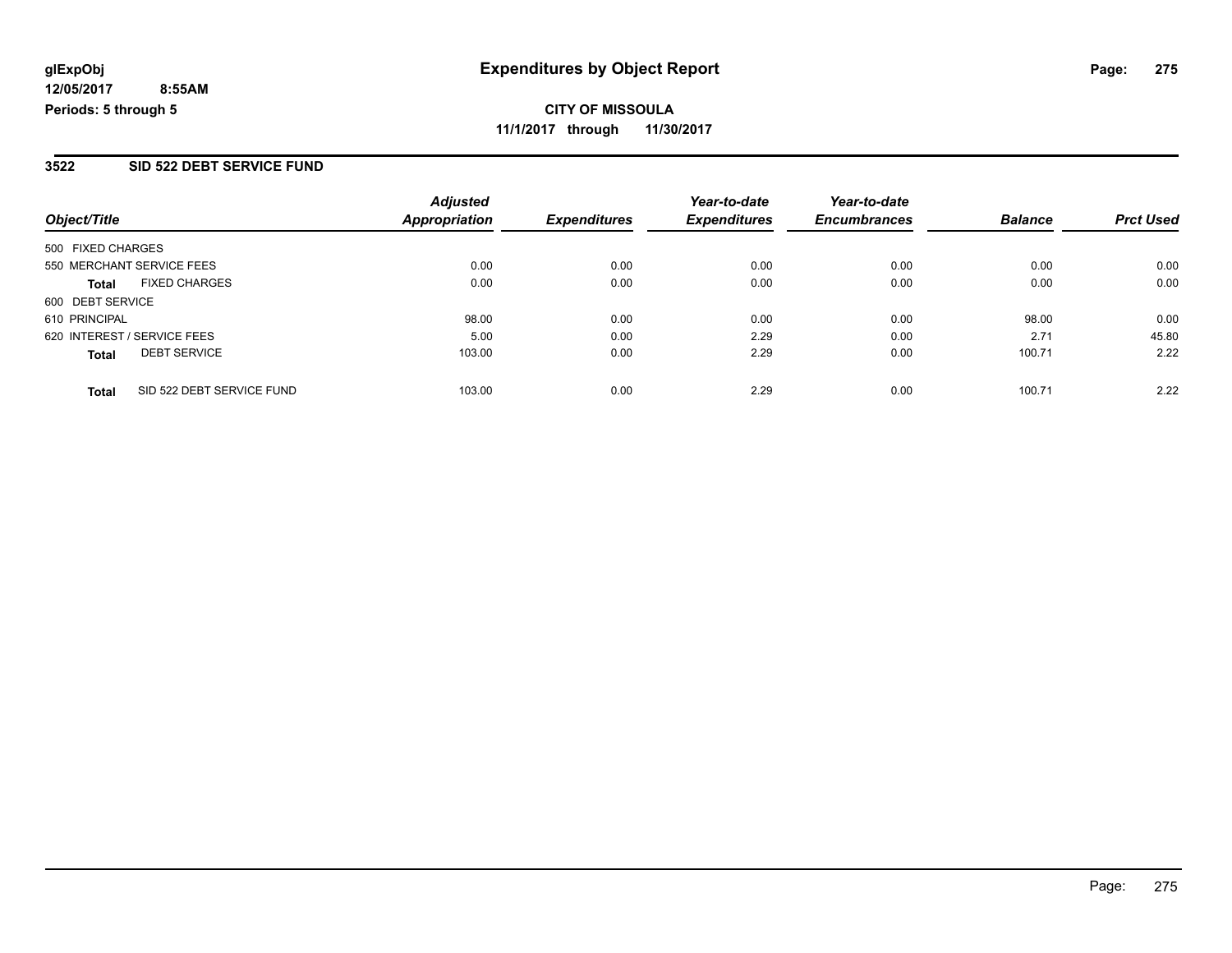**3524 SID 524 DEBT SERVICE FUND**

| Object/Title                |                      | <b>Adjusted</b> | <b>Expenditures</b> | Year-to-date<br><b>Expenditures</b> | Year-to-date        | <b>Balance</b> | <b>Prct Used</b> |
|-----------------------------|----------------------|-----------------|---------------------|-------------------------------------|---------------------|----------------|------------------|
|                             |                      | Appropriation   |                     |                                     | <b>Encumbrances</b> |                |                  |
| 500 FIXED CHARGES           |                      |                 |                     |                                     |                     |                |                  |
| 550 MERCHANT SERVICE FEES   |                      | 0.00            | 0.00                | 0.00                                | 0.00                | 0.00           | 0.00             |
| <b>Total</b>                | <b>FIXED CHARGES</b> | 0.00            | 0.00                | 0.00                                | 0.00                | 0.00           | 0.00             |
| 600 DEBT SERVICE            |                      |                 |                     |                                     |                     |                |                  |
| 610 PRINCIPAL               |                      | 243,000.00      | 0.00                | 0.00                                | 0.00                | 243.000.00     | 0.00             |
| 620 INTEREST / SERVICE FEES |                      | 62.160.00       | 0.00                | 0.00                                | 0.00                | 62.160.00      | 0.00             |
| <b>Total</b>                | <b>DEBT SERVICE</b>  | 305.160.00      | 0.00                | 0.00                                | 0.00                | 305.160.00     | 0.00             |
| <b>Total</b>                | NON-DEPARTMENTAL     | 305.160.00      | 0.00                | 0.00                                | 0.00                | 305.160.00     | 0.00             |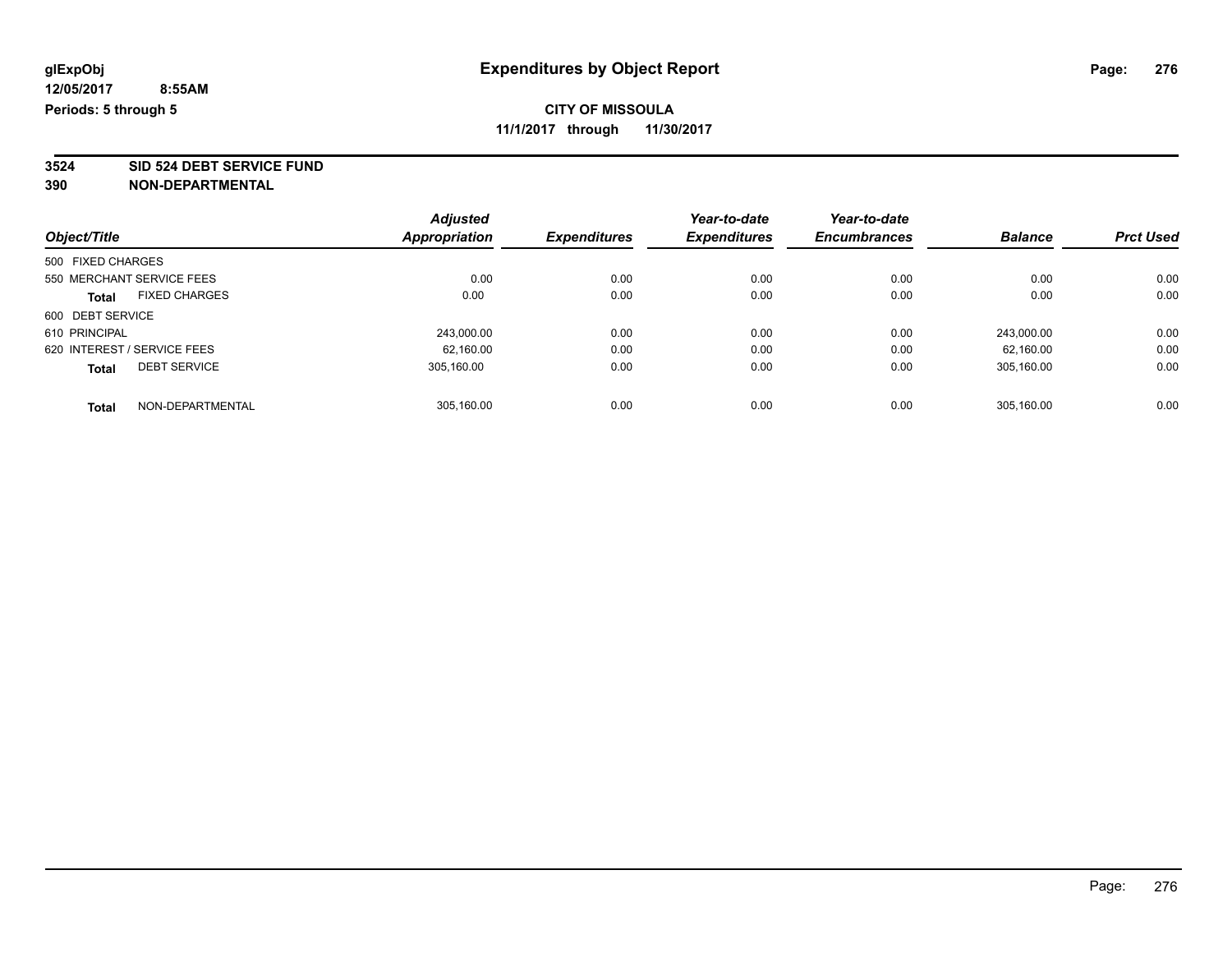#### **3524 SID 524 DEBT SERVICE FUND**

| Object/Title                |                           | <b>Adjusted</b><br><b>Appropriation</b> | <b>Expenditures</b> | Year-to-date<br><b>Expenditures</b> | Year-to-date<br><b>Encumbrances</b> | <b>Balance</b> | <b>Prct Used</b> |
|-----------------------------|---------------------------|-----------------------------------------|---------------------|-------------------------------------|-------------------------------------|----------------|------------------|
|                             |                           |                                         |                     |                                     |                                     |                |                  |
| 500 FIXED CHARGES           |                           |                                         |                     |                                     |                                     |                |                  |
| 550 MERCHANT SERVICE FEES   |                           | 0.00                                    | 0.00                | 0.00                                | 0.00                                | 0.00           | 0.00             |
| <b>Total</b>                | <b>FIXED CHARGES</b>      | 0.00                                    | 0.00                | 0.00                                | 0.00                                | 0.00           | 0.00             |
| 600 DEBT SERVICE            |                           |                                         |                     |                                     |                                     |                |                  |
| 610 PRINCIPAL               |                           | 243,000.00                              | 0.00                | 0.00                                | 0.00                                | 243.000.00     | 0.00             |
| 620 INTEREST / SERVICE FEES |                           | 62.160.00                               | 0.00                | 0.00                                | 0.00                                | 62.160.00      | 0.00             |
| <b>Total</b>                | <b>DEBT SERVICE</b>       | 305.160.00                              | 0.00                | 0.00                                | 0.00                                | 305.160.00     | 0.00             |
| <b>Total</b>                | SID 524 DEBT SERVICE FUND | 305.160.00                              | 0.00                | 0.00                                | 0.00                                | 305.160.00     | 0.00             |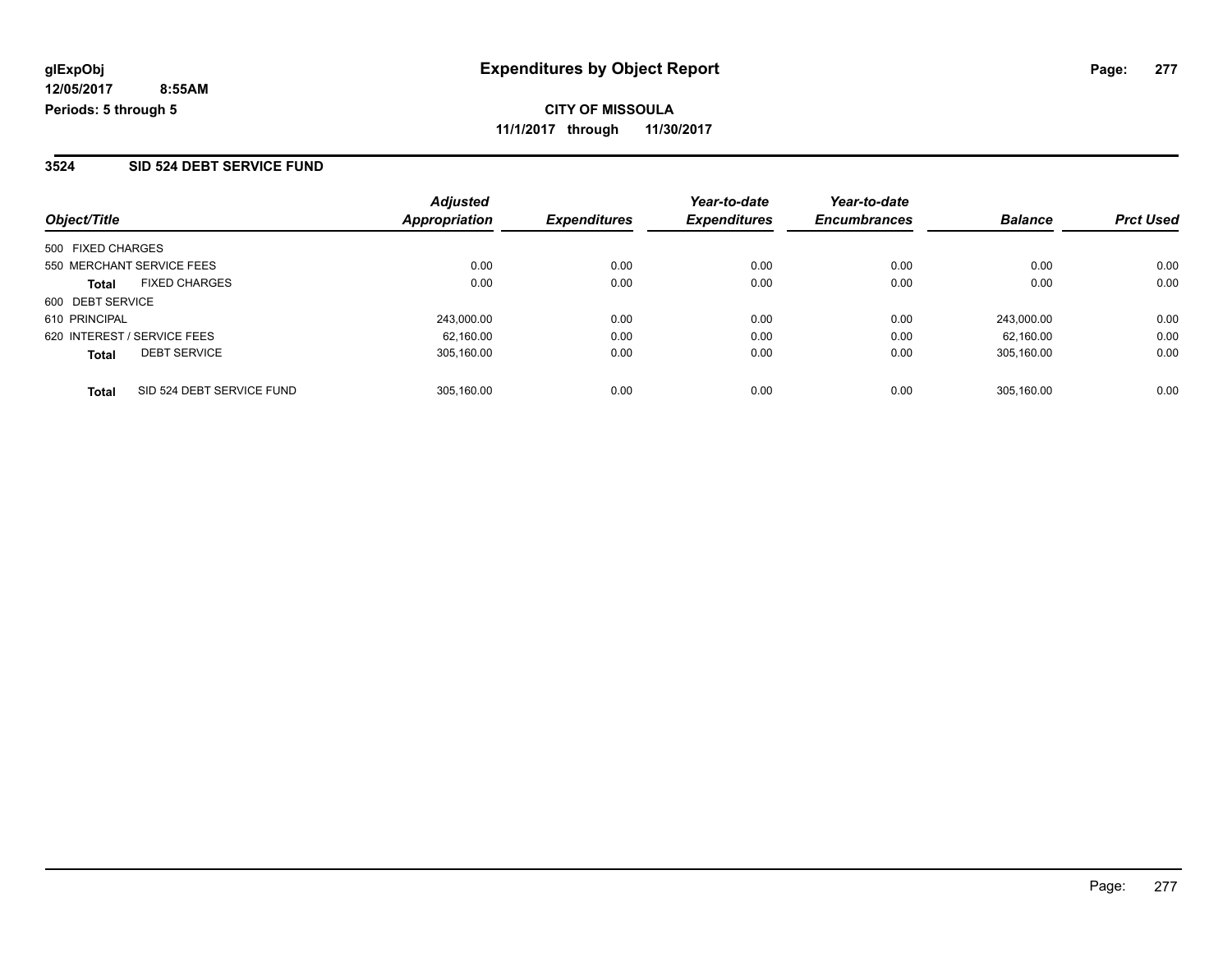**3525 SID 525 DEBT SERVICE FUND**

|                             |                      | <b>Adjusted</b> |                     | Year-to-date        | Year-to-date        |                |                  |
|-----------------------------|----------------------|-----------------|---------------------|---------------------|---------------------|----------------|------------------|
| Object/Title                |                      | Appropriation   | <b>Expenditures</b> | <b>Expenditures</b> | <b>Encumbrances</b> | <b>Balance</b> | <b>Prct Used</b> |
| 500 FIXED CHARGES           |                      |                 |                     |                     |                     |                |                  |
| 550 MERCHANT SERVICE FEES   |                      | 0.00            | 0.00                | 0.00                | 0.00                | 0.00           | 0.00             |
| <b>Total</b>                | <b>FIXED CHARGES</b> | 0.00            | 0.00                | 0.00                | 0.00                | 0.00           | 0.00             |
| 600 DEBT SERVICE            |                      |                 |                     |                     |                     |                |                  |
| 610 PRINCIPAL               |                      | 30,000.00       | 0.00                | 0.00                | 0.00                | 30,000.00      | 0.00             |
| 620 INTEREST / SERVICE FEES |                      | 3,300.00        | 0.00                | 0.00                | 0.00                | 3,300.00       | 0.00             |
| <b>Total</b>                | <b>DEBT SERVICE</b>  | 33.300.00       | 0.00                | 0.00                | 0.00                | 33,300.00      | 0.00             |
| <b>Total</b>                | NON-DEPARTMENTAL     | 33.300.00       | 0.00                | 0.00                | 0.00                | 33.300.00      | 0.00             |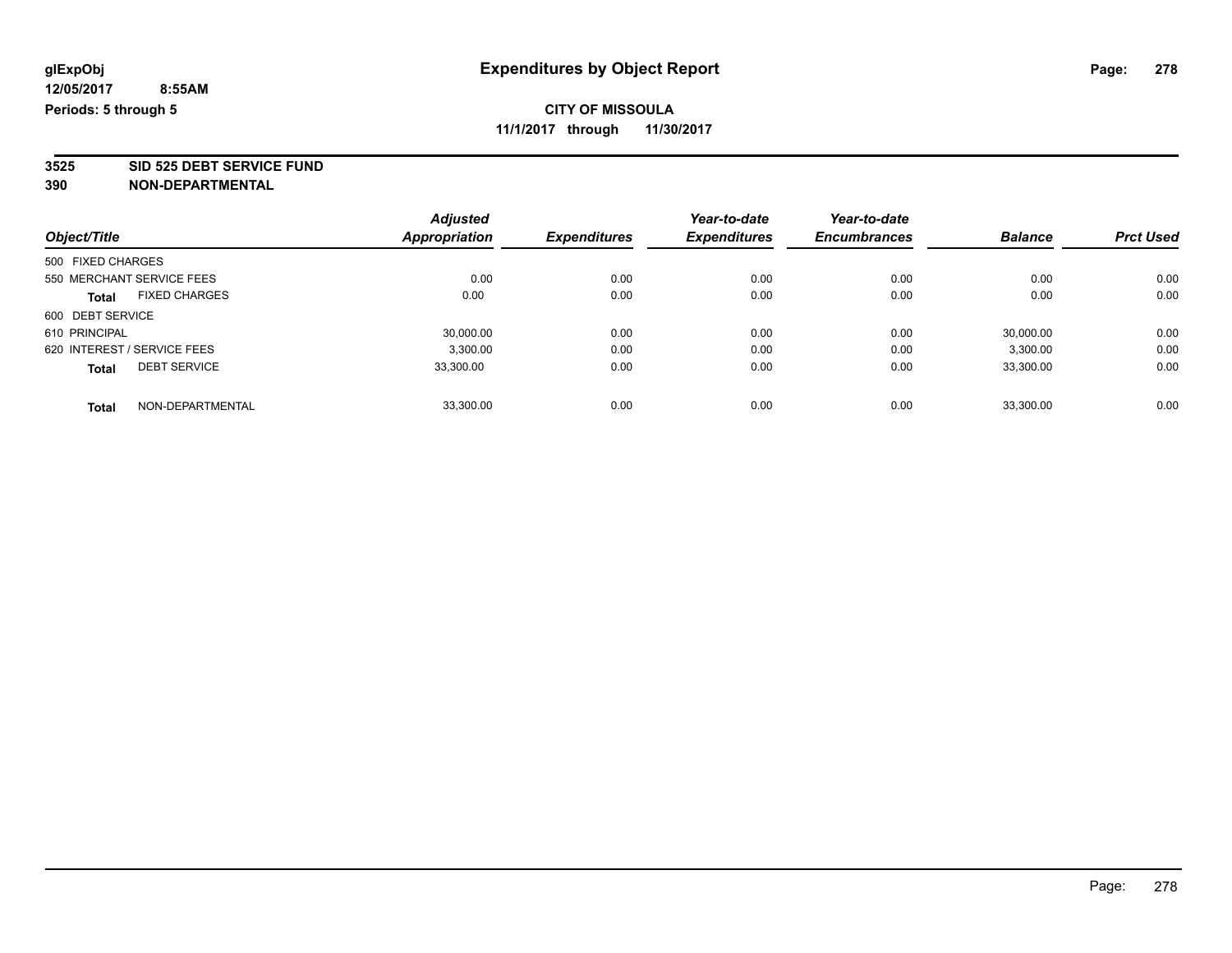#### **3525 SID 525 DEBT SERVICE FUND**

**12/05/2017**

| Object/Title                              | <b>Adjusted</b><br>Appropriation | <b>Expenditures</b> | Year-to-date<br><b>Expenditures</b> | Year-to-date<br><b>Encumbrances</b> | <b>Balance</b> | <b>Prct Used</b> |
|-------------------------------------------|----------------------------------|---------------------|-------------------------------------|-------------------------------------|----------------|------------------|
| 500 FIXED CHARGES                         |                                  |                     |                                     |                                     |                |                  |
| 550 MERCHANT SERVICE FEES                 | 0.00                             | 0.00                | 0.00                                | 0.00                                | 0.00           | 0.00             |
| <b>FIXED CHARGES</b><br><b>Total</b>      | 0.00                             | 0.00                | 0.00                                | 0.00                                | 0.00           | 0.00             |
| 600 DEBT SERVICE                          |                                  |                     |                                     |                                     |                |                  |
| 610 PRINCIPAL                             | 30.000.00                        | 0.00                | 0.00                                | 0.00                                | 30,000.00      | 0.00             |
| 620 INTEREST / SERVICE FEES               | 3,300.00                         | 0.00                | 0.00                                | 0.00                                | 3,300.00       | 0.00             |
| <b>DEBT SERVICE</b><br><b>Total</b>       | 33,300.00                        | 0.00                | 0.00                                | 0.00                                | 33.300.00      | 0.00             |
| SID 525 DEBT SERVICE FUND<br><b>Total</b> | 33.300.00                        | 0.00                | 0.00                                | 0.00                                | 33.300.00      | 0.00             |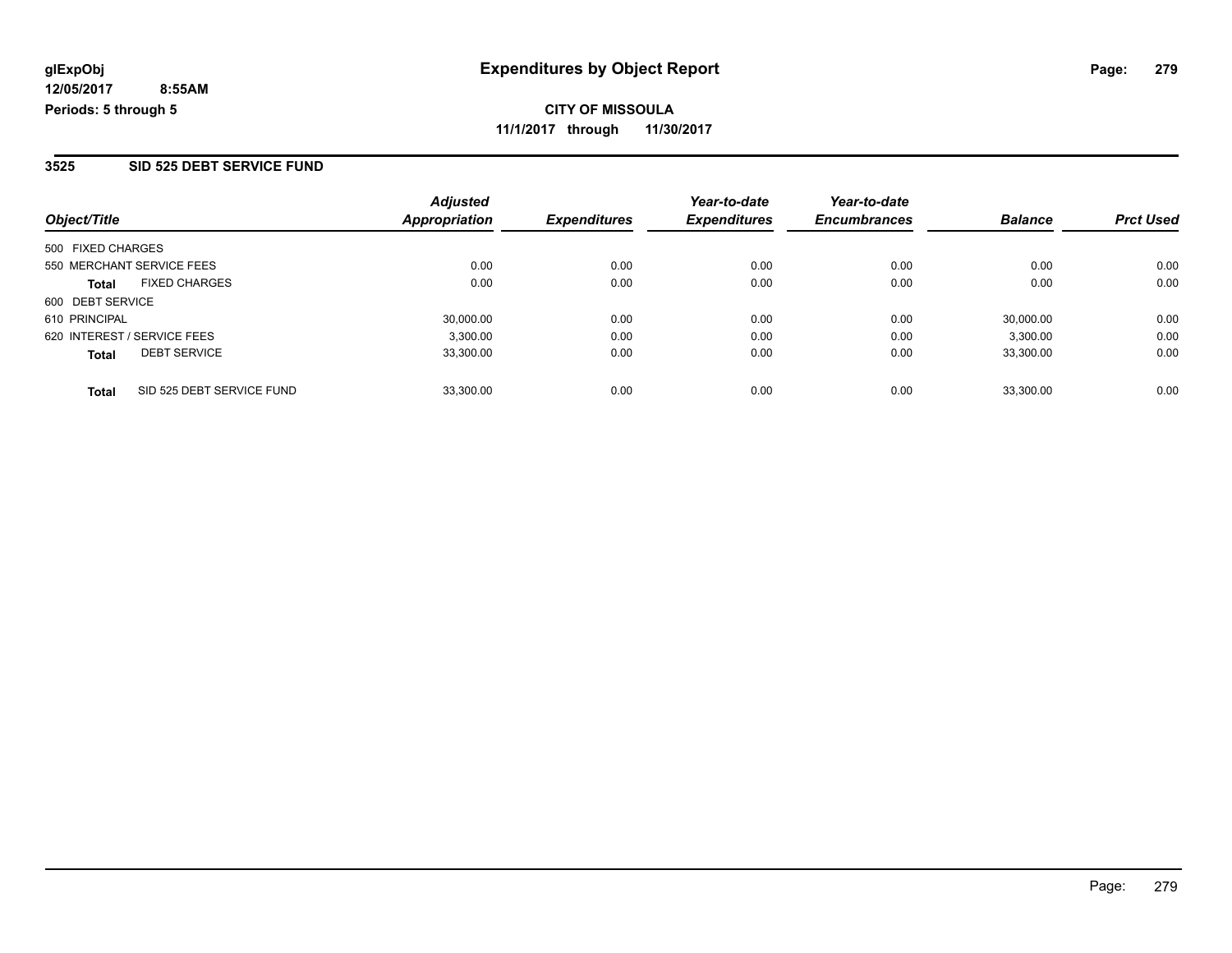**3526 SID 526 DEBT SERVICE FUND**

|                             |                      | <b>Adjusted</b>      |                     | Year-to-date        | Year-to-date        |                |                  |
|-----------------------------|----------------------|----------------------|---------------------|---------------------|---------------------|----------------|------------------|
| Object/Title                |                      | <b>Appropriation</b> | <b>Expenditures</b> | <b>Expenditures</b> | <b>Encumbrances</b> | <b>Balance</b> | <b>Prct Used</b> |
| 500 FIXED CHARGES           |                      |                      |                     |                     |                     |                |                  |
| 550 MERCHANT SERVICE FEES   |                      | 0.00                 | 0.00                | 0.00                | 0.00                | 0.00           | 0.00             |
| <b>Total</b>                | <b>FIXED CHARGES</b> | 0.00                 | 0.00                | 0.00                | 0.00                | 0.00           | 0.00             |
| 600 DEBT SERVICE            |                      |                      |                     |                     |                     |                |                  |
| 610 PRINCIPAL               |                      | 166,000.00           | 0.00                | 0.00                | 0.00                | 166.000.00     | 0.00             |
| 620 INTEREST / SERVICE FEES |                      | 26.640.00            | 0.00                | 0.00                | 0.00                | 26.640.00      | 0.00             |
| <b>Total</b>                | <b>DEBT SERVICE</b>  | 192.640.00           | 0.00                | 0.00                | 0.00                | 192,640.00     | 0.00             |
| <b>Total</b>                | NON-DEPARTMENTAL     | 192.640.00           | 0.00                | 0.00                | 0.00                | 192.640.00     | 0.00             |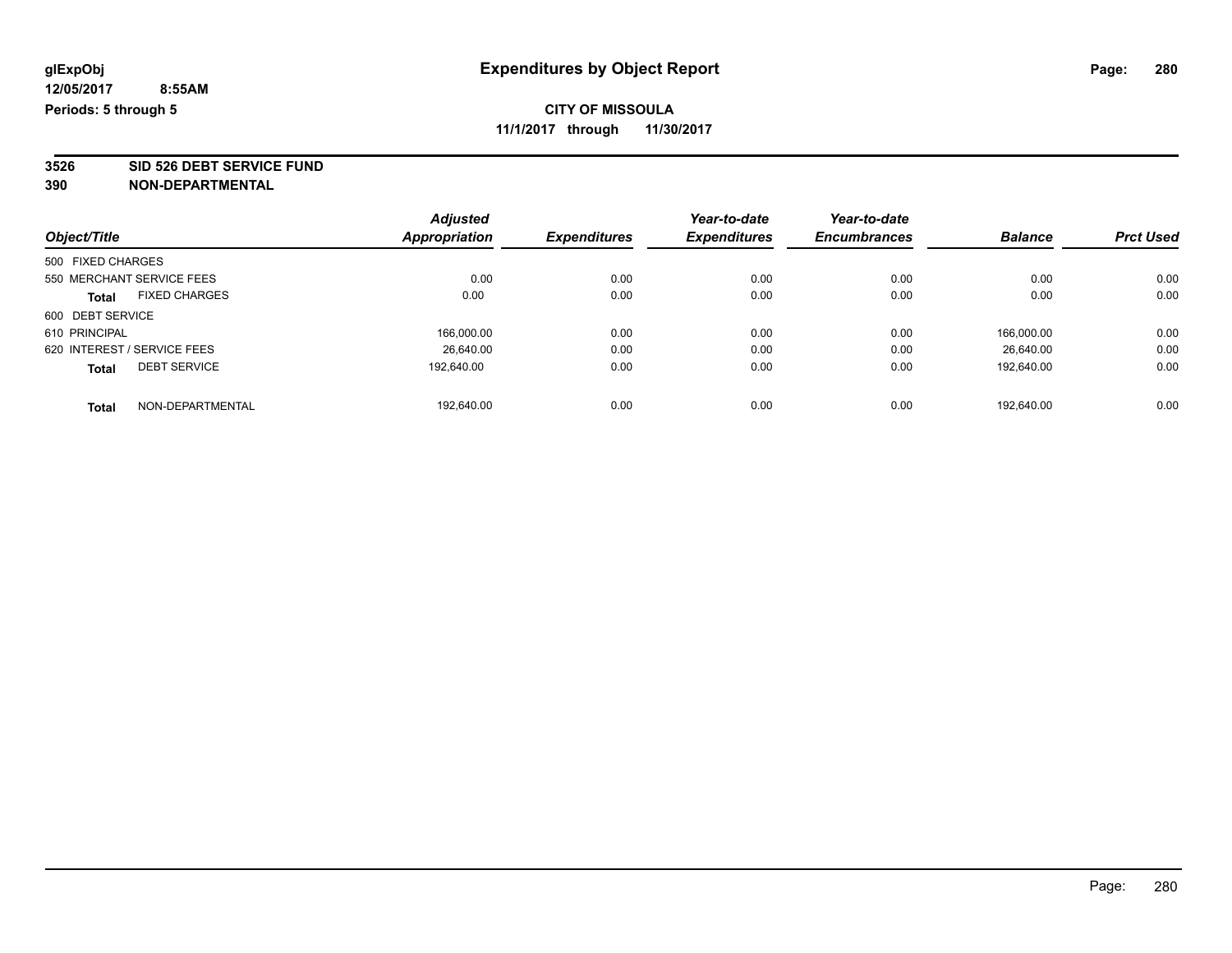#### **3526 SID 526 DEBT SERVICE FUND**

| Object/Title      |                             | <b>Adjusted</b><br><b>Appropriation</b> | <b>Expenditures</b> | Year-to-date<br><b>Expenditures</b> | Year-to-date<br><b>Encumbrances</b> | <b>Balance</b> | <b>Prct Used</b> |
|-------------------|-----------------------------|-----------------------------------------|---------------------|-------------------------------------|-------------------------------------|----------------|------------------|
|                   |                             |                                         |                     |                                     |                                     |                |                  |
| 500 FIXED CHARGES |                             |                                         |                     |                                     |                                     |                |                  |
|                   | 550 MERCHANT SERVICE FEES   | 0.00                                    | 0.00                | 0.00                                | 0.00                                | 0.00           | 0.00             |
| <b>Total</b>      | <b>FIXED CHARGES</b>        | 0.00                                    | 0.00                | 0.00                                | 0.00                                | 0.00           | 0.00             |
| 600 DEBT SERVICE  |                             |                                         |                     |                                     |                                     |                |                  |
| 610 PRINCIPAL     |                             | 166,000.00                              | 0.00                | 0.00                                | 0.00                                | 166.000.00     | 0.00             |
|                   | 620 INTEREST / SERVICE FEES | 26.640.00                               | 0.00                | 0.00                                | 0.00                                | 26.640.00      | 0.00             |
| <b>Total</b>      | <b>DEBT SERVICE</b>         | 192.640.00                              | 0.00                | 0.00                                | 0.00                                | 192.640.00     | 0.00             |
| <b>Total</b>      | SID 526 DEBT SERVICE FUND   | 192.640.00                              | 0.00                | 0.00                                | 0.00                                | 192.640.00     | 0.00             |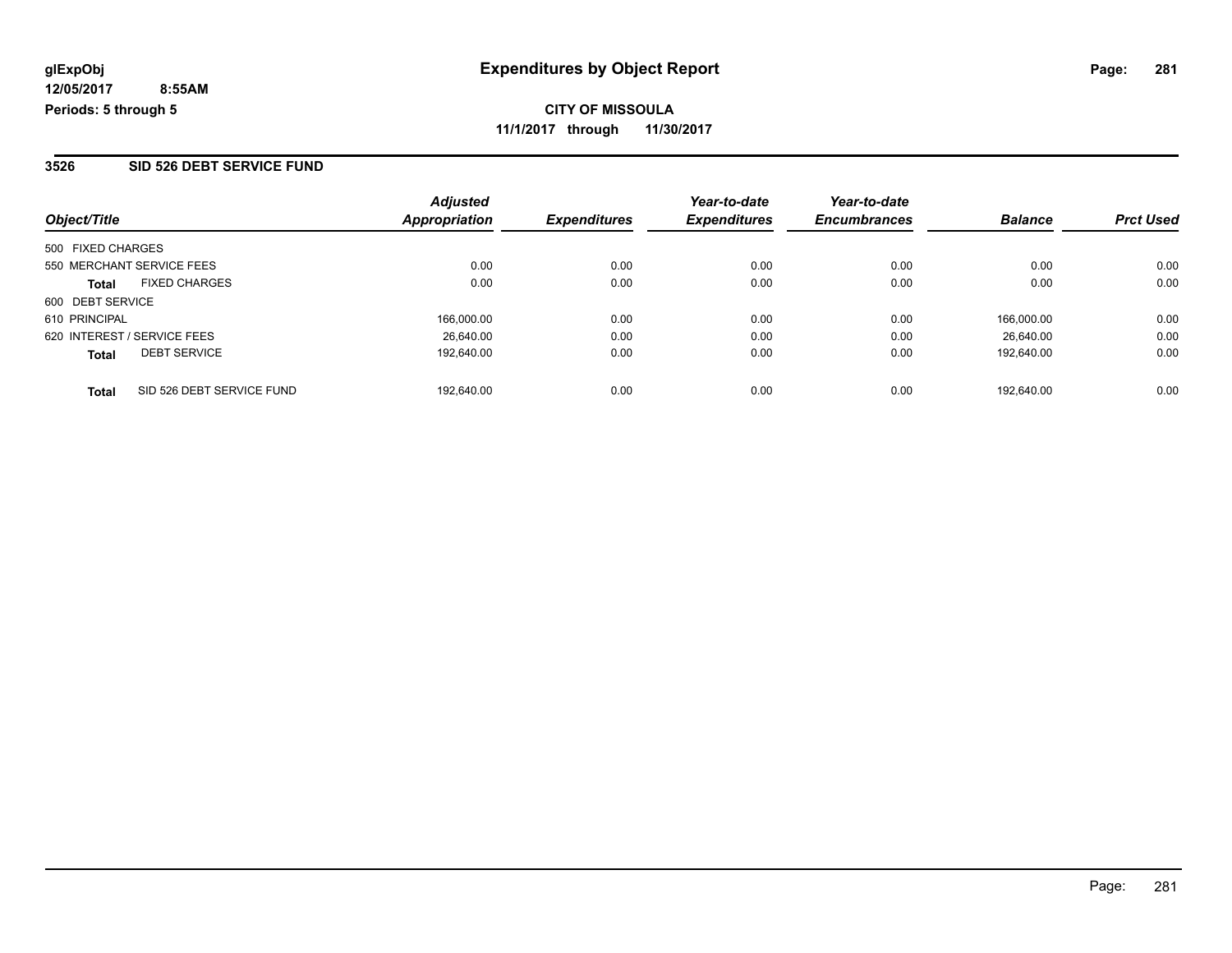## **glExpObj Expenditures by Object Report Page: 282**

**12/05/2017 8:55AM Periods: 5 through 5**

## **CITY OF MISSOULA 11/1/2017 through 11/30/2017**

#### **3527 SID 527 DEBT SERVICE FUND**

**000 \*\*\* Title Not Found \*\*\***

| Object/Title      |                              | <b>Adjusted</b><br>Appropriation | <b>Expenditures</b> | Year-to-date<br><b>Expenditures</b> | Year-to-date<br><b>Encumbrances</b> | <b>Balance</b> | <b>Prct Used</b> |
|-------------------|------------------------------|----------------------------------|---------------------|-------------------------------------|-------------------------------------|----------------|------------------|
| 800 OTHER OBJECTS |                              |                                  |                     |                                     |                                     |                |                  |
|                   | 820 TRANSFERS TO OTHER FUNDS | 0.00                             | 0.00                | 0.00                                | 0.00                                | 0.00           | 0.00             |
| <b>Total</b>      | OTHER OBJECTS                | 0.00                             | 0.00                | 0.00                                | 0.00                                | 0.00           | 0.00             |
| <b>Total</b>      | *** Title Not Found ***      | 0.00                             | 0.00                | 0.00                                | 0.00                                | 0.00           | 0.00             |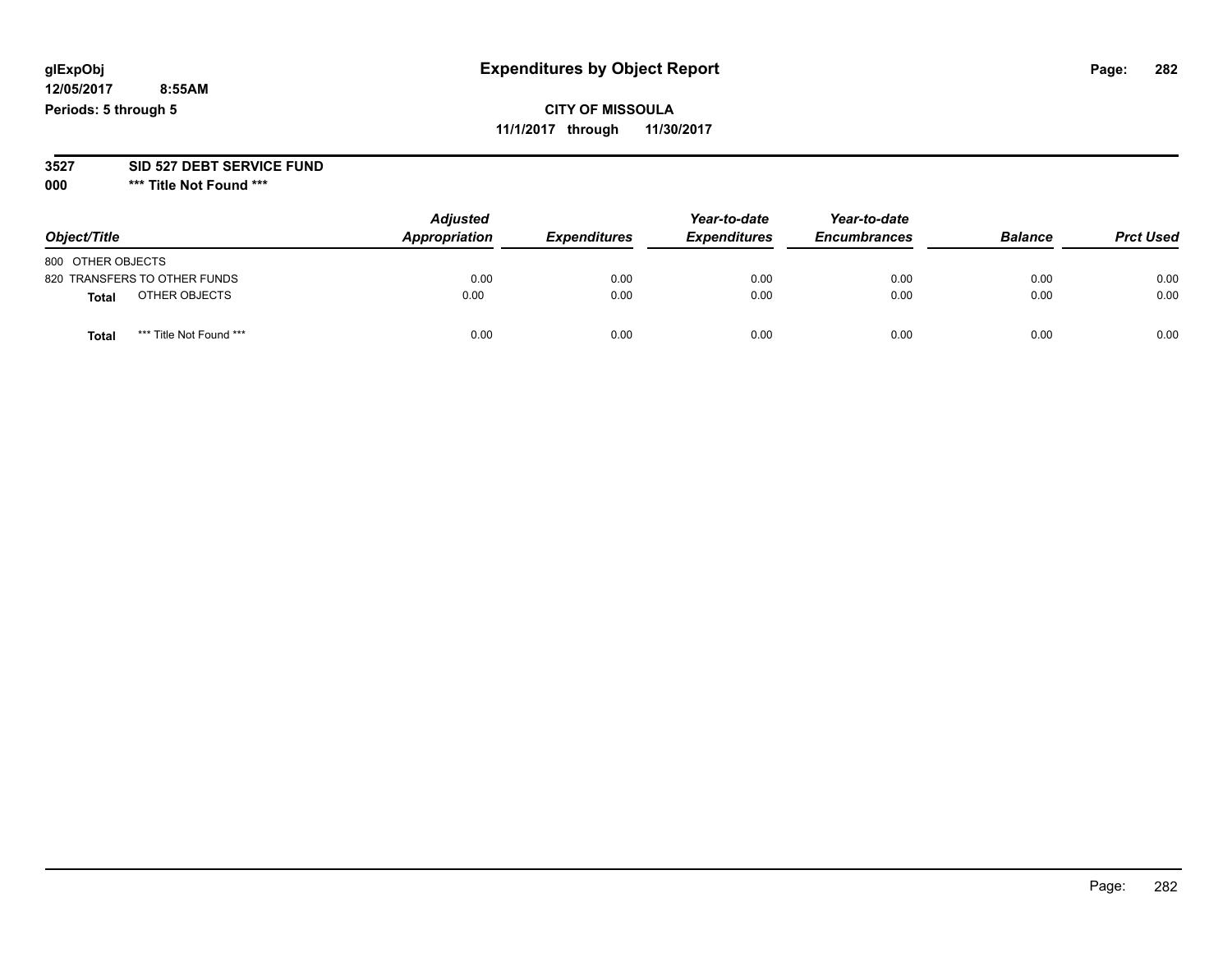## **CITY OF MISSOULA**

**11/1/2017 through 11/30/2017**

**3527 SID 527 DEBT SERVICE FUND**

|                                      | <b>Adjusted</b> |                     | Year-to-date        | Year-to-date        |                |                  |
|--------------------------------------|-----------------|---------------------|---------------------|---------------------|----------------|------------------|
| Object/Title                         | Appropriation   | <b>Expenditures</b> | <b>Expenditures</b> | <b>Encumbrances</b> | <b>Balance</b> | <b>Prct Used</b> |
| 500 FIXED CHARGES                    |                 |                     |                     |                     |                |                  |
| 550 MERCHANT SERVICE FEES            | 0.00            | 0.00                | 0.00                | 0.00                | 0.00           | 0.00             |
| <b>FIXED CHARGES</b><br><b>Total</b> | 0.00            | 0.00                | 0.00                | 0.00                | 0.00           | 0.00             |
| 600 DEBT SERVICE                     |                 |                     |                     |                     |                |                  |
| 610 PRINCIPAL                        | 0.00            | 0.00                | 0.00                | 0.00                | 0.00           | 0.00             |
| 620 INTEREST / SERVICE FEES          | 0.00            | 0.00                | 0.00                | 0.00                | 0.00           | 0.00             |
| <b>DEBT SERVICE</b><br><b>Total</b>  | 0.00            | 0.00                | 0.00                | 0.00                | 0.00           | 0.00             |
| NON-DEPARTMENTAL<br><b>Total</b>     | 0.00            | 0.00                | 0.00                | 0.00                | 0.00           | 0.00             |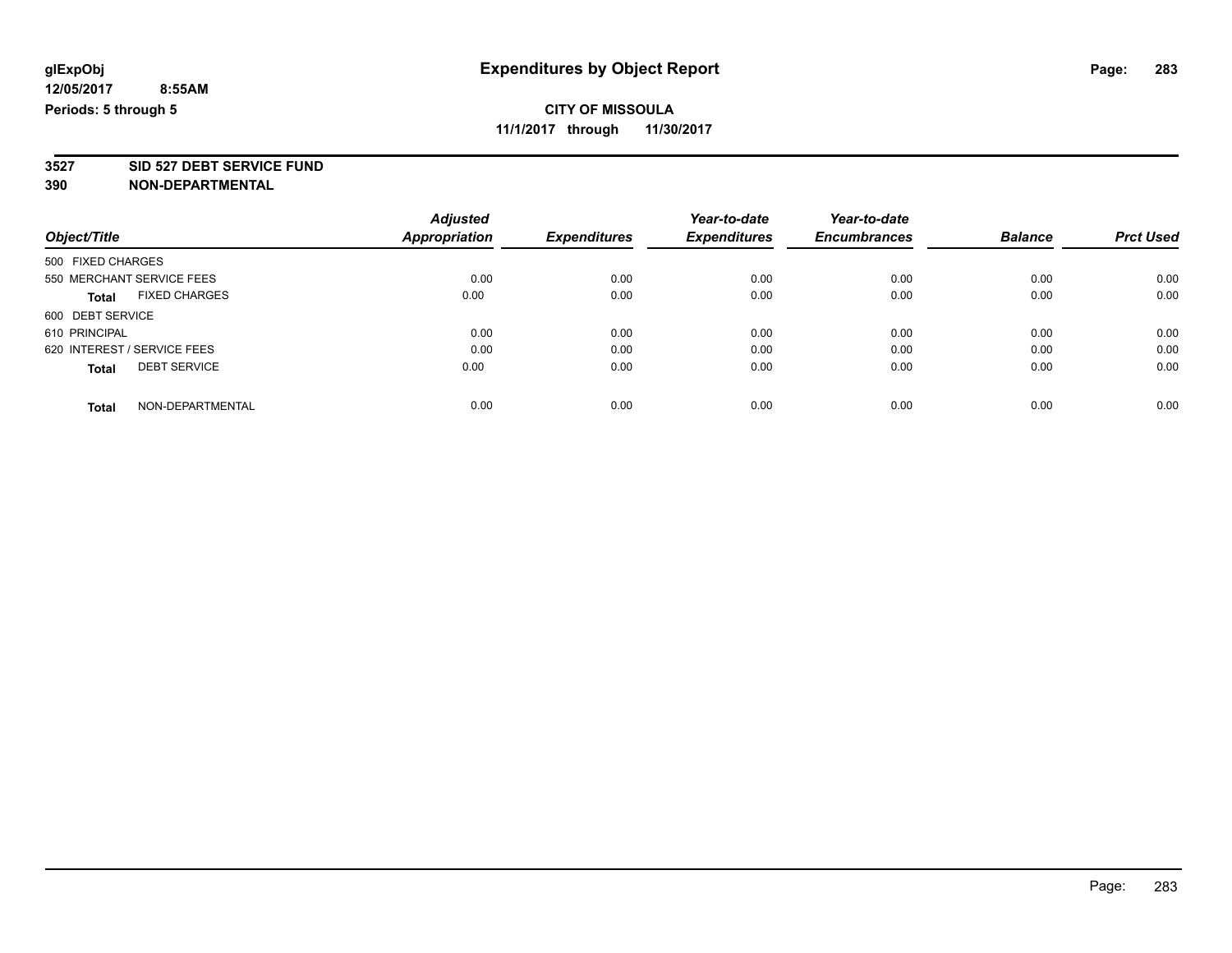## **CITY OF MISSOULA 11/1/2017 through 11/30/2017**

### **3527 SID 527 DEBT SERVICE FUND**

|                             |                              | <b>Adjusted</b> |                     | Year-to-date        | Year-to-date        |                |                  |
|-----------------------------|------------------------------|-----------------|---------------------|---------------------|---------------------|----------------|------------------|
| Object/Title                |                              | Appropriation   | <b>Expenditures</b> | <b>Expenditures</b> | <b>Encumbrances</b> | <b>Balance</b> | <b>Prct Used</b> |
| 500 FIXED CHARGES           |                              |                 |                     |                     |                     |                |                  |
| 550 MERCHANT SERVICE FEES   |                              | 0.00            | 0.00                | 0.00                | 0.00                | 0.00           | 0.00             |
| <b>Total</b>                | <b>FIXED CHARGES</b>         | 0.00            | 0.00                | 0.00                | 0.00                | 0.00           | 0.00             |
| 600 DEBT SERVICE            |                              |                 |                     |                     |                     |                |                  |
| 610 PRINCIPAL               |                              | 0.00            | 0.00                | 0.00                | 0.00                | 0.00           | 0.00             |
| 620 INTEREST / SERVICE FEES |                              | 0.00            | 0.00                | 0.00                | 0.00                | 0.00           | 0.00             |
| <b>Total</b>                | <b>DEBT SERVICE</b>          | 0.00            | 0.00                | 0.00                | 0.00                | 0.00           | 0.00             |
| 800 OTHER OBJECTS           |                              |                 |                     |                     |                     |                |                  |
|                             | 820 TRANSFERS TO OTHER FUNDS | 0.00            | 0.00                | 0.00                | 0.00                | 0.00           | 0.00             |
| <b>Total</b>                | OTHER OBJECTS                | 0.00            | 0.00                | 0.00                | 0.00                | 0.00           | 0.00             |
| <b>Total</b>                | SID 527 DEBT SERVICE FUND    | 0.00            | 0.00                | 0.00                | 0.00                | 0.00           | 0.00             |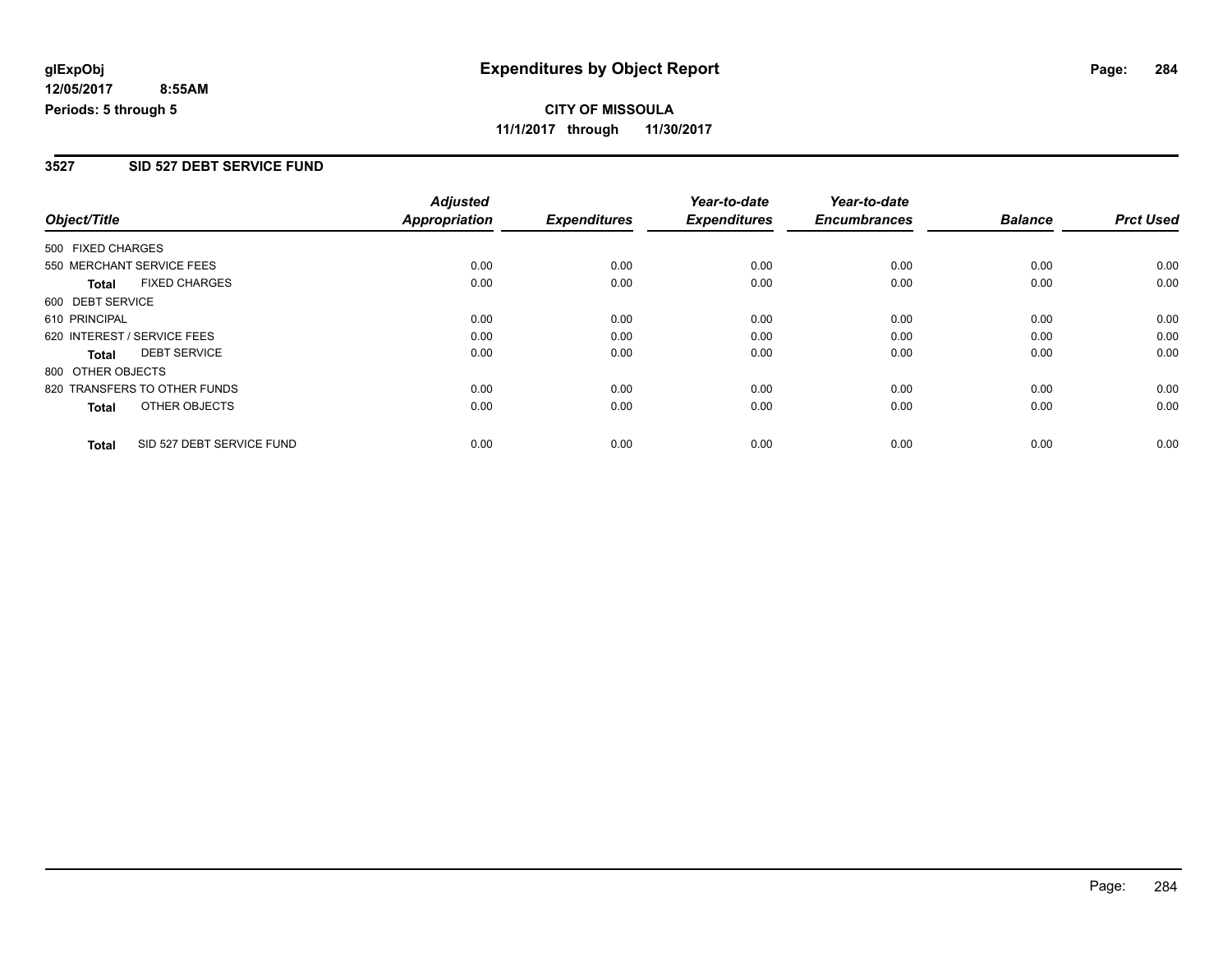## **CITY OF MISSOULA**

**11/1/2017 through 11/30/2017**

**3530 SID 530 DEBT SERVICE FUND**

|                                      | <b>Adjusted</b>      |                     | Year-to-date        | Year-to-date        |                |                  |
|--------------------------------------|----------------------|---------------------|---------------------|---------------------|----------------|------------------|
| Object/Title                         | <b>Appropriation</b> | <b>Expenditures</b> | <b>Expenditures</b> | <b>Encumbrances</b> | <b>Balance</b> | <b>Prct Used</b> |
| 500 FIXED CHARGES                    |                      |                     |                     |                     |                |                  |
| 550 MERCHANT SERVICE FEES            | 0.00                 | 0.00                | 0.00                | 0.00                | 0.00           | 0.00             |
| <b>FIXED CHARGES</b><br><b>Total</b> | 0.00                 | 0.00                | 0.00                | 0.00                | 0.00           | 0.00             |
| 600 DEBT SERVICE                     |                      |                     |                     |                     |                |                  |
| 610 PRINCIPAL                        | 0.00                 | 0.00                | 0.00                | 0.00                | 0.00           | 0.00             |
| 620 INTEREST / SERVICE FEES          | 0.00                 | 0.00                | 0.00                | 0.00                | 0.00           | 0.00             |
| <b>DEBT SERVICE</b><br><b>Total</b>  | 0.00                 | 0.00                | 0.00                | 0.00                | 0.00           | 0.00             |
| 800 OTHER OBJECTS                    |                      |                     |                     |                     |                |                  |
| 820 TRANSFERS TO OTHER FUNDS         | 0.00                 | 0.00                | 0.00                | 0.00                | 0.00           | 0.00             |
| OTHER OBJECTS<br><b>Total</b>        | 0.00                 | 0.00                | 0.00                | 0.00                | 0.00           | 0.00             |
|                                      |                      |                     |                     |                     |                |                  |
| NON-DEPARTMENTAL<br><b>Total</b>     | 0.00                 | 0.00                | 0.00                | 0.00                | 0.00           | 0.00             |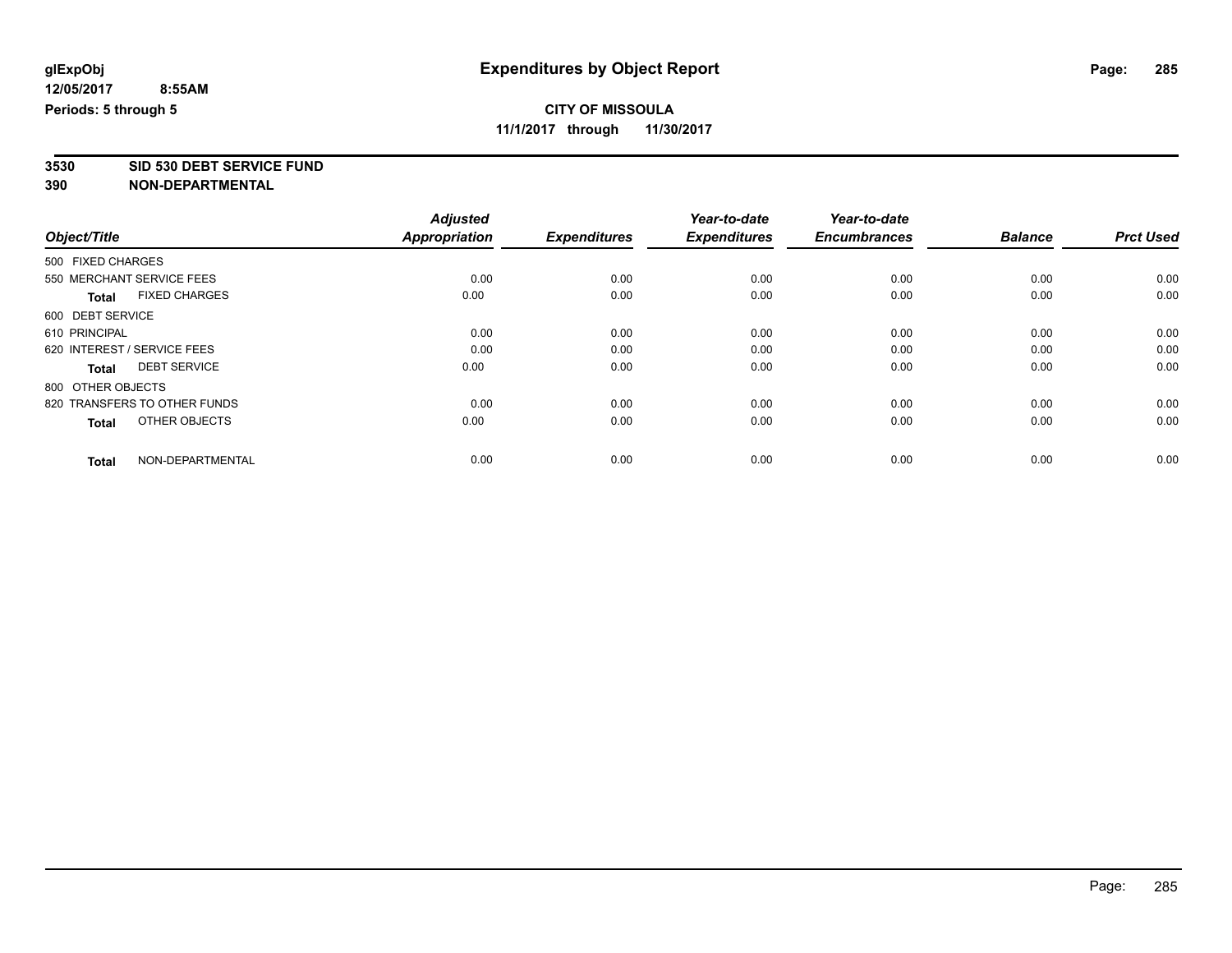## **CITY OF MISSOULA 11/1/2017 through 11/30/2017**

### **3530 SID 530 DEBT SERVICE FUND**

|                   |                              | <b>Adjusted</b> |                     | Year-to-date        | Year-to-date        |                |                  |
|-------------------|------------------------------|-----------------|---------------------|---------------------|---------------------|----------------|------------------|
| Object/Title      |                              | Appropriation   | <b>Expenditures</b> | <b>Expenditures</b> | <b>Encumbrances</b> | <b>Balance</b> | <b>Prct Used</b> |
| 500 FIXED CHARGES |                              |                 |                     |                     |                     |                |                  |
|                   | 550 MERCHANT SERVICE FEES    | 0.00            | 0.00                | 0.00                | 0.00                | 0.00           | 0.00             |
| <b>Total</b>      | <b>FIXED CHARGES</b>         | 0.00            | 0.00                | 0.00                | 0.00                | 0.00           | 0.00             |
| 600 DEBT SERVICE  |                              |                 |                     |                     |                     |                |                  |
| 610 PRINCIPAL     |                              | 0.00            | 0.00                | 0.00                | 0.00                | 0.00           | 0.00             |
|                   | 620 INTEREST / SERVICE FEES  | 0.00            | 0.00                | 0.00                | 0.00                | 0.00           | 0.00             |
| Total             | <b>DEBT SERVICE</b>          | 0.00            | 0.00                | 0.00                | 0.00                | 0.00           | 0.00             |
| 800 OTHER OBJECTS |                              |                 |                     |                     |                     |                |                  |
|                   | 820 TRANSFERS TO OTHER FUNDS | 0.00            | 0.00                | 0.00                | 0.00                | 0.00           | 0.00             |
| <b>Total</b>      | OTHER OBJECTS                | 0.00            | 0.00                | 0.00                | 0.00                | 0.00           | 0.00             |
| <b>Total</b>      | SID 530 DEBT SERVICE FUND    | 0.00            | 0.00                | 0.00                | 0.00                | 0.00           | 0.00             |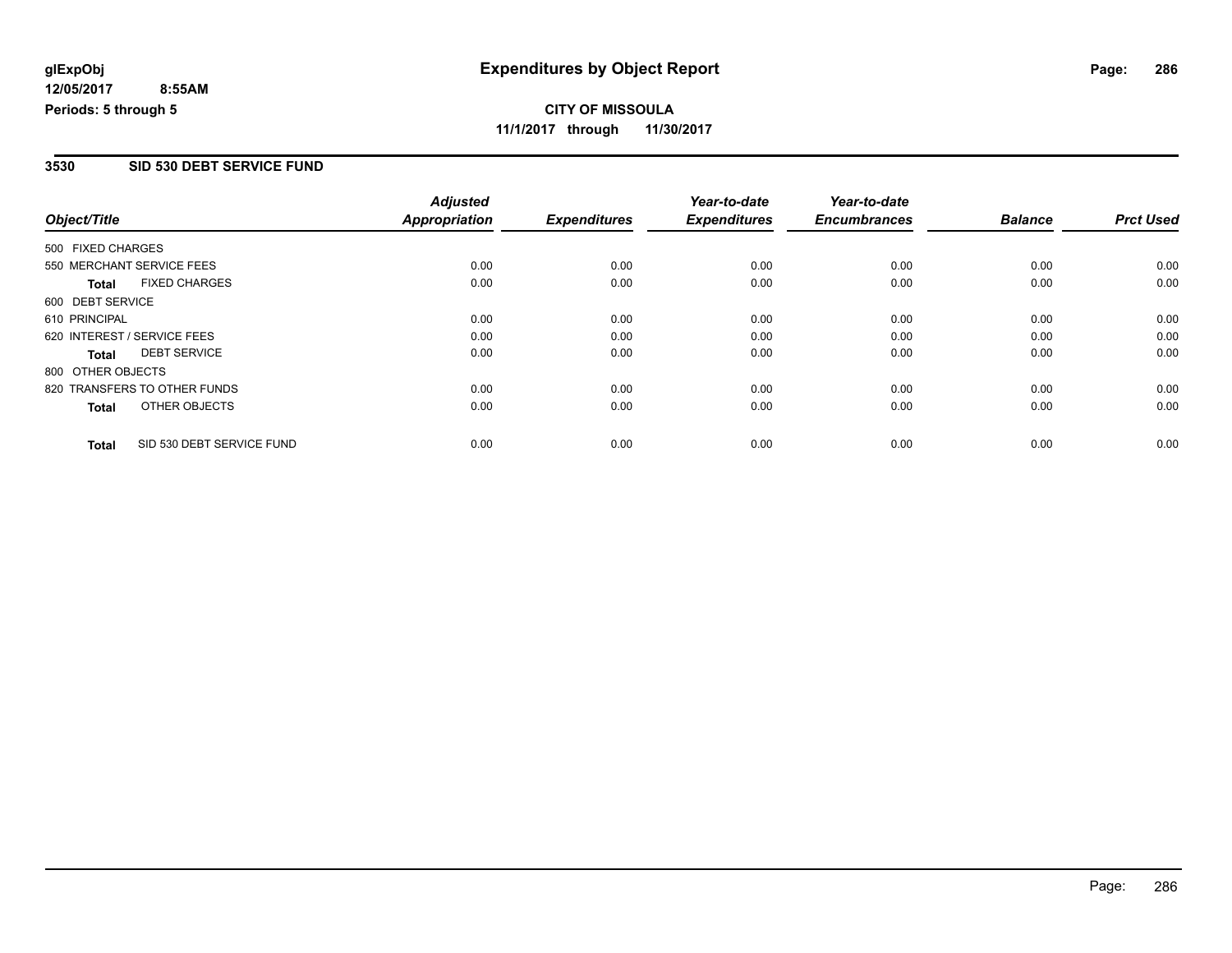**3531 SID 531 HICKORY ST CALMING**

| Object/Title                         | <b>Adjusted</b><br><b>Appropriation</b> | <b>Expenditures</b> | Year-to-date<br><b>Expenditures</b> | Year-to-date<br><b>Encumbrances</b> | <b>Balance</b> | <b>Prct Used</b> |
|--------------------------------------|-----------------------------------------|---------------------|-------------------------------------|-------------------------------------|----------------|------------------|
| 500 FIXED CHARGES                    |                                         |                     |                                     |                                     |                |                  |
| 550 MERCHANT SERVICE FEES            | 0.00                                    | 0.00                | 0.00                                | 0.00                                | 0.00           | 0.00             |
| <b>FIXED CHARGES</b><br><b>Total</b> | 0.00                                    | 0.00                | 0.00                                | 0.00                                | 0.00           | 0.00             |
| 800 OTHER OBJECTS                    |                                         |                     |                                     |                                     |                |                  |
| 820 TRANSFERS TO OTHER FUNDS         | 0.00                                    | 0.00                | 0.00                                | 0.00                                | 0.00           | 0.00             |
| OTHER OBJECTS<br><b>Total</b>        | 0.00                                    | 0.00                | 0.00                                | 0.00                                | 0.00           | 0.00             |
| NON-DEPARTMENTAL<br>Total            | 0.00                                    | 0.00                | 0.00                                | 0.00                                | 0.00           | 0.00             |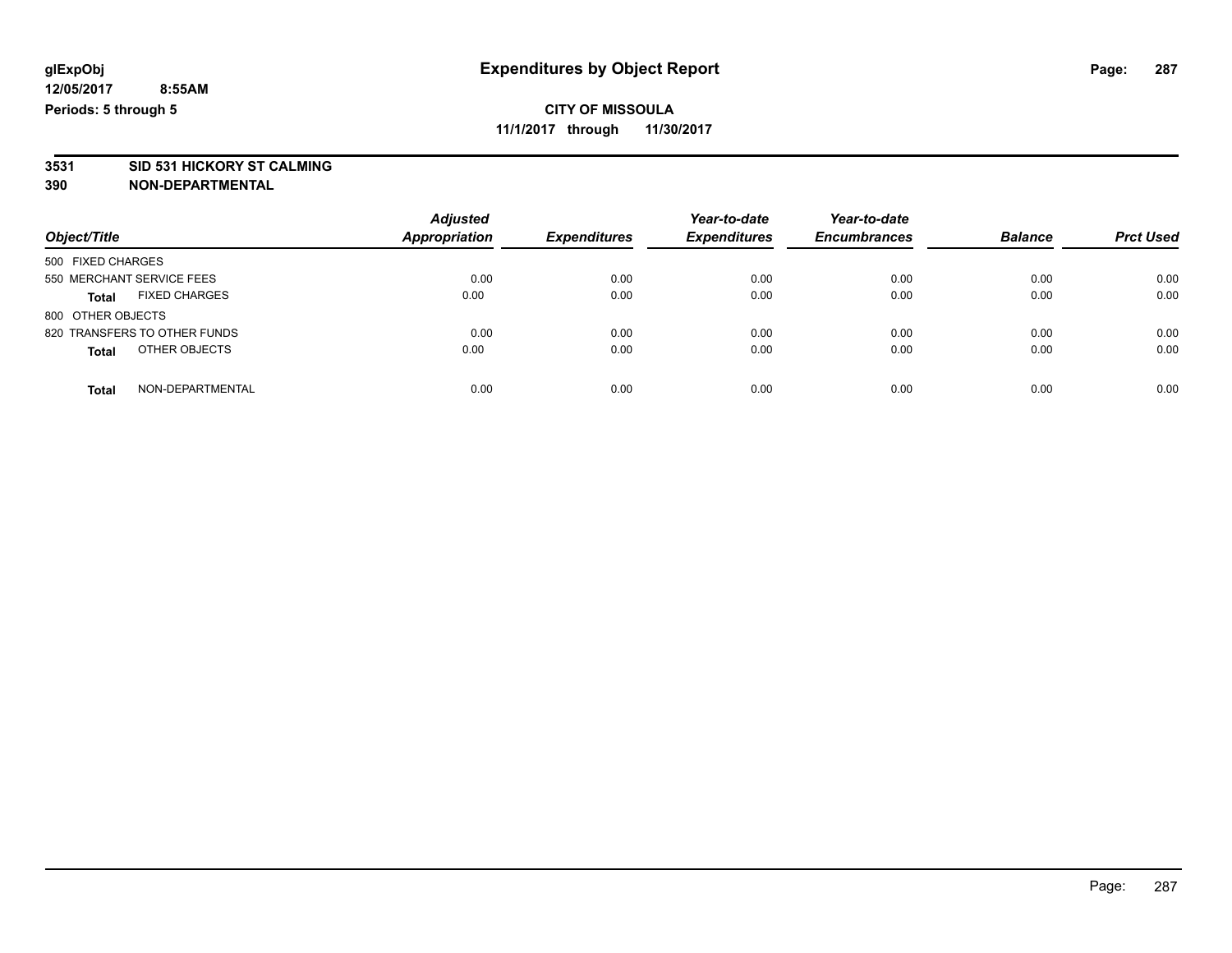### **3531 SID 531 HICKORY ST CALMING**

|                                            | <b>Adjusted</b>      |                     | Year-to-date        | Year-to-date        |                |                  |
|--------------------------------------------|----------------------|---------------------|---------------------|---------------------|----------------|------------------|
| Object/Title                               | <b>Appropriation</b> | <b>Expenditures</b> | <b>Expenditures</b> | <b>Encumbrances</b> | <b>Balance</b> | <b>Prct Used</b> |
| 500 FIXED CHARGES                          |                      |                     |                     |                     |                |                  |
| 550 MERCHANT SERVICE FEES                  | 0.00                 | 0.00                | 0.00                | 0.00                | 0.00           | 0.00             |
| <b>FIXED CHARGES</b><br><b>Total</b>       | 0.00                 | 0.00                | 0.00                | 0.00                | 0.00           | 0.00             |
| 800 OTHER OBJECTS                          |                      |                     |                     |                     |                |                  |
| 820 TRANSFERS TO OTHER FUNDS               | 0.00                 | 0.00                | 0.00                | 0.00                | 0.00           | 0.00             |
| OTHER OBJECTS<br><b>Total</b>              | 0.00                 | 0.00                | 0.00                | 0.00                | 0.00           | 0.00             |
| SID 531 HICKORY ST CALMING<br><b>Total</b> | 0.00                 | 0.00                | 0.00                | 0.00                | 0.00           | 0.00             |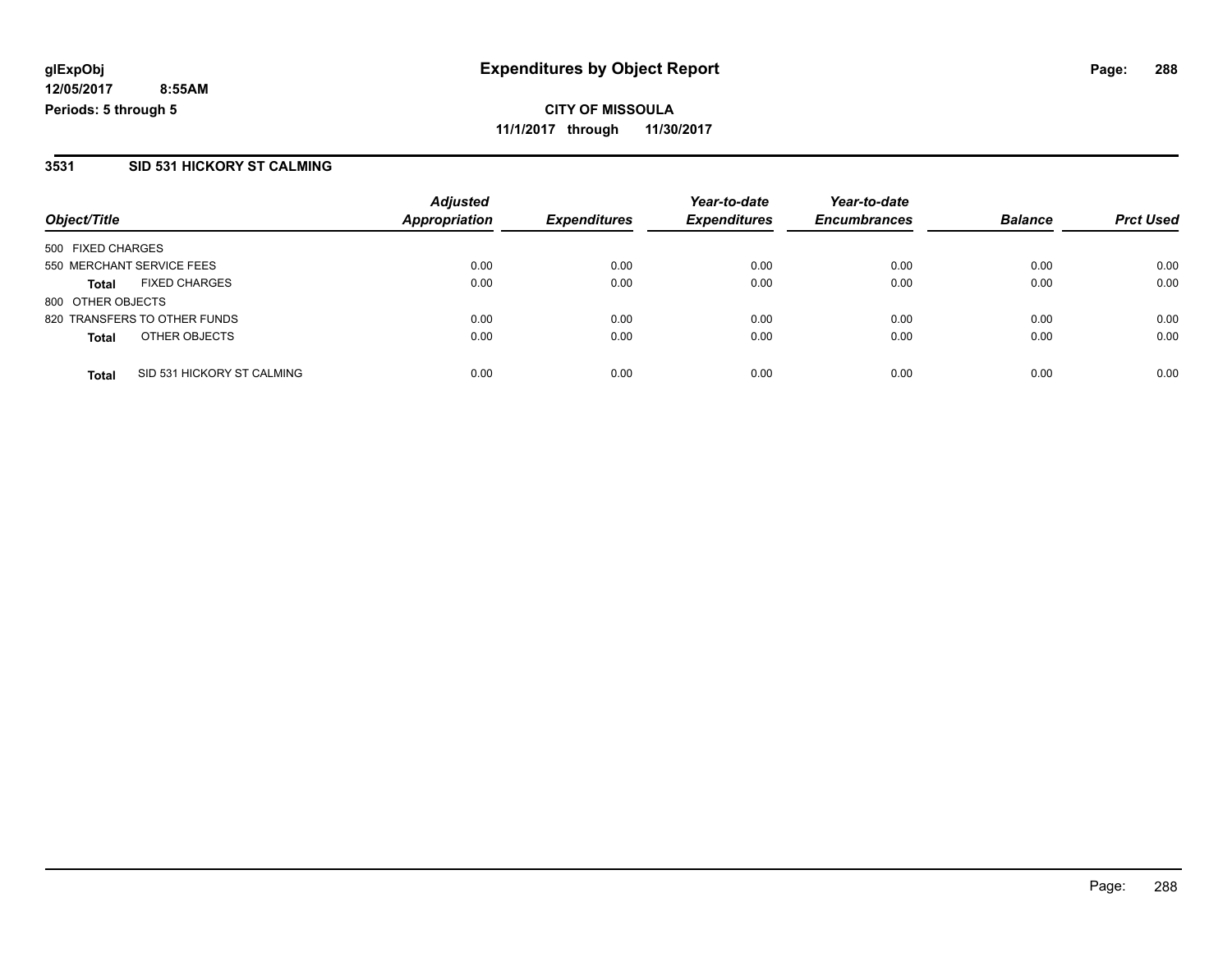**3532 SID 532 DEBT SERVICE FUND**

| Object/Title                         |  | <b>Adjusted</b> | <b>Expenditures</b> | Year-to-date        | Year-to-date<br><b>Encumbrances</b> |                |                  |
|--------------------------------------|--|-----------------|---------------------|---------------------|-------------------------------------|----------------|------------------|
|                                      |  | Appropriation   |                     | <b>Expenditures</b> |                                     | <b>Balance</b> | <b>Prct Used</b> |
| 500 FIXED CHARGES                    |  |                 |                     |                     |                                     |                |                  |
| 550 MERCHANT SERVICE FEES            |  | 0.00            | 0.00                | 0.00                | 0.00                                | 0.00           | 0.00             |
| <b>FIXED CHARGES</b><br><b>Total</b> |  | 0.00            | 0.00                | 0.00                | 0.00                                | 0.00           | 0.00             |
| 600 DEBT SERVICE                     |  |                 |                     |                     |                                     |                |                  |
| 610 PRINCIPAL                        |  | 30,000.00       | 0.00                | 0.00                | 0.00                                | 30,000.00      | 0.00             |
| 620 INTEREST / SERVICE FEES          |  | 9,238.00        | 0.00                | 350.00              | 0.00                                | 8,888.00       | 3.79             |
| <b>DEBT SERVICE</b><br><b>Total</b>  |  | 39.238.00       | 0.00                | 350.00              | 0.00                                | 38.888.00      | 0.89             |
| NON-DEPARTMENTAL<br><b>Total</b>     |  | 39.238.00       | 0.00                | 350.00              | 0.00                                | 38.888.00      | 0.89             |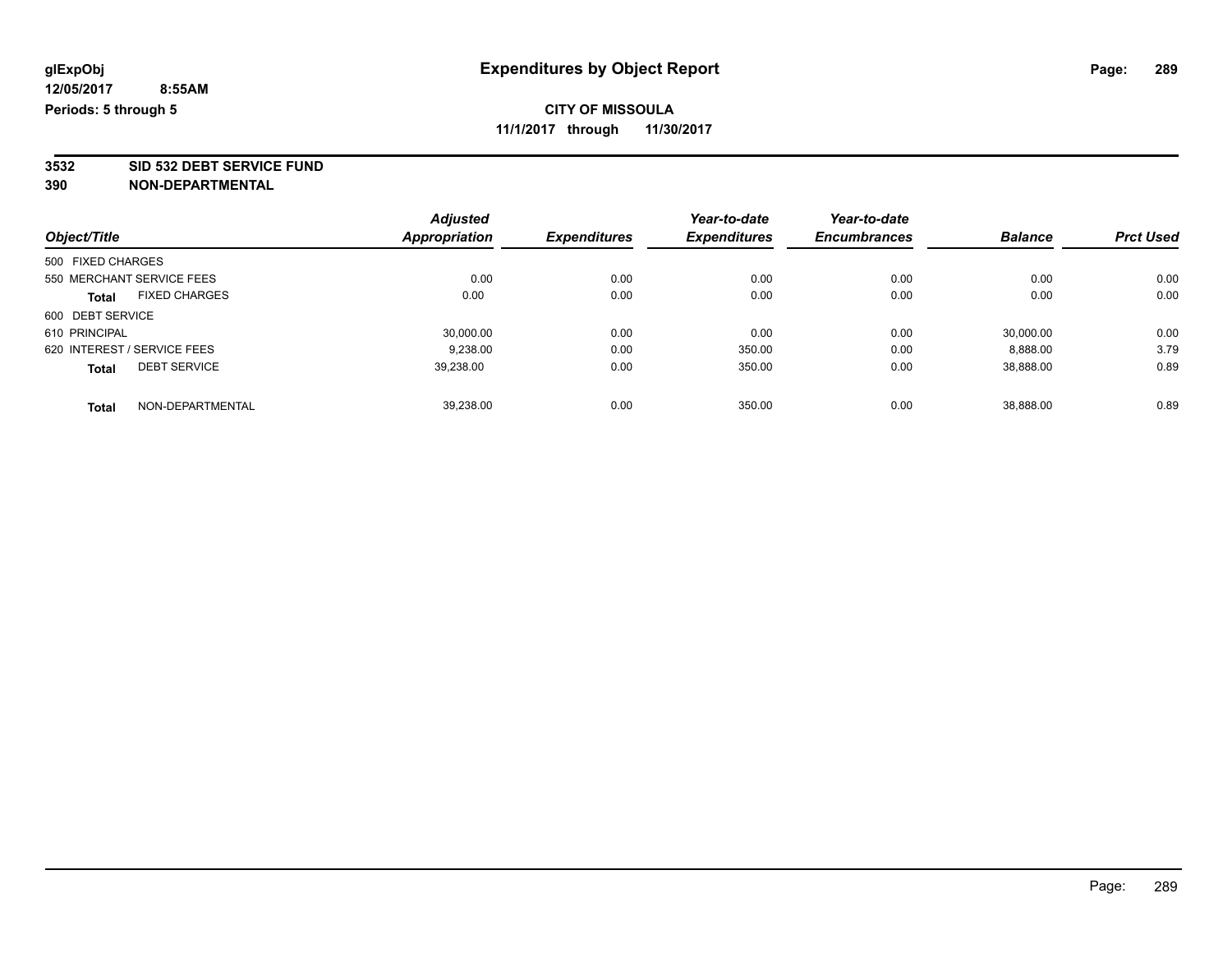#### **3532 SID 532 DEBT SERVICE FUND**

| Object/Title                              | <b>Adjusted</b><br>Appropriation | <b>Expenditures</b> | Year-to-date<br><b>Expenditures</b> | Year-to-date<br><b>Encumbrances</b> | <b>Balance</b> | <b>Prct Used</b> |
|-------------------------------------------|----------------------------------|---------------------|-------------------------------------|-------------------------------------|----------------|------------------|
| 500 FIXED CHARGES                         |                                  |                     |                                     |                                     |                |                  |
| 550 MERCHANT SERVICE FEES                 | 0.00                             | 0.00                | 0.00                                | 0.00                                | 0.00           | 0.00             |
| <b>FIXED CHARGES</b><br><b>Total</b>      | 0.00                             | 0.00                | 0.00                                | 0.00                                | 0.00           | 0.00             |
| 600 DEBT SERVICE                          |                                  |                     |                                     |                                     |                |                  |
| 610 PRINCIPAL                             | 30,000.00                        | 0.00                | 0.00                                | 0.00                                | 30,000.00      | 0.00             |
| 620 INTEREST / SERVICE FEES               | 9.238.00                         | 0.00                | 350.00                              | 0.00                                | 8.888.00       | 3.79             |
| <b>DEBT SERVICE</b><br><b>Total</b>       | 39,238.00                        | 0.00                | 350.00                              | 0.00                                | 38,888.00      | 0.89             |
| SID 532 DEBT SERVICE FUND<br><b>Total</b> | 39.238.00                        | 0.00                | 350.00                              | 0.00                                | 38.888.00      | 0.89             |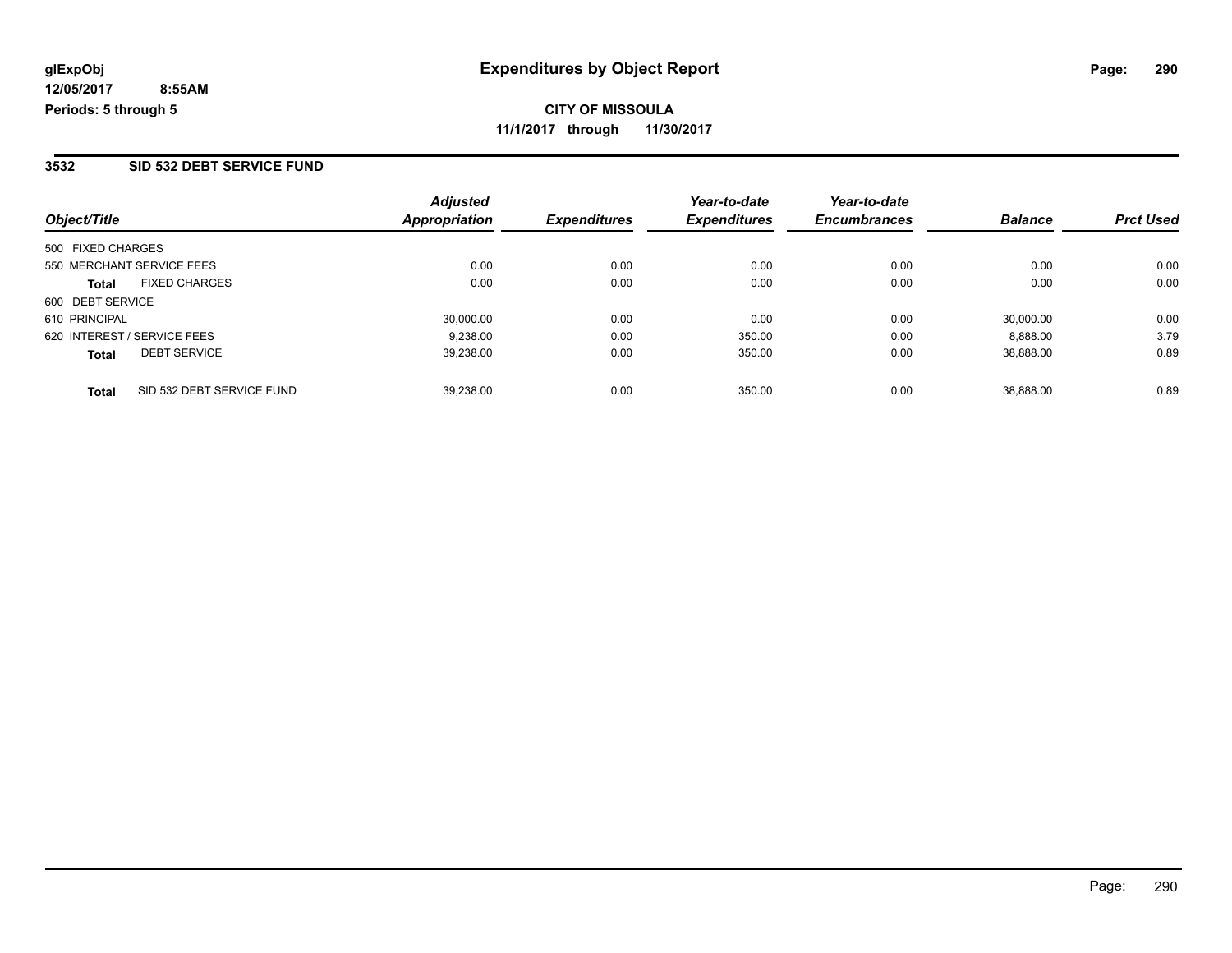# **3533 GILBERT ST SEWER SID DEBT FUND**

**330 WASTEWATER**

| Object/Title                         | <b>Adjusted</b><br>Appropriation | <b>Expenditures</b> | Year-to-date<br><b>Expenditures</b> | Year-to-date<br><b>Encumbrances</b> | <b>Balance</b> | <b>Prct Used</b> |
|--------------------------------------|----------------------------------|---------------------|-------------------------------------|-------------------------------------|----------------|------------------|
| 500 FIXED CHARGES                    |                                  |                     |                                     |                                     |                |                  |
| 550 MERCHANT SERVICE FEES            | 0.00                             | 0.00                | 0.00                                | 0.00                                | 0.00           | 0.00             |
| <b>FIXED CHARGES</b><br><b>Total</b> | 0.00                             | 0.00                | 0.00                                | 0.00                                | 0.00           | 0.00             |
| <b>WASTEWATER</b><br><b>Total</b>    | 0.00                             | 0.00                | 0.00                                | 0.00                                | 0.00           | 0.00             |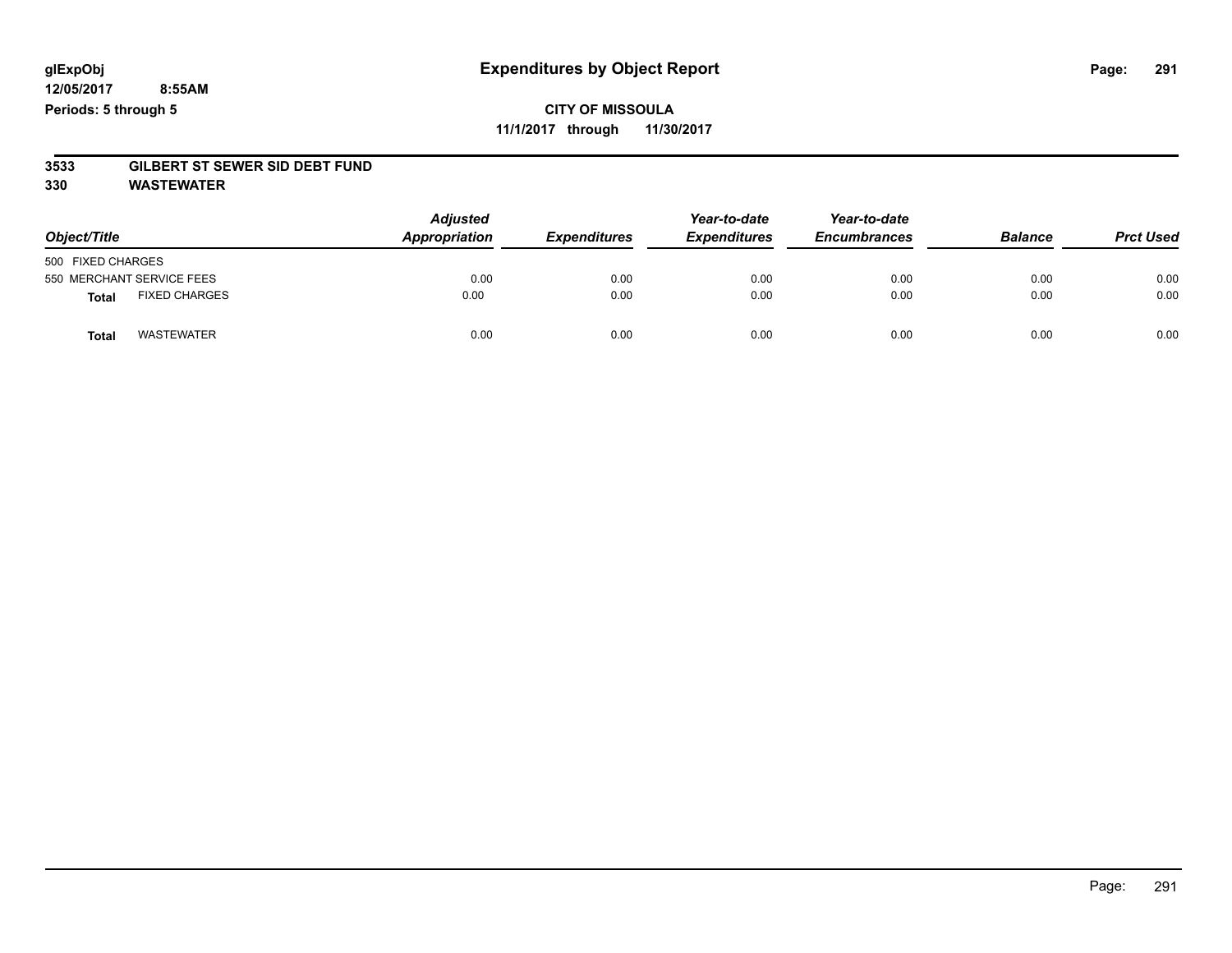## **CITY OF MISSOULA**

**11/1/2017 through 11/30/2017**

# **3533 GILBERT ST SEWER SID DEBT FUND**

|                                      | <b>Adjusted</b>      |                     | Year-to-date        | Year-to-date        |                |                  |
|--------------------------------------|----------------------|---------------------|---------------------|---------------------|----------------|------------------|
| Object/Title                         | <b>Appropriation</b> | <b>Expenditures</b> | <b>Expenditures</b> | <b>Encumbrances</b> | <b>Balance</b> | <b>Prct Used</b> |
| 500 FIXED CHARGES                    |                      |                     |                     |                     |                |                  |
| 500 FIXED CHARGES                    | 0.00                 | 0.00                | 0.00                | 0.00                | 0.00           | 0.00             |
| 550 MERCHANT SERVICE FEES            | 0.00                 | 0.00                | 0.00                | 0.00                | 0.00           | 0.00             |
| <b>FIXED CHARGES</b><br><b>Total</b> | 0.00                 | 0.00                | 0.00                | 0.00                | 0.00           | 0.00             |
| 600 DEBT SERVICE                     |                      |                     |                     |                     |                |                  |
| 610 PRINCIPAL                        | 13,000.00            | 0.00                | 0.00                | 0.00                | 13,000.00      | 0.00             |
| 620 INTEREST / SERVICE FEES          | 4,425.00             | 0.00                | 0.00                | 0.00                | 4,425.00       | 0.00             |
| <b>DEBT SERVICE</b><br><b>Total</b>  | 17,425.00            | 0.00                | 0.00                | 0.00                | 17,425.00      | 0.00             |
| 800 OTHER OBJECTS                    |                      |                     |                     |                     |                |                  |
| 820 TRANSFERS TO OTHER FUNDS         | 0.00                 | 0.00                | 0.00                | 0.00                | 0.00           | 0.00             |
| OTHER OBJECTS<br><b>Total</b>        | 0.00                 | 0.00                | 0.00                | 0.00                | 0.00           | 0.00             |
| NON-DEPARTMENTAL<br><b>Total</b>     | 17,425.00            | 0.00                | 0.00                | 0.00                | 17,425.00      | 0.00             |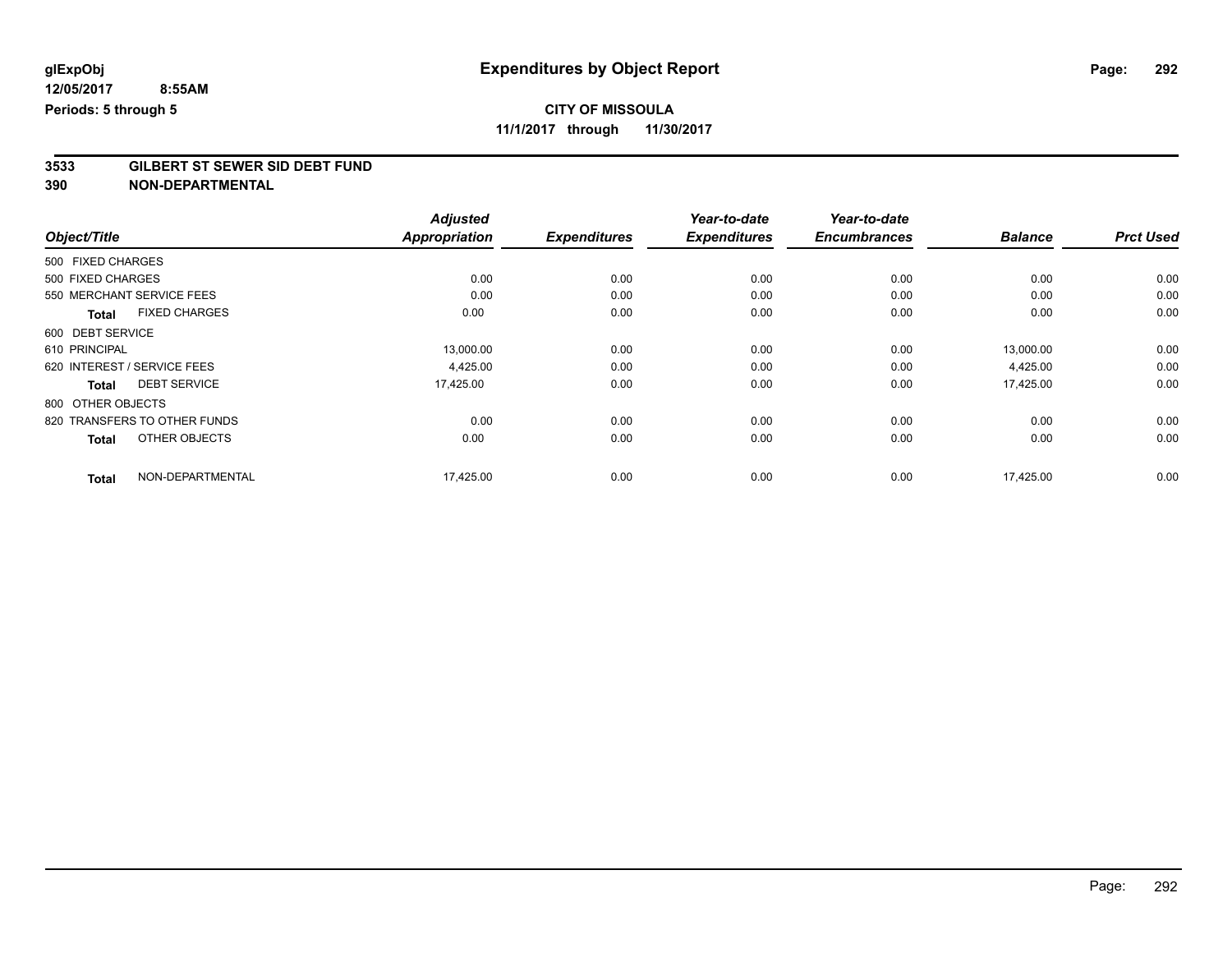#### **3533 GILBERT ST SEWER SID DEBT FUND**

|                   |                                | <b>Adjusted</b>      |                     | Year-to-date        | Year-to-date        |                |                  |
|-------------------|--------------------------------|----------------------|---------------------|---------------------|---------------------|----------------|------------------|
| Object/Title      |                                | <b>Appropriation</b> | <b>Expenditures</b> | <b>Expenditures</b> | <b>Encumbrances</b> | <b>Balance</b> | <b>Prct Used</b> |
| 500 FIXED CHARGES |                                |                      |                     |                     |                     |                |                  |
| 500 FIXED CHARGES |                                | 0.00                 | 0.00                | 0.00                | 0.00                | 0.00           | 0.00             |
|                   | 550 MERCHANT SERVICE FEES      | 0.00                 | 0.00                | 0.00                | 0.00                | 0.00           | 0.00             |
| <b>Total</b>      | <b>FIXED CHARGES</b>           | 0.00                 | 0.00                | 0.00                | 0.00                | 0.00           | 0.00             |
| 600 DEBT SERVICE  |                                |                      |                     |                     |                     |                |                  |
| 610 PRINCIPAL     |                                | 13,000.00            | 0.00                | 0.00                | 0.00                | 13,000.00      | 0.00             |
|                   | 620 INTEREST / SERVICE FEES    | 4,425.00             | 0.00                | 0.00                | 0.00                | 4,425.00       | 0.00             |
| <b>Total</b>      | <b>DEBT SERVICE</b>            | 17,425.00            | 0.00                | 0.00                | 0.00                | 17,425.00      | 0.00             |
| 800 OTHER OBJECTS |                                |                      |                     |                     |                     |                |                  |
|                   | 820 TRANSFERS TO OTHER FUNDS   | 0.00                 | 0.00                | 0.00                | 0.00                | 0.00           | 0.00             |
| <b>Total</b>      | OTHER OBJECTS                  | 0.00                 | 0.00                | 0.00                | 0.00                | 0.00           | 0.00             |
| <b>Total</b>      | GILBERT ST SEWER SID DEBT FUND | 17,425.00            | 0.00                | 0.00                | 0.00                | 17,425.00      | 0.00             |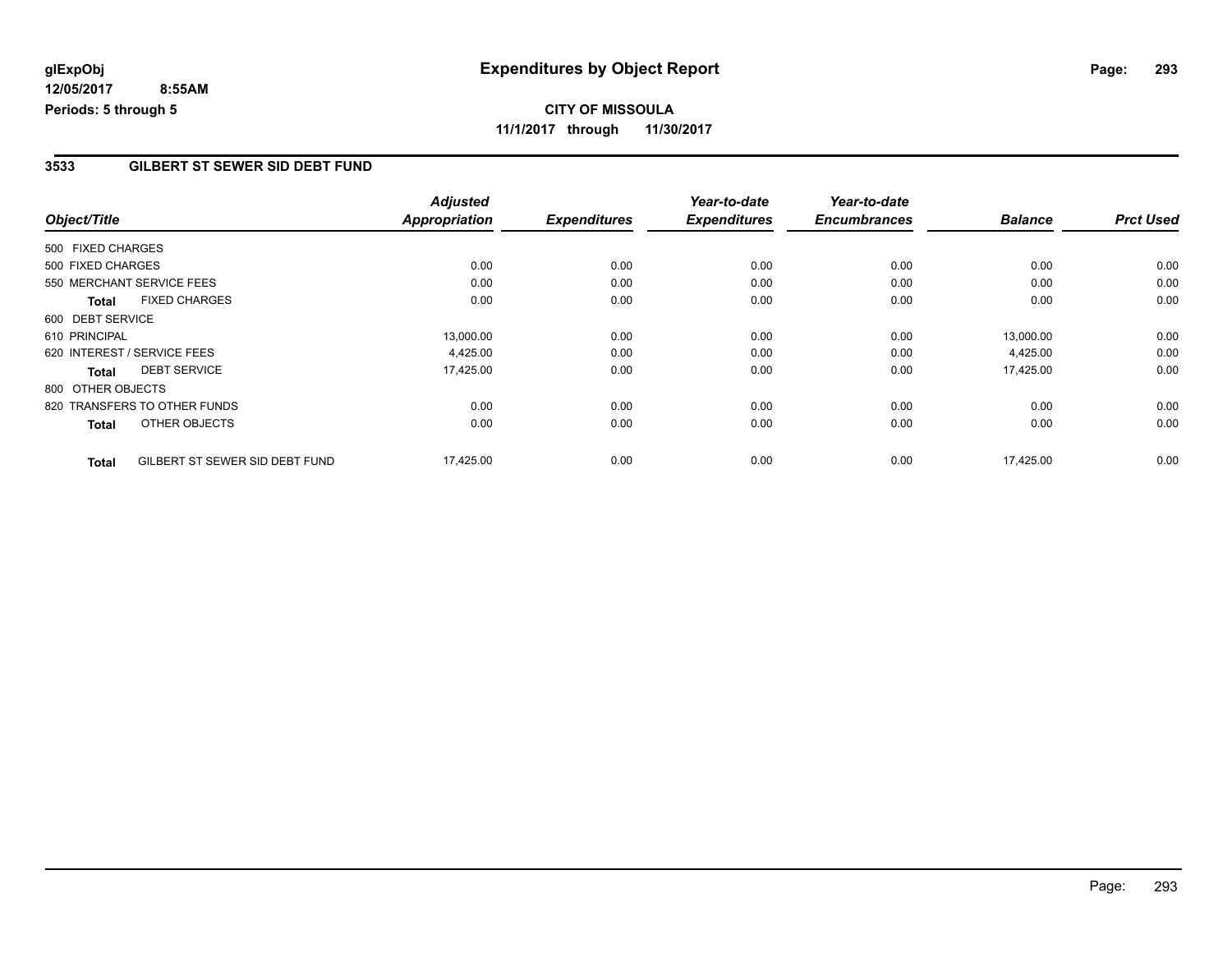## **CITY OF MISSOULA**

**11/1/2017 through 11/30/2017**

**3534 LINCOLNWOOD SEWER PHASE I**

|                                      | <b>Adjusted</b>      |                     | Year-to-date        | Year-to-date        |                |                  |
|--------------------------------------|----------------------|---------------------|---------------------|---------------------|----------------|------------------|
| Object/Title                         | <b>Appropriation</b> | <b>Expenditures</b> | <b>Expenditures</b> | <b>Encumbrances</b> | <b>Balance</b> | <b>Prct Used</b> |
| 500 FIXED CHARGES                    |                      |                     |                     |                     |                |                  |
| 550 MERCHANT SERVICE FEES            | 0.00                 | 0.00                | 0.00                | 0.00                | 0.00           | 0.00             |
| <b>FIXED CHARGES</b><br><b>Total</b> | 0.00                 | 0.00                | 0.00                | 0.00                | 0.00           | 0.00             |
| 600 DEBT SERVICE                     |                      |                     |                     |                     |                |                  |
| 610 PRINCIPAL                        | 14.000.00            | 0.00                | 0.00                | 0.00                | 14.000.00      | 0.00             |
| 620 INTEREST / SERVICE FEES          | 5.044.00             | 0.00                | 0.00                | 0.00                | 5,044.00       | 0.00             |
| <b>DEBT SERVICE</b><br><b>Total</b>  | 19.044.00            | 0.00                | 0.00                | 0.00                | 19.044.00      | 0.00             |
| NON-DEPARTMENTAL<br><b>Total</b>     | 19.044.00            | 0.00                | 0.00                | 0.00                | 19.044.00      | 0.00             |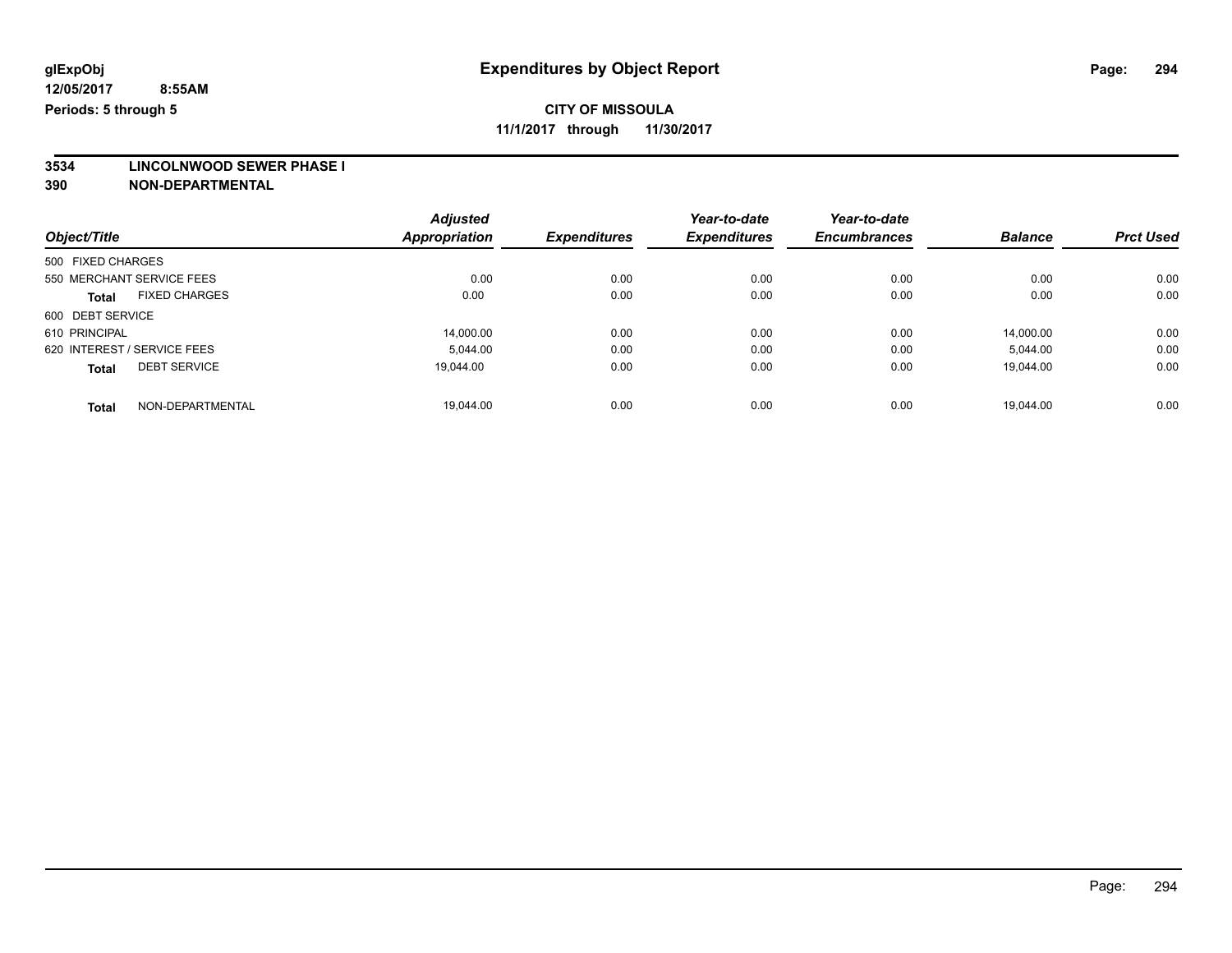**CITY OF MISSOULA 11/1/2017 through 11/30/2017**

#### **3534 LINCOLNWOOD SEWER PHASE I**

| Object/Title                              | <b>Adjusted</b><br>Appropriation | <b>Expenditures</b> | Year-to-date<br><b>Expenditures</b> | Year-to-date<br><b>Encumbrances</b> | <b>Balance</b> | <b>Prct Used</b> |
|-------------------------------------------|----------------------------------|---------------------|-------------------------------------|-------------------------------------|----------------|------------------|
| 500 FIXED CHARGES                         |                                  |                     |                                     |                                     |                |                  |
| 550 MERCHANT SERVICE FEES                 | 0.00                             | 0.00                | 0.00                                | 0.00                                | 0.00           | 0.00             |
| <b>FIXED CHARGES</b><br><b>Total</b>      | 0.00                             | 0.00                | 0.00                                | 0.00                                | 0.00           | 0.00             |
| 600 DEBT SERVICE                          |                                  |                     |                                     |                                     |                |                  |
| 610 PRINCIPAL                             | 14,000.00                        | 0.00                | 0.00                                | 0.00                                | 14.000.00      | 0.00             |
| 620 INTEREST / SERVICE FEES               | 5,044.00                         | 0.00                | 0.00                                | 0.00                                | 5,044.00       | 0.00             |
| <b>DEBT SERVICE</b><br><b>Total</b>       | 19,044.00                        | 0.00                | 0.00                                | 0.00                                | 19.044.00      | 0.00             |
| LINCOLNWOOD SEWER PHASE I<br><b>Total</b> | 19.044.00                        | 0.00                | 0.00                                | 0.00                                | 19.044.00      | 0.00             |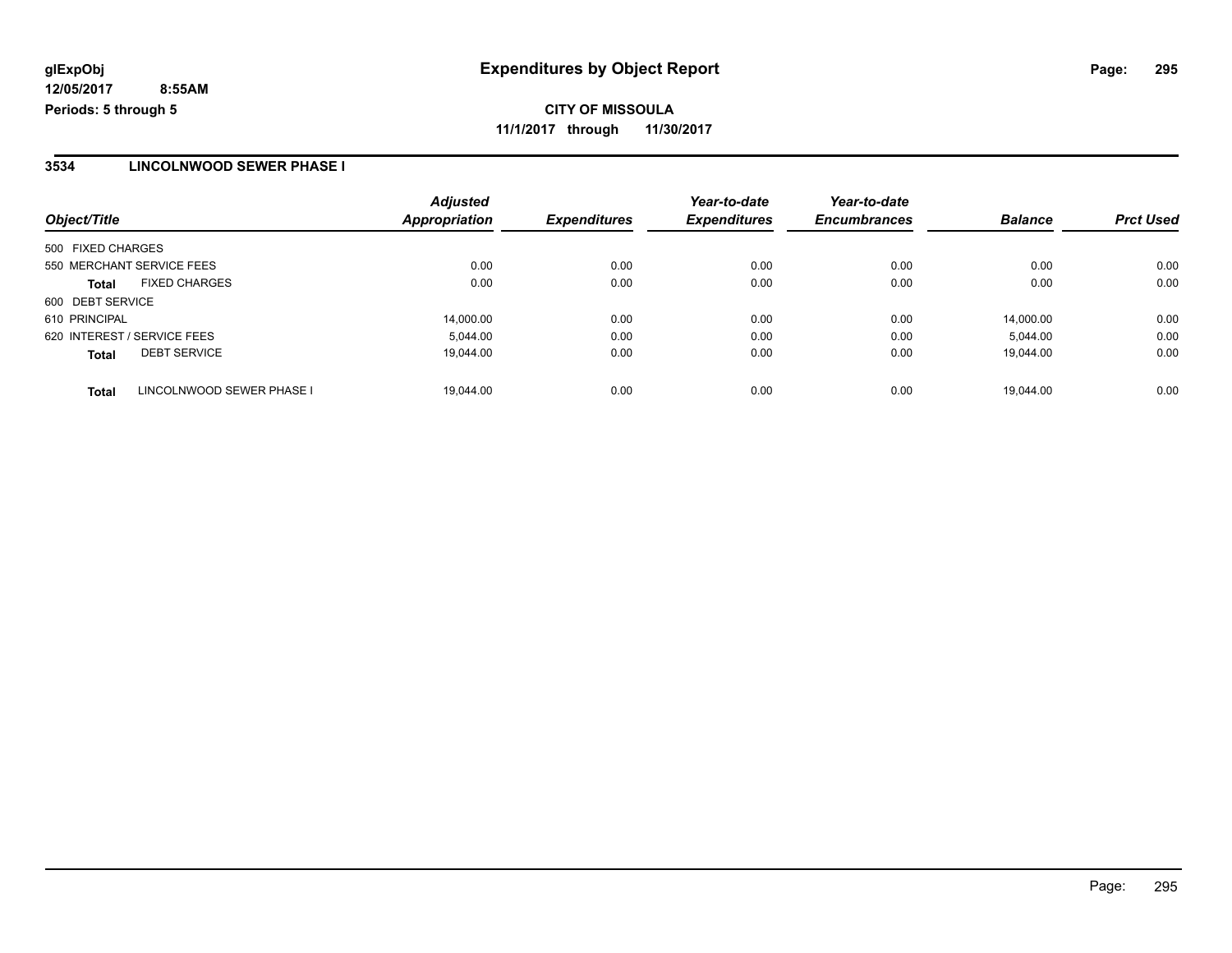**3535 SLANT STREET TRAFFIC CALMING 390 NON-DEPARTMENTAL**

| Object/Title                         | <b>Adjusted</b><br><b>Appropriation</b> | <b>Expenditures</b> | Year-to-date<br><b>Expenditures</b> | Year-to-date<br><b>Encumbrances</b> | <b>Balance</b> | <b>Prct Used</b> |
|--------------------------------------|-----------------------------------------|---------------------|-------------------------------------|-------------------------------------|----------------|------------------|
| 500 FIXED CHARGES                    |                                         |                     |                                     |                                     |                |                  |
| 550 MERCHANT SERVICE FEES            | 0.00                                    | 0.00                | 0.00                                | 0.00                                | 0.00           | 0.00             |
| <b>FIXED CHARGES</b><br><b>Total</b> | 0.00                                    | 0.00                | 0.00                                | 0.00                                | 0.00           | 0.00             |
| 800 OTHER OBJECTS                    |                                         |                     |                                     |                                     |                |                  |
| 820 TRANSFERS TO OTHER FUNDS         | 0.00                                    | 0.00                | 0.00                                | 0.00                                | 0.00           | 0.00             |
| OTHER OBJECTS<br><b>Total</b>        | 0.00                                    | 0.00                | 0.00                                | 0.00                                | 0.00           | 0.00             |
| NON-DEPARTMENTAL<br>Total            | 0.00                                    | 0.00                | 0.00                                | 0.00                                | 0.00           | 0.00             |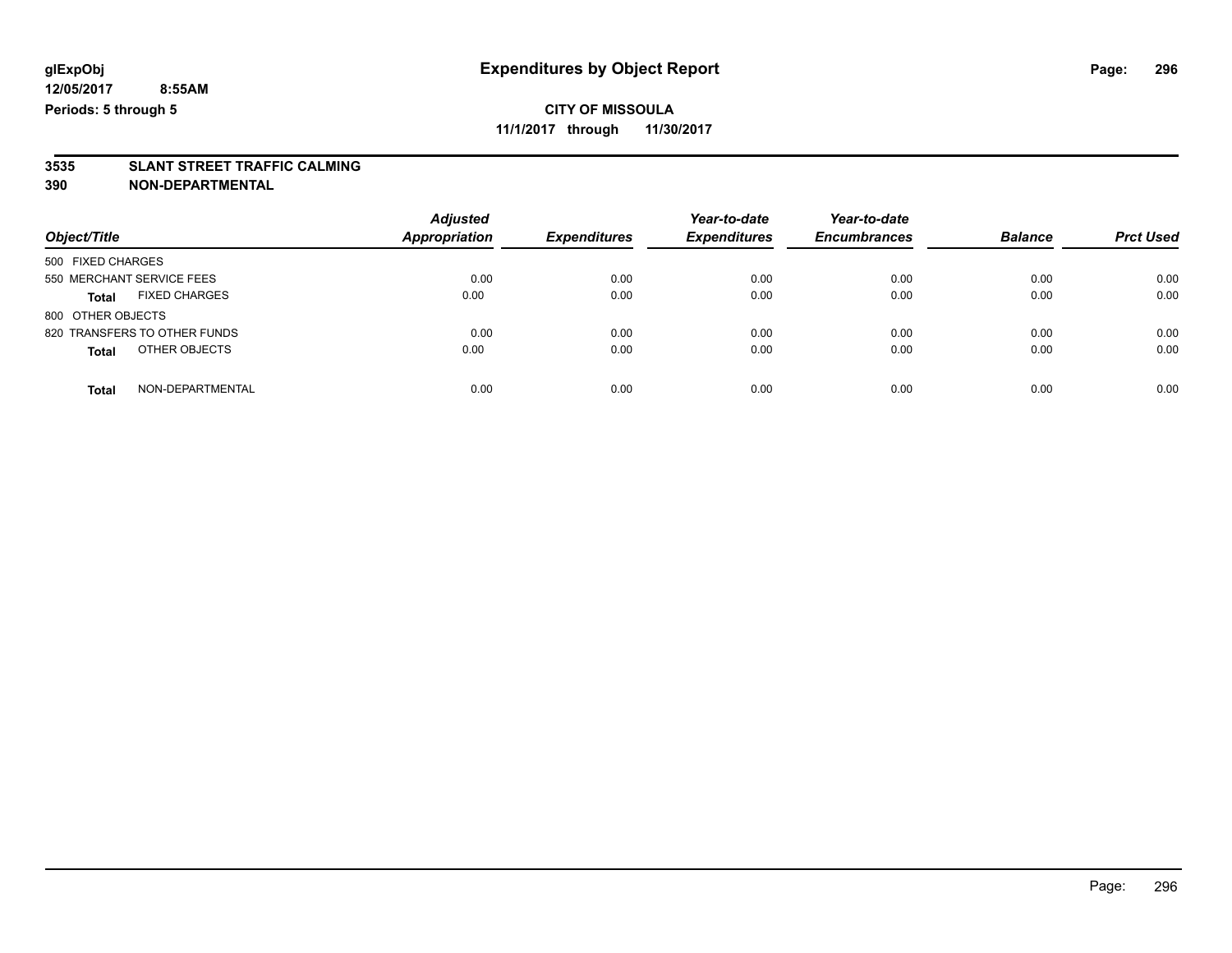**CITY OF MISSOULA 11/1/2017 through 11/30/2017**

#### **3535 SLANT STREET TRAFFIC CALMING**

|                           |                              | <b>Adjusted</b>      |                     | Year-to-date        | Year-to-date        |                |                  |
|---------------------------|------------------------------|----------------------|---------------------|---------------------|---------------------|----------------|------------------|
| Object/Title              |                              | <b>Appropriation</b> | <b>Expenditures</b> | <b>Expenditures</b> | <b>Encumbrances</b> | <b>Balance</b> | <b>Prct Used</b> |
| 500 FIXED CHARGES         |                              |                      |                     |                     |                     |                |                  |
| 550 MERCHANT SERVICE FEES |                              | 0.00                 | 0.00                | 0.00                | 0.00                | 0.00           | 0.00             |
| <b>Total</b>              | <b>FIXED CHARGES</b>         | 0.00                 | 0.00                | 0.00                | 0.00                | 0.00           | 0.00             |
| 800 OTHER OBJECTS         |                              |                      |                     |                     |                     |                |                  |
|                           | 820 TRANSFERS TO OTHER FUNDS | 0.00                 | 0.00                | 0.00                | 0.00                | 0.00           | 0.00             |
| <b>Total</b>              | OTHER OBJECTS                | 0.00                 | 0.00                | 0.00                | 0.00                | 0.00           | 0.00             |
| <b>Total</b>              | SLANT STREET TRAFFIC CALMING | 0.00                 | 0.00                | 0.00                | 0.00                | 0.00           | 0.00             |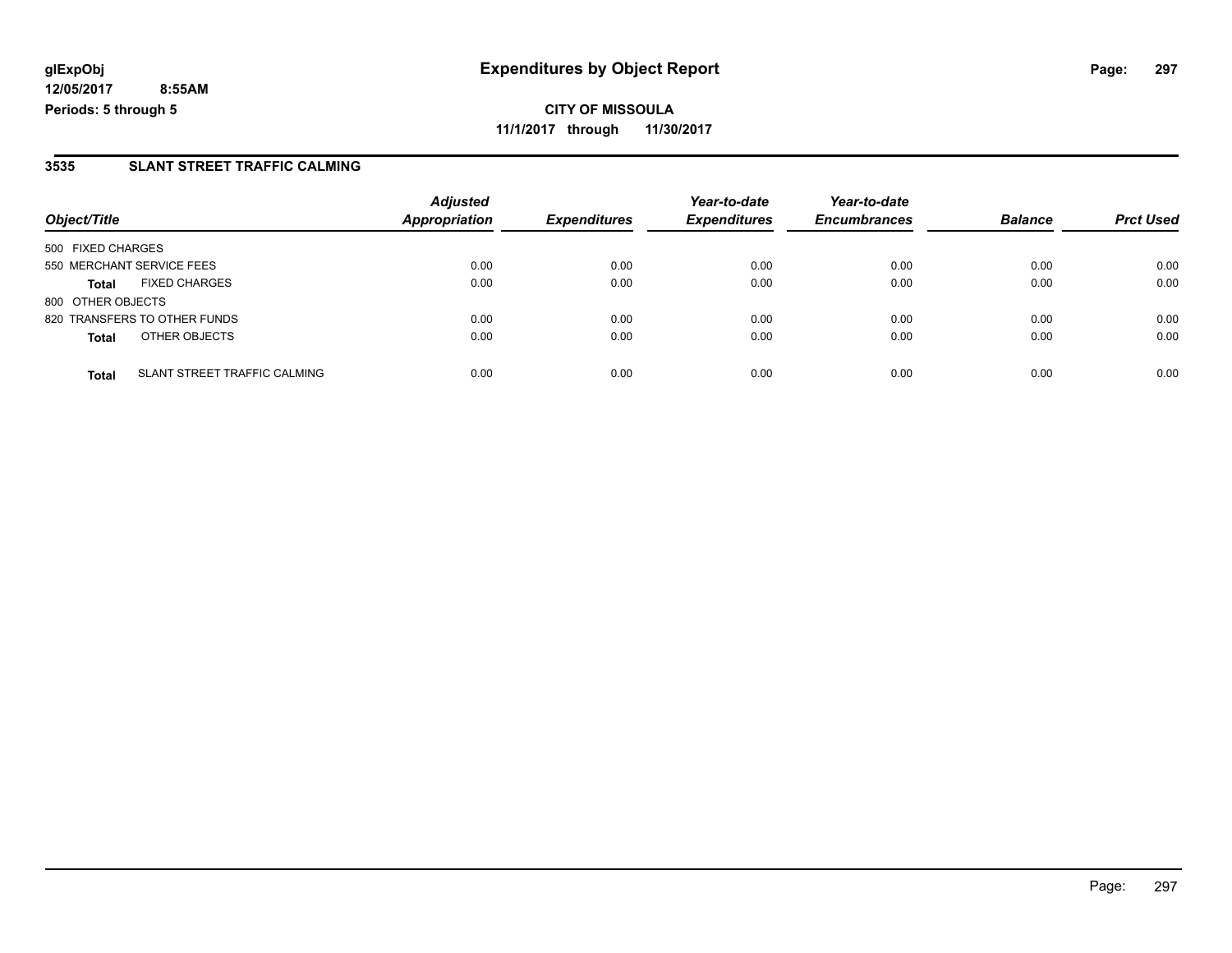## **CITY OF MISSOULA**

**11/1/2017 through 11/30/2017**

# **3536 LINCOLNWOOD SEWER PHASE II**

|                                      | <b>Adjusted</b>      |                     | Year-to-date        | Year-to-date        |                |                  |
|--------------------------------------|----------------------|---------------------|---------------------|---------------------|----------------|------------------|
| Object/Title                         | <b>Appropriation</b> | <b>Expenditures</b> | <b>Expenditures</b> | <b>Encumbrances</b> | <b>Balance</b> | <b>Prct Used</b> |
| 500 FIXED CHARGES                    |                      |                     |                     |                     |                |                  |
| 550 MERCHANT SERVICE FEES            | 0.00                 | 0.00                | 0.00                | 0.00                | 0.00           | 0.00             |
| <b>FIXED CHARGES</b><br><b>Total</b> | 0.00                 | 0.00                | 0.00                | 0.00                | 0.00           | 0.00             |
| 600 DEBT SERVICE                     |                      |                     |                     |                     |                |                  |
| 610 PRINCIPAL                        | 22,000.00            | 0.00                | 0.00                | 0.00                | 22,000.00      | 0.00             |
| 620 INTEREST / SERVICE FEES          | 8.719.00             | 0.00                | 0.00                | 0.00                | 8.719.00       | 0.00             |
| <b>DEBT SERVICE</b><br><b>Total</b>  | 30.719.00            | 0.00                | 0.00                | 0.00                | 30.719.00      | 0.00             |
| NON-DEPARTMENTAL<br><b>Total</b>     | 30.719.00            | 0.00                | 0.00                | 0.00                | 30.719.00      | 0.00             |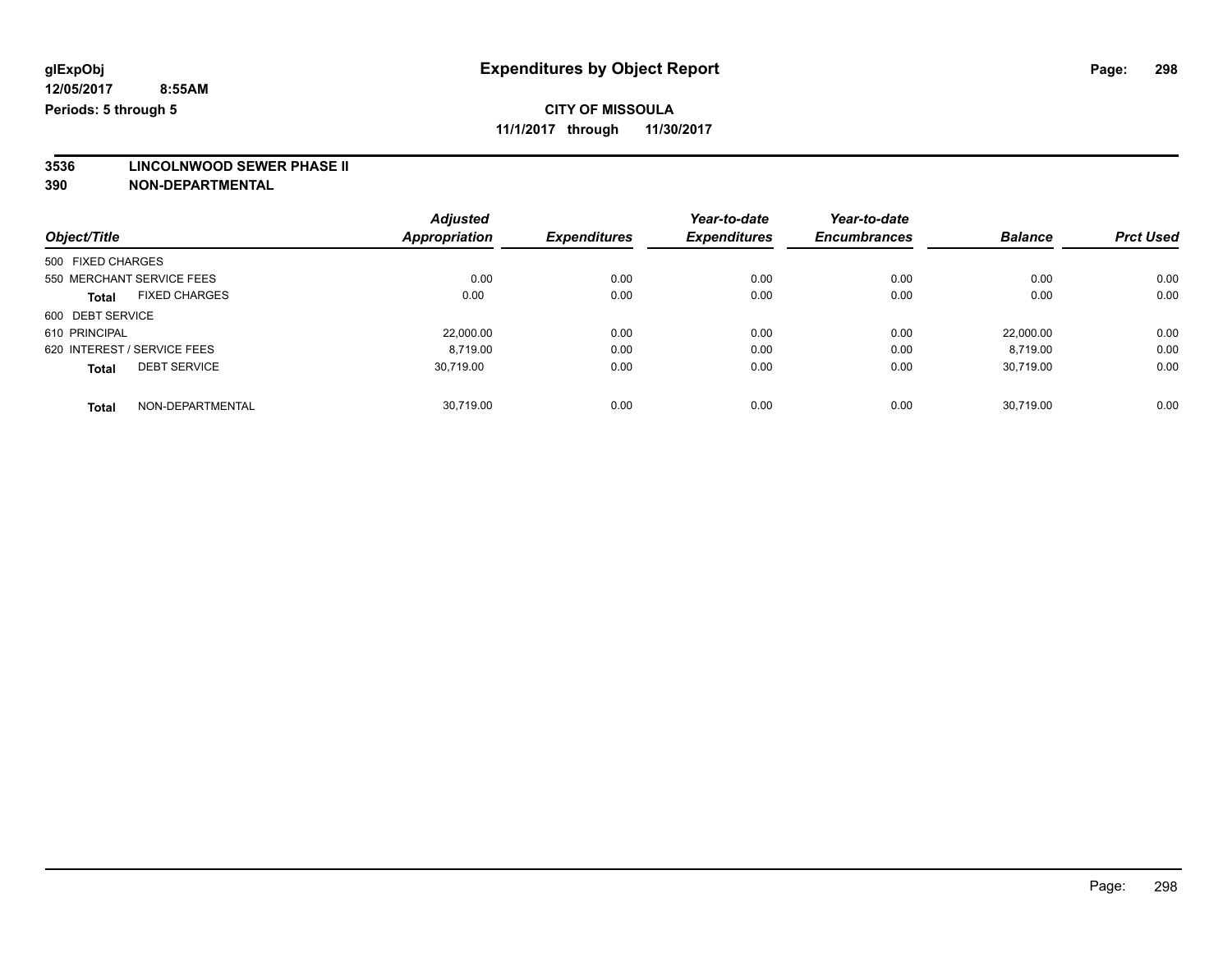**CITY OF MISSOULA 11/1/2017 through 11/30/2017**

#### **3536 LINCOLNWOOD SEWER PHASE II**

| Object/Title                               | <b>Adjusted</b><br>Appropriation | <b>Expenditures</b> | Year-to-date<br><b>Expenditures</b> | Year-to-date<br><b>Encumbrances</b> | <b>Balance</b> | <b>Prct Used</b> |
|--------------------------------------------|----------------------------------|---------------------|-------------------------------------|-------------------------------------|----------------|------------------|
| 500 FIXED CHARGES                          |                                  |                     |                                     |                                     |                |                  |
|                                            |                                  |                     |                                     |                                     |                |                  |
| 550 MERCHANT SERVICE FEES                  | 0.00                             | 0.00                | 0.00                                | 0.00                                | 0.00           | 0.00             |
| <b>FIXED CHARGES</b><br><b>Total</b>       | 0.00                             | 0.00                | 0.00                                | 0.00                                | 0.00           | 0.00             |
| 600 DEBT SERVICE                           |                                  |                     |                                     |                                     |                |                  |
| 610 PRINCIPAL                              | 22,000.00                        | 0.00                | 0.00                                | 0.00                                | 22.000.00      | 0.00             |
| 620 INTEREST / SERVICE FEES                | 8.719.00                         | 0.00                | 0.00                                | 0.00                                | 8.719.00       | 0.00             |
| <b>DEBT SERVICE</b><br><b>Total</b>        | 30,719.00                        | 0.00                | 0.00                                | 0.00                                | 30,719.00      | 0.00             |
| LINCOLNWOOD SEWER PHASE II<br><b>Total</b> | 30.719.00                        | 0.00                | 0.00                                | 0.00                                | 30.719.00      | 0.00             |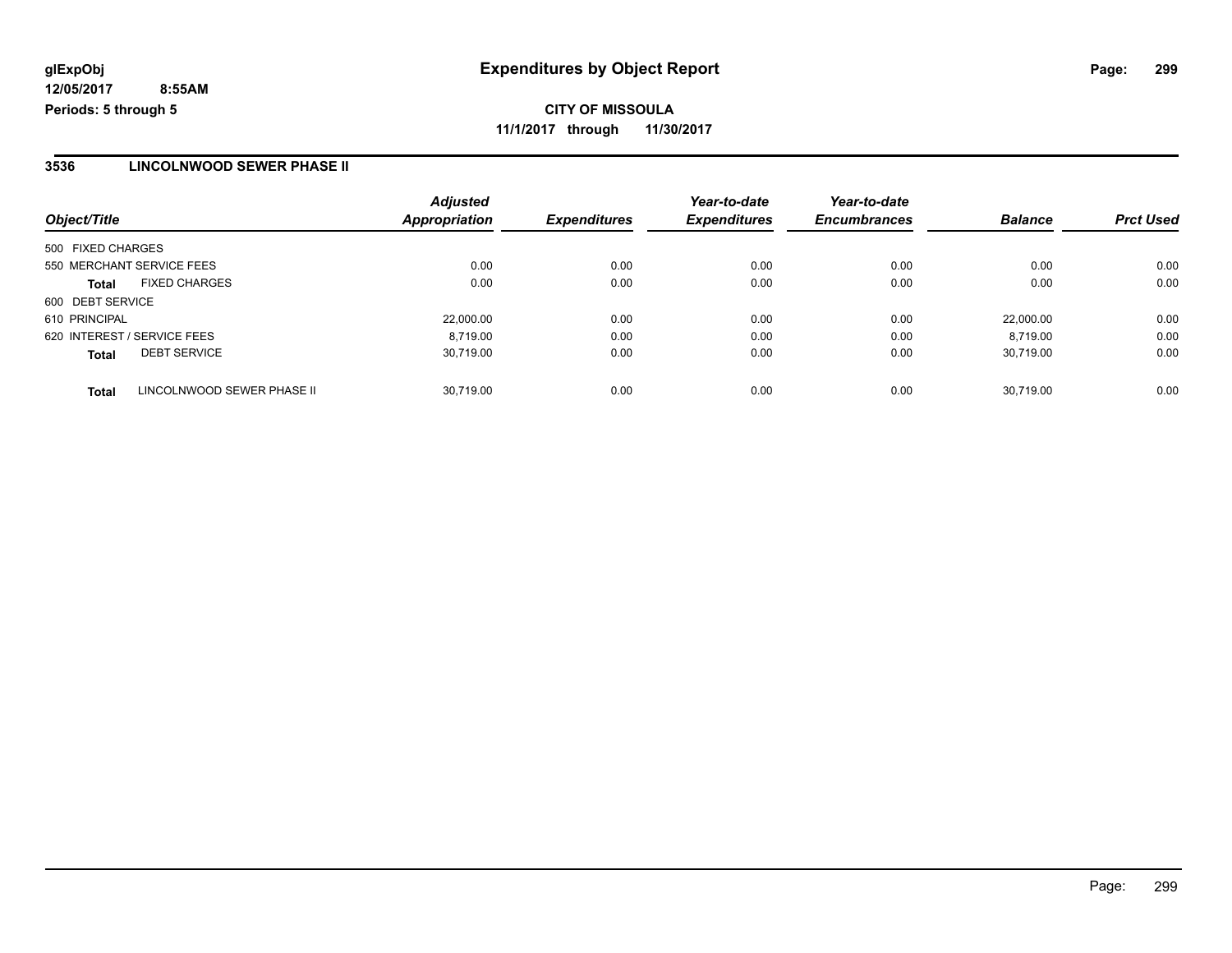**3539 SOUTH 4TH STREET W TRAFFIC 390 NON-DEPARTMENTAL**

| Object/Title                         | <b>Adjusted</b><br>Appropriation | <b>Expenditures</b> | Year-to-date<br><b>Expenditures</b> | Year-to-date<br><b>Encumbrances</b> | <b>Balance</b> | <b>Prct Used</b> |
|--------------------------------------|----------------------------------|---------------------|-------------------------------------|-------------------------------------|----------------|------------------|
| 500 FIXED CHARGES                    |                                  |                     |                                     |                                     |                |                  |
| 550 MERCHANT SERVICE FEES            | 0.00                             | 0.00                | 0.00                                | 0.00                                | 0.00           | 0.00             |
| <b>FIXED CHARGES</b><br><b>Total</b> | 0.00                             | 0.00                | 0.00                                | 0.00                                | 0.00           | 0.00             |
| 800 OTHER OBJECTS                    |                                  |                     |                                     |                                     |                |                  |
| 820 TRANSFERS TO OTHER FUNDS         | 0.00                             | 0.00                | 0.00                                | 0.00                                | 0.00           | 0.00             |
| OTHER OBJECTS<br><b>Total</b>        | 0.00                             | 0.00                | 0.00                                | 0.00                                | 0.00           | 0.00             |
| NON-DEPARTMENTAL<br>Total            | 0.00                             | 0.00                | 0.00                                | 0.00                                | 0.00           | 0.00             |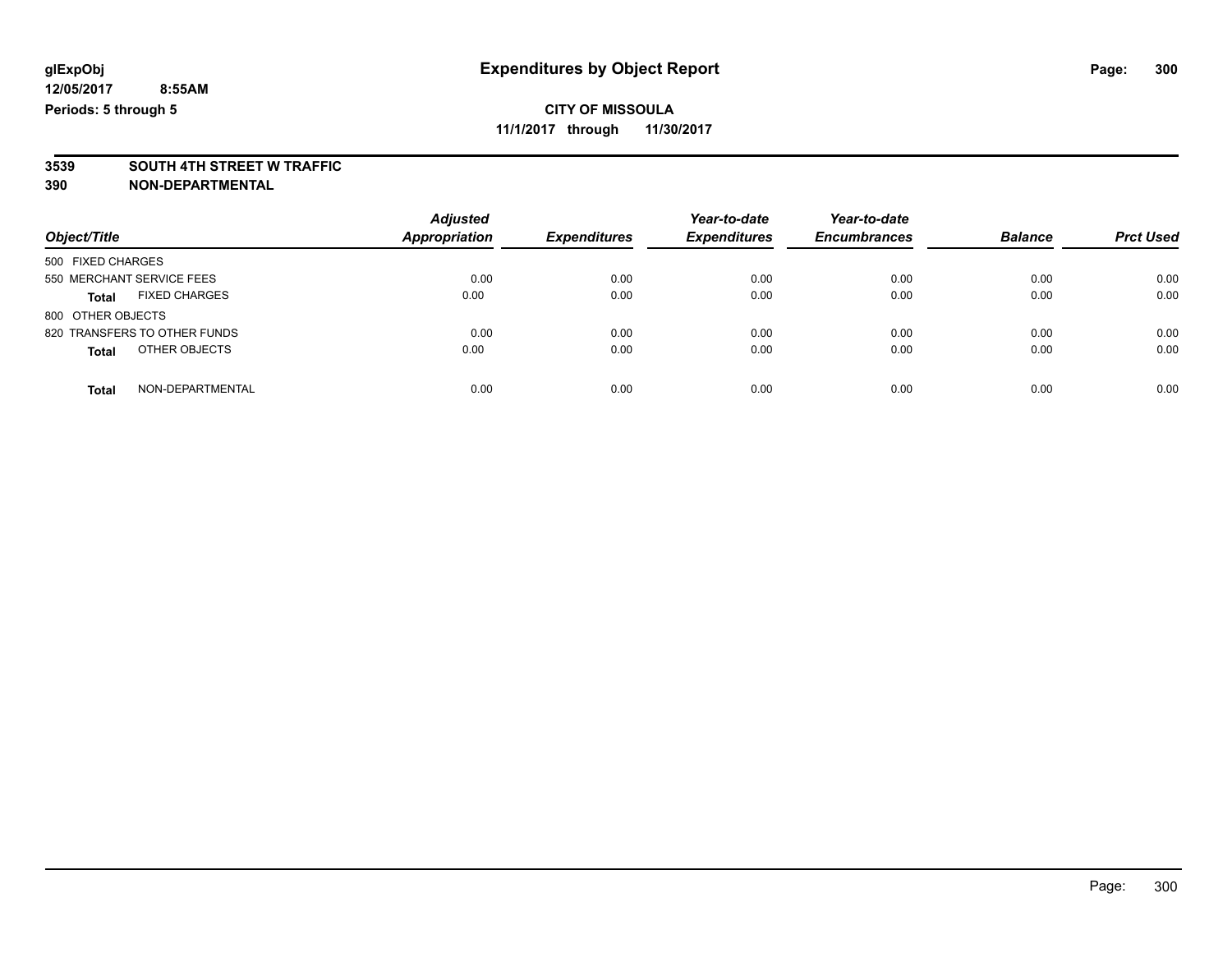**CITY OF MISSOULA 11/1/2017 through 11/30/2017**

#### **3539 SOUTH 4TH STREET W TRAFFIC**

|                                            | <b>Adjusted</b><br>Appropriation | <b>Expenditures</b> | Year-to-date        | Year-to-date<br><b>Encumbrances</b> | <b>Balance</b> | <b>Prct Used</b> |
|--------------------------------------------|----------------------------------|---------------------|---------------------|-------------------------------------|----------------|------------------|
| Object/Title                               |                                  |                     | <b>Expenditures</b> |                                     |                |                  |
| 500 FIXED CHARGES                          |                                  |                     |                     |                                     |                |                  |
| 550 MERCHANT SERVICE FEES                  | 0.00                             | 0.00                | 0.00                | 0.00                                | 0.00           | 0.00             |
| <b>FIXED CHARGES</b><br><b>Total</b>       | 0.00                             | 0.00                | 0.00                | 0.00                                | 0.00           | 0.00             |
| 800 OTHER OBJECTS                          |                                  |                     |                     |                                     |                |                  |
| 820 TRANSFERS TO OTHER FUNDS               | 0.00                             | 0.00                | 0.00                | 0.00                                | 0.00           | 0.00             |
| OTHER OBJECTS<br><b>Total</b>              | 0.00                             | 0.00                | 0.00                | 0.00                                | 0.00           | 0.00             |
| SOUTH 4TH STREET W TRAFFIC<br><b>Total</b> | 0.00                             | 0.00                | 0.00                | 0.00                                | 0.00           | 0.00             |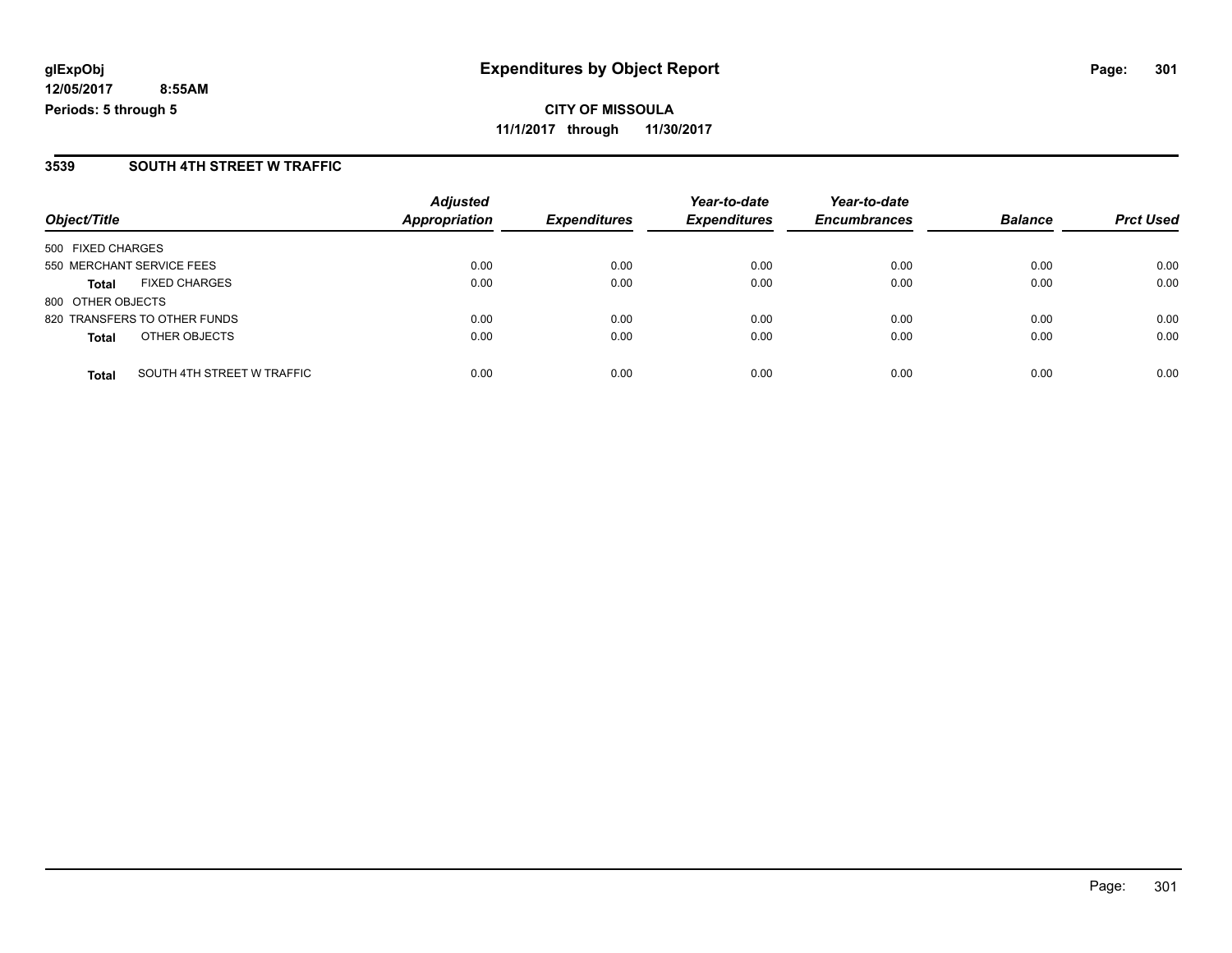**3540 SID 540 DEBT SERVICE FUND**

|                             |                           | <b>Adjusted</b>      |                     | Year-to-date        | Year-to-date        |                |                  |
|-----------------------------|---------------------------|----------------------|---------------------|---------------------|---------------------|----------------|------------------|
| Object/Title                |                           | <b>Appropriation</b> | <b>Expenditures</b> | <b>Expenditures</b> | <b>Encumbrances</b> | <b>Balance</b> | <b>Prct Used</b> |
| 300 PURCHASED SERVICES      |                           |                      |                     |                     |                     |                |                  |
| 350 PROFESSIONAL SERVICES   |                           | 0.00                 | 0.00                | 0.00                | 0.00                | 0.00           | 0.00             |
| <b>Total</b>                | <b>PURCHASED SERVICES</b> | 0.00                 | 0.00                | 0.00                | 0.00                | 0.00           | 0.00             |
| 500 FIXED CHARGES           |                           |                      |                     |                     |                     |                |                  |
| 550 MERCHANT SERVICE FEES   |                           | 0.00                 | 0.00                | 0.00                | 0.00                | 0.00           | 0.00             |
| <b>Total</b>                | <b>FIXED CHARGES</b>      | 0.00                 | 0.00                | 0.00                | 0.00                | 0.00           | 0.00             |
| 600 DEBT SERVICE            |                           |                      |                     |                     |                     |                |                  |
| 610 PRINCIPAL               |                           | 77,902.00            | 0.00                | 0.00                | 0.00                | 77.902.00      | 0.00             |
| 620 INTEREST / SERVICE FEES |                           | 40,163.00            | 0.00                | 0.00                | 0.00                | 40,163.00      | 0.00             |
| <b>Total</b>                | <b>DEBT SERVICE</b>       | 118.065.00           | 0.00                | 0.00                | 0.00                | 118.065.00     | 0.00             |
|                             |                           |                      |                     |                     |                     |                |                  |
| <b>Total</b>                | NON-DEPARTMENTAL          | 118,065.00           | 0.00                | 0.00                | 0.00                | 118,065.00     | 0.00             |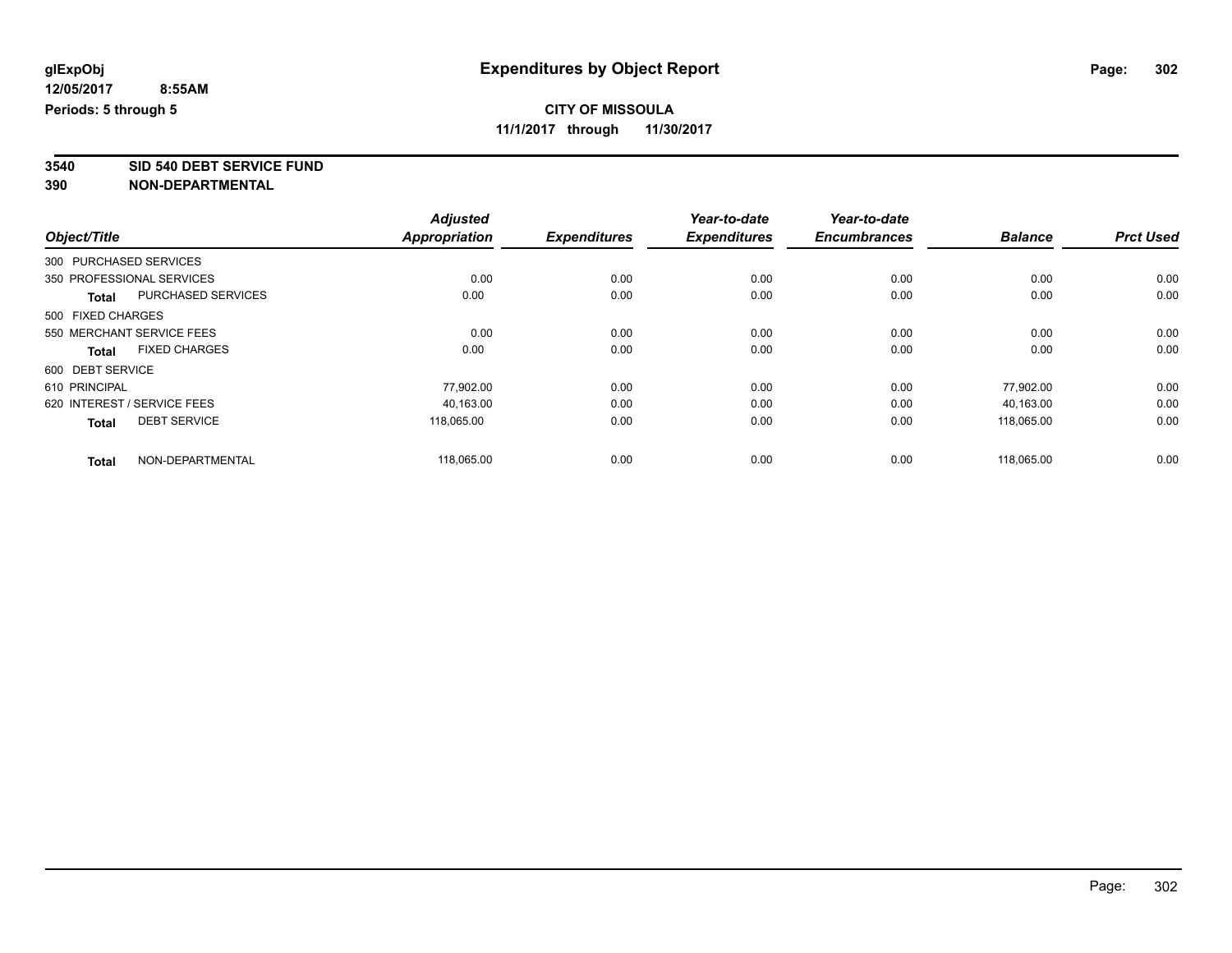#### **3540 SID 540 DEBT SERVICE FUND**

|                   |                             | <b>Adjusted</b>      |                     | Year-to-date        | Year-to-date        |                |                  |
|-------------------|-----------------------------|----------------------|---------------------|---------------------|---------------------|----------------|------------------|
| Object/Title      |                             | <b>Appropriation</b> | <b>Expenditures</b> | <b>Expenditures</b> | <b>Encumbrances</b> | <b>Balance</b> | <b>Prct Used</b> |
|                   | 300 PURCHASED SERVICES      |                      |                     |                     |                     |                |                  |
|                   | 350 PROFESSIONAL SERVICES   | 0.00                 | 0.00                | 0.00                | 0.00                | 0.00           | 0.00             |
| Total             | <b>PURCHASED SERVICES</b>   | 0.00                 | 0.00                | 0.00                | 0.00                | 0.00           | 0.00             |
| 500 FIXED CHARGES |                             |                      |                     |                     |                     |                |                  |
|                   | 550 MERCHANT SERVICE FEES   | 0.00                 | 0.00                | 0.00                | 0.00                | 0.00           | 0.00             |
| <b>Total</b>      | <b>FIXED CHARGES</b>        | 0.00                 | 0.00                | 0.00                | 0.00                | 0.00           | 0.00             |
| 600 DEBT SERVICE  |                             |                      |                     |                     |                     |                |                  |
| 610 PRINCIPAL     |                             | 77,902.00            | 0.00                | 0.00                | 0.00                | 77,902.00      | 0.00             |
|                   | 620 INTEREST / SERVICE FEES | 40.163.00            | 0.00                | 0.00                | 0.00                | 40.163.00      | 0.00             |
| <b>Total</b>      | <b>DEBT SERVICE</b>         | 118,065.00           | 0.00                | 0.00                | 0.00                | 118,065.00     | 0.00             |
| <b>Total</b>      | SID 540 DEBT SERVICE FUND   | 118.065.00           | 0.00                | 0.00                | 0.00                | 118.065.00     | 0.00             |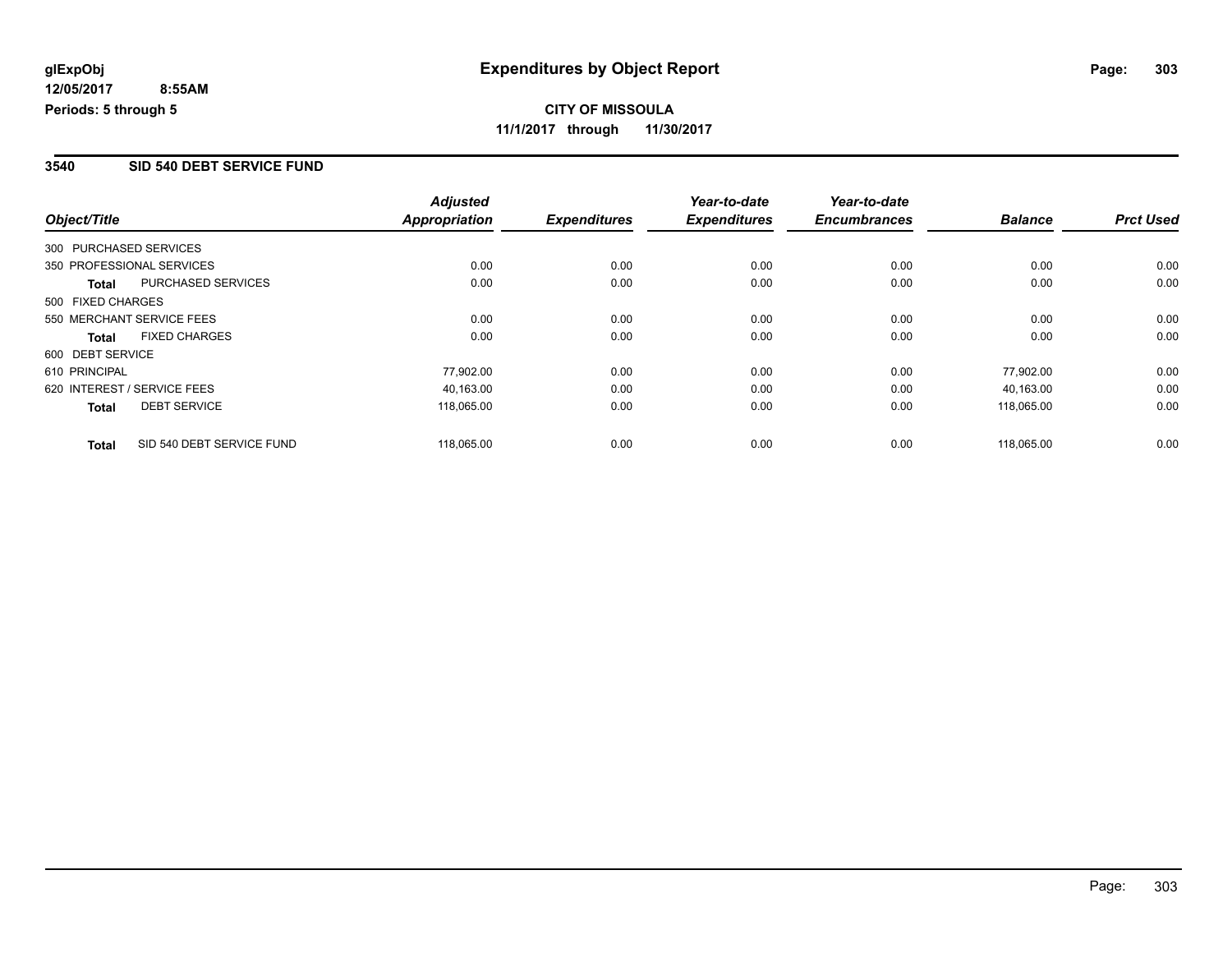# **3541 SID 541 DEBT SERVICE**

|                                      | <b>Adjusted</b>      | <b>Expenditures</b> | Year-to-date<br><b>Expenditures</b> | Year-to-date<br><b>Encumbrances</b> | <b>Balance</b> | <b>Prct Used</b> |
|--------------------------------------|----------------------|---------------------|-------------------------------------|-------------------------------------|----------------|------------------|
| Object/Title                         | <b>Appropriation</b> |                     |                                     |                                     |                |                  |
| 500 FIXED CHARGES                    |                      |                     |                                     |                                     |                |                  |
| 550 MERCHANT SERVICE FEES            | 350.00               | 0.00                | 0.00                                | 0.00                                | 350.00         | 0.00             |
| <b>FIXED CHARGES</b><br><b>Total</b> | 350.00               | 0.00                | 0.00                                | 0.00                                | 350.00         | 0.00             |
| 600 DEBT SERVICE                     |                      |                     |                                     |                                     |                |                  |
| 610 PRINCIPAL                        | 35,000.00            | 0.00                | 0.00                                | 0.00                                | 35,000.00      | 0.00             |
| 620 INTEREST / SERVICE FEES          | 26.568.00            | 0.00                | 300.00                              | 0.00                                | 26.268.00      | 1.13             |
| <b>DEBT SERVICE</b><br><b>Total</b>  | 61,568.00            | 0.00                | 300.00                              | 0.00                                | 61.268.00      | 0.49             |
| NON-DEPARTMENTAL<br><b>Total</b>     | 61.918.00            | 0.00                | 300.00                              | 0.00                                | 61.618.00      | 0.48             |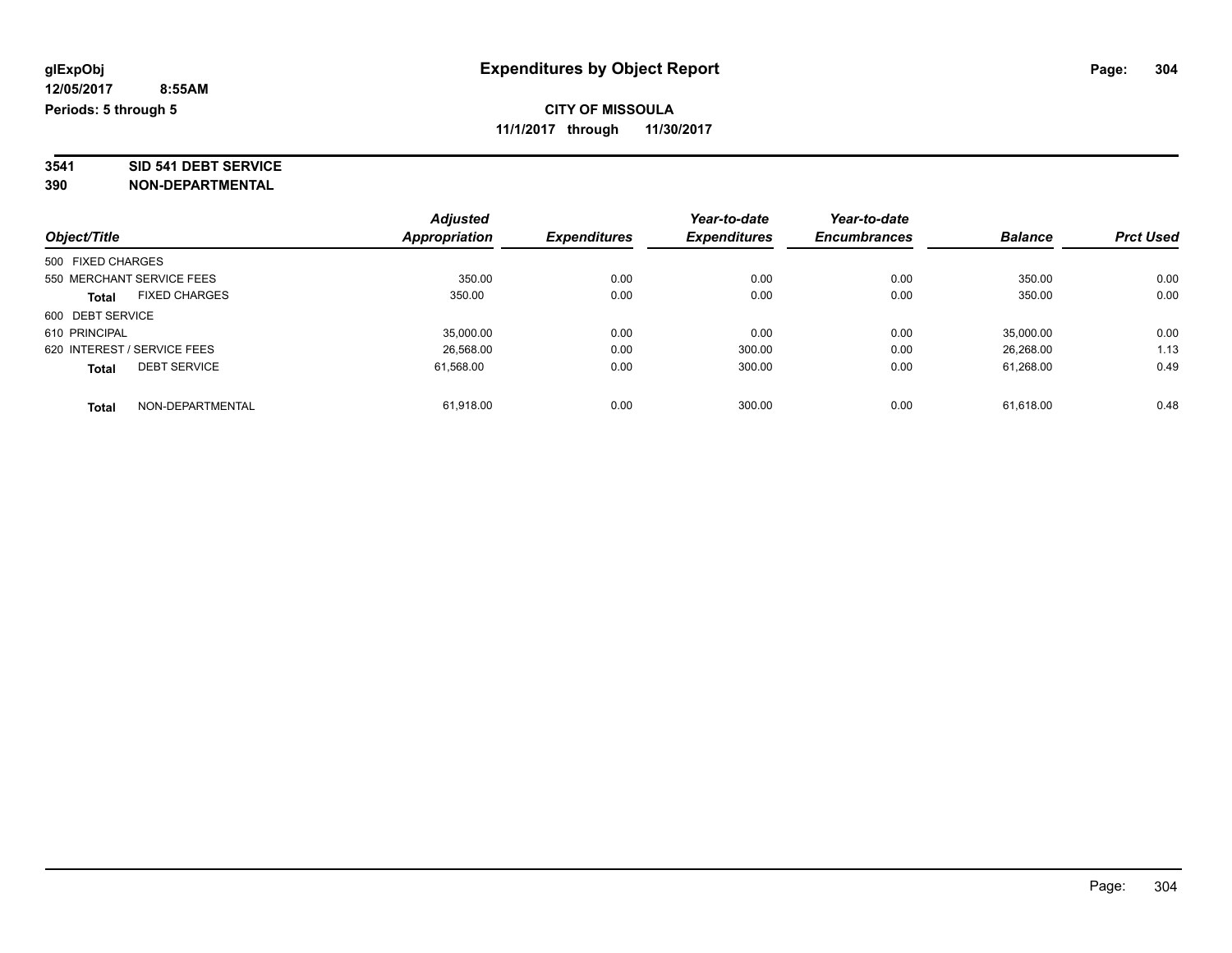#### **3541 SID 541 DEBT SERVICE**

| Object/Title                         | <b>Adjusted</b><br>Appropriation | <b>Expenditures</b> | Year-to-date<br><b>Expenditures</b> | Year-to-date<br><b>Encumbrances</b> | <b>Balance</b> | <b>Prct Used</b> |
|--------------------------------------|----------------------------------|---------------------|-------------------------------------|-------------------------------------|----------------|------------------|
| 500 FIXED CHARGES                    |                                  |                     |                                     |                                     |                |                  |
| 550 MERCHANT SERVICE FEES            | 350.00                           | 0.00                | 0.00                                | 0.00                                | 350.00         | 0.00             |
| <b>FIXED CHARGES</b><br><b>Total</b> | 350.00                           | 0.00                | 0.00                                | 0.00                                | 350.00         | 0.00             |
| 600 DEBT SERVICE                     |                                  |                     |                                     |                                     |                |                  |
| 610 PRINCIPAL                        | 35,000.00                        | 0.00                | 0.00                                | 0.00                                | 35,000.00      | 0.00             |
| 620 INTEREST / SERVICE FEES          | 26,568.00                        | 0.00                | 300.00                              | 0.00                                | 26,268.00      | 1.13             |
| <b>DEBT SERVICE</b><br><b>Total</b>  | 61,568.00                        | 0.00                | 300.00                              | 0.00                                | 61.268.00      | 0.49             |
| SID 541 DEBT SERVICE<br><b>Total</b> | 61.918.00                        | 0.00                | 300.00                              | 0.00                                | 61.618.00      | 0.48             |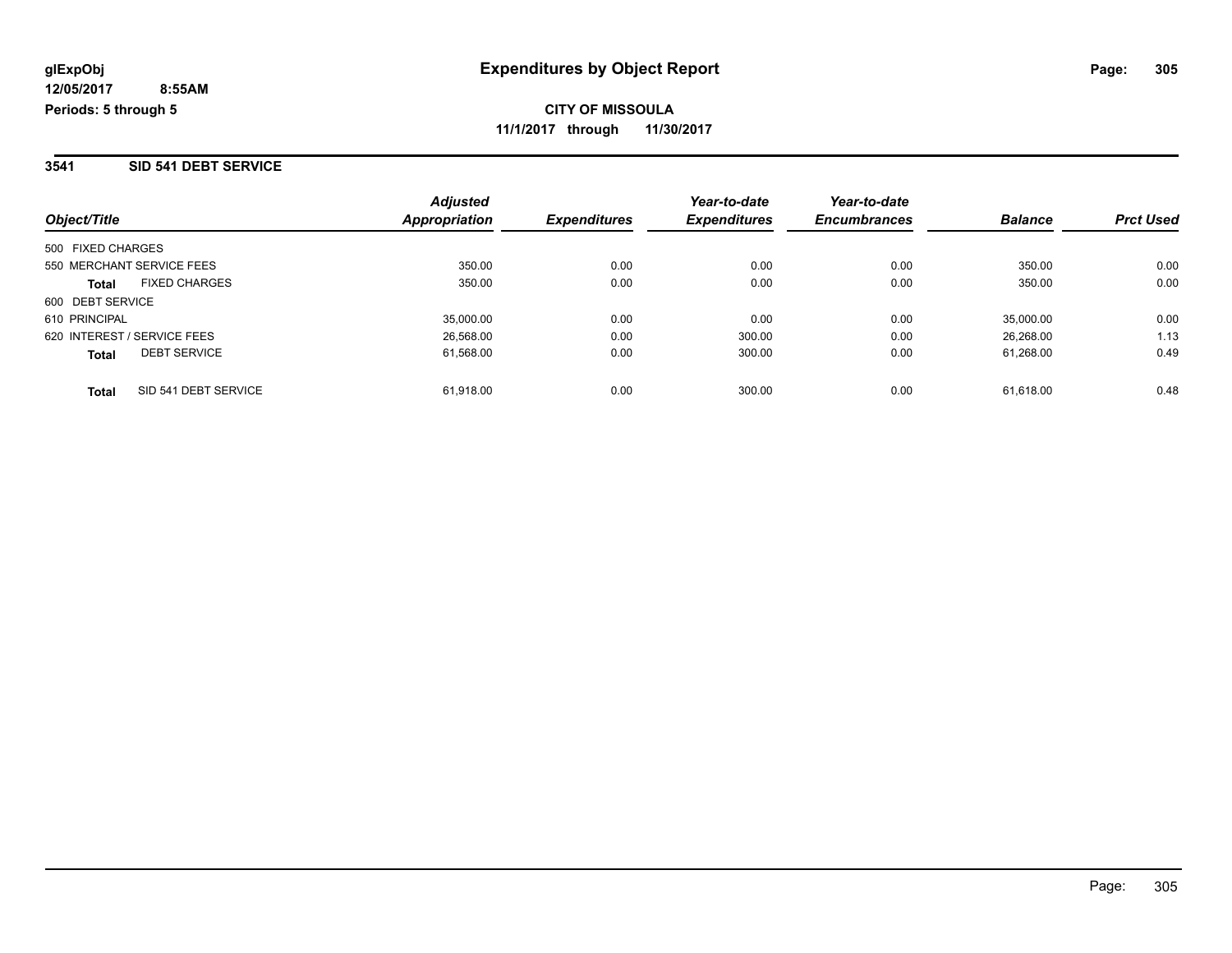# **3543 SID 543 DEBT SERVICE**

|                                     |                      | <b>Adjusted</b> |                     | Year-to-date        | Year-to-date        |                |                  |
|-------------------------------------|----------------------|-----------------|---------------------|---------------------|---------------------|----------------|------------------|
| Object/Title                        |                      | Appropriation   | <b>Expenditures</b> | <b>Expenditures</b> | <b>Encumbrances</b> | <b>Balance</b> | <b>Prct Used</b> |
| 500 FIXED CHARGES                   |                      |                 |                     |                     |                     |                |                  |
| 550 MERCHANT SERVICE FEES           |                      | 0.00            | 0.00                | 0.00                | 0.00                | 0.00           | 0.00             |
| <b>Total</b>                        | <b>FIXED CHARGES</b> | 0.00            | 0.00                | 0.00                | 0.00                | 0.00           | 0.00             |
| 600 DEBT SERVICE                    |                      |                 |                     |                     |                     |                |                  |
| 610 PRINCIPAL                       |                      | 0.00            | 0.00                | 0.00                | 0.00                | 0.00           | 0.00             |
| 620 INTEREST / SERVICE FEES         |                      | 0.00            | 0.00                | 0.00                | 0.00                | 0.00           | 0.00             |
| <b>DEBT SERVICE</b><br><b>Total</b> |                      | 0.00            | 0.00                | 0.00                | 0.00                | 0.00           | 0.00             |
| 800 OTHER OBJECTS                   |                      |                 |                     |                     |                     |                |                  |
| 820 TRANSFERS TO OTHER FUNDS        |                      | 0.00            | 0.00                | 0.00                | 0.00                | 0.00           | 0.00             |
| <b>Total</b>                        | OTHER OBJECTS        | 0.00            | 0.00                | 0.00                | 0.00                | 0.00           | 0.00             |
|                                     |                      |                 |                     |                     |                     |                |                  |
| <b>Total</b>                        | NON-DEPARTMENTAL     | 0.00            | 0.00                | 0.00                | 0.00                | 0.00           | 0.00             |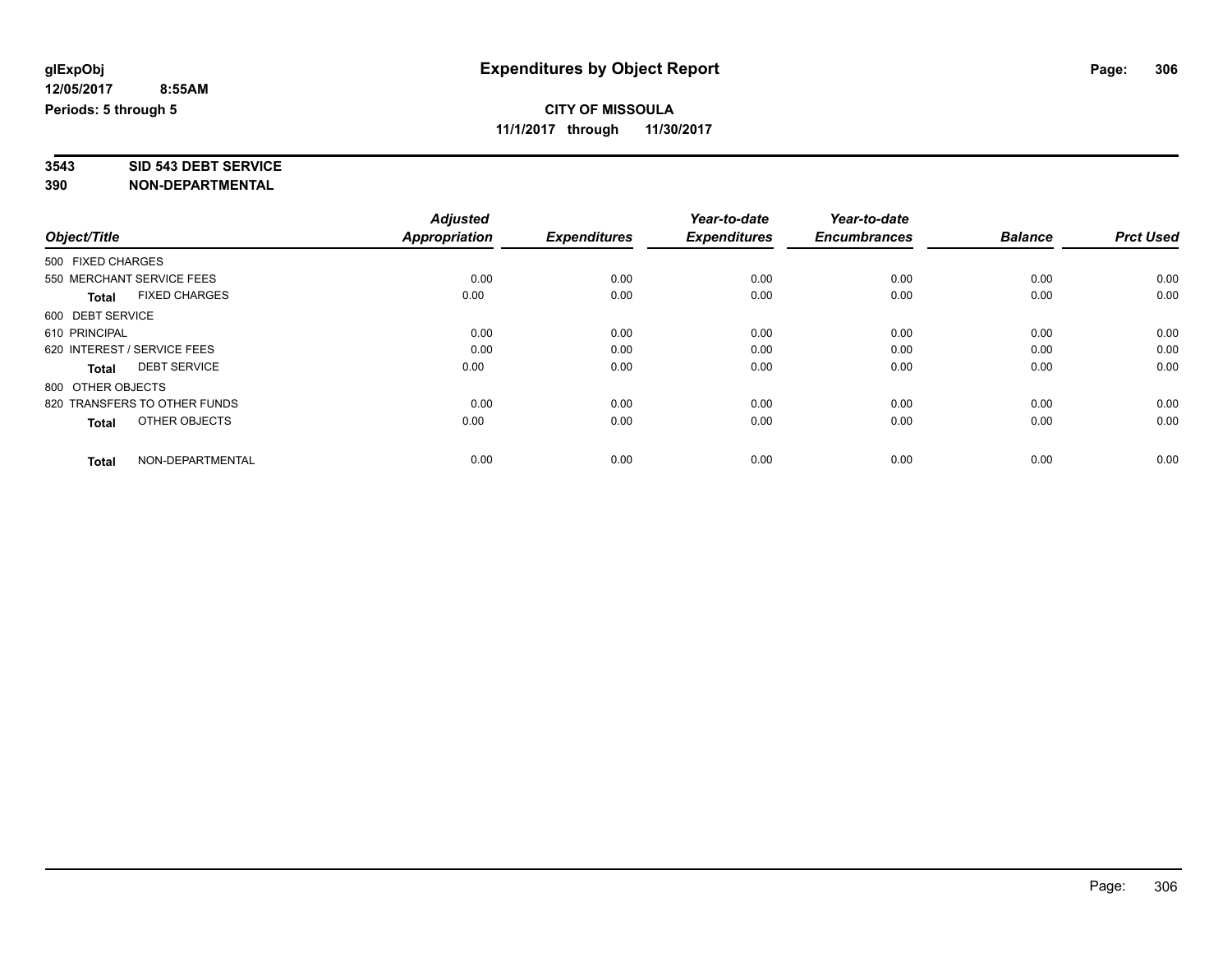#### **3543 SID 543 DEBT SERVICE**

|                              |                      | <b>Adjusted</b>      |                     | Year-to-date        | Year-to-date        |                |                  |
|------------------------------|----------------------|----------------------|---------------------|---------------------|---------------------|----------------|------------------|
| Object/Title                 |                      | <b>Appropriation</b> | <b>Expenditures</b> | <b>Expenditures</b> | <b>Encumbrances</b> | <b>Balance</b> | <b>Prct Used</b> |
| 500 FIXED CHARGES            |                      |                      |                     |                     |                     |                |                  |
| 550 MERCHANT SERVICE FEES    |                      | 0.00                 | 0.00                | 0.00                | 0.00                | 0.00           | 0.00             |
| <b>Total</b>                 | <b>FIXED CHARGES</b> | 0.00                 | 0.00                | 0.00                | 0.00                | 0.00           | 0.00             |
| 600 DEBT SERVICE             |                      |                      |                     |                     |                     |                |                  |
| 610 PRINCIPAL                |                      | 0.00                 | 0.00                | 0.00                | 0.00                | 0.00           | 0.00             |
| 620 INTEREST / SERVICE FEES  |                      | 0.00                 | 0.00                | 0.00                | 0.00                | 0.00           | 0.00             |
| Total                        | <b>DEBT SERVICE</b>  | 0.00                 | 0.00                | 0.00                | 0.00                | 0.00           | 0.00             |
| 800 OTHER OBJECTS            |                      |                      |                     |                     |                     |                |                  |
| 820 TRANSFERS TO OTHER FUNDS |                      | 0.00                 | 0.00                | 0.00                | 0.00                | 0.00           | 0.00             |
| Total                        | OTHER OBJECTS        | 0.00                 | 0.00                | 0.00                | 0.00                | 0.00           | 0.00             |
| <b>Total</b>                 | SID 543 DEBT SERVICE | 0.00                 | 0.00                | 0.00                | 0.00                | 0.00           | 0.00             |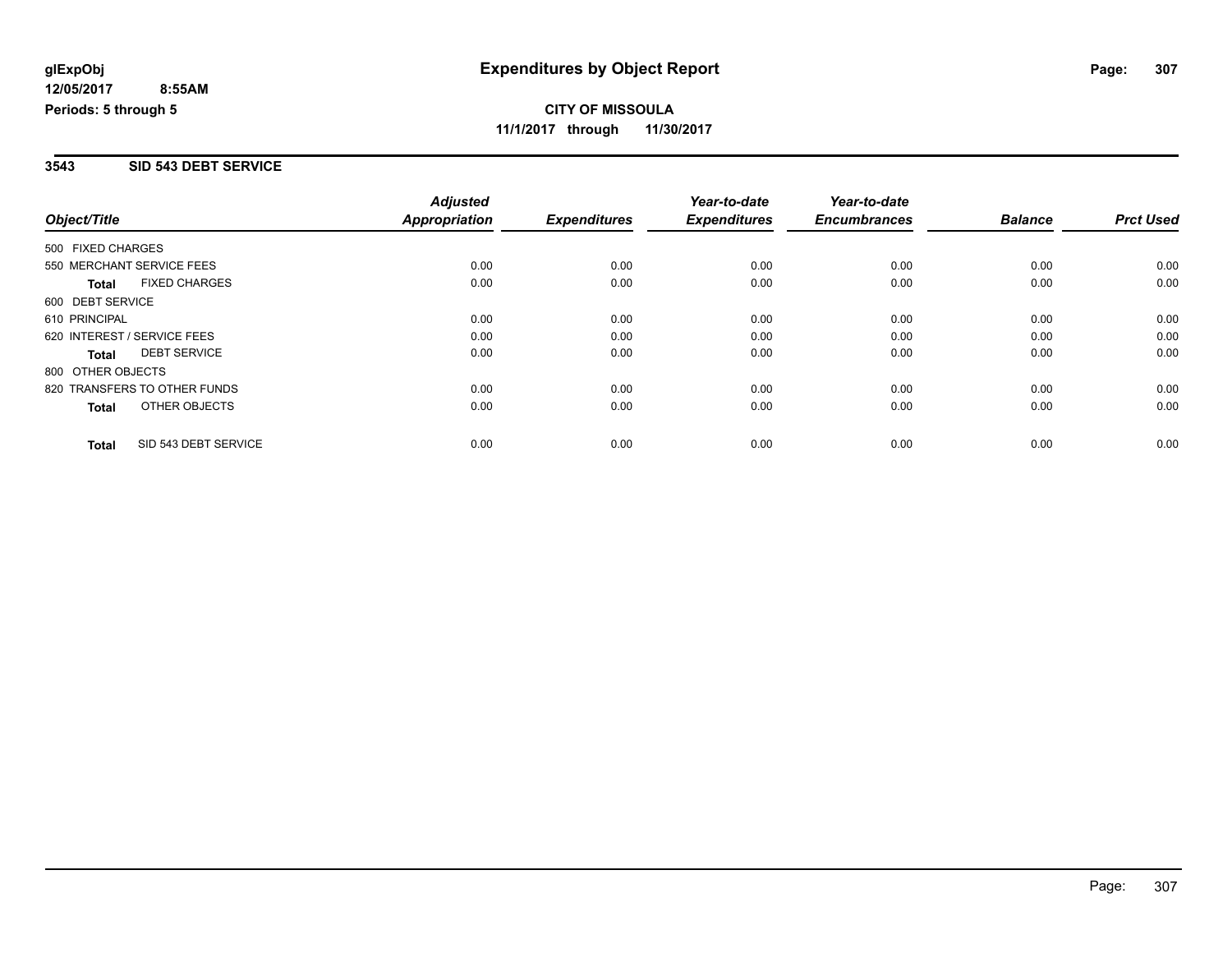**3544 SID 544 RATTLESNAKE DEBT SERVICE 390 NON-DEPARTMENTAL**

| Object/Title                |                     | <b>Adjusted</b><br>Appropriation | <b>Expenditures</b> | Year-to-date<br><b>Expenditures</b> | Year-to-date<br><b>Encumbrances</b> | <b>Balance</b> | <b>Prct Used</b> |
|-----------------------------|---------------------|----------------------------------|---------------------|-------------------------------------|-------------------------------------|----------------|------------------|
| 600 DEBT SERVICE            |                     |                                  |                     |                                     |                                     |                |                  |
| 610 PRINCIPAL               |                     | 92,500.00                        | 0.00                | 0.00                                | 0.00                                | 92,500.00      | 0.00             |
| 620 INTEREST / SERVICE FEES |                     | 49,008.00                        | 0.00                | 0.00                                | 0.00                                | 49.008.00      | 0.00             |
| <b>Total</b>                | <b>DEBT SERVICE</b> | 141.508.00                       | 0.00                | 0.00                                | 0.00                                | 141.508.00     | 0.00             |
| <b>Total</b>                | NON-DEPARTMENTAL    | 141,508.00                       | 0.00                | 0.00                                | 0.00                                | 141.508.00     | 0.00             |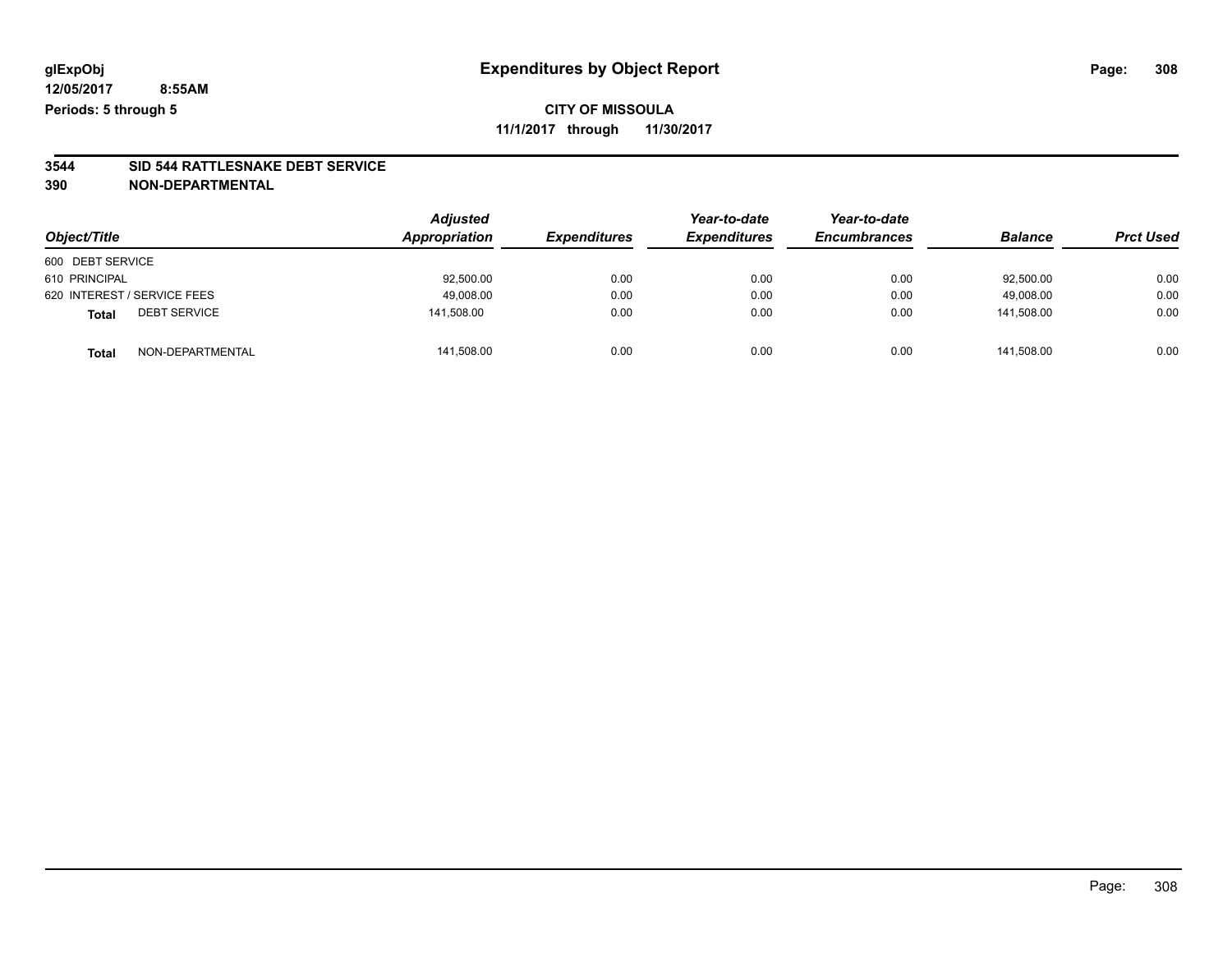#### **3544 SID 544 RATTLESNAKE DEBT SERVICE**

**550 SID 544 PROJECT**

| Object/Title                        | <b>Adjusted</b><br>Appropriation | <b>Expenditures</b> | Year-to-date<br><b>Expenditures</b> | Year-to-date<br><b>Encumbrances</b> | <b>Balance</b> | <b>Prct Used</b> |
|-------------------------------------|----------------------------------|---------------------|-------------------------------------|-------------------------------------|----------------|------------------|
| 600 DEBT SERVICE                    |                                  |                     |                                     |                                     |                |                  |
| 610 PRINCIPAL                       | 0.00                             | 0.00                | 0.00                                | 0.00                                | 0.00           | 0.00             |
| 620 INTEREST / SERVICE FEES         | 0.00                             | 0.00                | 0.00                                | 0.00                                | 0.00           | 0.00             |
| <b>DEBT SERVICE</b><br><b>Total</b> | 0.00                             | 0.00                | 0.00                                | 0.00                                | 0.00           | 0.00             |
| SID 544 PROJECT<br><b>Total</b>     | 0.00                             | 0.00                | 0.00                                | 0.00                                | 0.00           | 0.00             |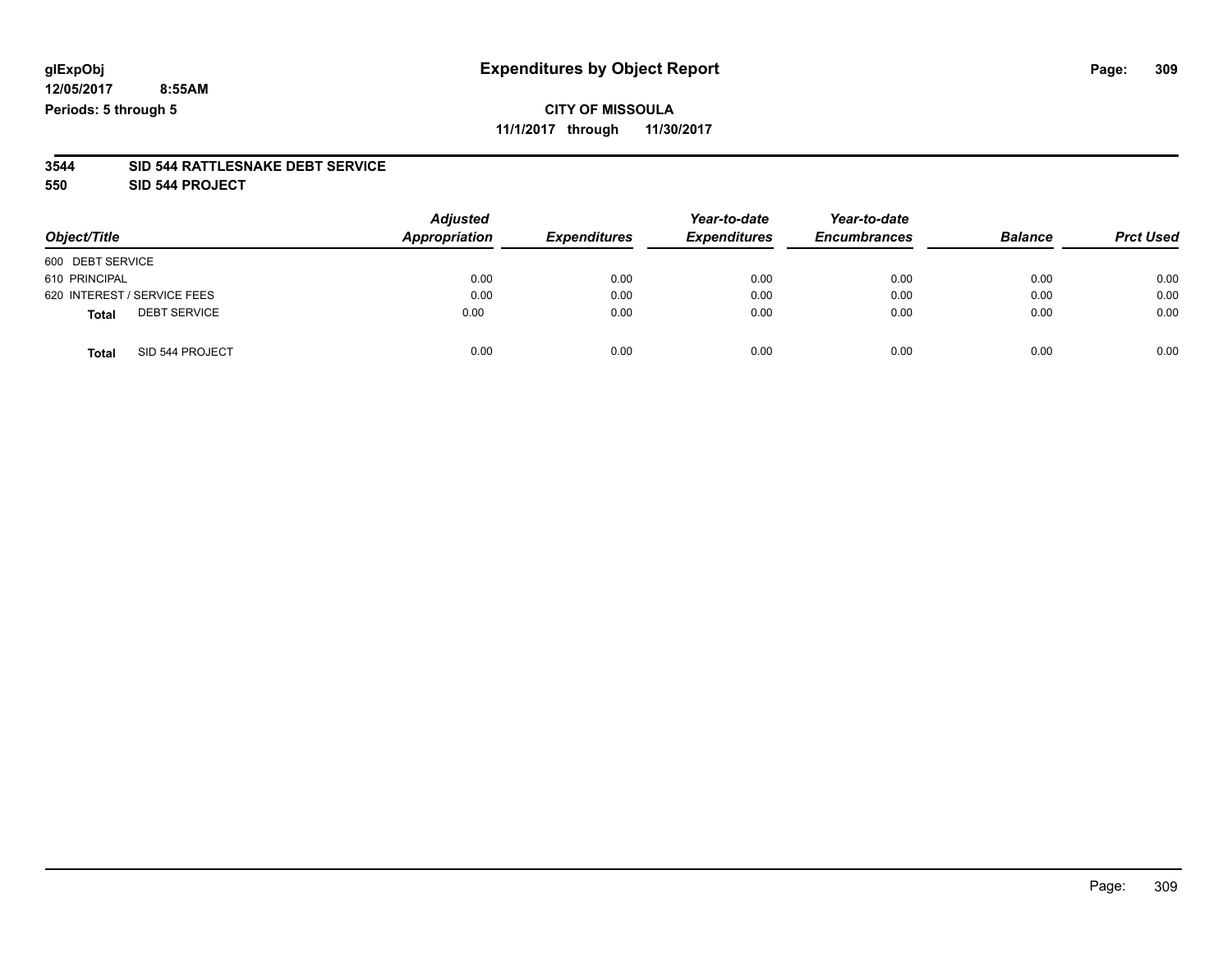## **CITY OF MISSOULA**

**11/1/2017 through 11/30/2017**

#### **3544 SID 544 RATTLESNAKE DEBT SERVICE**

**555 LOLO STREET PROJECT**

| Object/Title                |                            | <b>Adjusted</b>      | <b>Expenditures</b> | Year-to-date<br><b>Expenditures</b> | Year-to-date<br><b>Encumbrances</b> | <b>Balance</b> | <b>Prct Used</b> |
|-----------------------------|----------------------------|----------------------|---------------------|-------------------------------------|-------------------------------------|----------------|------------------|
|                             |                            | <b>Appropriation</b> |                     |                                     |                                     |                |                  |
| 500 FIXED CHARGES           |                            |                      |                     |                                     |                                     |                |                  |
| 550 MERCHANT SERVICE FEES   |                            | 0.00                 | 0.00                | 0.00                                | 0.00                                | 0.00           | 0.00             |
| <b>Total</b>                | <b>FIXED CHARGES</b>       | 0.00                 | 0.00                | 0.00                                | 0.00                                | 0.00           | 0.00             |
| 600 DEBT SERVICE            |                            |                      |                     |                                     |                                     |                |                  |
| 610 PRINCIPAL               |                            | 0.00                 | 0.00                | 0.00                                | 0.00                                | 0.00           | 0.00             |
| 620 INTEREST / SERVICE FEES |                            | 0.00                 | 0.00                | 0.00                                | 0.00                                | 0.00           | 0.00             |
| <b>Total</b>                | <b>DEBT SERVICE</b>        | 0.00                 | 0.00                | 0.00                                | 0.00                                | 0.00           | 0.00             |
| <b>Total</b>                | <b>LOLO STREET PROJECT</b> | 0.00                 | 0.00                | 0.00                                | 0.00                                | 0.00           | 0.00             |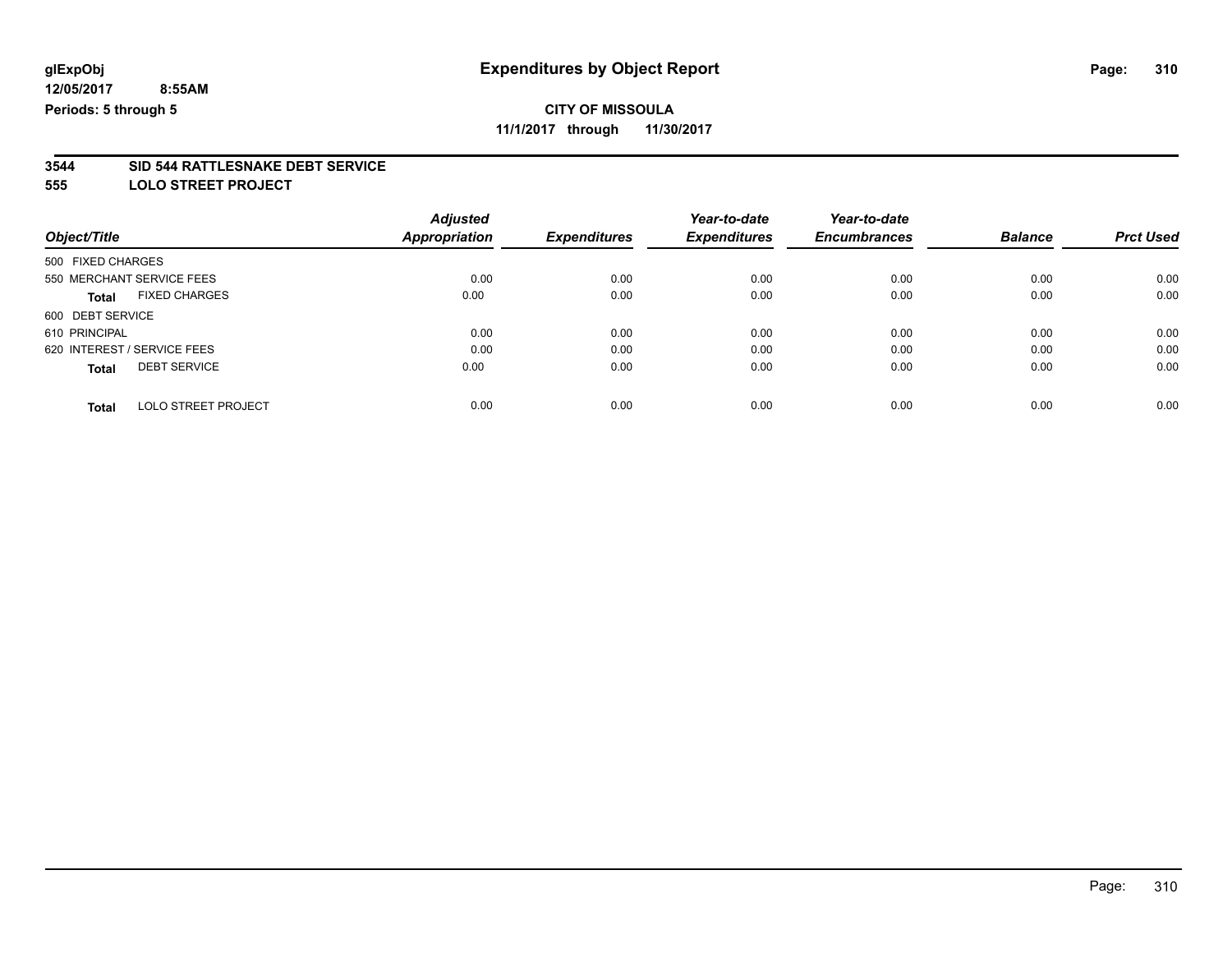**CITY OF MISSOULA 11/1/2017 through 11/30/2017**

#### **3544 SID 544 RATTLESNAKE DEBT SERVICE**

|                                                  | <b>Adjusted</b> | <b>Expenditures</b> | Year-to-date<br><b>Expenditures</b> | Year-to-date<br><b>Encumbrances</b> | <b>Balance</b> | <b>Prct Used</b> |
|--------------------------------------------------|-----------------|---------------------|-------------------------------------|-------------------------------------|----------------|------------------|
| Object/Title                                     | Appropriation   |                     |                                     |                                     |                |                  |
| 500 FIXED CHARGES                                |                 |                     |                                     |                                     |                |                  |
| 550 MERCHANT SERVICE FEES                        | 0.00            | 0.00                | 0.00                                | 0.00                                | 0.00           | 0.00             |
| <b>FIXED CHARGES</b><br><b>Total</b>             | 0.00            | 0.00                | 0.00                                | 0.00                                | 0.00           | 0.00             |
| 600 DEBT SERVICE                                 |                 |                     |                                     |                                     |                |                  |
| 610 PRINCIPAL                                    | 92.500.00       | 0.00                | 0.00                                | 0.00                                | 92.500.00      | 0.00             |
| 620 INTEREST / SERVICE FEES                      | 49,008.00       | 0.00                | 0.00                                | 0.00                                | 49,008.00      | 0.00             |
| <b>DEBT SERVICE</b><br><b>Total</b>              | 141,508.00      | 0.00                | 0.00                                | 0.00                                | 141,508.00     | 0.00             |
| SID 544 RATTLESNAKE DEBT SERVICE<br><b>Total</b> | 141.508.00      | 0.00                | 0.00                                | 0.00                                | 141.508.00     | 0.00             |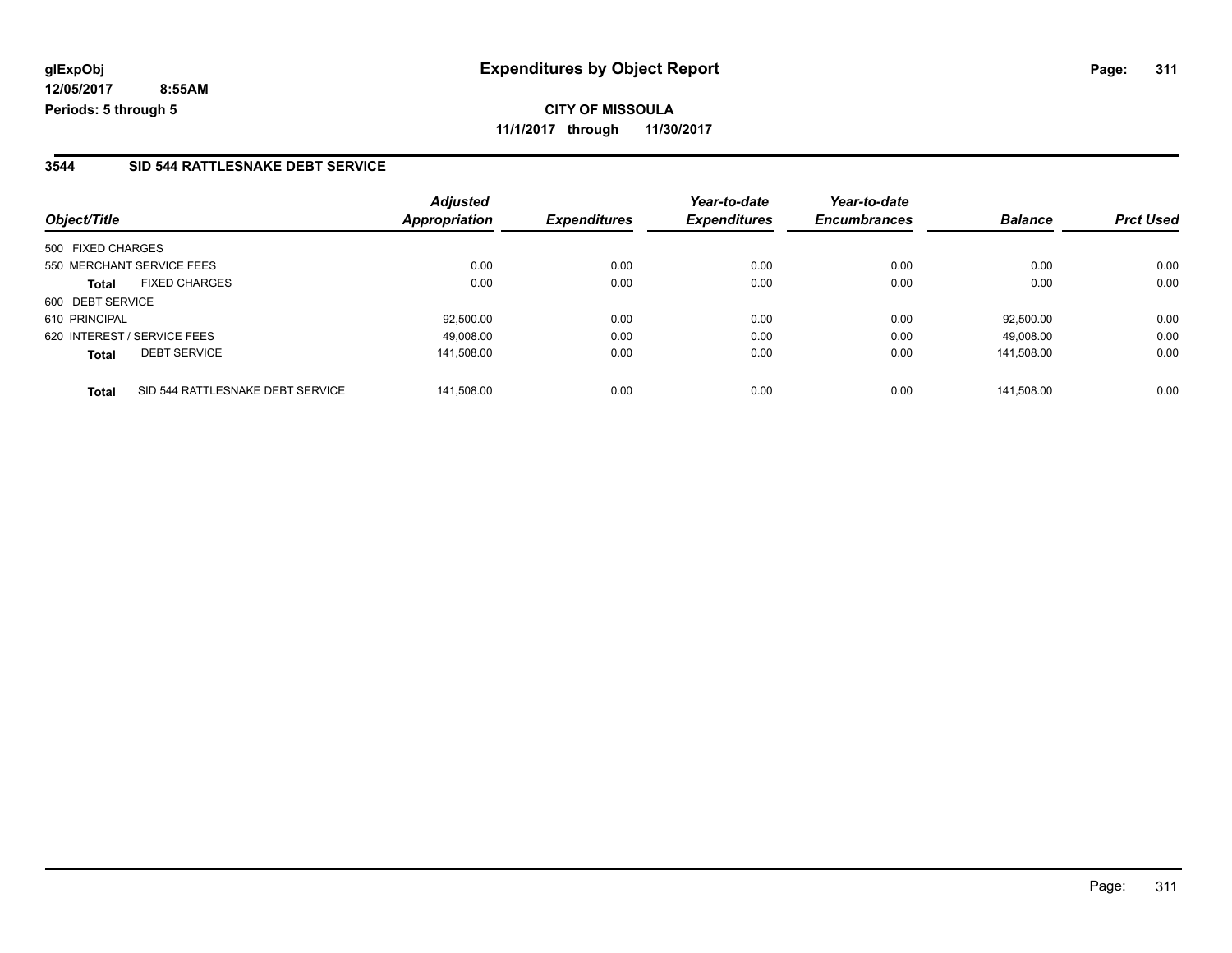# **3545 SID 545 DEBT SERVICE**

|                                      | <b>Adjusted</b><br>Appropriation |                     | Year-to-date<br><b>Expenditures</b> | Year-to-date<br><b>Encumbrances</b> | <b>Balance</b> | <b>Prct Used</b> |
|--------------------------------------|----------------------------------|---------------------|-------------------------------------|-------------------------------------|----------------|------------------|
| Object/Title                         |                                  | <b>Expenditures</b> |                                     |                                     |                |                  |
| 500 FIXED CHARGES                    |                                  |                     |                                     |                                     |                |                  |
| 550 MERCHANT SERVICE FEES            | 0.00                             | 0.00                | 0.00                                | 0.00                                | 0.00           | 0.00             |
| <b>FIXED CHARGES</b><br><b>Total</b> | 0.00                             | 0.00                | 0.00                                | 0.00                                | 0.00           | 0.00             |
| 600 DEBT SERVICE                     |                                  |                     |                                     |                                     |                |                  |
| 610 PRINCIPAL                        | 0.00                             | 0.00                | 0.00                                | 0.00                                | 0.00           | 0.00             |
| 620 INTEREST / SERVICE FEES          | 0.00                             | 0.00                | 0.00                                | 0.00                                | 0.00           | 0.00             |
| <b>DEBT SERVICE</b><br><b>Total</b>  | 0.00                             | 0.00                | 0.00                                | 0.00                                | 0.00           | 0.00             |
| 800 OTHER OBJECTS                    |                                  |                     |                                     |                                     |                |                  |
| 820 TRANSFERS TO OTHER FUNDS         | 0.00                             | 0.00                | 0.00                                | 0.00                                | 0.00           | 0.00             |
| OTHER OBJECTS<br><b>Total</b>        | 0.00                             | 0.00                | 0.00                                | 0.00                                | 0.00           | 0.00             |
|                                      |                                  |                     |                                     |                                     |                |                  |
| NON-DEPARTMENTAL<br><b>Total</b>     | 0.00                             | 0.00                | 0.00                                | 0.00                                | 0.00           | 0.00             |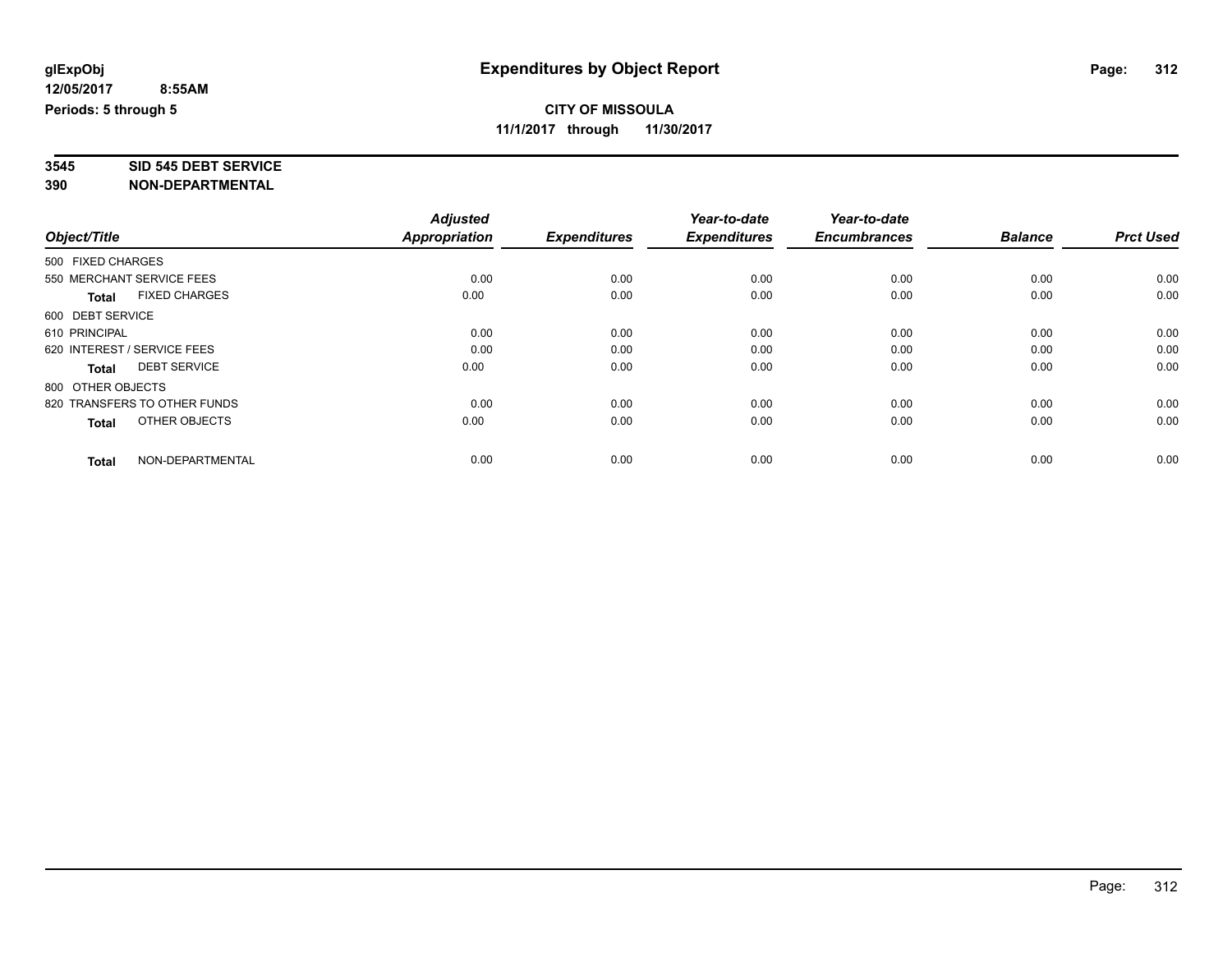#### **3545 SID 545 DEBT SERVICE**

|                              |                      | <b>Adjusted</b>      |                     | Year-to-date        | Year-to-date        |                |                  |
|------------------------------|----------------------|----------------------|---------------------|---------------------|---------------------|----------------|------------------|
| Object/Title                 |                      | <b>Appropriation</b> | <b>Expenditures</b> | <b>Expenditures</b> | <b>Encumbrances</b> | <b>Balance</b> | <b>Prct Used</b> |
| 500 FIXED CHARGES            |                      |                      |                     |                     |                     |                |                  |
| 550 MERCHANT SERVICE FEES    |                      | 0.00                 | 0.00                | 0.00                | 0.00                | 0.00           | 0.00             |
| <b>Total</b>                 | <b>FIXED CHARGES</b> | 0.00                 | 0.00                | 0.00                | 0.00                | 0.00           | 0.00             |
| 600 DEBT SERVICE             |                      |                      |                     |                     |                     |                |                  |
| 610 PRINCIPAL                |                      | 0.00                 | 0.00                | 0.00                | 0.00                | 0.00           | 0.00             |
| 620 INTEREST / SERVICE FEES  |                      | 0.00                 | 0.00                | 0.00                | 0.00                | 0.00           | 0.00             |
| Total                        | <b>DEBT SERVICE</b>  | 0.00                 | 0.00                | 0.00                | 0.00                | 0.00           | 0.00             |
| 800 OTHER OBJECTS            |                      |                      |                     |                     |                     |                |                  |
| 820 TRANSFERS TO OTHER FUNDS |                      | 0.00                 | 0.00                | 0.00                | 0.00                | 0.00           | 0.00             |
| Total                        | OTHER OBJECTS        | 0.00                 | 0.00                | 0.00                | 0.00                | 0.00           | 0.00             |
| <b>Total</b>                 | SID 545 DEBT SERVICE | 0.00                 | 0.00                | 0.00                | 0.00                | 0.00           | 0.00             |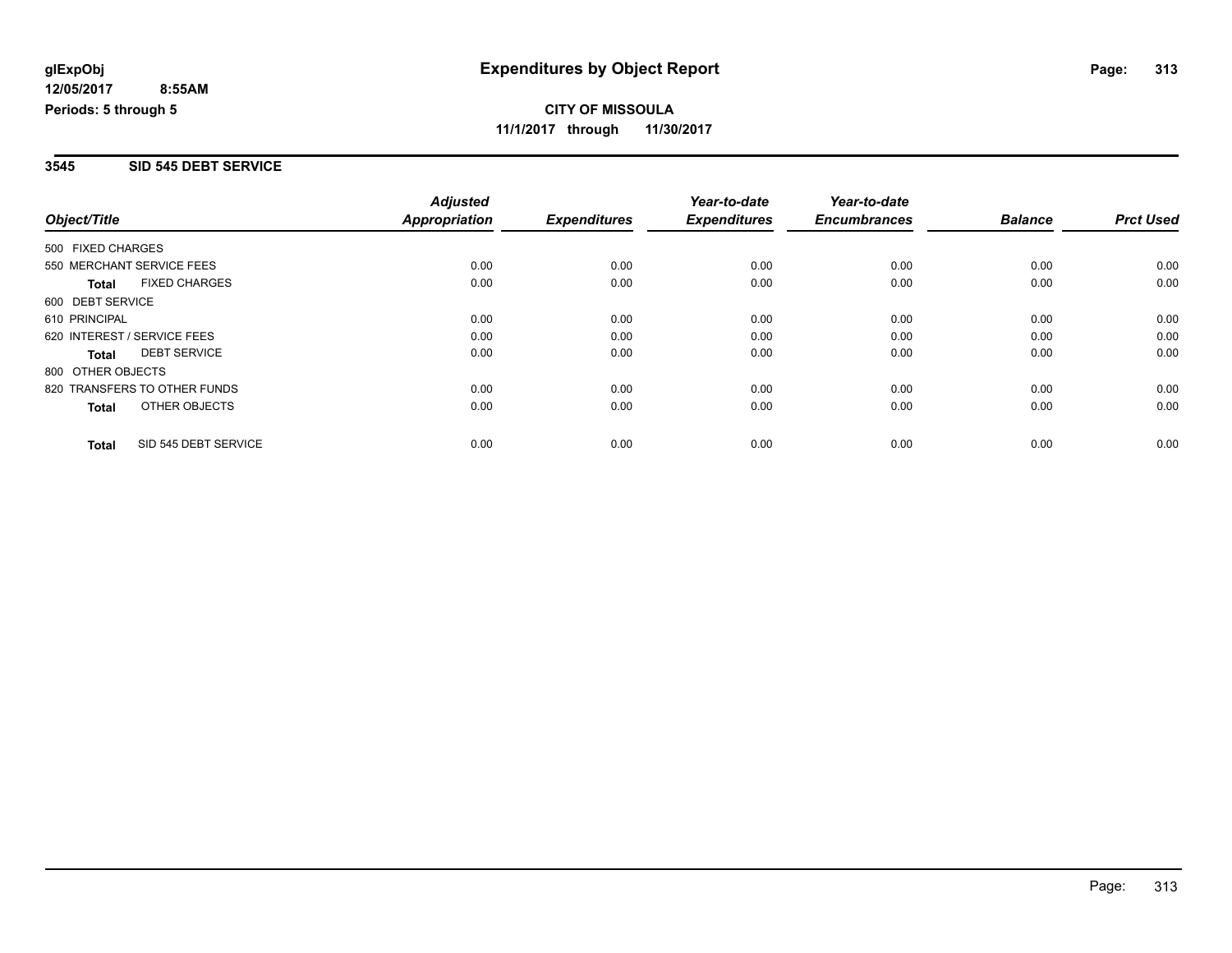# **3546 SID 546 DEBT SERVICE**

|                   |                              | <b>Adjusted</b> |                     | Year-to-date        | Year-to-date        |                |                  |
|-------------------|------------------------------|-----------------|---------------------|---------------------|---------------------|----------------|------------------|
| Object/Title      |                              | Appropriation   | <b>Expenditures</b> | <b>Expenditures</b> | <b>Encumbrances</b> | <b>Balance</b> | <b>Prct Used</b> |
| 500 FIXED CHARGES |                              |                 |                     |                     |                     |                |                  |
|                   | 550 MERCHANT SERVICE FEES    | 0.00            | 0.00                | 0.00                | 0.00                | 0.00           | 0.00             |
| <b>Total</b>      | <b>FIXED CHARGES</b>         | 0.00            | 0.00                | 0.00                | 0.00                | 0.00           | 0.00             |
| 600 DEBT SERVICE  |                              |                 |                     |                     |                     |                |                  |
| 610 PRINCIPAL     |                              | 0.00            | 0.00                | 0.00                | 0.00                | 0.00           | 0.00             |
|                   | 620 INTEREST / SERVICE FEES  | 0.00            | 0.00                | 0.00                | 0.00                | 0.00           | 0.00             |
| <b>Total</b>      | <b>DEBT SERVICE</b>          | 0.00            | 0.00                | 0.00                | 0.00                | 0.00           | 0.00             |
| 800 OTHER OBJECTS |                              |                 |                     |                     |                     |                |                  |
|                   | 820 TRANSFERS TO OTHER FUNDS | 0.00            | 0.00                | 0.00                | 0.00                | 0.00           | 0.00             |
| <b>Total</b>      | OTHER OBJECTS                | 0.00            | 0.00                | 0.00                | 0.00                | 0.00           | 0.00             |
|                   |                              |                 |                     |                     |                     |                |                  |
| <b>Total</b>      | NON-DEPARTMENTAL             | 0.00            | 0.00                | 0.00                | 0.00                | 0.00           | 0.00             |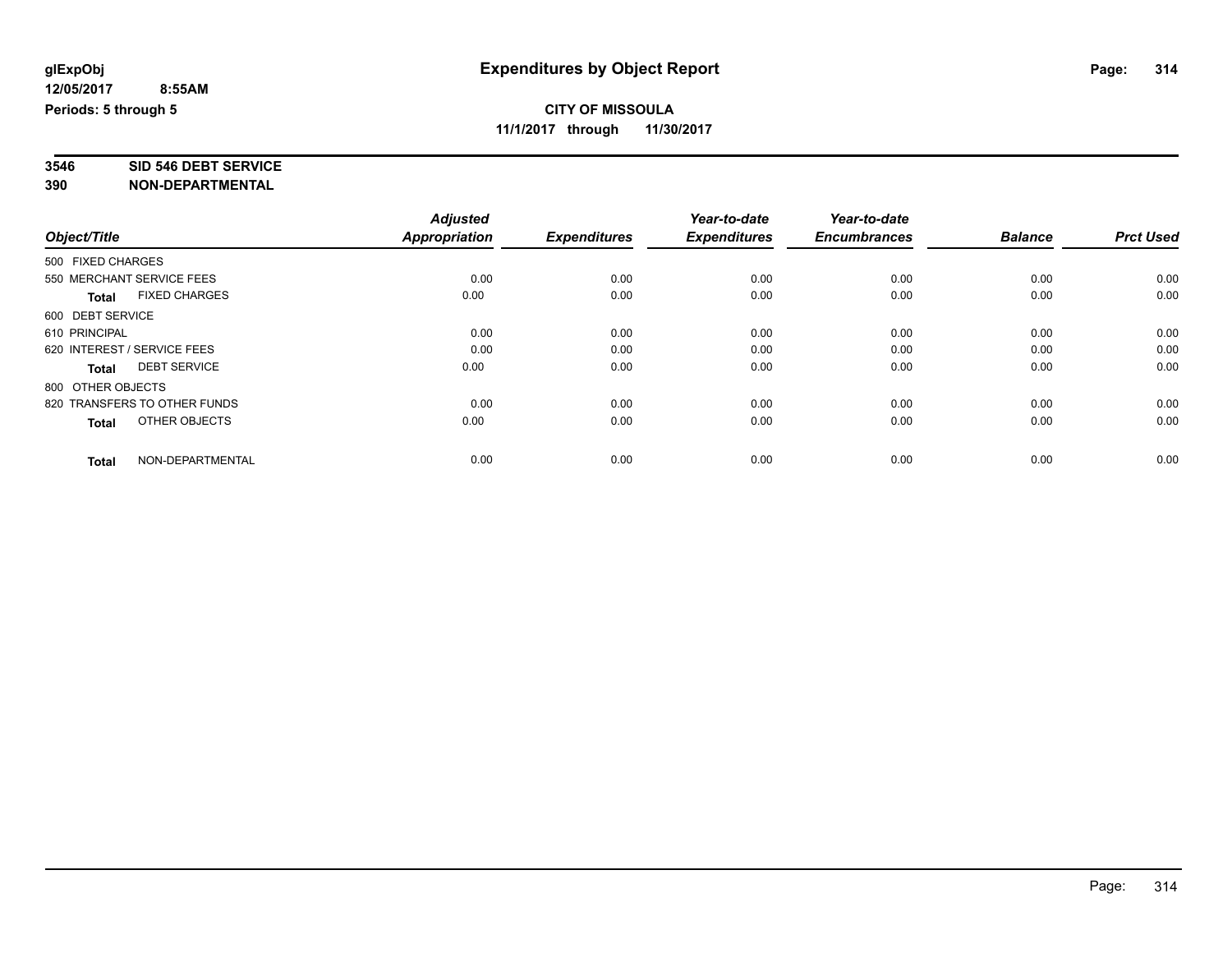#### **3546 SID 546 DEBT SERVICE**

|                              |                      | <b>Adjusted</b>      |                     | Year-to-date        | Year-to-date        |                |                  |
|------------------------------|----------------------|----------------------|---------------------|---------------------|---------------------|----------------|------------------|
| Object/Title                 |                      | <b>Appropriation</b> | <b>Expenditures</b> | <b>Expenditures</b> | <b>Encumbrances</b> | <b>Balance</b> | <b>Prct Used</b> |
| 500 FIXED CHARGES            |                      |                      |                     |                     |                     |                |                  |
| 550 MERCHANT SERVICE FEES    |                      | 0.00                 | 0.00                | 0.00                | 0.00                | 0.00           | 0.00             |
| <b>Total</b>                 | <b>FIXED CHARGES</b> | 0.00                 | 0.00                | 0.00                | 0.00                | 0.00           | 0.00             |
| 600 DEBT SERVICE             |                      |                      |                     |                     |                     |                |                  |
| 610 PRINCIPAL                |                      | 0.00                 | 0.00                | 0.00                | 0.00                | 0.00           | 0.00             |
| 620 INTEREST / SERVICE FEES  |                      | 0.00                 | 0.00                | 0.00                | 0.00                | 0.00           | 0.00             |
| Total                        | <b>DEBT SERVICE</b>  | 0.00                 | 0.00                | 0.00                | 0.00                | 0.00           | 0.00             |
| 800 OTHER OBJECTS            |                      |                      |                     |                     |                     |                |                  |
| 820 TRANSFERS TO OTHER FUNDS |                      | 0.00                 | 0.00                | 0.00                | 0.00                | 0.00           | 0.00             |
| Total                        | OTHER OBJECTS        | 0.00                 | 0.00                | 0.00                | 0.00                | 0.00           | 0.00             |
| <b>Total</b>                 | SID 546 DEBT SERVICE | 0.00                 | 0.00                | 0.00                | 0.00                | 0.00           | 0.00             |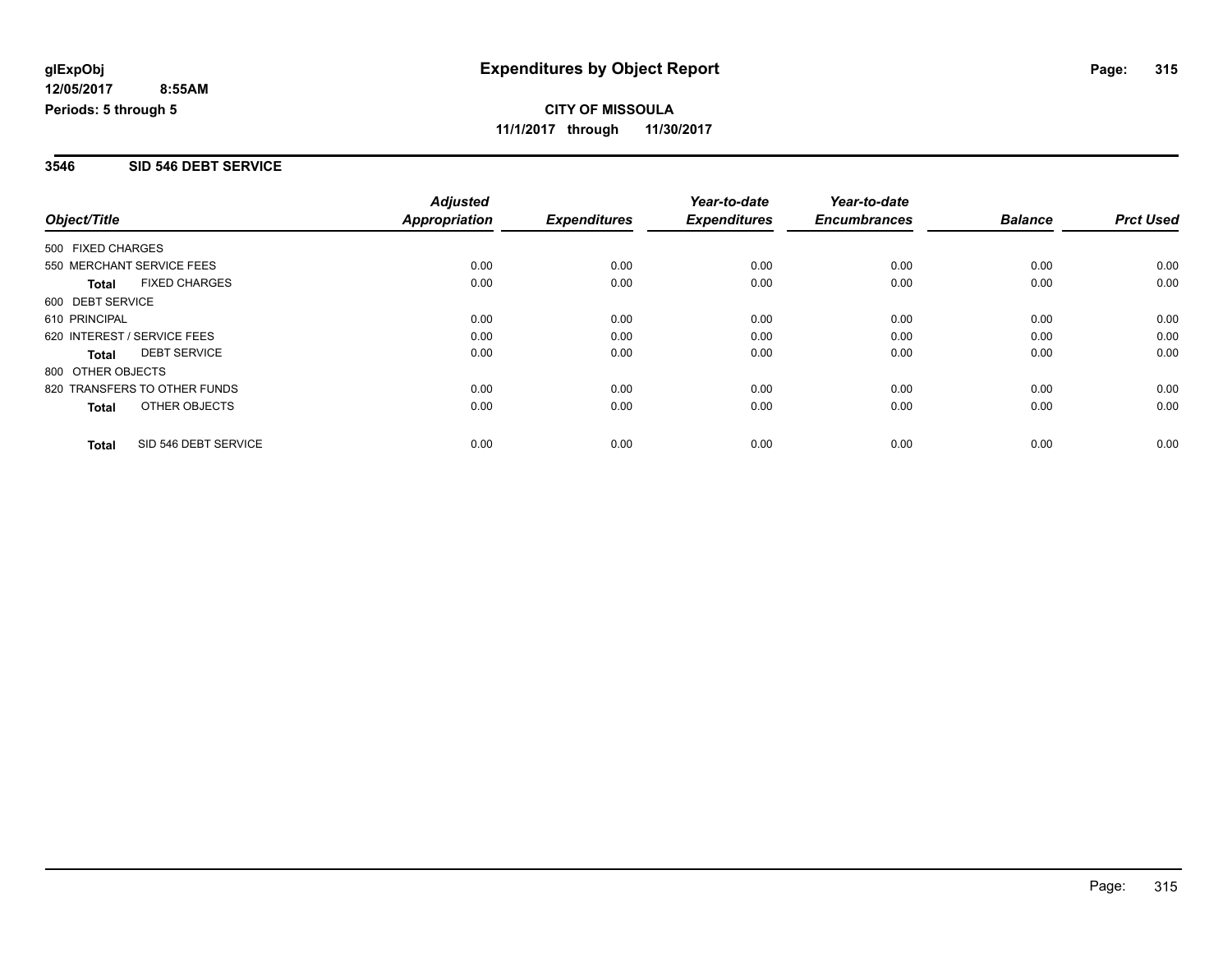**3548 SID 548-5TH, 6TH & ARTHUR**

|                   |                             | <b>Adjusted</b> |                     | Year-to-date        | Year-to-date        |                |                  |
|-------------------|-----------------------------|-----------------|---------------------|---------------------|---------------------|----------------|------------------|
| Object/Title      |                             | Appropriation   | <b>Expenditures</b> | <b>Expenditures</b> | <b>Encumbrances</b> | <b>Balance</b> | <b>Prct Used</b> |
| 500 FIXED CHARGES |                             |                 |                     |                     |                     |                |                  |
|                   | 550 MERCHANT SERVICE FEES   | 0.00            | 0.00                | 0.00                | 0.00                | 0.00           | 0.00             |
| <b>Total</b>      | <b>FIXED CHARGES</b>        | 0.00            | 0.00                | 0.00                | 0.00                | 0.00           | 0.00             |
| 600 DEBT SERVICE  |                             |                 |                     |                     |                     |                |                  |
| 610 PRINCIPAL     |                             | 68,625.00       | 0.00                | 0.00                | 0.00                | 68.625.00      | 0.00             |
|                   | 620 INTEREST / SERVICE FEES | 41,625.00       | 0.00                | 350.00              | 0.00                | 41.275.00      | 0.84             |
| <b>Total</b>      | <b>DEBT SERVICE</b>         | 110.250.00      | 0.00                | 350.00              | 0.00                | 109.900.00     | 0.32             |
| <b>Total</b>      | NON-DEPARTMENTAL            | 110.250.00      | 0.00                | 350.00              | 0.00                | 109.900.00     | 0.32             |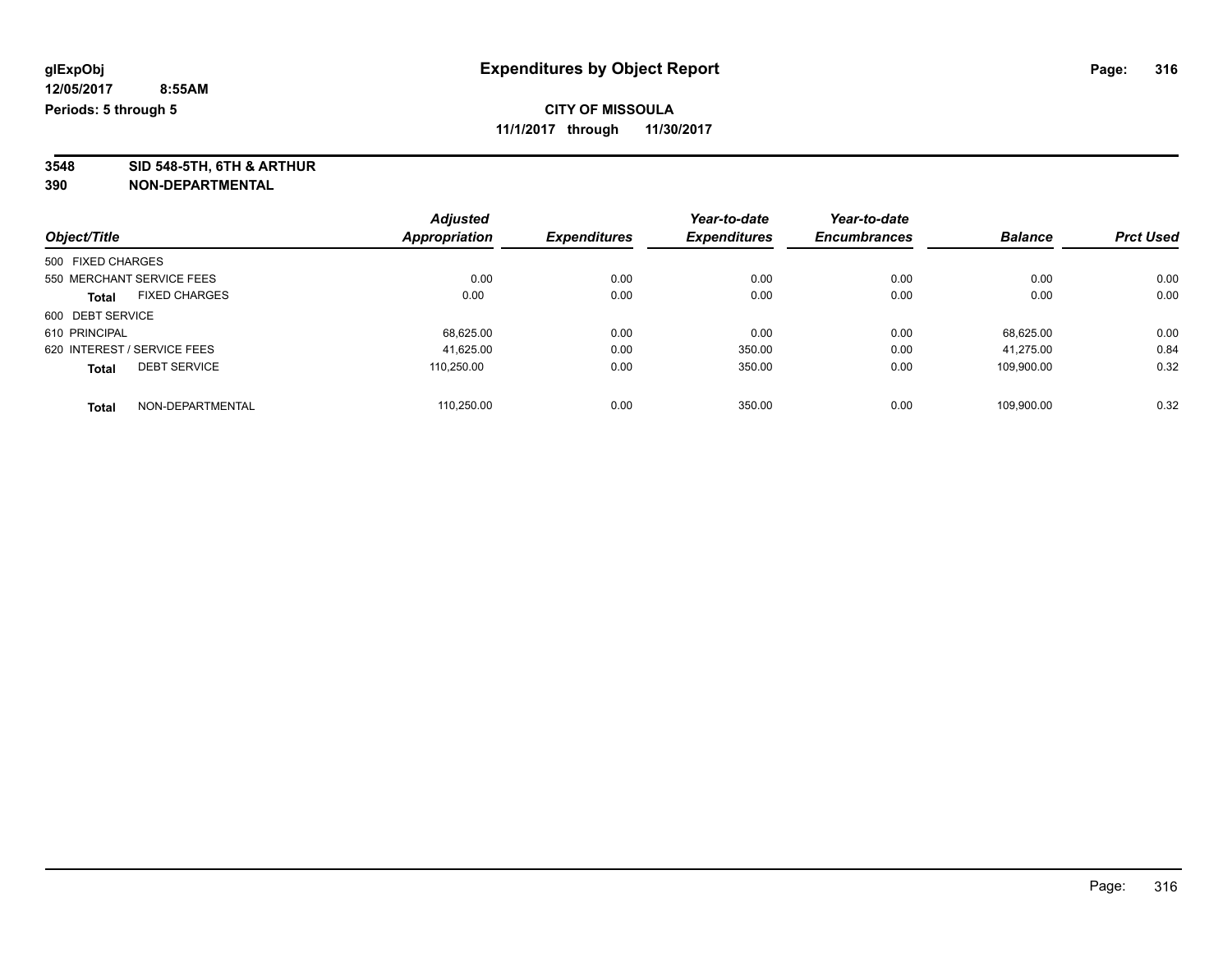#### **3548 SID 548-5TH, 6TH & ARTHUR**

| Object/Title                              | <b>Adjusted</b><br><b>Appropriation</b> | <b>Expenditures</b> | Year-to-date<br><b>Expenditures</b> | Year-to-date<br><b>Encumbrances</b> | <b>Balance</b> | <b>Prct Used</b> |
|-------------------------------------------|-----------------------------------------|---------------------|-------------------------------------|-------------------------------------|----------------|------------------|
| 500 FIXED CHARGES                         |                                         |                     |                                     |                                     |                |                  |
| 550 MERCHANT SERVICE FEES                 | 0.00                                    | 0.00                | 0.00                                | 0.00                                | 0.00           | 0.00             |
| <b>FIXED CHARGES</b><br><b>Total</b>      | 0.00                                    | 0.00                | 0.00                                | 0.00                                | 0.00           | 0.00             |
| 600 DEBT SERVICE                          |                                         |                     |                                     |                                     |                |                  |
| 610 PRINCIPAL                             | 68,625.00                               | 0.00                | 0.00                                | 0.00                                | 68.625.00      | 0.00             |
| 620 INTEREST / SERVICE FEES               | 41,625.00                               | 0.00                | 350.00                              | 0.00                                | 41.275.00      | 0.84             |
| <b>DEBT SERVICE</b><br><b>Total</b>       | 110.250.00                              | 0.00                | 350.00                              | 0.00                                | 109.900.00     | 0.32             |
| SID 548-5TH, 6TH & ARTHUR<br><b>Total</b> | 110.250.00                              | 0.00                | 350.00                              | 0.00                                | 109.900.00     | 0.32             |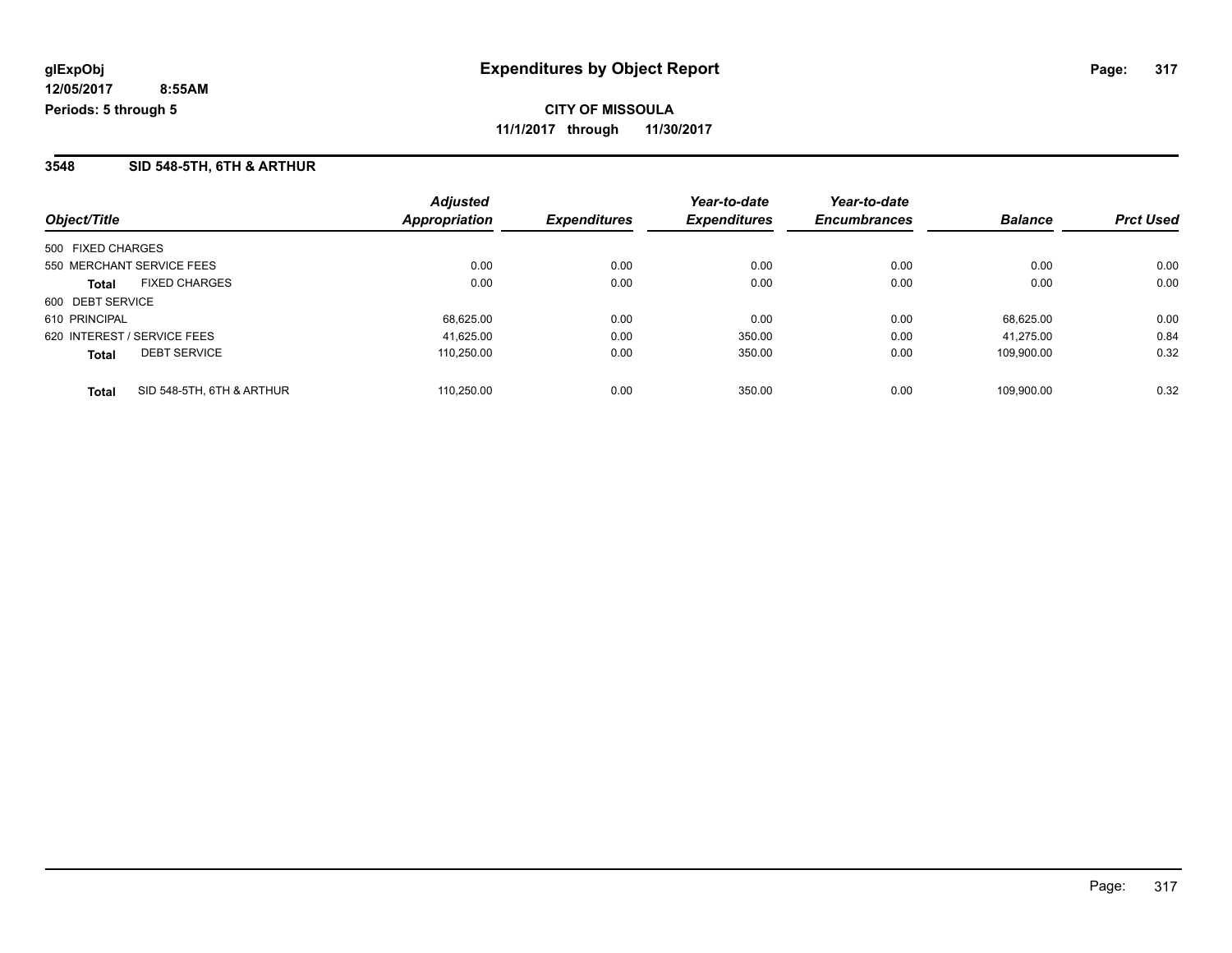# **3549 SID 549 HILLVIEW WAY**

|                             |                      | <b>Adjusted</b> |                     | Year-to-date        | Year-to-date        |                |                  |
|-----------------------------|----------------------|-----------------|---------------------|---------------------|---------------------|----------------|------------------|
| Object/Title                |                      | Appropriation   | <b>Expenditures</b> | <b>Expenditures</b> | <b>Encumbrances</b> | <b>Balance</b> | <b>Prct Used</b> |
| 500 FIXED CHARGES           |                      |                 |                     |                     |                     |                |                  |
| 550 MERCHANT SERVICE FEES   |                      | 350.00          | 0.00                | 0.00                | 0.00                | 350.00         | 0.00             |
| <b>Total</b>                | <b>FIXED CHARGES</b> | 350.00          | 0.00                | 0.00                | 0.00                | 350.00         | 0.00             |
| 600 DEBT SERVICE            |                      |                 |                     |                     |                     |                |                  |
| 610 PRINCIPAL               |                      | 105.000.00      | 0.00                | 0.00                | 0.00                | 105.000.00     | 0.00             |
| 620 INTEREST / SERVICE FEES |                      | 67.475.00       | 0.00                | 350.00              | 0.00                | 67.125.00      | 0.52             |
| <b>Total</b>                | <b>DEBT SERVICE</b>  | 172.475.00      | 0.00                | 350.00              | 0.00                | 172.125.00     | 0.20             |
| <b>Total</b>                | NON-DEPARTMENTAL     | 172.825.00      | 0.00                | 350.00              | 0.00                | 172.475.00     | 0.20             |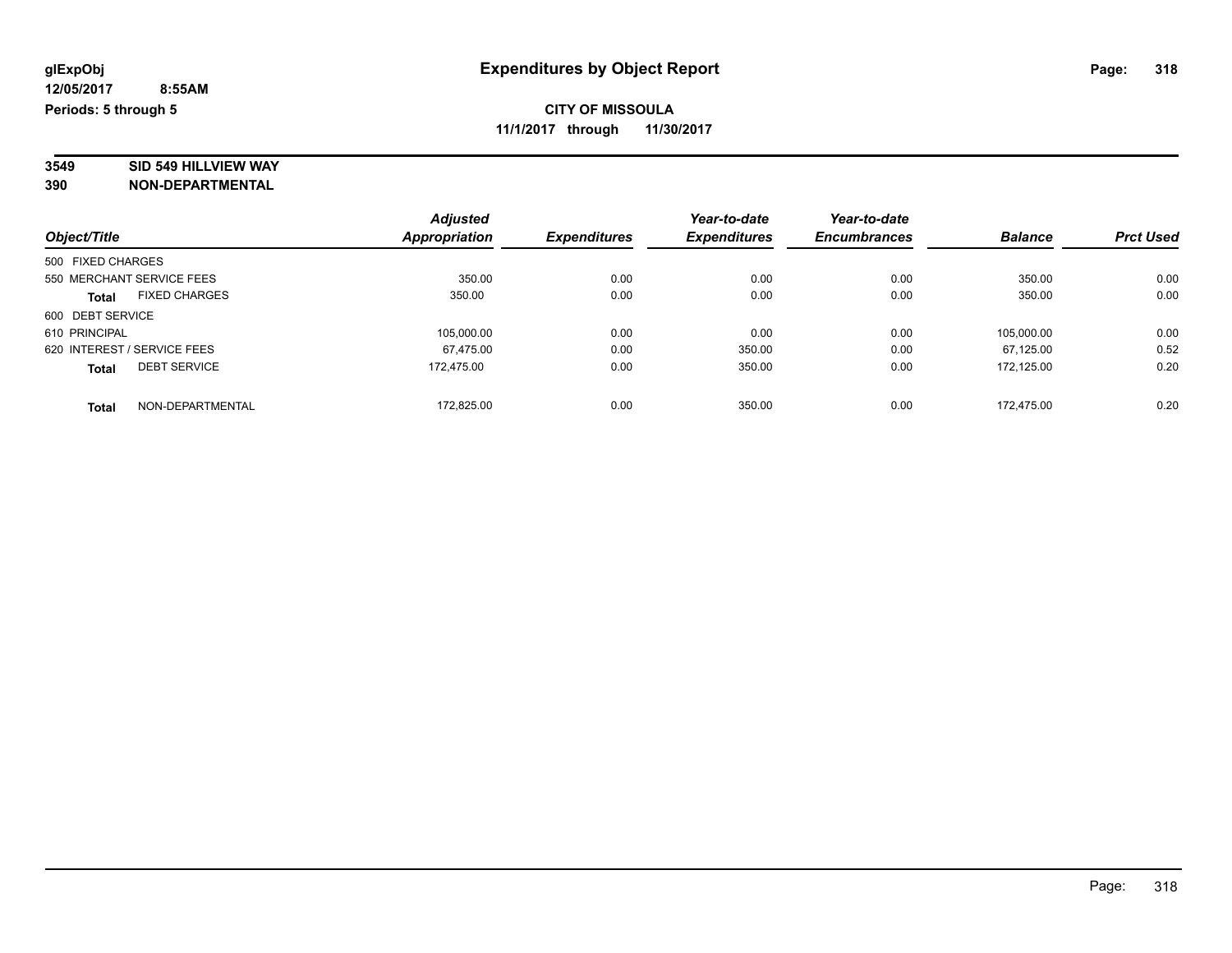#### **3549 SID 549 HILLVIEW WAY**

| Object/Title                         | <b>Adjusted</b><br>Appropriation | <b>Expenditures</b> | Year-to-date<br><b>Expenditures</b> | Year-to-date<br><b>Encumbrances</b> | <b>Balance</b> | <b>Prct Used</b> |
|--------------------------------------|----------------------------------|---------------------|-------------------------------------|-------------------------------------|----------------|------------------|
| 500 FIXED CHARGES                    |                                  |                     |                                     |                                     |                |                  |
| 550 MERCHANT SERVICE FEES            | 350.00                           | 0.00                | 0.00                                | 0.00                                | 350.00         | 0.00             |
| <b>FIXED CHARGES</b><br><b>Total</b> | 350.00                           | 0.00                | 0.00                                | 0.00                                | 350.00         | 0.00             |
| 600 DEBT SERVICE                     |                                  |                     |                                     |                                     |                |                  |
| 610 PRINCIPAL                        | 105.000.00                       | 0.00                | 0.00                                | 0.00                                | 105.000.00     | 0.00             |
| 620 INTEREST / SERVICE FEES          | 67.475.00                        | 0.00                | 350.00                              | 0.00                                | 67.125.00      | 0.52             |
| <b>DEBT SERVICE</b><br><b>Total</b>  | 172.475.00                       | 0.00                | 350.00                              | 0.00                                | 172.125.00     | 0.20             |
| SID 549 HILLVIEW WAY<br><b>Total</b> | 172.825.00                       | 0.00                | 350.00                              | 0.00                                | 172.475.00     | 0.20             |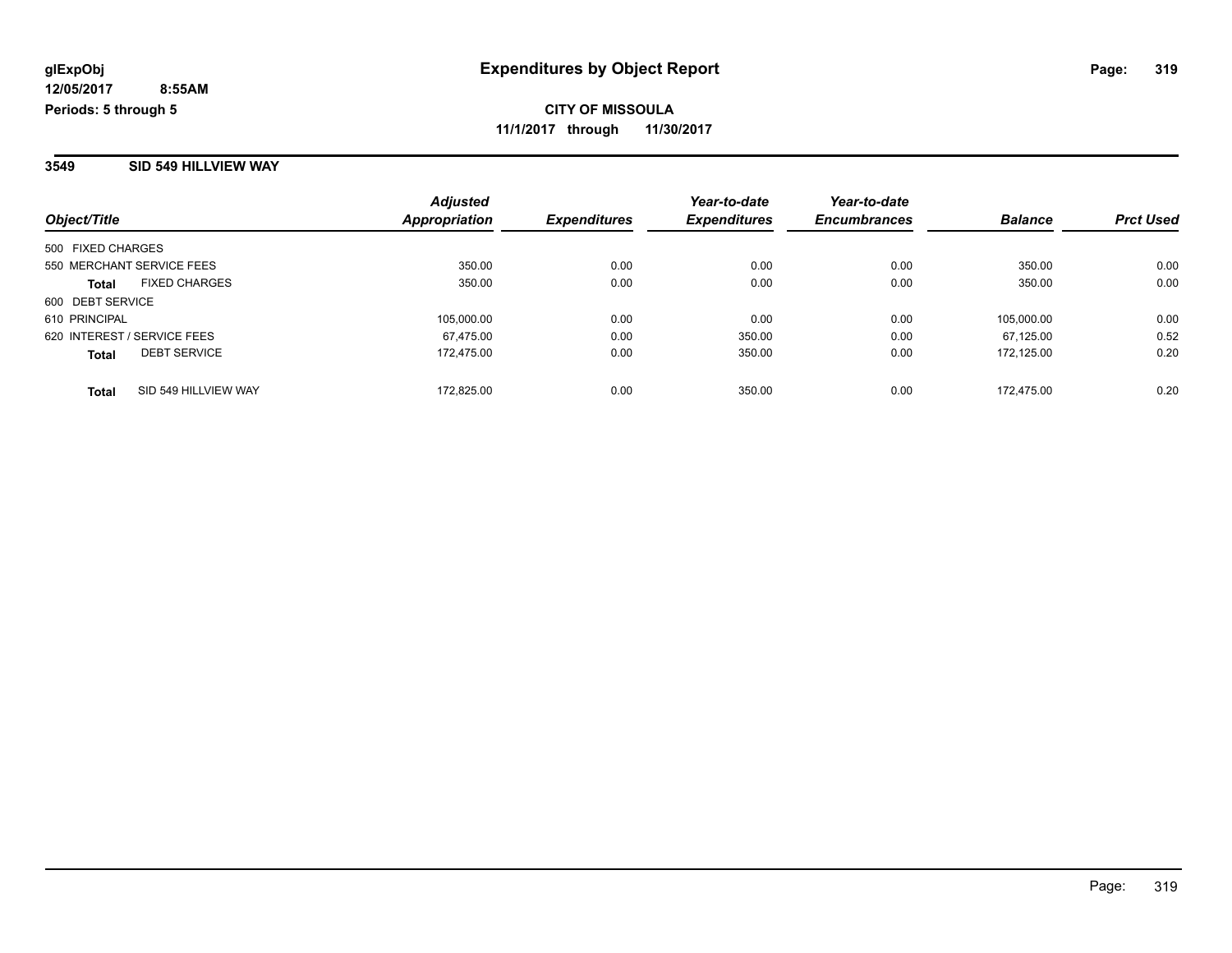## **CITY OF MISSOULA**

**11/1/2017 through 11/30/2017**

## **4060 CAPITAL IMPROVEMENT PROGRAM FUND**

|                           |                                   | <b>Adjusted</b> |                     | Year-to-date        | Year-to-date        |                |                  |
|---------------------------|-----------------------------------|-----------------|---------------------|---------------------|---------------------|----------------|------------------|
| Object/Title              |                                   | Appropriation   | <b>Expenditures</b> | <b>Expenditures</b> | <b>Encumbrances</b> | <b>Balance</b> | <b>Prct Used</b> |
| 100 PERSONAL SERVICES     |                                   |                 |                     |                     |                     |                |                  |
| 110 SALARIES AND WAGES    |                                   | 0.00            | 0.00                | 0.00                | 0.00                | 0.00           | 0.00             |
|                           | <b>140 EMPLOYER CONTRIBUTIONS</b> | 0.00            | 0.00                | 0.00                | 0.00                | 0.00           | 0.00             |
| <b>Total</b>              | PERSONAL SERVICES                 | 0.00            | 0.00                | 0.00                | 0.00                | 0.00           | 0.00             |
| 300 PURCHASED SERVICES    |                                   |                 |                     |                     |                     |                |                  |
|                           | 350 PROFESSIONAL SERVICES         | 0.00            | 0.00                | 1,356.00            | 0.00                | $-1,356.00$    | 0.00             |
| 380 TRAINING              |                                   | 0.00            | 0.00                | 0.00                | 0.00                | 0.00           | 0.00             |
| <b>Total</b>              | PURCHASED SERVICES                | 0.00            | 0.00                | 1,356.00            | 0.00                | $-1,356.00$    | 0.00             |
| 500 FIXED CHARGES         |                                   |                 |                     |                     |                     |                |                  |
|                           | 550 MERCHANT SERVICE FEES         | 0.00            | 0.00                | 0.00                | 0.00                | 0.00           | 0.00             |
| <b>Total</b>              | <b>FIXED CHARGES</b>              | 0.00            | 0.00                | 0.00                | 0.00                | 0.00           | 0.00             |
| 600 DEBT SERVICE          |                                   |                 |                     |                     |                     |                |                  |
| 610 PRINCIPAL             |                                   | 1,177,412.00    | 68,754.55           | 252,572.00          | 0.00                | 924.840.00     | 21.45            |
|                           | 620 INTEREST / SERVICE FEES       | 224,091.00      | 1,579.22            | 22,084.80           | 0.00                | 202,006.20     | 9.86             |
| <b>Total</b>              | <b>DEBT SERVICE</b>               | 1,401,503.00    | 70,333.77           | 274,656.80          | 0.00                | 1,126,846.20   | 19.60            |
| 800 OTHER OBJECTS         |                                   |                 |                     |                     |                     |                |                  |
|                           | 820 TRANSFERS TO OTHER FUNDS      | 0.00            | 0.00                | 0.00                | 0.00                | 0.00           | 0.00             |
| <b>Total</b>              | OTHER OBJECTS                     | 0.00            | 0.00                | 0.00                | 0.00                | 0.00           | 0.00             |
| 900 CAPITAL OUTLAY        |                                   |                 |                     |                     |                     |                |                  |
| 910 LAND                  |                                   | 0.00            | 0.00                | 0.00                | 0.00                | 0.00           | 0.00             |
| 920 BUILDINGS             |                                   | 0.00            | 0.00                | 0.00                | 0.00                | 0.00           | 0.00             |
| 930 IMPROVEMENTS          |                                   | 2,500.00        | 8,177.68            | 118,227.99          | 0.00                | $-115,727.99$  | 4,729.12         |
|                           | 940 MACHINERY & EQUIPMENT         | 0.00            | 76,813.26           | 325,557.62          | 0.00                | $-325,557.62$  | 0.00             |
| 941 DUI DIGITAL EQUIPMENT |                                   | 0.00            | 0.00                | 0.00                | 0.00                | 0.00           | 0.00             |
| <b>Total</b>              | <b>CAPITAL OUTLAY</b>             | 2,500.00        | 84,990.94           | 443,785.61          | 0.00                | -441,285.61    | 17,751.42        |
| <b>Total</b>              | NON-DEPARTMENTAL                  | 1,404,003.00    | 155,324.71          | 719,798.41          | 0.00                | 684,204.59     | 51.27            |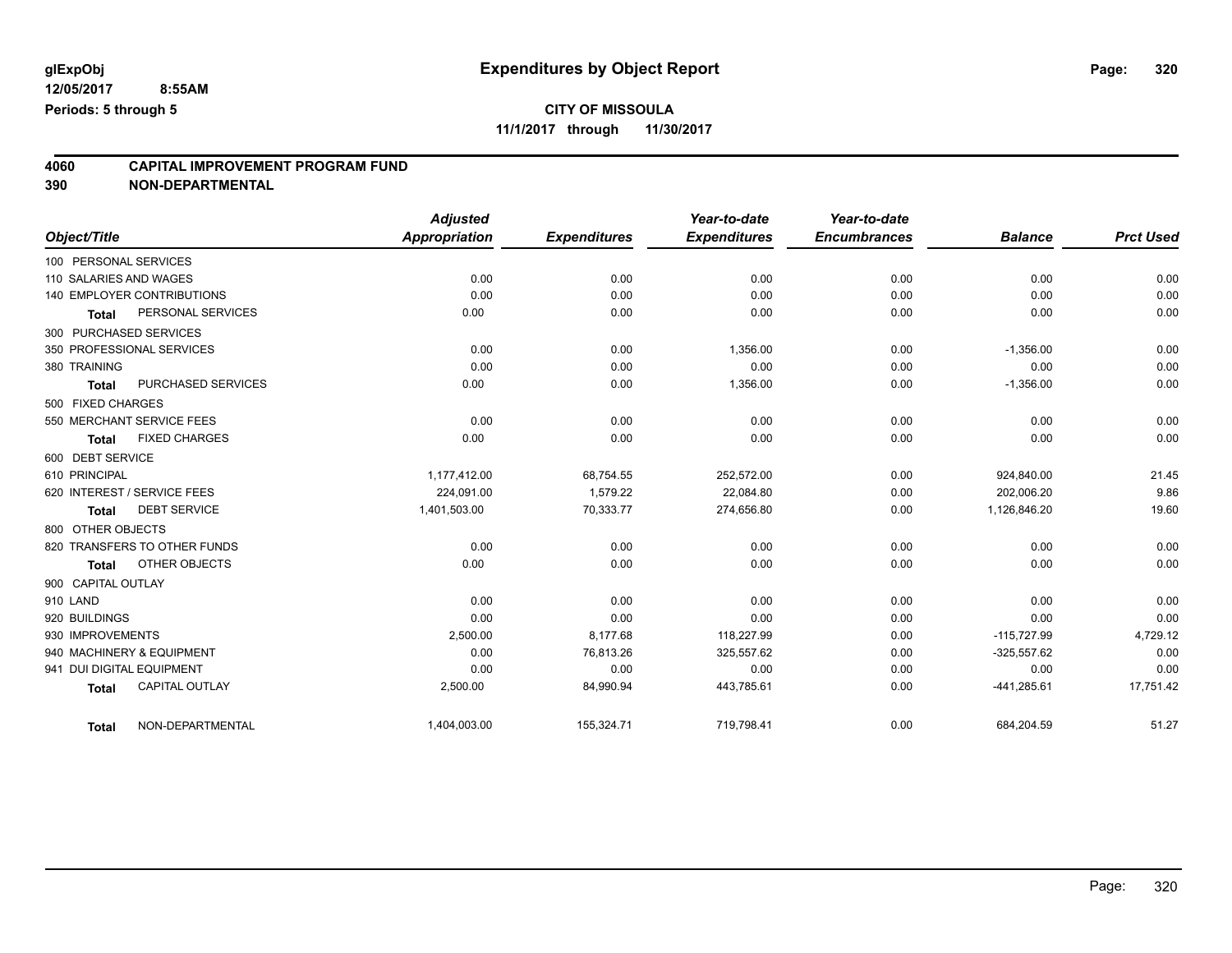#### **4060 CAPITAL IMPROVEMENT PROGRAM FUND**

| Object/Title              |                                 | <b>Adjusted</b><br><b>Appropriation</b> | <b>Expenditures</b> | Year-to-date<br><b>Expenditures</b> | Year-to-date<br><b>Encumbrances</b> | <b>Balance</b> | <b>Prct Used</b> |
|---------------------------|---------------------------------|-----------------------------------------|---------------------|-------------------------------------|-------------------------------------|----------------|------------------|
| 100 PERSONAL SERVICES     |                                 |                                         |                     |                                     |                                     |                |                  |
| 110 SALARIES AND WAGES    |                                 | 0.00                                    | 0.00                | 0.00                                | 0.00                                | 0.00           | 0.00             |
|                           | 140 EMPLOYER CONTRIBUTIONS      | 0.00                                    | 0.00                | 0.00                                | 0.00                                | 0.00           | 0.00             |
| <b>Total</b>              | PERSONAL SERVICES               | 0.00                                    | 0.00                | 0.00                                | 0.00                                | 0.00           | 0.00             |
| 300 PURCHASED SERVICES    |                                 |                                         |                     |                                     |                                     |                |                  |
|                           | 350 PROFESSIONAL SERVICES       | 0.00                                    | 0.00                | 1,356.00                            | 0.00                                | $-1,356.00$    | 0.00             |
| 380 TRAINING              |                                 | 0.00                                    | 0.00                | 0.00                                | 0.00                                | 0.00           | 0.00             |
| Total                     | PURCHASED SERVICES              | 0.00                                    | 0.00                | 1,356.00                            | 0.00                                | $-1,356.00$    | 0.00             |
| 500 FIXED CHARGES         |                                 |                                         |                     |                                     |                                     |                |                  |
|                           | 550 MERCHANT SERVICE FEES       | 0.00                                    | 0.00                | 0.00                                | 0.00                                | 0.00           | 0.00             |
| <b>Total</b>              | <b>FIXED CHARGES</b>            | 0.00                                    | 0.00                | 0.00                                | 0.00                                | 0.00           | 0.00             |
| 600 DEBT SERVICE          |                                 |                                         |                     |                                     |                                     |                |                  |
| 610 PRINCIPAL             |                                 | 1,177,412.00                            | 68,754.55           | 252,572.00                          | 0.00                                | 924,840.00     | 21.45            |
|                           | 620 INTEREST / SERVICE FEES     | 224.091.00                              | 1,579.22            | 22,084.80                           | 0.00                                | 202.006.20     | 9.86             |
| <b>Total</b>              | <b>DEBT SERVICE</b>             | 1,401,503.00                            | 70,333.77           | 274,656.80                          | 0.00                                | 1,126,846.20   | 19.60            |
| 800 OTHER OBJECTS         |                                 |                                         |                     |                                     |                                     |                |                  |
|                           | 820 TRANSFERS TO OTHER FUNDS    | 0.00                                    | 0.00                | 0.00                                | 0.00                                | 0.00           | 0.00             |
| <b>Total</b>              | OTHER OBJECTS                   | 0.00                                    | 0.00                | 0.00                                | 0.00                                | 0.00           | 0.00             |
| 900 CAPITAL OUTLAY        |                                 |                                         |                     |                                     |                                     |                |                  |
| 910 LAND                  |                                 | 0.00                                    | 0.00                | 0.00                                | 0.00                                | 0.00           | 0.00             |
| 920 BUILDINGS             |                                 | 0.00                                    | 0.00                | 0.00                                | 0.00                                | 0.00           | 0.00             |
| 930 IMPROVEMENTS          |                                 | 2,500.00                                | 8,177.68            | 118,227.99                          | 0.00                                | $-115,727.99$  | 4,729.12         |
|                           | 940 MACHINERY & EQUIPMENT       | 0.00                                    | 76,813.26           | 325,557.62                          | 0.00                                | $-325,557.62$  | 0.00             |
| 941 DUI DIGITAL EQUIPMENT |                                 | 0.00                                    | 0.00                | 0.00                                | 0.00                                | 0.00           | 0.00             |
| <b>Total</b>              | <b>CAPITAL OUTLAY</b>           | 2,500.00                                | 84,990.94           | 443,785.61                          | 0.00                                | $-441,285.61$  | 17,751.42        |
| Total                     | CAPITAL IMPROVEMENT PROGRAM FUN | 1,404,003.00                            | 155,324.71          | 719,798.41                          | 0.00                                | 684,204.59     | 51.27            |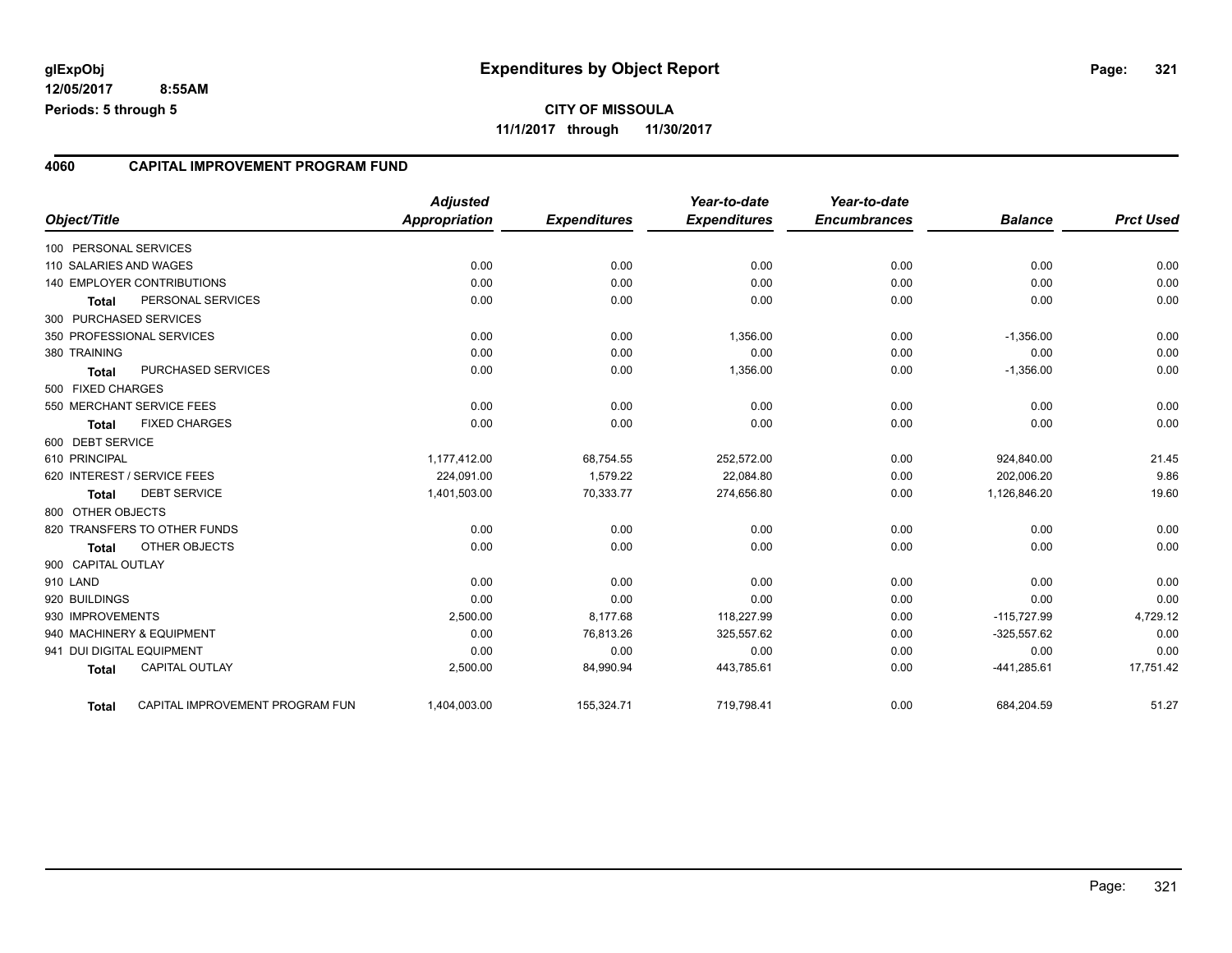## **CITY OF MISSOULA**

**11/1/2017 through 11/30/2017**

# **4130 1997 G O BOND OPEN SPACE PURCHASE FUND**

|                                       | <b>Adjusted</b>      |                     | Year-to-date        | Year-to-date        |                |                  |
|---------------------------------------|----------------------|---------------------|---------------------|---------------------|----------------|------------------|
| Object/Title                          | <b>Appropriation</b> | <b>Expenditures</b> | <b>Expenditures</b> | <b>Encumbrances</b> | <b>Balance</b> | <b>Prct Used</b> |
| 500 FIXED CHARGES                     |                      |                     |                     |                     |                |                  |
| 550 MERCHANT SERVICE FEES             | 0.00                 | 0.00                | 0.00                | 0.00                | 0.00           | 0.00             |
| <b>FIXED CHARGES</b><br><b>Total</b>  | 0.00                 | 0.00                | 0.00                | 0.00                | 0.00           | 0.00             |
| 800 OTHER OBJECTS                     |                      |                     |                     |                     |                |                  |
| 820 TRANSFERS TO OTHER FUNDS          | 0.00                 | 0.00                | 0.00                | 0.00                | 0.00           | 0.00             |
| OTHER OBJECTS<br>Total                | 0.00                 | 0.00                | 0.00                | 0.00                | 0.00           | 0.00             |
| 900 CAPITAL OUTLAY                    |                      |                     |                     |                     |                |                  |
| 930 IMPROVEMENTS                      | 0.00                 | 0.00                | 0.00                | 0.00                | 0.00           | 0.00             |
| <b>CAPITAL OUTLAY</b><br><b>Total</b> | 0.00                 | 0.00                | 0.00                | 0.00                | 0.00           | 0.00             |
| NON-DEPARTMENTAL<br><b>Total</b>      | 0.00                 | 0.00                | 0.00                | 0.00                | 0.00           | 0.00             |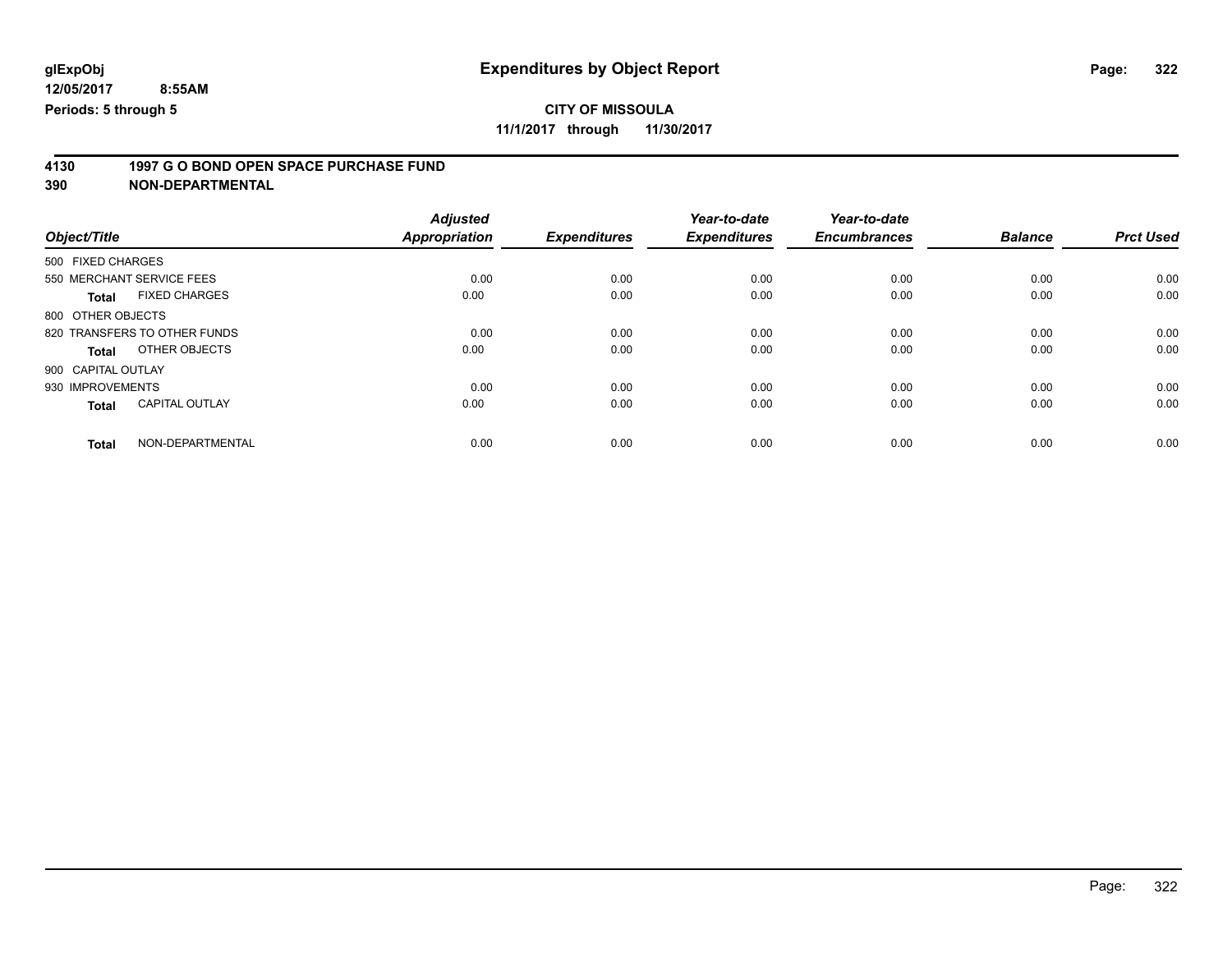#### **4130 1997 G O BOND OPEN SPACE PURCHASE FUND**

| Object/Title                 |                                   | <b>Adjusted</b><br>Appropriation | <b>Expenditures</b> | Year-to-date<br><b>Expenditures</b> | Year-to-date<br><b>Encumbrances</b> | <b>Balance</b> | <b>Prct Used</b> |
|------------------------------|-----------------------------------|----------------------------------|---------------------|-------------------------------------|-------------------------------------|----------------|------------------|
| 500 FIXED CHARGES            |                                   |                                  |                     |                                     |                                     |                |                  |
| 550 MERCHANT SERVICE FEES    |                                   | 0.00                             | 0.00                | 0.00                                | 0.00                                | 0.00           | 0.00             |
| Total                        | <b>FIXED CHARGES</b>              | 0.00                             | 0.00                | 0.00                                | 0.00                                | 0.00           | 0.00             |
| 800 OTHER OBJECTS            |                                   |                                  |                     |                                     |                                     |                |                  |
| 820 TRANSFERS TO OTHER FUNDS |                                   | 0.00                             | 0.00                | 0.00                                | 0.00                                | 0.00           | 0.00             |
| <b>Total</b>                 | OTHER OBJECTS                     | 0.00                             | 0.00                | 0.00                                | 0.00                                | 0.00           | 0.00             |
| 900 CAPITAL OUTLAY           |                                   |                                  |                     |                                     |                                     |                |                  |
| 930 IMPROVEMENTS             |                                   | 0.00                             | 0.00                | 0.00                                | 0.00                                | 0.00           | 0.00             |
| <b>Total</b>                 | <b>CAPITAL OUTLAY</b>             | 0.00                             | 0.00                | 0.00                                | 0.00                                | 0.00           | 0.00             |
| <b>Total</b>                 | 1997 G O BOND OPEN SPACE PURCHASI | 0.00                             | 0.00                | 0.00                                | 0.00                                | 0.00           | 0.00             |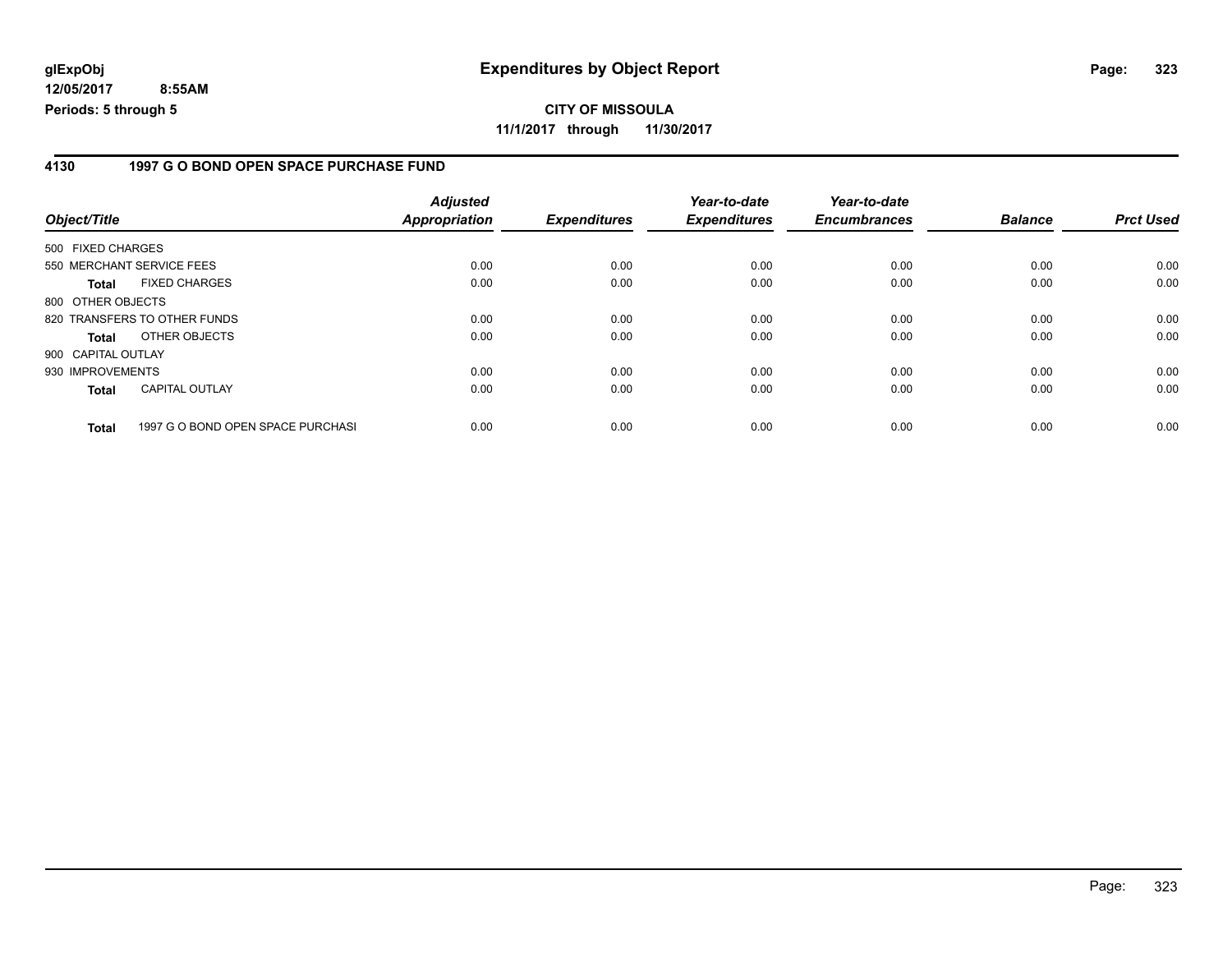**4196 NEW FIRE STATION GO BOND**

**300 FIRE**

|                    |                              | <b>Adjusted</b> |                     | Year-to-date        | Year-to-date        |                |                  |
|--------------------|------------------------------|-----------------|---------------------|---------------------|---------------------|----------------|------------------|
| Object/Title       |                              | Appropriation   | <b>Expenditures</b> | <b>Expenditures</b> | <b>Encumbrances</b> | <b>Balance</b> | <b>Prct Used</b> |
| 500 FIXED CHARGES  |                              |                 |                     |                     |                     |                |                  |
|                    | 550 MERCHANT SERVICE FEES    | 0.00            | 0.00                | 0.00                | 0.00                | 0.00           | 0.00             |
| <b>Total</b>       | <b>FIXED CHARGES</b>         | 0.00            | 0.00                | 0.00                | 0.00                | 0.00           | 0.00             |
| 800 OTHER OBJECTS  |                              |                 |                     |                     |                     |                |                  |
|                    | 820 TRANSFERS TO OTHER FUNDS | 0.00            | 0.00                | 0.00                | 0.00                | 0.00           | 0.00             |
| Total              | OTHER OBJECTS                | 0.00            | 0.00                | 0.00                | 0.00                | 0.00           | 0.00             |
| 900 CAPITAL OUTLAY |                              |                 |                     |                     |                     |                |                  |
| 920 BUILDINGS      |                              | 0.00            | 0.00                | 0.00                | 0.00                | 0.00           | 0.00             |
| 930 IMPROVEMENTS   |                              | 0.00            | 0.00                | 0.00                | 0.00                | 0.00           | 0.00             |
|                    | 940 MACHINERY & EQUIPMENT    | 0.00            | 0.00                | 0.00                | 0.00                | 0.00           | 0.00             |
| <b>Total</b>       | <b>CAPITAL OUTLAY</b>        | 0.00            | 0.00                | 0.00                | 0.00                | 0.00           | 0.00             |
| <b>Total</b>       | <b>FIRE</b>                  | 0.00            | 0.00                | 0.00                | 0.00                | 0.00           | 0.00             |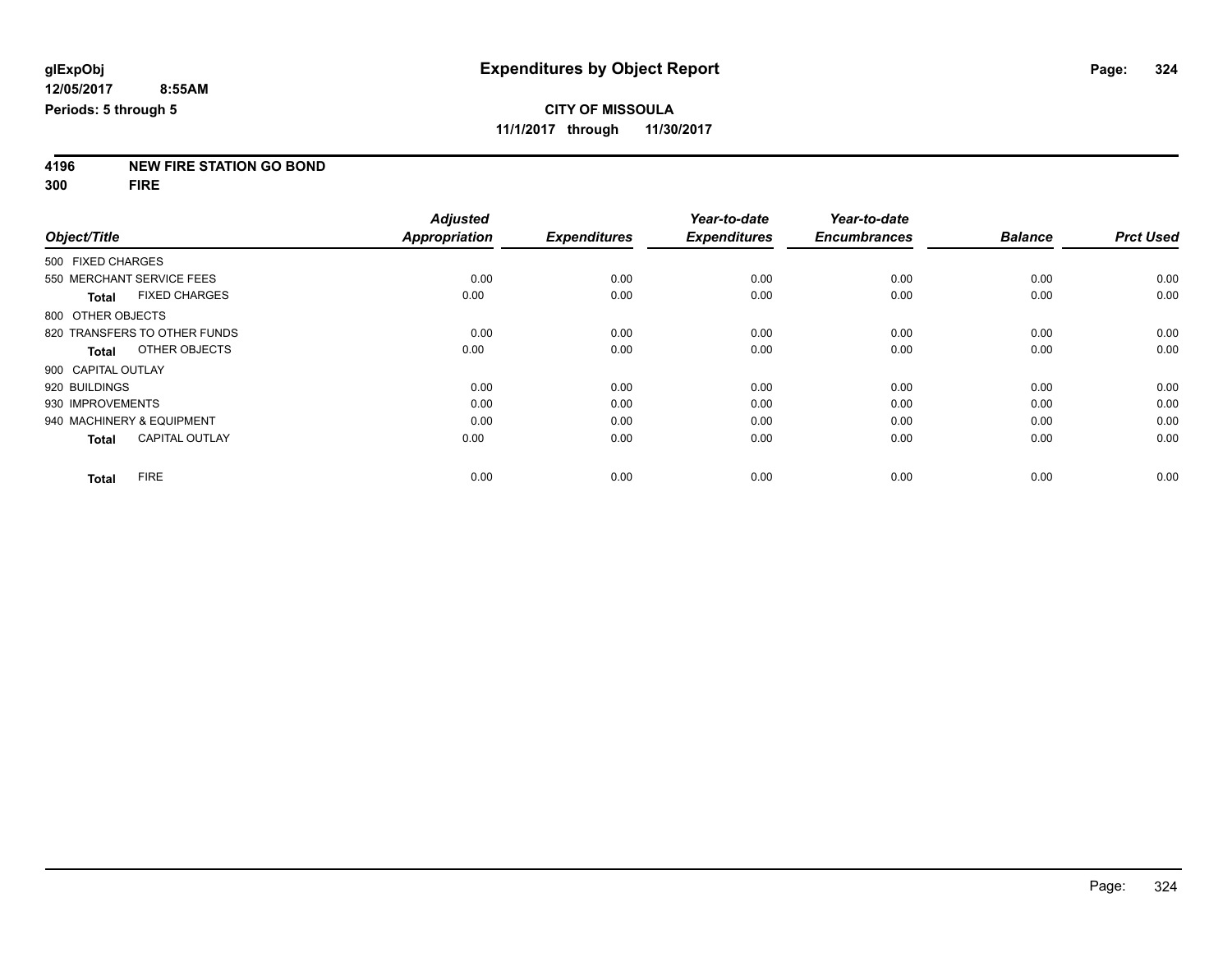### **CITY OF MISSOULA 11/1/2017 through 11/30/2017**

### **4196 NEW FIRE STATION GO BOND**

|                           |                              | <b>Adjusted</b> |                     | Year-to-date        | Year-to-date        |                |                  |
|---------------------------|------------------------------|-----------------|---------------------|---------------------|---------------------|----------------|------------------|
| Object/Title              |                              | Appropriation   | <b>Expenditures</b> | <b>Expenditures</b> | <b>Encumbrances</b> | <b>Balance</b> | <b>Prct Used</b> |
| 500 FIXED CHARGES         |                              |                 |                     |                     |                     |                |                  |
| 550 MERCHANT SERVICE FEES |                              | 0.00            | 0.00                | 0.00                | 0.00                | 0.00           | 0.00             |
| <b>Total</b>              | <b>FIXED CHARGES</b>         | 0.00            | 0.00                | 0.00                | 0.00                | 0.00           | 0.00             |
| 800 OTHER OBJECTS         |                              |                 |                     |                     |                     |                |                  |
|                           | 820 TRANSFERS TO OTHER FUNDS | 0.00            | 0.00                | 0.00                | 0.00                | 0.00           | 0.00             |
| <b>Total</b>              | OTHER OBJECTS                | 0.00            | 0.00                | 0.00                | 0.00                | 0.00           | 0.00             |
| 900 CAPITAL OUTLAY        |                              |                 |                     |                     |                     |                |                  |
| 920 BUILDINGS             |                              | 0.00            | 0.00                | 0.00                | 0.00                | 0.00           | 0.00             |
| 930 IMPROVEMENTS          |                              | 0.00            | 0.00                | 0.00                | 0.00                | 0.00           | 0.00             |
| 940 MACHINERY & EQUIPMENT |                              | 0.00            | 0.00                | 0.00                | 0.00                | 0.00           | 0.00             |
| <b>Total</b>              | <b>CAPITAL OUTLAY</b>        | 0.00            | 0.00                | 0.00                | 0.00                | 0.00           | 0.00             |
| <b>Total</b>              | NEW FIRE STATION GO BOND     | 0.00            | 0.00                | 0.00                | 0.00                | 0.00           | 0.00             |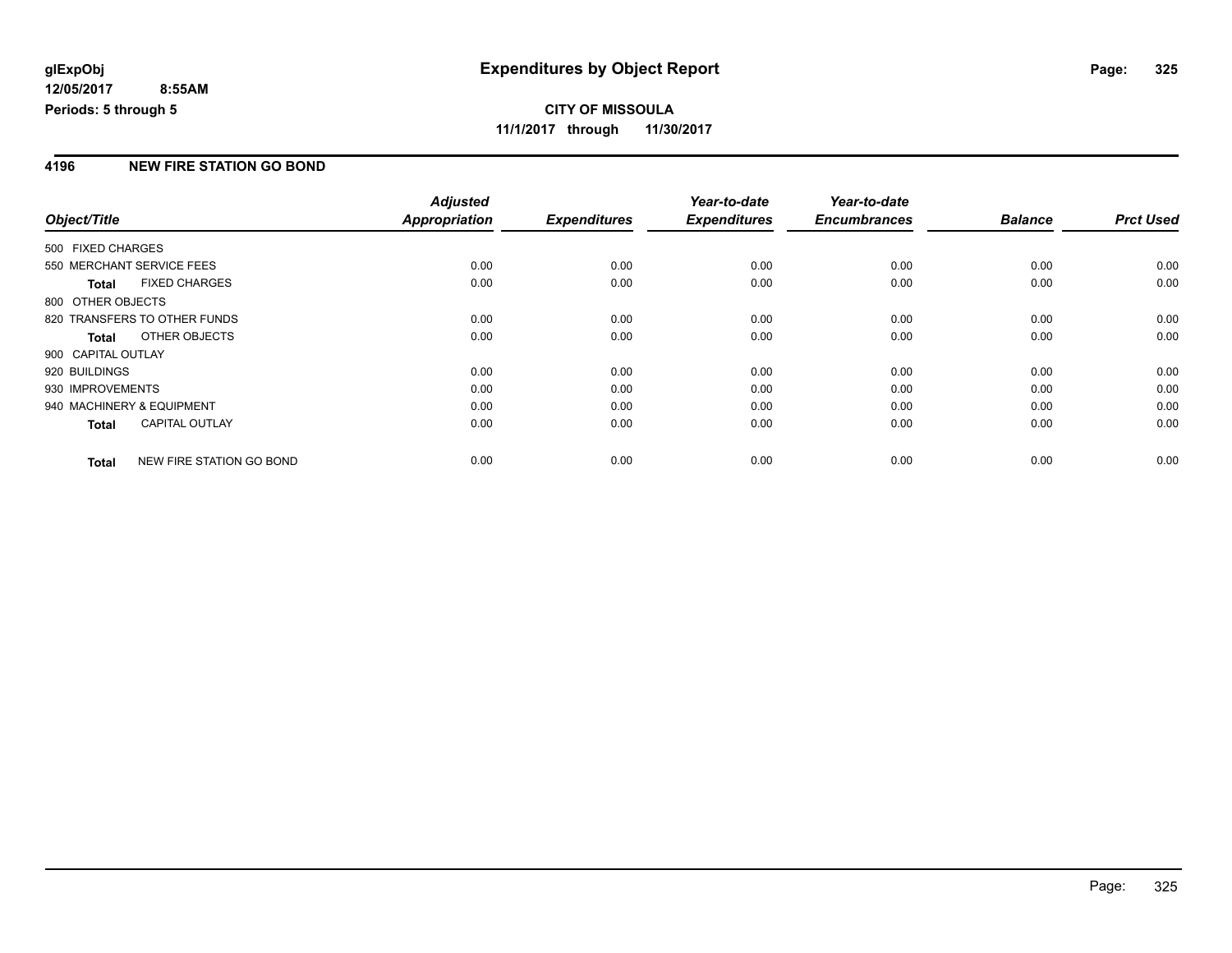### **CITY OF MISSOULA**

**11/1/2017 through 11/30/2017**

# **4450 S/C CONSTRUCTION FUND FOR FY06**

| Object/Title                            | <b>Adjusted</b><br><b>Appropriation</b> | <b>Expenditures</b> | Year-to-date<br><b>Expenditures</b> | Year-to-date<br><b>Encumbrances</b> | <b>Balance</b> | <b>Prct Used</b> |
|-----------------------------------------|-----------------------------------------|---------------------|-------------------------------------|-------------------------------------|----------------|------------------|
| 500 FIXED CHARGES                       |                                         |                     |                                     |                                     |                |                  |
| 550 MERCHANT SERVICE FEES               | 0.00                                    | 0.00                | 0.00                                | 0.00                                | 0.00           | 0.00             |
| <b>FIXED CHARGES</b><br>Total           | 0.00                                    | 0.00                | 0.00                                | 0.00                                | 0.00           | 0.00             |
| 800 OTHER OBJECTS                       |                                         |                     |                                     |                                     |                |                  |
| 820 TRANSFERS TO OTHER FUNDS            | 0.00                                    | 0.00                | 0.00                                | 0.00                                | 0.00           | 0.00             |
| OTHER OBJECTS<br><b>Total</b>           | 0.00                                    | 0.00                | 0.00                                | 0.00                                | 0.00           | 0.00             |
| PUBLIC WORKS OPERATIONS<br><b>Total</b> | 0.00                                    | 0.00                | 0.00                                | 0.00                                | 0.00           | 0.00             |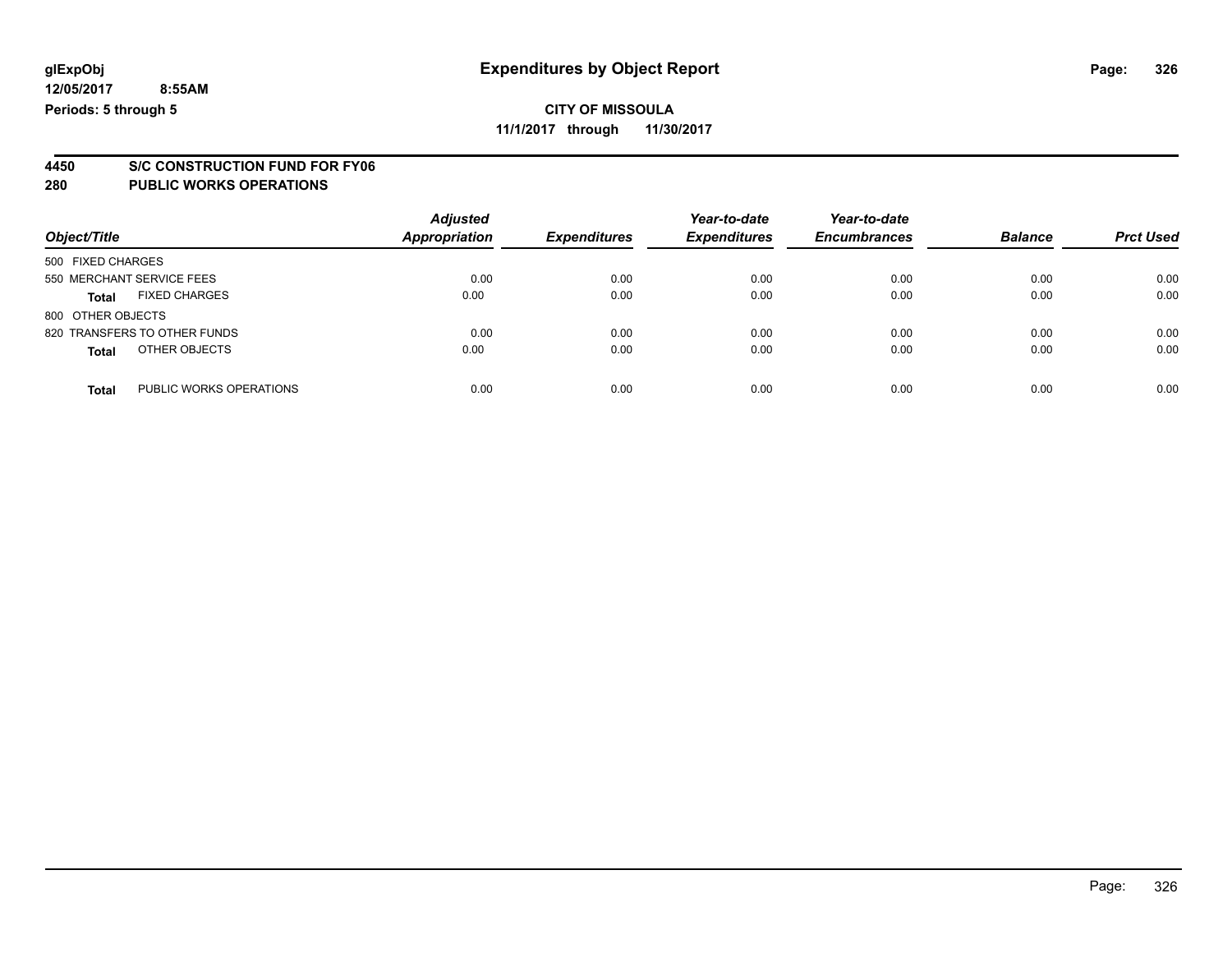**CITY OF MISSOULA 11/1/2017 through 11/30/2017**

### **4450 S/C CONSTRUCTION FUND FOR FY06**

|                   |                                | <b>Adjusted</b> |                     | Year-to-date        | Year-to-date        |                |                  |
|-------------------|--------------------------------|-----------------|---------------------|---------------------|---------------------|----------------|------------------|
| Object/Title      |                                | Appropriation   | <b>Expenditures</b> | <b>Expenditures</b> | <b>Encumbrances</b> | <b>Balance</b> | <b>Prct Used</b> |
| 500 FIXED CHARGES |                                |                 |                     |                     |                     |                |                  |
|                   | 550 MERCHANT SERVICE FEES      | 0.00            | 0.00                | 0.00                | 0.00                | 0.00           | 0.00             |
| <b>Total</b>      | <b>FIXED CHARGES</b>           | 0.00            | 0.00                | 0.00                | 0.00                | 0.00           | 0.00             |
| 800 OTHER OBJECTS |                                |                 |                     |                     |                     |                |                  |
|                   | 820 TRANSFERS TO OTHER FUNDS   | 0.00            | 0.00                | 0.00                | 0.00                | 0.00           | 0.00             |
| <b>Total</b>      | OTHER OBJECTS                  | 0.00            | 0.00                | 0.00                | 0.00                | 0.00           | 0.00             |
| <b>Total</b>      | S/C CONSTRUCTION FUND FOR FY06 | 0.00            | 0.00                | 0.00                | 0.00                | 0.00           | 0.00             |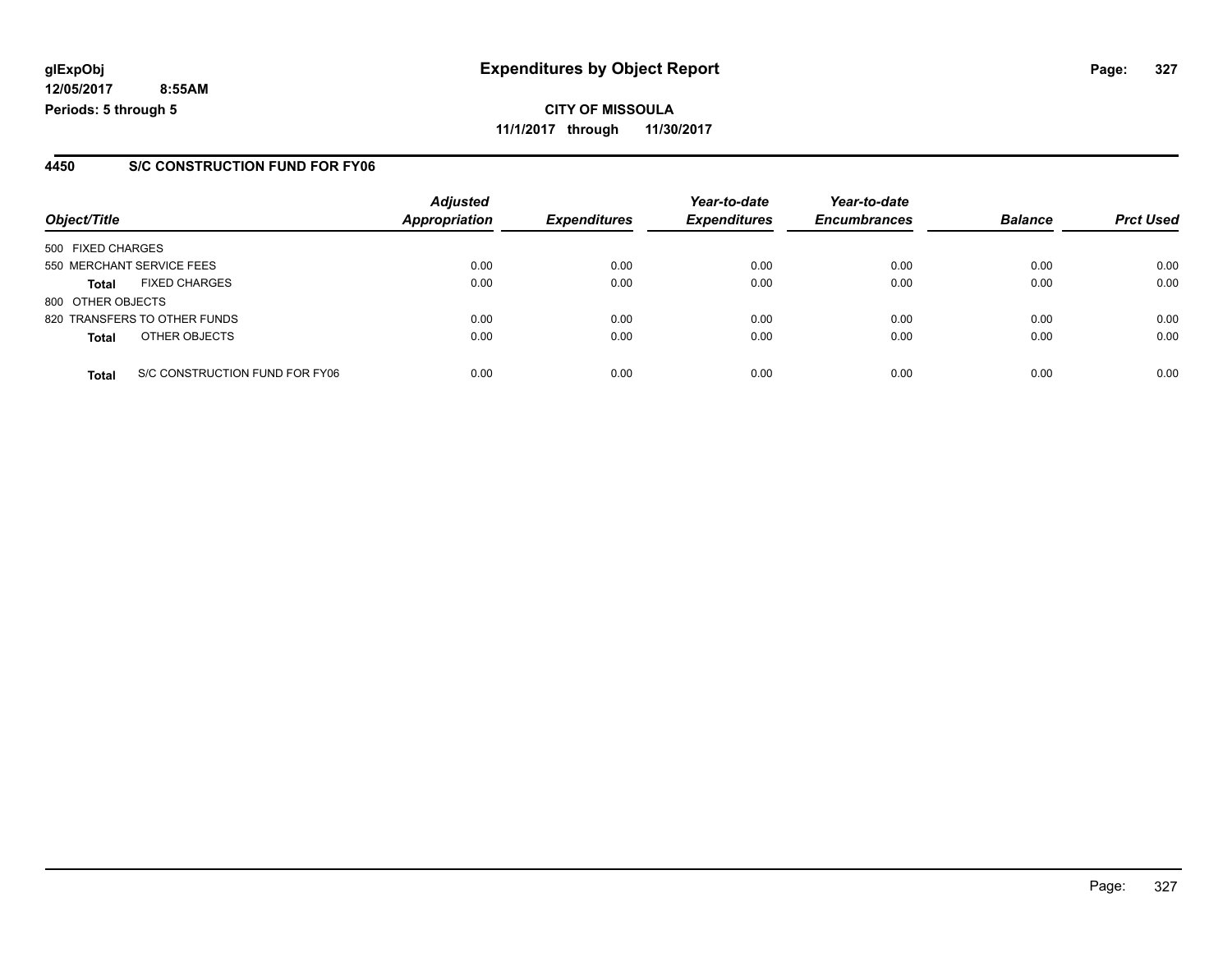# **4451 FY07 S/C BOND FUND**

| Object/Title                         | <b>Adjusted</b><br>Appropriation | <b>Expenditures</b> | Year-to-date<br><b>Expenditures</b> | Year-to-date<br><b>Encumbrances</b> | <b>Balance</b> | <b>Prct Used</b> |
|--------------------------------------|----------------------------------|---------------------|-------------------------------------|-------------------------------------|----------------|------------------|
| 500 FIXED CHARGES                    |                                  |                     |                                     |                                     |                |                  |
| 550 MERCHANT SERVICE FEES            | 0.00                             | 0.00                | 0.00                                | 0.00                                | 0.00           | 0.00             |
| <b>FIXED CHARGES</b><br><b>Total</b> | 0.00                             | 0.00                | 0.00                                | 0.00                                | 0.00           | 0.00             |
| 800 OTHER OBJECTS                    |                                  |                     |                                     |                                     |                |                  |
| 820 TRANSFERS TO OTHER FUNDS         | 0.00                             | 0.00                | 0.00                                | 0.00                                | 0.00           | 0.00             |
| OTHER OBJECTS<br><b>Total</b>        | 0.00                             | 0.00                | 0.00                                | 0.00                                | 0.00           | 0.00             |
|                                      |                                  |                     |                                     |                                     |                |                  |
| PUBLIC WORKS OPERATIONS<br>Total     | 0.00                             | 0.00                | 0.00                                | 0.00                                | 0.00           | 0.00             |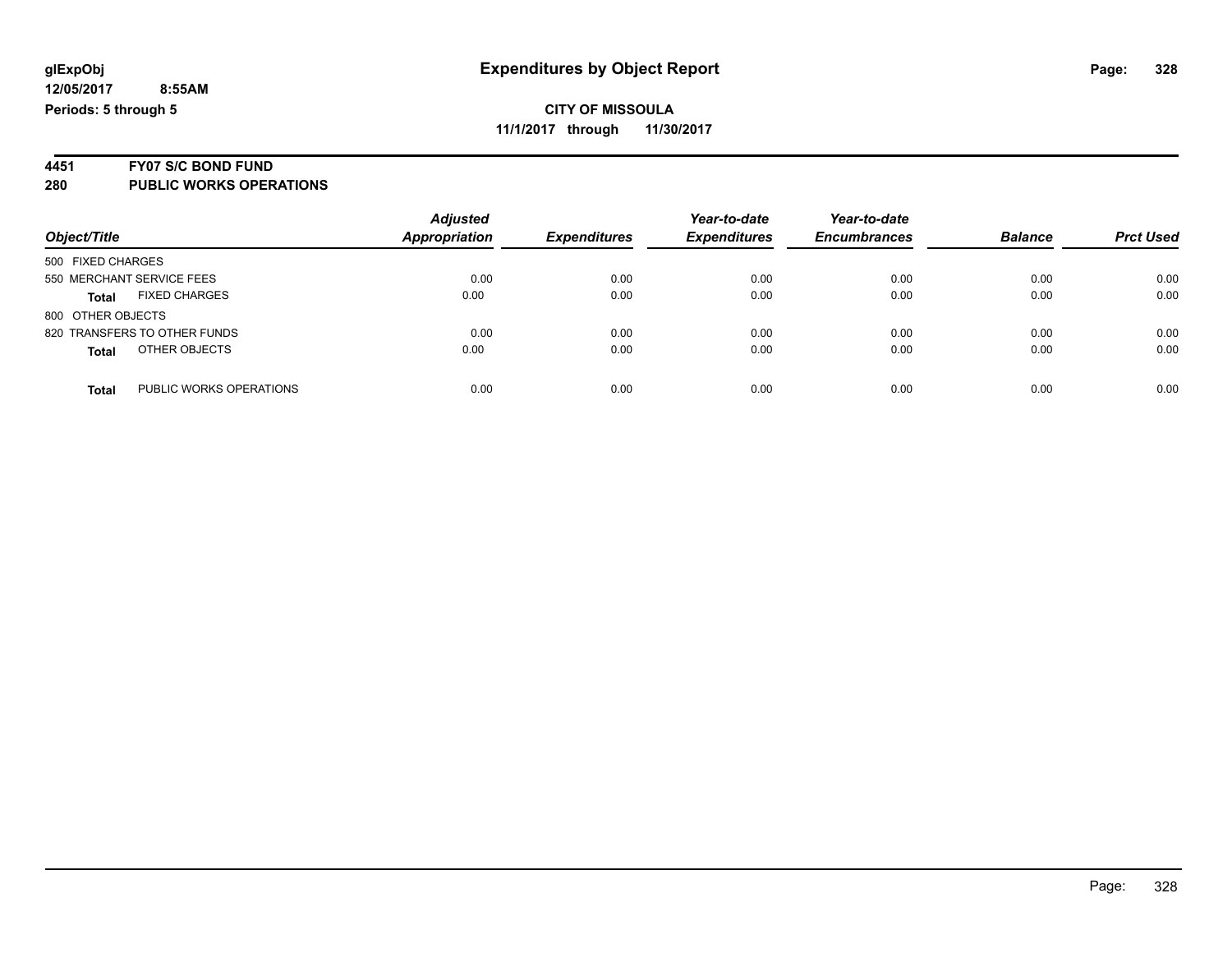### **4451 FY07 S/C BOND FUND**

|                                      | <b>Adjusted</b>      |                     | Year-to-date        | Year-to-date        |                |                  |
|--------------------------------------|----------------------|---------------------|---------------------|---------------------|----------------|------------------|
| Object/Title                         | <b>Appropriation</b> | <b>Expenditures</b> | <b>Expenditures</b> | <b>Encumbrances</b> | <b>Balance</b> | <b>Prct Used</b> |
| 500 FIXED CHARGES                    |                      |                     |                     |                     |                |                  |
| 550 MERCHANT SERVICE FEES            | 0.00                 | 0.00                | 0.00                | 0.00                | 0.00           | 0.00             |
| <b>FIXED CHARGES</b><br><b>Total</b> | 0.00                 | 0.00                | 0.00                | 0.00                | 0.00           | 0.00             |
| 800 OTHER OBJECTS                    |                      |                     |                     |                     |                |                  |
| 820 TRANSFERS TO OTHER FUNDS         | 0.00                 | 0.00                | 0.00                | 0.00                | 0.00           | 0.00             |
| OTHER OBJECTS<br><b>Total</b>        | 0.00                 | 0.00                | 0.00                | 0.00                | 0.00           | 0.00             |
| FY07 S/C BOND FUND<br><b>Total</b>   | 0.00                 | 0.00                | 0.00                | 0.00                | 0.00           | 0.00             |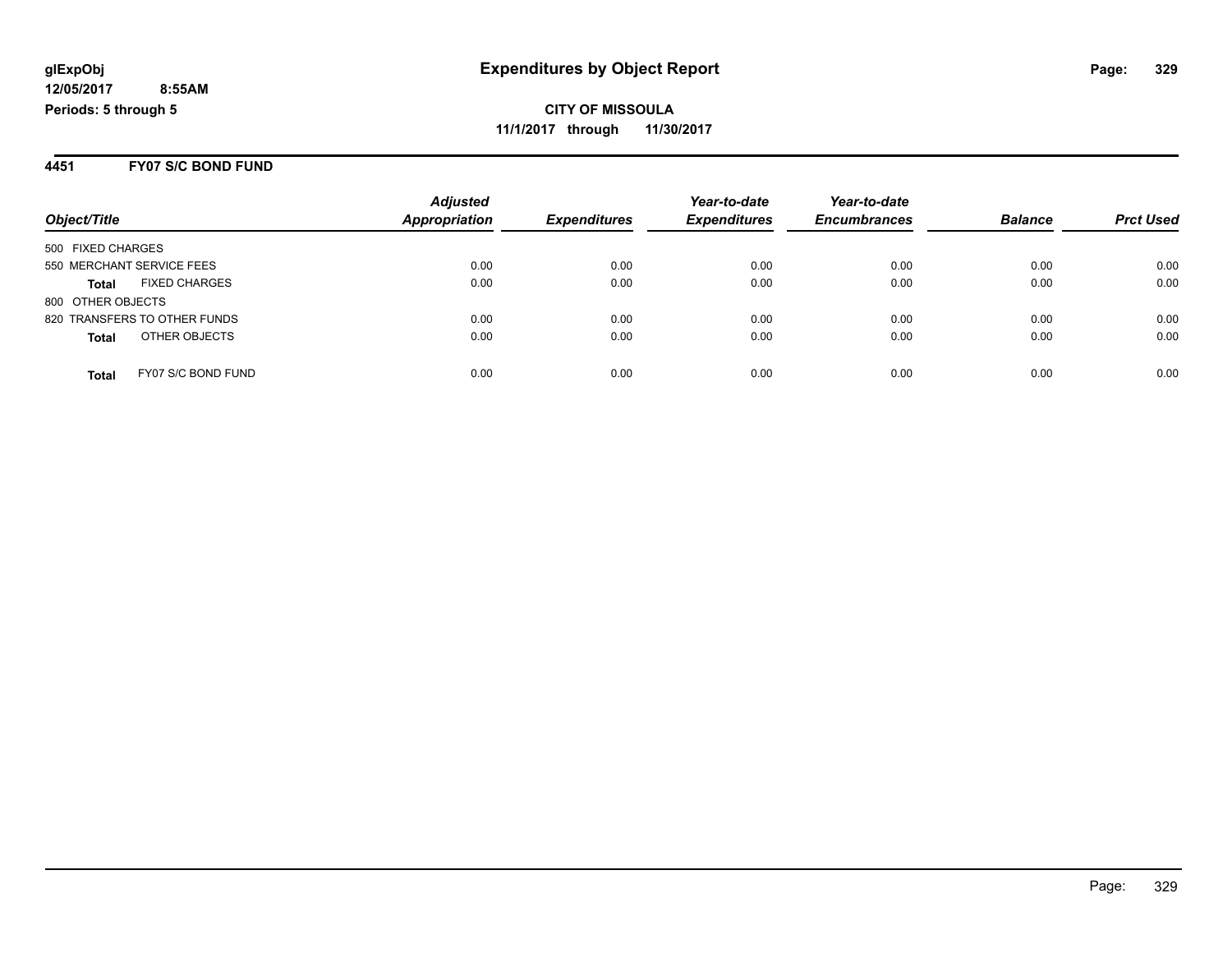**11/1/2017 through 11/30/2017**

# **4452 S/C CONSTRUCTION FUND FOR FY 08 BOND SAL**

| Object/Title              |                         | <b>Adjusted</b><br><b>Appropriation</b> | <b>Expenditures</b> | Year-to-date<br><b>Expenditures</b> | Year-to-date<br><b>Encumbrances</b> | <b>Balance</b> | <b>Prct Used</b> |
|---------------------------|-------------------------|-----------------------------------------|---------------------|-------------------------------------|-------------------------------------|----------------|------------------|
| 500 FIXED CHARGES         |                         |                                         |                     |                                     |                                     |                |                  |
| 550 MERCHANT SERVICE FEES |                         | 0.00                                    | 0.00                | 0.00                                | 0.00                                | 0.00           | 0.00             |
| <b>Total</b>              | <b>FIXED CHARGES</b>    | 0.00                                    | 0.00                | 0.00                                | 0.00                                | 0.00           | 0.00             |
| 900 CAPITAL OUTLAY        |                         |                                         |                     |                                     |                                     |                |                  |
| 930 IMPROVEMENTS          |                         | 0.00                                    | 0.00                | 0.00                                | 0.00                                | 0.00           | 0.00             |
| <b>Total</b>              | <b>CAPITAL OUTLAY</b>   | 0.00                                    | 0.00                | 0.00                                | 0.00                                | 0.00           | 0.00             |
| <b>Total</b>              | PUBLIC WORKS OPERATIONS | 0.00                                    | 0.00                | 0.00                                | 0.00                                | 0.00           | 0.00             |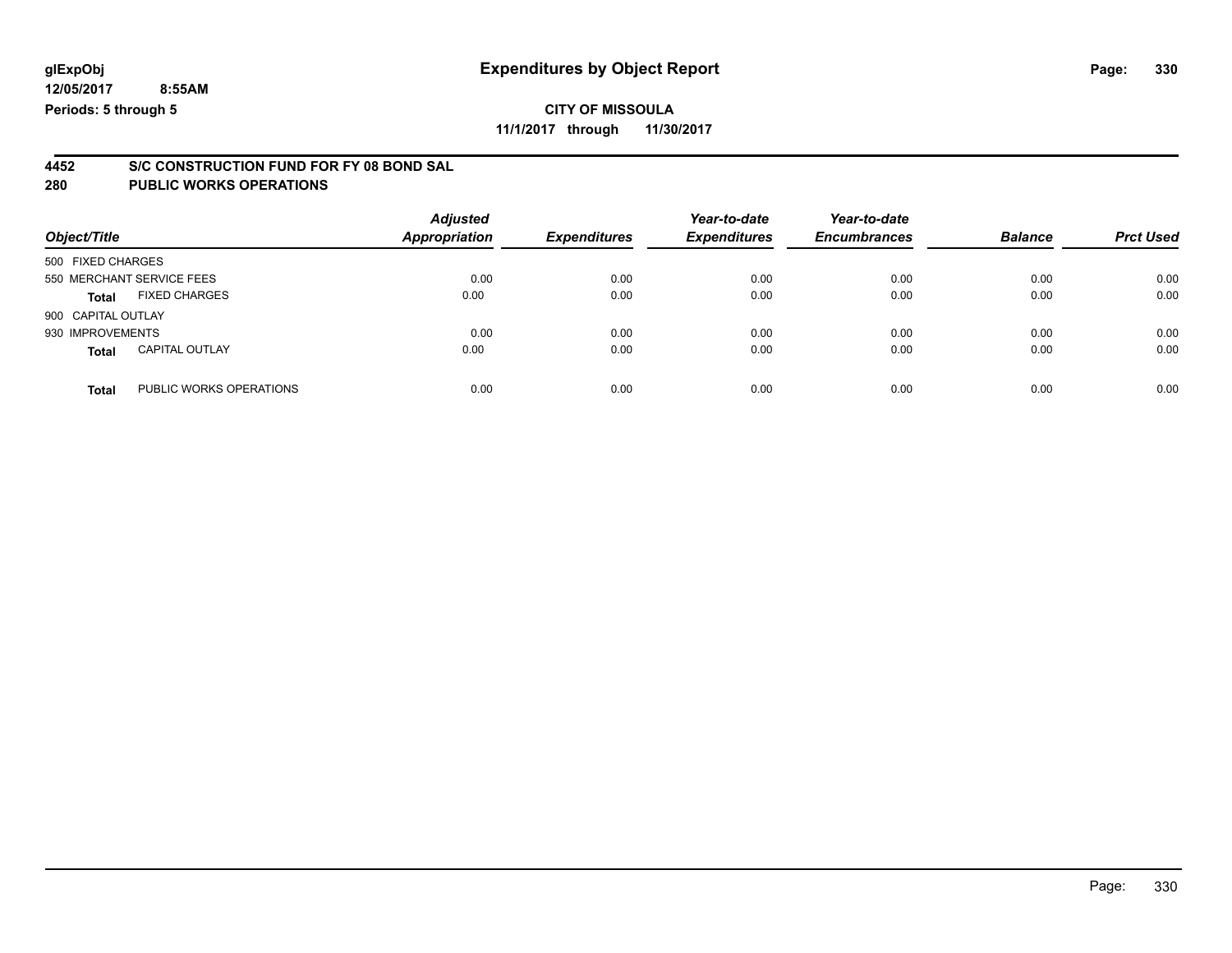### **4452 S/C CONSTRUCTION FUND FOR FY 08 BOND SAL**

| Object/Title              |                                    | <b>Adjusted</b><br>Appropriation | <b>Expenditures</b> | Year-to-date<br><b>Expenditures</b> | Year-to-date<br><b>Encumbrances</b> | <b>Balance</b> | <b>Prct Used</b> |
|---------------------------|------------------------------------|----------------------------------|---------------------|-------------------------------------|-------------------------------------|----------------|------------------|
| 500 FIXED CHARGES         |                                    |                                  |                     |                                     |                                     |                |                  |
| 550 MERCHANT SERVICE FEES |                                    | 0.00                             | 0.00                | 0.00                                | 0.00                                | 0.00           | 0.00             |
| <b>Total</b>              | <b>FIXED CHARGES</b>               | 0.00                             | 0.00                | 0.00                                | 0.00                                | 0.00           | 0.00             |
| 900 CAPITAL OUTLAY        |                                    |                                  |                     |                                     |                                     |                |                  |
| 930 IMPROVEMENTS          |                                    | 0.00                             | 0.00                | 0.00                                | 0.00                                | 0.00           | 0.00             |
| <b>Total</b>              | <b>CAPITAL OUTLAY</b>              | 0.00                             | 0.00                | 0.00                                | 0.00                                | 0.00           | 0.00             |
| <b>Total</b>              | S/C CONSTRUCTION FUND FOR FY 08 BO | 0.00                             | 0.00                | 0.00                                | 0.00                                | 0.00           | 0.00             |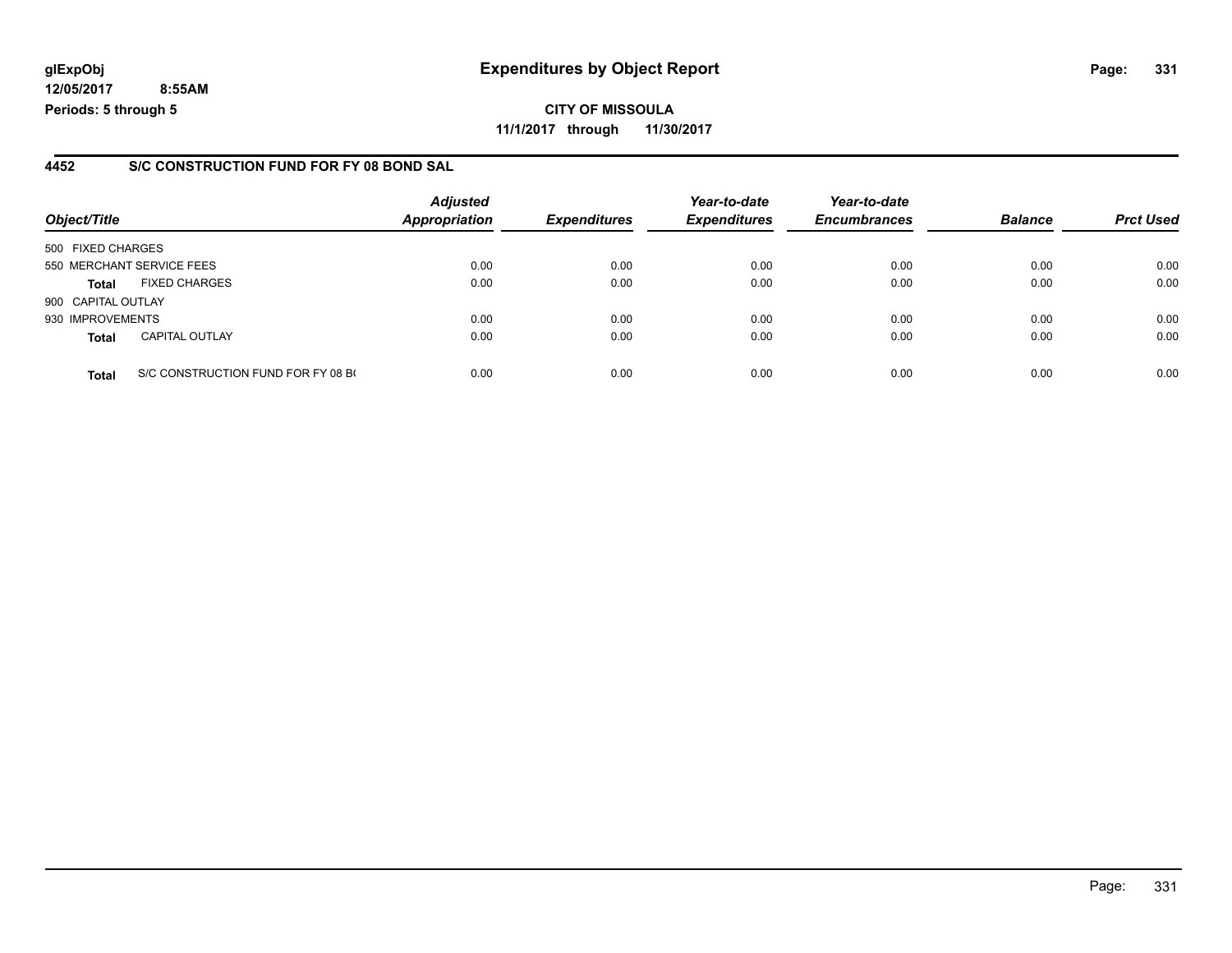### **CITY OF MISSOULA**

**11/1/2017 through 11/30/2017**

# **4453 S/C CONSTRUCTION FUND FY09 BOND**

| Object/Title       |                              | <b>Adjusted</b><br><b>Appropriation</b> | <b>Expenditures</b> | Year-to-date<br><b>Expenditures</b> | Year-to-date<br><b>Encumbrances</b> | <b>Balance</b> | <b>Prct Used</b> |
|--------------------|------------------------------|-----------------------------------------|---------------------|-------------------------------------|-------------------------------------|----------------|------------------|
| 500 FIXED CHARGES  |                              |                                         |                     |                                     |                                     |                |                  |
|                    | 550 MERCHANT SERVICE FEES    | 0.00                                    | 0.00                | 0.00                                | 0.00                                | 0.00           | 0.00             |
| <b>Total</b>       | <b>FIXED CHARGES</b>         | 0.00                                    | 0.00                | 0.00                                | 0.00                                | 0.00           | 0.00             |
| 800 OTHER OBJECTS  |                              |                                         |                     |                                     |                                     |                |                  |
|                    | 820 TRANSFERS TO OTHER FUNDS | 0.00                                    | 0.00                | 0.00                                | 0.00                                | 0.00           | 0.00             |
| Total              | OTHER OBJECTS                | 0.00                                    | 0.00                | 0.00                                | 0.00                                | 0.00           | 0.00             |
| 900 CAPITAL OUTLAY |                              |                                         |                     |                                     |                                     |                |                  |
| 930 IMPROVEMENTS   |                              | 0.00                                    | 0.00                | 0.00                                | 0.00                                | 0.00           | 0.00             |
| <b>Total</b>       | <b>CAPITAL OUTLAY</b>        | 0.00                                    | 0.00                | 0.00                                | 0.00                                | 0.00           | 0.00             |
| <b>Total</b>       | PUBLIC WORKS OPERATIONS      | 0.00                                    | 0.00                | 0.00                                | 0.00                                | 0.00           | 0.00             |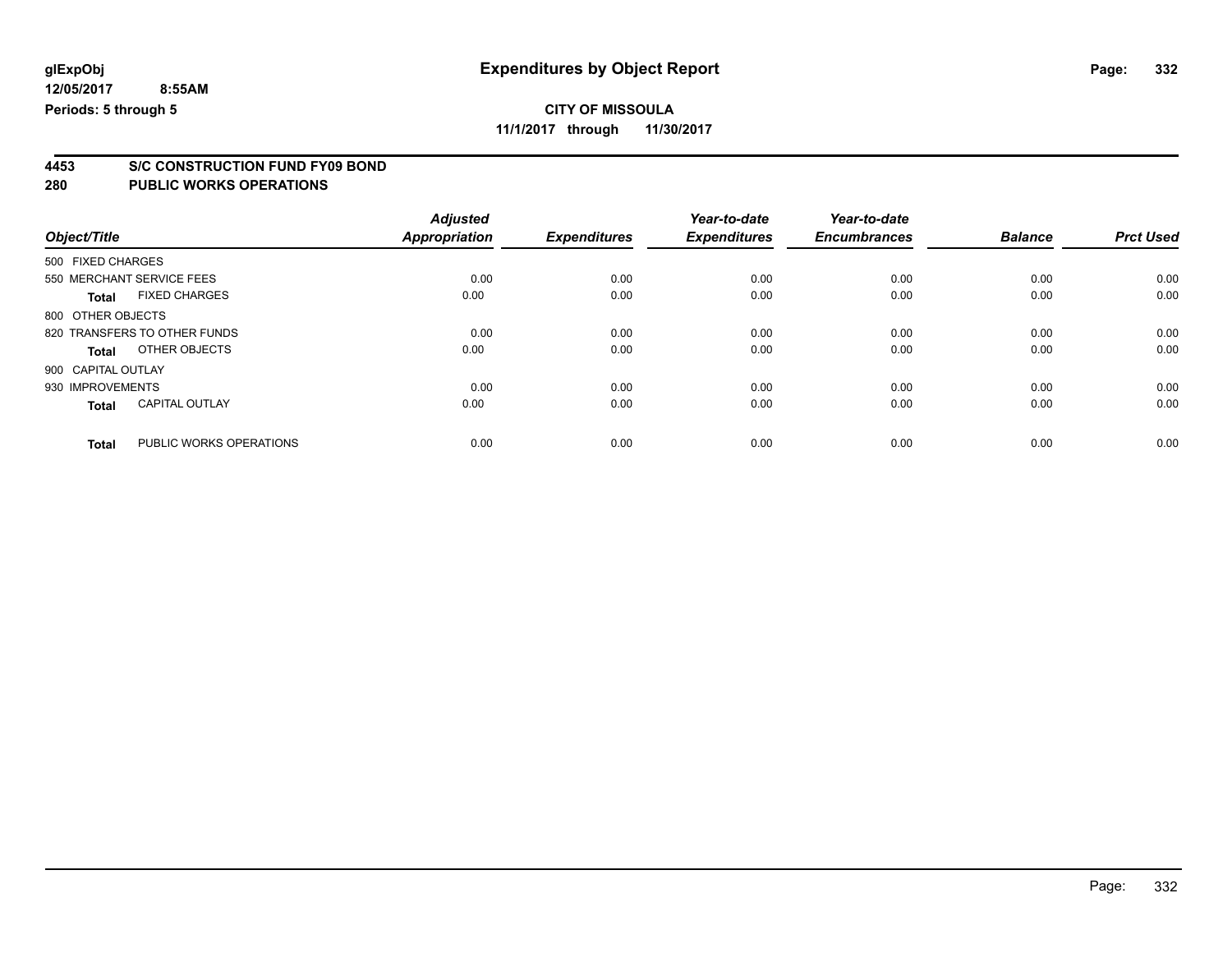### **CITY OF MISSOULA 11/1/2017 through 11/30/2017**

# **4453 S/C CONSTRUCTION FUND FY09 BOND**

**390 NON-DEPARTMENTAL**

| Object/Title                         | <b>Adjusted</b><br>Appropriation | <b>Expenditures</b> | Year-to-date<br><b>Expenditures</b> | Year-to-date<br><b>Encumbrances</b> | <b>Balance</b> | <b>Prct Used</b> |
|--------------------------------------|----------------------------------|---------------------|-------------------------------------|-------------------------------------|----------------|------------------|
| 500 FIXED CHARGES                    |                                  |                     |                                     |                                     |                |                  |
| 500 FIXED CHARGES                    | 0.00                             | 0.00                | 0.00                                | 0.00                                | 0.00           | 0.00             |
| 550 MERCHANT SERVICE FEES            | 0.00                             | 0.00                | 0.00                                | 0.00                                | 0.00           | 0.00             |
| <b>FIXED CHARGES</b><br><b>Total</b> | 0.00                             | 0.00                | 0.00                                | 0.00                                | 0.00           | 0.00             |
| NON-DEPARTMENTAL<br><b>Total</b>     | 0.00                             | 0.00                | 0.00                                | 0.00                                | 0.00           | 0.00             |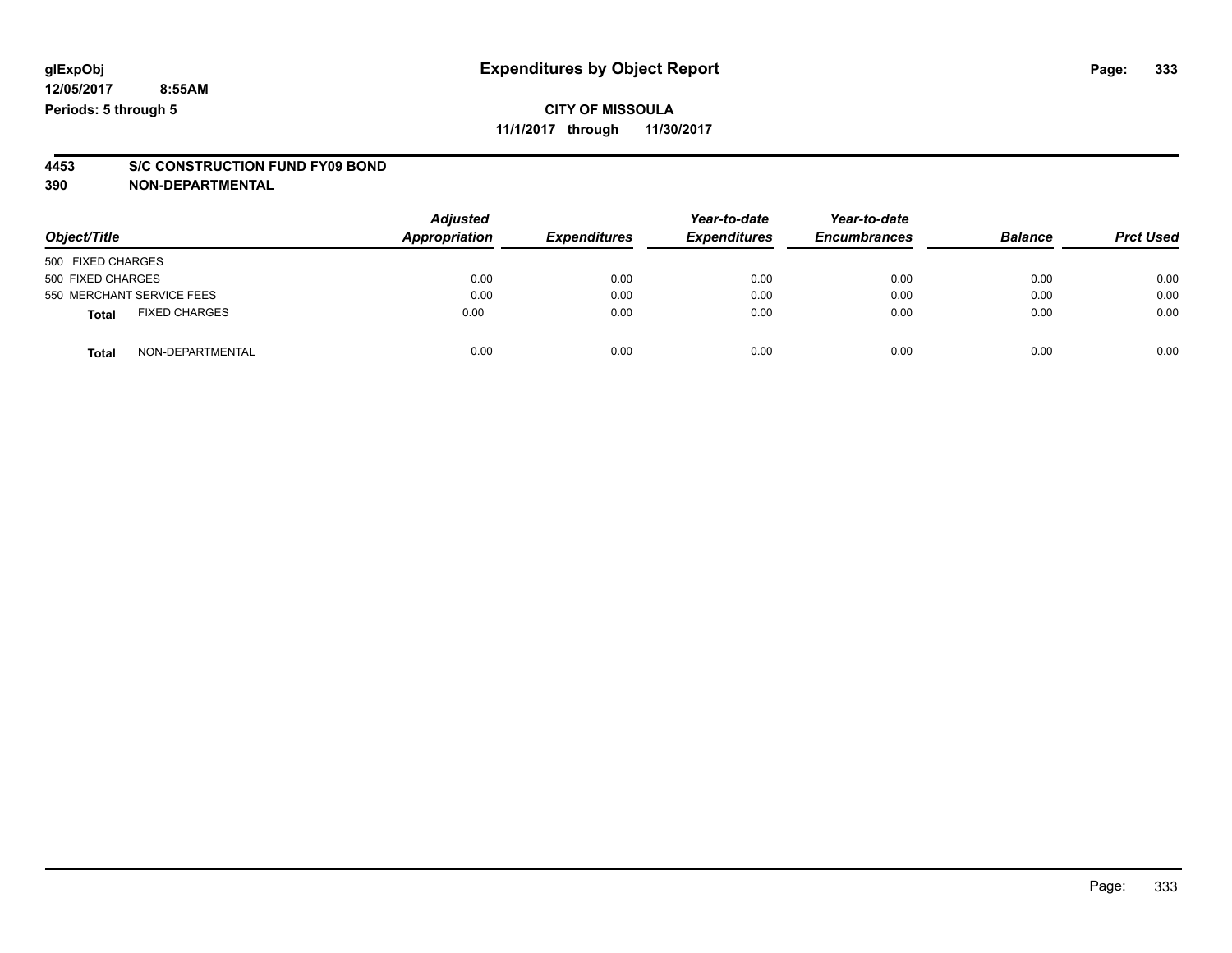### **4453 S/C CONSTRUCTION FUND FY09 BOND**

| Object/Title       |                                 | <b>Adjusted</b><br><b>Appropriation</b> | <b>Expenditures</b> | Year-to-date<br><b>Expenditures</b> | Year-to-date<br><b>Encumbrances</b> | <b>Balance</b> | <b>Prct Used</b> |
|--------------------|---------------------------------|-----------------------------------------|---------------------|-------------------------------------|-------------------------------------|----------------|------------------|
|                    |                                 |                                         |                     |                                     |                                     |                |                  |
| 500 FIXED CHARGES  |                                 |                                         |                     |                                     |                                     |                |                  |
| 500 FIXED CHARGES  |                                 | 0.00                                    | 0.00                | 0.00                                | 0.00                                | 0.00           | 0.00             |
|                    | 550 MERCHANT SERVICE FEES       | 0.00                                    | 0.00                | 0.00                                | 0.00                                | 0.00           | 0.00             |
| <b>Total</b>       | <b>FIXED CHARGES</b>            | 0.00                                    | 0.00                | 0.00                                | 0.00                                | 0.00           | 0.00             |
| 800 OTHER OBJECTS  |                                 |                                         |                     |                                     |                                     |                |                  |
|                    | 820 TRANSFERS TO OTHER FUNDS    | 0.00                                    | 0.00                | 0.00                                | 0.00                                | 0.00           | 0.00             |
| <b>Total</b>       | OTHER OBJECTS                   | 0.00                                    | 0.00                | 0.00                                | 0.00                                | 0.00           | 0.00             |
| 900 CAPITAL OUTLAY |                                 |                                         |                     |                                     |                                     |                |                  |
| 930 IMPROVEMENTS   |                                 | 0.00                                    | 0.00                | 0.00                                | 0.00                                | 0.00           | 0.00             |
| <b>Total</b>       | CAPITAL OUTLAY                  | 0.00                                    | 0.00                | 0.00                                | 0.00                                | 0.00           | 0.00             |
| <b>Total</b>       | S/C CONSTRUCTION FUND FY09 BOND | 0.00                                    | 0.00                | 0.00                                | 0.00                                | 0.00           | 0.00             |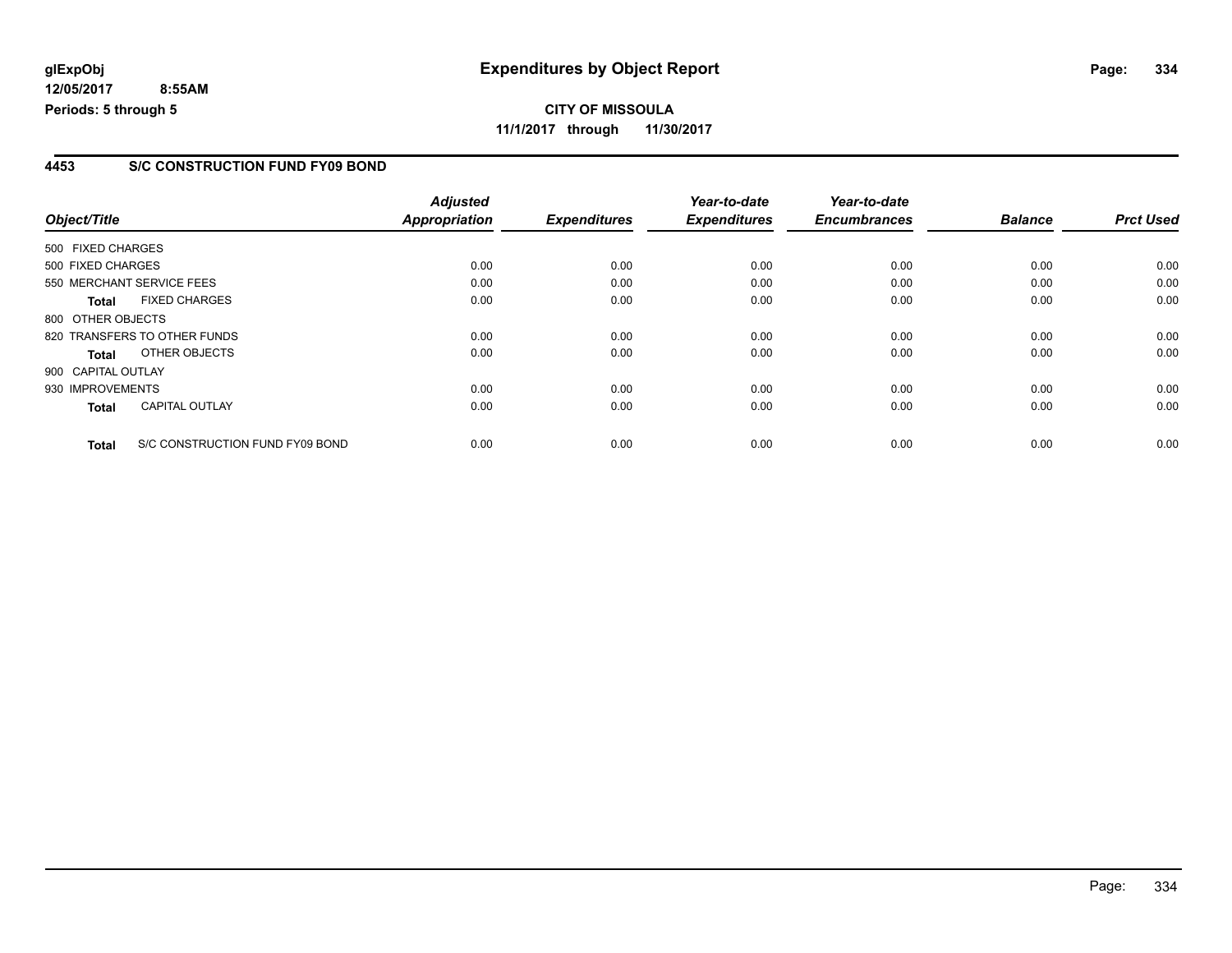### **CITY OF MISSOULA**

**11/1/2017 through 11/30/2017**

# **4454 S/C CONSTRUCTION FUND FOR FY10**

| Object/Title              |                         | <b>Adjusted</b><br><b>Appropriation</b> | <b>Expenditures</b> | Year-to-date<br><b>Expenditures</b> | Year-to-date<br><b>Encumbrances</b> | <b>Balance</b> | <b>Prct Used</b> |
|---------------------------|-------------------------|-----------------------------------------|---------------------|-------------------------------------|-------------------------------------|----------------|------------------|
| 500 FIXED CHARGES         |                         |                                         |                     |                                     |                                     |                |                  |
| 550 MERCHANT SERVICE FEES |                         | 0.00                                    | 0.00                | 0.00                                | 0.00                                | 0.00           | 0.00             |
| <b>Total</b>              | <b>FIXED CHARGES</b>    | 0.00                                    | 0.00                | 0.00                                | 0.00                                | 0.00           | 0.00             |
| 900 CAPITAL OUTLAY        |                         |                                         |                     |                                     |                                     |                |                  |
| 930 IMPROVEMENTS          |                         | 0.00                                    | 0.00                | 0.00                                | 0.00                                | 0.00           | 0.00             |
| <b>Total</b>              | <b>CAPITAL OUTLAY</b>   | 0.00                                    | 0.00                | 0.00                                | 0.00                                | 0.00           | 0.00             |
| <b>Total</b>              | PUBLIC WORKS OPERATIONS | 0.00                                    | 0.00                | 0.00                                | 0.00                                | 0.00           | 0.00             |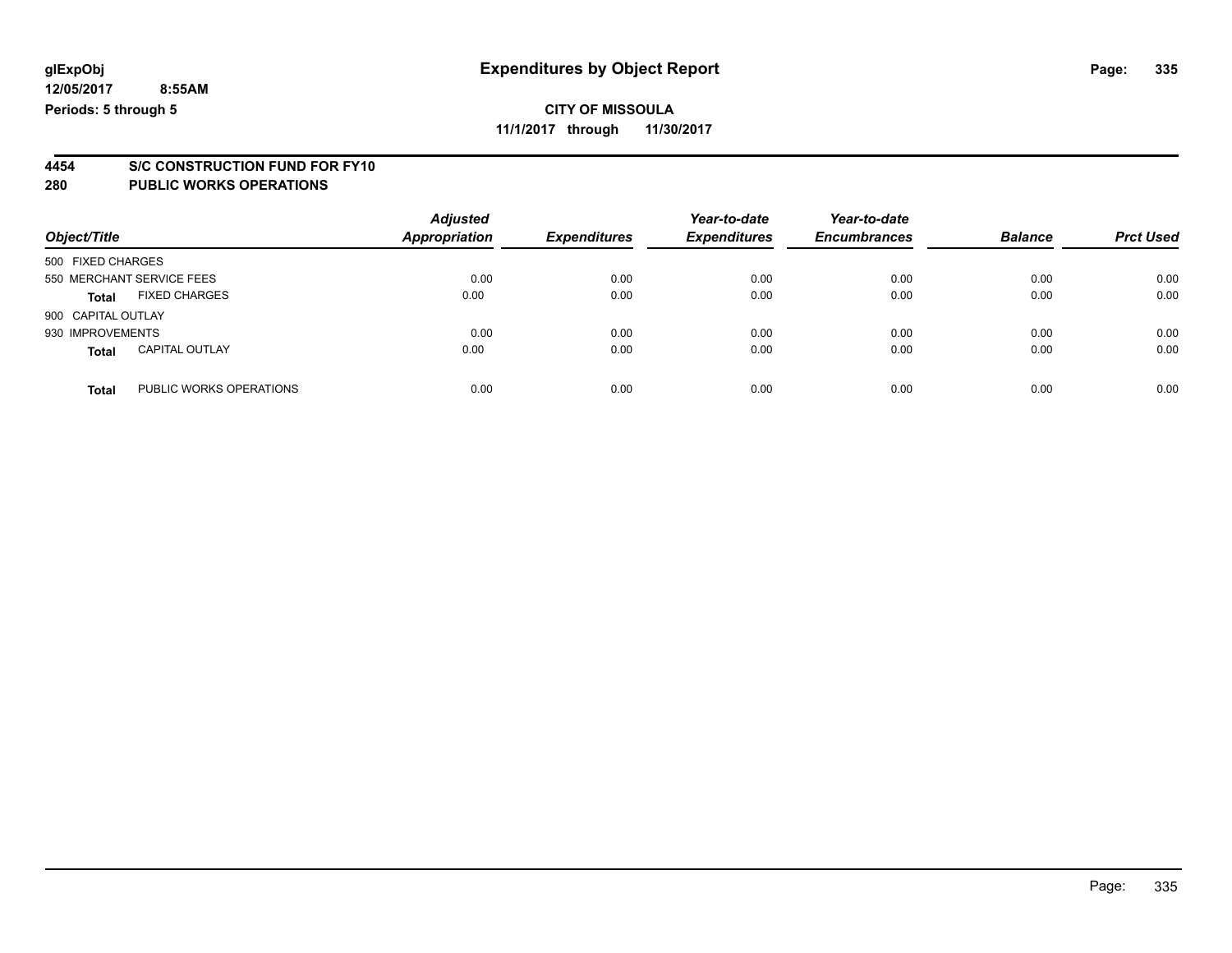**CITY OF MISSOULA 11/1/2017 through 11/30/2017**

### **4454 S/C CONSTRUCTION FUND FOR FY10**

|                    |                                | <b>Adjusted</b>      |                     | Year-to-date        | Year-to-date        |                |                  |
|--------------------|--------------------------------|----------------------|---------------------|---------------------|---------------------|----------------|------------------|
| Object/Title       |                                | <b>Appropriation</b> | <b>Expenditures</b> | <b>Expenditures</b> | <b>Encumbrances</b> | <b>Balance</b> | <b>Prct Used</b> |
| 500 FIXED CHARGES  |                                |                      |                     |                     |                     |                |                  |
|                    | 550 MERCHANT SERVICE FEES      | 0.00                 | 0.00                | 0.00                | 0.00                | 0.00           | 0.00             |
| <b>Total</b>       | <b>FIXED CHARGES</b>           | 0.00                 | 0.00                | 0.00                | 0.00                | 0.00           | 0.00             |
| 900 CAPITAL OUTLAY |                                |                      |                     |                     |                     |                |                  |
| 930 IMPROVEMENTS   |                                | 0.00                 | 0.00                | 0.00                | 0.00                | 0.00           | 0.00             |
| <b>Total</b>       | <b>CAPITAL OUTLAY</b>          | 0.00                 | 0.00                | 0.00                | 0.00                | 0.00           | 0.00             |
| <b>Total</b>       | S/C CONSTRUCTION FUND FOR FY10 | 0.00                 | 0.00                | 0.00                | 0.00                | 0.00           | 0.00             |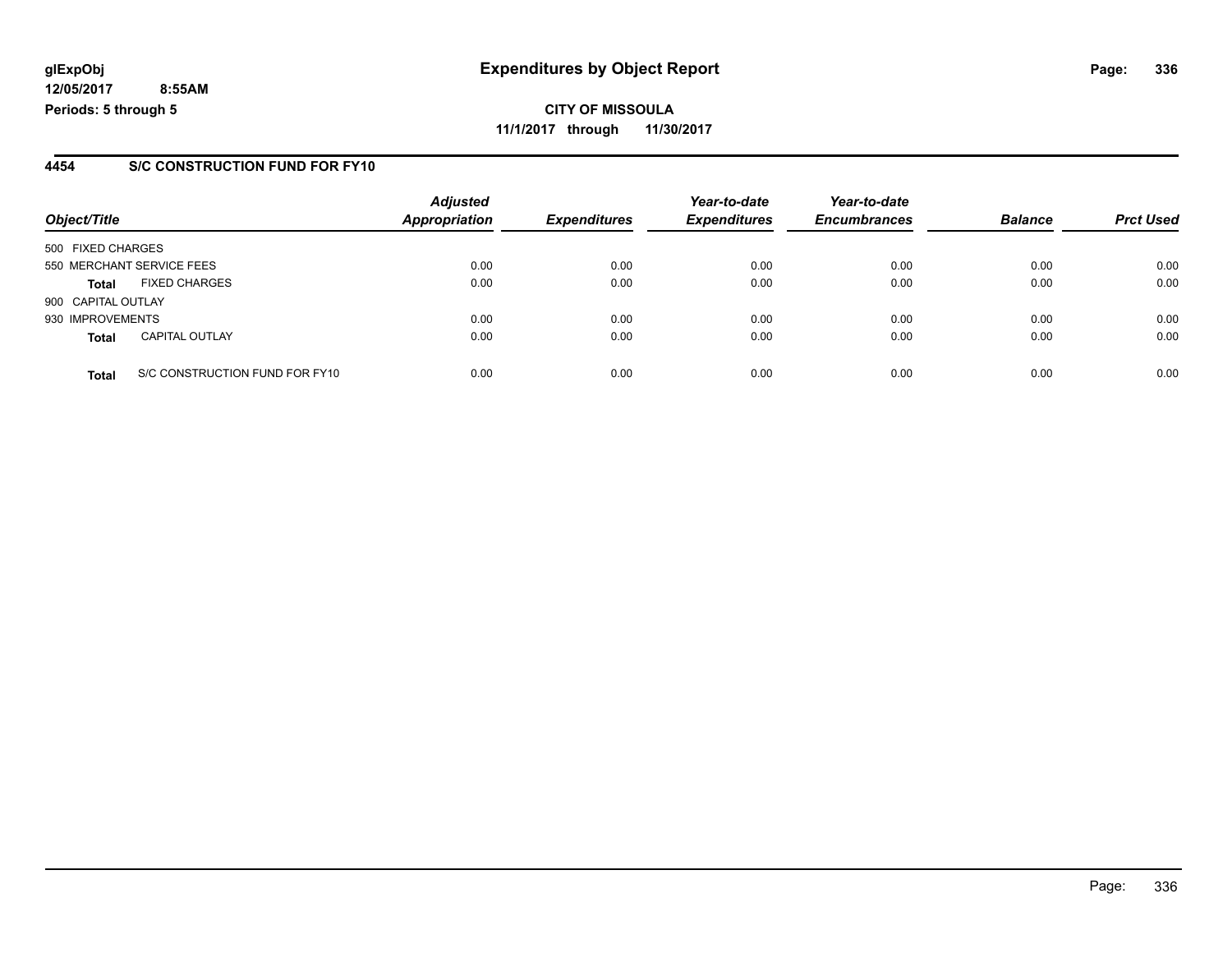### **CITY OF MISSOULA 11/1/2017 through 11/30/2017**

**4455 FY11 S/C CONSTRUCTION FUND 280 PUBLIC WORKS OPERATIONS**

|                    |                           | <b>Adjusted</b>      |                     | Year-to-date        | Year-to-date        |                |                  |
|--------------------|---------------------------|----------------------|---------------------|---------------------|---------------------|----------------|------------------|
| Object/Title       |                           | <b>Appropriation</b> | <b>Expenditures</b> | <b>Expenditures</b> | <b>Encumbrances</b> | <b>Balance</b> | <b>Prct Used</b> |
| 500 FIXED CHARGES  |                           |                      |                     |                     |                     |                |                  |
|                    | 550 MERCHANT SERVICE FEES | 0.00                 | 0.00                | 0.00                | 0.00                | 0.00           | 0.00             |
| <b>Total</b>       | <b>FIXED CHARGES</b>      | 0.00                 | 0.00                | 0.00                | 0.00                | 0.00           | 0.00             |
| 900 CAPITAL OUTLAY |                           |                      |                     |                     |                     |                |                  |
| 930 IMPROVEMENTS   |                           | 0.00                 | 0.00                | 0.00                | 0.00                | 0.00           | 0.00             |
| <b>Total</b>       | <b>CAPITAL OUTLAY</b>     | 0.00                 | 0.00                | 0.00                | 0.00                | 0.00           | 0.00             |
| <b>Total</b>       | PUBLIC WORKS OPERATIONS   | 0.00                 | 0.00                | 0.00                | 0.00                | 0.00           | 0.00             |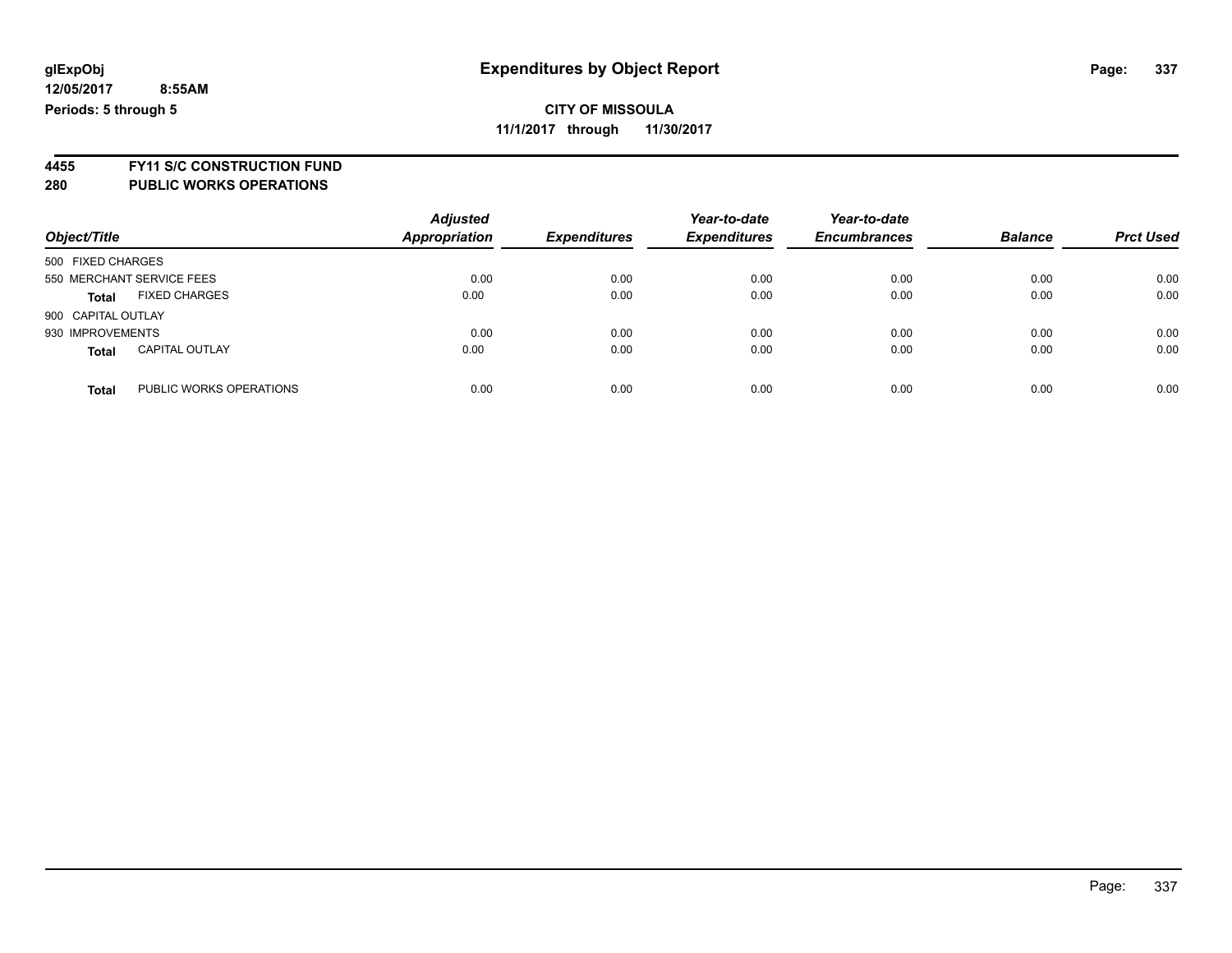**11/1/2017 through 11/30/2017**

### **4455 FY11 S/C CONSTRUCTION FUND**

| Object/Title       |                                   | <b>Adjusted</b><br><b>Appropriation</b> | <b>Expenditures</b> | Year-to-date<br><b>Expenditures</b> | Year-to-date<br><b>Encumbrances</b> | <b>Balance</b> | <b>Prct Used</b> |
|--------------------|-----------------------------------|-----------------------------------------|---------------------|-------------------------------------|-------------------------------------|----------------|------------------|
|                    |                                   |                                         |                     |                                     |                                     |                |                  |
| 500 FIXED CHARGES  |                                   |                                         |                     |                                     |                                     |                |                  |
|                    | 550 MERCHANT SERVICE FEES         | 0.00                                    | 0.00                | 0.00                                | 0.00                                | 0.00           | 0.00             |
| <b>Total</b>       | <b>FIXED CHARGES</b>              | 0.00                                    | 0.00                | 0.00                                | 0.00                                | 0.00           | 0.00             |
| 900 CAPITAL OUTLAY |                                   |                                         |                     |                                     |                                     |                |                  |
| 930 IMPROVEMENTS   |                                   | 0.00                                    | 0.00                | 0.00                                | 0.00                                | 0.00           | 0.00             |
| <b>Total</b>       | <b>CAPITAL OUTLAY</b>             | 0.00                                    | 0.00                | 0.00                                | 0.00                                | 0.00           | 0.00             |
| <b>Total</b>       | <b>FY11 S/C CONSTRUCTION FUND</b> | 0.00                                    | 0.00                | 0.00                                | 0.00                                | 0.00           | 0.00             |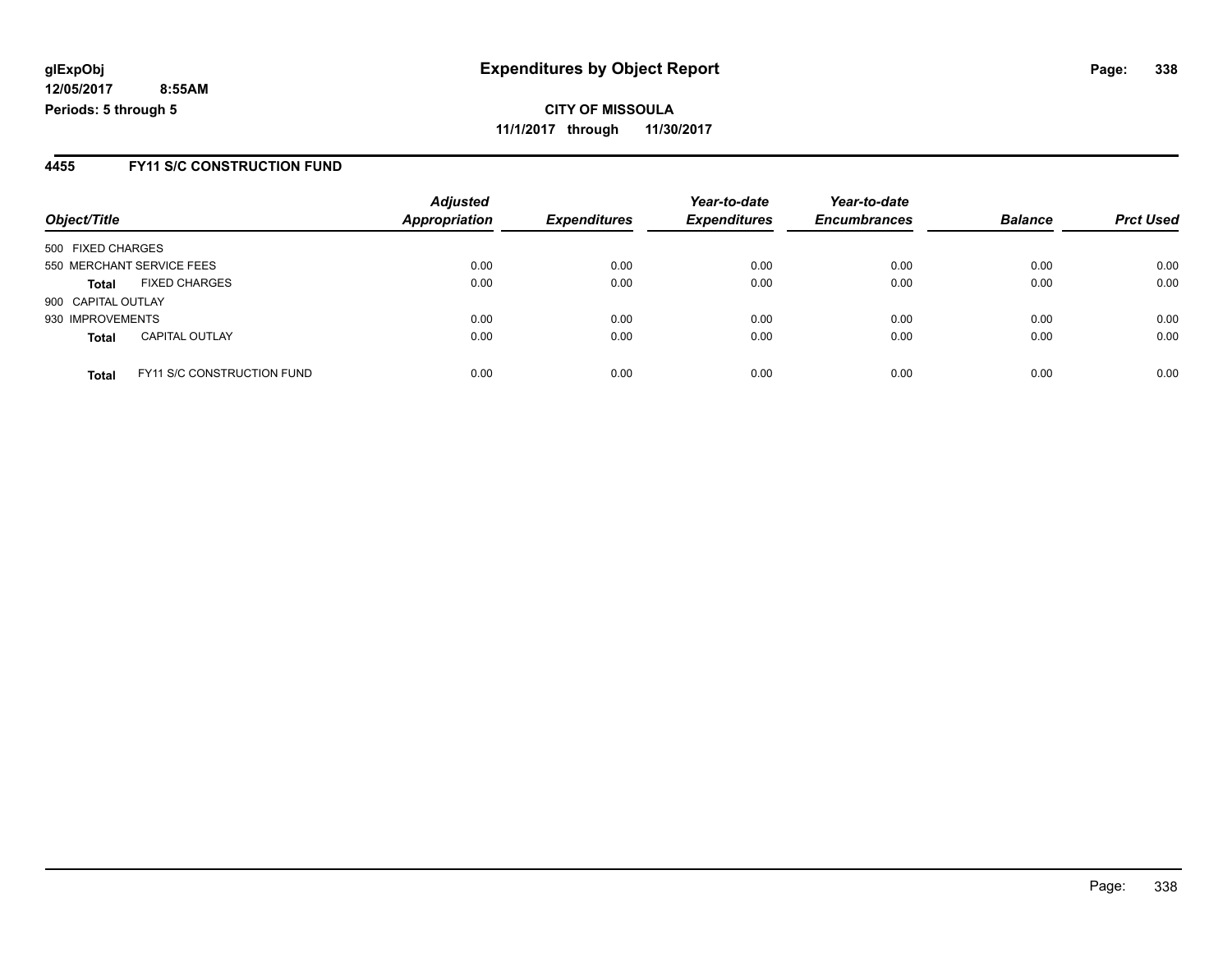**11/1/2017 through 11/30/2017**

**4456 FY12 S/C CONSTRUCTION FUND**

| Object/Title       |                              | <b>Adjusted</b><br><b>Appropriation</b> | <b>Expenditures</b> | Year-to-date<br><b>Expenditures</b> | Year-to-date<br><b>Encumbrances</b> | <b>Balance</b> | <b>Prct Used</b> |
|--------------------|------------------------------|-----------------------------------------|---------------------|-------------------------------------|-------------------------------------|----------------|------------------|
| 500 FIXED CHARGES  |                              |                                         |                     |                                     |                                     |                |                  |
|                    |                              |                                         |                     |                                     |                                     |                |                  |
|                    | 550 MERCHANT SERVICE FEES    | 0.00                                    | 0.00                | 0.00                                | 0.00                                | 0.00           | 0.00             |
| <b>Total</b>       | <b>FIXED CHARGES</b>         | 0.00                                    | 0.00                | 0.00                                | 0.00                                | 0.00           | 0.00             |
| 800 OTHER OBJECTS  |                              |                                         |                     |                                     |                                     |                |                  |
|                    | 820 TRANSFERS TO OTHER FUNDS | 0.00                                    | 0.00                | 0.00                                | 0.00                                | 0.00           | 0.00             |
| <b>Total</b>       | OTHER OBJECTS                | 0.00                                    | 0.00                | 0.00                                | 0.00                                | 0.00           | 0.00             |
| 900 CAPITAL OUTLAY |                              |                                         |                     |                                     |                                     |                |                  |
| 930 IMPROVEMENTS   |                              | 0.00                                    | 0.00                | 0.00                                | 0.00                                | 0.00           | 0.00             |
| <b>Total</b>       | <b>CAPITAL OUTLAY</b>        | 0.00                                    | 0.00                | 0.00                                | 0.00                                | 0.00           | 0.00             |
|                    |                              |                                         |                     |                                     |                                     |                |                  |
| <b>Total</b>       | PUBLIC WORKS OPERATIONS      | 0.00                                    | 0.00                | 0.00                                | 0.00                                | 0.00           | 0.00             |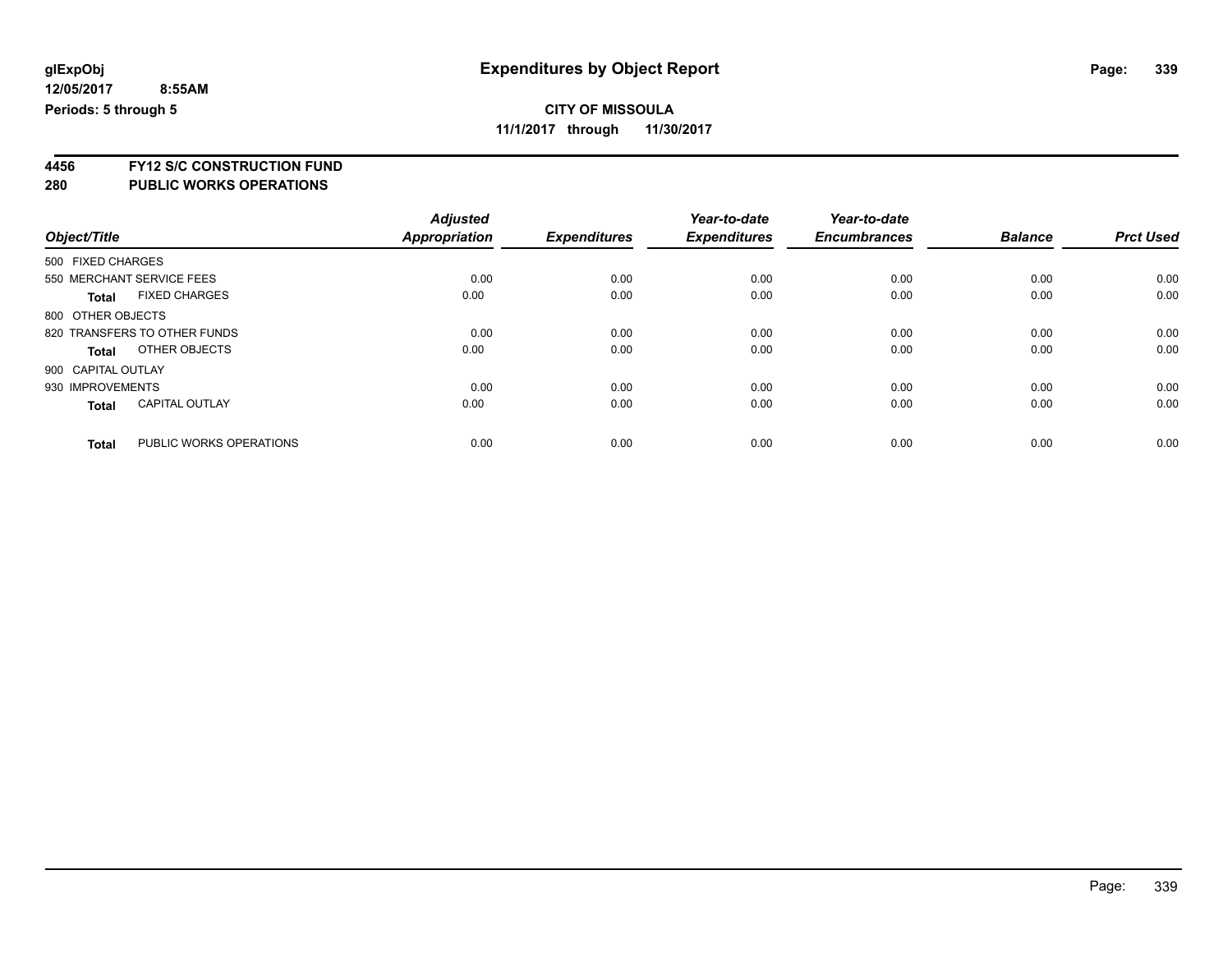**CITY OF MISSOULA 11/1/2017 through 11/30/2017**

### **4456 FY12 S/C CONSTRUCTION FUND**

|                    |                                   | <b>Adjusted</b> |                     | Year-to-date        | Year-to-date        |                |                  |
|--------------------|-----------------------------------|-----------------|---------------------|---------------------|---------------------|----------------|------------------|
| Object/Title       |                                   | Appropriation   | <b>Expenditures</b> | <b>Expenditures</b> | <b>Encumbrances</b> | <b>Balance</b> | <b>Prct Used</b> |
| 500 FIXED CHARGES  |                                   |                 |                     |                     |                     |                |                  |
|                    | 550 MERCHANT SERVICE FEES         | 0.00            | 0.00                | 0.00                | 0.00                | 0.00           | 0.00             |
| Total              | <b>FIXED CHARGES</b>              | 0.00            | 0.00                | 0.00                | 0.00                | 0.00           | 0.00             |
| 800 OTHER OBJECTS  |                                   |                 |                     |                     |                     |                |                  |
|                    | 820 TRANSFERS TO OTHER FUNDS      | 0.00            | 0.00                | 0.00                | 0.00                | 0.00           | 0.00             |
| <b>Total</b>       | OTHER OBJECTS                     | 0.00            | 0.00                | 0.00                | 0.00                | 0.00           | 0.00             |
| 900 CAPITAL OUTLAY |                                   |                 |                     |                     |                     |                |                  |
| 930 IMPROVEMENTS   |                                   | 0.00            | 0.00                | 0.00                | 0.00                | 0.00           | 0.00             |
| <b>Total</b>       | <b>CAPITAL OUTLAY</b>             | 0.00            | 0.00                | 0.00                | 0.00                | 0.00           | 0.00             |
| <b>Total</b>       | <b>FY12 S/C CONSTRUCTION FUND</b> | 0.00            | 0.00                | 0.00                | 0.00                | 0.00           | 0.00             |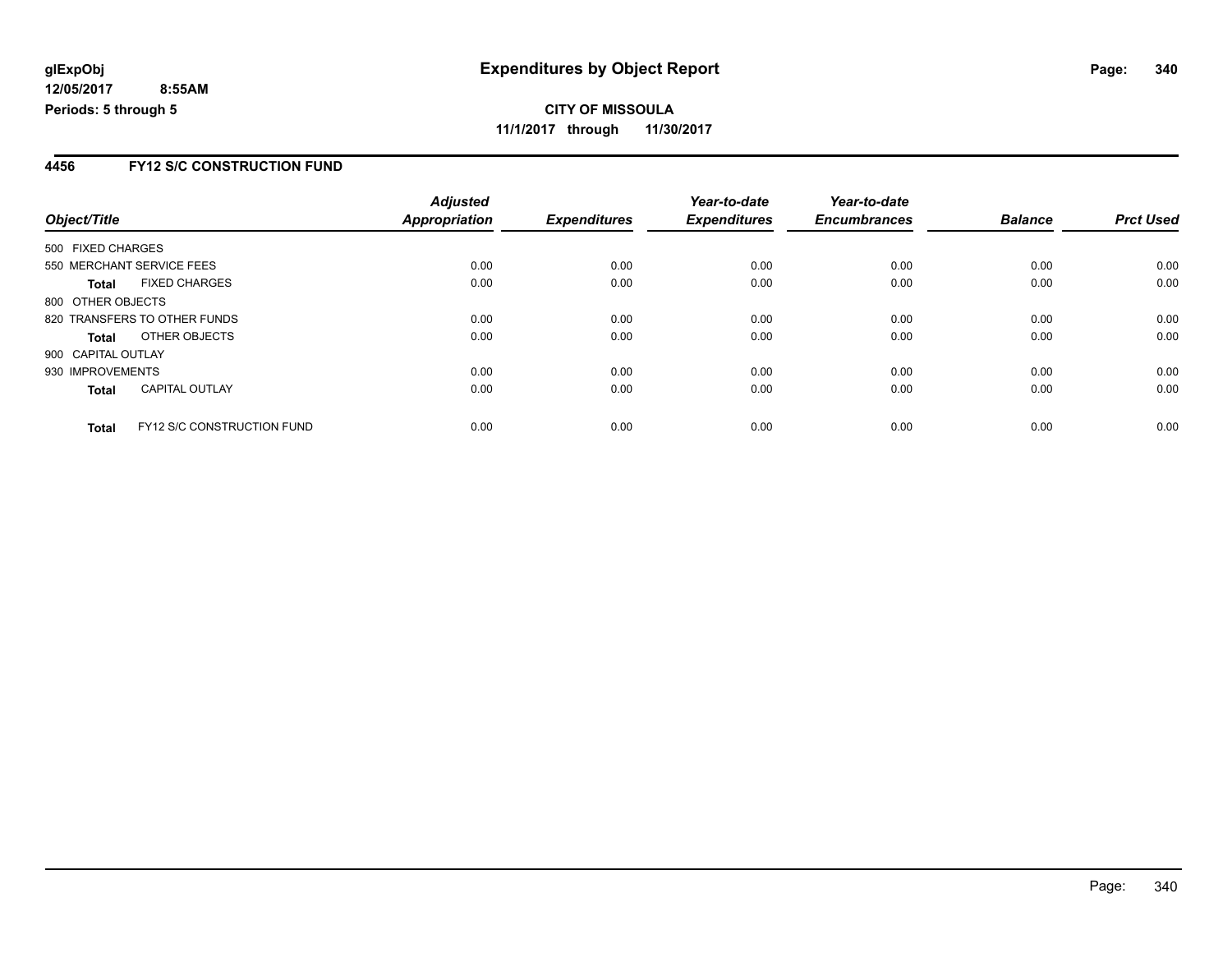**11/1/2017 through 11/30/2017**

# **4457 FY13 SIDEWALK/CURB CONSTRUCTION**

|                        |                              | <b>Adjusted</b>      |                     | Year-to-date        | Year-to-date        |                |                  |
|------------------------|------------------------------|----------------------|---------------------|---------------------|---------------------|----------------|------------------|
| Object/Title           |                              | <b>Appropriation</b> | <b>Expenditures</b> | <b>Expenditures</b> | <b>Encumbrances</b> | <b>Balance</b> | <b>Prct Used</b> |
| 300 PURCHASED SERVICES |                              |                      |                     |                     |                     |                |                  |
|                        | 350 PROFESSIONAL SERVICES    | 0.00                 | 0.00                | 0.00                | 0.00                | 0.00           | 0.00             |
| <b>Total</b>           | <b>PURCHASED SERVICES</b>    | 0.00                 | 0.00                | 0.00                | 0.00                | 0.00           | 0.00             |
| 500 FIXED CHARGES      |                              |                      |                     |                     |                     |                |                  |
|                        | 550 MERCHANT SERVICE FEES    | 0.00                 | 0.00                | 0.00                | 0.00                | 0.00           | 0.00             |
| <b>Total</b>           | <b>FIXED CHARGES</b>         | 0.00                 | 0.00                | 0.00                | 0.00                | 0.00           | 0.00             |
| 800 OTHER OBJECTS      |                              |                      |                     |                     |                     |                |                  |
|                        | 820 TRANSFERS TO OTHER FUNDS | 0.00                 | 0.00                | 0.00                | 0.00                | 0.00           | 0.00             |
| <b>Total</b>           | OTHER OBJECTS                | 0.00                 | 0.00                | 0.00                | 0.00                | 0.00           | 0.00             |
| 900 CAPITAL OUTLAY     |                              |                      |                     |                     |                     |                |                  |
| 930 IMPROVEMENTS       |                              | 0.00                 | 0.00                | 0.00                | 0.00                | 0.00           | 0.00             |
| <b>Total</b>           | <b>CAPITAL OUTLAY</b>        | 0.00                 | 0.00                | 0.00                | 0.00                | 0.00           | 0.00             |
| <b>Total</b>           | PUBLIC WORKS OPERATIONS      | 0.00                 | 0.00                | 0.00                | 0.00                | 0.00           | 0.00             |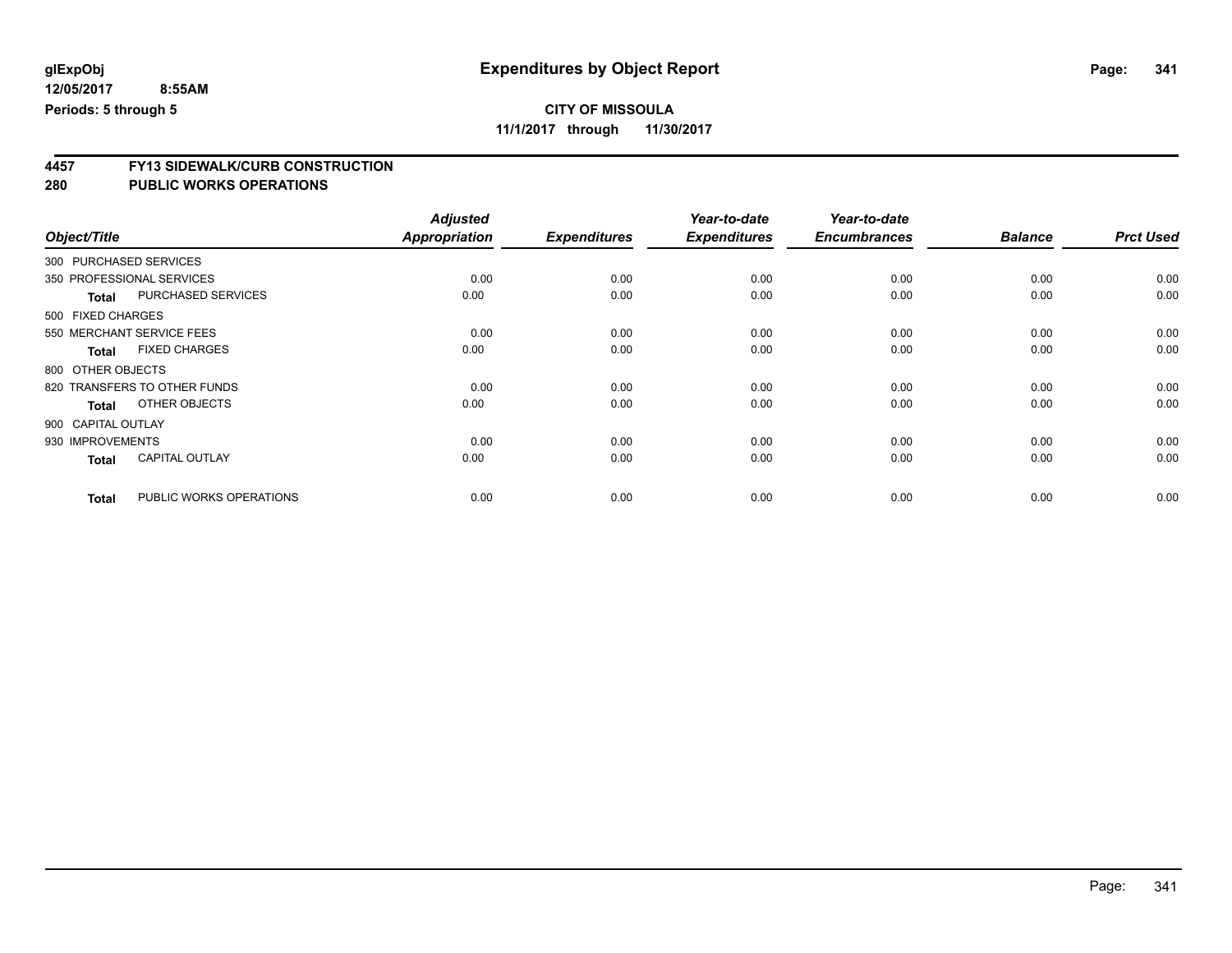### **4457 FY13 SIDEWALK/CURB CONSTRUCTION**

|                    |                                 | <b>Adjusted</b>      |                     | Year-to-date        | Year-to-date        |                |                  |
|--------------------|---------------------------------|----------------------|---------------------|---------------------|---------------------|----------------|------------------|
| Object/Title       |                                 | <b>Appropriation</b> | <b>Expenditures</b> | <b>Expenditures</b> | <b>Encumbrances</b> | <b>Balance</b> | <b>Prct Used</b> |
|                    | 300 PURCHASED SERVICES          |                      |                     |                     |                     |                |                  |
|                    | 350 PROFESSIONAL SERVICES       | 0.00                 | 0.00                | 0.00                | 0.00                | 0.00           | 0.00             |
| <b>Total</b>       | PURCHASED SERVICES              | 0.00                 | 0.00                | 0.00                | 0.00                | 0.00           | 0.00             |
| 500 FIXED CHARGES  |                                 |                      |                     |                     |                     |                |                  |
|                    | 550 MERCHANT SERVICE FEES       | 0.00                 | 0.00                | 0.00                | 0.00                | 0.00           | 0.00             |
| <b>Total</b>       | <b>FIXED CHARGES</b>            | 0.00                 | 0.00                | 0.00                | 0.00                | 0.00           | 0.00             |
| 800 OTHER OBJECTS  |                                 |                      |                     |                     |                     |                |                  |
|                    | 820 TRANSFERS TO OTHER FUNDS    | 0.00                 | 0.00                | 0.00                | 0.00                | 0.00           | 0.00             |
| Total              | OTHER OBJECTS                   | 0.00                 | 0.00                | 0.00                | 0.00                | 0.00           | 0.00             |
| 900 CAPITAL OUTLAY |                                 |                      |                     |                     |                     |                |                  |
| 930 IMPROVEMENTS   |                                 | 0.00                 | 0.00                | 0.00                | 0.00                | 0.00           | 0.00             |
| <b>Total</b>       | <b>CAPITAL OUTLAY</b>           | 0.00                 | 0.00                | 0.00                | 0.00                | 0.00           | 0.00             |
| <b>Total</b>       | FY13 SIDEWALK/CURB CONSTRUCTION | 0.00                 | 0.00                | 0.00                | 0.00                | 0.00           | 0.00             |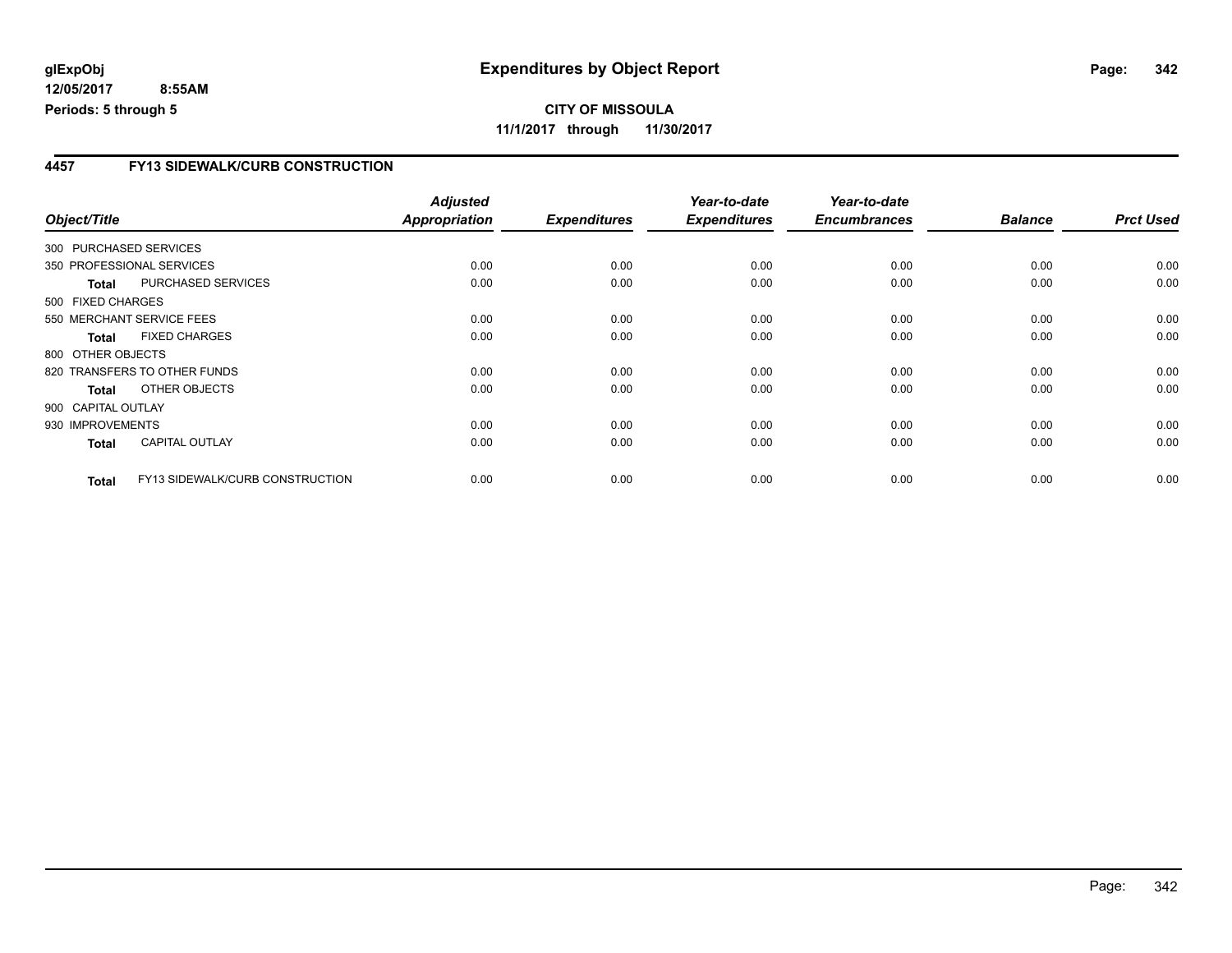### **CITY OF MISSOULA**

**11/1/2017 through 11/30/2017**

# **4458 FY14 SIDEWALK & CURB CONSTRUCTION**

| Object/Title       |                              | <b>Adjusted</b><br><b>Appropriation</b> | <b>Expenditures</b> | Year-to-date<br><b>Expenditures</b> | Year-to-date<br><b>Encumbrances</b> | <b>Balance</b> | <b>Prct Used</b> |
|--------------------|------------------------------|-----------------------------------------|---------------------|-------------------------------------|-------------------------------------|----------------|------------------|
|                    |                              |                                         |                     |                                     |                                     |                |                  |
| 500 FIXED CHARGES  |                              |                                         |                     |                                     |                                     |                |                  |
|                    | 550 MERCHANT SERVICE FEES    | 0.00                                    | 0.00                | 0.00                                | 0.00                                | 0.00           | 0.00             |
| <b>Total</b>       | <b>FIXED CHARGES</b>         | 0.00                                    | 0.00                | 0.00                                | 0.00                                | 0.00           | 0.00             |
| 800 OTHER OBJECTS  |                              |                                         |                     |                                     |                                     |                |                  |
|                    | 820 TRANSFERS TO OTHER FUNDS | 0.00                                    | 0.00                | 0.00                                | 0.00                                | 0.00           | 0.00             |
| <b>Total</b>       | OTHER OBJECTS                | 0.00                                    | 0.00                | 0.00                                | 0.00                                | 0.00           | 0.00             |
| 900 CAPITAL OUTLAY |                              |                                         |                     |                                     |                                     |                |                  |
| 930 IMPROVEMENTS   |                              | 0.00                                    | 0.00                | 0.00                                | 0.00                                | 0.00           | 0.00             |
| <b>Total</b>       | <b>CAPITAL OUTLAY</b>        | 0.00                                    | 0.00                | 0.00                                | 0.00                                | 0.00           | 0.00             |
| <b>Total</b>       | PUBLIC WORKS OPERATIONS      | 0.00                                    | 0.00                | 0.00                                | 0.00                                | 0.00           | 0.00             |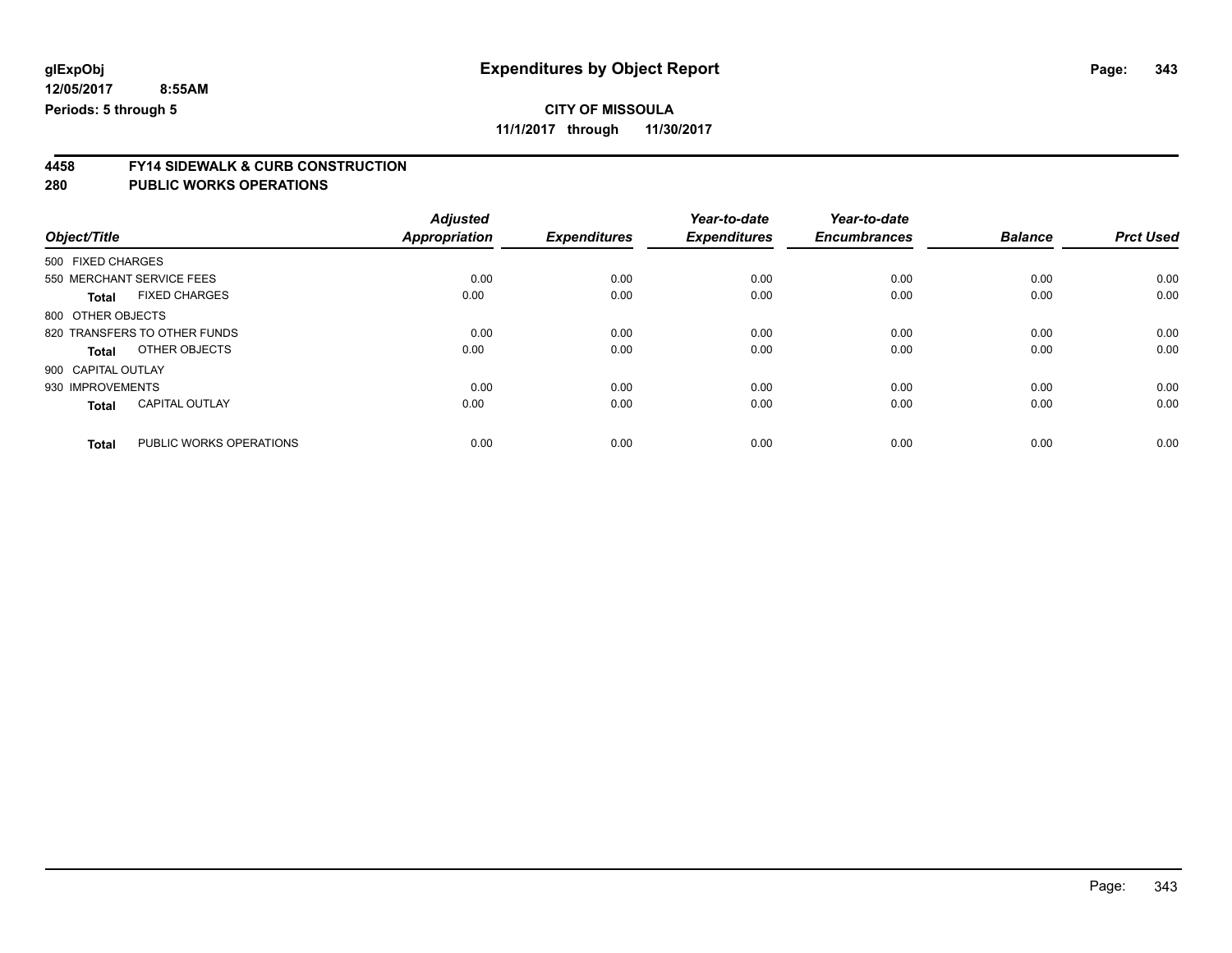### **4458 FY14 SIDEWALK & CURB CONSTRUCTION**

| Object/Title       |                                              | <b>Adjusted</b><br>Appropriation | <b>Expenditures</b> | Year-to-date<br><b>Expenditures</b> | Year-to-date<br><b>Encumbrances</b> | <b>Balance</b> | <b>Prct Used</b> |
|--------------------|----------------------------------------------|----------------------------------|---------------------|-------------------------------------|-------------------------------------|----------------|------------------|
|                    |                                              |                                  |                     |                                     |                                     |                |                  |
| 500 FIXED CHARGES  |                                              |                                  |                     |                                     |                                     |                |                  |
|                    | 550 MERCHANT SERVICE FEES                    | 0.00                             | 0.00                | 0.00                                | 0.00                                | 0.00           | 0.00             |
| <b>Total</b>       | <b>FIXED CHARGES</b>                         | 0.00                             | 0.00                | 0.00                                | 0.00                                | 0.00           | 0.00             |
| 800 OTHER OBJECTS  |                                              |                                  |                     |                                     |                                     |                |                  |
|                    | 820 TRANSFERS TO OTHER FUNDS                 | 0.00                             | 0.00                | 0.00                                | 0.00                                | 0.00           | 0.00             |
| <b>Total</b>       | OTHER OBJECTS                                | 0.00                             | 0.00                | 0.00                                | 0.00                                | 0.00           | 0.00             |
| 900 CAPITAL OUTLAY |                                              |                                  |                     |                                     |                                     |                |                  |
| 930 IMPROVEMENTS   |                                              | 0.00                             | 0.00                | 0.00                                | 0.00                                | 0.00           | 0.00             |
| <b>Total</b>       | <b>CAPITAL OUTLAY</b>                        | 0.00                             | 0.00                | 0.00                                | 0.00                                | 0.00           | 0.00             |
| <b>Total</b>       | <b>FY14 SIDEWALK &amp; CURB CONSTRUCTIOL</b> | 0.00                             | 0.00                | 0.00                                | 0.00                                | 0.00           | 0.00             |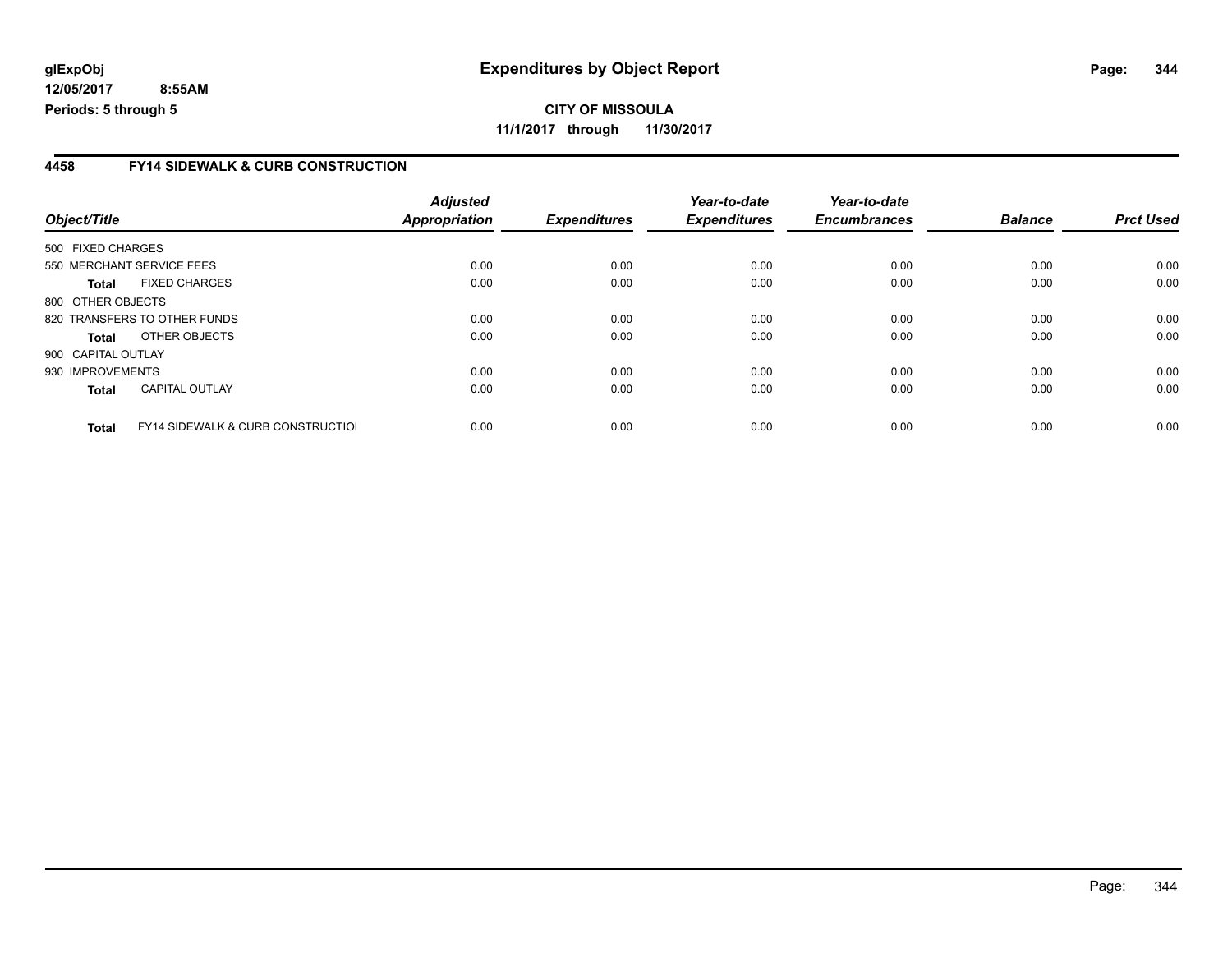### **CITY OF MISSOULA**

**11/1/2017 through 11/30/2017**

# **4459 FY15 SIDEWALK/CURB CONSTRUCTION**

| Object/Title       |                              | <b>Adjusted</b><br><b>Appropriation</b> | <b>Expenditures</b> | Year-to-date<br><b>Expenditures</b> | Year-to-date<br><b>Encumbrances</b> | <b>Balance</b> | <b>Prct Used</b> |
|--------------------|------------------------------|-----------------------------------------|---------------------|-------------------------------------|-------------------------------------|----------------|------------------|
| 500 FIXED CHARGES  |                              |                                         |                     |                                     |                                     |                |                  |
|                    | 550 MERCHANT SERVICE FEES    | 0.00                                    | 0.00                | 0.00                                | 0.00                                | 0.00           | 0.00             |
| <b>Total</b>       | <b>FIXED CHARGES</b>         | 0.00                                    | 0.00                | 0.00                                | 0.00                                | 0.00           | 0.00             |
| 800 OTHER OBJECTS  |                              |                                         |                     |                                     |                                     |                |                  |
|                    | 820 TRANSFERS TO OTHER FUNDS | 0.00                                    | 0.00                | 0.00                                | 0.00                                | 0.00           | 0.00             |
| Total              | OTHER OBJECTS                | 0.00                                    | 0.00                | 0.00                                | 0.00                                | 0.00           | 0.00             |
| 900 CAPITAL OUTLAY |                              |                                         |                     |                                     |                                     |                |                  |
| 930 IMPROVEMENTS   |                              | 0.00                                    | 0.00                | 0.00                                | 0.00                                | 0.00           | 0.00             |
| <b>Total</b>       | <b>CAPITAL OUTLAY</b>        | 0.00                                    | 0.00                | 0.00                                | 0.00                                | 0.00           | 0.00             |
|                    |                              |                                         |                     |                                     |                                     |                |                  |
| <b>Total</b>       | PUBLIC WORKS OPERATIONS      | 0.00                                    | 0.00                | 0.00                                | 0.00                                | 0.00           | 0.00             |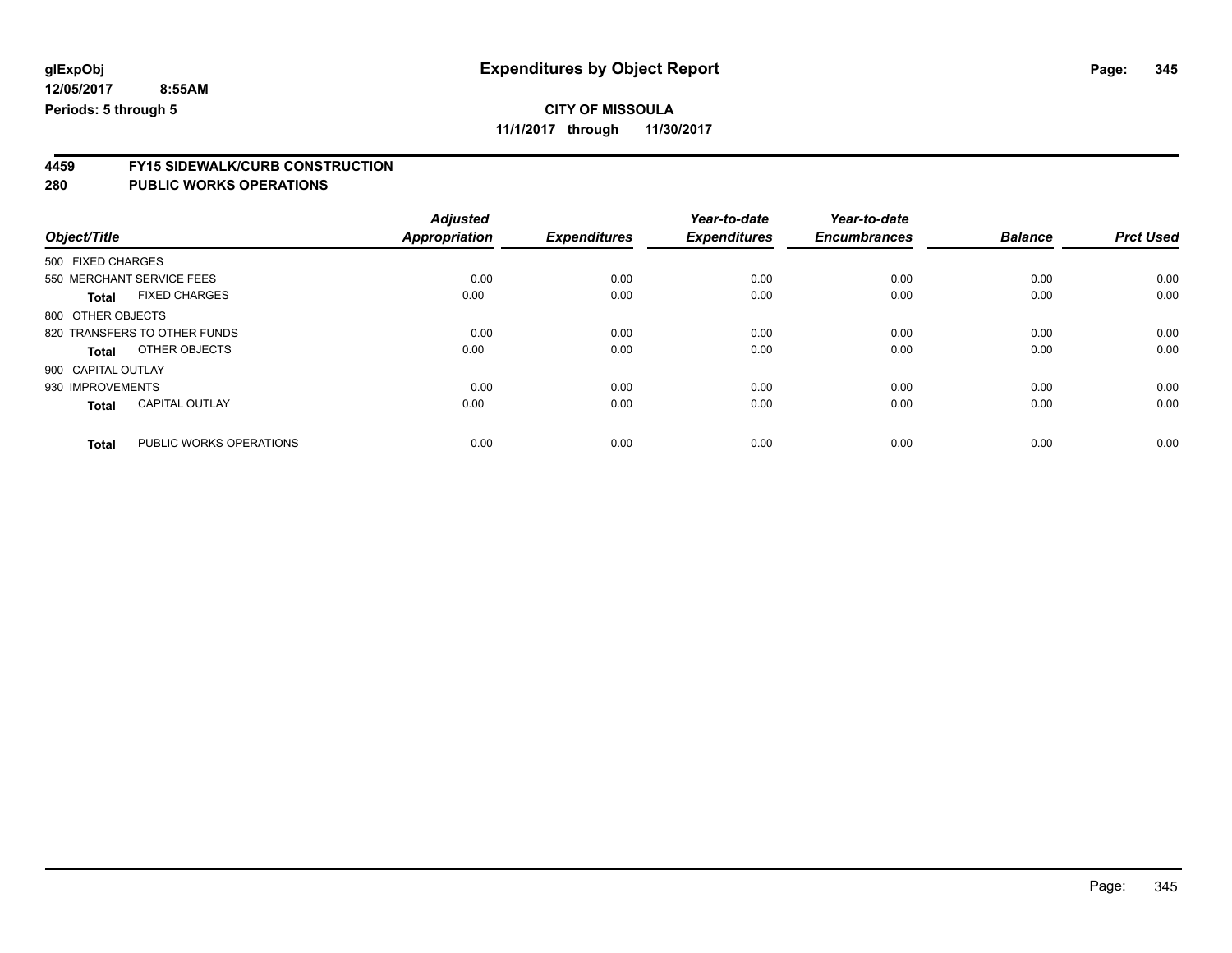### **4459 FY15 SIDEWALK/CURB CONSTRUCTION**

|                    |                                        | <b>Adjusted</b> |                     | Year-to-date        | Year-to-date        |                |                  |
|--------------------|----------------------------------------|-----------------|---------------------|---------------------|---------------------|----------------|------------------|
| Object/Title       |                                        | Appropriation   | <b>Expenditures</b> | <b>Expenditures</b> | <b>Encumbrances</b> | <b>Balance</b> | <b>Prct Used</b> |
| 500 FIXED CHARGES  |                                        |                 |                     |                     |                     |                |                  |
|                    | 550 MERCHANT SERVICE FEES              | 0.00            | 0.00                | 0.00                | 0.00                | 0.00           | 0.00             |
| <b>Total</b>       | <b>FIXED CHARGES</b>                   | 0.00            | 0.00                | 0.00                | 0.00                | 0.00           | 0.00             |
| 800 OTHER OBJECTS  |                                        |                 |                     |                     |                     |                |                  |
|                    | 820 TRANSFERS TO OTHER FUNDS           | 0.00            | 0.00                | 0.00                | 0.00                | 0.00           | 0.00             |
| <b>Total</b>       | OTHER OBJECTS                          | 0.00            | 0.00                | 0.00                | 0.00                | 0.00           | 0.00             |
| 900 CAPITAL OUTLAY |                                        |                 |                     |                     |                     |                |                  |
| 930 IMPROVEMENTS   |                                        | 0.00            | 0.00                | 0.00                | 0.00                | 0.00           | 0.00             |
| <b>Total</b>       | <b>CAPITAL OUTLAY</b>                  | 0.00            | 0.00                | 0.00                | 0.00                | 0.00           | 0.00             |
| <b>Total</b>       | <b>FY15 SIDEWALK/CURB CONSTRUCTION</b> | 0.00            | 0.00                | 0.00                | 0.00                | 0.00           | 0.00             |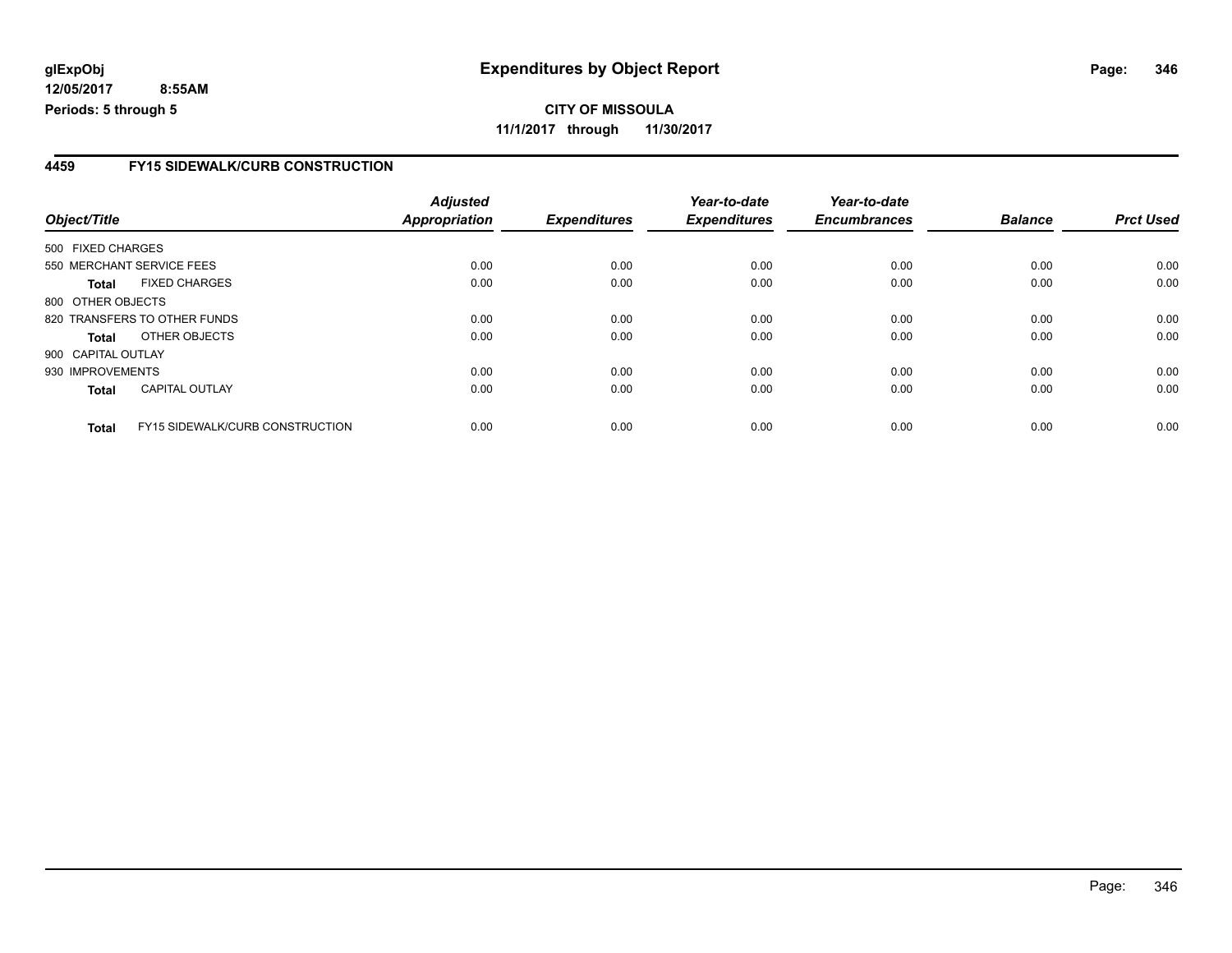### **CITY OF MISSOULA**

**11/1/2017 through 11/30/2017**

# **4460 FY16 SIDEWALK/CURB CONSTRUCTION**

| Object/Title       |                              | <b>Adjusted</b><br><b>Appropriation</b> | <b>Expenditures</b> | Year-to-date<br><b>Expenditures</b> | Year-to-date<br><b>Encumbrances</b> | <b>Balance</b> | <b>Prct Used</b> |
|--------------------|------------------------------|-----------------------------------------|---------------------|-------------------------------------|-------------------------------------|----------------|------------------|
| 500 FIXED CHARGES  |                              |                                         |                     |                                     |                                     |                |                  |
|                    | 550 MERCHANT SERVICE FEES    | 0.00                                    | 0.00                | 0.00                                | 0.00                                | 0.00           | 0.00             |
| <b>Total</b>       | <b>FIXED CHARGES</b>         | 0.00                                    | 0.00                | 0.00                                | 0.00                                | 0.00           | 0.00             |
| 800 OTHER OBJECTS  |                              |                                         |                     |                                     |                                     |                |                  |
|                    | 820 TRANSFERS TO OTHER FUNDS | 0.00                                    | 0.00                | 0.00                                | 0.00                                | 0.00           | 0.00             |
| Total              | OTHER OBJECTS                | 0.00                                    | 0.00                | 0.00                                | 0.00                                | 0.00           | 0.00             |
| 900 CAPITAL OUTLAY |                              |                                         |                     |                                     |                                     |                |                  |
| 930 IMPROVEMENTS   |                              | 0.00                                    | 0.00                | 0.00                                | 0.00                                | 0.00           | 0.00             |
| <b>Total</b>       | <b>CAPITAL OUTLAY</b>        | 0.00                                    | 0.00                | 0.00                                | 0.00                                | 0.00           | 0.00             |
| <b>Total</b>       | PUBLIC WORKS OPERATIONS      | 0.00                                    | 0.00                | 0.00                                | 0.00                                | 0.00           | 0.00             |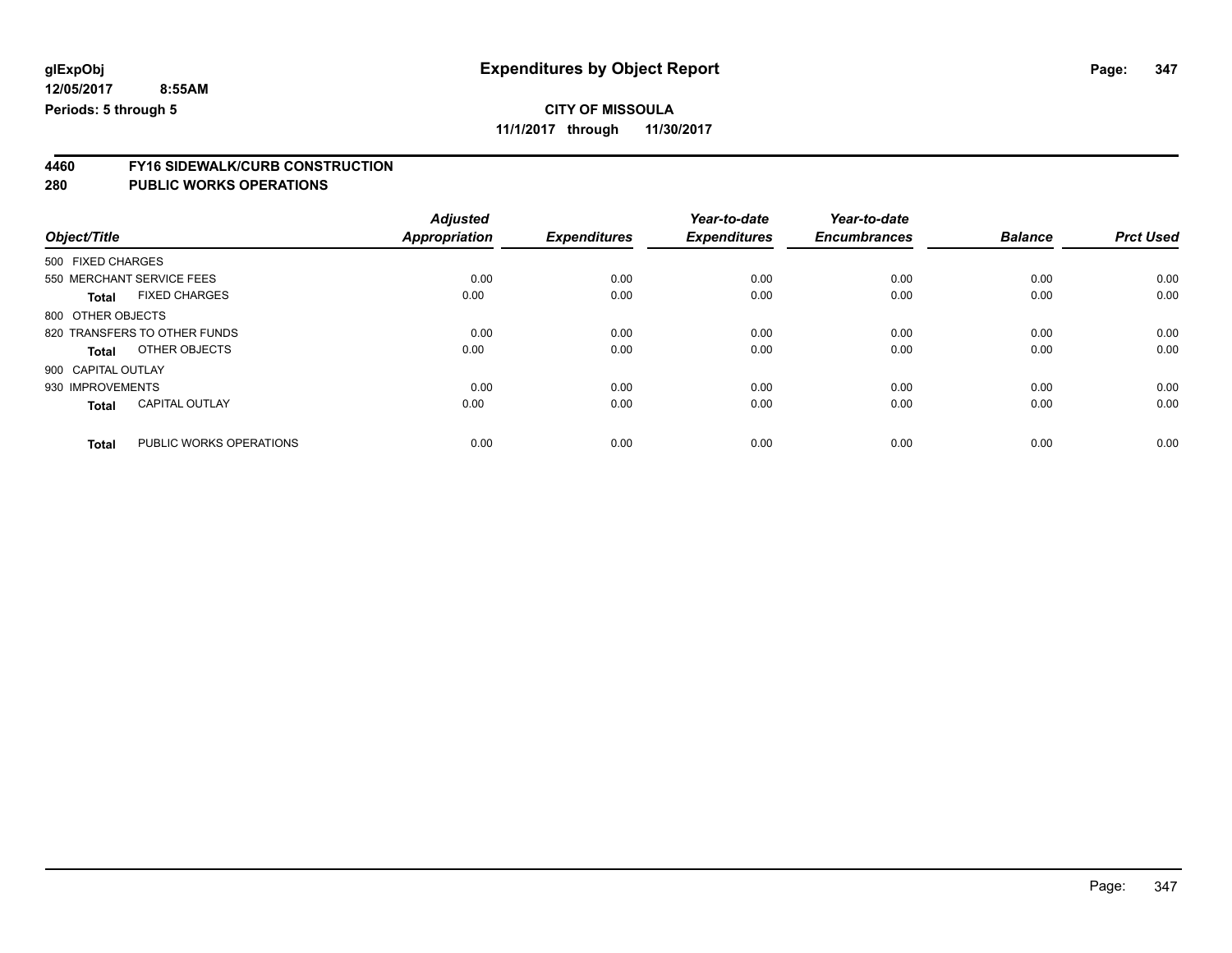### **4460 FY16 SIDEWALK/CURB CONSTRUCTION**

|                    |                                 | <b>Adjusted</b> |                     | Year-to-date        | Year-to-date<br><b>Encumbrances</b> | <b>Balance</b> | <b>Prct Used</b> |
|--------------------|---------------------------------|-----------------|---------------------|---------------------|-------------------------------------|----------------|------------------|
| Object/Title       |                                 | Appropriation   | <b>Expenditures</b> | <b>Expenditures</b> |                                     |                |                  |
| 500 FIXED CHARGES  |                                 |                 |                     |                     |                                     |                |                  |
|                    | 550 MERCHANT SERVICE FEES       | 0.00            | 0.00                | 0.00                | 0.00                                | 0.00           | 0.00             |
| Total              | <b>FIXED CHARGES</b>            | 0.00            | 0.00                | 0.00                | 0.00                                | 0.00           | 0.00             |
| 800 OTHER OBJECTS  |                                 |                 |                     |                     |                                     |                |                  |
|                    | 820 TRANSFERS TO OTHER FUNDS    | 0.00            | 0.00                | 0.00                | 0.00                                | 0.00           | 0.00             |
| <b>Total</b>       | OTHER OBJECTS                   | 0.00            | 0.00                | 0.00                | 0.00                                | 0.00           | 0.00             |
| 900 CAPITAL OUTLAY |                                 |                 |                     |                     |                                     |                |                  |
| 930 IMPROVEMENTS   |                                 | 0.00            | 0.00                | 0.00                | 0.00                                | 0.00           | 0.00             |
| <b>Total</b>       | <b>CAPITAL OUTLAY</b>           | 0.00            | 0.00                | 0.00                | 0.00                                | 0.00           | 0.00             |
| <b>Total</b>       | FY16 SIDEWALK/CURB CONSTRUCTION | 0.00            | 0.00                | 0.00                | 0.00                                | 0.00           | 0.00             |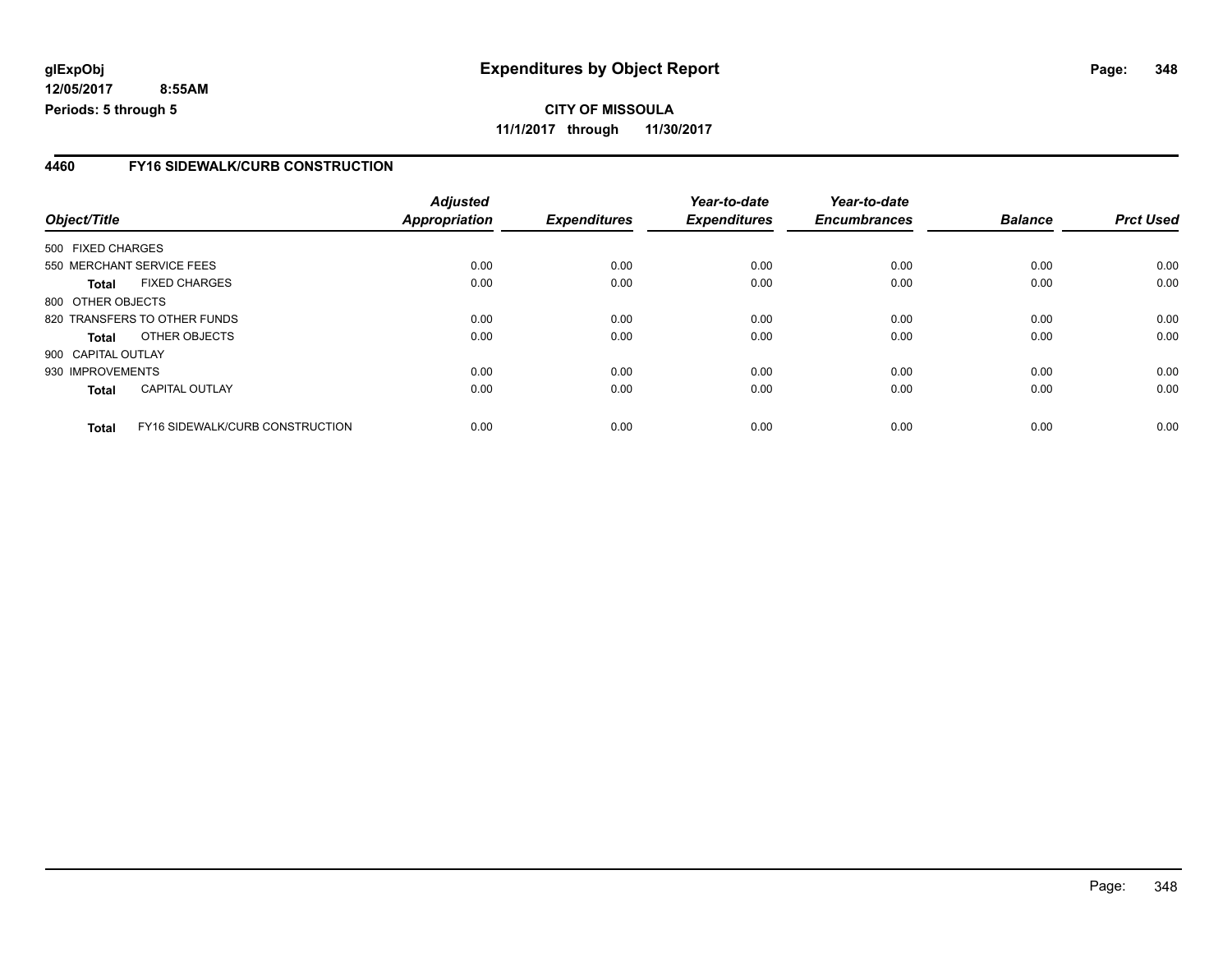**11/1/2017 through 11/30/2017**

# **4461 FY17 SIDEWALK/CURB CONSTRUCTION**

| Object/Title       |                           | <b>Adjusted</b><br><b>Appropriation</b> | <b>Expenditures</b> | Year-to-date<br><b>Expenditures</b> | Year-to-date<br><b>Encumbrances</b> | <b>Balance</b> | <b>Prct Used</b> |
|--------------------|---------------------------|-----------------------------------------|---------------------|-------------------------------------|-------------------------------------|----------------|------------------|
| 500 FIXED CHARGES  |                           |                                         |                     |                                     |                                     |                |                  |
|                    | 550 MERCHANT SERVICE FEES | 0.00                                    | 0.00                | 0.00                                | 0.00                                | 0.00           | 0.00             |
| <b>Total</b>       | <b>FIXED CHARGES</b>      | 0.00                                    | 0.00                | 0.00                                | 0.00                                | 0.00           | 0.00             |
| 900 CAPITAL OUTLAY |                           |                                         |                     |                                     |                                     |                |                  |
| 930 IMPROVEMENTS   |                           | 0.00                                    | 0.00                | 0.00                                | 0.00                                | 0.00           | 0.00             |
| <b>Total</b>       | <b>CAPITAL OUTLAY</b>     | 0.00                                    | 0.00                | 0.00                                | 0.00                                | 0.00           | 0.00             |
| <b>Total</b>       | PUBLIC WORKS OPERATIONS   | 0.00                                    | 0.00                | 0.00                                | 0.00                                | 0.00           | 0.00             |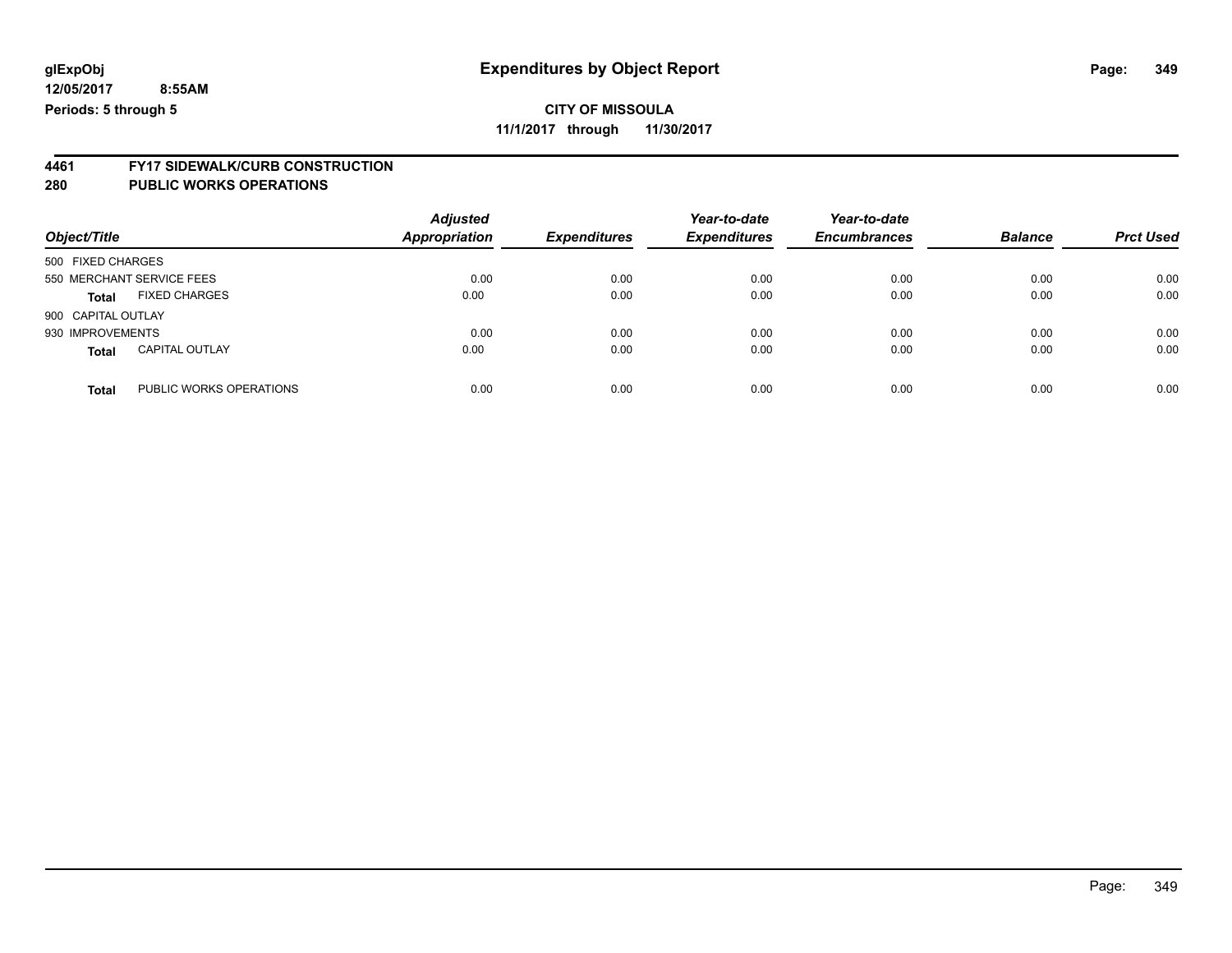**CITY OF MISSOULA 11/1/2017 through 11/30/2017**

### **4461 FY17 SIDEWALK/CURB CONSTRUCTION**

| Object/Title       |                                        | <b>Adjusted</b>      |                     | Year-to-date        | Year-to-date        | <b>Balance</b> |                  |
|--------------------|----------------------------------------|----------------------|---------------------|---------------------|---------------------|----------------|------------------|
|                    |                                        | <b>Appropriation</b> | <b>Expenditures</b> | <b>Expenditures</b> | <b>Encumbrances</b> |                | <b>Prct Used</b> |
| 500 FIXED CHARGES  |                                        |                      |                     |                     |                     |                |                  |
|                    | 550 MERCHANT SERVICE FEES              | 0.00                 | 0.00                | 0.00                | 0.00                | 0.00           | 0.00             |
| <b>Total</b>       | <b>FIXED CHARGES</b>                   | 0.00                 | 0.00                | 0.00                | 0.00                | 0.00           | 0.00             |
| 900 CAPITAL OUTLAY |                                        |                      |                     |                     |                     |                |                  |
| 930 IMPROVEMENTS   |                                        | 0.00                 | 0.00                | 0.00                | 0.00                | 0.00           | 0.00             |
| <b>Total</b>       | <b>CAPITAL OUTLAY</b>                  | 0.00                 | 0.00                | 0.00                | 0.00                | 0.00           | 0.00             |
| <b>Total</b>       | <b>FY17 SIDEWALK/CURB CONSTRUCTION</b> | 0.00                 | 0.00                | 0.00                | 0.00                | 0.00           | 0.00             |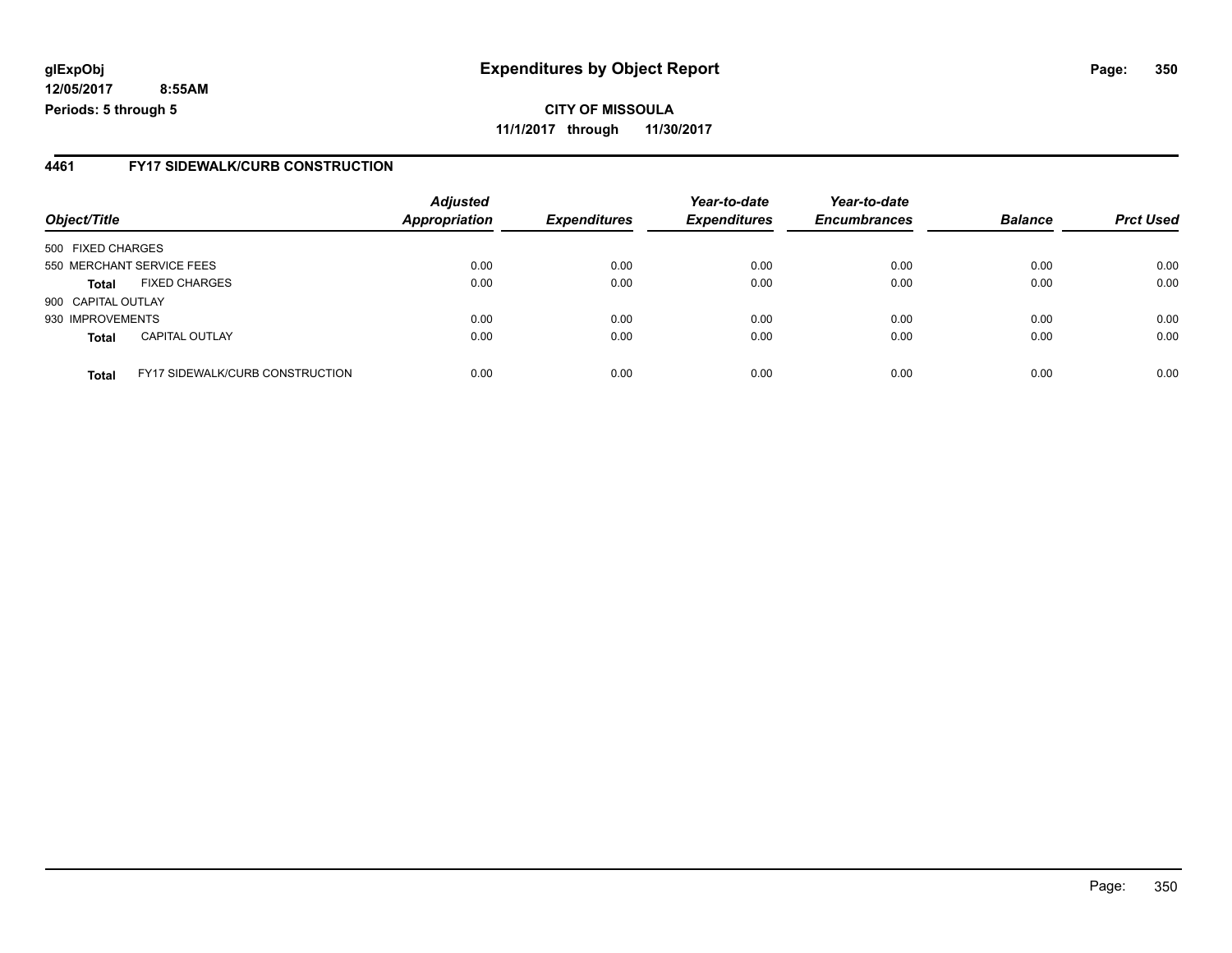**11/1/2017 through 11/30/2017**

# **4462 FY18 SIDEWALK/CURB CONSTRUCTION**

| Object/Title       |                           | <b>Adjusted</b><br><b>Appropriation</b> | <b>Expenditures</b> | Year-to-date<br><b>Expenditures</b> | Year-to-date<br><b>Encumbrances</b> | <b>Balance</b> | <b>Prct Used</b> |
|--------------------|---------------------------|-----------------------------------------|---------------------|-------------------------------------|-------------------------------------|----------------|------------------|
| 500 FIXED CHARGES  |                           |                                         |                     |                                     |                                     |                |                  |
|                    | 550 MERCHANT SERVICE FEES | 0.00                                    | 0.00                | 0.00                                | 0.00                                | 0.00           | 0.00             |
| <b>Total</b>       | <b>FIXED CHARGES</b>      | 0.00                                    | 0.00                | 0.00                                | 0.00                                | 0.00           | 0.00             |
| 900 CAPITAL OUTLAY |                           |                                         |                     |                                     |                                     |                |                  |
| 930 IMPROVEMENTS   |                           | 0.00                                    | 123.753.45          | 679,504.02                          | 0.00                                | -679.504.02    | 0.00             |
| <b>Total</b>       | <b>CAPITAL OUTLAY</b>     | 0.00                                    | 123.753.45          | 679.504.02                          | 0.00                                | -679.504.02    | 0.00             |
| <b>Total</b>       | PUBLIC WORKS OPERATIONS   | 0.00                                    | 123.753.45          | 679.504.02                          | 0.00                                | -679.504.02    | 0.00             |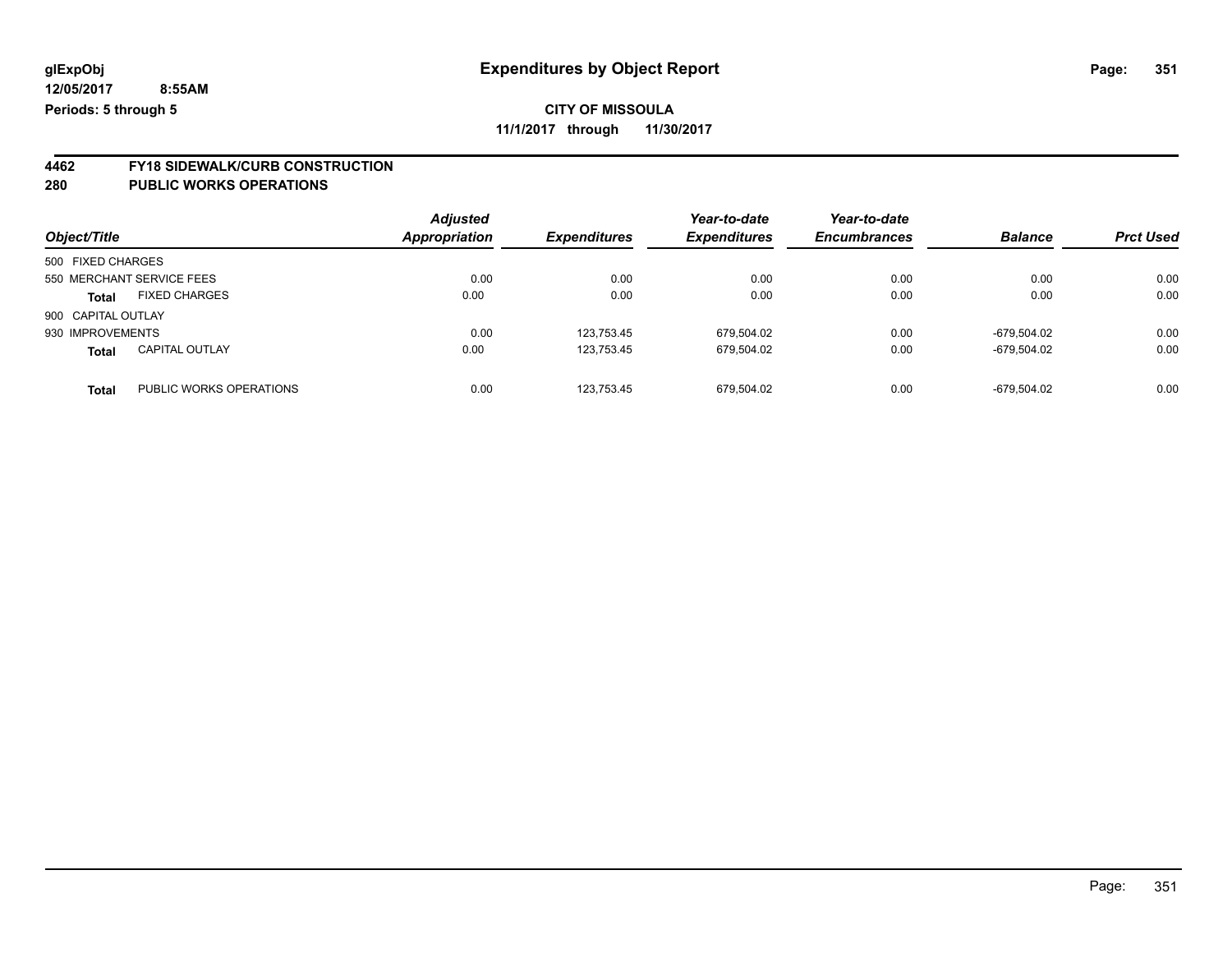**CITY OF MISSOULA 11/1/2017 through 11/30/2017**

### **4462 FY18 SIDEWALK/CURB CONSTRUCTION**

| Object/Title       |                                        | <b>Adjusted</b><br><b>Appropriation</b> | <b>Expenditures</b> | Year-to-date<br><b>Expenditures</b> | Year-to-date<br><b>Encumbrances</b> | <b>Balance</b> | <b>Prct Used</b> |
|--------------------|----------------------------------------|-----------------------------------------|---------------------|-------------------------------------|-------------------------------------|----------------|------------------|
|                    |                                        |                                         |                     |                                     |                                     |                |                  |
| 500 FIXED CHARGES  |                                        |                                         |                     |                                     |                                     |                |                  |
|                    | 550 MERCHANT SERVICE FEES              | 0.00                                    | 0.00                | 0.00                                | 0.00                                | 0.00           | 0.00             |
| <b>Total</b>       | <b>FIXED CHARGES</b>                   | 0.00                                    | 0.00                | 0.00                                | 0.00                                | 0.00           | 0.00             |
| 900 CAPITAL OUTLAY |                                        |                                         |                     |                                     |                                     |                |                  |
| 930 IMPROVEMENTS   |                                        | 0.00                                    | 123,753.45          | 679,504.02                          | 0.00                                | -679.504.02    | 0.00             |
| <b>Total</b>       | <b>CAPITAL OUTLAY</b>                  | 0.00                                    | 123,753.45          | 679,504.02                          | 0.00                                | -679,504.02    | 0.00             |
| <b>Total</b>       | <b>FY18 SIDEWALK/CURB CONSTRUCTION</b> | 0.00                                    | 123.753.45          | 679.504.02                          | 0.00                                | -679.504.02    | 0.00             |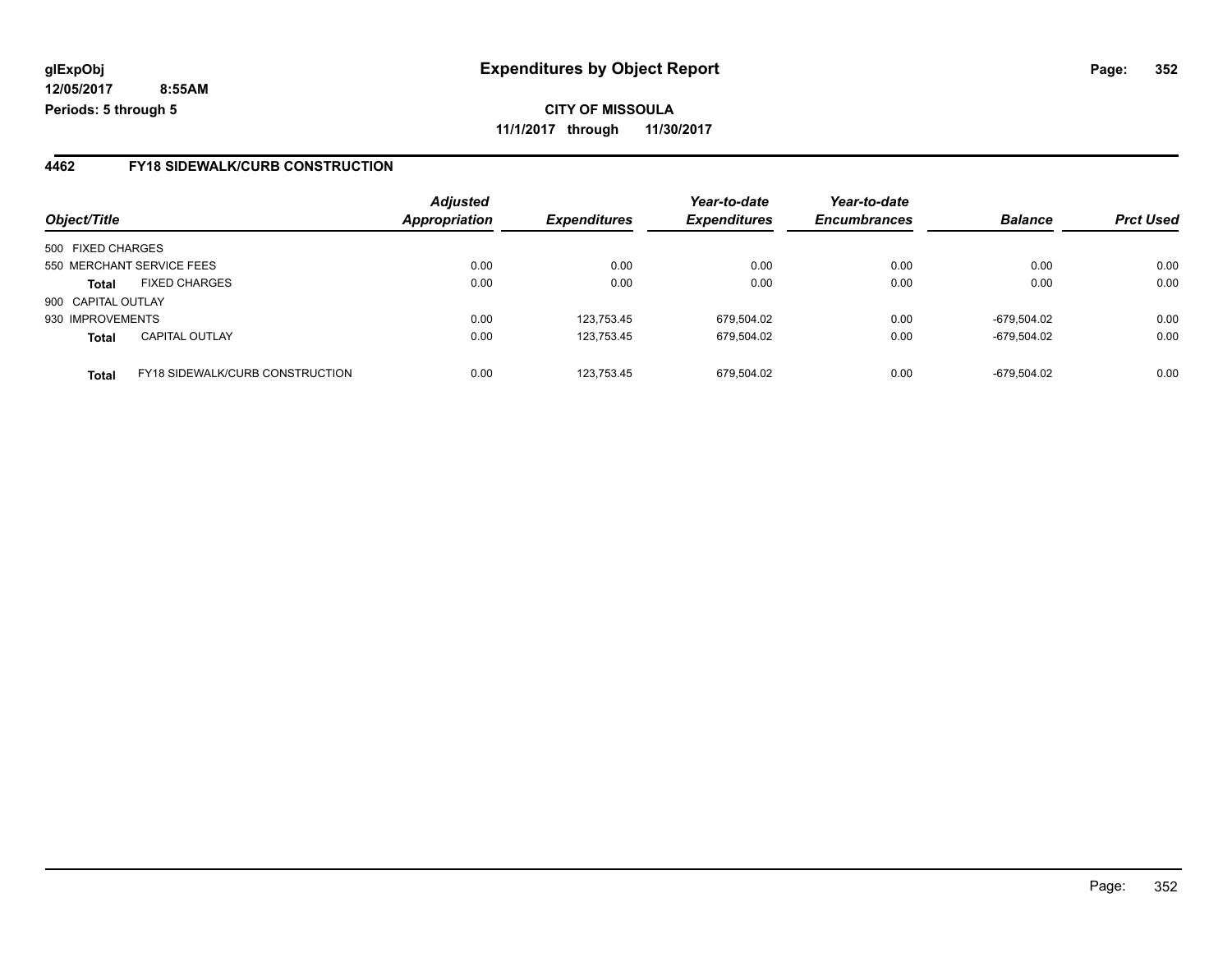**4531 SID 531 TRAFFIC CALMING 390 NON-DEPARTMENTAL**

*Object/Title Adjusted Appropriation Expenditures Year-to-date Expenditures Year-to-date Encumbrances Balance Prct Used* 500 FIXED CHARGES 550 MERCHANT SERVICE FEES 0.00 0.00 0.00 0.00 0.00 0.00 **Total** FIXED CHARGES 0.00 0.00 0.00 0.00 0.00 0.00 900 CAPITAL OUTLAY 930 IMPROVEMENTS 0.00 0.00 0.00 0.00 0.00 0.00 **Total** CAPITAL OUTLAY 0.00 0.00 0.00 0.00 0.00 0.00 **Total** NON-DEPARTMENTAL 0.00 0.00 0.00 0.00 0.00 0.00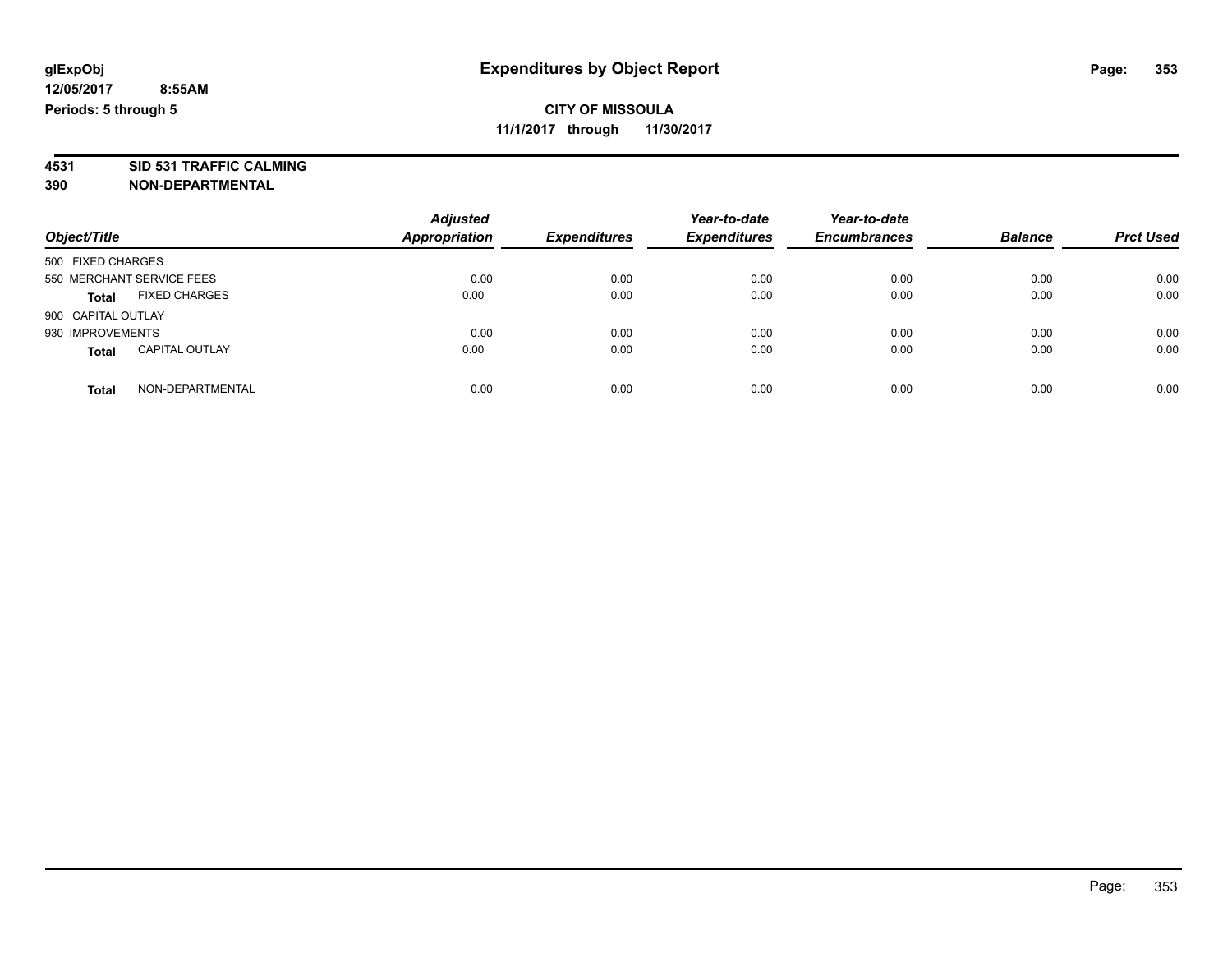**CITY OF MISSOULA 11/1/2017 through 11/30/2017**

### **4531 SID 531 TRAFFIC CALMING**

| Object/Title              |                         | <b>Adjusted</b>      |                     | Year-to-date        | Year-to-date        | <b>Balance</b> | <b>Prct Used</b> |
|---------------------------|-------------------------|----------------------|---------------------|---------------------|---------------------|----------------|------------------|
|                           |                         | <b>Appropriation</b> | <b>Expenditures</b> | <b>Expenditures</b> | <b>Encumbrances</b> |                |                  |
| 500 FIXED CHARGES         |                         |                      |                     |                     |                     |                |                  |
| 550 MERCHANT SERVICE FEES |                         | 0.00                 | 0.00                | 0.00                | 0.00                | 0.00           | 0.00             |
| <b>Total</b>              | <b>FIXED CHARGES</b>    | 0.00                 | 0.00                | 0.00                | 0.00                | 0.00           | 0.00             |
| 900 CAPITAL OUTLAY        |                         |                      |                     |                     |                     |                |                  |
| 930 IMPROVEMENTS          |                         | 0.00                 | 0.00                | 0.00                | 0.00                | 0.00           | 0.00             |
| <b>Total</b>              | <b>CAPITAL OUTLAY</b>   | 0.00                 | 0.00                | 0.00                | 0.00                | 0.00           | 0.00             |
| <b>Total</b>              | SID 531 TRAFFIC CALMING | 0.00                 | 0.00                | 0.00                | 0.00                | 0.00           | 0.00             |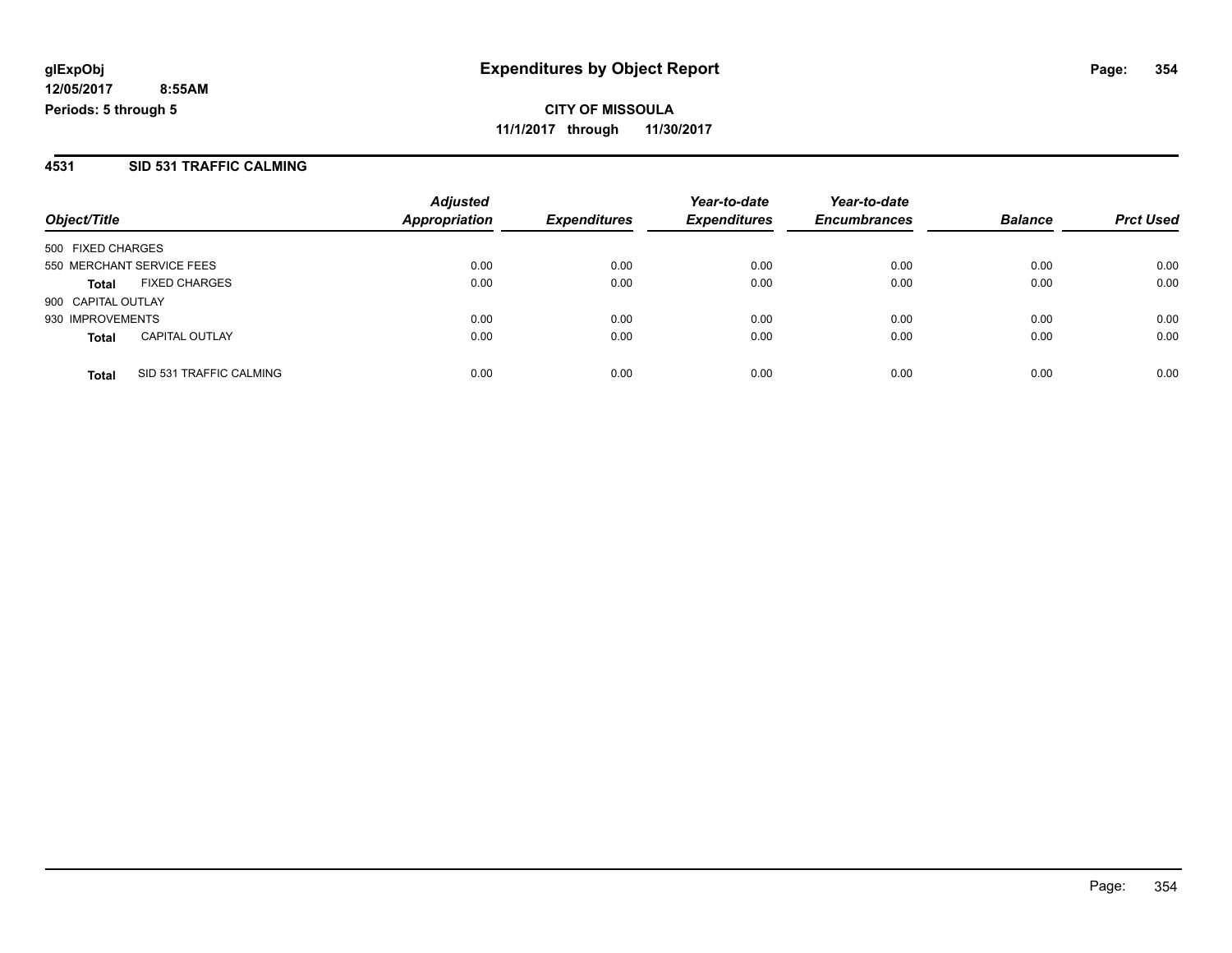# **4532 MALONEY RANCH SID**

**390 NON-DEPARTMENTAL**

| Object/Title                          | <b>Adjusted</b><br><b>Appropriation</b> | <b>Expenditures</b> | Year-to-date<br><b>Expenditures</b> | Year-to-date<br><b>Encumbrances</b> | <b>Balance</b> | <b>Prct Used</b> |
|---------------------------------------|-----------------------------------------|---------------------|-------------------------------------|-------------------------------------|----------------|------------------|
| 500 FIXED CHARGES                     |                                         |                     |                                     |                                     |                |                  |
| 550 MERCHANT SERVICE FEES             | 0.00                                    | 0.00                | 0.00                                | 0.00                                | 0.00           | 0.00             |
| <b>FIXED CHARGES</b><br><b>Total</b>  | 0.00                                    | 0.00                | 0.00                                | 0.00                                | 0.00           | 0.00             |
| 900 CAPITAL OUTLAY                    |                                         |                     |                                     |                                     |                |                  |
| 930 IMPROVEMENTS                      | 0.00                                    | 0.00                | 0.00                                | 0.00                                | 0.00           | 0.00             |
| <b>CAPITAL OUTLAY</b><br><b>Total</b> | 0.00                                    | 0.00                | 0.00                                | 0.00                                | 0.00           | 0.00             |
| NON-DEPARTMENTAL<br>Total             | 0.00                                    | 0.00                | 0.00                                | 0.00                                | 0.00           | 0.00             |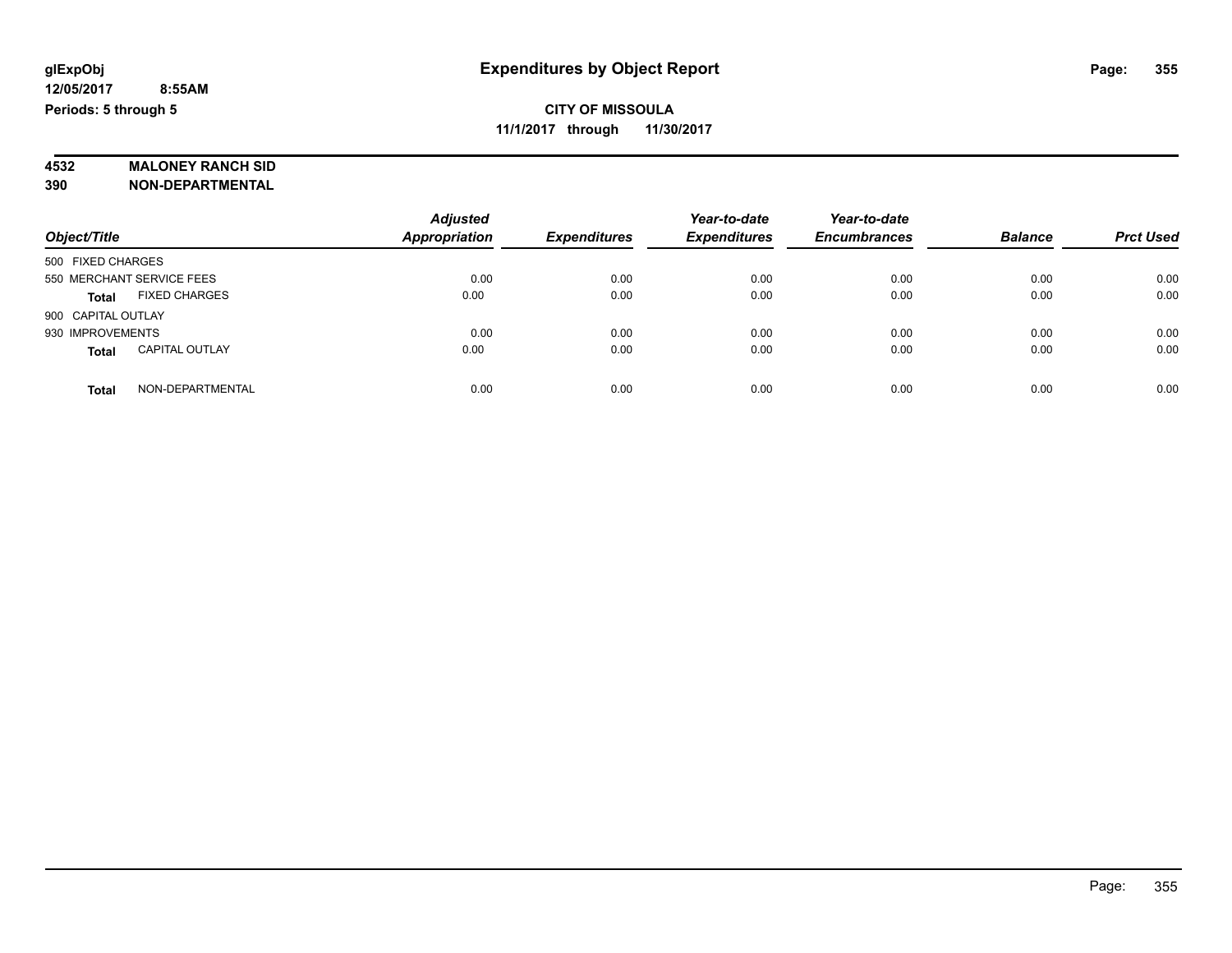#### **4532 MALONEY RANCH SID**

|                           |                          | <b>Adjusted</b>      |                     | Year-to-date        | Year-to-date<br><b>Encumbrances</b> | <b>Balance</b> | <b>Prct Used</b> |
|---------------------------|--------------------------|----------------------|---------------------|---------------------|-------------------------------------|----------------|------------------|
| Object/Title              |                          | <b>Appropriation</b> | <b>Expenditures</b> | <b>Expenditures</b> |                                     |                |                  |
| 500 FIXED CHARGES         |                          |                      |                     |                     |                                     |                |                  |
| 550 MERCHANT SERVICE FEES |                          | 0.00                 | 0.00                | 0.00                | 0.00                                | 0.00           | 0.00             |
| <b>Total</b>              | <b>FIXED CHARGES</b>     | 0.00                 | 0.00                | 0.00                | 0.00                                | 0.00           | 0.00             |
| 900 CAPITAL OUTLAY        |                          |                      |                     |                     |                                     |                |                  |
| 930 IMPROVEMENTS          |                          | 0.00                 | 0.00                | 0.00                | 0.00                                | 0.00           | 0.00             |
| <b>Total</b>              | <b>CAPITAL OUTLAY</b>    | 0.00                 | 0.00                | 0.00                | 0.00                                | 0.00           | 0.00             |
| <b>Total</b>              | <b>MALONEY RANCH SID</b> | 0.00                 | 0.00                | 0.00                | 0.00                                | 0.00           | 0.00             |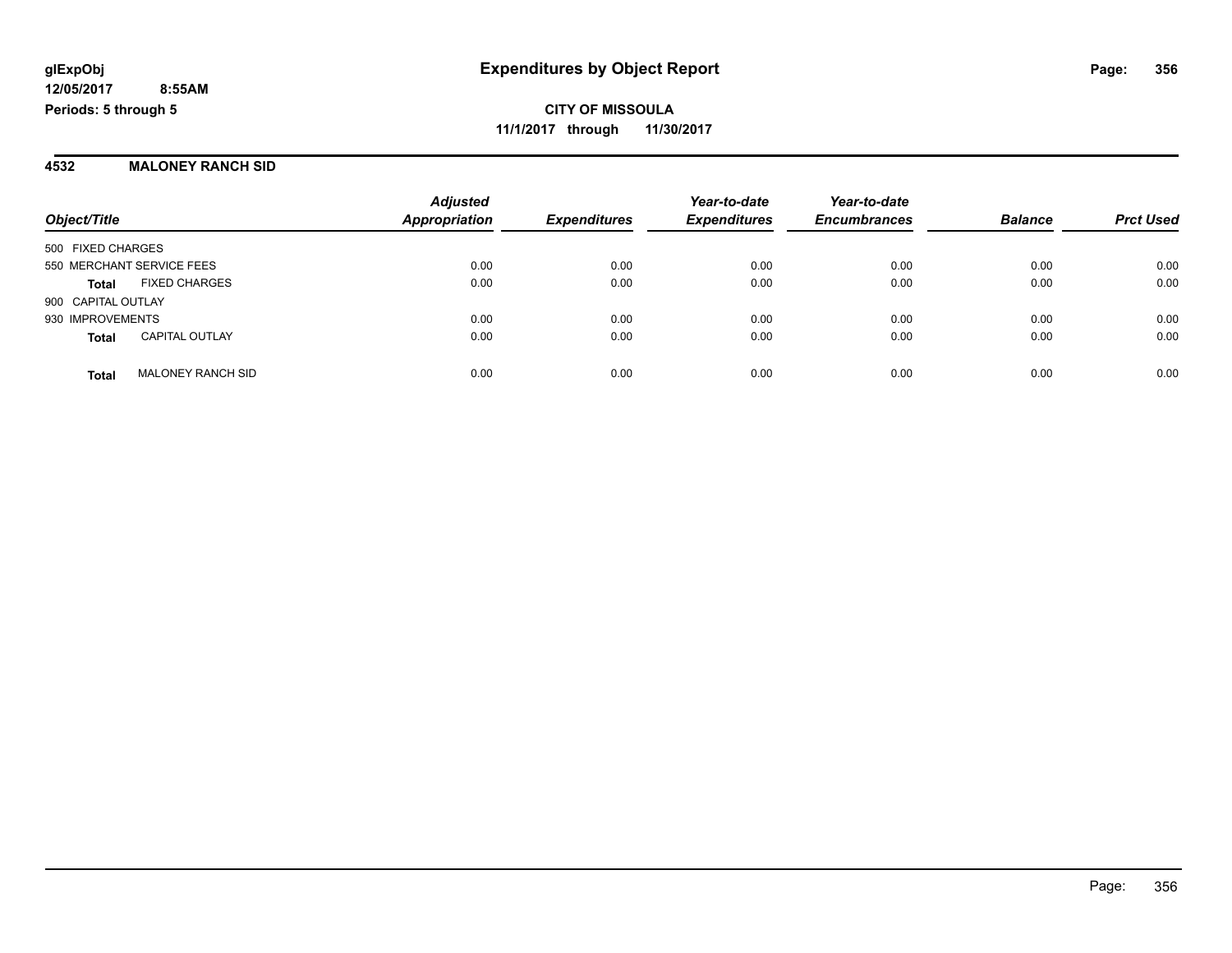**4533 RATTLESNAKE SEWER SID 390 NON-DEPARTMENTAL**

| Object/Title                         | <b>Adjusted</b><br>Appropriation | <b>Expenditures</b> | Year-to-date<br><b>Expenditures</b> | Year-to-date<br><b>Encumbrances</b> | <b>Balance</b> | <b>Prct Used</b> |
|--------------------------------------|----------------------------------|---------------------|-------------------------------------|-------------------------------------|----------------|------------------|
| 500 FIXED CHARGES                    |                                  |                     |                                     |                                     |                |                  |
| 550 MERCHANT SERVICE FEES            | 0.00                             | 0.00                | 0.00                                | 0.00                                | 0.00           | 0.00             |
| <b>FIXED CHARGES</b><br><b>Total</b> | 0.00                             | 0.00                | 0.00                                | 0.00                                | 0.00           | 0.00             |
| NON-DEPARTMENTAL<br><b>Total</b>     | 0.00                             | 0.00                | 0.00                                | 0.00                                | 0.00           | 0.00             |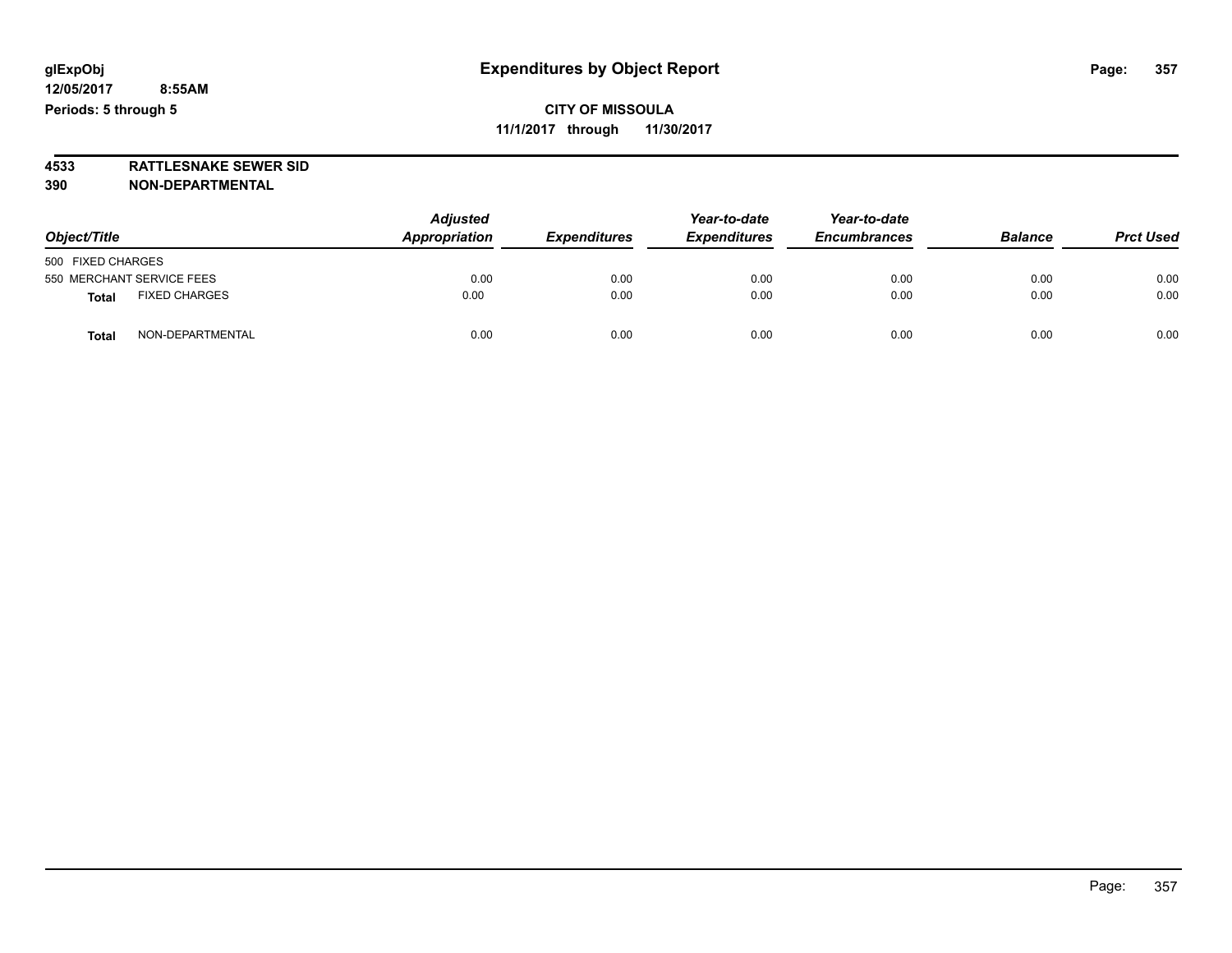**CITY OF MISSOULA 11/1/2017 through 11/30/2017**

#### **4533 RATTLESNAKE SEWER SID**

| Object/Title                   | <b>Adjusted</b><br>Appropriation | <b>Expenditures</b> | Year-to-date<br><b>Expenditures</b> | Year-to-date<br><b>Encumbrances</b> | <b>Balance</b> | <b>Prct Used</b> |
|--------------------------------|----------------------------------|---------------------|-------------------------------------|-------------------------------------|----------------|------------------|
|                                |                                  |                     |                                     |                                     |                |                  |
| 500 FIXED CHARGES              |                                  |                     |                                     |                                     |                |                  |
| 550 MERCHANT SERVICE FEES      | 0.00                             | 0.00                | 0.00                                | 0.00                                | 0.00           | 0.00             |
| <b>FIXED CHARGES</b><br>Total  | 0.00                             | 0.00                | 0.00                                | 0.00                                | 0.00           | 0.00             |
| RATTLESNAKE SEWER SID<br>Total | 0.00                             | 0.00                | 0.00                                | 0.00                                | 0.00           | 0.00             |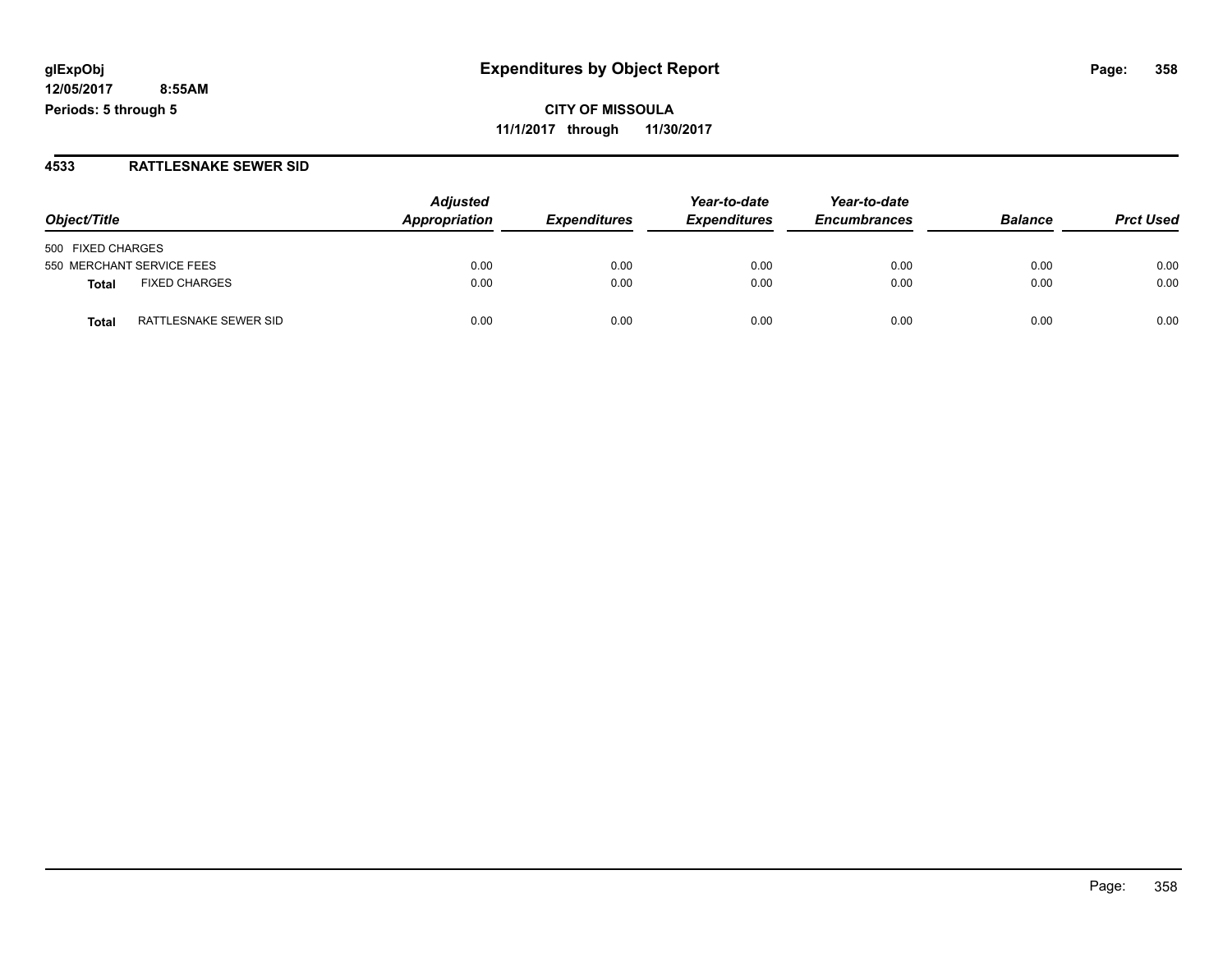# **4534 SID 534 LINCOLNWOOD**

**390 NON-DEPARTMENTAL**

|                                      | <b>Adjusted</b>      |                     | Year-to-date        | Year-to-date        |                |                  |
|--------------------------------------|----------------------|---------------------|---------------------|---------------------|----------------|------------------|
| Object/Title                         | <b>Appropriation</b> | <b>Expenditures</b> | <b>Expenditures</b> | <b>Encumbrances</b> | <b>Balance</b> | <b>Prct Used</b> |
| 500 FIXED CHARGES                    |                      |                     |                     |                     |                |                  |
| 550 MERCHANT SERVICE FEES            | 0.00                 | 0.00                | 0.00                | 0.00                | 0.00           | 0.00             |
| <b>FIXED CHARGES</b><br><b>Total</b> | 0.00                 | 0.00                | 0.00                | 0.00                | 0.00           | 0.00             |
| 800 OTHER OBJECTS                    |                      |                     |                     |                     |                |                  |
| 820 TRANSFERS TO OTHER FUNDS         | 0.00                 | 0.00                | 0.00                | 0.00                | 0.00           | 0.00             |
| OTHER OBJECTS<br><b>Total</b>        | 0.00                 | 0.00                | 0.00                | 0.00                | 0.00           | 0.00             |
| NON-DEPARTMENTAL<br>Total            | 0.00                 | 0.00                | 0.00                | 0.00                | 0.00           | 0.00             |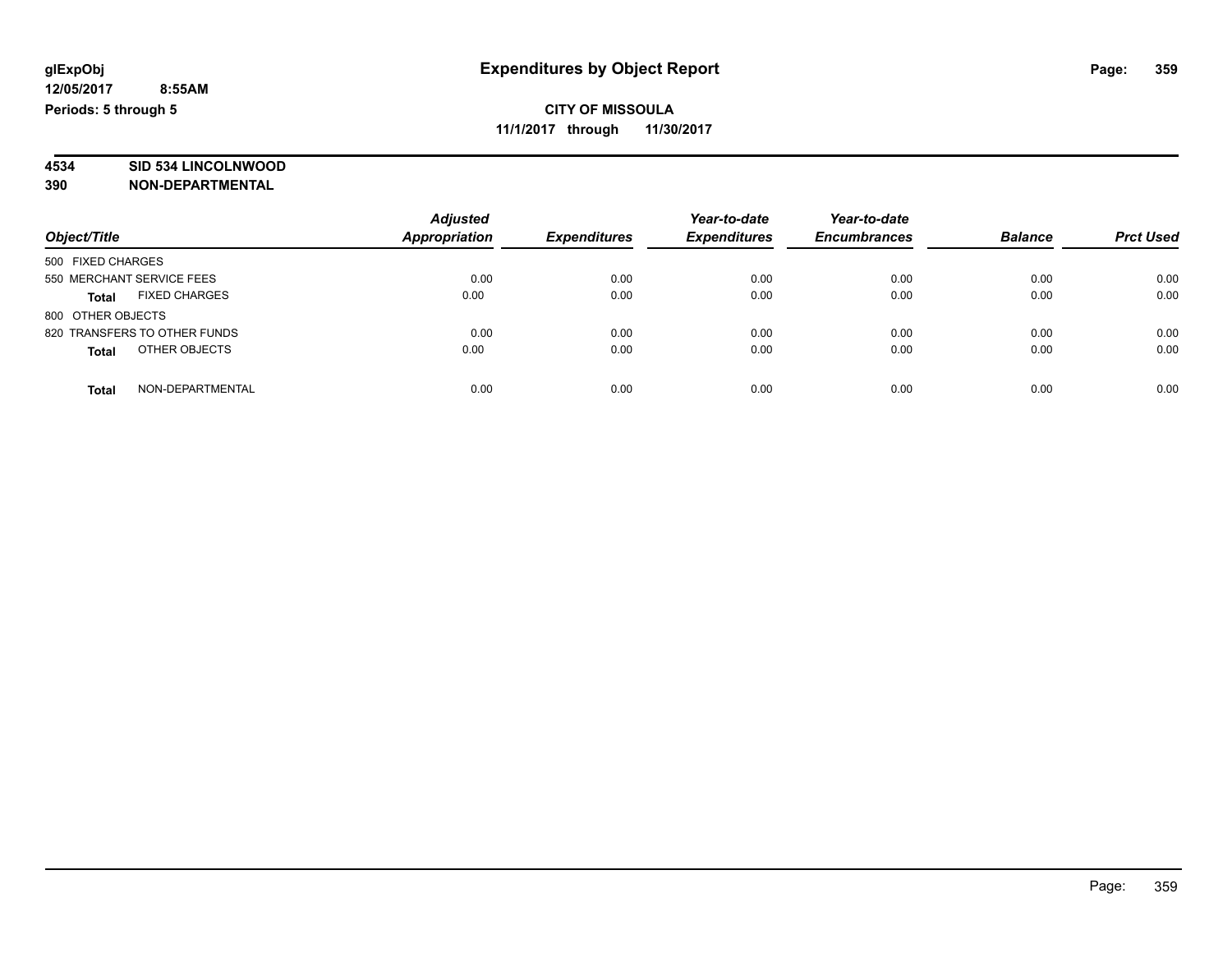### **4534 SID 534 LINCOLNWOOD**

| Object/Title              |                              | <b>Adjusted</b>      |                     | Year-to-date<br><b>Expenditures</b> | Year-to-date<br><b>Encumbrances</b> | <b>Balance</b> |                  |
|---------------------------|------------------------------|----------------------|---------------------|-------------------------------------|-------------------------------------|----------------|------------------|
|                           |                              | <b>Appropriation</b> | <b>Expenditures</b> |                                     |                                     |                | <b>Prct Used</b> |
| 500 FIXED CHARGES         |                              |                      |                     |                                     |                                     |                |                  |
| 550 MERCHANT SERVICE FEES |                              | 0.00                 | 0.00                | 0.00                                | 0.00                                | 0.00           | 0.00             |
| <b>Total</b>              | <b>FIXED CHARGES</b>         | 0.00                 | 0.00                | 0.00                                | 0.00                                | 0.00           | 0.00             |
| 800 OTHER OBJECTS         |                              |                      |                     |                                     |                                     |                |                  |
|                           | 820 TRANSFERS TO OTHER FUNDS | 0.00                 | 0.00                | 0.00                                | 0.00                                | 0.00           | 0.00             |
| <b>Total</b>              | OTHER OBJECTS                | 0.00                 | 0.00                | 0.00                                | 0.00                                | 0.00           | 0.00             |
| <b>Total</b>              | SID 534 LINCOLNWOOD          | 0.00                 | 0.00                | 0.00                                | 0.00                                | 0.00           | 0.00             |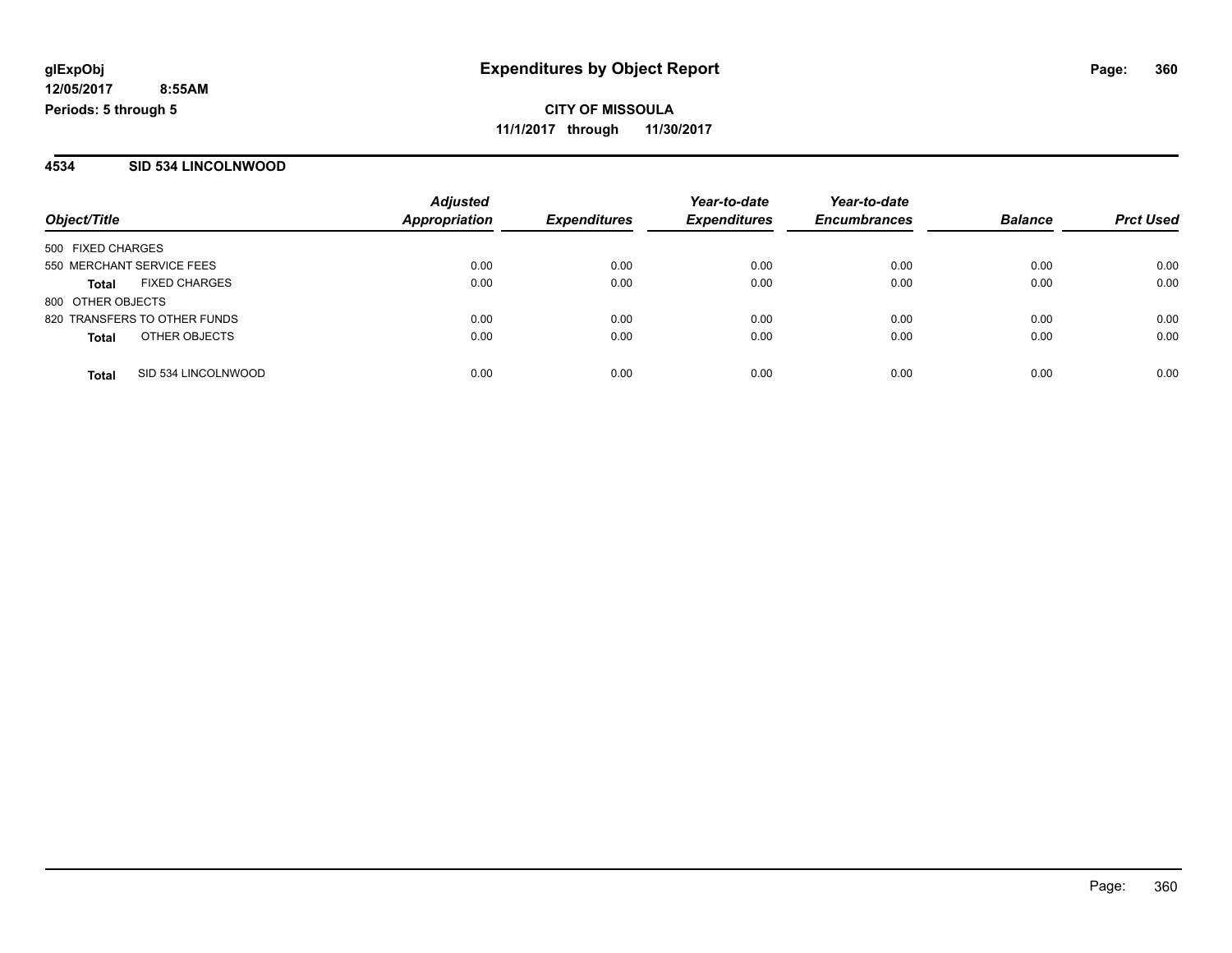## **CITY OF MISSOULA 11/1/2017 through 11/30/2017**

# **4536 SID536 LINCOLNWOOD SWR PH2**

| Object/Title              |                      | <b>Adjusted</b><br>Appropriation | <b>Expenditures</b> | Year-to-date<br><b>Expenditures</b> | Year-to-date<br><b>Encumbrances</b> | <b>Balance</b> | <b>Prct Used</b> |
|---------------------------|----------------------|----------------------------------|---------------------|-------------------------------------|-------------------------------------|----------------|------------------|
| 500 FIXED CHARGES         |                      |                                  |                     |                                     |                                     |                |                  |
| 550 MERCHANT SERVICE FEES |                      | 0.00                             | 0.00                | 0.00                                | 0.00                                | 0.00           | 0.00             |
| <b>Total</b>              | <b>FIXED CHARGES</b> | 0.00                             | 0.00                | 0.00                                | 0.00                                | 0.00           | 0.00             |
| <b>Total</b>              | NON-DEPARTMENTAL     | 0.00                             | 0.00                | 0.00                                | 0.00                                | 0.00           | 0.00             |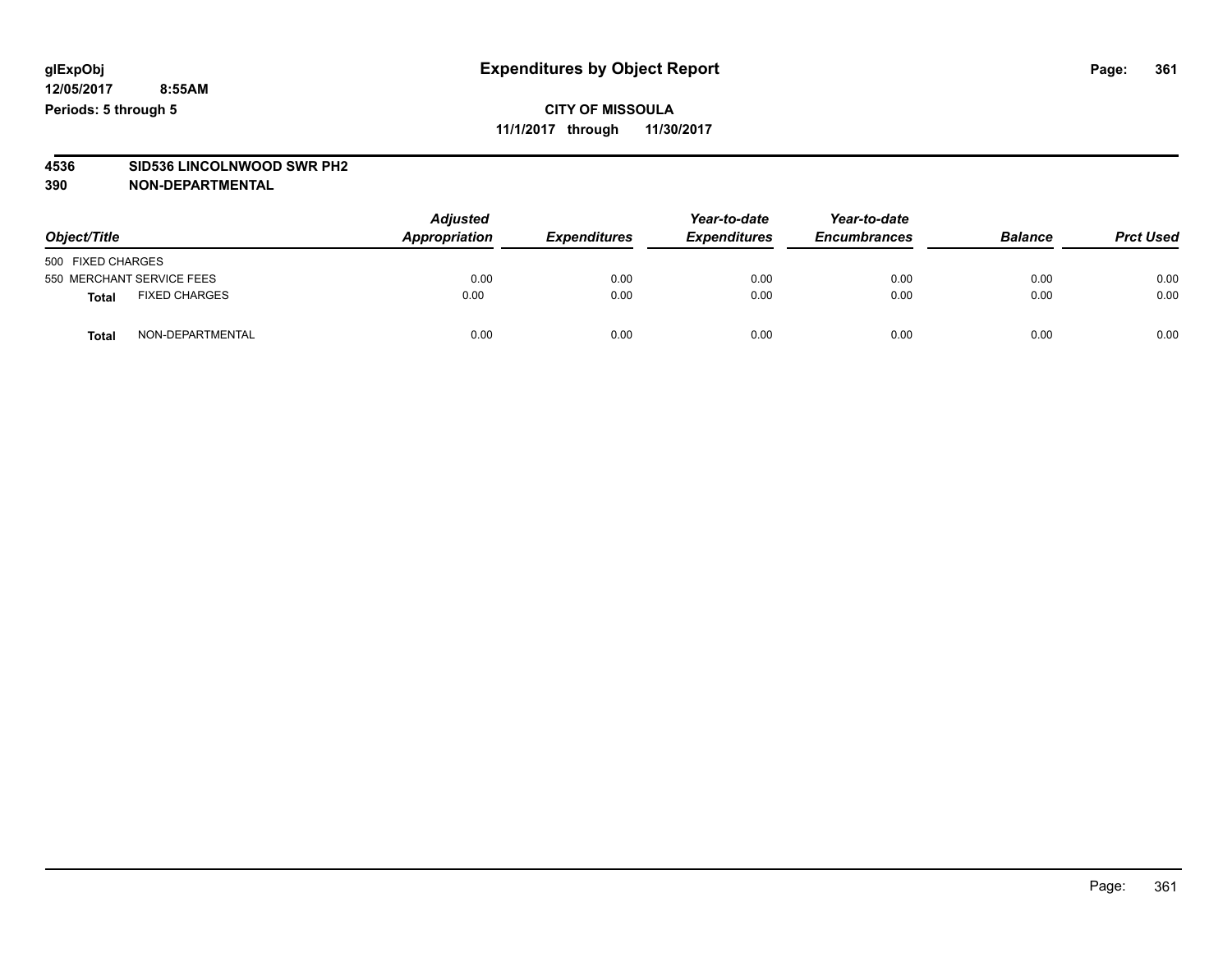**CITY OF MISSOULA 11/1/2017 through 11/30/2017**

### **4536 SID536 LINCOLNWOOD SWR PH2**

|                                      | <b>Adjusted</b> |                     | Year-to-date        | Year-to-date        |                |                  |
|--------------------------------------|-----------------|---------------------|---------------------|---------------------|----------------|------------------|
| Object/Title                         | Appropriation   | <b>Expenditures</b> | <b>Expenditures</b> | <b>Encumbrances</b> | <b>Balance</b> | <b>Prct Used</b> |
| 500 FIXED CHARGES                    |                 |                     |                     |                     |                |                  |
| 550 MERCHANT SERVICE FEES            | 0.00            | 0.00                | 0.00                | 0.00                | 0.00           | 0.00             |
| <b>FIXED CHARGES</b><br><b>Total</b> | 0.00            | 0.00                | 0.00                | 0.00                | 0.00           | 0.00             |
| SID536 LINCOLNWOOD SWR PH2<br>Total  | 0.00            | 0.00                | 0.00                | 0.00                | 0.00           | 0.00             |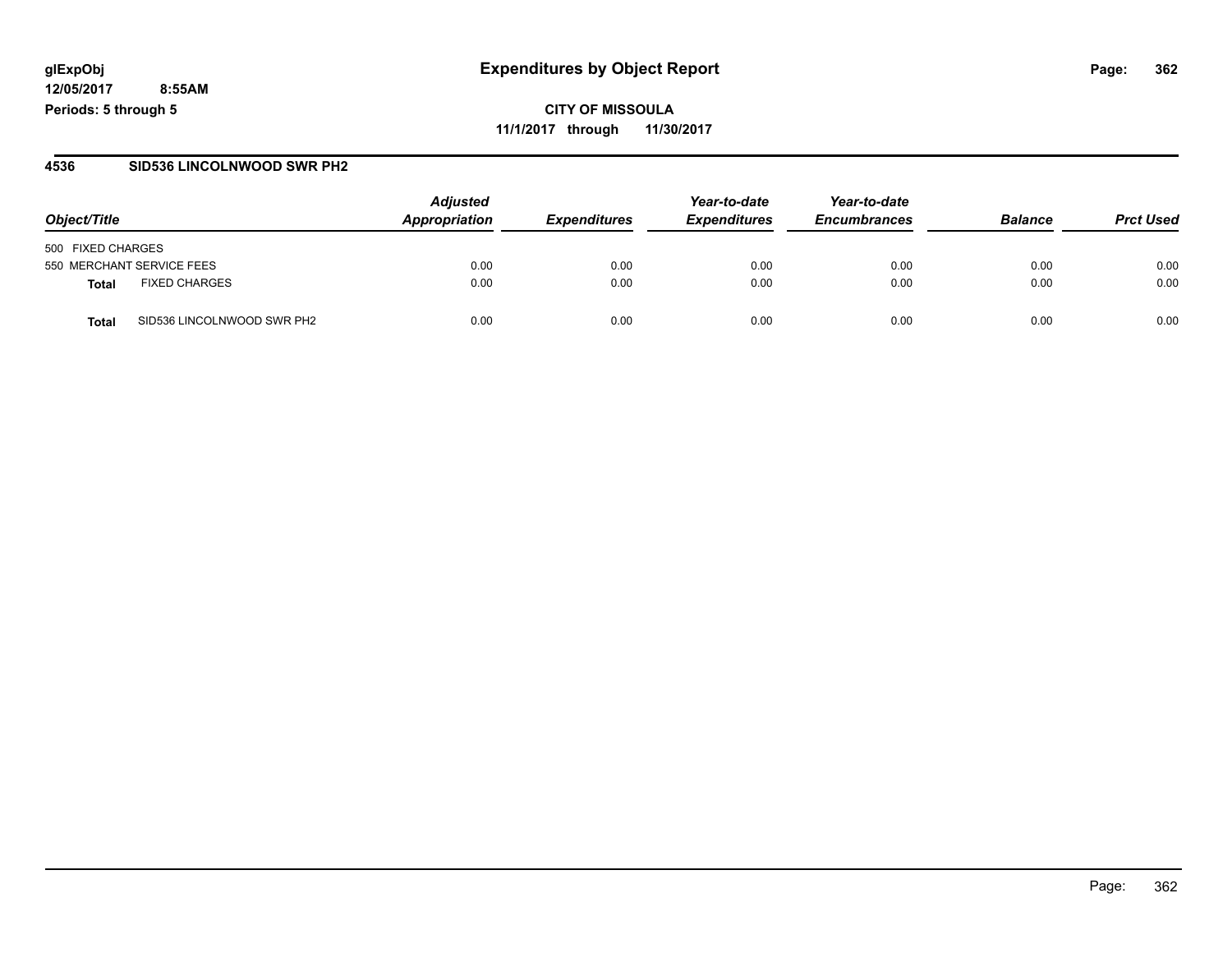**4540 SID 540 ENGLAND BLVD**

|                    |                              | <b>Adjusted</b>      |                     | Year-to-date        | Year-to-date        |                |                  |
|--------------------|------------------------------|----------------------|---------------------|---------------------|---------------------|----------------|------------------|
| Object/Title       |                              | <b>Appropriation</b> | <b>Expenditures</b> | <b>Expenditures</b> | <b>Encumbrances</b> | <b>Balance</b> | <b>Prct Used</b> |
|                    | 300 PURCHASED SERVICES       |                      |                     |                     |                     |                |                  |
|                    | 350 PROFESSIONAL SERVICES    | 0.00                 | 0.00                | 2,819.00            | 0.00                | $-2,819.00$    | 0.00             |
| <b>Total</b>       | PURCHASED SERVICES           | 0.00                 | 0.00                | 2,819.00            | 0.00                | $-2,819.00$    | 0.00             |
| 500 FIXED CHARGES  |                              |                      |                     |                     |                     |                |                  |
|                    | 550 MERCHANT SERVICE FEES    | 0.00                 | 0.00                | 0.00                | 0.00                | 0.00           | 0.00             |
| <b>Total</b>       | <b>FIXED CHARGES</b>         | 0.00                 | 0.00                | 0.00                | 0.00                | 0.00           | 0.00             |
| 800 OTHER OBJECTS  |                              |                      |                     |                     |                     |                |                  |
|                    | 820 TRANSFERS TO OTHER FUNDS | 0.00                 | 0.00                | 0.00                | 0.00                | 0.00           | 0.00             |
| <b>Total</b>       | OTHER OBJECTS                | 0.00                 | 0.00                | 0.00                | 0.00                | 0.00           | 0.00             |
| 900 CAPITAL OUTLAY |                              |                      |                     |                     |                     |                |                  |
| 930 IMPROVEMENTS   |                              | 0.00                 | 0.00                | 0.00                | 0.00                | 0.00           | 0.00             |
| <b>Total</b>       | <b>CAPITAL OUTLAY</b>        | 0.00                 | 0.00                | 0.00                | 0.00                | 0.00           | 0.00             |
| <b>Total</b>       | NON-DEPARTMENTAL             | 0.00                 | 0.00                | 2,819.00            | 0.00                | $-2,819.00$    | 0.00             |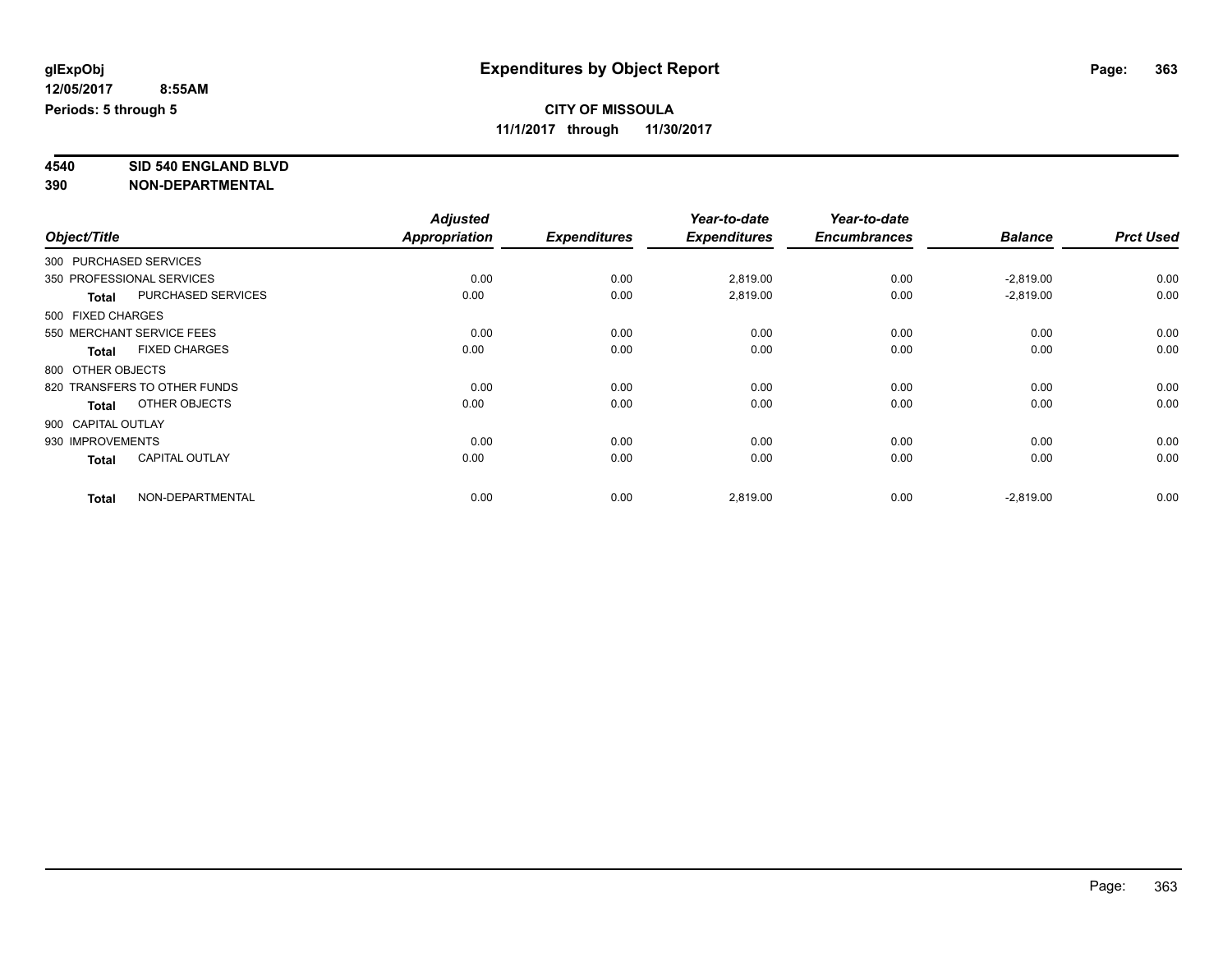### **4540 SID 540 ENGLAND BLVD**

|                        |                              | <b>Adjusted</b> |                     | Year-to-date        | Year-to-date        |                |                  |
|------------------------|------------------------------|-----------------|---------------------|---------------------|---------------------|----------------|------------------|
| Object/Title           |                              | Appropriation   | <b>Expenditures</b> | <b>Expenditures</b> | <b>Encumbrances</b> | <b>Balance</b> | <b>Prct Used</b> |
| 300 PURCHASED SERVICES |                              |                 |                     |                     |                     |                |                  |
|                        | 350 PROFESSIONAL SERVICES    | 0.00            | 0.00                | 2,819.00            | 0.00                | $-2,819.00$    | 0.00             |
| <b>Total</b>           | <b>PURCHASED SERVICES</b>    | 0.00            | 0.00                | 2,819.00            | 0.00                | $-2,819.00$    | 0.00             |
| 500 FIXED CHARGES      |                              |                 |                     |                     |                     |                |                  |
|                        | 550 MERCHANT SERVICE FEES    | 0.00            | 0.00                | 0.00                | 0.00                | 0.00           | 0.00             |
| <b>Total</b>           | <b>FIXED CHARGES</b>         | 0.00            | 0.00                | 0.00                | 0.00                | 0.00           | 0.00             |
| 800 OTHER OBJECTS      |                              |                 |                     |                     |                     |                |                  |
|                        | 820 TRANSFERS TO OTHER FUNDS | 0.00            | 0.00                | 0.00                | 0.00                | 0.00           | 0.00             |
| <b>Total</b>           | <b>OTHER OBJECTS</b>         | 0.00            | 0.00                | 0.00                | 0.00                | 0.00           | 0.00             |
| 900 CAPITAL OUTLAY     |                              |                 |                     |                     |                     |                |                  |
| 930 IMPROVEMENTS       |                              | 0.00            | 0.00                | 0.00                | 0.00                | 0.00           | 0.00             |
| <b>Total</b>           | <b>CAPITAL OUTLAY</b>        | 0.00            | 0.00                | 0.00                | 0.00                | 0.00           | 0.00             |
| <b>Total</b>           | SID 540 ENGLAND BLVD         | 0.00            | 0.00                | 2,819.00            | 0.00                | $-2,819.00$    | 0.00             |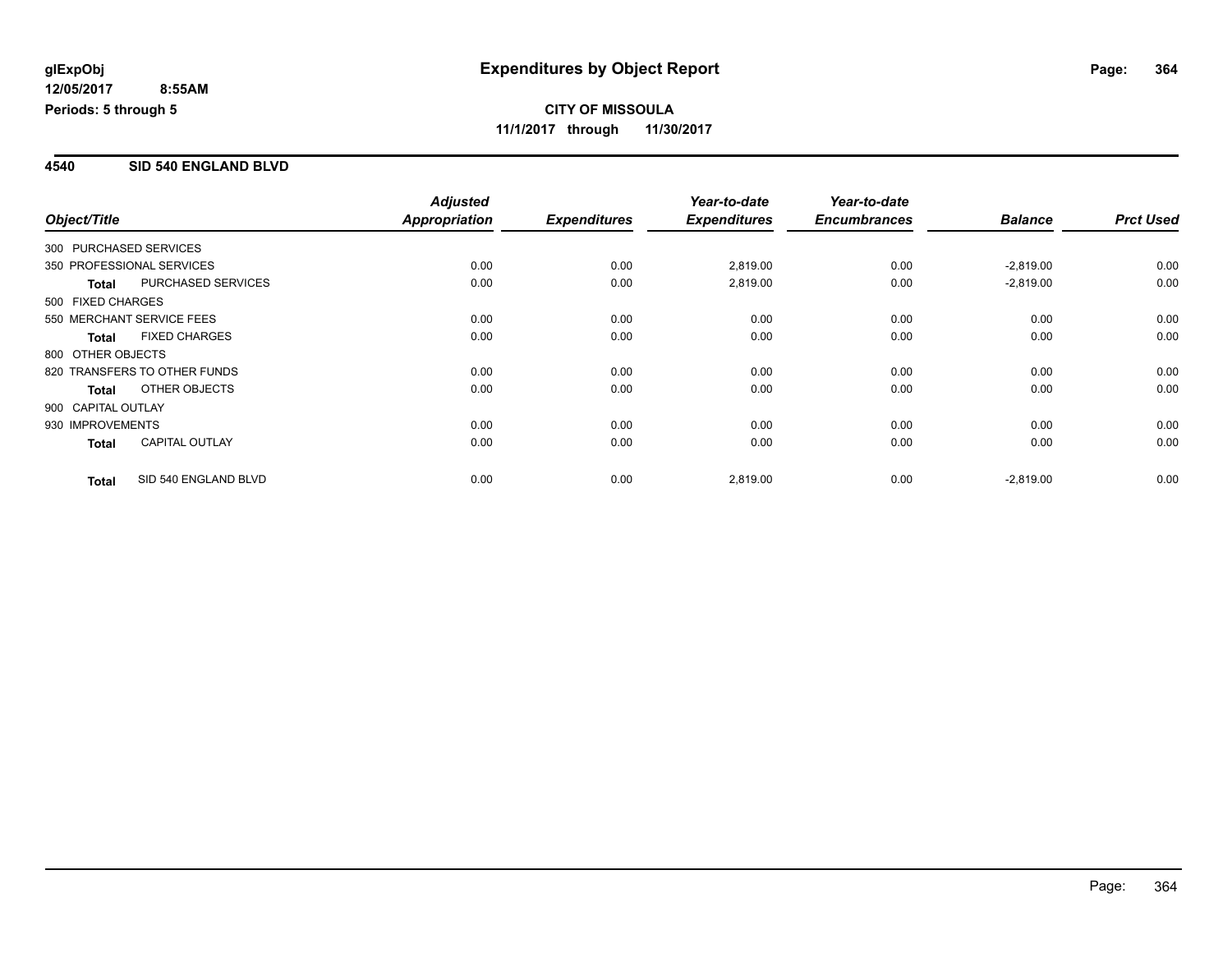# **4541 SID 541 PINEVIEW PARK**

|                                       | <b>Adjusted</b>      |                     | Year-to-date        | Year-to-date        |                |                  |
|---------------------------------------|----------------------|---------------------|---------------------|---------------------|----------------|------------------|
| Object/Title                          | <b>Appropriation</b> | <b>Expenditures</b> | <b>Expenditures</b> | <b>Encumbrances</b> | <b>Balance</b> | <b>Prct Used</b> |
| 500 FIXED CHARGES                     |                      |                     |                     |                     |                |                  |
| 500 FIXED CHARGES                     | 0.00                 | 0.00                | 0.00                | 0.00                | 0.00           | 0.00             |
| 550 MERCHANT SERVICE FEES             | 0.00                 | 0.00                | 0.00                | 0.00                | 0.00           | 0.00             |
| <b>FIXED CHARGES</b><br><b>Total</b>  | 0.00                 | 0.00                | 0.00                | 0.00                | 0.00           | 0.00             |
| 900 CAPITAL OUTLAY                    |                      |                     |                     |                     |                |                  |
| 930 IMPROVEMENTS                      | 0.00                 | 0.00                | 0.00                | 0.00                | 0.00           | 0.00             |
| <b>CAPITAL OUTLAY</b><br><b>Total</b> | 0.00                 | 0.00                | 0.00                | 0.00                | 0.00           | 0.00             |
| NON-DEPARTMENTAL<br><b>Total</b>      | 0.00                 | 0.00                | 0.00                | 0.00                | 0.00           | 0.00             |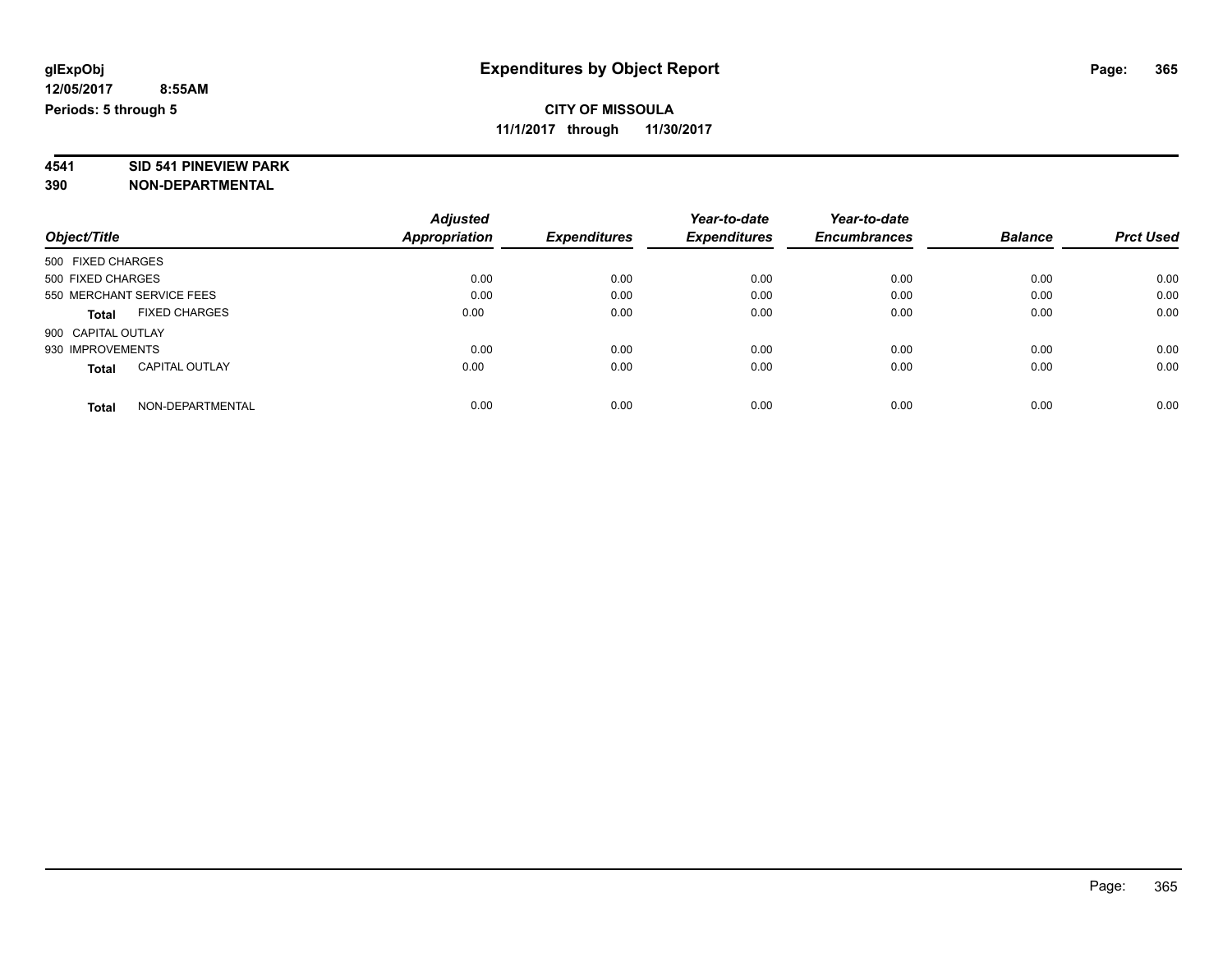### **4541 SID 541 PINEVIEW PARK**

| Object/Title                          | <b>Adjusted</b><br>Appropriation | <b>Expenditures</b> | Year-to-date<br><b>Expenditures</b> | Year-to-date<br><b>Encumbrances</b> | <b>Balance</b> | <b>Prct Used</b> |
|---------------------------------------|----------------------------------|---------------------|-------------------------------------|-------------------------------------|----------------|------------------|
| 500 FIXED CHARGES                     |                                  |                     |                                     |                                     |                |                  |
| 500 FIXED CHARGES                     | 0.00                             | 0.00                | 0.00                                | 0.00                                | 0.00           | 0.00             |
| 550 MERCHANT SERVICE FEES             | 0.00                             | 0.00                | 0.00                                | 0.00                                | 0.00           | 0.00             |
| <b>FIXED CHARGES</b><br><b>Total</b>  | 0.00                             | 0.00                | 0.00                                | 0.00                                | 0.00           | 0.00             |
| 900 CAPITAL OUTLAY                    |                                  |                     |                                     |                                     |                |                  |
| 930 IMPROVEMENTS                      | 0.00                             | 0.00                | 0.00                                | 0.00                                | 0.00           | 0.00             |
| <b>CAPITAL OUTLAY</b><br><b>Total</b> | 0.00                             | 0.00                | 0.00                                | 0.00                                | 0.00           | 0.00             |
| SID 541 PINEVIEW PARK<br><b>Total</b> | 0.00                             | 0.00                | 0.00                                | 0.00                                | 0.00           | 0.00             |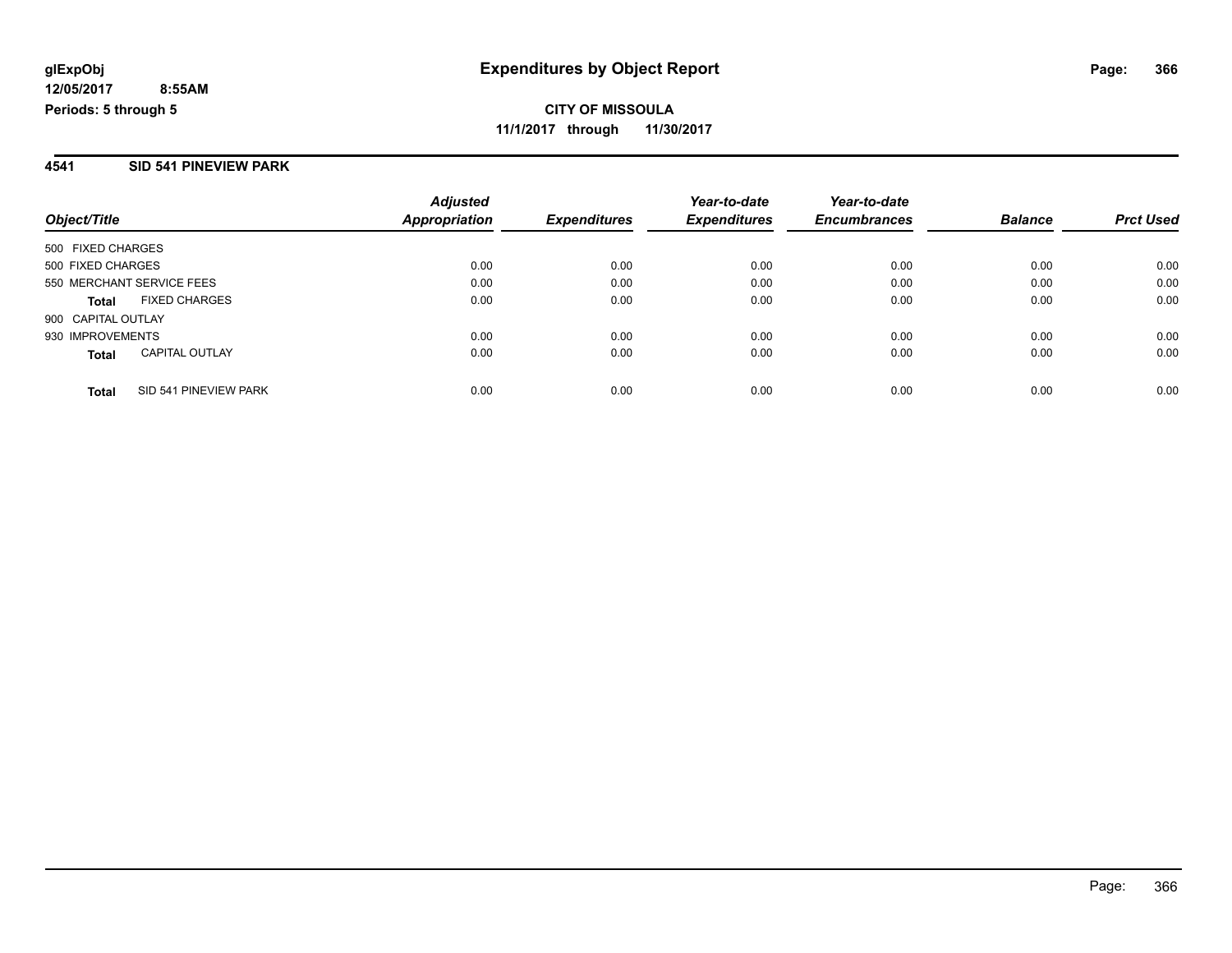# **4542 SID 542 HILLVIEW WAY**

|                                           | <b>Adjusted</b>      |                     | Year-to-date        | Year-to-date        |                |                  |
|-------------------------------------------|----------------------|---------------------|---------------------|---------------------|----------------|------------------|
| Object/Title                              | <b>Appropriation</b> | <b>Expenditures</b> | <b>Expenditures</b> | <b>Encumbrances</b> | <b>Balance</b> | <b>Prct Used</b> |
| 300 PURCHASED SERVICES                    |                      |                     |                     |                     |                |                  |
| 350 PROFESSIONAL SERVICES                 | 0.00                 | 0.00                | 0.00                | 0.00                | 0.00           | 0.00             |
| <b>PURCHASED SERVICES</b><br><b>Total</b> | 0.00                 | 0.00                | 0.00                | 0.00                | 0.00           | 0.00             |
| 500 FIXED CHARGES                         |                      |                     |                     |                     |                |                  |
| 550 MERCHANT SERVICE FEES                 | 0.00                 | 0.00                | 0.00                | 0.00                | 0.00           | 0.00             |
| <b>FIXED CHARGES</b><br><b>Total</b>      | 0.00                 | 0.00                | 0.00                | 0.00                | 0.00           | 0.00             |
| NON-DEPARTMENTAL<br><b>Total</b>          | 0.00                 | 0.00                | 0.00                | 0.00                | 0.00           | 0.00             |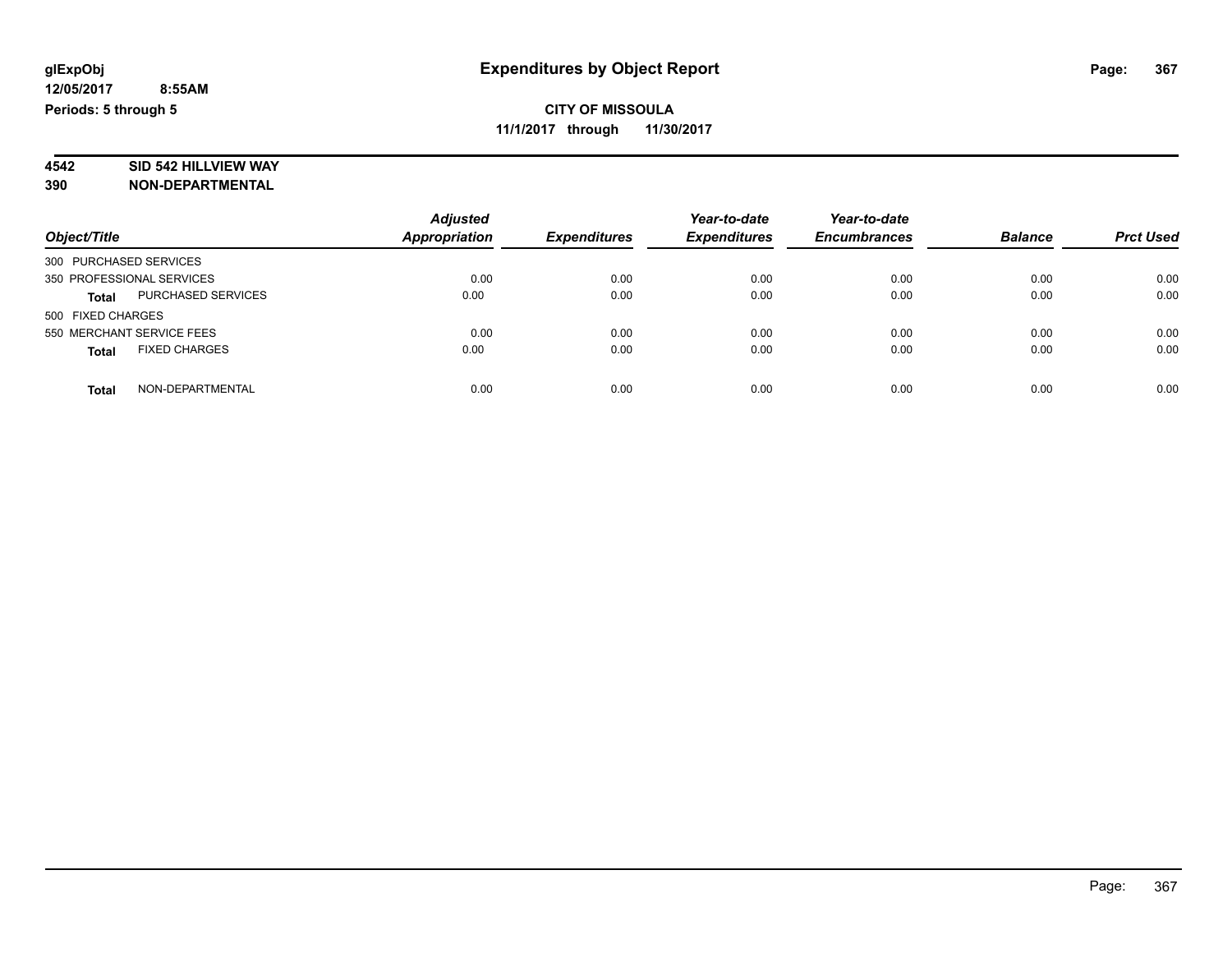### **4542 SID 542 HILLVIEW WAY**

|                           |                           | <b>Adjusted</b>      |                     | Year-to-date        | Year-to-date        |                |                  |
|---------------------------|---------------------------|----------------------|---------------------|---------------------|---------------------|----------------|------------------|
| Object/Title              |                           | <b>Appropriation</b> | <b>Expenditures</b> | <b>Expenditures</b> | <b>Encumbrances</b> | <b>Balance</b> | <b>Prct Used</b> |
| 300 PURCHASED SERVICES    |                           |                      |                     |                     |                     |                |                  |
| 350 PROFESSIONAL SERVICES |                           | 0.00                 | 0.00                | 0.00                | 0.00                | 0.00           | 0.00             |
| <b>Total</b>              | <b>PURCHASED SERVICES</b> | 0.00                 | 0.00                | 0.00                | 0.00                | 0.00           | 0.00             |
| 500 FIXED CHARGES         |                           |                      |                     |                     |                     |                |                  |
| 550 MERCHANT SERVICE FEES |                           | 0.00                 | 0.00                | 0.00                | 0.00                | 0.00           | 0.00             |
| <b>Total</b>              | <b>FIXED CHARGES</b>      | 0.00                 | 0.00                | 0.00                | 0.00                | 0.00           | 0.00             |
| <b>Total</b>              | SID 542 HILLVIEW WAY      | 0.00                 | 0.00                | 0.00                | 0.00                | 0.00           | 0.00             |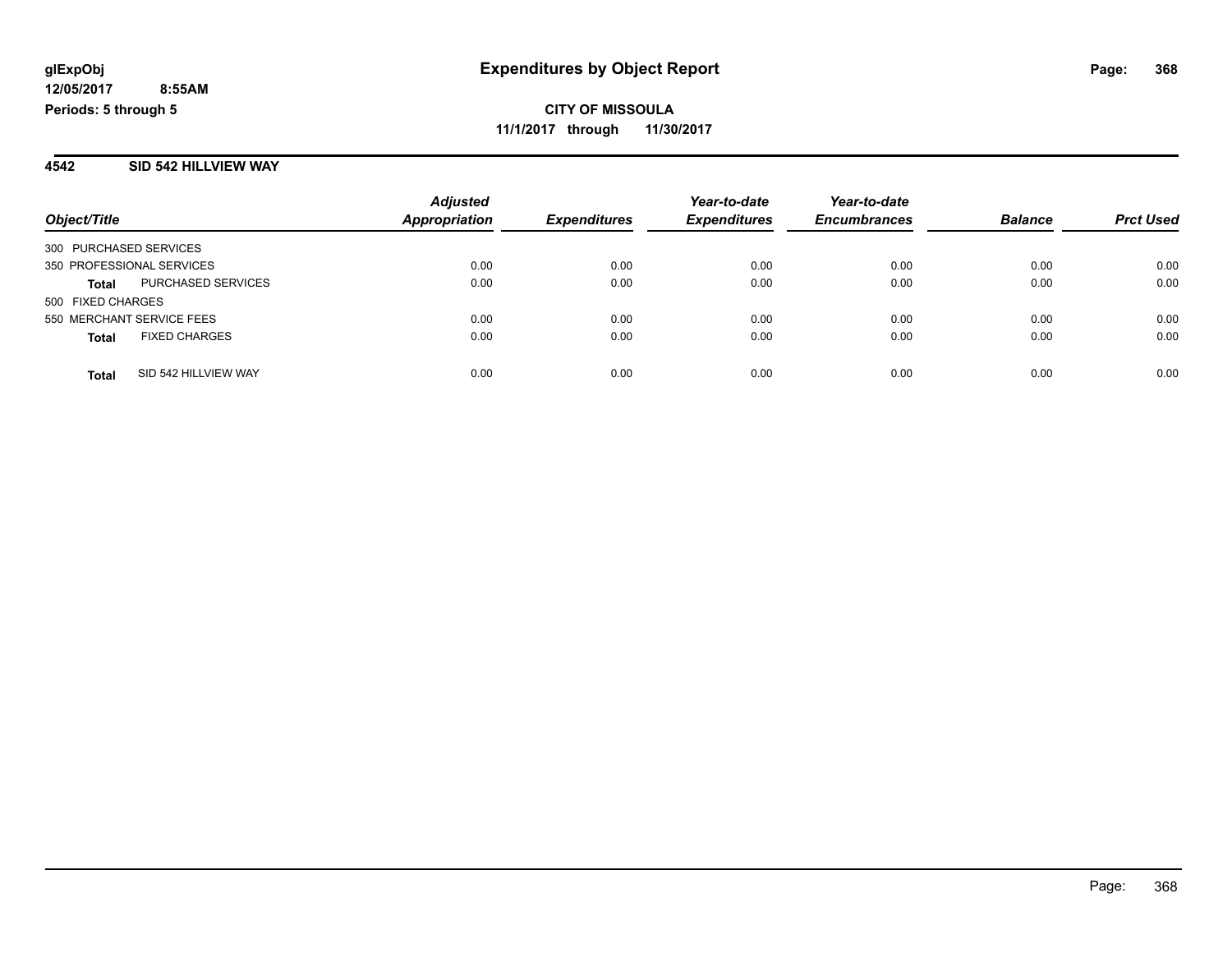**4543 SID 543 TRAFFIC CALMING 390 NON-DEPARTMENTAL**

|                        |                           | <b>Adjusted</b>      |                     | Year-to-date        | Year-to-date        |                |                  |
|------------------------|---------------------------|----------------------|---------------------|---------------------|---------------------|----------------|------------------|
| Object/Title           |                           | <b>Appropriation</b> | <b>Expenditures</b> | <b>Expenditures</b> | <b>Encumbrances</b> | <b>Balance</b> | <b>Prct Used</b> |
| 300 PURCHASED SERVICES |                           |                      |                     |                     |                     |                |                  |
|                        | 350 PROFESSIONAL SERVICES | 0.00                 | 0.00                | 0.00                | 0.00                | 0.00           | 0.00             |
| <b>Total</b>           | PURCHASED SERVICES        | 0.00                 | 0.00                | 0.00                | 0.00                | 0.00           | 0.00             |
| 500 FIXED CHARGES      |                           |                      |                     |                     |                     |                |                  |
|                        | 550 MERCHANT SERVICE FEES | 0.00                 | 0.00                | 0.00                | 0.00                | 0.00           | 0.00             |
| <b>Total</b>           | <b>FIXED CHARGES</b>      | 0.00                 | 0.00                | 0.00                | 0.00                | 0.00           | 0.00             |
| 900 CAPITAL OUTLAY     |                           |                      |                     |                     |                     |                |                  |
| 930 IMPROVEMENTS       |                           | 0.00                 | 0.00                | 0.00                | 0.00                | 0.00           | 0.00             |
| <b>Total</b>           | <b>CAPITAL OUTLAY</b>     | 0.00                 | 0.00                | 0.00                | 0.00                | 0.00           | 0.00             |
| <b>Total</b>           | NON-DEPARTMENTAL          | 0.00                 | 0.00                | 0.00                | 0.00                | 0.00           | 0.00             |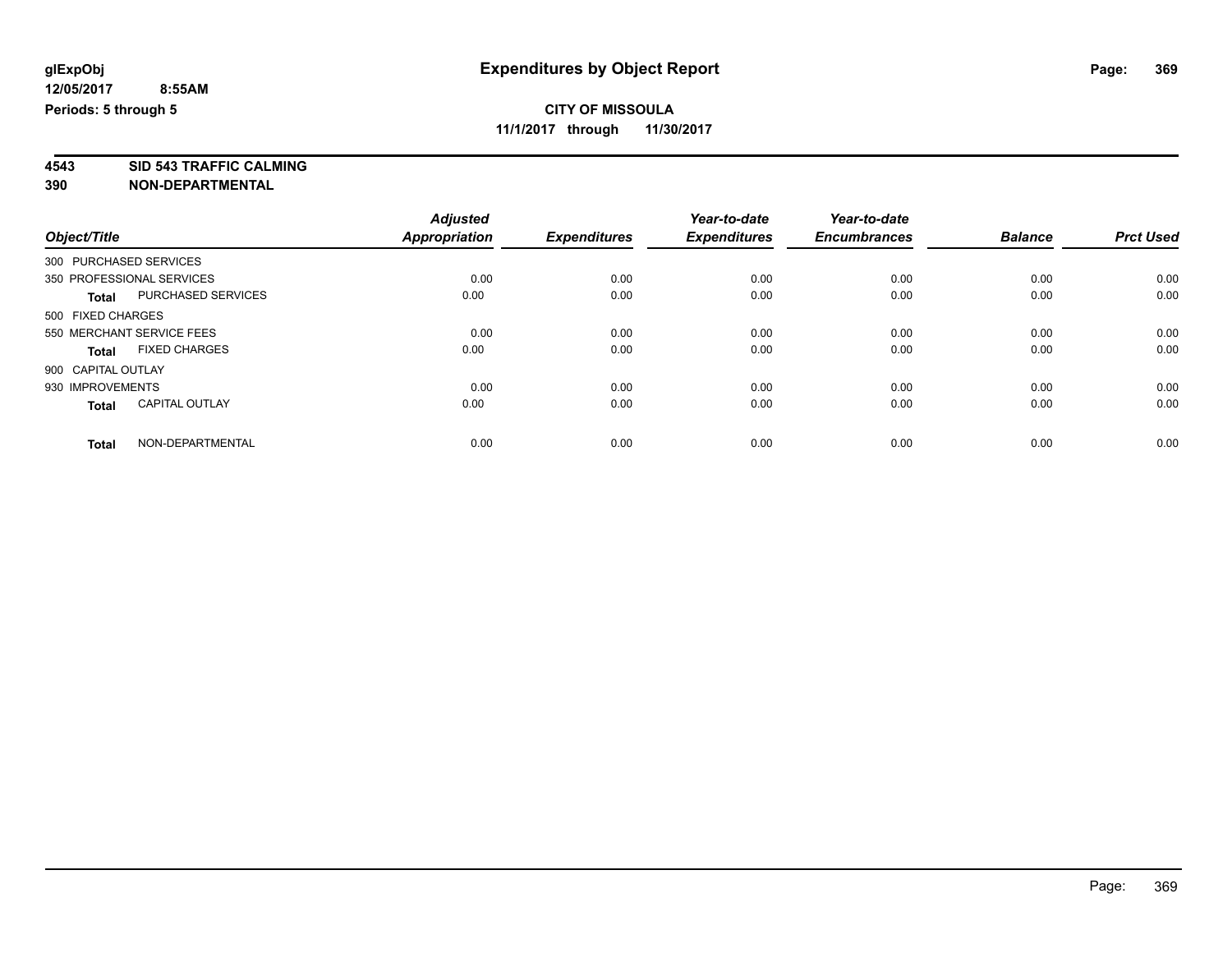### **4543 SID 543 TRAFFIC CALMING**

|                           |                         | <b>Adjusted</b> |                     | Year-to-date        | Year-to-date        |                |                  |
|---------------------------|-------------------------|-----------------|---------------------|---------------------|---------------------|----------------|------------------|
| Object/Title              |                         | Appropriation   | <b>Expenditures</b> | <b>Expenditures</b> | <b>Encumbrances</b> | <b>Balance</b> | <b>Prct Used</b> |
| 300 PURCHASED SERVICES    |                         |                 |                     |                     |                     |                |                  |
| 350 PROFESSIONAL SERVICES |                         | 0.00            | 0.00                | 0.00                | 0.00                | 0.00           | 0.00             |
| <b>Total</b>              | PURCHASED SERVICES      | 0.00            | 0.00                | 0.00                | 0.00                | 0.00           | 0.00             |
| 500 FIXED CHARGES         |                         |                 |                     |                     |                     |                |                  |
| 550 MERCHANT SERVICE FEES |                         | 0.00            | 0.00                | 0.00                | 0.00                | 0.00           | 0.00             |
| <b>Total</b>              | <b>FIXED CHARGES</b>    | 0.00            | 0.00                | 0.00                | 0.00                | 0.00           | 0.00             |
| 900 CAPITAL OUTLAY        |                         |                 |                     |                     |                     |                |                  |
| 930 IMPROVEMENTS          |                         | 0.00            | 0.00                | 0.00                | 0.00                | 0.00           | 0.00             |
| <b>Total</b>              | <b>CAPITAL OUTLAY</b>   | 0.00            | 0.00                | 0.00                | 0.00                | 0.00           | 0.00             |
| <b>Total</b>              | SID 543 TRAFFIC CALMING | 0.00            | 0.00                | 0.00                | 0.00                | 0.00           | 0.00             |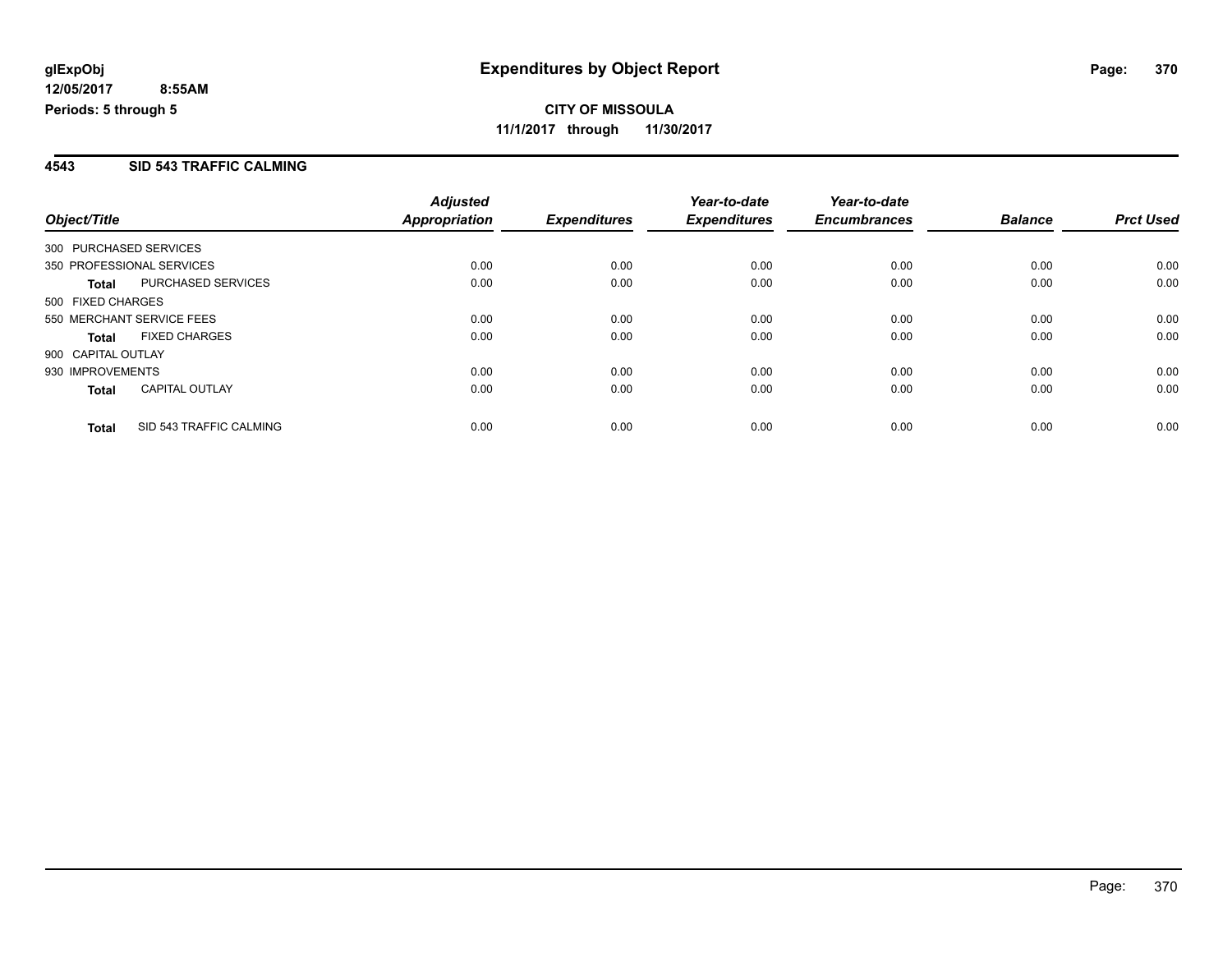# **4544 MILLER CREEK MITIGATION FUND**

| Object/Title                          | <b>Adjusted</b><br>Appropriation | <b>Expenditures</b> | Year-to-date<br><b>Expenditures</b> | Year-to-date<br><b>Encumbrances</b> | <b>Balance</b> | <b>Prct Used</b> |
|---------------------------------------|----------------------------------|---------------------|-------------------------------------|-------------------------------------|----------------|------------------|
| 500 FIXED CHARGES                     |                                  |                     |                                     |                                     |                |                  |
| 550 MERCHANT SERVICE FEES             | 0.00                             | 0.00                | 0.00                                | 0.00                                | 0.00           | 0.00             |
| <b>FIXED CHARGES</b><br><b>Total</b>  | 0.00                             | 0.00                | 0.00                                | 0.00                                | 0.00           | 0.00             |
| 900 CAPITAL OUTLAY                    |                                  |                     |                                     |                                     |                |                  |
| 930 IMPROVEMENTS                      | 0.00                             | 0.00                | 0.00                                | 0.00                                | 0.00           | 0.00             |
| <b>CAPITAL OUTLAY</b><br><b>Total</b> | 0.00                             | 0.00                | 0.00                                | 0.00                                | 0.00           | 0.00             |
| NON-DEPARTMENTAL<br><b>Total</b>      | 0.00                             | 0.00                | 0.00                                | 0.00                                | 0.00           | 0.00             |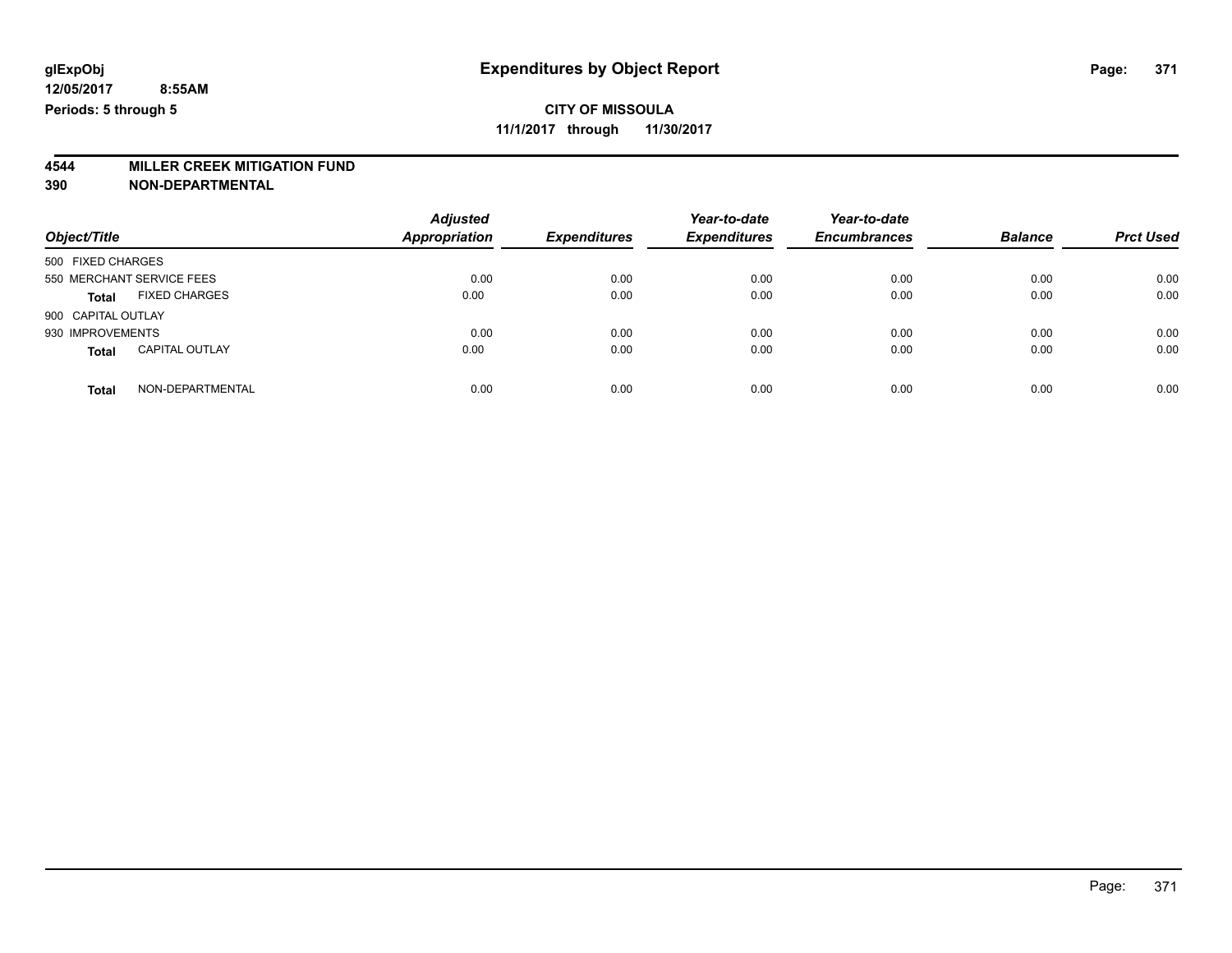**CITY OF MISSOULA 11/1/2017 through 11/30/2017**

### **4544 MILLER CREEK MITIGATION FUND**

|                    |                              | <b>Adjusted</b>      |                     | Year-to-date        | Year-to-date        |                |                  |
|--------------------|------------------------------|----------------------|---------------------|---------------------|---------------------|----------------|------------------|
| Object/Title       |                              | <b>Appropriation</b> | <b>Expenditures</b> | <b>Expenditures</b> | <b>Encumbrances</b> | <b>Balance</b> | <b>Prct Used</b> |
| 500 FIXED CHARGES  |                              |                      |                     |                     |                     |                |                  |
|                    | 550 MERCHANT SERVICE FEES    | 0.00                 | 0.00                | 0.00                | 0.00                | 0.00           | 0.00             |
| <b>Total</b>       | <b>FIXED CHARGES</b>         | 0.00                 | 0.00                | 0.00                | 0.00                | 0.00           | 0.00             |
| 900 CAPITAL OUTLAY |                              |                      |                     |                     |                     |                |                  |
| 930 IMPROVEMENTS   |                              | 0.00                 | 0.00                | 0.00                | 0.00                | 0.00           | 0.00             |
| <b>Total</b>       | <b>CAPITAL OUTLAY</b>        | 0.00                 | 0.00                | 0.00                | 0.00                | 0.00           | 0.00             |
| <b>Total</b>       | MILLER CREEK MITIGATION FUND | 0.00                 | 0.00                | 0.00                | 0.00                | 0.00           | 0.00             |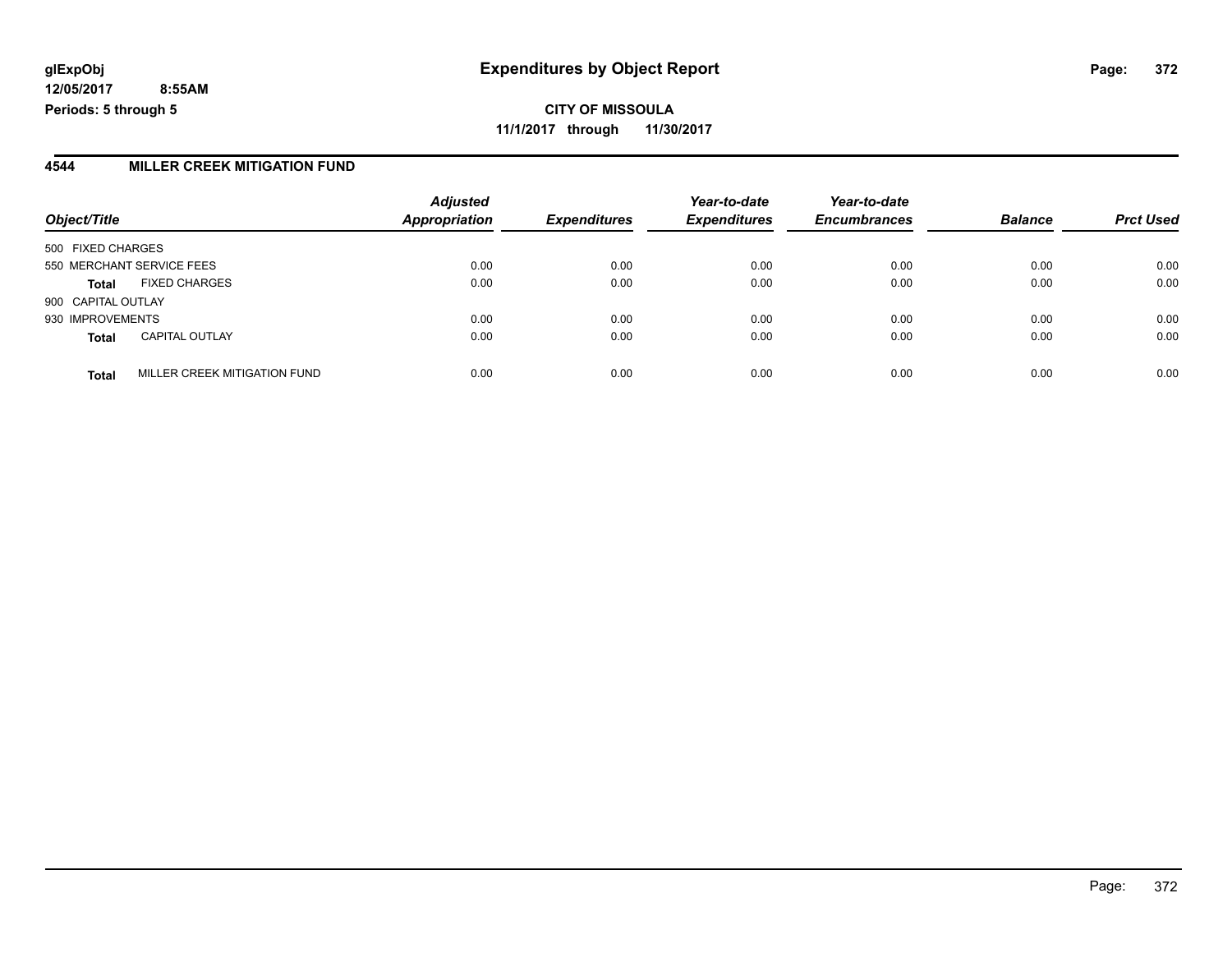**11/1/2017 through 11/30/2017**

# **4545 MILLER CREEK TWITE CONSTRUCTION**

|                        |                           | <b>Adjusted</b> |                     | Year-to-date        | Year-to-date        |                |                  |
|------------------------|---------------------------|-----------------|---------------------|---------------------|---------------------|----------------|------------------|
| Object/Title           |                           | Appropriation   | <b>Expenditures</b> | <b>Expenditures</b> | <b>Encumbrances</b> | <b>Balance</b> | <b>Prct Used</b> |
| 300 PURCHASED SERVICES |                           |                 |                     |                     |                     |                |                  |
|                        | 350 PROFESSIONAL SERVICES | 0.00            | 0.00                | 0.00                | 0.00                | 0.00           | 0.00             |
| <b>Total</b>           | PURCHASED SERVICES        | 0.00            | 0.00                | 0.00                | 0.00                | 0.00           | 0.00             |
| 500 FIXED CHARGES      |                           |                 |                     |                     |                     |                |                  |
|                        | 550 MERCHANT SERVICE FEES | 0.00            | 0.00                | 0.00                | 0.00                | 0.00           | 0.00             |
| <b>Total</b>           | <b>FIXED CHARGES</b>      | 0.00            | 0.00                | 0.00                | 0.00                | 0.00           | 0.00             |
| 900 CAPITAL OUTLAY     |                           |                 |                     |                     |                     |                |                  |
| 930 IMPROVEMENTS       |                           | 0.00            | 0.00                | 0.00                | 0.00                | 0.00           | 0.00             |
| <b>Total</b>           | <b>CAPITAL OUTLAY</b>     | 0.00            | 0.00                | 0.00                | 0.00                | 0.00           | 0.00             |
| <b>Total</b>           | NON-DEPARTMENTAL          | 0.00            | 0.00                | 0.00                | 0.00                | 0.00           | 0.00             |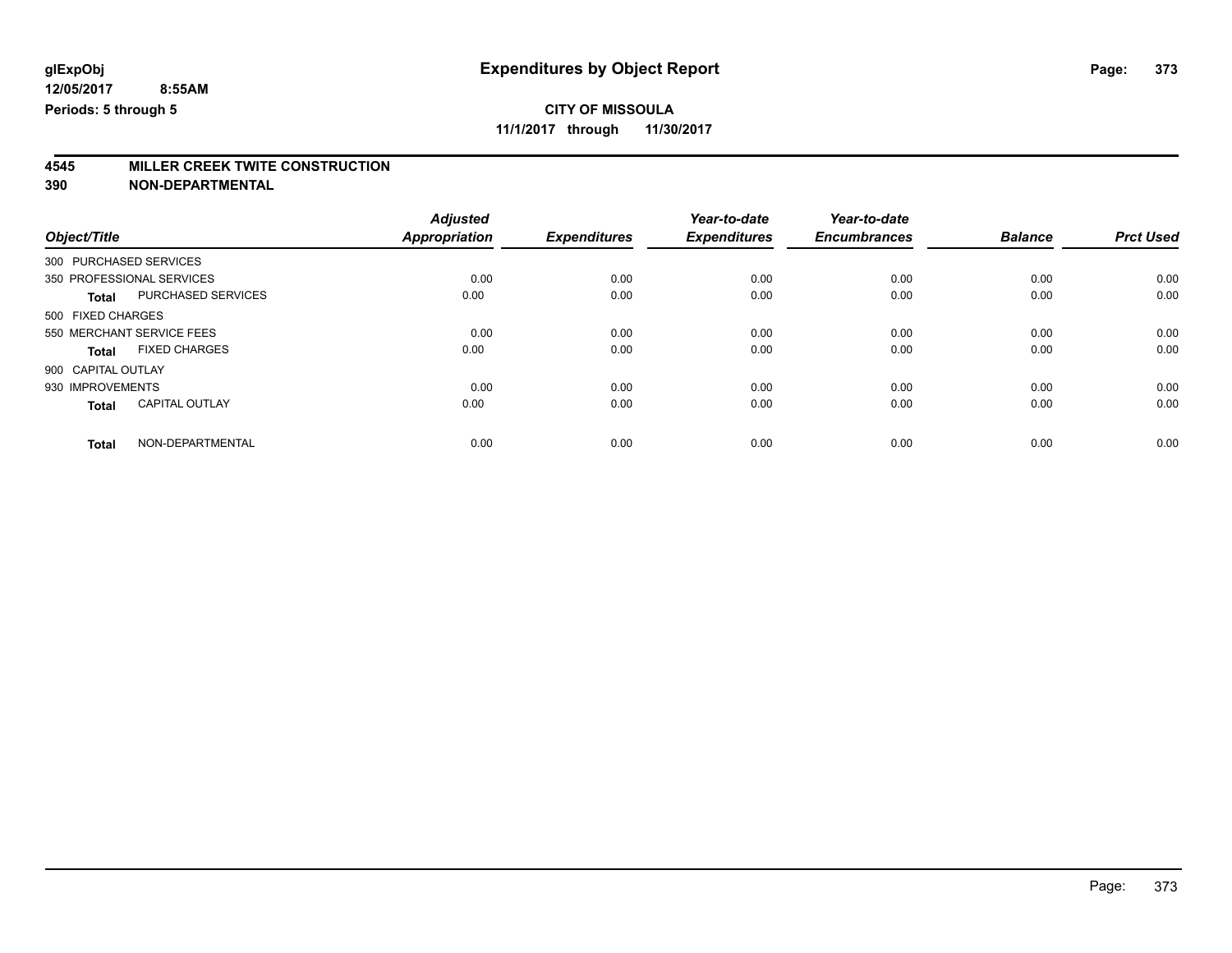**CITY OF MISSOULA 11/1/2017 through 11/30/2017**

### **4545 MILLER CREEK TWITE CONSTRUCTION**

|                           |                                 | <b>Adjusted</b> |                     | Year-to-date        | Year-to-date        |                |                  |
|---------------------------|---------------------------------|-----------------|---------------------|---------------------|---------------------|----------------|------------------|
| Object/Title              |                                 | Appropriation   | <b>Expenditures</b> | <b>Expenditures</b> | <b>Encumbrances</b> | <b>Balance</b> | <b>Prct Used</b> |
| 300 PURCHASED SERVICES    |                                 |                 |                     |                     |                     |                |                  |
| 350 PROFESSIONAL SERVICES |                                 | 0.00            | 0.00                | 0.00                | 0.00                | 0.00           | 0.00             |
| <b>Total</b>              | PURCHASED SERVICES              | 0.00            | 0.00                | 0.00                | 0.00                | 0.00           | 0.00             |
| 500 FIXED CHARGES         |                                 |                 |                     |                     |                     |                |                  |
| 550 MERCHANT SERVICE FEES |                                 | 0.00            | 0.00                | 0.00                | 0.00                | 0.00           | 0.00             |
| <b>Total</b>              | <b>FIXED CHARGES</b>            | 0.00            | 0.00                | 0.00                | 0.00                | 0.00           | 0.00             |
| 900 CAPITAL OUTLAY        |                                 |                 |                     |                     |                     |                |                  |
| 930 IMPROVEMENTS          |                                 | 0.00            | 0.00                | 0.00                | 0.00                | 0.00           | 0.00             |
| <b>Total</b>              | <b>CAPITAL OUTLAY</b>           | 0.00            | 0.00                | 0.00                | 0.00                | 0.00           | 0.00             |
| <b>Total</b>              | MILLER CREEK TWITE CONSTRUCTION | 0.00            | 0.00                | 0.00                | 0.00                | 0.00           | 0.00             |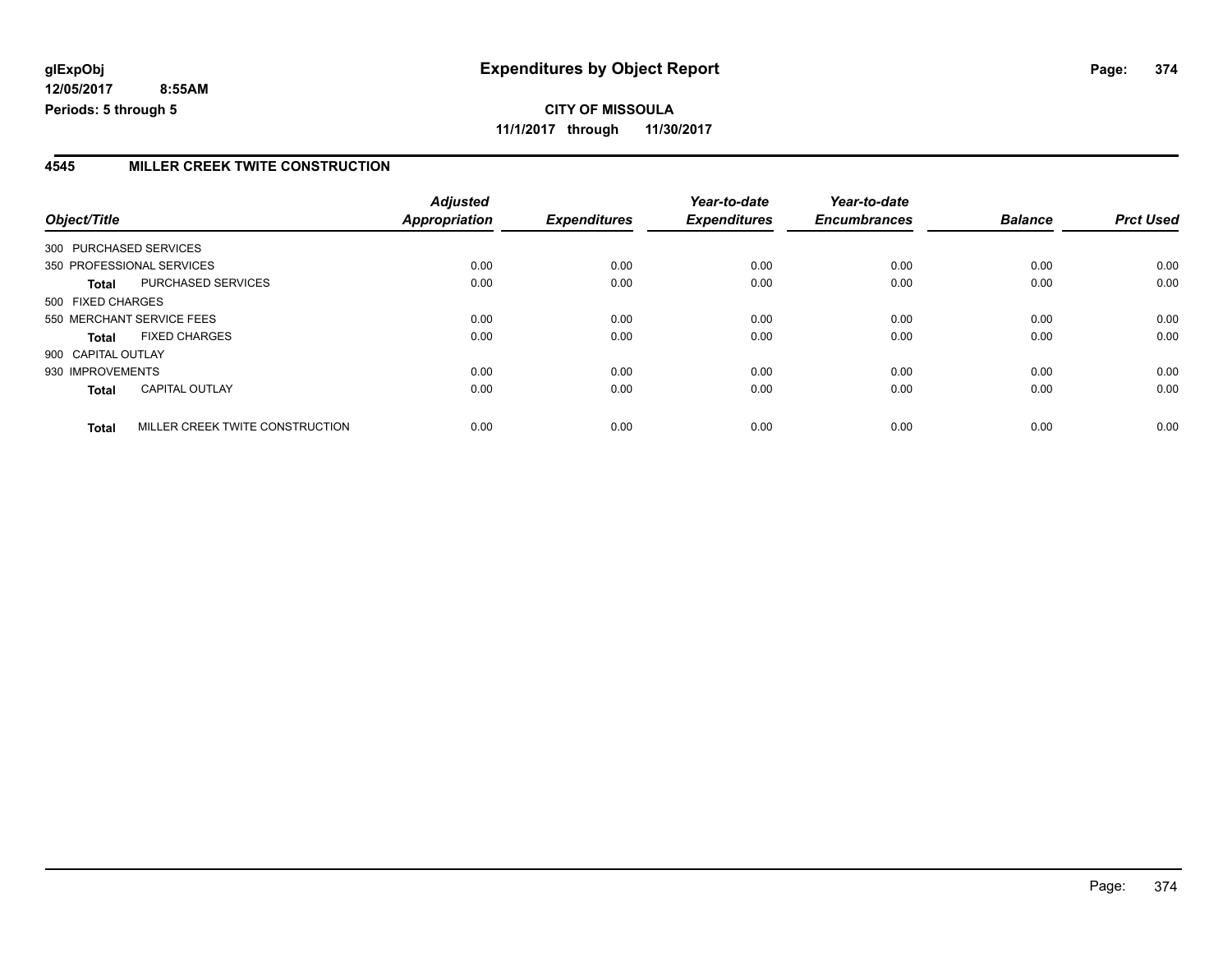**11/1/2017 through 11/30/2017**

# **4546 MILLER CREEK MALOHNEY CONSTRUCTION**

|                        |                           | <b>Adjusted</b>      |                     | Year-to-date        | Year-to-date        |                |                  |
|------------------------|---------------------------|----------------------|---------------------|---------------------|---------------------|----------------|------------------|
| Object/Title           |                           | <b>Appropriation</b> | <b>Expenditures</b> | <b>Expenditures</b> | <b>Encumbrances</b> | <b>Balance</b> | <b>Prct Used</b> |
| 300 PURCHASED SERVICES |                           |                      |                     |                     |                     |                |                  |
|                        | 350 PROFESSIONAL SERVICES | 0.00                 | 0.00                | 0.00                | 0.00                | 0.00           | 0.00             |
| <b>Total</b>           | PURCHASED SERVICES        | 0.00                 | 0.00                | 0.00                | 0.00                | 0.00           | 0.00             |
| 500 FIXED CHARGES      |                           |                      |                     |                     |                     |                |                  |
|                        | 550 MERCHANT SERVICE FEES | 0.00                 | 0.00                | 0.00                | 0.00                | 0.00           | 0.00             |
| <b>Total</b>           | <b>FIXED CHARGES</b>      | 0.00                 | 0.00                | 0.00                | 0.00                | 0.00           | 0.00             |
| 900 CAPITAL OUTLAY     |                           |                      |                     |                     |                     |                |                  |
| 930 IMPROVEMENTS       |                           | 0.00                 | 0.00                | 0.00                | 0.00                | 0.00           | 0.00             |
| <b>Total</b>           | <b>CAPITAL OUTLAY</b>     | 0.00                 | 0.00                | 0.00                | 0.00                | 0.00           | 0.00             |
| <b>Total</b>           | NON-DEPARTMENTAL          | 0.00                 | 0.00                | 0.00                | 0.00                | 0.00           | 0.00             |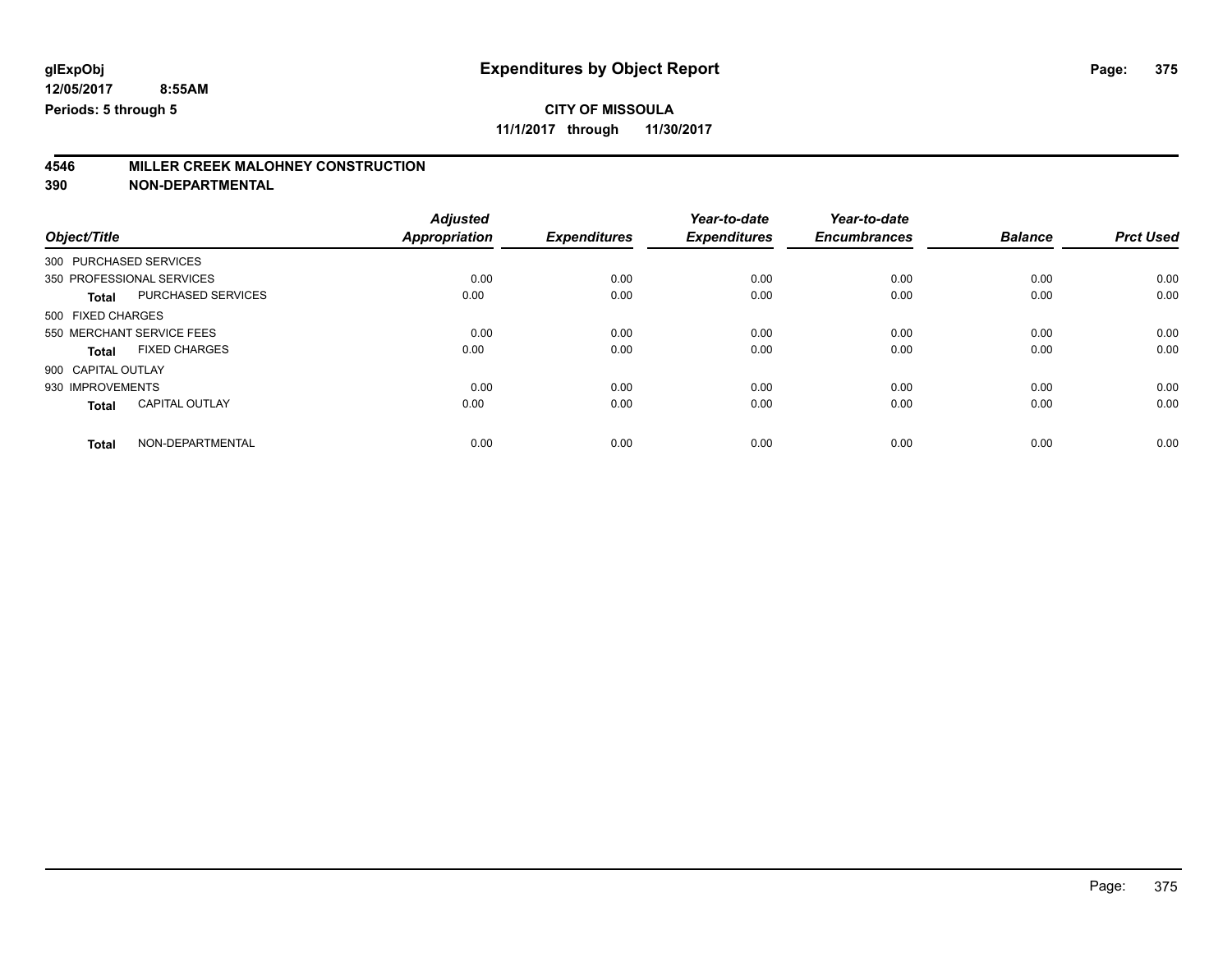### **4546 MILLER CREEK MALOHNEY CONSTRUCTION**

| Object/Title           |                                 | <b>Adjusted</b><br><b>Appropriation</b> | <b>Expenditures</b> | Year-to-date<br><b>Expenditures</b> | Year-to-date<br><b>Encumbrances</b> | <b>Balance</b> | <b>Prct Used</b> |
|------------------------|---------------------------------|-----------------------------------------|---------------------|-------------------------------------|-------------------------------------|----------------|------------------|
| 300 PURCHASED SERVICES |                                 |                                         |                     |                                     |                                     |                |                  |
|                        | 350 PROFESSIONAL SERVICES       | 0.00                                    | 0.00                | 0.00                                | 0.00                                | 0.00           | 0.00             |
| Total                  | PURCHASED SERVICES              | 0.00                                    | 0.00                | 0.00                                | 0.00                                | 0.00           | 0.00             |
| 500 FIXED CHARGES      |                                 |                                         |                     |                                     |                                     |                |                  |
|                        | 550 MERCHANT SERVICE FEES       | 0.00                                    | 0.00                | 0.00                                | 0.00                                | 0.00           | 0.00             |
| Total                  | <b>FIXED CHARGES</b>            | 0.00                                    | 0.00                | 0.00                                | 0.00                                | 0.00           | 0.00             |
| 900 CAPITAL OUTLAY     |                                 |                                         |                     |                                     |                                     |                |                  |
| 930 IMPROVEMENTS       |                                 | 0.00                                    | 0.00                | 0.00                                | 0.00                                | 0.00           | 0.00             |
| <b>Total</b>           | <b>CAPITAL OUTLAY</b>           | 0.00                                    | 0.00                | 0.00                                | 0.00                                | 0.00           | 0.00             |
| <b>Total</b>           | MILLER CREEK MALOHNEY CONSTRUCT | 0.00                                    | 0.00                | 0.00                                | 0.00                                | 0.00           | 0.00             |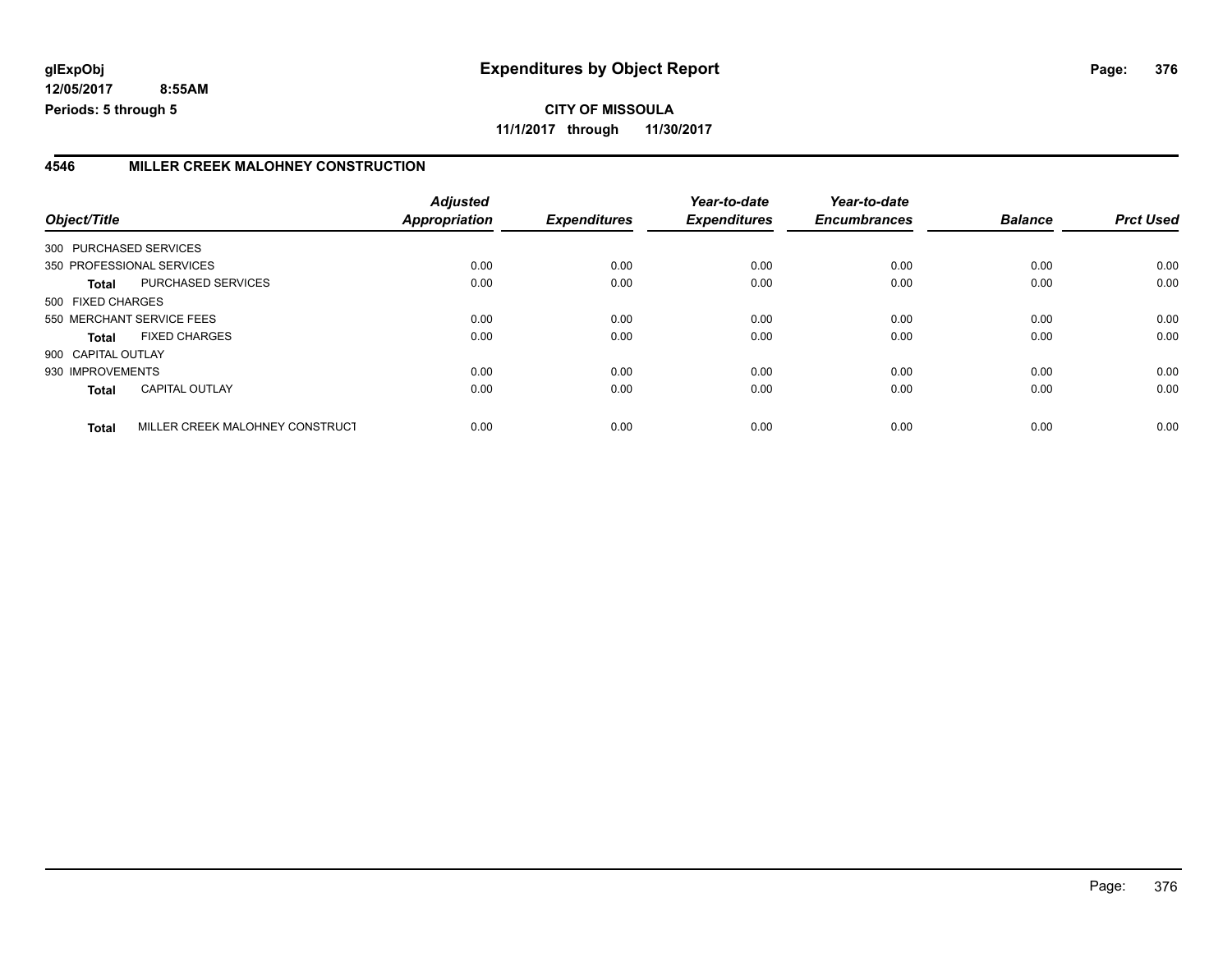**11/1/2017 through 11/30/2017**

# **4547 MILLER CREEK MCCARTHY CONSTRUCTION**

|                        |                           | <b>Adjusted</b> |                     | Year-to-date        | Year-to-date        |                |                  |
|------------------------|---------------------------|-----------------|---------------------|---------------------|---------------------|----------------|------------------|
| Object/Title           |                           | Appropriation   | <b>Expenditures</b> | <b>Expenditures</b> | <b>Encumbrances</b> | <b>Balance</b> | <b>Prct Used</b> |
| 300 PURCHASED SERVICES |                           |                 |                     |                     |                     |                |                  |
|                        | 350 PROFESSIONAL SERVICES | 0.00            | 0.00                | 0.00                | 0.00                | 0.00           | 0.00             |
| <b>Total</b>           | PURCHASED SERVICES        | 0.00            | 0.00                | 0.00                | 0.00                | 0.00           | 0.00             |
| 500 FIXED CHARGES      |                           |                 |                     |                     |                     |                |                  |
|                        | 550 MERCHANT SERVICE FEES | 0.00            | 0.00                | 0.00                | 0.00                | 0.00           | 0.00             |
| <b>Total</b>           | <b>FIXED CHARGES</b>      | 0.00            | 0.00                | 0.00                | 0.00                | 0.00           | 0.00             |
| 900 CAPITAL OUTLAY     |                           |                 |                     |                     |                     |                |                  |
| 930 IMPROVEMENTS       |                           | 0.00            | 0.00                | 0.00                | 0.00                | 0.00           | 0.00             |
| <b>Total</b>           | <b>CAPITAL OUTLAY</b>     | 0.00            | 0.00                | 0.00                | 0.00                | 0.00           | 0.00             |
| <b>Total</b>           | NON-DEPARTMENTAL          | 0.00            | 0.00                | 0.00                | 0.00                | 0.00           | 0.00             |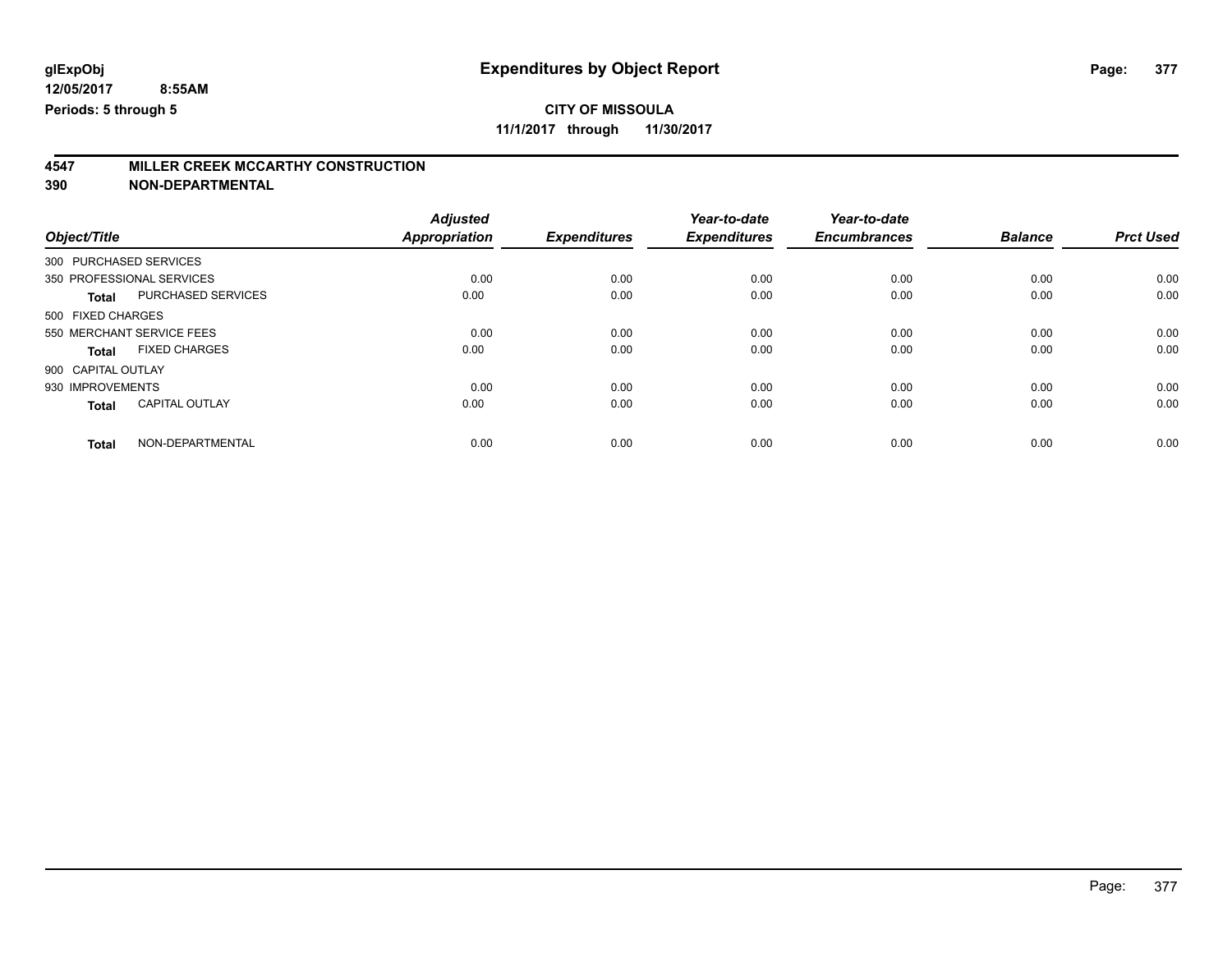### **4547 MILLER CREEK MCCARTHY CONSTRUCTION**

| Object/Title           |                                 | <b>Adjusted</b><br><b>Appropriation</b> | <b>Expenditures</b> | Year-to-date<br><b>Expenditures</b> | Year-to-date<br><b>Encumbrances</b> | <b>Balance</b> | <b>Prct Used</b> |
|------------------------|---------------------------------|-----------------------------------------|---------------------|-------------------------------------|-------------------------------------|----------------|------------------|
| 300 PURCHASED SERVICES |                                 |                                         |                     |                                     |                                     |                |                  |
|                        | 350 PROFESSIONAL SERVICES       | 0.00                                    | 0.00                | 0.00                                | 0.00                                | 0.00           | 0.00             |
|                        |                                 |                                         |                     |                                     |                                     |                |                  |
| Total                  | PURCHASED SERVICES              | 0.00                                    | 0.00                | 0.00                                | 0.00                                | 0.00           | 0.00             |
| 500 FIXED CHARGES      |                                 |                                         |                     |                                     |                                     |                |                  |
|                        | 550 MERCHANT SERVICE FEES       | 0.00                                    | 0.00                | 0.00                                | 0.00                                | 0.00           | 0.00             |
| <b>Total</b>           | <b>FIXED CHARGES</b>            | 0.00                                    | 0.00                | 0.00                                | 0.00                                | 0.00           | 0.00             |
| 900 CAPITAL OUTLAY     |                                 |                                         |                     |                                     |                                     |                |                  |
| 930 IMPROVEMENTS       |                                 | 0.00                                    | 0.00                | 0.00                                | 0.00                                | 0.00           | 0.00             |
| <b>Total</b>           | <b>CAPITAL OUTLAY</b>           | 0.00                                    | 0.00                | 0.00                                | 0.00                                | 0.00           | 0.00             |
| <b>Total</b>           | MILLER CREEK MCCARTHY CONSTRUCT | 0.00                                    | 0.00                | 0.00                                | 0.00                                | 0.00           | 0.00             |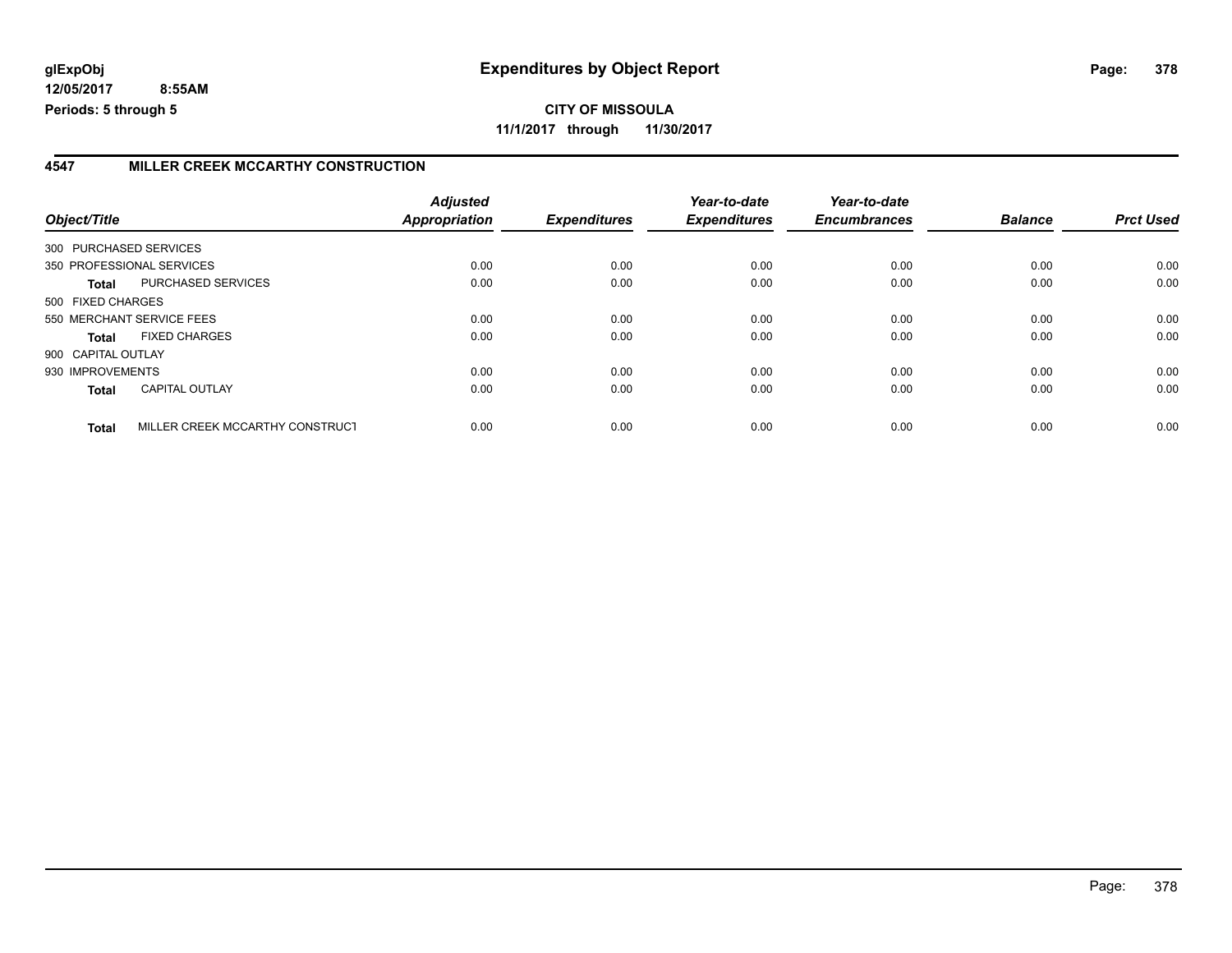**11/1/2017 through 11/30/2017**

# **4548 5TH,6TH & ARTHUR ROAD IMPROVEMENTS**

|                        |                              | <b>Adjusted</b>      |                     | Year-to-date        | Year-to-date        |                |                  |
|------------------------|------------------------------|----------------------|---------------------|---------------------|---------------------|----------------|------------------|
| Object/Title           |                              | <b>Appropriation</b> | <b>Expenditures</b> | <b>Expenditures</b> | <b>Encumbrances</b> | <b>Balance</b> | <b>Prct Used</b> |
| 300 PURCHASED SERVICES |                              |                      |                     |                     |                     |                |                  |
|                        | 350 PROFESSIONAL SERVICES    | 0.00                 | 0.00                | 0.00                | 0.00                | 0.00           | 0.00             |
| <b>Total</b>           | PURCHASED SERVICES           | 0.00                 | 0.00                | 0.00                | 0.00                | 0.00           | 0.00             |
| 500 FIXED CHARGES      |                              |                      |                     |                     |                     |                |                  |
|                        | 550 MERCHANT SERVICE FEES    | 0.00                 | 0.00                | 0.00                | 0.00                | 0.00           | 0.00             |
| <b>Total</b>           | <b>FIXED CHARGES</b>         | 0.00                 | 0.00                | 0.00                | 0.00                | 0.00           | 0.00             |
| 800 OTHER OBJECTS      |                              |                      |                     |                     |                     |                |                  |
|                        | 820 TRANSFERS TO OTHER FUNDS | 0.00                 | 0.00                | 0.00                | 0.00                | 0.00           | 0.00             |
| <b>Total</b>           | OTHER OBJECTS                | 0.00                 | 0.00                | 0.00                | 0.00                | 0.00           | 0.00             |
| 900 CAPITAL OUTLAY     |                              |                      |                     |                     |                     |                |                  |
| 930 IMPROVEMENTS       |                              | 0.00                 | 0.00                | 0.00                | 0.00                | 0.00           | 0.00             |
| <b>Total</b>           | <b>CAPITAL OUTLAY</b>        | 0.00                 | 0.00                | 0.00                | 0.00                | 0.00           | 0.00             |
| <b>Total</b>           | NON-DEPARTMENTAL             | 0.00                 | 0.00                | 0.00                | 0.00                | 0.00           | 0.00             |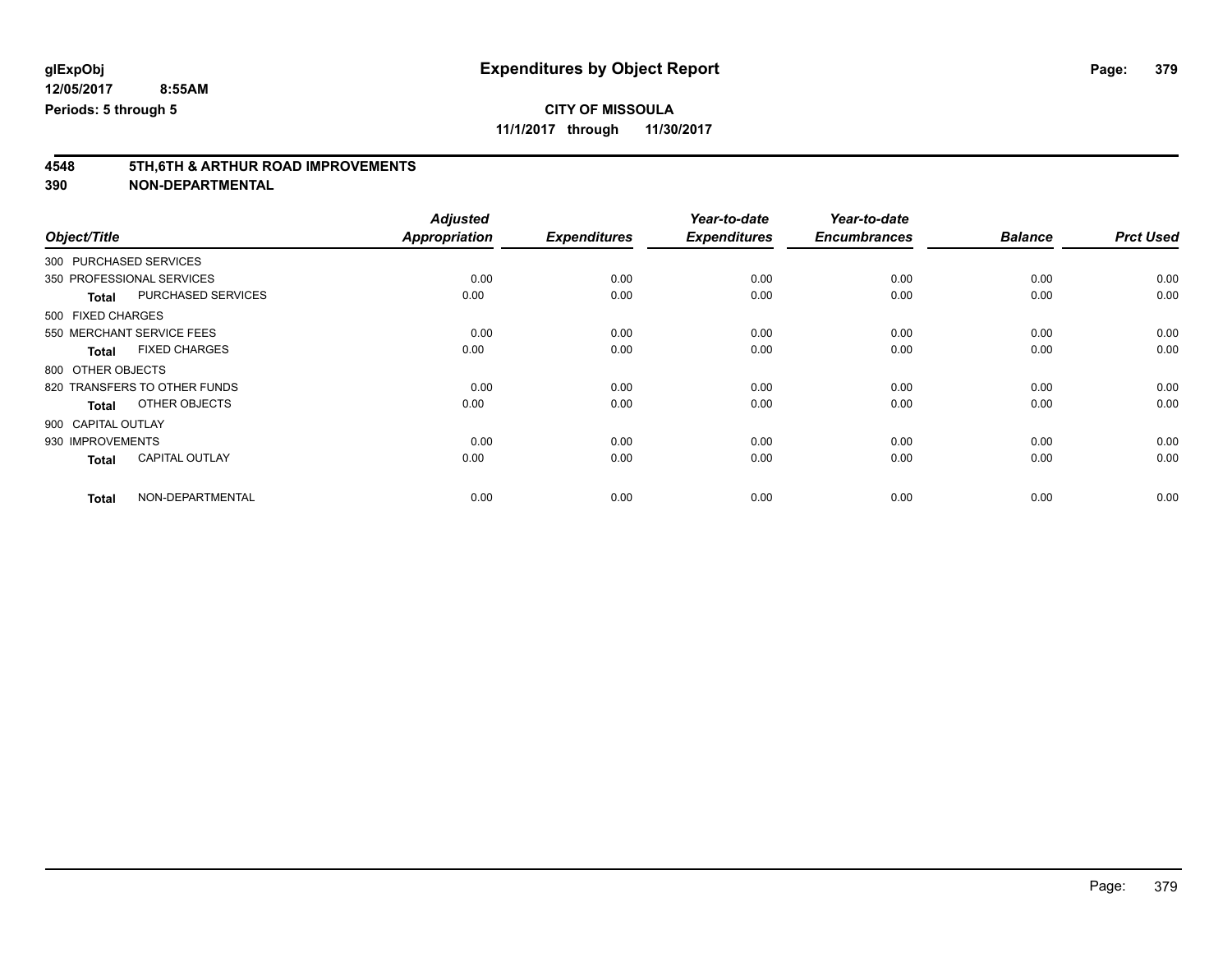#### **4548 5TH,6TH & ARTHUR ROAD IMPROVEMENTS**

| Object/Title |                                                   | <b>Adjusted</b><br><b>Appropriation</b> | <b>Expenditures</b> | Year-to-date<br><b>Expenditures</b> | Year-to-date<br><b>Encumbrances</b> | <b>Balance</b> | <b>Prct Used</b> |
|--------------|---------------------------------------------------|-----------------------------------------|---------------------|-------------------------------------|-------------------------------------|----------------|------------------|
|              |                                                   |                                         |                     |                                     |                                     |                |                  |
|              | 300 PURCHASED SERVICES                            |                                         |                     |                                     |                                     |                |                  |
|              | 350 PROFESSIONAL SERVICES                         | 0.00                                    | 0.00                | 0.00                                | 0.00                                | 0.00           | 0.00             |
|              | <b>PURCHASED SERVICES</b><br><b>Total</b>         | 0.00                                    | 0.00                | 0.00                                | 0.00                                | 0.00           | 0.00             |
|              | 500 FIXED CHARGES                                 |                                         |                     |                                     |                                     |                |                  |
|              | 550 MERCHANT SERVICE FEES                         | 0.00                                    | 0.00                | 0.00                                | 0.00                                | 0.00           | 0.00             |
|              | <b>FIXED CHARGES</b><br><b>Total</b>              | 0.00                                    | 0.00                | 0.00                                | 0.00                                | 0.00           | 0.00             |
|              | 800 OTHER OBJECTS                                 |                                         |                     |                                     |                                     |                |                  |
|              | 820 TRANSFERS TO OTHER FUNDS                      | 0.00                                    | 0.00                | 0.00                                | 0.00                                | 0.00           | 0.00             |
|              | OTHER OBJECTS<br><b>Total</b>                     | 0.00                                    | 0.00                | 0.00                                | 0.00                                | 0.00           | 0.00             |
|              | 900 CAPITAL OUTLAY                                |                                         |                     |                                     |                                     |                |                  |
|              | 930 IMPROVEMENTS                                  | 0.00                                    | 0.00                | 0.00                                | 0.00                                | 0.00           | 0.00             |
|              | <b>CAPITAL OUTLAY</b><br><b>Total</b>             | 0.00                                    | 0.00                | 0.00                                | 0.00                                | 0.00           | 0.00             |
|              | 5TH, 6TH & ARTHUR ROAD IMPROVEMEN<br><b>Total</b> | 0.00                                    | 0.00                | 0.00                                | 0.00                                | 0.00           | 0.00             |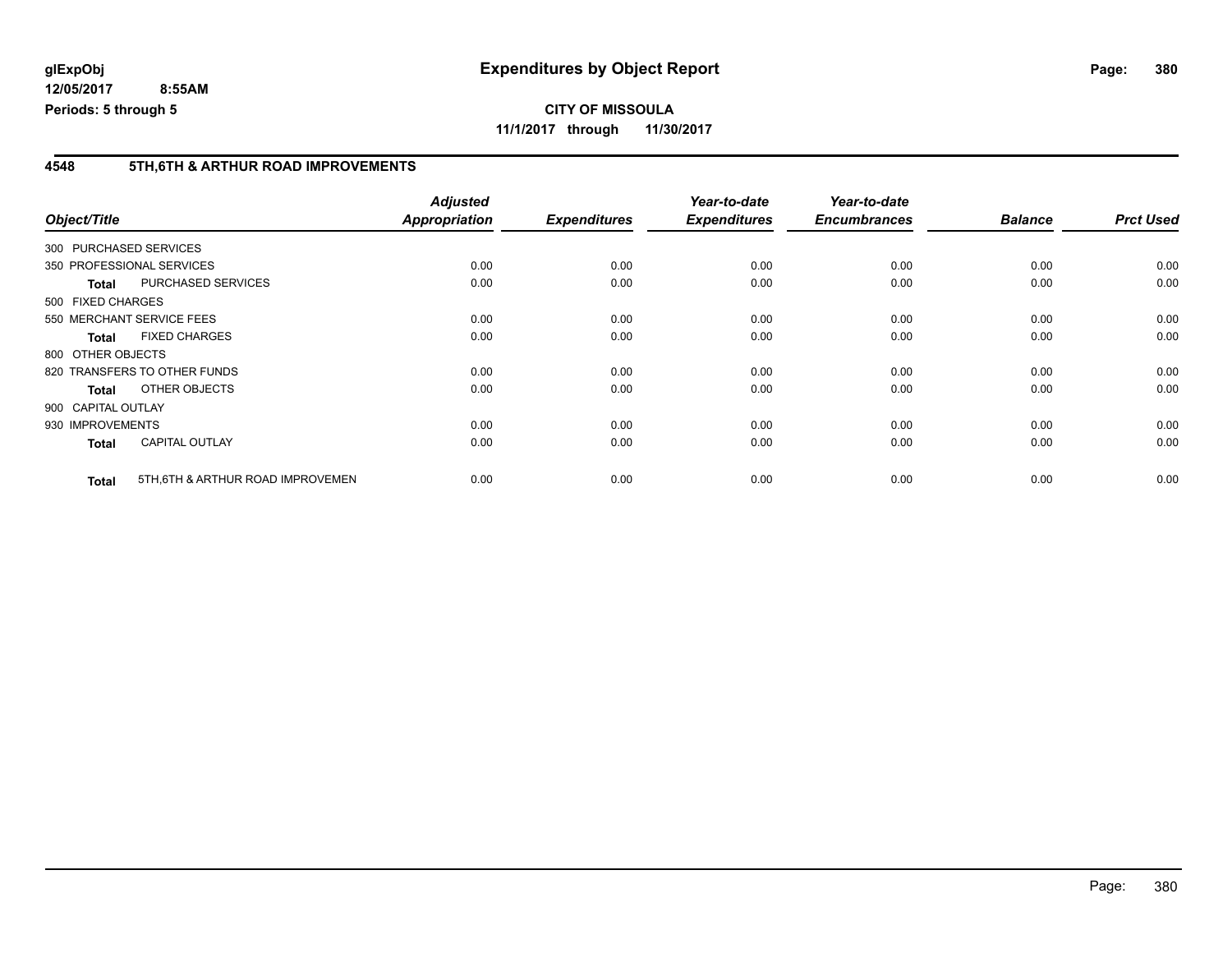# **4549 SID 549 HILLVIEW WAY**

|                    |                              | <b>Adjusted</b>      |                     | Year-to-date        | Year-to-date        |                |                  |
|--------------------|------------------------------|----------------------|---------------------|---------------------|---------------------|----------------|------------------|
| Object/Title       |                              | <b>Appropriation</b> | <b>Expenditures</b> | <b>Expenditures</b> | <b>Encumbrances</b> | <b>Balance</b> | <b>Prct Used</b> |
|                    | 300 PURCHASED SERVICES       |                      |                     |                     |                     |                |                  |
|                    | 350 PROFESSIONAL SERVICES    | 0.00                 | 0.00                | 0.00                | 0.00                | 0.00           | 0.00             |
| <b>Total</b>       | PURCHASED SERVICES           | 0.00                 | 0.00                | 0.00                | 0.00                | 0.00           | 0.00             |
| 500 FIXED CHARGES  |                              |                      |                     |                     |                     |                |                  |
|                    | 550 MERCHANT SERVICE FEES    | 0.00                 | 0.00                | 0.00                | 0.00                | 0.00           | 0.00             |
| <b>Total</b>       | <b>FIXED CHARGES</b>         | 0.00                 | 0.00                | 0.00                | 0.00                | 0.00           | 0.00             |
| 600 DEBT SERVICE   |                              |                      |                     |                     |                     |                |                  |
| 610 PRINCIPAL      |                              | 0.00                 | 0.00                | 0.00                | 0.00                | 0.00           | 0.00             |
|                    | 620 INTEREST / SERVICE FEES  | 0.00                 | 0.00                | 0.00                | 0.00                | 0.00           | 0.00             |
| <b>Total</b>       | <b>DEBT SERVICE</b>          | 0.00                 | 0.00                | 0.00                | 0.00                | 0.00           | 0.00             |
| 800 OTHER OBJECTS  |                              |                      |                     |                     |                     |                |                  |
|                    | 820 TRANSFERS TO OTHER FUNDS | 0.00                 | 0.00                | 0.00                | 0.00                | 0.00           | 0.00             |
| <b>Total</b>       | OTHER OBJECTS                | 0.00                 | 0.00                | 0.00                | 0.00                | 0.00           | 0.00             |
| 900 CAPITAL OUTLAY |                              |                      |                     |                     |                     |                |                  |
| 930 IMPROVEMENTS   |                              | 0.00                 | 0.00                | 0.00                | 0.00                | 0.00           | 0.00             |
| <b>Total</b>       | CAPITAL OUTLAY               | 0.00                 | 0.00                | 0.00                | 0.00                | 0.00           | 0.00             |
| <b>Total</b>       | NON-DEPARTMENTAL             | 0.00                 | 0.00                | 0.00                | 0.00                | 0.00           | 0.00             |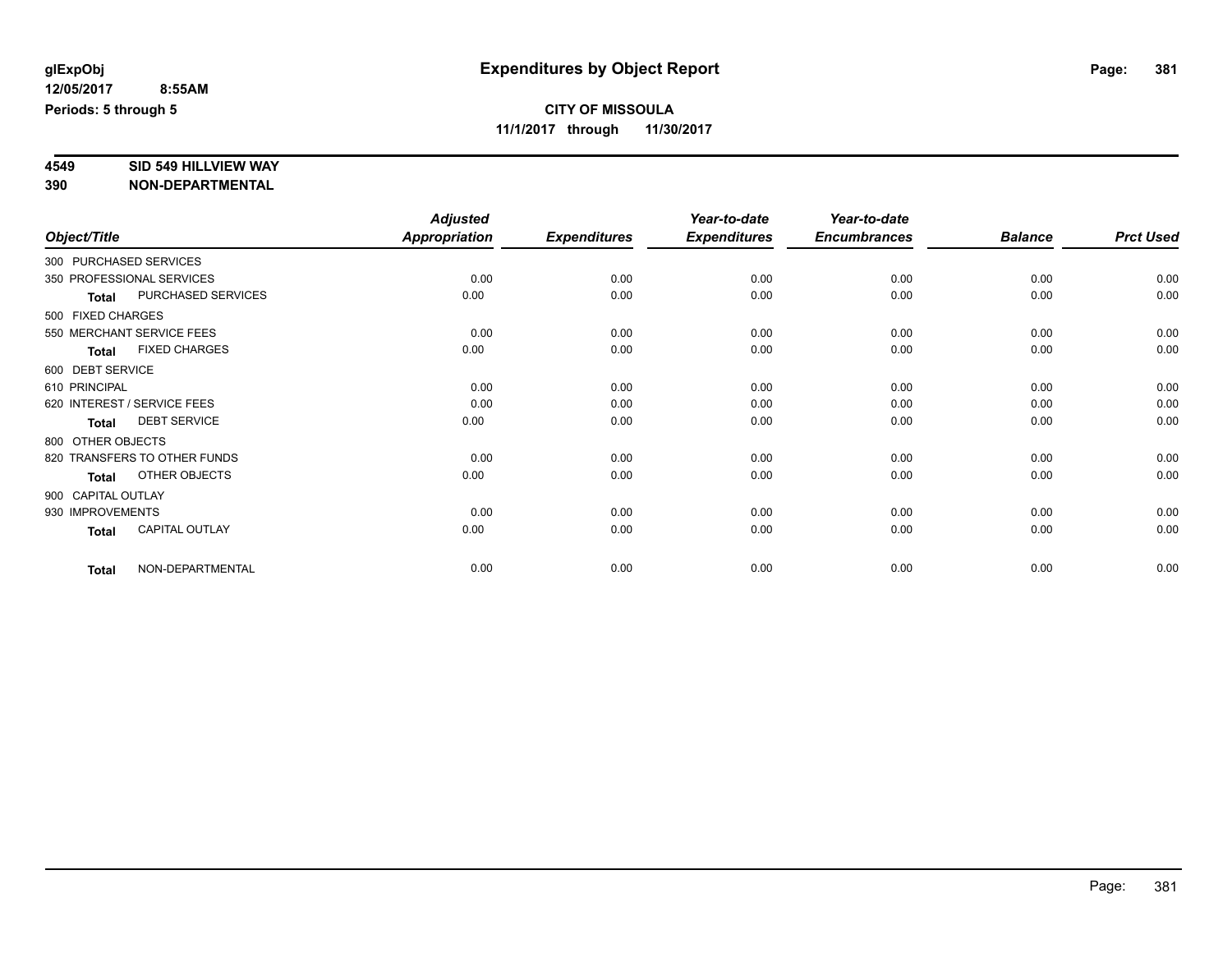### **4549 SID 549 HILLVIEW WAY**

|                        |                              | <b>Adjusted</b>      |                     | Year-to-date        | Year-to-date        |                |                  |
|------------------------|------------------------------|----------------------|---------------------|---------------------|---------------------|----------------|------------------|
| Object/Title           |                              | <b>Appropriation</b> | <b>Expenditures</b> | <b>Expenditures</b> | <b>Encumbrances</b> | <b>Balance</b> | <b>Prct Used</b> |
| 300 PURCHASED SERVICES |                              |                      |                     |                     |                     |                |                  |
|                        | 350 PROFESSIONAL SERVICES    | 0.00                 | 0.00                | 0.00                | 0.00                | 0.00           | 0.00             |
| <b>Total</b>           | PURCHASED SERVICES           | 0.00                 | 0.00                | 0.00                | 0.00                | 0.00           | 0.00             |
| 500 FIXED CHARGES      |                              |                      |                     |                     |                     |                |                  |
|                        | 550 MERCHANT SERVICE FEES    | 0.00                 | 0.00                | 0.00                | 0.00                | 0.00           | 0.00             |
| <b>Total</b>           | <b>FIXED CHARGES</b>         | 0.00                 | 0.00                | 0.00                | 0.00                | 0.00           | 0.00             |
| 600 DEBT SERVICE       |                              |                      |                     |                     |                     |                |                  |
| 610 PRINCIPAL          |                              | 0.00                 | 0.00                | 0.00                | 0.00                | 0.00           | 0.00             |
|                        | 620 INTEREST / SERVICE FEES  | 0.00                 | 0.00                | 0.00                | 0.00                | 0.00           | 0.00             |
| <b>Total</b>           | <b>DEBT SERVICE</b>          | 0.00                 | 0.00                | 0.00                | 0.00                | 0.00           | 0.00             |
| 800 OTHER OBJECTS      |                              |                      |                     |                     |                     |                |                  |
|                        | 820 TRANSFERS TO OTHER FUNDS | 0.00                 | 0.00                | 0.00                | 0.00                | 0.00           | 0.00             |
| <b>Total</b>           | OTHER OBJECTS                | 0.00                 | 0.00                | 0.00                | 0.00                | 0.00           | 0.00             |
| 900 CAPITAL OUTLAY     |                              |                      |                     |                     |                     |                |                  |
| 930 IMPROVEMENTS       |                              | 0.00                 | 0.00                | 0.00                | 0.00                | 0.00           | 0.00             |
| Total                  | <b>CAPITAL OUTLAY</b>        | 0.00                 | 0.00                | 0.00                | 0.00                | 0.00           | 0.00             |
| <b>Total</b>           | SID 549 HILLVIEW WAY         | 0.00                 | 0.00                | 0.00                | 0.00                | 0.00           | 0.00             |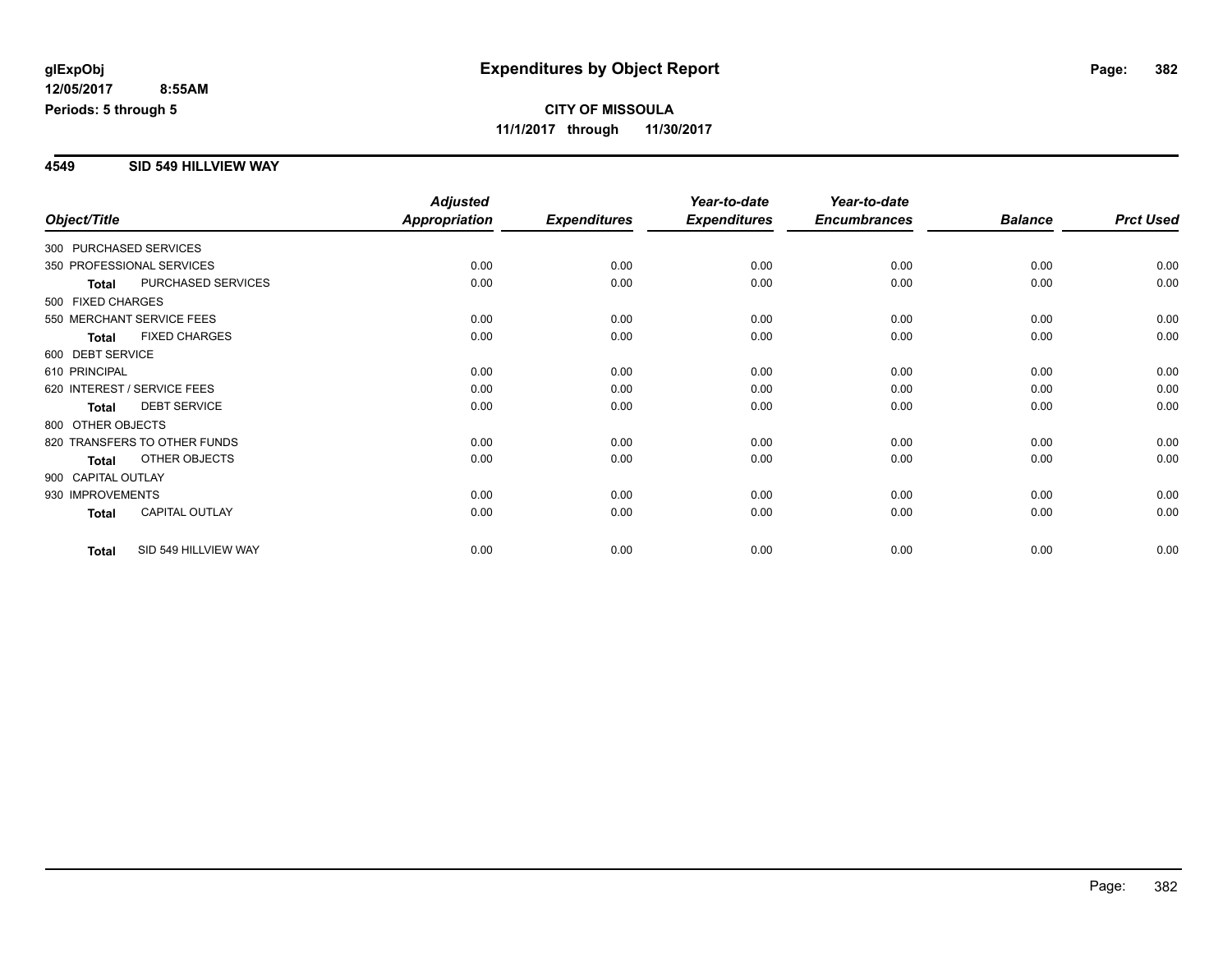**11/1/2017 through 11/30/2017**

# **4745 MALONEY/TWITE MILLER CR \$1.2M CONTRIB**

|                        |                              | <b>Adjusted</b>      |                     | Year-to-date        | Year-to-date        |                |                  |
|------------------------|------------------------------|----------------------|---------------------|---------------------|---------------------|----------------|------------------|
| Object/Title           |                              | <b>Appropriation</b> | <b>Expenditures</b> | <b>Expenditures</b> | <b>Encumbrances</b> | <b>Balance</b> | <b>Prct Used</b> |
| 300 PURCHASED SERVICES |                              |                      |                     |                     |                     |                |                  |
|                        | 350 PROFESSIONAL SERVICES    | 0.00                 | 0.00                | 0.00                | 0.00                | 0.00           | 0.00             |
| <b>Total</b>           | PURCHASED SERVICES           | 0.00                 | 0.00                | 0.00                | 0.00                | 0.00           | 0.00             |
| 500 FIXED CHARGES      |                              |                      |                     |                     |                     |                |                  |
|                        | 550 MERCHANT SERVICE FEES    | 0.00                 | 0.00                | 0.00                | 0.00                | 0.00           | 0.00             |
| <b>Total</b>           | <b>FIXED CHARGES</b>         | 0.00                 | 0.00                | 0.00                | 0.00                | 0.00           | 0.00             |
| 800 OTHER OBJECTS      |                              |                      |                     |                     |                     |                |                  |
|                        | 820 TRANSFERS TO OTHER FUNDS | 0.00                 | 0.00                | 0.00                | 0.00                | 0.00           | 0.00             |
| <b>Total</b>           | OTHER OBJECTS                | 0.00                 | 0.00                | 0.00                | 0.00                | 0.00           | 0.00             |
| 900 CAPITAL OUTLAY     |                              |                      |                     |                     |                     |                |                  |
| 930 IMPROVEMENTS       |                              | 0.00                 | 0.00                | 0.00                | 0.00                | 0.00           | 0.00             |
| <b>Total</b>           | <b>CAPITAL OUTLAY</b>        | 0.00                 | 0.00                | 0.00                | 0.00                | 0.00           | 0.00             |
| <b>Total</b>           | NON-DEPARTMENTAL             | 0.00                 | 0.00                | 0.00                | 0.00                | 0.00           | 0.00             |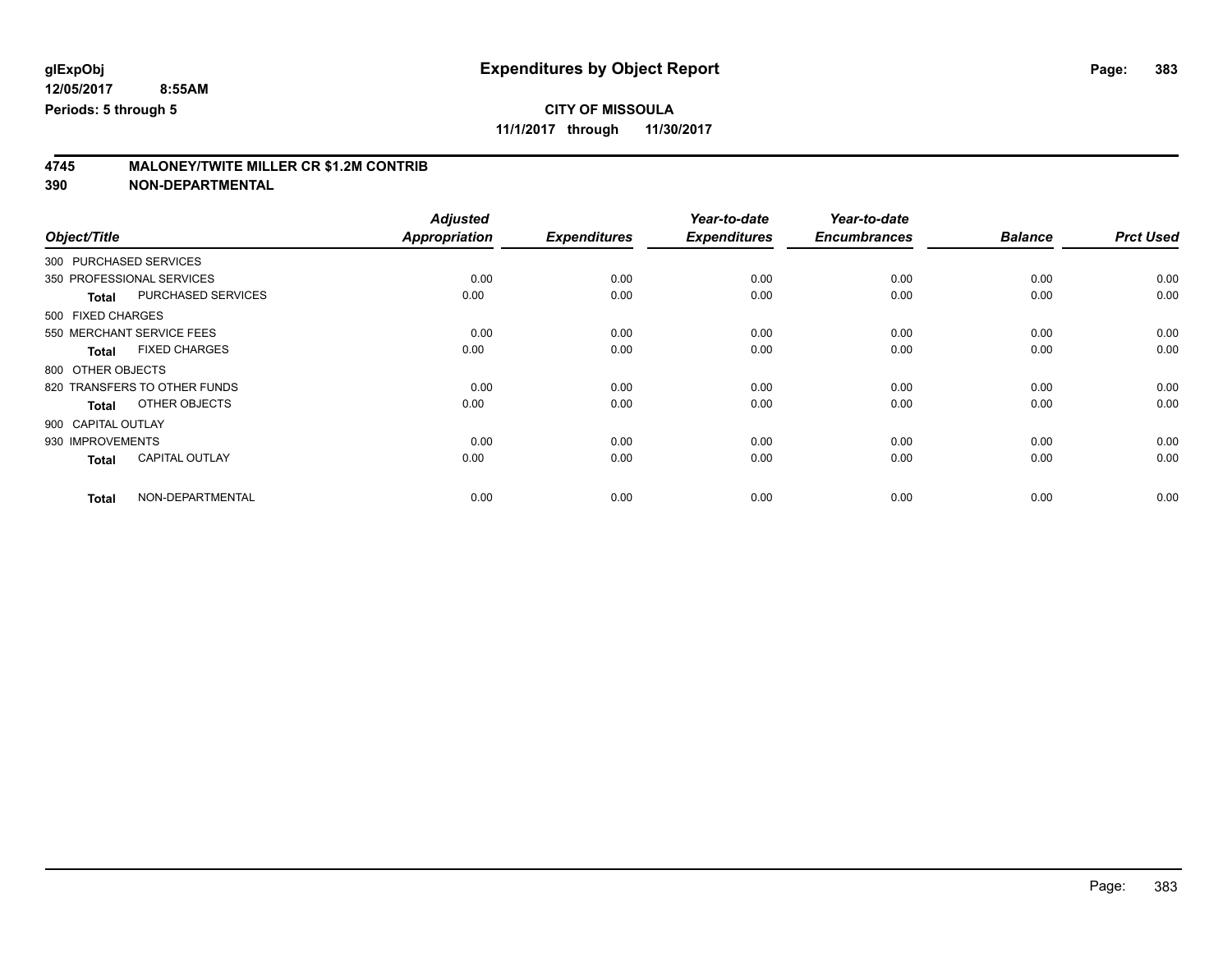### **4745 MALONEY/TWITE MILLER CR \$1.2M CONTRIB**

| Object/Title           |                                     | <b>Adjusted</b><br>Appropriation | <b>Expenditures</b> | Year-to-date<br><b>Expenditures</b> | Year-to-date<br><b>Encumbrances</b> | <b>Balance</b> | <b>Prct Used</b> |
|------------------------|-------------------------------------|----------------------------------|---------------------|-------------------------------------|-------------------------------------|----------------|------------------|
| 300 PURCHASED SERVICES |                                     |                                  |                     |                                     |                                     |                |                  |
|                        | 350 PROFESSIONAL SERVICES           | 0.00                             | 0.00                | 0.00                                | 0.00                                | 0.00           | 0.00             |
| <b>Total</b>           | PURCHASED SERVICES                  | 0.00                             | 0.00                | 0.00                                | 0.00                                | 0.00           | 0.00             |
| 500 FIXED CHARGES      |                                     |                                  |                     |                                     |                                     |                |                  |
|                        | 550 MERCHANT SERVICE FEES           | 0.00                             | 0.00                | 0.00                                | 0.00                                | 0.00           | 0.00             |
| <b>Total</b>           | <b>FIXED CHARGES</b>                | 0.00                             | 0.00                | 0.00                                | 0.00                                | 0.00           | 0.00             |
| 800 OTHER OBJECTS      |                                     |                                  |                     |                                     |                                     |                |                  |
|                        | 820 TRANSFERS TO OTHER FUNDS        | 0.00                             | 0.00                | 0.00                                | 0.00                                | 0.00           | 0.00             |
| <b>Total</b>           | OTHER OBJECTS                       | 0.00                             | 0.00                | 0.00                                | 0.00                                | 0.00           | 0.00             |
| 900 CAPITAL OUTLAY     |                                     |                                  |                     |                                     |                                     |                |                  |
| 930 IMPROVEMENTS       |                                     | 0.00                             | 0.00                | 0.00                                | 0.00                                | 0.00           | 0.00             |
| <b>Total</b>           | <b>CAPITAL OUTLAY</b>               | 0.00                             | 0.00                | 0.00                                | 0.00                                | 0.00           | 0.00             |
| <b>Total</b>           | MALONEY/TWITE MILLER CR \$1.2M CONT | 0.00                             | 0.00                | 0.00                                | 0.00                                | 0.00           | 0.00             |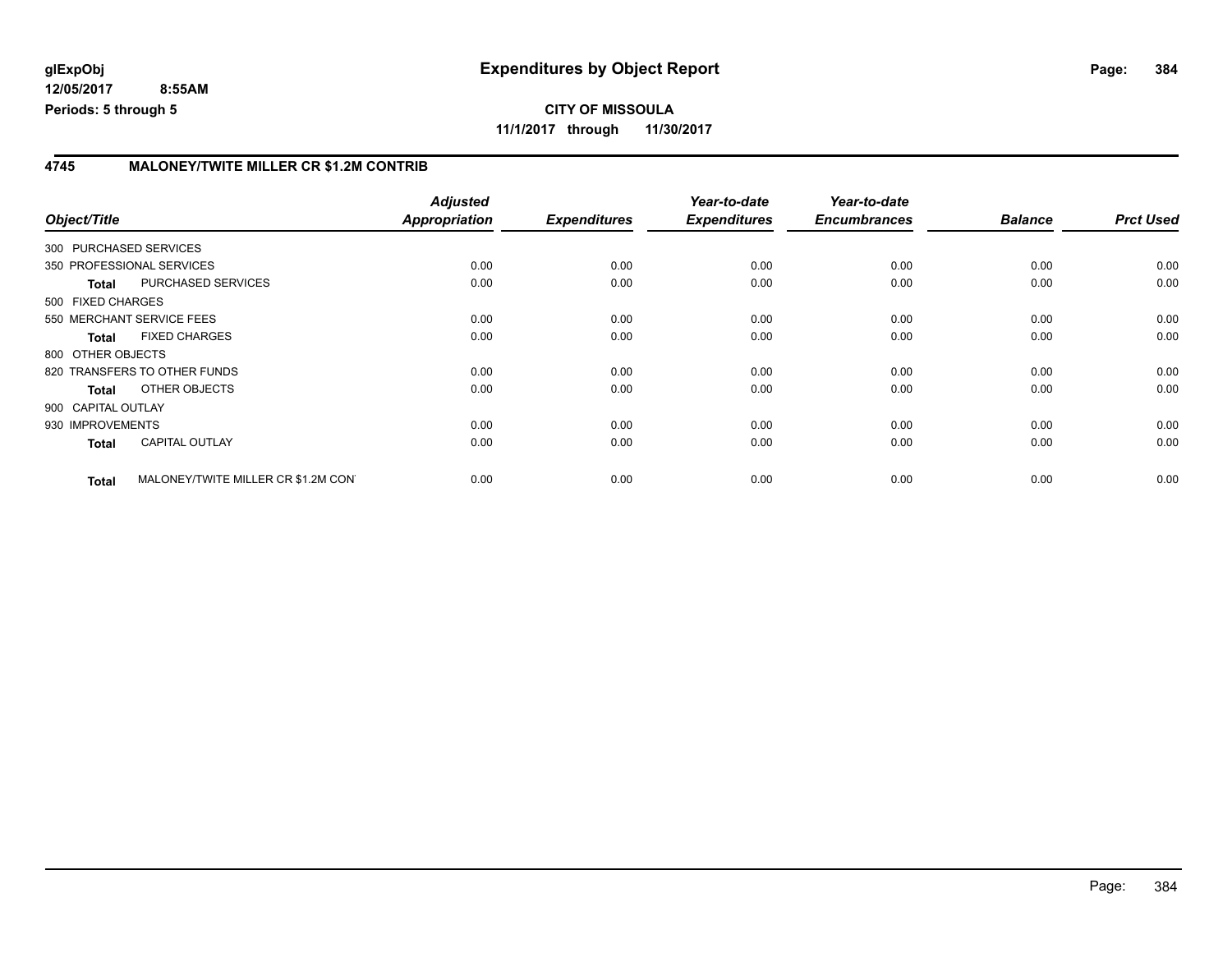# **CITY OF MISSOULA**

**11/1/2017 through 11/30/2017**

# **4941 HILLVIEW WAY CONSTRUCTION**

| 280                 | <b>PUBLIC WORKS OPERATIONS</b> |                           |                     |                                     |                                     |                |                  |
|---------------------|--------------------------------|---------------------------|---------------------|-------------------------------------|-------------------------------------|----------------|------------------|
| Object/Title        |                                | Adjusted<br>Appropriation | <b>Expenditures</b> | Year-to-date<br><b>Expenditures</b> | Year-to-date<br><b>Encumbrances</b> | <b>Balance</b> | <b>Prct Used</b> |
| 200 SUPPLIES        |                                |                           |                     |                                     |                                     |                |                  |
| 210 OFFICE SUPPLIES |                                | 0.00                      | 0.00                | 0.00                                | 0.00                                | 0.00           | 0.00             |
| <b>Total</b>        | <b>SUPPLIES</b>                | 0.00                      | 0.00                | 0.00                                | 0.00                                | 0.00           | 0.00             |
|                     | 300 PURCHASED SERVICES         |                           |                     |                                     |                                     |                |                  |
|                     | 310 COMMUNICATIONS             | 0.00                      | 0.00                | 0.00                                | 0.00                                | 0.00           | 0.00             |
|                     | 320 PRINTING & DUPLICATING     | 0.00                      | 0.00                | 0.00                                | 0.00                                | 0.00           | 0.00             |
|                     | 350 PROFESSIONAL SERVICES      | 0.00                      | 0.00                | 21,540.17                           | 0.00                                | $-21,540.17$   | 0.00             |
| <b>Total</b>        | PURCHASED SERVICES             | 0.00                      | 0.00                | 21,540.17                           | 0.00                                | $-21,540.17$   | 0.00             |
| 500 FIXED CHARGES   |                                |                           |                     |                                     |                                     |                |                  |
|                     | 550 MERCHANT SERVICE FEES      | 0.00                      | 0.00                | 0.00                                | 0.00                                | 0.00           | 0.00             |
| <b>Total</b>        | <b>FIXED CHARGES</b>           | 0.00                      | 0.00                | 0.00                                | 0.00                                | 0.00           | 0.00             |
| 800 OTHER OBJECTS   |                                |                           |                     |                                     |                                     |                |                  |
|                     | 820 TRANSFERS TO OTHER FUNDS   | 0.00                      | 0.00                | 0.00                                | 0.00                                | 0.00           | 0.00             |
| <b>Total</b>        | <b>OTHER OBJECTS</b>           | 0.00                      | 0.00                | 0.00                                | 0.00                                | 0.00           | 0.00             |
| 900 CAPITAL OUTLAY  |                                |                           |                     |                                     |                                     |                |                  |
| 930 IMPROVEMENTS    |                                | 0.00                      | 0.00                | 50,254.14                           | 0.00                                | $-50,254.14$   | 0.00             |
| <b>Total</b>        | <b>CAPITAL OUTLAY</b>          | 0.00                      | 0.00                | 50,254.14                           | 0.00                                | $-50,254.14$   | 0.00             |
| <b>Total</b>        | PUBLIC WORKS OPERATIONS        | 0.00                      | 0.00                | 71,794.31                           | 0.00                                | $-71,794.31$   | 0.00             |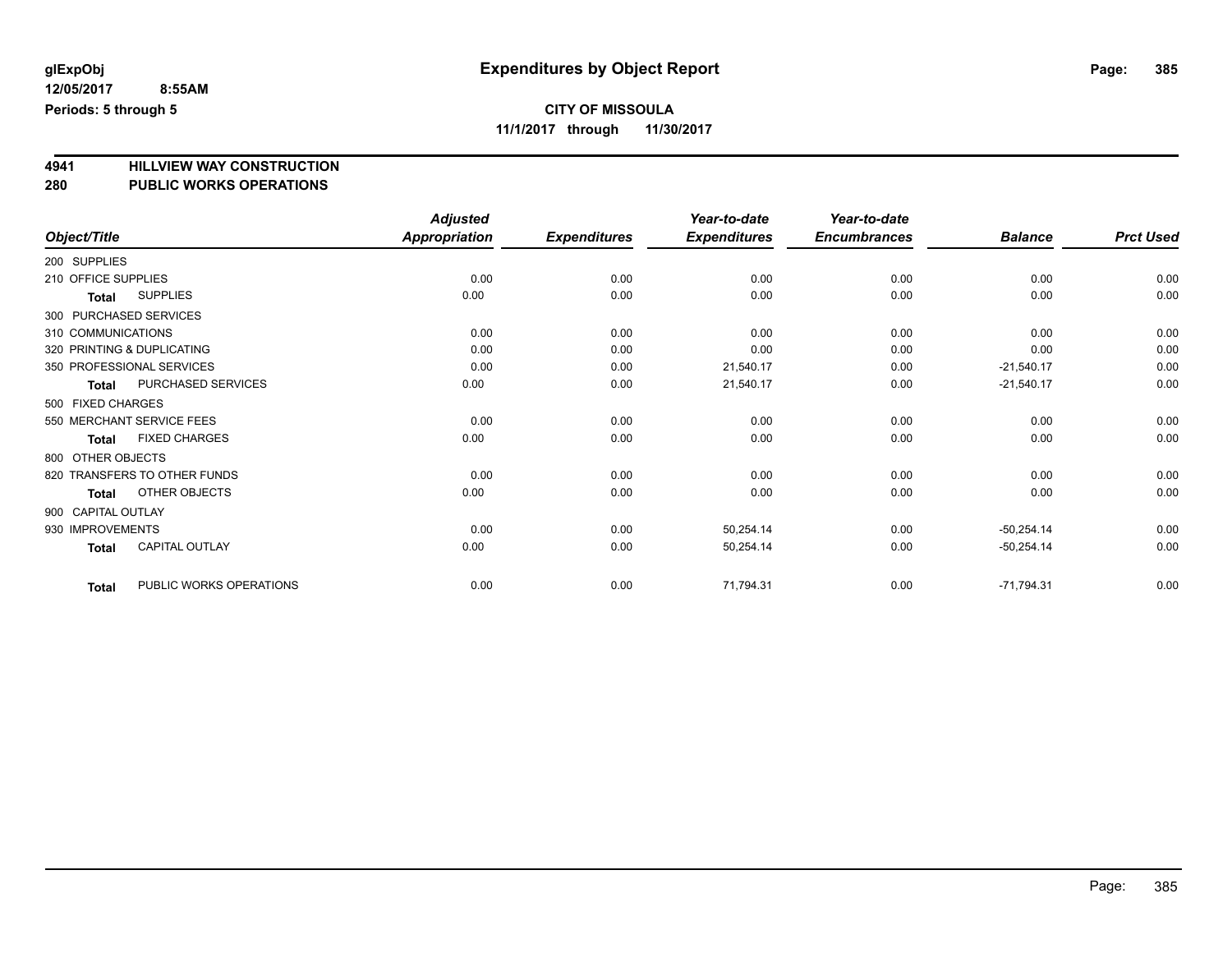## **CITY OF MISSOULA 11/1/2017 through 11/30/2017**

### **4941 HILLVIEW WAY CONSTRUCTION**

|                        |                              | <b>Adjusted</b>      |                     | Year-to-date        | Year-to-date        |                |                  |
|------------------------|------------------------------|----------------------|---------------------|---------------------|---------------------|----------------|------------------|
| Object/Title           |                              | <b>Appropriation</b> | <b>Expenditures</b> | <b>Expenditures</b> | <b>Encumbrances</b> | <b>Balance</b> | <b>Prct Used</b> |
| 200 SUPPLIES           |                              |                      |                     |                     |                     |                |                  |
| 210 OFFICE SUPPLIES    |                              | 0.00                 | 0.00                | 0.00                | 0.00                | 0.00           | 0.00             |
| <b>Total</b>           | <b>SUPPLIES</b>              | 0.00                 | 0.00                | 0.00                | 0.00                | 0.00           | 0.00             |
| 300 PURCHASED SERVICES |                              |                      |                     |                     |                     |                |                  |
| 310 COMMUNICATIONS     |                              | 0.00                 | 0.00                | 0.00                | 0.00                | 0.00           | 0.00             |
|                        | 320 PRINTING & DUPLICATING   | 0.00                 | 0.00                | 0.00                | 0.00                | 0.00           | 0.00             |
|                        | 350 PROFESSIONAL SERVICES    | 0.00                 | 0.00                | 21,540.17           | 0.00                | $-21,540.17$   | 0.00             |
| <b>Total</b>           | PURCHASED SERVICES           | 0.00                 | 0.00                | 21,540.17           | 0.00                | $-21,540.17$   | 0.00             |
| 500 FIXED CHARGES      |                              |                      |                     |                     |                     |                |                  |
|                        | 550 MERCHANT SERVICE FEES    | 0.00                 | 0.00                | 0.00                | 0.00                | 0.00           | 0.00             |
| <b>Total</b>           | <b>FIXED CHARGES</b>         | 0.00                 | 0.00                | 0.00                | 0.00                | 0.00           | 0.00             |
| 800 OTHER OBJECTS      |                              |                      |                     |                     |                     |                |                  |
|                        | 820 TRANSFERS TO OTHER FUNDS | 0.00                 | 0.00                | 0.00                | 0.00                | 0.00           | 0.00             |
| <b>Total</b>           | OTHER OBJECTS                | 0.00                 | 0.00                | 0.00                | 0.00                | 0.00           | 0.00             |
| 900 CAPITAL OUTLAY     |                              |                      |                     |                     |                     |                |                  |
| 930 IMPROVEMENTS       |                              | 0.00                 | 0.00                | 50,254.14           | 0.00                | $-50,254.14$   | 0.00             |
| <b>Total</b>           | CAPITAL OUTLAY               | 0.00                 | 0.00                | 50,254.14           | 0.00                | $-50,254.14$   | 0.00             |
| <b>Total</b>           | HILLVIEW WAY CONSTRUCTION    | 0.00                 | 0.00                | 71,794.31           | 0.00                | $-71,794.31$   | 0.00             |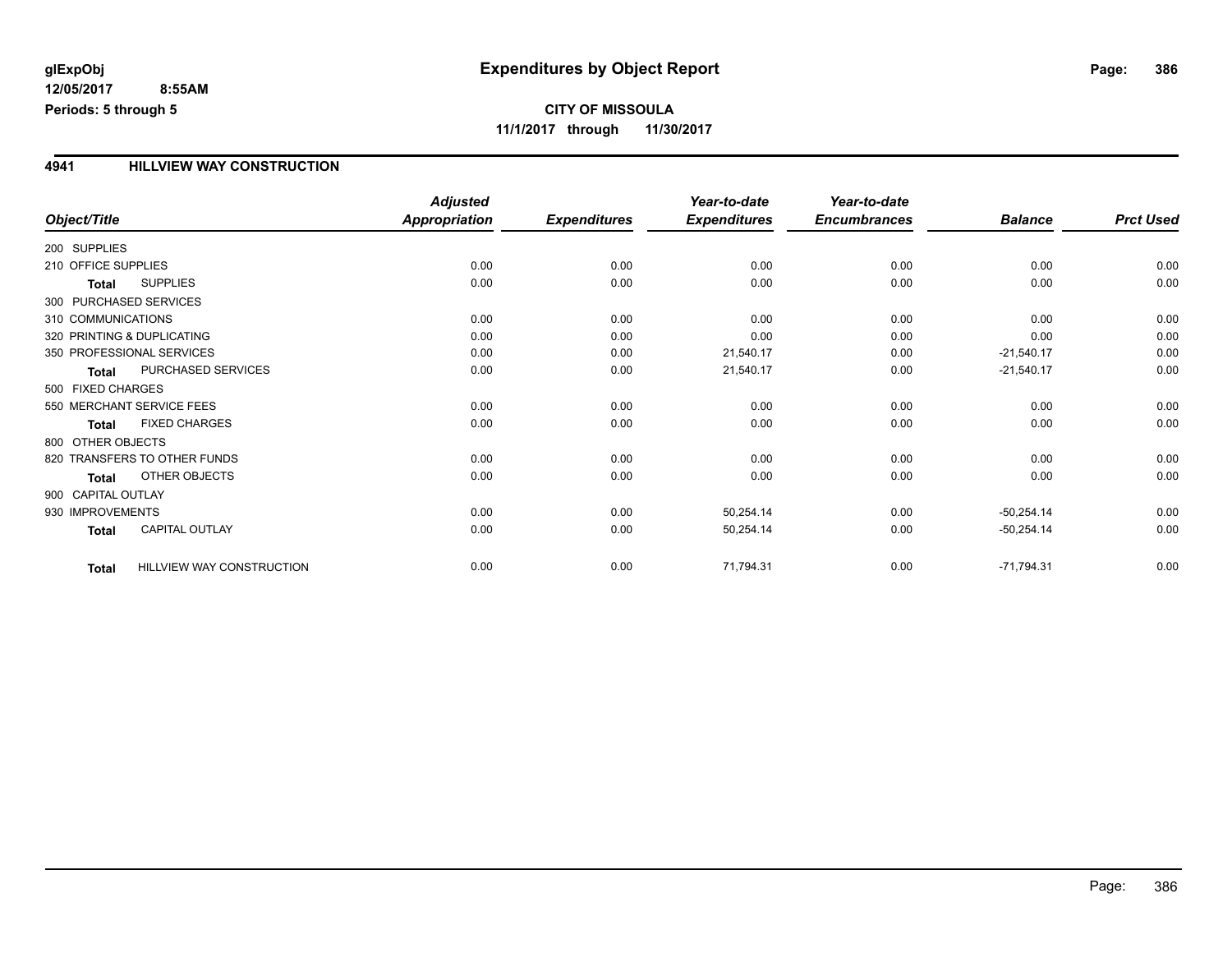## **CITY OF MISSOULA 11/1/2017 through 11/30/2017**

#### **4944 RATTLESNAKE SEWER COLLECTION (544)**

**000 \*\*\* Title Not Found \*\*\***

| Object/Title                         | <b>Adjusted</b><br>Appropriation | <b>Expenditures</b> | Year-to-date<br><b>Expenditures</b> | Year-to-date<br><b>Encumbrances</b> | <b>Balance</b> | <b>Prct Used</b> |
|--------------------------------------|----------------------------------|---------------------|-------------------------------------|-------------------------------------|----------------|------------------|
| 500 FIXED CHARGES                    |                                  |                     |                                     |                                     |                |                  |
| 550 MERCHANT SERVICE FEES            | 0.00                             | 0.00                | 0.00                                | 0.00                                | 0.00           | 0.00             |
| <b>FIXED CHARGES</b><br><b>Total</b> | 0.00                             | 0.00                | 0.00                                | 0.00                                | 0.00           | 0.00             |
| *** Title Not Found ***<br>Total     | 0.00                             | 0.00                | 0.00                                | 0.00                                | 0.00           | 0.00             |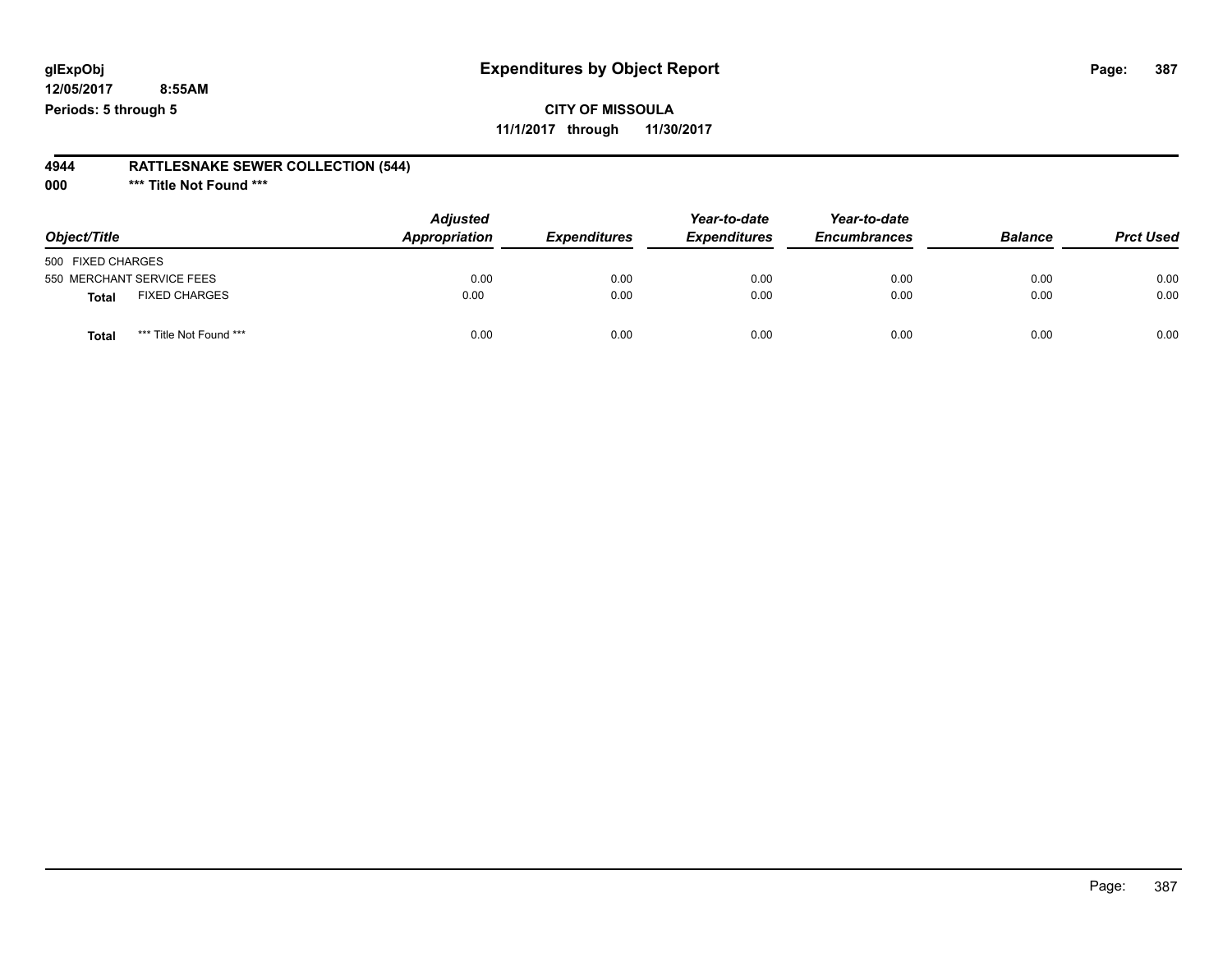**11/1/2017 through 11/30/2017**

# **4944 RATTLESNAKE SEWER COLLECTION (544)**

|                        |                           | <b>Adjusted</b>      |                     | Year-to-date        | Year-to-date        |                |                  |
|------------------------|---------------------------|----------------------|---------------------|---------------------|---------------------|----------------|------------------|
| Object/Title           |                           | <b>Appropriation</b> | <b>Expenditures</b> | <b>Expenditures</b> | <b>Encumbrances</b> | <b>Balance</b> | <b>Prct Used</b> |
| 300 PURCHASED SERVICES |                           |                      |                     |                     |                     |                |                  |
|                        | 350 PROFESSIONAL SERVICES | 0.00                 | 0.00                | 0.00                | 0.00                | 0.00           | 0.00             |
| <b>Total</b>           | PURCHASED SERVICES        | 0.00                 | 0.00                | 0.00                | 0.00                | 0.00           | 0.00             |
| 500 FIXED CHARGES      |                           |                      |                     |                     |                     |                |                  |
|                        | 550 MERCHANT SERVICE FEES | 0.00                 | 0.00                | 0.00                | 0.00                | 0.00           | 0.00             |
| <b>Total</b>           | <b>FIXED CHARGES</b>      | 0.00                 | 0.00                | 0.00                | 0.00                | 0.00           | 0.00             |
| 600 DEBT SERVICE       |                           |                      |                     |                     |                     |                |                  |
| 610 PRINCIPAL          |                           | 0.00                 | 0.00                | 0.00                | 0.00                | 0.00           | 0.00             |
| <b>Total</b>           | <b>DEBT SERVICE</b>       | 0.00                 | 0.00                | 0.00                | 0.00                | 0.00           | 0.00             |
| 900 CAPITAL OUTLAY     |                           |                      |                     |                     |                     |                |                  |
| 930 IMPROVEMENTS       |                           | 0.00                 | 0.00                | 0.00                | 0.00                | 0.00           | 0.00             |
| <b>Total</b>           | <b>CAPITAL OUTLAY</b>     | 0.00                 | 0.00                | 0.00                | 0.00                | 0.00           | 0.00             |
| <b>Total</b>           | NON-DEPARTMENTAL          | 0.00                 | 0.00                | 0.00                | 0.00                | 0.00           | 0.00             |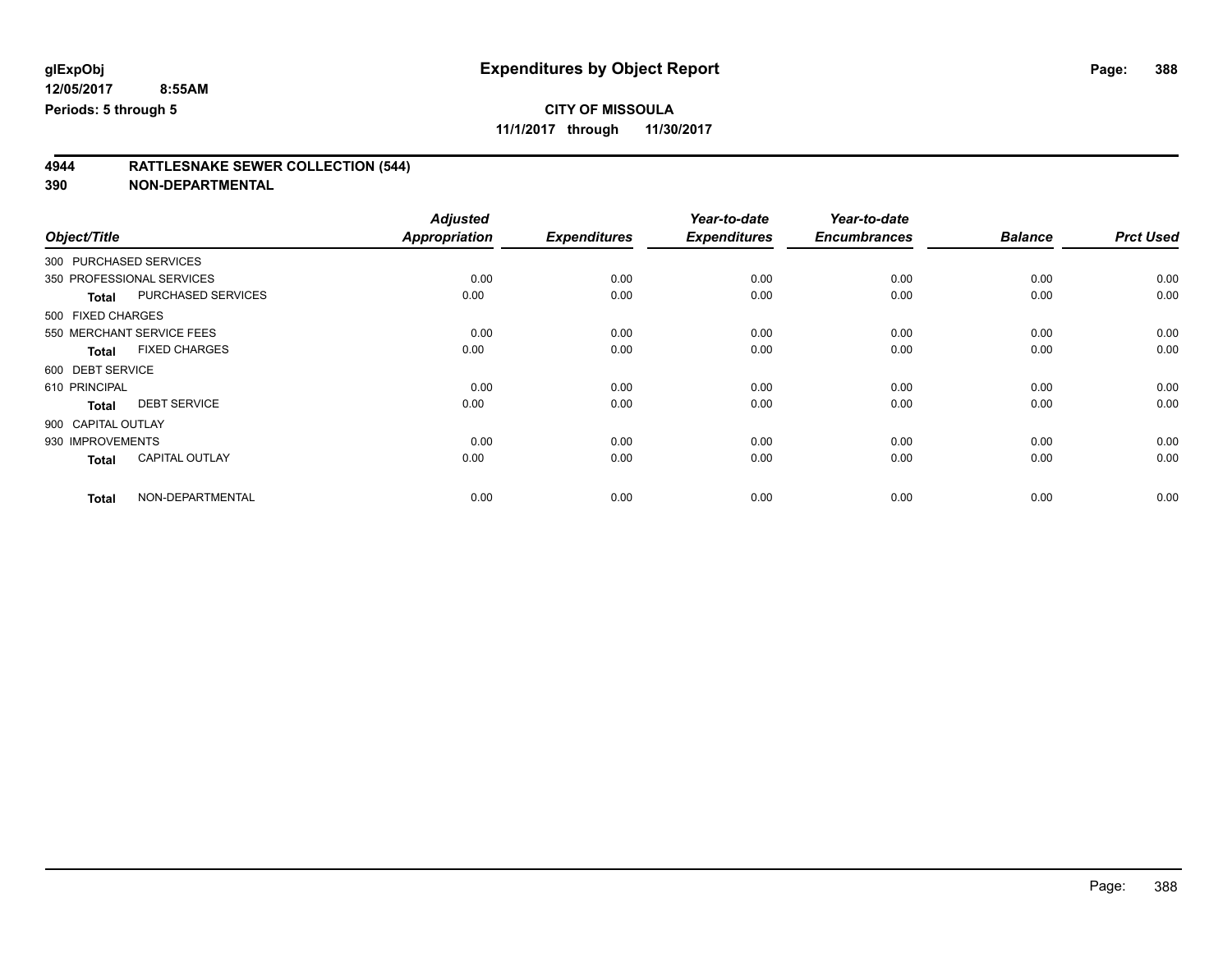**11/1/2017 through 11/30/2017**

| 4944 | <b>RATTLESNAKE SEWER COLLECTION (544)</b> |
|------|-------------------------------------------|
|      |                                           |

**550 SID 544 PROJECT**

| Object/Title            |                           | <b>Adjusted</b><br><b>Appropriation</b> | <b>Expenditures</b> | Year-to-date<br><b>Expenditures</b> | Year-to-date<br><b>Encumbrances</b> | <b>Balance</b> | <b>Prct Used</b> |
|-------------------------|---------------------------|-----------------------------------------|---------------------|-------------------------------------|-------------------------------------|----------------|------------------|
|                         |                           |                                         |                     |                                     |                                     |                |                  |
| 300 PURCHASED SERVICES  |                           |                                         |                     |                                     |                                     |                |                  |
|                         | 350 PROFESSIONAL SERVICES | 0.00                                    | 0.00                | 0.00                                | 0.00                                | 0.00           | 0.00             |
| <b>Total</b>            | PURCHASED SERVICES        | 0.00                                    | 0.00                | 0.00                                | 0.00                                | 0.00           | 0.00             |
| 500 FIXED CHARGES       |                           |                                         |                     |                                     |                                     |                |                  |
|                         | 550 MERCHANT SERVICE FEES | 0.00                                    | 0.00                | 0.00                                | 0.00                                | 0.00           | 0.00             |
| <b>Total</b>            | <b>FIXED CHARGES</b>      | 0.00                                    | 0.00                | 0.00                                | 0.00                                | 0.00           | 0.00             |
| 900 CAPITAL OUTLAY      |                           |                                         |                     |                                     |                                     |                |                  |
| 915 EASEMENTS           |                           | 0.00                                    | 0.00                | 0.00                                | 0.00                                | 0.00           | 0.00             |
| 930 IMPROVEMENTS        |                           | 0.00                                    | 0.00                | 0.00                                | 0.00                                | 0.00           | 0.00             |
| 960 CAPITAL CONTINGENCY |                           | 0.00                                    | 0.00                | 0.00                                | 0.00                                | 0.00           | 0.00             |
| <b>Total</b>            | <b>CAPITAL OUTLAY</b>     | 0.00                                    | 0.00                | 0.00                                | 0.00                                | 0.00           | 0.00             |
| <b>Total</b>            | SID 544 PROJECT           | 0.00                                    | 0.00                | 0.00                                | 0.00                                | 0.00           | 0.00             |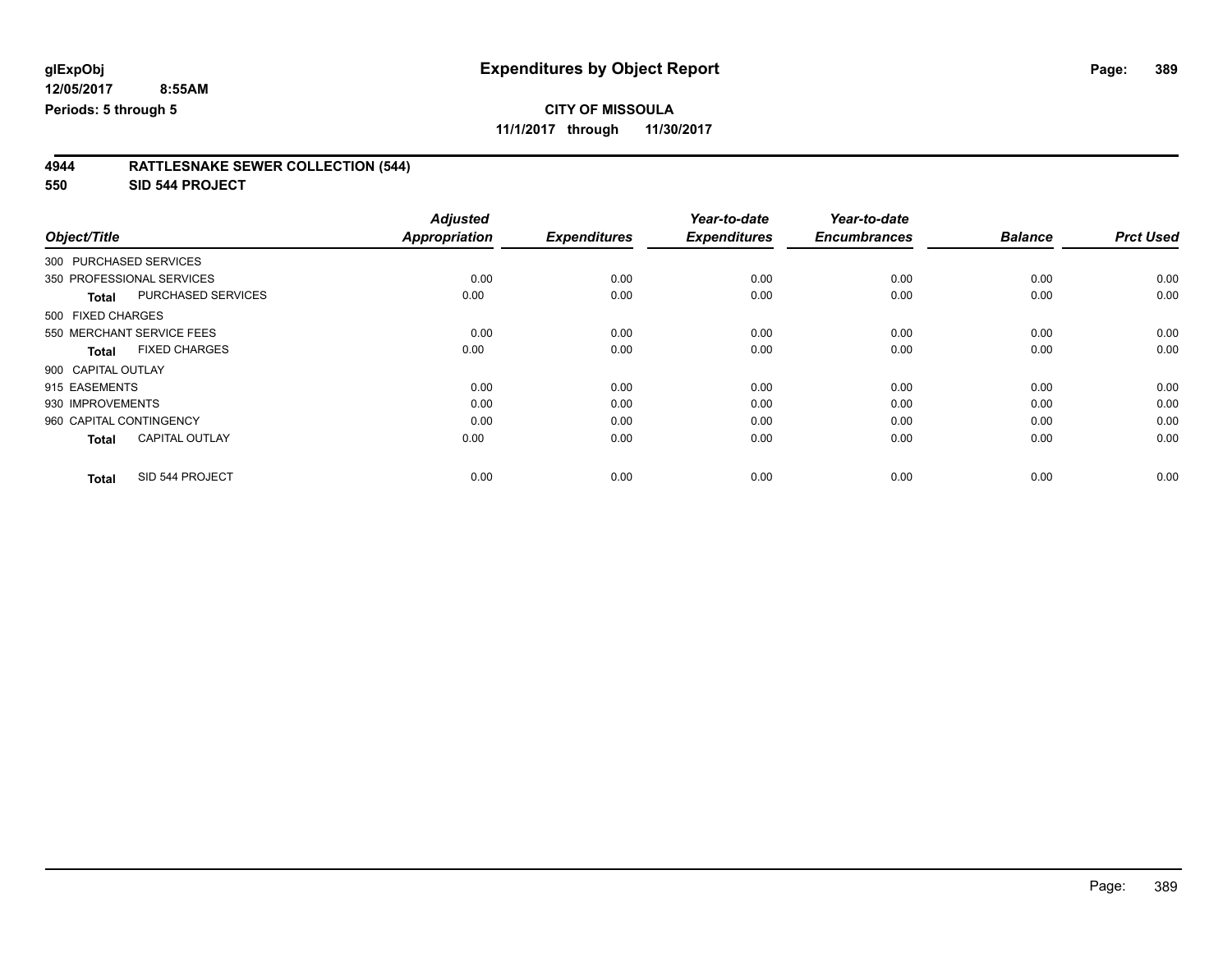# **CITY OF MISSOULA**

**11/1/2017 through 11/30/2017**

#### **4944 RATTLESNAKE SEWER COLLECTION (544)**

**555 LOLO STREET PROJECT**

|                                            | <b>Adjusted</b> |                     | Year-to-date        | Year-to-date        |                |                  |
|--------------------------------------------|-----------------|---------------------|---------------------|---------------------|----------------|------------------|
| Object/Title                               | Appropriation   | <b>Expenditures</b> | <b>Expenditures</b> | <b>Encumbrances</b> | <b>Balance</b> | <b>Prct Used</b> |
| 500 FIXED CHARGES                          |                 |                     |                     |                     |                |                  |
| 550 MERCHANT SERVICE FEES                  | 0.00            | 0.00                | 0.00                | 0.00                | 0.00           | 0.00             |
| <b>FIXED CHARGES</b><br><b>Total</b>       | 0.00            | 0.00                | 0.00                | 0.00                | 0.00           | 0.00             |
| 900 CAPITAL OUTLAY                         |                 |                     |                     |                     |                |                  |
| 930 IMPROVEMENTS                           | 0.00            | 0.00                | 0.00                | 0.00                | 0.00           | 0.00             |
| 960 CAPITAL CONTINGENCY                    | 0.00            | 0.00                | 0.00                | 0.00                | 0.00           | 0.00             |
| <b>CAPITAL OUTLAY</b><br><b>Total</b>      | 0.00            | 0.00                | 0.00                | 0.00                | 0.00           | 0.00             |
| <b>LOLO STREET PROJECT</b><br><b>Total</b> | 0.00            | 0.00                | 0.00                | 0.00                | 0.00           | 0.00             |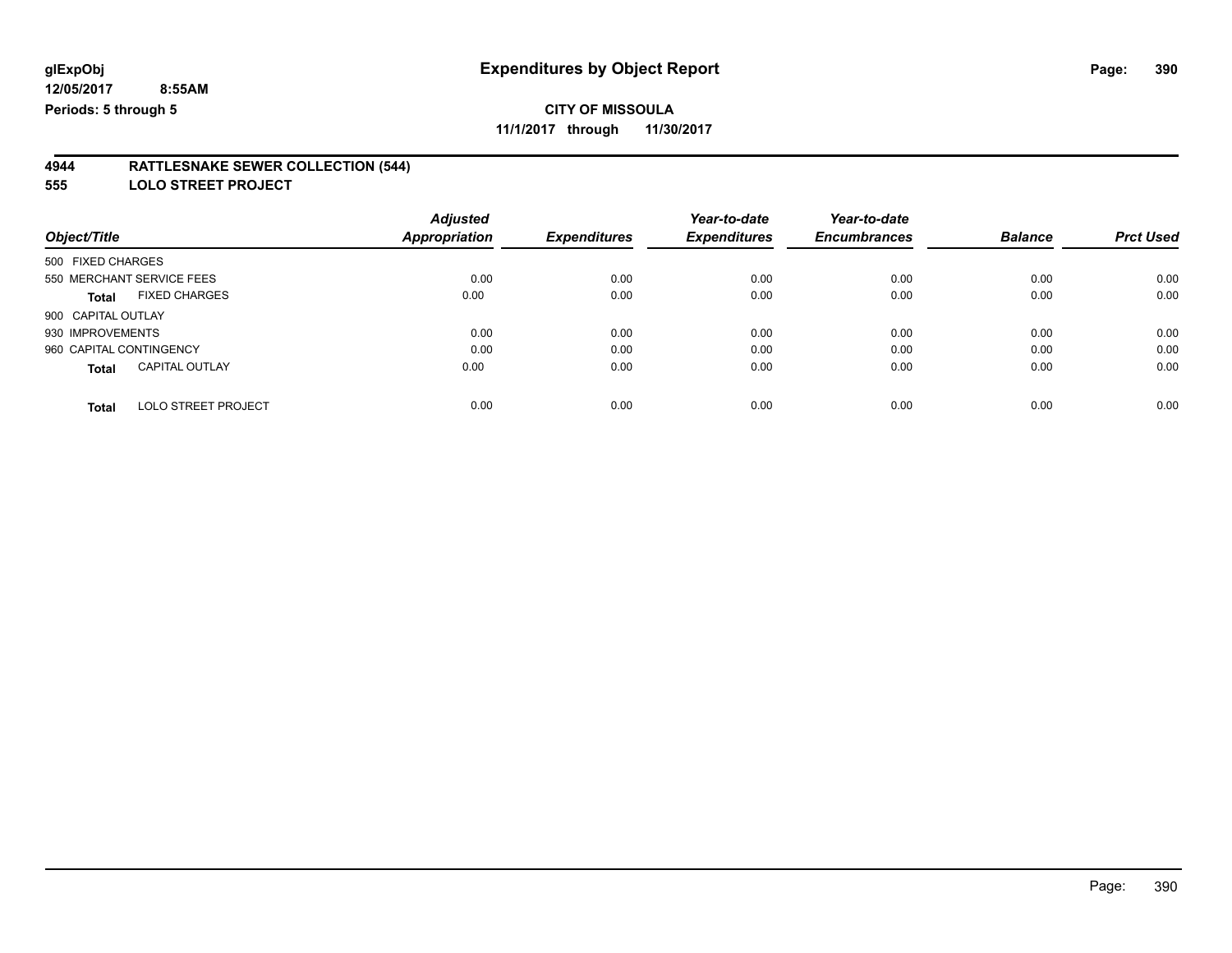**CITY OF MISSOULA 11/1/2017 through 11/30/2017**

## **4944 RATTLESNAKE SEWER COLLECTION (544)**

|                         |                                   | <b>Adjusted</b> |                     | Year-to-date        | Year-to-date        |                |                  |
|-------------------------|-----------------------------------|-----------------|---------------------|---------------------|---------------------|----------------|------------------|
| Object/Title            |                                   | Appropriation   | <b>Expenditures</b> | <b>Expenditures</b> | <b>Encumbrances</b> | <b>Balance</b> | <b>Prct Used</b> |
| 300 PURCHASED SERVICES  |                                   |                 |                     |                     |                     |                |                  |
|                         | 350 PROFESSIONAL SERVICES         | 0.00            | 0.00                | 0.00                | 0.00                | 0.00           | 0.00             |
| Total                   | PURCHASED SERVICES                | 0.00            | 0.00                | 0.00                | 0.00                | 0.00           | 0.00             |
| 500 FIXED CHARGES       |                                   |                 |                     |                     |                     |                |                  |
|                         | 550 MERCHANT SERVICE FEES         | 0.00            | 0.00                | 0.00                | 0.00                | 0.00           | 0.00             |
| <b>Total</b>            | <b>FIXED CHARGES</b>              | 0.00            | 0.00                | 0.00                | 0.00                | 0.00           | 0.00             |
| 600 DEBT SERVICE        |                                   |                 |                     |                     |                     |                |                  |
| 610 PRINCIPAL           |                                   | 0.00            | 0.00                | 0.00                | 0.00                | 0.00           | 0.00             |
| <b>Total</b>            | <b>DEBT SERVICE</b>               | 0.00            | 0.00                | 0.00                | 0.00                | 0.00           | 0.00             |
| 900 CAPITAL OUTLAY      |                                   |                 |                     |                     |                     |                |                  |
| 915 EASEMENTS           |                                   | 0.00            | 0.00                | 0.00                | 0.00                | 0.00           | 0.00             |
| 930 IMPROVEMENTS        |                                   | 0.00            | 0.00                | 0.00                | 0.00                | 0.00           | 0.00             |
| 960 CAPITAL CONTINGENCY |                                   | 0.00            | 0.00                | 0.00                | 0.00                | 0.00           | 0.00             |
| <b>Total</b>            | CAPITAL OUTLAY                    | 0.00            | 0.00                | 0.00                | 0.00                | 0.00           | 0.00             |
|                         |                                   |                 |                     |                     |                     |                |                  |
| <b>Total</b>            | RATTLESNAKE SEWER COLLECTION (54- | 0.00            | 0.00                | 0.00                | 0.00                | 0.00           | 0.00             |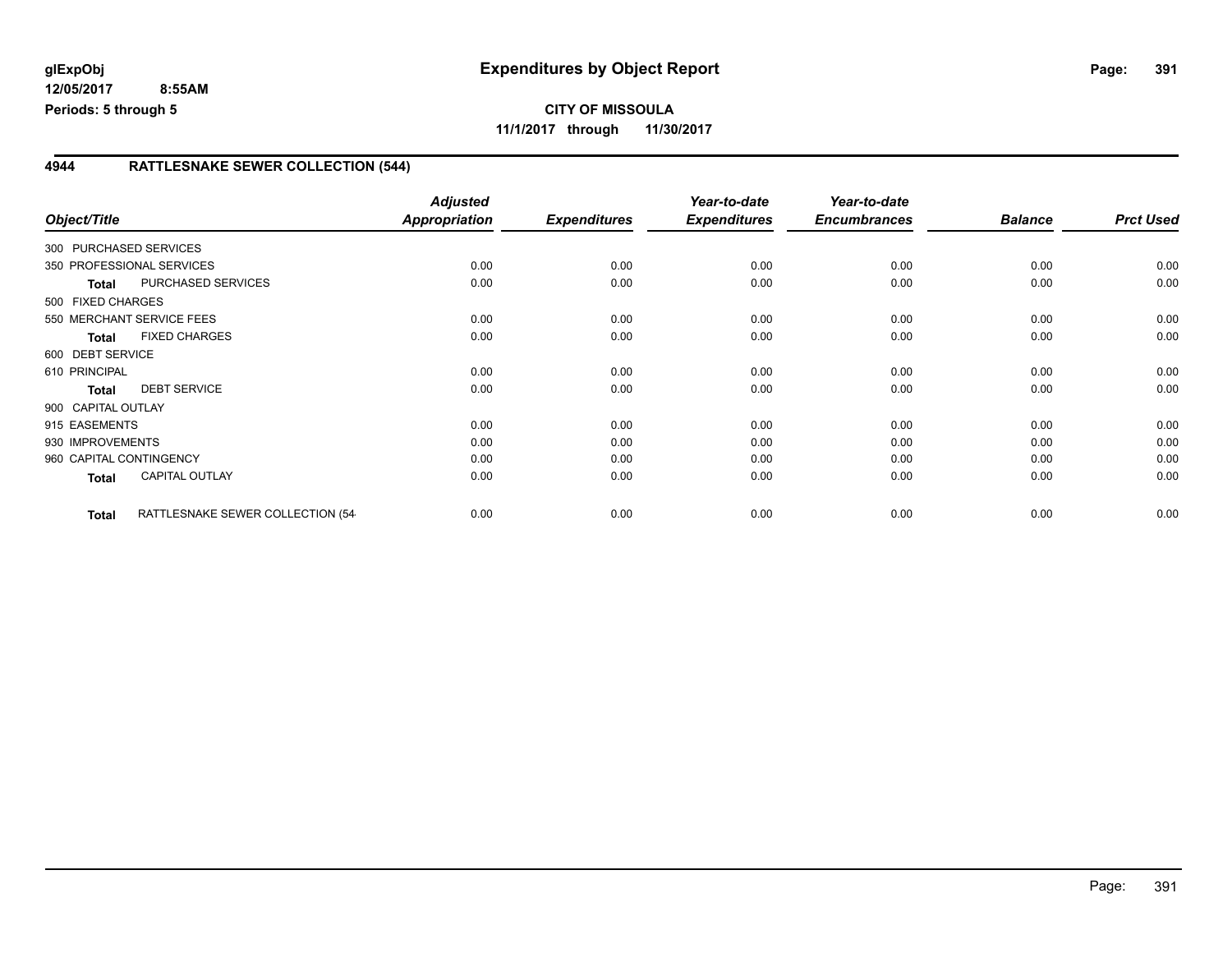# **CITY OF MISSOULA**

**11/1/2017 through 11/30/2017**

### **4945 PHILLIPS ST TRAFFIC CALMING**

**000 \*\*\* Title Not Found \*\*\***

| Object/Title                            | <b>Adjusted</b><br>Appropriation | <b>Expenditures</b> | Year-to-date<br><b>Expenditures</b> | Year-to-date<br><b>Encumbrances</b> | <b>Balance</b> | <b>Prct Used</b> |
|-----------------------------------------|----------------------------------|---------------------|-------------------------------------|-------------------------------------|----------------|------------------|
| 500 FIXED CHARGES                       |                                  |                     |                                     |                                     |                |                  |
| 550 MERCHANT SERVICE FEES               | 0.00                             | 0.00                | 0.00                                | 0.00                                | 0.00           | 0.00             |
| <b>FIXED CHARGES</b><br><b>Total</b>    | 0.00                             | 0.00                | 0.00                                | 0.00                                | 0.00           | 0.00             |
| 600 DEBT SERVICE                        |                                  |                     |                                     |                                     |                |                  |
| 620 INTEREST / SERVICE FEES             | 0.00                             | 0.00                | 0.00                                | 0.00                                | 0.00           | 0.00             |
| <b>DEBT SERVICE</b><br><b>Total</b>     | 0.00                             | 0.00                | 0.00                                | 0.00                                | 0.00           | 0.00             |
| *** Title Not Found ***<br><b>Total</b> | 0.00                             | 0.00                | 0.00                                | 0.00                                | 0.00           | 0.00             |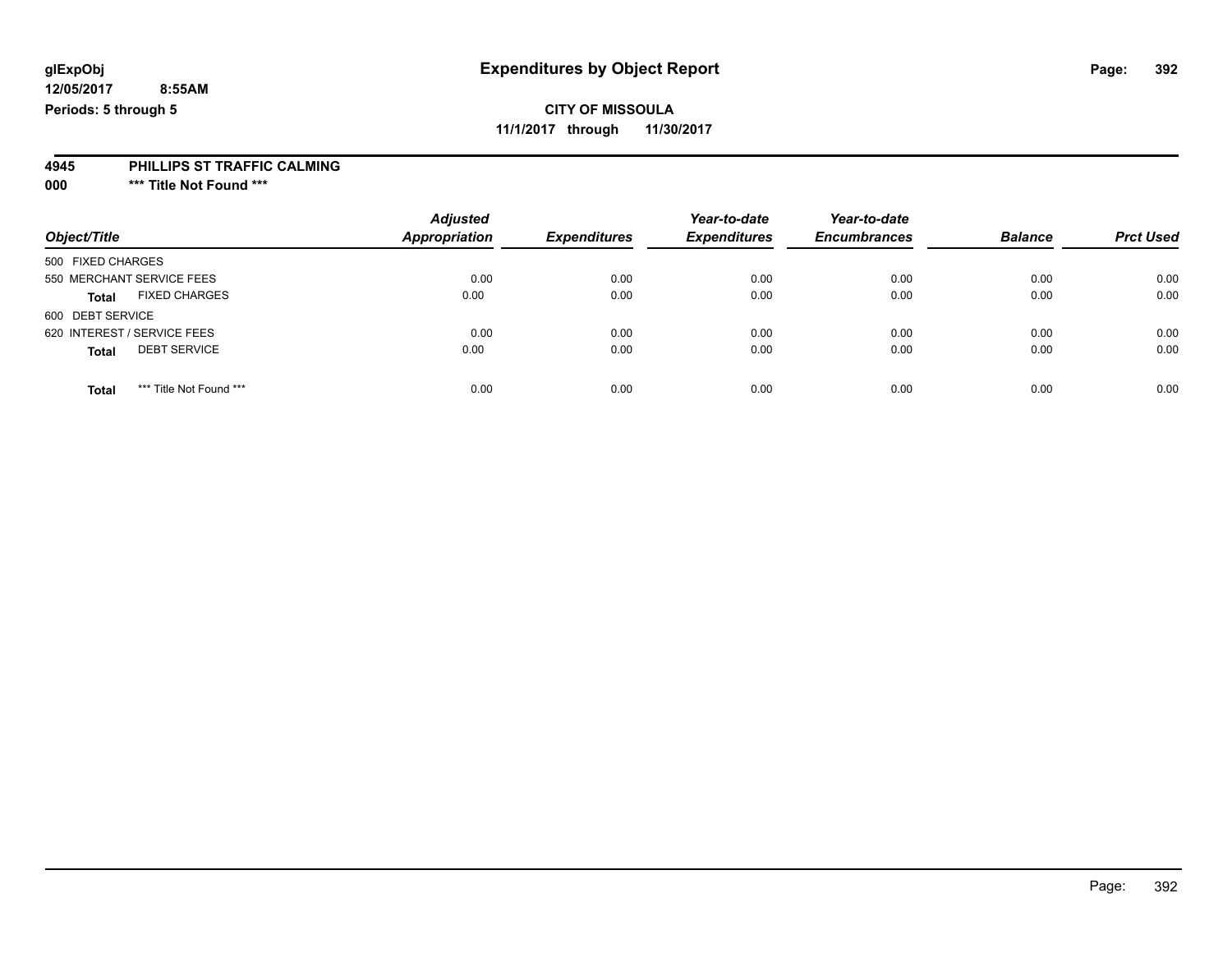### **4945 PHILLIPS ST TRAFFIC CALMING**

|                             |                             | <b>Adjusted</b>      |                     | Year-to-date        | Year-to-date        |                |                  |
|-----------------------------|-----------------------------|----------------------|---------------------|---------------------|---------------------|----------------|------------------|
| Object/Title                |                             | <b>Appropriation</b> | <b>Expenditures</b> | <b>Expenditures</b> | <b>Encumbrances</b> | <b>Balance</b> | <b>Prct Used</b> |
| 500 FIXED CHARGES           |                             |                      |                     |                     |                     |                |                  |
| 550 MERCHANT SERVICE FEES   |                             | 0.00                 | 0.00                | 0.00                | 0.00                | 0.00           | 0.00             |
| <b>Total</b>                | <b>FIXED CHARGES</b>        | 0.00                 | 0.00                | 0.00                | 0.00                | 0.00           | 0.00             |
| 600 DEBT SERVICE            |                             |                      |                     |                     |                     |                |                  |
| 620 INTEREST / SERVICE FEES |                             | 0.00                 | 0.00                | 0.00                | 0.00                | 0.00           | 0.00             |
| <b>Total</b>                | <b>DEBT SERVICE</b>         | 0.00                 | 0.00                | 0.00                | 0.00                | 0.00           | 0.00             |
| <b>Total</b>                | PHILLIPS ST TRAFFIC CALMING | 0.00                 | 0.00                | 0.00                | 0.00                | 0.00           | 0.00             |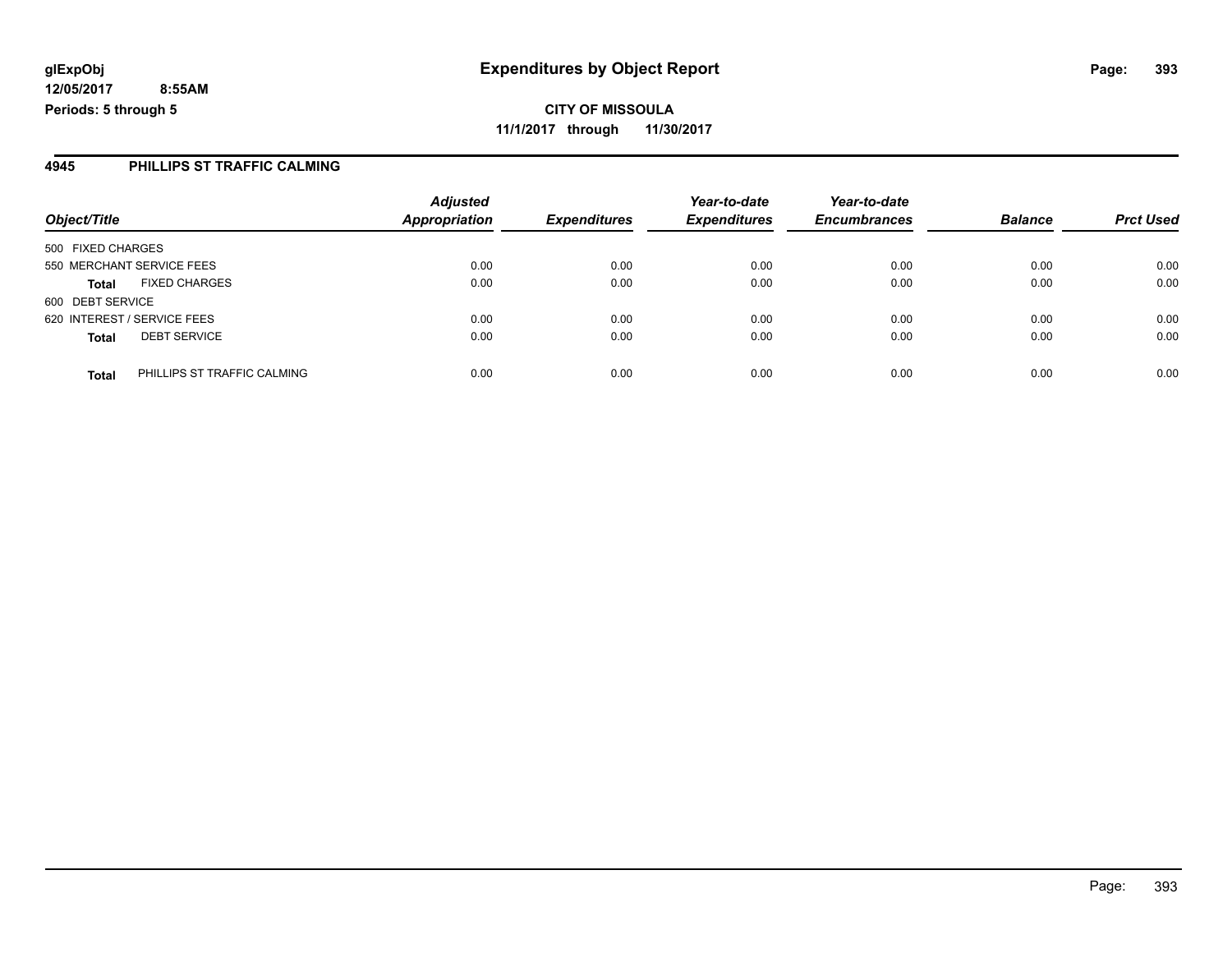# **CITY OF MISSOULA**

**11/1/2017 through 11/30/2017**

#### **4946 PATTEE CREEK DR. TRAFFIC CALMING**

**000 \*\*\* Title Not Found \*\*\***

| Object/Title                            | <b>Adjusted</b><br>Appropriation | <b>Expenditures</b> | Year-to-date<br><b>Expenditures</b> | Year-to-date<br><b>Encumbrances</b> | <b>Balance</b> | <b>Prct Used</b> |
|-----------------------------------------|----------------------------------|---------------------|-------------------------------------|-------------------------------------|----------------|------------------|
| 500 FIXED CHARGES                       |                                  |                     |                                     |                                     |                |                  |
| 550 MERCHANT SERVICE FEES               | 0.00                             | 0.00                | 0.00                                | 0.00                                | 0.00           | 0.00             |
| <b>FIXED CHARGES</b><br><b>Total</b>    | 0.00                             | 0.00                | 0.00                                | 0.00                                | 0.00           | 0.00             |
| 600 DEBT SERVICE                        |                                  |                     |                                     |                                     |                |                  |
| 620 INTEREST / SERVICE FEES             | 0.00                             | 0.00                | 0.00                                | 0.00                                | 0.00           | 0.00             |
| <b>DEBT SERVICE</b><br><b>Total</b>     | 0.00                             | 0.00                | 0.00                                | 0.00                                | 0.00           | 0.00             |
|                                         |                                  |                     |                                     |                                     |                |                  |
| *** Title Not Found ***<br><b>Total</b> | 0.00                             | 0.00                | 0.00                                | 0.00                                | 0.00           | 0.00             |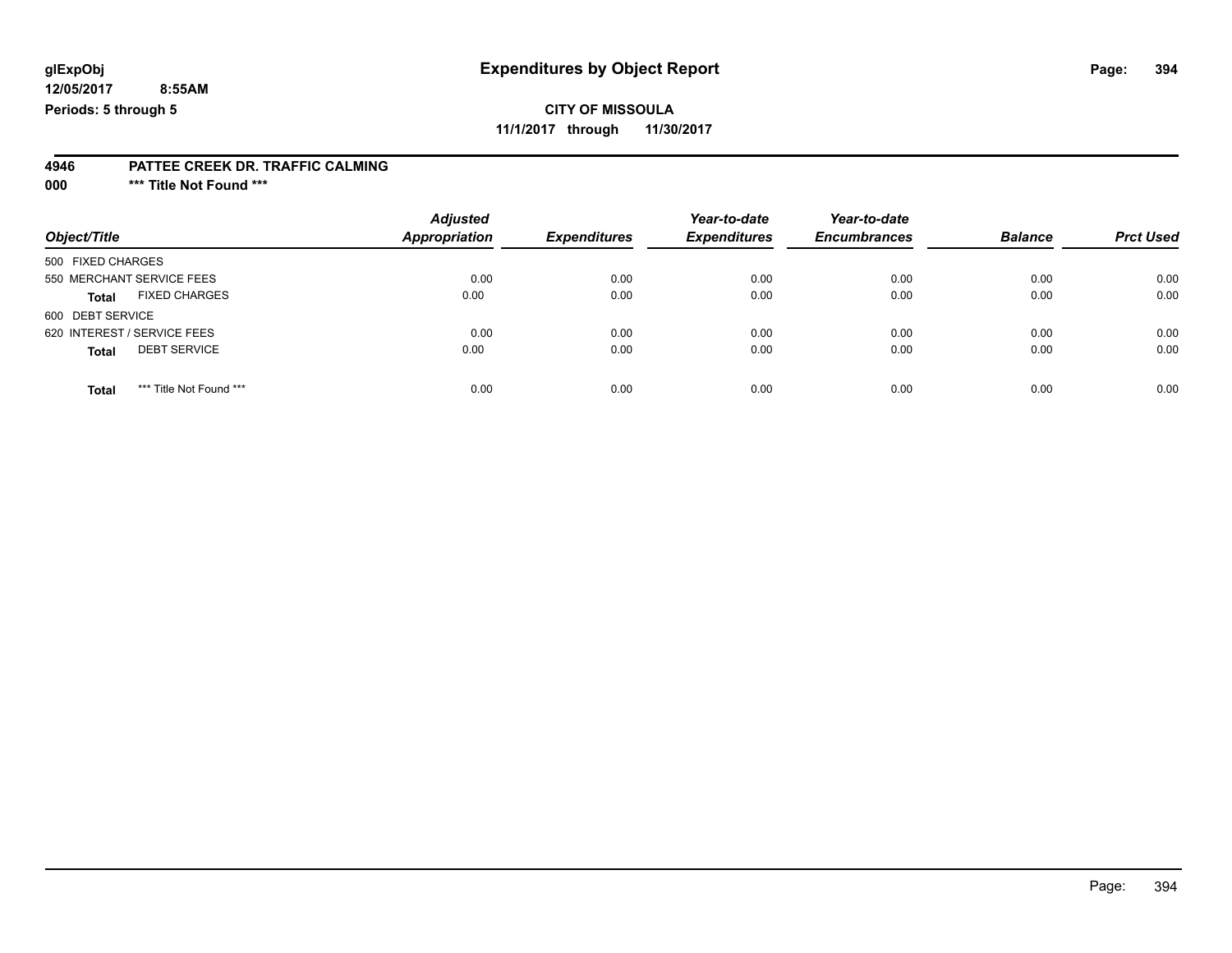**11/1/2017 through 11/30/2017**

# **4946 PATTEE CREEK DR. TRAFFIC CALMING**

|                        |                           | <b>Adjusted</b>      |                     | Year-to-date        | Year-to-date        |                |                  |
|------------------------|---------------------------|----------------------|---------------------|---------------------|---------------------|----------------|------------------|
| Object/Title           |                           | <b>Appropriation</b> | <b>Expenditures</b> | <b>Expenditures</b> | <b>Encumbrances</b> | <b>Balance</b> | <b>Prct Used</b> |
| 300 PURCHASED SERVICES |                           |                      |                     |                     |                     |                |                  |
|                        | 350 PROFESSIONAL SERVICES | 0.00                 | 0.00                | 0.00                | 0.00                | 0.00           | 0.00             |
| <b>Total</b>           | PURCHASED SERVICES        | 0.00                 | 0.00                | 0.00                | 0.00                | 0.00           | 0.00             |
| 500 FIXED CHARGES      |                           |                      |                     |                     |                     |                |                  |
|                        | 550 MERCHANT SERVICE FEES | 0.00                 | 0.00                | 0.00                | 0.00                | 0.00           | 0.00             |
| <b>Total</b>           | <b>FIXED CHARGES</b>      | 0.00                 | 0.00                | 0.00                | 0.00                | 0.00           | 0.00             |
| 900 CAPITAL OUTLAY     |                           |                      |                     |                     |                     |                |                  |
| 930 IMPROVEMENTS       |                           | 0.00                 | 0.00                | 0.00                | 0.00                | 0.00           | 0.00             |
| <b>Total</b>           | <b>CAPITAL OUTLAY</b>     | 0.00                 | 0.00                | 0.00                | 0.00                | 0.00           | 0.00             |
| <b>Total</b>           | NON-DEPARTMENTAL          | 0.00                 | 0.00                | 0.00                | 0.00                | 0.00           | 0.00             |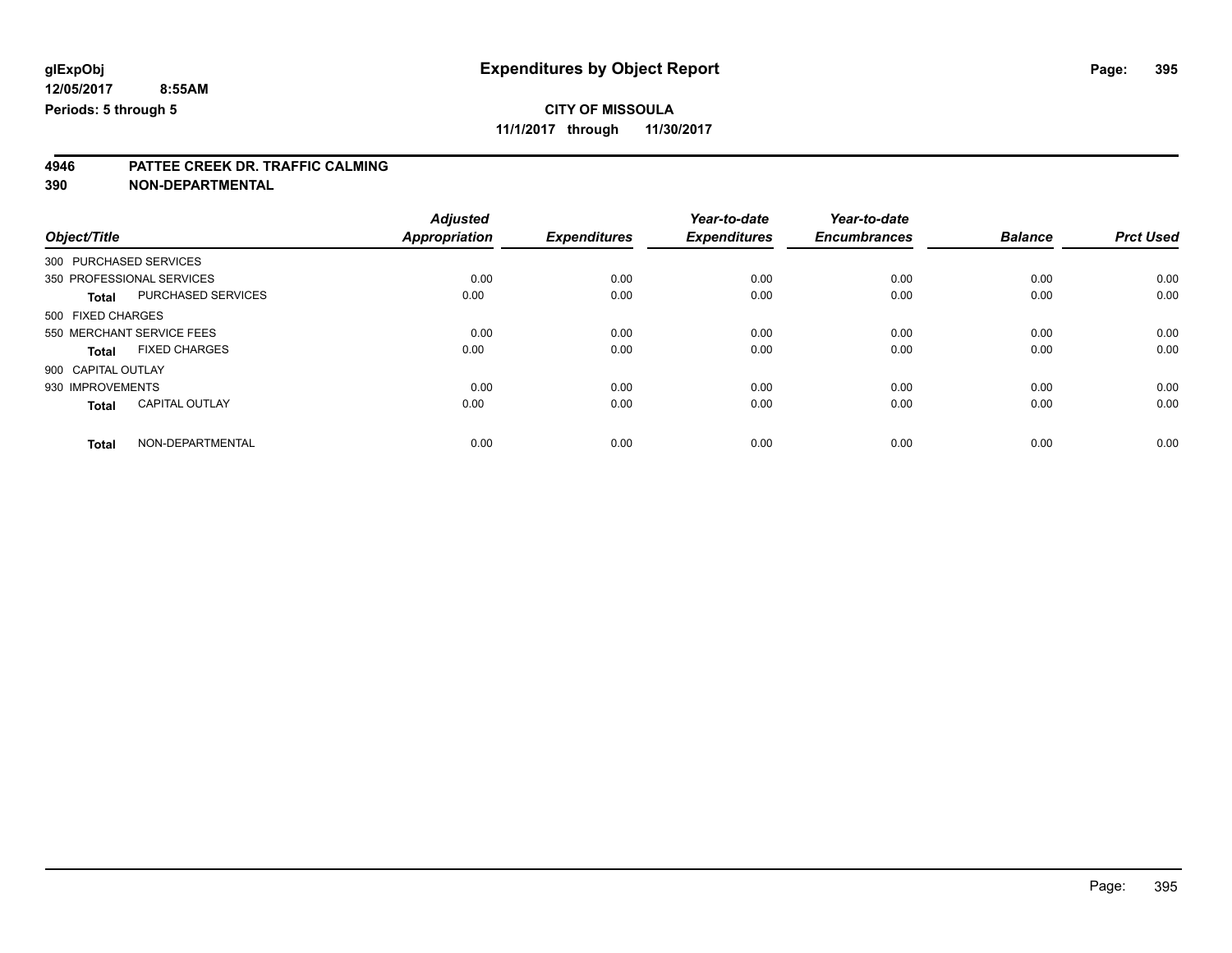### **4946 PATTEE CREEK DR. TRAFFIC CALMING**

|              |                           |                                  | <b>Adjusted</b>      |                     | Year-to-date        | Year-to-date        |                |                  |
|--------------|---------------------------|----------------------------------|----------------------|---------------------|---------------------|---------------------|----------------|------------------|
| Object/Title |                           |                                  | <b>Appropriation</b> | <b>Expenditures</b> | <b>Expenditures</b> | <b>Encumbrances</b> | <b>Balance</b> | <b>Prct Used</b> |
|              |                           | 300 PURCHASED SERVICES           |                      |                     |                     |                     |                |                  |
|              | 350 PROFESSIONAL SERVICES |                                  | 0.00                 | 0.00                | 0.00                | 0.00                | 0.00           | 0.00             |
|              | <b>Total</b>              | PURCHASED SERVICES               | 0.00                 | 0.00                | 0.00                | 0.00                | 0.00           | 0.00             |
|              | 500 FIXED CHARGES         |                                  |                      |                     |                     |                     |                |                  |
|              |                           | 550 MERCHANT SERVICE FEES        | 0.00                 | 0.00                | 0.00                | 0.00                | 0.00           | 0.00             |
|              | <b>Total</b>              | <b>FIXED CHARGES</b>             | 0.00                 | 0.00                | 0.00                | 0.00                | 0.00           | 0.00             |
|              | 600 DEBT SERVICE          |                                  |                      |                     |                     |                     |                |                  |
|              |                           | 620 INTEREST / SERVICE FEES      | 0.00                 | 0.00                | 0.00                | 0.00                | 0.00           | 0.00             |
|              | <b>Total</b>              | <b>DEBT SERVICE</b>              | 0.00                 | 0.00                | 0.00                | 0.00                | 0.00           | 0.00             |
|              | 900 CAPITAL OUTLAY        |                                  |                      |                     |                     |                     |                |                  |
|              | 930 IMPROVEMENTS          |                                  | 0.00                 | 0.00                | 0.00                | 0.00                | 0.00           | 0.00             |
|              | <b>Total</b>              | <b>CAPITAL OUTLAY</b>            | 0.00                 | 0.00                | 0.00                | 0.00                | 0.00           | 0.00             |
|              | <b>Total</b>              | PATTEE CREEK DR. TRAFFIC CALMING | 0.00                 | 0.00                | 0.00                | 0.00                | 0.00           | 0.00             |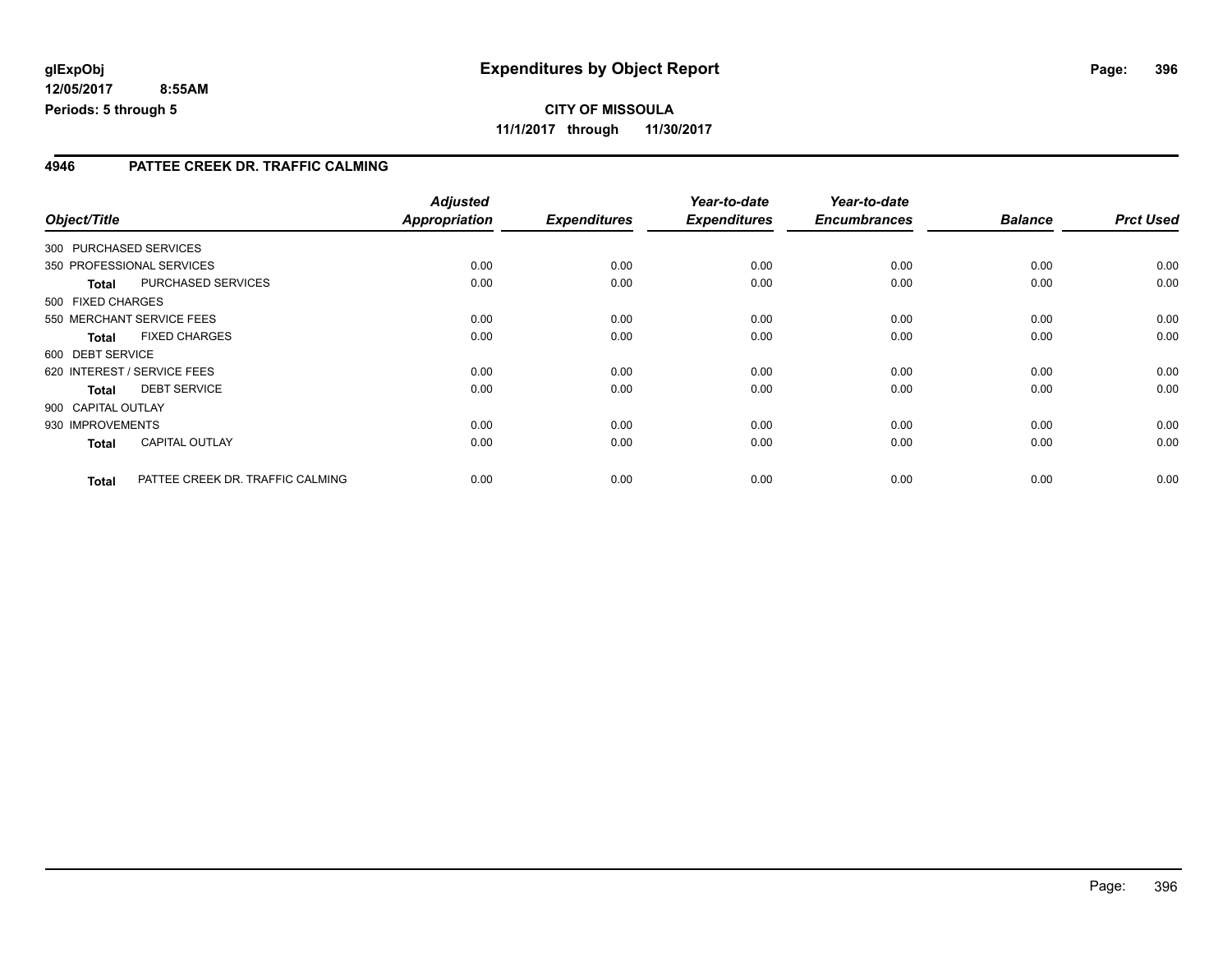### **CITY OF MISSOULA**

**11/1/2017 through 11/30/2017**

# **4948 STORMWATER OUTFALL RETROFITS**

**390 NON-DEPARTMENTAL**

|                    |                           | <b>Adjusted</b> |                     | Year-to-date        | Year-to-date        |                |                  |
|--------------------|---------------------------|-----------------|---------------------|---------------------|---------------------|----------------|------------------|
| Object/Title       |                           | Appropriation   | <b>Expenditures</b> | <b>Expenditures</b> | <b>Encumbrances</b> | <b>Balance</b> | <b>Prct Used</b> |
|                    | 300 PURCHASED SERVICES    |                 |                     |                     |                     |                |                  |
|                    | 350 PROFESSIONAL SERVICES | 0.00            | 0.00                | 1,136.49            | 0.00                | $-1,136.49$    | 0.00             |
| <b>Total</b>       | <b>PURCHASED SERVICES</b> | 0.00            | 0.00                | 1,136.49            | 0.00                | $-1,136.49$    | 0.00             |
| 500 FIXED CHARGES  |                           |                 |                     |                     |                     |                |                  |
|                    | 550 MERCHANT SERVICE FEES | 0.00            | 0.00                | 0.00                | 0.00                | 0.00           | 0.00             |
| Total              | <b>FIXED CHARGES</b>      | 0.00            | 0.00                | 0.00                | 0.00                | 0.00           | 0.00             |
| 900 CAPITAL OUTLAY |                           |                 |                     |                     |                     |                |                  |
| 930 IMPROVEMENTS   |                           | 0.00            | 0.00                | 0.00                | 0.00                | 0.00           | 0.00             |
| <b>Total</b>       | <b>CAPITAL OUTLAY</b>     | 0.00            | 0.00                | 0.00                | 0.00                | 0.00           | 0.00             |
| <b>Total</b>       | NON-DEPARTMENTAL          | 0.00            | 0.00                | 1,136.49            | 0.00                | $-1,136.49$    | 0.00             |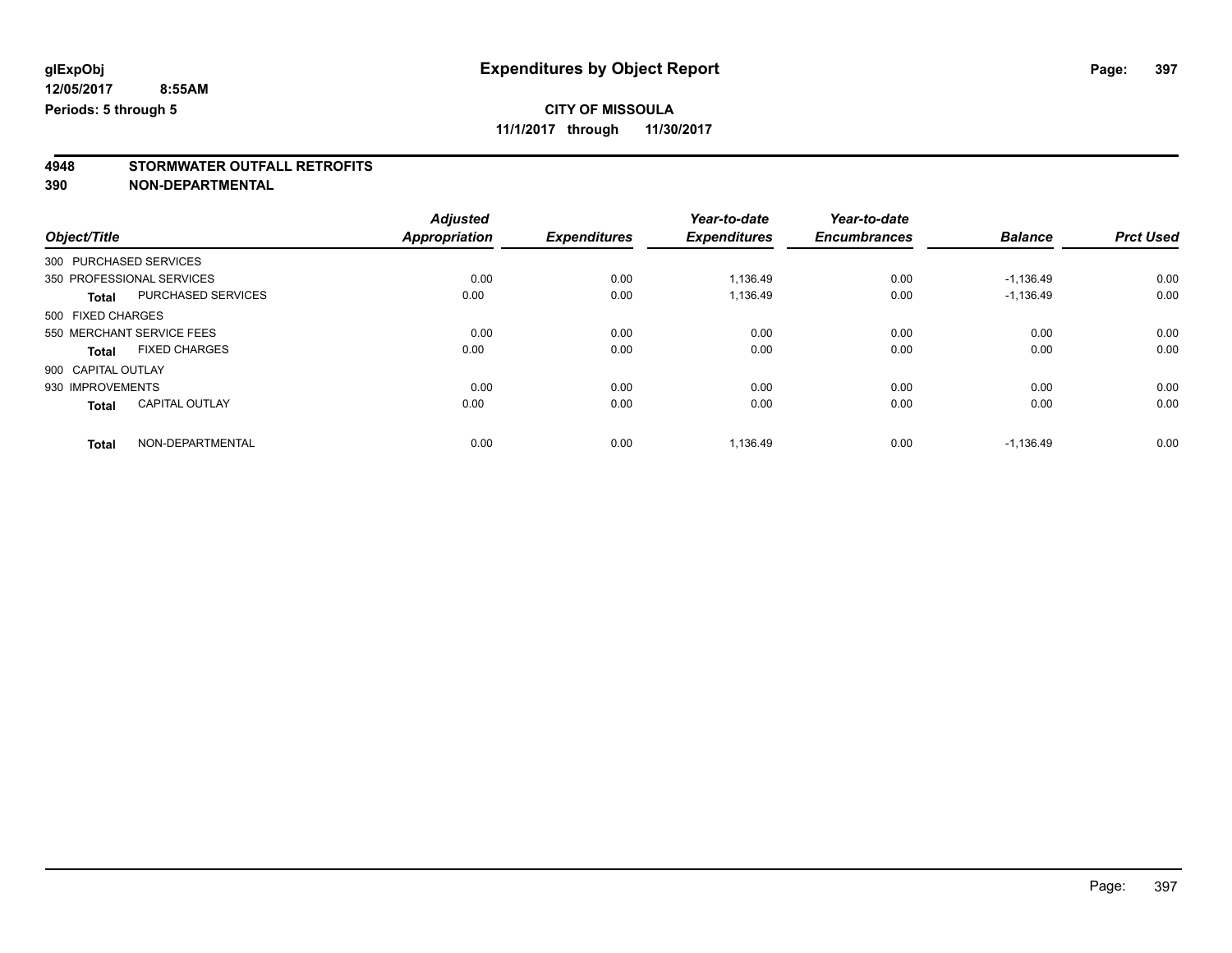**12/05/2017 8:55AM Periods: 5 through 5**

#### **4948 STORMWATER OUTFALL RETROFITS**

|                    |                              | <b>Adjusted</b>      |                     | Year-to-date        | Year-to-date        |                |                  |
|--------------------|------------------------------|----------------------|---------------------|---------------------|---------------------|----------------|------------------|
| Object/Title       |                              | <b>Appropriation</b> | <b>Expenditures</b> | <b>Expenditures</b> | <b>Encumbrances</b> | <b>Balance</b> | <b>Prct Used</b> |
|                    | 300 PURCHASED SERVICES       |                      |                     |                     |                     |                |                  |
|                    | 350 PROFESSIONAL SERVICES    | 0.00                 | 0.00                | 1.136.49            | 0.00                | $-1,136.49$    | 0.00             |
| Total              | PURCHASED SERVICES           | 0.00                 | 0.00                | 1,136.49            | 0.00                | $-1,136.49$    | 0.00             |
| 500 FIXED CHARGES  |                              |                      |                     |                     |                     |                |                  |
|                    | 550 MERCHANT SERVICE FEES    | 0.00                 | 0.00                | 0.00                | 0.00                | 0.00           | 0.00             |
| <b>Total</b>       | <b>FIXED CHARGES</b>         | 0.00                 | 0.00                | 0.00                | 0.00                | 0.00           | 0.00             |
| 900 CAPITAL OUTLAY |                              |                      |                     |                     |                     |                |                  |
| 930 IMPROVEMENTS   |                              | 0.00                 | 0.00                | 0.00                | 0.00                | 0.00           | 0.00             |
| <b>Total</b>       | <b>CAPITAL OUTLAY</b>        | 0.00                 | 0.00                | 0.00                | 0.00                | 0.00           | 0.00             |
| <b>Total</b>       | STORMWATER OUTFALL RETROFITS | 0.00                 | 0.00                | 1.136.49            | 0.00                | $-1.136.49$    | 0.00             |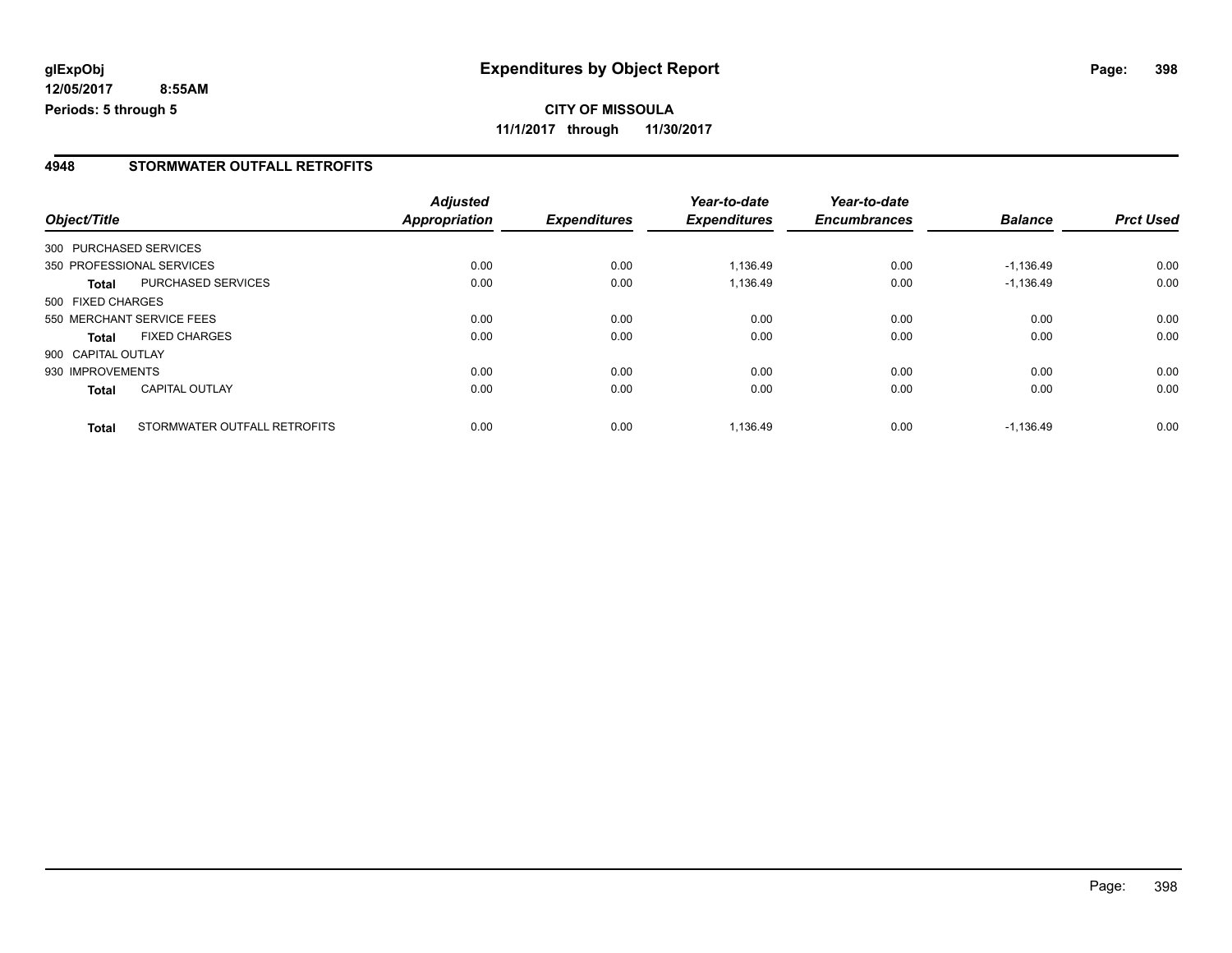# **4949 WAYFINDING PROJECT**

**390 NON-DEPARTMENTAL**

|                     |                                   | <b>Adjusted</b>      |                     | Year-to-date        | Year-to-date        |                |                  |
|---------------------|-----------------------------------|----------------------|---------------------|---------------------|---------------------|----------------|------------------|
| Object/Title        |                                   | <b>Appropriation</b> | <b>Expenditures</b> | <b>Expenditures</b> | <b>Encumbrances</b> | <b>Balance</b> | <b>Prct Used</b> |
|                     | 100 PERSONAL SERVICES             |                      |                     |                     |                     |                |                  |
|                     | 110 SALARIES AND WAGES            | 0.00                 | 0.00                | 0.00                | 0.00                | 0.00           | 0.00             |
|                     | <b>140 EMPLOYER CONTRIBUTIONS</b> | 0.00                 | 0.00                | 0.00                | 0.00                | 0.00           | 0.00             |
| <b>Total</b>        | PERSONAL SERVICES                 | 0.00                 | 0.00                | 0.00                | 0.00                | 0.00           | 0.00             |
| 200 SUPPLIES        |                                   |                      |                     |                     |                     |                |                  |
| 210 OFFICE SUPPLIES |                                   | 0.00                 | 0.00                | 0.00                | 0.00                | 0.00           | 0.00             |
| <b>Total</b>        | <b>SUPPLIES</b>                   | 0.00                 | 0.00                | 0.00                | 0.00                | 0.00           | 0.00             |
|                     | 300 PURCHASED SERVICES            |                      |                     |                     |                     |                |                  |
|                     | 350 PROFESSIONAL SERVICES         | 0.00                 | 1,130.40            | 1,695.06            | 0.00                | $-1,695.06$    | 0.00             |
|                     | 360 REPAIR & MAINTENANCE          | 0.00                 | 0.00                | 0.00                | 0.00                | 0.00           | 0.00             |
|                     | 390 OTHER PURCHASED SERVICES      | 0.00                 | 0.00                | 1,315.00            | 0.00                | $-1,315.00$    | 0.00             |
| <b>Total</b>        | <b>PURCHASED SERVICES</b>         | 0.00                 | 1,130.40            | 3,010.06            | 0.00                | $-3,010.06$    | 0.00             |
| 500 FIXED CHARGES   |                                   |                      |                     |                     |                     |                |                  |
|                     | 550 MERCHANT SERVICE FEES         | 0.00                 | 0.00                | 0.00                | 0.00                | 0.00           | 0.00             |
| <b>Total</b>        | <b>FIXED CHARGES</b>              | 0.00                 | 0.00                | 0.00                | 0.00                | 0.00           | 0.00             |
| 900 CAPITAL OUTLAY  |                                   |                      |                     |                     |                     |                |                  |
| 930 IMPROVEMENTS    |                                   | 0.00                 | 0.00                | 0.00                | 0.00                | 0.00           | 0.00             |
|                     | 940 MACHINERY & EQUIPMENT         | 0.00                 | 0.00                | 0.00                | 0.00                | 0.00           | 0.00             |
| <b>Total</b>        | <b>CAPITAL OUTLAY</b>             | 0.00                 | 0.00                | 0.00                | 0.00                | 0.00           | 0.00             |
| <b>Total</b>        | NON-DEPARTMENTAL                  | 0.00                 | 1,130.40            | 3,010.06            | 0.00                | $-3,010.06$    | 0.00             |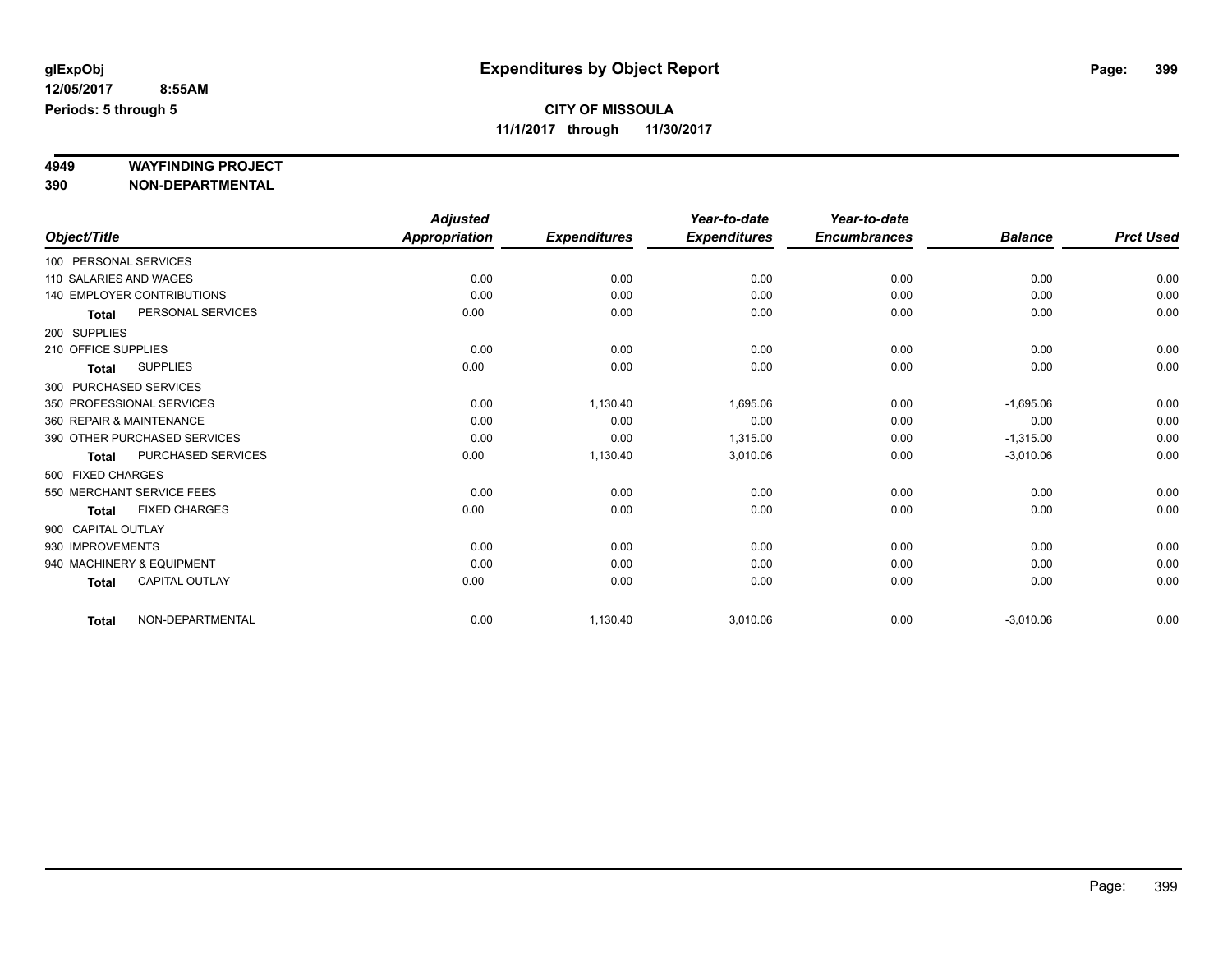#### **4949 WAYFINDING PROJECT**

|                                           | <b>Adjusted</b>      |                     | Year-to-date        | Year-to-date        |                |                  |
|-------------------------------------------|----------------------|---------------------|---------------------|---------------------|----------------|------------------|
| Object/Title                              | <b>Appropriation</b> | <b>Expenditures</b> | <b>Expenditures</b> | <b>Encumbrances</b> | <b>Balance</b> | <b>Prct Used</b> |
| 100 PERSONAL SERVICES                     |                      |                     |                     |                     |                |                  |
| 110 SALARIES AND WAGES                    | 0.00                 | 0.00                | 0.00                | 0.00                | 0.00           | 0.00             |
| <b>140 EMPLOYER CONTRIBUTIONS</b>         | 0.00                 | 0.00                | 0.00                | 0.00                | 0.00           | 0.00             |
| PERSONAL SERVICES<br><b>Total</b>         | 0.00                 | 0.00                | 0.00                | 0.00                | 0.00           | 0.00             |
| 200 SUPPLIES                              |                      |                     |                     |                     |                |                  |
| 210 OFFICE SUPPLIES                       | 0.00                 | 0.00                | 0.00                | 0.00                | 0.00           | 0.00             |
| <b>SUPPLIES</b><br>Total                  | 0.00                 | 0.00                | 0.00                | 0.00                | 0.00           | 0.00             |
| 300 PURCHASED SERVICES                    |                      |                     |                     |                     |                |                  |
| 350 PROFESSIONAL SERVICES                 | 0.00                 | 1,130.40            | 1,695.06            | 0.00                | $-1,695.06$    | 0.00             |
| 360 REPAIR & MAINTENANCE                  | 0.00                 | 0.00                | 0.00                | 0.00                | 0.00           | 0.00             |
| 390 OTHER PURCHASED SERVICES              | 0.00                 | 0.00                | 1,315.00            | 0.00                | $-1,315.00$    | 0.00             |
| PURCHASED SERVICES<br><b>Total</b>        | 0.00                 | 1,130.40            | 3,010.06            | 0.00                | $-3,010.06$    | 0.00             |
| 500 FIXED CHARGES                         |                      |                     |                     |                     |                |                  |
| 550 MERCHANT SERVICE FEES                 | 0.00                 | 0.00                | 0.00                | 0.00                | 0.00           | 0.00             |
| <b>FIXED CHARGES</b><br>Total             | 0.00                 | 0.00                | 0.00                | 0.00                | 0.00           | 0.00             |
| 900 CAPITAL OUTLAY                        |                      |                     |                     |                     |                |                  |
| 930 IMPROVEMENTS                          | 0.00                 | 0.00                | 0.00                | 0.00                | 0.00           | 0.00             |
| 940 MACHINERY & EQUIPMENT                 | 0.00                 | 0.00                | 0.00                | 0.00                | 0.00           | 0.00             |
| <b>CAPITAL OUTLAY</b><br><b>Total</b>     | 0.00                 | 0.00                | 0.00                | 0.00                | 0.00           | 0.00             |
| <b>WAYFINDING PROJECT</b><br><b>Total</b> | 0.00                 | 1,130.40            | 3,010.06            | 0.00                | $-3,010.06$    | 0.00             |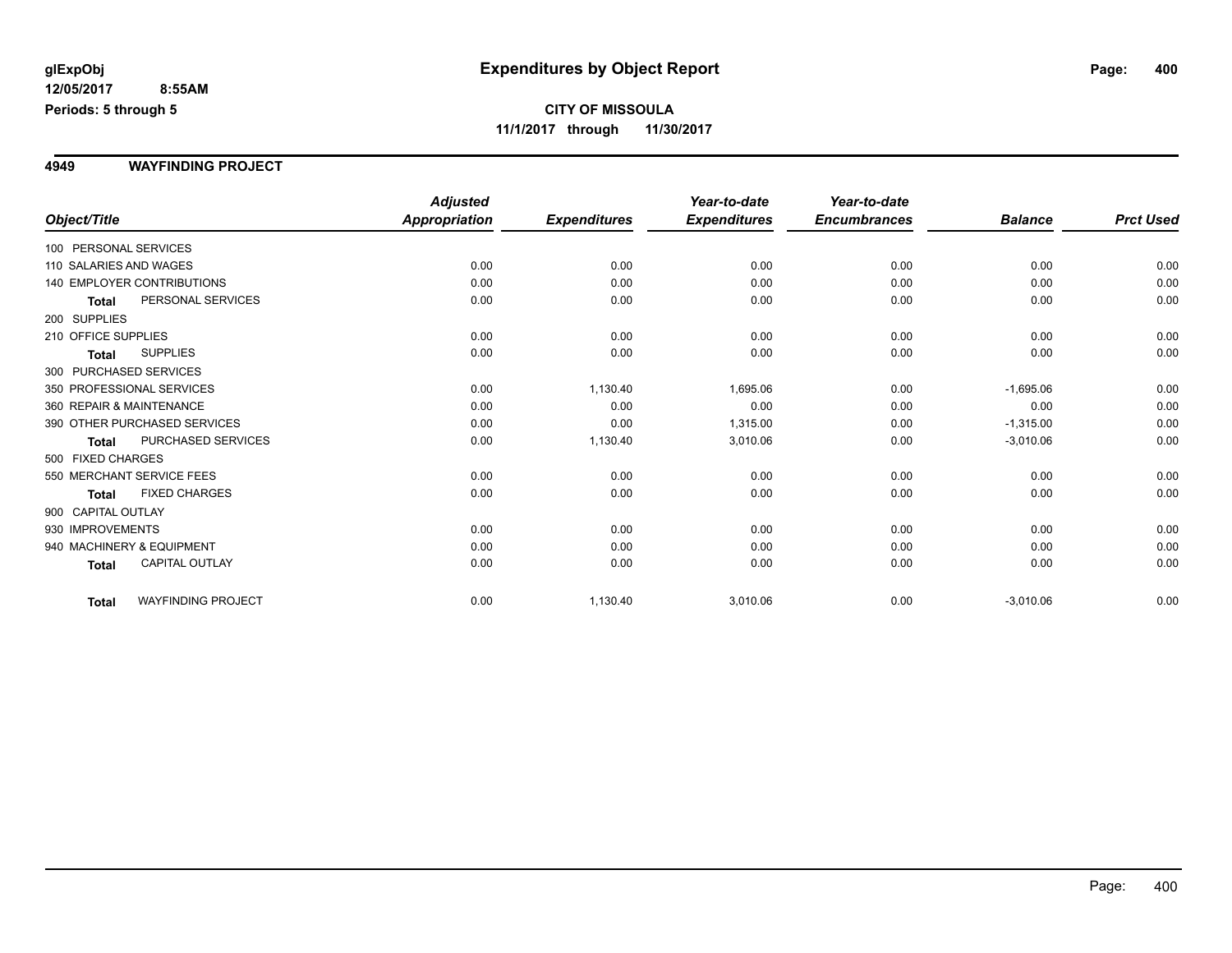#### **4990 ARRA ENHANCEMENTS**

**500 N HIGGINS STREETSCAPE**

| Object/Title                          | <b>Adjusted</b><br><b>Appropriation</b> | <b>Expenditures</b> | Year-to-date<br><b>Expenditures</b> | Year-to-date<br><b>Encumbrances</b> | <b>Balance</b> | <b>Prct Used</b> |
|---------------------------------------|-----------------------------------------|---------------------|-------------------------------------|-------------------------------------|----------------|------------------|
| 500 FIXED CHARGES                     |                                         |                     |                                     |                                     |                |                  |
| 550 MERCHANT SERVICE FEES             | 0.00                                    | 0.00                | 0.00                                | 0.00                                | 0.00           | 0.00             |
| <b>FIXED CHARGES</b><br><b>Total</b>  | 0.00                                    | 0.00                | 0.00                                | 0.00                                | 0.00           | 0.00             |
| 900 CAPITAL OUTLAY                    |                                         |                     |                                     |                                     |                |                  |
| 930 IMPROVEMENTS                      | 0.00                                    | 0.00                | 0.00                                | 0.00                                | 0.00           | 0.00             |
| <b>CAPITAL OUTLAY</b><br><b>Total</b> | 0.00                                    | 0.00                | 0.00                                | 0.00                                | 0.00           | 0.00             |
| N HIGGINS STREETSCAPE<br><b>Total</b> | 0.00                                    | 0.00                | 0.00                                | 0.00                                | 0.00           | 0.00             |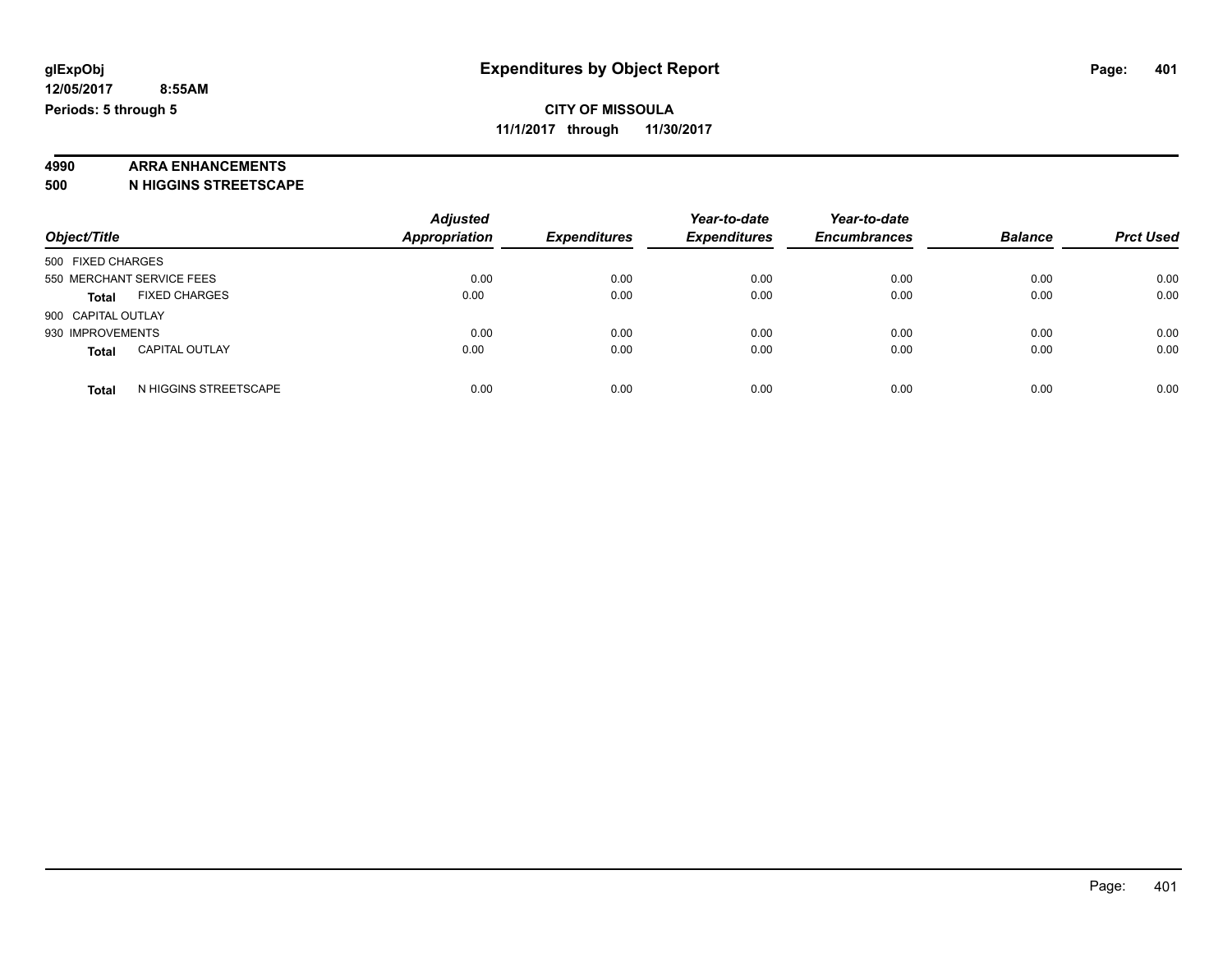**4990 ARRA ENHANCEMENTS 510 CURB RAMPS**

| Object/Title                          | <b>Adjusted</b><br><b>Appropriation</b> | <b>Expenditures</b> | Year-to-date<br><b>Expenditures</b> | Year-to-date<br><b>Encumbrances</b> | <b>Balance</b> | <b>Prct Used</b> |
|---------------------------------------|-----------------------------------------|---------------------|-------------------------------------|-------------------------------------|----------------|------------------|
| 500 FIXED CHARGES                     |                                         |                     |                                     |                                     |                |                  |
| 550 MERCHANT SERVICE FEES             | 0.00                                    | 0.00                | 0.00                                | 0.00                                | 0.00           | 0.00             |
| <b>FIXED CHARGES</b><br><b>Total</b>  | 0.00                                    | 0.00                | 0.00                                | 0.00                                | 0.00           | 0.00             |
| 900 CAPITAL OUTLAY                    |                                         |                     |                                     |                                     |                |                  |
| 930 IMPROVEMENTS                      | 0.00                                    | 0.00                | 0.00                                | 0.00                                | 0.00           | 0.00             |
| <b>CAPITAL OUTLAY</b><br><b>Total</b> | 0.00                                    | 0.00                | 0.00                                | 0.00                                | 0.00           | 0.00             |
| <b>CURB RAMPS</b><br><b>Total</b>     | 0.00                                    | 0.00                | 0.00                                | 0.00                                | 0.00           | 0.00             |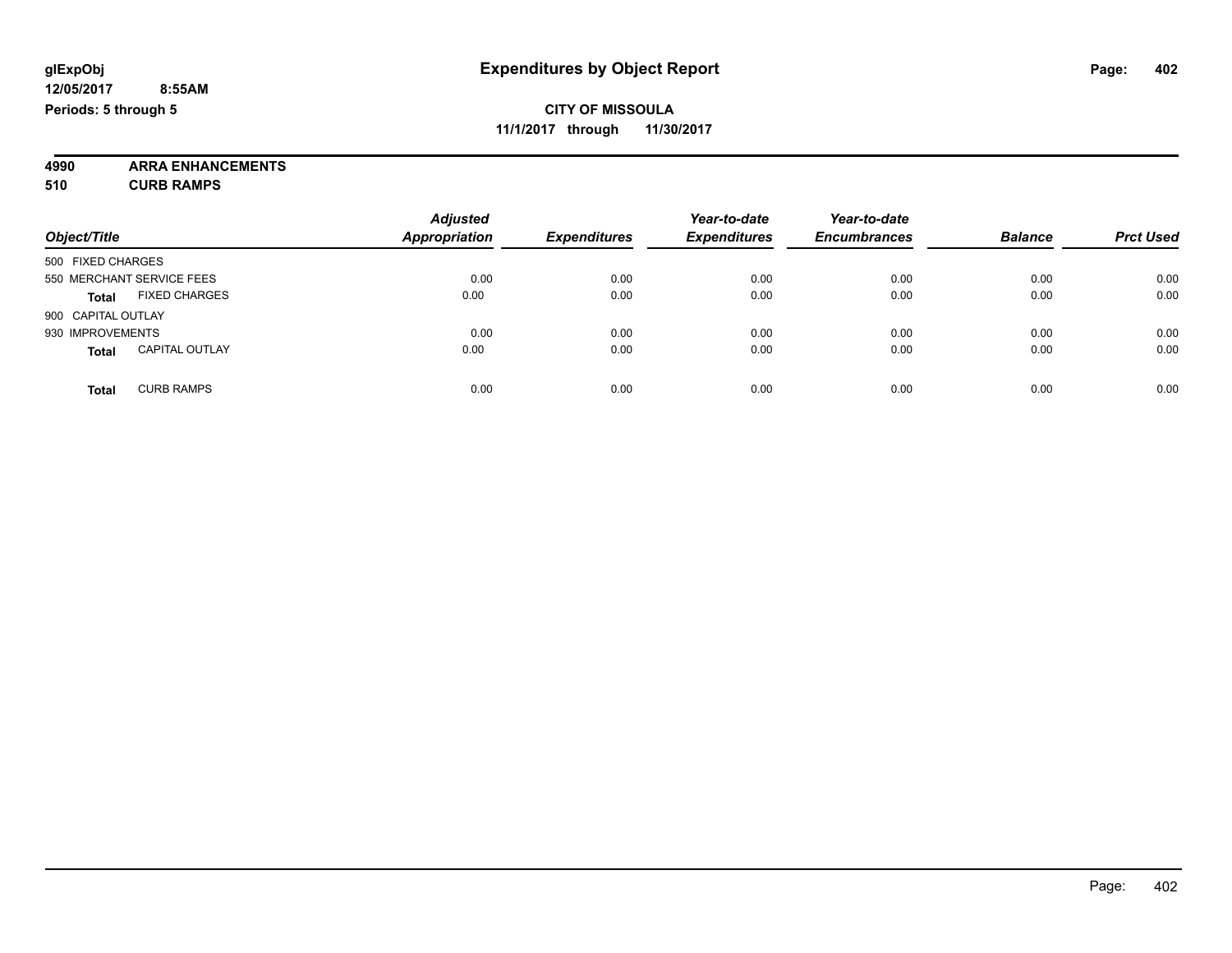**12/05/2017 8:55AM Periods: 5 through 5**

# **4990 ARRA ENHANCEMENTS**

**515 RSNAKE GATEWAY GREENOUGH DRIVE**

| Object/Title                          |                                | <b>Adjusted</b><br><b>Appropriation</b> | <b>Expenditures</b> | Year-to-date<br><b>Expenditures</b> | Year-to-date<br><b>Encumbrances</b> | <b>Balance</b> | <b>Prct Used</b> |
|---------------------------------------|--------------------------------|-----------------------------------------|---------------------|-------------------------------------|-------------------------------------|----------------|------------------|
| 500 FIXED CHARGES                     |                                |                                         |                     |                                     |                                     |                |                  |
| 550 MERCHANT SERVICE FEES             |                                | 0.00                                    | 0.00                | 0.00                                | 0.00                                | 0.00           | 0.00             |
| <b>FIXED CHARGES</b><br><b>Total</b>  |                                | 0.00                                    | 0.00                | 0.00                                | 0.00                                | 0.00           | 0.00             |
| 900 CAPITAL OUTLAY                    |                                |                                         |                     |                                     |                                     |                |                  |
| 930 IMPROVEMENTS                      |                                | 0.00                                    | 0.00                | 0.00                                | 0.00                                | 0.00           | 0.00             |
| <b>CAPITAL OUTLAY</b><br><b>Total</b> |                                | 0.00                                    | 0.00                | 0.00                                | 0.00                                | 0.00           | 0.00             |
| <b>Total</b>                          | RSNAKE GATEWAY GREENOUGH DRIVE | 0.00                                    | 0.00                | 0.00                                | 0.00                                | 0.00           | 0.00             |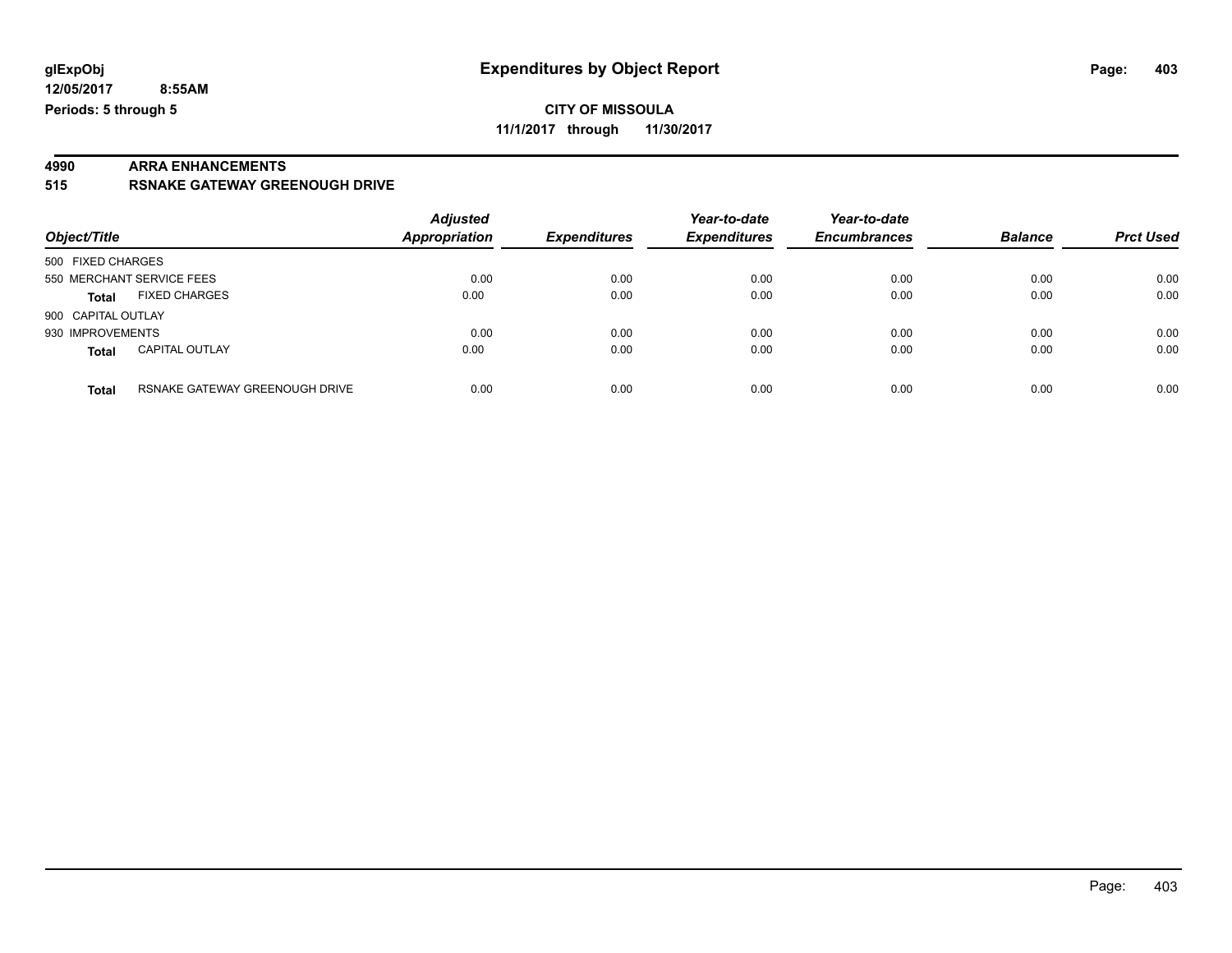#### **4990 ARRA ENHANCEMENTS**

| Object/Title       |                           | <b>Adjusted</b><br><b>Appropriation</b> | <b>Expenditures</b> | Year-to-date<br><b>Expenditures</b> | Year-to-date<br><b>Encumbrances</b> | <b>Balance</b> | <b>Prct Used</b> |
|--------------------|---------------------------|-----------------------------------------|---------------------|-------------------------------------|-------------------------------------|----------------|------------------|
|                    |                           |                                         |                     |                                     |                                     |                |                  |
| 500 FIXED CHARGES  |                           |                                         |                     |                                     |                                     |                |                  |
|                    | 550 MERCHANT SERVICE FEES | 0.00                                    | 0.00                | 0.00                                | 0.00                                | 0.00           | 0.00             |
| <b>Total</b>       | <b>FIXED CHARGES</b>      | 0.00                                    | 0.00                | 0.00                                | 0.00                                | 0.00           | 0.00             |
| 900 CAPITAL OUTLAY |                           |                                         |                     |                                     |                                     |                |                  |
| 930 IMPROVEMENTS   |                           | 0.00                                    | 0.00                | 0.00                                | 0.00                                | 0.00           | 0.00             |
| <b>Total</b>       | <b>CAPITAL OUTLAY</b>     | 0.00                                    | 0.00                | 0.00                                | 0.00                                | 0.00           | 0.00             |
| <b>Total</b>       | ARRA ENHANCEMENTS         | 0.00                                    | 0.00                | 0.00                                | 0.00                                | 0.00           | 0.00             |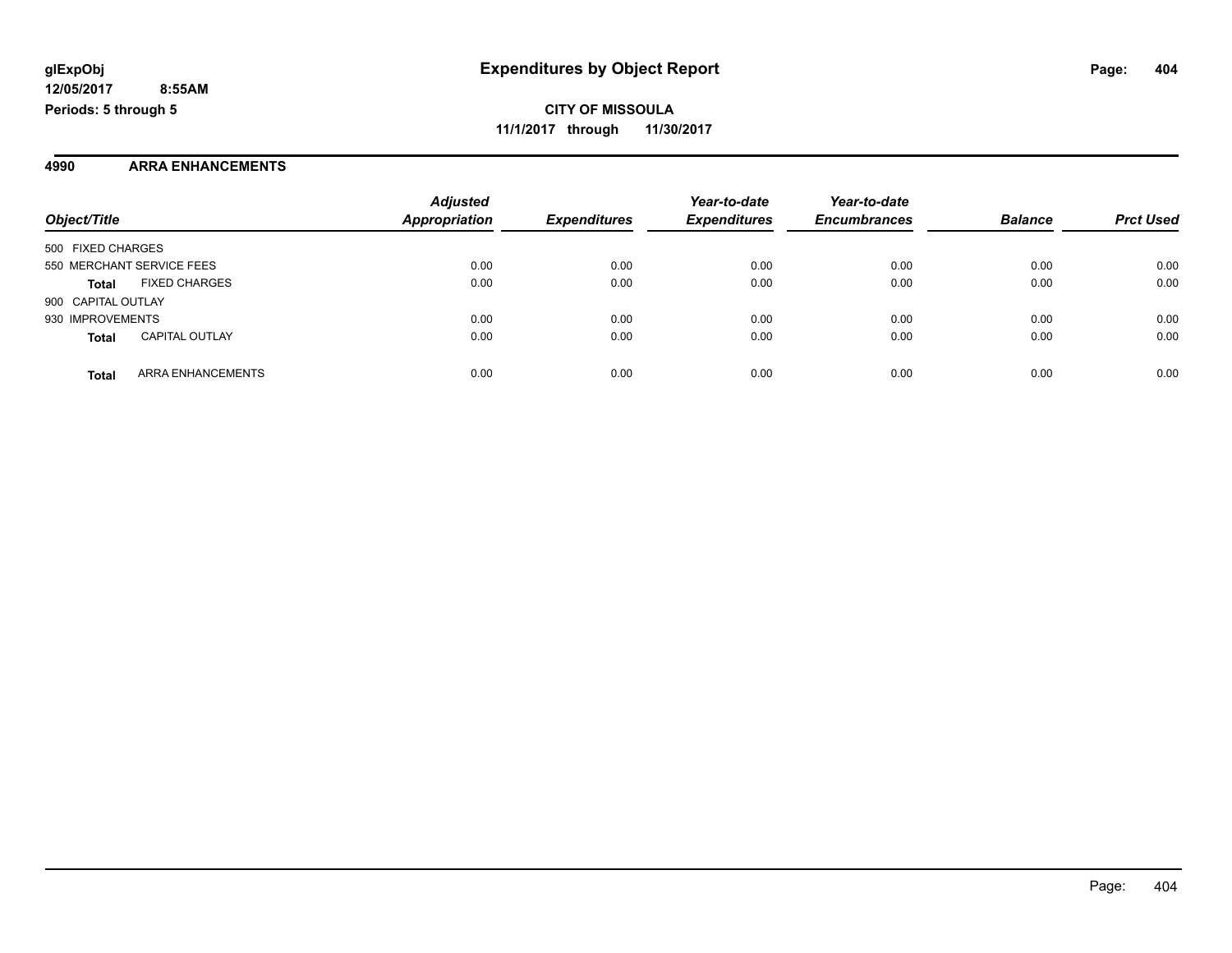### **4991 ARRA HB645**

**500 N HIGGINS STREETSCAPE**

| Object/Title                          | <b>Adjusted</b><br><b>Appropriation</b> | <b>Expenditures</b> | Year-to-date<br><b>Expenditures</b> | Year-to-date<br><b>Encumbrances</b> | <b>Balance</b> | <b>Prct Used</b> |
|---------------------------------------|-----------------------------------------|---------------------|-------------------------------------|-------------------------------------|----------------|------------------|
| 500 FIXED CHARGES                     |                                         |                     |                                     |                                     |                |                  |
| 550 MERCHANT SERVICE FEES             | 0.00                                    | 0.00                | 0.00                                | 0.00                                | 0.00           | 0.00             |
| <b>FIXED CHARGES</b><br><b>Total</b>  | 0.00                                    | 0.00                | 0.00                                | 0.00                                | 0.00           | 0.00             |
| 900 CAPITAL OUTLAY                    |                                         |                     |                                     |                                     |                |                  |
| 930 IMPROVEMENTS                      | 0.00                                    | 0.00                | 0.00                                | 0.00                                | 0.00           | 0.00             |
| <b>CAPITAL OUTLAY</b><br><b>Total</b> | 0.00                                    | 0.00                | 0.00                                | 0.00                                | 0.00           | 0.00             |
| N HIGGINS STREETSCAPE<br><b>Total</b> | 0.00                                    | 0.00                | 0.00                                | 0.00                                | 0.00           | 0.00             |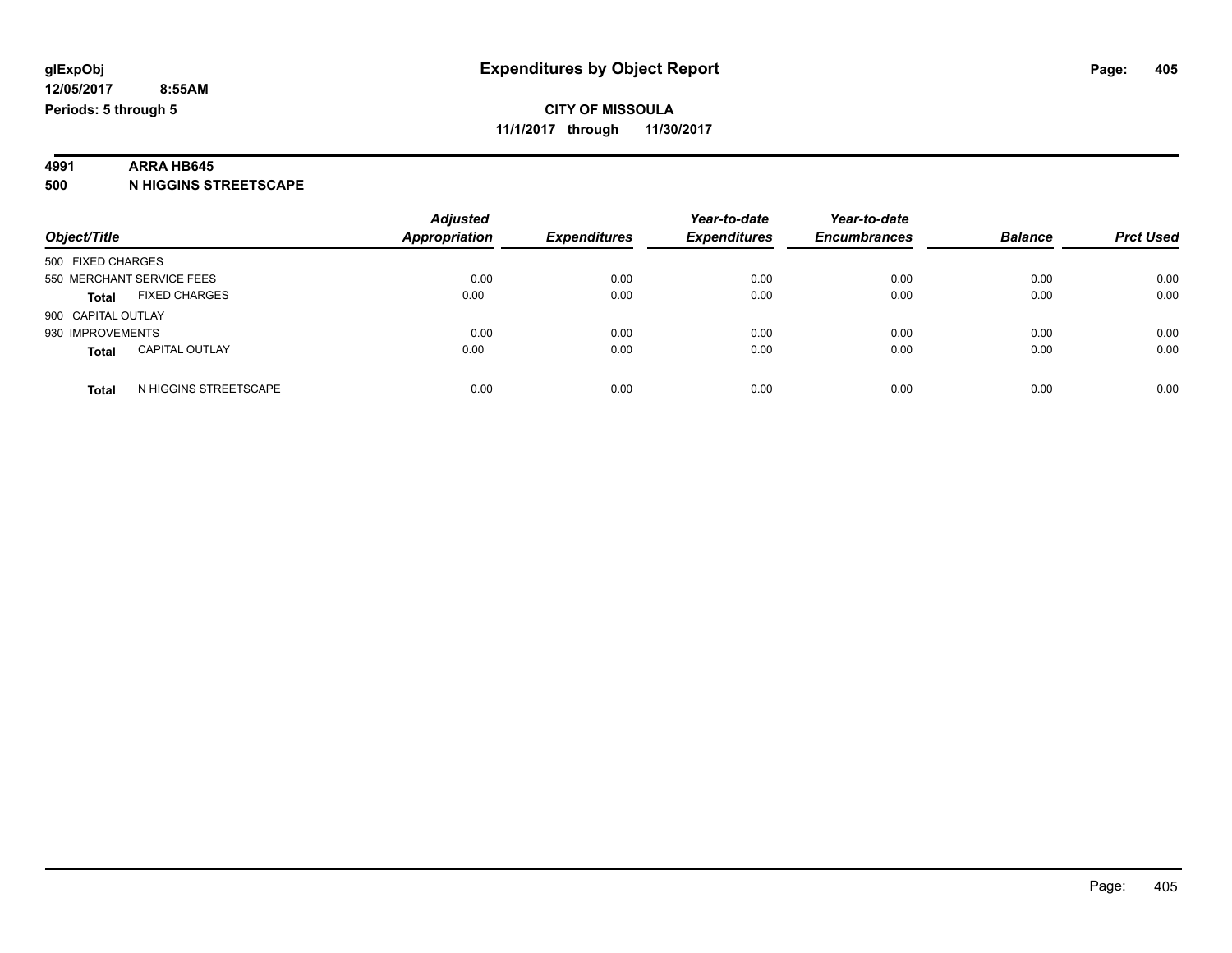### **4991 ARRA HB645**

**520 N HIGGINS PAVING**

|                                       | <b>Adjusted</b>      |                     | Year-to-date        | Year-to-date        |                |                  |
|---------------------------------------|----------------------|---------------------|---------------------|---------------------|----------------|------------------|
| Object/Title                          | <b>Appropriation</b> | <b>Expenditures</b> | <b>Expenditures</b> | <b>Encumbrances</b> | <b>Balance</b> | <b>Prct Used</b> |
| 500 FIXED CHARGES                     |                      |                     |                     |                     |                |                  |
| 550 MERCHANT SERVICE FEES             | 0.00                 | 0.00                | 0.00                | 0.00                | 0.00           | 0.00             |
| <b>FIXED CHARGES</b><br><b>Total</b>  | 0.00                 | 0.00                | 0.00                | 0.00                | 0.00           | 0.00             |
| 900 CAPITAL OUTLAY                    |                      |                     |                     |                     |                |                  |
| 930 IMPROVEMENTS                      | 0.00                 | 0.00                | 0.00                | 0.00                | 0.00           | 0.00             |
| <b>CAPITAL OUTLAY</b><br><b>Total</b> | 0.00                 | 0.00                | 0.00                | 0.00                | 0.00           | 0.00             |
| N HIGGINS PAVING<br><b>Total</b>      | 0.00                 | 0.00                | 0.00                | 0.00                | 0.00           | 0.00             |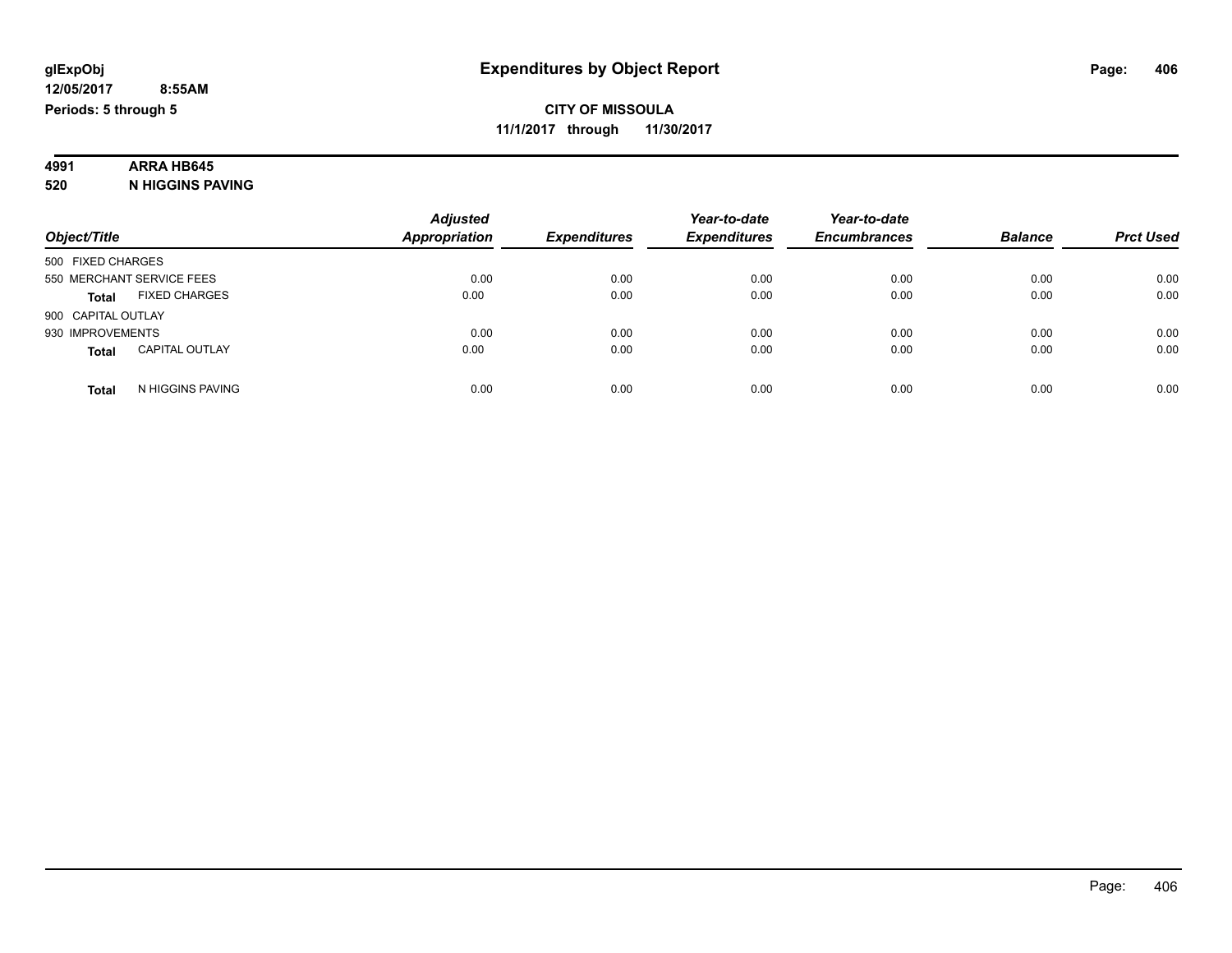**12/05/2017 8:55AM Periods: 5 through 5**

#### **CITY OF MISSOULA 11/1/2017 through 11/30/2017**

**4991 ARRA HB645 525 BROOKS ST CURB & SW IMPROVEMENTS**

| Object/Title                             | <b>Adjusted</b><br>Appropriation | <b>Expenditures</b> | Year-to-date<br><b>Expenditures</b> | Year-to-date<br><b>Encumbrances</b> | <b>Balance</b> | <b>Prct Used</b> |
|------------------------------------------|----------------------------------|---------------------|-------------------------------------|-------------------------------------|----------------|------------------|
| 500 FIXED CHARGES                        |                                  |                     |                                     |                                     |                |                  |
| 550 MERCHANT SERVICE FEES                | 0.00                             | 0.00                | 0.00                                | 0.00                                | 0.00           | 0.00             |
| <b>FIXED CHARGES</b><br><b>Total</b>     | 0.00                             | 0.00                | 0.00                                | 0.00                                | 0.00           | 0.00             |
| 900 CAPITAL OUTLAY                       |                                  |                     |                                     |                                     |                |                  |
| 930 IMPROVEMENTS                         | 0.00                             | 0.00                | 0.00                                | 0.00                                | 0.00           | 0.00             |
| <b>CAPITAL OUTLAY</b><br><b>Total</b>    | 0.00                             | 0.00                | 0.00                                | 0.00                                | 0.00           | 0.00             |
| BROOKS ST CURB & SW IMPROVEMENT<br>Total | 0.00                             | 0.00                | 0.00                                | 0.00                                | 0.00           | 0.00             |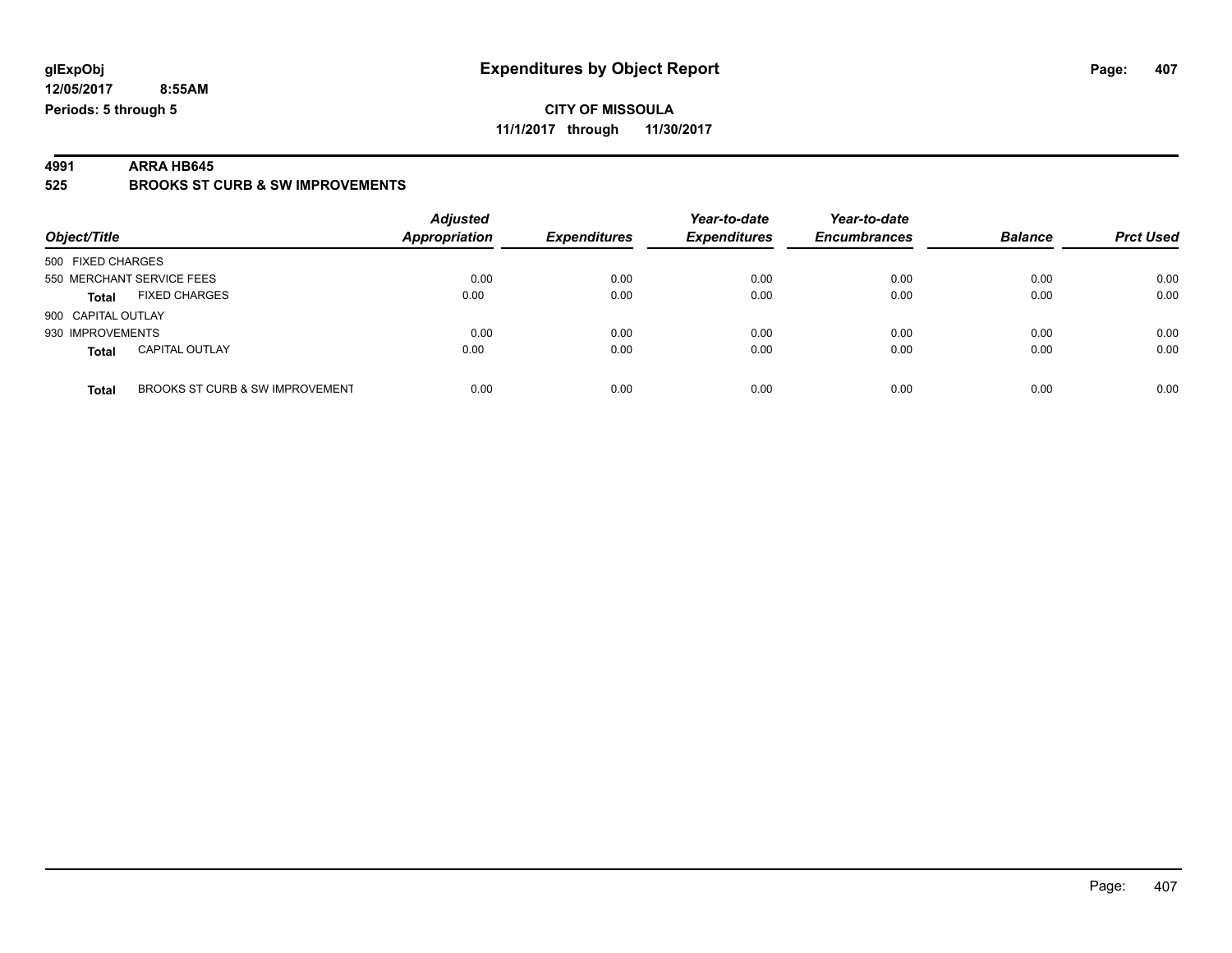| 4991 | <b>ARRA HB645</b> |  |
|------|-------------------|--|
| 530  | <b>CURB RAMPS</b> |  |

|                       |                            | <b>Adjusted</b> |                     | Year-to-date        | Year-to-date        |                |                  |
|-----------------------|----------------------------|-----------------|---------------------|---------------------|---------------------|----------------|------------------|
| Object/Title          |                            | Appropriation   | <b>Expenditures</b> | <b>Expenditures</b> | <b>Encumbrances</b> | <b>Balance</b> | <b>Prct Used</b> |
| 100 PERSONAL SERVICES |                            |                 |                     |                     |                     |                |                  |
|                       | 140 EMPLOYER CONTRIBUTIONS | 0.00            | 0.00                | 0.00                | 0.00                | 0.00           | 0.00             |
| <b>Total</b>          | PERSONAL SERVICES          | 0.00            | 0.00                | 0.00                | 0.00                | 0.00           | 0.00             |
| 500 FIXED CHARGES     |                            |                 |                     |                     |                     |                |                  |
|                       | 550 MERCHANT SERVICE FEES  | 0.00            | 0.00                | 0.00                | 0.00                | 0.00           | 0.00             |
| <b>Total</b>          | <b>FIXED CHARGES</b>       | 0.00            | 0.00                | 0.00                | 0.00                | 0.00           | 0.00             |
| 900 CAPITAL OUTLAY    |                            |                 |                     |                     |                     |                |                  |
| 930 IMPROVEMENTS      |                            | 0.00            | 0.00                | 0.00                | 0.00                | 0.00           | 0.00             |
| <b>Total</b>          | <b>CAPITAL OUTLAY</b>      | 0.00            | 0.00                | 0.00                | 0.00                | 0.00           | 0.00             |
|                       |                            |                 |                     |                     |                     |                |                  |
| <b>Total</b>          | <b>CURB RAMPS</b>          | 0.00            | 0.00                | 0.00                | 0.00                | 0.00           | 0.00             |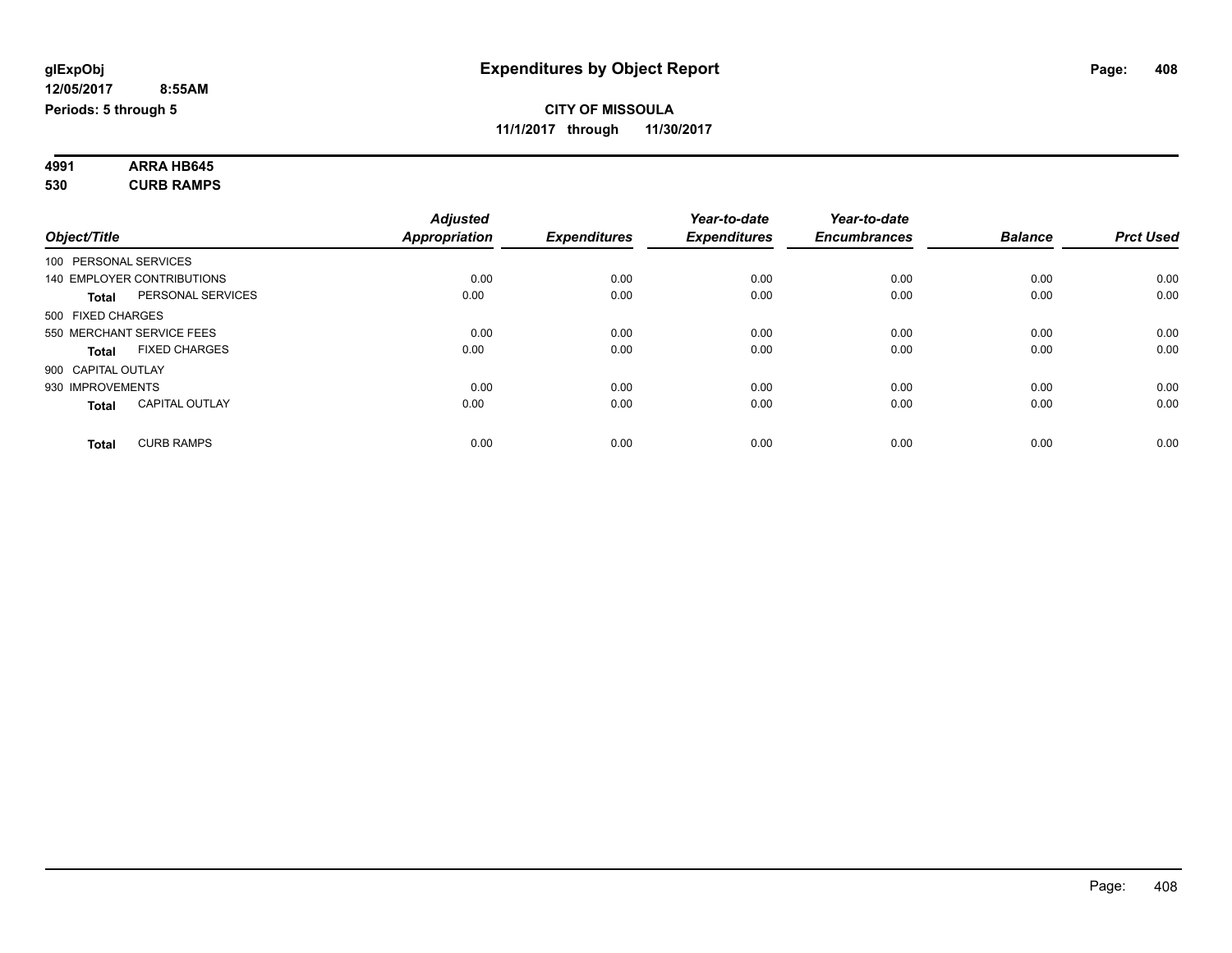# **4991 ARRA HB645**

**535 PARKS PLAYGROUND INSTALLS**

|                                       |                           | <b>Adjusted</b> |                     | Year-to-date        | Year-to-date        |                |                  |
|---------------------------------------|---------------------------|-----------------|---------------------|---------------------|---------------------|----------------|------------------|
| Object/Title                          |                           | Appropriation   | <b>Expenditures</b> | <b>Expenditures</b> | <b>Encumbrances</b> | <b>Balance</b> | <b>Prct Used</b> |
| 100 PERSONAL SERVICES                 |                           |                 |                     |                     |                     |                |                  |
| 110 SALARIES AND WAGES                |                           | 0.00            | 0.00                | 0.00                | 0.00                | 0.00           | 0.00             |
| 120 OVERTIME                          |                           | 0.00            | 0.00                | 0.00                | 0.00                | 0.00           | 0.00             |
| <b>140 EMPLOYER CONTRIBUTIONS</b>     |                           | 0.00            | 0.00                | 0.00                | 0.00                | 0.00           | 0.00             |
| PERSONAL SERVICES<br><b>Total</b>     |                           | 0.00            | 0.00                | 0.00                | 0.00                | 0.00           | 0.00             |
| 500 FIXED CHARGES                     |                           |                 |                     |                     |                     |                |                  |
| 550 MERCHANT SERVICE FEES             |                           | 0.00            | 0.00                | 0.00                | 0.00                | 0.00           | 0.00             |
| <b>FIXED CHARGES</b><br><b>Total</b>  |                           | 0.00            | 0.00                | 0.00                | 0.00                | 0.00           | 0.00             |
| 900 CAPITAL OUTLAY                    |                           |                 |                     |                     |                     |                |                  |
| 930 IMPROVEMENTS                      |                           | 0.00            | 0.00                | 0.00                | 0.00                | 0.00           | 0.00             |
| <b>CAPITAL OUTLAY</b><br><b>Total</b> |                           | 0.00            | 0.00                | 0.00                | 0.00                | 0.00           | 0.00             |
| <b>Total</b>                          | PARKS PLAYGROUND INSTALLS | 0.00            | 0.00                | 0.00                | 0.00                | 0.00           | 0.00             |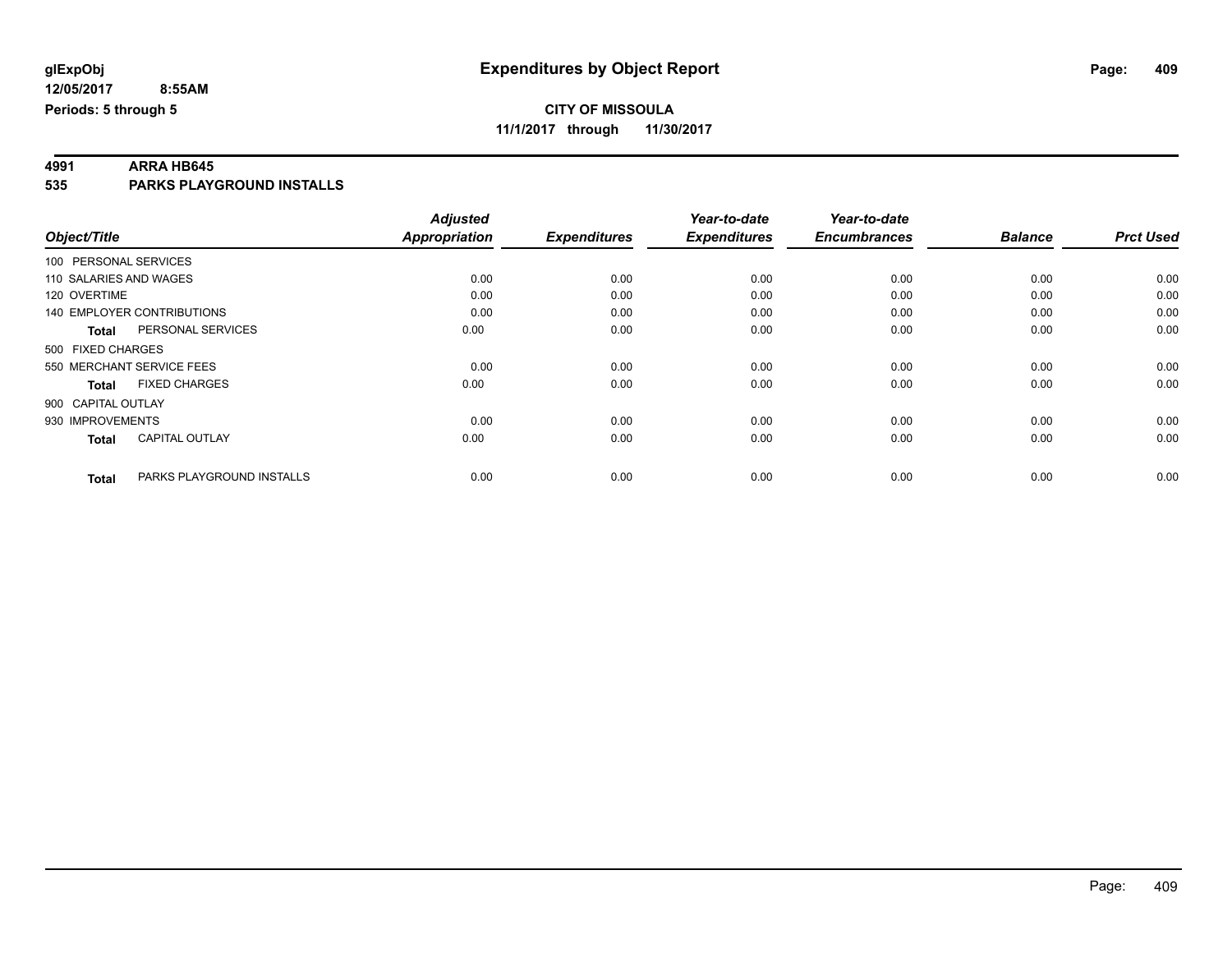# **4991 ARRA HB645**

**540 GREENOUGH PARK BRIDGE**

|                       |                              | <b>Adjusted</b>      |                     | Year-to-date        | Year-to-date        |                |                  |
|-----------------------|------------------------------|----------------------|---------------------|---------------------|---------------------|----------------|------------------|
| Object/Title          |                              | <b>Appropriation</b> | <b>Expenditures</b> | <b>Expenditures</b> | <b>Encumbrances</b> | <b>Balance</b> | <b>Prct Used</b> |
| 100 PERSONAL SERVICES |                              |                      |                     |                     |                     |                |                  |
| 120 OVERTIME          |                              | 0.00                 | 0.00                | 0.00                | 0.00                | 0.00           | 0.00             |
|                       | 140 EMPLOYER CONTRIBUTIONS   | 0.00                 | 0.00                | 0.00                | 0.00                | 0.00           | 0.00             |
| <b>Total</b>          | PERSONAL SERVICES            | 0.00                 | 0.00                | 0.00                | 0.00                | 0.00           | 0.00             |
| 500 FIXED CHARGES     |                              |                      |                     |                     |                     |                |                  |
|                       | 550 MERCHANT SERVICE FEES    | 0.00                 | 0.00                | 0.00                | 0.00                | 0.00           | 0.00             |
| <b>Total</b>          | <b>FIXED CHARGES</b>         | 0.00                 | 0.00                | 0.00                | 0.00                | 0.00           | 0.00             |
| 900 CAPITAL OUTLAY    |                              |                      |                     |                     |                     |                |                  |
| 930 IMPROVEMENTS      |                              | 0.00                 | 0.00                | 0.00                | 0.00                | 0.00           | 0.00             |
| <b>Total</b>          | <b>CAPITAL OUTLAY</b>        | 0.00                 | 0.00                | 0.00                | 0.00                | 0.00           | 0.00             |
|                       |                              |                      |                     |                     |                     |                |                  |
| <b>Total</b>          | <b>GREENOUGH PARK BRIDGE</b> | 0.00                 | 0.00                | 0.00                | 0.00                | 0.00           | 0.00             |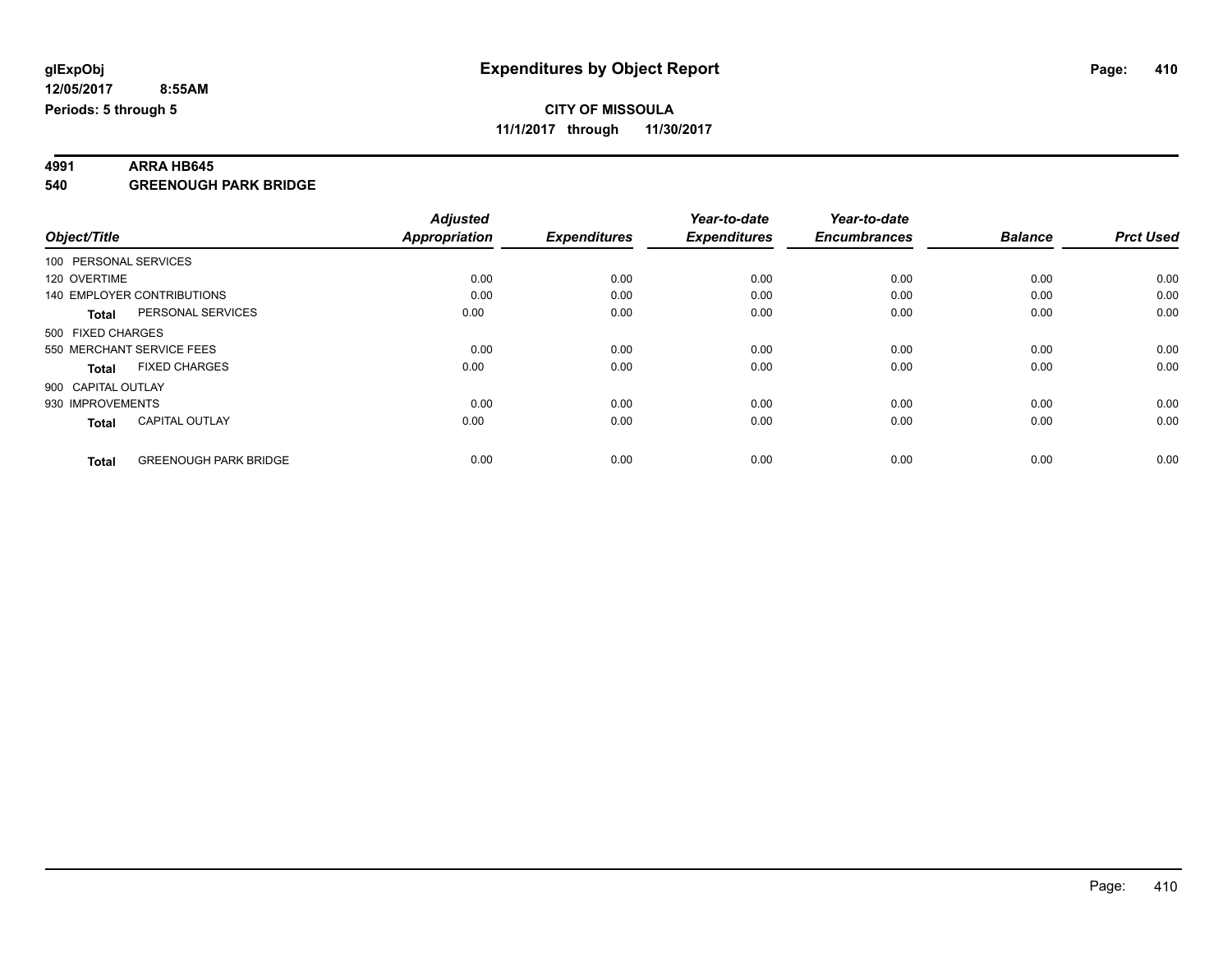**4991 ARRA HB645**

|                                       | <b>Adjusted</b>      |                     | Year-to-date        | Year-to-date        |                |                  |
|---------------------------------------|----------------------|---------------------|---------------------|---------------------|----------------|------------------|
| Object/Title                          | <b>Appropriation</b> | <b>Expenditures</b> | <b>Expenditures</b> | <b>Encumbrances</b> | <b>Balance</b> | <b>Prct Used</b> |
| 100 PERSONAL SERVICES                 |                      |                     |                     |                     |                |                  |
| 110 SALARIES AND WAGES                | 0.00                 | 0.00                | 0.00                | 0.00                | 0.00           | 0.00             |
| 120 OVERTIME                          | 0.00                 | 0.00                | 0.00                | 0.00                | 0.00           | 0.00             |
| <b>140 EMPLOYER CONTRIBUTIONS</b>     | 0.00                 | 0.00                | 0.00                | 0.00                | 0.00           | 0.00             |
| PERSONAL SERVICES<br><b>Total</b>     | 0.00                 | 0.00                | 0.00                | 0.00                | 0.00           | 0.00             |
| 500 FIXED CHARGES                     |                      |                     |                     |                     |                |                  |
| 550 MERCHANT SERVICE FEES             | 0.00                 | 0.00                | 0.00                | 0.00                | 0.00           | 0.00             |
| <b>FIXED CHARGES</b><br><b>Total</b>  | 0.00                 | 0.00                | 0.00                | 0.00                | 0.00           | 0.00             |
| 900 CAPITAL OUTLAY                    |                      |                     |                     |                     |                |                  |
| 930 IMPROVEMENTS                      | 0.00                 | 0.00                | 0.00                | 0.00                | 0.00           | 0.00             |
| <b>CAPITAL OUTLAY</b><br><b>Total</b> | 0.00                 | 0.00                | 0.00                | 0.00                | 0.00           | 0.00             |
| ARRA HB645<br><b>Total</b>            | 0.00                 | 0.00                | 0.00                | 0.00                | 0.00           | 0.00             |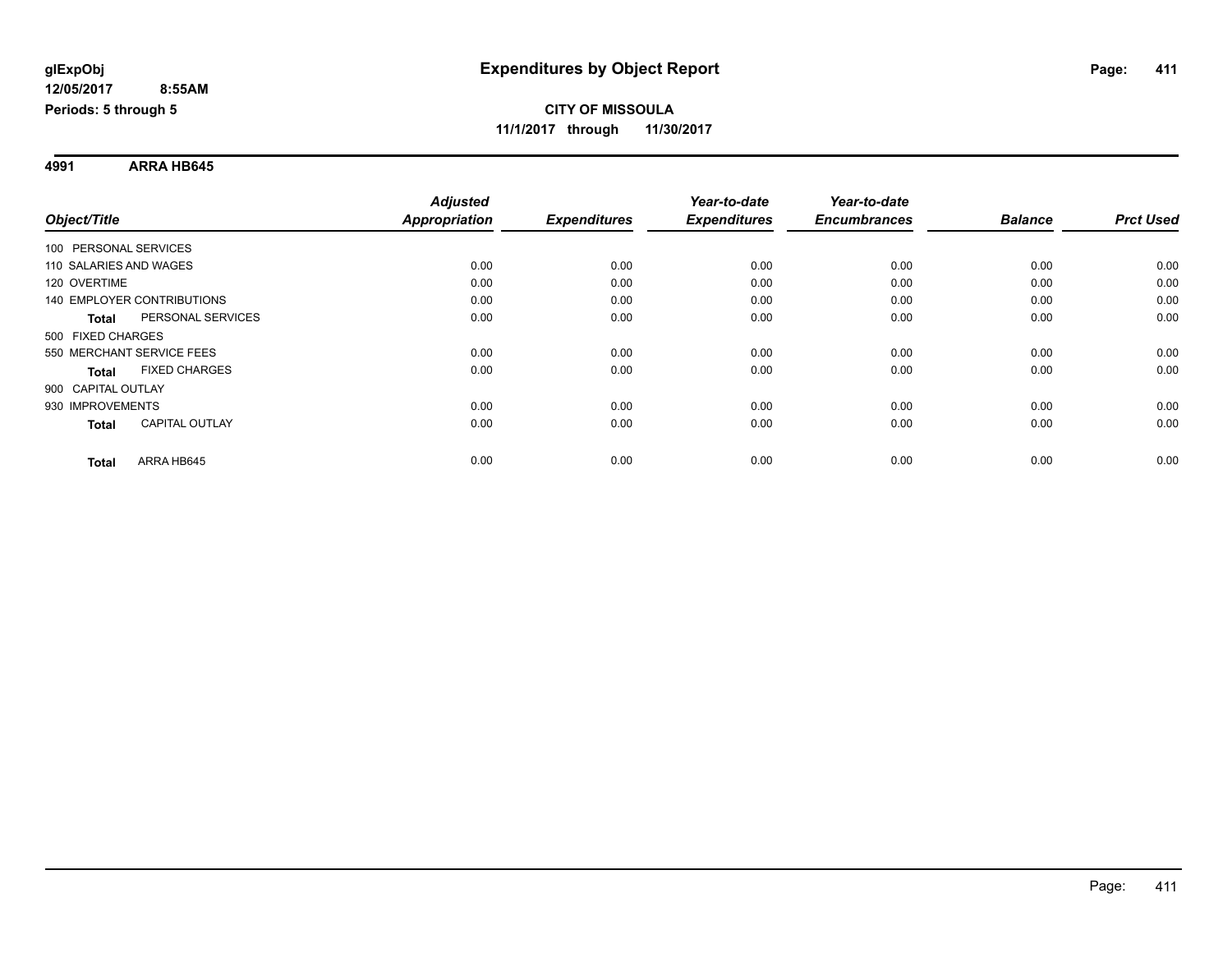**4992 WFL MILLER CREEK ROAD 390 NON-DEPARTMENTAL**

| Object/Title                          | <b>Adjusted</b><br><b>Appropriation</b> | <b>Expenditures</b> | Year-to-date<br><b>Expenditures</b> | Year-to-date<br><b>Encumbrances</b> | <b>Balance</b> | <b>Prct Used</b> |
|---------------------------------------|-----------------------------------------|---------------------|-------------------------------------|-------------------------------------|----------------|------------------|
| 500 FIXED CHARGES                     |                                         |                     |                                     |                                     |                |                  |
| 550 MERCHANT SERVICE FEES             | 0.00                                    | 0.00                | 0.00                                | 0.00                                | 0.00           | 0.00             |
| <b>FIXED CHARGES</b><br><b>Total</b>  | 0.00                                    | 0.00                | 0.00                                | 0.00                                | 0.00           | 0.00             |
| 900 CAPITAL OUTLAY                    |                                         |                     |                                     |                                     |                |                  |
| 930 IMPROVEMENTS                      | 0.00                                    | 0.00                | 0.00                                | 0.00                                | 0.00           | 0.00             |
| <b>CAPITAL OUTLAY</b><br><b>Total</b> | 0.00                                    | 0.00                | 0.00                                | 0.00                                | 0.00           | 0.00             |
| NON-DEPARTMENTAL<br>Total             | 0.00                                    | 0.00                | 0.00                                | 0.00                                | 0.00           | 0.00             |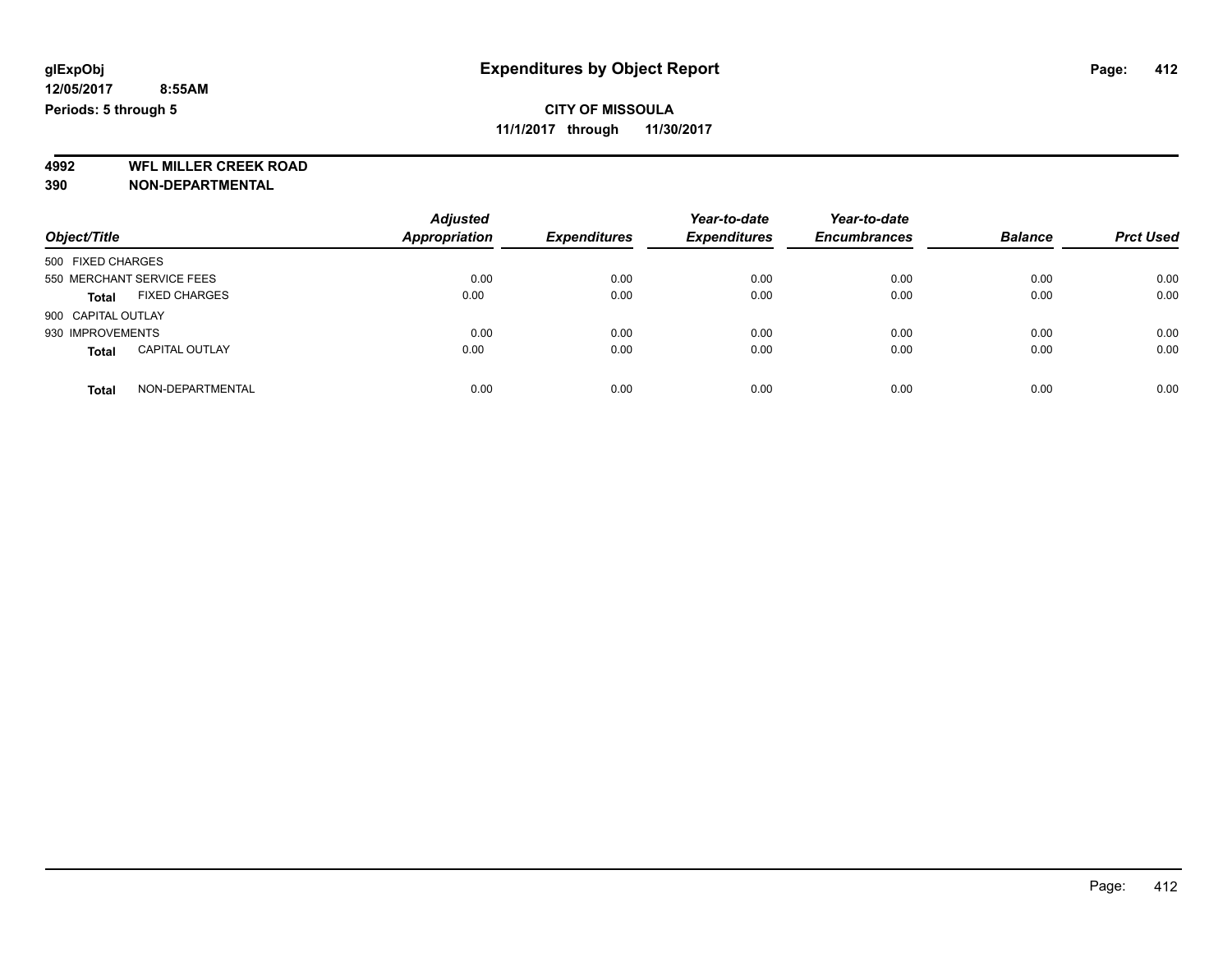**12/05/2017 8:55AM Periods: 5 through 5**

**CITY OF MISSOULA 11/1/2017 through 11/30/2017**

#### **4992 WFL MILLER CREEK ROAD**

|                           |                       | <b>Adjusted</b>      |                     | Year-to-date        | Year-to-date        |                |                  |
|---------------------------|-----------------------|----------------------|---------------------|---------------------|---------------------|----------------|------------------|
| Object/Title              |                       | <b>Appropriation</b> | <b>Expenditures</b> | <b>Expenditures</b> | <b>Encumbrances</b> | <b>Balance</b> | <b>Prct Used</b> |
| 500 FIXED CHARGES         |                       |                      |                     |                     |                     |                |                  |
| 550 MERCHANT SERVICE FEES |                       | 0.00                 | 0.00                | 0.00                | 0.00                | 0.00           | 0.00             |
| <b>Total</b>              | <b>FIXED CHARGES</b>  | 0.00                 | 0.00                | 0.00                | 0.00                | 0.00           | 0.00             |
| 900 CAPITAL OUTLAY        |                       |                      |                     |                     |                     |                |                  |
| 930 IMPROVEMENTS          |                       | 0.00                 | 0.00                | 0.00                | 0.00                | 0.00           | 0.00             |
| <b>Total</b>              | <b>CAPITAL OUTLAY</b> | 0.00                 | 0.00                | 0.00                | 0.00                | 0.00           | 0.00             |
| <b>Total</b>              | WFL MILLER CREEK ROAD | 0.00                 | 0.00                | 0.00                | 0.00                | 0.00           | 0.00             |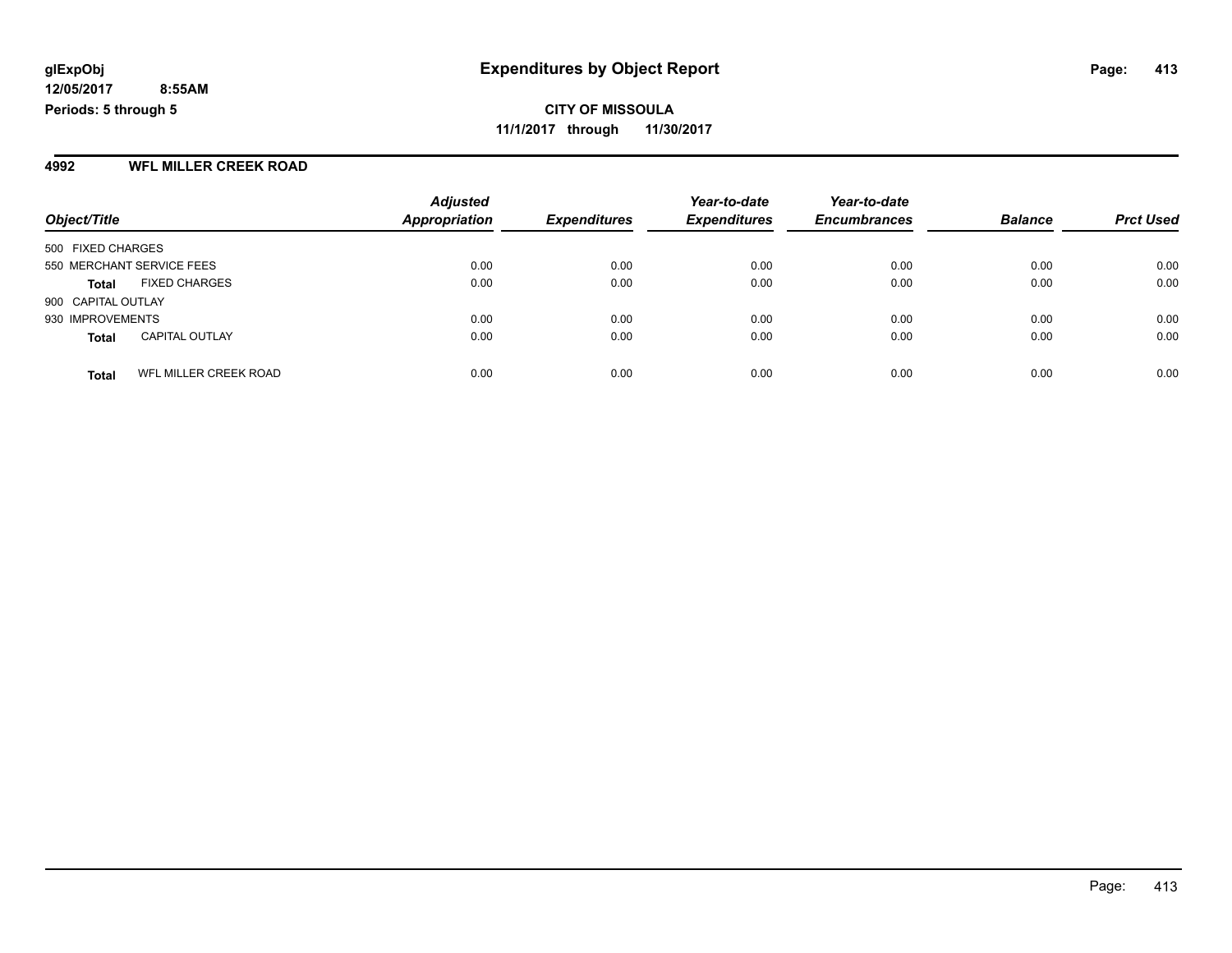### **CITY OF MISSOULA**

**11/1/2017 through 11/30/2017**

# **4993 WESTERN FEDERAL LANDS**

**280 PUBLIC WORKS OPERATIONS**

|                        |                                   | <b>Adjusted</b>      |                     | Year-to-date        | Year-to-date        |                |                  |
|------------------------|-----------------------------------|----------------------|---------------------|---------------------|---------------------|----------------|------------------|
| Object/Title           |                                   | <b>Appropriation</b> | <b>Expenditures</b> | <b>Expenditures</b> | <b>Encumbrances</b> | <b>Balance</b> | <b>Prct Used</b> |
| 100 PERSONAL SERVICES  |                                   |                      |                     |                     |                     |                |                  |
| 110 SALARIES AND WAGES |                                   | 0.00                 | 0.00                | 0.00                | 0.00                | 0.00           | 0.00             |
|                        | <b>140 EMPLOYER CONTRIBUTIONS</b> | 0.00                 | 0.00                | 0.00                | 0.00                | 0.00           | 0.00             |
| <b>Total</b>           | PERSONAL SERVICES                 | 0.00                 | 0.00                | 0.00                | 0.00                | 0.00           | 0.00             |
| 300 PURCHASED SERVICES |                                   |                      |                     |                     |                     |                |                  |
|                        | 350 PROFESSIONAL SERVICES         | 0.00                 | 0.00                | 0.00                | 0.00                | 0.00           | 0.00             |
| Total                  | PURCHASED SERVICES                | 0.00                 | 0.00                | 0.00                | 0.00                | 0.00           | 0.00             |
| 500 FIXED CHARGES      |                                   |                      |                     |                     |                     |                |                  |
|                        | 550 MERCHANT SERVICE FEES         | 0.00                 | 0.00                | 0.00                | 0.00                | 0.00           | 0.00             |
| <b>Total</b>           | <b>FIXED CHARGES</b>              | 0.00                 | 0.00                | 0.00                | 0.00                | 0.00           | 0.00             |
| 900 CAPITAL OUTLAY     |                                   |                      |                     |                     |                     |                |                  |
| 930 IMPROVEMENTS       |                                   | 0.00                 | 0.00                | 0.00                | 0.00                | 0.00           | 0.00             |
| <b>Total</b>           | <b>CAPITAL OUTLAY</b>             | 0.00                 | 0.00                | 0.00                | 0.00                | 0.00           | 0.00             |
| <b>Total</b>           | PUBLIC WORKS OPERATIONS           | 0.00                 | 0.00                | 0.00                | 0.00                | 0.00           | 0.00             |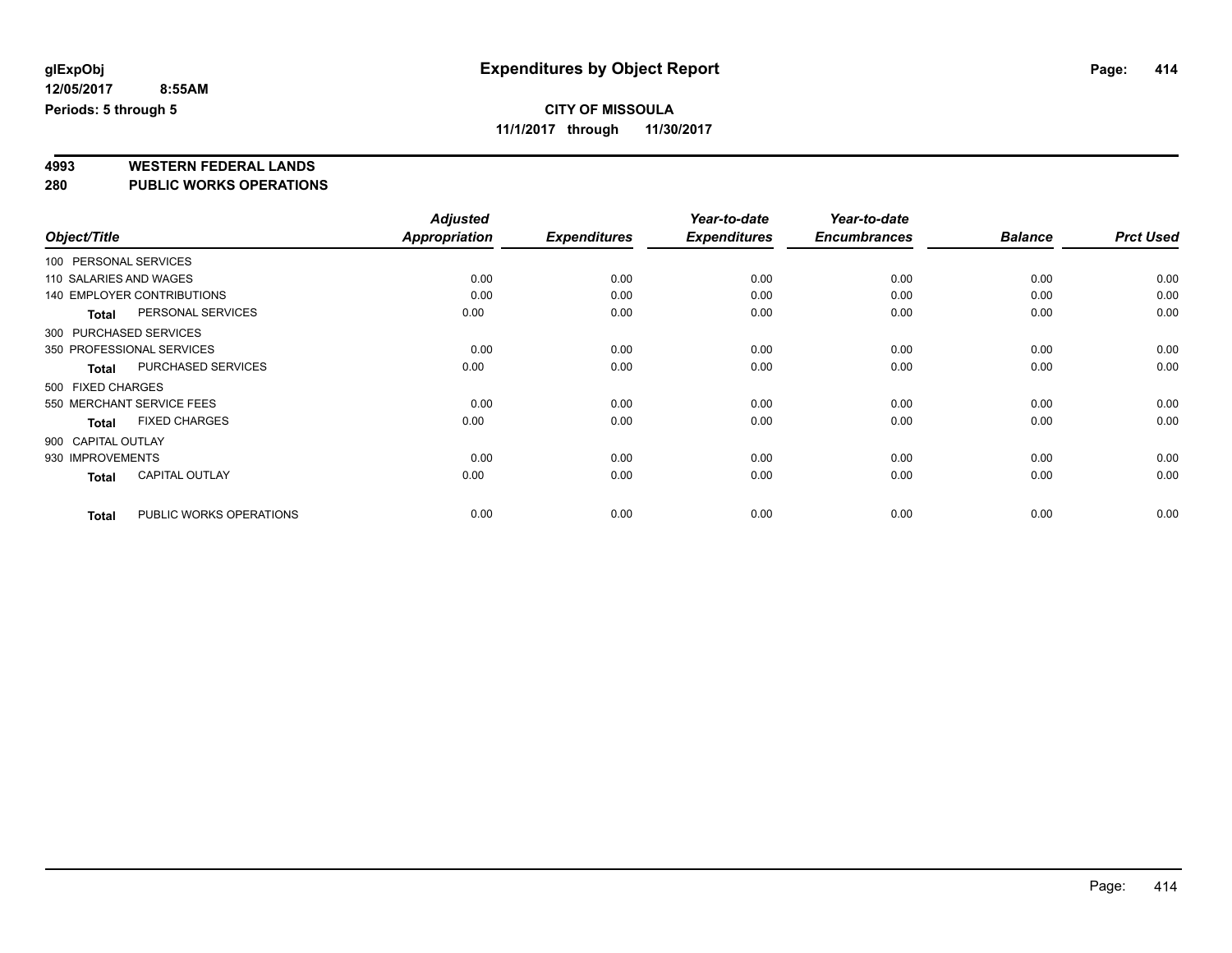#### **4993 WESTERN FEDERAL LANDS**

|                        |                              | <b>Adjusted</b>      |                     | Year-to-date        | Year-to-date        |                |                  |
|------------------------|------------------------------|----------------------|---------------------|---------------------|---------------------|----------------|------------------|
| Object/Title           |                              | <b>Appropriation</b> | <b>Expenditures</b> | <b>Expenditures</b> | <b>Encumbrances</b> | <b>Balance</b> | <b>Prct Used</b> |
| 100 PERSONAL SERVICES  |                              |                      |                     |                     |                     |                |                  |
| 110 SALARIES AND WAGES |                              | 0.00                 | 0.00                | 0.00                | 0.00                | 0.00           | 0.00             |
|                        | 140 EMPLOYER CONTRIBUTIONS   | 0.00                 | 0.00                | 0.00                | 0.00                | 0.00           | 0.00             |
| <b>Total</b>           | PERSONAL SERVICES            | 0.00                 | 0.00                | 0.00                | 0.00                | 0.00           | 0.00             |
|                        | 300 PURCHASED SERVICES       |                      |                     |                     |                     |                |                  |
|                        | 350 PROFESSIONAL SERVICES    | 0.00                 | 0.00                | 0.00                | 0.00                | 0.00           | 0.00             |
| <b>Total</b>           | PURCHASED SERVICES           | 0.00                 | 0.00                | 0.00                | 0.00                | 0.00           | 0.00             |
| 500 FIXED CHARGES      |                              |                      |                     |                     |                     |                |                  |
|                        | 550 MERCHANT SERVICE FEES    | 0.00                 | 0.00                | 0.00                | 0.00                | 0.00           | 0.00             |
| <b>Total</b>           | <b>FIXED CHARGES</b>         | 0.00                 | 0.00                | 0.00                | 0.00                | 0.00           | 0.00             |
| 900 CAPITAL OUTLAY     |                              |                      |                     |                     |                     |                |                  |
| 930 IMPROVEMENTS       |                              | 0.00                 | 0.00                | 0.00                | 0.00                | 0.00           | 0.00             |
| Total                  | <b>CAPITAL OUTLAY</b>        | 0.00                 | 0.00                | 0.00                | 0.00                | 0.00           | 0.00             |
| <b>Total</b>           | <b>WESTERN FEDERAL LANDS</b> | 0.00                 | 0.00                | 0.00                | 0.00                | 0.00           | 0.00             |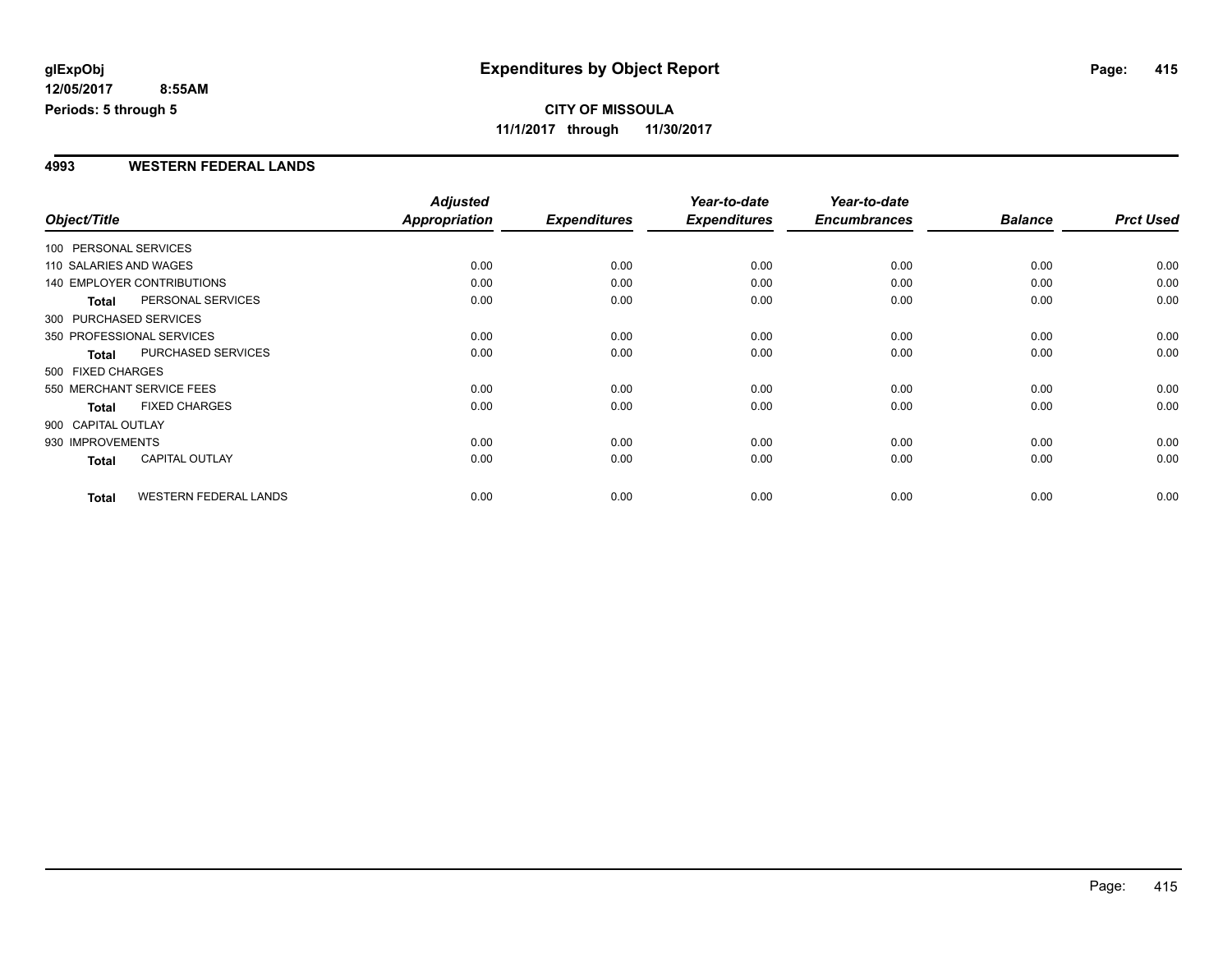#### **5020 CIVIC STADIUM 395 PARKING COMMISSION**

|                   |                             | <b>Adjusted</b>      |                     | Year-to-date        | Year-to-date        |                |                  |
|-------------------|-----------------------------|----------------------|---------------------|---------------------|---------------------|----------------|------------------|
| Object/Title      |                             | <b>Appropriation</b> | <b>Expenditures</b> | <b>Expenditures</b> | <b>Encumbrances</b> | <b>Balance</b> | <b>Prct Used</b> |
| 500 FIXED CHARGES |                             |                      |                     |                     |                     |                |                  |
| 500 FIXED CHARGES |                             | 0.00                 | 0.00                | 0.00                | 0.00                | 0.00           | 0.00             |
|                   | 550 MERCHANT SERVICE FEES   | 0.00                 | 0.00                | 0.00                | 0.00                | 0.00           | 0.00             |
| <b>Total</b>      | <b>FIXED CHARGES</b>        | 0.00                 | 0.00                | 0.00                | 0.00                | 0.00           | 0.00             |
| 600 DEBT SERVICE  |                             |                      |                     |                     |                     |                |                  |
| 610 PRINCIPAL     |                             | 41,510.00            | 0.00                | 0.00                | 0.00                | 41,510.00      | 0.00             |
|                   | 620 INTEREST / SERVICE FEES | 75,006.00            | 0.00                | 0.00                | 0.00                | 75,006.00      | 0.00             |
| Total             | <b>DEBT SERVICE</b>         | 116,516.00           | 0.00                | 0.00                | 0.00                | 116,516.00     | 0.00             |
| 800 OTHER OBJECTS |                             |                      |                     |                     |                     |                |                  |
| 830 DEPRECIATION  |                             | 0.00                 | 0.00                | 0.00                | 0.00                | 0.00           | 0.00             |
| 845 CONTINGENCY   |                             | 3,484.00             | 0.00                | 0.00                | 0.00                | 3,484.00       | 0.00             |
| <b>Total</b>      | OTHER OBJECTS               | 3,484.00             | 0.00                | 0.00                | 0.00                | 3,484.00       | 0.00             |
| <b>Total</b>      | PARKING COMMISSION          | 120,000.00           | 0.00                | 0.00                | 0.00                | 120,000.00     | 0.00             |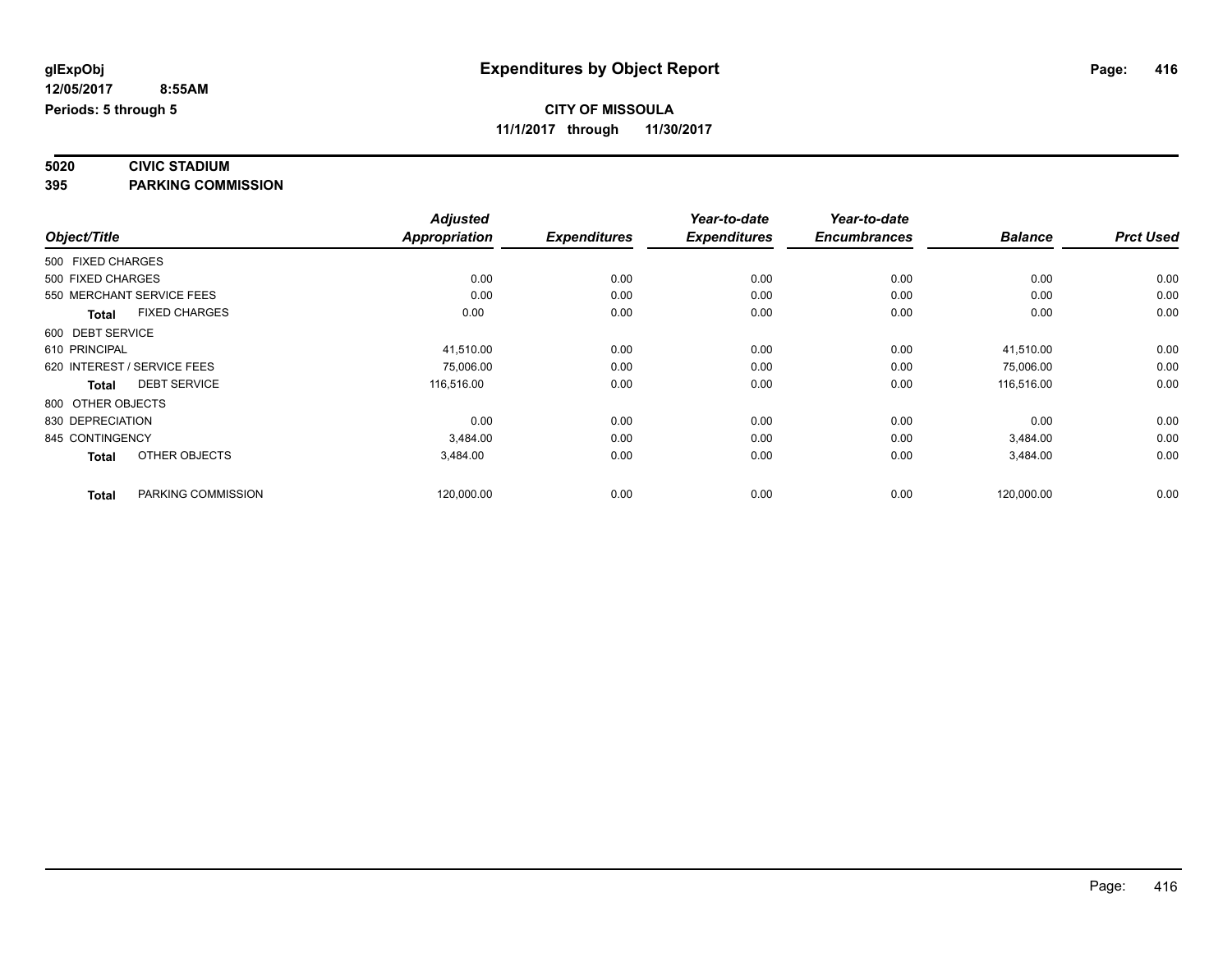**5020 CIVIC STADIUM**

|                                      | <b>Adjusted</b>      |                     | Year-to-date        | Year-to-date        |                |                  |
|--------------------------------------|----------------------|---------------------|---------------------|---------------------|----------------|------------------|
| Object/Title                         | <b>Appropriation</b> | <b>Expenditures</b> | <b>Expenditures</b> | <b>Encumbrances</b> | <b>Balance</b> | <b>Prct Used</b> |
| 500 FIXED CHARGES                    |                      |                     |                     |                     |                |                  |
| 500 FIXED CHARGES                    | 0.00                 | 0.00                | 0.00                | 0.00                | 0.00           | 0.00             |
| 550 MERCHANT SERVICE FEES            | 0.00                 | 0.00                | 0.00                | 0.00                | 0.00           | 0.00             |
| <b>FIXED CHARGES</b><br><b>Total</b> | 0.00                 | 0.00                | 0.00                | 0.00                | 0.00           | 0.00             |
| 600 DEBT SERVICE                     |                      |                     |                     |                     |                |                  |
| 610 PRINCIPAL                        | 41.510.00            | 0.00                | 0.00                | 0.00                | 41,510.00      | 0.00             |
| 620 INTEREST / SERVICE FEES          | 75,006.00            | 0.00                | 0.00                | 0.00                | 75,006.00      | 0.00             |
| <b>DEBT SERVICE</b><br><b>Total</b>  | 116,516.00           | 0.00                | 0.00                | 0.00                | 116,516.00     | 0.00             |
| 800 OTHER OBJECTS                    |                      |                     |                     |                     |                |                  |
| 830 DEPRECIATION                     | 0.00                 | 0.00                | 0.00                | 0.00                | 0.00           | 0.00             |
| 845 CONTINGENCY                      | 3,484.00             | 0.00                | 0.00                | 0.00                | 3,484.00       | 0.00             |
| OTHER OBJECTS<br><b>Total</b>        | 3,484.00             | 0.00                | 0.00                | 0.00                | 3,484.00       | 0.00             |
| <b>CIVIC STADIUM</b><br><b>Total</b> | 120,000.00           | 0.00                | 0.00                | 0.00                | 120,000.00     | 0.00             |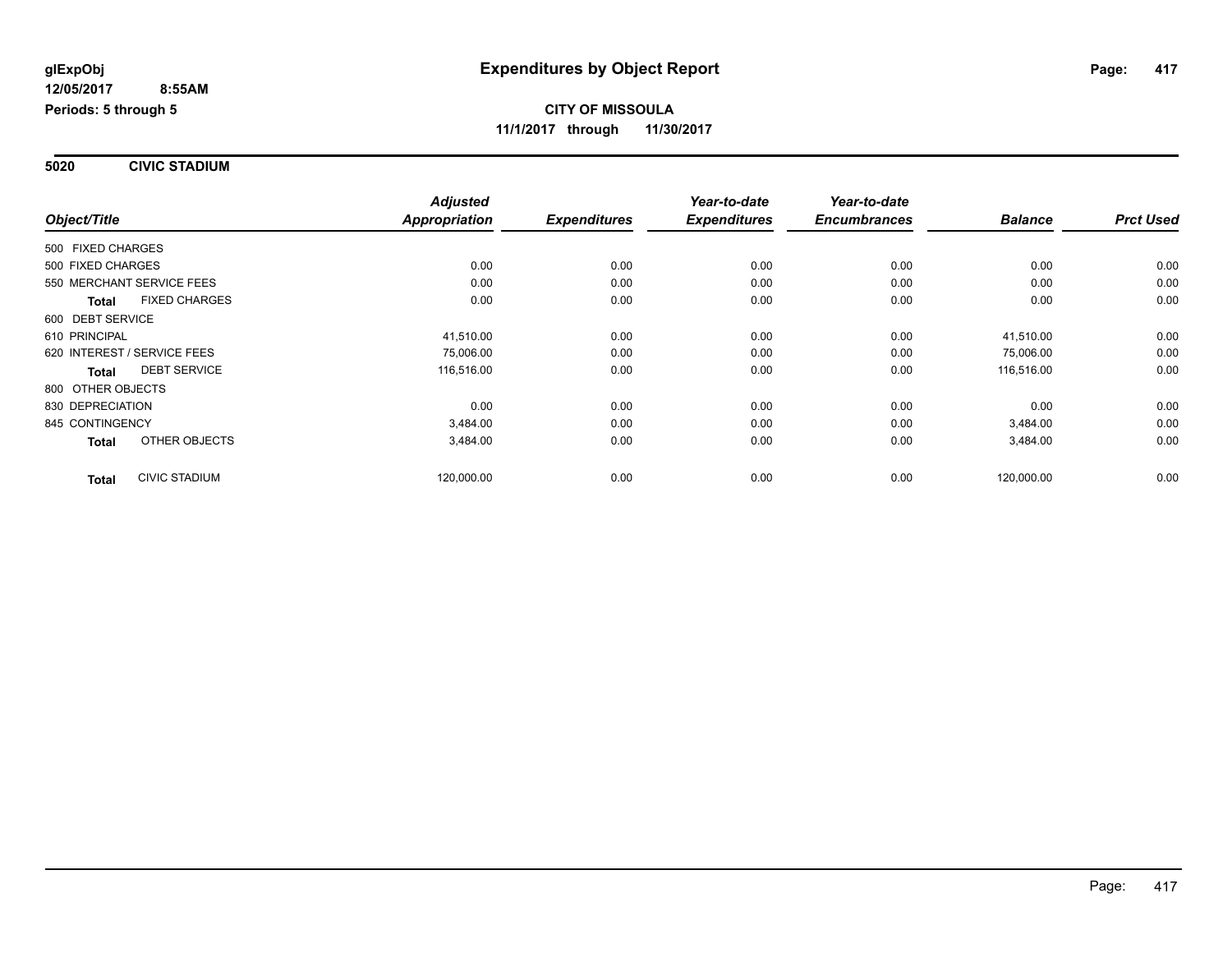# **5210 WATER**

**335 WATER**

|                                     | <b>Adjusted</b> |                     | Year-to-date        | Year-to-date        |                 |                  |
|-------------------------------------|-----------------|---------------------|---------------------|---------------------|-----------------|------------------|
| Object/Title                        | Appropriation   | <b>Expenditures</b> | <b>Expenditures</b> | <b>Encumbrances</b> | <b>Balance</b>  | <b>Prct Used</b> |
| 100 PERSONAL SERVICES               |                 |                     |                     |                     |                 |                  |
| 110 SALARIES AND WAGES              | 2,538,535.00    | 190,391.31          | 985,581.85          | 0.00                | 1,552,953.15    | 38.82            |
| 120 OVERTIME                        | 0.00            | 1,722.33            | 9,703.79            | 0.00                | $-9,703.79$     | 0.00             |
| 140 EMPLOYER CONTRIBUTIONS          | 1,461,527.00    | 70,024.83           | 519,860.24          | 0.00                | 941,666.76      | 35.57            |
| 141 STATE RETIREMENT CONTRIBUTIONS  | 2,539.00        | 0.00                | 970.68              | 0.00                | 1,568.32        | 38.23            |
| 190 PENSION EXPENSE                 | 0.00            | 0.00                | 0.00                | 0.00                | 0.00            | 0.00             |
| PERSONAL SERVICES<br>Total          | 4,002,601.00    | 262,138.47          | 1,516,116.56        | 0.00                | 2,486,484.44    | 37.88            |
| 200 SUPPLIES                        |                 |                     |                     |                     |                 |                  |
| 210 OFFICE SUPPLIES                 | 22,000.00       | 903.26              | 9,891.03            | 0.00                | 12,108.97       | 44.96            |
| 220 OPERATING SUPPLIES              | 232,000.00      | 10,793.11           | 109,497.41          | 0.00                | 122,502.59      | 47.20            |
| 230 REPAIR/MAINTENANCE              | 55,000.00       | 16,885.08           | 91,858.55           | 0.00                | $-36,858.55$    | 167.02           |
| 231 GASOLINE                        | 32,760.00       | 2,884.24            | 12,036.20           | 0.00                | 20,723.80       | 36.74            |
| <b>SUPPLIES</b><br>Total            | 341,760.00      | 31,465.69           | 223,283.19          | 0.00                | 118,476.81      | 65.33            |
| 300 PURCHASED SERVICES              |                 |                     |                     |                     |                 |                  |
| 310 COMMUNICATIONS                  | 170,000.00      | 4,346.58            | 45,193.76           | 0.00                | 124,806.24      | 26.58            |
| 320 PRINTING & DUPLICATING          | 0.00            | 0.00                | 0.00                | 0.00                | 0.00            | 0.00             |
| 330 PUBLICITY, SUBSCRIPTIONS & DUES | 20,000.00       | 5,440.67            | 24,060.64           | 0.00                | $-4,060.64$     | 120.30           |
| 340 SEWER                           | 500.00          | 0.00                | 170.78              | 0.00                | 329.22          | 34.16            |
| 341 ELECTRICITY & NATURAL GAS       | 1,645,000.00    | 133,886.26          | 682,623.11          | 0.00                | 962,376.89      | 41.50            |
| 342 STORM WATER                     | 140.00          | 0.00                | 0.00                | 0.00                | 140.00          | 0.00             |
| 343 WATER CHARGES                   | 7,000.00        | 0.00                | 0.00                | 0.00                | 7,000.00        | 0.00             |
| 344 TELEPHONE SERVICE               | 55,000.00       | 1,365.29            | 7,382.28            | 0.00                | 47,617.72       | 13.42            |
| 345 GARBAGE                         | 2,500.00        | 603.65              | 860.26              | 0.00                | 1,639.74        | 34.41            |
| 350 PROFESSIONAL SERVICES           | 0.00            | 86,461.63           | 1,691,641.15        | 0.00                | $-1,691,641.15$ | 0.00             |
| 360 REPAIR & MAINTENANCE            | 433,275.00      | 116,754.10          | 205,446.58          | 0.00                | 227,828.42      | 47.42            |
| 370 TRAVEL                          | 6,000.00        | 1,864.48            | 1,929.48            | 0.00                | 4,070.52        | 32.16            |
| 380 TRAINING                        | 3,000.00        | 0.00                | 4,553.66            | 0.00                | $-1,553.66$     | 151.79           |
| 390 OTHER PURCHASED SERVICES        | 0.00            | 0.00                | 0.00                | 0.00                | 0.00            | 0.00             |
| PURCHASED SERVICES<br><b>Total</b>  | 2,342,415.00    | 350,722.66          | 2,663,861.70        | 0.00                | $-321,446.70$   | 113.72           |
| 500 FIXED CHARGES                   |                 |                     |                     |                     |                 |                  |
| 500 FIXED CHARGES                   | 0.00            | 15,597.04           | 15,597.04           | 0.00                | $-15,597.04$    | 0.00             |
| 550 MERCHANT SERVICE FEES           | 15,000.00       | 0.00                | 4,997.30            | 0.00                | 10,002.70       | 33.32            |
| 590 *** Title Not Found ***         | 1,342,474.00    | 0.00                | 0.00                | 0.00                | 1,342,474.00    | 0.00             |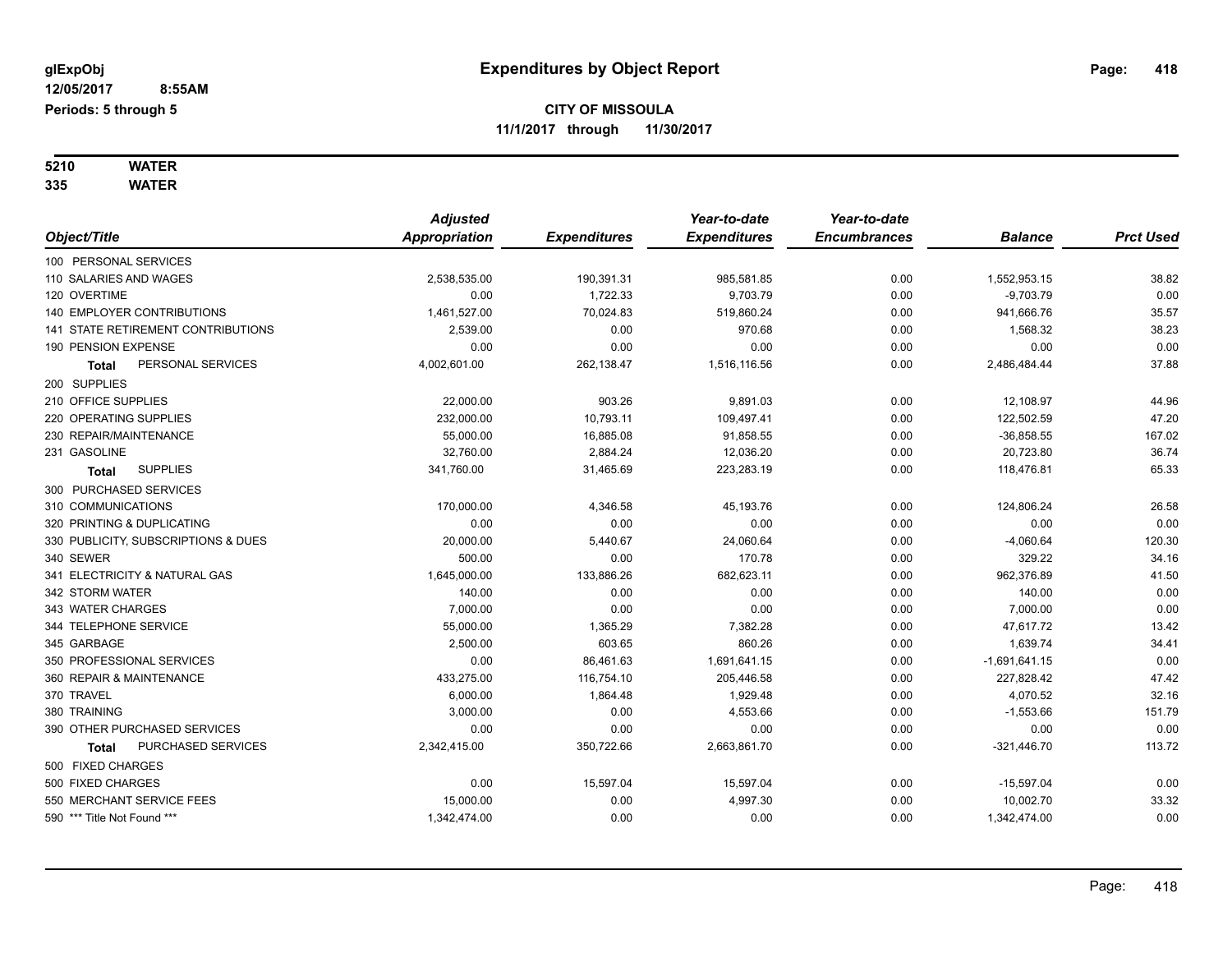#### **5210 WATER 335 WATER**

|                    |                             | <b>Adjusted</b>      |                     | Year-to-date        | Year-to-date        |                |                  |
|--------------------|-----------------------------|----------------------|---------------------|---------------------|---------------------|----------------|------------------|
| Object/Title       |                             | <b>Appropriation</b> | <b>Expenditures</b> | <b>Expenditures</b> | <b>Encumbrances</b> | <b>Balance</b> | <b>Prct Used</b> |
| <b>Total</b>       | <b>FIXED CHARGES</b>        | 1,357,474.00         | 15,597.04           | 20,594.34           | 0.00                | 1,336,879.66   | 1.52             |
| 600 DEBT SERVICE   |                             |                      |                     |                     |                     |                |                  |
| 610 PRINCIPAL      |                             | 0.00                 | 0.00                | 0.00                | 0.00                | 0.00           | 0.00             |
|                    | 620 INTEREST / SERVICE FEES | 4,481,960.00         | 317,068.78          | 1,648,165.74        | 0.00                | 2,833,794.26   | 36.77            |
| <b>Total</b>       | <b>DEBT SERVICE</b>         | 4,481,960.00         | 317,068.78          | 1,648,165.74        | 0.00                | 2,833,794.26   | 36.77            |
| 800 OTHER OBJECTS  |                             |                      |                     |                     |                     |                |                  |
| 830 DEPRECIATION   |                             | 0.00                 | 0.00                | 0.00                | 0.00                | 0.00           | 0.00             |
| 845 CONTINGENCY    |                             | 400,000.00           | 0.00                | 0.00                | 0.00                | 400,000.00     | 0.00             |
| Total              | OTHER OBJECTS               | 400,000.00           | 0.00                | 0.00                | 0.00                | 400,000.00     | 0.00             |
| 900 CAPITAL OUTLAY |                             |                      |                     |                     |                     |                |                  |
| 910 LAND           |                             | 0.00                 | 0.00                | 0.00                | 0.00                | 0.00           | 0.00             |
| 920 BUILDINGS      |                             | 0.00                 | 0.00                | 0.00                | 0.00                | 0.00           | 0.00             |
| 930 IMPROVEMENTS   |                             | 5,381,699.00         | 80,554.54           | 868,953.87          | 0.00                | 4,512,745.13   | 16.15            |
|                    | 940 MACHINERY & EQUIPMENT   | 1,203,301.00         | 9,327.95            | 245,899.14          | 0.00                | 957,401.86     | 20.44            |
| <b>Total</b>       | <b>CAPITAL OUTLAY</b>       | 6,585,000.00         | 89,882.49           | 1,114,853.01        | 0.00                | 5,470,146.99   | 16.93            |
| <b>Total</b>       | <b>WATER</b>                | 19,511,210.00        | 1,066,875.13        | 7,186,874.54        | 0.00                | 12,324,335.46  | 36.83            |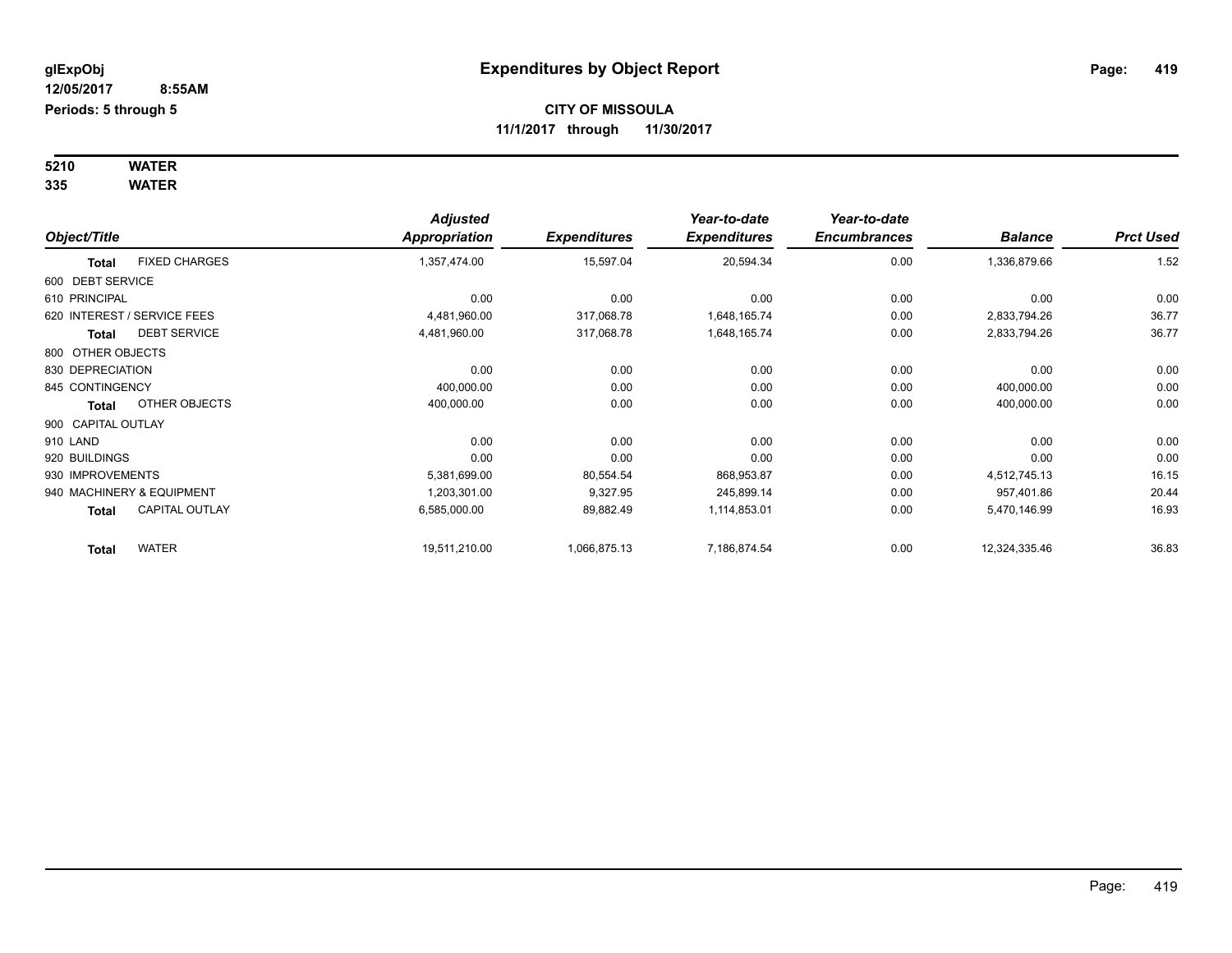**5210 WATER**

|                                           | <b>Adjusted</b> |                     | Year-to-date        | Year-to-date        |                 |                  |
|-------------------------------------------|-----------------|---------------------|---------------------|---------------------|-----------------|------------------|
| Object/Title                              | Appropriation   | <b>Expenditures</b> | <b>Expenditures</b> | <b>Encumbrances</b> | <b>Balance</b>  | <b>Prct Used</b> |
| 100 PERSONAL SERVICES                     |                 |                     |                     |                     |                 |                  |
| 110 SALARIES AND WAGES                    | 2,538,535.00    | 190,391.31          | 985,581.85          | 0.00                | 1,552,953.15    | 38.82            |
| 120 OVERTIME                              | 0.00            | 1,722.33            | 9,703.79            | 0.00                | $-9,703.79$     | 0.00             |
| <b>140 EMPLOYER CONTRIBUTIONS</b>         | 1,461,527.00    | 70,024.83           | 519,860.24          | 0.00                | 941,666.76      | 35.57            |
| <b>141 STATE RETIREMENT CONTRIBUTIONS</b> | 2,539.00        | 0.00                | 970.68              | 0.00                | 1,568.32        | 38.23            |
| 190 PENSION EXPENSE                       | 0.00            | 0.00                | 0.00                | 0.00                | 0.00            | 0.00             |
| PERSONAL SERVICES<br><b>Total</b>         | 4,002,601.00    | 262,138.47          | 1,516,116.56        | 0.00                | 2,486,484.44    | 37.88            |
| 200 SUPPLIES                              |                 |                     |                     |                     |                 |                  |
| 210 OFFICE SUPPLIES                       | 22,000.00       | 903.26              | 9,891.03            | 0.00                | 12,108.97       | 44.96            |
| 220 OPERATING SUPPLIES                    | 232,000.00      | 10,793.11           | 109,497.41          | 0.00                | 122,502.59      | 47.20            |
| 230 REPAIR/MAINTENANCE                    | 55,000.00       | 16,885.08           | 91,858.55           | 0.00                | $-36,858.55$    | 167.02           |
| 231 GASOLINE                              | 32,760.00       | 2,884.24            | 12,036.20           | 0.00                | 20,723.80       | 36.74            |
| <b>SUPPLIES</b><br><b>Total</b>           | 341,760.00      | 31,465.69           | 223,283.19          | 0.00                | 118,476.81      | 65.33            |
| 300 PURCHASED SERVICES                    |                 |                     |                     |                     |                 |                  |
| 310 COMMUNICATIONS                        | 170,000.00      | 4,346.58            | 45,193.76           | 0.00                | 124,806.24      | 26.58            |
| 320 PRINTING & DUPLICATING                | 0.00            | 0.00                | 0.00                | 0.00                | 0.00            | 0.00             |
| 330 PUBLICITY, SUBSCRIPTIONS & DUES       | 20,000.00       | 5,440.67            | 24,060.64           | 0.00                | $-4,060.64$     | 120.30           |
| 340 SEWER                                 | 500.00          | 0.00                | 170.78              | 0.00                | 329.22          | 34.16            |
| 341 ELECTRICITY & NATURAL GAS             | 1,645,000.00    | 133,886.26          | 682,623.11          | 0.00                | 962,376.89      | 41.50            |
| 342 STORM WATER                           | 140.00          | 0.00                | 0.00                | 0.00                | 140.00          | 0.00             |
| 343 WATER CHARGES                         | 7,000.00        | 0.00                | 0.00                | 0.00                | 7,000.00        | 0.00             |
| 344 TELEPHONE SERVICE                     | 55,000.00       | 1,365.29            | 7,382.28            | 0.00                | 47,617.72       | 13.42            |
| 345 GARBAGE                               | 2,500.00        | 603.65              | 860.26              | 0.00                | 1,639.74        | 34.41            |
| 350 PROFESSIONAL SERVICES                 | 0.00            | 86,461.63           | 1,691,641.15        | 0.00                | $-1,691,641.15$ | 0.00             |
| 360 REPAIR & MAINTENANCE                  | 433,275.00      | 116,754.10          | 205,446.58          | 0.00                | 227,828.42      | 47.42            |
| 370 TRAVEL                                | 6,000.00        | 1,864.48            | 1,929.48            | 0.00                | 4,070.52        | 32.16            |
| 380 TRAINING                              | 3,000.00        | 0.00                | 4,553.66            | 0.00                | $-1,553.66$     | 151.79           |
| 390 OTHER PURCHASED SERVICES              | 0.00            | 0.00                | 0.00                | 0.00                | 0.00            | 0.00             |
| <b>PURCHASED SERVICES</b><br>Total        | 2,342,415.00    | 350,722.66          | 2,663,861.70        | 0.00                | $-321,446.70$   | 113.72           |
| 500 FIXED CHARGES                         |                 |                     |                     |                     |                 |                  |
| 500 FIXED CHARGES                         | 0.00            | 15,597.04           | 15,597.04           | 0.00                | $-15,597.04$    | 0.00             |
| 550 MERCHANT SERVICE FEES                 | 15,000.00       | 0.00                | 4,997.30            | 0.00                | 10,002.70       | 33.32            |
| 590 *** Title Not Found ***               | 1,342,474.00    | 0.00                | 0.00                | 0.00                | 1,342,474.00    | 0.00             |
| <b>FIXED CHARGES</b><br>Total             | 1,357,474.00    | 15,597.04           | 20,594.34           | 0.00                | 1,336,879.66    | 1.52             |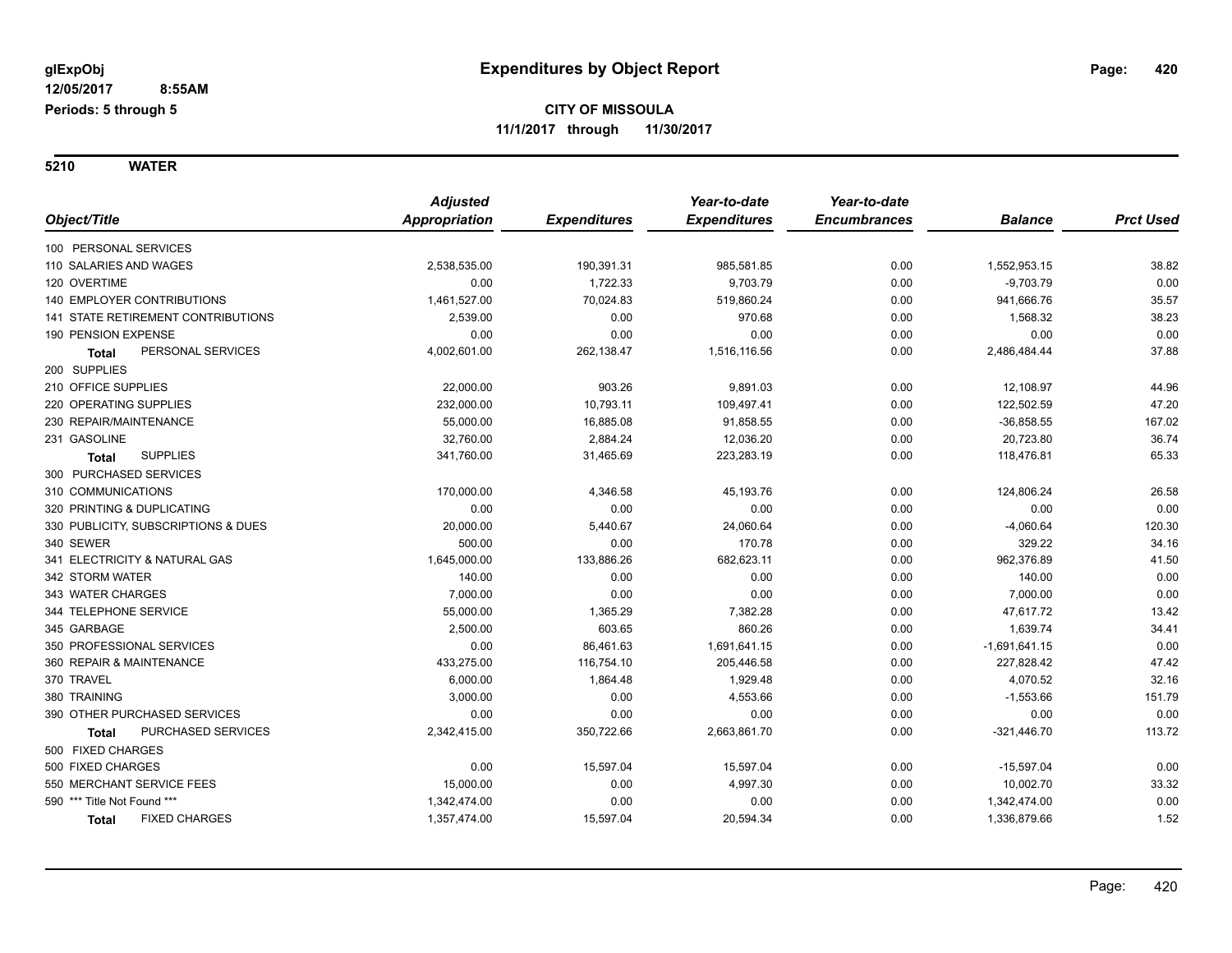**5210 WATER**

|                    |                             | <b>Adjusted</b> |                     | Year-to-date        | Year-to-date        |                |                  |
|--------------------|-----------------------------|-----------------|---------------------|---------------------|---------------------|----------------|------------------|
| Object/Title       |                             | Appropriation   | <b>Expenditures</b> | <b>Expenditures</b> | <b>Encumbrances</b> | <b>Balance</b> | <b>Prct Used</b> |
| 600 DEBT SERVICE   |                             |                 |                     |                     |                     |                |                  |
| 610 PRINCIPAL      |                             | 0.00            | 0.00                | 0.00                | 0.00                | 0.00           | 0.00             |
|                    | 620 INTEREST / SERVICE FEES | 4,481,960.00    | 317,068.78          | 1,648,165.74        | 0.00                | 2,833,794.26   | 36.77            |
| <b>Total</b>       | <b>DEBT SERVICE</b>         | 4,481,960.00    | 317,068.78          | 1,648,165.74        | 0.00                | 2,833,794.26   | 36.77            |
| 800 OTHER OBJECTS  |                             |                 |                     |                     |                     |                |                  |
| 830 DEPRECIATION   |                             | 0.00            | 0.00                | 0.00                | 0.00                | 0.00           | 0.00             |
| 845 CONTINGENCY    |                             | 400,000.00      | 0.00                | 0.00                | 0.00                | 400,000.00     | 0.00             |
| Total              | OTHER OBJECTS               | 400,000.00      | 0.00                | 0.00                | 0.00                | 400,000.00     | 0.00             |
| 900 CAPITAL OUTLAY |                             |                 |                     |                     |                     |                |                  |
| 910 LAND           |                             | 0.00            | 0.00                | 0.00                | 0.00                | 0.00           | 0.00             |
| 920 BUILDINGS      |                             | 0.00            | 0.00                | 0.00                | 0.00                | 0.00           | 0.00             |
| 930 IMPROVEMENTS   |                             | 5,381,699.00    | 80,554.54           | 868,953.87          | 0.00                | 4,512,745.13   | 16.15            |
|                    | 940 MACHINERY & EQUIPMENT   | 1,203,301.00    | 9,327.95            | 245,899.14          | 0.00                | 957,401.86     | 20.44            |
| <b>Total</b>       | CAPITAL OUTLAY              | 6,585,000.00    | 89,882.49           | 1,114,853.01        | 0.00                | 5,470,146.99   | 16.93            |
| <b>Total</b>       | <b>WATER</b>                | 19,511,210.00   | 1,066,875.13        | 7,186,874.54        | 0.00                | 12,324,335.46  | 36.83            |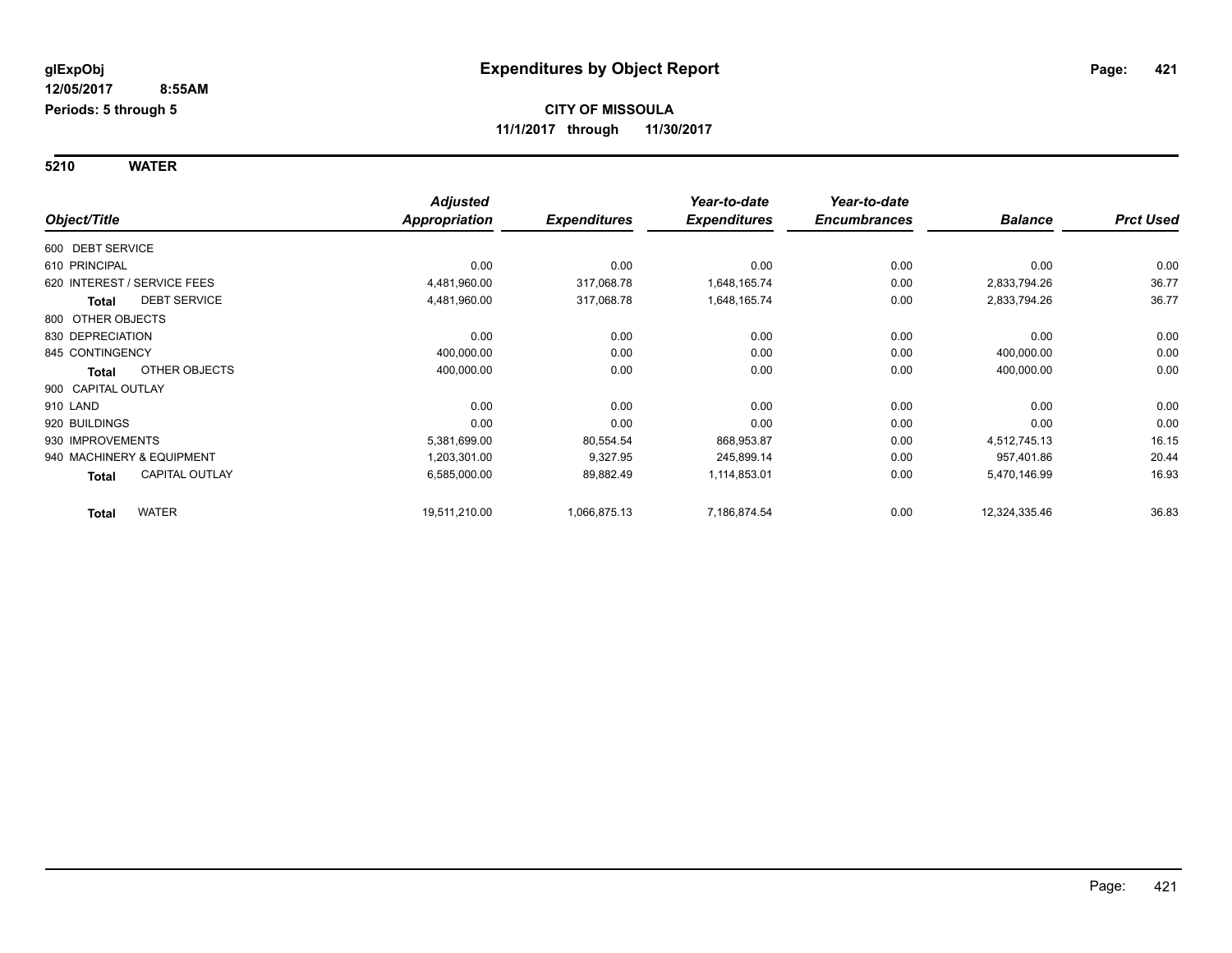#### **5215 WATER LOAN FUND 335 WATER**

| Object/Title                         | <b>Adjusted</b><br><b>Appropriation</b> | <b>Expenditures</b> | Year-to-date<br><b>Expenditures</b> | Year-to-date<br><b>Encumbrances</b> | <b>Balance</b> | <b>Prct Used</b> |
|--------------------------------------|-----------------------------------------|---------------------|-------------------------------------|-------------------------------------|----------------|------------------|
| 500 FIXED CHARGES                    |                                         |                     |                                     |                                     |                |                  |
| 550 MERCHANT SERVICE FEES            | 0.00                                    | 0.00                | 0.00                                | 0.00                                | 0.00           | 0.00             |
| <b>FIXED CHARGES</b><br><b>Total</b> | 0.00                                    | 0.00                | 0.00                                | 0.00                                | 0.00           | 0.00             |
| 800 OTHER OBJECTS                    |                                         |                     |                                     |                                     |                |                  |
| 820 TRANSFERS TO OTHER FUNDS         | 0.00                                    | 0.00                | 0.00                                | 0.00                                | 0.00           | 0.00             |
| OTHER OBJECTS<br><b>Total</b>        | 0.00                                    | 0.00                | 0.00                                | 0.00                                | 0.00           | 0.00             |
| <b>WATER</b><br>Total                | 0.00                                    | 0.00                | 0.00                                | 0.00                                | 0.00           | 0.00             |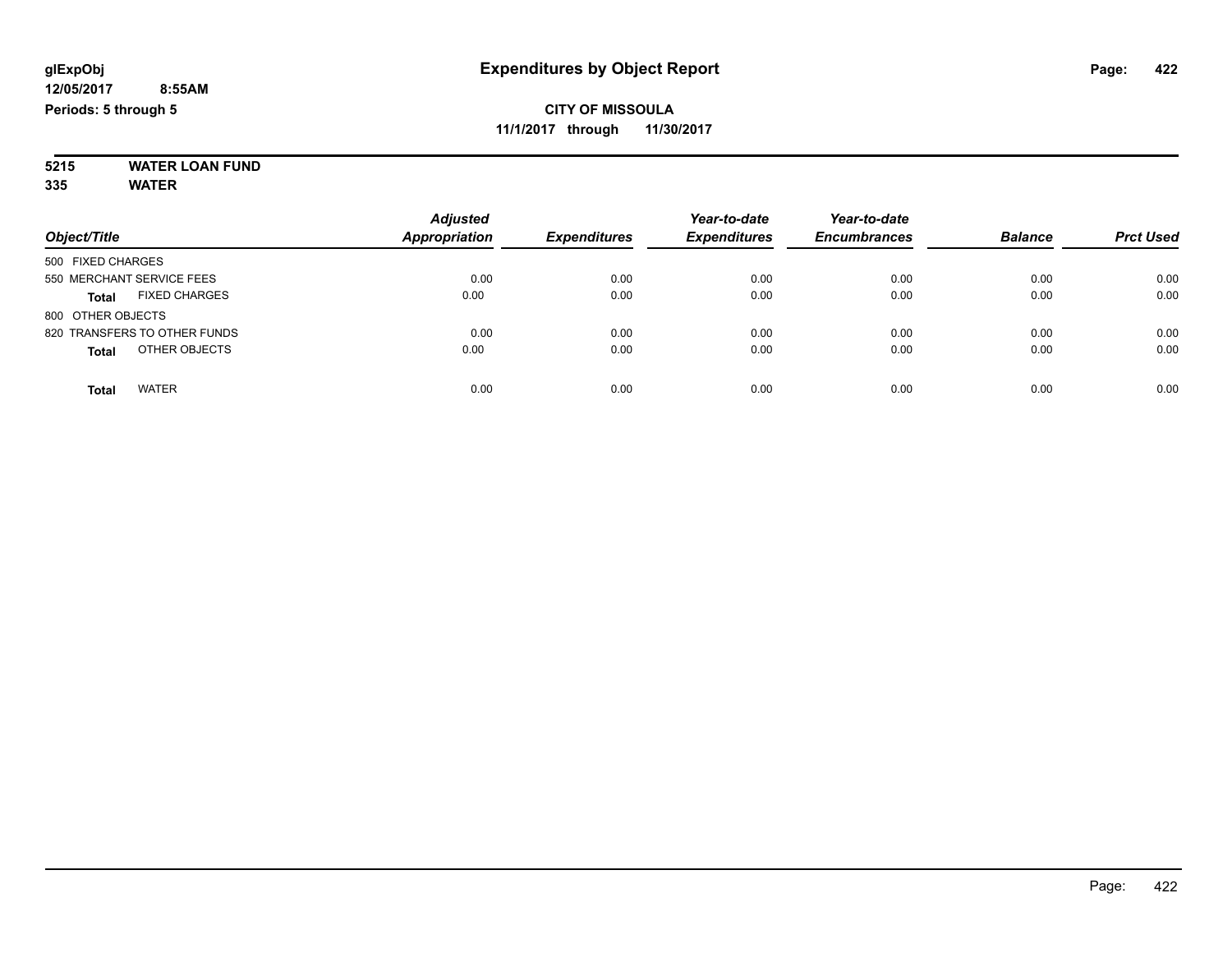#### **5215 WATER LOAN FUND**

|                                        | <b>Adjusted</b>      |                     | Year-to-date        | Year-to-date        |                |                  |
|----------------------------------------|----------------------|---------------------|---------------------|---------------------|----------------|------------------|
| Object/Title                           | <b>Appropriation</b> | <b>Expenditures</b> | <b>Expenditures</b> | <b>Encumbrances</b> | <b>Balance</b> | <b>Prct Used</b> |
| 500 FIXED CHARGES                      |                      |                     |                     |                     |                |                  |
| 550 MERCHANT SERVICE FEES              | 0.00                 | 0.00                | 0.00                | 0.00                | 0.00           | 0.00             |
| <b>FIXED CHARGES</b><br><b>Total</b>   | 0.00                 | 0.00                | 0.00                | 0.00                | 0.00           | 0.00             |
| 800 OTHER OBJECTS                      |                      |                     |                     |                     |                |                  |
| 820 TRANSFERS TO OTHER FUNDS           | 0.00                 | 0.00                | 0.00                | 0.00                | 0.00           | 0.00             |
| OTHER OBJECTS<br><b>Total</b>          | 0.00                 | 0.00                | 0.00                | 0.00                | 0.00           | 0.00             |
| <b>WATER LOAN FUND</b><br><b>Total</b> | 0.00                 | 0.00                | 0.00                | 0.00                | 0.00           | 0.00             |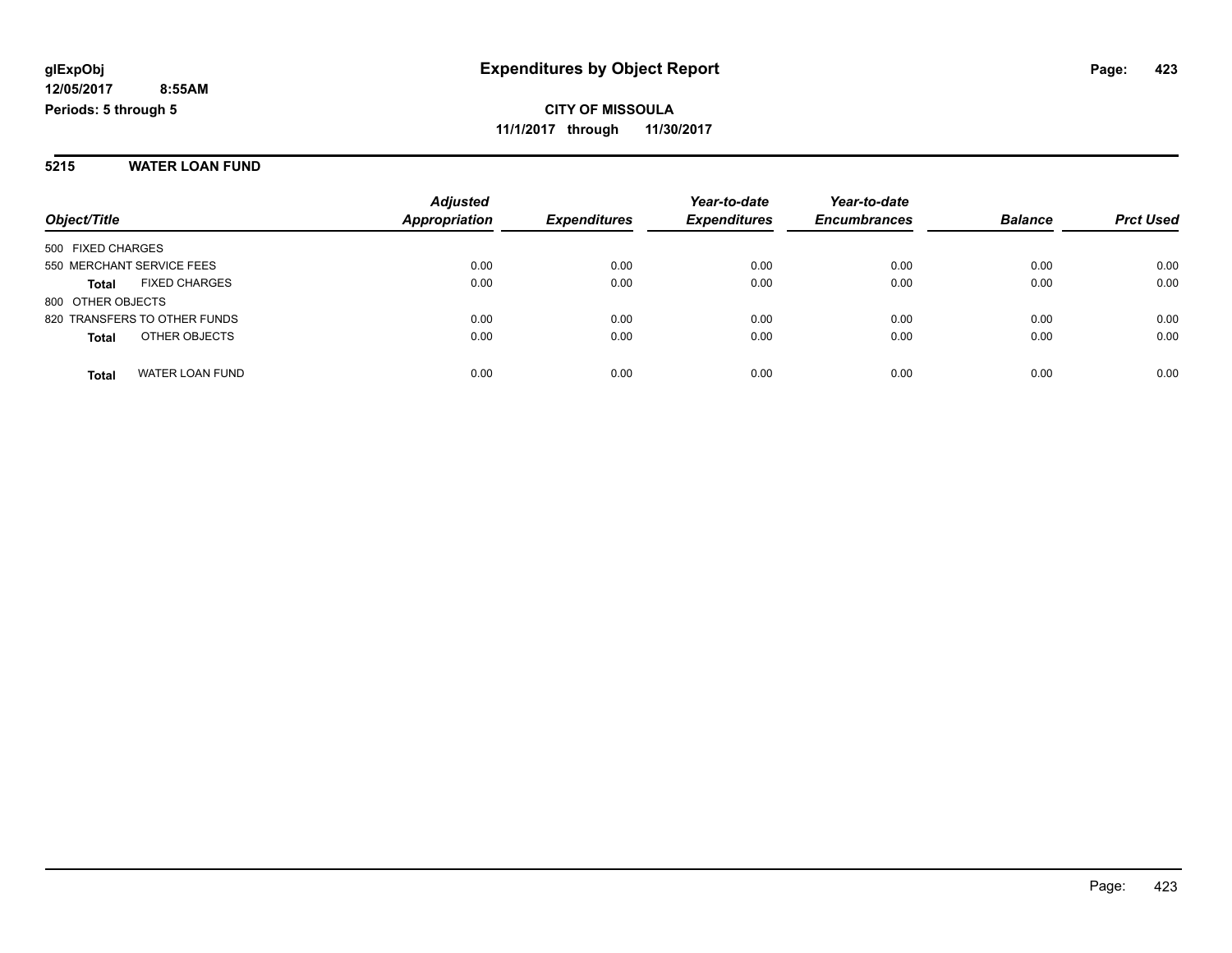**5220 WATER R&D FUND 335 WATER**

|                     |                              | <b>Adjusted</b> |                     | Year-to-date        | Year-to-date        |                |                  |
|---------------------|------------------------------|-----------------|---------------------|---------------------|---------------------|----------------|------------------|
| Object/Title        |                              | Appropriation   | <b>Expenditures</b> | <b>Expenditures</b> | <b>Encumbrances</b> | <b>Balance</b> | <b>Prct Used</b> |
| 200 SUPPLIES        |                              |                 |                     |                     |                     |                |                  |
| 210 OFFICE SUPPLIES |                              | 0.00            | 0.00                | 0.00                | 0.00                | 0.00           | 0.00             |
| <b>Total</b>        | <b>SUPPLIES</b>              | 0.00            | 0.00                | 0.00                | 0.00                | 0.00           | 0.00             |
| 500 FIXED CHARGES   |                              |                 |                     |                     |                     |                |                  |
|                     | 550 MERCHANT SERVICE FEES    | 0.00            | 0.00                | 0.00                | 0.00                | 0.00           | 0.00             |
| <b>Total</b>        | <b>FIXED CHARGES</b>         | 0.00            | 0.00                | 0.00                | 0.00                | 0.00           | 0.00             |
| 600 DEBT SERVICE    |                              |                 |                     |                     |                     |                |                  |
| 610 PRINCIPAL       |                              | 0.00            | 0.00                | 0.00                | 0.00                | 0.00           | 0.00             |
|                     | 620 INTEREST / SERVICE FEES  | 0.00            | 0.00                | 0.00                | 0.00                | 0.00           | 0.00             |
| <b>Total</b>        | <b>DEBT SERVICE</b>          | 0.00            | 0.00                | 0.00                | 0.00                | 0.00           | 0.00             |
| 800 OTHER OBJECTS   |                              |                 |                     |                     |                     |                |                  |
|                     | 820 TRANSFERS TO OTHER FUNDS | 0.00            | 0.00                | 0.00                | 0.00                | 0.00           | 0.00             |
| <b>Total</b>        | OTHER OBJECTS                | 0.00            | 0.00                | 0.00                | 0.00                | 0.00           | 0.00             |
| <b>Total</b>        | <b>WATER</b>                 | 0.00            | 0.00                | 0.00                | 0.00                | 0.00           | 0.00             |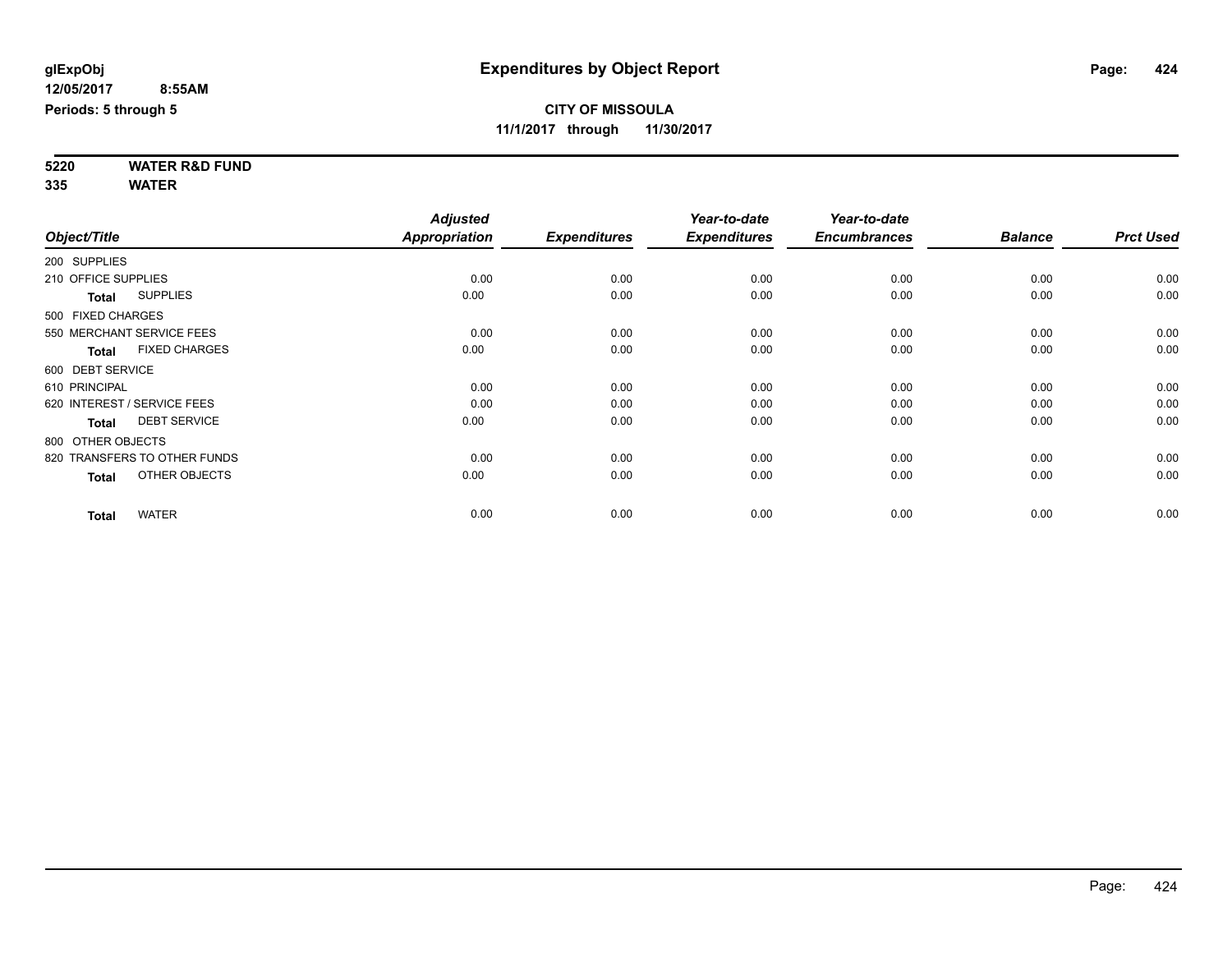#### **5220 WATER R&D FUND**

|                                           | <b>Adjusted</b> |                     | Year-to-date        | Year-to-date        |                |                  |
|-------------------------------------------|-----------------|---------------------|---------------------|---------------------|----------------|------------------|
| Object/Title                              | Appropriation   | <b>Expenditures</b> | <b>Expenditures</b> | <b>Encumbrances</b> | <b>Balance</b> | <b>Prct Used</b> |
| 200 SUPPLIES                              |                 |                     |                     |                     |                |                  |
| 210 OFFICE SUPPLIES                       | 0.00            | 0.00                | 0.00                | 0.00                | 0.00           | 0.00             |
| <b>SUPPLIES</b><br>Total                  | 0.00            | 0.00                | 0.00                | 0.00                | 0.00           | 0.00             |
| 500 FIXED CHARGES                         |                 |                     |                     |                     |                |                  |
| 550 MERCHANT SERVICE FEES                 | 0.00            | 0.00                | 0.00                | 0.00                | 0.00           | 0.00             |
| <b>FIXED CHARGES</b><br><b>Total</b>      | 0.00            | 0.00                | 0.00                | 0.00                | 0.00           | 0.00             |
| 600 DEBT SERVICE                          |                 |                     |                     |                     |                |                  |
| 610 PRINCIPAL                             | 0.00            | 0.00                | 0.00                | 0.00                | 0.00           | 0.00             |
| 620 INTEREST / SERVICE FEES               | 0.00            | 0.00                | 0.00                | 0.00                | 0.00           | 0.00             |
| <b>DEBT SERVICE</b><br><b>Total</b>       | 0.00            | 0.00                | 0.00                | 0.00                | 0.00           | 0.00             |
| 800 OTHER OBJECTS                         |                 |                     |                     |                     |                |                  |
| 820 TRANSFERS TO OTHER FUNDS              | 0.00            | 0.00                | 0.00                | 0.00                | 0.00           | 0.00             |
| OTHER OBJECTS<br>Total                    | 0.00            | 0.00                | 0.00                | 0.00                | 0.00           | 0.00             |
| <b>WATER R&amp;D FUND</b><br><b>Total</b> | 0.00            | 0.00                | 0.00                | 0.00                | 0.00           | 0.00             |
|                                           |                 |                     |                     |                     |                |                  |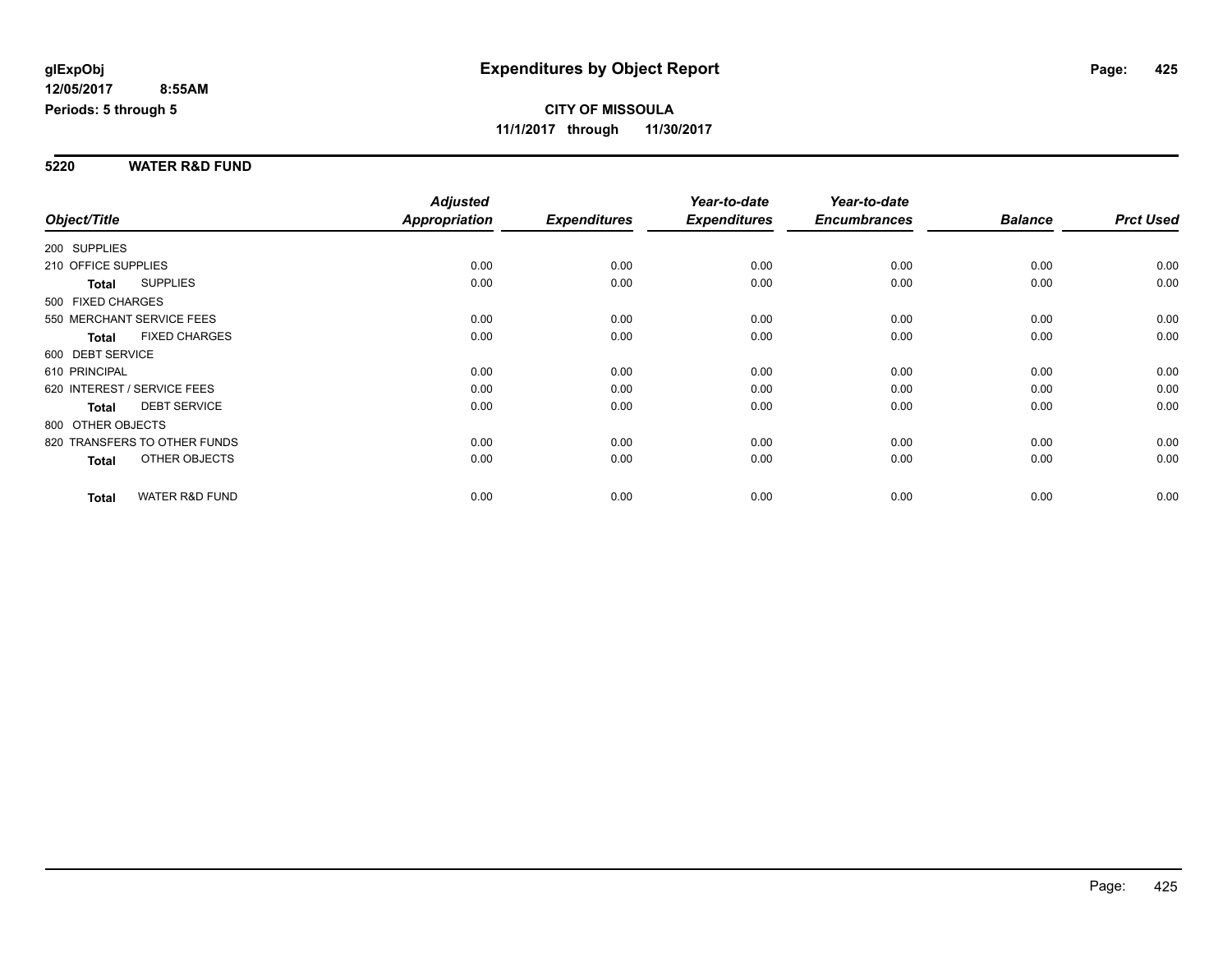# **5240 WATER CONSTRUCTION FUND**

**335 WATER**

| Object/Title                  | <b>Adjusted</b><br>Appropriation | <b>Expenditures</b> | Year-to-date<br><b>Expenditures</b> | Year-to-date<br><b>Encumbrances</b> | <b>Balance</b> | <b>Prct Used</b> |
|-------------------------------|----------------------------------|---------------------|-------------------------------------|-------------------------------------|----------------|------------------|
| 500 FIXED CHARGES             |                                  |                     |                                     |                                     |                |                  |
| 550 MERCHANT SERVICE FEES     | 0.00                             | 0.00                | 0.00                                | 0.00                                | 0.00           | 0.00             |
| <b>FIXED CHARGES</b><br>Total | 0.00                             | 0.00                | 0.00                                | 0.00                                | 0.00           | 0.00             |
| <b>WATER</b><br>Totai         | 0.00                             | 0.00                | 0.00                                | 0.00                                | 0.00           | 0.00             |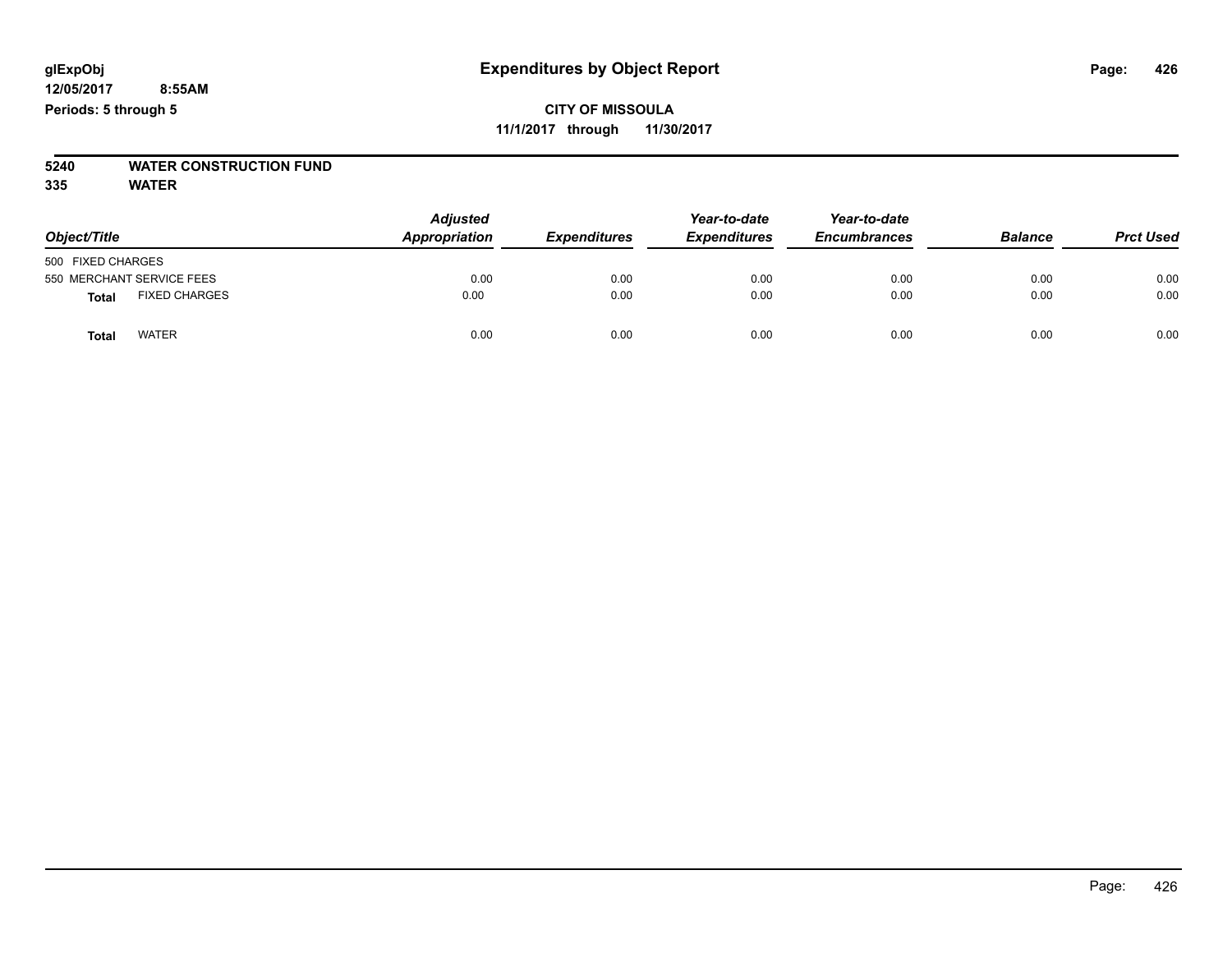**12/05/2017 8:55AM Periods: 5 through 5**

**CITY OF MISSOULA 11/1/2017 through 11/30/2017**

#### **5240 WATER CONSTRUCTION FUND**

| Object/Title                     | <b>Adjusted</b><br>Appropriation | <b>Expenditures</b> | Year-to-date<br><b>Expenditures</b> | Year-to-date<br><b>Encumbrances</b> | <b>Balance</b> | <b>Prct Used</b> |
|----------------------------------|----------------------------------|---------------------|-------------------------------------|-------------------------------------|----------------|------------------|
| 500 FIXED CHARGES                |                                  |                     |                                     |                                     |                |                  |
| 550 MERCHANT SERVICE FEES        | 0.00                             | 0.00                | 0.00                                | 0.00                                | 0.00           | 0.00             |
| <b>FIXED CHARGES</b><br>Total    | 0.00                             | 0.00                | 0.00                                | 0.00                                | 0.00           | 0.00             |
| WATER CONSTRUCTION FUND<br>Total | 0.00                             | 0.00                | 0.00                                | 0.00                                | 0.00           | 0.00             |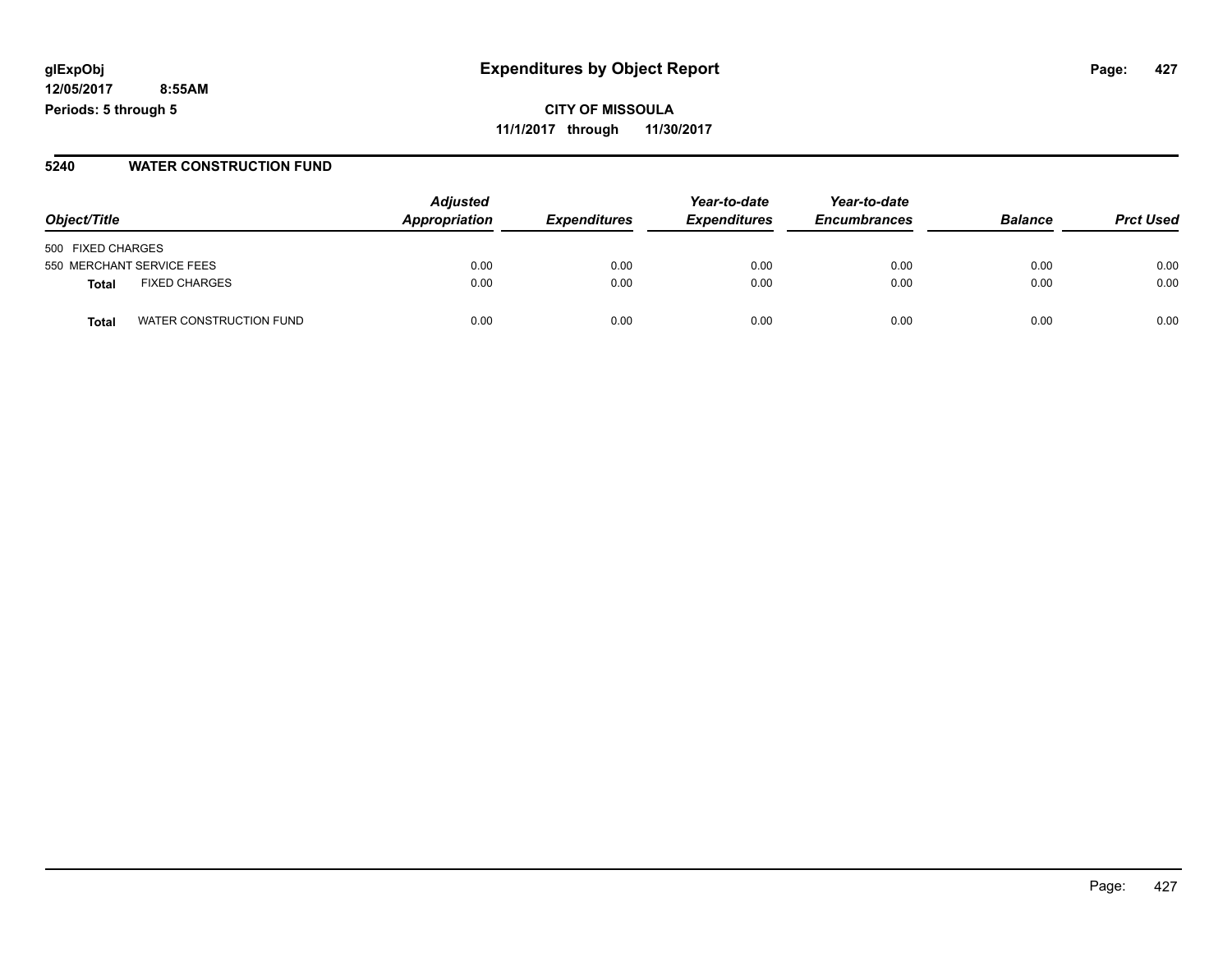### **CITY OF MISSOULA**

**11/1/2017 through 11/30/2017**

**5250 WATER PURCHASE LOAN**

**330 WASTEWATER**

|                                      | <b>Adjusted</b> |                     | Year-to-date        | Year-to-date        |                |                  |
|--------------------------------------|-----------------|---------------------|---------------------|---------------------|----------------|------------------|
| Object/Title                         | Appropriation   | <b>Expenditures</b> | <b>Expenditures</b> | <b>Encumbrances</b> | <b>Balance</b> | <b>Prct Used</b> |
| 500 FIXED CHARGES                    |                 |                     |                     |                     |                |                  |
| 550 MERCHANT SERVICE FEES            | 0.00            | 0.00                | 0.00                | 0.00                | 0.00           | 0.00             |
| <b>FIXED CHARGES</b><br><b>Total</b> | 0.00            | 0.00                | 0.00                | 0.00                | 0.00           | 0.00             |
| 600 DEBT SERVICE                     |                 |                     |                     |                     |                |                  |
| 610 PRINCIPAL                        | 0.00            | 0.00                | 0.00                | 0.00                | 0.00           | 0.00             |
| 620 INTEREST / SERVICE FEES          | 0.00            | 0.00                | 0.00                | 0.00                | 0.00           | 0.00             |
| <b>DEBT SERVICE</b><br><b>Total</b>  | 0.00            | 0.00                | 0.00                | 0.00                | 0.00           | 0.00             |
| <b>WASTEWATER</b><br><b>Total</b>    | 0.00            | 0.00                | 0.00                | 0.00                | 0.00           | 0.00             |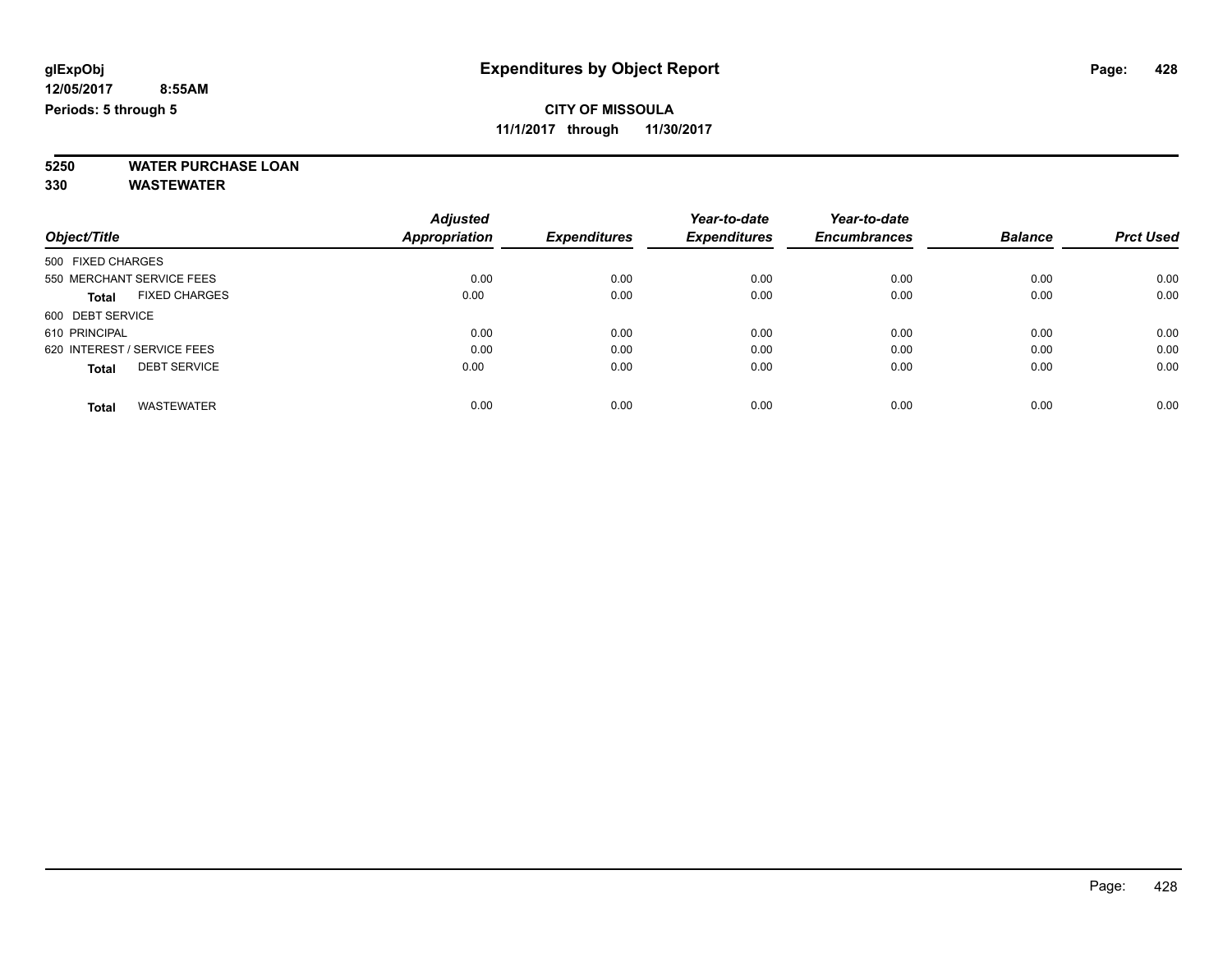#### **5250 WATER PURCHASE LOAN**

**12/05/2017**

**Periods: 5 through 5**

| Object/Title                               | <b>Adjusted</b><br><b>Appropriation</b> | <b>Expenditures</b> | Year-to-date<br><b>Expenditures</b> | Year-to-date<br><b>Encumbrances</b> | <b>Balance</b> | <b>Prct Used</b> |
|--------------------------------------------|-----------------------------------------|---------------------|-------------------------------------|-------------------------------------|----------------|------------------|
| 500 FIXED CHARGES                          |                                         |                     |                                     |                                     |                |                  |
| 550 MERCHANT SERVICE FEES                  | 0.00                                    | 0.00                | 0.00                                | 0.00                                | 0.00           | 0.00             |
| <b>FIXED CHARGES</b><br><b>Total</b>       | 0.00                                    | 0.00                | 0.00                                | 0.00                                | 0.00           | 0.00             |
| 600 DEBT SERVICE                           |                                         |                     |                                     |                                     |                |                  |
| 610 PRINCIPAL                              | 0.00                                    | 0.00                | 0.00                                | 0.00                                | 0.00           | 0.00             |
| 620 INTEREST / SERVICE FEES                | 0.00                                    | 0.00                | 0.00                                | 0.00                                | 0.00           | 0.00             |
| <b>DEBT SERVICE</b><br><b>Total</b>        | 0.00                                    | 0.00                | 0.00                                | 0.00                                | 0.00           | 0.00             |
| <b>WATER PURCHASE LOAN</b><br><b>Total</b> | 0.00                                    | 0.00                | 0.00                                | 0.00                                | 0.00           | 0.00             |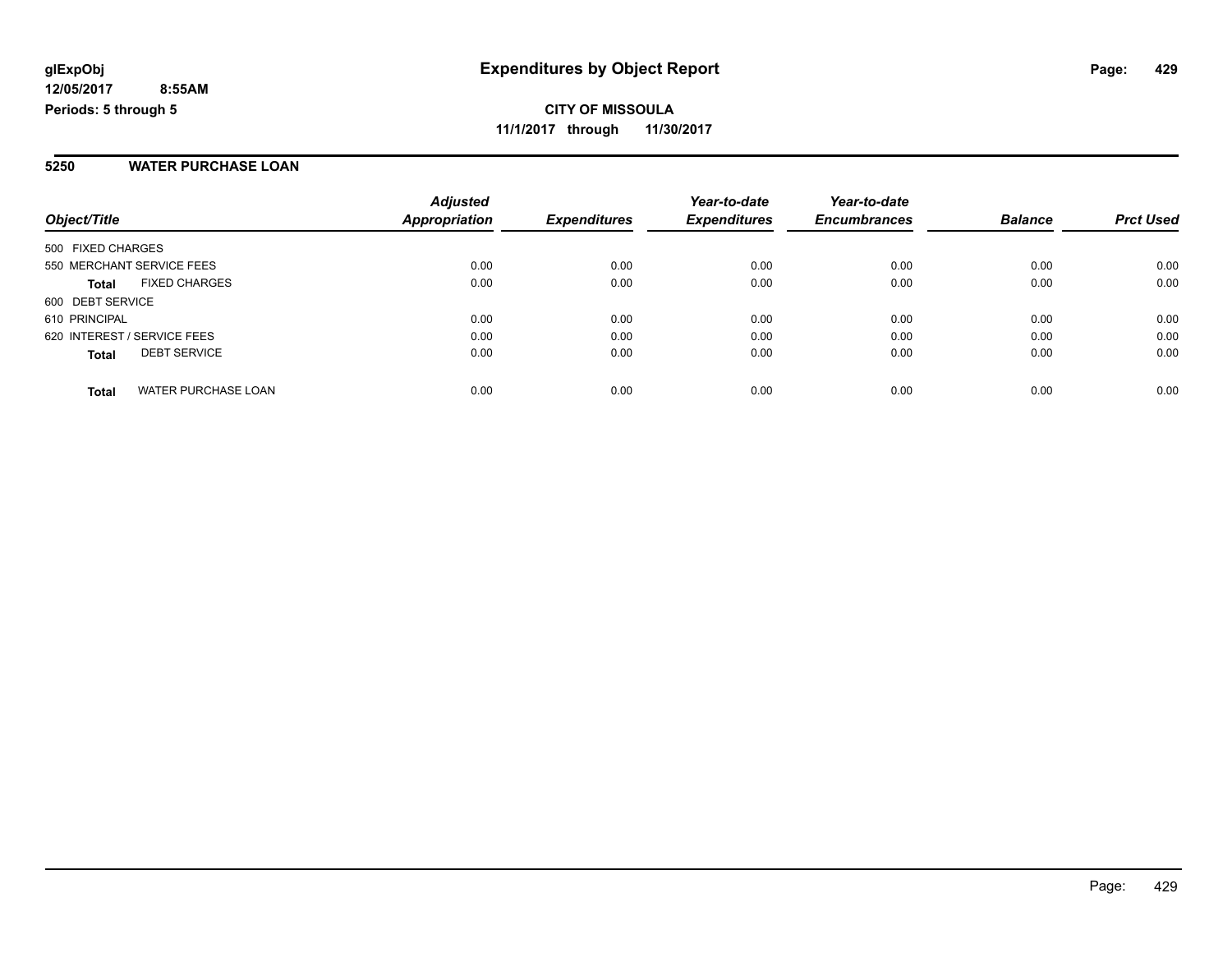### **CITY OF MISSOULA**

**11/1/2017 through 11/30/2017**

# **5310 SEWER OPERATING BUDGET FUND**

**330 WASTEWATER**

|                                       | <b>Adjusted</b>      |                     | Year-to-date        | Year-to-date        |                |                  |
|---------------------------------------|----------------------|---------------------|---------------------|---------------------|----------------|------------------|
| Object/Title                          | <b>Appropriation</b> | <b>Expenditures</b> | <b>Expenditures</b> | <b>Encumbrances</b> | <b>Balance</b> | <b>Prct Used</b> |
| 100 PERSONAL SERVICES                 |                      |                     |                     |                     |                |                  |
| 110 SALARIES AND WAGES                | 0.00                 | 0.00                | 1,512.19            | 0.00                | $-1,512.19$    | 0.00             |
| 115 SALARIES/HEALTH INSURANCE BENEFIT | 0.00                 | 0.00                | 0.00                | 0.00                | 0.00           | 0.00             |
| 120 OVERTIME                          | 0.00                 | 1,102.53            | 3,074.58            | 0.00                | $-3,074.58$    | 0.00             |
| 130 OTHER                             | 0.00                 | 0.00                | 0.00                | 0.00                | 0.00           | 0.00             |
| 135 OPEB EXPENSE                      | 0.00                 | 0.00                | 0.00                | 0.00                | 0.00           | 0.00             |
| 140 EMPLOYER CONTRIBUTIONS            | 0.00                 | 194.04              | 23,862.33           | 0.00                | $-23,862.33$   | 0.00             |
| 141 STATE RETIREMENT CONTRIBUTIONS    | 0.00                 | 0.00                | 211.07              | 0.00                | $-211.07$      | 0.00             |
| 145 OPEB CONTRIBUTION                 | 0.00                 | 0.00                | 0.00                | 0.00                | 0.00           | 0.00             |
| <b>150 STATE RETIREMENT</b>           | 0.00                 | 0.00                | 0.00                | 0.00                | 0.00           | 0.00             |
| 190 PENSION EXPENSE                   | 0.00                 | 0.00                | 0.00                | 0.00                | 0.00           | 0.00             |
| PERSONAL SERVICES<br><b>Total</b>     | 0.00                 | 1,296.57            | 28,660.17           | 0.00                | $-28,660.17$   | 0.00             |
| 200 SUPPLIES                          |                      |                     |                     |                     |                |                  |
| 210 OFFICE SUPPLIES                   | 0.00                 | 79.99               | 1,037.81            | 0.00                | $-1,037.81$    | 0.00             |
| 220 OPERATING SUPPLIES                | 0.00                 | 19,354.06           | 101,899.47          | 0.00                | $-101,899.47$  | 0.00             |
| 230 REPAIR/MAINTENANCE                | 0.00                 | 45,450.85           | 143,734.01          | 0.00                | $-143,734.01$  | 0.00             |
| 231 GASOLINE                          | 0.00                 | 3,053.24            | 13,348.27           | 0.00                | $-13,348.27$   | 0.00             |
| 240 OTHER SUPPLIES                    | 0.00                 | 173.73              | 1,777.69            | 0.00                | $-1,777.69$    | 0.00             |
| 250 SUPPLIES FOR RESALE               | 0.00                 | 0.00                | 0.00                | 0.00                | 0.00           | 0.00             |
| <b>SUPPLIES</b><br><b>Total</b>       | 0.00                 | 68,111.87           | 261,797.25          | 0.00                | $-261,797.25$  | 0.00             |
| 300 PURCHASED SERVICES                |                      |                     |                     |                     |                |                  |
| 310 COMMUNICATIONS                    | 0.00                 | 64.02               | 384.43              | 0.00                | $-384.43$      | 0.00             |
| 320 PRINTING & DUPLICATING            | 0.00                 | 0.00                | 777.65              | 0.00                | $-777.65$      | 0.00             |
| 330 PUBLICITY, SUBSCRIPTIONS & DUES   | 0.00                 | 6,280.24            | 15,935.61           | 0.00                | $-15,935.61$   | 0.00             |
| 341 ELECTRICITY & NATURAL GAS         | 0.00                 | 52,868.85           | 207,407.17          | 0.00                | $-207,407.17$  | 0.00             |
| 343 WATER CHARGES                     | 0.00                 | 686.67              | 2,687.29            | 0.00                | $-2,687.29$    | 0.00             |
| 344 TELEPHONE SERVICE                 | 0.00                 | 1,963.72            | 11,549.14           | 0.00                | $-11,549.14$   | 0.00             |
| 345 GARBAGE                           | 0.00                 | 2,126.28            | 13,005.71           | 0.00                | $-13,005.71$   | 0.00             |
| 350 PROFESSIONAL SERVICES             | 0.00                 | 5,703.95            | 27,037.90           | 0.00                | $-27,037.90$   | 0.00             |
| 360 REPAIR & MAINTENANCE              | 0.00                 | 62,757.05           | 230,351.66          | 0.00                | $-230,351.66$  | 0.00             |
| 370 TRAVEL                            | 0.00                 | 1,520.07            | 4,381.12            | 0.00                | $-4,381.12$    | 0.00             |
| 380 TRAINING                          | 0.00                 | 0.00                | 2,983.40            | 0.00                | $-2,983.40$    | 0.00             |
| 390 OTHER PURCHASED SERVICES          | 0.00                 | 0.00                | 0.00                | 0.00                | 0.00           | 0.00             |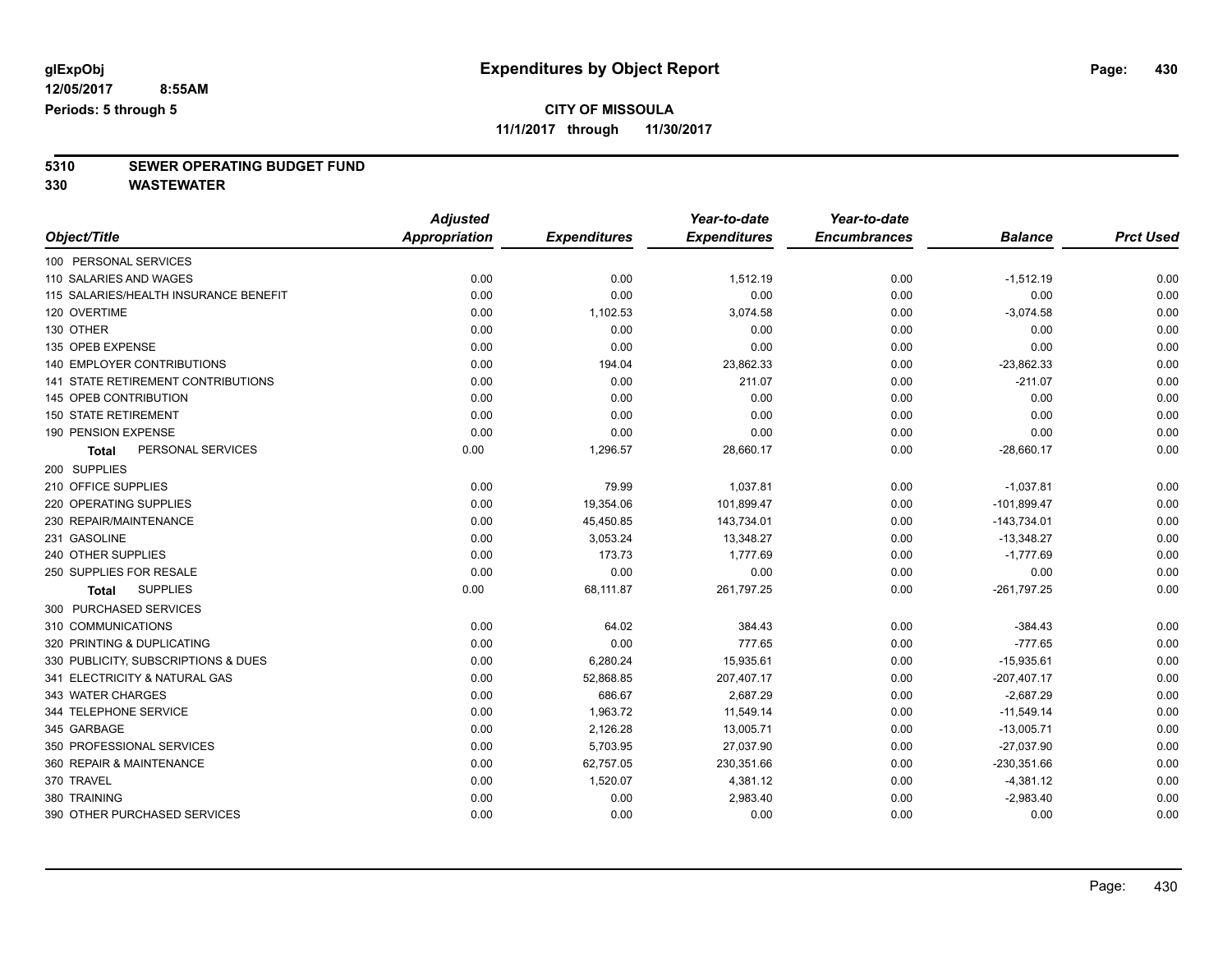# **5310 SEWER OPERATING BUDGET FUND**

**330 WASTEWATER**

|                    |                                   | <b>Adjusted</b>      |                     | Year-to-date        | Year-to-date        |                |                  |
|--------------------|-----------------------------------|----------------------|---------------------|---------------------|---------------------|----------------|------------------|
| Object/Title       |                                   | <b>Appropriation</b> | <b>Expenditures</b> | <b>Expenditures</b> | <b>Encumbrances</b> | <b>Balance</b> | <b>Prct Used</b> |
| <b>Total</b>       | <b>PURCHASED SERVICES</b>         | 0.00                 | 133,970.85          | 516,501.08          | 0.00                | $-516,501.08$  | 0.00             |
| 500 FIXED CHARGES  |                                   |                      |                     |                     |                     |                |                  |
| 500 FIXED CHARGES  |                                   | 0.00                 | 214.01              | 2,914.01            | 0.00                | $-2,914.01$    | 0.00             |
| <b>Total</b>       | <b>FIXED CHARGES</b>              | 0.00                 | 214.01              | 2,914.01            | 0.00                | $-2,914.01$    | 0.00             |
| 600 DEBT SERVICE   |                                   |                      |                     |                     |                     |                |                  |
| 610 PRINCIPAL      |                                   | 0.00                 | 0.00                | 0.00                | 0.00                | 0.00           | 0.00             |
|                    | 620 INTEREST / SERVICE FEES       | 0.00                 | 0.00                | $-4.27$             | 0.00                | 4.27           | 0.00             |
| <b>Total</b>       | <b>DEBT SERVICE</b>               | 0.00                 | 0.00                | $-4.27$             | 0.00                | 4.27           | 0.00             |
|                    | 700 GRANTS & CONTRIBUTIONS        |                      |                     |                     |                     |                |                  |
|                    | 700 GRANTS & CONTRIBUTIONS        | 0.00                 | 0.00                | 0.00                | 0.00                | 0.00           | 0.00             |
| <b>Total</b>       | <b>GRANTS &amp; CONTRIBUTIONS</b> | 0.00                 | 0.00                | 0.00                | 0.00                | 0.00           | 0.00             |
| 800 OTHER OBJECTS  |                                   |                      |                     |                     |                     |                |                  |
|                    | 820 TRANSFERS TO OTHER FUNDS      | 0.00                 | 0.00                | 0.00                | 0.00                | 0.00           | 0.00             |
| 830 DEPRECIATION   |                                   | 0.00                 | 0.00                | 0.00                | 0.00                | 0.00           | 0.00             |
| Total              | OTHER OBJECTS                     | 0.00                 | 0.00                | 0.00                | 0.00                | 0.00           | 0.00             |
| 900 CAPITAL OUTLAY |                                   |                      |                     |                     |                     |                |                  |
| 910 LAND           |                                   | 0.00                 | 999.60              | 999.60              | 0.00                | $-999.60$      | 0.00             |
| 920 BUILDINGS      |                                   | 0.00                 | 0.00                | 14,565.41           | 0.00                | $-14,565.41$   | 0.00             |
| 930 IMPROVEMENTS   |                                   | 0.00                 | 27,665.28           | 27,665.28           | 0.00                | $-27,665.28$   | 0.00             |
|                    | 940 MACHINERY & EQUIPMENT         | 0.00                 | 31,542.76           | 42,477.33           | 0.00                | $-42,477.33$   | 0.00             |
| <b>Total</b>       | <b>CAPITAL OUTLAY</b>             | 0.00                 | 60,207.64           | 85,707.62           | 0.00                | $-85,707.62$   | 0.00             |
| <b>Total</b>       | <b>WASTEWATER</b>                 | 0.00                 | 263,800.94          | 895,575.86          | 0.00                | $-895,575.86$  | 0.00             |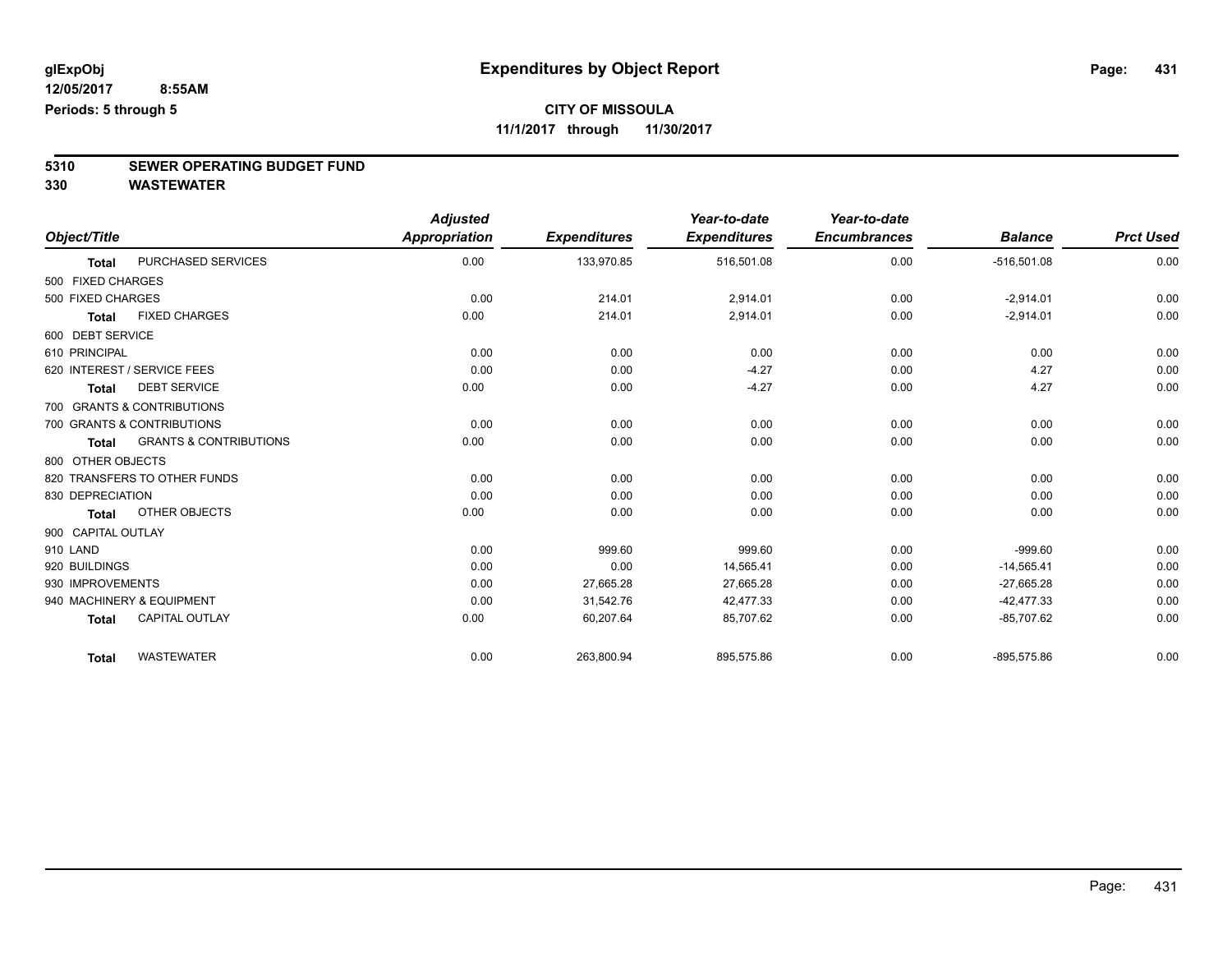# **5310 SEWER OPERATING BUDGET FUND**

**335 WATER**

| Object/Title                              | <b>Adjusted</b><br><b>Appropriation</b> | <b>Expenditures</b> | Year-to-date<br><b>Expenditures</b> | Year-to-date<br><b>Encumbrances</b> | <b>Balance</b> | <b>Prct Used</b> |
|-------------------------------------------|-----------------------------------------|---------------------|-------------------------------------|-------------------------------------|----------------|------------------|
| 300 PURCHASED SERVICES                    |                                         |                     |                                     |                                     |                |                  |
| 310 COMMUNICATIONS                        | 0.00                                    | 0.00                | 0.00                                | 0.00                                | 0.00           | 0.00             |
| 330 PUBLICITY, SUBSCRIPTIONS & DUES       | 0.00                                    | 0.00                | 0.00                                | 0.00                                | 0.00           | 0.00             |
| <b>PURCHASED SERVICES</b><br><b>Total</b> | 0.00                                    | 0.00                | 0.00                                | 0.00                                | 0.00           | 0.00             |
| <b>WATER</b><br>Total                     | 0.00                                    | 0.00                | 0.00                                | 0.00                                | 0.00           | 0.00             |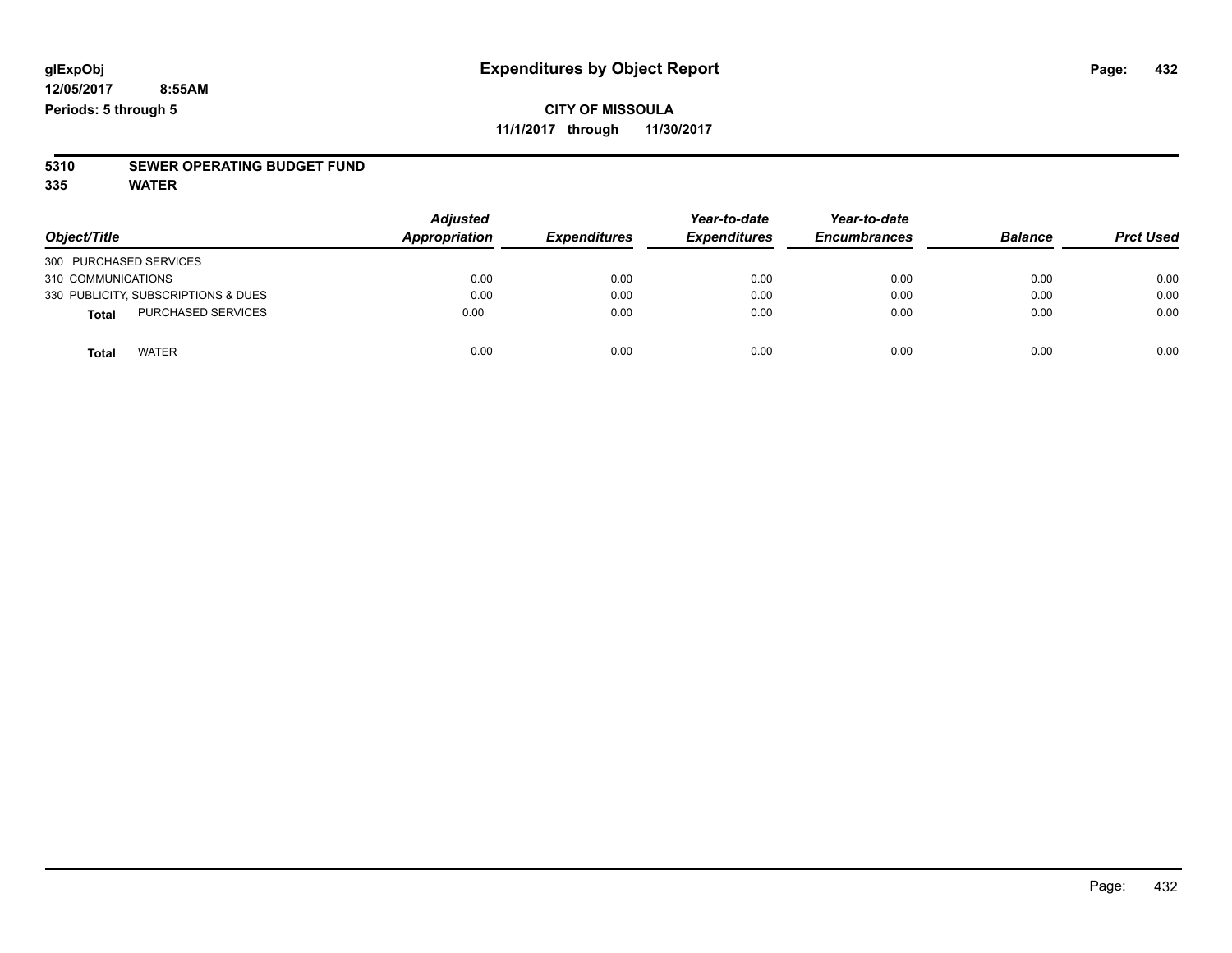## **CITY OF MISSOULA 11/1/2017 through 11/30/2017**

### **5310 SEWER OPERATING BUDGET FUND**

|                                       | <b>Adjusted</b>      |                     | Year-to-date        | Year-to-date        |                |                  |
|---------------------------------------|----------------------|---------------------|---------------------|---------------------|----------------|------------------|
| Object/Title                          | <b>Appropriation</b> | <b>Expenditures</b> | <b>Expenditures</b> | <b>Encumbrances</b> | <b>Balance</b> | <b>Prct Used</b> |
| 100 PERSONAL SERVICES                 |                      |                     |                     |                     |                |                  |
| 110 SALARIES AND WAGES                | 0.00                 | 0.00                | 1,512.19            | 0.00                | $-1,512.19$    | 0.00             |
| 115 SALARIES/HEALTH INSURANCE BENEFIT | 0.00                 | 0.00                | 0.00                | 0.00                | 0.00           | 0.00             |
| 120 OVERTIME                          | 0.00                 | 1,102.53            | 3,074.58            | 0.00                | $-3,074.58$    | 0.00             |
| 130 OTHER                             | 0.00                 | 0.00                | 0.00                | 0.00                | 0.00           | 0.00             |
| 135 OPEB EXPENSE                      | 0.00                 | 0.00                | 0.00                | 0.00                | 0.00           | 0.00             |
| 140 EMPLOYER CONTRIBUTIONS            | 0.00                 | 194.04              | 23,862.33           | 0.00                | $-23,862.33$   | 0.00             |
| 141 STATE RETIREMENT CONTRIBUTIONS    | 0.00                 | 0.00                | 211.07              | 0.00                | $-211.07$      | 0.00             |
| 145 OPEB CONTRIBUTION                 | 0.00                 | 0.00                | 0.00                | 0.00                | 0.00           | 0.00             |
| <b>150 STATE RETIREMENT</b>           | 0.00                 | 0.00                | 0.00                | 0.00                | 0.00           | 0.00             |
| 190 PENSION EXPENSE                   | 0.00                 | 0.00                | 0.00                | 0.00                | 0.00           | 0.00             |
| PERSONAL SERVICES<br>Total            | 0.00                 | 1,296.57            | 28,660.17           | 0.00                | $-28,660.17$   | 0.00             |
| 200 SUPPLIES                          |                      |                     |                     |                     |                |                  |
| 210 OFFICE SUPPLIES                   | 0.00                 | 79.99               | 1,037.81            | 0.00                | $-1,037.81$    | 0.00             |
| 220 OPERATING SUPPLIES                | 0.00                 | 19,354.06           | 101,899.47          | 0.00                | $-101,899.47$  | 0.00             |
| 230 REPAIR/MAINTENANCE                | 0.00                 | 45,450.85           | 143,734.01          | 0.00                | $-143,734.01$  | 0.00             |
| 231 GASOLINE                          | 0.00                 | 3,053.24            | 13,348.27           | 0.00                | $-13,348.27$   | 0.00             |
| 240 OTHER SUPPLIES                    | 0.00                 | 173.73              | 1,777.69            | 0.00                | $-1,777.69$    | 0.00             |
| 250 SUPPLIES FOR RESALE               | 0.00                 | 0.00                | 0.00                | 0.00                | 0.00           | 0.00             |
| <b>SUPPLIES</b><br><b>Total</b>       | 0.00                 | 68,111.87           | 261,797.25          | 0.00                | $-261,797.25$  | 0.00             |
| 300 PURCHASED SERVICES                |                      |                     |                     |                     |                |                  |
| 310 COMMUNICATIONS                    | 0.00                 | 64.02               | 384.43              | 0.00                | $-384.43$      | 0.00             |
| 320 PRINTING & DUPLICATING            | 0.00                 | 0.00                | 777.65              | 0.00                | $-777.65$      | 0.00             |
| 330 PUBLICITY, SUBSCRIPTIONS & DUES   | 0.00                 | 6,280.24            | 15,935.61           | 0.00                | $-15,935.61$   | 0.00             |
| 341 ELECTRICITY & NATURAL GAS         | 0.00                 | 52,868.85           | 207,407.17          | 0.00                | $-207,407.17$  | 0.00             |
| 343 WATER CHARGES                     | 0.00                 | 686.67              | 2,687.29            | 0.00                | $-2,687.29$    | 0.00             |
| 344 TELEPHONE SERVICE                 | 0.00                 | 1,963.72            | 11,549.14           | 0.00                | $-11,549.14$   | 0.00             |
| 345 GARBAGE                           | 0.00                 | 2,126.28            | 13,005.71           | 0.00                | $-13,005.71$   | 0.00             |
| 350 PROFESSIONAL SERVICES             | 0.00                 | 5,703.95            | 27,037.90           | 0.00                | $-27,037.90$   | 0.00             |
| 360 REPAIR & MAINTENANCE              | 0.00                 | 62,757.05           | 230,351.66          | 0.00                | $-230,351.66$  | 0.00             |
| 370 TRAVEL                            | 0.00                 | 1,520.07            | 4,381.12            | 0.00                | $-4,381.12$    | 0.00             |
| 380 TRAINING                          | 0.00                 | 0.00                | 2,983.40            | 0.00                | $-2,983.40$    | 0.00             |
| 390 OTHER PURCHASED SERVICES          | 0.00                 | 0.00                | 0.00                | 0.00                | 0.00           | 0.00             |
| PURCHASED SERVICES<br>Total           | 0.00                 | 133,970.85          | 516,501.08          | 0.00                | $-516,501.08$  | 0.00             |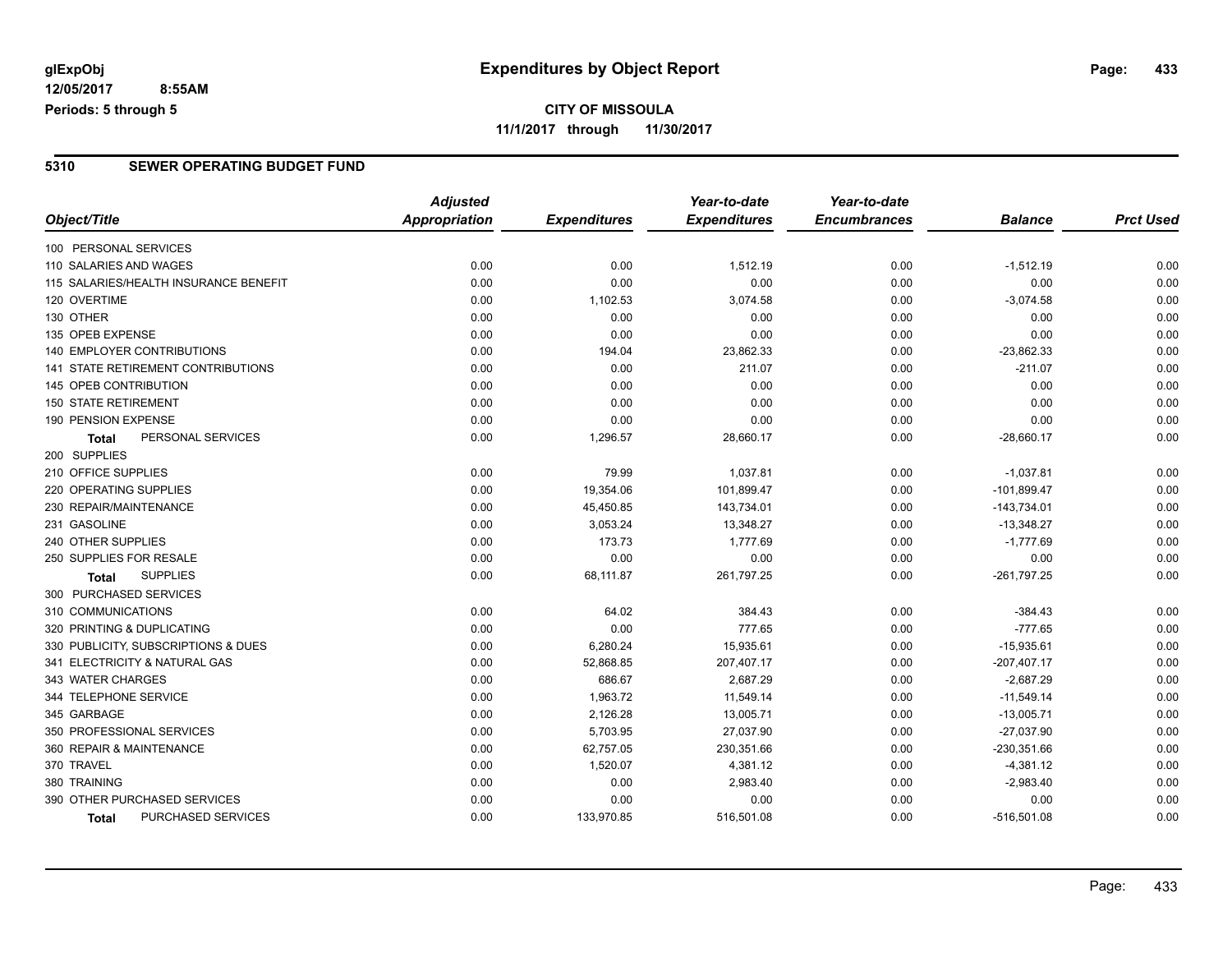## **CITY OF MISSOULA 11/1/2017 through 11/30/2017**

### **5310 SEWER OPERATING BUDGET FUND**

|                    |                                   | <b>Adjusted</b>      |                     | Year-to-date        | Year-to-date        |                |                  |
|--------------------|-----------------------------------|----------------------|---------------------|---------------------|---------------------|----------------|------------------|
| Object/Title       |                                   | <b>Appropriation</b> | <b>Expenditures</b> | <b>Expenditures</b> | <b>Encumbrances</b> | <b>Balance</b> | <b>Prct Used</b> |
| 500 FIXED CHARGES  |                                   |                      |                     |                     |                     |                |                  |
| 500 FIXED CHARGES  |                                   | 0.00                 | 214.01              | 2,914.01            | 0.00                | $-2,914.01$    | 0.00             |
| <b>Total</b>       | <b>FIXED CHARGES</b>              | 0.00                 | 214.01              | 2,914.01            | 0.00                | $-2,914.01$    | 0.00             |
| 600 DEBT SERVICE   |                                   |                      |                     |                     |                     |                |                  |
| 610 PRINCIPAL      |                                   | 0.00                 | 0.00                | 0.00                | 0.00                | 0.00           | 0.00             |
|                    | 620 INTEREST / SERVICE FEES       | 0.00                 | 0.00                | $-4.27$             | 0.00                | 4.27           | 0.00             |
| <b>Total</b>       | <b>DEBT SERVICE</b>               | 0.00                 | 0.00                | $-4.27$             | 0.00                | 4.27           | 0.00             |
|                    | 700 GRANTS & CONTRIBUTIONS        |                      |                     |                     |                     |                |                  |
|                    | 700 GRANTS & CONTRIBUTIONS        | 0.00                 | 0.00                | 0.00                | 0.00                | 0.00           | 0.00             |
| <b>Total</b>       | <b>GRANTS &amp; CONTRIBUTIONS</b> | 0.00                 | 0.00                | 0.00                | 0.00                | 0.00           | 0.00             |
| 800 OTHER OBJECTS  |                                   |                      |                     |                     |                     |                |                  |
|                    | 820 TRANSFERS TO OTHER FUNDS      | 0.00                 | 0.00                | 0.00                | 0.00                | 0.00           | 0.00             |
| 830 DEPRECIATION   |                                   | 0.00                 | 0.00                | 0.00                | 0.00                | 0.00           | 0.00             |
| Total              | OTHER OBJECTS                     | 0.00                 | 0.00                | 0.00                | 0.00                | 0.00           | 0.00             |
| 900 CAPITAL OUTLAY |                                   |                      |                     |                     |                     |                |                  |
| 910 LAND           |                                   | 0.00                 | 999.60              | 999.60              | 0.00                | $-999.60$      | 0.00             |
| 920 BUILDINGS      |                                   | 0.00                 | 0.00                | 14,565.41           | 0.00                | $-14,565.41$   | 0.00             |
| 930 IMPROVEMENTS   |                                   | 0.00                 | 27,665.28           | 27,665.28           | 0.00                | $-27,665.28$   | 0.00             |
|                    | 940 MACHINERY & EQUIPMENT         | 0.00                 | 31,542.76           | 42,477.33           | 0.00                | $-42,477.33$   | 0.00             |
| <b>Total</b>       | <b>CAPITAL OUTLAY</b>             | 0.00                 | 60,207.64           | 85,707.62           | 0.00                | $-85,707.62$   | 0.00             |
| Total              | SEWER OPERATING BUDGET FUND       | 0.00                 | 263,800.94          | 895,575.86          | 0.00                | $-895,575.86$  | 0.00             |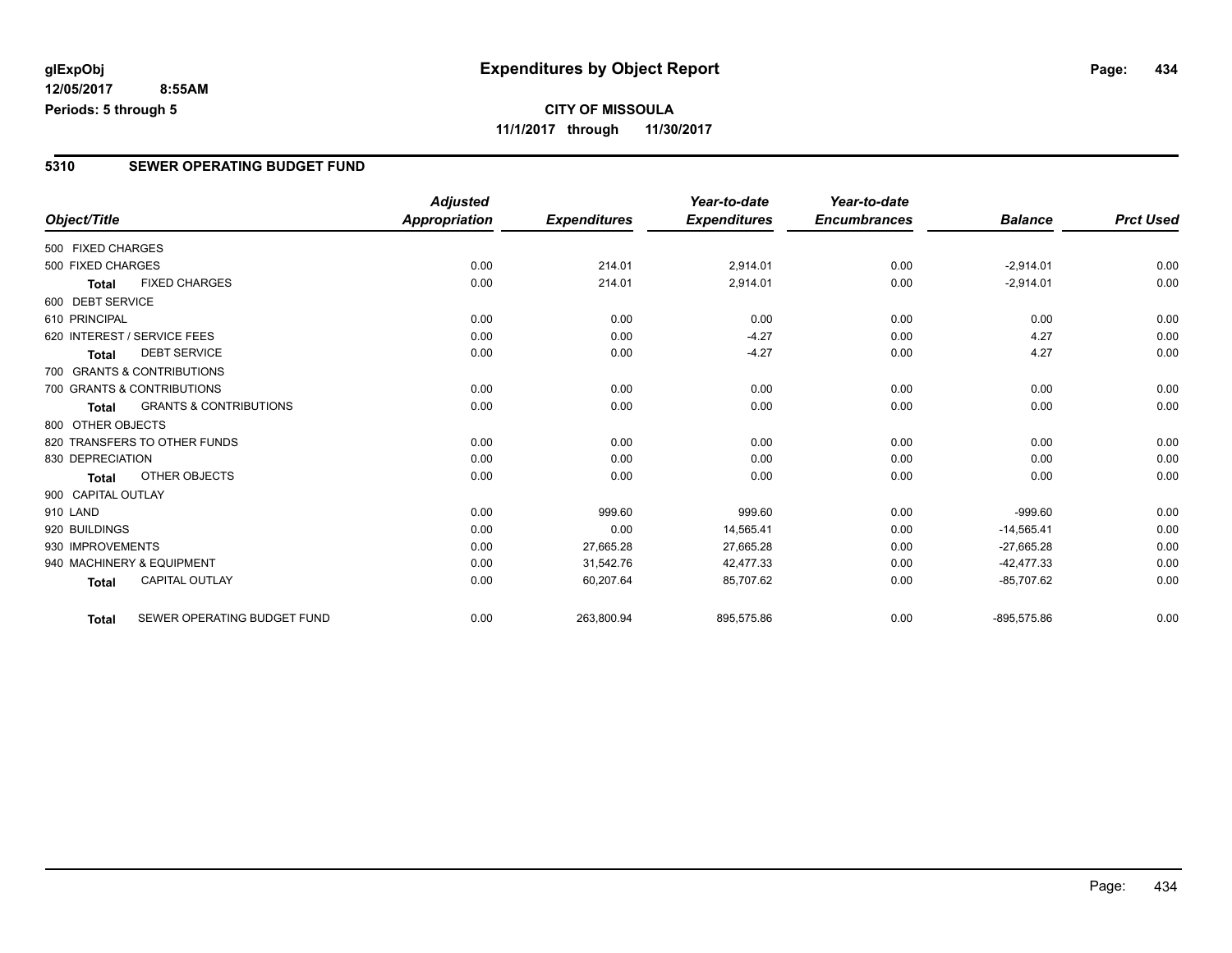**11/1/2017 through 11/30/2017**

# **5311 SEWER REVENUE COLLECTION & CLEARING FUND**

|                                     | <b>Adjusted</b> |                     | Year-to-date        | Year-to-date        |                |                  |
|-------------------------------------|-----------------|---------------------|---------------------|---------------------|----------------|------------------|
| Object/Title                        | Appropriation   | <b>Expenditures</b> | <b>Expenditures</b> | <b>Encumbrances</b> | <b>Balance</b> | <b>Prct Used</b> |
| 100 PERSONAL SERVICES               |                 |                     |                     |                     |                |                  |
| 110 SALARIES AND WAGES              | 1,505,620.00    | 122,148.71          | 591,877.77          | 0.00                | 913,742.23     | 39.31            |
| 120 OVERTIME                        | 19,000.00       | 2,750.73            | 10,917.35           | 0.00                | 8,082.65       | 57.46            |
| 130 OTHER                           | 51,957.00       | 0.00                | 0.00                | 0.00                | 51,957.00      | 0.00             |
| <b>140 EMPLOYER CONTRIBUTIONS</b>   | 716,874.00      | 53,210.40           | 262,873.32          | 0.00                | 454,000.68     | 36.67            |
| 141 STATE RETIREMENT CONTRIBUTIONS  | 1,558.00        | 0.00                | 469.73              | 0.00                | 1,088.27       | 30.15            |
| 190 PENSION EXPENSE                 | 0.00            | 0.00                | 0.00                | 0.00                | 0.00           | 0.00             |
| PERSONAL SERVICES<br>Total          | 2,295,009.00    | 178,109.84          | 866,138.17          | 0.00                | 1,428,870.83   | 37.74            |
| 200 SUPPLIES                        |                 |                     |                     |                     |                |                  |
| 210 OFFICE SUPPLIES                 | 3,400.00        | 0.00                | 0.00                | 0.00                | 3,400.00       | 0.00             |
| 220 OPERATING SUPPLIES              | 343,220.00      | 0.00                | 0.00                | 0.00                | 343,220.00     | 0.00             |
| 230 REPAIR/MAINTENANCE              | 422,000.00      | 0.00                | 0.00                | 0.00                | 422,000.00     | 0.00             |
| 231 GASOLINE                        | 130,000.00      | 0.00                | 0.00                | 0.00                | 130,000.00     | 0.00             |
| 240 OTHER SUPPLIES                  | 4,000.00        | 0.00                | 0.00                | 0.00                | 4,000.00       | 0.00             |
| <b>SUPPLIES</b><br><b>Total</b>     | 902,620.00      | 0.00                | 0.00                | 0.00                | 902,620.00     | 0.00             |
| 300 PURCHASED SERVICES              |                 |                     |                     |                     |                |                  |
| 310 COMMUNICATIONS                  | 3,684.00        | 0.00                | 0.00                | 0.00                | 3,684.00       | 0.00             |
| 320 PRINTING & DUPLICATING          | 8,000.00        | 0.00                | 0.00                | 0.00                | 8,000.00       | 0.00             |
| 330 PUBLICITY, SUBSCRIPTIONS & DUES | 3,000.00        | 0.00                | 0.00                | 0.00                | 3,000.00       | 0.00             |
| 341 ELECTRICITY & NATURAL GAS       | 658,036.00      | 0.00                | 0.00                | 0.00                | 658,036.00     | 0.00             |
| 343 WATER CHARGES                   | 10,248.00       | 0.00                | 0.00                | 0.00                | 10,248.00      | 0.00             |
| 344 TELEPHONE SERVICE               | 19,604.00       | 0.00                | 0.00                | 0.00                | 19,604.00      | 0.00             |
| 345 GARBAGE                         | 22,285.00       | 0.00                | 0.00                | 0.00                | 22,285.00      | 0.00             |
| 350 PROFESSIONAL SERVICES           | 358,700.00      | 0.00                | 0.00                | 0.00                | 358,700.00     | 0.00             |
| 360 REPAIR & MAINTENANCE            | 827,212.00      | 5,918.64            | 12,564.10           | 0.00                | 814,647.90     | 1.52             |
| 370 TRAVEL                          | 14,500.00       | 0.00                | 0.00                | 0.00                | 14,500.00      | 0.00             |
| 380 TRAINING                        | 10,600.00       | 0.00                | 0.00                | 0.00                | 10,600.00      | 0.00             |
| 390 OTHER PURCHASED SERVICES        | 445,887.00      | 0.00                | 0.00                | 0.00                | 445,887.00     | 0.00             |
| PURCHASED SERVICES<br>Total         | 2,381,756.00    | 5,918.64            | 12,564.10           | 0.00                | 2,369,191.90   | 0.53             |
| 500 FIXED CHARGES                   |                 |                     |                     |                     |                |                  |
| 500 FIXED CHARGES                   | 1,460,940.00    | 0.00                | 0.00                | 0.00                | 1,460,940.00   | 0.00             |
| 550 MERCHANT SERVICE FEES           | 0.00            | 0.00                | 0.00                | 0.00                | 0.00           | 0.00             |
| <b>FIXED CHARGES</b><br>Total       | 1,460,940.00    | 0.00                | 0.00                | 0.00                | 1,460,940.00   | 0.00             |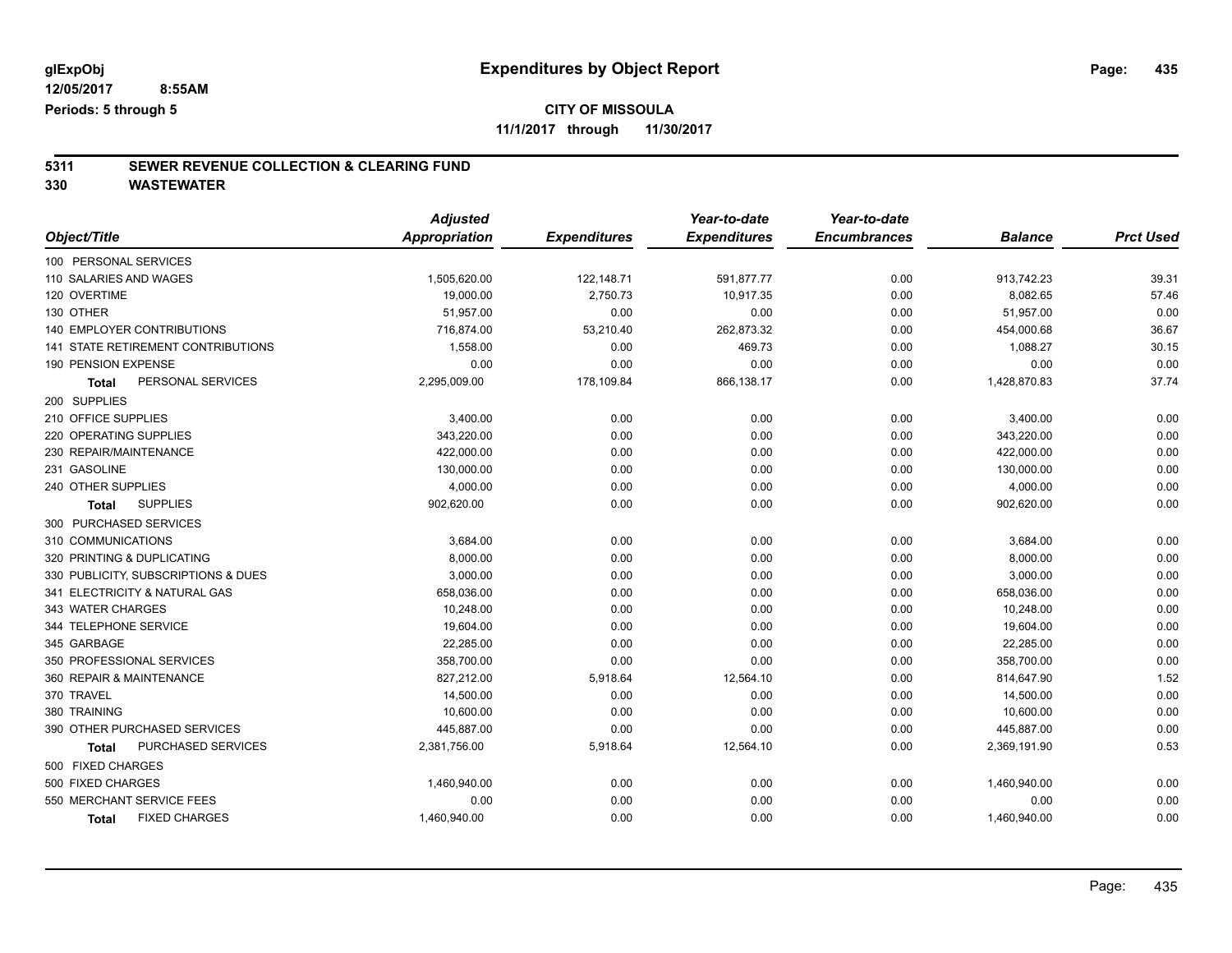**11/1/2017 through 11/30/2017**

# **5311 SEWER REVENUE COLLECTION & CLEARING FUND**

|                                            | <b>Adjusted</b>      |                     | Year-to-date        | Year-to-date        |                |                  |
|--------------------------------------------|----------------------|---------------------|---------------------|---------------------|----------------|------------------|
| Object/Title                               | <b>Appropriation</b> | <b>Expenditures</b> | <b>Expenditures</b> | <b>Encumbrances</b> | <b>Balance</b> | <b>Prct Used</b> |
| 600 DEBT SERVICE                           |                      |                     |                     |                     |                |                  |
| 610 PRINCIPAL                              | 1,868,107.00         | 0.00                | 0.00                | 0.00                | 1,868,107.00   | 0.00             |
| 620 INTEREST / SERVICE FEES                | 876,202.00           | 0.00                | 0.00                | 0.00                | 876,202.00     | 0.00             |
| <b>DEBT SERVICE</b><br><b>Total</b>        | 2,744,309.00         | 0.00                | 0.00                | 0.00                | 2,744,309.00   | 0.00             |
| 700 GRANTS & CONTRIBUTIONS                 |                      |                     |                     |                     |                |                  |
| 700 GRANTS & CONTRIBUTIONS                 | 1,500.00             | 0.00                | 0.00                | 0.00                | 1,500.00       | 0.00             |
| <b>GRANTS &amp; CONTRIBUTIONS</b><br>Total | 1,500.00             | 0.00                | 0.00                | 0.00                | 1,500.00       | 0.00             |
| 800 OTHER OBJECTS                          |                      |                     |                     |                     |                |                  |
| 800 OTHER OBJECTS                          | 0.00                 | 0.00                | 0.00                | 0.00                | 0.00           | 0.00             |
| 820 TRANSFERS TO OTHER FUNDS               | 0.00                 | 0.00                | 0.00                | 0.00                | 0.00           | 0.00             |
| OTHER OBJECTS<br>Total                     | 0.00                 | 0.00                | 0.00                | 0.00                | 0.00           | 0.00             |
| 900 CAPITAL OUTLAY                         |                      |                     |                     |                     |                |                  |
| 930 IMPROVEMENTS                           | 1,645,452.00         | 59,943.04           | 573,215.98          | 0.00                | 1,072,236.02   | 34.84            |
| <b>CAPITAL OUTLAY</b><br><b>Total</b>      | 1,645,452.00         | 59,943.04           | 573,215.98          | 0.00                | 1,072,236.02   | 34.84            |
| <b>WASTEWATER</b><br><b>Total</b>          | 11,431,586.00        | 243,971.52          | 1,451,918.25        | 0.00                | 9,979,667.75   | 12.70            |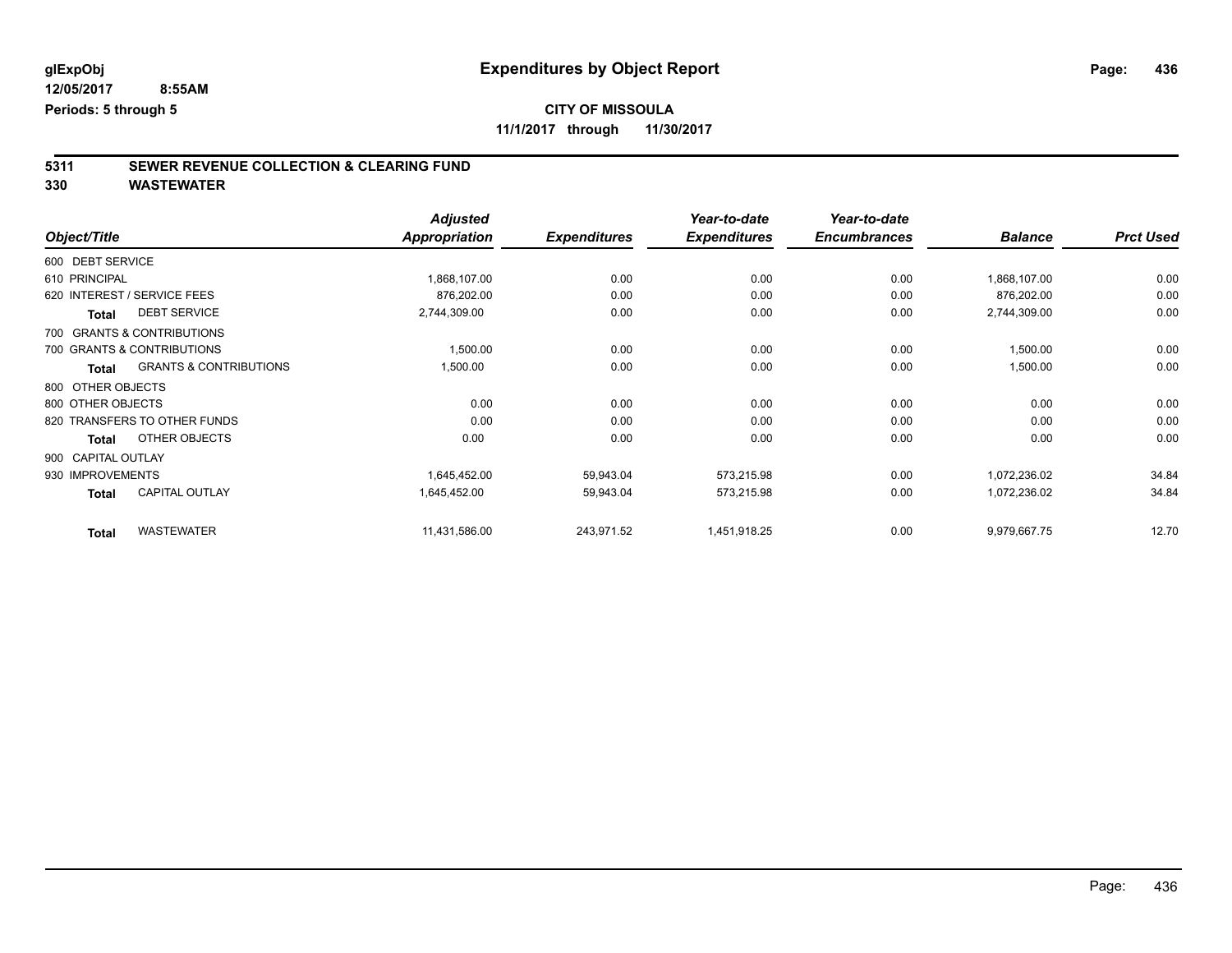## **CITY OF MISSOULA 11/1/2017 through 11/30/2017**

### **5311 SEWER REVENUE COLLECTION & CLEARING FUND**

|                                     | <b>Adjusted</b> |                     | Year-to-date        | Year-to-date        |                |                  |
|-------------------------------------|-----------------|---------------------|---------------------|---------------------|----------------|------------------|
| Object/Title                        | Appropriation   | <b>Expenditures</b> | <b>Expenditures</b> | <b>Encumbrances</b> | <b>Balance</b> | <b>Prct Used</b> |
| 100 PERSONAL SERVICES               |                 |                     |                     |                     |                |                  |
| 110 SALARIES AND WAGES              | 1,505,620.00    | 122,148.71          | 591,877.77          | 0.00                | 913,742.23     | 39.31            |
| 120 OVERTIME                        | 19,000.00       | 2,750.73            | 10,917.35           | 0.00                | 8,082.65       | 57.46            |
| 130 OTHER                           | 51,957.00       | 0.00                | 0.00                | 0.00                | 51,957.00      | 0.00             |
| 140 EMPLOYER CONTRIBUTIONS          | 716,874.00      | 53,210.40           | 262,873.32          | 0.00                | 454,000.68     | 36.67            |
| 141 STATE RETIREMENT CONTRIBUTIONS  | 1,558.00        | 0.00                | 469.73              | 0.00                | 1,088.27       | 30.15            |
| 190 PENSION EXPENSE                 | 0.00            | 0.00                | 0.00                | 0.00                | 0.00           | 0.00             |
| PERSONAL SERVICES<br><b>Total</b>   | 2,295,009.00    | 178,109.84          | 866,138.17          | 0.00                | 1,428,870.83   | 37.74            |
| 200 SUPPLIES                        |                 |                     |                     |                     |                |                  |
| 210 OFFICE SUPPLIES                 | 3,400.00        | 0.00                | 0.00                | 0.00                | 3,400.00       | 0.00             |
| <b>220 OPERATING SUPPLIES</b>       | 343,220.00      | 0.00                | 0.00                | 0.00                | 343,220.00     | 0.00             |
| 230 REPAIR/MAINTENANCE              | 422,000.00      | 0.00                | 0.00                | 0.00                | 422,000.00     | 0.00             |
| 231 GASOLINE                        | 130,000.00      | 0.00                | 0.00                | 0.00                | 130,000.00     | 0.00             |
| 240 OTHER SUPPLIES                  | 4,000.00        | 0.00                | 0.00                | 0.00                | 4,000.00       | 0.00             |
| <b>SUPPLIES</b><br><b>Total</b>     | 902,620.00      | 0.00                | 0.00                | 0.00                | 902,620.00     | 0.00             |
| 300 PURCHASED SERVICES              |                 |                     |                     |                     |                |                  |
| 310 COMMUNICATIONS                  | 3,684.00        | 0.00                | 0.00                | 0.00                | 3,684.00       | 0.00             |
| 320 PRINTING & DUPLICATING          | 8,000.00        | 0.00                | 0.00                | 0.00                | 8,000.00       | 0.00             |
| 330 PUBLICITY, SUBSCRIPTIONS & DUES | 3,000.00        | 0.00                | 0.00                | 0.00                | 3,000.00       | 0.00             |
| 341 ELECTRICITY & NATURAL GAS       | 658,036.00      | 0.00                | 0.00                | 0.00                | 658,036.00     | 0.00             |
| 343 WATER CHARGES                   | 10,248.00       | 0.00                | 0.00                | 0.00                | 10,248.00      | 0.00             |
| 344 TELEPHONE SERVICE               | 19,604.00       | 0.00                | 0.00                | 0.00                | 19,604.00      | 0.00             |
| 345 GARBAGE                         | 22.285.00       | 0.00                | 0.00                | 0.00                | 22.285.00      | 0.00             |
| 350 PROFESSIONAL SERVICES           | 358,700.00      | 0.00                | 0.00                | 0.00                | 358,700.00     | 0.00             |
| 360 REPAIR & MAINTENANCE            | 827,212.00      | 5,918.64            | 12,564.10           | 0.00                | 814,647.90     | 1.52             |
| 370 TRAVEL                          | 14,500.00       | 0.00                | 0.00                | 0.00                | 14,500.00      | 0.00             |
| 380 TRAINING                        | 10,600.00       | 0.00                | 0.00                | 0.00                | 10,600.00      | 0.00             |
| 390 OTHER PURCHASED SERVICES        | 445,887.00      | 0.00                | 0.00                | 0.00                | 445,887.00     | 0.00             |
| <b>PURCHASED SERVICES</b><br>Total  | 2,381,756.00    | 5,918.64            | 12,564.10           | 0.00                | 2,369,191.90   | 0.53             |
| 500 FIXED CHARGES                   |                 |                     |                     |                     |                |                  |
| 500 FIXED CHARGES                   | 1,460,940.00    | 0.00                | 0.00                | 0.00                | 1,460,940.00   | 0.00             |
| 550 MERCHANT SERVICE FEES           | 0.00            | 0.00                | 0.00                | 0.00                | 0.00           | 0.00             |
| <b>FIXED CHARGES</b><br>Total       | 1,460,940.00    | 0.00                | 0.00                | 0.00                | 1,460,940.00   | 0.00             |
| 600 DEBT SERVICE                    |                 |                     |                     |                     |                |                  |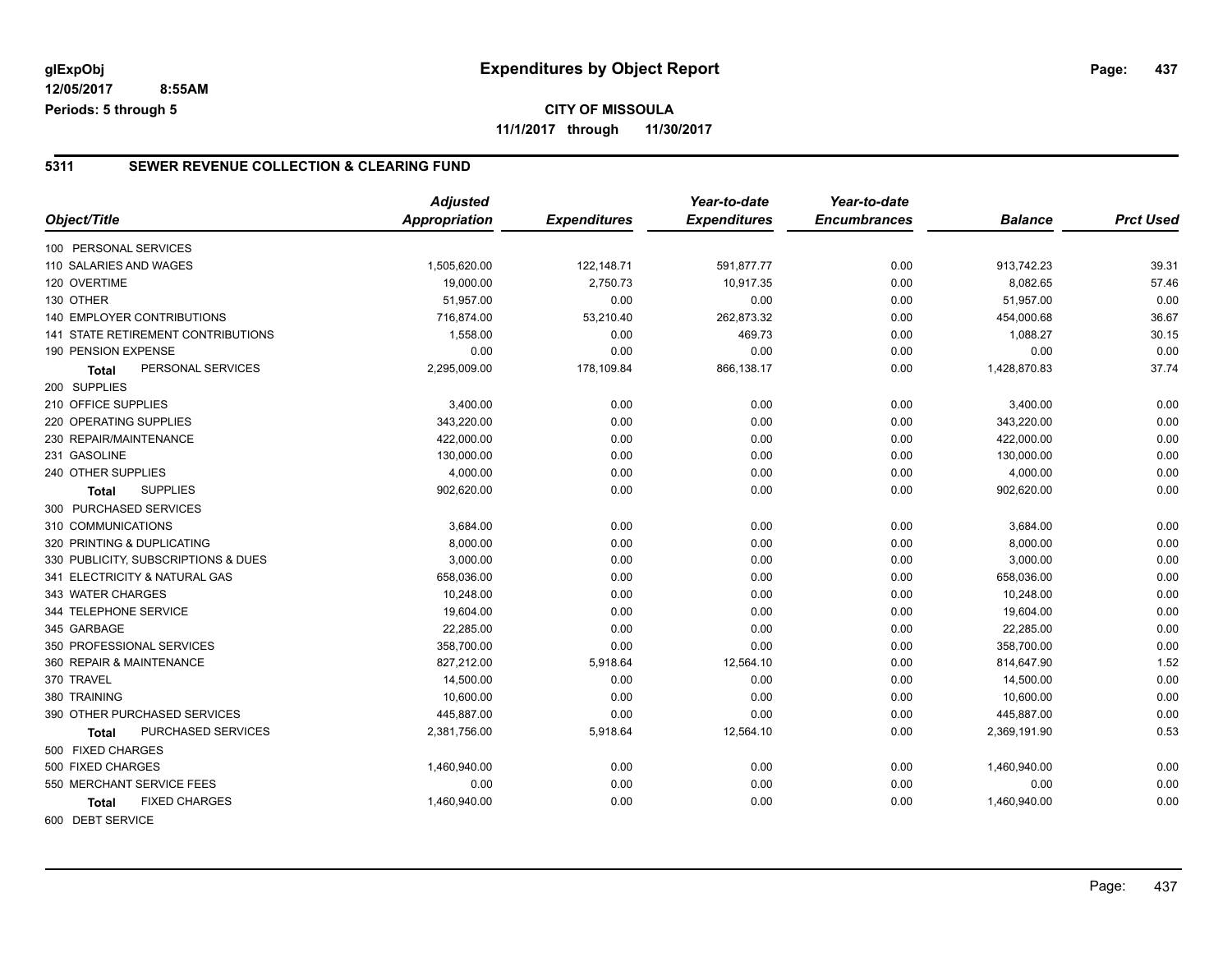### **CITY OF MISSOULA 11/1/2017 through 11/30/2017**

### **5311 SEWER REVENUE COLLECTION & CLEARING FUND**

|                    |                                   | <b>Adjusted</b> |                     | Year-to-date        | Year-to-date        |                |                  |
|--------------------|-----------------------------------|-----------------|---------------------|---------------------|---------------------|----------------|------------------|
| Object/Title       |                                   | Appropriation   | <b>Expenditures</b> | <b>Expenditures</b> | <b>Encumbrances</b> | <b>Balance</b> | <b>Prct Used</b> |
| 610 PRINCIPAL      |                                   | 1,868,107.00    | 0.00                | 0.00                | 0.00                | 1,868,107.00   | 0.00             |
|                    | 620 INTEREST / SERVICE FEES       | 876,202.00      | 0.00                | 0.00                | 0.00                | 876,202.00     | 0.00             |
| <b>Total</b>       | <b>DEBT SERVICE</b>               | 2,744,309.00    | 0.00                | 0.00                | 0.00                | 2,744,309.00   | 0.00             |
|                    | 700 GRANTS & CONTRIBUTIONS        |                 |                     |                     |                     |                |                  |
|                    | 700 GRANTS & CONTRIBUTIONS        | 1,500.00        | 0.00                | 0.00                | 0.00                | 1,500.00       | 0.00             |
| Total              | <b>GRANTS &amp; CONTRIBUTIONS</b> | 1,500.00        | 0.00                | 0.00                | 0.00                | 1,500.00       | 0.00             |
| 800 OTHER OBJECTS  |                                   |                 |                     |                     |                     |                |                  |
| 800 OTHER OBJECTS  |                                   | 0.00            | 0.00                | 0.00                | 0.00                | 0.00           | 0.00             |
|                    | 820 TRANSFERS TO OTHER FUNDS      | 0.00            | 0.00                | 0.00                | 0.00                | 0.00           | 0.00             |
| Total              | OTHER OBJECTS                     | 0.00            | 0.00                | 0.00                | 0.00                | 0.00           | 0.00             |
| 900 CAPITAL OUTLAY |                                   |                 |                     |                     |                     |                |                  |
| 930 IMPROVEMENTS   |                                   | 1,645,452.00    | 59,943.04           | 573,215.98          | 0.00                | 1,072,236.02   | 34.84            |
| Total              | <b>CAPITAL OUTLAY</b>             | 1,645,452.00    | 59,943.04           | 573,215.98          | 0.00                | 1,072,236.02   | 34.84            |
| <b>Total</b>       | SEWER REVENUE COLLECTION & CLEAF  | 11,431,586.00   | 243,971.52          | 1,451,918.25        | 0.00                | 9,979,667.75   | 12.70            |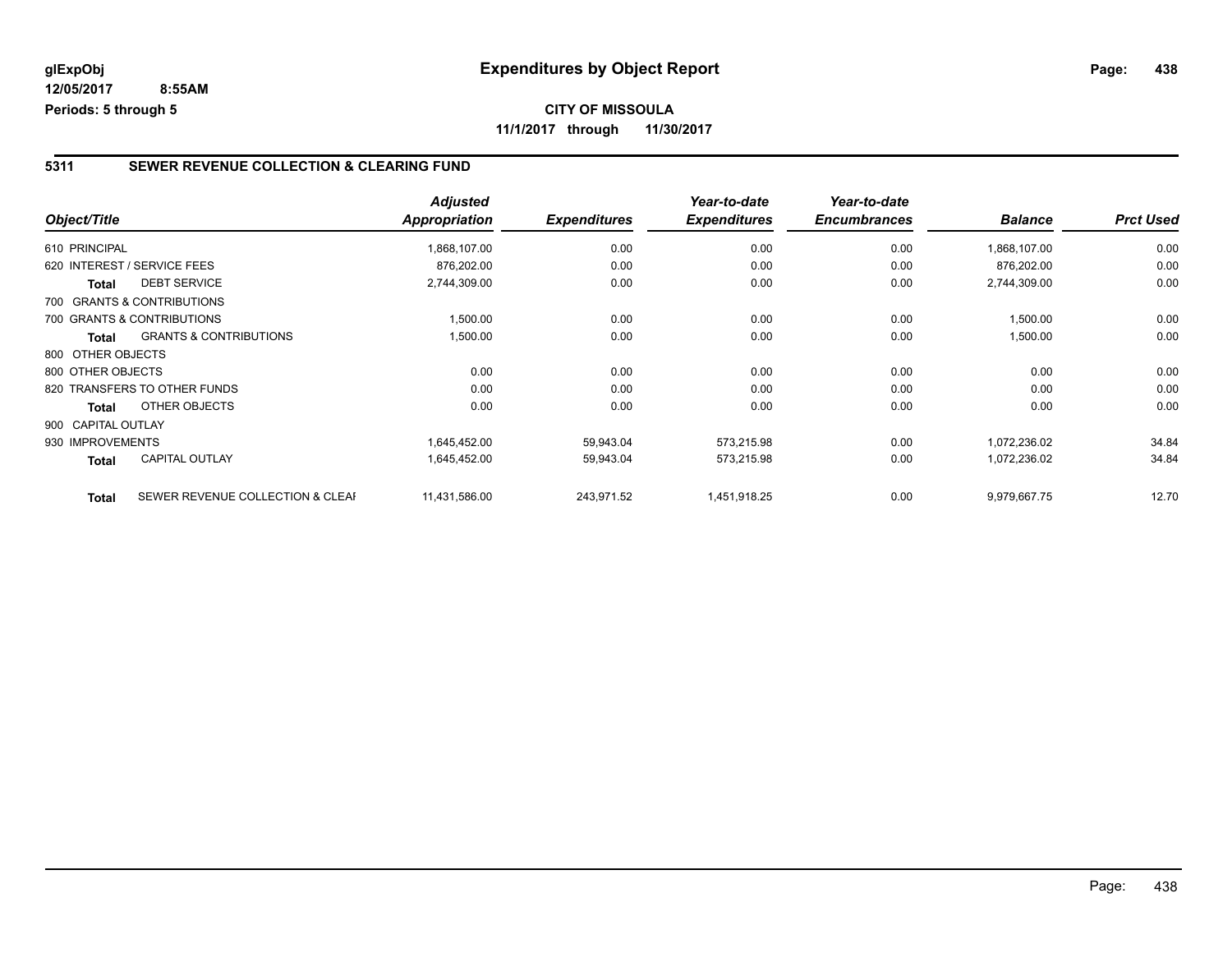### **CITY OF MISSOULA 11/1/2017 through 11/30/2017**

**5315 SEWER LOAN FUND 330 WASTEWATER**

| Object/Title           |                              | <b>Adjusted</b><br>Appropriation | <b>Expenditures</b> | Year-to-date<br><b>Expenditures</b> | Year-to-date<br><b>Encumbrances</b> | <b>Balance</b> | <b>Prct Used</b> |
|------------------------|------------------------------|----------------------------------|---------------------|-------------------------------------|-------------------------------------|----------------|------------------|
|                        |                              |                                  |                     |                                     |                                     |                |                  |
| 300 PURCHASED SERVICES |                              |                                  |                     |                                     |                                     |                |                  |
|                        | 390 OTHER PURCHASED SERVICES | 0.00                             | 0.00                | 18.285.37                           | 0.00                                | $-18.285.37$   | 0.00             |
| Total                  | PURCHASED SERVICES           | 0.00                             | 0.00                | 18,285.37                           | 0.00                                | $-18.285.37$   | 0.00             |
| 800 OTHER OBJECTS      |                              |                                  |                     |                                     |                                     |                |                  |
|                        | 820 TRANSFERS TO OTHER FUNDS | 0.00                             | 0.00                | 0.00                                | 0.00                                | 0.00           | 0.00             |
| 845 CONTINGENCY        |                              | 0.00                             | 0.00                | 0.00                                | 0.00                                | 0.00           | 0.00             |
| <b>Total</b>           | OTHER OBJECTS                | 0.00                             | 0.00                | 0.00                                | 0.00                                | 0.00           | 0.00             |
| <b>Total</b>           | <b>WASTEWATER</b>            | 0.00                             | 0.00                | 18.285.37                           | 0.00                                | $-18.285.37$   | 0.00             |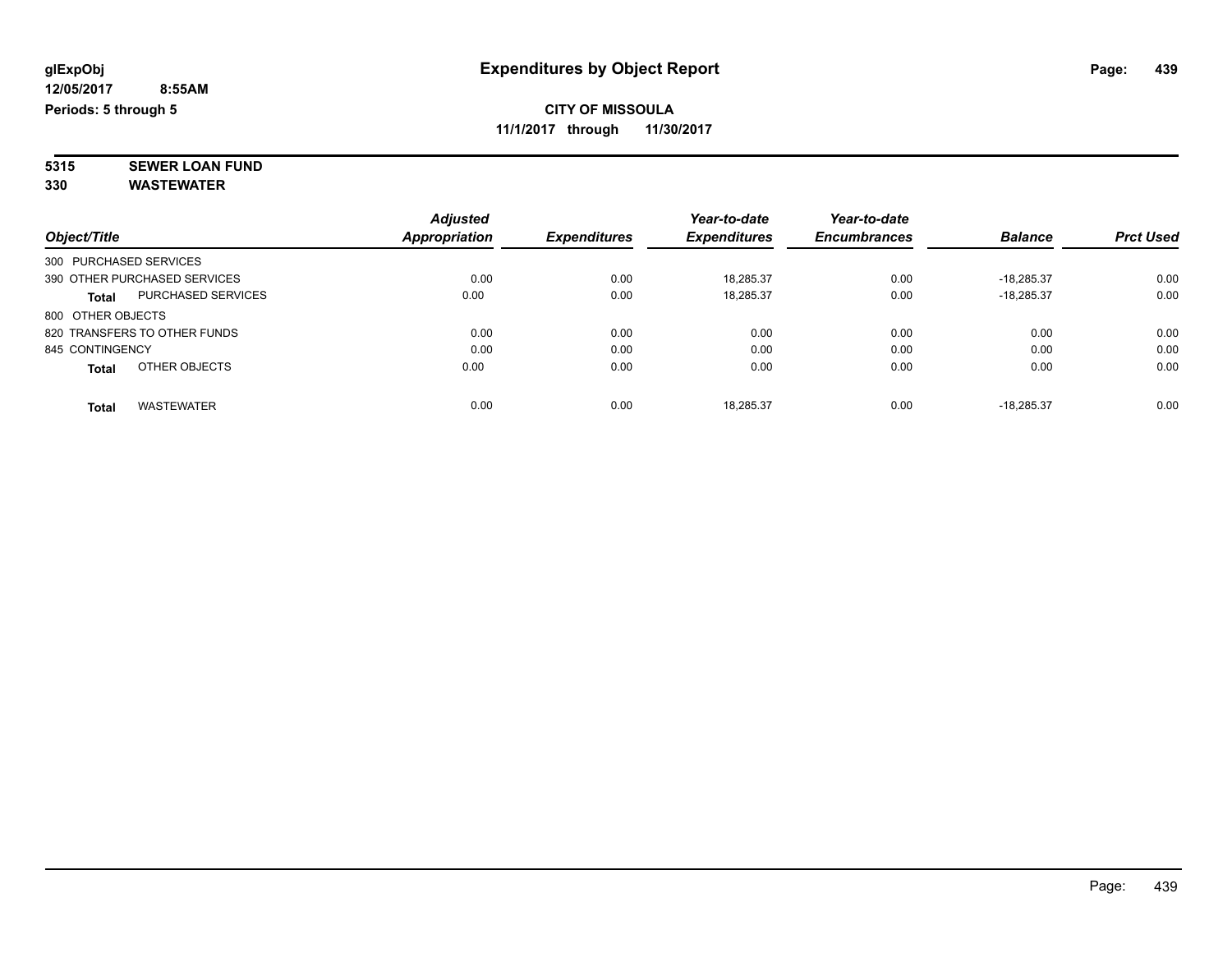**CITY OF MISSOULA 11/1/2017 through 11/30/2017**

#### **5315 SEWER LOAN FUND**

|                                        | <b>Adjusted</b> |                     | Year-to-date        | Year-to-date        |                |                  |
|----------------------------------------|-----------------|---------------------|---------------------|---------------------|----------------|------------------|
| Object/Title                           | Appropriation   | <b>Expenditures</b> | <b>Expenditures</b> | <b>Encumbrances</b> | <b>Balance</b> | <b>Prct Used</b> |
| 300 PURCHASED SERVICES                 |                 |                     |                     |                     |                |                  |
| 390 OTHER PURCHASED SERVICES           | 0.00            | 0.00                | 18.285.37           | 0.00                | $-18.285.37$   | 0.00             |
| PURCHASED SERVICES<br><b>Total</b>     | 0.00            | 0.00                | 18,285.37           | 0.00                | $-18.285.37$   | 0.00             |
| 800 OTHER OBJECTS                      |                 |                     |                     |                     |                |                  |
| 820 TRANSFERS TO OTHER FUNDS           | 0.00            | 0.00                | 0.00                | 0.00                | 0.00           | 0.00             |
| 845 CONTINGENCY                        | 0.00            | 0.00                | 0.00                | 0.00                | 0.00           | 0.00             |
| OTHER OBJECTS<br><b>Total</b>          | 0.00            | 0.00                | 0.00                | 0.00                | 0.00           | 0.00             |
| <b>SEWER LOAN FUND</b><br><b>Total</b> | 0.00            | 0.00                | 18.285.37           | 0.00                | $-18.285.37$   | 0.00             |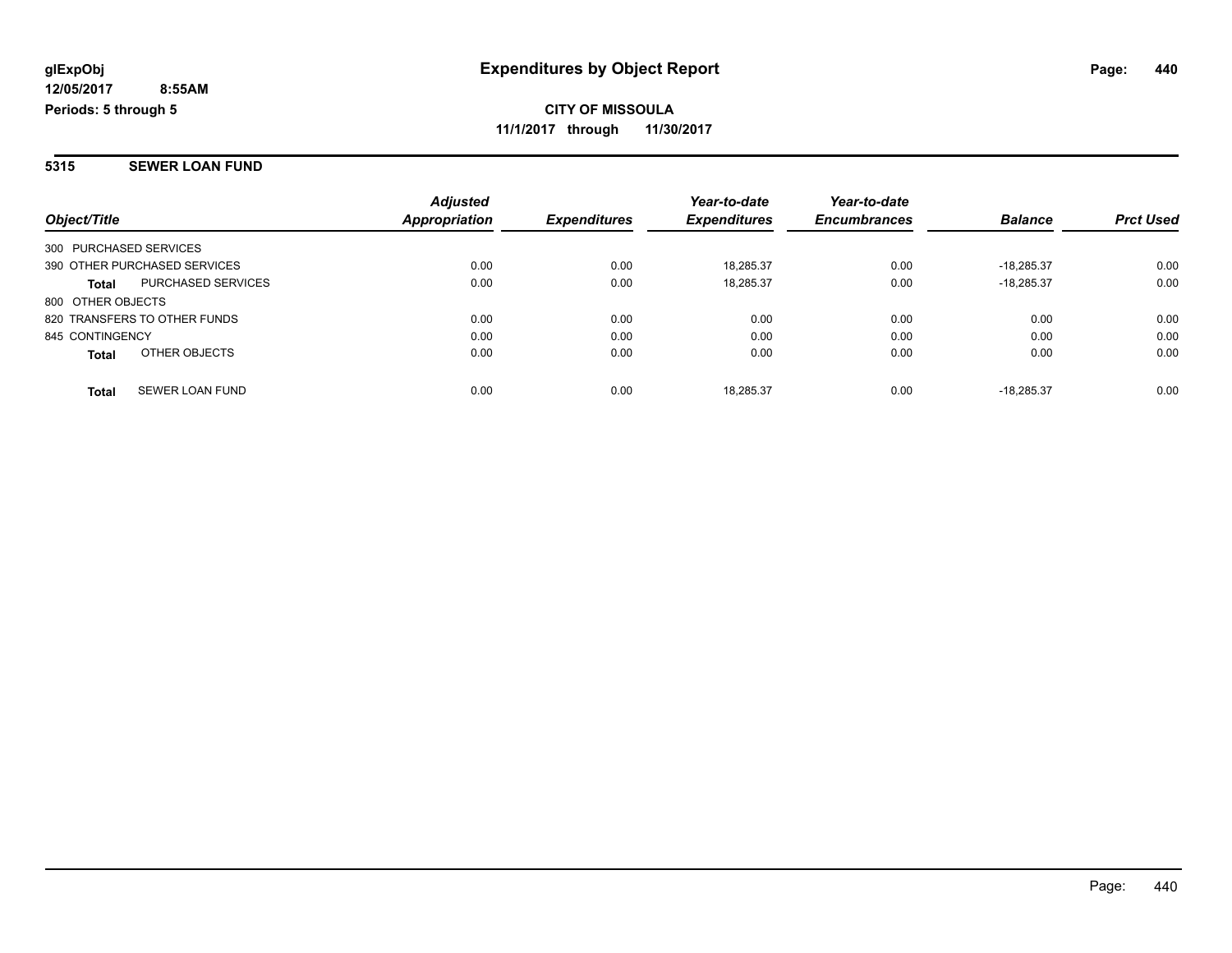**11/1/2017 through 11/30/2017**

# **5320 SEWER REPLACEMENT & DEPRECIATION FUND**

|                                     | <b>Adjusted</b>      |                     | Year-to-date        | Year-to-date        |                |                  |
|-------------------------------------|----------------------|---------------------|---------------------|---------------------|----------------|------------------|
| Object/Title                        | <b>Appropriation</b> | <b>Expenditures</b> | <b>Expenditures</b> | <b>Encumbrances</b> | <b>Balance</b> | <b>Prct Used</b> |
| 300 PURCHASED SERVICES              |                      |                     |                     |                     |                |                  |
| 350 PROFESSIONAL SERVICES           | 0.00                 | 0.00                | 0.00                | 0.00                | 0.00           | 0.00             |
| 360 REPAIR & MAINTENANCE            | 0.00                 | 0.00                | 0.00                | 0.00                | 0.00           | 0.00             |
| PURCHASED SERVICES<br><b>Total</b>  | 0.00                 | 0.00                | 0.00                | 0.00                | 0.00           | 0.00             |
| 600 DEBT SERVICE                    |                      |                     |                     |                     |                |                  |
| 610 PRINCIPAL                       | 0.00                 | 10,577.62           | 54,003.22           | 0.00                | $-54,003.22$   | 0.00             |
| 620 INTEREST / SERVICE FEES         | 0.00                 | 242.96              | 3,496.28            | 0.00                | $-3,496.28$    | 0.00             |
| <b>DEBT SERVICE</b><br><b>Total</b> | 0.00                 | 10,820.58           | 57,499.50           | 0.00                | $-57,499.50$   | 0.00             |
| 800 OTHER OBJECTS                   |                      |                     |                     |                     |                |                  |
| 820 TRANSFERS TO OTHER FUNDS        | 0.00                 | 0.00                | 0.00                | 0.00                | 0.00           | 0.00             |
| 830 DEPRECIATION                    | 0.00                 | 0.00                | 0.00                | 0.00                | 0.00           | 0.00             |
| OTHER OBJECTS<br><b>Total</b>       | 0.00                 | 0.00                | 0.00                | 0.00                | 0.00           | 0.00             |
| 900 CAPITAL OUTLAY                  |                      |                     |                     |                     |                |                  |
| 910 LAND                            | 0.00                 | 0.00                | 0.00                | 0.00                | 0.00           | 0.00             |
| 920 BUILDINGS                       | 0.00                 | 0.00                | 0.00                | 0.00                | 0.00           | 0.00             |
| 930 IMPROVEMENTS                    | 0.00                 | 0.00                | 0.00                | 0.00                | 0.00           | 0.00             |
| 940 MACHINERY & EQUIPMENT           | 0.00                 | 0.00                | 0.00                | 0.00                | 0.00           | 0.00             |
| CAPITAL OUTLAY<br><b>Total</b>      | 0.00                 | 0.00                | 0.00                | 0.00                | 0.00           | 0.00             |
| <b>WASTEWATER</b><br><b>Total</b>   | 0.00                 | 10,820.58           | 57,499.50           | 0.00                | $-57,499.50$   | 0.00             |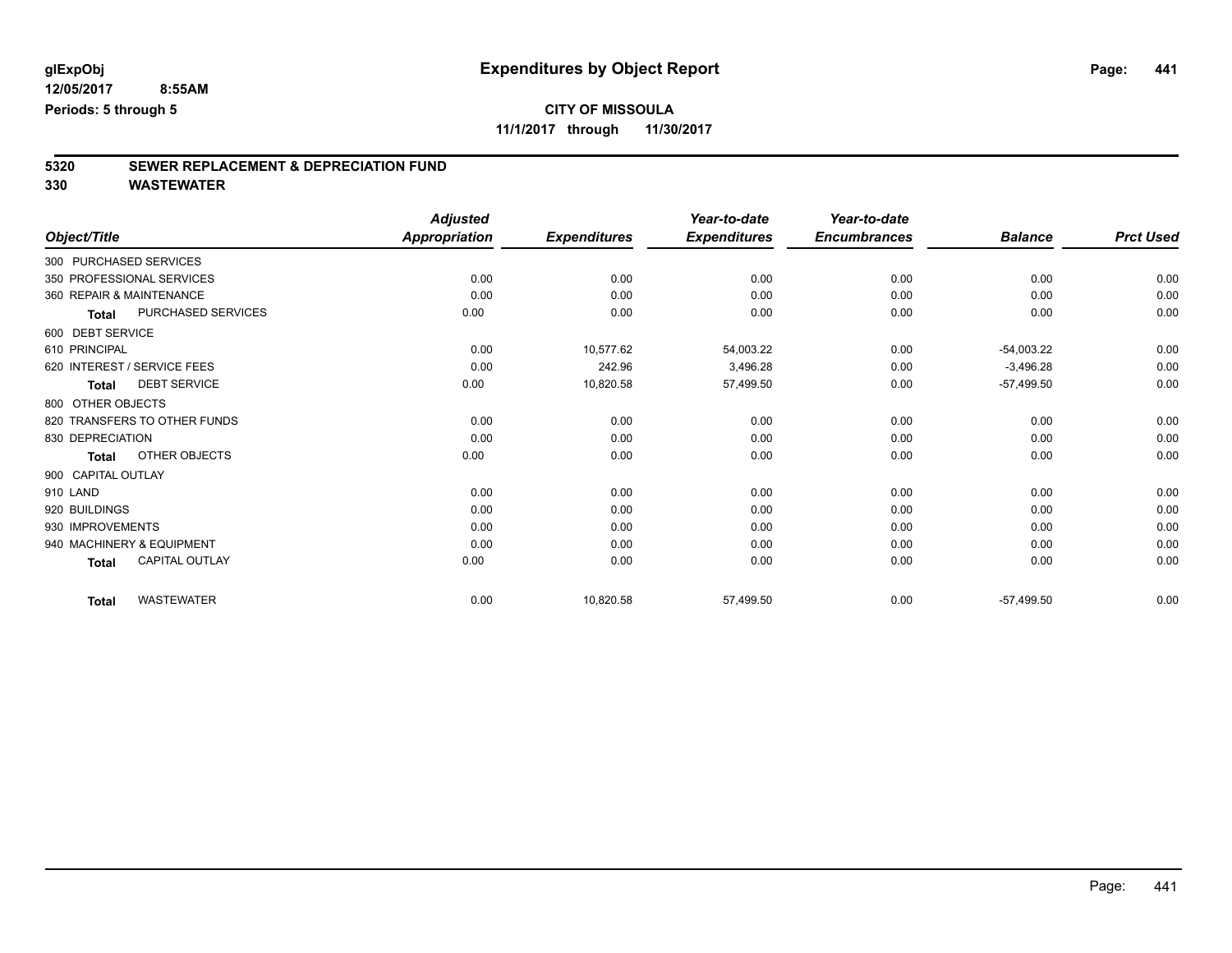### **5320 SEWER REPLACEMENT & DEPRECIATION FUND**

|                        |                                  | <b>Adjusted</b>      |                     | Year-to-date        | Year-to-date        |                |                  |
|------------------------|----------------------------------|----------------------|---------------------|---------------------|---------------------|----------------|------------------|
| Object/Title           |                                  | <b>Appropriation</b> | <b>Expenditures</b> | <b>Expenditures</b> | <b>Encumbrances</b> | <b>Balance</b> | <b>Prct Used</b> |
| 300 PURCHASED SERVICES |                                  |                      |                     |                     |                     |                |                  |
|                        | 350 PROFESSIONAL SERVICES        | 0.00                 | 0.00                | 0.00                | 0.00                | 0.00           | 0.00             |
|                        | 360 REPAIR & MAINTENANCE         | 0.00                 | 0.00                | 0.00                | 0.00                | 0.00           | 0.00             |
| <b>Total</b>           | PURCHASED SERVICES               | 0.00                 | 0.00                | 0.00                | 0.00                | 0.00           | 0.00             |
| 600 DEBT SERVICE       |                                  |                      |                     |                     |                     |                |                  |
| 610 PRINCIPAL          |                                  | 0.00                 | 10,577.62           | 54.003.22           | 0.00                | $-54,003.22$   | 0.00             |
|                        | 620 INTEREST / SERVICE FEES      | 0.00                 | 242.96              | 3,496.28            | 0.00                | $-3,496.28$    | 0.00             |
| Total                  | <b>DEBT SERVICE</b>              | 0.00                 | 10,820.58           | 57,499.50           | 0.00                | $-57,499.50$   | 0.00             |
| 800 OTHER OBJECTS      |                                  |                      |                     |                     |                     |                |                  |
|                        | 820 TRANSFERS TO OTHER FUNDS     | 0.00                 | 0.00                | 0.00                | 0.00                | 0.00           | 0.00             |
| 830 DEPRECIATION       |                                  | 0.00                 | 0.00                | 0.00                | 0.00                | 0.00           | 0.00             |
| Total                  | OTHER OBJECTS                    | 0.00                 | 0.00                | 0.00                | 0.00                | 0.00           | 0.00             |
| 900 CAPITAL OUTLAY     |                                  |                      |                     |                     |                     |                |                  |
| 910 LAND               |                                  | 0.00                 | 0.00                | 0.00                | 0.00                | 0.00           | 0.00             |
| 920 BUILDINGS          |                                  | 0.00                 | 0.00                | 0.00                | 0.00                | 0.00           | 0.00             |
| 930 IMPROVEMENTS       |                                  | 0.00                 | 0.00                | 0.00                | 0.00                | 0.00           | 0.00             |
|                        | 940 MACHINERY & EQUIPMENT        | 0.00                 | 0.00                | 0.00                | 0.00                | 0.00           | 0.00             |
| <b>Total</b>           | CAPITAL OUTLAY                   | 0.00                 | 0.00                | 0.00                | 0.00                | 0.00           | 0.00             |
| <b>Total</b>           | SEWER REPLACEMENT & DEPRECIATION | 0.00                 | 10,820.58           | 57,499.50           | 0.00                | $-57,499.50$   | 0.00             |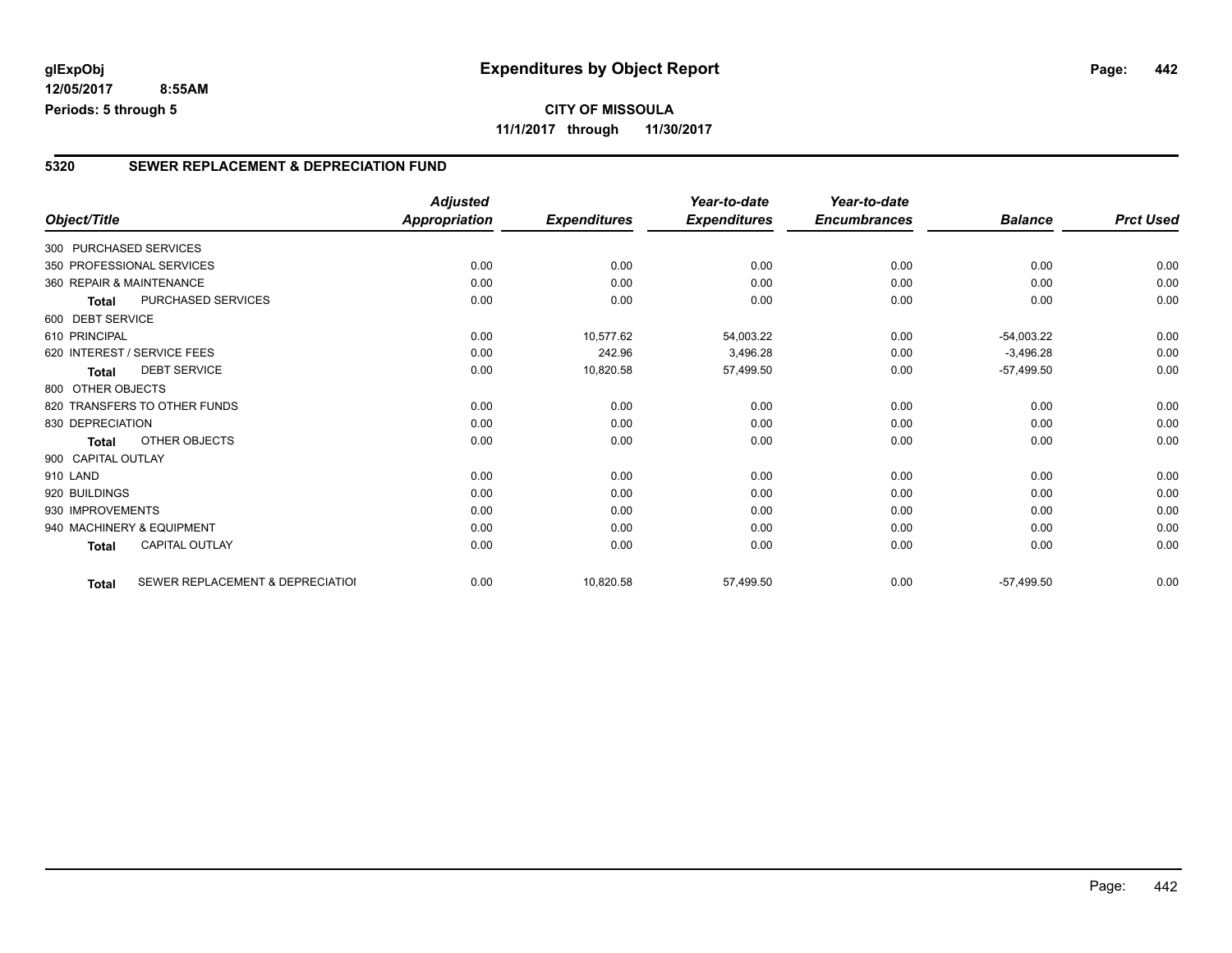**11/1/2017 through 11/30/2017**

# **5325 SEWER DEVELOPMENT FEE FUND**

|                          |                              | <b>Adjusted</b>      |                     | Year-to-date        | Year-to-date        |                |                  |
|--------------------------|------------------------------|----------------------|---------------------|---------------------|---------------------|----------------|------------------|
| Object/Title             |                              | <b>Appropriation</b> | <b>Expenditures</b> | <b>Expenditures</b> | <b>Encumbrances</b> | <b>Balance</b> | <b>Prct Used</b> |
| 300 PURCHASED SERVICES   |                              |                      |                     |                     |                     |                |                  |
|                          | 350 PROFESSIONAL SERVICES    | 0.00                 | 0.00                | 0.00                | 0.00                | 0.00           | 0.00             |
| 360 REPAIR & MAINTENANCE |                              | 0.00                 | 0.00                | 0.00                | 0.00                | 0.00           | 0.00             |
| <b>Total</b>             | <b>PURCHASED SERVICES</b>    | 0.00                 | 0.00                | 0.00                | 0.00                | 0.00           | 0.00             |
| 500 FIXED CHARGES        |                              |                      |                     |                     |                     |                |                  |
|                          | 550 MERCHANT SERVICE FEES    | 0.00                 | 0.00                | 0.00                | 0.00                | 0.00           | 0.00             |
| <b>Total</b>             | <b>FIXED CHARGES</b>         | 0.00                 | 0.00                | 0.00                | 0.00                | 0.00           | 0.00             |
| 600 DEBT SERVICE         |                              |                      |                     |                     |                     |                |                  |
| 610 PRINCIPAL            |                              | 0.00                 | 0.00                | 0.00                | 0.00                | 0.00           | 0.00             |
|                          | 620 INTEREST / SERVICE FEES  | 0.00                 | 0.00                | 0.00                | 0.00                | 0.00           | 0.00             |
| <b>Total</b>             | <b>DEBT SERVICE</b>          | 0.00                 | 0.00                | 0.00                | 0.00                | 0.00           | 0.00             |
| 800 OTHER OBJECTS        |                              |                      |                     |                     |                     |                |                  |
|                          | 820 TRANSFERS TO OTHER FUNDS | 0.00                 | 0.00                | 0.00                | 0.00                | 0.00           | 0.00             |
| <b>Total</b>             | OTHER OBJECTS                | 0.00                 | 0.00                | 0.00                | 0.00                | 0.00           | 0.00             |
| 900 CAPITAL OUTLAY       |                              |                      |                     |                     |                     |                |                  |
| 900 CAPITAL OUTLAY       |                              | 0.00                 | 0.00                | 0.00                | 0.00                | 0.00           | 0.00             |
| 910 LAND                 |                              | 0.00                 | 0.00                | 0.00                | 0.00                | 0.00           | 0.00             |
| 920 BUILDINGS            |                              | 0.00                 | 0.00                | 0.00                | 0.00                | 0.00           | 0.00             |
| 930 IMPROVEMENTS         |                              | 0.00                 | 3,985.11            | 28,548.78           | 0.00                | $-28,548.78$   | 0.00             |
| <b>Total</b>             | <b>CAPITAL OUTLAY</b>        | 0.00                 | 3,985.11            | 28,548.78           | 0.00                | $-28,548.78$   | 0.00             |
| <b>Total</b>             | <b>WASTEWATER</b>            | 0.00                 | 3,985.11            | 28,548.78           | 0.00                | $-28,548.78$   | 0.00             |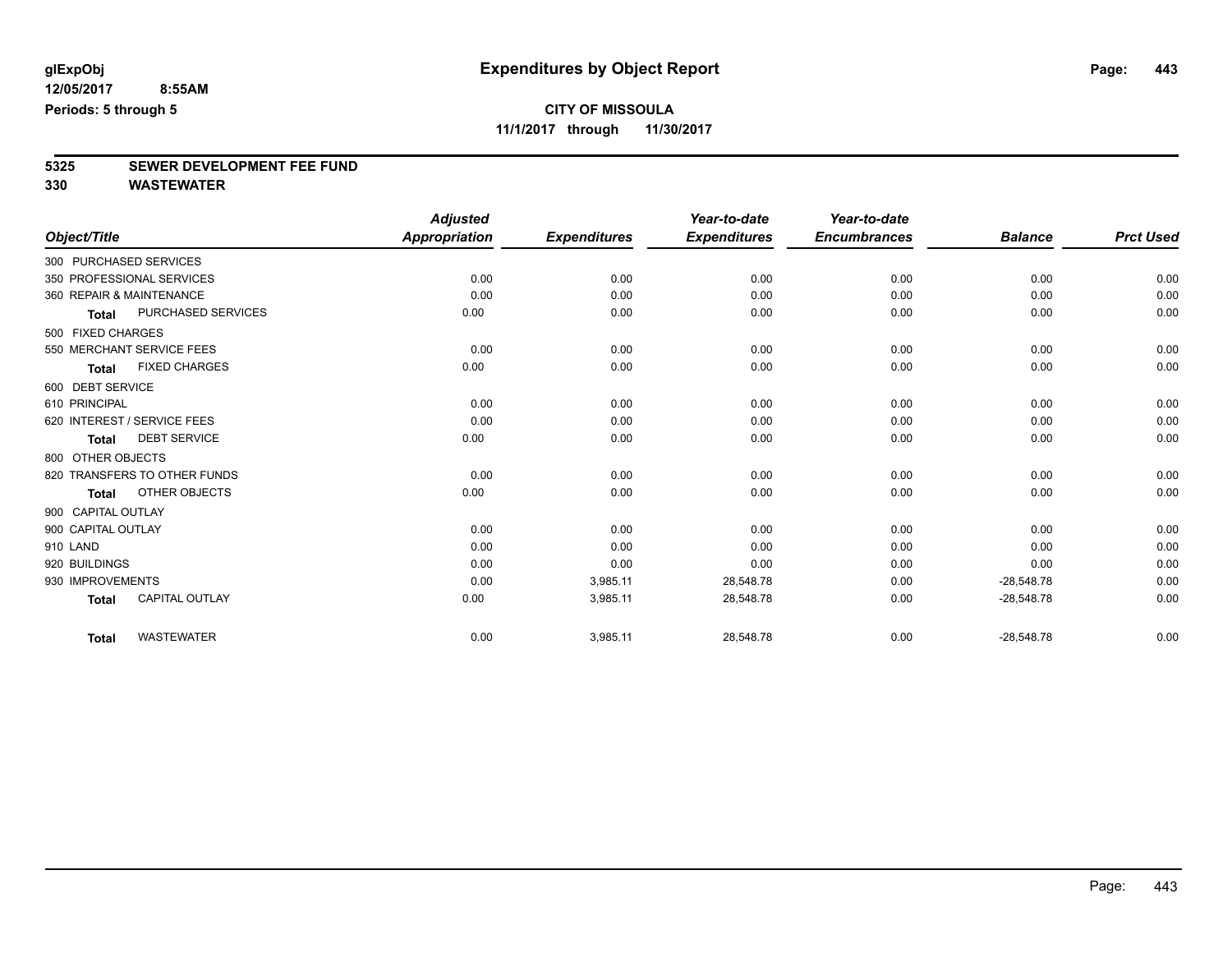## **CITY OF MISSOULA 11/1/2017 through 11/30/2017**

### **5325 SEWER DEVELOPMENT FEE FUND**

|                          |                              | <b>Adjusted</b> |                     | Year-to-date        | Year-to-date        |                |                  |
|--------------------------|------------------------------|-----------------|---------------------|---------------------|---------------------|----------------|------------------|
| Object/Title             |                              | Appropriation   | <b>Expenditures</b> | <b>Expenditures</b> | <b>Encumbrances</b> | <b>Balance</b> | <b>Prct Used</b> |
| 300 PURCHASED SERVICES   |                              |                 |                     |                     |                     |                |                  |
|                          | 350 PROFESSIONAL SERVICES    | 0.00            | 0.00                | 0.00                | 0.00                | 0.00           | 0.00             |
| 360 REPAIR & MAINTENANCE |                              | 0.00            | 0.00                | 0.00                | 0.00                | 0.00           | 0.00             |
| <b>Total</b>             | <b>PURCHASED SERVICES</b>    | 0.00            | 0.00                | 0.00                | 0.00                | 0.00           | 0.00             |
| 500 FIXED CHARGES        |                              |                 |                     |                     |                     |                |                  |
|                          | 550 MERCHANT SERVICE FEES    | 0.00            | 0.00                | 0.00                | 0.00                | 0.00           | 0.00             |
| <b>Total</b>             | <b>FIXED CHARGES</b>         | 0.00            | 0.00                | 0.00                | 0.00                | 0.00           | 0.00             |
| 600 DEBT SERVICE         |                              |                 |                     |                     |                     |                |                  |
| 610 PRINCIPAL            |                              | 0.00            | 0.00                | 0.00                | 0.00                | 0.00           | 0.00             |
|                          | 620 INTEREST / SERVICE FEES  | 0.00            | 0.00                | 0.00                | 0.00                | 0.00           | 0.00             |
| <b>Total</b>             | <b>DEBT SERVICE</b>          | 0.00            | 0.00                | 0.00                | 0.00                | 0.00           | 0.00             |
| 800 OTHER OBJECTS        |                              |                 |                     |                     |                     |                |                  |
|                          | 820 TRANSFERS TO OTHER FUNDS | 0.00            | 0.00                | 0.00                | 0.00                | 0.00           | 0.00             |
| <b>Total</b>             | OTHER OBJECTS                | 0.00            | 0.00                | 0.00                | 0.00                | 0.00           | 0.00             |
| 900 CAPITAL OUTLAY       |                              |                 |                     |                     |                     |                |                  |
| 900 CAPITAL OUTLAY       |                              | 0.00            | 0.00                | 0.00                | 0.00                | 0.00           | 0.00             |
| 910 LAND                 |                              | 0.00            | 0.00                | 0.00                | 0.00                | 0.00           | 0.00             |
| 920 BUILDINGS            |                              | 0.00            | 0.00                | 0.00                | 0.00                | 0.00           | 0.00             |
| 930 IMPROVEMENTS         |                              | 0.00            | 3,985.11            | 28,548.78           | 0.00                | $-28,548.78$   | 0.00             |
| <b>Total</b>             | <b>CAPITAL OUTLAY</b>        | 0.00            | 3,985.11            | 28,548.78           | 0.00                | $-28,548.78$   | 0.00             |
| <b>Total</b>             | SEWER DEVELOPMENT FEE FUND   | 0.00            | 3,985.11            | 28,548.78           | 0.00                | $-28,548.78$   | 0.00             |

Page: 444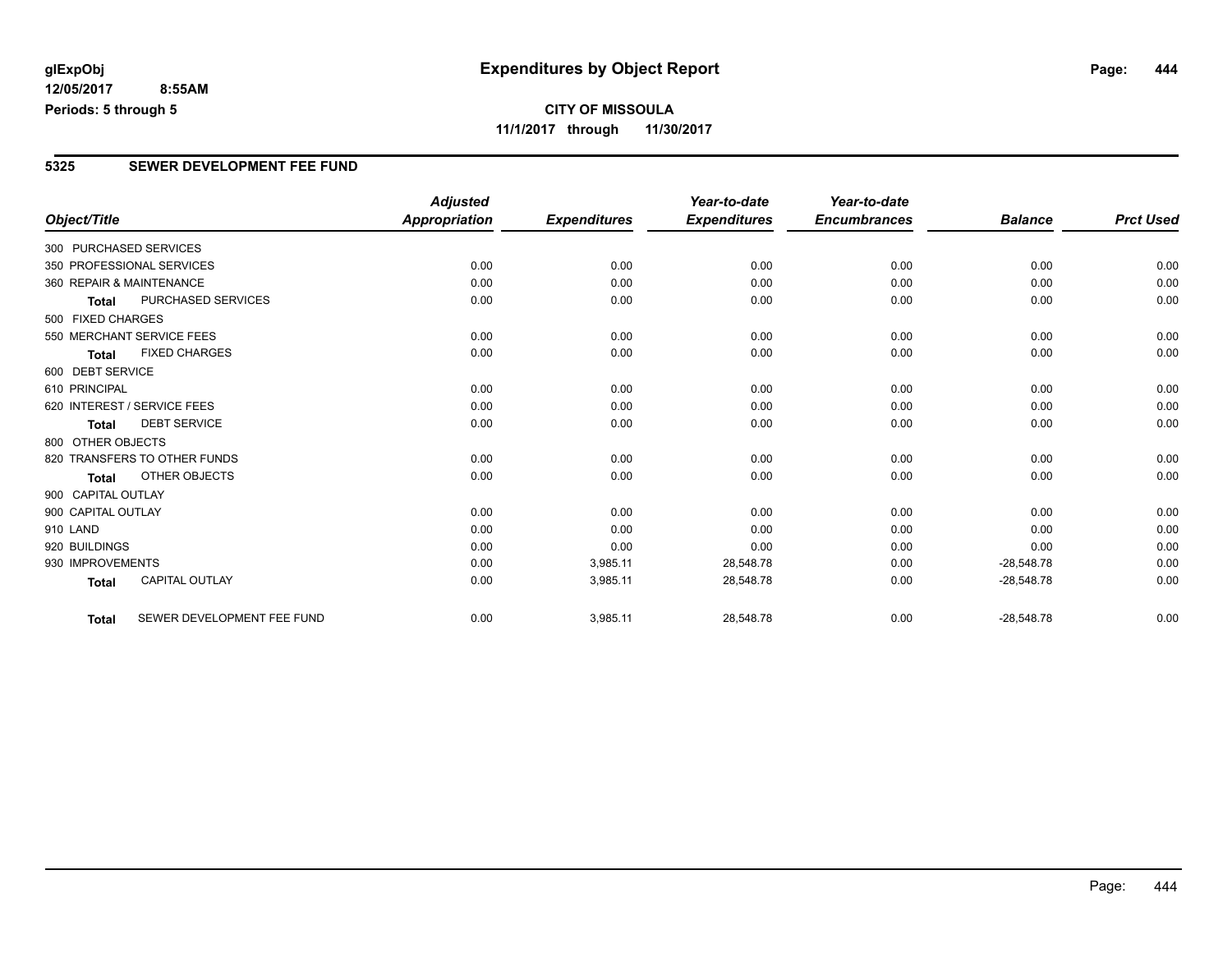**11/1/2017 through 11/30/2017**

**5340 SEWER CONSTRUCTION FUND**

|                          |                              | <b>Adjusted</b>      |                     | Year-to-date        | Year-to-date        |                |                  |
|--------------------------|------------------------------|----------------------|---------------------|---------------------|---------------------|----------------|------------------|
| Object/Title             |                              | <b>Appropriation</b> | <b>Expenditures</b> | <b>Expenditures</b> | <b>Encumbrances</b> | <b>Balance</b> | <b>Prct Used</b> |
| 300 PURCHASED SERVICES   |                              |                      |                     |                     |                     |                |                  |
|                          | 350 PROFESSIONAL SERVICES    | 0.00                 | 0.00                | 0.00                | 0.00                | 0.00           | 0.00             |
| 360 REPAIR & MAINTENANCE |                              | 0.00                 | 0.00                | 0.00                | 0.00                | 0.00           | 0.00             |
| Total                    | <b>PURCHASED SERVICES</b>    | 0.00                 | 0.00                | 0.00                | 0.00                | 0.00           | 0.00             |
| 500 FIXED CHARGES        |                              |                      |                     |                     |                     |                |                  |
|                          | 550 MERCHANT SERVICE FEES    | 0.00                 | 0.00                | 0.00                | 0.00                | 0.00           | 0.00             |
| <b>Total</b>             | <b>FIXED CHARGES</b>         | 0.00                 | 0.00                | 0.00                | 0.00                | 0.00           | 0.00             |
| 800 OTHER OBJECTS        |                              |                      |                     |                     |                     |                |                  |
|                          | 820 TRANSFERS TO OTHER FUNDS | 0.00                 | 0.00                | 0.00                | 0.00                | 0.00           | 0.00             |
| Total                    | OTHER OBJECTS                | 0.00                 | 0.00                | 0.00                | 0.00                | 0.00           | 0.00             |
| 900 CAPITAL OUTLAY       |                              |                      |                     |                     |                     |                |                  |
| 930 IMPROVEMENTS         |                              | 0.00                 | 0.00                | 0.00                | 0.00                | 0.00           | 0.00             |
|                          | 940 MACHINERY & EQUIPMENT    | 0.00                 | 0.00                | 0.00                | 0.00                | 0.00           | 0.00             |
| <b>Total</b>             | <b>CAPITAL OUTLAY</b>        | 0.00                 | 0.00                | 0.00                | 0.00                | 0.00           | 0.00             |
| <b>Total</b>             | <b>WASTEWATER</b>            | 0.00                 | 0.00                | 0.00                | 0.00                | 0.00           | 0.00             |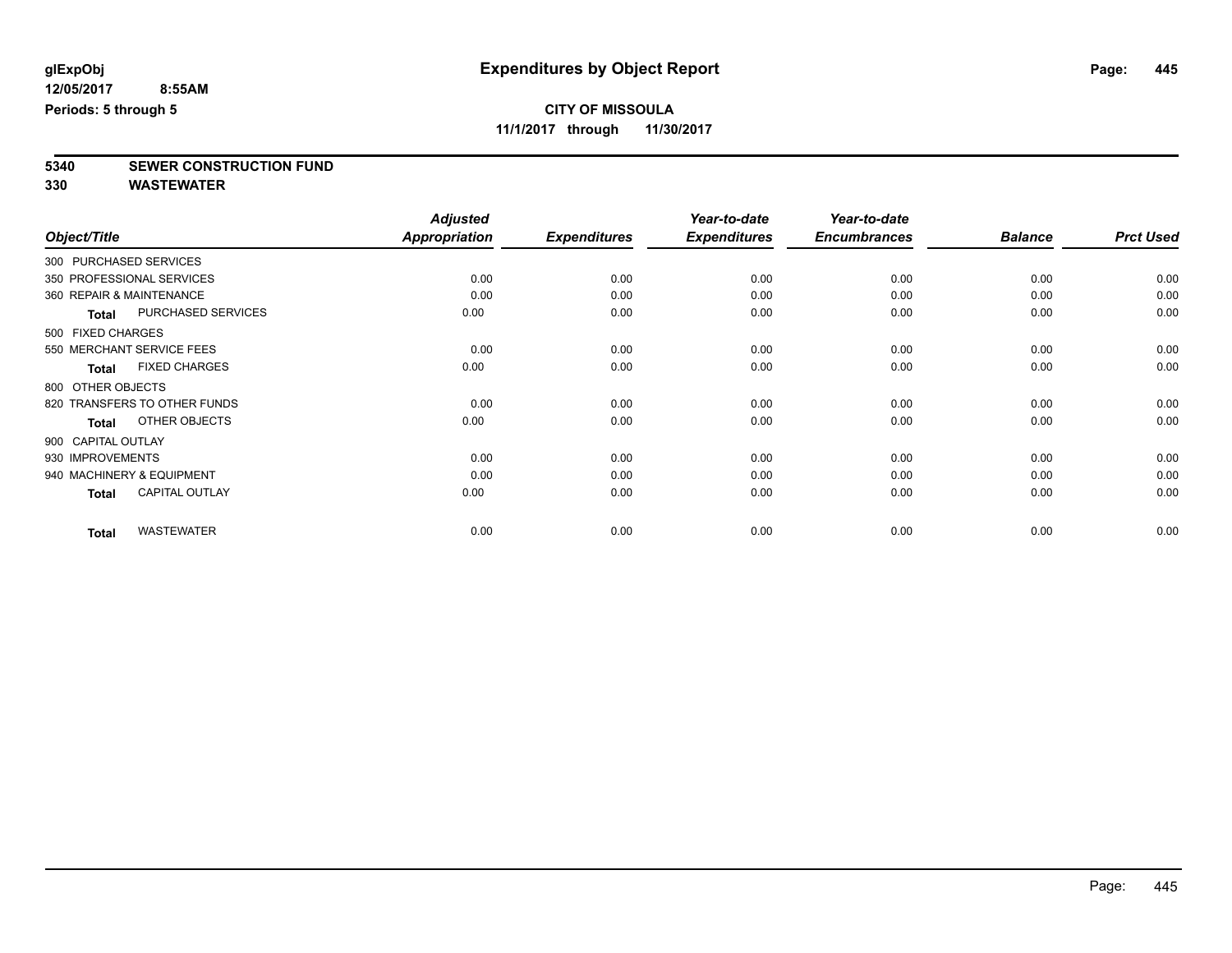### **CITY OF MISSOULA 11/1/2017 through 11/30/2017**

# **5340 SEWER CONSTRUCTION FUND**

**390 NON-DEPARTMENTAL**

| Object/Title       |                       | <b>Adjusted</b><br>Appropriation | <b>Expenditures</b> | Year-to-date<br><b>Expenditures</b> | Year-to-date<br><b>Encumbrances</b> | <b>Balance</b> | <b>Prct Used</b> |
|--------------------|-----------------------|----------------------------------|---------------------|-------------------------------------|-------------------------------------|----------------|------------------|
| 900 CAPITAL OUTLAY |                       |                                  |                     |                                     |                                     |                |                  |
| 930 IMPROVEMENTS   |                       | 0.00                             | 0.00                | 0.00                                | 0.00                                | 0.00           | 0.00             |
| <b>Total</b>       | <b>CAPITAL OUTLAY</b> | 0.00                             | 0.00                | 0.00                                | 0.00                                | 0.00           | 0.00             |
| <b>Total</b>       | NON-DEPARTMENTAL      | 0.00                             | 0.00                | 0.00                                | 0.00                                | 0.00           | 0.00             |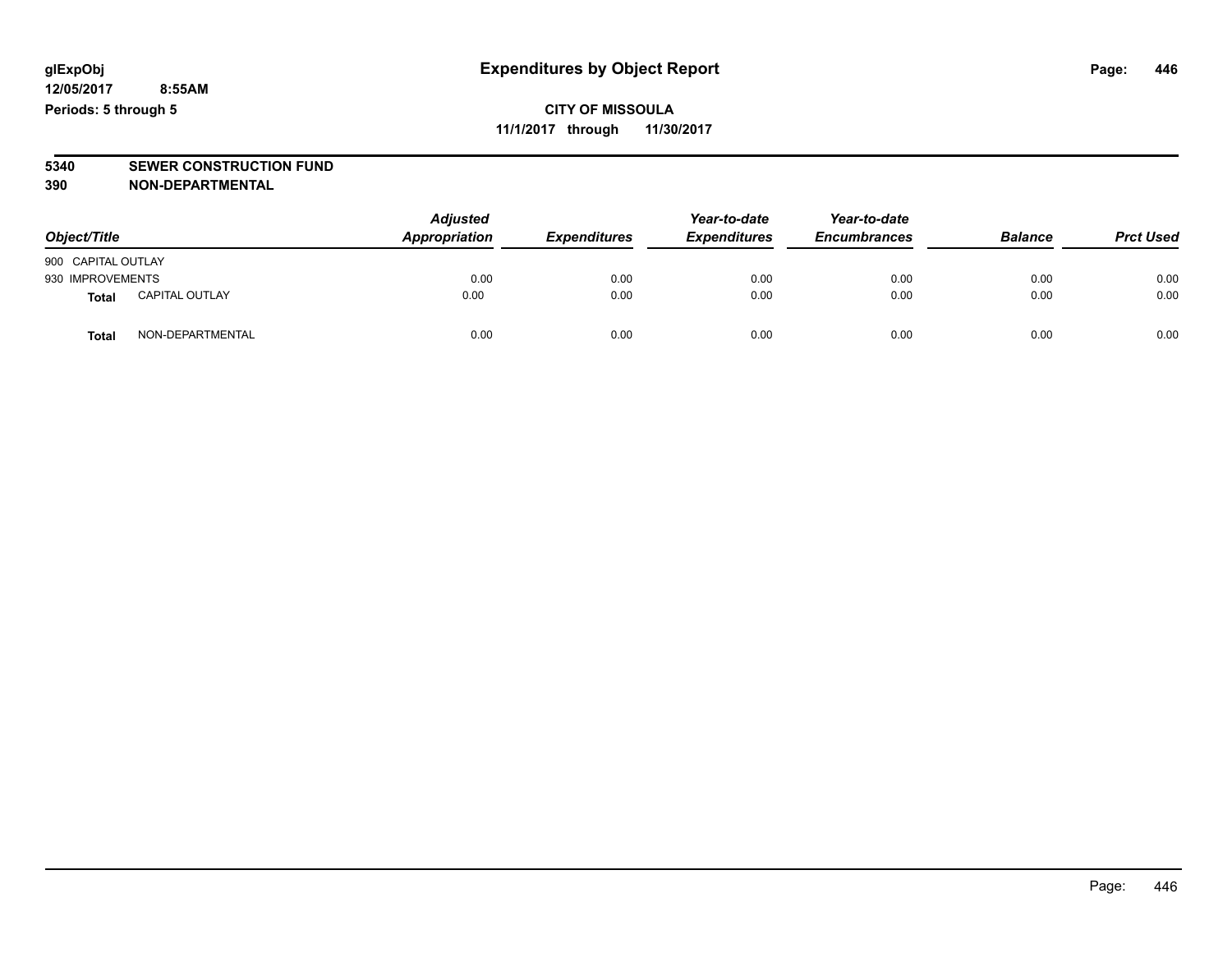### **5340 SEWER CONSTRUCTION FUND**

|                        |                              | <b>Adjusted</b>      |                     | Year-to-date        | Year-to-date        |                |                  |
|------------------------|------------------------------|----------------------|---------------------|---------------------|---------------------|----------------|------------------|
| Object/Title           |                              | <b>Appropriation</b> | <b>Expenditures</b> | <b>Expenditures</b> | <b>Encumbrances</b> | <b>Balance</b> | <b>Prct Used</b> |
| 300 PURCHASED SERVICES |                              |                      |                     |                     |                     |                |                  |
|                        | 350 PROFESSIONAL SERVICES    | 0.00                 | 0.00                | 0.00                | 0.00                | 0.00           | 0.00             |
|                        | 360 REPAIR & MAINTENANCE     | 0.00                 | 0.00                | 0.00                | 0.00                | 0.00           | 0.00             |
| <b>Total</b>           | PURCHASED SERVICES           | 0.00                 | 0.00                | 0.00                | 0.00                | 0.00           | 0.00             |
| 500 FIXED CHARGES      |                              |                      |                     |                     |                     |                |                  |
|                        | 550 MERCHANT SERVICE FEES    | 0.00                 | 0.00                | 0.00                | 0.00                | 0.00           | 0.00             |
| <b>Total</b>           | <b>FIXED CHARGES</b>         | 0.00                 | 0.00                | 0.00                | 0.00                | 0.00           | 0.00             |
| 800 OTHER OBJECTS      |                              |                      |                     |                     |                     |                |                  |
|                        | 820 TRANSFERS TO OTHER FUNDS | 0.00                 | 0.00                | 0.00                | 0.00                | 0.00           | 0.00             |
| Total                  | OTHER OBJECTS                | 0.00                 | 0.00                | 0.00                | 0.00                | 0.00           | 0.00             |
| 900 CAPITAL OUTLAY     |                              |                      |                     |                     |                     |                |                  |
| 930 IMPROVEMENTS       |                              | 0.00                 | 0.00                | 0.00                | 0.00                | 0.00           | 0.00             |
|                        | 940 MACHINERY & EQUIPMENT    | 0.00                 | 0.00                | 0.00                | 0.00                | 0.00           | 0.00             |
| Total                  | <b>CAPITAL OUTLAY</b>        | 0.00                 | 0.00                | 0.00                | 0.00                | 0.00           | 0.00             |
| <b>Total</b>           | SEWER CONSTRUCTION FUND      | 0.00                 | 0.00                | 0.00                | 0.00                | 0.00           | 0.00             |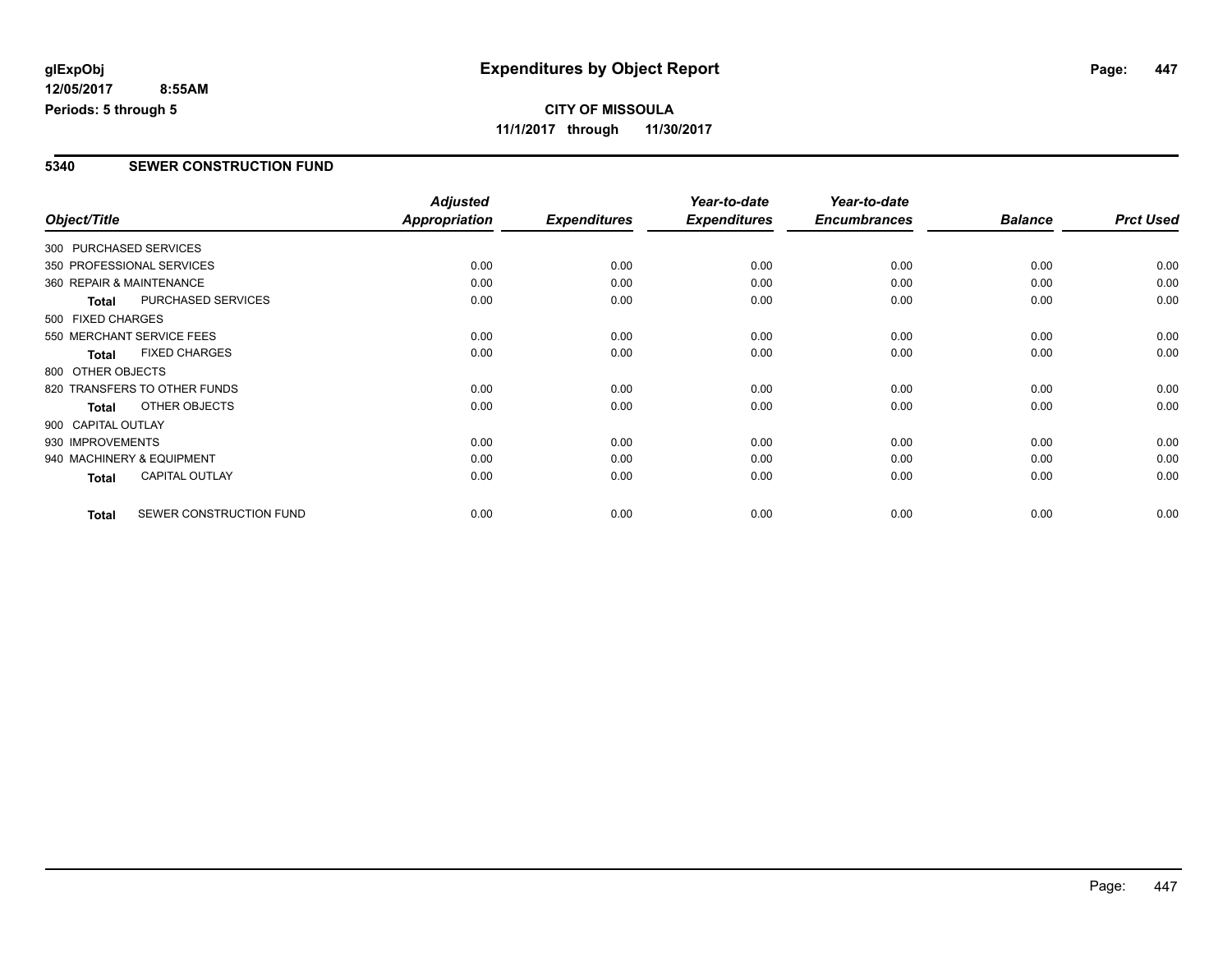**11/1/2017 through 11/30/2017**

# **5360 UNASSIGNED WASTEWATER DEBT SERVICE**

| Object/Title                        | <b>Adjusted</b><br><b>Appropriation</b> | <b>Expenditures</b> | Year-to-date<br><b>Expenditures</b> | Year-to-date<br><b>Encumbrances</b> | <b>Balance</b> | <b>Prct Used</b> |
|-------------------------------------|-----------------------------------------|---------------------|-------------------------------------|-------------------------------------|----------------|------------------|
| 600 DEBT SERVICE                    |                                         |                     |                                     |                                     |                |                  |
| 610 PRINCIPAL                       | 0.00                                    | 0.00                | 0.00                                | 0.00                                | 0.00           | 0.00             |
| 620 INTEREST / SERVICE FEES         | 0.00                                    | 0.00                | 0.00                                | 0.00                                | 0.00           | 0.00             |
| <b>DEBT SERVICE</b><br><b>Total</b> | 0.00                                    | 0.00                | 0.00                                | 0.00                                | 0.00           | 0.00             |
| <b>WASTEWATER</b><br><b>Total</b>   | 0.00                                    | 0.00                | 0.00                                | 0.00                                | 0.00           | 0.00             |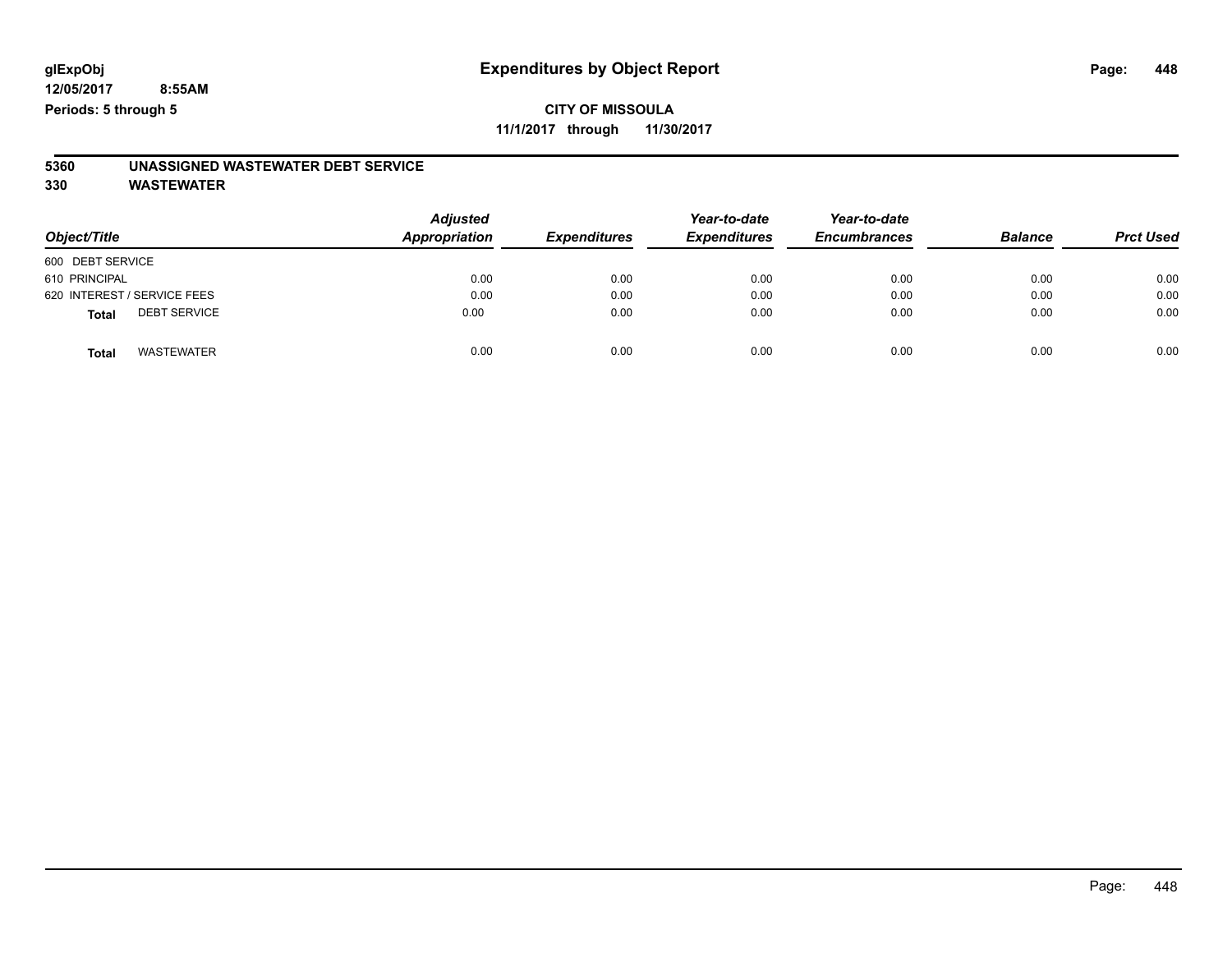### **glExpObj Expenditures by Object Report Page: 449**

**12/05/2017 8:55AM Periods: 5 through 5**

### **5360 UNASSIGNED WASTEWATER DEBT SERVICE**

| Object/Title                |                                 | <b>Adjusted</b><br><b>Appropriation</b> | <b>Expenditures</b> | Year-to-date<br><b>Expenditures</b> | Year-to-date<br><b>Encumbrances</b> | <b>Balance</b> | <b>Prct Used</b> |
|-----------------------------|---------------------------------|-----------------------------------------|---------------------|-------------------------------------|-------------------------------------|----------------|------------------|
| 600 DEBT SERVICE            |                                 |                                         |                     |                                     |                                     |                |                  |
| 610 PRINCIPAL               |                                 | 0.00                                    | 0.00                | 0.00                                | 0.00                                | 0.00           | 0.00             |
| 620 INTEREST / SERVICE FEES |                                 | 0.00                                    | 0.00                | 0.00                                | 0.00                                | 0.00           | 0.00             |
| <b>Total</b>                | <b>DEBT SERVICE</b>             | 0.00                                    | 0.00                | 0.00                                | 0.00                                | 0.00           | 0.00             |
| <b>Total</b>                | UNASSIGNED WASTEWATER DEBT SERV | 0.00                                    | 0.00                | 0.00                                | 0.00                                | 0.00           | 0.00             |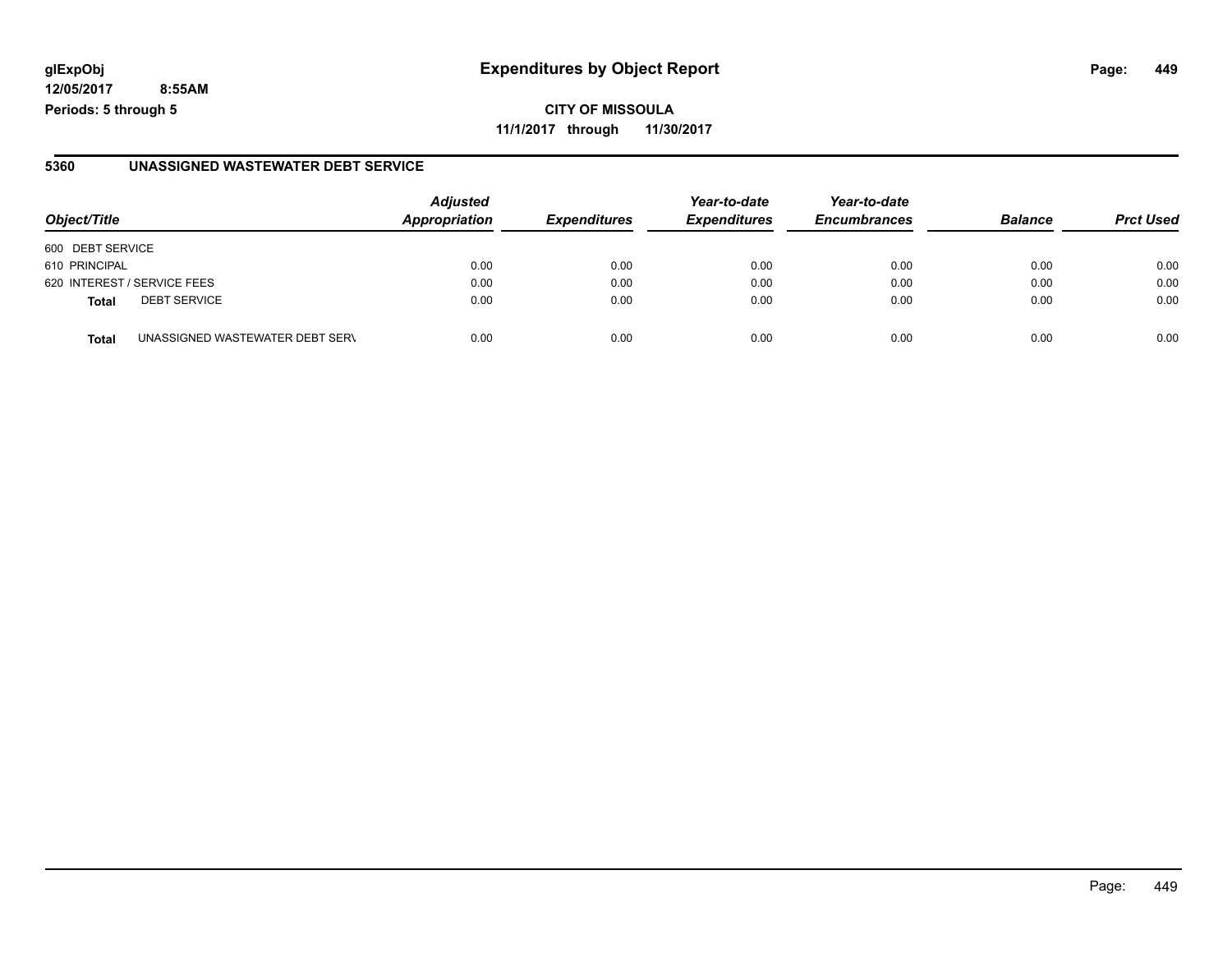**11/1/2017 through 11/30/2017**

# **5361 2001 SEWER REVENUE BONDS-DEBT SERVICE**

|                                      | <b>Adjusted</b> |                     | Year-to-date        | Year-to-date        |                |                  |
|--------------------------------------|-----------------|---------------------|---------------------|---------------------|----------------|------------------|
| Object/Title                         | Appropriation   | <b>Expenditures</b> | <b>Expenditures</b> | <b>Encumbrances</b> | <b>Balance</b> | <b>Prct Used</b> |
| 500 FIXED CHARGES                    |                 |                     |                     |                     |                |                  |
| 550 MERCHANT SERVICE FEES            | 0.00            | 0.00                | 0.00                | 0.00                | 0.00           | 0.00             |
| <b>FIXED CHARGES</b><br><b>Total</b> | 0.00            | 0.00                | 0.00                | 0.00                | 0.00           | 0.00             |
| 600 DEBT SERVICE                     |                 |                     |                     |                     |                |                  |
| 610 PRINCIPAL                        | 0.00            | 0.00                | 0.00                | 0.00                | 0.00           | 0.00             |
| 620 INTEREST / SERVICE FEES          | 0.00            | 0.00                | 0.00                | 0.00                | 0.00           | 0.00             |
| <b>DEBT SERVICE</b><br><b>Total</b>  | 0.00            | 0.00                | 0.00                | 0.00                | 0.00           | 0.00             |
|                                      |                 |                     |                     |                     |                |                  |
| <b>WASTEWATER</b><br>Total           | 0.00            | 0.00                | 0.00                | 0.00                | 0.00           | 0.00             |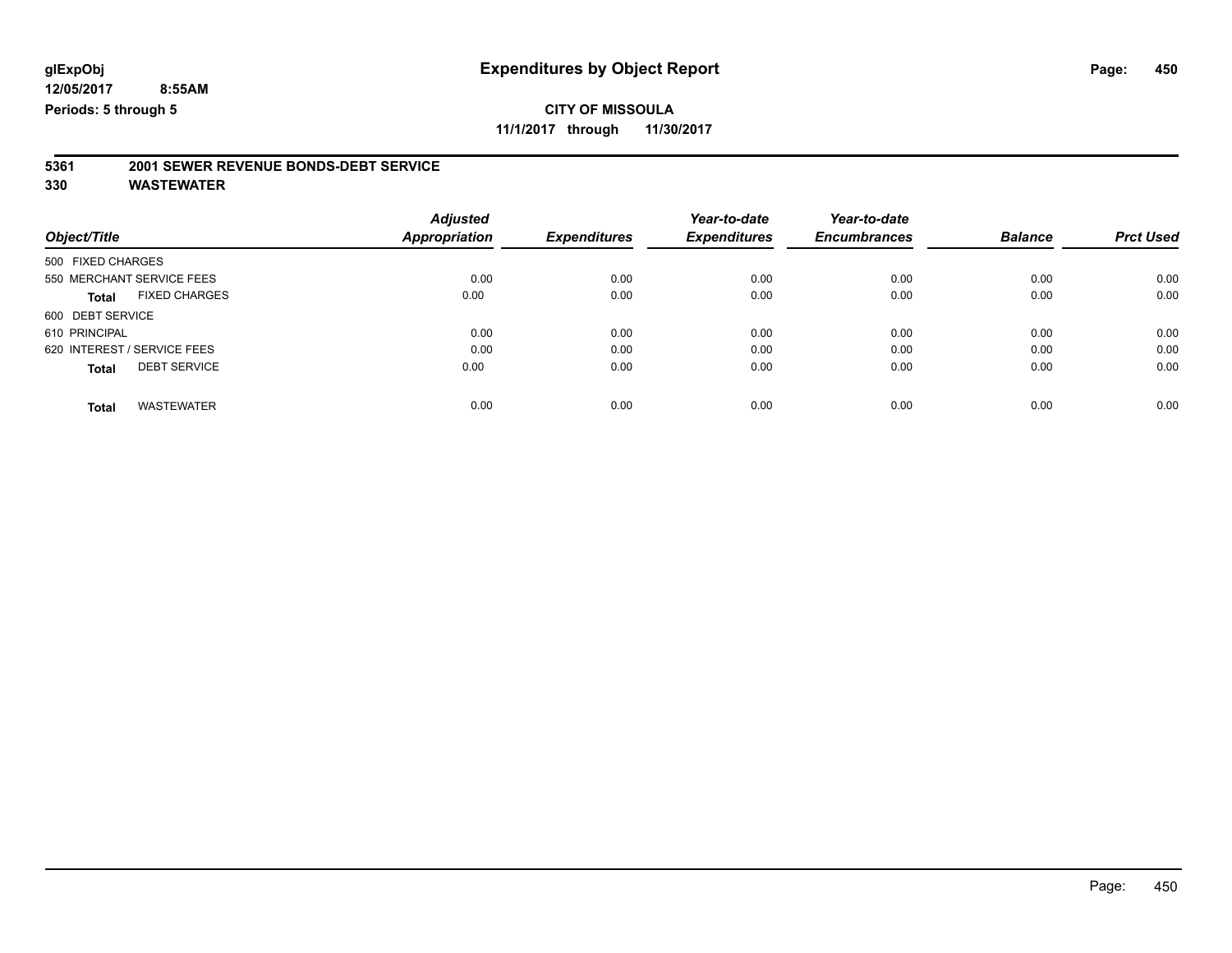### **5361 2001 SEWER REVENUE BONDS-DEBT SERVICE**

| Object/Title                |                                  | <b>Adjusted</b><br><b>Appropriation</b> | <b>Expenditures</b> | Year-to-date<br><b>Expenditures</b> | Year-to-date<br><b>Encumbrances</b> | <b>Balance</b> | <b>Prct Used</b> |
|-----------------------------|----------------------------------|-----------------------------------------|---------------------|-------------------------------------|-------------------------------------|----------------|------------------|
| 500 FIXED CHARGES           |                                  |                                         |                     |                                     |                                     |                |                  |
| 550 MERCHANT SERVICE FEES   |                                  | 0.00                                    | 0.00                | 0.00                                | 0.00                                | 0.00           | 0.00             |
| <b>Total</b>                | <b>FIXED CHARGES</b>             | 0.00                                    | 0.00                | 0.00                                | 0.00                                | 0.00           | 0.00             |
| 600 DEBT SERVICE            |                                  |                                         |                     |                                     |                                     |                |                  |
| 610 PRINCIPAL               |                                  | 0.00                                    | 0.00                | 0.00                                | 0.00                                | 0.00           | 0.00             |
| 620 INTEREST / SERVICE FEES |                                  | 0.00                                    | 0.00                | 0.00                                | 0.00                                | 0.00           | 0.00             |
| <b>Total</b>                | <b>DEBT SERVICE</b>              | 0.00                                    | 0.00                | 0.00                                | 0.00                                | 0.00           | 0.00             |
| <b>Total</b>                | 2001 SEWER REVENUE BONDS-DEBT SE | 0.00                                    | 0.00                | 0.00                                | 0.00                                | 0.00           | 0.00             |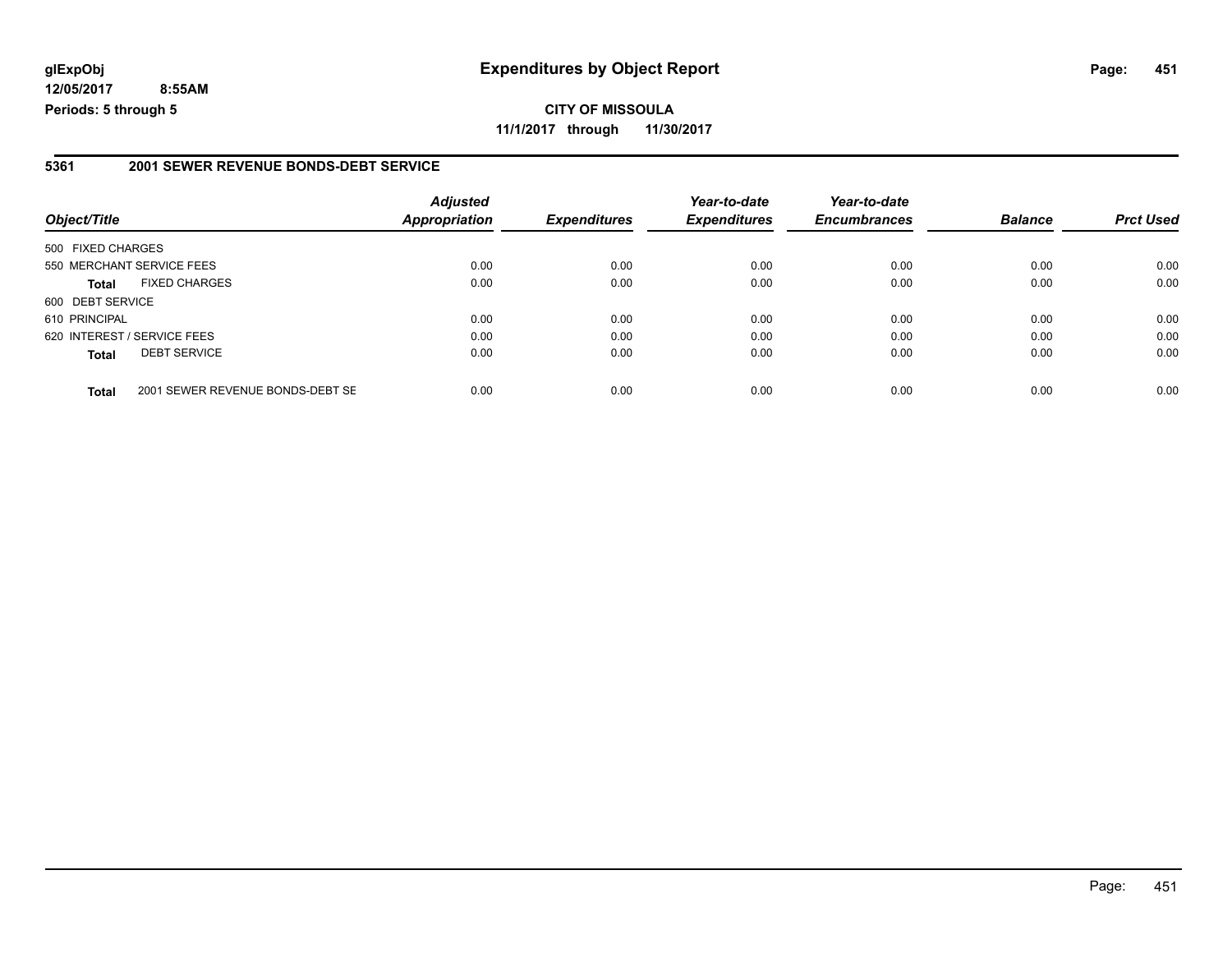**11/1/2017 through 11/30/2017**

# **5362 00 SEWER REVENUE BOND - SERIES B DEBT SE**

| Object/Title                         | <b>Adjusted</b><br>Appropriation | <b>Expenditures</b> | Year-to-date<br><b>Expenditures</b> | Year-to-date<br><b>Encumbrances</b> | <b>Balance</b> | <b>Prct Used</b> |
|--------------------------------------|----------------------------------|---------------------|-------------------------------------|-------------------------------------|----------------|------------------|
|                                      |                                  |                     |                                     |                                     |                |                  |
| 500 FIXED CHARGES                    |                                  |                     |                                     |                                     |                |                  |
| 550 MERCHANT SERVICE FEES            | 0.00                             | 0.00                | 0.00                                | 0.00                                | 0.00           | 0.00             |
| <b>FIXED CHARGES</b><br><b>Total</b> | 0.00                             | 0.00                | 0.00                                | 0.00                                | 0.00           | 0.00             |
| 600 DEBT SERVICE                     |                                  |                     |                                     |                                     |                |                  |
| 610 PRINCIPAL                        | 0.00                             | 0.00                | 0.00                                | 0.00                                | 0.00           | 0.00             |
| 620 INTEREST / SERVICE FEES          | 0.00                             | 0.00                | 0.00                                | 0.00                                | 0.00           | 0.00             |
| <b>DEBT SERVICE</b><br><b>Total</b>  | 0.00                             | 0.00                | 0.00                                | 0.00                                | 0.00           | 0.00             |
| 800 OTHER OBJECTS                    |                                  |                     |                                     |                                     |                |                  |
| 820 TRANSFERS TO OTHER FUNDS         | 0.00                             | 0.00                | 0.00                                | 0.00                                | 0.00           | 0.00             |
| OTHER OBJECTS<br><b>Total</b>        | 0.00                             | 0.00                | 0.00                                | 0.00                                | 0.00           | 0.00             |
|                                      |                                  |                     |                                     |                                     |                |                  |
| <b>WASTEWATER</b><br><b>Total</b>    | 0.00                             | 0.00                | 0.00                                | 0.00                                | 0.00           | 0.00             |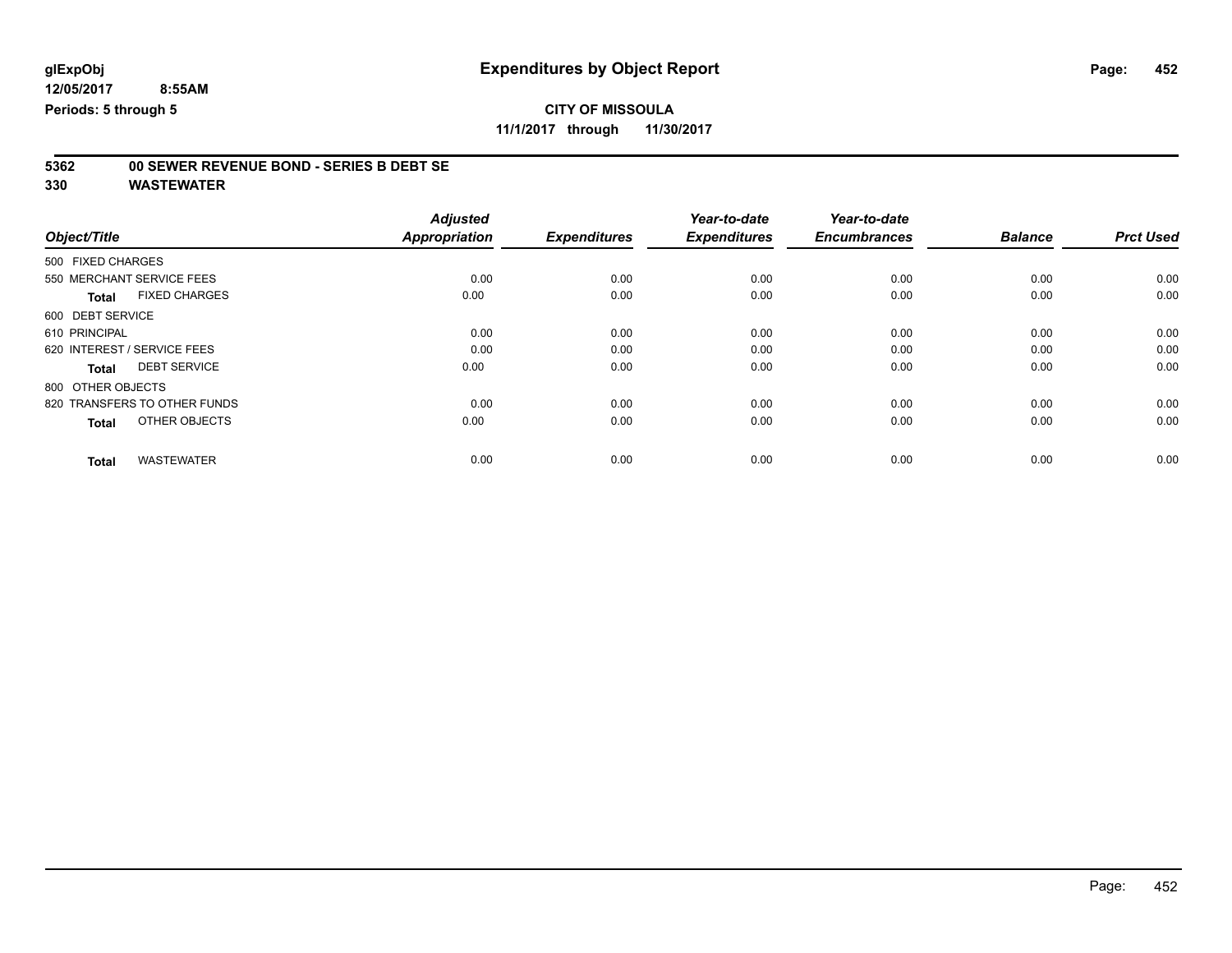### **5362 00 SEWER REVENUE BOND - SERIES B DEBT SE**

|                   |                                    | <b>Adjusted</b>      |                     | Year-to-date        | Year-to-date        |                |                  |
|-------------------|------------------------------------|----------------------|---------------------|---------------------|---------------------|----------------|------------------|
| Object/Title      |                                    | <b>Appropriation</b> | <b>Expenditures</b> | <b>Expenditures</b> | <b>Encumbrances</b> | <b>Balance</b> | <b>Prct Used</b> |
| 500 FIXED CHARGES |                                    |                      |                     |                     |                     |                |                  |
|                   | 550 MERCHANT SERVICE FEES          | 0.00                 | 0.00                | 0.00                | 0.00                | 0.00           | 0.00             |
| <b>Total</b>      | <b>FIXED CHARGES</b>               | 0.00                 | 0.00                | 0.00                | 0.00                | 0.00           | 0.00             |
| 600 DEBT SERVICE  |                                    |                      |                     |                     |                     |                |                  |
| 610 PRINCIPAL     |                                    | 0.00                 | 0.00                | 0.00                | 0.00                | 0.00           | 0.00             |
|                   | 620 INTEREST / SERVICE FEES        | 0.00                 | 0.00                | 0.00                | 0.00                | 0.00           | 0.00             |
| <b>Total</b>      | <b>DEBT SERVICE</b>                | 0.00                 | 0.00                | 0.00                | 0.00                | 0.00           | 0.00             |
| 800 OTHER OBJECTS |                                    |                      |                     |                     |                     |                |                  |
|                   | 820 TRANSFERS TO OTHER FUNDS       | 0.00                 | 0.00                | 0.00                | 0.00                | 0.00           | 0.00             |
| <b>Total</b>      | OTHER OBJECTS                      | 0.00                 | 0.00                | 0.00                | 0.00                | 0.00           | 0.00             |
| <b>Total</b>      | 00 SEWER REVENUE BOND - SERIES B L | 0.00                 | 0.00                | 0.00                | 0.00                | 0.00           | 0.00             |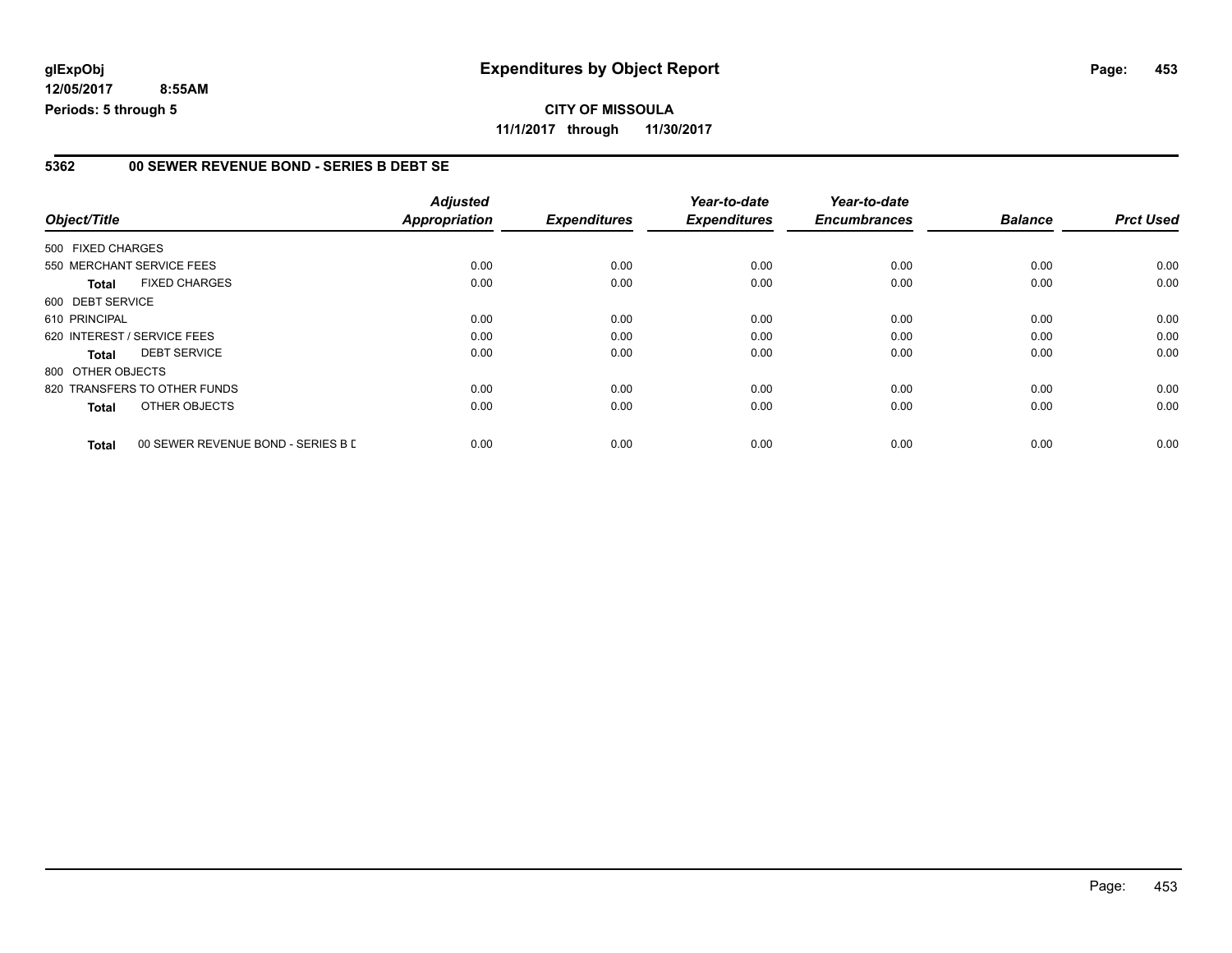**11/1/2017 through 11/30/2017**

# **5363 92 SEWER REVENUE BOND SERIES A DEBT SERV**

|                             |                      | <b>Adjusted</b> |                     | Year-to-date        | Year-to-date        |                |                  |
|-----------------------------|----------------------|-----------------|---------------------|---------------------|---------------------|----------------|------------------|
| Object/Title                |                      | Appropriation   | <b>Expenditures</b> | <b>Expenditures</b> | <b>Encumbrances</b> | <b>Balance</b> | <b>Prct Used</b> |
| 500 FIXED CHARGES           |                      |                 |                     |                     |                     |                |                  |
| 550 MERCHANT SERVICE FEES   |                      | 0.00            | 0.00                | 0.00                | 0.00                | 0.00           | 0.00             |
| <b>Total</b>                | <b>FIXED CHARGES</b> | 0.00            | 0.00                | 0.00                | 0.00                | 0.00           | 0.00             |
| 600 DEBT SERVICE            |                      |                 |                     |                     |                     |                |                  |
| 610 PRINCIPAL               |                      | 0.00            | 0.00                | 0.00                | 0.00                | 0.00           | 0.00             |
| 620 INTEREST / SERVICE FEES |                      | 0.00            | 0.00                | 0.00                | 0.00                | 0.00           | 0.00             |
| <b>Total</b>                | <b>DEBT SERVICE</b>  | 0.00            | 0.00                | 0.00                | 0.00                | 0.00           | 0.00             |
| <b>Total</b>                | <b>WASTEWATER</b>    | 0.00            | 0.00                | 0.00                | 0.00                | 0.00           | 0.00             |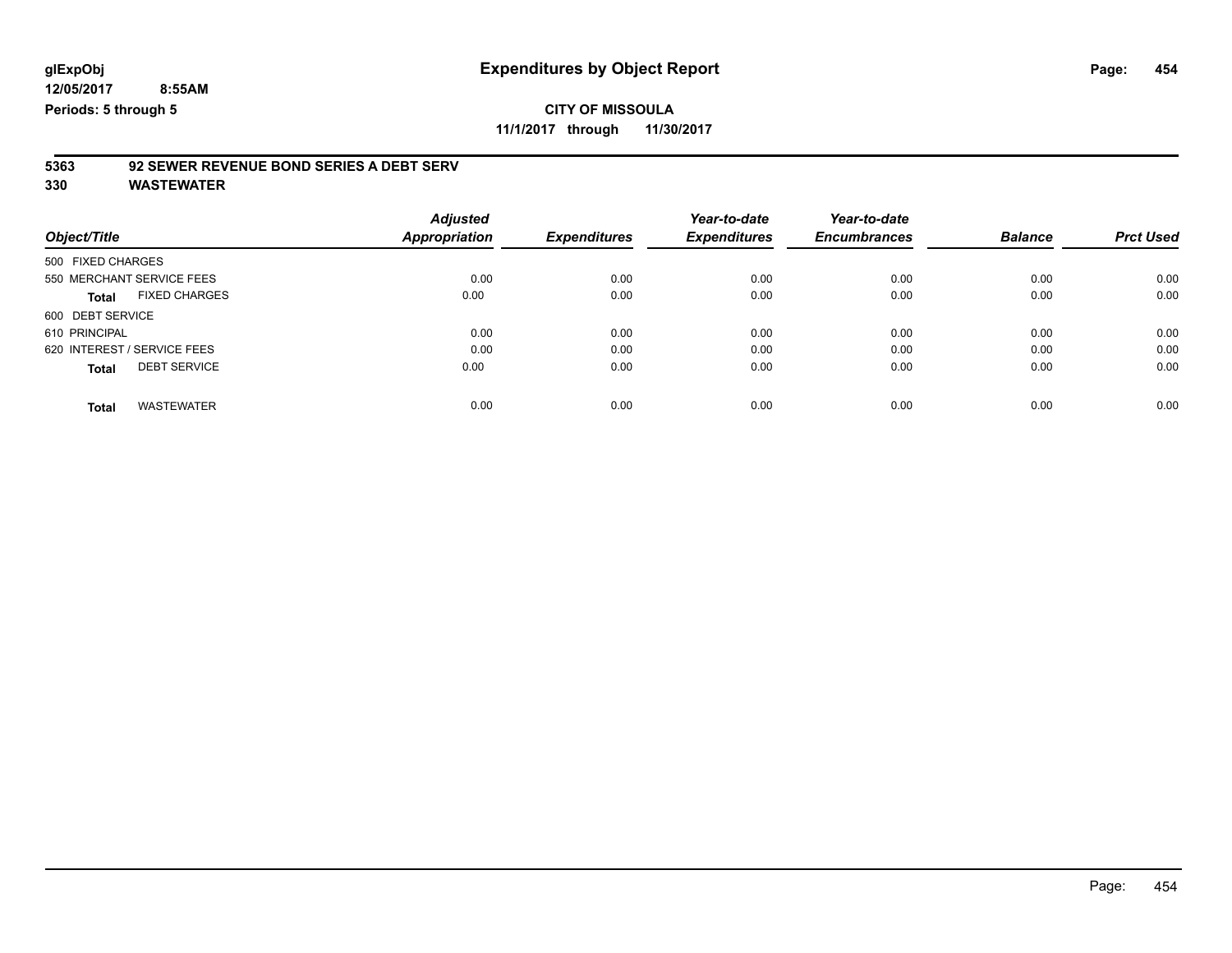### **glExpObj Expenditures by Object Report Page: 455**

**12/05/2017 8:55AM Periods: 5 through 5**

#### **5363 92 SEWER REVENUE BOND SERIES A DEBT SERV**

| Object/Title                                      | <b>Adjusted</b><br>Appropriation | <b>Expenditures</b> | Year-to-date<br><b>Expenditures</b> | Year-to-date<br><b>Encumbrances</b> | <b>Balance</b> | <b>Prct Used</b> |
|---------------------------------------------------|----------------------------------|---------------------|-------------------------------------|-------------------------------------|----------------|------------------|
| 500 FIXED CHARGES                                 |                                  |                     |                                     |                                     |                |                  |
| 550 MERCHANT SERVICE FEES                         | 0.00                             | 0.00                | 0.00                                | 0.00                                | 0.00           | 0.00             |
| <b>FIXED CHARGES</b><br><b>Total</b>              | 0.00                             | 0.00                | 0.00                                | 0.00                                | 0.00           | 0.00             |
| 600 DEBT SERVICE                                  |                                  |                     |                                     |                                     |                |                  |
| 610 PRINCIPAL                                     | 0.00                             | 0.00                | 0.00                                | 0.00                                | 0.00           | 0.00             |
| 620 INTEREST / SERVICE FEES                       | 0.00                             | 0.00                | 0.00                                | 0.00                                | 0.00           | 0.00             |
| <b>DEBT SERVICE</b><br><b>Total</b>               | 0.00                             | 0.00                | 0.00                                | 0.00                                | 0.00           | 0.00             |
| 92 SEWER REVENUE BOND SERIES A DE<br><b>Total</b> | 0.00                             | 0.00                | 0.00                                | 0.00                                | 0.00           | 0.00             |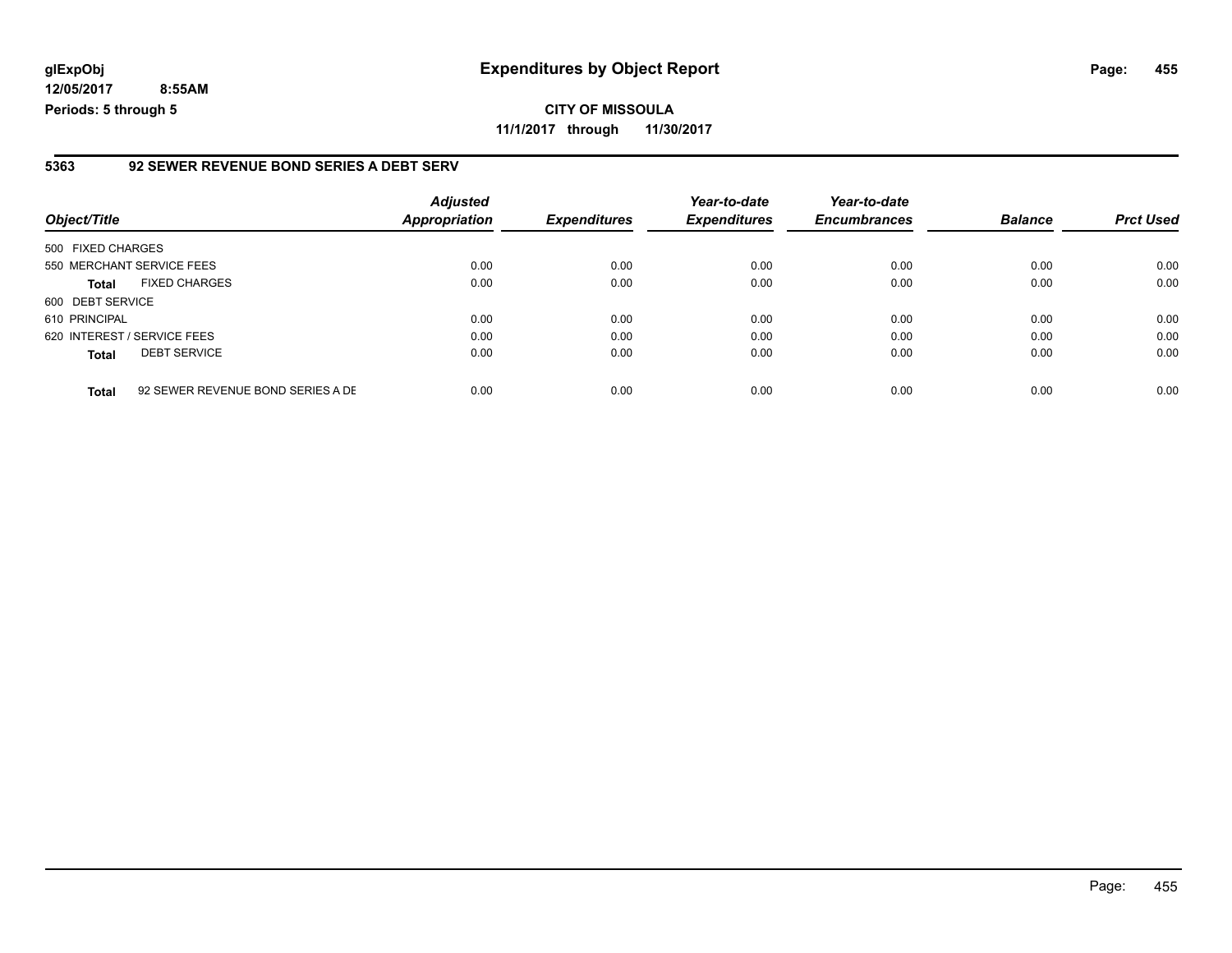## **CITY OF MISSOULA**

**11/1/2017 through 11/30/2017**

# **5364 92 SEWER REVENUE BOND - SERIES B DEBT S**

|                             |                      | <b>Adjusted</b> |                     | Year-to-date        | Year-to-date        |                |                  |
|-----------------------------|----------------------|-----------------|---------------------|---------------------|---------------------|----------------|------------------|
| Object/Title                |                      | Appropriation   | <b>Expenditures</b> | <b>Expenditures</b> | <b>Encumbrances</b> | <b>Balance</b> | <b>Prct Used</b> |
| 500 FIXED CHARGES           |                      |                 |                     |                     |                     |                |                  |
| 550 MERCHANT SERVICE FEES   |                      | 0.00            | 0.00                | 0.00                | 0.00                | 0.00           | 0.00             |
| <b>Total</b>                | <b>FIXED CHARGES</b> | 0.00            | 0.00                | 0.00                | 0.00                | 0.00           | 0.00             |
| 600 DEBT SERVICE            |                      |                 |                     |                     |                     |                |                  |
| 610 PRINCIPAL               |                      | 0.00            | 0.00                | 0.00                | 0.00                | 0.00           | 0.00             |
| 620 INTEREST / SERVICE FEES |                      | 0.00            | 0.00                | 0.00                | 0.00                | 0.00           | 0.00             |
| <b>Total</b>                | <b>DEBT SERVICE</b>  | 0.00            | 0.00                | 0.00                | 0.00                | 0.00           | 0.00             |
|                             |                      |                 |                     |                     |                     |                |                  |
| <b>Total</b>                | <b>WASTEWATER</b>    | 0.00            | 0.00                | 0.00                | 0.00                | 0.00           | 0.00             |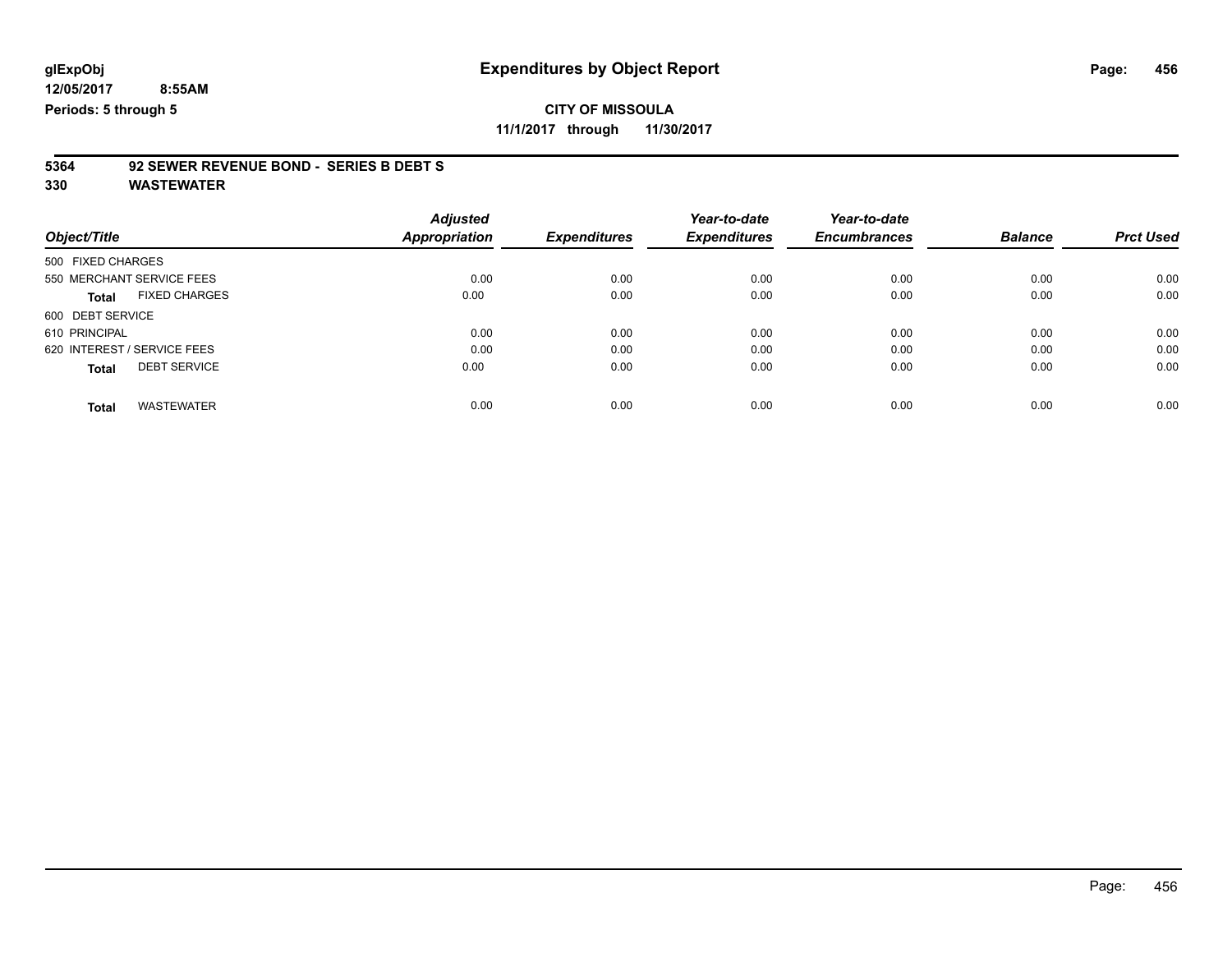**CITY OF MISSOULA 11/1/2017 through 11/30/2017**

#### **5364 92 SEWER REVENUE BOND - SERIES B DEBT S**

| Object/Title                                       | <b>Adjusted</b><br>Appropriation | <b>Expenditures</b> | Year-to-date<br><b>Expenditures</b> | Year-to-date<br><b>Encumbrances</b> | <b>Balance</b> | <b>Prct Used</b> |
|----------------------------------------------------|----------------------------------|---------------------|-------------------------------------|-------------------------------------|----------------|------------------|
| 500 FIXED CHARGES                                  |                                  |                     |                                     |                                     |                |                  |
| 550 MERCHANT SERVICE FEES                          | 0.00                             | 0.00                | 0.00                                | 0.00                                | 0.00           | 0.00             |
| <b>FIXED CHARGES</b><br><b>Total</b>               | 0.00                             | 0.00                | 0.00                                | 0.00                                | 0.00           | 0.00             |
| 600 DEBT SERVICE                                   |                                  |                     |                                     |                                     |                |                  |
| 610 PRINCIPAL                                      | 0.00                             | 0.00                | 0.00                                | 0.00                                | 0.00           | 0.00             |
| 620 INTEREST / SERVICE FEES                        | 0.00                             | 0.00                | 0.00                                | 0.00                                | 0.00           | 0.00             |
| <b>DEBT SERVICE</b><br><b>Total</b>                | 0.00                             | 0.00                | 0.00                                | 0.00                                | 0.00           | 0.00             |
| 92 SEWER REVENUE BOND - SERIES B I<br><b>Total</b> | 0.00                             | 0.00                | 0.00                                | 0.00                                | 0.00           | 0.00             |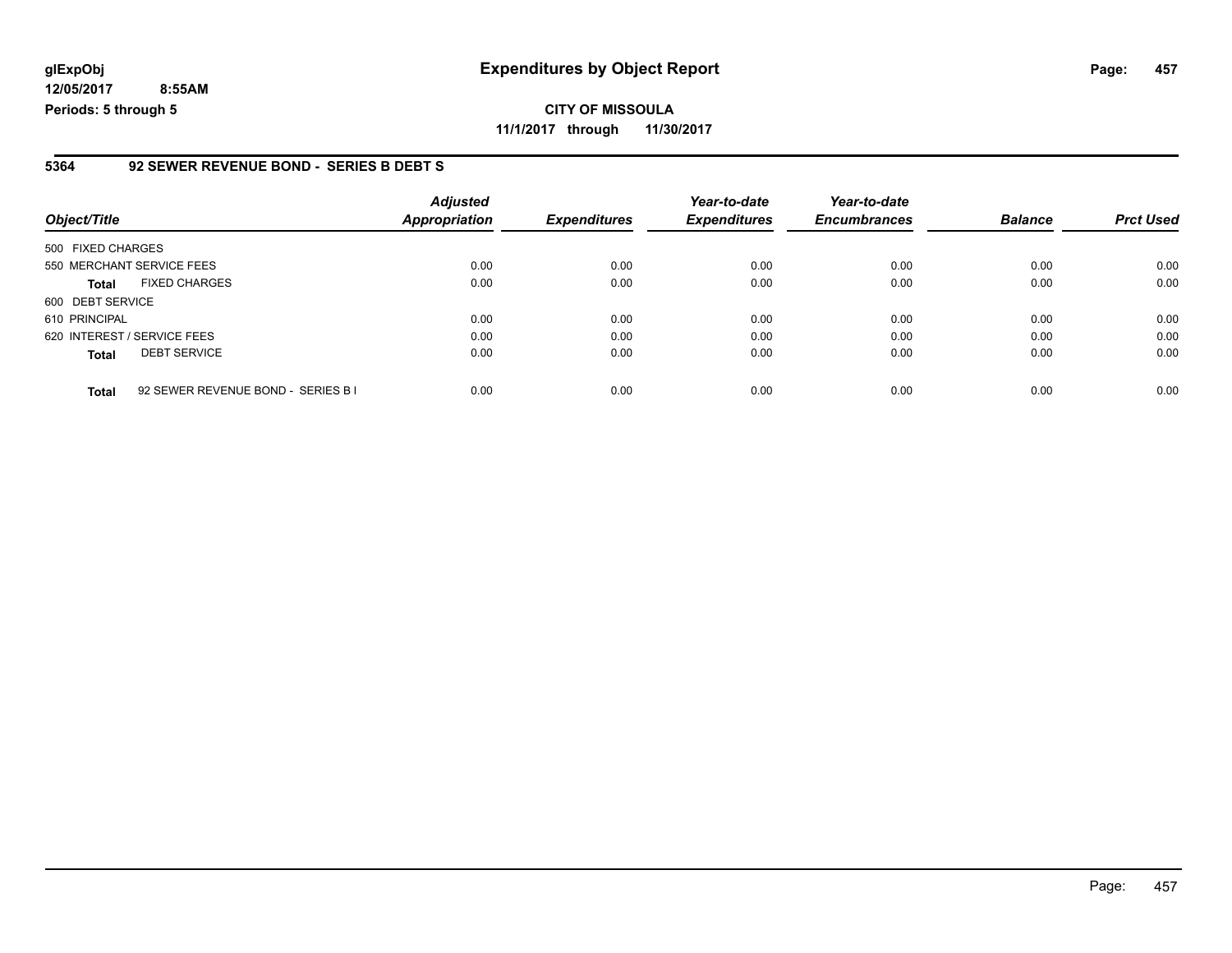## **CITY OF MISSOULA**

**11/1/2017 through 11/30/2017**

# **5365 99 SEWER REVENUE BONDS DEBT SERVICE FUND**

|                                      | <b>Adjusted</b> |                     | Year-to-date        | Year-to-date        |                |                  |
|--------------------------------------|-----------------|---------------------|---------------------|---------------------|----------------|------------------|
| Object/Title                         | Appropriation   | <b>Expenditures</b> | <b>Expenditures</b> | <b>Encumbrances</b> | <b>Balance</b> | <b>Prct Used</b> |
| 500 FIXED CHARGES                    |                 |                     |                     |                     |                |                  |
| 550 MERCHANT SERVICE FEES            | 0.00            | 0.00                | 0.00                | 0.00                | 0.00           | 0.00             |
| <b>FIXED CHARGES</b><br><b>Total</b> | 0.00            | 0.00                | 0.00                | 0.00                | 0.00           | 0.00             |
| 600 DEBT SERVICE                     |                 |                     |                     |                     |                |                  |
| 610 PRINCIPAL                        | 0.00            | 0.00                | 0.00                | 0.00                | 0.00           | 0.00             |
| 620 INTEREST / SERVICE FEES          | 0.00            | 0.00                | 0.00                | 0.00                | 0.00           | 0.00             |
| <b>DEBT SERVICE</b><br>Total         | 0.00            | 0.00                | 0.00                | 0.00                | 0.00           | 0.00             |
|                                      |                 |                     |                     |                     |                |                  |
| <b>WASTEWATER</b><br>Total           | 0.00            | 0.00                | 0.00                | 0.00                | 0.00           | 0.00             |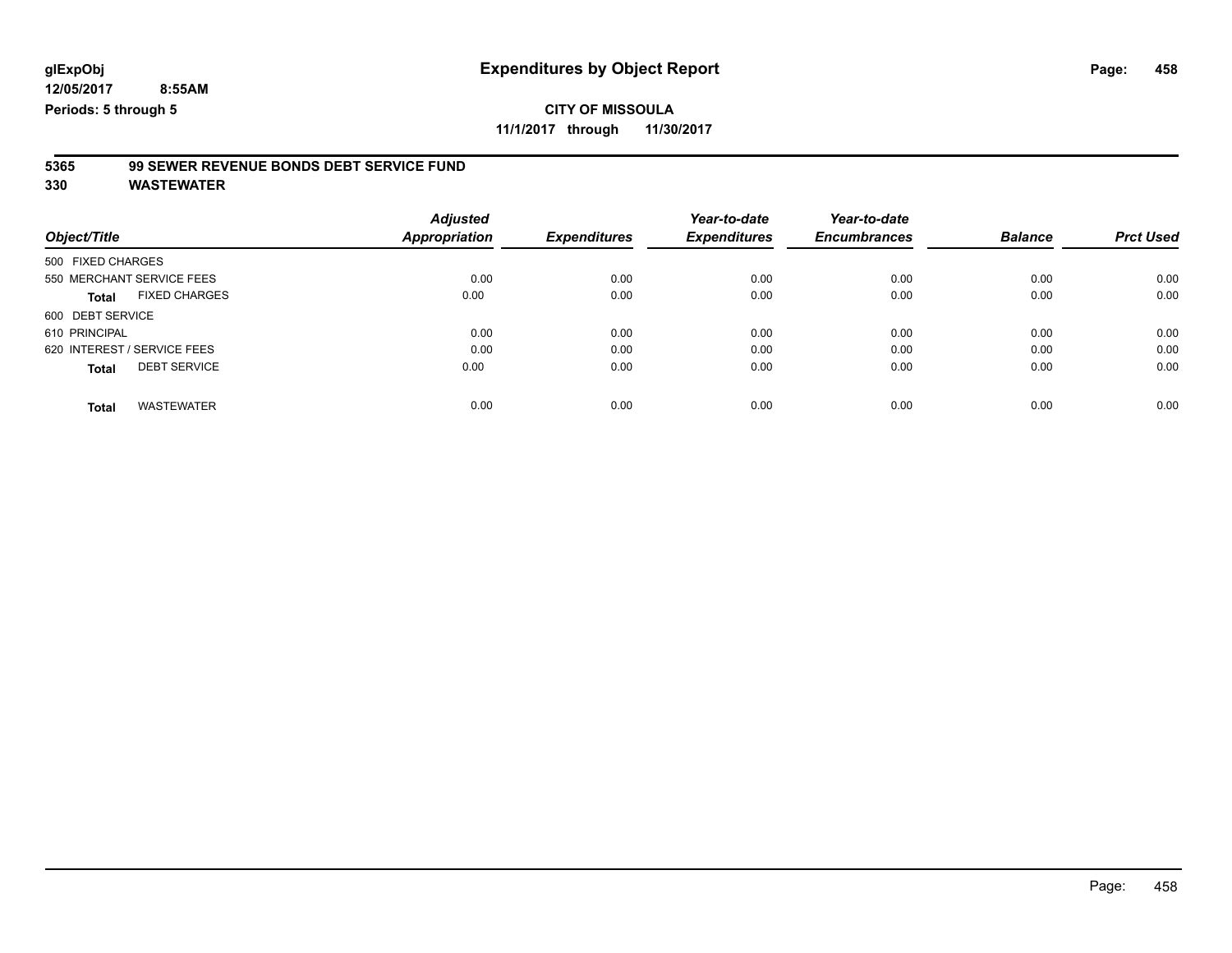### **glExpObj Expenditures by Object Report Page: 459**

**12/05/2017 8:55AM Periods: 5 through 5**

#### **5365 99 SEWER REVENUE BONDS DEBT SERVICE FUND**

| Object/Title                |                                  | <b>Adjusted</b><br><b>Appropriation</b> | <b>Expenditures</b> | Year-to-date<br><b>Expenditures</b> | Year-to-date<br><b>Encumbrances</b> | <b>Balance</b> | <b>Prct Used</b> |
|-----------------------------|----------------------------------|-----------------------------------------|---------------------|-------------------------------------|-------------------------------------|----------------|------------------|
| 500 FIXED CHARGES           |                                  |                                         |                     |                                     |                                     |                |                  |
| 550 MERCHANT SERVICE FEES   |                                  | 0.00                                    | 0.00                | 0.00                                | 0.00                                | 0.00           | 0.00             |
| Total                       | <b>FIXED CHARGES</b>             | 0.00                                    | 0.00                | 0.00                                | 0.00                                | 0.00           | 0.00             |
| 600 DEBT SERVICE            |                                  |                                         |                     |                                     |                                     |                |                  |
| 610 PRINCIPAL               |                                  | 0.00                                    | 0.00                | 0.00                                | 0.00                                | 0.00           | 0.00             |
| 620 INTEREST / SERVICE FEES |                                  | 0.00                                    | 0.00                | 0.00                                | 0.00                                | 0.00           | 0.00             |
| <b>Total</b>                | <b>DEBT SERVICE</b>              | 0.00                                    | 0.00                | 0.00                                | 0.00                                | 0.00           | 0.00             |
| <b>Total</b>                | 99 SEWER REVENUE BONDS DEBT SERN | 0.00                                    | 0.00                | 0.00                                | 0.00                                | 0.00           | 0.00             |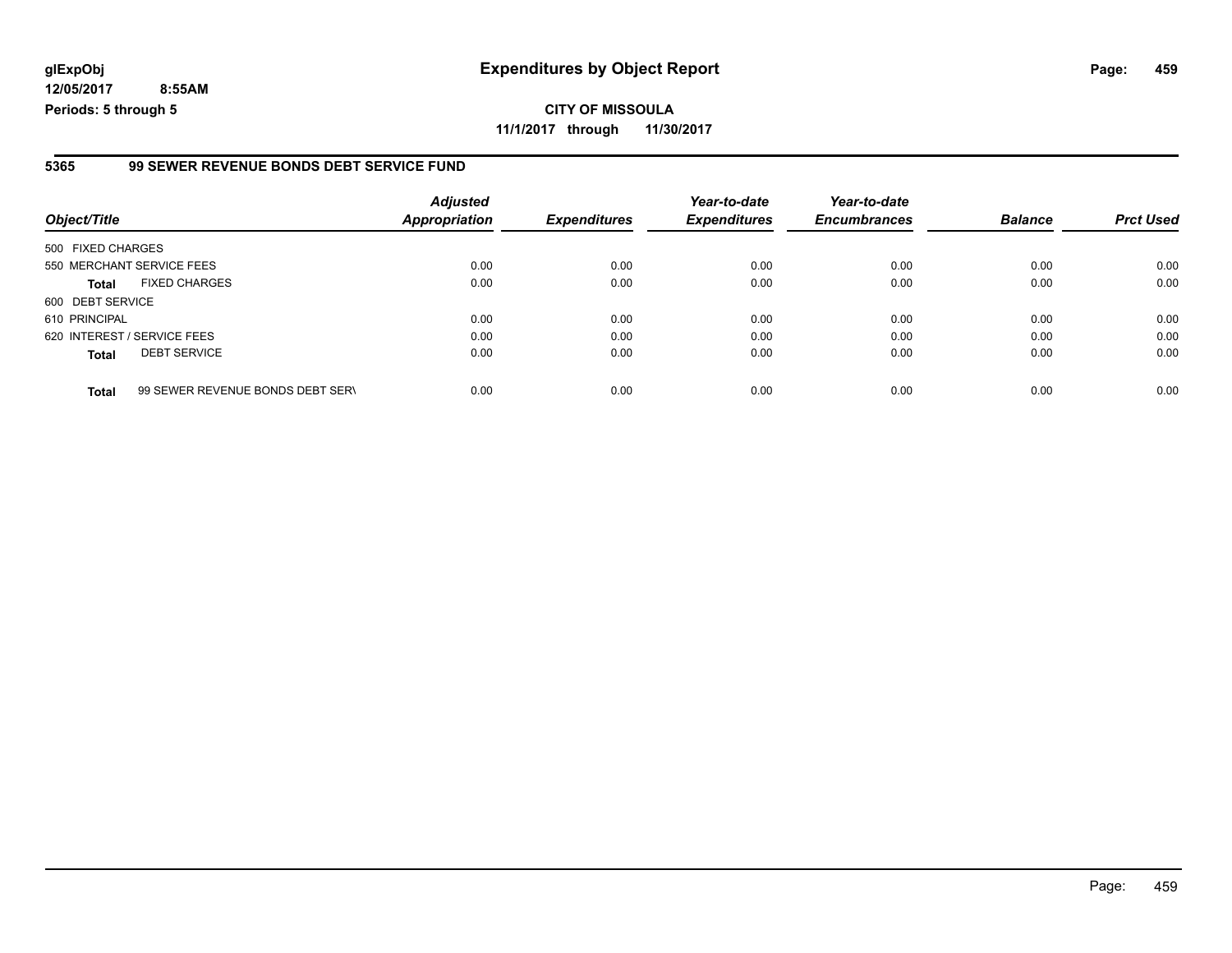## **CITY OF MISSOULA**

**11/1/2017 through 11/30/2017**

# **5366 92 SEWER REVENUE BOND - SERIES A BOND RE**

| Object/Title                      | <b>Adjusted</b><br><b>Appropriation</b> | <b>Expenditures</b> | Year-to-date<br><b>Expenditures</b> | Year-to-date<br><b>Encumbrances</b> | <b>Balance</b> | <b>Prct Used</b> |
|-----------------------------------|-----------------------------------------|---------------------|-------------------------------------|-------------------------------------|----------------|------------------|
| 500 FIXED CHARGES                 |                                         |                     |                                     |                                     |                |                  |
| 550 MERCHANT SERVICE FEES         | 0.00                                    | 0.00                | 0.00                                | 0.00                                | 0.00           | 0.00             |
| <b>FIXED CHARGES</b><br>Total     | 0.00                                    | 0.00                | 0.00                                | 0.00                                | 0.00           | 0.00             |
| 800 OTHER OBJECTS                 |                                         |                     |                                     |                                     |                |                  |
| 820 TRANSFERS TO OTHER FUNDS      | 0.00                                    | 0.00                | 0.00                                | 0.00                                | 0.00           | 0.00             |
| OTHER OBJECTS<br><b>Total</b>     | 0.00                                    | 0.00                | 0.00                                | 0.00                                | 0.00           | 0.00             |
| <b>WASTEWATER</b><br><b>Total</b> | 0.00                                    | 0.00                | 0.00                                | 0.00                                | 0.00           | 0.00             |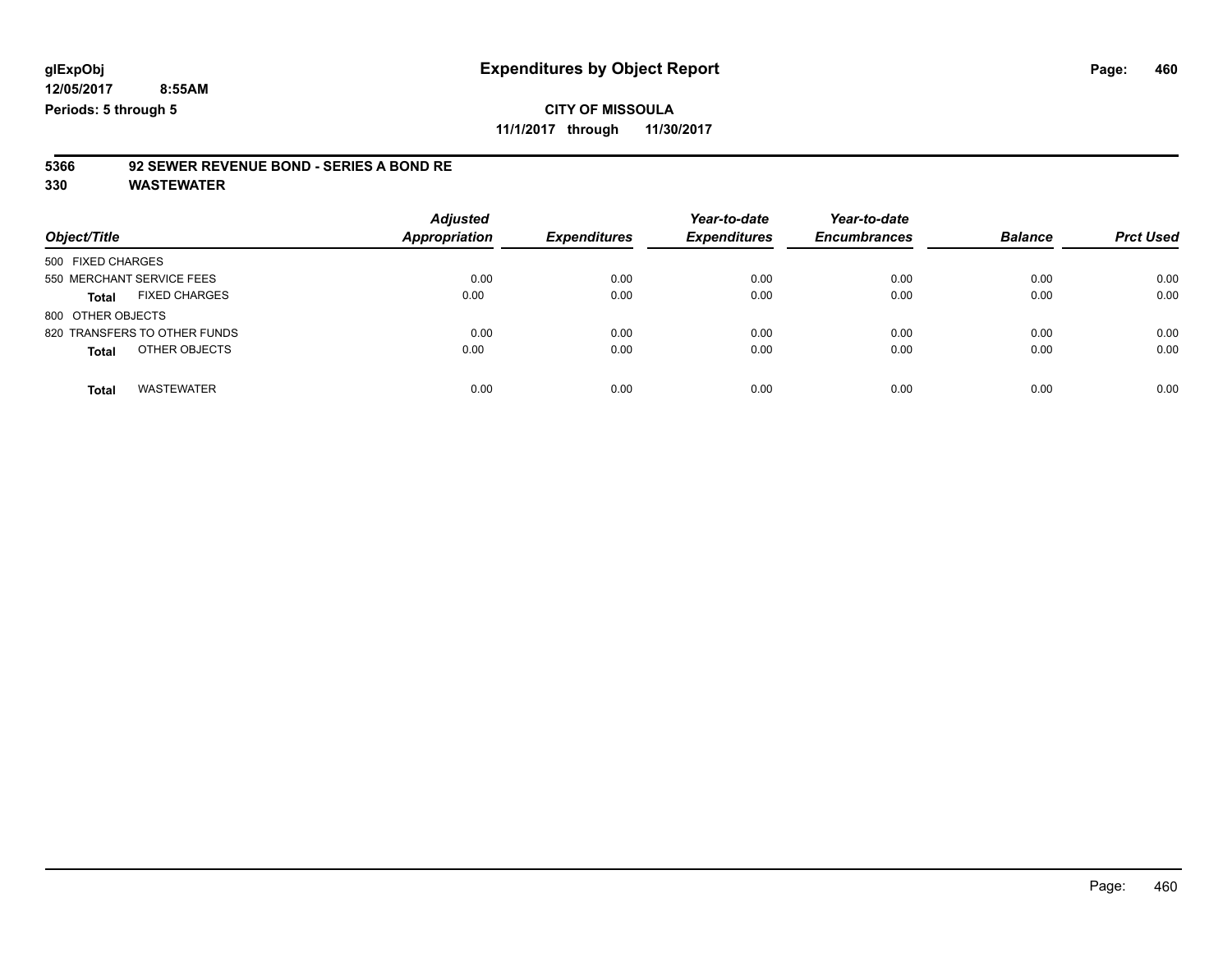### **glExpObj Expenditures by Object Report Page: 461**

**12/05/2017 8:55AM Periods: 5 through 5**

### **5366 92 SEWER REVENUE BOND - SERIES A BOND RE**

| Object/Title                 |                                    | <b>Adjusted</b><br><b>Appropriation</b> | <b>Expenditures</b> | Year-to-date<br><b>Expenditures</b> | Year-to-date<br><b>Encumbrances</b> | <b>Balance</b> | <b>Prct Used</b> |
|------------------------------|------------------------------------|-----------------------------------------|---------------------|-------------------------------------|-------------------------------------|----------------|------------------|
| 500 FIXED CHARGES            |                                    |                                         |                     |                                     |                                     |                |                  |
| 550 MERCHANT SERVICE FEES    |                                    | 0.00                                    | 0.00                | 0.00                                | 0.00                                | 0.00           | 0.00             |
| <b>Total</b>                 | <b>FIXED CHARGES</b>               | 0.00                                    | 0.00                | 0.00                                | 0.00                                | 0.00           | 0.00             |
| 800 OTHER OBJECTS            |                                    |                                         |                     |                                     |                                     |                |                  |
| 820 TRANSFERS TO OTHER FUNDS |                                    | 0.00                                    | 0.00                | 0.00                                | 0.00                                | 0.00           | 0.00             |
| <b>Total</b>                 | OTHER OBJECTS                      | 0.00                                    | 0.00                | 0.00                                | 0.00                                | 0.00           | 0.00             |
| <b>Total</b>                 | 92 SEWER REVENUE BOND - SERIES A B | 0.00                                    | 0.00                | 0.00                                | 0.00                                | 0.00           | 0.00             |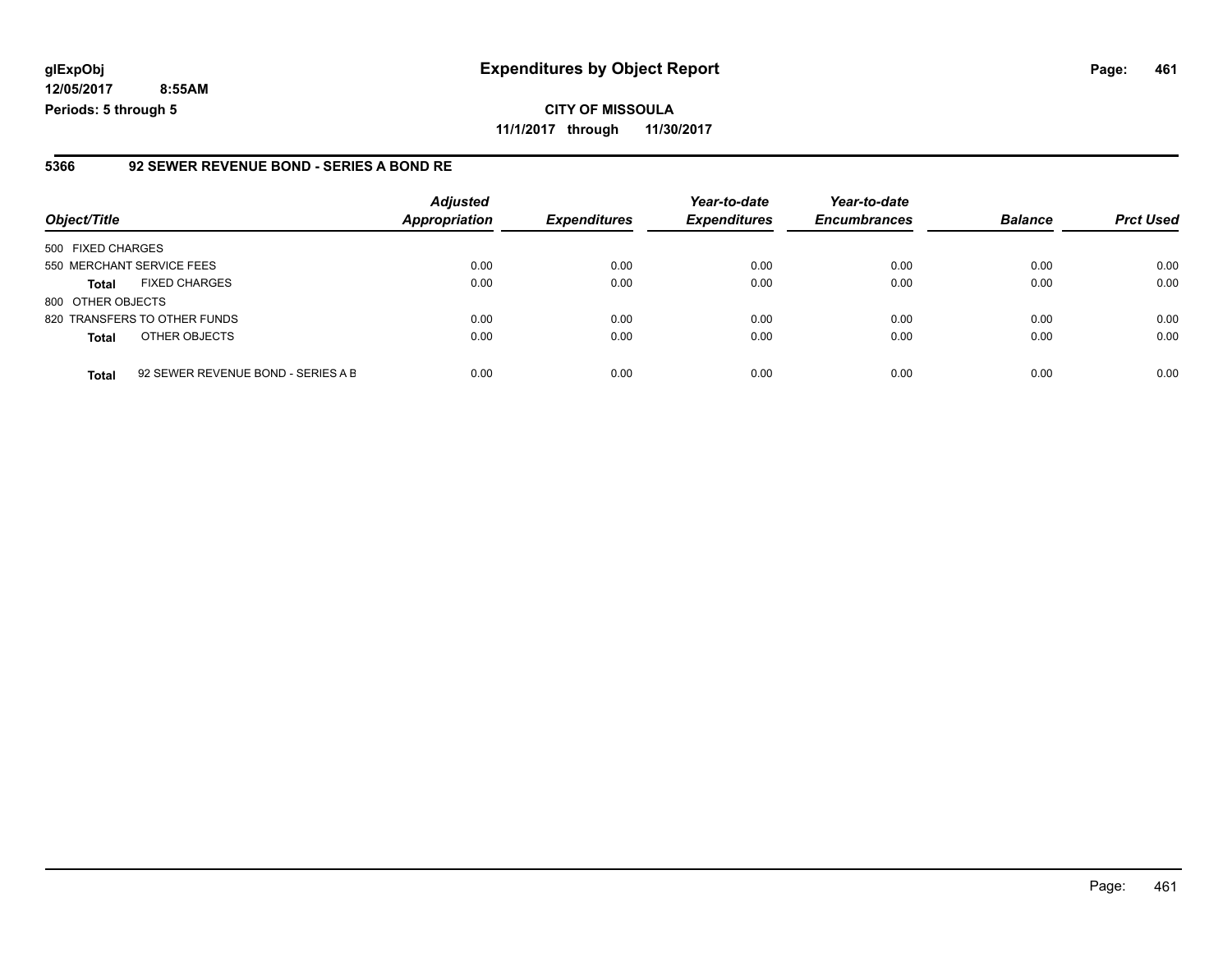**11/1/2017 through 11/30/2017**

# **5367 92 SEWER REVENUE BOND - SERIES B BOND RE**

| Object/Title                      | <b>Adjusted</b><br><b>Appropriation</b> | <b>Expenditures</b> | Year-to-date<br><b>Expenditures</b> | Year-to-date<br><b>Encumbrances</b> | <b>Balance</b> | <b>Prct Used</b> |
|-----------------------------------|-----------------------------------------|---------------------|-------------------------------------|-------------------------------------|----------------|------------------|
| 500 FIXED CHARGES                 |                                         |                     |                                     |                                     |                |                  |
| 550 MERCHANT SERVICE FEES         | 0.00                                    | 0.00                | 0.00                                | 0.00                                | 0.00           | 0.00             |
| <b>FIXED CHARGES</b><br>Total     | 0.00                                    | 0.00                | 0.00                                | 0.00                                | 0.00           | 0.00             |
| 800 OTHER OBJECTS                 |                                         |                     |                                     |                                     |                |                  |
| 820 TRANSFERS TO OTHER FUNDS      | 0.00                                    | 0.00                | 0.00                                | 0.00                                | 0.00           | 0.00             |
| OTHER OBJECTS<br><b>Total</b>     | 0.00                                    | 0.00                | 0.00                                | 0.00                                | 0.00           | 0.00             |
| <b>WASTEWATER</b><br><b>Total</b> | 0.00                                    | 0.00                | 0.00                                | 0.00                                | 0.00           | 0.00             |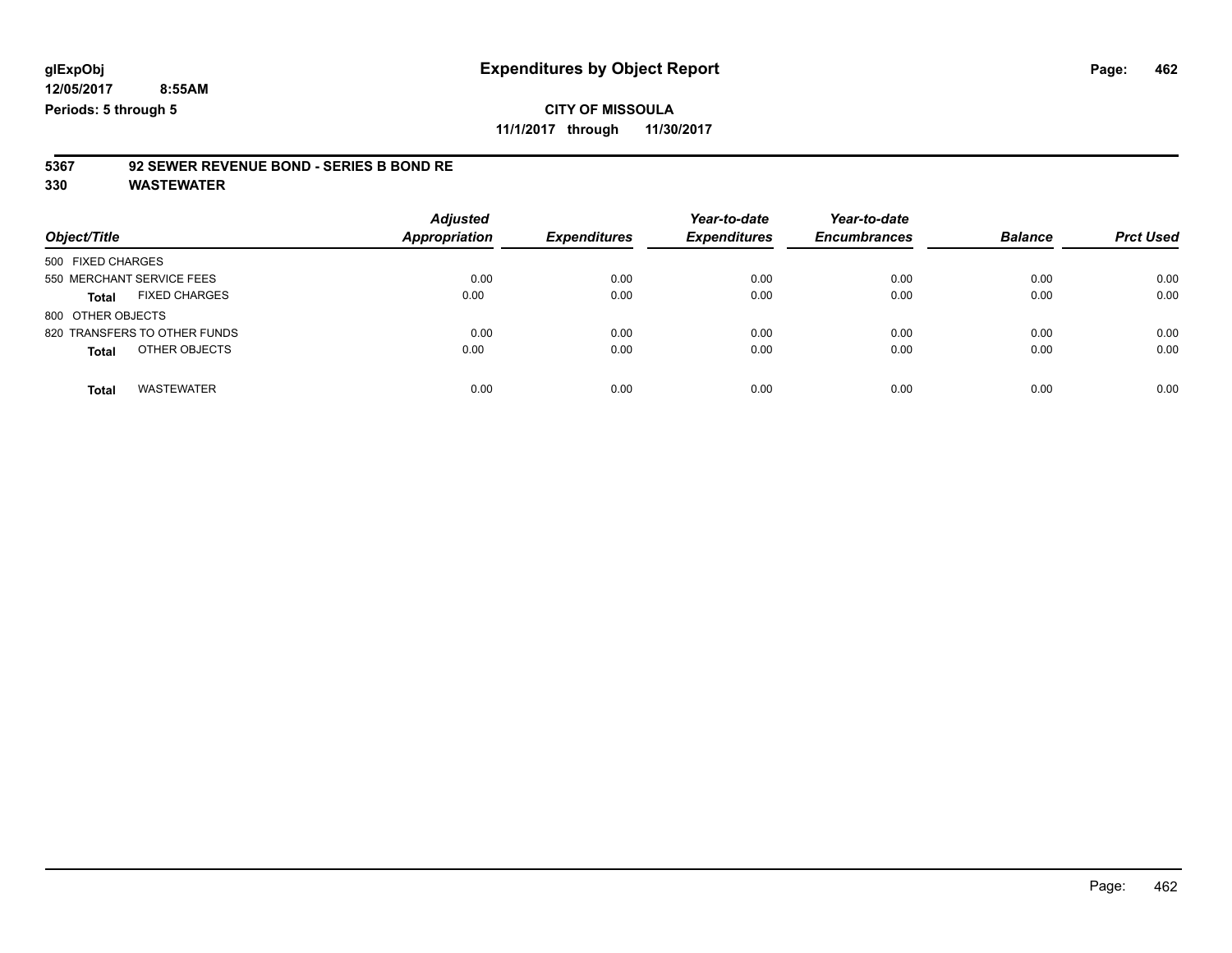**CITY OF MISSOULA 11/1/2017 through 11/30/2017**

#### **5367 92 SEWER REVENUE BOND - SERIES B BOND RE**

| Object/Title              |                                    | <b>Adjusted</b><br><b>Appropriation</b> | <b>Expenditures</b> | Year-to-date<br><b>Expenditures</b> | Year-to-date<br><b>Encumbrances</b> | <b>Balance</b> | <b>Prct Used</b> |
|---------------------------|------------------------------------|-----------------------------------------|---------------------|-------------------------------------|-------------------------------------|----------------|------------------|
| 500 FIXED CHARGES         |                                    |                                         |                     |                                     |                                     |                |                  |
| 550 MERCHANT SERVICE FEES |                                    | 0.00                                    | 0.00                | 0.00                                | 0.00                                | 0.00           | 0.00             |
| <b>Total</b>              | <b>FIXED CHARGES</b>               | 0.00                                    | 0.00                | 0.00                                | 0.00                                | 0.00           | 0.00             |
| 800 OTHER OBJECTS         |                                    |                                         |                     |                                     |                                     |                |                  |
|                           | 820 TRANSFERS TO OTHER FUNDS       | 0.00                                    | 0.00                | 0.00                                | 0.00                                | 0.00           | 0.00             |
| <b>Total</b>              | OTHER OBJECTS                      | 0.00                                    | 0.00                | 0.00                                | 0.00                                | 0.00           | 0.00             |
| <b>Total</b>              | 92 SEWER REVENUE BOND - SERIES B E | 0.00                                    | 0.00                | 0.00                                | 0.00                                | 0.00           | 0.00             |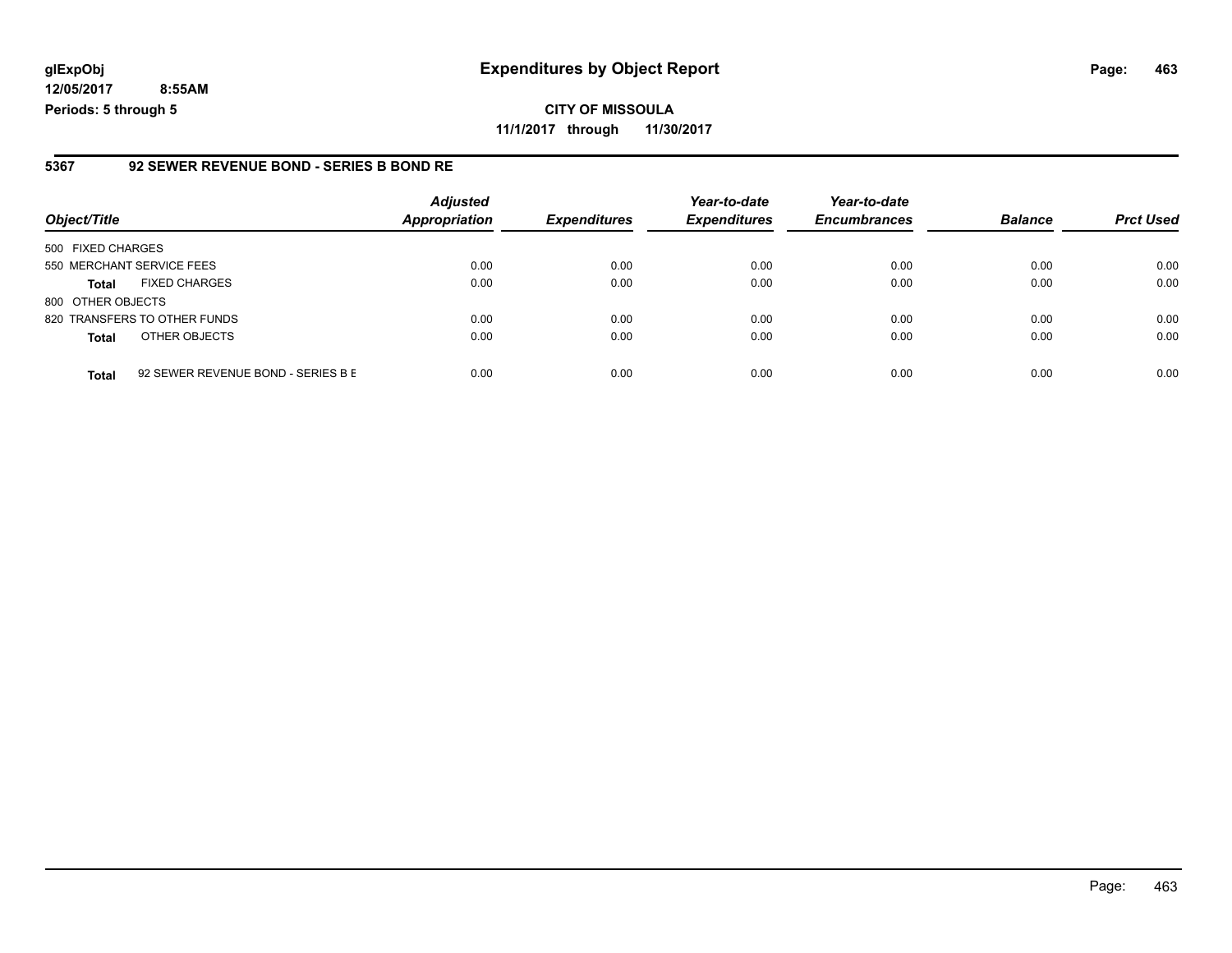**11/1/2017 through 11/30/2017**

# **5368 00 SEWER REVENUE BOND RESERVE FUND**

| Object/Title                      | <b>Adjusted</b><br><b>Appropriation</b> | <b>Expenditures</b> | Year-to-date<br><b>Expenditures</b> | Year-to-date<br><b>Encumbrances</b> | <b>Balance</b> | <b>Prct Used</b> |
|-----------------------------------|-----------------------------------------|---------------------|-------------------------------------|-------------------------------------|----------------|------------------|
| 500 FIXED CHARGES                 |                                         |                     |                                     |                                     |                |                  |
| 550 MERCHANT SERVICE FEES         | 0.00                                    | 0.00                | 0.00                                | 0.00                                | 0.00           | 0.00             |
| <b>FIXED CHARGES</b><br>Total     | 0.00                                    | 0.00                | 0.00                                | 0.00                                | 0.00           | 0.00             |
| 800 OTHER OBJECTS                 |                                         |                     |                                     |                                     |                |                  |
| 820 TRANSFERS TO OTHER FUNDS      | 0.00                                    | 0.00                | 0.00                                | 0.00                                | 0.00           | 0.00             |
| OTHER OBJECTS<br><b>Total</b>     | 0.00                                    | 0.00                | 0.00                                | 0.00                                | 0.00           | 0.00             |
| <b>WASTEWATER</b><br><b>Total</b> | 0.00                                    | 0.00                | 0.00                                | 0.00                                | 0.00           | 0.00             |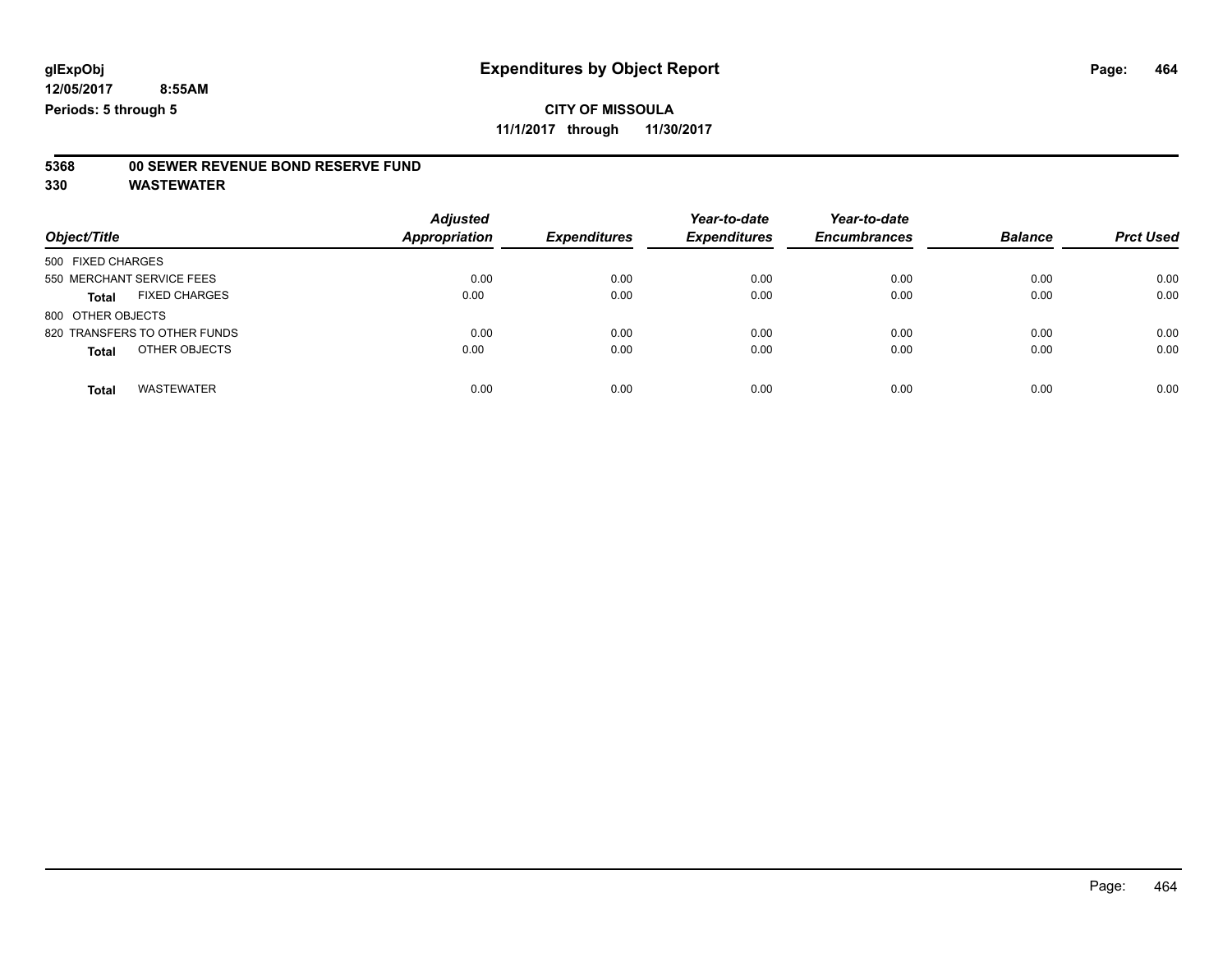#### **5368 00 SEWER REVENUE BOND RESERVE FUND**

| Object/Title              |                                  | <b>Adjusted</b><br><b>Appropriation</b> | <b>Expenditures</b> | Year-to-date<br><b>Expenditures</b> | Year-to-date<br><b>Encumbrances</b> | <b>Balance</b> | <b>Prct Used</b> |
|---------------------------|----------------------------------|-----------------------------------------|---------------------|-------------------------------------|-------------------------------------|----------------|------------------|
| 500 FIXED CHARGES         |                                  |                                         |                     |                                     |                                     |                |                  |
| 550 MERCHANT SERVICE FEES |                                  | 0.00                                    | 0.00                | 0.00                                | 0.00                                | 0.00           | 0.00             |
| <b>Total</b>              | <b>FIXED CHARGES</b>             | 0.00                                    | 0.00                | 0.00                                | 0.00                                | 0.00           | 0.00             |
| 800 OTHER OBJECTS         |                                  |                                         |                     |                                     |                                     |                |                  |
|                           | 820 TRANSFERS TO OTHER FUNDS     | 0.00                                    | 0.00                | 0.00                                | 0.00                                | 0.00           | 0.00             |
| <b>Total</b>              | OTHER OBJECTS                    | 0.00                                    | 0.00                | 0.00                                | 0.00                                | 0.00           | 0.00             |
| <b>Total</b>              | 00 SEWER REVENUE BOND RESERVE FL | 0.00                                    | 0.00                | 0.00                                | 0.00                                | 0.00           | 0.00             |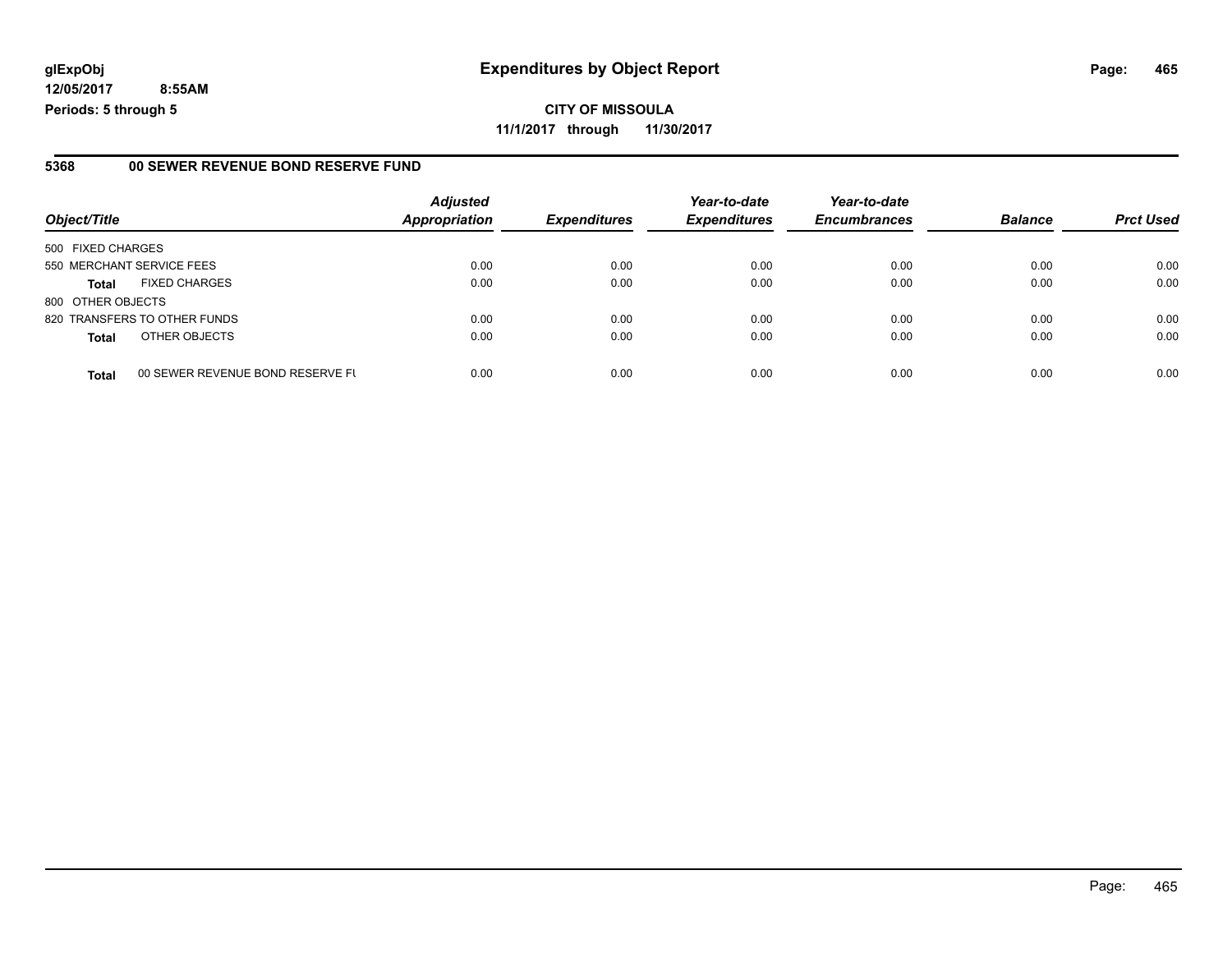**11/1/2017 through 11/30/2017**

# **5369 2001 SEWER REVENUE BOND**

|                                      | <b>Adjusted</b><br><b>Appropriation</b> | <b>Expenditures</b> | Year-to-date<br><b>Expenditures</b> | Year-to-date<br><b>Encumbrances</b> | <b>Balance</b> | <b>Prct Used</b> |
|--------------------------------------|-----------------------------------------|---------------------|-------------------------------------|-------------------------------------|----------------|------------------|
| Object/Title                         |                                         |                     |                                     |                                     |                |                  |
| 500 FIXED CHARGES                    |                                         |                     |                                     |                                     |                |                  |
| 550 MERCHANT SERVICE FEES            | 0.00                                    | 0.00                | 0.00                                | 0.00                                | 0.00           | 0.00             |
| <b>FIXED CHARGES</b><br><b>Total</b> | 0.00                                    | 0.00                | 0.00                                | 0.00                                | 0.00           | 0.00             |
| 800 OTHER OBJECTS                    |                                         |                     |                                     |                                     |                |                  |
| 820 TRANSFERS TO OTHER FUNDS         | 0.00                                    | 0.00                | 0.00                                | 0.00                                | 0.00           | 0.00             |
| OTHER OBJECTS<br><b>Total</b>        | 0.00                                    | 0.00                | 0.00                                | 0.00                                | 0.00           | 0.00             |
| <b>WASTEWATER</b><br><b>Total</b>    | 0.00                                    | 0.00                | 0.00                                | 0.00                                | 0.00           | 0.00             |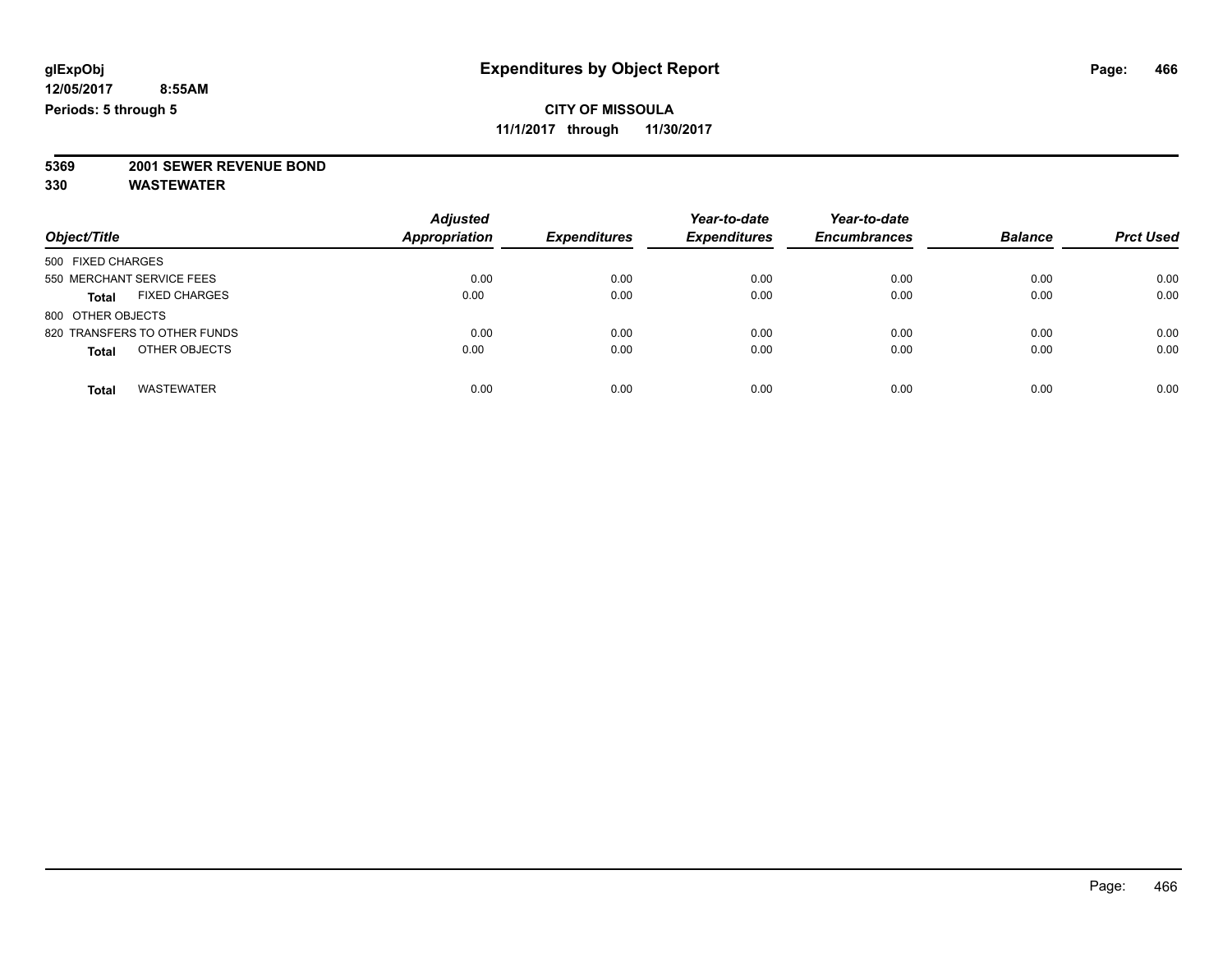**CITY OF MISSOULA 11/1/2017 through 11/30/2017**

### **5369 2001 SEWER REVENUE BOND**

|                                         | <b>Adjusted</b> |                     | Year-to-date        | Year-to-date        |                |                  |
|-----------------------------------------|-----------------|---------------------|---------------------|---------------------|----------------|------------------|
| Object/Title                            | Appropriation   | <b>Expenditures</b> | <b>Expenditures</b> | <b>Encumbrances</b> | <b>Balance</b> | <b>Prct Used</b> |
| 500 FIXED CHARGES                       |                 |                     |                     |                     |                |                  |
| 550 MERCHANT SERVICE FEES               | 0.00            | 0.00                | 0.00                | 0.00                | 0.00           | 0.00             |
| <b>FIXED CHARGES</b><br><b>Total</b>    | 0.00            | 0.00                | 0.00                | 0.00                | 0.00           | 0.00             |
| 800 OTHER OBJECTS                       |                 |                     |                     |                     |                |                  |
| 820 TRANSFERS TO OTHER FUNDS            | 0.00            | 0.00                | 0.00                | 0.00                | 0.00           | 0.00             |
| OTHER OBJECTS<br><b>Total</b>           | 0.00            | 0.00                | 0.00                | 0.00                | 0.00           | 0.00             |
| 2001 SEWER REVENUE BOND<br><b>Total</b> | 0.00            | 0.00                | 0.00                | 0.00                | 0.00           | 0.00             |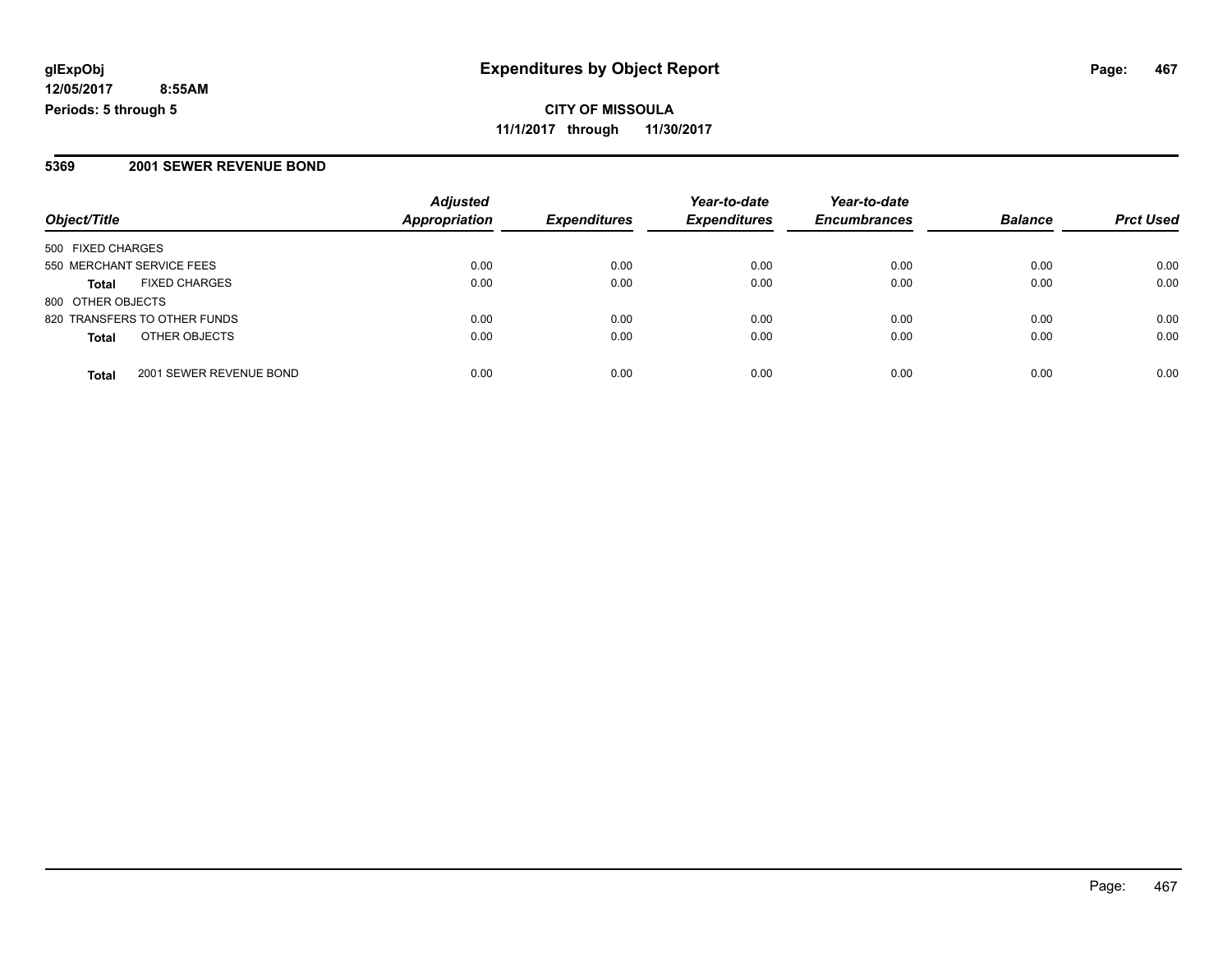**11/1/2017 through 11/30/2017**

# **5370 99 SEWER REVENUE BOND RESERVE FUND**

| Object/Title                         | <b>Adjusted</b><br>Appropriation | <b>Expenditures</b> | Year-to-date<br><b>Expenditures</b> | Year-to-date<br><b>Encumbrances</b> | <b>Balance</b> | <b>Prct Used</b> |
|--------------------------------------|----------------------------------|---------------------|-------------------------------------|-------------------------------------|----------------|------------------|
| 500 FIXED CHARGES                    |                                  |                     |                                     |                                     |                |                  |
| 550 MERCHANT SERVICE FEES            | 0.00                             | 0.00                | 0.00                                | 0.00                                | 0.00           | 0.00             |
| <b>FIXED CHARGES</b><br><b>Total</b> | 0.00                             | 0.00                | 0.00                                | 0.00                                | 0.00           | 0.00             |
| 800 OTHER OBJECTS                    |                                  |                     |                                     |                                     |                |                  |
| 820 TRANSFERS TO OTHER FUNDS         | 0.00                             | 0.00                | 0.00                                | 0.00                                | 0.00           | 0.00             |
| OTHER OBJECTS<br><b>Total</b>        | 0.00                             | 0.00                | 0.00                                | 0.00                                | 0.00           | 0.00             |
| <b>WASTEWATER</b><br><b>Total</b>    | 0.00                             | 0.00                | 0.00                                | 0.00                                | 0.00           | 0.00             |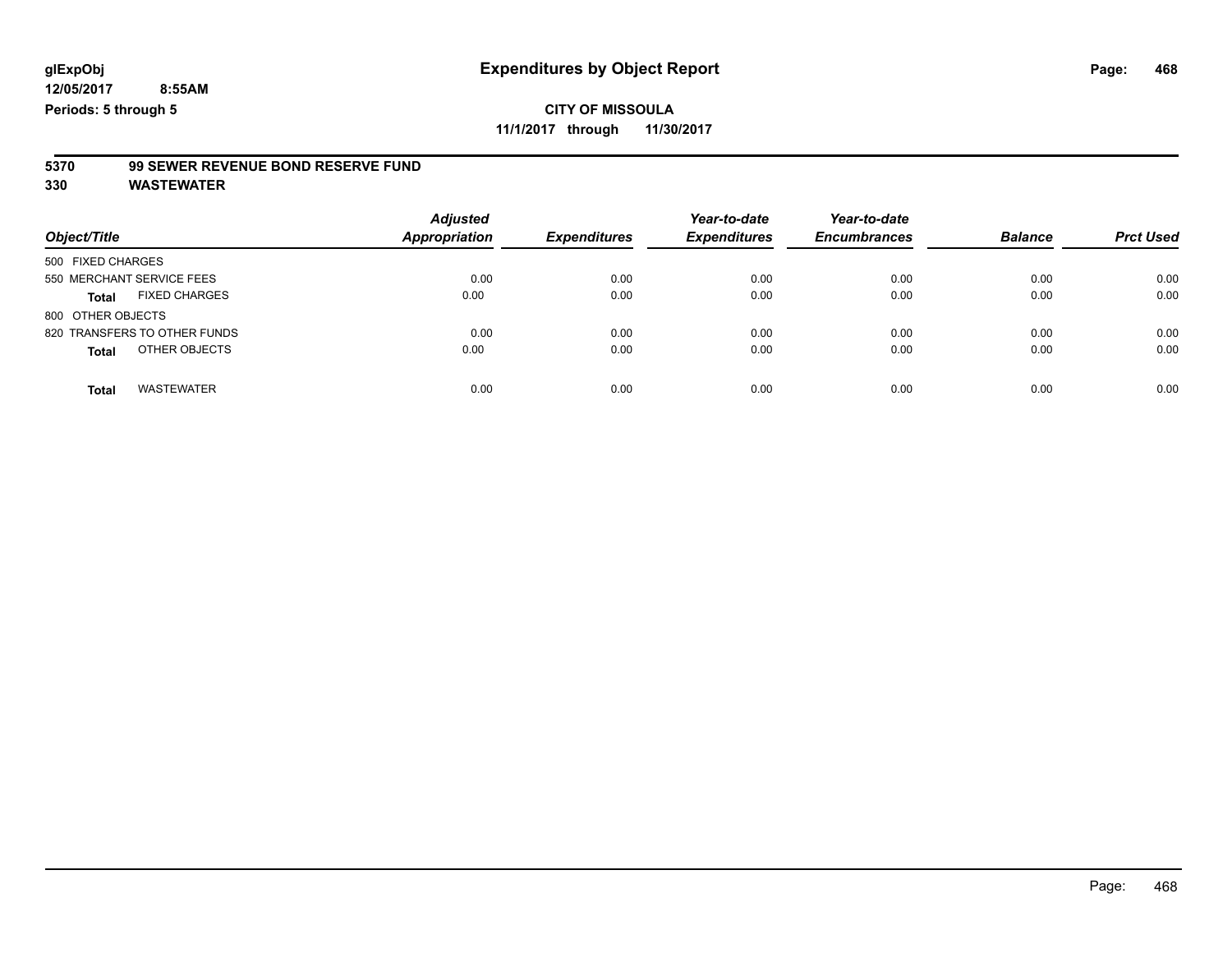**CITY OF MISSOULA 11/1/2017 through 11/30/2017**

#### **5370 99 SEWER REVENUE BOND RESERVE FUND**

| Object/Title              |                                  | <b>Adjusted</b>      | <b>Expenditures</b> | Year-to-date<br><b>Expenditures</b> | Year-to-date        | <b>Balance</b> | <b>Prct Used</b> |
|---------------------------|----------------------------------|----------------------|---------------------|-------------------------------------|---------------------|----------------|------------------|
|                           |                                  | <b>Appropriation</b> |                     |                                     | <b>Encumbrances</b> |                |                  |
| 500 FIXED CHARGES         |                                  |                      |                     |                                     |                     |                |                  |
| 550 MERCHANT SERVICE FEES |                                  | 0.00                 | 0.00                | 0.00                                | 0.00                | 0.00           | 0.00             |
| <b>Total</b>              | <b>FIXED CHARGES</b>             | 0.00                 | 0.00                | 0.00                                | 0.00                | 0.00           | 0.00             |
| 800 OTHER OBJECTS         |                                  |                      |                     |                                     |                     |                |                  |
|                           | 820 TRANSFERS TO OTHER FUNDS     | 0.00                 | 0.00                | 0.00                                | 0.00                | 0.00           | 0.00             |
| <b>Total</b>              | OTHER OBJECTS                    | 0.00                 | 0.00                | 0.00                                | 0.00                | 0.00           | 0.00             |
| <b>Total</b>              | 99 SEWER REVENUE BOND RESERVE FL | 0.00                 | 0.00                | 0.00                                | 0.00                | 0.00           | 0.00             |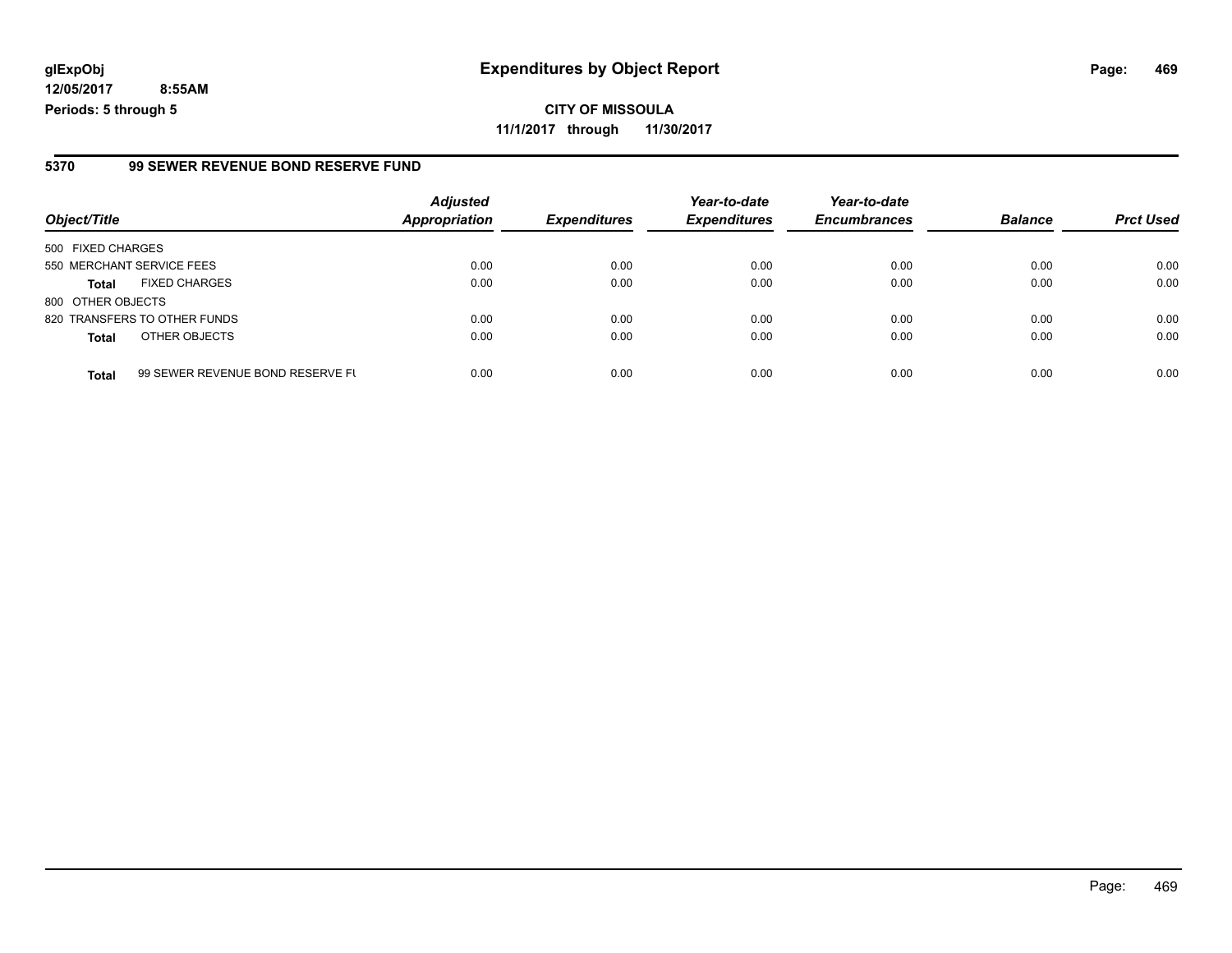#### **CITY OF MISSOULA 11/1/2017 through 11/30/2017**

**5371 2002 SEWER BONDS 330 WASTEWATER**

|                             |                      | <b>Adjusted</b> |                     | Year-to-date        | Year-to-date        |                |                  |
|-----------------------------|----------------------|-----------------|---------------------|---------------------|---------------------|----------------|------------------|
| Object/Title                |                      | Appropriation   | <b>Expenditures</b> | <b>Expenditures</b> | <b>Encumbrances</b> | <b>Balance</b> | <b>Prct Used</b> |
| 500 FIXED CHARGES           |                      |                 |                     |                     |                     |                |                  |
| 550 MERCHANT SERVICE FEES   |                      | 0.00            | 0.00                | 0.00                | 0.00                | 0.00           | 0.00             |
| Total                       | <b>FIXED CHARGES</b> | 0.00            | 0.00                | 0.00                | 0.00                | 0.00           | 0.00             |
| 600 DEBT SERVICE            |                      |                 |                     |                     |                     |                |                  |
| 610 PRINCIPAL               |                      | 0.00            | 0.00                | 0.00                | 0.00                | 0.00           | 0.00             |
| 620 INTEREST / SERVICE FEES |                      | 0.00            | 0.00                | 0.00                | 0.00                | 0.00           | 0.00             |
| <b>Total</b>                | <b>DEBT SERVICE</b>  | 0.00            | 0.00                | 0.00                | 0.00                | 0.00           | 0.00             |
| <b>Total</b>                | <b>WASTEWATER</b>    | 0.00            | 0.00                | 0.00                | 0.00                | 0.00           | 0.00             |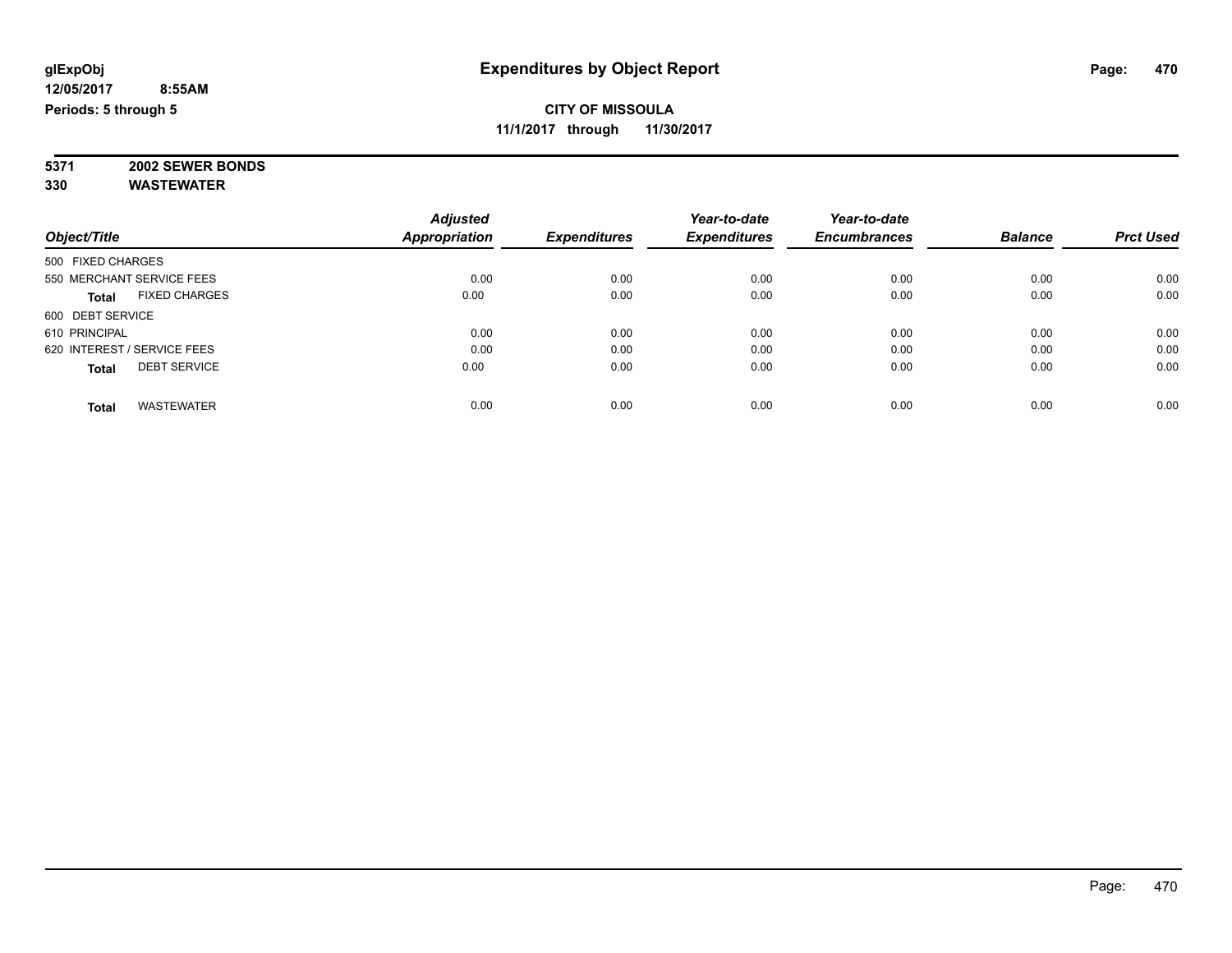**CITY OF MISSOULA 11/1/2017 through 11/30/2017**

#### **5371 2002 SEWER BONDS**

| Object/Title                         | <b>Adjusted</b><br><b>Appropriation</b> | <b>Expenditures</b> | Year-to-date<br><b>Expenditures</b> | Year-to-date<br><b>Encumbrances</b> | <b>Balance</b> | <b>Prct Used</b> |
|--------------------------------------|-----------------------------------------|---------------------|-------------------------------------|-------------------------------------|----------------|------------------|
|                                      |                                         |                     |                                     |                                     |                |                  |
| 500 FIXED CHARGES                    |                                         |                     |                                     |                                     |                |                  |
| 550 MERCHANT SERVICE FEES            | 0.00                                    | 0.00                | 0.00                                | 0.00                                | 0.00           | 0.00             |
| <b>FIXED CHARGES</b><br><b>Total</b> | 0.00                                    | 0.00                | 0.00                                | 0.00                                | 0.00           | 0.00             |
| 600 DEBT SERVICE                     |                                         |                     |                                     |                                     |                |                  |
| 610 PRINCIPAL                        | 0.00                                    | 0.00                | 0.00                                | 0.00                                | 0.00           | 0.00             |
| 620 INTEREST / SERVICE FEES          | 0.00                                    | 0.00                | 0.00                                | 0.00                                | 0.00           | 0.00             |
| <b>DEBT SERVICE</b><br><b>Total</b>  | 0.00                                    | 0.00                | 0.00                                | 0.00                                | 0.00           | 0.00             |
| 2002 SEWER BONDS<br>Total            | 0.00                                    | 0.00                | 0.00                                | 0.00                                | 0.00           | 0.00             |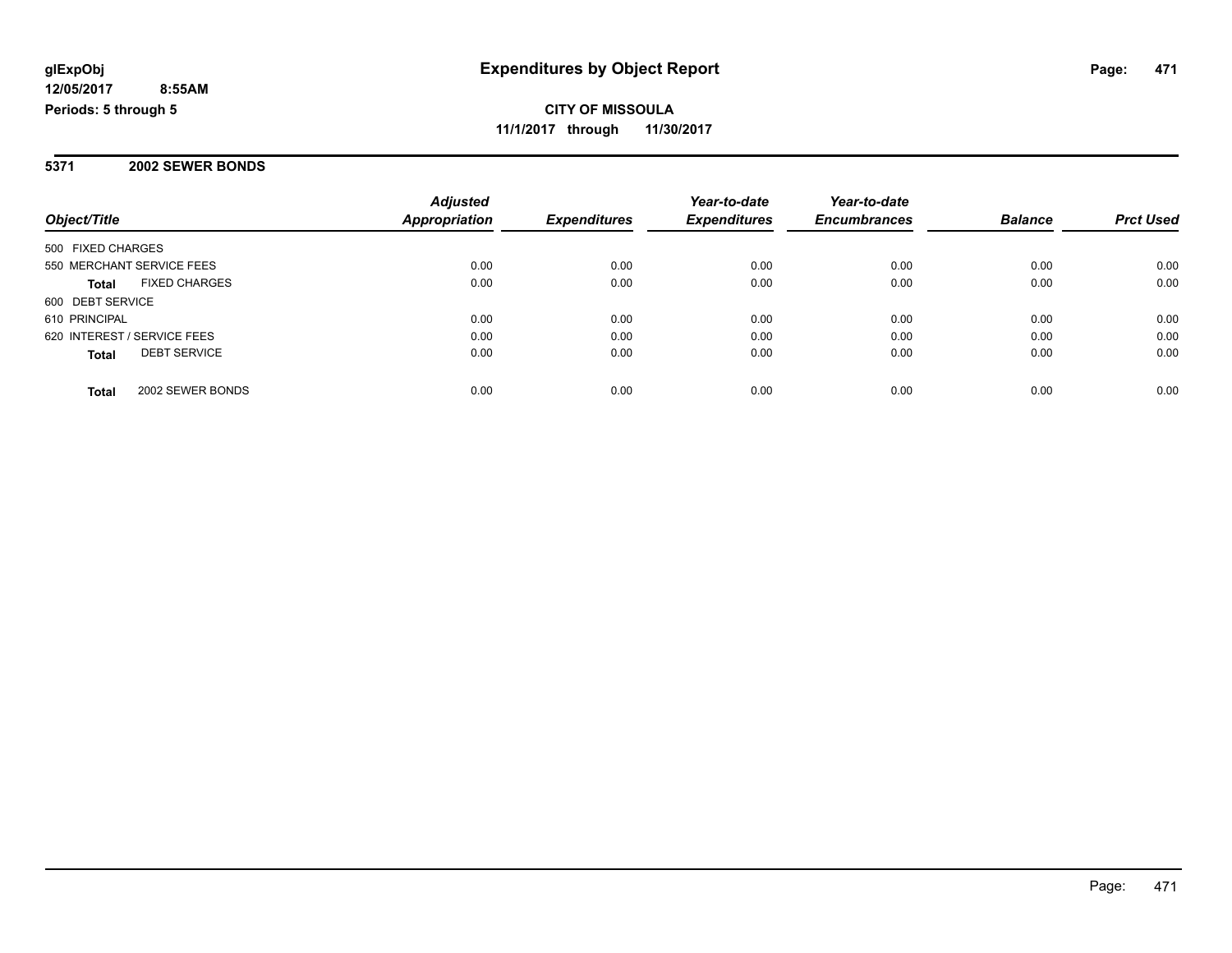**11/1/2017 through 11/30/2017**

# **5372 2002 SEWER REVENUE BOND**

| Object/Title                      | <b>Adjusted</b><br>Appropriation | <b>Expenditures</b> | Year-to-date<br><b>Expenditures</b> | Year-to-date<br><b>Encumbrances</b> | <b>Balance</b> | <b>Prct Used</b> |
|-----------------------------------|----------------------------------|---------------------|-------------------------------------|-------------------------------------|----------------|------------------|
| 500 FIXED CHARGES                 |                                  |                     |                                     |                                     |                |                  |
| 550 MERCHANT SERVICE FEES         | 0.00                             | 0.00                | 0.00                                | 0.00                                | 0.00           | 0.00             |
| <b>FIXED CHARGES</b><br>Total     | 0.00                             | 0.00                | 0.00                                | 0.00                                | 0.00           | 0.00             |
| 800 OTHER OBJECTS                 |                                  |                     |                                     |                                     |                |                  |
| 820 TRANSFERS TO OTHER FUNDS      | 0.00                             | 0.00                | 0.00                                | 0.00                                | 0.00           | 0.00             |
| OTHER OBJECTS<br><b>Total</b>     | 0.00                             | 0.00                | 0.00                                | 0.00                                | 0.00           | 0.00             |
| <b>WASTEWATER</b><br><b>Total</b> | 0.00                             | 0.00                | 0.00                                | 0.00                                | 0.00           | 0.00             |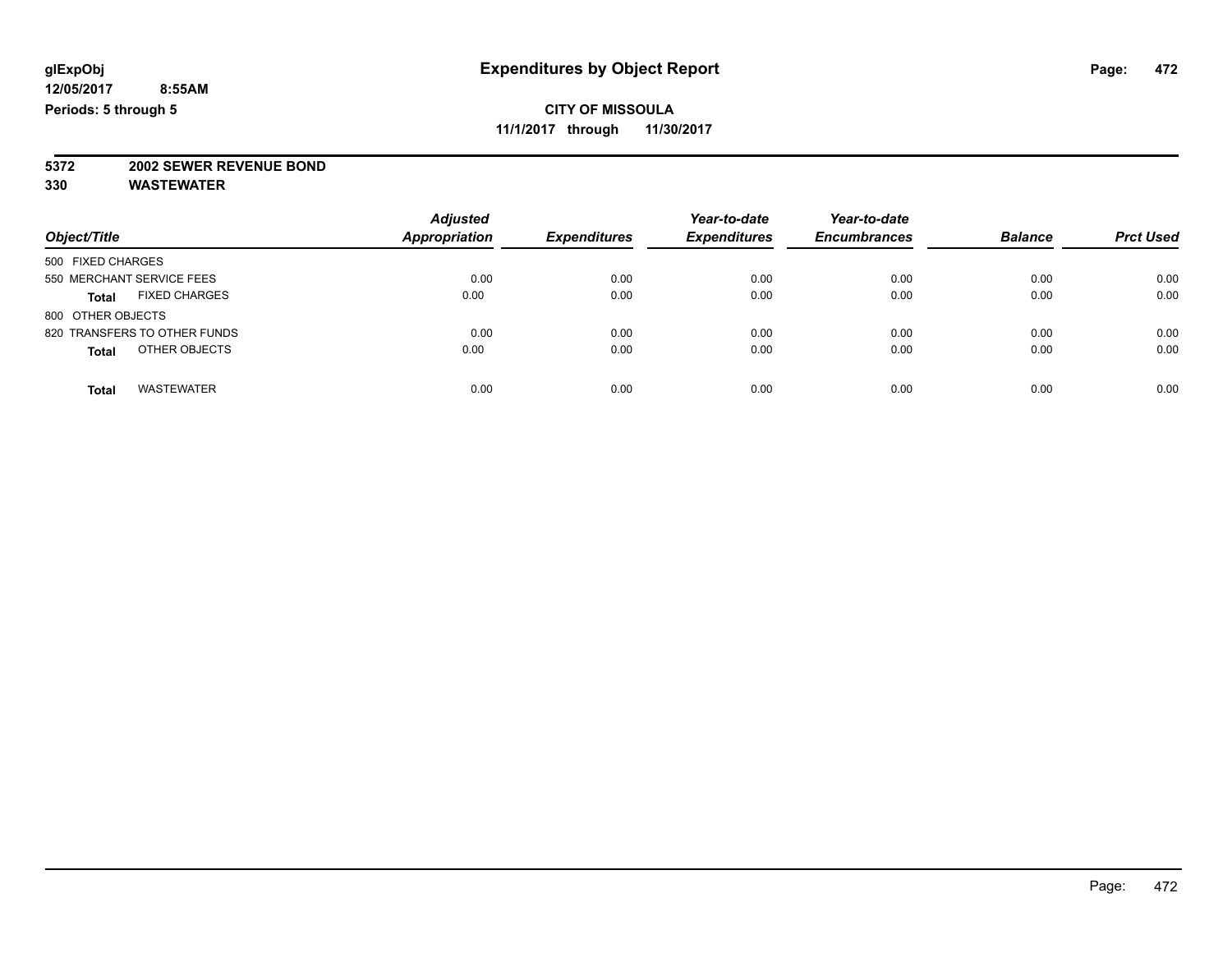#### **5372 2002 SEWER REVENUE BOND**

| Object/Title              |                              | <b>Adjusted</b><br><b>Appropriation</b> | <b>Expenditures</b> | Year-to-date<br><b>Expenditures</b> | Year-to-date        | <b>Balance</b> |                  |
|---------------------------|------------------------------|-----------------------------------------|---------------------|-------------------------------------|---------------------|----------------|------------------|
|                           |                              |                                         |                     |                                     | <b>Encumbrances</b> |                | <b>Prct Used</b> |
| 500 FIXED CHARGES         |                              |                                         |                     |                                     |                     |                |                  |
| 550 MERCHANT SERVICE FEES |                              | 0.00                                    | 0.00                | 0.00                                | 0.00                | 0.00           | 0.00             |
| <b>Total</b>              | <b>FIXED CHARGES</b>         | 0.00                                    | 0.00                | 0.00                                | 0.00                | 0.00           | 0.00             |
| 800 OTHER OBJECTS         |                              |                                         |                     |                                     |                     |                |                  |
|                           | 820 TRANSFERS TO OTHER FUNDS | 0.00                                    | 0.00                | 0.00                                | 0.00                | 0.00           | 0.00             |
| <b>Total</b>              | OTHER OBJECTS                | 0.00                                    | 0.00                | 0.00                                | 0.00                | 0.00           | 0.00             |
| <b>Total</b>              | 2002 SEWER REVENUE BOND      | 0.00                                    | 0.00                | 0.00                                | 0.00                | 0.00           | 0.00             |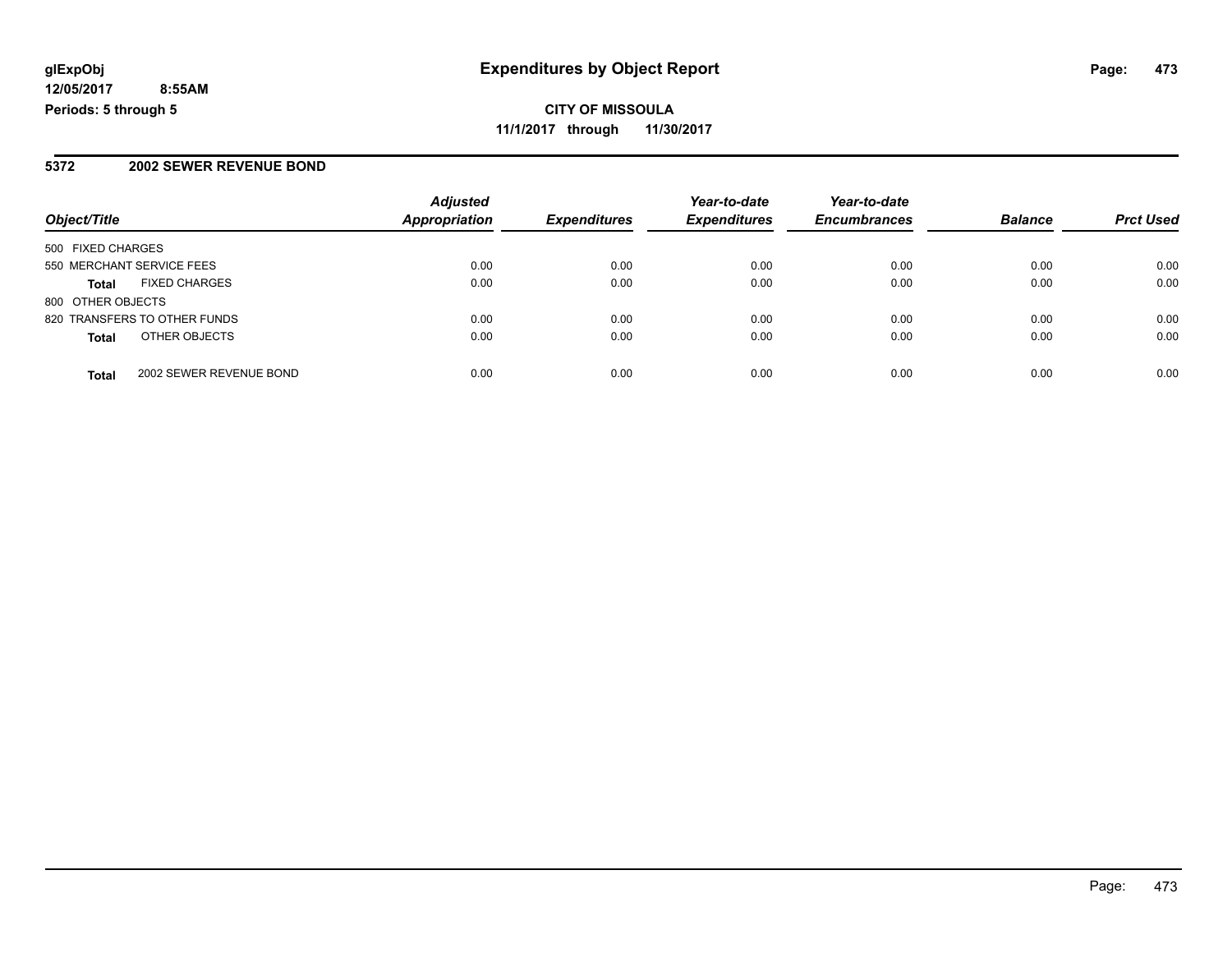**11/1/2017 through 11/30/2017**

# **5373 2002 WWTP UPGRADE REVENUE BOND**

|                                      | <b>Adjusted</b> |                     | Year-to-date        | Year-to-date        |                |                  |
|--------------------------------------|-----------------|---------------------|---------------------|---------------------|----------------|------------------|
| Object/Title                         | Appropriation   | <b>Expenditures</b> | <b>Expenditures</b> | <b>Encumbrances</b> | <b>Balance</b> | <b>Prct Used</b> |
| 500 FIXED CHARGES                    |                 |                     |                     |                     |                |                  |
| 550 MERCHANT SERVICE FEES            | 0.00            | 0.00                | 0.00                | 0.00                | 0.00           | 0.00             |
| <b>FIXED CHARGES</b><br><b>Total</b> | 0.00            | 0.00                | 0.00                | 0.00                | 0.00           | 0.00             |
| 600 DEBT SERVICE                     |                 |                     |                     |                     |                |                  |
| 610 PRINCIPAL                        | 0.00            | 0.00                | 0.00                | 0.00                | 0.00           | 0.00             |
| 620 INTEREST / SERVICE FEES          | 0.00            | 0.00                | 0.00                | 0.00                | 0.00           | 0.00             |
| <b>DEBT SERVICE</b><br><b>Total</b>  | 0.00            | 0.00                | 0.00                | 0.00                | 0.00           | 0.00             |
| <b>WASTEWATER</b><br><b>Total</b>    | 0.00            | 0.00                | 0.00                | 0.00                | 0.00           | 0.00             |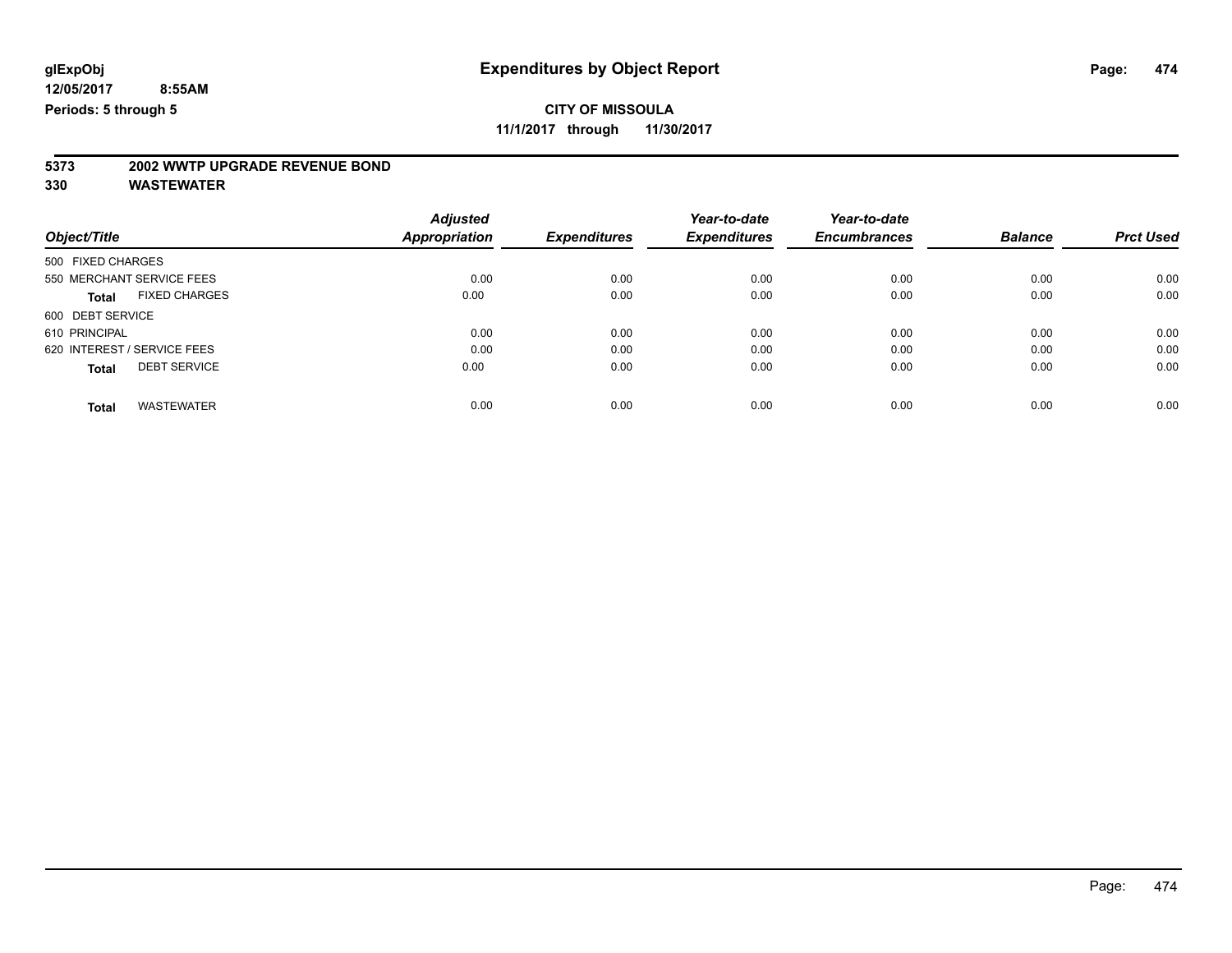**CITY OF MISSOULA 11/1/2017 through 11/30/2017**

#### **5373 2002 WWTP UPGRADE REVENUE BOND**

| Object/Title                |                                | <b>Adjusted</b><br><b>Appropriation</b> | <b>Expenditures</b> | Year-to-date<br><b>Expenditures</b> | Year-to-date<br><b>Encumbrances</b> | <b>Balance</b> | <b>Prct Used</b> |
|-----------------------------|--------------------------------|-----------------------------------------|---------------------|-------------------------------------|-------------------------------------|----------------|------------------|
|                             |                                |                                         |                     |                                     |                                     |                |                  |
| 500 FIXED CHARGES           |                                |                                         |                     |                                     |                                     |                |                  |
|                             | 550 MERCHANT SERVICE FEES      | 0.00                                    | 0.00                | 0.00                                | 0.00                                | 0.00           | 0.00             |
| <b>Total</b>                | <b>FIXED CHARGES</b>           | 0.00                                    | 0.00                | 0.00                                | 0.00                                | 0.00           | 0.00             |
| 600 DEBT SERVICE            |                                |                                         |                     |                                     |                                     |                |                  |
| 610 PRINCIPAL               |                                | 0.00                                    | 0.00                | 0.00                                | 0.00                                | 0.00           | 0.00             |
| 620 INTEREST / SERVICE FEES |                                | 0.00                                    | 0.00                | 0.00                                | 0.00                                | 0.00           | 0.00             |
| <b>Total</b>                | <b>DEBT SERVICE</b>            | 0.00                                    | 0.00                | 0.00                                | 0.00                                | 0.00           | 0.00             |
| <b>Total</b>                | 2002 WWTP UPGRADE REVENUE BOND | 0.00                                    | 0.00                | 0.00                                | 0.00                                | 0.00           | 0.00             |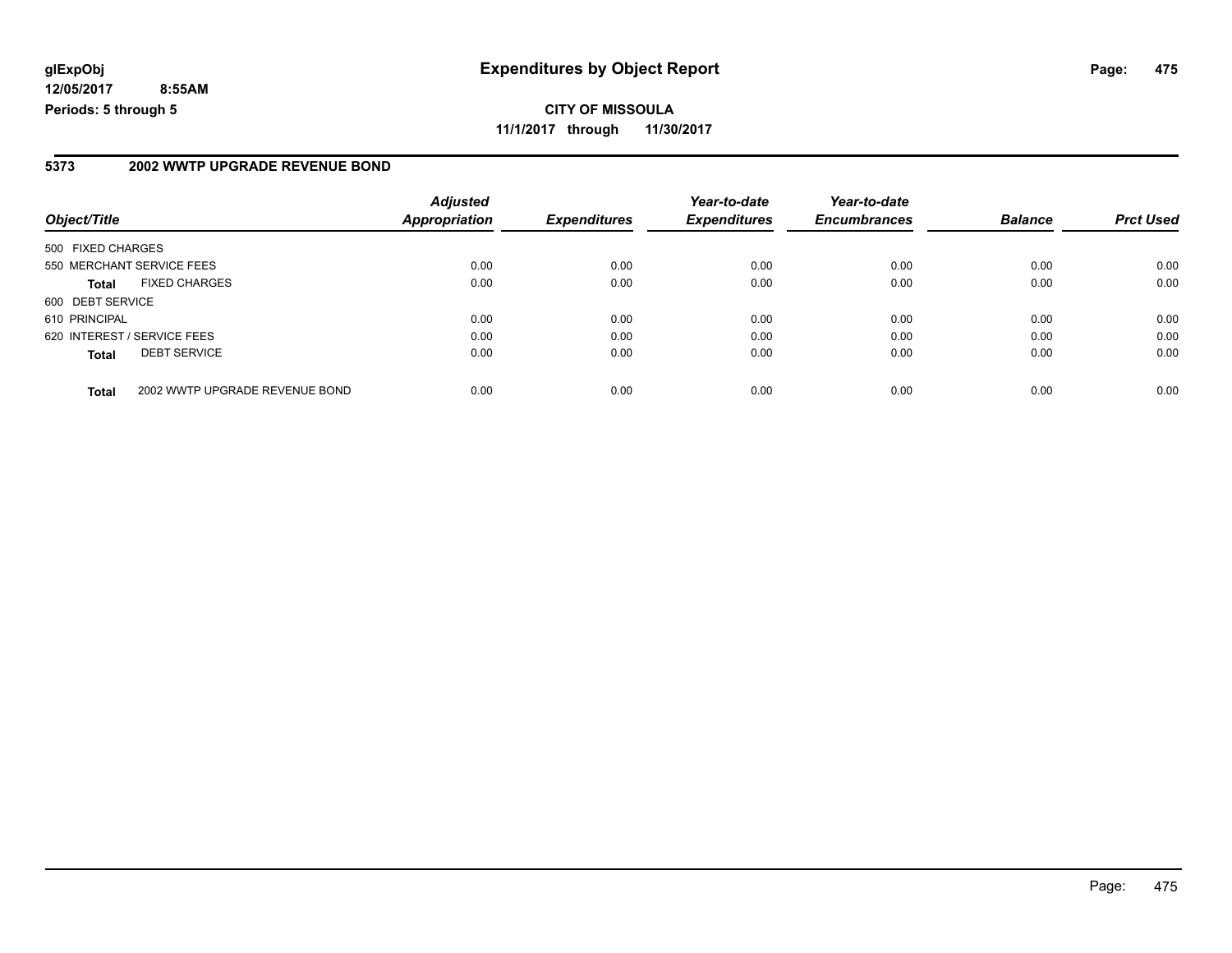**11/1/2017 through 11/30/2017**

# **5374 2002 WWTP UPGRADE RESERVE**

|                                      | <b>Adjusted</b><br>Appropriation | <b>Expenditures</b> | Year-to-date<br><b>Expenditures</b> | Year-to-date<br><b>Encumbrances</b> | <b>Balance</b> |                  |
|--------------------------------------|----------------------------------|---------------------|-------------------------------------|-------------------------------------|----------------|------------------|
| Object/Title                         |                                  |                     |                                     |                                     |                | <b>Prct Used</b> |
| 500 FIXED CHARGES                    |                                  |                     |                                     |                                     |                |                  |
| 550 MERCHANT SERVICE FEES            | 0.00                             | 0.00                | 0.00                                | 0.00                                | 0.00           | 0.00             |
| <b>FIXED CHARGES</b><br><b>Total</b> | 0.00                             | 0.00                | 0.00                                | 0.00                                | 0.00           | 0.00             |
| 600 DEBT SERVICE                     |                                  |                     |                                     |                                     |                |                  |
| 610 PRINCIPAL                        | 0.00                             | 0.00                | 0.00                                | 0.00                                | 0.00           | 0.00             |
| 620 INTEREST / SERVICE FEES          | 0.00                             | 0.00                | 0.00                                | 0.00                                | 0.00           | 0.00             |
| <b>DEBT SERVICE</b><br><b>Total</b>  | 0.00                             | 0.00                | 0.00                                | 0.00                                | 0.00           | 0.00             |
| 800 OTHER OBJECTS                    |                                  |                     |                                     |                                     |                |                  |
| 820 TRANSFERS TO OTHER FUNDS         | 0.00                             | 0.00                | 0.00                                | 0.00                                | 0.00           | 0.00             |
| OTHER OBJECTS<br><b>Total</b>        | 0.00                             | 0.00                | 0.00                                | 0.00                                | 0.00           | 0.00             |
|                                      |                                  |                     |                                     |                                     |                |                  |
| <b>WASTEWATER</b><br><b>Total</b>    | 0.00                             | 0.00                | 0.00                                | 0.00                                | 0.00           | 0.00             |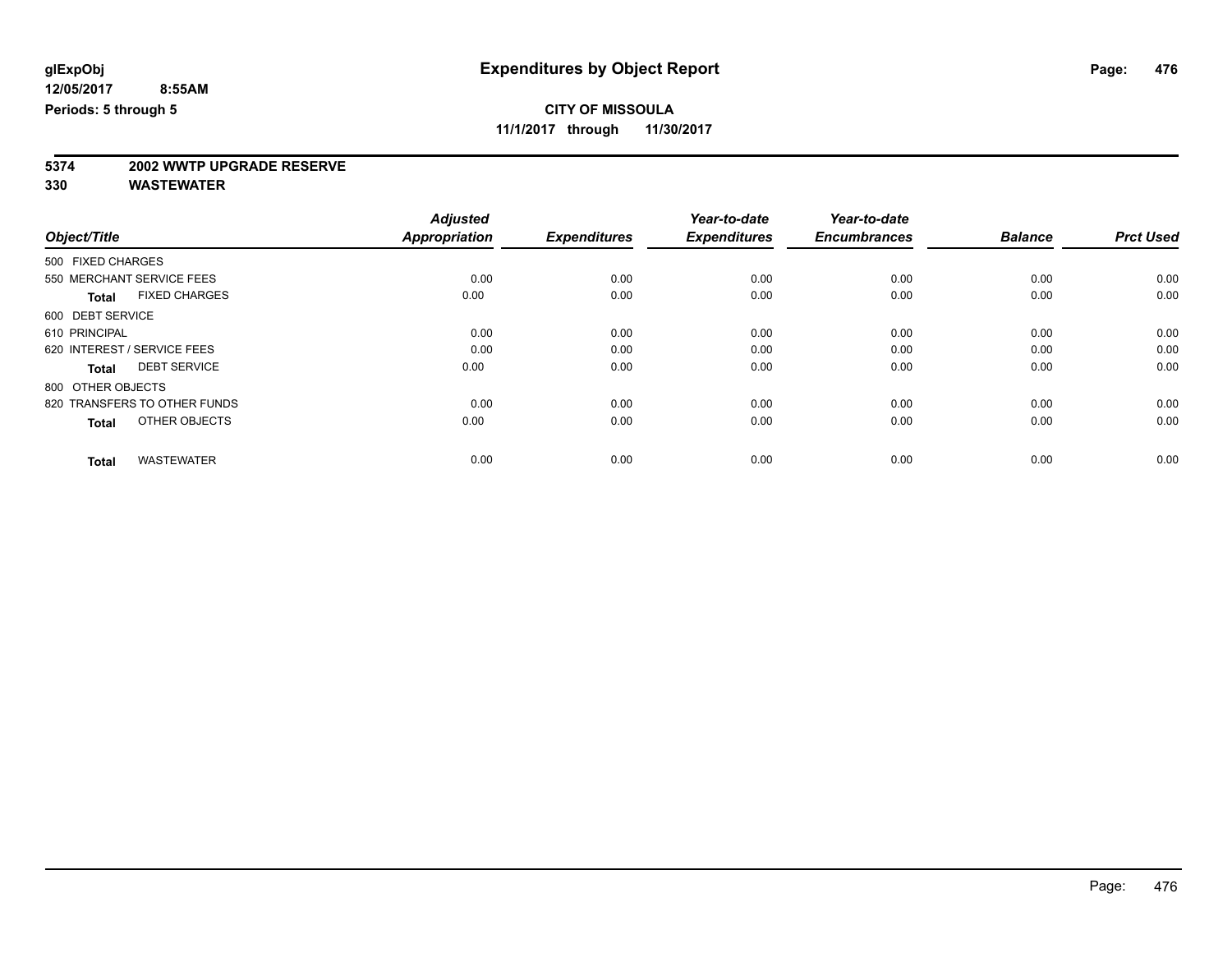#### **5374 2002 WWTP UPGRADE RESERVE**

|                                           | <b>Adjusted</b> |                     | Year-to-date        | Year-to-date        |                |                  |
|-------------------------------------------|-----------------|---------------------|---------------------|---------------------|----------------|------------------|
| Object/Title                              | Appropriation   | <b>Expenditures</b> | <b>Expenditures</b> | <b>Encumbrances</b> | <b>Balance</b> | <b>Prct Used</b> |
| 500 FIXED CHARGES                         |                 |                     |                     |                     |                |                  |
| 550 MERCHANT SERVICE FEES                 | 0.00            | 0.00                | 0.00                | 0.00                | 0.00           | 0.00             |
| <b>FIXED CHARGES</b><br><b>Total</b>      | 0.00            | 0.00                | 0.00                | 0.00                | 0.00           | 0.00             |
| 600 DEBT SERVICE                          |                 |                     |                     |                     |                |                  |
| 610 PRINCIPAL                             | 0.00            | 0.00                | 0.00                | 0.00                | 0.00           | 0.00             |
| 620 INTEREST / SERVICE FEES               | 0.00            | 0.00                | 0.00                | 0.00                | 0.00           | 0.00             |
| <b>DEBT SERVICE</b><br>Total              | 0.00            | 0.00                | 0.00                | 0.00                | 0.00           | 0.00             |
| 800 OTHER OBJECTS                         |                 |                     |                     |                     |                |                  |
| 820 TRANSFERS TO OTHER FUNDS              | 0.00            | 0.00                | 0.00                | 0.00                | 0.00           | 0.00             |
| OTHER OBJECTS<br><b>Total</b>             | 0.00            | 0.00                | 0.00                | 0.00                | 0.00           | 0.00             |
| 2002 WWTP UPGRADE RESERVE<br><b>Total</b> | 0.00            | 0.00                | 0.00                | 0.00                | 0.00           | 0.00             |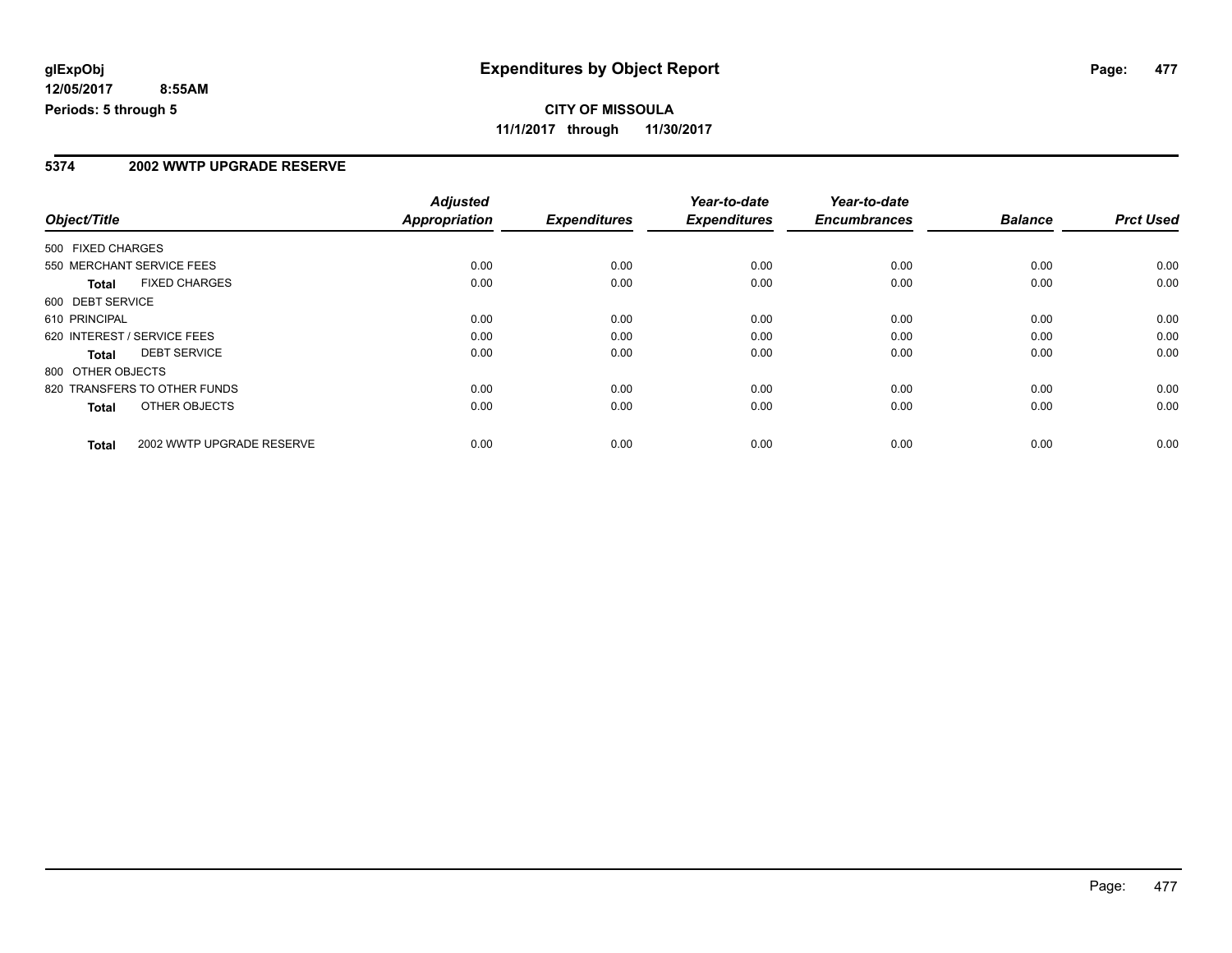**11/1/2017 through 11/30/2017**

# **5375 2003 WWTP SRF \$3.8M EPA DEBT**

|                                      | <b>Adjusted</b>      | <b>Expenditures</b> | Year-to-date<br><b>Expenditures</b> | Year-to-date<br><b>Encumbrances</b> | <b>Balance</b> | <b>Prct Used</b> |
|--------------------------------------|----------------------|---------------------|-------------------------------------|-------------------------------------|----------------|------------------|
| Object/Title                         | <b>Appropriation</b> |                     |                                     |                                     |                |                  |
| 500 FIXED CHARGES                    |                      |                     |                                     |                                     |                |                  |
| 550 MERCHANT SERVICE FEES            | 0.00                 | 0.00                | 0.00                                | 0.00                                | 0.00           | 0.00             |
| <b>FIXED CHARGES</b><br><b>Total</b> | 0.00                 | 0.00                | 0.00                                | 0.00                                | 0.00           | 0.00             |
| 600 DEBT SERVICE                     |                      |                     |                                     |                                     |                |                  |
| 610 PRINCIPAL                        | 0.00                 | 0.00                | 0.00                                | 0.00                                | 0.00           | 0.00             |
| 620 INTEREST / SERVICE FEES          | 0.00                 | 0.00                | 0.00                                | 0.00                                | 0.00           | 0.00             |
| <b>DEBT SERVICE</b><br><b>Total</b>  | 0.00                 | 0.00                | 0.00                                | 0.00                                | 0.00           | 0.00             |
| <b>WASTEWATER</b><br>Total           | 0.00                 | 0.00                | 0.00                                | 0.00                                | 0.00           | 0.00             |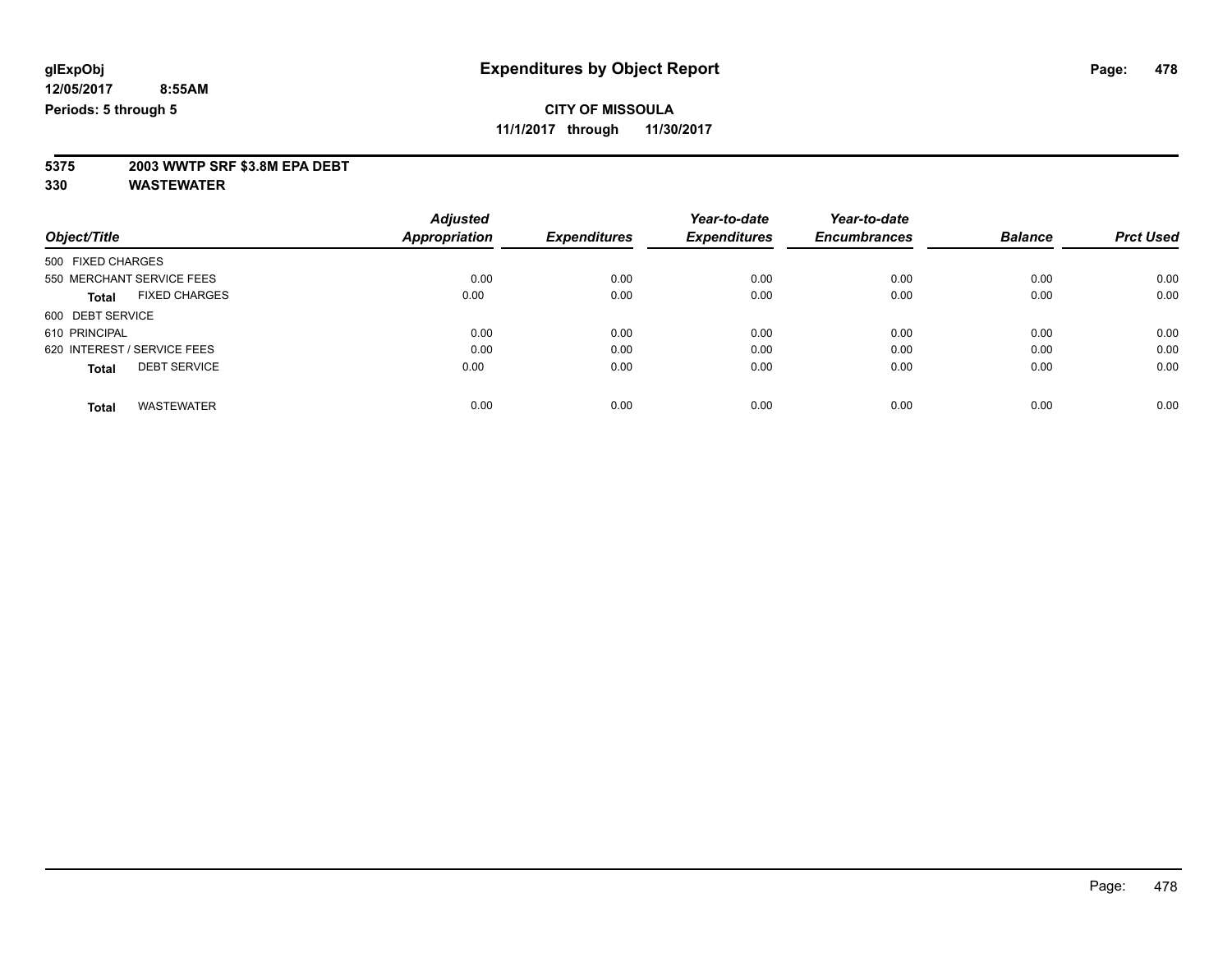**CITY OF MISSOULA 11/1/2017 through 11/30/2017**

#### **5375 2003 WWTP SRF \$3.8M EPA DEBT**

| Object/Title                                  | <b>Adjusted</b><br><b>Appropriation</b> | <b>Expenditures</b> | Year-to-date<br><b>Expenditures</b> | Year-to-date<br><b>Encumbrances</b> | <b>Balance</b> | <b>Prct Used</b> |
|-----------------------------------------------|-----------------------------------------|---------------------|-------------------------------------|-------------------------------------|----------------|------------------|
|                                               |                                         |                     |                                     |                                     |                |                  |
| 500 FIXED CHARGES                             |                                         |                     |                                     |                                     |                |                  |
| 550 MERCHANT SERVICE FEES                     | 0.00                                    | 0.00                | 0.00                                | 0.00                                | 0.00           | 0.00             |
| <b>FIXED CHARGES</b><br><b>Total</b>          | 0.00                                    | 0.00                | 0.00                                | 0.00                                | 0.00           | 0.00             |
| 600 DEBT SERVICE                              |                                         |                     |                                     |                                     |                |                  |
| 610 PRINCIPAL                                 | 0.00                                    | 0.00                | 0.00                                | 0.00                                | 0.00           | 0.00             |
| 620 INTEREST / SERVICE FEES                   | 0.00                                    | 0.00                | 0.00                                | 0.00                                | 0.00           | 0.00             |
| <b>DEBT SERVICE</b><br><b>Total</b>           | 0.00                                    | 0.00                | 0.00                                | 0.00                                | 0.00           | 0.00             |
| 2003 WWTP SRF \$3.8M EPA DEBT<br><b>Total</b> | 0.00                                    | 0.00                | 0.00                                | 0.00                                | 0.00           | 0.00             |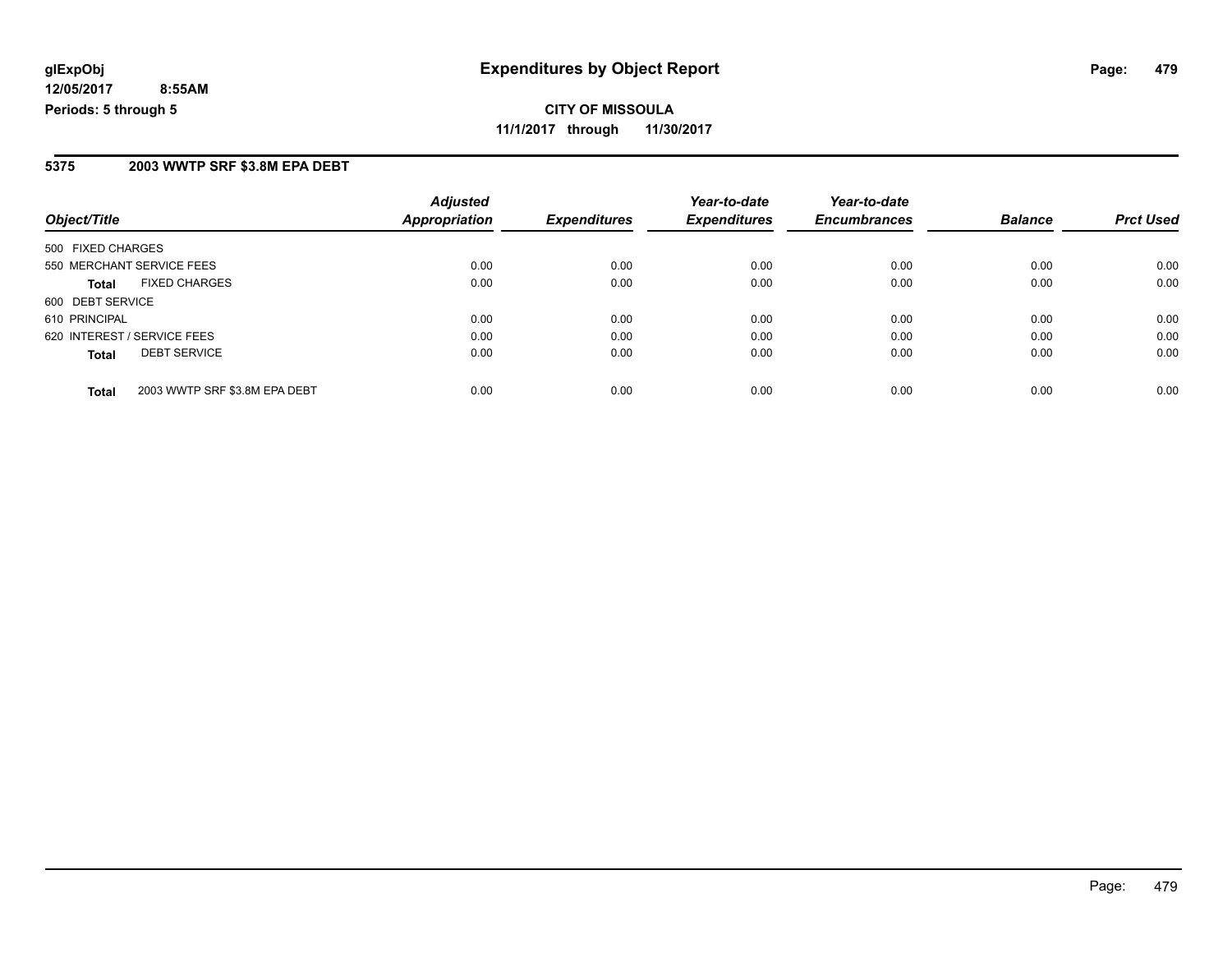**11/1/2017 through 11/30/2017**

# **5376 2003 WWTP SRF \$3.8M EPA RESERVE**

| Object/Title                      | <b>Adjusted</b><br>Appropriation | <b>Expenditures</b> | Year-to-date<br><b>Expenditures</b> | Year-to-date<br><b>Encumbrances</b> | <b>Balance</b> | <b>Prct Used</b> |
|-----------------------------------|----------------------------------|---------------------|-------------------------------------|-------------------------------------|----------------|------------------|
| 500 FIXED CHARGES                 |                                  |                     |                                     |                                     |                |                  |
| 550 MERCHANT SERVICE FEES         | 0.00                             | 0.00                | 0.00                                | 0.00                                | 0.00           | 0.00             |
| <b>FIXED CHARGES</b><br>Total     | 0.00                             | 0.00                | 0.00                                | 0.00                                | 0.00           | 0.00             |
| 800 OTHER OBJECTS                 |                                  |                     |                                     |                                     |                |                  |
| 820 TRANSFERS TO OTHER FUNDS      | 0.00                             | 0.00                | 0.00                                | 0.00                                | 0.00           | 0.00             |
| OTHER OBJECTS<br><b>Total</b>     | 0.00                             | 0.00                | 0.00                                | 0.00                                | 0.00           | 0.00             |
| <b>WASTEWATER</b><br><b>Total</b> | 0.00                             | 0.00                | 0.00                                | 0.00                                | 0.00           | 0.00             |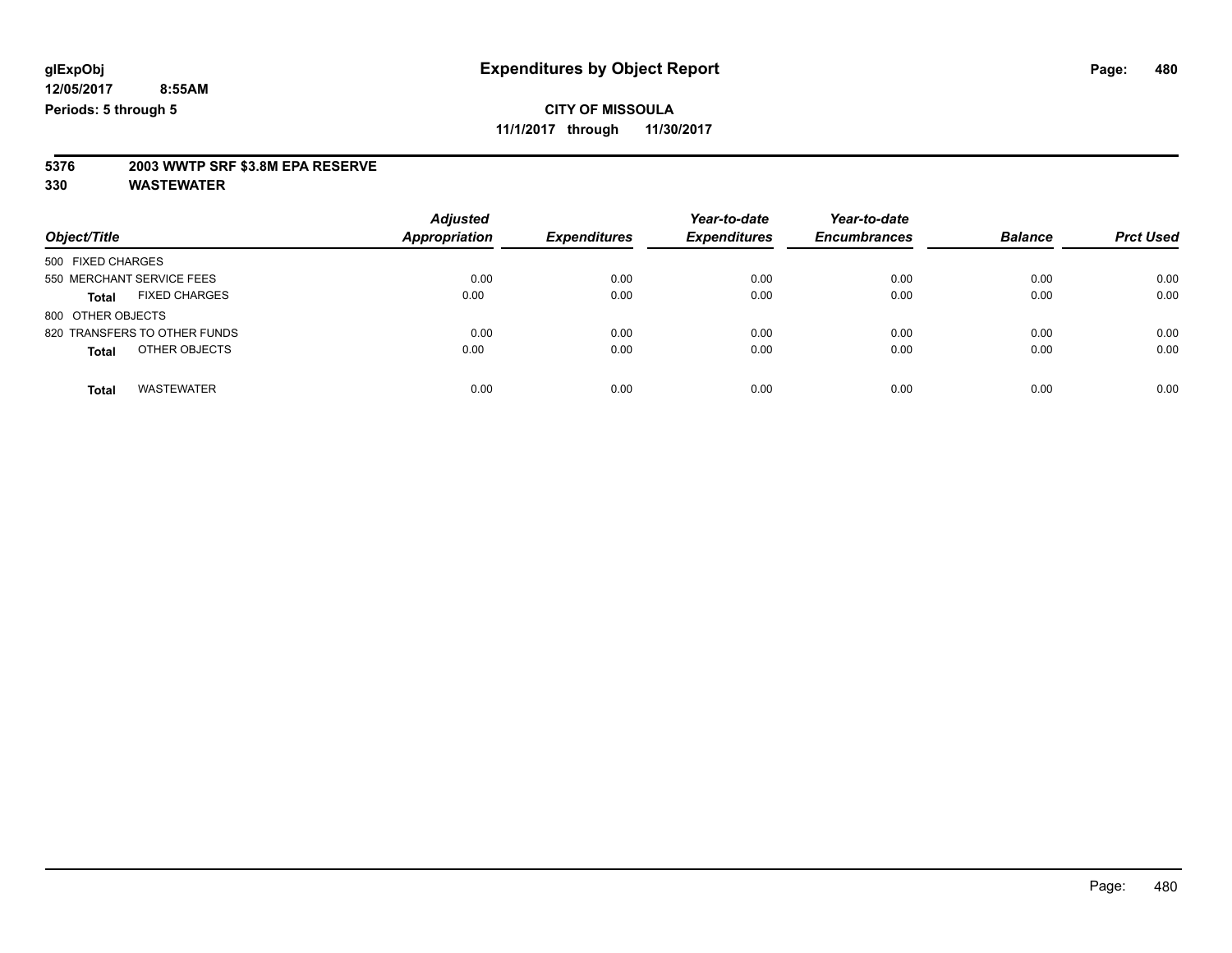**CITY OF MISSOULA 11/1/2017 through 11/30/2017**

#### **5376 2003 WWTP SRF \$3.8M EPA RESERVE**

| Object/Title              |                                  | <b>Adjusted</b><br><b>Appropriation</b> |                     | Year-to-date        | Year-to-date        | <b>Balance</b> | <b>Prct Used</b> |
|---------------------------|----------------------------------|-----------------------------------------|---------------------|---------------------|---------------------|----------------|------------------|
|                           |                                  |                                         | <b>Expenditures</b> | <b>Expenditures</b> | <b>Encumbrances</b> |                |                  |
| 500 FIXED CHARGES         |                                  |                                         |                     |                     |                     |                |                  |
| 550 MERCHANT SERVICE FEES |                                  | 0.00                                    | 0.00                | 0.00                | 0.00                | 0.00           | 0.00             |
| <b>Total</b>              | <b>FIXED CHARGES</b>             | 0.00                                    | 0.00                | 0.00                | 0.00                | 0.00           | 0.00             |
| 800 OTHER OBJECTS         |                                  |                                         |                     |                     |                     |                |                  |
|                           | 820 TRANSFERS TO OTHER FUNDS     | 0.00                                    | 0.00                | 0.00                | 0.00                | 0.00           | 0.00             |
| <b>Total</b>              | OTHER OBJECTS                    | 0.00                                    | 0.00                | 0.00                | 0.00                | 0.00           | 0.00             |
| <b>Total</b>              | 2003 WWTP SRF \$3.8M EPA RESERVE | 0.00                                    | 0.00                | 0.00                | 0.00                | 0.00           | 0.00             |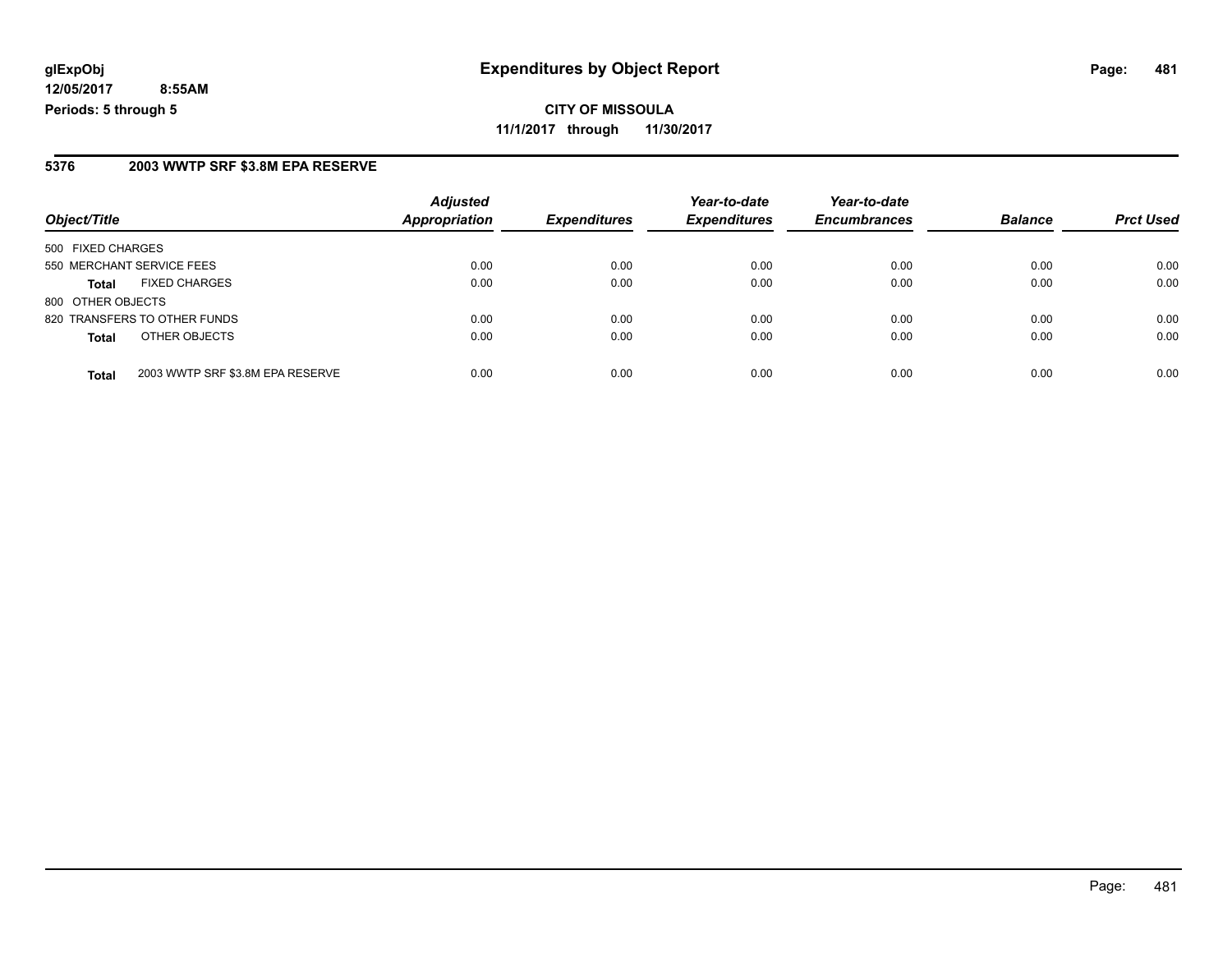**11/1/2017 through 11/30/2017**

# **5377 2004 WWTP \$3.023 LOAN DEBT SERVICE**

|                                      | <b>Adjusted</b> |                     | Year-to-date<br><b>Expenditures</b> | Year-to-date<br><b>Encumbrances</b> | <b>Balance</b> | <b>Prct Used</b> |
|--------------------------------------|-----------------|---------------------|-------------------------------------|-------------------------------------|----------------|------------------|
| Object/Title                         | Appropriation   | <b>Expenditures</b> |                                     |                                     |                |                  |
| 500 FIXED CHARGES                    |                 |                     |                                     |                                     |                |                  |
| 550 MERCHANT SERVICE FEES            | 0.00            | 0.00                | 0.00                                | 0.00                                | 0.00           | 0.00             |
| <b>FIXED CHARGES</b><br><b>Total</b> | 0.00            | 0.00                | 0.00                                | 0.00                                | 0.00           | 0.00             |
| 600 DEBT SERVICE                     |                 |                     |                                     |                                     |                |                  |
| 610 PRINCIPAL                        | 0.00            | 0.00                | 0.00                                | 0.00                                | 0.00           | 0.00             |
| 620 INTEREST / SERVICE FEES          | 0.00            | 0.00                | 0.00                                | 0.00                                | 0.00           | 0.00             |
| <b>DEBT SERVICE</b><br><b>Total</b>  | 0.00            | 0.00                | 0.00                                | 0.00                                | 0.00           | 0.00             |
| <b>WASTEWATER</b><br>Total           | 0.00            | 0.00                | 0.00                                | 0.00                                | 0.00           | 0.00             |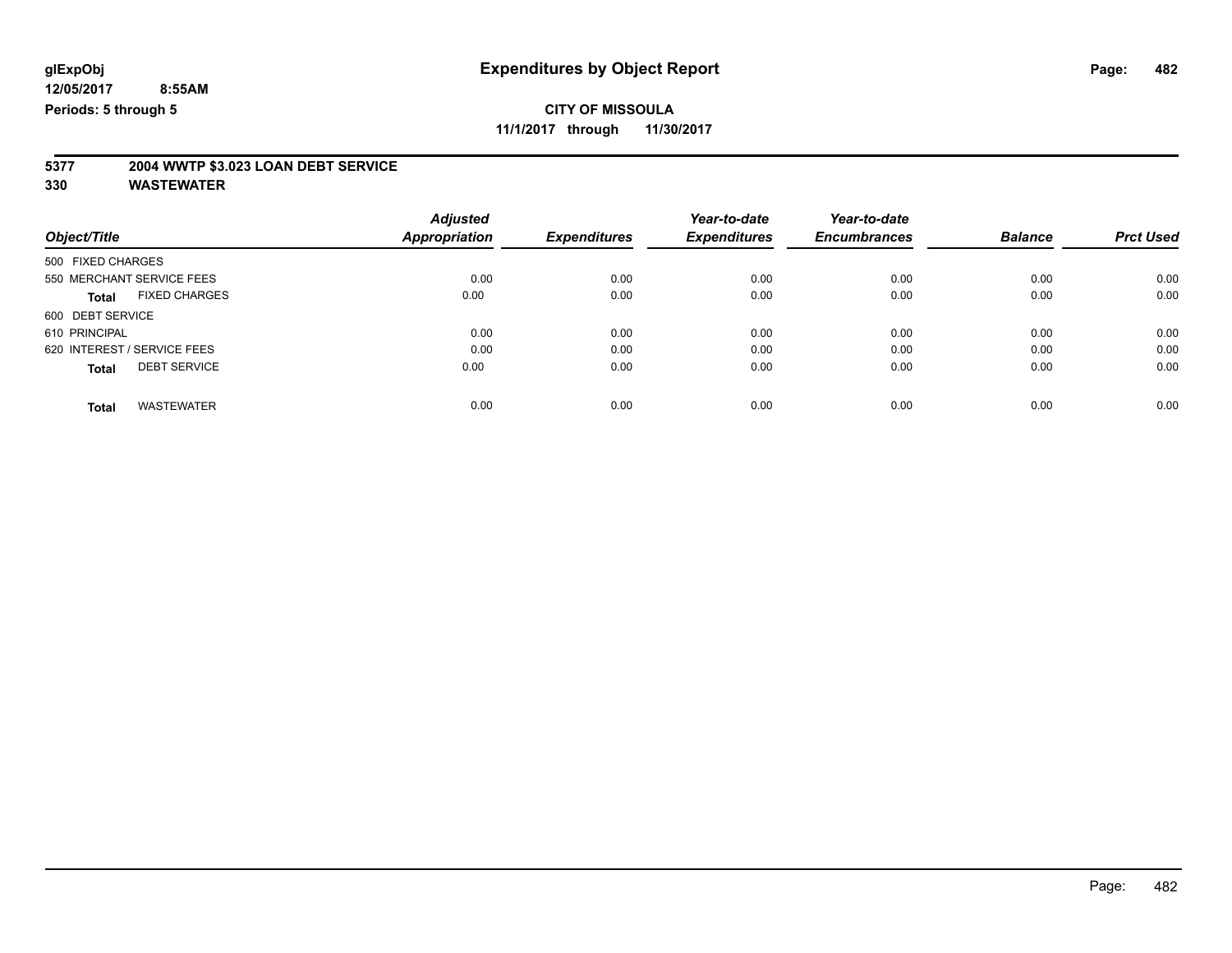**CITY OF MISSOULA 11/1/2017 through 11/30/2017**

#### **5377 2004 WWTP \$3.023 LOAN DEBT SERVICE**

| Object/Title                                        | <b>Adjusted</b><br><b>Appropriation</b> | <b>Expenditures</b> | Year-to-date<br><b>Expenditures</b> | Year-to-date<br><b>Encumbrances</b> | <b>Balance</b> | <b>Prct Used</b> |
|-----------------------------------------------------|-----------------------------------------|---------------------|-------------------------------------|-------------------------------------|----------------|------------------|
| 500 FIXED CHARGES                                   |                                         |                     |                                     |                                     |                |                  |
| 550 MERCHANT SERVICE FEES                           | 0.00                                    | 0.00                | 0.00                                | 0.00                                | 0.00           | 0.00             |
| <b>FIXED CHARGES</b><br><b>Total</b>                | 0.00                                    | 0.00                | 0.00                                | 0.00                                | 0.00           | 0.00             |
| 600 DEBT SERVICE                                    |                                         |                     |                                     |                                     |                |                  |
| 610 PRINCIPAL                                       | 0.00                                    | 0.00                | 0.00                                | 0.00                                | 0.00           | 0.00             |
| 620 INTEREST / SERVICE FEES                         | 0.00                                    | 0.00                | 0.00                                | 0.00                                | 0.00           | 0.00             |
| <b>DEBT SERVICE</b><br><b>Total</b>                 | 0.00                                    | 0.00                | 0.00                                | 0.00                                | 0.00           | 0.00             |
| 2004 WWTP \$3.023 LOAN DEBT SERVICE<br><b>Total</b> | 0.00                                    | 0.00                | 0.00                                | 0.00                                | 0.00           | 0.00             |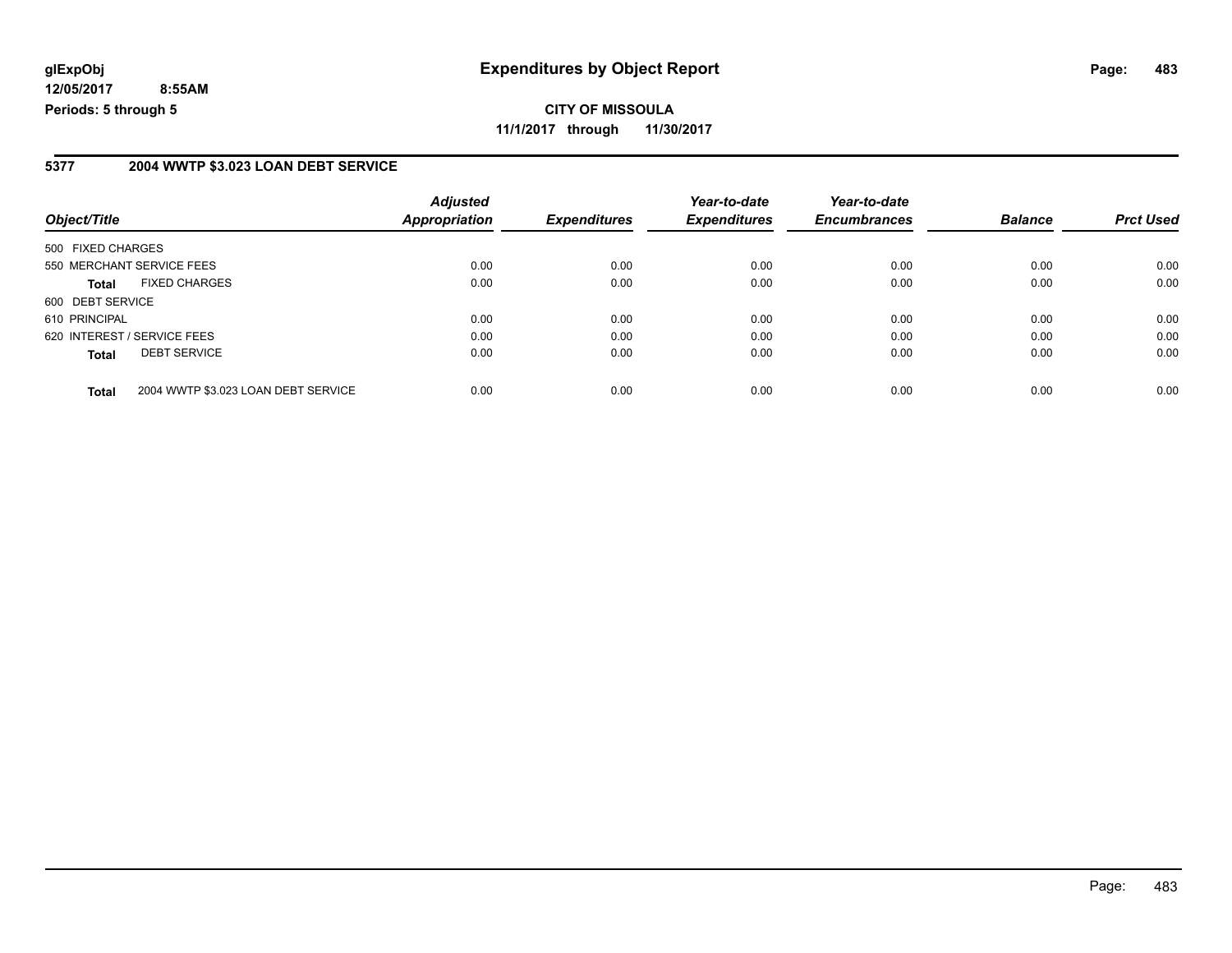**11/1/2017 through 11/30/2017**

# **5378 2004 WWTP \$3.023 LOAN RESERVE**

| Object/Title                         | <b>Adjusted</b><br>Appropriation | <b>Expenditures</b> | Year-to-date<br><b>Expenditures</b> | Year-to-date<br><b>Encumbrances</b> | <b>Balance</b> | <b>Prct Used</b> |
|--------------------------------------|----------------------------------|---------------------|-------------------------------------|-------------------------------------|----------------|------------------|
| 500 FIXED CHARGES                    |                                  |                     |                                     |                                     |                |                  |
| 550 MERCHANT SERVICE FEES            | 0.00                             | 0.00                | 0.00                                | 0.00                                | 0.00           | 0.00             |
| <b>FIXED CHARGES</b><br><b>Total</b> | 0.00                             | 0.00                | 0.00                                | 0.00                                | 0.00           | 0.00             |
| 800 OTHER OBJECTS                    |                                  |                     |                                     |                                     |                |                  |
| 820 TRANSFERS TO OTHER FUNDS         | 0.00                             | 0.00                | 0.00                                | 0.00                                | 0.00           | 0.00             |
| OTHER OBJECTS<br><b>Total</b>        | 0.00                             | 0.00                | 0.00                                | 0.00                                | 0.00           | 0.00             |
| <b>WASTEWATER</b><br><b>Total</b>    | 0.00                             | 0.00                | 0.00                                | 0.00                                | 0.00           | 0.00             |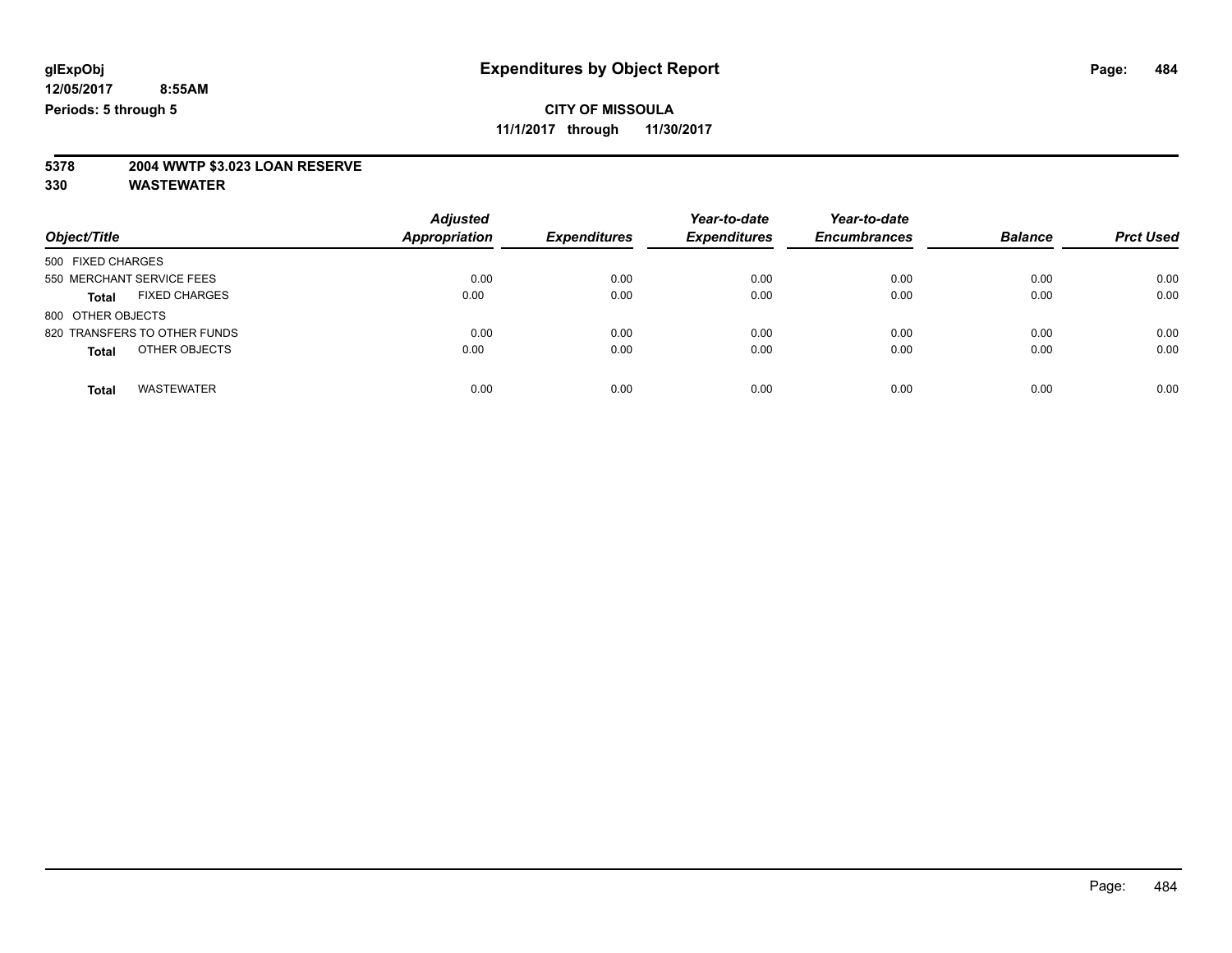**CITY OF MISSOULA 11/1/2017 through 11/30/2017**

#### **5378 2004 WWTP \$3.023 LOAN RESERVE**

| Object/Title              |                                | <b>Adjusted</b><br><b>Appropriation</b><br><b>Expenditures</b> | Year-to-date | Year-to-date        |                     |                |                  |
|---------------------------|--------------------------------|----------------------------------------------------------------|--------------|---------------------|---------------------|----------------|------------------|
|                           |                                |                                                                |              | <b>Expenditures</b> | <b>Encumbrances</b> | <b>Balance</b> | <b>Prct Used</b> |
| 500 FIXED CHARGES         |                                |                                                                |              |                     |                     |                |                  |
| 550 MERCHANT SERVICE FEES |                                | 0.00                                                           | 0.00         | 0.00                | 0.00                | 0.00           | 0.00             |
| Total                     | <b>FIXED CHARGES</b>           | 0.00                                                           | 0.00         | 0.00                | 0.00                | 0.00           | 0.00             |
| 800 OTHER OBJECTS         |                                |                                                                |              |                     |                     |                |                  |
|                           | 820 TRANSFERS TO OTHER FUNDS   | 0.00                                                           | 0.00         | 0.00                | 0.00                | 0.00           | 0.00             |
| <b>Total</b>              | OTHER OBJECTS                  | 0.00                                                           | 0.00         | 0.00                | 0.00                | 0.00           | 0.00             |
| <b>Total</b>              | 2004 WWTP \$3.023 LOAN RESERVE | 0.00                                                           | 0.00         | 0.00                | 0.00                | 0.00           | 0.00             |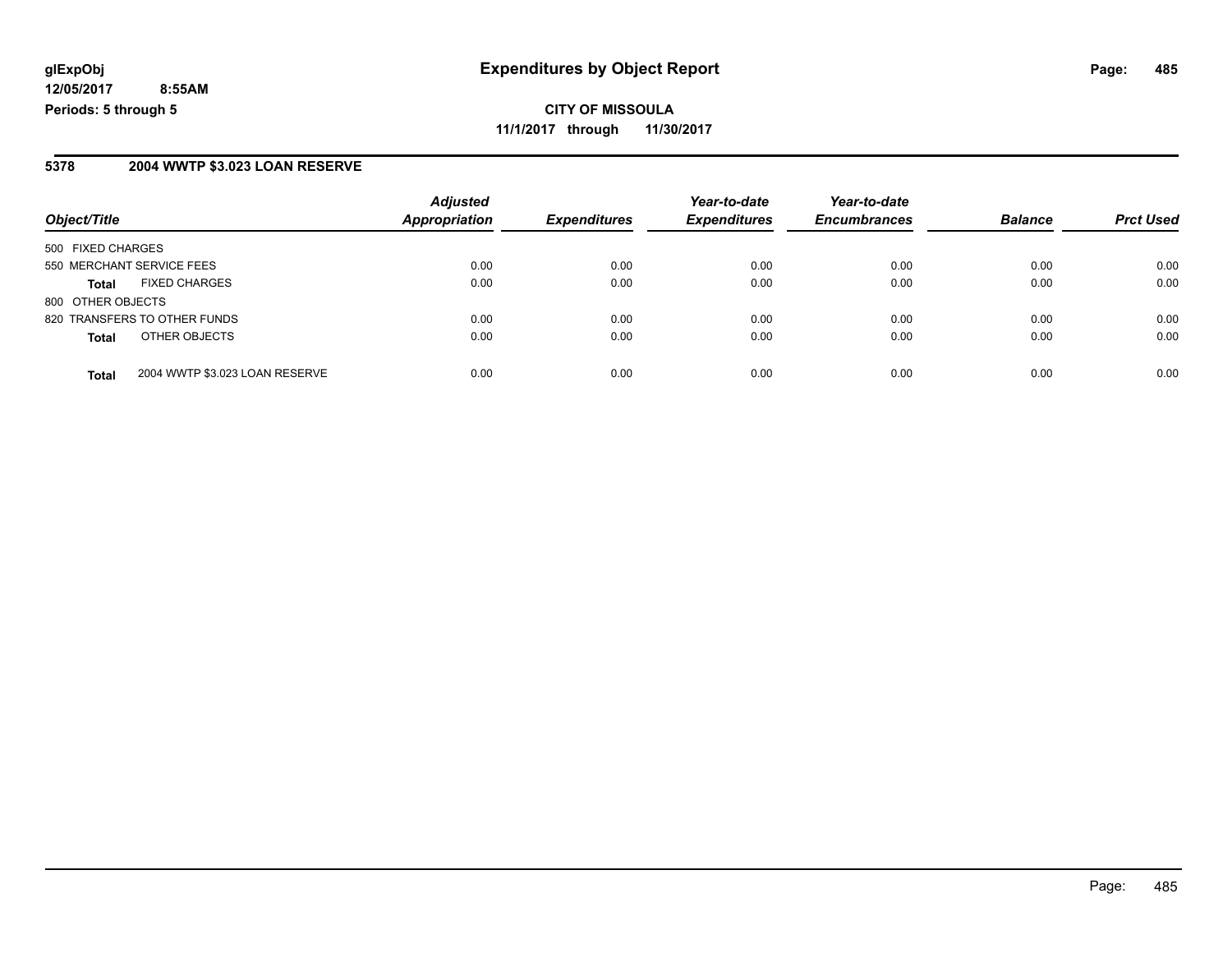**11/1/2017 through 11/30/2017**

# **5379 2005 BRICH/BRDY/LIN/GIL SRF DEBT**

|                                      | <b>Adjusted</b>      | <b>Expenditures</b> | Year-to-date<br><b>Expenditures</b> | Year-to-date<br><b>Encumbrances</b> | <b>Balance</b> | <b>Prct Used</b> |
|--------------------------------------|----------------------|---------------------|-------------------------------------|-------------------------------------|----------------|------------------|
| Object/Title                         | <b>Appropriation</b> |                     |                                     |                                     |                |                  |
| 500 FIXED CHARGES                    |                      |                     |                                     |                                     |                |                  |
| 550 MERCHANT SERVICE FEES            | 0.00                 | 0.00                | 0.00                                | 0.00                                | 0.00           | 0.00             |
| <b>FIXED CHARGES</b><br><b>Total</b> | 0.00                 | 0.00                | 0.00                                | 0.00                                | 0.00           | 0.00             |
| 600 DEBT SERVICE                     |                      |                     |                                     |                                     |                |                  |
| 610 PRINCIPAL                        | 0.00                 | 0.00                | 0.00                                | 0.00                                | 0.00           | 0.00             |
| 620 INTEREST / SERVICE FEES          | 0.00                 | 0.00                | 0.00                                | 0.00                                | 0.00           | 0.00             |
| <b>DEBT SERVICE</b><br><b>Total</b>  | 0.00                 | 0.00                | 0.00                                | 0.00                                | 0.00           | 0.00             |
| 800 OTHER OBJECTS                    |                      |                     |                                     |                                     |                |                  |
| 820 TRANSFERS TO OTHER FUNDS         | 0.00                 | 0.00                | 0.00                                | 0.00                                | 0.00           | 0.00             |
| OTHER OBJECTS<br><b>Total</b>        | 0.00                 | 0.00                | 0.00                                | 0.00                                | 0.00           | 0.00             |
|                                      |                      |                     |                                     |                                     |                |                  |
| <b>WASTEWATER</b><br><b>Total</b>    | 0.00                 | 0.00                | 0.00                                | 0.00                                | 0.00           | 0.00             |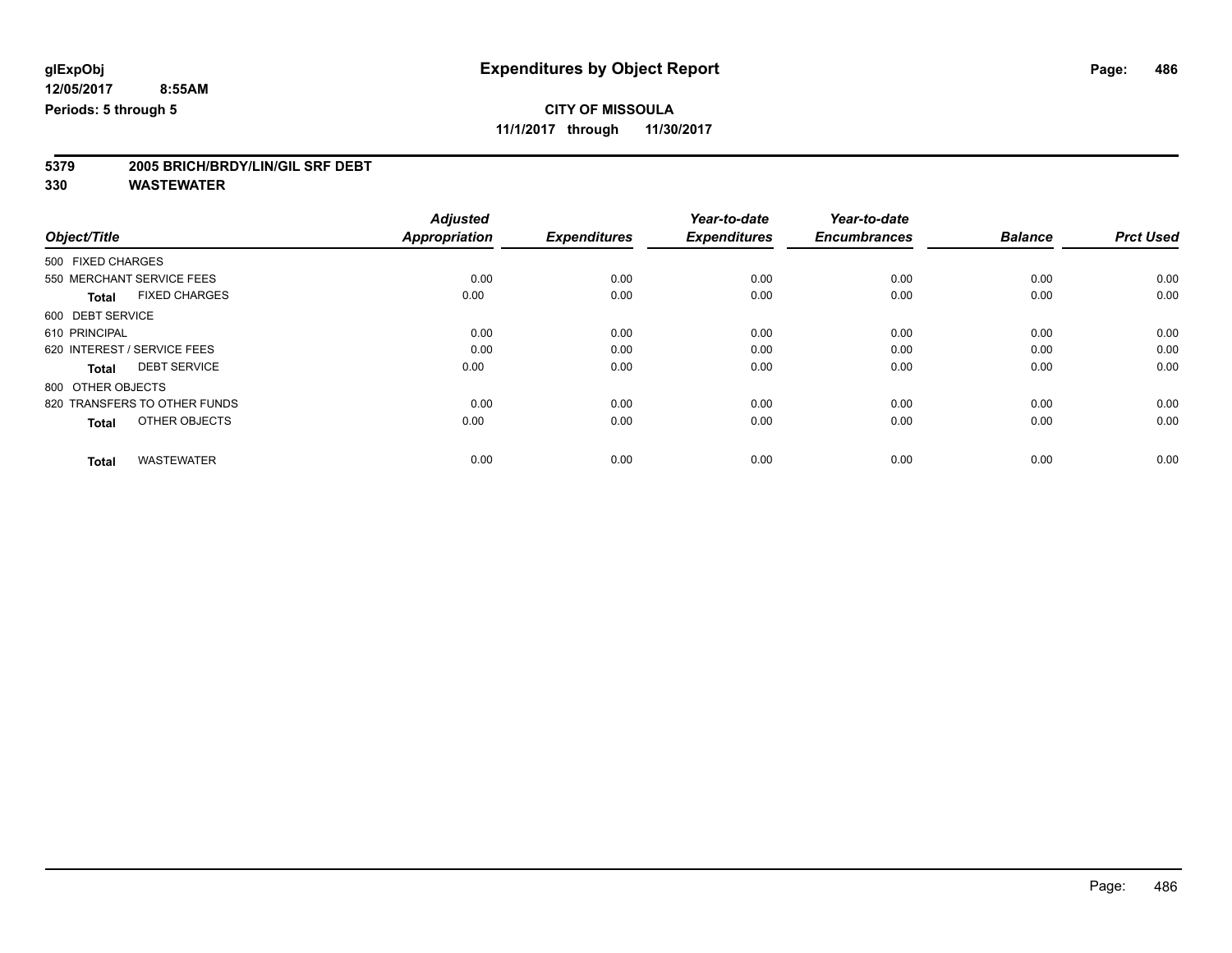#### **5379 2005 BRICH/BRDY/LIN/GIL SRF DEBT**

|                   |                                  | <b>Adjusted</b>      |                     | Year-to-date        | Year-to-date        |                |                  |
|-------------------|----------------------------------|----------------------|---------------------|---------------------|---------------------|----------------|------------------|
| Object/Title      |                                  | <b>Appropriation</b> | <b>Expenditures</b> | <b>Expenditures</b> | <b>Encumbrances</b> | <b>Balance</b> | <b>Prct Used</b> |
| 500 FIXED CHARGES |                                  |                      |                     |                     |                     |                |                  |
|                   | 550 MERCHANT SERVICE FEES        | 0.00                 | 0.00                | 0.00                | 0.00                | 0.00           | 0.00             |
| Total             | <b>FIXED CHARGES</b>             | 0.00                 | 0.00                | 0.00                | 0.00                | 0.00           | 0.00             |
| 600 DEBT SERVICE  |                                  |                      |                     |                     |                     |                |                  |
| 610 PRINCIPAL     |                                  | 0.00                 | 0.00                | 0.00                | 0.00                | 0.00           | 0.00             |
|                   | 620 INTEREST / SERVICE FEES      | 0.00                 | 0.00                | 0.00                | 0.00                | 0.00           | 0.00             |
| <b>Total</b>      | <b>DEBT SERVICE</b>              | 0.00                 | 0.00                | 0.00                | 0.00                | 0.00           | 0.00             |
| 800 OTHER OBJECTS |                                  |                      |                     |                     |                     |                |                  |
|                   | 820 TRANSFERS TO OTHER FUNDS     | 0.00                 | 0.00                | 0.00                | 0.00                | 0.00           | 0.00             |
| Total             | OTHER OBJECTS                    | 0.00                 | 0.00                | 0.00                | 0.00                | 0.00           | 0.00             |
| <b>Total</b>      | 2005 BRICH/BRDY/LIN/GIL SRF DEBT | 0.00                 | 0.00                | 0.00                | 0.00                | 0.00           | 0.00             |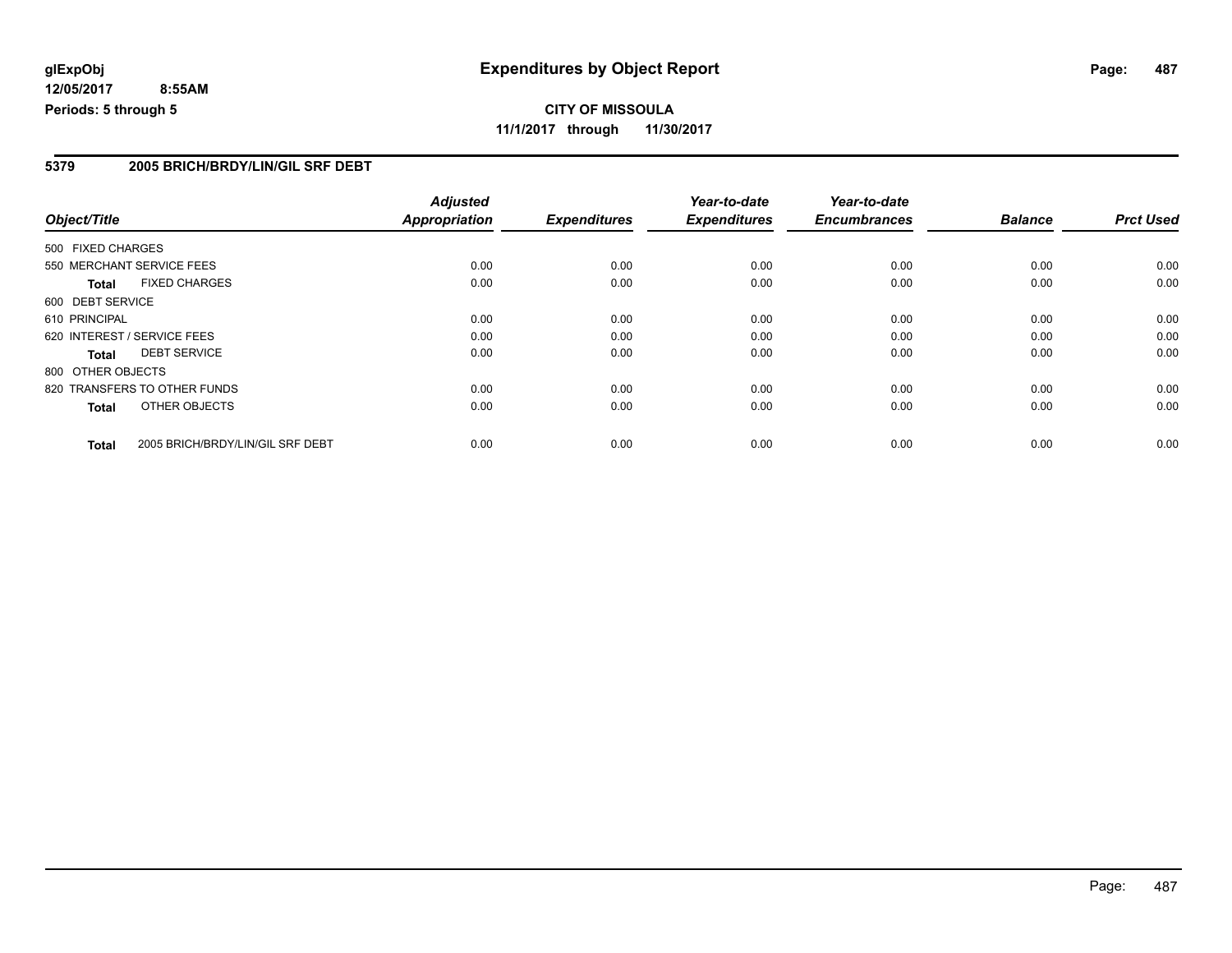**11/1/2017 through 11/30/2017**

| 5380 | BRDWY/BIRCH/GILBERT/LINCOLNWOOD |
|------|---------------------------------|
|      |                                 |

| Object/Title                         | <b>Adjusted</b><br><b>Appropriation</b> | <b>Expenditures</b> | Year-to-date<br><b>Expenditures</b> | Year-to-date<br><b>Encumbrances</b> | <b>Balance</b> | <b>Prct Used</b> |
|--------------------------------------|-----------------------------------------|---------------------|-------------------------------------|-------------------------------------|----------------|------------------|
| 500 FIXED CHARGES                    |                                         |                     |                                     |                                     |                |                  |
| 550 MERCHANT SERVICE FEES            | 0.00                                    | 0.00                | 0.00                                | 0.00                                | 0.00           | 0.00             |
| <b>FIXED CHARGES</b><br><b>Total</b> | 0.00                                    | 0.00                | 0.00                                | 0.00                                | 0.00           | 0.00             |
| 600 DEBT SERVICE                     |                                         |                     |                                     |                                     |                |                  |
| 610 PRINCIPAL                        | 0.00                                    | 0.00                | 0.00                                | 0.00                                | 0.00           | 0.00             |
| 620 INTEREST / SERVICE FEES          | 0.00                                    | 0.00                | 0.00                                | 0.00                                | 0.00           | 0.00             |
| <b>DEBT SERVICE</b><br><b>Total</b>  | 0.00                                    | 0.00                | 0.00                                | 0.00                                | 0.00           | 0.00             |
| 800 OTHER OBJECTS                    |                                         |                     |                                     |                                     |                |                  |
| 820 TRANSFERS TO OTHER FUNDS         | 0.00                                    | 0.00                | 0.00                                | 0.00                                | 0.00           | 0.00             |
| OTHER OBJECTS<br><b>Total</b>        | 0.00                                    | 0.00                | 0.00                                | 0.00                                | 0.00           | 0.00             |
|                                      |                                         |                     |                                     |                                     |                |                  |
| <b>WASTEWATER</b><br><b>Total</b>    | 0.00                                    | 0.00                | 0.00                                | 0.00                                | 0.00           | 0.00             |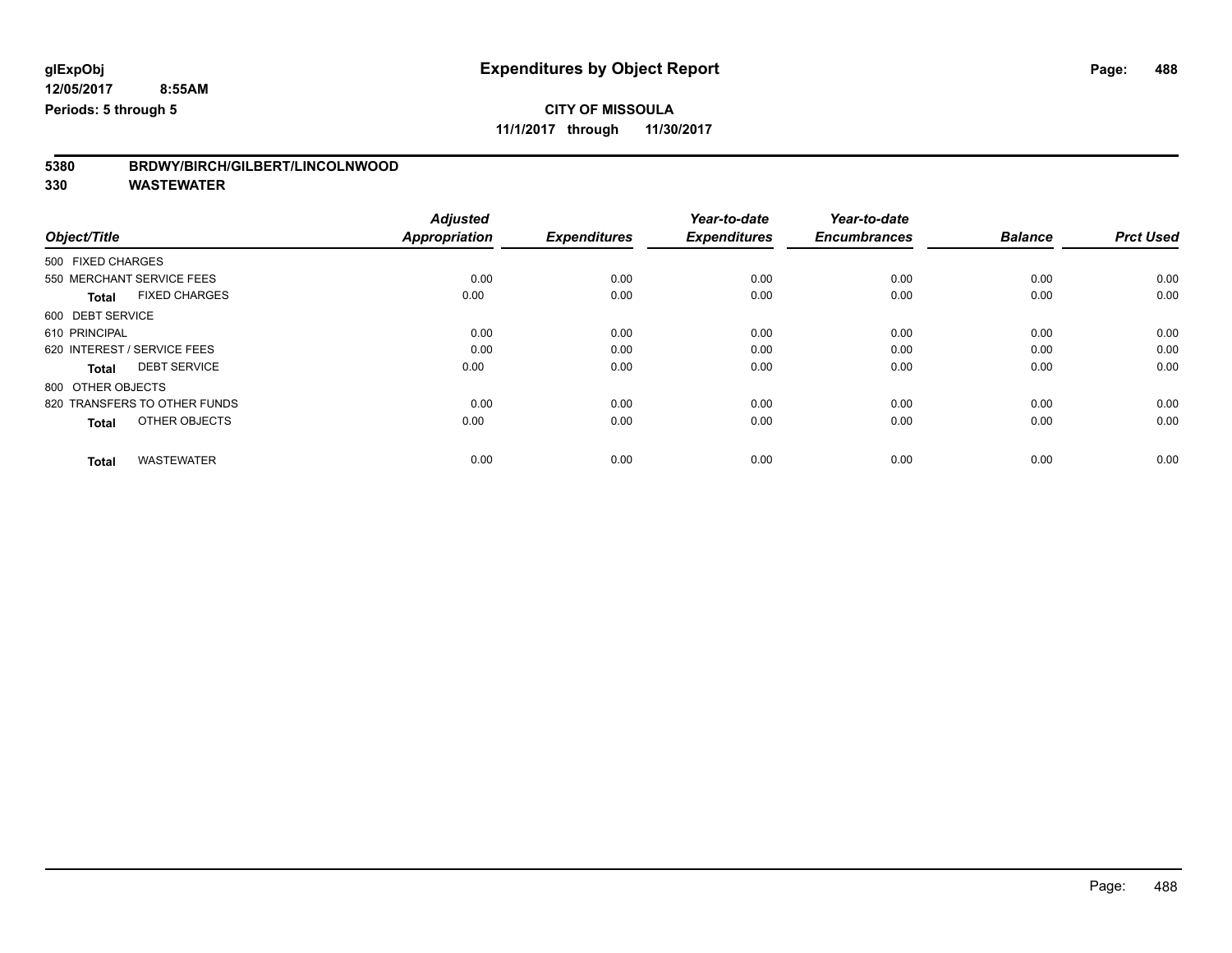#### **5380 BRDWY/BIRCH/GILBERT/LINCOLNWOOD**

|                   |                                 | <b>Adjusted</b>      |                     | Year-to-date        | Year-to-date        |                |                  |
|-------------------|---------------------------------|----------------------|---------------------|---------------------|---------------------|----------------|------------------|
| Object/Title      |                                 | <b>Appropriation</b> | <b>Expenditures</b> | <b>Expenditures</b> | <b>Encumbrances</b> | <b>Balance</b> | <b>Prct Used</b> |
| 500 FIXED CHARGES |                                 |                      |                     |                     |                     |                |                  |
|                   | 550 MERCHANT SERVICE FEES       | 0.00                 | 0.00                | 0.00                | 0.00                | 0.00           | 0.00             |
| <b>Total</b>      | <b>FIXED CHARGES</b>            | 0.00                 | 0.00                | 0.00                | 0.00                | 0.00           | 0.00             |
| 600 DEBT SERVICE  |                                 |                      |                     |                     |                     |                |                  |
| 610 PRINCIPAL     |                                 | 0.00                 | 0.00                | 0.00                | 0.00                | 0.00           | 0.00             |
|                   | 620 INTEREST / SERVICE FEES     | 0.00                 | 0.00                | 0.00                | 0.00                | 0.00           | 0.00             |
| <b>Total</b>      | <b>DEBT SERVICE</b>             | 0.00                 | 0.00                | 0.00                | 0.00                | 0.00           | 0.00             |
| 800 OTHER OBJECTS |                                 |                      |                     |                     |                     |                |                  |
|                   | 820 TRANSFERS TO OTHER FUNDS    | 0.00                 | 0.00                | 0.00                | 0.00                | 0.00           | 0.00             |
| <b>Total</b>      | OTHER OBJECTS                   | 0.00                 | 0.00                | 0.00                | 0.00                | 0.00           | 0.00             |
| <b>Total</b>      | BRDWY/BIRCH/GILBERT/LINCOLNWOOD | 0.00                 | 0.00                | 0.00                | 0.00                | 0.00           | 0.00             |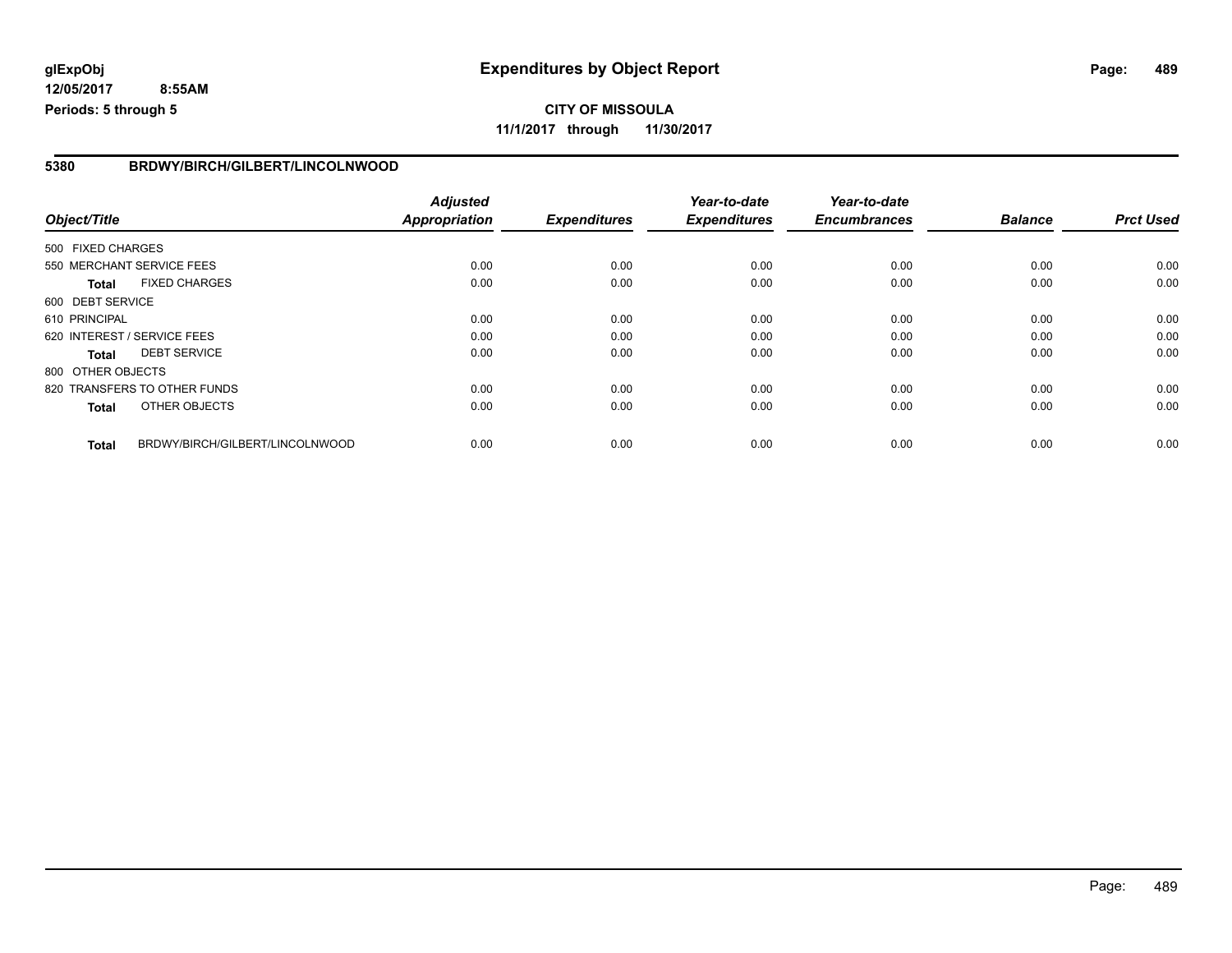**11/1/2017 through 11/30/2017**

# **5381 LINCOLNWOOD PH2 DEBT SERVICE**

|                                      | <b>Adjusted</b>      |                     | Year-to-date        | Year-to-date        |                |                  |
|--------------------------------------|----------------------|---------------------|---------------------|---------------------|----------------|------------------|
| Object/Title                         | <b>Appropriation</b> | <b>Expenditures</b> | <b>Expenditures</b> | <b>Encumbrances</b> | <b>Balance</b> | <b>Prct Used</b> |
| 500 FIXED CHARGES                    |                      |                     |                     |                     |                |                  |
| 550 MERCHANT SERVICE FEES            | 0.00                 | 0.00                | 0.00                | 0.00                | 0.00           | 0.00             |
| <b>FIXED CHARGES</b><br><b>Total</b> | 0.00                 | 0.00                | 0.00                | 0.00                | 0.00           | 0.00             |
| 600 DEBT SERVICE                     |                      |                     |                     |                     |                |                  |
| 610 PRINCIPAL                        | 0.00                 | 0.00                | 0.00                | 0.00                | 0.00           | 0.00             |
| 620 INTEREST / SERVICE FEES          | 0.00                 | 0.00                | 0.00                | 0.00                | 0.00           | 0.00             |
| <b>DEBT SERVICE</b><br><b>Total</b>  | 0.00                 | 0.00                | 0.00                | 0.00                | 0.00           | 0.00             |
| 800 OTHER OBJECTS                    |                      |                     |                     |                     |                |                  |
| 820 TRANSFERS TO OTHER FUNDS         | 0.00                 | 0.00                | 0.00                | 0.00                | 0.00           | 0.00             |
| OTHER OBJECTS<br><b>Total</b>        | 0.00                 | 0.00                | 0.00                | 0.00                | 0.00           | 0.00             |
|                                      |                      |                     |                     |                     |                |                  |
| <b>WASTEWATER</b><br><b>Total</b>    | 0.00                 | 0.00                | 0.00                | 0.00                | 0.00           | 0.00             |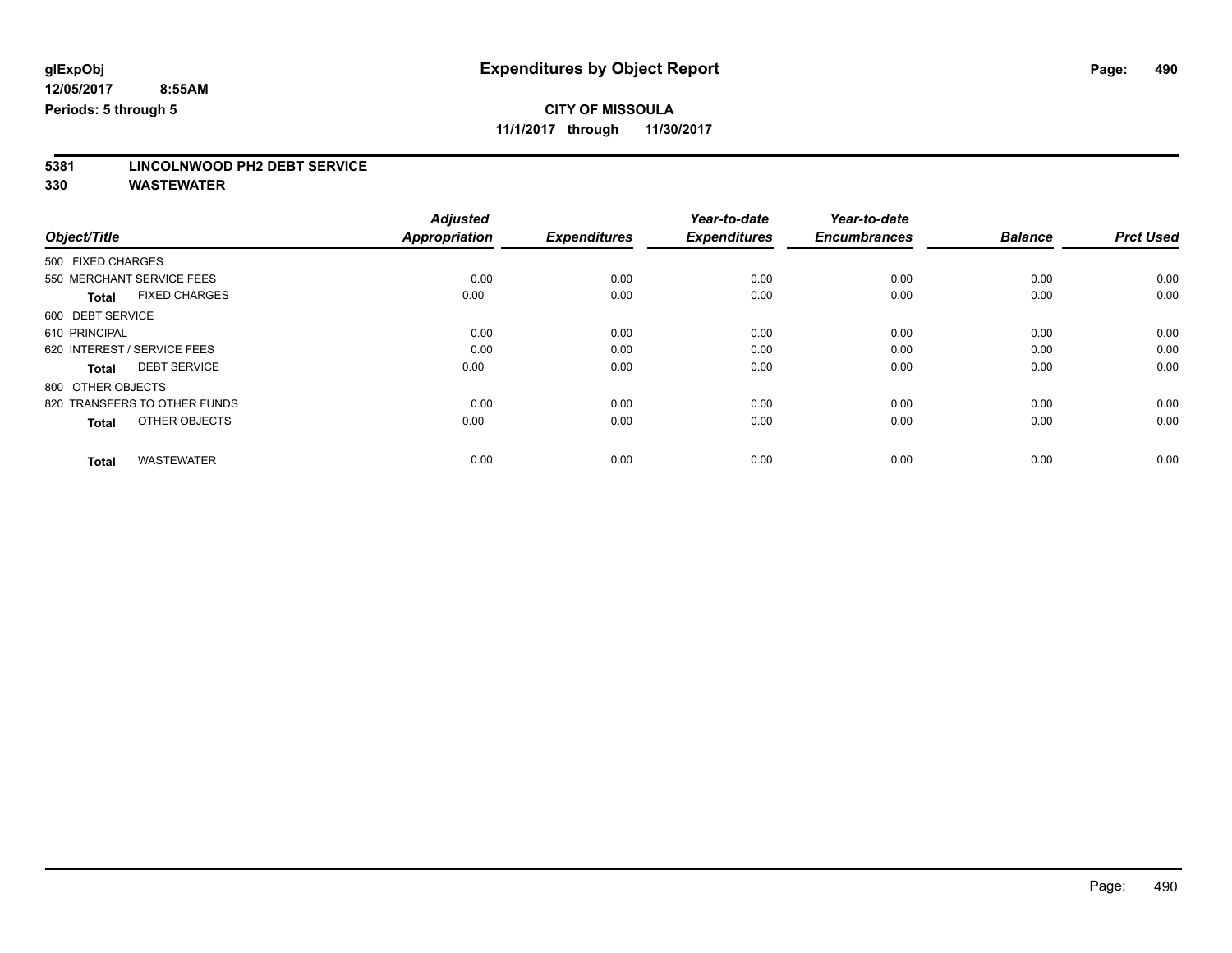**CITY OF MISSOULA 11/1/2017 through 11/30/2017**

#### **5381 LINCOLNWOOD PH2 DEBT SERVICE**

| Object/Title      |                              | <b>Adjusted</b>      |                     | Year-to-date        | Year-to-date        |                |                  |
|-------------------|------------------------------|----------------------|---------------------|---------------------|---------------------|----------------|------------------|
|                   |                              | <b>Appropriation</b> | <b>Expenditures</b> | <b>Expenditures</b> | <b>Encumbrances</b> | <b>Balance</b> | <b>Prct Used</b> |
| 500 FIXED CHARGES |                              |                      |                     |                     |                     |                |                  |
|                   | 550 MERCHANT SERVICE FEES    | 0.00                 | 0.00                | 0.00                | 0.00                | 0.00           | 0.00             |
| <b>Total</b>      | <b>FIXED CHARGES</b>         | 0.00                 | 0.00                | 0.00                | 0.00                | 0.00           | 0.00             |
| 600 DEBT SERVICE  |                              |                      |                     |                     |                     |                |                  |
| 610 PRINCIPAL     |                              | 0.00                 | 0.00                | 0.00                | 0.00                | 0.00           | 0.00             |
|                   | 620 INTEREST / SERVICE FEES  | 0.00                 | 0.00                | 0.00                | 0.00                | 0.00           | 0.00             |
| Total             | <b>DEBT SERVICE</b>          | 0.00                 | 0.00                | 0.00                | 0.00                | 0.00           | 0.00             |
| 800 OTHER OBJECTS |                              |                      |                     |                     |                     |                |                  |
|                   | 820 TRANSFERS TO OTHER FUNDS | 0.00                 | 0.00                | 0.00                | 0.00                | 0.00           | 0.00             |
| <b>Total</b>      | OTHER OBJECTS                | 0.00                 | 0.00                | 0.00                | 0.00                | 0.00           | 0.00             |
| <b>Total</b>      | LINCOLNWOOD PH2 DEBT SERVICE | 0.00                 | 0.00                | 0.00                | 0.00                | 0.00           | 0.00             |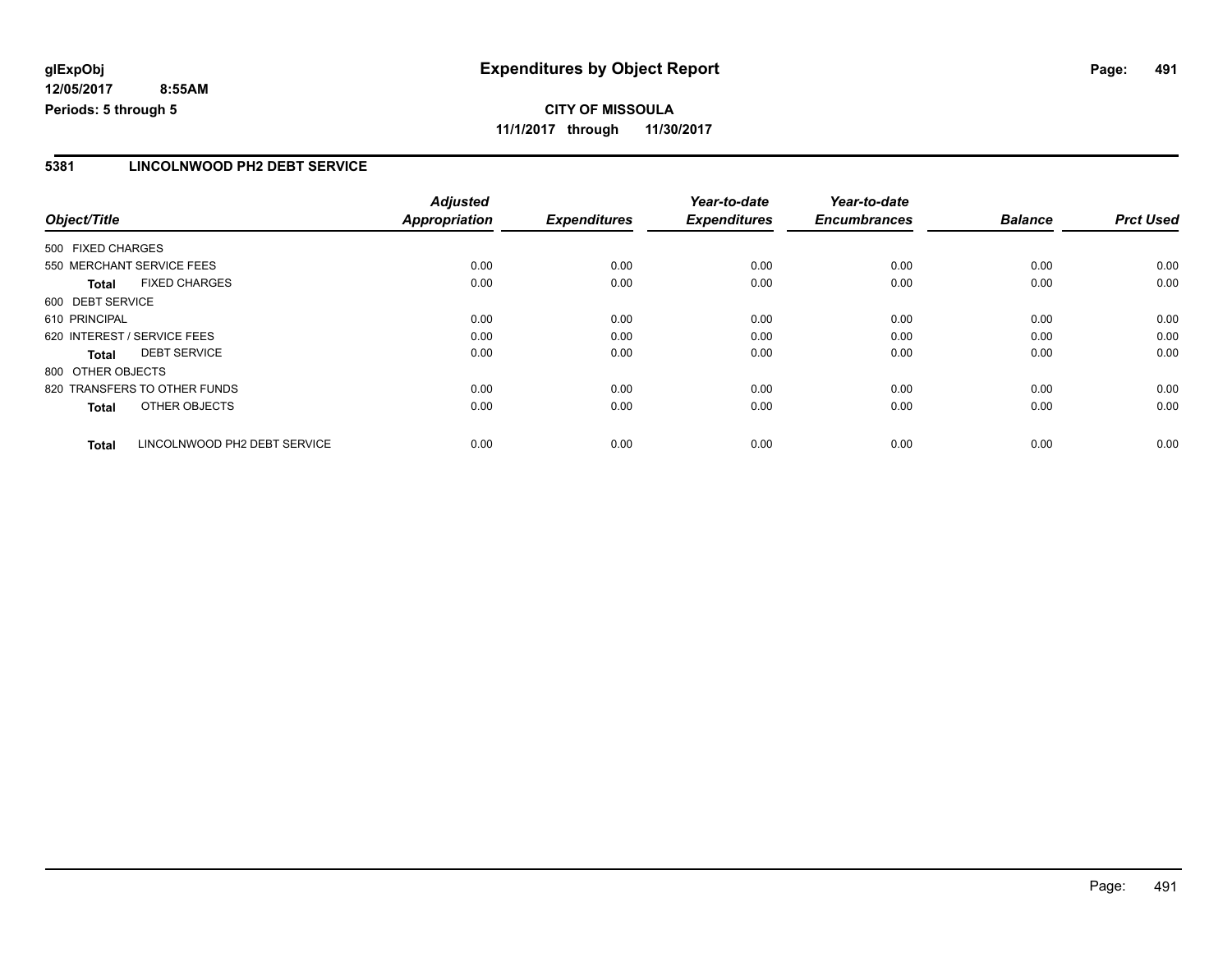**11/1/2017 through 11/30/2017**

# **5382 LINCOLNWOOD PH2 RESERVE FUND**

|                                      | <b>Adjusted</b>      |                     | Year-to-date        | Year-to-date        |                |                  |
|--------------------------------------|----------------------|---------------------|---------------------|---------------------|----------------|------------------|
| Object/Title                         | <b>Appropriation</b> | <b>Expenditures</b> | <b>Expenditures</b> | <b>Encumbrances</b> | <b>Balance</b> | <b>Prct Used</b> |
| 500 FIXED CHARGES                    |                      |                     |                     |                     |                |                  |
| 550 MERCHANT SERVICE FEES            | 0.00                 | 0.00                | 0.00                | 0.00                | 0.00           | 0.00             |
| <b>FIXED CHARGES</b><br><b>Total</b> | 0.00                 | 0.00                | 0.00                | 0.00                | 0.00           | 0.00             |
| 600 DEBT SERVICE                     |                      |                     |                     |                     |                |                  |
| 610 PRINCIPAL                        | 0.00                 | 0.00                | 0.00                | 0.00                | 0.00           | 0.00             |
| 620 INTEREST / SERVICE FEES          | 0.00                 | 0.00                | 0.00                | 0.00                | 0.00           | 0.00             |
| <b>DEBT SERVICE</b><br><b>Total</b>  | 0.00                 | 0.00                | 0.00                | 0.00                | 0.00           | 0.00             |
| 800 OTHER OBJECTS                    |                      |                     |                     |                     |                |                  |
| 820 TRANSFERS TO OTHER FUNDS         | 0.00                 | 0.00                | 0.00                | 0.00                | 0.00           | 0.00             |
| OTHER OBJECTS<br><b>Total</b>        | 0.00                 | 0.00                | 0.00                | 0.00                | 0.00           | 0.00             |
|                                      |                      |                     |                     |                     |                |                  |
| <b>WASTEWATER</b><br><b>Total</b>    | 0.00                 | 0.00                | 0.00                | 0.00                | 0.00           | 0.00             |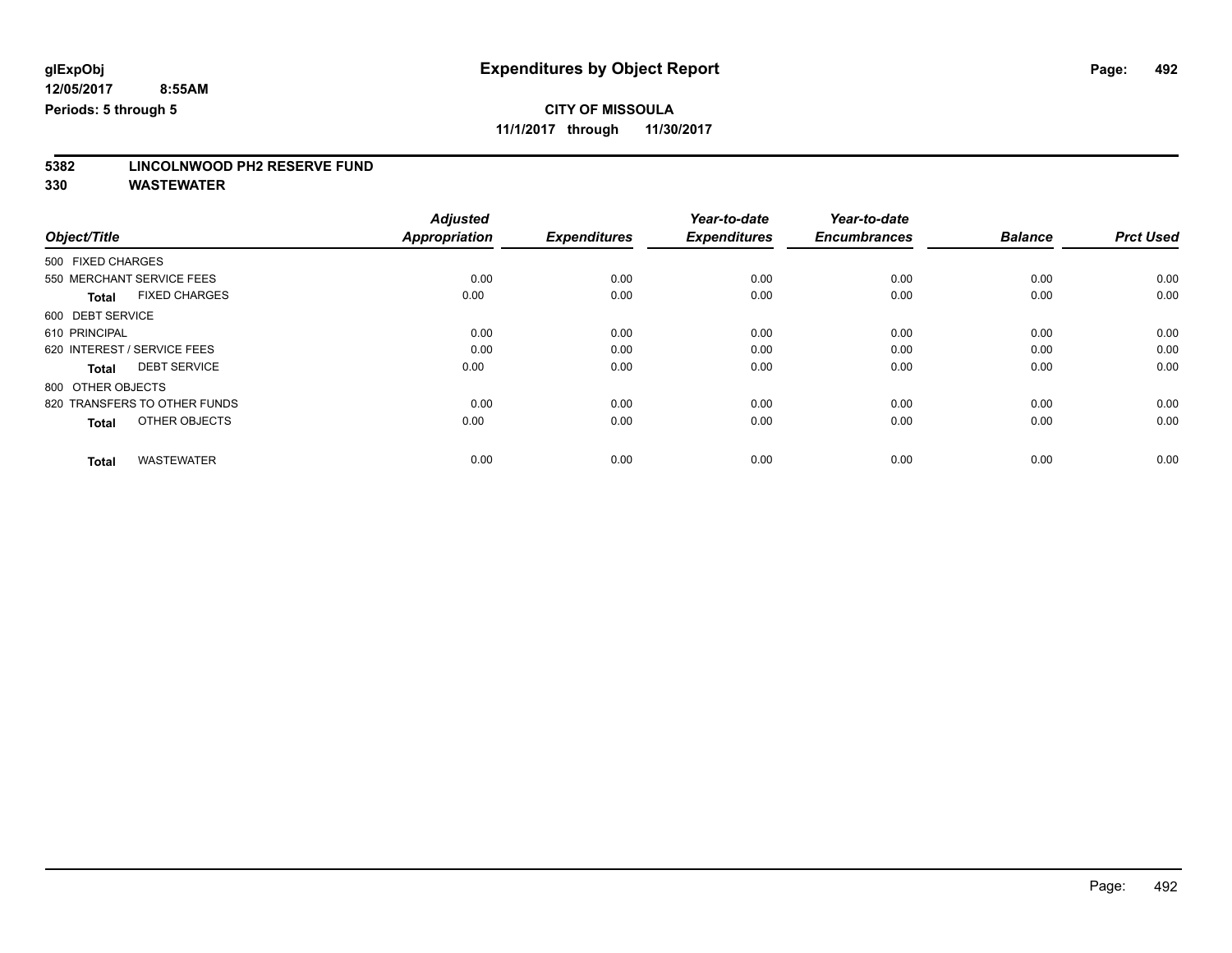#### **5382 LINCOLNWOOD PH2 RESERVE FUND**

|                              |                              | <b>Adjusted</b>      |                     | Year-to-date        | Year-to-date        |                |                  |
|------------------------------|------------------------------|----------------------|---------------------|---------------------|---------------------|----------------|------------------|
| Object/Title                 |                              | <b>Appropriation</b> | <b>Expenditures</b> | <b>Expenditures</b> | <b>Encumbrances</b> | <b>Balance</b> | <b>Prct Used</b> |
| 500 FIXED CHARGES            |                              |                      |                     |                     |                     |                |                  |
| 550 MERCHANT SERVICE FEES    |                              | 0.00                 | 0.00                | 0.00                | 0.00                | 0.00           | 0.00             |
| <b>Total</b>                 | <b>FIXED CHARGES</b>         | 0.00                 | 0.00                | 0.00                | 0.00                | 0.00           | 0.00             |
| 600 DEBT SERVICE             |                              |                      |                     |                     |                     |                |                  |
| 610 PRINCIPAL                |                              | 0.00                 | 0.00                | 0.00                | 0.00                | 0.00           | 0.00             |
| 620 INTEREST / SERVICE FEES  |                              | 0.00                 | 0.00                | 0.00                | 0.00                | 0.00           | 0.00             |
| Total                        | <b>DEBT SERVICE</b>          | 0.00                 | 0.00                | 0.00                | 0.00                | 0.00           | 0.00             |
| 800 OTHER OBJECTS            |                              |                      |                     |                     |                     |                |                  |
| 820 TRANSFERS TO OTHER FUNDS |                              | 0.00                 | 0.00                | 0.00                | 0.00                | 0.00           | 0.00             |
| <b>Total</b>                 | OTHER OBJECTS                | 0.00                 | 0.00                | 0.00                | 0.00                | 0.00           | 0.00             |
| <b>Total</b>                 | LINCOLNWOOD PH2 RESERVE FUND | 0.00                 | 0.00                | 0.00                | 0.00                | 0.00           | 0.00             |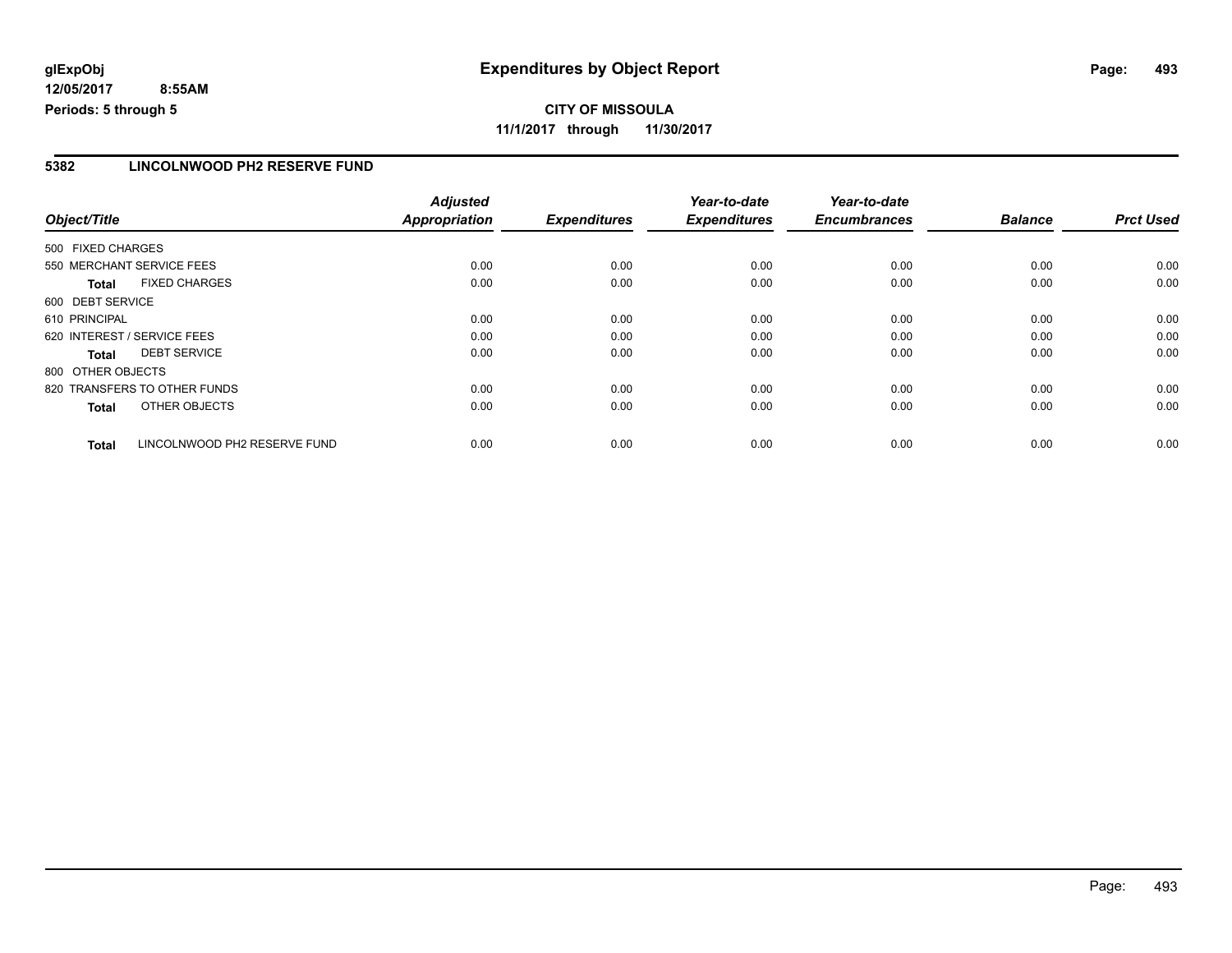**11/1/2017 through 11/30/2017**

# **5383 FY09 RATTLESNAKE SEWER DEBT SVS**

**550 SID 544 PROJECT**

|                                      | <b>Adjusted</b>      |                     | Year-to-date        | Year-to-date        |                |                  |
|--------------------------------------|----------------------|---------------------|---------------------|---------------------|----------------|------------------|
| Object/Title                         | <b>Appropriation</b> | <b>Expenditures</b> | <b>Expenditures</b> | <b>Encumbrances</b> | <b>Balance</b> | <b>Prct Used</b> |
| 500 FIXED CHARGES                    |                      |                     |                     |                     |                |                  |
| 550 MERCHANT SERVICE FEES            | 0.00                 | 0.00                | 0.00                | 0.00                | 0.00           | 0.00             |
| <b>FIXED CHARGES</b><br><b>Total</b> | 0.00                 | 0.00                | 0.00                | 0.00                | 0.00           | 0.00             |
| 600 DEBT SERVICE                     |                      |                     |                     |                     |                |                  |
| 610 PRINCIPAL                        | 0.00                 | 0.00                | 0.00                | 0.00                | 0.00           | 0.00             |
| 620 INTEREST / SERVICE FEES          | 0.00                 | 0.00                | 0.00                | 0.00                | 0.00           | 0.00             |
| <b>DEBT SERVICE</b><br><b>Total</b>  | 0.00                 | 0.00                | 0.00                | 0.00                | 0.00           | 0.00             |
| SID 544 PROJECT<br><b>Total</b>      | 0.00                 | 0.00                | 0.00                | 0.00                | 0.00           | 0.00             |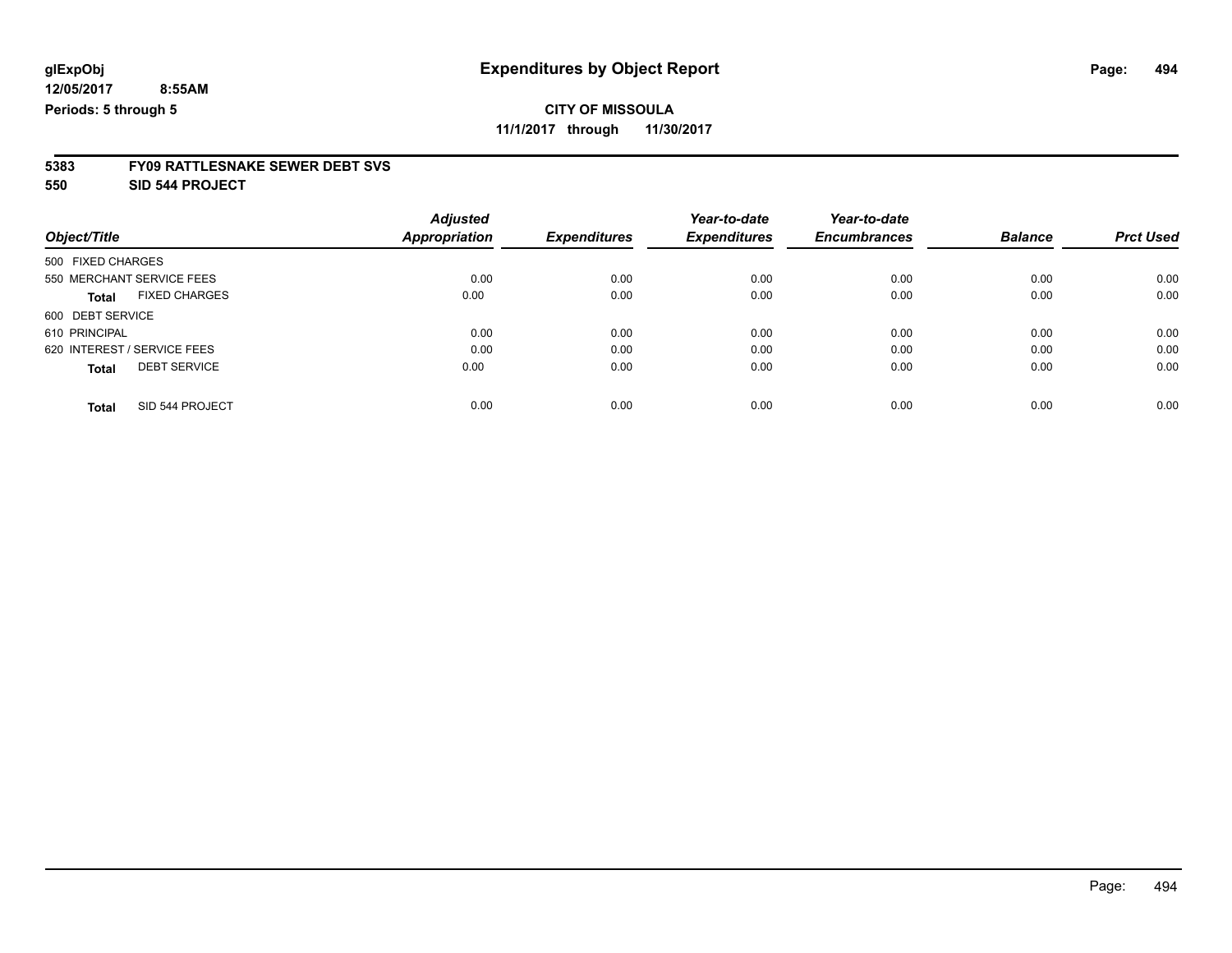#### **5383 FY09 RATTLESNAKE SEWER DEBT SVS**

| Object/Title                                    | <b>Adjusted</b><br><b>Appropriation</b> | <b>Expenditures</b> | Year-to-date<br><b>Expenditures</b> | Year-to-date<br><b>Encumbrances</b> | <b>Balance</b> | <b>Prct Used</b> |
|-------------------------------------------------|-----------------------------------------|---------------------|-------------------------------------|-------------------------------------|----------------|------------------|
| 500 FIXED CHARGES                               |                                         |                     |                                     |                                     |                |                  |
| 550 MERCHANT SERVICE FEES                       | 0.00                                    | 0.00                | 0.00                                | 0.00                                | 0.00           | 0.00             |
| <b>FIXED CHARGES</b><br><b>Total</b>            | 0.00                                    | 0.00                | 0.00                                | 0.00                                | 0.00           | 0.00             |
| 600 DEBT SERVICE                                |                                         |                     |                                     |                                     |                |                  |
| 610 PRINCIPAL                                   | 0.00                                    | 0.00                | 0.00                                | 0.00                                | 0.00           | 0.00             |
| 620 INTEREST / SERVICE FEES                     | 0.00                                    | 0.00                | 0.00                                | 0.00                                | 0.00           | 0.00             |
| <b>DEBT SERVICE</b><br><b>Total</b>             | 0.00                                    | 0.00                | 0.00                                | 0.00                                | 0.00           | 0.00             |
| FY09 RATTLESNAKE SEWER DEBT SVS<br><b>Total</b> | 0.00                                    | 0.00                | 0.00                                | 0.00                                | 0.00           | 0.00             |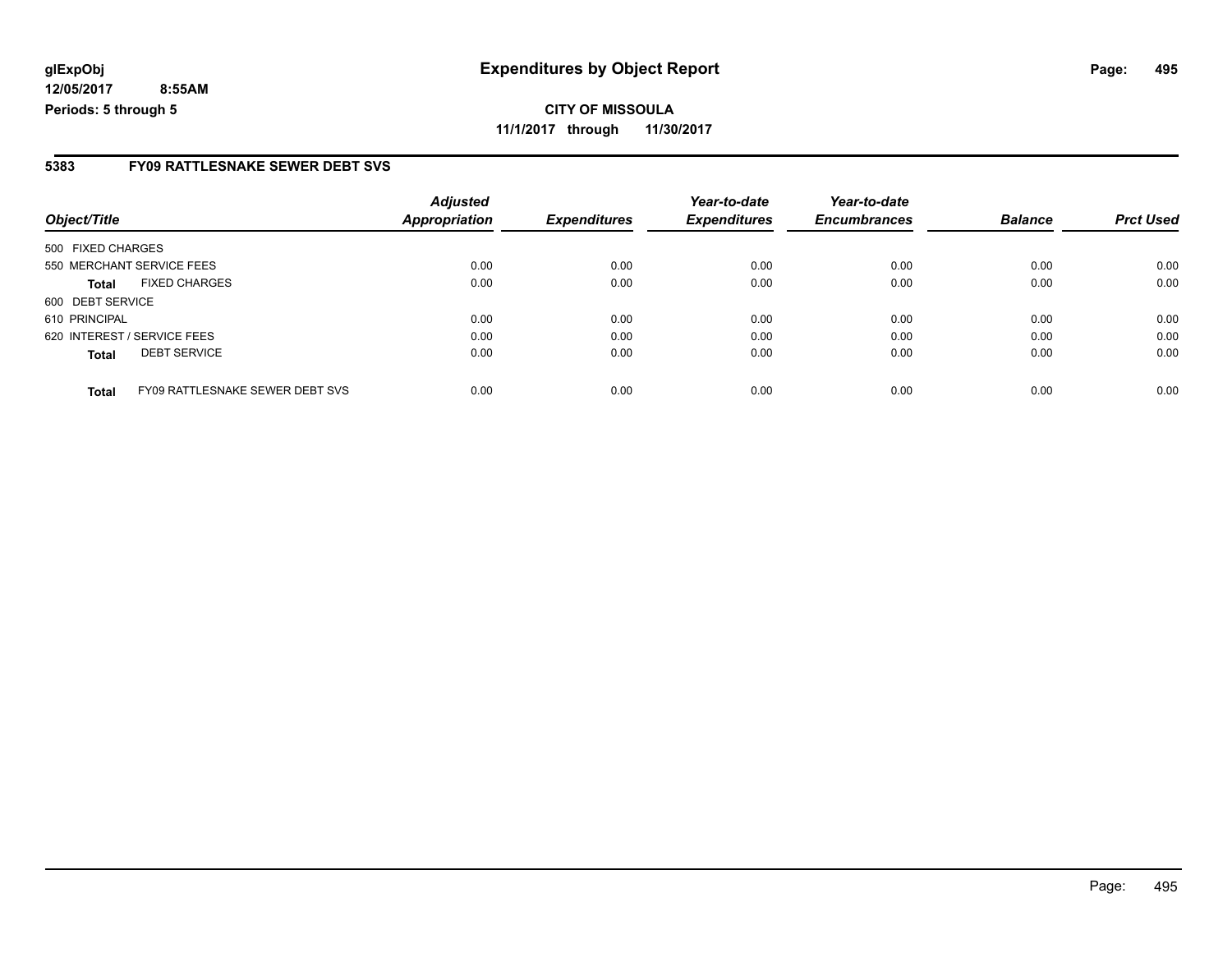**11/1/2017 through 11/30/2017**

**5384 09 LOLO BOND RESERVE**

|                                      | <b>Adjusted</b>      |                     | Year-to-date        | Year-to-date        |                |                  |
|--------------------------------------|----------------------|---------------------|---------------------|---------------------|----------------|------------------|
| Object/Title                         | <b>Appropriation</b> | <b>Expenditures</b> | <b>Expenditures</b> | <b>Encumbrances</b> | <b>Balance</b> | <b>Prct Used</b> |
| 500 FIXED CHARGES                    |                      |                     |                     |                     |                |                  |
| 550 MERCHANT SERVICE FEES            | 0.00                 | 0.00                | 0.00                | 0.00                | 0.00           | 0.00             |
| <b>FIXED CHARGES</b><br><b>Total</b> | 0.00                 | 0.00                | 0.00                | 0.00                | 0.00           | 0.00             |
| 800 OTHER OBJECTS                    |                      |                     |                     |                     |                |                  |
| 820 TRANSFERS TO OTHER FUNDS         | 0.00                 | 0.00                | 0.00                | 0.00                | 0.00           | 0.00             |
| OTHER OBJECTS<br><b>Total</b>        | 0.00                 | 0.00                | 0.00                | 0.00                | 0.00           | 0.00             |
| <b>WASTEWATER</b><br><b>Total</b>    | 0.00                 | 0.00                | 0.00                | 0.00                | 0.00           | 0.00             |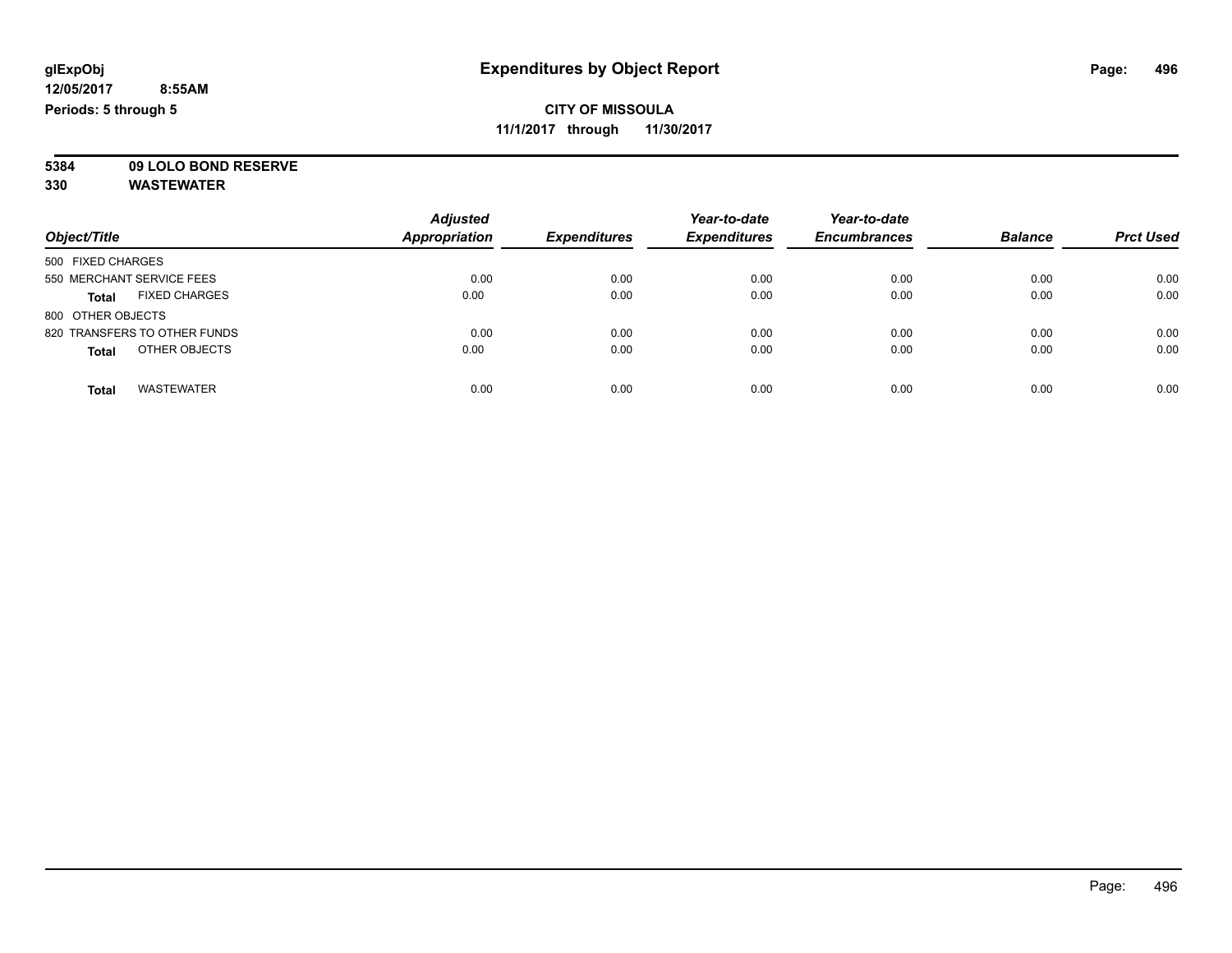**CITY OF MISSOULA 11/1/2017 through 11/30/2017**

#### **5384 09 LOLO BOND RESERVE**

|                                      | <b>Adjusted</b>      |                     | Year-to-date        | Year-to-date        |                |                  |
|--------------------------------------|----------------------|---------------------|---------------------|---------------------|----------------|------------------|
| Object/Title                         | <b>Appropriation</b> | <b>Expenditures</b> | <b>Expenditures</b> | <b>Encumbrances</b> | <b>Balance</b> | <b>Prct Used</b> |
| 500 FIXED CHARGES                    |                      |                     |                     |                     |                |                  |
| 550 MERCHANT SERVICE FEES            | 0.00                 | 0.00                | 0.00                | 0.00                | 0.00           | 0.00             |
| <b>FIXED CHARGES</b><br>Total        | 0.00                 | 0.00                | 0.00                | 0.00                | 0.00           | 0.00             |
| 800 OTHER OBJECTS                    |                      |                     |                     |                     |                |                  |
| 820 TRANSFERS TO OTHER FUNDS         | 0.00                 | 0.00                | 0.00                | 0.00                | 0.00           | 0.00             |
| OTHER OBJECTS<br><b>Total</b>        | 0.00                 | 0.00                | 0.00                | 0.00                | 0.00           | 0.00             |
| 09 LOLO BOND RESERVE<br><b>Total</b> | 0.00                 | 0.00                | 0.00                | 0.00                | 0.00           | 0.00             |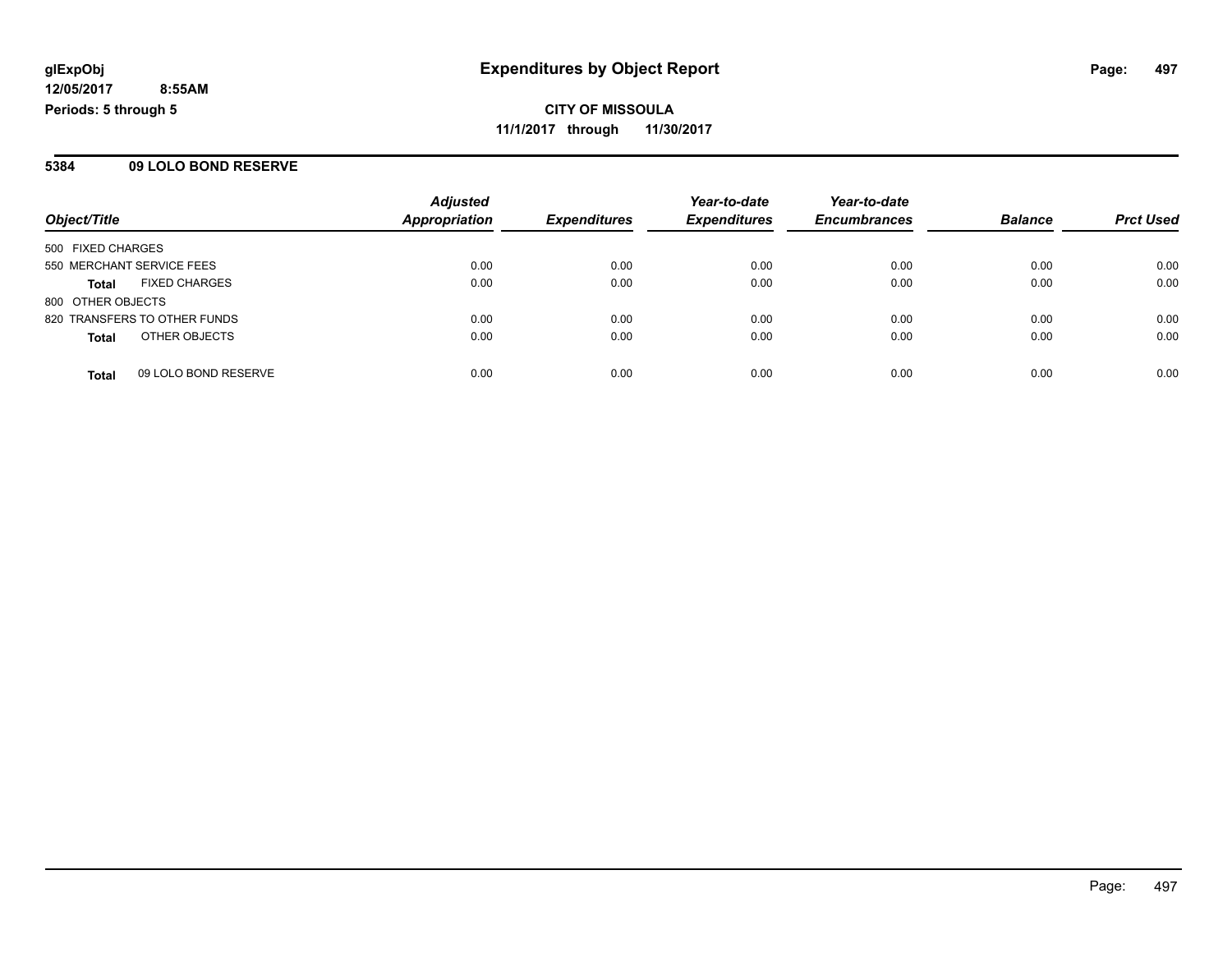#### **CITY OF MISSOULA 11/1/2017 through 11/30/2017**

## **5385 HEADWORKS 2010 BOND RESERVE**

| Object/Title                      | <b>Adjusted</b><br>Appropriation | <b>Expenditures</b> | Year-to-date<br><b>Expenditures</b> | Year-to-date<br><b>Encumbrances</b> | <b>Balance</b> | <b>Prct Used</b> |
|-----------------------------------|----------------------------------|---------------------|-------------------------------------|-------------------------------------|----------------|------------------|
| 800 OTHER OBJECTS                 |                                  |                     |                                     |                                     |                |                  |
| 820 TRANSFERS TO OTHER FUNDS      | 0.00                             | 0.00                | 0.00                                | 0.00                                | 0.00           | 0.00             |
| OTHER OBJECTS<br><b>Total</b>     | 0.00                             | 0.00                | 0.00                                | 0.00                                | 0.00           | 0.00             |
| <b>WASTEWATER</b><br><b>Total</b> | 0.00                             | 0.00                | 0.00                                | 0.00                                | 0.00           | 0.00             |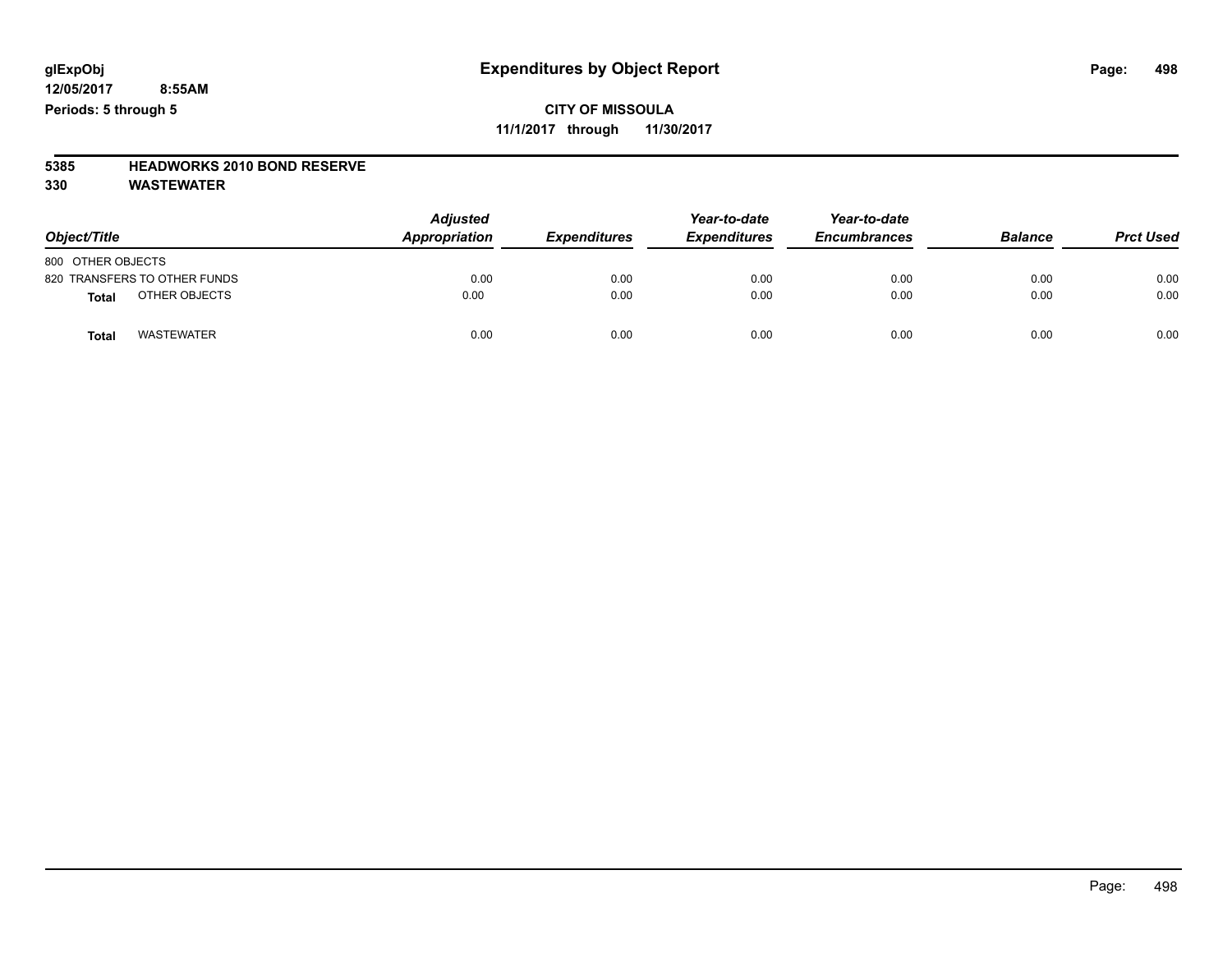**CITY OF MISSOULA 11/1/2017 through 11/30/2017**

#### **5385 HEADWORKS 2010 BOND RESERVE**

| Obiect/Title                                | <b>Adjusted</b><br>Appropriation | <b>Expenditures</b> | Year-to-date<br><b>Expenditures</b> | Year-to-date<br><b>Encumbrances</b> | <b>Balance</b> | <b>Prct Used</b> |
|---------------------------------------------|----------------------------------|---------------------|-------------------------------------|-------------------------------------|----------------|------------------|
| 800 OTHER OBJECTS                           |                                  |                     |                                     |                                     |                |                  |
| 820 TRANSFERS TO OTHER FUNDS                | 0.00                             | 0.00                | 0.00                                | 0.00                                | 0.00           | 0.00             |
| OTHER OBJECTS<br>Total                      | 0.00                             | 0.00                | 0.00                                | 0.00                                | 0.00           | 0.00             |
| <b>HEADWORKS 2010 BOND RESERVE</b><br>Total | 0.00                             | 0.00                | 0.00                                | 0.00                                | 0.00           | 0.00             |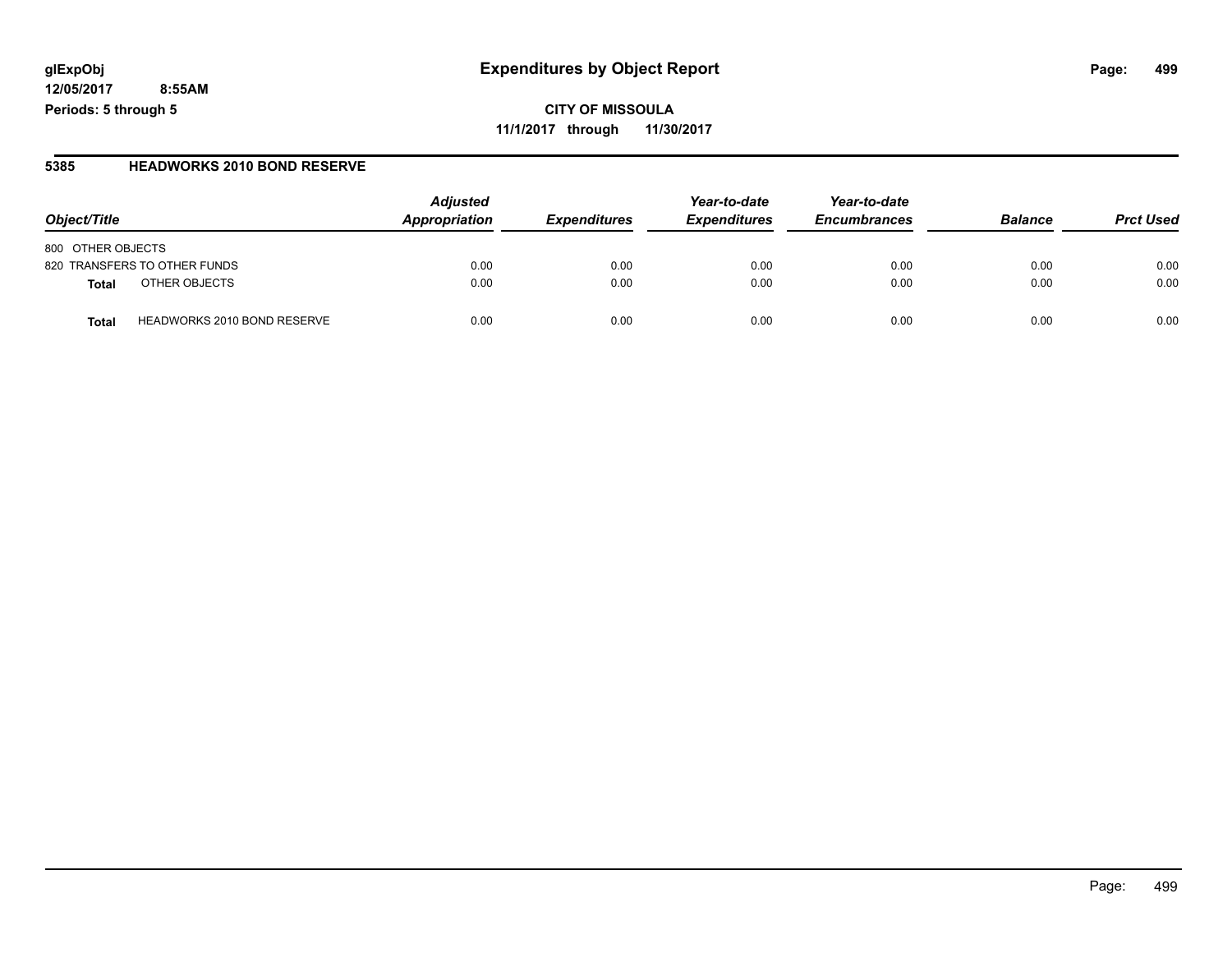**11/1/2017 through 11/30/2017**

# **5386 FY10 HEADWORKS DEBT SERVICE**

|                                      | <b>Adjusted</b>      |                     | Year-to-date<br><b>Expenditures</b> | Year-to-date<br><b>Encumbrances</b> | <b>Balance</b> | <b>Prct Used</b> |
|--------------------------------------|----------------------|---------------------|-------------------------------------|-------------------------------------|----------------|------------------|
| Object/Title                         | <b>Appropriation</b> | <b>Expenditures</b> |                                     |                                     |                |                  |
| 500 FIXED CHARGES                    |                      |                     |                                     |                                     |                |                  |
| 550 MERCHANT SERVICE FEES            | 0.00                 | 0.00                | 0.00                                | 0.00                                | 0.00           | 0.00             |
| <b>FIXED CHARGES</b><br><b>Total</b> | 0.00                 | 0.00                | 0.00                                | 0.00                                | 0.00           | 0.00             |
| 600 DEBT SERVICE                     |                      |                     |                                     |                                     |                |                  |
| 610 PRINCIPAL                        | 0.00                 | 0.00                | 0.00                                | 0.00                                | 0.00           | 0.00             |
| 620 INTEREST / SERVICE FEES          | 0.00                 | 0.00                | 0.00                                | 0.00                                | 0.00           | 0.00             |
| <b>DEBT SERVICE</b><br><b>Total</b>  | 0.00                 | 0.00                | 0.00                                | 0.00                                | 0.00           | 0.00             |
| <b>WASTEWATER</b><br><b>Total</b>    | 0.00                 | 0.00                | 0.00                                | 0.00                                | 0.00           | 0.00             |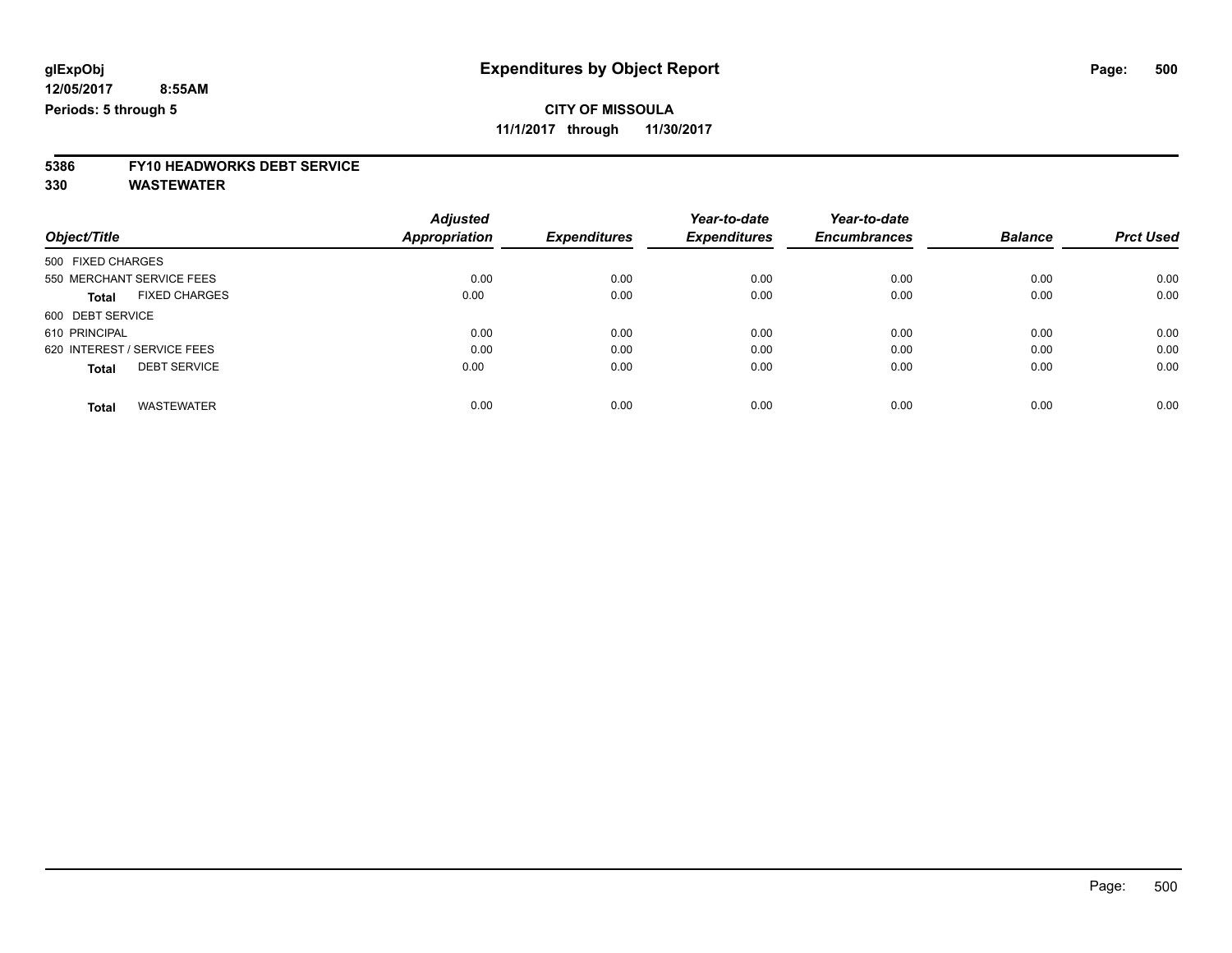#### **5386 FY10 HEADWORKS DEBT SERVICE**

| Object/Title                                | <b>Adjusted</b><br><b>Appropriation</b> | <b>Expenditures</b> | Year-to-date<br><b>Expenditures</b> | Year-to-date<br><b>Encumbrances</b> | <b>Balance</b> | <b>Prct Used</b> |
|---------------------------------------------|-----------------------------------------|---------------------|-------------------------------------|-------------------------------------|----------------|------------------|
| 500 FIXED CHARGES                           |                                         |                     |                                     |                                     |                |                  |
| 550 MERCHANT SERVICE FEES                   | 0.00                                    | 0.00                | 0.00                                | 0.00                                | 0.00           | 0.00             |
| <b>FIXED CHARGES</b><br><b>Total</b>        | 0.00                                    | 0.00                | 0.00                                | 0.00                                | 0.00           | 0.00             |
| 600 DEBT SERVICE                            |                                         |                     |                                     |                                     |                |                  |
| 610 PRINCIPAL                               | 0.00                                    | 0.00                | 0.00                                | 0.00                                | 0.00           | 0.00             |
| 620 INTEREST / SERVICE FEES                 | 0.00                                    | 0.00                | 0.00                                | 0.00                                | 0.00           | 0.00             |
| <b>DEBT SERVICE</b><br><b>Total</b>         | 0.00                                    | 0.00                | 0.00                                | 0.00                                | 0.00           | 0.00             |
| FY10 HEADWORKS DEBT SERVICE<br><b>Total</b> | 0.00                                    | 0.00                | 0.00                                | 0.00                                | 0.00           | 0.00             |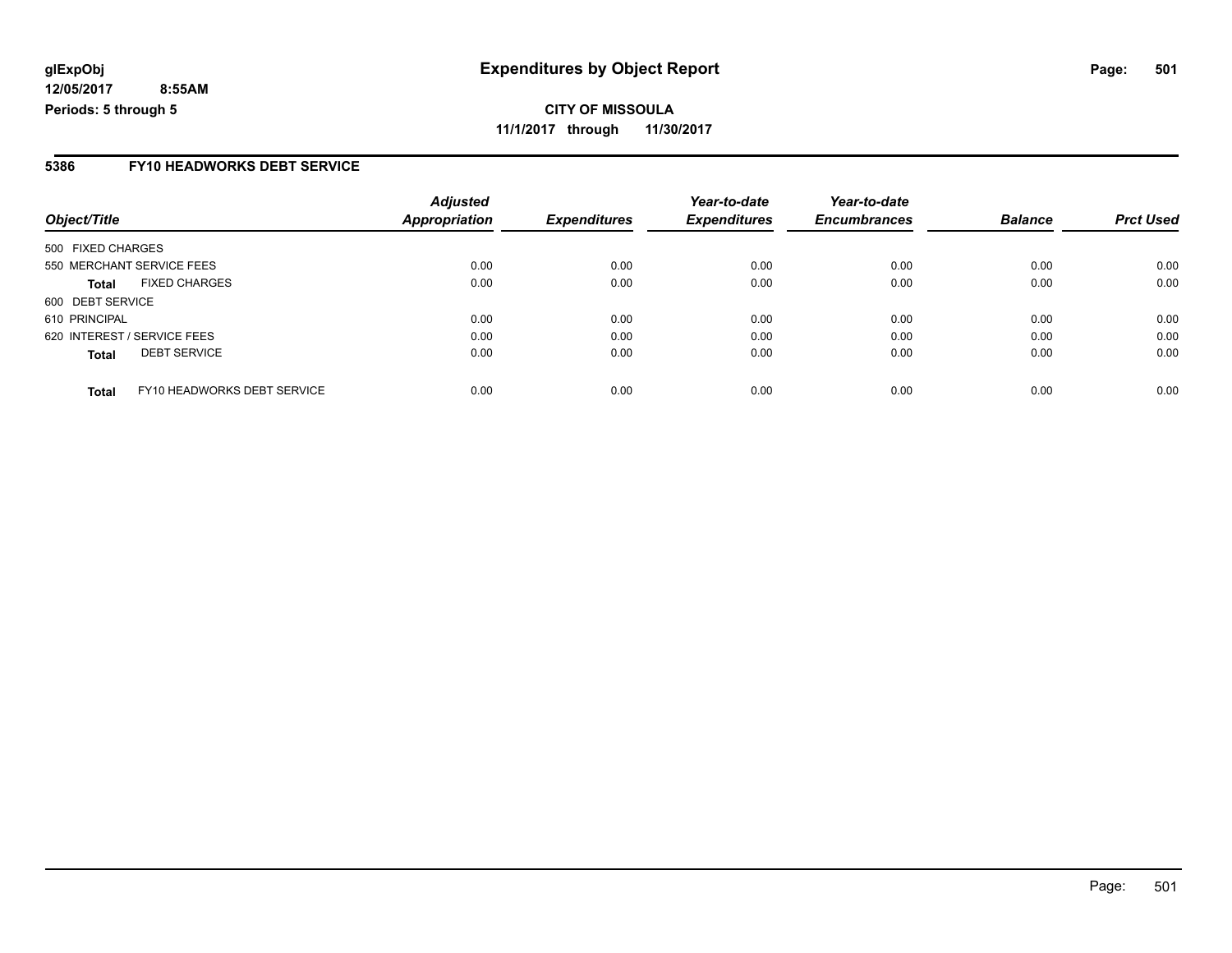**11/1/2017 through 11/30/2017**

## **5387 FY11 SEWER \$1.29M BOND DEBT SERVICE**

|                                      | <b>Adjusted</b>      |                     | Year-to-date        | Year-to-date        |                |                  |
|--------------------------------------|----------------------|---------------------|---------------------|---------------------|----------------|------------------|
| Object/Title                         | <b>Appropriation</b> | <b>Expenditures</b> | <b>Expenditures</b> | <b>Encumbrances</b> | <b>Balance</b> | <b>Prct Used</b> |
| 500 FIXED CHARGES                    |                      |                     |                     |                     |                |                  |
| 550 MERCHANT SERVICE FEES            | 0.00                 | 0.00                | 0.00                | 0.00                | 0.00           | 0.00             |
| <b>FIXED CHARGES</b><br><b>Total</b> | 0.00                 | 0.00                | 0.00                | 0.00                | 0.00           | 0.00             |
| 600 DEBT SERVICE                     |                      |                     |                     |                     |                |                  |
| 610 PRINCIPAL                        | 0.00                 | 0.00                | 0.00                | 0.00                | 0.00           | 0.00             |
| 620 INTEREST / SERVICE FEES          | 0.00                 | 0.00                | 0.00                | 0.00                | 0.00           | 0.00             |
| <b>DEBT SERVICE</b><br><b>Total</b>  | 0.00                 | 0.00                | 0.00                | 0.00                | 0.00           | 0.00             |
|                                      |                      |                     |                     |                     |                |                  |
| <b>WASTEWATER</b><br>Total           | 0.00                 | 0.00                | 0.00                | 0.00                | 0.00           | 0.00             |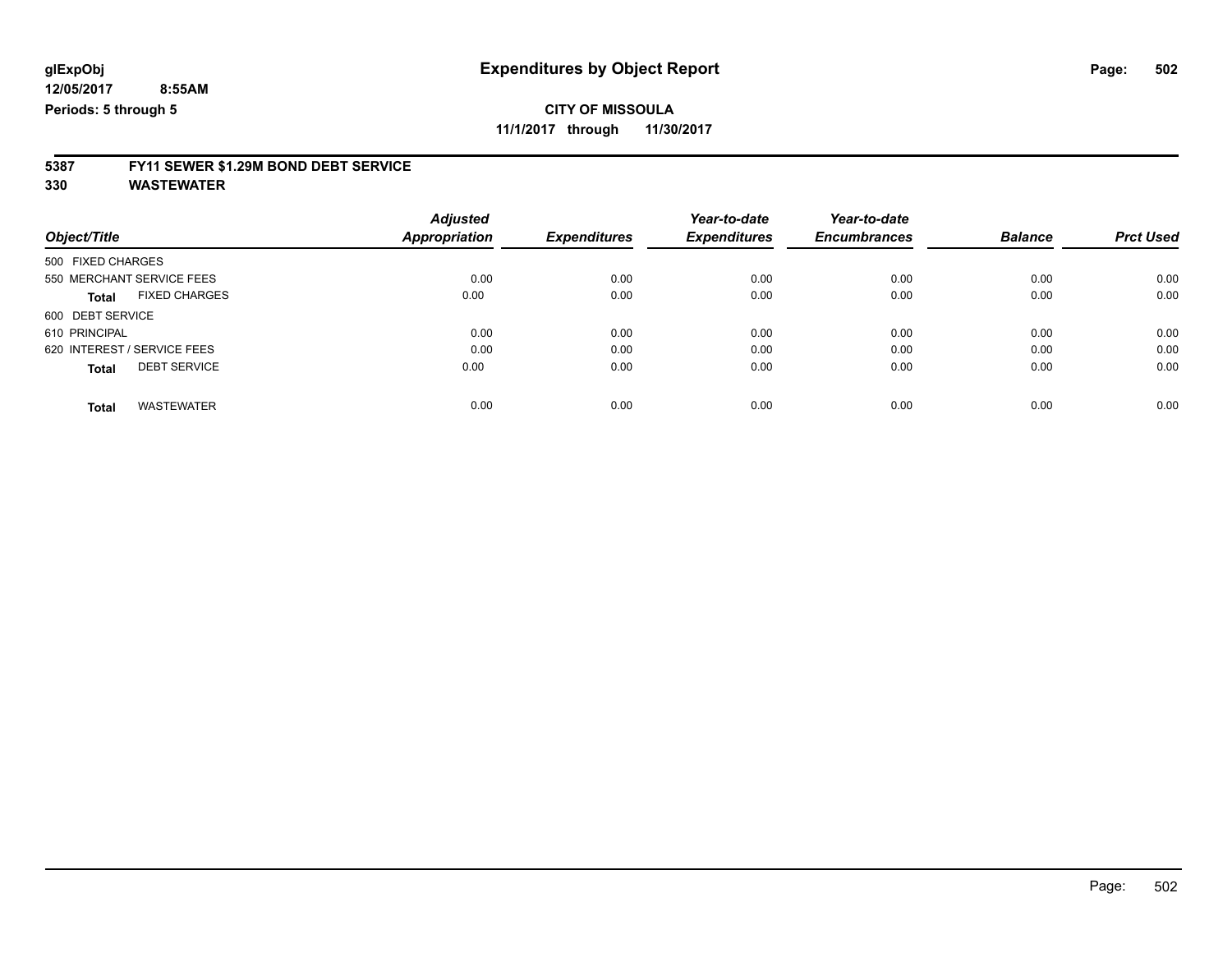#### **5387 FY11 SEWER \$1.29M BOND DEBT SERVICE**

| Object/Title      |                                     | <b>Adjusted</b><br><b>Appropriation</b> | <b>Expenditures</b> | Year-to-date<br><b>Expenditures</b> | Year-to-date<br><b>Encumbrances</b> | <b>Balance</b> | <b>Prct Used</b> |
|-------------------|-------------------------------------|-----------------------------------------|---------------------|-------------------------------------|-------------------------------------|----------------|------------------|
|                   |                                     |                                         |                     |                                     |                                     |                |                  |
| 500 FIXED CHARGES |                                     |                                         |                     |                                     |                                     |                |                  |
|                   | 550 MERCHANT SERVICE FEES           | 0.00                                    | 0.00                | 0.00                                | 0.00                                | 0.00           | 0.00             |
| Total             | <b>FIXED CHARGES</b>                | 0.00                                    | 0.00                | 0.00                                | 0.00                                | 0.00           | 0.00             |
| 600 DEBT SERVICE  |                                     |                                         |                     |                                     |                                     |                |                  |
| 610 PRINCIPAL     |                                     | 0.00                                    | 0.00                | 0.00                                | 0.00                                | 0.00           | 0.00             |
|                   | 620 INTEREST / SERVICE FEES         | 0.00                                    | 0.00                | 0.00                                | 0.00                                | 0.00           | 0.00             |
| <b>Total</b>      | <b>DEBT SERVICE</b>                 | 0.00                                    | 0.00                | 0.00                                | 0.00                                | 0.00           | 0.00             |
| <b>Total</b>      | FY11 SEWER \$1.29M BOND DEBT SERVIC | 0.00                                    | 0.00                | 0.00                                | 0.00                                | 0.00           | 0.00             |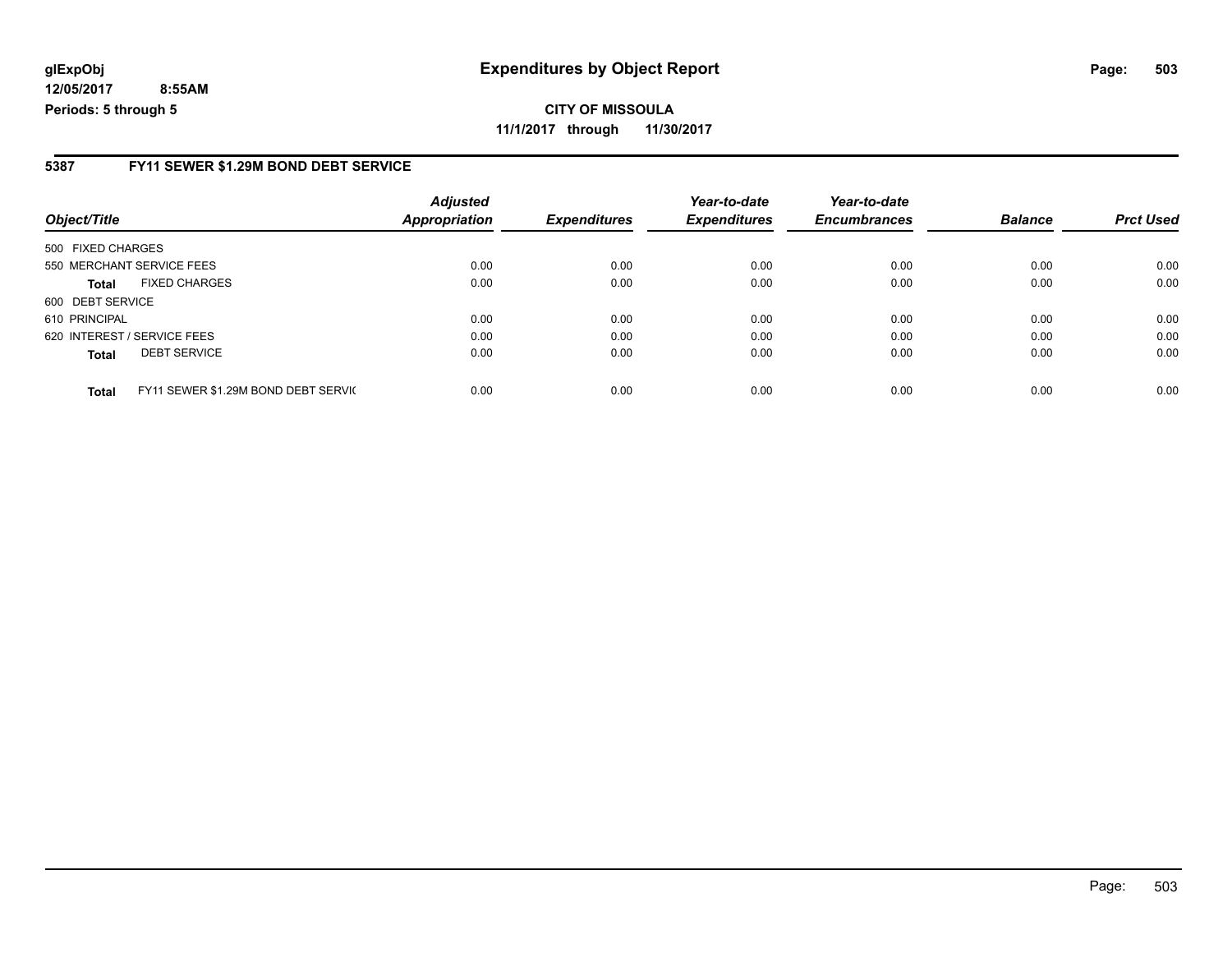**11/1/2017 through 11/30/2017**

## **5388 FY11 \$1.29M SEWER BOND RESERVE**

| Object/Title                         | <b>Adjusted</b><br><b>Appropriation</b> | <b>Expenditures</b> | Year-to-date<br><b>Expenditures</b> | Year-to-date<br><b>Encumbrances</b> | <b>Balance</b> | <b>Prct Used</b> |
|--------------------------------------|-----------------------------------------|---------------------|-------------------------------------|-------------------------------------|----------------|------------------|
| 500 FIXED CHARGES                    |                                         |                     |                                     |                                     |                |                  |
| 550 MERCHANT SERVICE FEES            | 0.00                                    | 0.00                | 0.00                                | 0.00                                | 0.00           | 0.00             |
| <b>FIXED CHARGES</b><br><b>Total</b> | 0.00                                    | 0.00                | 0.00                                | 0.00                                | 0.00           | 0.00             |
| 800 OTHER OBJECTS                    |                                         |                     |                                     |                                     |                |                  |
| 820 TRANSFERS TO OTHER FUNDS         | 0.00                                    | 0.00                | 0.00                                | 0.00                                | 0.00           | 0.00             |
| OTHER OBJECTS<br><b>Total</b>        | 0.00                                    | 0.00                | 0.00                                | 0.00                                | 0.00           | 0.00             |
| <b>WASTEWATER</b><br><b>Total</b>    | 0.00                                    | 0.00                | 0.00                                | 0.00                                | 0.00           | 0.00             |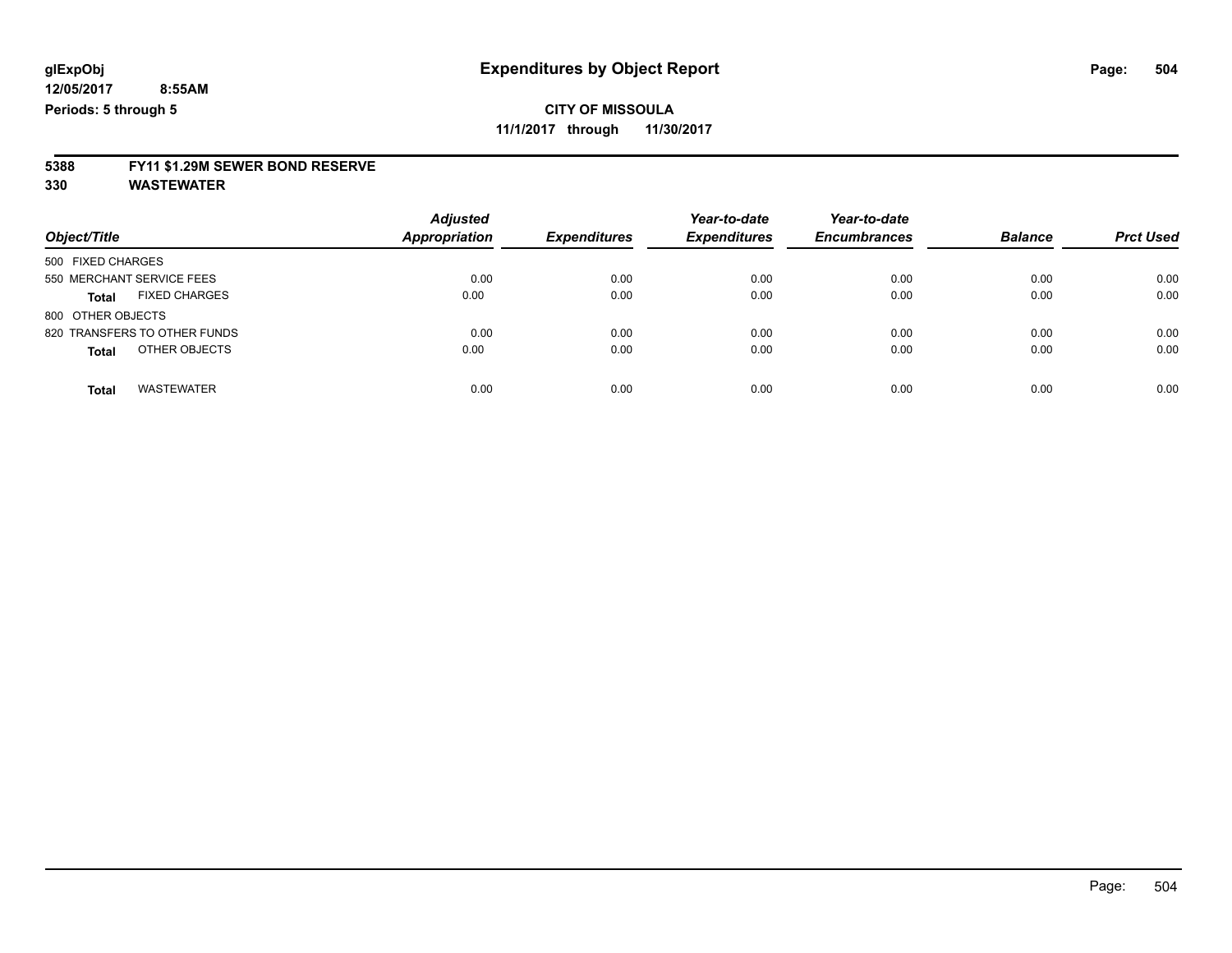**CITY OF MISSOULA 11/1/2017 through 11/30/2017**

#### **5388 FY11 \$1.29M SEWER BOND RESERVE**

|                                                 | <b>Adjusted</b> | <b>Expenditures</b> | Year-to-date<br><b>Expenditures</b> | Year-to-date        | <b>Balance</b> |                  |
|-------------------------------------------------|-----------------|---------------------|-------------------------------------|---------------------|----------------|------------------|
| Object/Title                                    | Appropriation   |                     |                                     | <b>Encumbrances</b> |                | <b>Prct Used</b> |
| 500 FIXED CHARGES                               |                 |                     |                                     |                     |                |                  |
| 550 MERCHANT SERVICE FEES                       | 0.00            | 0.00                | 0.00                                | 0.00                | 0.00           | 0.00             |
| <b>FIXED CHARGES</b><br><b>Total</b>            | 0.00            | 0.00                | 0.00                                | 0.00                | 0.00           | 0.00             |
| 800 OTHER OBJECTS                               |                 |                     |                                     |                     |                |                  |
| 820 TRANSFERS TO OTHER FUNDS                    | 0.00            | 0.00                | 0.00                                | 0.00                | 0.00           | 0.00             |
| OTHER OBJECTS<br><b>Total</b>                   | 0.00            | 0.00                | 0.00                                | 0.00                | 0.00           | 0.00             |
| FY11 \$1.29M SEWER BOND RESERVE<br><b>Total</b> | 0.00            | 0.00                | 0.00                                | 0.00                | 0.00           | 0.00             |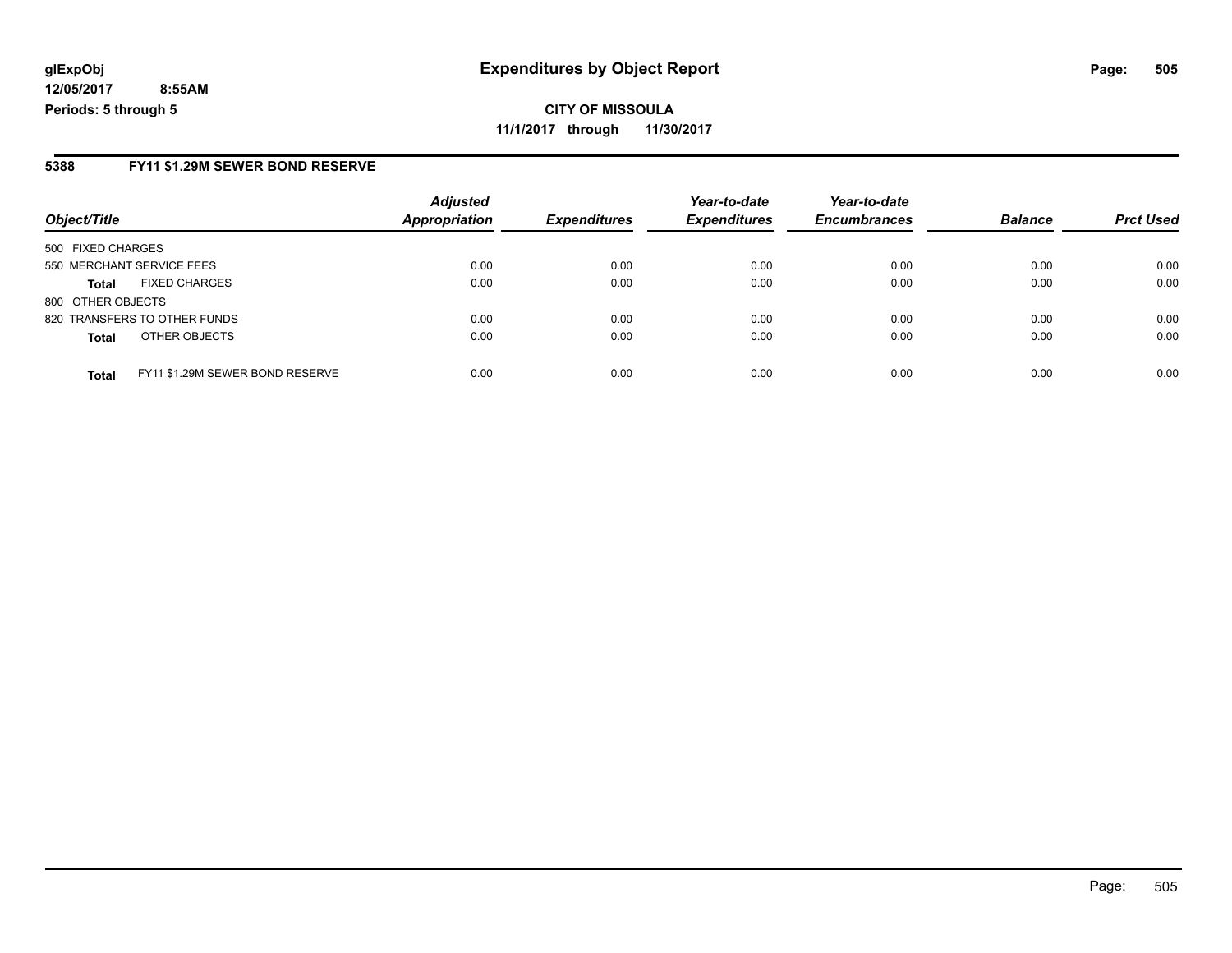**11/1/2017 through 11/30/2017**

# **5389 FY15 SEWER REVENUE BOND DEBT SERVICE**

**330 WASTEWATER**

|                                      | <b>Adjusted</b> |                     | Year-to-date        | Year-to-date        | <b>Balance</b> | <b>Prct Used</b> |
|--------------------------------------|-----------------|---------------------|---------------------|---------------------|----------------|------------------|
| Object/Title                         | Appropriation   | <b>Expenditures</b> | <b>Expenditures</b> | <b>Encumbrances</b> |                |                  |
| 500 FIXED CHARGES                    |                 |                     |                     |                     |                |                  |
| 550 MERCHANT SERVICE FEES            | 0.00            | 0.00                | 0.00                | 0.00                | 0.00           | 0.00             |
| <b>FIXED CHARGES</b><br><b>Total</b> | 0.00            | 0.00                | 0.00                | 0.00                | 0.00           | 0.00             |
| 600 DEBT SERVICE                     |                 |                     |                     |                     |                |                  |
| 610 PRINCIPAL                        | 0.00            | 0.00                | 0.00                | 0.00                | 0.00           | 0.00             |
| 620 INTEREST / SERVICE FEES          | 0.00            | 0.00                | 0.00                | 0.00                | 0.00           | 0.00             |
| <b>DEBT SERVICE</b><br><b>Total</b>  | 0.00            | 0.00                | 0.00                | 0.00                | 0.00           | 0.00             |
| <b>WASTEWATER</b><br><b>Total</b>    | 0.00            | 0.00                | 0.00                | 0.00                | 0.00           | 0.00             |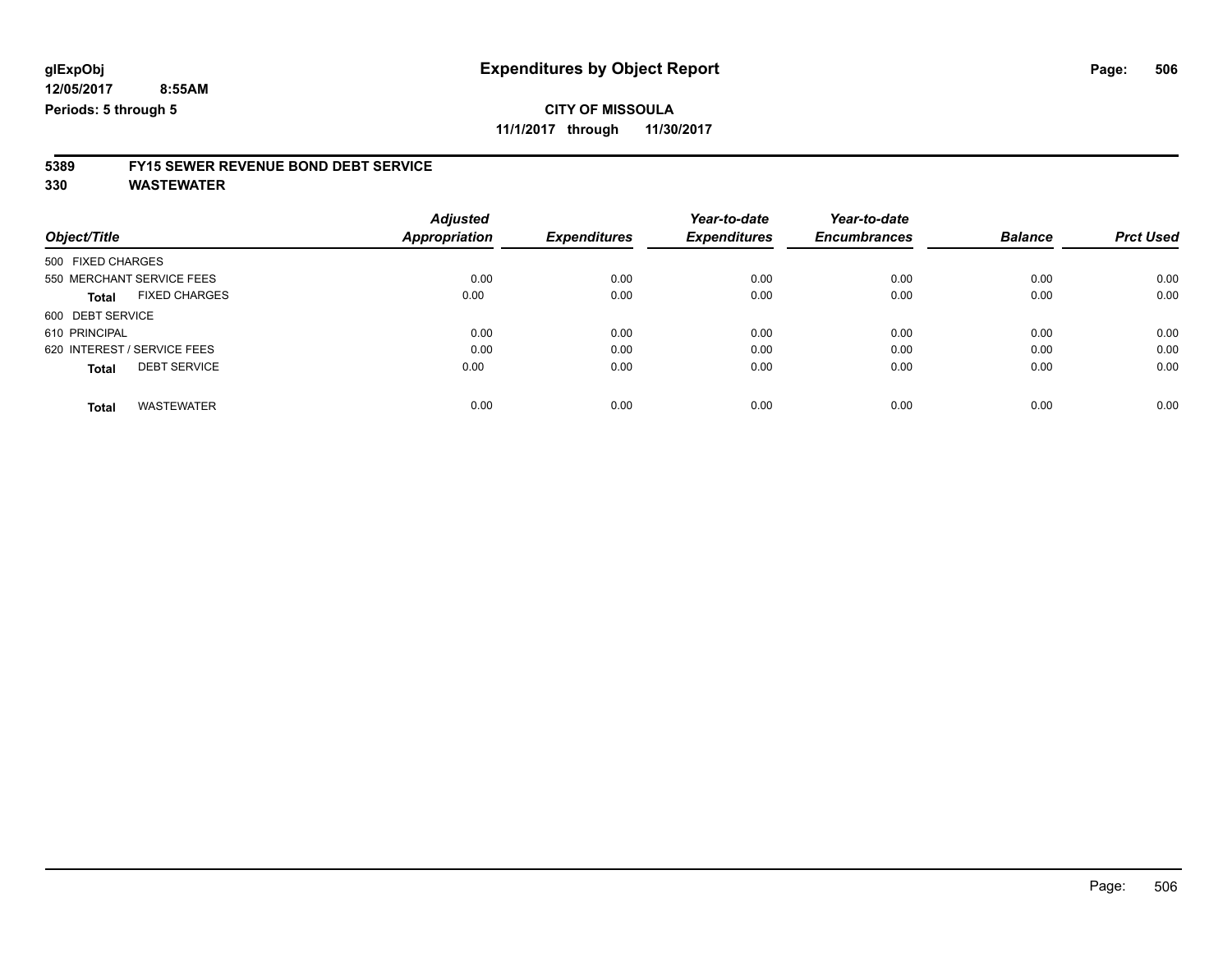#### **5389 FY15 SEWER REVENUE BOND DEBT SERVICE**

| Object/Title      |                                  | <b>Adjusted</b><br><b>Appropriation</b> | <b>Expenditures</b> | Year-to-date<br><b>Expenditures</b> | Year-to-date<br><b>Encumbrances</b> | <b>Balance</b> | <b>Prct Used</b> |
|-------------------|----------------------------------|-----------------------------------------|---------------------|-------------------------------------|-------------------------------------|----------------|------------------|
| 500 FIXED CHARGES |                                  |                                         |                     |                                     |                                     |                |                  |
|                   | 550 MERCHANT SERVICE FEES        | 0.00                                    | 0.00                | 0.00                                | 0.00                                | 0.00           | 0.00             |
| <b>Total</b>      | <b>FIXED CHARGES</b>             | 0.00                                    | 0.00                | 0.00                                | 0.00                                | 0.00           | 0.00             |
| 600 DEBT SERVICE  |                                  |                                         |                     |                                     |                                     |                |                  |
| 610 PRINCIPAL     |                                  | 0.00                                    | 0.00                | 0.00                                | 0.00                                | 0.00           | 0.00             |
|                   | 620 INTEREST / SERVICE FEES      | 0.00                                    | 0.00                | 0.00                                | 0.00                                | 0.00           | 0.00             |
| <b>Total</b>      | <b>DEBT SERVICE</b>              | 0.00                                    | 0.00                | 0.00                                | 0.00                                | 0.00           | 0.00             |
| <b>Total</b>      | FY15 SEWER REVENUE BOND DEBT SEF | 0.00                                    | 0.00                | 0.00                                | 0.00                                | 0.00           | 0.00             |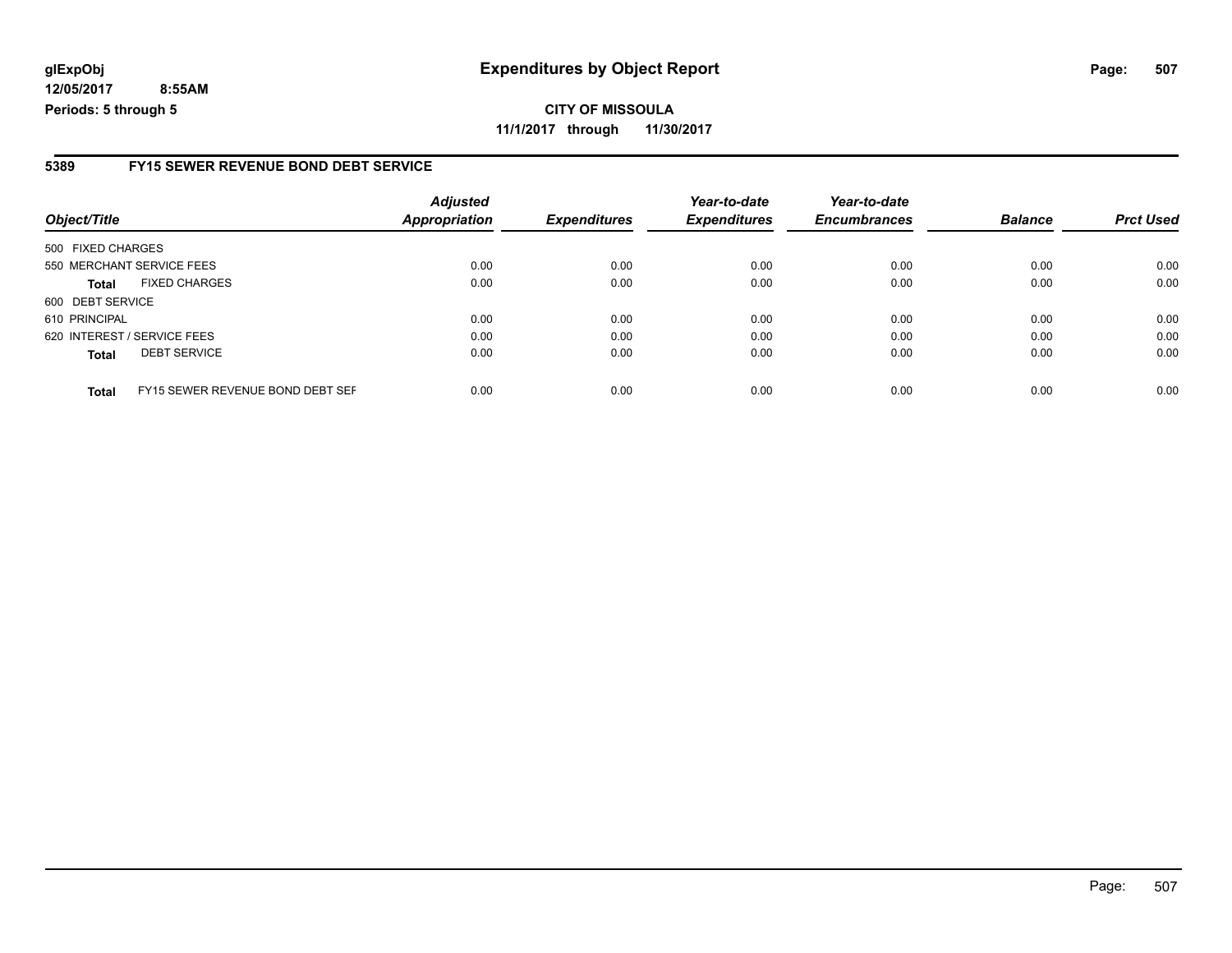**11/1/2017 through 11/30/2017**

# **5390 FY15 SEWER BOND DEBT RESERVE**

**330 WASTEWATER**

|                                      | <b>Adjusted</b>      | <b>Expenditures</b> | Year-to-date<br><b>Expenditures</b> | Year-to-date<br><b>Encumbrances</b> | <b>Balance</b> | <b>Prct Used</b> |
|--------------------------------------|----------------------|---------------------|-------------------------------------|-------------------------------------|----------------|------------------|
| Object/Title                         | <b>Appropriation</b> |                     |                                     |                                     |                |                  |
| 500 FIXED CHARGES                    |                      |                     |                                     |                                     |                |                  |
| 550 MERCHANT SERVICE FEES            | 0.00                 | 0.00                | 0.00                                | 0.00                                | 0.00           | 0.00             |
| <b>FIXED CHARGES</b><br><b>Total</b> | 0.00                 | 0.00                | 0.00                                | 0.00                                | 0.00           | 0.00             |
| 800 OTHER OBJECTS                    |                      |                     |                                     |                                     |                |                  |
| 820 TRANSFERS TO OTHER FUNDS         | 0.00                 | 0.00                | 0.00                                | 0.00                                | 0.00           | 0.00             |
| OTHER OBJECTS<br><b>Total</b>        | 0.00                 | 0.00                | 0.00                                | 0.00                                | 0.00           | 0.00             |
| <b>WASTEWATER</b><br><b>Total</b>    | 0.00                 | 0.00                | 0.00                                | 0.00                                | 0.00           | 0.00             |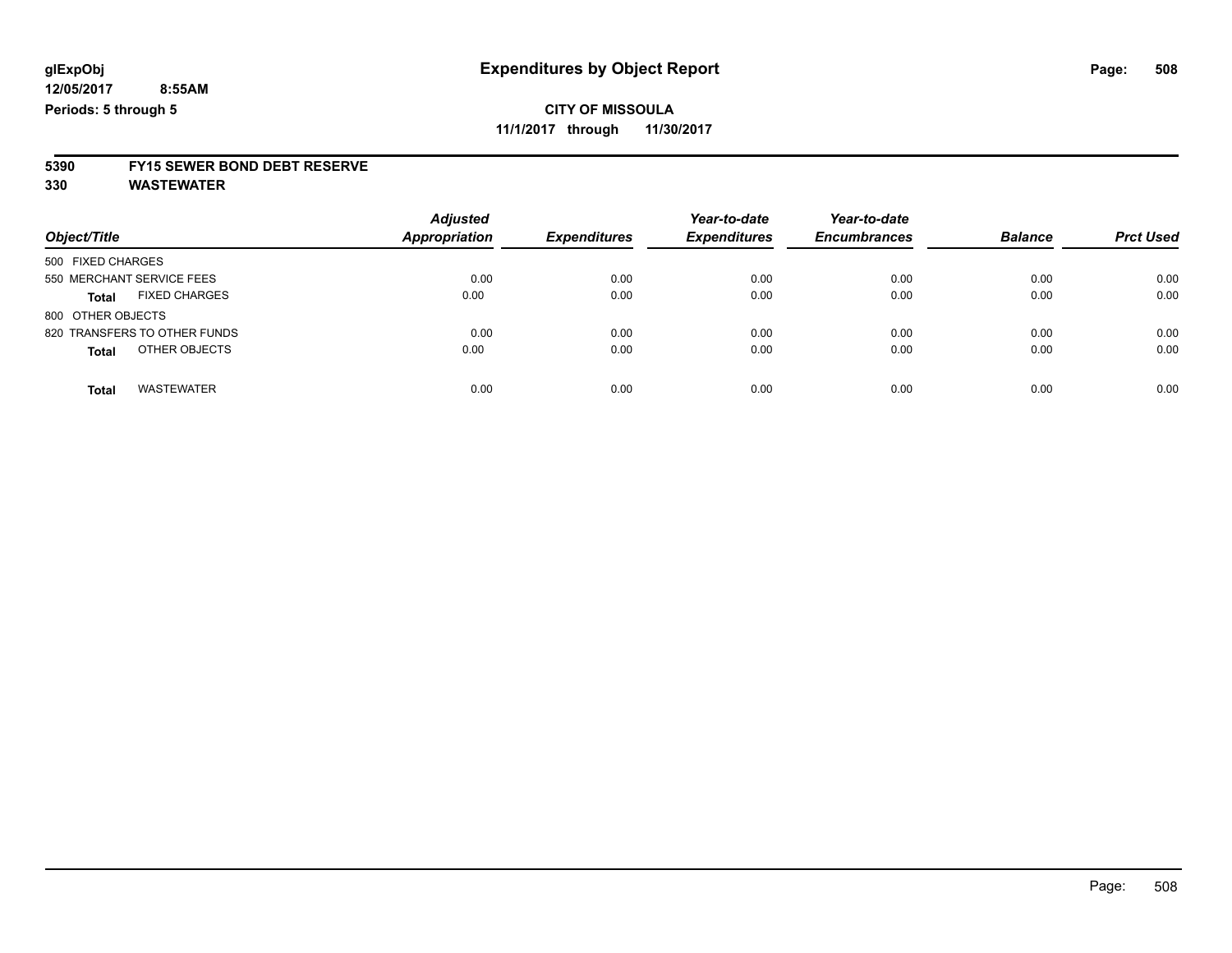**CITY OF MISSOULA 11/1/2017 through 11/30/2017**

#### **5390 FY15 SEWER BOND DEBT RESERVE**

|                                              | <b>Adjusted</b>      |                     | Year-to-date        | Year-to-date        |                |                  |
|----------------------------------------------|----------------------|---------------------|---------------------|---------------------|----------------|------------------|
| Object/Title                                 | <b>Appropriation</b> | <b>Expenditures</b> | <b>Expenditures</b> | <b>Encumbrances</b> | <b>Balance</b> | <b>Prct Used</b> |
| 500 FIXED CHARGES                            |                      |                     |                     |                     |                |                  |
| 550 MERCHANT SERVICE FEES                    | 0.00                 | 0.00                | 0.00                | 0.00                | 0.00           | 0.00             |
| <b>FIXED CHARGES</b><br><b>Total</b>         | 0.00                 | 0.00                | 0.00                | 0.00                | 0.00           | 0.00             |
| 800 OTHER OBJECTS                            |                      |                     |                     |                     |                |                  |
| 820 TRANSFERS TO OTHER FUNDS                 | 0.00                 | 0.00                | 0.00                | 0.00                | 0.00           | 0.00             |
| OTHER OBJECTS<br><b>Total</b>                | 0.00                 | 0.00                | 0.00                | 0.00                | 0.00           | 0.00             |
| FY15 SEWER BOND DEBT RESERVE<br><b>Total</b> | 0.00                 | 0.00                | 0.00                | 0.00                | 0.00           | 0.00             |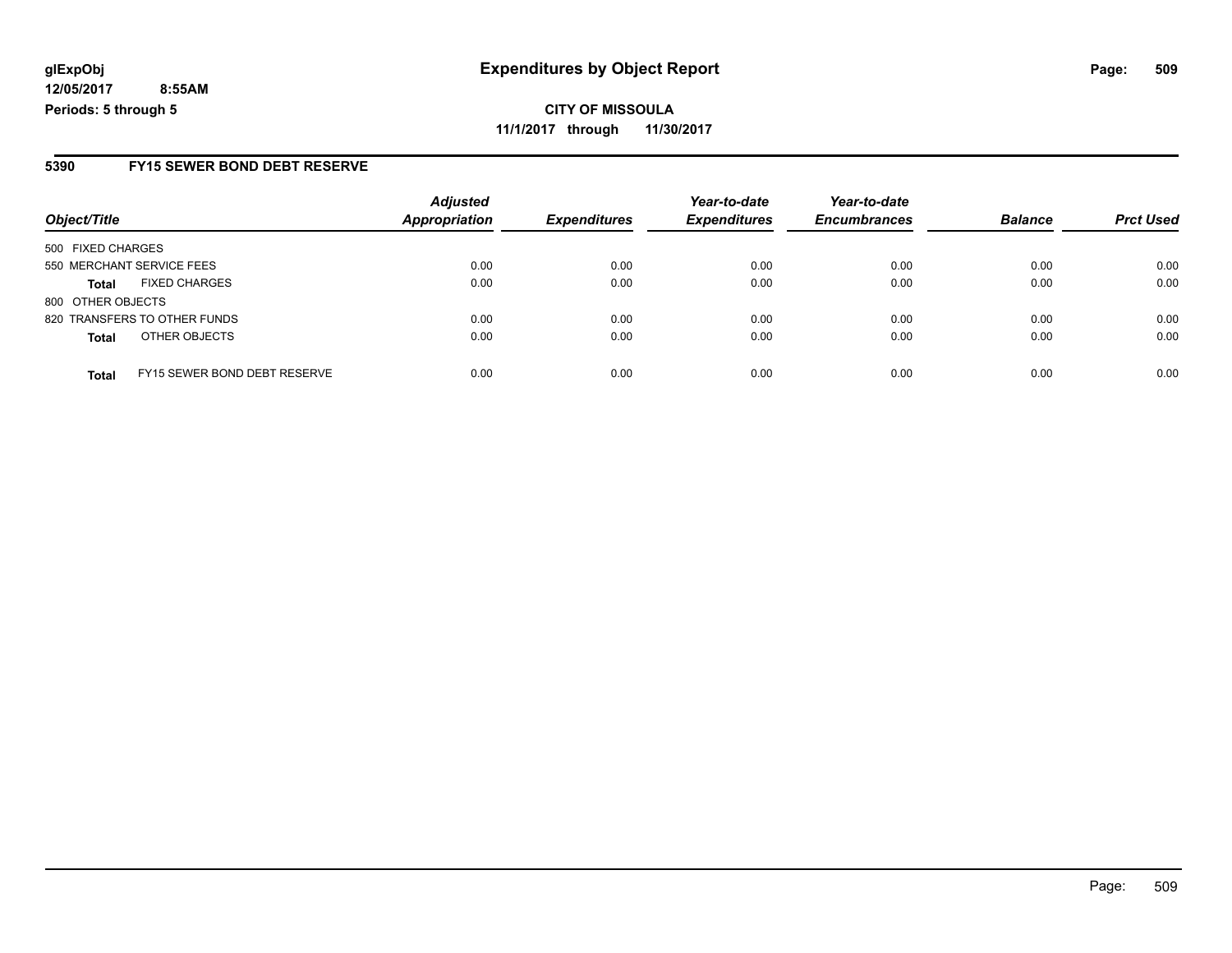**5450 STORMWATER UTILITIY**

**334 STORM WATER**

|                                           | <b>Adjusted</b>      |                     | Year-to-date        | Year-to-date        |                |                  |
|-------------------------------------------|----------------------|---------------------|---------------------|---------------------|----------------|------------------|
| Object/Title                              | <b>Appropriation</b> | <b>Expenditures</b> | <b>Expenditures</b> | <b>Encumbrances</b> | <b>Balance</b> | <b>Prct Used</b> |
| 100 PERSONAL SERVICES                     |                      |                     |                     |                     |                |                  |
| 110 SALARIES AND WAGES                    | 155,543.00           | 4,878.35            | 32,866.07           | 0.00                | 122,676.93     | 21.13            |
| 120 OVERTIME                              | 0.00                 | 0.00                | 0.00                | 0.00                | 0.00           | 0.00             |
| 130 OTHER                                 | 0.00                 | 0.00                | 0.00                | 0.00                | 0.00           | 0.00             |
| <b>140 EMPLOYER CONTRIBUTIONS</b>         | 60,621.00            | 1,653.44            | 14,573.34           | 0.00                | 46,047.66      | 24.04            |
| <b>141 STATE RETIREMENT CONTRIBUTIONS</b> | 153.00               | 0.00                | 40.68               | 0.00                | 112.32         | 26.59            |
| 190 PENSION EXPENSE                       | 0.00                 | 0.00                | 0.00                | 0.00                | 0.00           | 0.00             |
| PERSONAL SERVICES<br><b>Total</b>         | 216,317.00           | 6,531.79            | 47,480.09           | 0.00                | 168,836.91     | 21.95            |
| 200 SUPPLIES                              |                      |                     |                     |                     |                |                  |
| 210 OFFICE SUPPLIES                       | 728.00               | 1,750.13            | 2,710.08            | 0.00                | $-1,982.08$    | 372.26           |
| 220 OPERATING SUPPLIES                    | 24,970.00            | 44.46               | 572.22              | 0.00                | 24,397.78      | 2.29             |
| 230 REPAIR/MAINTENANCE                    | 1,020.00             | 0.00                | 615.56              | 0.00                | 404.44         | 60.35            |
| 231 GASOLINE                              | 7,308.00             | 121.89              | 198.12              | 0.00                | 7,109.88       | 2.71             |
| 240 OTHER SUPPLIES                        | 520.00               | 0.00                | 0.00                | 0.00                | 520.00         | 0.00             |
| <b>SUPPLIES</b><br><b>Total</b>           | 34,546.00            | 1,916.48            | 4,095.98            | 0.00                | 30,450.02      | 11.86            |
| 300 PURCHASED SERVICES                    |                      |                     |                     |                     |                |                  |
| 310 COMMUNICATIONS                        | 0.00                 | 0.00                | 0.00                | 0.00                | 0.00           | 0.00             |
| 320 PRINTING & DUPLICATING                | 2,000.00             | 32.49               | 122.35              | 0.00                | 1,877.65       | 6.12             |
| 330 PUBLICITY, SUBSCRIPTIONS & DUES       | 10,803.00            | 243.92              | 243.92              | 0.00                | 10,559.08      | 2.26             |
| 344 TELEPHONE SERVICE                     | 1,710.00             | 44.63               | 180.55              | 0.00                | 1,529.45       | 10.56            |
| 350 PROFESSIONAL SERVICES                 | 0.00                 | 0.00                | 0.00                | 0.00                | 0.00           | 0.00             |
| 360 REPAIR & MAINTENANCE                  | 4,950.00             | 0.00                | 0.00                | 0.00                | 4,950.00       | 0.00             |
| 370 TRAVEL                                | 2,700.00             | 504.80              | 2,334.60            | 0.00                | 365.40         | 86.47            |
| 380 TRAINING                              | 5,400.00             | 0.00                | 2,115.00            | 0.00                | 3,285.00       | 39.17            |
| PURCHASED SERVICES<br><b>Total</b>        | 27,563.00            | 825.84              | 4,996.42            | 0.00                | 22,566.58      | 18.13            |
| 500 FIXED CHARGES                         |                      |                     |                     |                     |                |                  |
| 500 FIXED CHARGES                         | 0.00                 | 0.00                | 0.00                | 0.00                | 0.00           | 0.00             |
| <b>FIXED CHARGES</b><br><b>Total</b>      | 0.00                 | 0.00                | 0.00                | 0.00                | 0.00           | 0.00             |
| 600 DEBT SERVICE                          |                      |                     |                     |                     |                |                  |
| 620 INTEREST / SERVICE FEES               | 53,772.00            | 0.00                | 0.00                | 0.00                | 53,772.00      | 0.00             |
| <b>DEBT SERVICE</b><br><b>Total</b>       | 53,772.00            | 0.00                | 0.00                | 0.00                | 53,772.00      | 0.00             |
| 800 OTHER OBJECTS                         |                      |                     |                     |                     |                |                  |
| 820 TRANSFERS TO OTHER FUNDS              | 26,988.00            | 0.00                | 0.00                | 0.00                | 26,988.00      | 0.00             |
|                                           |                      |                     |                     |                     |                |                  |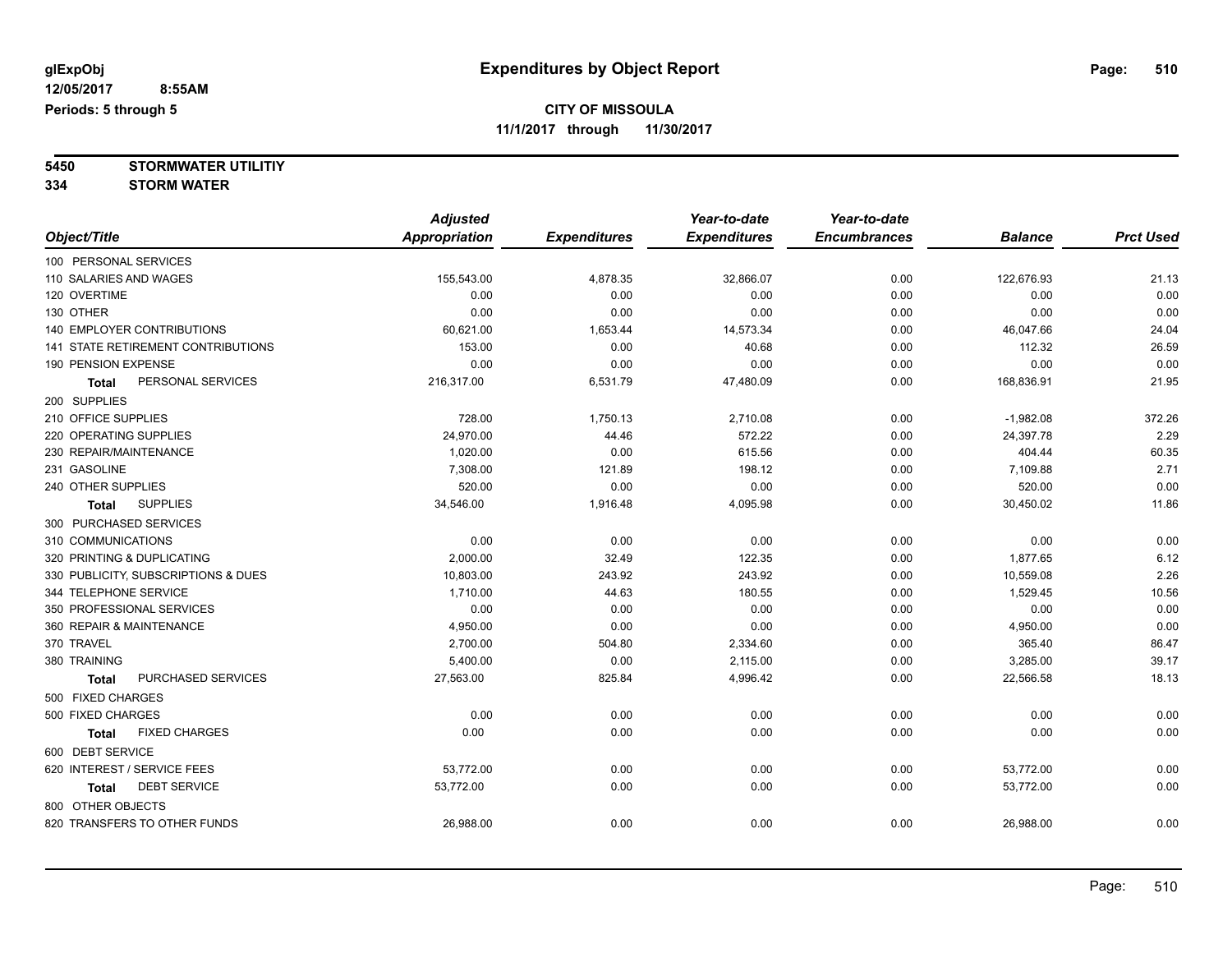**11/1/2017 through 11/30/2017**

**5450 STORMWATER UTILITIY 334 STORM WATER**

| Object/Title              |                       | <b>Adjusted</b><br><b>Appropriation</b> | <b>Expenditures</b> | Year-to-date<br><b>Expenditures</b> | Year-to-date<br><b>Encumbrances</b> | <b>Balance</b> | <b>Prct Used</b> |
|---------------------------|-----------------------|-----------------------------------------|---------------------|-------------------------------------|-------------------------------------|----------------|------------------|
| 830 DEPRECIATION          |                       | 0.00                                    | 0.00                | 0.00                                | 0.00                                | 0.00           | 0.00             |
| 845 CONTINGENCY           |                       | 0.00                                    | 0.00                | 0.00                                | 0.00                                | 0.00           | 0.00             |
| <b>Total</b>              | OTHER OBJECTS         | 26,988.00                               | 0.00                | 0.00                                | 0.00                                | 26,988.00      | 0.00             |
| 900 CAPITAL OUTLAY        |                       |                                         |                     |                                     |                                     |                |                  |
| 930 IMPROVEMENTS          |                       | 26.498.00                               | 2.602.50            | 13.621.07                           | 0.00                                | 12,876.93      | 51.40            |
| 940 MACHINERY & EQUIPMENT |                       | 0.00                                    | 0.00                | 0.00                                | 0.00                                | 0.00           | 0.00             |
| Total                     | <b>CAPITAL OUTLAY</b> | 26.498.00                               | 2,602.50            | 13.621.07                           | 0.00                                | 12,876.93      | 51.40            |
| Total                     | <b>STORM WATER</b>    | 385.684.00                              | 11.876.61           | 70.193.56                           | 0.00                                | 315.490.44     | 18.20            |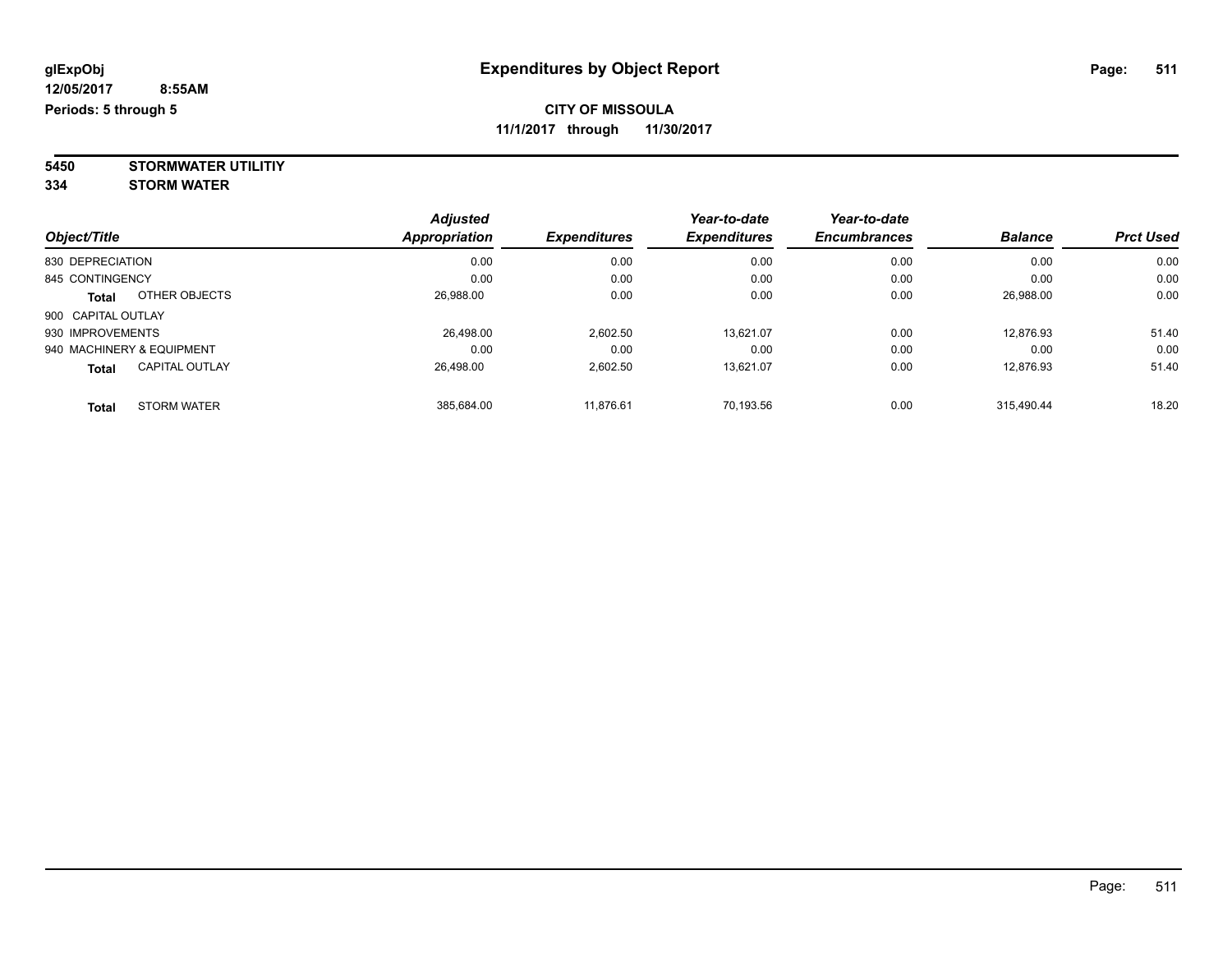#### **5450 STORMWATER UTILITIY**

|                                           | <b>Adjusted</b> |                     | Year-to-date        | Year-to-date        |                |                  |
|-------------------------------------------|-----------------|---------------------|---------------------|---------------------|----------------|------------------|
| Object/Title                              | Appropriation   | <b>Expenditures</b> | <b>Expenditures</b> | <b>Encumbrances</b> | <b>Balance</b> | <b>Prct Used</b> |
| 100 PERSONAL SERVICES                     |                 |                     |                     |                     |                |                  |
| 110 SALARIES AND WAGES                    | 155,543.00      | 4,878.35            | 32,866.07           | 0.00                | 122,676.93     | 21.13            |
| 120 OVERTIME                              | 0.00            | 0.00                | 0.00                | 0.00                | 0.00           | 0.00             |
| 130 OTHER                                 | 0.00            | 0.00                | 0.00                | 0.00                | 0.00           | 0.00             |
| <b>140 EMPLOYER CONTRIBUTIONS</b>         | 60,621.00       | 1,653.44            | 14,573.34           | 0.00                | 46,047.66      | 24.04            |
| <b>141 STATE RETIREMENT CONTRIBUTIONS</b> | 153.00          | 0.00                | 40.68               | 0.00                | 112.32         | 26.59            |
| 190 PENSION EXPENSE                       | 0.00            | 0.00                | 0.00                | 0.00                | 0.00           | 0.00             |
| PERSONAL SERVICES<br><b>Total</b>         | 216,317.00      | 6,531.79            | 47,480.09           | 0.00                | 168,836.91     | 21.95            |
| 200 SUPPLIES                              |                 |                     |                     |                     |                |                  |
| 210 OFFICE SUPPLIES                       | 728.00          | 1,750.13            | 2,710.08            | 0.00                | $-1,982.08$    | 372.26           |
| 220 OPERATING SUPPLIES                    | 24,970.00       | 44.46               | 572.22              | 0.00                | 24,397.78      | 2.29             |
| 230 REPAIR/MAINTENANCE                    | 1,020.00        | 0.00                | 615.56              | 0.00                | 404.44         | 60.35            |
| 231 GASOLINE                              | 7,308.00        | 121.89              | 198.12              | 0.00                | 7,109.88       | 2.71             |
| 240 OTHER SUPPLIES                        | 520.00          | 0.00                | 0.00                | 0.00                | 520.00         | 0.00             |
| <b>SUPPLIES</b><br><b>Total</b>           | 34,546.00       | 1,916.48            | 4,095.98            | 0.00                | 30,450.02      | 11.86            |
| 300 PURCHASED SERVICES                    |                 |                     |                     |                     |                |                  |
| 310 COMMUNICATIONS                        | 0.00            | 0.00                | 0.00                | 0.00                | 0.00           | 0.00             |
| 320 PRINTING & DUPLICATING                | 2,000.00        | 32.49               | 122.35              | 0.00                | 1,877.65       | 6.12             |
| 330 PUBLICITY, SUBSCRIPTIONS & DUES       | 10,803.00       | 243.92              | 243.92              | 0.00                | 10,559.08      | 2.26             |
| 344 TELEPHONE SERVICE                     | 1,710.00        | 44.63               | 180.55              | 0.00                | 1,529.45       | 10.56            |
| 350 PROFESSIONAL SERVICES                 | 0.00            | 0.00                | 0.00                | 0.00                | 0.00           | 0.00             |
| 360 REPAIR & MAINTENANCE                  | 4,950.00        | 0.00                | 0.00                | 0.00                | 4,950.00       | 0.00             |
| 370 TRAVEL                                | 2,700.00        | 504.80              | 2,334.60            | 0.00                | 365.40         | 86.47            |
| 380 TRAINING                              | 5,400.00        | 0.00                | 2,115.00            | 0.00                | 3,285.00       | 39.17            |
| PURCHASED SERVICES<br><b>Total</b>        | 27,563.00       | 825.84              | 4,996.42            | 0.00                | 22,566.58      | 18.13            |
| 500 FIXED CHARGES                         |                 |                     |                     |                     |                |                  |
| 500 FIXED CHARGES                         | 0.00            | 0.00                | 0.00                | 0.00                | 0.00           | 0.00             |
| <b>FIXED CHARGES</b><br>Total             | 0.00            | 0.00                | 0.00                | 0.00                | 0.00           | 0.00             |
| 600 DEBT SERVICE                          |                 |                     |                     |                     |                |                  |
| 620 INTEREST / SERVICE FEES               | 53,772.00       | 0.00                | 0.00                | 0.00                | 53,772.00      | 0.00             |
| <b>DEBT SERVICE</b><br><b>Total</b>       | 53,772.00       | 0.00                | 0.00                | 0.00                | 53,772.00      | 0.00             |
| 800 OTHER OBJECTS                         |                 |                     |                     |                     |                |                  |
| 820 TRANSFERS TO OTHER FUNDS              | 26,988.00       | 0.00                | 0.00                | 0.00                | 26,988.00      | 0.00             |
| 830 DEPRECIATION                          | 0.00            | 0.00                | 0.00                | 0.00                | 0.00           | 0.00             |
|                                           |                 |                     |                     |                     |                |                  |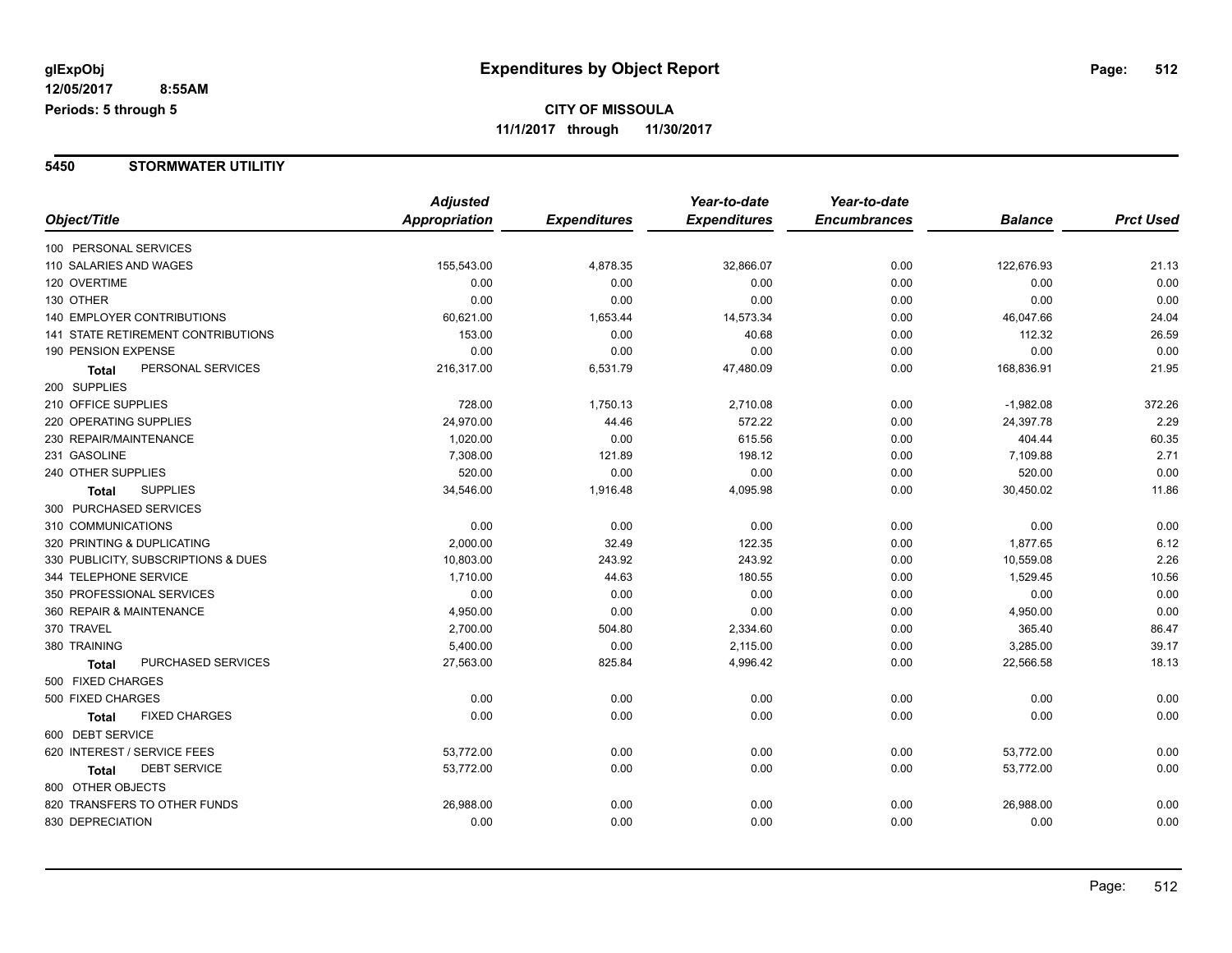#### **5450 STORMWATER UTILITIY**

| Object/Title                          | <b>Adjusted</b><br>Appropriation | <b>Expenditures</b> | Year-to-date<br><b>Expenditures</b> | Year-to-date<br><b>Encumbrances</b> | <b>Balance</b> | <b>Prct Used</b> |
|---------------------------------------|----------------------------------|---------------------|-------------------------------------|-------------------------------------|----------------|------------------|
| 845 CONTINGENCY                       | 0.00                             | 0.00                | 0.00                                | 0.00                                | 0.00           | 0.00             |
| OTHER OBJECTS<br><b>Total</b>         | 26,988.00                        | 0.00                | 0.00                                | 0.00                                | 26,988.00      | 0.00             |
| 900 CAPITAL OUTLAY                    |                                  |                     |                                     |                                     |                |                  |
| 930 IMPROVEMENTS                      | 26.498.00                        | 2,602.50            | 13.621.07                           | 0.00                                | 12,876.93      | 51.40            |
| 940 MACHINERY & EQUIPMENT             | 0.00                             | 0.00                | 0.00                                | 0.00                                | 0.00           | 0.00             |
| <b>CAPITAL OUTLAY</b><br><b>Total</b> | 26,498.00                        | 2.602.50            | 13.621.07                           | 0.00                                | 12.876.93      | 51.40            |
| STORMWATER UTILITIY<br><b>Total</b>   | 385,684.00                       | 11,876.61           | 70.193.56                           | 0.00                                | 315.490.44     | 18.20            |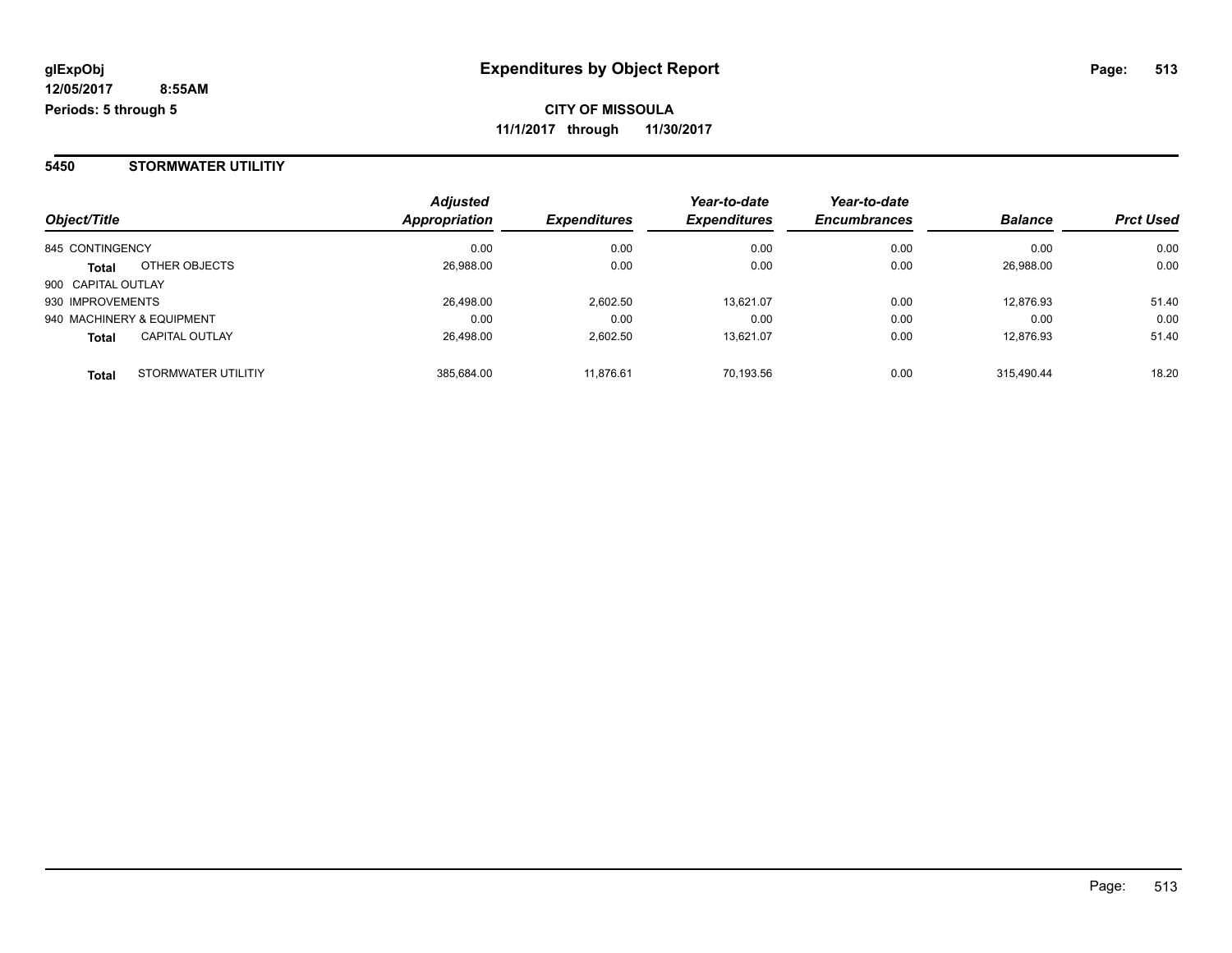**5711 AQUATICS 370 PARKS & RECREATION**

|                                       | <b>Adjusted</b>      |                     | Year-to-date        | Year-to-date        |                |                  |
|---------------------------------------|----------------------|---------------------|---------------------|---------------------|----------------|------------------|
| Object/Title                          | <b>Appropriation</b> | <b>Expenditures</b> | <b>Expenditures</b> | <b>Encumbrances</b> | <b>Balance</b> | <b>Prct Used</b> |
| 100 PERSONAL SERVICES                 |                      |                     |                     |                     |                |                  |
| 110 SALARIES AND WAGES                | 616,930.00           | 42,108.20           | 331,669.19          | 0.00                | 285,260.81     | 53.76            |
| 115 SALARIES/HEALTH INSURANCE BENEFIT | 0.00                 | 0.00                | 0.00                | 0.00                | 0.00           | 0.00             |
| 120 OVERTIME                          | 1,000.00             | 0.00                | 907.08              | 0.00                | 92.92          | 90.71            |
| 135 OPEB EXPENSE                      | 0.00                 | 0.00                | 0.00                | 0.00                | 0.00           | 0.00             |
| 140 EMPLOYER CONTRIBUTIONS            | 153,663.00           | 11,622.45           | 76,817.48           | 0.00                | 76,845.52      | 49.99            |
| 141 STATE RETIREMENT CONTRIBUTIONS    | 220.00               | 0.00                | 420.24              | 0.00                | $-200.24$      | 191.02           |
| 145 OPEB CONTRIBUTION                 | 0.00                 | 0.00                | 0.00                | 0.00                | 0.00           | 0.00             |
| <b>150 STATE RETIREMENT</b>           | 0.00                 | 0.00                | 0.00                | 0.00                | 0.00           | 0.00             |
| 190 PENSION EXPENSE                   | 0.00                 | 0.00                | 0.00                | 0.00                | 0.00           | 0.00             |
| PERSONAL SERVICES<br>Total            | 771,813.00           | 53,730.65           | 409,813.99          | 0.00                | 361,999.01     | 53.10            |
| 200 SUPPLIES                          |                      |                     |                     |                     |                |                  |
| 210 OFFICE SUPPLIES                   | 2,000.00             | 43.54               | 431.18              | 0.00                | 1,568.82       | 21.56            |
| 220 OPERATING SUPPLIES                | 10,000.00            | 44.33               | $-41,562.00$        | 0.00                | 51,562.00      | $-415.62$        |
| 230 REPAIR/MAINTENANCE                | 80,500.00            | 8,301.88            | 47,006.98           | 0.00                | 33,493.02      | 58.39            |
| 231 GASOLINE                          | 0.00                 | 0.00                | 0.00                | 0.00                | 0.00           | 0.00             |
| 240 OTHER SUPPLIES                    | 121,000.00           | 801.10              | 57,563.50           | 0.00                | 63,436.50      | 47.57            |
| 250 SUPPLIES FOR RESALE               | 0.00                 | 0.00                | 0.00                | 0.00                | 0.00           | 0.00             |
| <b>SUPPLIES</b><br>Total              | 213,500.00           | 9,190.85            | 63,439.66           | 0.00                | 150,060.34     | 29.71            |
| 300 PURCHASED SERVICES                |                      |                     |                     |                     |                |                  |
| 310 COMMUNICATIONS                    | 500.00               | 0.00                | 0.00                | 0.00                | 500.00         | 0.00             |
| 320 PRINTING & DUPLICATING            | 10,500.00            | 183.33              | 183.33              | 0.00                | 10,316.67      | 1.75             |
| 330 PUBLICITY, SUBSCRIPTIONS & DUES   | 17,200.00            | 4,812.80            | 9,650.55            | 0.00                | 7,549.45       | 56.11            |
| 340 SEWER                             | 13,711.00            | 0.00                | 2,466.88            | 0.00                | 11,244.12      | 17.99            |
| 341 ELECTRICITY & NATURAL GAS         | 202,390.00           | 584.28              | 44,794.64           | 0.00                | 157,595.36     | 22.13            |
| 342 STORM WATER                       | 0.00                 | 0.00                | 0.00                | 0.00                | 0.00           | 0.00             |
| 343 WATER CHARGES                     | 19,644.00            | 933.89              | 11,141.27           | 0.00                | 8,502.73       | 56.72            |
| 344 TELEPHONE SERVICE                 | 8,160.00             | 434.94              | 3,122.84            | 0.00                | 5,037.16       | 38.27            |
| 345 GARBAGE                           | 4,152.00             | 318.67              | 1,825.22            | 0.00                | 2,326.78       | 43.96            |
| 350 PROFESSIONAL SERVICES             | 35,000.00            | 4,596.00            | 11,132.00           | 0.00                | 23,868.00      | 31.81            |
| 360 REPAIR & MAINTENANCE              | 21,594.00            | 7,965.45            | 28,664.92           | 0.00                | $-7,070.92$    | 132.74           |
| 370 TRAVEL                            | 2,000.00             | 0.00                | 0.00                | 0.00                | 2,000.00       | 0.00             |
| 380 TRAINING                          | 5,000.00             | 140.00              | 140.00              | 0.00                | 4,860.00       | 2.80             |
| 390 OTHER PURCHASED SERVICES          | 3,206.00             | 0.00                | 819.96              | 0.00                | 2,386.04       | 25.58            |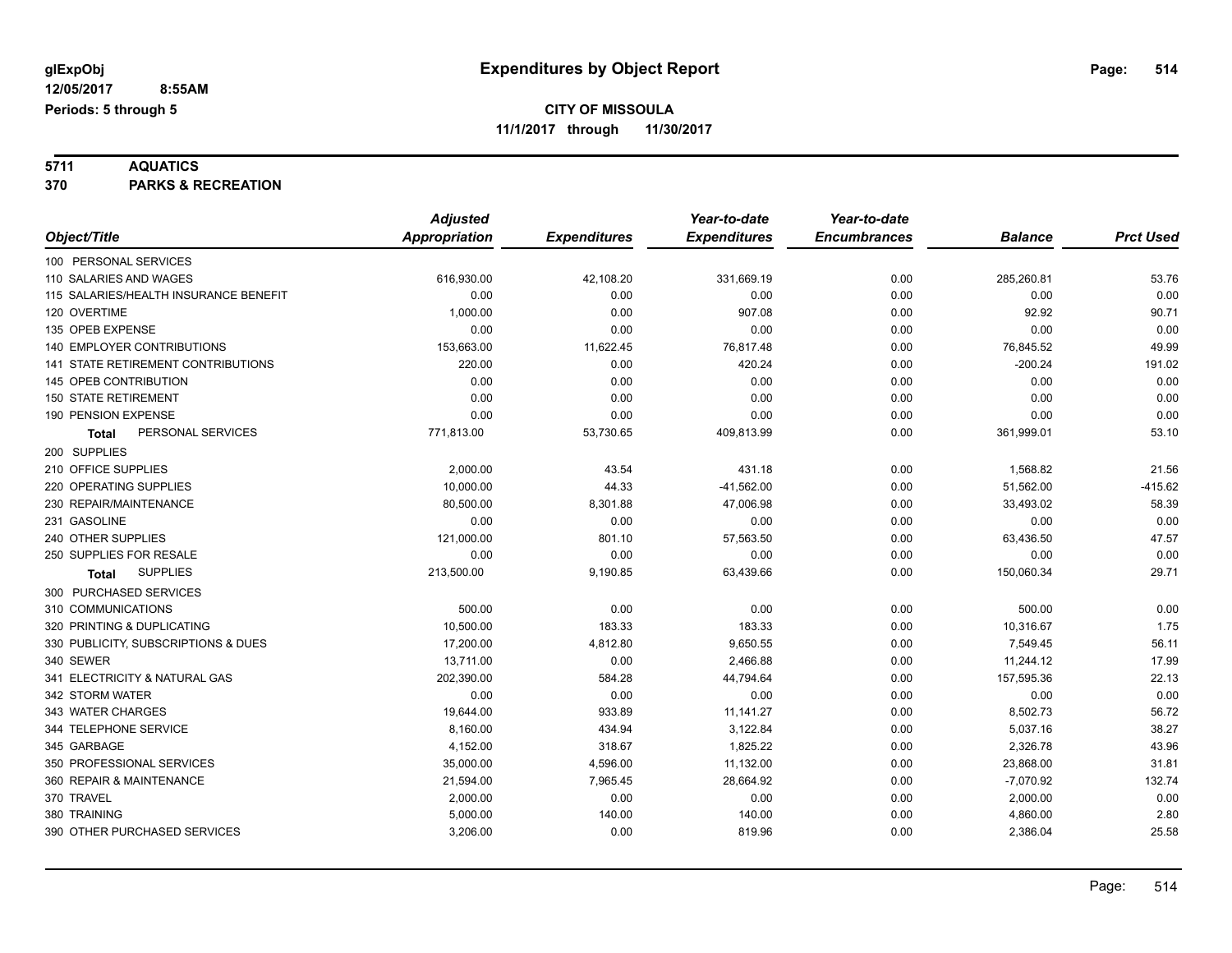# **5711 AQUATICS**

**370 PARKS & RECREATION**

|                    |                              | <b>Adjusted</b>      |                     | Year-to-date        | Year-to-date        |                |                  |
|--------------------|------------------------------|----------------------|---------------------|---------------------|---------------------|----------------|------------------|
| Object/Title       |                              | <b>Appropriation</b> | <b>Expenditures</b> | <b>Expenditures</b> | <b>Encumbrances</b> | <b>Balance</b> | <b>Prct Used</b> |
| <b>Total</b>       | PURCHASED SERVICES           | 343,057.00           | 19,969.36           | 113,941.61          | 0.00                | 229,115.39     | 33.21            |
| 500 FIXED CHARGES  |                              |                      |                     |                     |                     |                |                  |
| 500 FIXED CHARGES  |                              | 4,647.00             | 0.00                | 0.00                | 0.00                | 4,647.00       | 0.00             |
|                    | 550 MERCHANT SERVICE FEES    | 12,000.00            | 0.00                | 0.00                | 0.00                | 12,000.00      | 0.00             |
| <b>Total</b>       | <b>FIXED CHARGES</b>         | 16,647.00            | 0.00                | 0.00                | 0.00                | 16,647.00      | 0.00             |
| 600 DEBT SERVICE   |                              |                      |                     |                     |                     |                |                  |
| 610 PRINCIPAL      |                              | 0.00                 | 0.00                | 0.00                | 0.00                | 0.00           | 0.00             |
| <b>Total</b>       | <b>DEBT SERVICE</b>          | 0.00                 | 0.00                | 0.00                | 0.00                | 0.00           | 0.00             |
| 800 OTHER OBJECTS  |                              |                      |                     |                     |                     |                |                  |
|                    | 820 TRANSFERS TO OTHER FUNDS | 0.00                 | 0.00                | 0.00                | 0.00                | 0.00           | 0.00             |
| <b>Total</b>       | OTHER OBJECTS                | 0.00                 | 0.00                | 0.00                | 0.00                | 0.00           | 0.00             |
| 900 CAPITAL OUTLAY |                              |                      |                     |                     |                     |                |                  |
| 920 BUILDINGS      |                              | 35,000.00            | 0.00                | 0.00                | 0.00                | 35,000.00      | 0.00             |
| 930 IMPROVEMENTS   |                              | 0.00                 | 0.00                | 0.00                | 0.00                | 0.00           | 0.00             |
|                    | 940 MACHINERY & EQUIPMENT    | 0.00                 | 0.00                | 0.00                | 0.00                | 0.00           | 0.00             |
| <b>Total</b>       | CAPITAL OUTLAY               | 35,000.00            | 0.00                | 0.00                | 0.00                | 35,000.00      | 0.00             |
| <b>Total</b>       | PARKS & RECREATION           | 1,380,017.00         | 82,890.86           | 587,195.26          | 0.00                | 792,821.74     | 42.55            |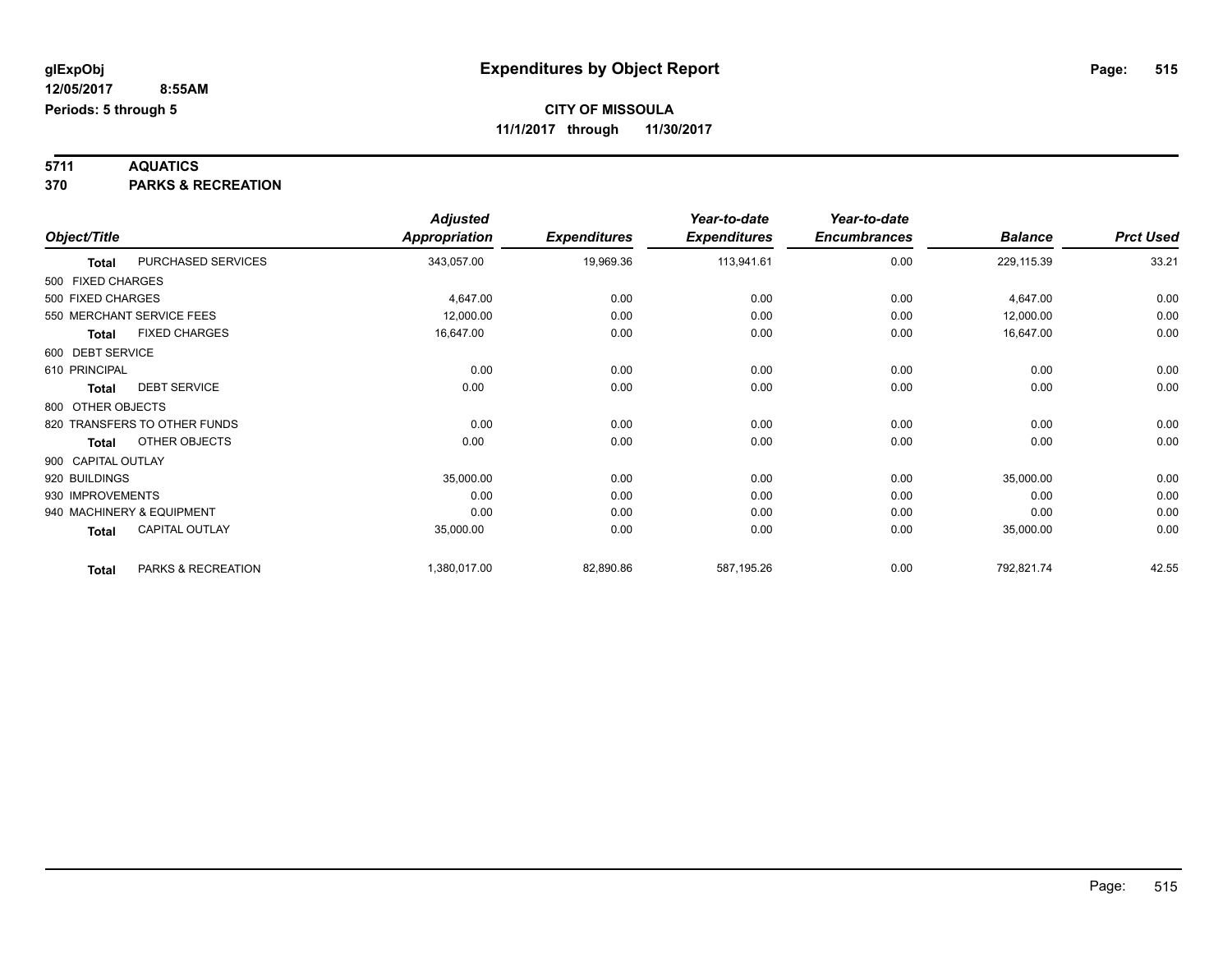# **5711 AQUATICS**

**390 NON-DEPARTMENTAL**

| Object/Title                          | <b>Adjusted</b><br><b>Appropriation</b> | <b>Expenditures</b> | Year-to-date<br><b>Expenditures</b> | Year-to-date<br><b>Encumbrances</b> | <b>Balance</b> | <b>Prct Used</b> |
|---------------------------------------|-----------------------------------------|---------------------|-------------------------------------|-------------------------------------|----------------|------------------|
|                                       |                                         |                     |                                     |                                     |                |                  |
| 800 OTHER OBJECTS                     |                                         |                     |                                     |                                     |                |                  |
| 830 DEPRECIATION                      | 0.00                                    | 0.00                | 0.00                                | 0.00                                | 0.00           | 0.00             |
| OTHER OBJECTS<br><b>Total</b>         | 0.00                                    | 0.00                | 0.00                                | 0.00                                | 0.00           | 0.00             |
| 900 CAPITAL OUTLAY                    |                                         |                     |                                     |                                     |                |                  |
| 900 CAPITAL OUTLAY                    | 0.00                                    | 0.00                | 0.00                                | 0.00                                | 0.00           | 0.00             |
| <b>CAPITAL OUTLAY</b><br><b>Total</b> | 0.00                                    | 0.00                | 0.00                                | 0.00                                | 0.00           | 0.00             |
| NON-DEPARTMENTAL<br>Total             | 0.00                                    | 0.00                | 0.00                                | 0.00                                | 0.00           | 0.00             |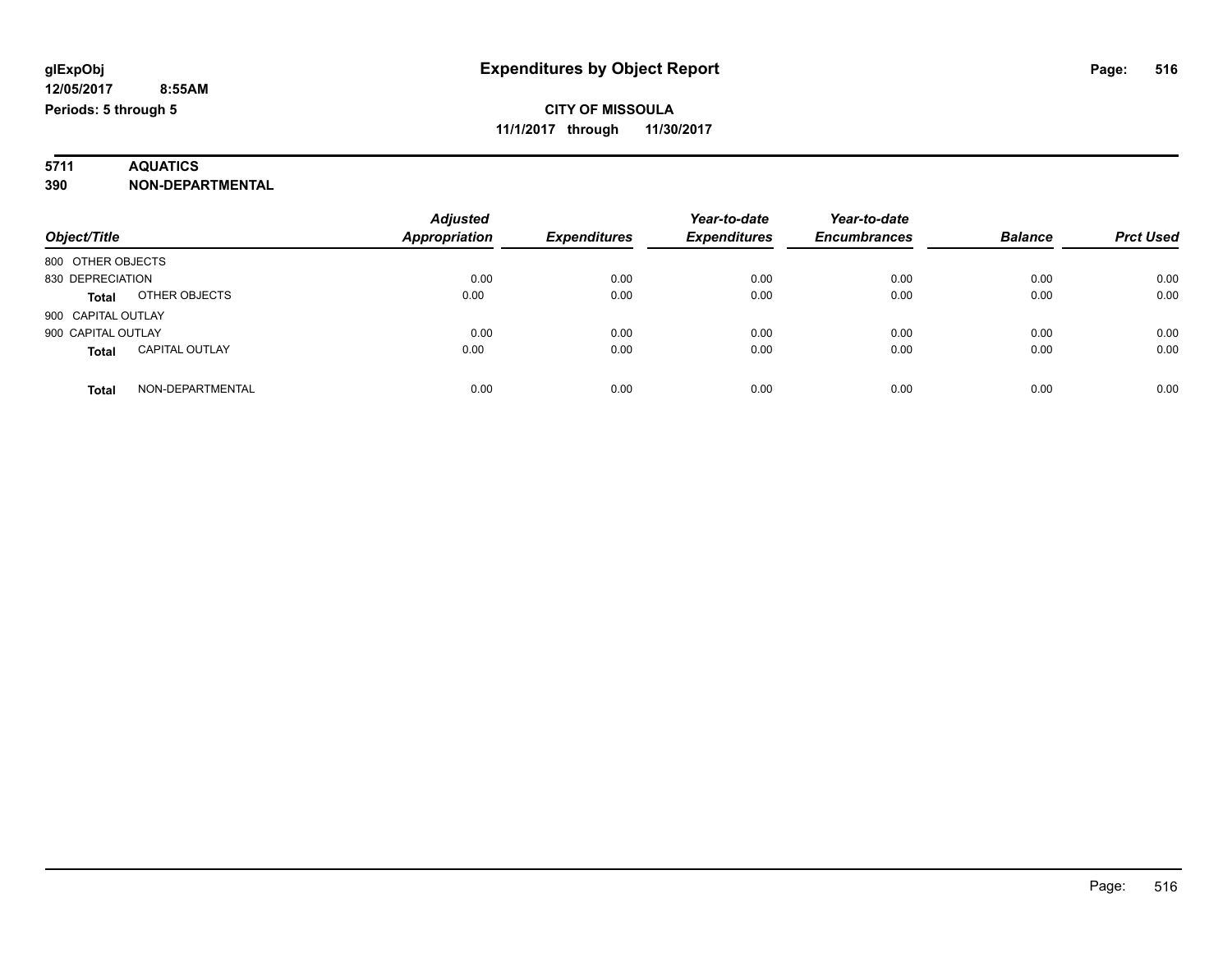**5711 AQUATICS**

|                                           | <b>Adjusted</b> |                     | Year-to-date        | Year-to-date        |                |                  |
|-------------------------------------------|-----------------|---------------------|---------------------|---------------------|----------------|------------------|
| Object/Title                              | Appropriation   | <b>Expenditures</b> | <b>Expenditures</b> | <b>Encumbrances</b> | <b>Balance</b> | <b>Prct Used</b> |
| 100 PERSONAL SERVICES                     |                 |                     |                     |                     |                |                  |
| 110 SALARIES AND WAGES                    | 616,930.00      | 42,108.20           | 331,669.19          | 0.00                | 285,260.81     | 53.76            |
| 115 SALARIES/HEALTH INSURANCE BENEFIT     | 0.00            | 0.00                | 0.00                | 0.00                | 0.00           | 0.00             |
| 120 OVERTIME                              | 1.000.00        | 0.00                | 907.08              | 0.00                | 92.92          | 90.71            |
| 135 OPEB EXPENSE                          | 0.00            | 0.00                | 0.00                | 0.00                | 0.00           | 0.00             |
| <b>140 EMPLOYER CONTRIBUTIONS</b>         | 153,663.00      | 11,622.45           | 76.817.48           | 0.00                | 76,845.52      | 49.99            |
| <b>141 STATE RETIREMENT CONTRIBUTIONS</b> | 220.00          | 0.00                | 420.24              | 0.00                | $-200.24$      | 191.02           |
| 145 OPEB CONTRIBUTION                     | 0.00            | 0.00                | 0.00                | 0.00                | 0.00           | 0.00             |
| <b>150 STATE RETIREMENT</b>               | 0.00            | 0.00                | 0.00                | 0.00                | 0.00           | 0.00             |
| 190 PENSION EXPENSE                       | 0.00            | 0.00                | 0.00                | 0.00                | 0.00           | 0.00             |
| PERSONAL SERVICES<br><b>Total</b>         | 771,813.00      | 53,730.65           | 409,813.99          | 0.00                | 361,999.01     | 53.10            |
| 200 SUPPLIES                              |                 |                     |                     |                     |                |                  |
| 210 OFFICE SUPPLIES                       | 2,000.00        | 43.54               | 431.18              | 0.00                | 1,568.82       | 21.56            |
| 220 OPERATING SUPPLIES                    | 10,000.00       | 44.33               | $-41,562.00$        | 0.00                | 51,562.00      | $-415.62$        |
| 230 REPAIR/MAINTENANCE                    | 80,500.00       | 8,301.88            | 47,006.98           | 0.00                | 33,493.02      | 58.39            |
| 231 GASOLINE                              | 0.00            | 0.00                | 0.00                | 0.00                | 0.00           | 0.00             |
| 240 OTHER SUPPLIES                        | 121,000.00      | 801.10              | 57,563.50           | 0.00                | 63,436.50      | 47.57            |
| 250 SUPPLIES FOR RESALE                   | 0.00            | 0.00                | 0.00                | 0.00                | 0.00           | 0.00             |
| <b>SUPPLIES</b><br><b>Total</b>           | 213,500.00      | 9,190.85            | 63,439.66           | 0.00                | 150,060.34     | 29.71            |
| 300 PURCHASED SERVICES                    |                 |                     |                     |                     |                |                  |
| 310 COMMUNICATIONS                        | 500.00          | 0.00                | 0.00                | 0.00                | 500.00         | 0.00             |
| 320 PRINTING & DUPLICATING                | 10,500.00       | 183.33              | 183.33              | 0.00                | 10,316.67      | 1.75             |
| 330 PUBLICITY, SUBSCRIPTIONS & DUES       | 17,200.00       | 4,812.80            | 9,650.55            | 0.00                | 7,549.45       | 56.11            |
| 340 SEWER                                 | 13,711.00       | 0.00                | 2,466.88            | 0.00                | 11,244.12      | 17.99            |
| 341 ELECTRICITY & NATURAL GAS             | 202,390.00      | 584.28              | 44,794.64           | 0.00                | 157,595.36     | 22.13            |
| 342 STORM WATER                           | 0.00            | 0.00                | 0.00                | 0.00                | 0.00           | 0.00             |
| 343 WATER CHARGES                         | 19,644.00       | 933.89              | 11,141.27           | 0.00                | 8,502.73       | 56.72            |
| 344 TELEPHONE SERVICE                     | 8,160.00        | 434.94              | 3,122.84            | 0.00                | 5,037.16       | 38.27            |
| 345 GARBAGE                               | 4,152.00        | 318.67              | 1,825.22            | 0.00                | 2,326.78       | 43.96            |
| 350 PROFESSIONAL SERVICES                 | 35,000.00       | 4,596.00            | 11,132.00           | 0.00                | 23,868.00      | 31.81            |
| 360 REPAIR & MAINTENANCE                  | 21,594.00       | 7,965.45            | 28,664.92           | 0.00                | $-7,070.92$    | 132.74           |
| 370 TRAVEL                                | 2,000.00        | 0.00                | 0.00                | 0.00                | 2,000.00       | 0.00             |
| 380 TRAINING                              | 5,000.00        | 140.00              | 140.00              | 0.00                | 4,860.00       | 2.80             |
| 390 OTHER PURCHASED SERVICES              | 3,206.00        | 0.00                | 819.96              | 0.00                | 2,386.04       | 25.58            |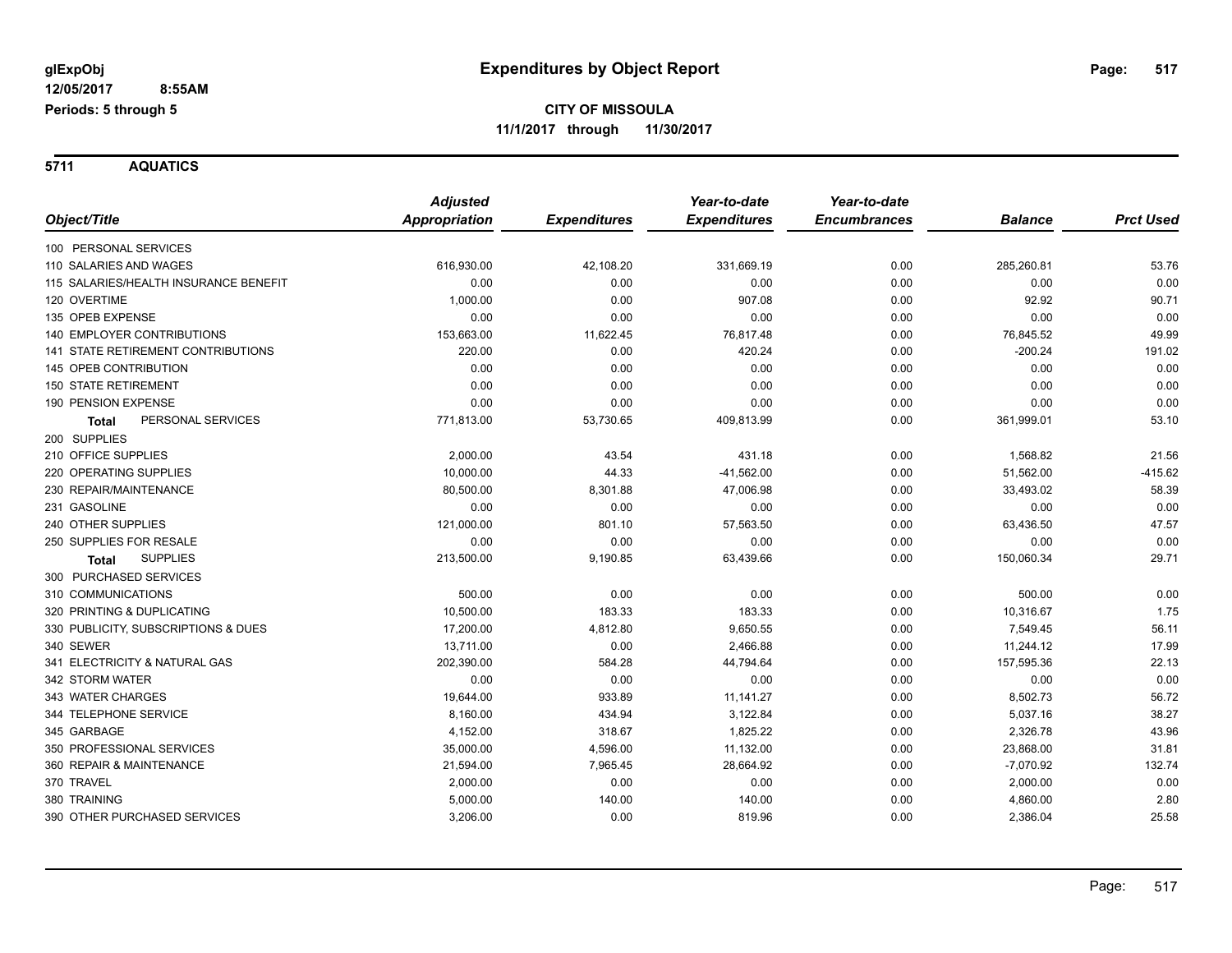**5711 AQUATICS**

|                                      | <b>Adjusted</b> |                     | Year-to-date        | Year-to-date        |                |                  |
|--------------------------------------|-----------------|---------------------|---------------------|---------------------|----------------|------------------|
| Object/Title                         | Appropriation   | <b>Expenditures</b> | <b>Expenditures</b> | <b>Encumbrances</b> | <b>Balance</b> | <b>Prct Used</b> |
| PURCHASED SERVICES<br><b>Total</b>   | 343,057.00      | 19,969.36           | 113,941.61          | 0.00                | 229,115.39     | 33.21            |
| 500 FIXED CHARGES                    |                 |                     |                     |                     |                |                  |
| 500 FIXED CHARGES                    | 4,647.00        | 0.00                | 0.00                | 0.00                | 4,647.00       | 0.00             |
| 550 MERCHANT SERVICE FEES            | 12,000.00       | 0.00                | 0.00                | 0.00                | 12,000.00      | 0.00             |
| <b>FIXED CHARGES</b><br><b>Total</b> | 16,647.00       | 0.00                | 0.00                | 0.00                | 16,647.00      | 0.00             |
| 600 DEBT SERVICE                     |                 |                     |                     |                     |                |                  |
| 610 PRINCIPAL                        | 0.00            | 0.00                | 0.00                | 0.00                | 0.00           | 0.00             |
| <b>DEBT SERVICE</b><br>Total         | 0.00            | 0.00                | 0.00                | 0.00                | 0.00           | 0.00             |
| 800 OTHER OBJECTS                    |                 |                     |                     |                     |                |                  |
| 820 TRANSFERS TO OTHER FUNDS         | 0.00            | 0.00                | 0.00                | 0.00                | 0.00           | 0.00             |
| 830 DEPRECIATION                     | 0.00            | 0.00                | 0.00                | 0.00                | 0.00           | 0.00             |
| OTHER OBJECTS<br><b>Total</b>        | 0.00            | 0.00                | 0.00                | 0.00                | 0.00           | 0.00             |
| 900 CAPITAL OUTLAY                   |                 |                     |                     |                     |                |                  |
| 900 CAPITAL OUTLAY                   | 0.00            | 0.00                | 0.00                | 0.00                | 0.00           | 0.00             |
| 920 BUILDINGS                        | 35,000.00       | 0.00                | 0.00                | 0.00                | 35,000.00      | 0.00             |
| 930 IMPROVEMENTS                     | 0.00            | 0.00                | 0.00                | 0.00                | 0.00           | 0.00             |
| 940 MACHINERY & EQUIPMENT            | 0.00            | 0.00                | 0.00                | 0.00                | 0.00           | 0.00             |
| CAPITAL OUTLAY<br><b>Total</b>       | 35,000.00       | 0.00                | 0.00                | 0.00                | 35,000.00      | 0.00             |
| <b>AQUATICS</b><br><b>Total</b>      | 1,380,017.00    | 82,890.86           | 587,195.26          | 0.00                | 792,821.74     | 42.55            |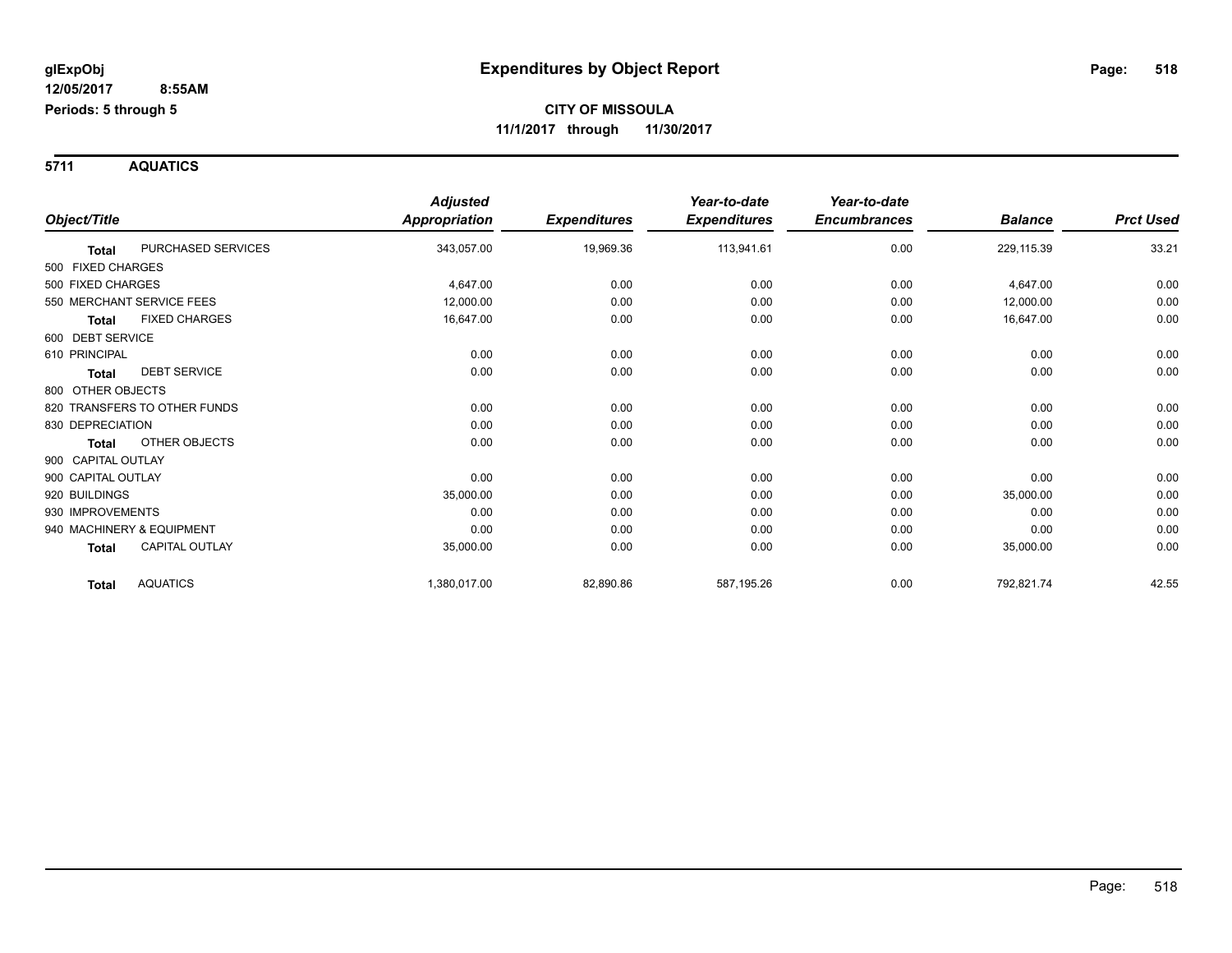**11/1/2017 through 11/30/2017**

**6050 EMPLOYEE BENEFIT PLAN FUND**<br>390 NON-DEPARTMENTAL

**390 NON-DEPARTMENTAL**

|                        |                                      | <b>Adjusted</b>      |                     | Year-to-date        | Year-to-date        |                |                  |
|------------------------|--------------------------------------|----------------------|---------------------|---------------------|---------------------|----------------|------------------|
| Object/Title           |                                      | <b>Appropriation</b> | <b>Expenditures</b> | <b>Expenditures</b> | <b>Encumbrances</b> | <b>Balance</b> | <b>Prct Used</b> |
| 300 PURCHASED SERVICES |                                      |                      |                     |                     |                     |                |                  |
|                        | 350 PROFESSIONAL SERVICES            | 50,325.00            | 11,359.85           | 11,359.85           | 0.00                | 38,965.15      | 22.57            |
| 351 INSURANCE CLAIMS   |                                      | 6,490,000.00         | $-5,446.91$         | 1,637,650.49        | 0.00                | 4,852,349.51   | 25.23            |
| 352 HEALTH PROGRAMS    |                                      | 94,532.00            | 1,695.17            | 6,891.53            | 0.00                | 87,640.47      | 7.29             |
|                        | 353 ADMINISTRATION EXPENDITURES      | 846,720.00           | 0.00                | 334,098.12          | 0.00                | 512,621.88     | 39.46            |
|                        | 354 TRANSITIONAL REINSURANCE PROGRAM | 16,432.00            | 1,077.34            | 4,026.64            | 0.00                | 12,405.36      | 24.50            |
| <b>Total</b>           | PURCHASED SERVICES                   | 7,498,009.00         | 8,685.45            | 1,994,026.63        | 0.00                | 5,503,982.37   | 26.59            |
| 500 FIXED CHARGES      |                                      |                      |                     |                     |                     |                |                  |
|                        | 550 MERCHANT SERVICE FEES            | 0.00                 | 0.00                | 0.00                | 0.00                | 0.00           | 0.00             |
| <b>Total</b>           | <b>FIXED CHARGES</b>                 | 0.00                 | 0.00                | 0.00                | 0.00                | 0.00           | 0.00             |
|                        | 700 GRANTS & CONTRIBUTIONS           |                      |                     |                     |                     |                |                  |
|                        | 700 GRANTS & CONTRIBUTIONS           | 0.00                 | 0.00                | 0.00                | 0.00                | 0.00           | 0.00             |
| <b>Total</b>           | <b>GRANTS &amp; CONTRIBUTIONS</b>    | 0.00                 | 0.00                | 0.00                | 0.00                | 0.00           | 0.00             |
| 800 OTHER OBJECTS      |                                      |                      |                     |                     |                     |                |                  |
|                        | 820 TRANSFERS TO OTHER FUNDS         | 0.00                 | 0.00                | 0.00                | 0.00                | 0.00           | 0.00             |
| <b>Total</b>           | OTHER OBJECTS                        | 0.00                 | 0.00                | 0.00                | 0.00                | 0.00           | 0.00             |
| <b>Total</b>           | NON-DEPARTMENTAL                     | 7,498,009.00         | 8,685.45            | 1,994,026.63        | 0.00                | 5,503,982.37   | 26.59            |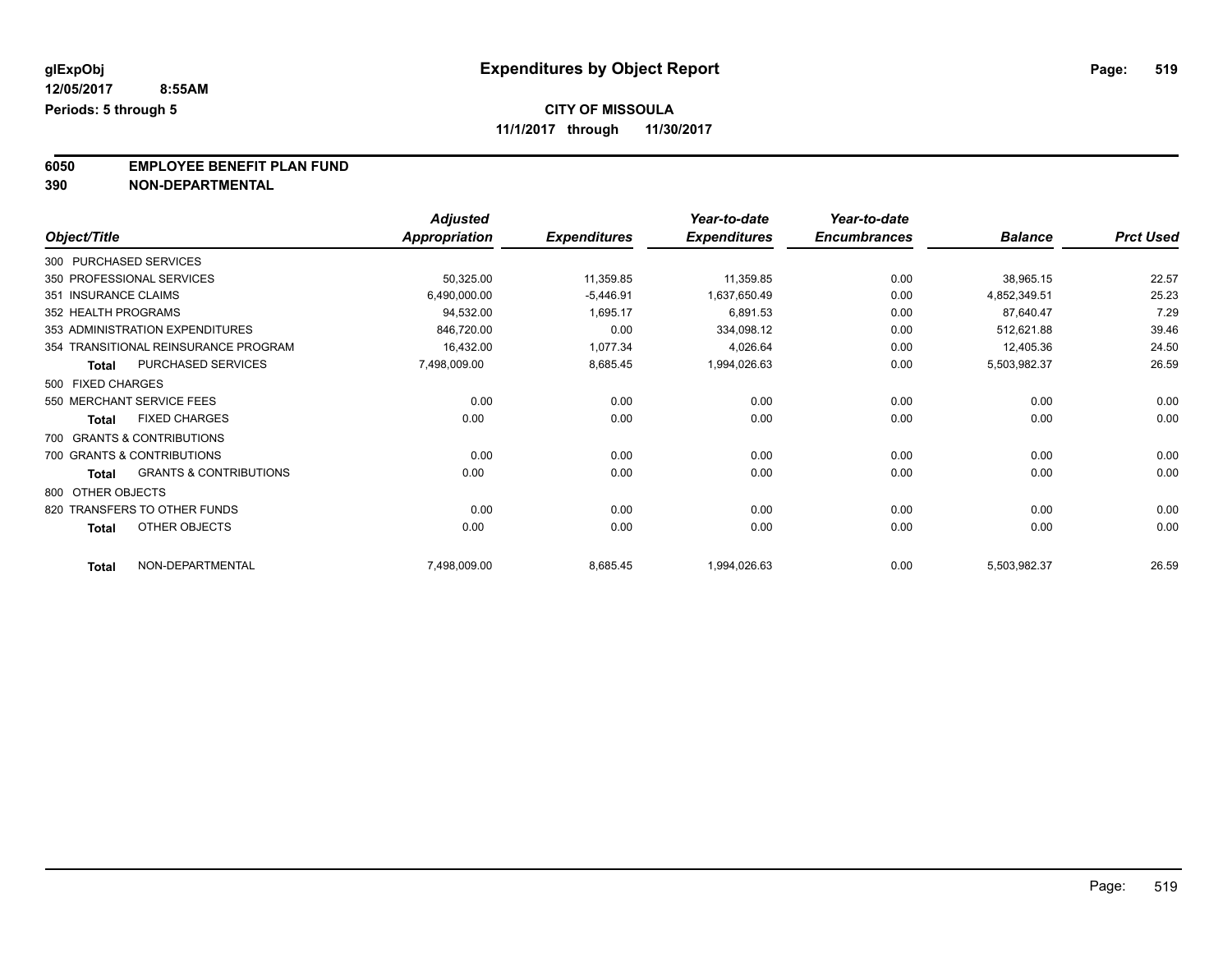#### **6050 EMPLOYEE BENEFIT PLAN FUND**

|                      |                                      | <b>Adjusted</b> |                     | Year-to-date        | Year-to-date        |                |                  |
|----------------------|--------------------------------------|-----------------|---------------------|---------------------|---------------------|----------------|------------------|
| Object/Title         |                                      | Appropriation   | <b>Expenditures</b> | <b>Expenditures</b> | <b>Encumbrances</b> | <b>Balance</b> | <b>Prct Used</b> |
|                      | 300 PURCHASED SERVICES               |                 |                     |                     |                     |                |                  |
|                      | 350 PROFESSIONAL SERVICES            | 50,325.00       | 11,359.85           | 11,359.85           | 0.00                | 38,965.15      | 22.57            |
| 351 INSURANCE CLAIMS |                                      | 6,490,000.00    | $-5,446.91$         | 1,637,650.49        | 0.00                | 4,852,349.51   | 25.23            |
| 352 HEALTH PROGRAMS  |                                      | 94,532.00       | 1,695.17            | 6,891.53            | 0.00                | 87,640.47      | 7.29             |
|                      | 353 ADMINISTRATION EXPENDITURES      | 846,720.00      | 0.00                | 334,098.12          | 0.00                | 512,621.88     | 39.46            |
|                      | 354 TRANSITIONAL REINSURANCE PROGRAM | 16,432.00       | 1,077.34            | 4,026.64            | 0.00                | 12,405.36      | 24.50            |
| <b>Total</b>         | PURCHASED SERVICES                   | 7,498,009.00    | 8,685.45            | 1,994,026.63        | 0.00                | 5,503,982.37   | 26.59            |
| 500 FIXED CHARGES    |                                      |                 |                     |                     |                     |                |                  |
|                      | 550 MERCHANT SERVICE FEES            | 0.00            | 0.00                | 0.00                | 0.00                | 0.00           | 0.00             |
| <b>Total</b>         | <b>FIXED CHARGES</b>                 | 0.00            | 0.00                | 0.00                | 0.00                | 0.00           | 0.00             |
|                      | 700 GRANTS & CONTRIBUTIONS           |                 |                     |                     |                     |                |                  |
|                      | 700 GRANTS & CONTRIBUTIONS           | 0.00            | 0.00                | 0.00                | 0.00                | 0.00           | 0.00             |
| Total                | <b>GRANTS &amp; CONTRIBUTIONS</b>    | 0.00            | 0.00                | 0.00                | 0.00                | 0.00           | 0.00             |
| 800 OTHER OBJECTS    |                                      |                 |                     |                     |                     |                |                  |
|                      | 820 TRANSFERS TO OTHER FUNDS         | 0.00            | 0.00                | 0.00                | 0.00                | 0.00           | 0.00             |
| Total                | OTHER OBJECTS                        | 0.00            | 0.00                | 0.00                | 0.00                | 0.00           | 0.00             |
| <b>Total</b>         | EMPLOYEE BENEFIT PLAN FUND           | 7,498,009.00    | 8,685.45            | 1,994,026.63        | 0.00                | 5,503,982.37   | 26.59            |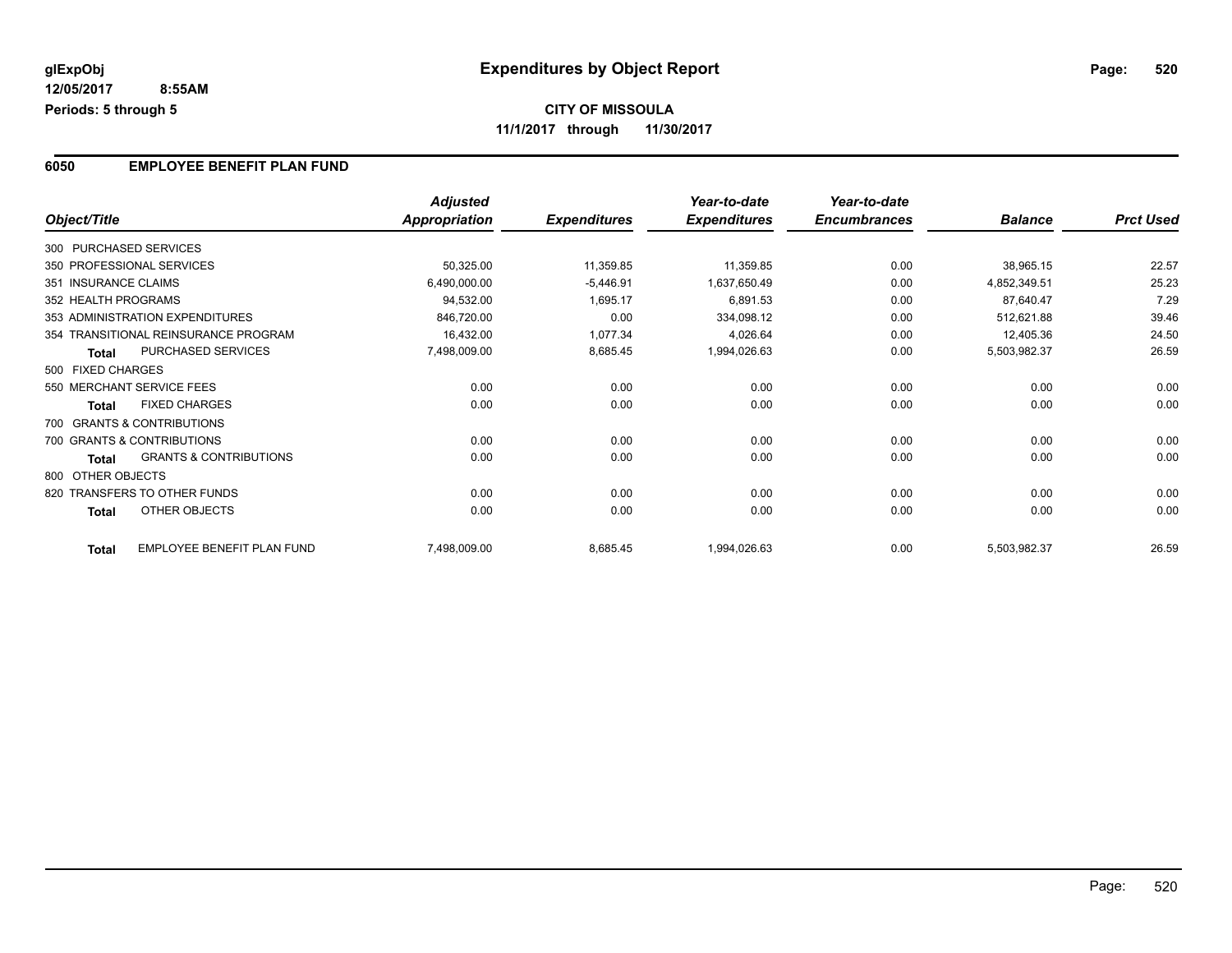**11/1/2017 through 11/30/2017**

**7370 PARKING COMMISSION FUND**

**395 PARKING COMMISSION**

|                                           | <b>Adjusted</b>      |                     | Year-to-date        | Year-to-date        |                |                  |
|-------------------------------------------|----------------------|---------------------|---------------------|---------------------|----------------|------------------|
| Object/Title                              | <b>Appropriation</b> | <b>Expenditures</b> | <b>Expenditures</b> | <b>Encumbrances</b> | <b>Balance</b> | <b>Prct Used</b> |
| 100 PERSONAL SERVICES                     |                      |                     |                     |                     |                |                  |
| 110 SALARIES AND WAGES                    | 473,289.00           | 38,229.54           | 176,727.43          | 0.00                | 296,561.57     | 37.34            |
| 115 SALARIES/HEALTH INSURANCE BENEFIT     | 0.00                 | 0.00                | 0.00                | 0.00                | 0.00           | 0.00             |
| 120 OVERTIME                              | 7,234.00             | 11.58               | 110.44              | 0.00                | 7,123.56       | 1.53             |
| 130 OTHER                                 | 0.00                 | 0.00                | 0.00                | 0.00                | 0.00           | 0.00             |
| 135 OPEB EXPENSE                          | 0.00                 | 0.00                | 0.00                | 0.00                | 0.00           | 0.00             |
| 140 EMPLOYER CONTRIBUTIONS                | 213,737.00           | 17,877.55           | 95,496.01           | 0.00                | 118,240.99     | 44.68            |
| <b>141 STATE RETIREMENT CONTRIBUTIONS</b> | 479.00               | 0.00                | 199.44              | 0.00                | 279.56         | 41.64            |
| <b>145 OPEB CONTRIBUTION</b>              | 0.00                 | 0.00                | 0.00                | 0.00                | 0.00           | 0.00             |
| 190 PENSION EXPENSE                       | 0.00                 | 0.00                | 0.00                | 0.00                | 0.00           | 0.00             |
| PERSONAL SERVICES<br><b>Total</b>         | 694,739.00           | 56,118.67           | 272,533.32          | 0.00                | 422,205.68     | 39.23            |
| 200 SUPPLIES                              |                      |                     |                     |                     |                |                  |
| 210 OFFICE SUPPLIES                       | 5,700.00             | 294.70              | 1,346.34            | 0.00                | 4,353.66       | 23.62            |
| 220 OPERATING SUPPLIES                    | 33,050.00            | 285.74              | 8,752.36            | 0.00                | 24,297.64      | 26.48            |
| 230 REPAIR/MAINTENANCE                    | 18,000.00            | 921.66              | 2,741.24            | 0.00                | 15,258.76      | 15.23            |
| 231 GASOLINE                              | 7,200.00             | 459.14              | 1,668.64            | 0.00                | 5,531.36       | 23.18            |
| <b>SUPPLIES</b><br>Total                  | 63,950.00            | 1,961.24            | 14,508.58           | 0.00                | 49,441.42      | 22.69            |
| 300 PURCHASED SERVICES                    |                      |                     |                     |                     |                |                  |
| 310 COMMUNICATIONS                        | 18,075.00            | 290.65              | 2,099.33            | 0.00                | 15,975.67      | 11.61            |
| 320 PRINTING & DUPLICATING                | 10,000.00            | 0.00                | 6,337.80            | 0.00                | 3,662.20       | 63.38            |
| 330 PUBLICITY, SUBSCRIPTIONS & DUES       | 5,000.00             | 0.00                | 838.92              | 0.00                | 4,161.08       | 16.78            |
| 340 SEWER                                 | 145.00               | 0.00                | 85.31               | 0.00                | 59.69          | 58.83            |
| 341 ELECTRICITY & NATURAL GAS             | 40,096.00            | 3,038.68            | 11,858.37           | 0.00                | 28,237.63      | 29.57            |
| 342 STORM WATER                           | 0.00                 | 0.00                | 0.00                | 0.00                | 0.00           | 0.00             |
| 343 WATER CHARGES                         | 4,000.00             | 691.77              | 2,634.70            | 0.00                | 1,365.30       | 65.87            |
| 344 TELEPHONE SERVICE                     | 6,325.00             | 675.58              | 2,313.67            | 0.00                | 4,011.33       | 36.58            |
| 345 GARBAGE                               | 3,856.00             | 472.60              | 2,889.42            | 0.00                | 966.58         | 74.93            |
| 350 PROFESSIONAL SERVICES                 | 61,250.00            | 7,604.00            | 77,906.01           | 0.00                | $-16,656.01$   | 127.19           |
| 360 REPAIR & MAINTENANCE                  | 174,800.00           | 6,630.55            | 30,677.29           | 0.00                | 144,122.71     | 17.55            |
| 370 TRAVEL                                | 6,000.00             | 741.64              | 860.44              | 0.00                | 5,139.56       | 14.34            |
| 380 TRAINING                              | 3,500.00             | 0.00                | 1,034.00            | 0.00                | 2,466.00       | 29.54            |
| 390 OTHER PURCHASED SERVICES              | 199,699.00           | 235.87              | 3,162.62            | 0.00                | 196,536.38     | 1.58             |
| PURCHASED SERVICES<br>Total               | 532,746.00           | 20,381.34           | 142,697.88          | 0.00                | 390,048.12     | 26.79            |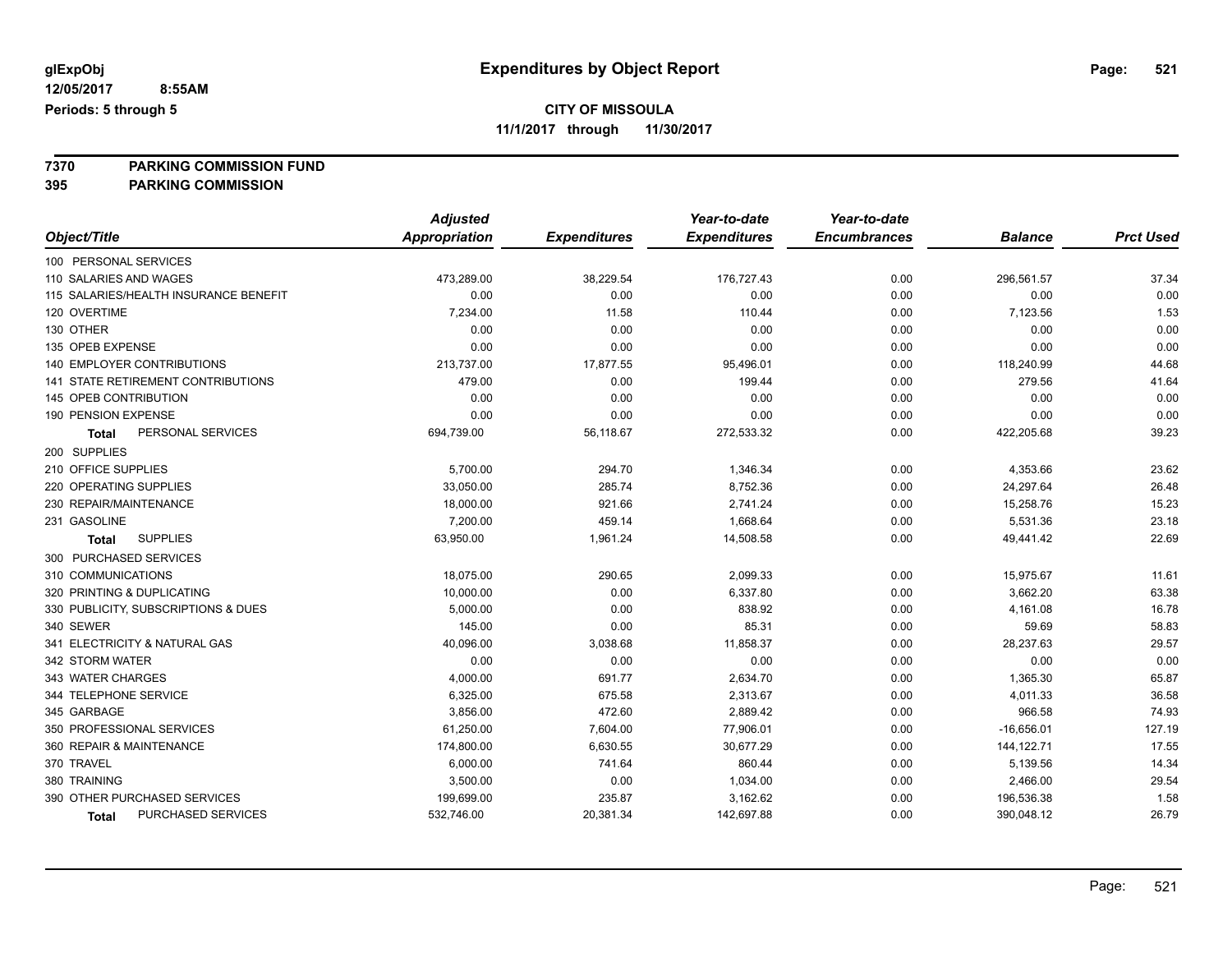**11/1/2017 through 11/30/2017**

**7370 PARKING COMMISSION FUND**

**395 PARKING COMMISSION**

|                             |                                   | <b>Adjusted</b> |                     | Year-to-date        | Year-to-date        |                |                  |
|-----------------------------|-----------------------------------|-----------------|---------------------|---------------------|---------------------|----------------|------------------|
| Object/Title                |                                   | Appropriation   | <b>Expenditures</b> | <b>Expenditures</b> | <b>Encumbrances</b> | <b>Balance</b> | <b>Prct Used</b> |
| 500 FIXED CHARGES           |                                   |                 |                     |                     |                     |                |                  |
| 500 FIXED CHARGES           |                                   | 168,621.00      | 10,181.30           | 17,290.30           | 0.00                | 151,330.70     | 10.25            |
| 510 *** Title Not Found *** |                                   | 0.00            | 11,999.61           | 11,999.61           | 0.00                | $-11,999.61$   | 0.00             |
|                             | 550 MERCHANT SERVICE FEES         | 21,500.00       | 0.00                | 0.00                | 0.00                | 21,500.00      | 0.00             |
| <b>Total</b>                | <b>FIXED CHARGES</b>              | 190,121.00      | 22,180.91           | 29,289.91           | 0.00                | 160,831.09     | 15.41            |
| 600 DEBT SERVICE            |                                   |                 |                     |                     |                     |                |                  |
| 610 PRINCIPAL               |                                   | 185,600.00      | 0.00                | 92,300.00           | 0.00                | 93,300.00      | 49.73            |
|                             | 620 INTEREST / SERVICE FEES       | 25,478.00       | 0.00                | 13,258.13           | 0.00                | 12,219.87      | 52.04            |
| Total                       | <b>DEBT SERVICE</b>               | 211,078.00      | 0.00                | 105,558.13          | 0.00                | 105,519.87     | 50.01            |
|                             | 700 GRANTS & CONTRIBUTIONS        |                 |                     |                     |                     |                |                  |
|                             | 700 GRANTS & CONTRIBUTIONS        | 85,000.00       | 21,500.00           | 35,000.00           | 0.00                | 50,000.00      | 41.18            |
| Total                       | <b>GRANTS &amp; CONTRIBUTIONS</b> | 85,000.00       | 21,500.00           | 35,000.00           | 0.00                | 50,000.00      | 41.18            |
| 800 OTHER OBJECTS           |                                   |                 |                     |                     |                     |                |                  |
|                             | 820 TRANSFERS TO OTHER FUNDS      | 307,290.00      | 26,416.25           | 130,228.75          | 0.00                | 177,061.25     | 42.38            |
| 845 CONTINGENCY             |                                   | 48,965.00       | 0.00                | 0.00                | 0.00                | 48,965.00      | 0.00             |
| Total                       | OTHER OBJECTS                     | 356,255.00      | 26,416.25           | 130,228.75          | 0.00                | 226,026.25     | 36.55            |
| <b>Total</b>                | PARKING COMMISSION                | 2,133,889.00    | 148,558.41          | 729,816.57          | 0.00                | 1,404,072.43   | 34.20            |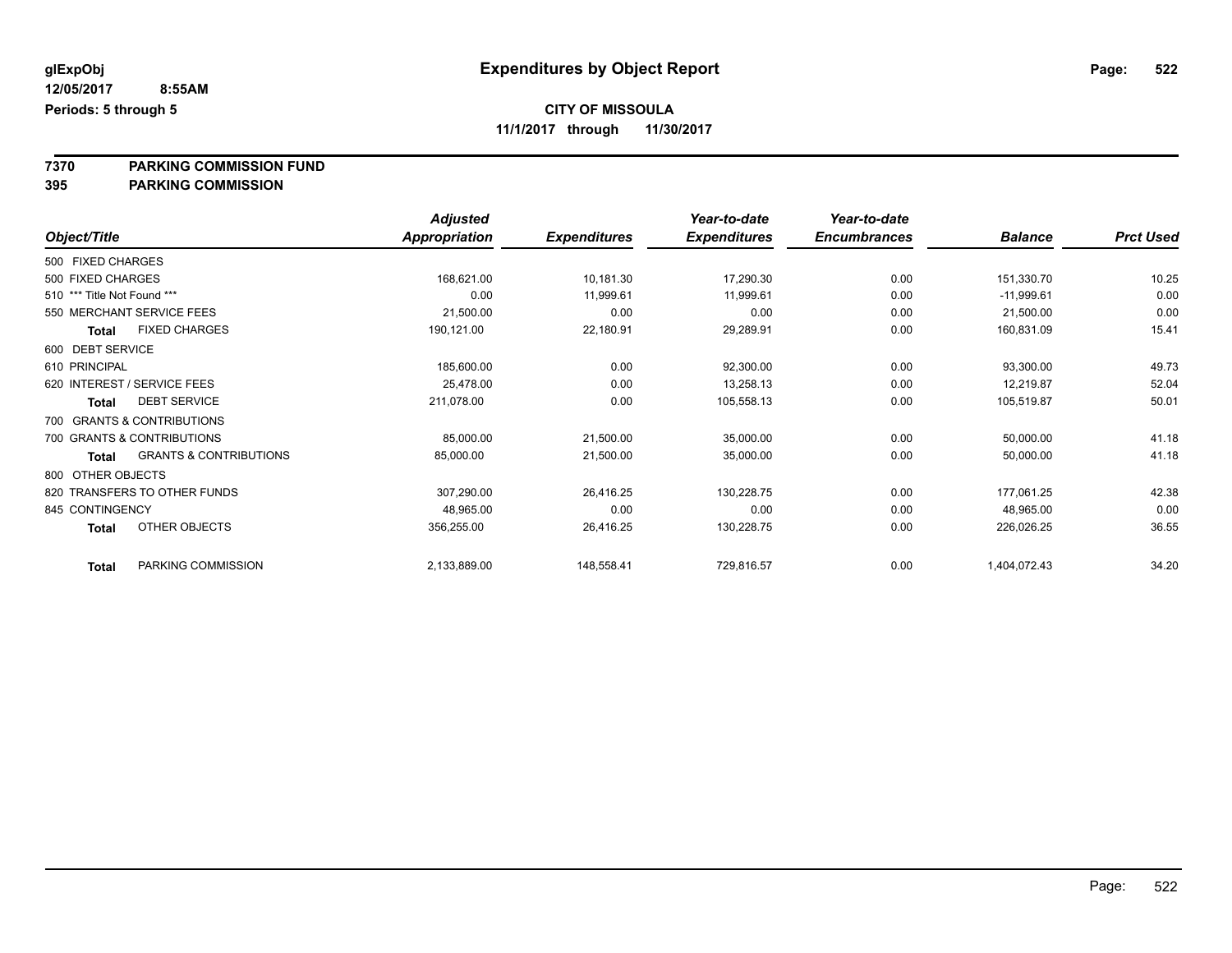**7370 PARKING COMMISSION FUND**

**900 DEPRECIATION**

| Object/Title                          | <b>Adjusted</b><br><b>Appropriation</b> | <b>Expenditures</b> | Year-to-date<br><b>Expenditures</b> | Year-to-date<br><b>Encumbrances</b> | <b>Balance</b> | <b>Prct Used</b> |
|---------------------------------------|-----------------------------------------|---------------------|-------------------------------------|-------------------------------------|----------------|------------------|
| 800 OTHER OBJECTS                     |                                         |                     |                                     |                                     |                |                  |
| 830 DEPRECIATION                      | 0.00                                    | 0.00                | 0.00                                | 0.00                                | 0.00           | 0.00             |
| OTHER OBJECTS<br><b>Total</b>         | 0.00                                    | 0.00                | 0.00                                | 0.00                                | 0.00           | 0.00             |
| 900 CAPITAL OUTLAY                    |                                         |                     |                                     |                                     |                |                  |
| 940 MACHINERY & EQUIPMENT             | 0.00                                    | 0.00                | 0.00                                | 0.00                                | 0.00           | 0.00             |
| <b>CAPITAL OUTLAY</b><br><b>Total</b> | 0.00                                    | 0.00                | 0.00                                | 0.00                                | 0.00           | 0.00             |
| <b>DEPRECIATION</b><br><b>Total</b>   | 0.00                                    | 0.00                | 0.00                                | 0.00                                | 0.00           | 0.00             |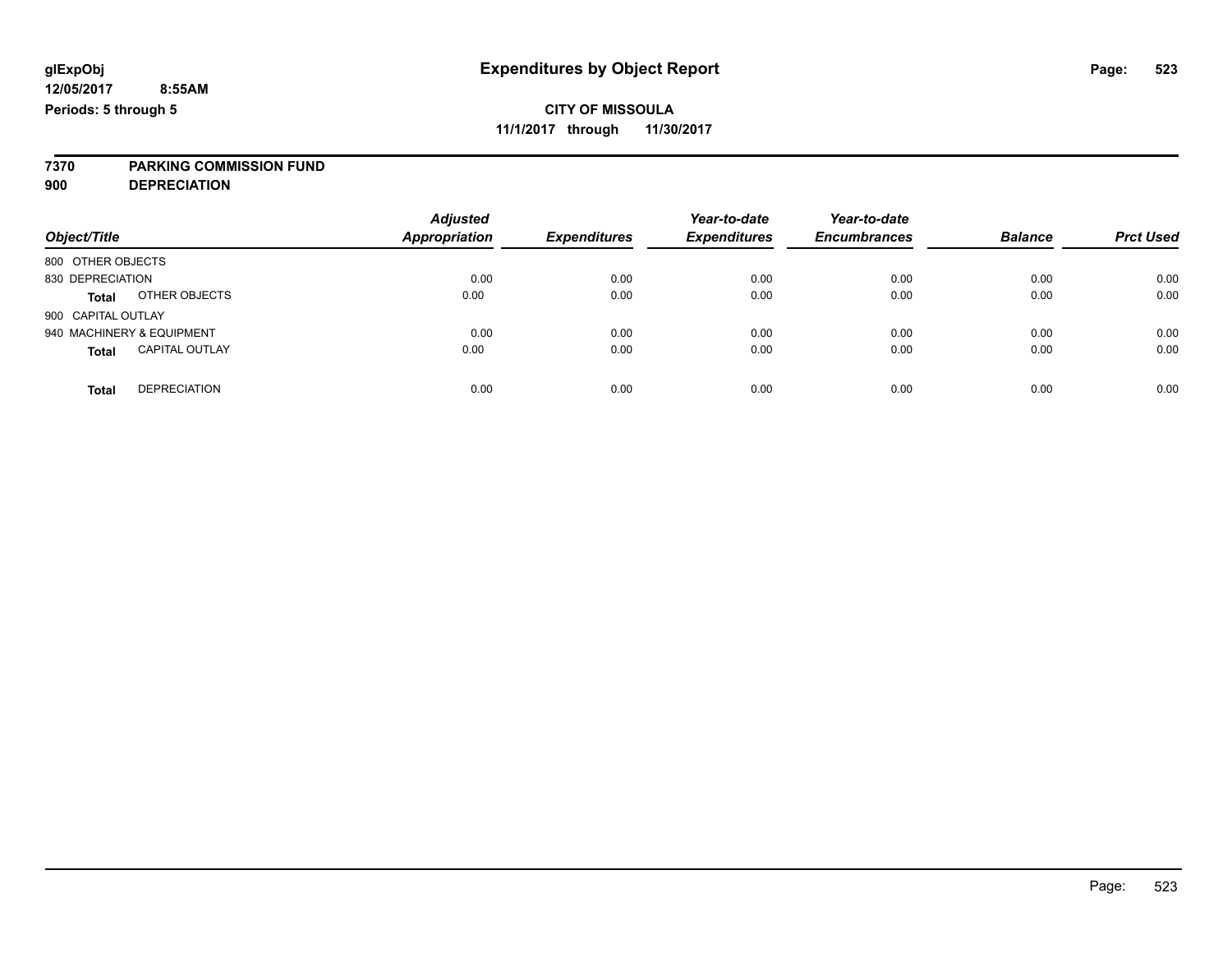#### **7370 PARKING COMMISSION FUND**

|                                           | <b>Adjusted</b> |                     | Year-to-date        | Year-to-date        |                |                  |
|-------------------------------------------|-----------------|---------------------|---------------------|---------------------|----------------|------------------|
| Object/Title                              | Appropriation   | <b>Expenditures</b> | <b>Expenditures</b> | <b>Encumbrances</b> | <b>Balance</b> | <b>Prct Used</b> |
| 100 PERSONAL SERVICES                     |                 |                     |                     |                     |                |                  |
| 110 SALARIES AND WAGES                    | 473,289.00      | 38,229.54           | 176,727.43          | 0.00                | 296,561.57     | 37.34            |
| 115 SALARIES/HEALTH INSURANCE BENEFIT     | 0.00            | 0.00                | 0.00                | 0.00                | 0.00           | 0.00             |
| 120 OVERTIME                              | 7,234.00        | 11.58               | 110.44              | 0.00                | 7,123.56       | 1.53             |
| 130 OTHER                                 | 0.00            | 0.00                | 0.00                | 0.00                | 0.00           | 0.00             |
| 135 OPEB EXPENSE                          | 0.00            | 0.00                | 0.00                | 0.00                | 0.00           | 0.00             |
| <b>140 EMPLOYER CONTRIBUTIONS</b>         | 213,737.00      | 17,877.55           | 95,496.01           | 0.00                | 118,240.99     | 44.68            |
| <b>141 STATE RETIREMENT CONTRIBUTIONS</b> | 479.00          | 0.00                | 199.44              | 0.00                | 279.56         | 41.64            |
| 145 OPEB CONTRIBUTION                     | 0.00            | 0.00                | 0.00                | 0.00                | 0.00           | 0.00             |
| 190 PENSION EXPENSE                       | 0.00            | 0.00                | 0.00                | 0.00                | 0.00           | 0.00             |
| PERSONAL SERVICES<br><b>Total</b>         | 694,739.00      | 56,118.67           | 272,533.32          | 0.00                | 422,205.68     | 39.23            |
| 200 SUPPLIES                              |                 |                     |                     |                     |                |                  |
| 210 OFFICE SUPPLIES                       | 5,700.00        | 294.70              | 1,346.34            | 0.00                | 4,353.66       | 23.62            |
| 220 OPERATING SUPPLIES                    | 33,050.00       | 285.74              | 8,752.36            | 0.00                | 24,297.64      | 26.48            |
| 230 REPAIR/MAINTENANCE                    | 18,000.00       | 921.66              | 2,741.24            | 0.00                | 15,258.76      | 15.23            |
| 231 GASOLINE                              | 7,200.00        | 459.14              | 1,668.64            | 0.00                | 5,531.36       | 23.18            |
| <b>SUPPLIES</b><br><b>Total</b>           | 63,950.00       | 1,961.24            | 14,508.58           | 0.00                | 49,441.42      | 22.69            |
| 300 PURCHASED SERVICES                    |                 |                     |                     |                     |                |                  |
| 310 COMMUNICATIONS                        | 18,075.00       | 290.65              | 2,099.33            | 0.00                | 15,975.67      | 11.61            |
| 320 PRINTING & DUPLICATING                | 10,000.00       | 0.00                | 6,337.80            | 0.00                | 3,662.20       | 63.38            |
| 330 PUBLICITY, SUBSCRIPTIONS & DUES       | 5,000.00        | 0.00                | 838.92              | 0.00                | 4,161.08       | 16.78            |
| 340 SEWER                                 | 145.00          | 0.00                | 85.31               | 0.00                | 59.69          | 58.83            |
| 341 ELECTRICITY & NATURAL GAS             | 40,096.00       | 3,038.68            | 11,858.37           | 0.00                | 28,237.63      | 29.57            |
| 342 STORM WATER                           | 0.00            | 0.00                | 0.00                | 0.00                | 0.00           | 0.00             |
| 343 WATER CHARGES                         | 4,000.00        | 691.77              | 2,634.70            | 0.00                | 1,365.30       | 65.87            |
| 344 TELEPHONE SERVICE                     | 6,325.00        | 675.58              | 2,313.67            | 0.00                | 4,011.33       | 36.58            |
| 345 GARBAGE                               | 3,856.00        | 472.60              | 2,889.42            | 0.00                | 966.58         | 74.93            |
| 350 PROFESSIONAL SERVICES                 | 61,250.00       | 7,604.00            | 77,906.01           | 0.00                | $-16,656.01$   | 127.19           |
| 360 REPAIR & MAINTENANCE                  | 174,800.00      | 6,630.55            | 30,677.29           | 0.00                | 144, 122. 71   | 17.55            |
| 370 TRAVEL                                | 6,000.00        | 741.64              | 860.44              | 0.00                | 5,139.56       | 14.34            |
| 380 TRAINING                              | 3,500.00        | 0.00                | 1,034.00            | 0.00                | 2,466.00       | 29.54            |
| 390 OTHER PURCHASED SERVICES              | 199,699.00      | 235.87              | 3,162.62            | 0.00                | 196,536.38     | 1.58             |
| <b>PURCHASED SERVICES</b><br><b>Total</b> | 532,746.00      | 20,381.34           | 142,697.88          | 0.00                | 390,048.12     | 26.79            |
|                                           |                 |                     |                     |                     |                |                  |

500 FIXED CHARGES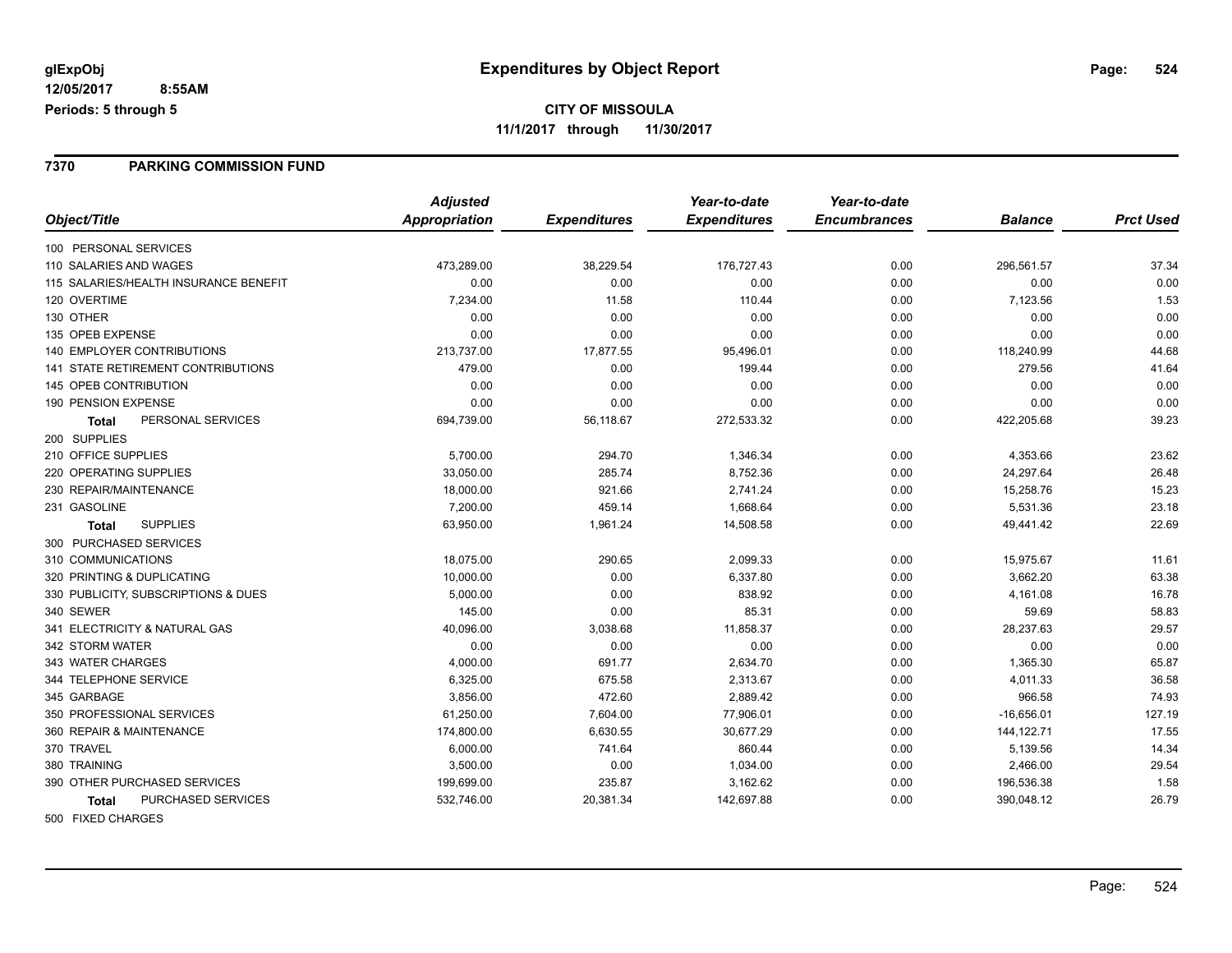#### **7370 PARKING COMMISSION FUND**

| Object/Title                               | <b>Adjusted</b><br>Appropriation | <b>Expenditures</b> | Year-to-date<br><b>Expenditures</b> | Year-to-date<br><b>Encumbrances</b> | <b>Balance</b> | <b>Prct Used</b> |
|--------------------------------------------|----------------------------------|---------------------|-------------------------------------|-------------------------------------|----------------|------------------|
| 500 FIXED CHARGES                          | 168,621.00                       | 10,181.30           | 17,290.30                           | 0.00                                | 151,330.70     | 10.25            |
| 510 *** Title Not Found ***                | 0.00                             | 11,999.61           | 11,999.61                           | 0.00                                | $-11,999.61$   | 0.00             |
| 550 MERCHANT SERVICE FEES                  | 21,500.00                        | 0.00                | 0.00                                | 0.00                                | 21,500.00      | 0.00             |
| <b>FIXED CHARGES</b><br>Total              | 190,121.00                       | 22,180.91           | 29,289.91                           | 0.00                                | 160,831.09     | 15.41            |
| 600 DEBT SERVICE                           |                                  |                     |                                     |                                     |                |                  |
| 610 PRINCIPAL                              | 185,600.00                       | 0.00                | 92,300.00                           | 0.00                                | 93,300.00      | 49.73            |
| 620 INTEREST / SERVICE FEES                | 25.478.00                        | 0.00                | 13,258.13                           | 0.00                                | 12,219.87      | 52.04            |
| <b>DEBT SERVICE</b><br>Total               | 211,078.00                       | 0.00                | 105,558.13                          | 0.00                                | 105,519.87     | 50.01            |
| 700 GRANTS & CONTRIBUTIONS                 |                                  |                     |                                     |                                     |                |                  |
| 700 GRANTS & CONTRIBUTIONS                 | 85,000.00                        | 21,500.00           | 35,000.00                           | 0.00                                | 50,000.00      | 41.18            |
| <b>GRANTS &amp; CONTRIBUTIONS</b><br>Total | 85,000.00                        | 21,500.00           | 35,000.00                           | 0.00                                | 50,000.00      | 41.18            |
| 800 OTHER OBJECTS                          |                                  |                     |                                     |                                     |                |                  |
| 820 TRANSFERS TO OTHER FUNDS               | 307,290.00                       | 26,416.25           | 130,228.75                          | 0.00                                | 177,061.25     | 42.38            |
| 830 DEPRECIATION                           | 0.00                             | 0.00                | 0.00                                | 0.00                                | 0.00           | 0.00             |
| 845 CONTINGENCY                            | 48,965.00                        | 0.00                | 0.00                                | 0.00                                | 48,965.00      | 0.00             |
| OTHER OBJECTS<br>Total                     | 356,255.00                       | 26,416.25           | 130,228.75                          | 0.00                                | 226,026.25     | 36.55            |
| 900 CAPITAL OUTLAY                         |                                  |                     |                                     |                                     |                |                  |
| 940 MACHINERY & EQUIPMENT                  | 0.00                             | 0.00                | 0.00                                | 0.00                                | 0.00           | 0.00             |
| <b>CAPITAL OUTLAY</b><br><b>Total</b>      | 0.00                             | 0.00                | 0.00                                | 0.00                                | 0.00           | 0.00             |
| PARKING COMMISSION FUND<br><b>Total</b>    | 2,133,889.00                     | 148,558.41          | 729,816.57                          | 0.00                                | 1,404,072.43   | 34.20            |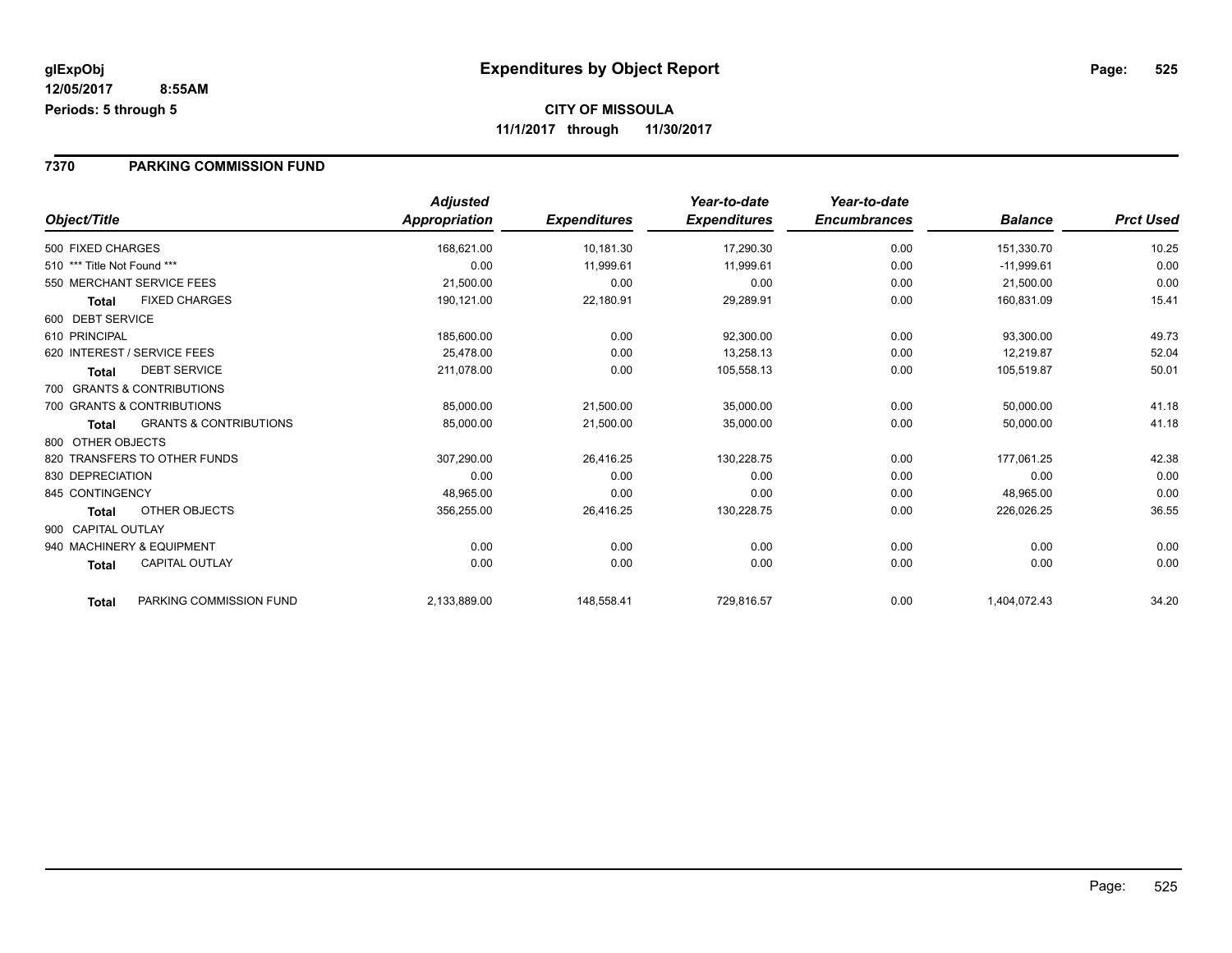**11/1/2017 through 11/30/2017**

**7371 FRONT STREET PARKING BONDS**

**395 PARKING COMMISSION**

|                   |                             | <b>Adjusted</b> |                     | Year-to-date        | Year-to-date        |                |                  |
|-------------------|-----------------------------|-----------------|---------------------|---------------------|---------------------|----------------|------------------|
| Object/Title      |                             | Appropriation   | <b>Expenditures</b> | <b>Expenditures</b> | <b>Encumbrances</b> | <b>Balance</b> | <b>Prct Used</b> |
| 500 FIXED CHARGES |                             |                 |                     |                     |                     |                |                  |
|                   | 550 MERCHANT SERVICE FEES   | 350.00          | 0.00                | 0.00                | 0.00                | 350.00         | 0.00             |
| <b>Total</b>      | <b>FIXED CHARGES</b>        | 350.00          | 0.00                | 0.00                | 0.00                | 350.00         | 0.00             |
| 600 DEBT SERVICE  |                             |                 |                     |                     |                     |                |                  |
| 610 PRINCIPAL     |                             | 154.290.00      | 0.00                | 0.00                | 0.00                | 154.290.00     | 0.00             |
|                   | 620 INTEREST / SERVICE FEES | 102.860.00      | 0.00                | 65,960.72           | 0.00                | 36.899.28      | 64.13            |
| <b>Total</b>      | <b>DEBT SERVICE</b>         | 257.150.00      | 0.00                | 65,960.72           | 0.00                | 191.189.28     | 25.65            |
| <b>Total</b>      | PARKING COMMISSION          | 257.500.00      | 0.00                | 65.960.72           | 0.00                | 191.539.28     | 25.62            |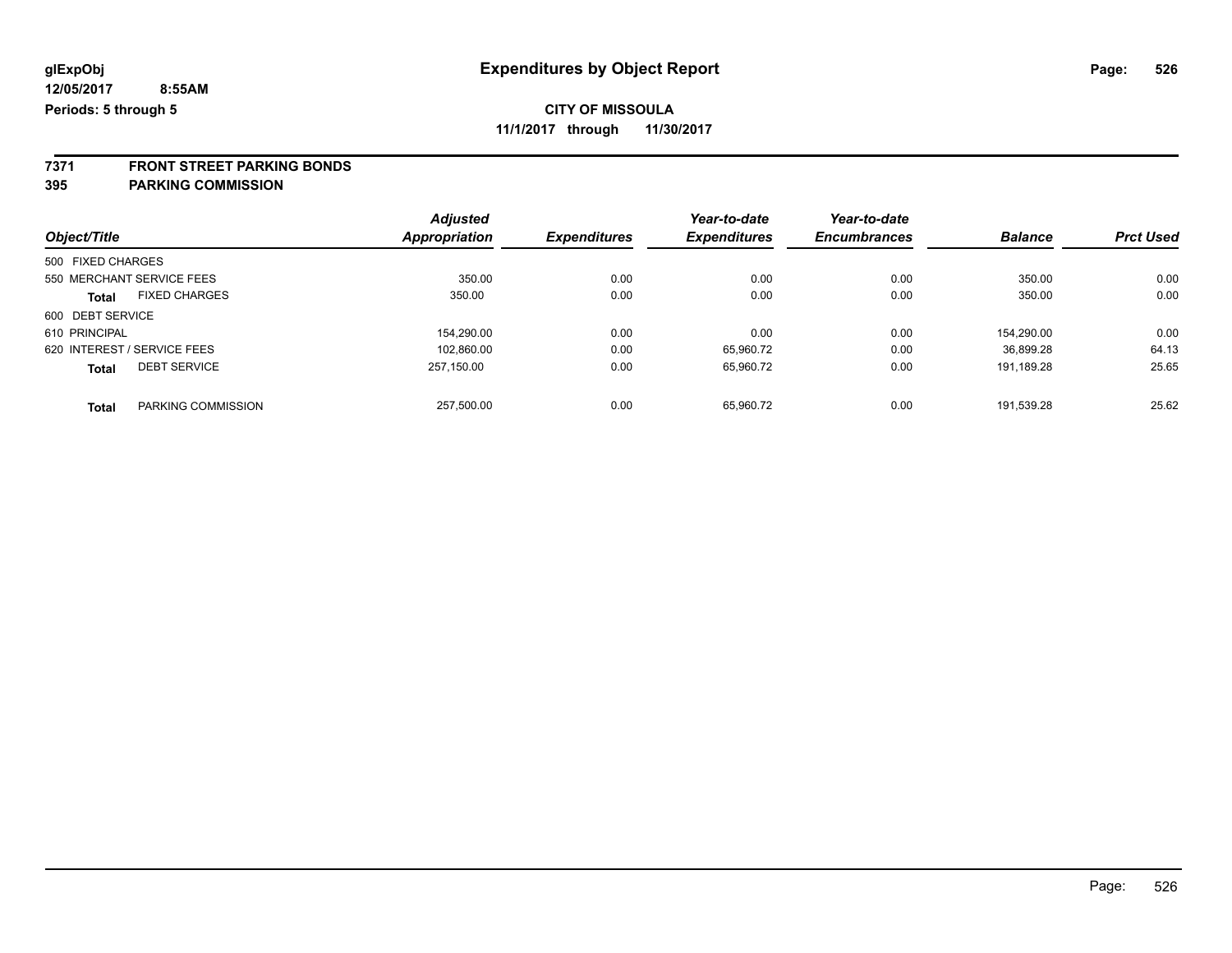#### **7371 FRONT STREET PARKING BONDS**

|                             |                                   | <b>Adjusted</b> |                     | Year-to-date        | Year-to-date        |                |                  |
|-----------------------------|-----------------------------------|-----------------|---------------------|---------------------|---------------------|----------------|------------------|
| Object/Title                |                                   | Appropriation   | <b>Expenditures</b> | <b>Expenditures</b> | <b>Encumbrances</b> | <b>Balance</b> | <b>Prct Used</b> |
| 500 FIXED CHARGES           |                                   |                 |                     |                     |                     |                |                  |
| 550 MERCHANT SERVICE FEES   |                                   | 350.00          | 0.00                | 0.00                | 0.00                | 350.00         | 0.00             |
| <b>Total</b>                | <b>FIXED CHARGES</b>              | 350.00          | 0.00                | 0.00                | 0.00                | 350.00         | 0.00             |
| 600 DEBT SERVICE            |                                   |                 |                     |                     |                     |                |                  |
| 610 PRINCIPAL               |                                   | 154.290.00      | 0.00                | 0.00                | 0.00                | 154.290.00     | 0.00             |
| 620 INTEREST / SERVICE FEES |                                   | 102.860.00      | 0.00                | 65.960.72           | 0.00                | 36.899.28      | 64.13            |
| <b>Total</b>                | <b>DEBT SERVICE</b>               | 257.150.00      | 0.00                | 65.960.72           | 0.00                | 191.189.28     | 25.65            |
| <b>Total</b>                | <b>FRONT STREET PARKING BONDS</b> | 257.500.00      | 0.00                | 65.960.72           | 0.00                | 191.539.28     | 25.62            |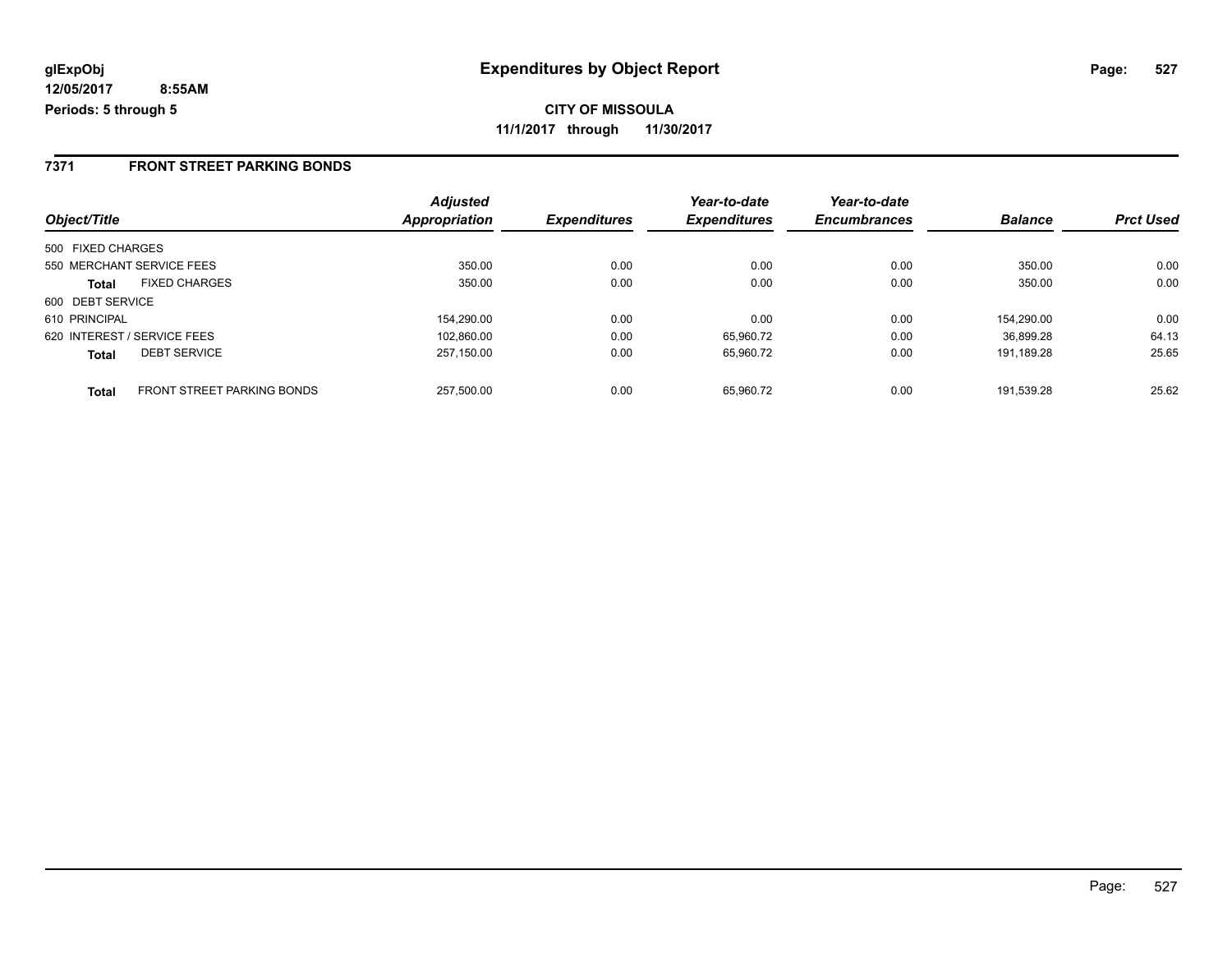**11/1/2017 through 11/30/2017**

# **7372 SINKING FUND/FRONT ST PARKING BONDS**

**395 PARKING COMMISSION**

|                              | <b>Adjusted</b><br>Appropriation |                     | Year-to-date        | Year-to-date        |                |                  |
|------------------------------|----------------------------------|---------------------|---------------------|---------------------|----------------|------------------|
| Object/Title                 |                                  | <b>Expenditures</b> | <b>Expenditures</b> | <b>Encumbrances</b> | <b>Balance</b> | <b>Prct Used</b> |
| 600 DEBT SERVICE             |                                  |                     |                     |                     |                |                  |
| 610 PRINCIPAL                | 153,000.00                       | 0.00                | 255,000.00          | 0.00                | $-102.000.00$  | 166.67           |
| 620 INTEREST / SERVICE FEES  | 102,000.00                       | 0.00                | 0.00                | 0.00                | 102.000.00     | 0.00             |
| <b>DEBT SERVICE</b><br>Total | 255.000.00                       | 0.00                | 255.000.00          | 0.00                | 0.00           | 100.00           |
| PARKING COMMISSION<br>Total  | 255,000.00                       | 0.00                | 255,000.00          | 0.00                | 0.00           | 100.00           |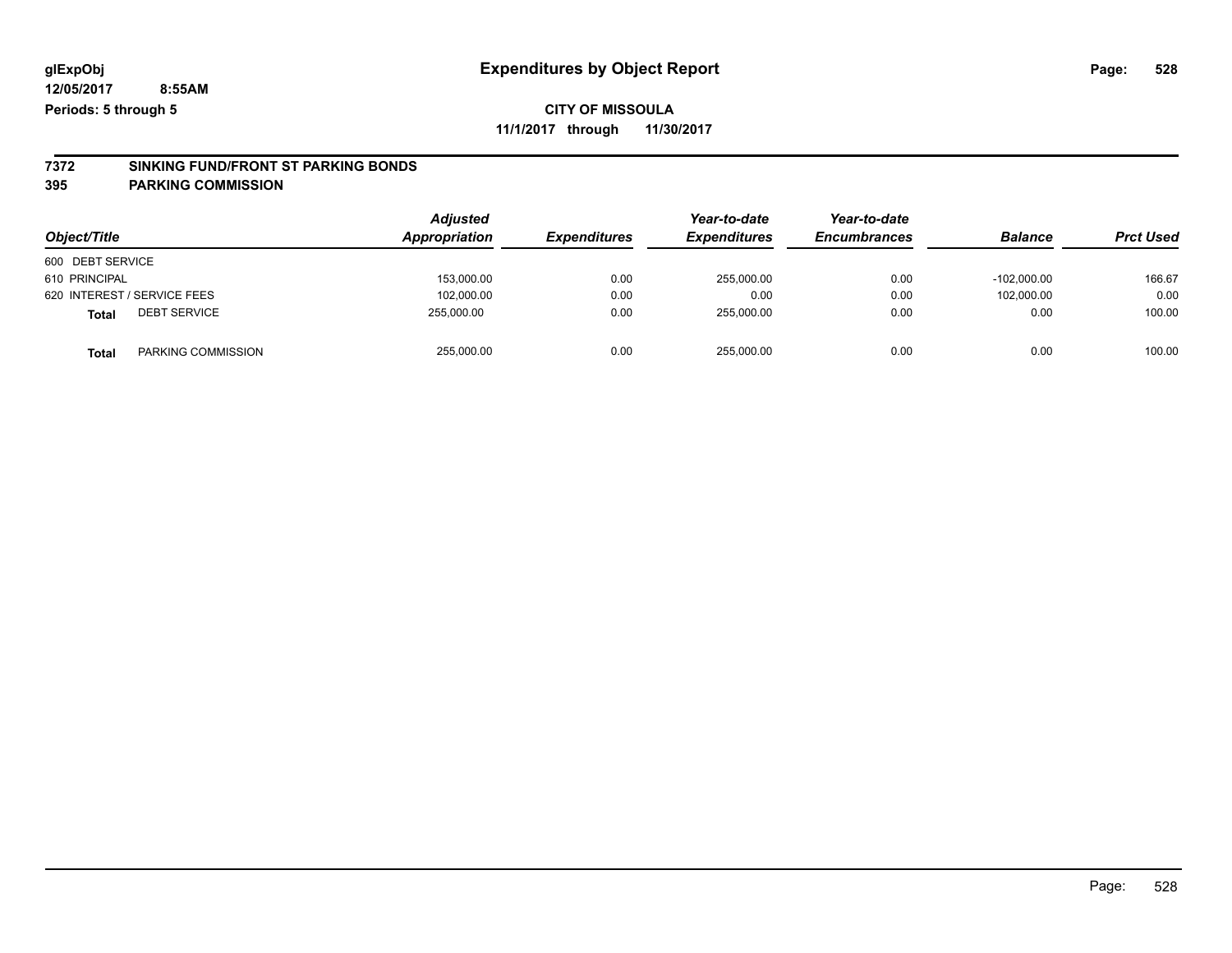**CITY OF MISSOULA 11/1/2017 through 11/30/2017**

#### **7372 SINKING FUND/FRONT ST PARKING BONDS**

| Object/Title                                      | <b>Adjusted</b><br><b>Appropriation</b> | <b>Expenditures</b> | Year-to-date<br><b>Expenditures</b> | Year-to-date<br><b>Encumbrances</b> | <b>Balance</b> | <b>Prct Used</b> |
|---------------------------------------------------|-----------------------------------------|---------------------|-------------------------------------|-------------------------------------|----------------|------------------|
| 600 DEBT SERVICE                                  |                                         |                     |                                     |                                     |                |                  |
| 610 PRINCIPAL                                     | 153,000.00                              | 0.00                | 255,000.00                          | 0.00                                | $-102.000.00$  | 166.67           |
| 620 INTEREST / SERVICE FEES                       | 102,000.00                              | 0.00                | 0.00                                | 0.00                                | 102,000.00     | 0.00             |
| <b>DEBT SERVICE</b><br><b>Total</b>               | 255.000.00                              | 0.00                | 255.000.00                          | 0.00                                | 0.00           | 100.00           |
| SINKING FUND/FRONT ST PARKING BON<br><b>Total</b> | 255.000.00                              | 0.00                | 255.000.00                          | 0.00                                | 0.00           | 100.00           |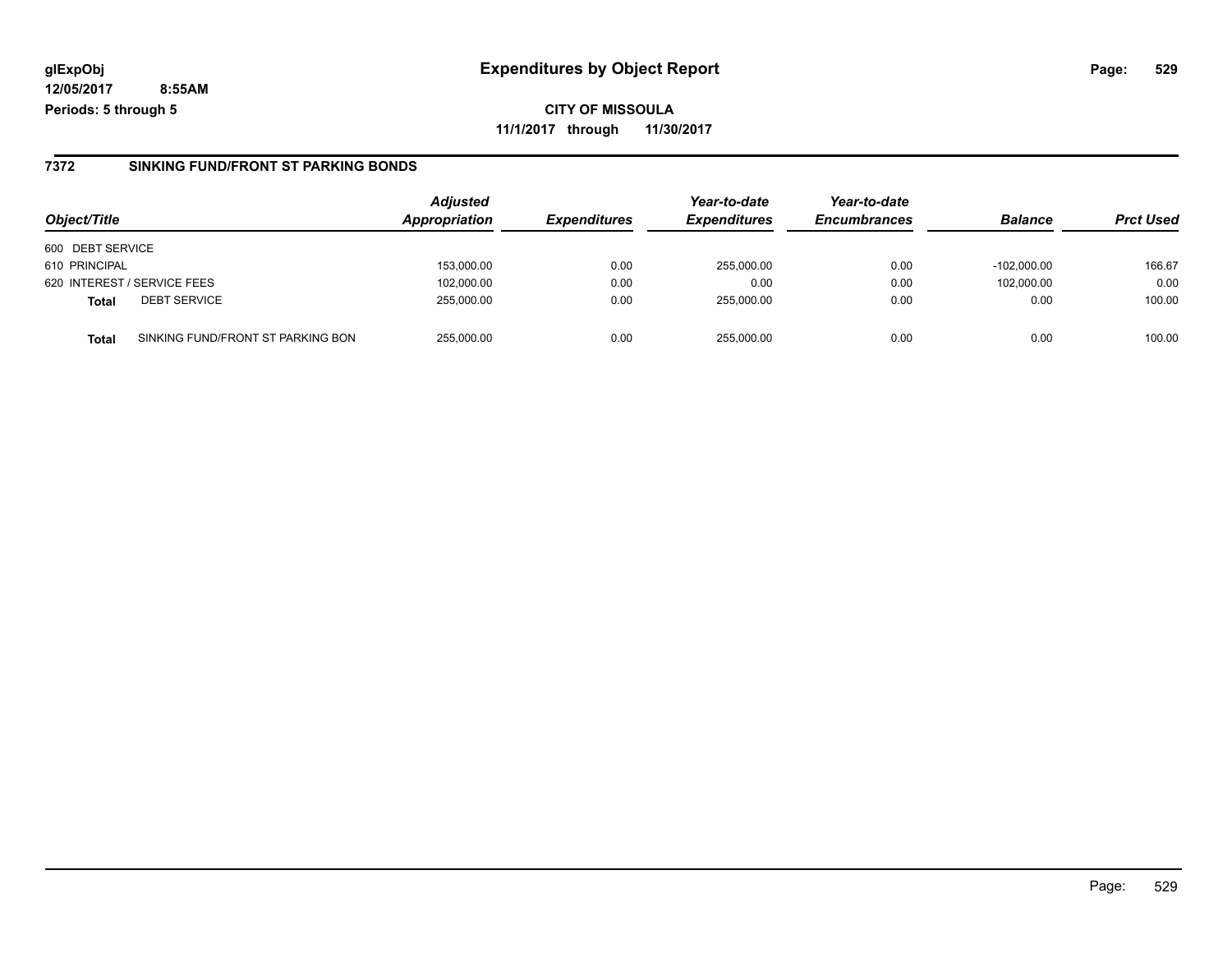### **CITY OF MISSOULA**

**11/1/2017 through 11/30/2017**

# **7375 PLEDGED TAX INCREMENT-2010B BOND**

**395 PARKING COMMISSION**

| Object/Title                 | <b>Adjusted</b><br>Appropriation | <b>Expenditures</b> | Year-to-date<br><i><b>Expenditures</b></i> | Year-to-date<br><b>Encumbrances</b> | <b>Balance</b> | <b>Prct Used</b> |
|------------------------------|----------------------------------|---------------------|--------------------------------------------|-------------------------------------|----------------|------------------|
| 800 OTHER OBJECTS            |                                  |                     |                                            |                                     |                |                  |
| 820 TRANSFERS TO OTHER FUNDS | 204,860.00                       | 0.00                | 0.00                                       | 0.00                                | 204,860.00     | 0.00             |
| OTHER OBJECTS<br>Total       | 204.860.00                       | 0.00                | 0.00                                       | 0.00                                | 204.860.00     | 0.00             |
| PARKING COMMISSION<br>Total  | 204,860.00                       | 0.00                | 0.00                                       | 0.00                                | 204,860.00     | 0.00             |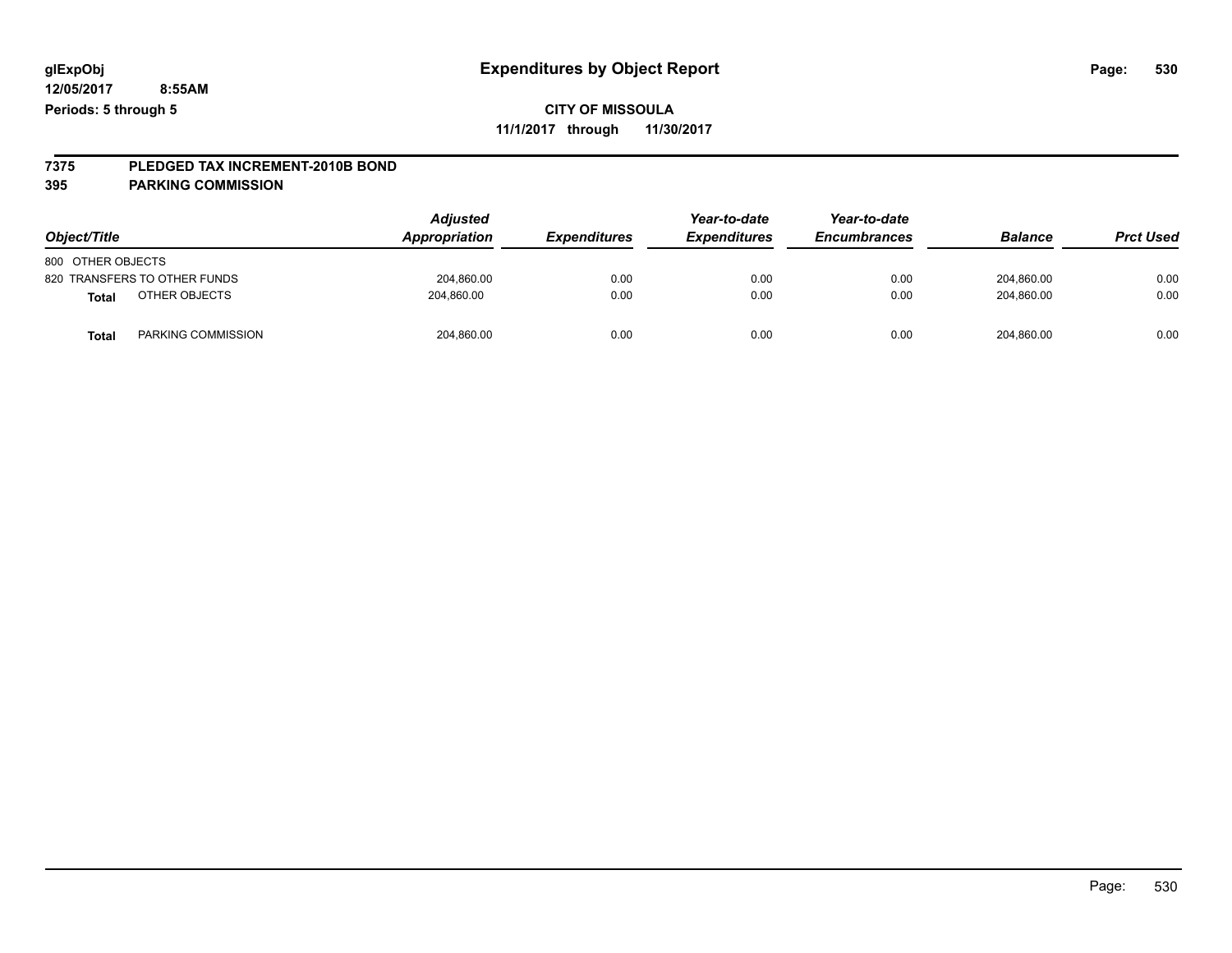**CITY OF MISSOULA 11/1/2017 through 11/30/2017**

#### **7375 PLEDGED TAX INCREMENT-2010B BOND**

| Object/Title                              | <b>Adjusted</b><br>Appropriation | <i><b>Expenditures</b></i> | Year-to-date<br><b>Expenditures</b> | Year-to-date<br><b>Encumbrances</b> | <b>Balance</b> | <b>Prct Used</b> |
|-------------------------------------------|----------------------------------|----------------------------|-------------------------------------|-------------------------------------|----------------|------------------|
| 800 OTHER OBJECTS                         |                                  |                            |                                     |                                     |                |                  |
| 820 TRANSFERS TO OTHER FUNDS              | 204,860.00                       | 0.00                       | 0.00                                | 0.00                                | 204.860.00     | 0.00             |
| OTHER OBJECTS<br><b>Total</b>             | 204.860.00                       | 0.00                       | 0.00                                | 0.00                                | 204.860.00     | 0.00             |
| PLEDGED TAX INCREMENT-2010B BOND<br>Total | 204.860.00                       | 0.00                       | 0.00                                | 0.00                                | 204.860.00     | 0.00             |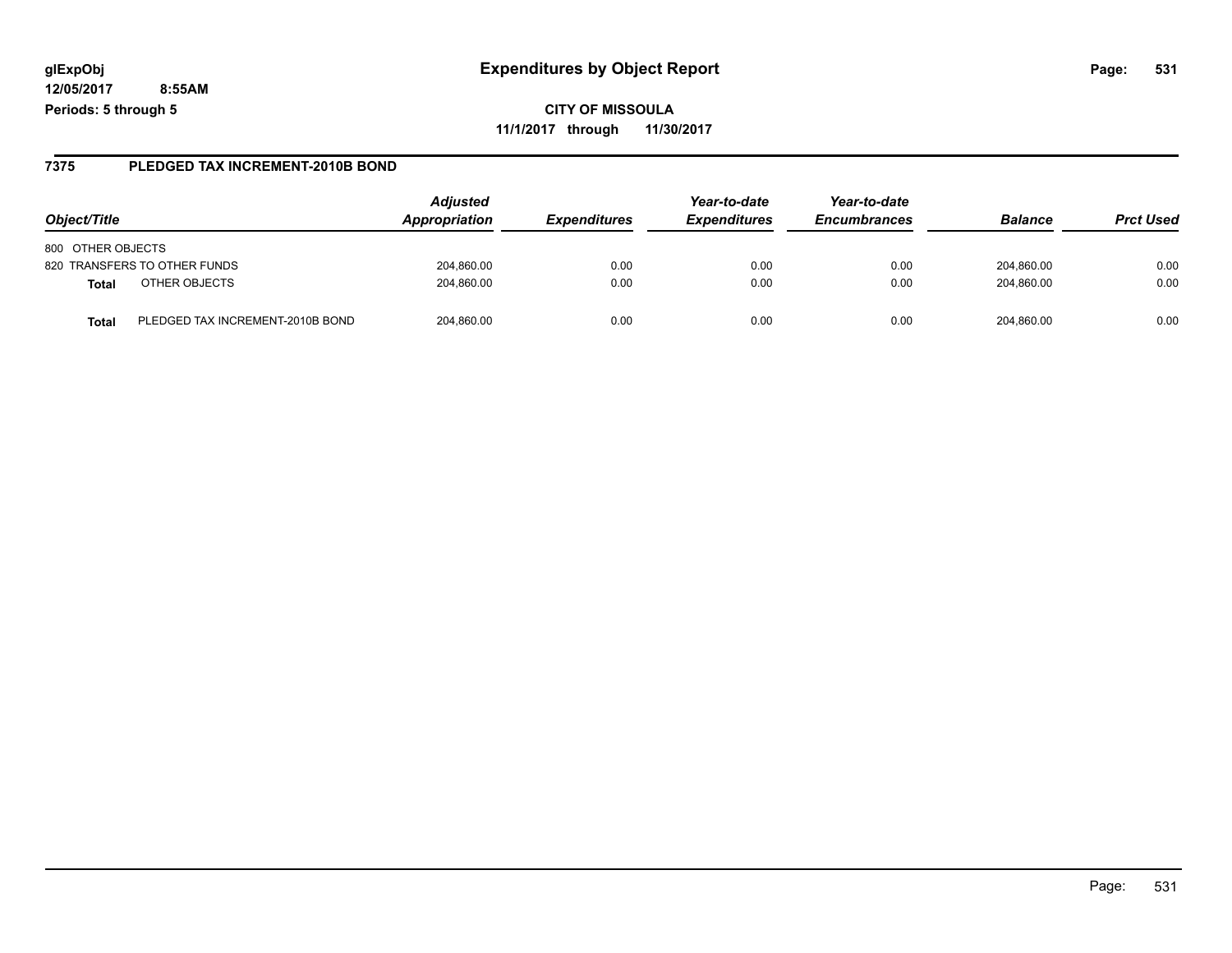# **7380 BUSINESS IMPROVEMENT DISTRICT**

#### **375 BUSINESS IMPROVEMENT DISTRICT**

| Object/Title           |                                      | <b>Adjusted</b><br>Appropriation | <b>Expenditures</b> | Year-to-date<br><b>Expenditures</b> | Year-to-date<br><b>Encumbrances</b> | <b>Balance</b> | <b>Prct Used</b> |
|------------------------|--------------------------------------|----------------------------------|---------------------|-------------------------------------|-------------------------------------|----------------|------------------|
| 300 PURCHASED SERVICES |                                      |                                  |                     |                                     |                                     |                |                  |
| 345 GARBAGE            |                                      | 0.00                             | 0.00                | 0.00                                | 0.00                                | 0.00           | 0.00             |
|                        | 350 PROFESSIONAL SERVICES            | 457,737.00                       | 0.00                | 110,000.00                          | 0.00                                | 347.737.00     | 24.03            |
| <b>Total</b>           | <b>PURCHASED SERVICES</b>            | 457.737.00                       | 0.00                | 110,000.00                          | 0.00                                | 347.737.00     | 24.03            |
| <b>Total</b>           | <b>BUSINESS IMPROVEMENT DISTRICT</b> | 457,737.00                       | 0.00                | 110,000.00                          | 0.00                                | 347.737.00     | 24.03            |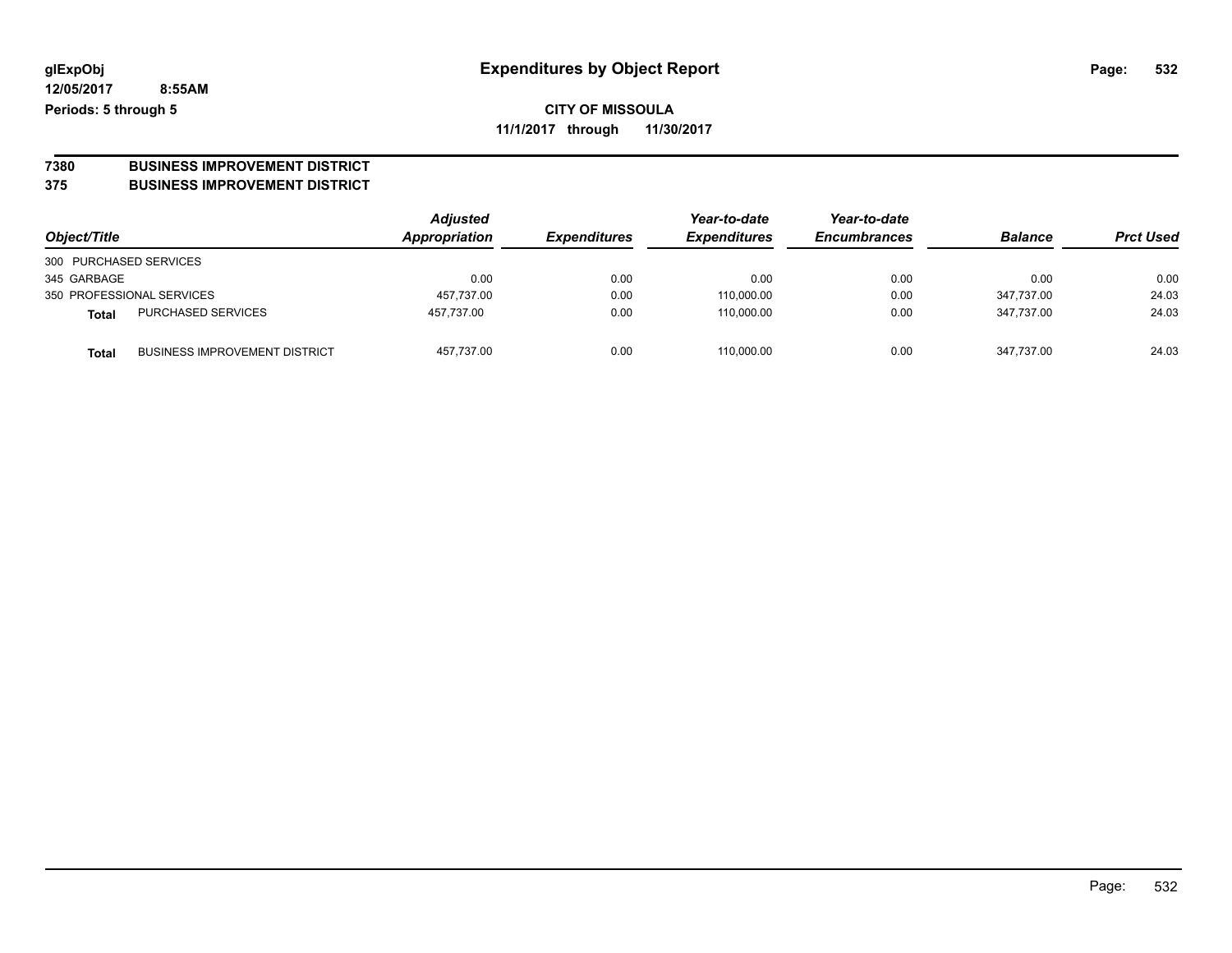**CITY OF MISSOULA 11/1/2017 through 11/30/2017**

#### **7380 BUSINESS IMPROVEMENT DISTRICT**

| Object/Title              |                                      | <b>Adjusted</b><br>Appropriation | <b>Expenditures</b> | Year-to-date<br><b>Expenditures</b> | Year-to-date<br><b>Encumbrances</b> | <b>Balance</b> | <b>Prct Used</b> |
|---------------------------|--------------------------------------|----------------------------------|---------------------|-------------------------------------|-------------------------------------|----------------|------------------|
| 300 PURCHASED SERVICES    |                                      |                                  |                     |                                     |                                     |                |                  |
| 345 GARBAGE               |                                      | 0.00                             | 0.00                | 0.00                                | 0.00                                | 0.00           | 0.00             |
| 350 PROFESSIONAL SERVICES |                                      | 457.737.00                       | 0.00                | 110.000.00                          | 0.00                                | 347.737.00     | 24.03            |
| <b>Total</b>              | <b>PURCHASED SERVICES</b>            | 457,737.00                       | 0.00                | 110.000.00                          | 0.00                                | 347.737.00     | 24.03            |
| <b>Total</b>              | <b>BUSINESS IMPROVEMENT DISTRICT</b> | 457.737.00                       | 0.00                | 110.000.00                          | 0.00                                | 347.737.00     | 24.03            |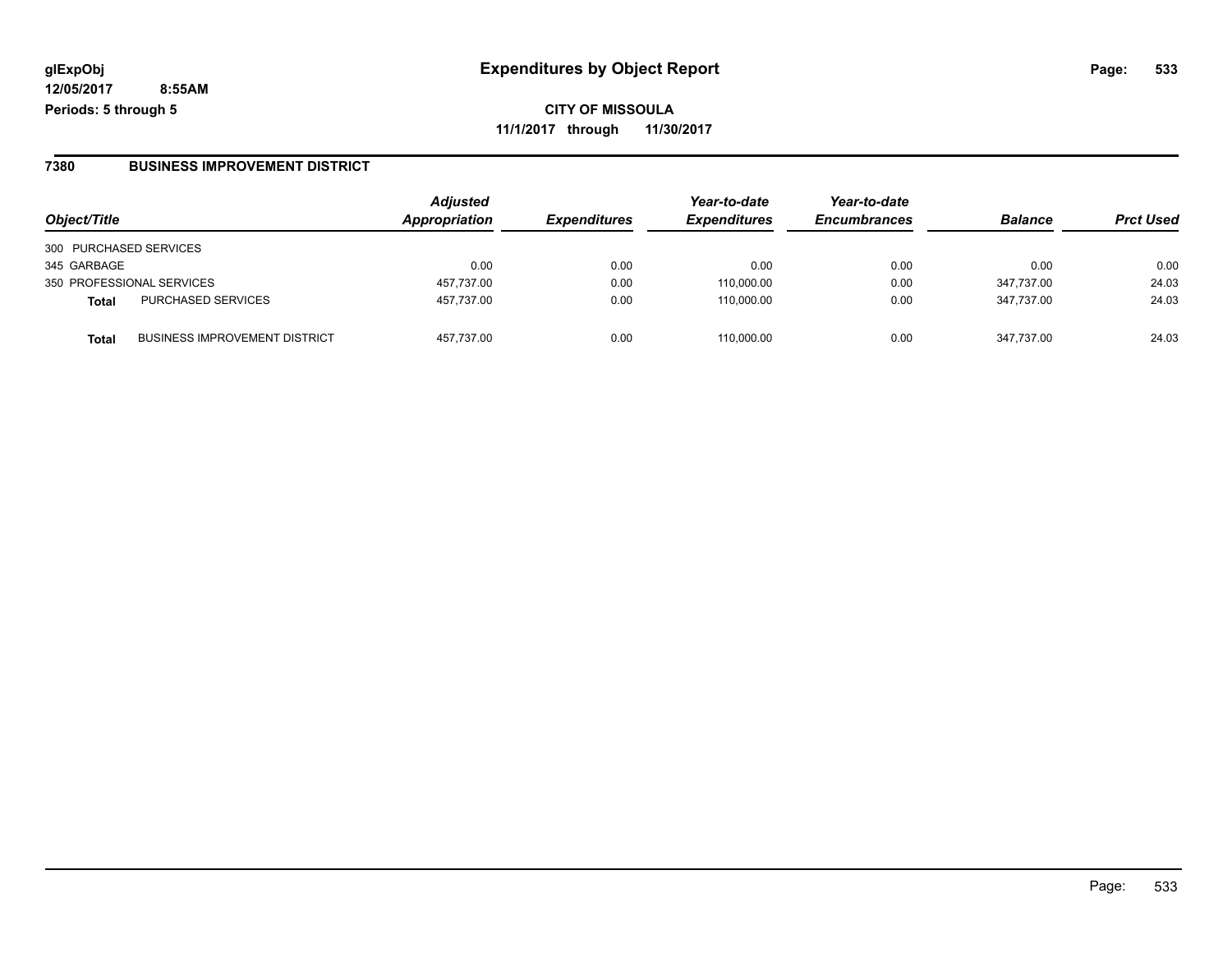# **7381 TOURISM BUSINESS IMPROVEMENT DISTRICT**

#### **375 BUSINESS IMPROVEMENT DISTRICT**

| Object/Title                                         | Adjusted<br>Appropriation | <b>Expenditures</b> | Year-to-date<br><b>Expenditures</b> | Year-to-date<br><b>Encumbrances</b> | <b>Balance</b> | <b>Prct Used</b> |
|------------------------------------------------------|---------------------------|---------------------|-------------------------------------|-------------------------------------|----------------|------------------|
| 300 PURCHASED SERVICES                               |                           |                     |                                     |                                     |                |                  |
| 390 OTHER PURCHASED SERVICES                         | 837,644.00                | 0.00                | 0.00                                | 0.00                                | 837.644.00     | 0.00             |
| <b>PURCHASED SERVICES</b><br><b>Total</b>            | 837.644.00                | 0.00                | 0.00                                | 0.00                                | 837.644.00     | 0.00             |
| <b>BUSINESS IMPROVEMENT DISTRICT</b><br><b>Total</b> | 837,644.00                | 0.00                | 0.00                                | 0.00                                | 837.644.00     | 0.00             |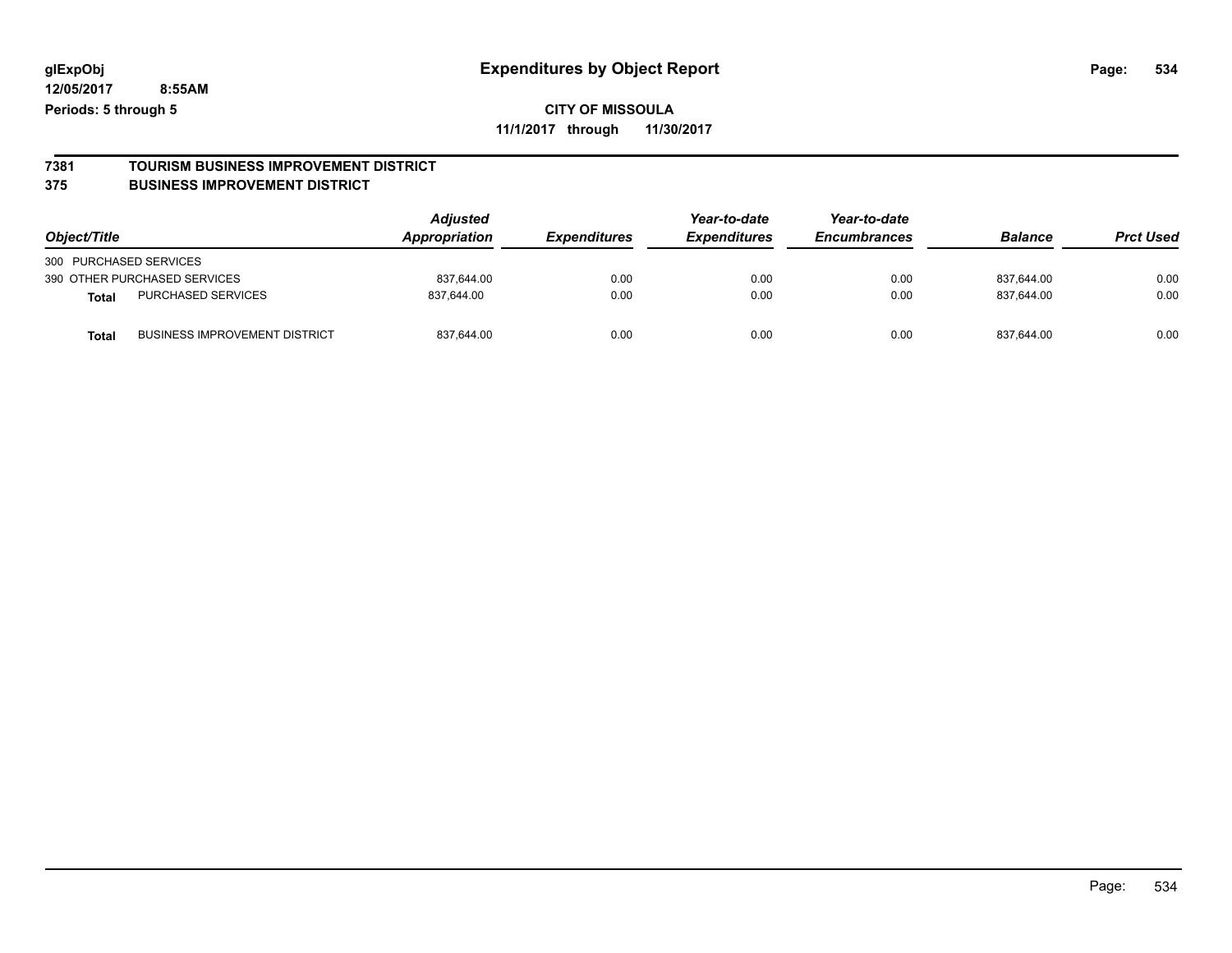**CITY OF MISSOULA 11/1/2017 through 11/30/2017**

#### **7381 TOURISM BUSINESS IMPROVEMENT DISTRICT**

| Object/Title                             | <b>Adjusted</b><br>Appropriation | <i><b>Expenditures</b></i> | Year-to-date<br><b>Expenditures</b> | Year-to-date<br><b>Encumbrances</b> | <b>Balance</b> | <b>Prct Used</b> |
|------------------------------------------|----------------------------------|----------------------------|-------------------------------------|-------------------------------------|----------------|------------------|
| 300 PURCHASED SERVICES                   |                                  |                            |                                     |                                     |                |                  |
| 390 OTHER PURCHASED SERVICES             | 837.644.00                       | 0.00                       | 0.00                                | 0.00                                | 837.644.00     | 0.00             |
| PURCHASED SERVICES<br><b>Total</b>       | 837.644.00                       | 0.00                       | 0.00                                | 0.00                                | 837.644.00     | 0.00             |
| TOURISM BUSINESS IMPROVEMENT DIS<br>Tota | 837.644.00                       | 0.00                       | 0.00                                | 0.00                                | 837.644.00     | 0.00             |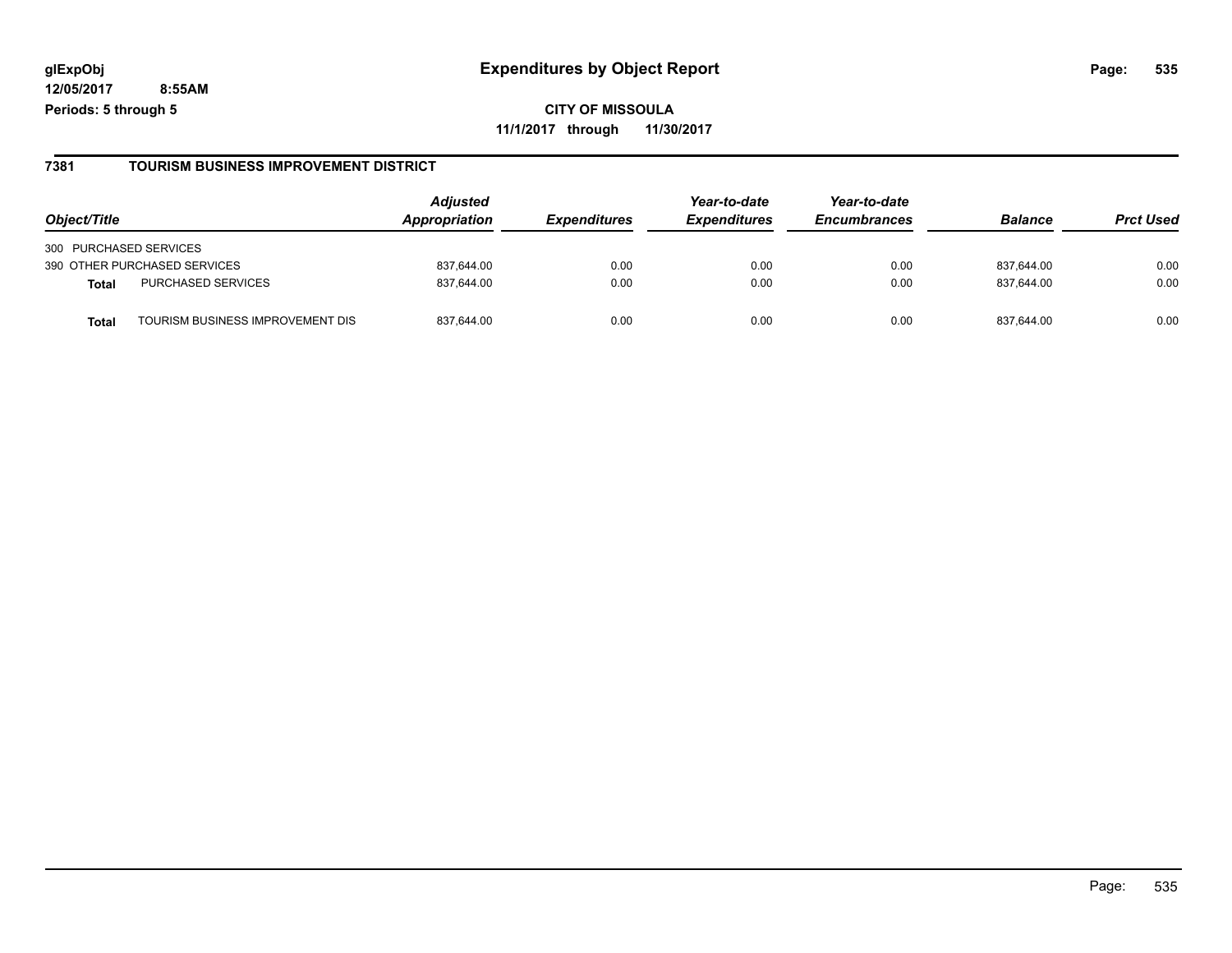**7383 RIVERFRONT TRIANGLE URD**

**385 MRA**

|                    |                                   | <b>Adjusted</b>      |                     | Year-to-date        | Year-to-date        |                |                  |
|--------------------|-----------------------------------|----------------------|---------------------|---------------------|---------------------|----------------|------------------|
| Object/Title       |                                   | <b>Appropriation</b> | <b>Expenditures</b> | <b>Expenditures</b> | <b>Encumbrances</b> | <b>Balance</b> | <b>Prct Used</b> |
|                    | 300 PURCHASED SERVICES            |                      |                     |                     |                     |                |                  |
|                    | 350 PROFESSIONAL SERVICES         | 0.00                 | 0.00                | 500.00              | 0.00                | $-500.00$      | 0.00             |
| <b>Total</b>       | <b>PURCHASED SERVICES</b>         | 0.00                 | 0.00                | 500.00              | 0.00                | $-500.00$      | 0.00             |
|                    | 700 GRANTS & CONTRIBUTIONS        |                      |                     |                     |                     |                |                  |
|                    | 700 GRANTS & CONTRIBUTIONS        | 1,512,105.00         | 0.00                | 0.00                | 0.00                | 1,512,105.00   | 0.00             |
| <b>Total</b>       | <b>GRANTS &amp; CONTRIBUTIONS</b> | 1,512,105.00         | 0.00                | 0.00                | 0.00                | 1,512,105.00   | 0.00             |
| 800 OTHER OBJECTS  |                                   |                      |                     |                     |                     |                |                  |
| 845 CONTINGENCY    |                                   | 46.277.00            | 0.00                | 0.00                | 0.00                | 46,277.00      | 0.00             |
| <b>Total</b>       | OTHER OBJECTS                     | 46,277.00            | 0.00                | 0.00                | 0.00                | 46,277.00      | 0.00             |
| 900 CAPITAL OUTLAY |                                   |                      |                     |                     |                     |                |                  |
|                    | 940 MACHINERY & EQUIPMENT         | 0.00                 | 15,320.50           | 15,320.50           | 0.00                | $-15,320.50$   | 0.00             |
| <b>Total</b>       | <b>CAPITAL OUTLAY</b>             | 0.00                 | 15,320.50           | 15,320.50           | 0.00                | $-15,320.50$   | 0.00             |
| <b>Total</b>       | <b>MRA</b>                        | 1,558,382.00         | 15,320.50           | 15.820.50           | 0.00                | 1,542,561.50   | 1.02             |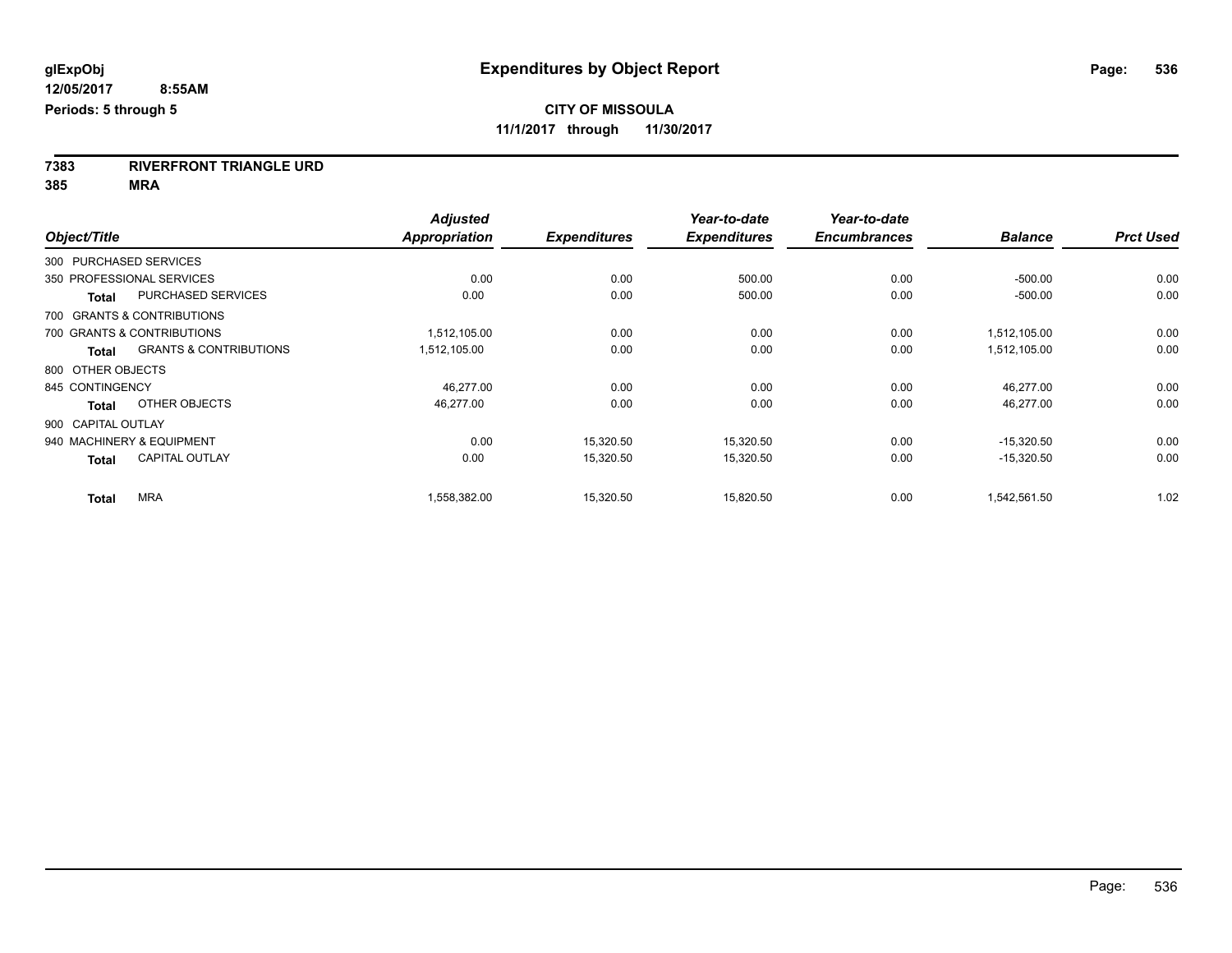#### **7383 RIVERFRONT TRIANGLE URD**

|                    |                                   | <b>Adjusted</b> |                     | Year-to-date        | Year-to-date        |                |                  |
|--------------------|-----------------------------------|-----------------|---------------------|---------------------|---------------------|----------------|------------------|
| Object/Title       |                                   | Appropriation   | <b>Expenditures</b> | <b>Expenditures</b> | <b>Encumbrances</b> | <b>Balance</b> | <b>Prct Used</b> |
|                    | 300 PURCHASED SERVICES            |                 |                     |                     |                     |                |                  |
|                    | 350 PROFESSIONAL SERVICES         | 0.00            | 0.00                | 500.00              | 0.00                | $-500.00$      | 0.00             |
| Total              | PURCHASED SERVICES                | 0.00            | 0.00                | 500.00              | 0.00                | $-500.00$      | 0.00             |
|                    | 700 GRANTS & CONTRIBUTIONS        |                 |                     |                     |                     |                |                  |
|                    | 700 GRANTS & CONTRIBUTIONS        | 1,512,105.00    | 0.00                | 0.00                | 0.00                | 1.512.105.00   | 0.00             |
| <b>Total</b>       | <b>GRANTS &amp; CONTRIBUTIONS</b> | 1,512,105.00    | 0.00                | 0.00                | 0.00                | 1,512,105.00   | 0.00             |
| 800 OTHER OBJECTS  |                                   |                 |                     |                     |                     |                |                  |
| 845 CONTINGENCY    |                                   | 46,277.00       | 0.00                | 0.00                | 0.00                | 46,277.00      | 0.00             |
| Total              | OTHER OBJECTS                     | 46,277.00       | 0.00                | 0.00                | 0.00                | 46,277.00      | 0.00             |
| 900 CAPITAL OUTLAY |                                   |                 |                     |                     |                     |                |                  |
|                    | 940 MACHINERY & EQUIPMENT         | 0.00            | 15,320.50           | 15,320.50           | 0.00                | $-15.320.50$   | 0.00             |
| Total              | <b>CAPITAL OUTLAY</b>             | 0.00            | 15,320.50           | 15,320.50           | 0.00                | $-15,320.50$   | 0.00             |
| <b>Total</b>       | <b>RIVERFRONT TRIANGLE URD</b>    | 1,558,382.00    | 15,320.50           | 15,820.50           | 0.00                | 1,542,561.50   | 1.02             |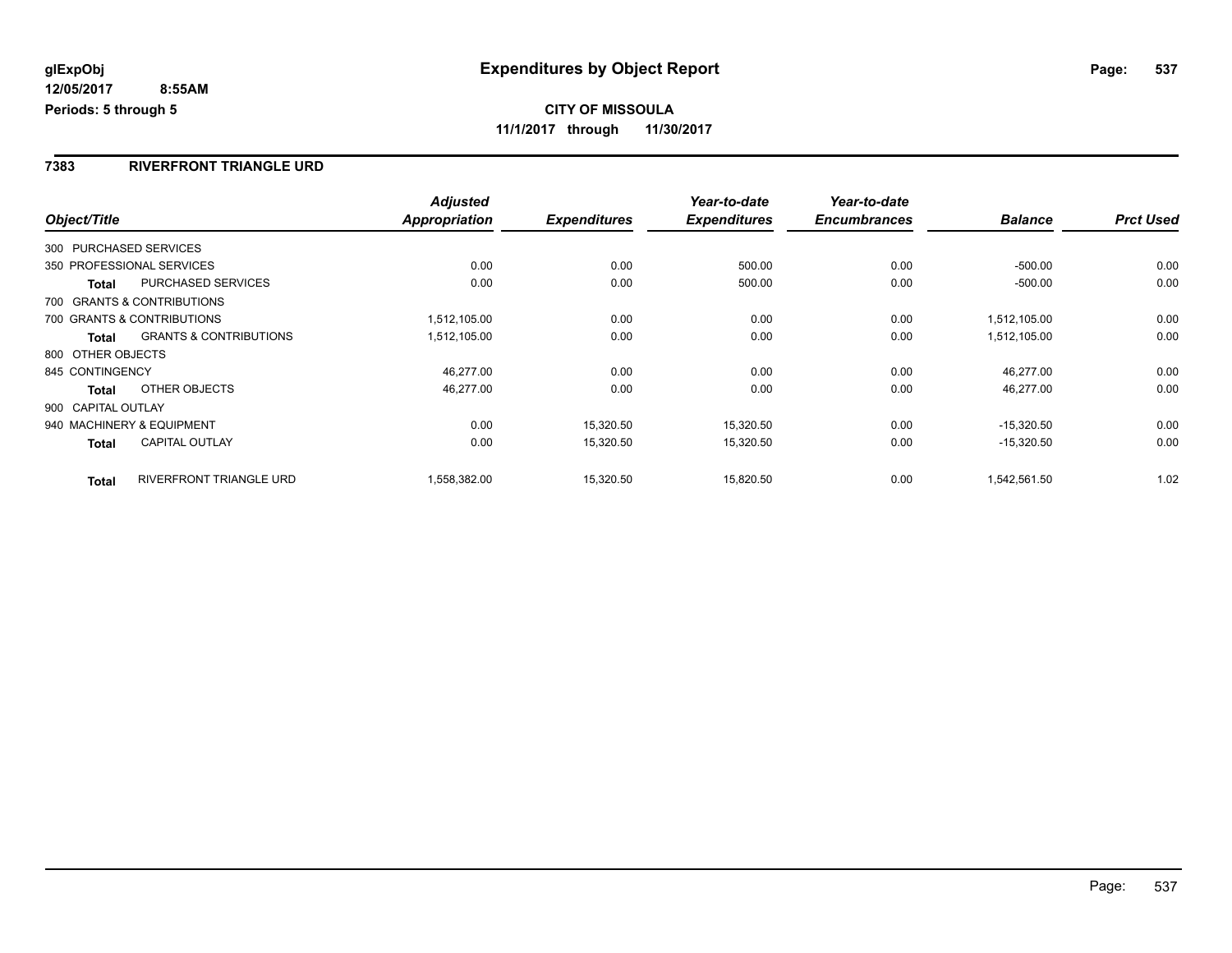# **7384 NRSS DEBT SERVICE CLEARING**

**385 MRA**

| Object/Title                  | <b>Adjusted</b><br>Appropriation | <b>Expenditures</b> | Year-to-date<br><b>Expenditures</b> | Year-to-date<br><b>Encumbrances</b> | <b>Balance</b> | <b>Prct Used</b> |
|-------------------------------|----------------------------------|---------------------|-------------------------------------|-------------------------------------|----------------|------------------|
| 800 OTHER OBJECTS             |                                  |                     |                                     |                                     |                |                  |
| 820 TRANSFERS TO OTHER FUNDS  | 60,183.00                        | 0.00                | $-2.487.39$                         | 0.00                                | 62.670.39      | $-4.13$          |
| OTHER OBJECTS<br><b>Total</b> | 60,183.00                        | 0.00                | $-2.487.39$                         | 0.00                                | 62.670.39      | $-4.13$          |
| <b>MRA</b><br><b>Total</b>    | 60,183.00                        | 0.00                | $-2.487.39$                         | 0.00                                | 62,670.39      | $-4.13$          |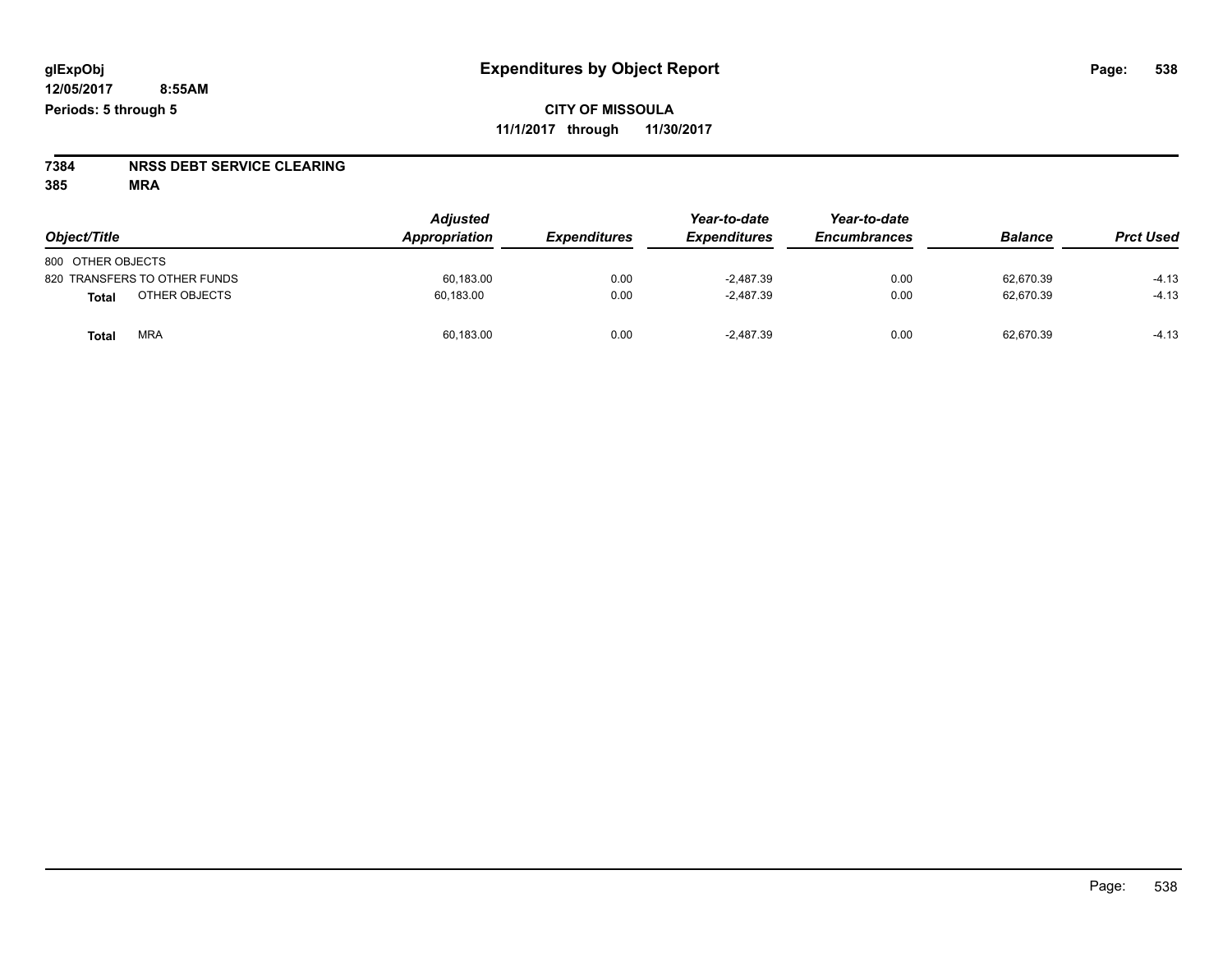**CITY OF MISSOULA 11/1/2017 through 11/30/2017**

#### **7384 NRSS DEBT SERVICE CLEARING**

|                                     | <b>Adjusted</b> |                     | Year-to-date        | Year-to-date        |                |                  |
|-------------------------------------|-----------------|---------------------|---------------------|---------------------|----------------|------------------|
| Object/Title                        | Appropriation   | <b>Expenditures</b> | <b>Expenditures</b> | <b>Encumbrances</b> | <b>Balance</b> | <b>Prct Used</b> |
| 800 OTHER OBJECTS                   |                 |                     |                     |                     |                |                  |
| 820 TRANSFERS TO OTHER FUNDS        | 60.183.00       | 0.00                | $-2.487.39$         | 0.00                | 62.670.39      | $-4.13$          |
| OTHER OBJECTS<br>Total              | 60,183.00       | 0.00                | $-2,487.39$         | 0.00                | 62.670.39      | $-4.13$          |
| NRSS DEBT SERVICE CLEARING<br>Total | 60.183.00       | 0.00                | $-2.487.39$         | 0.00                | 62.670.39      | $-4.13$          |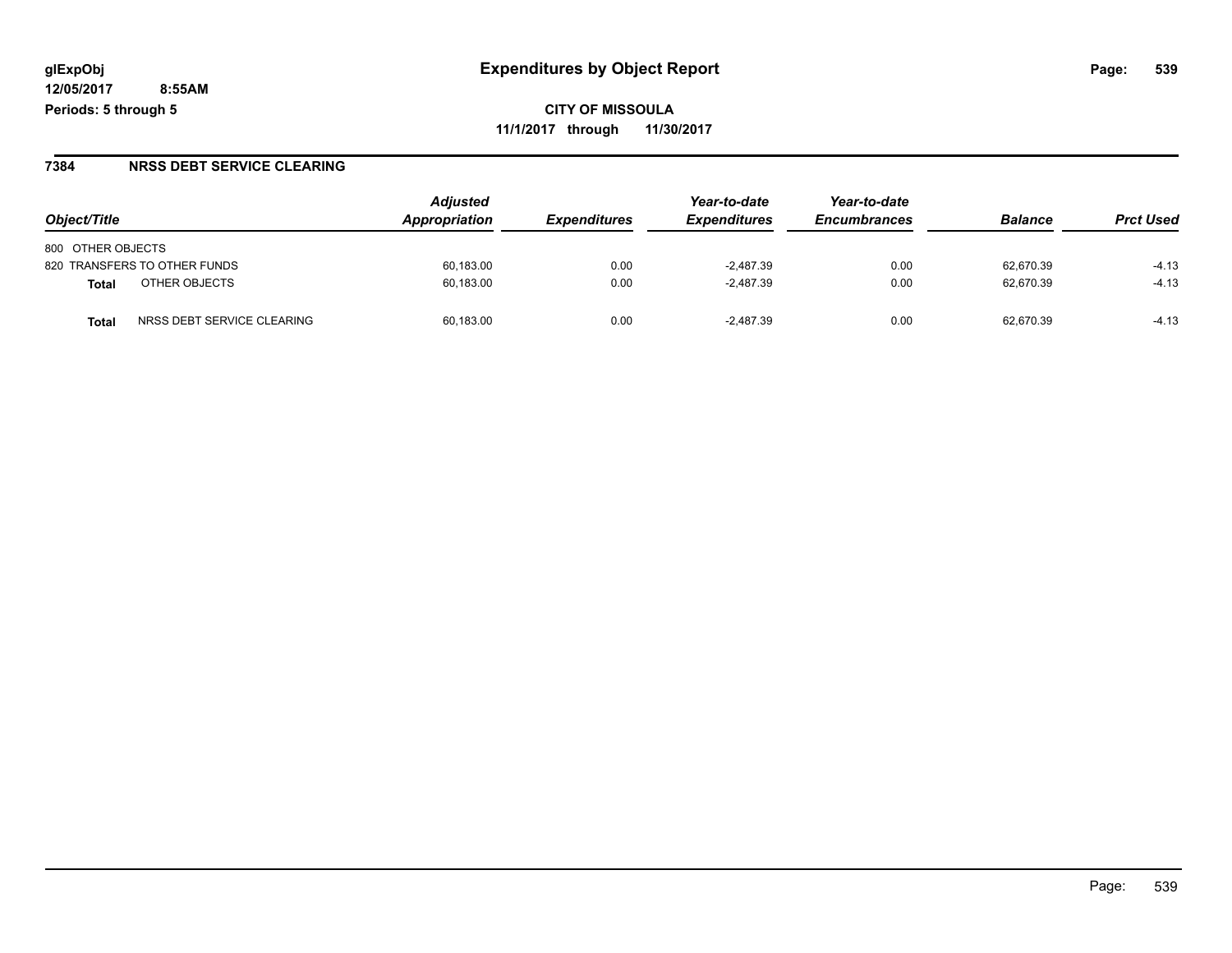**7385 FRONT STREET URD 385 MRA**

|                        |                                   | <b>Adjusted</b>      |                     | Year-to-date        | Year-to-date        |                |                  |
|------------------------|-----------------------------------|----------------------|---------------------|---------------------|---------------------|----------------|------------------|
| Object/Title           |                                   | <b>Appropriation</b> | <b>Expenditures</b> | <b>Expenditures</b> | <b>Encumbrances</b> | <b>Balance</b> | <b>Prct Used</b> |
| 300 PURCHASED SERVICES |                                   |                      |                     |                     |                     |                |                  |
|                        | 350 PROFESSIONAL SERVICES         | 0.00                 | 0.00                | 0.00                | 0.00                | 0.00           | 0.00             |
| <b>Total</b>           | <b>PURCHASED SERVICES</b>         | 0.00                 | 0.00                | 0.00                | 0.00                | 0.00           | 0.00             |
|                        | 700 GRANTS & CONTRIBUTIONS        |                      |                     |                     |                     |                |                  |
|                        | 700 GRANTS & CONTRIBUTIONS        | 91,220.00            | 0.00                | 1,500.00            | 0.00                | 89,720.00      | 1.64             |
| Total                  | <b>GRANTS &amp; CONTRIBUTIONS</b> | 91,220.00            | 0.00                | 1,500.00            | 0.00                | 89,720.00      | 1.64             |
| 800 OTHER OBJECTS      |                                   |                      |                     |                     |                     |                |                  |
| 845 CONTINGENCY        |                                   | 717,447.00           | 0.00                | 0.00                | 0.00                | 717,447.00     | 0.00             |
| <b>Total</b>           | OTHER OBJECTS                     | 717,447.00           | 0.00                | 0.00                | 0.00                | 717,447.00     | 0.00             |
| 900 CAPITAL OUTLAY     |                                   |                      |                     |                     |                     |                |                  |
| 920 BUILDINGS          |                                   | 3,200,012.00         | 0.00                | 0.00                | 0.00                | 3,200,012.00   | 0.00             |
| 930 IMPROVEMENTS       |                                   | 56,103.00            | 0.00                | 0.00                | 0.00                | 56,103.00      | 0.00             |
| <b>Total</b>           | <b>CAPITAL OUTLAY</b>             | 3,256,115.00         | 0.00                | 0.00                | 0.00                | 3,256,115.00   | 0.00             |
| <b>Total</b>           | <b>MRA</b>                        | 4,064,782.00         | 0.00                | 1,500.00            | 0.00                | 4,063,282.00   | 0.04             |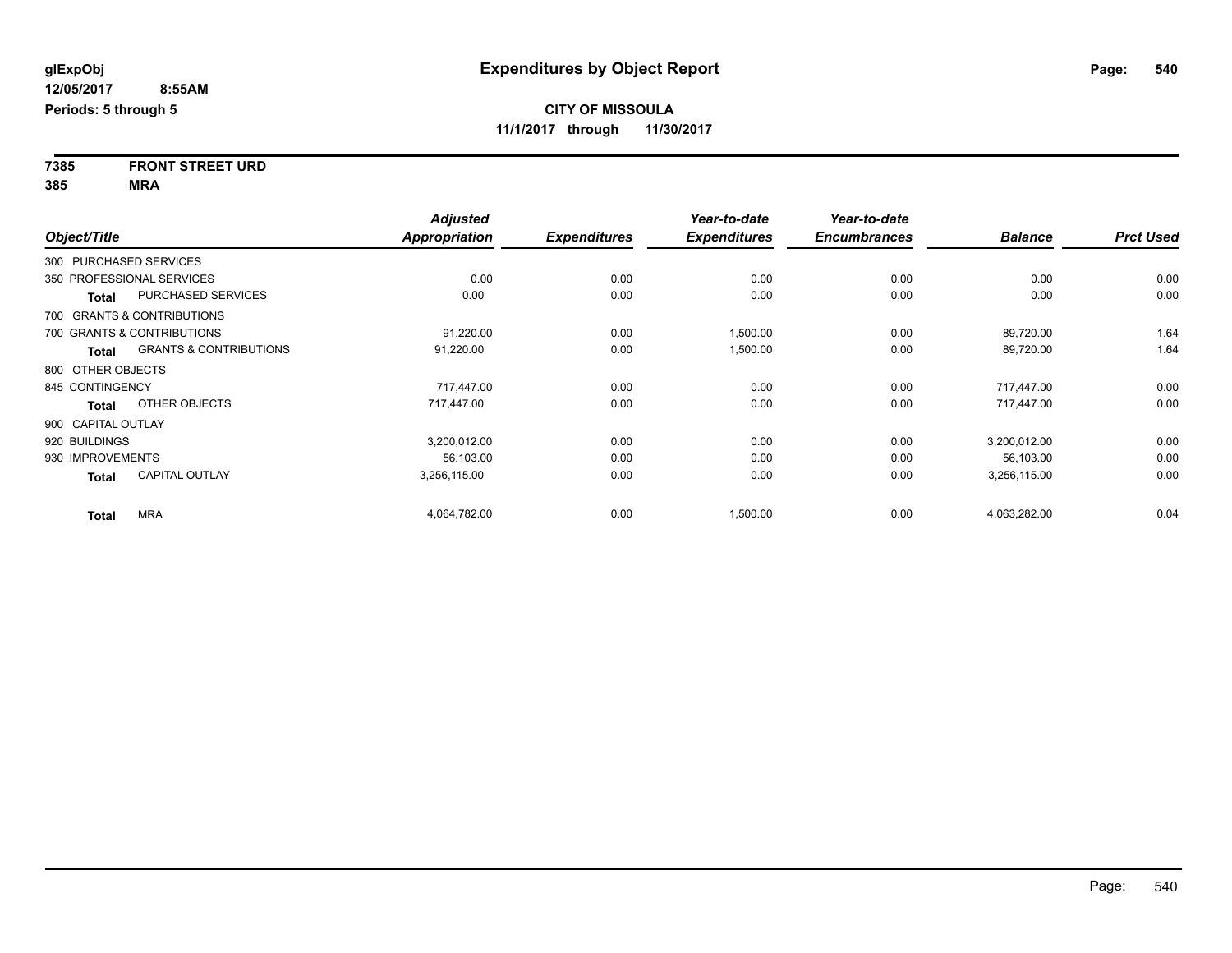### **7385 FRONT STREET URD**

|                        |                                   | <b>Adjusted</b>      |                     | Year-to-date        | Year-to-date        |                |                  |
|------------------------|-----------------------------------|----------------------|---------------------|---------------------|---------------------|----------------|------------------|
| Object/Title           |                                   | <b>Appropriation</b> | <b>Expenditures</b> | <b>Expenditures</b> | <b>Encumbrances</b> | <b>Balance</b> | <b>Prct Used</b> |
| 300 PURCHASED SERVICES |                                   |                      |                     |                     |                     |                |                  |
|                        | 350 PROFESSIONAL SERVICES         | 0.00                 | 0.00                | 0.00                | 0.00                | 0.00           | 0.00             |
| Total                  | <b>PURCHASED SERVICES</b>         | 0.00                 | 0.00                | 0.00                | 0.00                | 0.00           | 0.00             |
|                        | 700 GRANTS & CONTRIBUTIONS        |                      |                     |                     |                     |                |                  |
|                        | 700 GRANTS & CONTRIBUTIONS        | 91,220.00            | 0.00                | 1,500.00            | 0.00                | 89,720.00      | 1.64             |
| <b>Total</b>           | <b>GRANTS &amp; CONTRIBUTIONS</b> | 91,220.00            | 0.00                | 1,500.00            | 0.00                | 89,720.00      | 1.64             |
| 800 OTHER OBJECTS      |                                   |                      |                     |                     |                     |                |                  |
| 845 CONTINGENCY        |                                   | 717,447.00           | 0.00                | 0.00                | 0.00                | 717,447.00     | 0.00             |
| Total                  | OTHER OBJECTS                     | 717,447.00           | 0.00                | 0.00                | 0.00                | 717,447.00     | 0.00             |
| 900 CAPITAL OUTLAY     |                                   |                      |                     |                     |                     |                |                  |
| 920 BUILDINGS          |                                   | 3,200,012.00         | 0.00                | 0.00                | 0.00                | 3,200,012.00   | 0.00             |
| 930 IMPROVEMENTS       |                                   | 56.103.00            | 0.00                | 0.00                | 0.00                | 56.103.00      | 0.00             |
| Total                  | <b>CAPITAL OUTLAY</b>             | 3,256,115.00         | 0.00                | 0.00                | 0.00                | 3,256,115.00   | 0.00             |
| <b>Total</b>           | <b>FRONT STREET URD</b>           | 4,064,782.00         | 0.00                | 1,500.00            | 0.00                | 4,063,282.00   | 0.04             |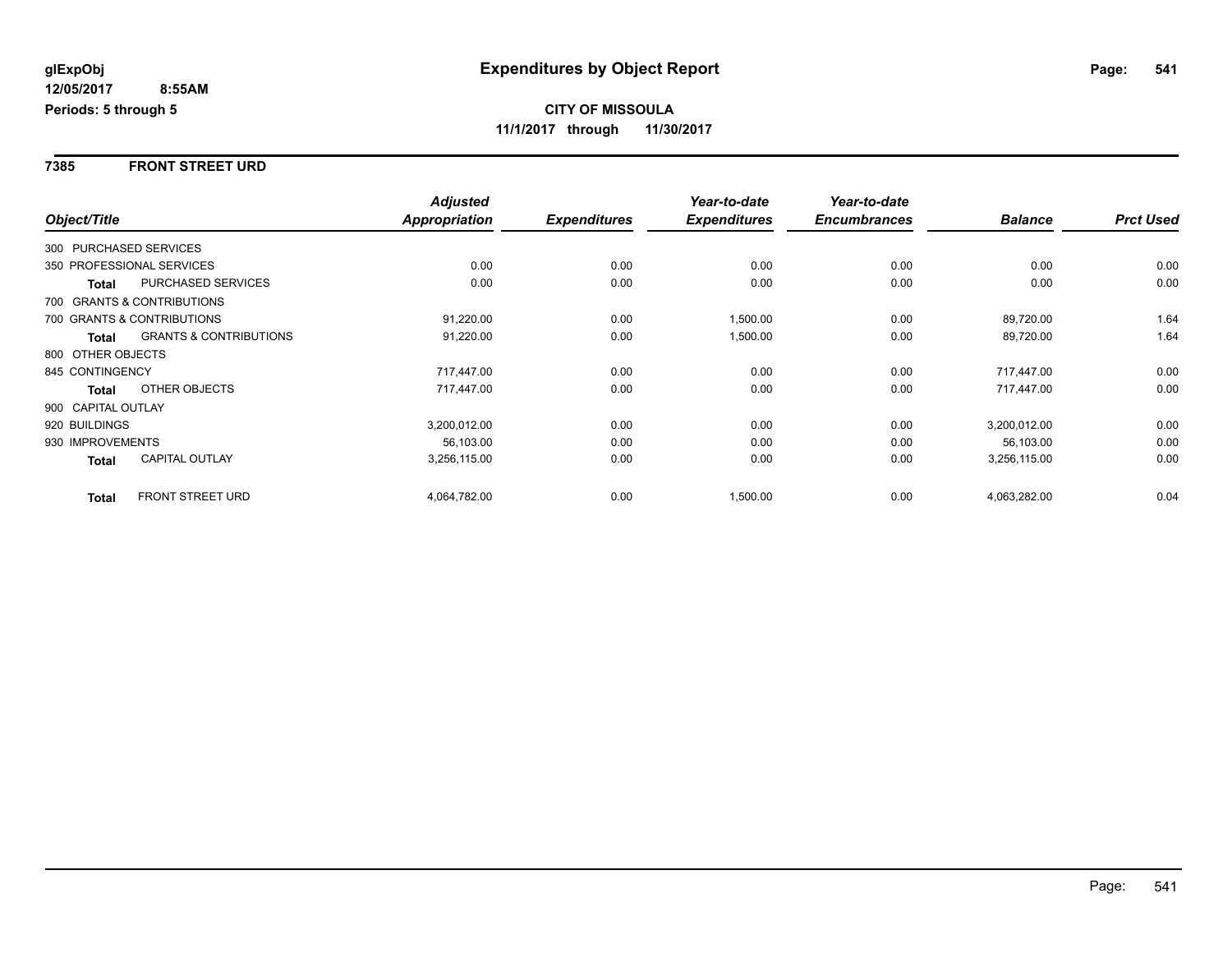# **7386 DEBT SERVICE-SAFEWAY/ST PAT 1.5M**

**390 NON-DEPARTMENTAL**

| Object/Title                        | <b>Adjusted</b><br>Appropriation | <b>Expenditures</b> | Year-to-date<br><b>Expenditures</b> | Year-to-date<br><b>Encumbrances</b> | <b>Balance</b> | <b>Prct Used</b> |
|-------------------------------------|----------------------------------|---------------------|-------------------------------------|-------------------------------------|----------------|------------------|
| 600 DEBT SERVICE                    |                                  |                     |                                     |                                     |                |                  |
| 610 PRINCIPAL                       | 30.279.00                        | 0.00                | 14.080.75                           | 0.00                                | 16.198.25      | 46.50            |
| 620 INTEREST / SERVICE FEES         | 84,824.00                        | 0.00                | 43.471.25                           | 0.00                                | 41,352.75      | 51.25            |
| <b>DEBT SERVICE</b><br><b>Total</b> | 115.103.00                       | 0.00                | 57,552.00                           | 0.00                                | 57.551.00      | 50.00            |
| NON-DEPARTMENTAL<br><b>Total</b>    | 115,103.00                       | 0.00                | 57,552.00                           | 0.00                                | 57,551.00      | 50.00            |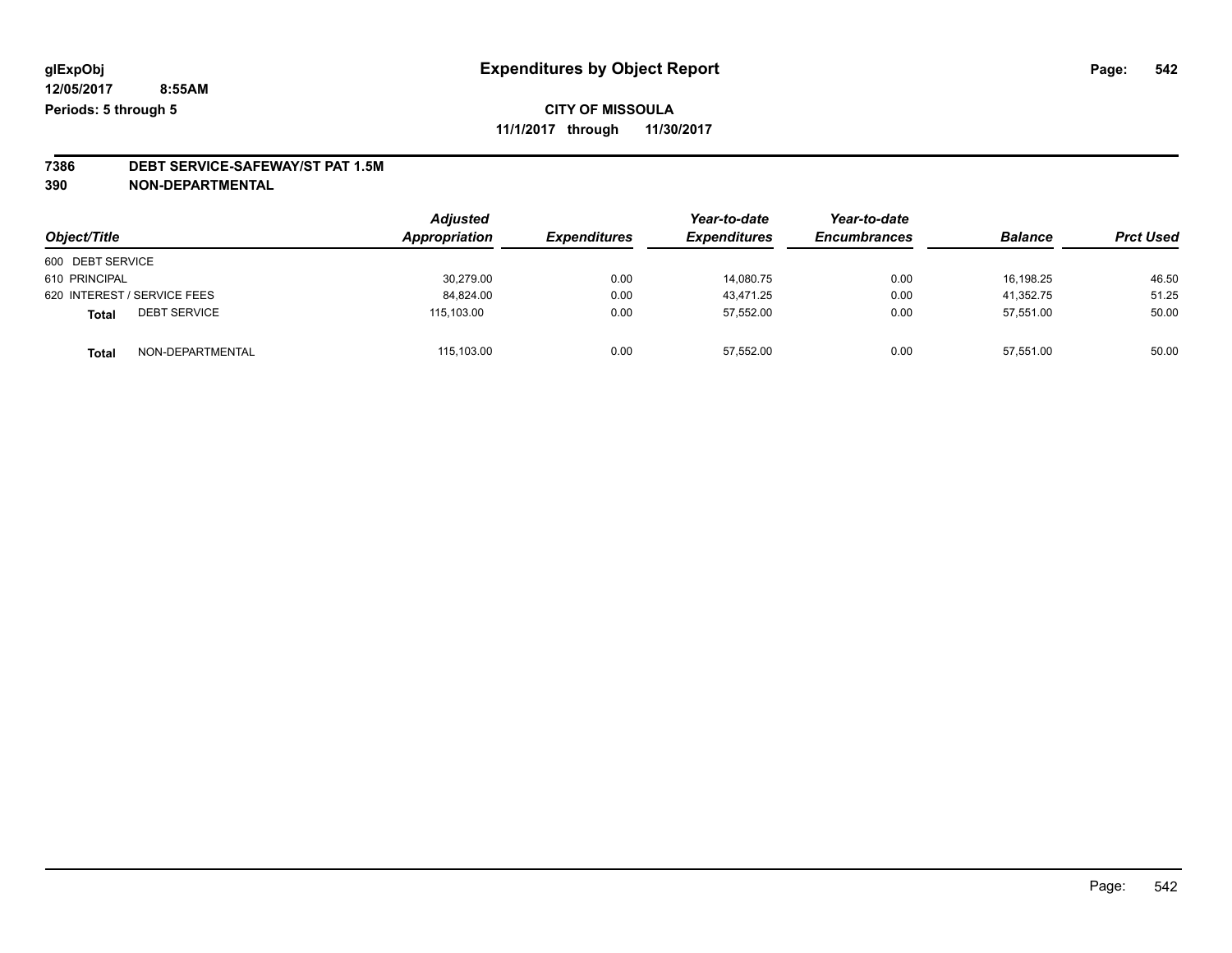**CITY OF MISSOULA 11/1/2017 through 11/30/2017**

### **7386 DEBT SERVICE-SAFEWAY/ST PAT 1.5M**

| Object/Title                              | <b>Adjusted</b><br>Appropriation | <b>Expenditures</b> | Year-to-date<br><b>Expenditures</b> | Year-to-date<br><b>Encumbrances</b> | <b>Balance</b> | <b>Prct Used</b> |
|-------------------------------------------|----------------------------------|---------------------|-------------------------------------|-------------------------------------|----------------|------------------|
| 600 DEBT SERVICE                          |                                  |                     |                                     |                                     |                |                  |
| 610 PRINCIPAL                             | 30,279.00                        | 0.00                | 14,080.75                           | 0.00                                | 16.198.25      | 46.50            |
| 620 INTEREST / SERVICE FEES               | 84,824.00                        | 0.00                | 43.471.25                           | 0.00                                | 41.352.75      | 51.25            |
| <b>DEBT SERVICE</b><br>Total              | 115,103.00                       | 0.00                | 57.552.00                           | 0.00                                | 57,551.00      | 50.00            |
| DEBT SERVICE-SAFEWAY/ST PAT 1.5M<br>Total | 115.103.00                       | 0.00                | 57.552.00                           | 0.00                                | 57.551.00      | 50.00            |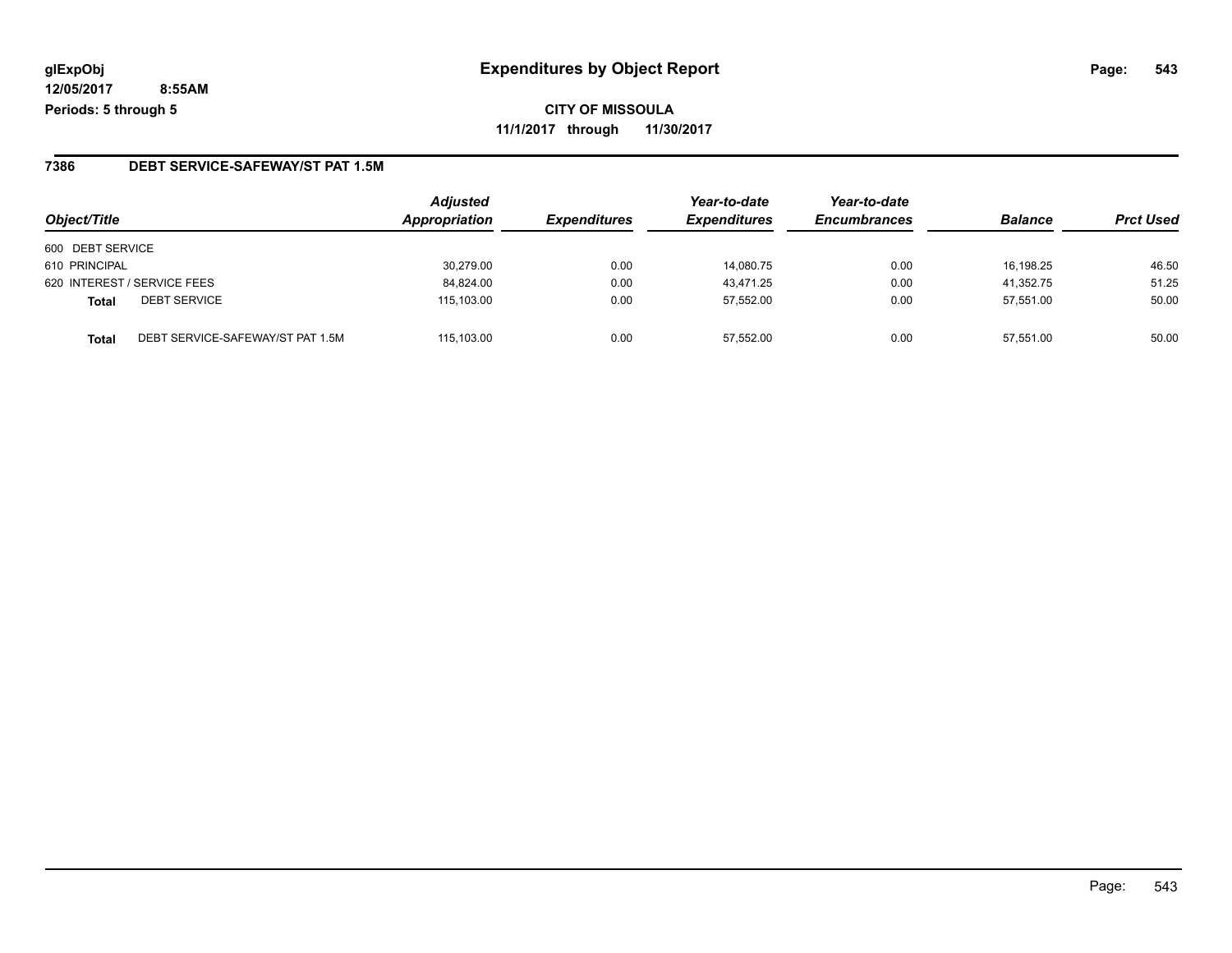## **CITY OF MISSOULA 11/1/2017 through 11/30/2017**

**7387 DEBT SERVICE-BROWNFIELD RLF 1.125M**

**390 NON-DEPARTMENTAL**

| Object/Title                |                     | <b>Adjusted</b><br>Appropriation | <b>Expenditures</b> | Year-to-date<br><b>Expenditures</b> | Year-to-date<br><b>Encumbrances</b> | <b>Balance</b> | <b>Prct Used</b> |
|-----------------------------|---------------------|----------------------------------|---------------------|-------------------------------------|-------------------------------------|----------------|------------------|
| 600 DEBT SERVICE            |                     |                                  |                     |                                     |                                     |                |                  |
| 610 PRINCIPAL               |                     | 33,623.00                        | 0.00                | 0.00                                | 0.00                                | 33.623.00      | 0.00             |
| 620 INTEREST / SERVICE FEES |                     | 24,469.00                        | 0.00                | 0.00                                | 0.00                                | 24.469.00      | 0.00             |
| <b>Total</b>                | <b>DEBT SERVICE</b> | 58,092.00                        | 0.00                | 0.00                                | 0.00                                | 58,092.00      | 0.00             |
| <b>Total</b>                | NON-DEPARTMENTAL    | 58,092.00                        | 0.00                | 0.00                                | 0.00                                | 58,092.00      | 0.00             |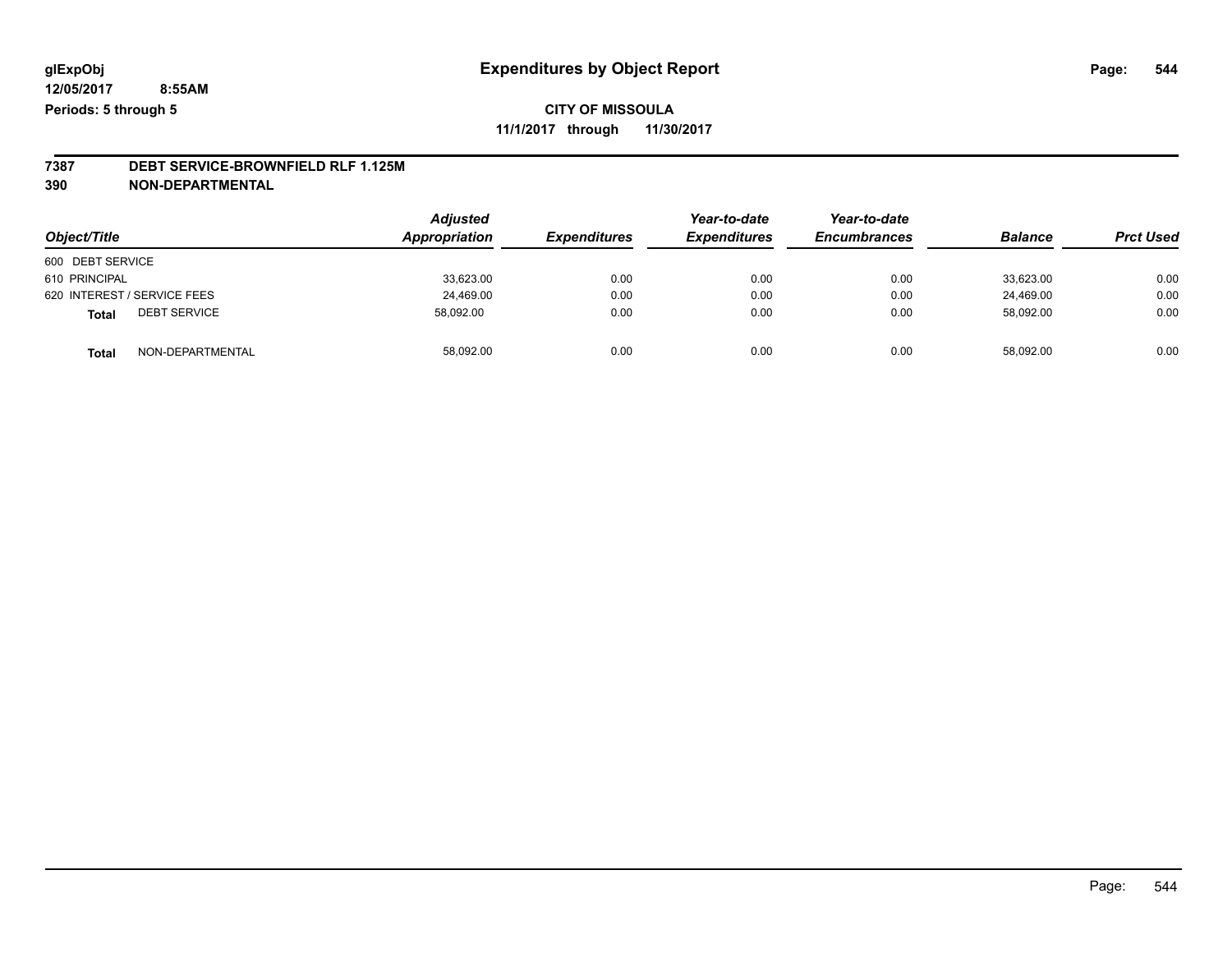# **glExpObj Expenditures by Object Report Page: 545**

**12/05/2017 8:55AM Periods: 5 through 5**

### **7387 DEBT SERVICE-BROWNFIELD RLF 1.125M**

| Object/Title                                       | <b>Adjusted</b><br>Appropriation | <b>Expenditures</b> | Year-to-date<br><b>Expenditures</b> | Year-to-date<br><b>Encumbrances</b> | <b>Balance</b> | <b>Prct Used</b> |
|----------------------------------------------------|----------------------------------|---------------------|-------------------------------------|-------------------------------------|----------------|------------------|
| 600 DEBT SERVICE                                   |                                  |                     |                                     |                                     |                |                  |
| 610 PRINCIPAL                                      | 33,623.00                        | 0.00                | 0.00                                | 0.00                                | 33,623.00      | 0.00             |
| 620 INTEREST / SERVICE FEES                        | 24,469.00                        | 0.00                | 0.00                                | 0.00                                | 24,469.00      | 0.00             |
| <b>DEBT SERVICE</b><br><b>Total</b>                | 58,092.00                        | 0.00                | 0.00                                | 0.00                                | 58.092.00      | 0.00             |
| DEBT SERVICE-BROWNFIELD RLF 1.125M<br><b>Total</b> | 58.092.00                        | 0.00                | 0.00                                | 0.00                                | 58.092.00      | 0.00             |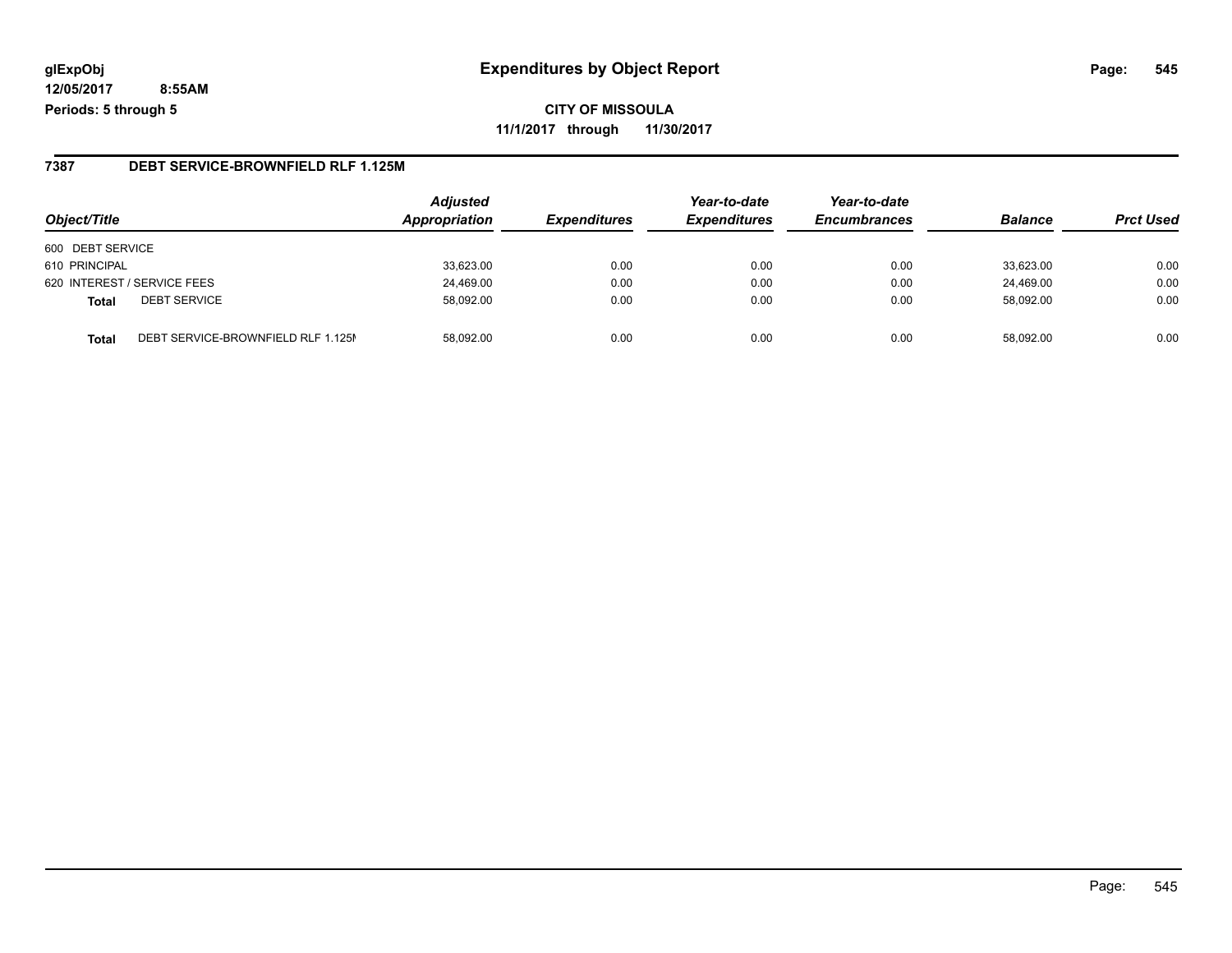**7389 DEBT SERVICE - 3.6M/5.75M 390 NON-DEPARTMENTAL**

|                                     | <b>Adjusted</b> |                     | Year-to-date        | Year-to-date        |                |                  |
|-------------------------------------|-----------------|---------------------|---------------------|---------------------|----------------|------------------|
| Object/Title                        | Appropriation   | <b>Expenditures</b> | <b>Expenditures</b> | <b>Encumbrances</b> | <b>Balance</b> | <b>Prct Used</b> |
| 600 DEBT SERVICE                    |                 |                     |                     |                     |                |                  |
| 610 PRINCIPAL                       | 406.000.00      | 0.00                | 0.00                | 0.00                | 406.000.00     | 0.00             |
| 620 INTEREST / SERVICE FEES         | 269.282.00      | 0.00                | 350.00              | 0.00                | 268.932.00     | 0.13             |
| <b>DEBT SERVICE</b><br><b>Total</b> | 675,282.00      | 0.00                | 350.00              | 0.00                | 674,932.00     | 0.05             |
| NON-DEPARTMENTAL<br><b>Total</b>    | 675,282.00      | 0.00                | 350.00              | 0.00                | 674,932.00     | 0.05             |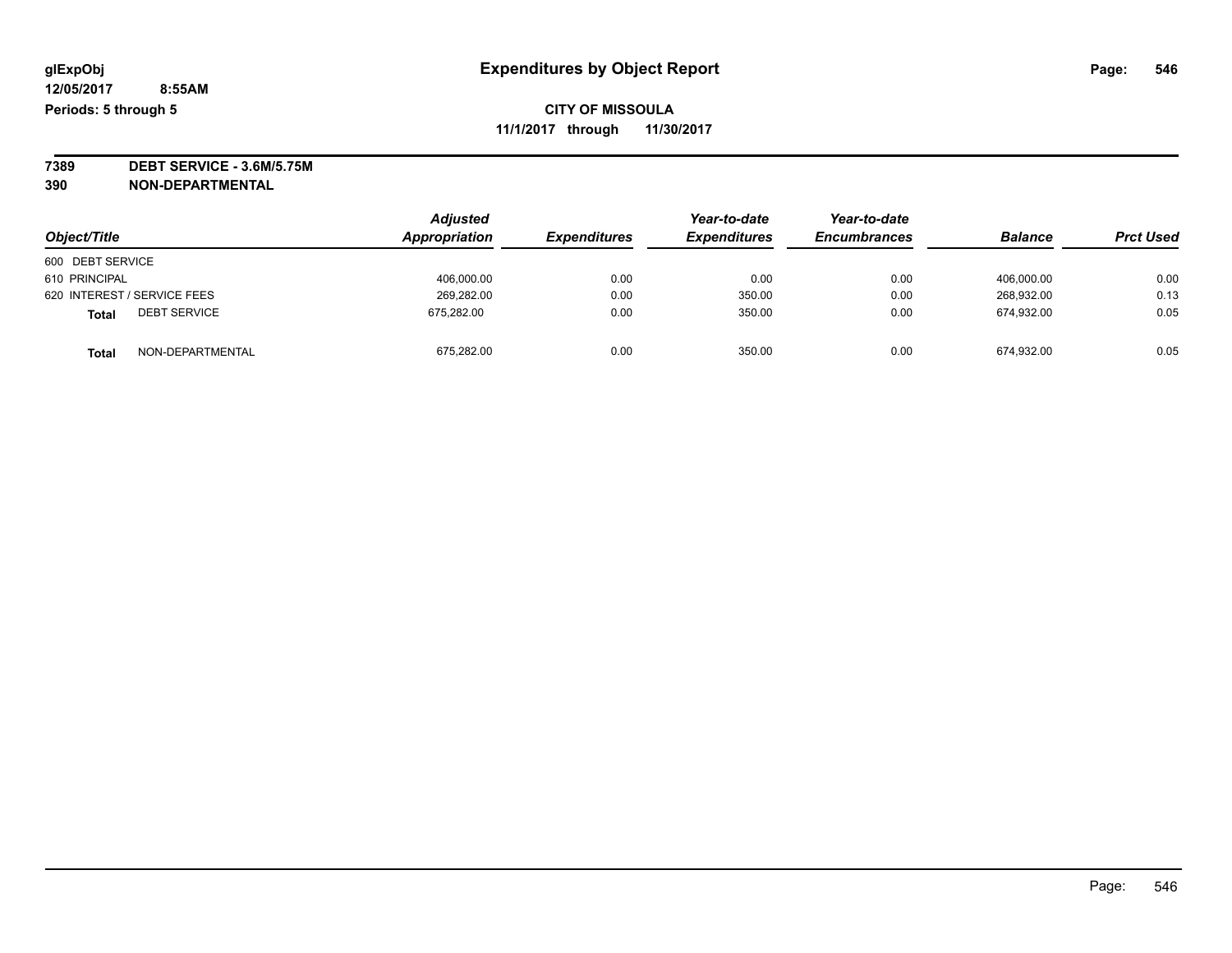**CITY OF MISSOULA 11/1/2017 through 11/30/2017**

**7389 DEBT SERVICE - 3.6M/5.75M**

| Object/Title                              | <b>Adjusted</b><br>Appropriation | <b>Expenditures</b> | Year-to-date<br><b>Expenditures</b> | Year-to-date<br><b>Encumbrances</b> | <b>Balance</b> | <b>Prct Used</b> |
|-------------------------------------------|----------------------------------|---------------------|-------------------------------------|-------------------------------------|----------------|------------------|
| 600 DEBT SERVICE                          |                                  |                     |                                     |                                     |                |                  |
| 610 PRINCIPAL                             | 406,000.00                       | 0.00                | 0.00                                | 0.00                                | 406,000.00     | 0.00             |
| 620 INTEREST / SERVICE FEES               | 269,282.00                       | 0.00                | 350.00                              | 0.00                                | 268,932.00     | 0.13             |
| <b>DEBT SERVICE</b><br><b>Total</b>       | 675,282.00                       | 0.00                | 350.00                              | 0.00                                | 674,932.00     | 0.05             |
| DEBT SERVICE - 3.6M/5.75M<br><b>Total</b> | 675.282.00                       | 0.00                | 350.00                              | 0.00                                | 674.932.00     | 0.05             |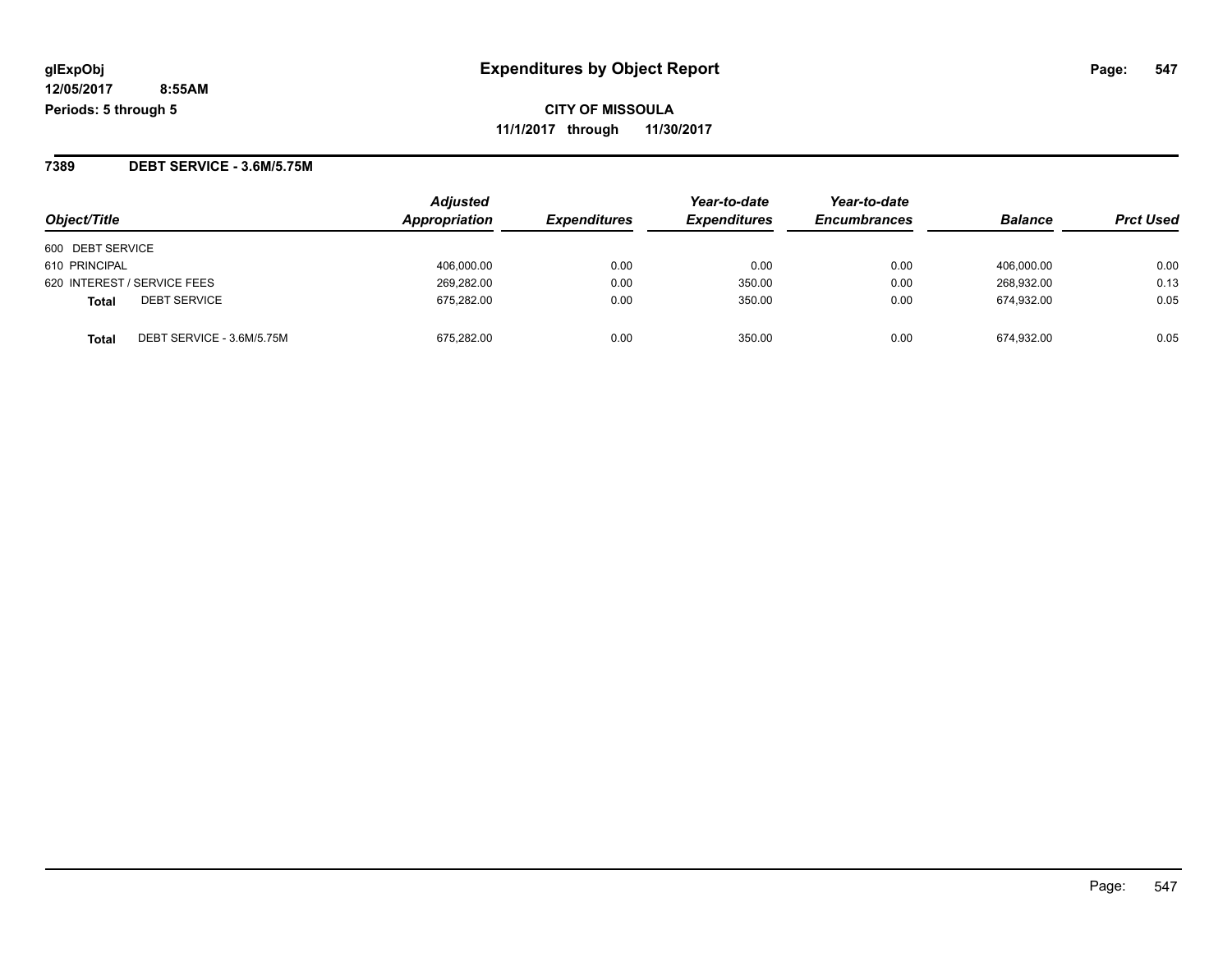**CITY OF MISSOULA 11/1/2017 through 11/30/2017**

**7390 URDII CLEARING - 3.6M TIF**

| Object/Title                  | <b>Adjusted</b><br>Appropriation | <b>Expenditures</b> | Year-to-date<br><b>Expenditures</b> | Year-to-date<br><b>Encumbrances</b> | <b>Balance</b> | <b>Prct Used</b> |
|-------------------------------|----------------------------------|---------------------|-------------------------------------|-------------------------------------|----------------|------------------|
| 800 OTHER OBJECTS             |                                  |                     |                                     |                                     |                |                  |
| 820 TRANSFERS TO OTHER FUNDS  | 0.00                             | 0.00                | 0.00                                | 0.00                                | 0.00           | 0.00             |
| OTHER OBJECTS<br><b>Total</b> | 0.00                             | 0.00                | 0.00                                | 0.00                                | 0.00           | 0.00             |
| <b>MRA</b><br><b>Total</b>    | 0.00                             | 0.00                | 0.00                                | 0.00                                | 0.00           | 0.00             |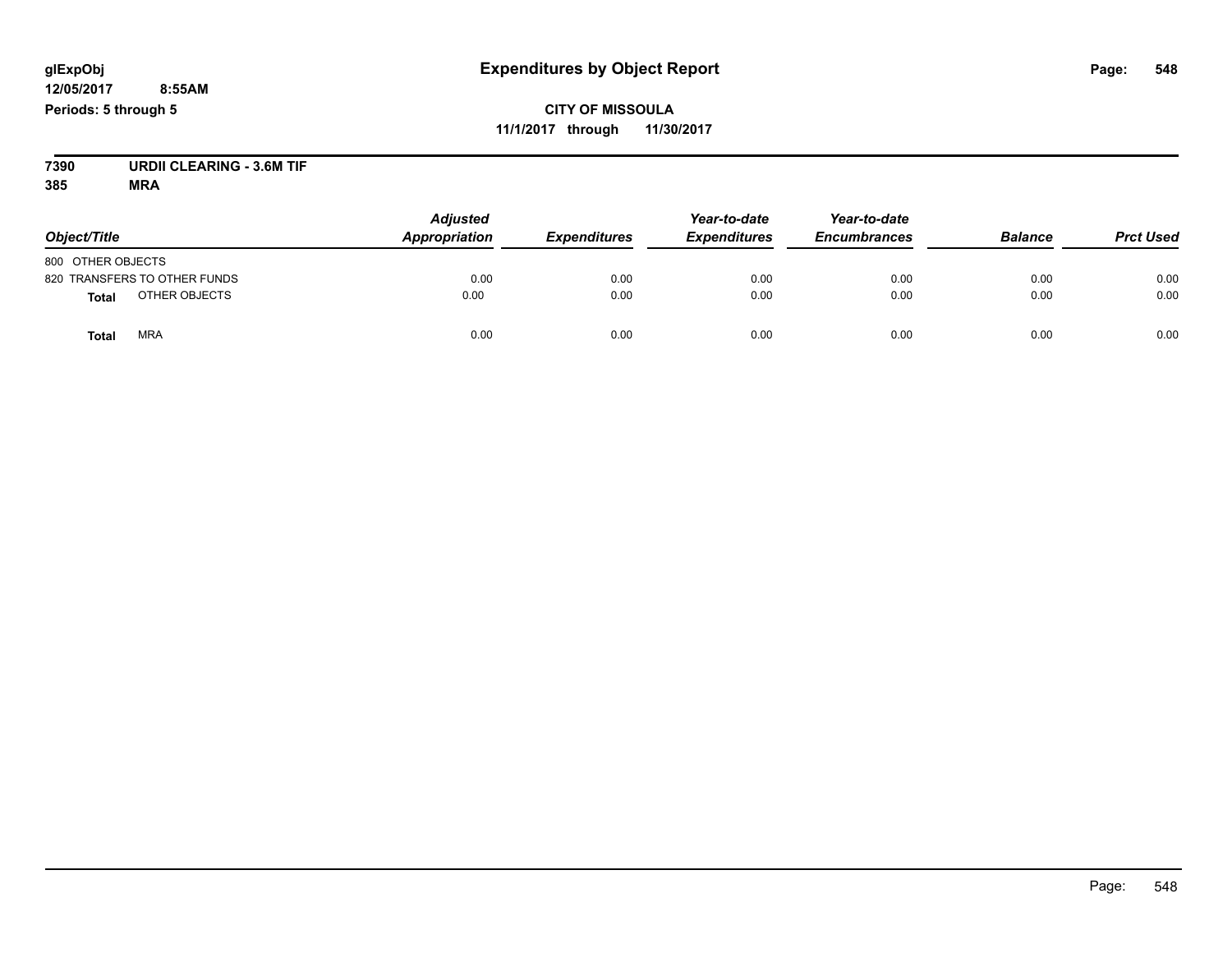**7390 URDII CLEARING - 3.6M TIF 390 NON-DEPARTMENTAL**

| Object/Title                     | <b>Adjusted</b><br>Appropriation | <b>Expenditures</b> | Year-to-date<br><b>Expenditures</b> | Year-to-date<br><b>Encumbrances</b> | <b>Balance</b> | <b>Prct Used</b> |
|----------------------------------|----------------------------------|---------------------|-------------------------------------|-------------------------------------|----------------|------------------|
| 800 OTHER OBJECTS                |                                  |                     |                                     |                                     |                |                  |
| 820 TRANSFERS TO OTHER FUNDS     | 2,274,167.00                     | 0.00                | $-115,308.59$                       | 0.00                                | 2,389,475.59   | $-5.07$          |
| OTHER OBJECTS<br><b>Total</b>    | 2,274,167.00                     | 0.00                | $-115.308.59$                       | 0.00                                | 2.389.475.59   | $-5.07$          |
| NON-DEPARTMENTAL<br><b>Total</b> | 2,274,167.00                     | 0.00                | $-115,308.59$                       | 0.00                                | 2,389,475.59   | $-5.07$          |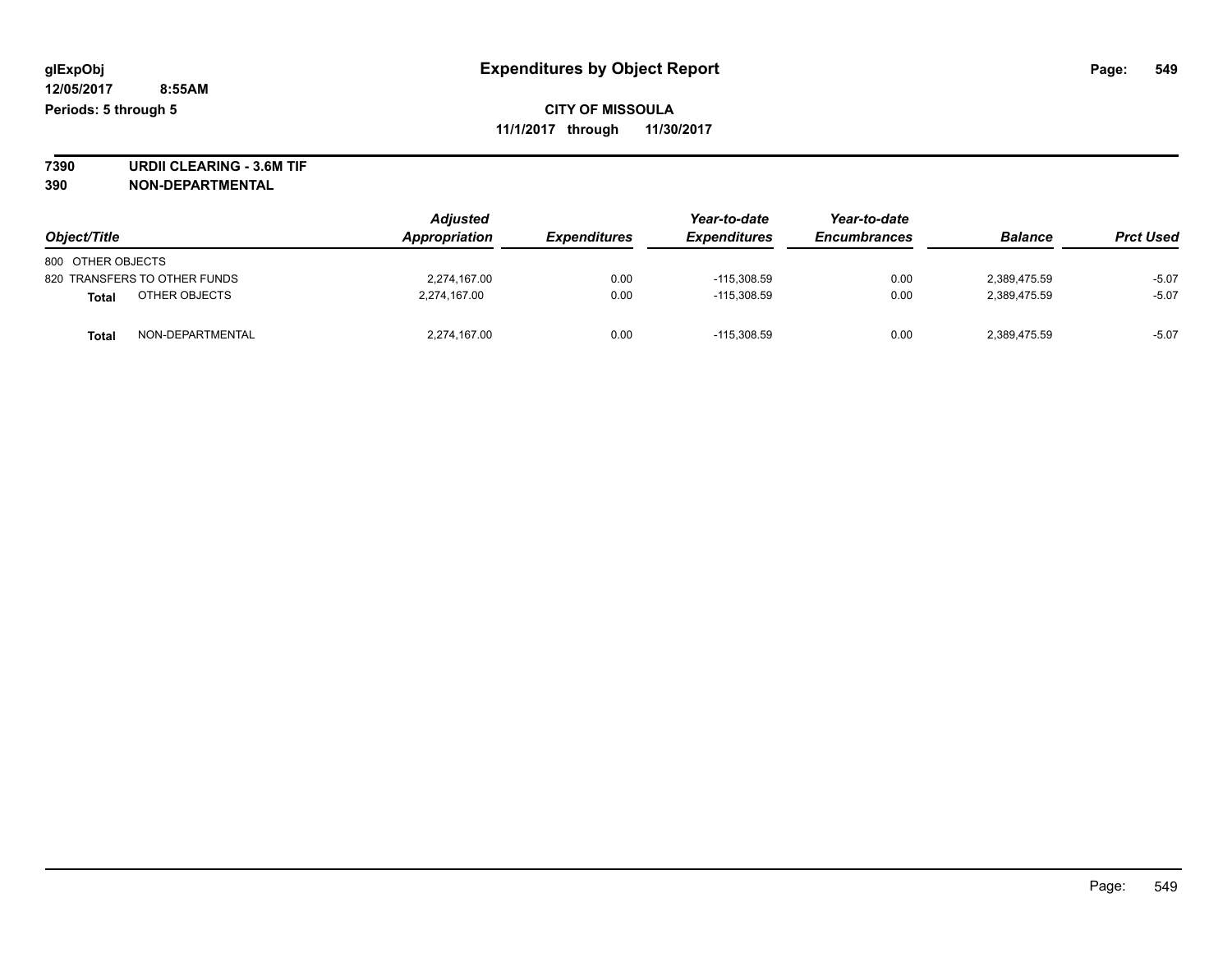**CITY OF MISSOULA 11/1/2017 through 11/30/2017**

**7390 URDII CLEARING - 3.6M TIF**

|                                    | <b>Adjusted</b>      |                     | Year-to-date        | Year-to-date        |                |                  |
|------------------------------------|----------------------|---------------------|---------------------|---------------------|----------------|------------------|
| Object/Title                       | <b>Appropriation</b> | <b>Expenditures</b> | <b>Expenditures</b> | <b>Encumbrances</b> | <b>Balance</b> | <b>Prct Used</b> |
| 800 OTHER OBJECTS                  |                      |                     |                     |                     |                |                  |
| 820 TRANSFERS TO OTHER FUNDS       | 2,274,167.00         | 0.00                | $-115,308.59$       | 0.00                | 2,389,475.59   | $-5.07$          |
| OTHER OBJECTS<br>Total             | 2,274,167.00         | 0.00                | $-115.308.59$       | 0.00                | 2,389,475.59   | $-5.07$          |
| URDII CLEARING - 3.6M TIF<br>Total | 2,274,167.00         | 0.00                | $-115.308.59$       | 0.00                | 2,389,475.59   | $-5.07$          |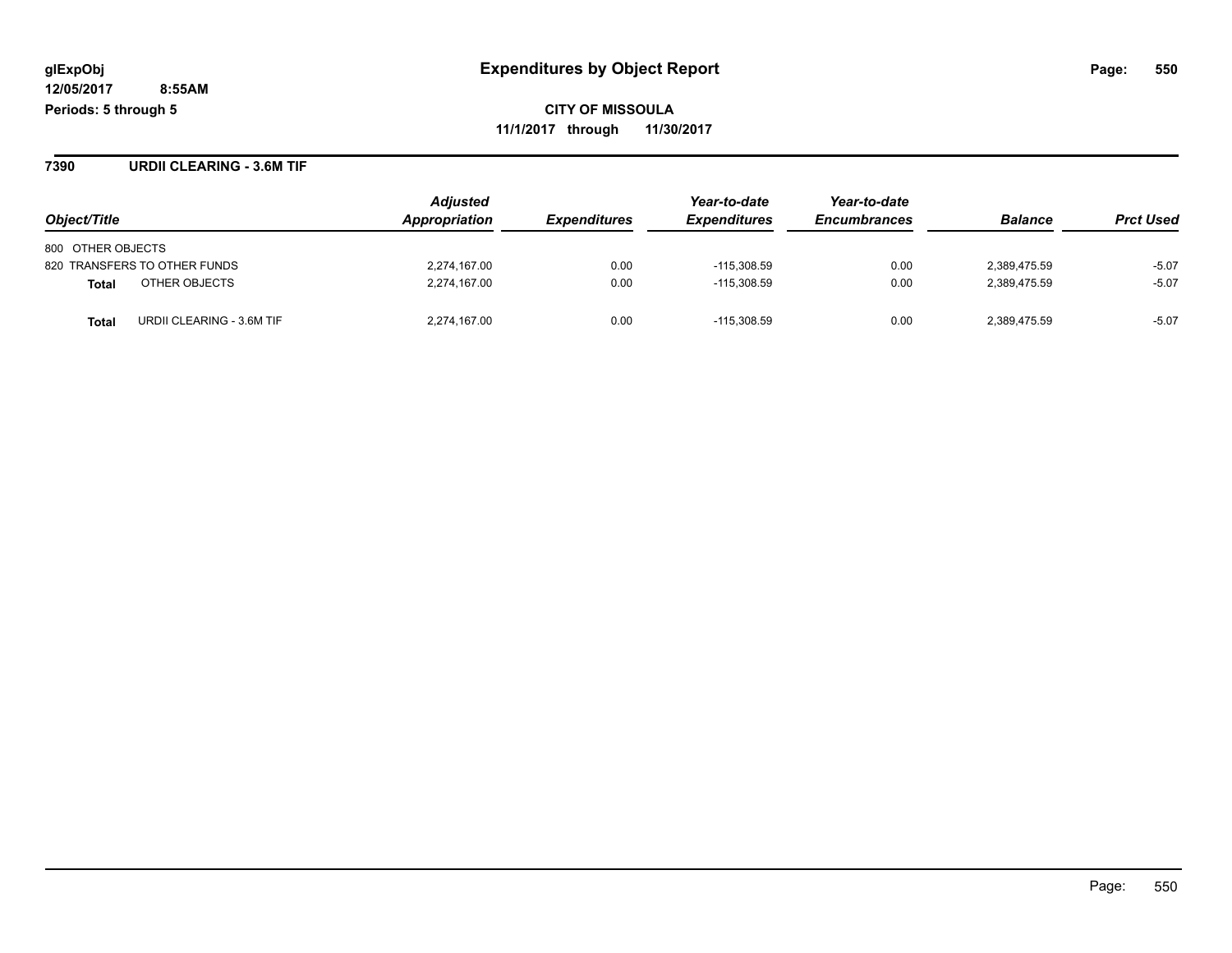**7392 MRA - URD II FUND 385 MRA**

| Object/Title                                      | <b>Adjusted</b><br><b>Appropriation</b> | <b>Expenditures</b> | Year-to-date<br><b>Expenditures</b> | Year-to-date<br><b>Encumbrances</b> | <b>Balance</b> | <b>Prct Used</b> |
|---------------------------------------------------|-----------------------------------------|---------------------|-------------------------------------|-------------------------------------|----------------|------------------|
| 300 PURCHASED SERVICES                            |                                         |                     |                                     |                                     |                |                  |
| 350 PROFESSIONAL SERVICES                         | 32,551.00                               | 11,090.67           | 27,112.49                           | 0.00                                | 5,438.51       | 83.29            |
| <b>PURCHASED SERVICES</b><br><b>Total</b>         | 32,551.00                               | 11,090.67           | 27,112.49                           | 0.00                                | 5,438.51       | 83.29            |
| 700 GRANTS & CONTRIBUTIONS                        |                                         |                     |                                     |                                     |                |                  |
| 700 GRANTS & CONTRIBUTIONS                        | 261,500.00                              | 311,054.01          | 311,054.01                          | 0.00                                | $-49,554.01$   | 118.95           |
| <b>GRANTS &amp; CONTRIBUTIONS</b><br><b>Total</b> | 261,500.00                              | 311,054.01          | 311,054.01                          | 0.00                                | $-49,554.01$   | 118.95           |
| 800 OTHER OBJECTS                                 |                                         |                     |                                     |                                     |                |                  |
| 820 TRANSFERS TO OTHER FUNDS                      | 250,000.00                              | 0.00                | 0.00                                | 0.00                                | 250,000.00     | 0.00             |
| 845 CONTINGENCY                                   | 2.432.132.00                            | 0.00                | 0.00                                | 0.00                                | 2.432.132.00   | 0.00             |
| OTHER OBJECTS<br><b>Total</b>                     | 2,682,132.00                            | 0.00                | 0.00                                | 0.00                                | 2,682,132.00   | 0.00             |
| 900 CAPITAL OUTLAY                                |                                         |                     |                                     |                                     |                |                  |
| 930 IMPROVEMENTS                                  | 77,750.00                               | 0.00                | 0.00                                | 0.00                                | 77,750.00      | 0.00             |
| <b>CAPITAL OUTLAY</b><br><b>Total</b>             | 77,750.00                               | 0.00                | 0.00                                | 0.00                                | 77,750.00      | 0.00             |
| <b>MRA</b><br><b>Total</b>                        | 3,053,933.00                            | 322,144.68          | 338,166.50                          | 0.00                                | 2,715,766.50   | 11.07            |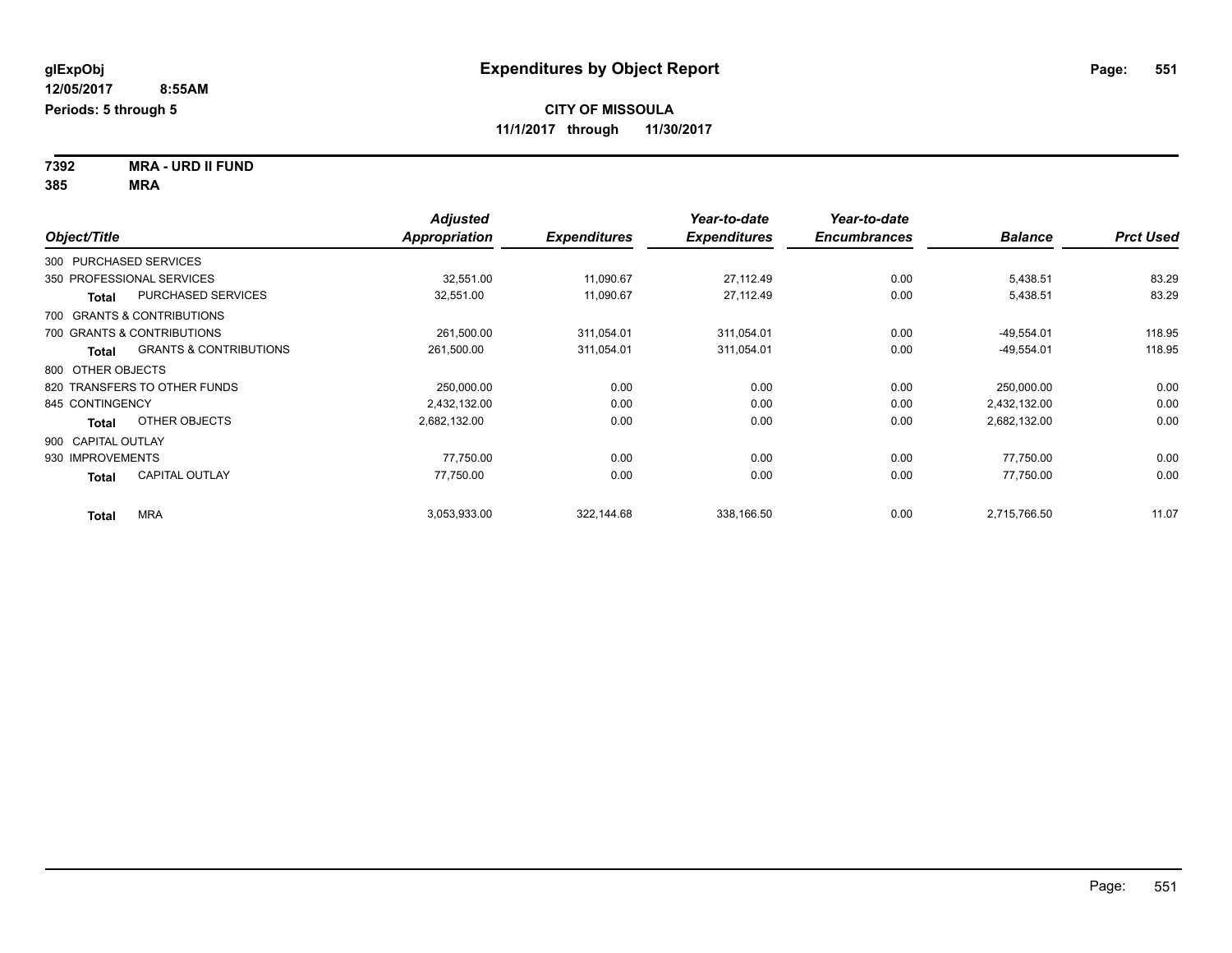**7392 MRA - URD II FUND**

|                        |                                   | <b>Adjusted</b> |                     | Year-to-date        | Year-to-date        |                |                  |
|------------------------|-----------------------------------|-----------------|---------------------|---------------------|---------------------|----------------|------------------|
| Object/Title           |                                   | Appropriation   | <b>Expenditures</b> | <b>Expenditures</b> | <b>Encumbrances</b> | <b>Balance</b> | <b>Prct Used</b> |
| 300 PURCHASED SERVICES |                                   |                 |                     |                     |                     |                |                  |
|                        | 350 PROFESSIONAL SERVICES         | 32,551.00       | 11,090.67           | 27,112.49           | 0.00                | 5,438.51       | 83.29            |
| Total                  | <b>PURCHASED SERVICES</b>         | 32,551.00       | 11,090.67           | 27,112.49           | 0.00                | 5,438.51       | 83.29            |
|                        | 700 GRANTS & CONTRIBUTIONS        |                 |                     |                     |                     |                |                  |
|                        | 700 GRANTS & CONTRIBUTIONS        | 261,500.00      | 311,054.01          | 311,054.01          | 0.00                | $-49,554.01$   | 118.95           |
| <b>Total</b>           | <b>GRANTS &amp; CONTRIBUTIONS</b> | 261,500.00      | 311,054.01          | 311,054.01          | 0.00                | $-49,554.01$   | 118.95           |
| 800 OTHER OBJECTS      |                                   |                 |                     |                     |                     |                |                  |
|                        | 820 TRANSFERS TO OTHER FUNDS      | 250,000.00      | 0.00                | 0.00                | 0.00                | 250,000.00     | 0.00             |
| 845 CONTINGENCY        |                                   | 2,432,132.00    | 0.00                | 0.00                | 0.00                | 2,432,132.00   | 0.00             |
| <b>Total</b>           | OTHER OBJECTS                     | 2,682,132.00    | 0.00                | 0.00                | 0.00                | 2,682,132.00   | 0.00             |
| 900 CAPITAL OUTLAY     |                                   |                 |                     |                     |                     |                |                  |
| 930 IMPROVEMENTS       |                                   | 77,750.00       | 0.00                | 0.00                | 0.00                | 77,750.00      | 0.00             |
| Total                  | <b>CAPITAL OUTLAY</b>             | 77,750.00       | 0.00                | 0.00                | 0.00                | 77,750.00      | 0.00             |
| <b>Total</b>           | <b>MRA - URD II FUND</b>          | 3,053,933.00    | 322,144.68          | 338,166.50          | 0.00                | 2,715,766.50   | 11.07            |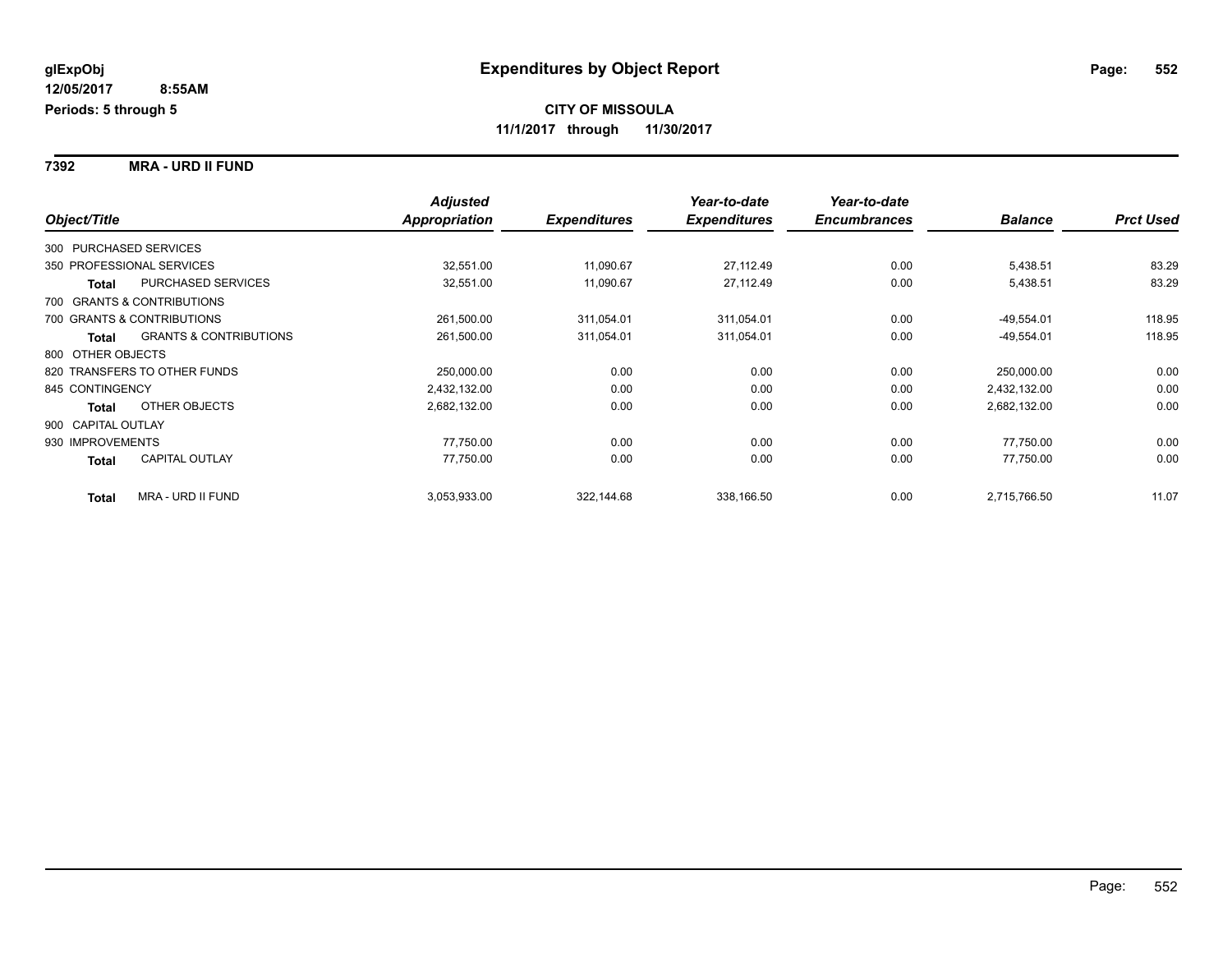**7393 MRA - URD III FUND 385 MRA**

|                                            | <b>Adjusted</b> |                     | Year-to-date        | Year-to-date        |                |                  |
|--------------------------------------------|-----------------|---------------------|---------------------|---------------------|----------------|------------------|
| Object/Title                               | Appropriation   | <b>Expenditures</b> | <b>Expenditures</b> | <b>Encumbrances</b> | <b>Balance</b> | <b>Prct Used</b> |
| 100 PERSONAL SERVICES                      |                 |                     |                     |                     |                |                  |
| 110 SALARIES AND WAGES                     | 420,876.00      | 32,642.00           | 153,144.84          | 0.00                | 267,731.16     | 36.39            |
| 120 OVERTIME                               | 5.000.00        | 0.00                | 0.00                | 0.00                | 5,000.00       | 0.00             |
| 140 EMPLOYER CONTRIBUTIONS                 | 135,737.00      | 10,791.50           | 57,367.61           | 0.00                | 78,369.39      | 42.26            |
| 141 STATE RETIREMENT CONTRIBUTIONS         | 426.00          | 0.00                | 180.34              | 0.00                | 245.66         | 42.33            |
| 190 PENSION EXPENSE                        | 0.00            | 0.00                | 0.00                | 0.00                | 0.00           | 0.00             |
| PERSONAL SERVICES<br>Total                 | 562,039.00      | 43,433.50           | 210,692.79          | 0.00                | 351,346.21     | 37.49            |
| 200 SUPPLIES                               |                 |                     |                     |                     |                |                  |
| 210 OFFICE SUPPLIES                        | 4,000.00        | 165.09              | 806.65              | 0.00                | 3,193.35       | 20.17            |
| 220 OPERATING SUPPLIES                     | 500.00          | 0.00                | 0.00                | 0.00                | 500.00         | 0.00             |
| 230 REPAIR/MAINTENANCE                     | 828.00          | 0.00                | 0.00                | 0.00                | 828.00         | 0.00             |
| 231 GASOLINE                               | 400.00          | 0.00                | 82.25               | 0.00                | 317.75         | 20.56            |
| 240 OTHER SUPPLIES                         | 3,398.00        | 0.00                | 922.08              | 0.00                | 2,475.92       | 27.14            |
| <b>SUPPLIES</b><br>Total                   | 9,126.00        | 165.09              | 1,810.98            | 0.00                | 7,315.02       | 19.84            |
| 300 PURCHASED SERVICES                     |                 |                     |                     |                     |                |                  |
| 310 COMMUNICATIONS                         | 800.00          | 0.00                | 26.12               | 0.00                | 773.88         | 3.27             |
| 320 PRINTING & DUPLICATING                 | 3,000.00        | 0.00                | 487.21              | 0.00                | 2,512.79       | 16.24            |
| 330 PUBLICITY, SUBSCRIPTIONS & DUES        | 3,000.00        | 0.00                | 1,267.82            | 0.00                | 1,732.18       | 42.26            |
| 344 TELEPHONE SERVICE                      | 1,300.00        | 0.00                | 25.05               | 0.00                | 1,274.95       | 1.93             |
| 345 GARBAGE                                | 565.00          | 0.00                | 0.00                | 0.00                | 565.00         | 0.00             |
| 350 PROFESSIONAL SERVICES                  | 1,076,507.00    | 62,142.32           | 206,293.35          | 0.00                | 870,213.65     | 19.16            |
| 360 REPAIR & MAINTENANCE                   | 6,990.00        | 347.30              | 1,389.20            | 0.00                | 5,600.80       | 19.87            |
| 370 TRAVEL                                 | 3,500.00        | 2,291.25            | 3,009.90            | 0.00                | 490.10         | 86.00            |
| 380 TRAINING                               | 4,500.00        | 1,105.00            | 2,840.54            | 0.00                | 1,659.46       | 63.12            |
| 390 OTHER PURCHASED SERVICES               | 500.00          | 0.00                | 0.00                | 0.00                | 500.00         | 0.00             |
| PURCHASED SERVICES<br><b>Total</b>         | 1,100,662.00    | 65,885.87           | 215,339.19          | 0.00                | 885,322.81     | 19.56            |
| 600 DEBT SERVICE                           |                 |                     |                     |                     |                |                  |
| 610 PRINCIPAL                              | 0.00            | 0.00                | 0.00                | 0.00                | 0.00           | 0.00             |
| <b>DEBT SERVICE</b><br>Total               | 0.00            | 0.00                | 0.00                | 0.00                | 0.00           | 0.00             |
| 700 GRANTS & CONTRIBUTIONS                 |                 |                     |                     |                     |                |                  |
| 700 GRANTS & CONTRIBUTIONS                 | 6,514,995.00    | 1,242,793.86        | 1,355,368.86        | 0.00                | 5,159,626.14   | 20.80            |
| <b>GRANTS &amp; CONTRIBUTIONS</b><br>Total | 6,514,995.00    | 1,242,793.86        | 1,355,368.86        | 0.00                | 5,159,626.14   | 20.80            |
| 800 OTHER OBJECTS                          |                 |                     |                     |                     |                |                  |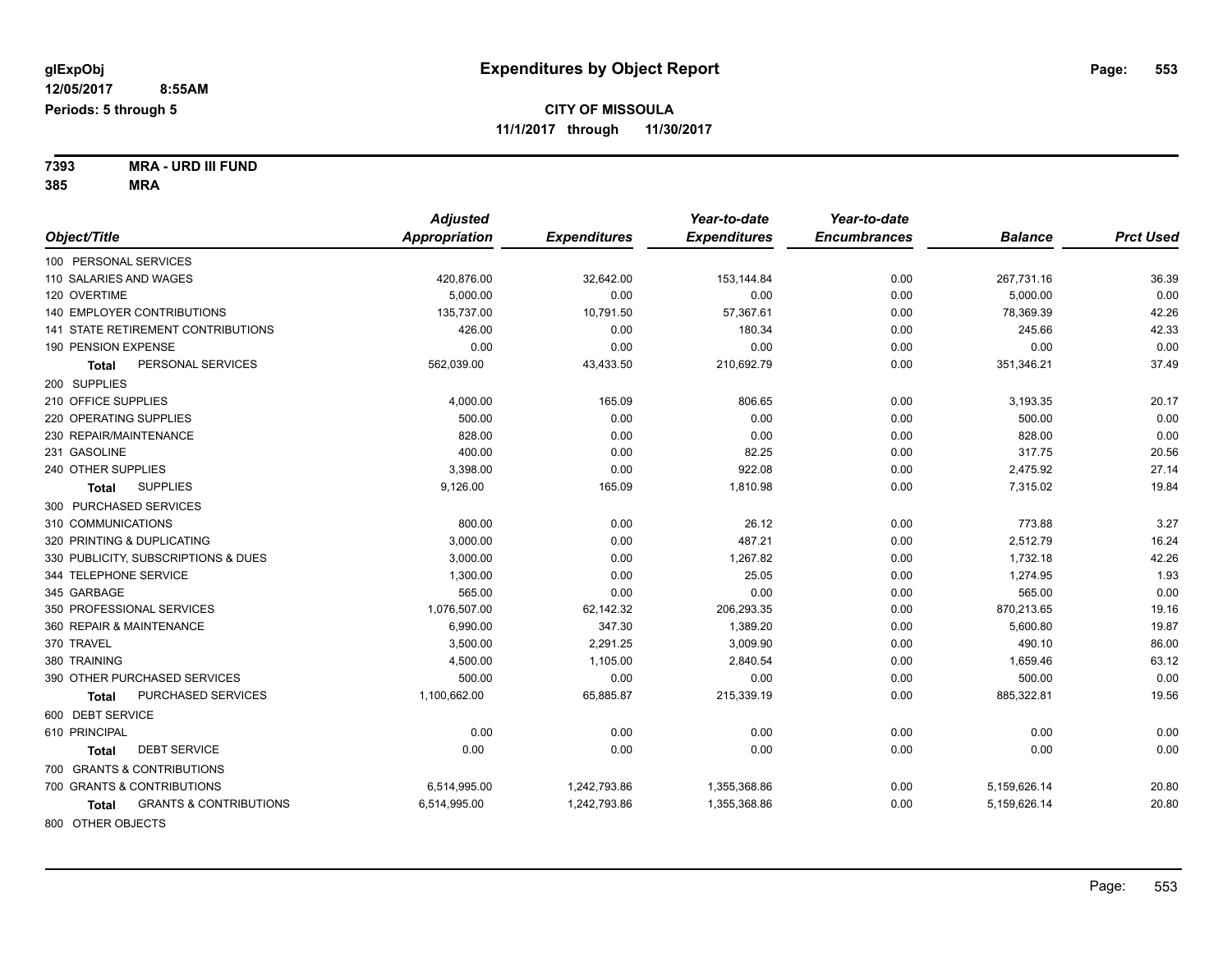| 7393 | <b>MRA - URD III FUND</b> |
|------|---------------------------|
| 385  | MRA                       |

|                    |                              | <b>Adjusted</b> | Year-to-date        | Year-to-date        |                     |                |                  |
|--------------------|------------------------------|-----------------|---------------------|---------------------|---------------------|----------------|------------------|
| Object/Title       |                              | Appropriation   | <b>Expenditures</b> | <b>Expenditures</b> | <b>Encumbrances</b> | <b>Balance</b> | <b>Prct Used</b> |
|                    | 820 TRANSFERS TO OTHER FUNDS | 0.00            | 0.00                | 0.00                | 0.00                | 0.00           | 0.00             |
| 845 CONTINGENCY    |                              | 166.188.00      | 0.00                | 0.00                | 0.00                | 166.188.00     | 0.00             |
| Total              | OTHER OBJECTS                | 166.188.00      | 0.00                | 0.00                | 0.00                | 166,188.00     | 0.00             |
| 900 CAPITAL OUTLAY |                              |                 |                     |                     |                     |                |                  |
| 910 LAND           |                              | 1,611,000.00    | 0.00                | $-1.584.55$         | 0.00                | 1.612.584.55   | $-0.10$          |
| 930 IMPROVEMENTS   |                              | 4.546.517.00    | 0.00                | 1.178.956.23        | 0.00                | 3.367.560.77   | 25.93            |
| Total              | <b>CAPITAL OUTLAY</b>        | 6.157.517.00    | 0.00                | 1,177,371.68        | 0.00                | 4,980,145.32   | 19.12            |
| <b>Total</b>       | <b>MRA</b>                   | 14.510.527.00   | 1.352.278.32        | 2.960.583.50        | 0.00                | 11.549.943.50  | 20.40            |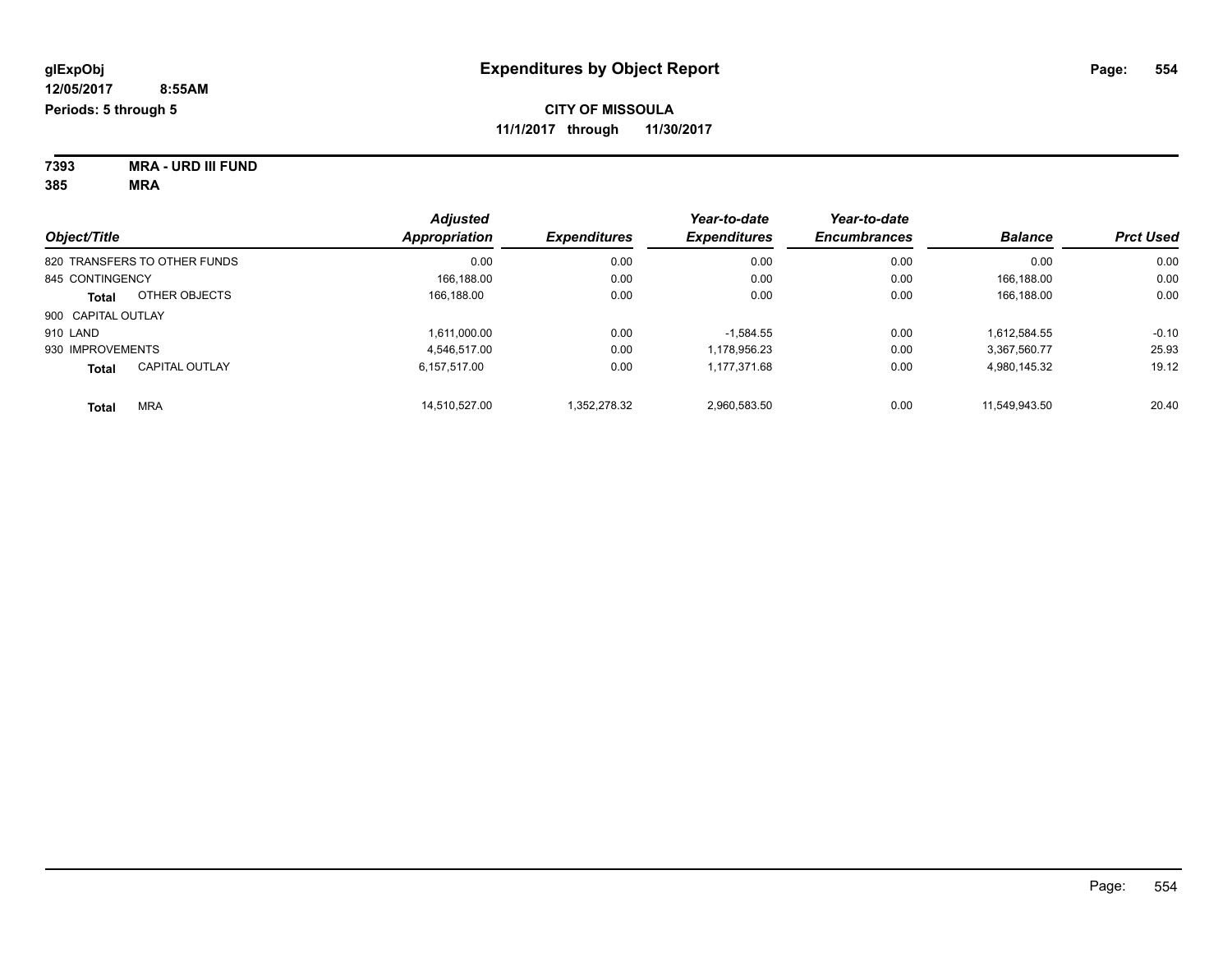**7393 MRA - URD III FUND**

|                                            | <b>Adjusted</b> |                     | Year-to-date        | Year-to-date        |                |                  |
|--------------------------------------------|-----------------|---------------------|---------------------|---------------------|----------------|------------------|
| Object/Title                               | Appropriation   | <b>Expenditures</b> | <b>Expenditures</b> | <b>Encumbrances</b> | <b>Balance</b> | <b>Prct Used</b> |
| 100 PERSONAL SERVICES                      |                 |                     |                     |                     |                |                  |
| 110 SALARIES AND WAGES                     | 420,876.00      | 32,642.00           | 153,144.84          | 0.00                | 267,731.16     | 36.39            |
| 120 OVERTIME                               | 5.000.00        | 0.00                | 0.00                | 0.00                | 5,000.00       | 0.00             |
| 140 EMPLOYER CONTRIBUTIONS                 | 135,737.00      | 10,791.50           | 57,367.61           | 0.00                | 78,369.39      | 42.26            |
| <b>141 STATE RETIREMENT CONTRIBUTIONS</b>  | 426.00          | 0.00                | 180.34              | 0.00                | 245.66         | 42.33            |
| 190 PENSION EXPENSE                        | 0.00            | 0.00                | 0.00                | 0.00                | 0.00           | 0.00             |
| PERSONAL SERVICES<br><b>Total</b>          | 562,039.00      | 43,433.50           | 210,692.79          | 0.00                | 351,346.21     | 37.49            |
| 200 SUPPLIES                               |                 |                     |                     |                     |                |                  |
| 210 OFFICE SUPPLIES                        | 4,000.00        | 165.09              | 806.65              | 0.00                | 3,193.35       | 20.17            |
| 220 OPERATING SUPPLIES                     | 500.00          | 0.00                | 0.00                | 0.00                | 500.00         | 0.00             |
| 230 REPAIR/MAINTENANCE                     | 828.00          | 0.00                | 0.00                | 0.00                | 828.00         | 0.00             |
| 231 GASOLINE                               | 400.00          | 0.00                | 82.25               | 0.00                | 317.75         | 20.56            |
| 240 OTHER SUPPLIES                         | 3,398.00        | 0.00                | 922.08              | 0.00                | 2,475.92       | 27.14            |
| <b>SUPPLIES</b><br>Total                   | 9,126.00        | 165.09              | 1,810.98            | 0.00                | 7,315.02       | 19.84            |
| 300 PURCHASED SERVICES                     |                 |                     |                     |                     |                |                  |
| 310 COMMUNICATIONS                         | 800.00          | 0.00                | 26.12               | 0.00                | 773.88         | 3.27             |
| 320 PRINTING & DUPLICATING                 | 3,000.00        | 0.00                | 487.21              | 0.00                | 2,512.79       | 16.24            |
| 330 PUBLICITY, SUBSCRIPTIONS & DUES        | 3,000.00        | 0.00                | 1,267.82            | 0.00                | 1,732.18       | 42.26            |
| 344 TELEPHONE SERVICE                      | 1,300.00        | 0.00                | 25.05               | 0.00                | 1,274.95       | 1.93             |
| 345 GARBAGE                                | 565.00          | 0.00                | 0.00                | 0.00                | 565.00         | 0.00             |
| 350 PROFESSIONAL SERVICES                  | 1,076,507.00    | 62,142.32           | 206,293.35          | 0.00                | 870,213.65     | 19.16            |
| 360 REPAIR & MAINTENANCE                   | 6,990.00        | 347.30              | 1,389.20            | 0.00                | 5,600.80       | 19.87            |
| 370 TRAVEL                                 | 3,500.00        | 2,291.25            | 3,009.90            | 0.00                | 490.10         | 86.00            |
| 380 TRAINING                               | 4,500.00        | 1,105.00            | 2,840.54            | 0.00                | 1,659.46       | 63.12            |
| 390 OTHER PURCHASED SERVICES               | 500.00          | 0.00                | 0.00                | 0.00                | 500.00         | 0.00             |
| PURCHASED SERVICES<br>Total                | 1,100,662.00    | 65,885.87           | 215,339.19          | 0.00                | 885,322.81     | 19.56            |
| 600 DEBT SERVICE                           |                 |                     |                     |                     |                |                  |
| 610 PRINCIPAL                              | 0.00            | 0.00                | 0.00                | 0.00                | 0.00           | 0.00             |
| <b>DEBT SERVICE</b><br>Total               | 0.00            | 0.00                | 0.00                | 0.00                | 0.00           | 0.00             |
| 700 GRANTS & CONTRIBUTIONS                 |                 |                     |                     |                     |                |                  |
| 700 GRANTS & CONTRIBUTIONS                 | 6,514,995.00    | 1,242,793.86        | 1,355,368.86        | 0.00                | 5,159,626.14   | 20.80            |
| <b>GRANTS &amp; CONTRIBUTIONS</b><br>Total | 6,514,995.00    | 1,242,793.86        | 1,355,368.86        | 0.00                | 5,159,626.14   | 20.80            |
| 800 OTHER OBJECTS                          |                 |                     |                     |                     |                |                  |
| 820 TRANSFERS TO OTHER FUNDS               | 0.00            | 0.00                | 0.00                | 0.00                | 0.00           | 0.00             |
|                                            |                 |                     |                     |                     |                |                  |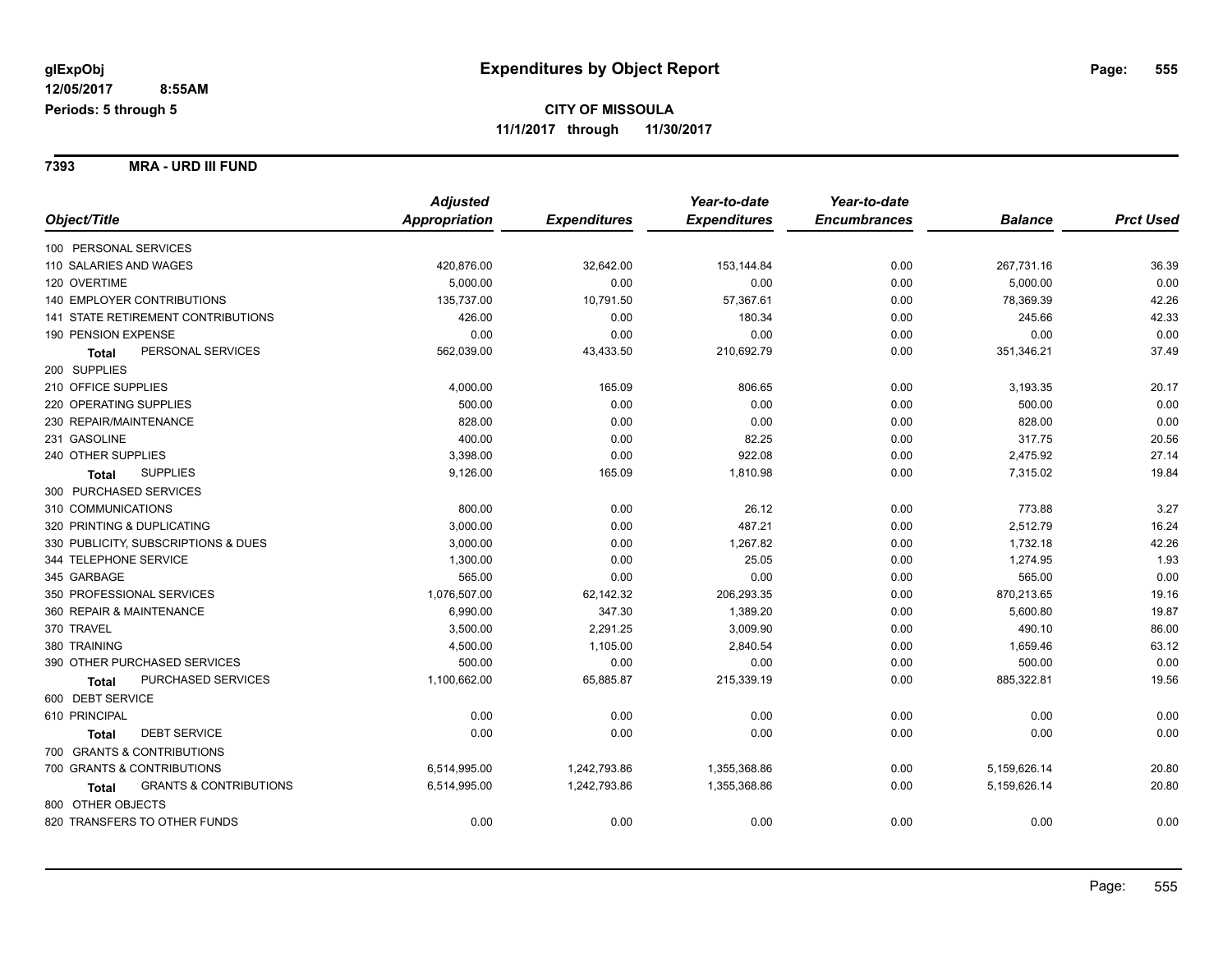**7393 MRA - URD III FUND**

| Object/Title       |                           | <b>Adjusted</b><br><b>Appropriation</b> | <b>Expenditures</b> | Year-to-date<br><b>Expenditures</b> | Year-to-date<br><b>Encumbrances</b> | <b>Balance</b> | <b>Prct Used</b> |
|--------------------|---------------------------|-----------------------------------------|---------------------|-------------------------------------|-------------------------------------|----------------|------------------|
| 845 CONTINGENCY    |                           | 166,188.00                              | 0.00                | 0.00                                | 0.00                                | 166.188.00     | 0.00             |
| <b>Total</b>       | OTHER OBJECTS             | 166,188.00                              | 0.00                | 0.00                                | 0.00                                | 166.188.00     | 0.00             |
| 900 CAPITAL OUTLAY |                           |                                         |                     |                                     |                                     |                |                  |
| 910 LAND           |                           | 1,611,000.00                            | 0.00                | $-1,584.55$                         | 0.00                                | 1,612,584.55   | $-0.10$          |
| 930 IMPROVEMENTS   |                           | 4,546,517.00                            | 0.00                | 1,178,956.23                        | 0.00                                | 3,367,560.77   | 25.93            |
| <b>Total</b>       | <b>CAPITAL OUTLAY</b>     | 6,157,517.00                            | 0.00                | 1,177,371.68                        | 0.00                                | 4,980,145.32   | 19.12            |
| <b>Total</b>       | <b>MRA - URD III FUND</b> | 14,510,527.00                           | 1,352,278.32        | 2,960,583.50                        | 0.00                                | 11,549,943.50  | 20.40            |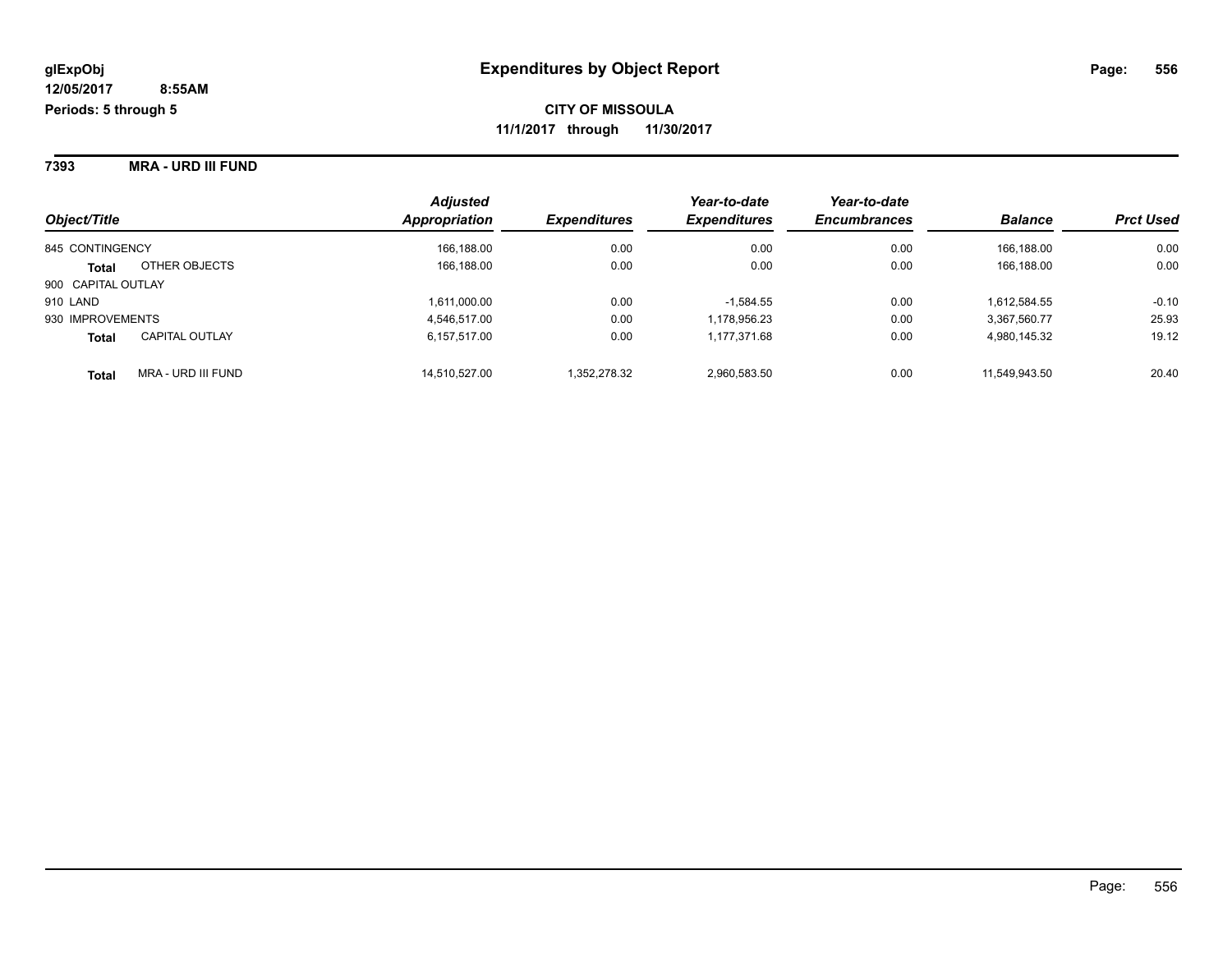# **7394 MRA URD III TI DEBT CLEARING FUND**

| Object/Title                  | <b>Adjusted</b><br><b>Appropriation</b> | <b>Expenditures</b> | Year-to-date<br><b>Expenditures</b> | Year-to-date<br><b>Encumbrances</b> | <b>Balance</b> | <b>Prct Used</b> |
|-------------------------------|-----------------------------------------|---------------------|-------------------------------------|-------------------------------------|----------------|------------------|
| 800 OTHER OBJECTS             |                                         |                     |                                     |                                     |                |                  |
| 820 TRANSFERS TO OTHER FUNDS  | 1.975.456.00                            | 0.00                | $-79.037.12$                        | 0.00                                | 2.054.493.12   | $-4.00$          |
| OTHER OBJECTS<br><b>Total</b> | 1.975.456.00                            | 0.00                | $-79,037.12$                        | 0.00                                | 2,054,493.12   | $-4.00$          |
| <b>MRA</b><br><b>Total</b>    | 975,456.00                              | 0.00                | $-79.037.12$                        | 0.00                                | 2,054,493.12   | $-4.00$          |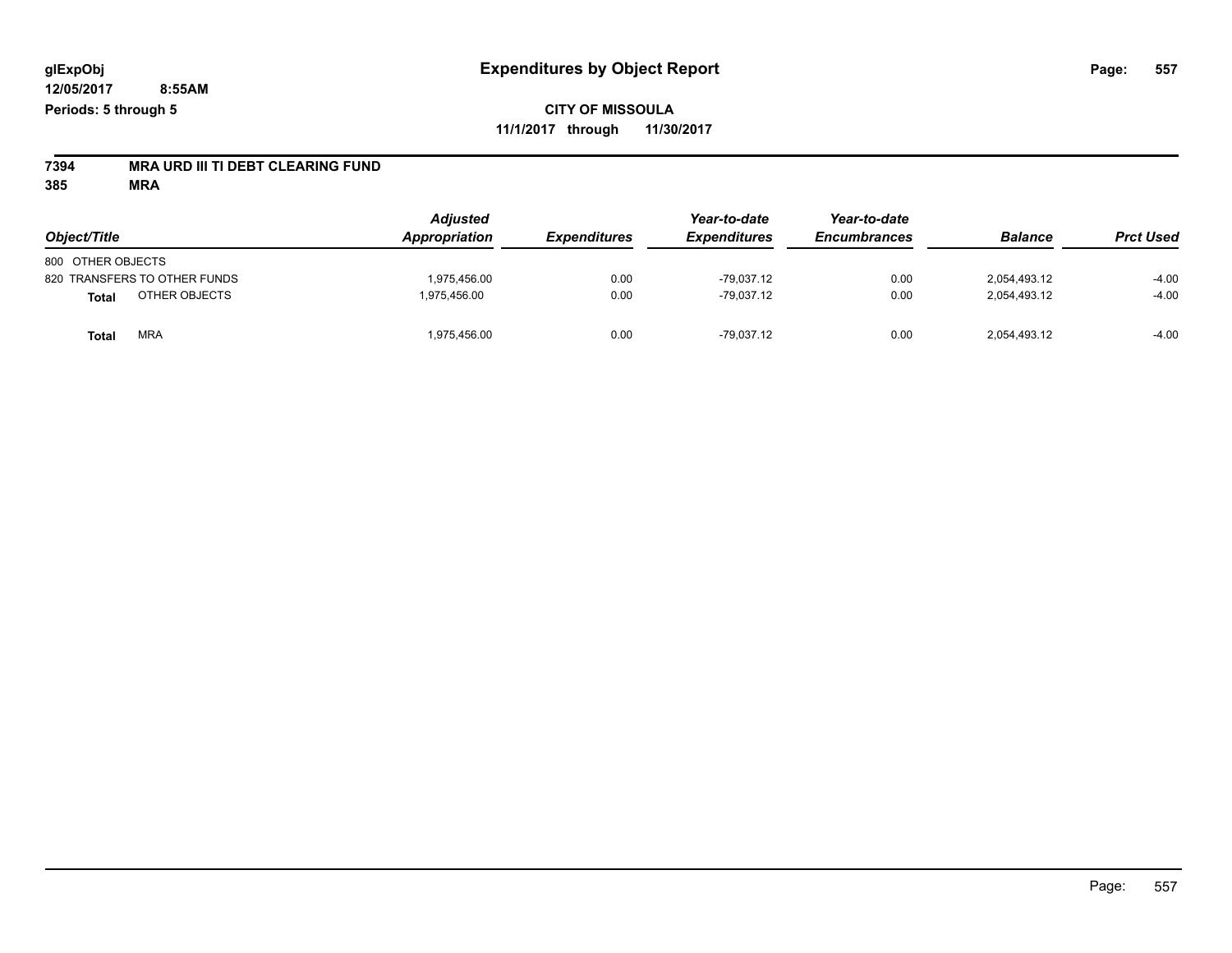**CITY OF MISSOULA 11/1/2017 through 11/30/2017**

### **7394 MRA URD III TI DEBT CLEARING FUND**

| Object/Title                               | <b>Adjusted</b><br>Appropriation | <b>Expenditures</b> | Year-to-date<br><b>Expenditures</b> | Year-to-date<br><b>Encumbrances</b> | <b>Balance</b> | <b>Prct Used</b> |
|--------------------------------------------|----------------------------------|---------------------|-------------------------------------|-------------------------------------|----------------|------------------|
| 800 OTHER OBJECTS                          |                                  |                     |                                     |                                     |                |                  |
| 820 TRANSFERS TO OTHER FUNDS               | 1.975.456.00                     | 0.00                | $-79.037.12$                        | 0.00                                | 2,054,493.12   | $-4.00$          |
| OTHER OBJECTS<br><b>Total</b>              | 1.975.456.00                     | 0.00                | $-79.037.12$                        | 0.00                                | 2,054,493.12   | $-4.00$          |
| MRA URD III TI DEBT CLEARING FUND<br>Total | 1.975.456.00                     | 0.00                | $-79.037.12$                        | 0.00                                | 2,054,493.12   | $-4.00$          |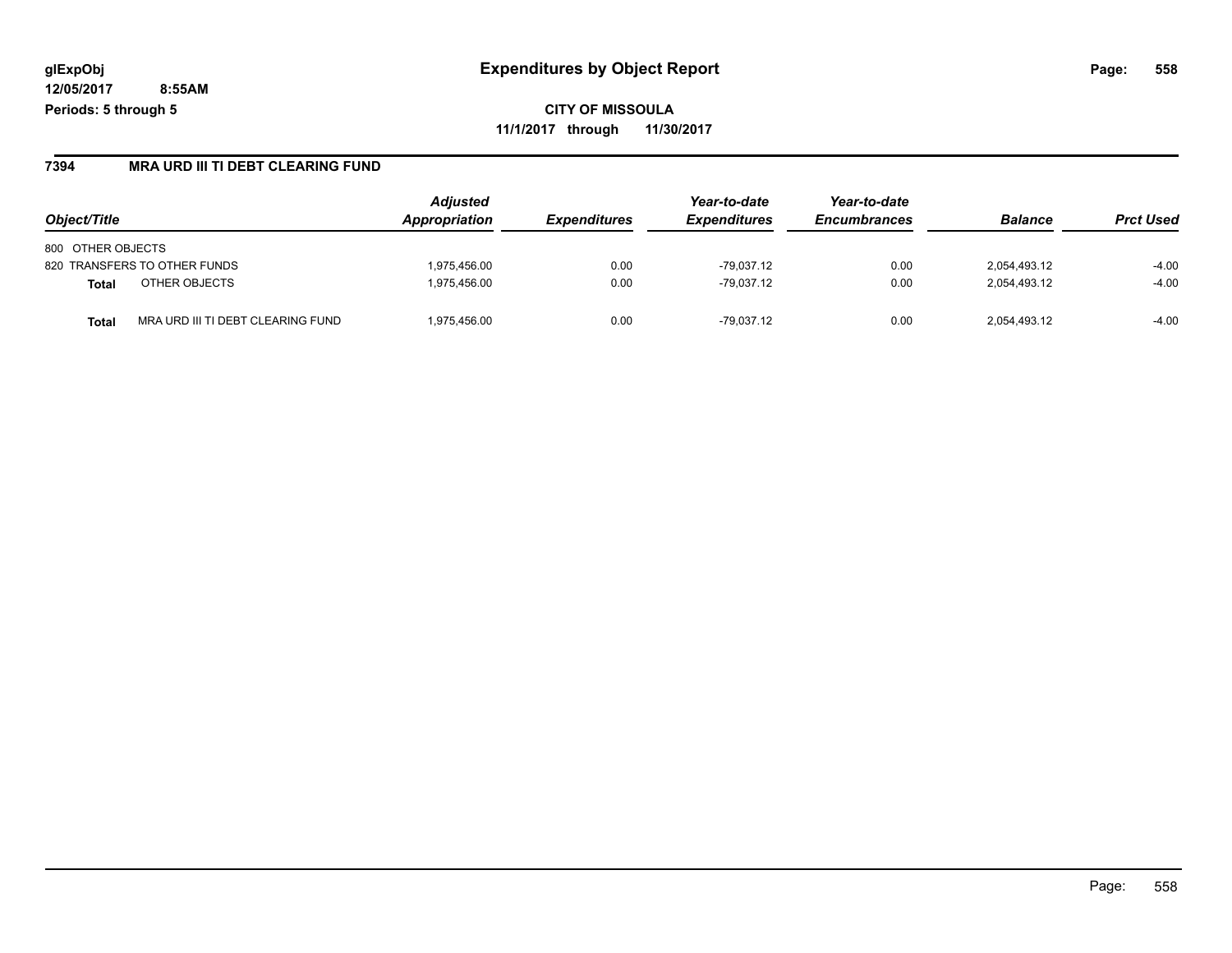# **7395 MRA TAX INCREMENT DEBT SERVICE**

|                                     | <b>Adjusted</b> | Appropriation<br><b>Expenditures</b> | Year-to-date        | Year-to-date<br><b>Encumbrances</b> | <b>Balance</b> |                  |
|-------------------------------------|-----------------|--------------------------------------|---------------------|-------------------------------------|----------------|------------------|
| Object/Title                        |                 |                                      | <b>Expenditures</b> |                                     |                | <b>Prct Used</b> |
| 600 DEBT SERVICE                    |                 |                                      |                     |                                     |                |                  |
| 610 PRINCIPAL                       | 440,000.00      | 0.00                                 | 0.00                | 0.00                                | 440.000.00     | 0.00             |
| 620 INTEREST / SERVICE FEES         | 744.513.00      | 350.00                               | 350.00              | 0.00                                | 744.163.00     | 0.05             |
| <b>DEBT SERVICE</b><br><b>Total</b> | 1,184,513.00    | 350.00                               | 350.00              | 0.00                                | 1,184,163.00   | 0.03             |
| <b>MRA</b><br><b>Total</b>          | 184,513.00      | 350.00                               | 350.00              | 0.00                                | 1,184,163.00   | 0.03             |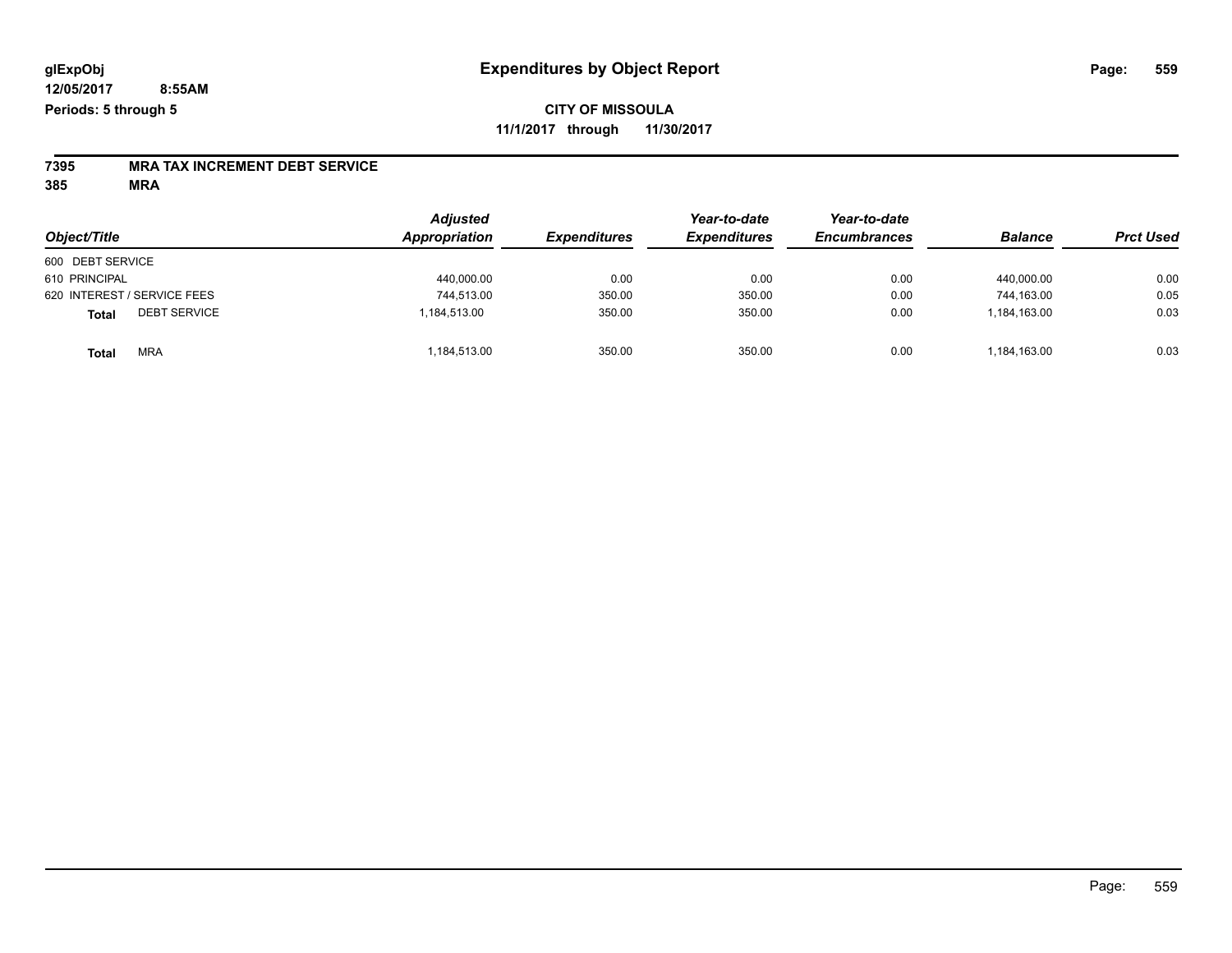**CITY OF MISSOULA 11/1/2017 through 11/30/2017**

### **7395 MRA TAX INCREMENT DEBT SERVICE**

| Object/Title                            | <b>Adjusted</b><br>Appropriation | <b>Expenditures</b> | Year-to-date<br><b>Expenditures</b> | Year-to-date<br><b>Encumbrances</b> | <b>Balance</b> | <b>Prct Used</b> |
|-----------------------------------------|----------------------------------|---------------------|-------------------------------------|-------------------------------------|----------------|------------------|
| 600 DEBT SERVICE                        |                                  |                     |                                     |                                     |                |                  |
| 610 PRINCIPAL                           | 440,000.00                       | 0.00                | 0.00                                | 0.00                                | 440.000.00     | 0.00             |
| 620 INTEREST / SERVICE FEES             | 744,513.00                       | 350.00              | 350.00                              | 0.00                                | 744.163.00     | 0.05             |
| <b>DEBT SERVICE</b><br>Total            | 1.184.513.00                     | 350.00              | 350.00                              | 0.00                                | 1.184.163.00   | 0.03             |
| MRA TAX INCREMENT DEBT SERVICE<br>Total | 1.184.513.00                     | 350.00              | 350.00                              | 0.00                                | 1.184.163.00   | 0.03             |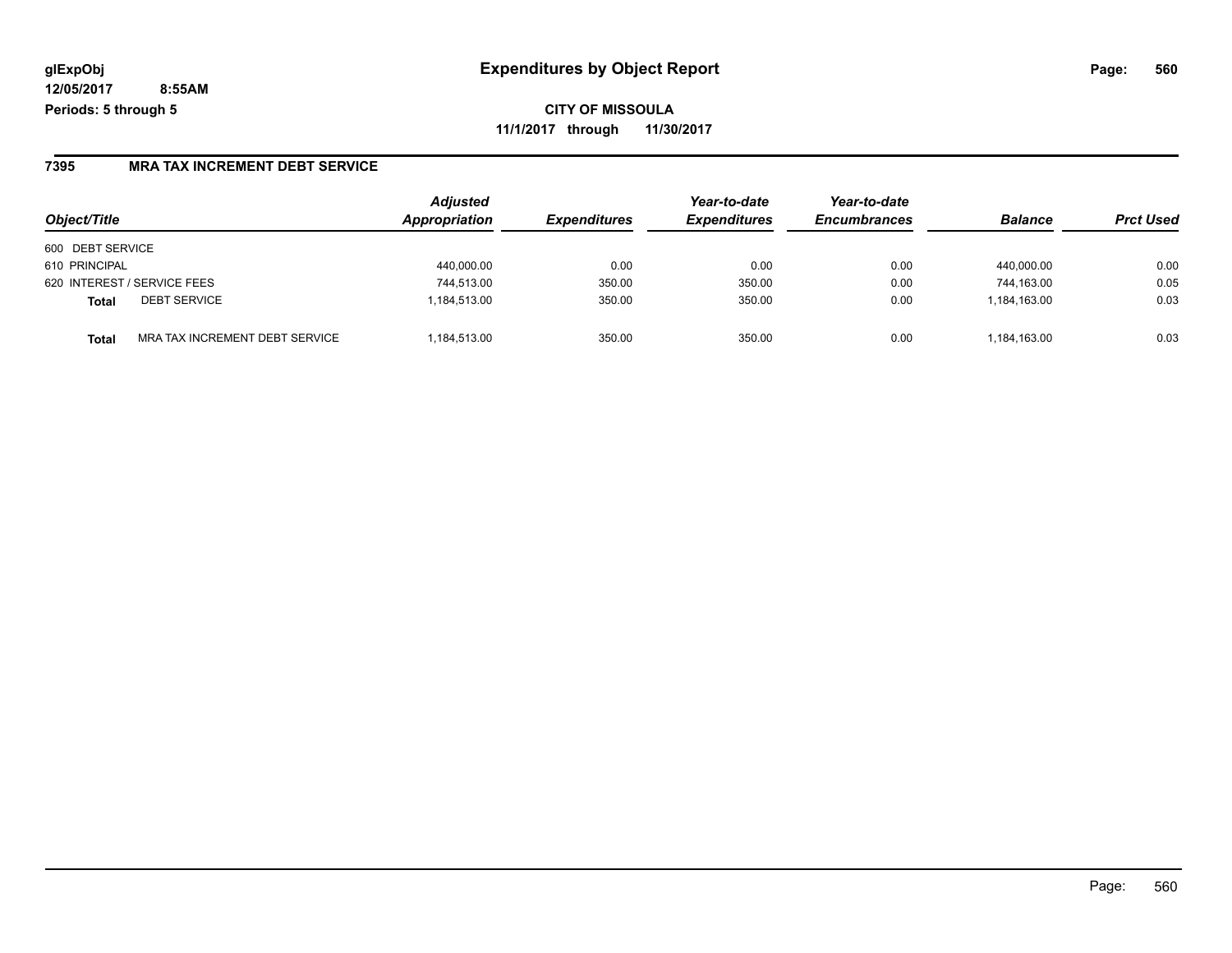# **7396 NRSS DEBT SERVICE SINKING FUND**

|                               | <b>Adjusted</b>      |                     | Year-to-date        | Year-to-date<br><b>Encumbrances</b> | <b>Balance</b> | <b>Prct Used</b> |
|-------------------------------|----------------------|---------------------|---------------------|-------------------------------------|----------------|------------------|
| Object/Title                  | <b>Appropriation</b> | <b>Expenditures</b> | <b>Expenditures</b> |                                     |                |                  |
| 600 DEBT SERVICE              |                      |                     |                     |                                     |                |                  |
| 610 PRINCIPAL                 | 30.300.00            | 0.00                | 0.00                | 0.00                                | 30.300.00      | 0.00             |
| 620 INTEREST / SERVICE FEES   | 57.524.00            | 0.00                | 0.00                | 0.00                                | 57.524.00      | 0.00             |
| <b>DEBT SERVICE</b><br>Total  | 87,824.00            | 0.00                | 0.00                | 0.00                                | 87,824.00      | 0.00             |
| 800 OTHER OBJECTS             |                      |                     |                     |                                     |                |                  |
| 820 TRANSFERS TO OTHER FUNDS  | 0.00                 | 0.00                | 0.00                | 0.00                                | 0.00           | 0.00             |
| OTHER OBJECTS<br><b>Total</b> | 0.00                 | 0.00                | 0.00                | 0.00                                | 0.00           | 0.00             |
| <b>MRA</b><br><b>Total</b>    | 87.824.00            | 0.00                | 0.00                | 0.00                                | 87.824.00      | 0.00             |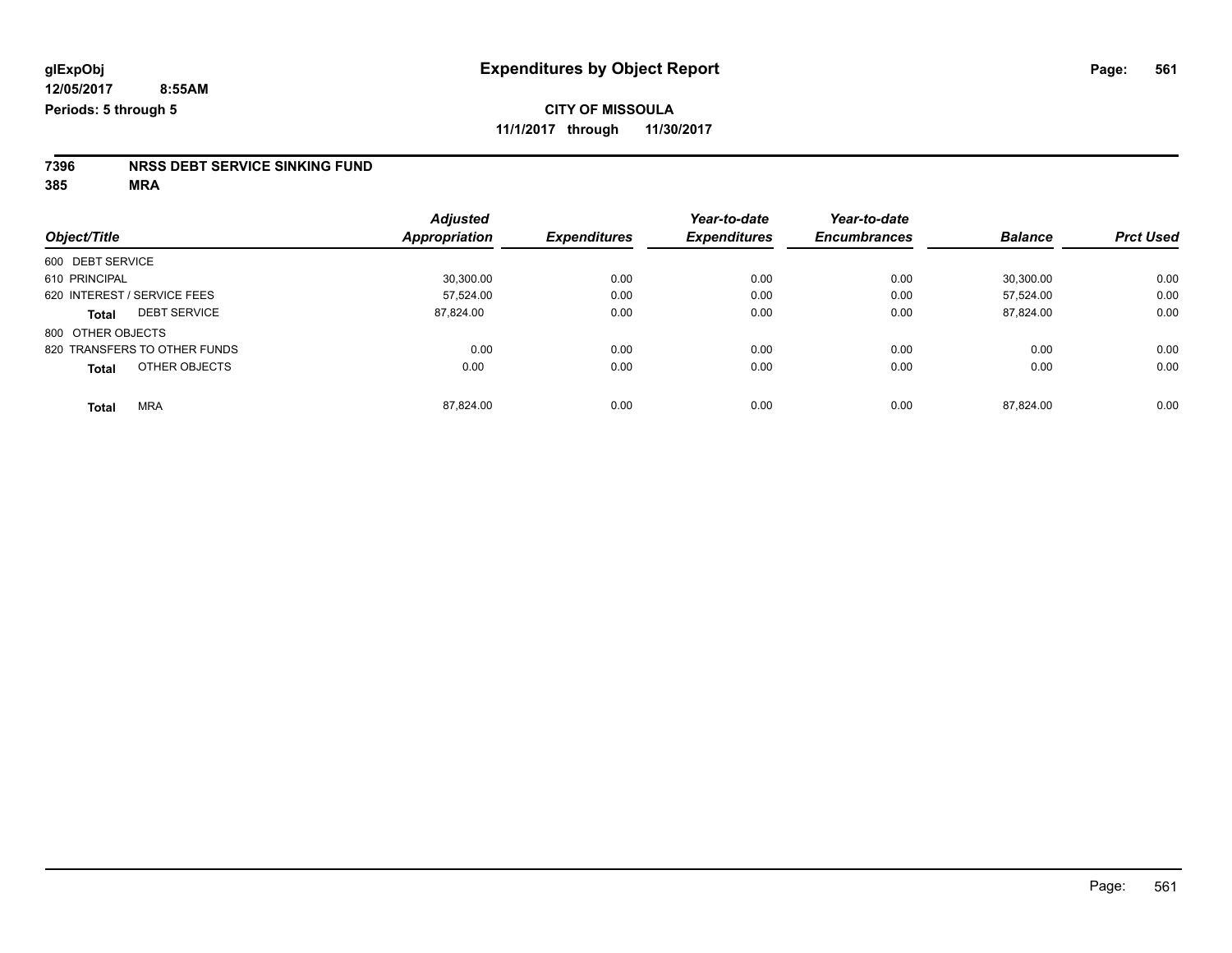**CITY OF MISSOULA 11/1/2017 through 11/30/2017**

#### **7396 NRSS DEBT SERVICE SINKING FUND**

| Object/Title                                   | <b>Adjusted</b><br>Appropriation | <b>Expenditures</b> | Year-to-date<br><b>Expenditures</b> | Year-to-date<br><b>Encumbrances</b> | <b>Balance</b> | <b>Prct Used</b> |
|------------------------------------------------|----------------------------------|---------------------|-------------------------------------|-------------------------------------|----------------|------------------|
|                                                |                                  |                     |                                     |                                     |                |                  |
| 600 DEBT SERVICE                               |                                  |                     |                                     |                                     |                |                  |
| 610 PRINCIPAL                                  | 30,300.00                        | 0.00                | 0.00                                | 0.00                                | 30.300.00      | 0.00             |
| 620 INTEREST / SERVICE FEES                    | 57.524.00                        | 0.00                | 0.00                                | 0.00                                | 57.524.00      | 0.00             |
| <b>DEBT SERVICE</b><br><b>Total</b>            | 87,824.00                        | 0.00                | 0.00                                | 0.00                                | 87.824.00      | 0.00             |
| 800 OTHER OBJECTS                              |                                  |                     |                                     |                                     |                |                  |
| 820 TRANSFERS TO OTHER FUNDS                   | 0.00                             | 0.00                | 0.00                                | 0.00                                | 0.00           | 0.00             |
| OTHER OBJECTS<br><b>Total</b>                  | 0.00                             | 0.00                | 0.00                                | 0.00                                | 0.00           | 0.00             |
| NRSS DEBT SERVICE SINKING FUND<br><b>Total</b> | 87.824.00                        | 0.00                | 0.00                                | 0.00                                | 87.824.00      | 0.00             |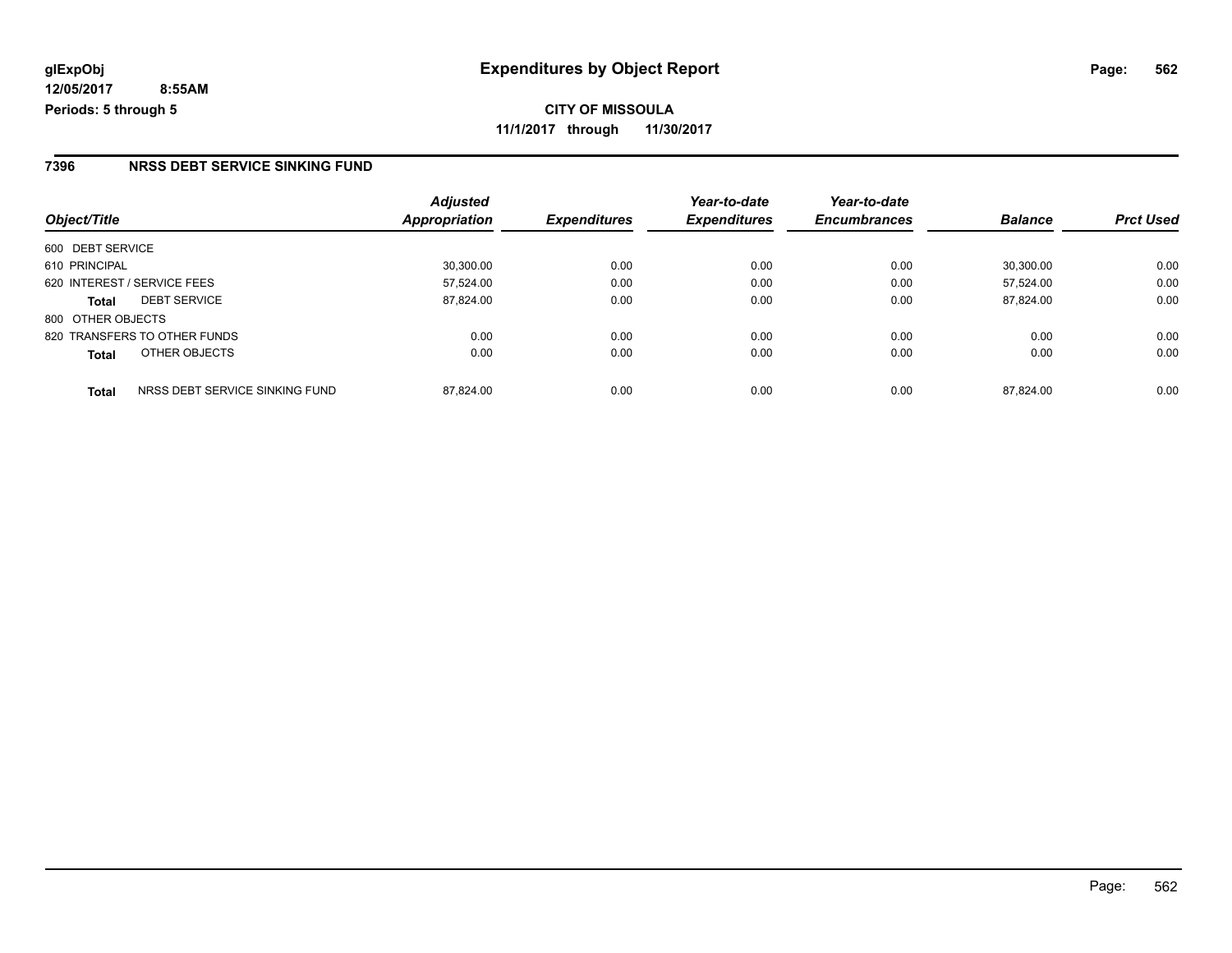**7397 NORTH RESERVE/SCOTT ST URD**

|                              |                                   | <b>Adjusted</b>      |                     | Year-to-date        | Year-to-date        |                |                  |
|------------------------------|-----------------------------------|----------------------|---------------------|---------------------|---------------------|----------------|------------------|
| Object/Title                 |                                   | <b>Appropriation</b> | <b>Expenditures</b> | <b>Expenditures</b> | <b>Encumbrances</b> | <b>Balance</b> | <b>Prct Used</b> |
| 300 PURCHASED SERVICES       |                                   |                      |                     |                     |                     |                |                  |
| 350 PROFESSIONAL SERVICES    |                                   | 47.000.00            | 0.00                | 0.00                | 0.00                | 47,000.00      | 0.00             |
| <b>Total</b>                 | <b>PURCHASED SERVICES</b>         | 47,000.00            | 0.00                | 0.00                | 0.00                | 47,000.00      | 0.00             |
| 700 GRANTS & CONTRIBUTIONS   |                                   |                      |                     |                     |                     |                |                  |
| 700 GRANTS & CONTRIBUTIONS   |                                   | 865,730.00           | 0.00                | 0.00                | 0.00                | 865,730.00     | 0.00             |
| Total                        | <b>GRANTS &amp; CONTRIBUTIONS</b> | 865,730.00           | 0.00                | 0.00                | 0.00                | 865,730.00     | 0.00             |
| 800 OTHER OBJECTS            |                                   |                      |                     |                     |                     |                |                  |
| 820 TRANSFERS TO OTHER FUNDS |                                   | 49.431.00            | 0.00                | 15.881.03           | 0.00                | 33.549.97      | 32.13            |
| 845 CONTINGENCY              |                                   | 99,624.00            | 0.00                | 0.00                | 0.00                | 99.624.00      | 0.00             |
| <b>Total</b>                 | OTHER OBJECTS                     | 149.055.00           | 0.00                | 15.881.03           | 0.00                | 133.173.97     | 10.65            |
| <b>MRA</b><br><b>Total</b>   |                                   | 1,061,785.00         | 0.00                | 15,881.03           | 0.00                | 1,045,903.97   | 1.50             |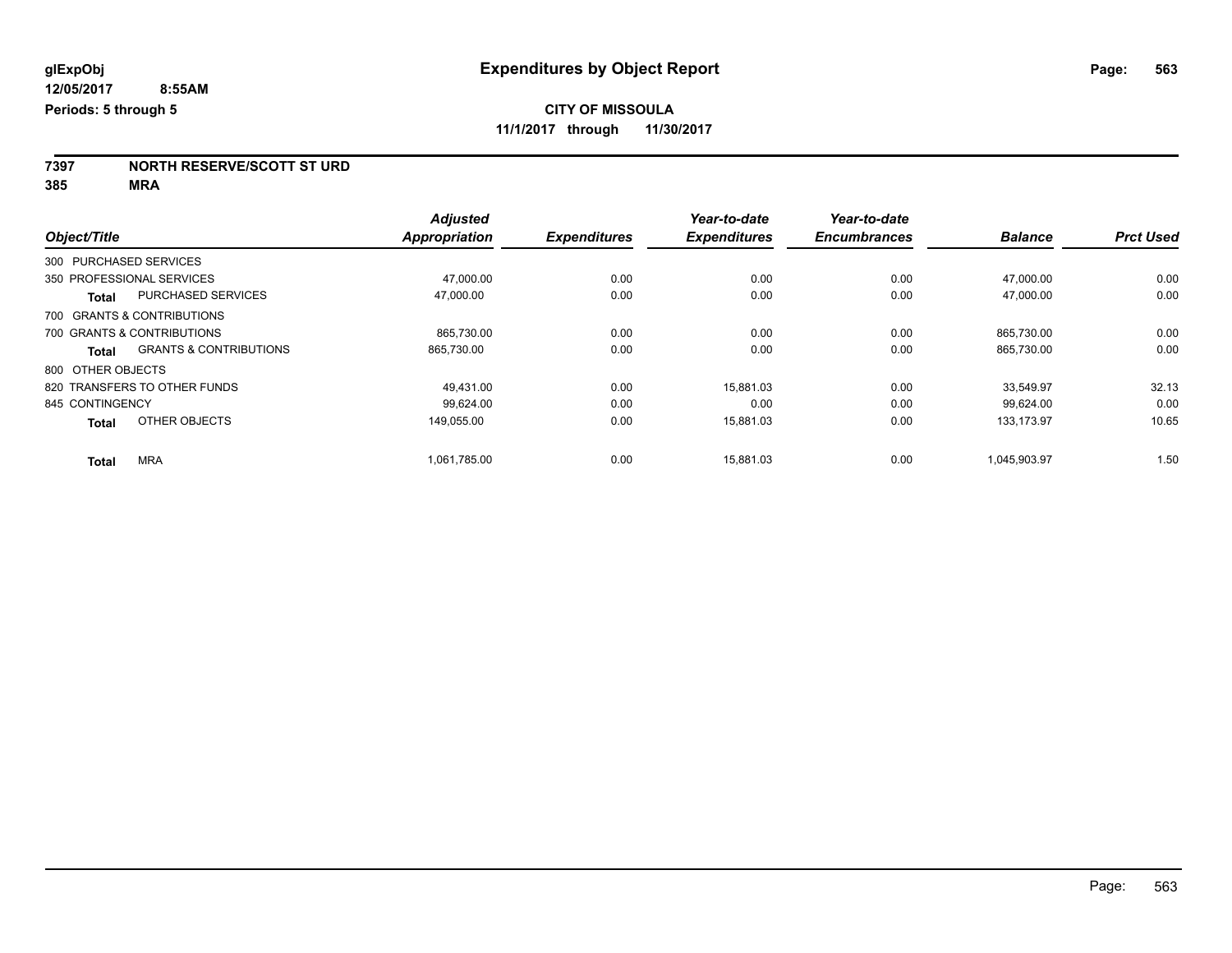### **7397 NORTH RESERVE/SCOTT ST URD**

|                        |                                   | <b>Adjusted</b> |                     | Year-to-date        | Year-to-date        |                |                  |
|------------------------|-----------------------------------|-----------------|---------------------|---------------------|---------------------|----------------|------------------|
| Object/Title           |                                   | Appropriation   | <b>Expenditures</b> | <b>Expenditures</b> | <b>Encumbrances</b> | <b>Balance</b> | <b>Prct Used</b> |
| 300 PURCHASED SERVICES |                                   |                 |                     |                     |                     |                |                  |
|                        | 350 PROFESSIONAL SERVICES         | 47,000.00       | 0.00                | 0.00                | 0.00                | 47.000.00      | 0.00             |
| Total                  | PURCHASED SERVICES                | 47,000.00       | 0.00                | 0.00                | 0.00                | 47,000.00      | 0.00             |
|                        | 700 GRANTS & CONTRIBUTIONS        |                 |                     |                     |                     |                |                  |
|                        | 700 GRANTS & CONTRIBUTIONS        | 865,730.00      | 0.00                | 0.00                | 0.00                | 865.730.00     | 0.00             |
| Total                  | <b>GRANTS &amp; CONTRIBUTIONS</b> | 865,730.00      | 0.00                | 0.00                | 0.00                | 865,730.00     | 0.00             |
| 800 OTHER OBJECTS      |                                   |                 |                     |                     |                     |                |                  |
|                        | 820 TRANSFERS TO OTHER FUNDS      | 49,431.00       | 0.00                | 15,881.03           | 0.00                | 33,549.97      | 32.13            |
| 845 CONTINGENCY        |                                   | 99.624.00       | 0.00                | 0.00                | 0.00                | 99.624.00      | 0.00             |
| <b>Total</b>           | OTHER OBJECTS                     | 149,055.00      | 0.00                | 15,881.03           | 0.00                | 133.173.97     | 10.65            |
| <b>Total</b>           | NORTH RESERVE/SCOTT ST URD        | 1.061.785.00    | 0.00                | 15.881.03           | 0.00                | 1.045.903.97   | 1.50             |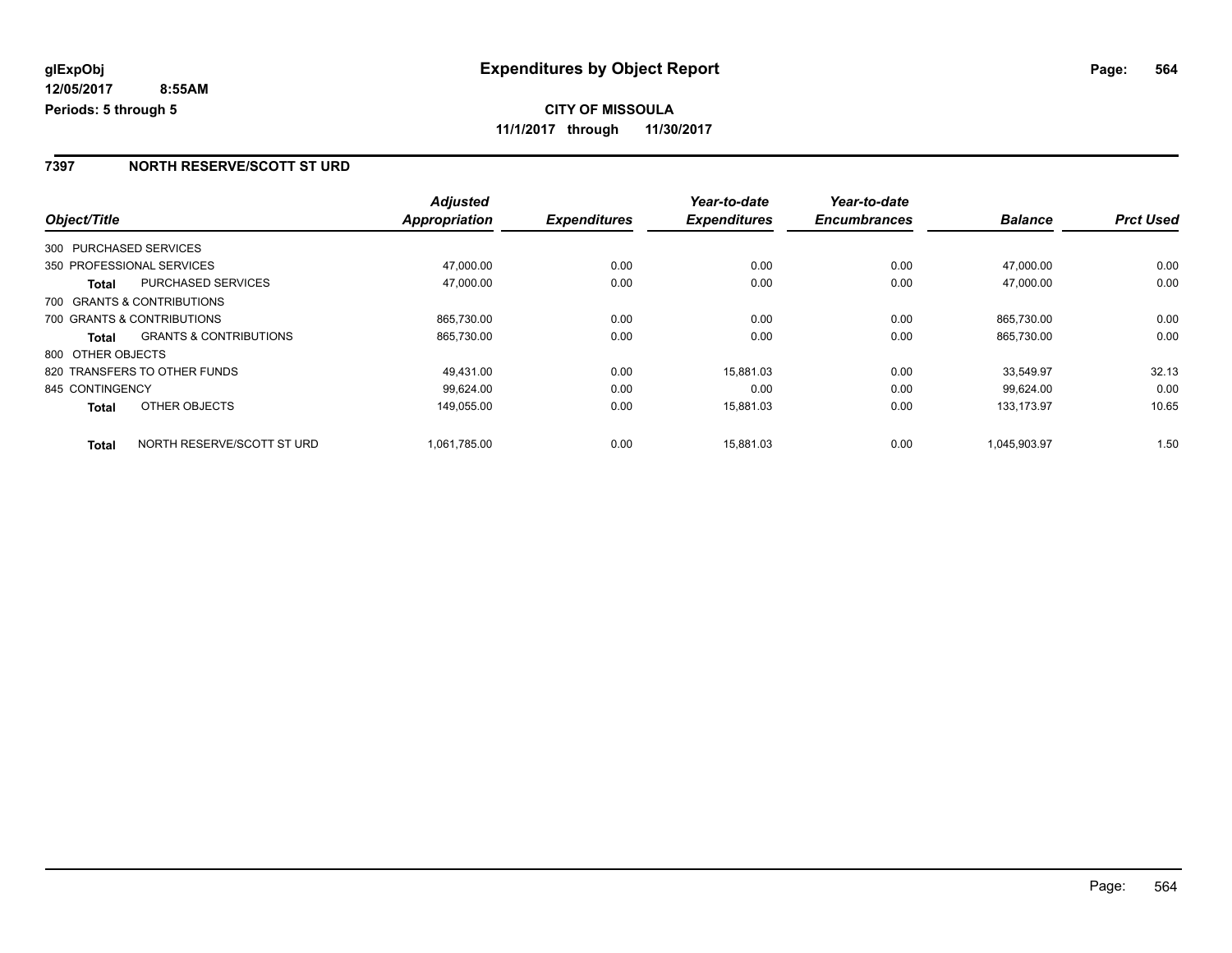# **7399 INTERMOUNTAIN BOND DEBT SERVICE**

|                                     | <b>Adjusted</b><br>Appropriation |                     | Year-to-date        | Year-to-date        |                |                  |
|-------------------------------------|----------------------------------|---------------------|---------------------|---------------------|----------------|------------------|
| Object/Title                        |                                  | <b>Expenditures</b> | <b>Expenditures</b> | <b>Encumbrances</b> | <b>Balance</b> | <b>Prct Used</b> |
| 600 DEBT SERVICE                    |                                  |                     |                     |                     |                |                  |
| 610 PRINCIPAL                       | 81,500.00                        | 0.00                | 0.00                | 0.00                | 81,500.00      | 0.00             |
| 620 INTEREST / SERVICE FEES         | 64,658.00                        | 0.00                | 0.00                | 0.00                | 64,658.00      | 0.00             |
| <b>DEBT SERVICE</b><br><b>Total</b> | 146.158.00                       | 0.00                | 0.00                | 0.00                | 146.158.00     | 0.00             |
| <b>MRA</b><br><b>Total</b>          | 146,158.00                       | 0.00                | 0.00                | 0.00                | 146.158.00     | 0.00             |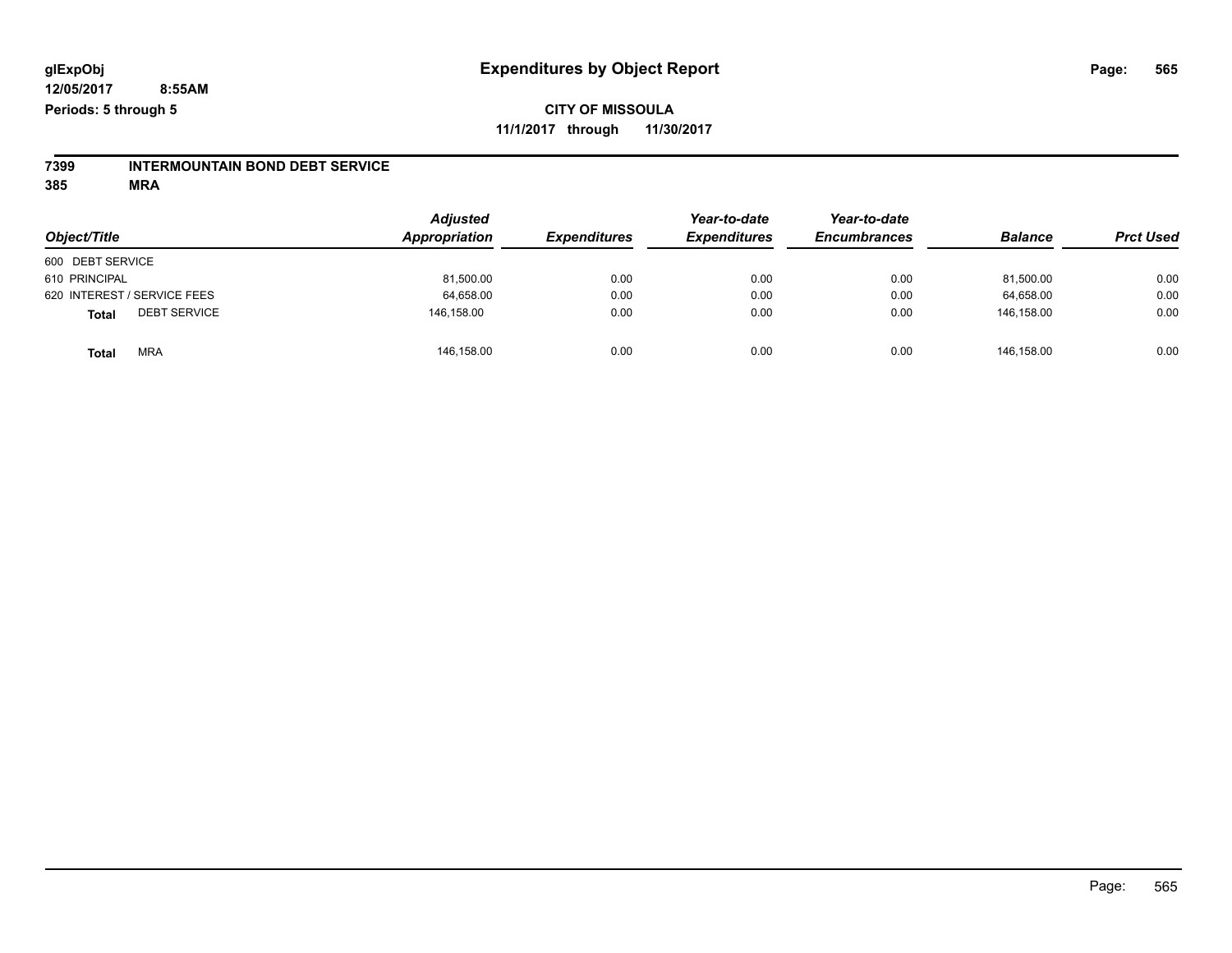**CITY OF MISSOULA 11/1/2017 through 11/30/2017**

### **7399 INTERMOUNTAIN BOND DEBT SERVICE**

| Object/Title                             | <b>Adjusted</b><br>Appropriation | <b>Expenditures</b> | Year-to-date<br><b>Expenditures</b> | Year-to-date<br><b>Encumbrances</b> | <b>Balance</b> | <b>Prct Used</b> |
|------------------------------------------|----------------------------------|---------------------|-------------------------------------|-------------------------------------|----------------|------------------|
| 600 DEBT SERVICE                         |                                  |                     |                                     |                                     |                |                  |
| 610 PRINCIPAL                            | 81,500.00                        | 0.00                | 0.00                                | 0.00                                | 81,500.00      | 0.00             |
| 620 INTEREST / SERVICE FEES              | 64,658.00                        | 0.00                | 0.00                                | 0.00                                | 64,658.00      | 0.00             |
| <b>DEBT SERVICE</b><br><b>Total</b>      | 146,158.00                       | 0.00                | 0.00                                | 0.00                                | 146.158.00     | 0.00             |
| INTERMOUNTAIN BOND DEBT SERVICE<br>Total | 146.158.00                       | 0.00                | 0.00                                | 0.00                                | 146.158.00     | 0.00             |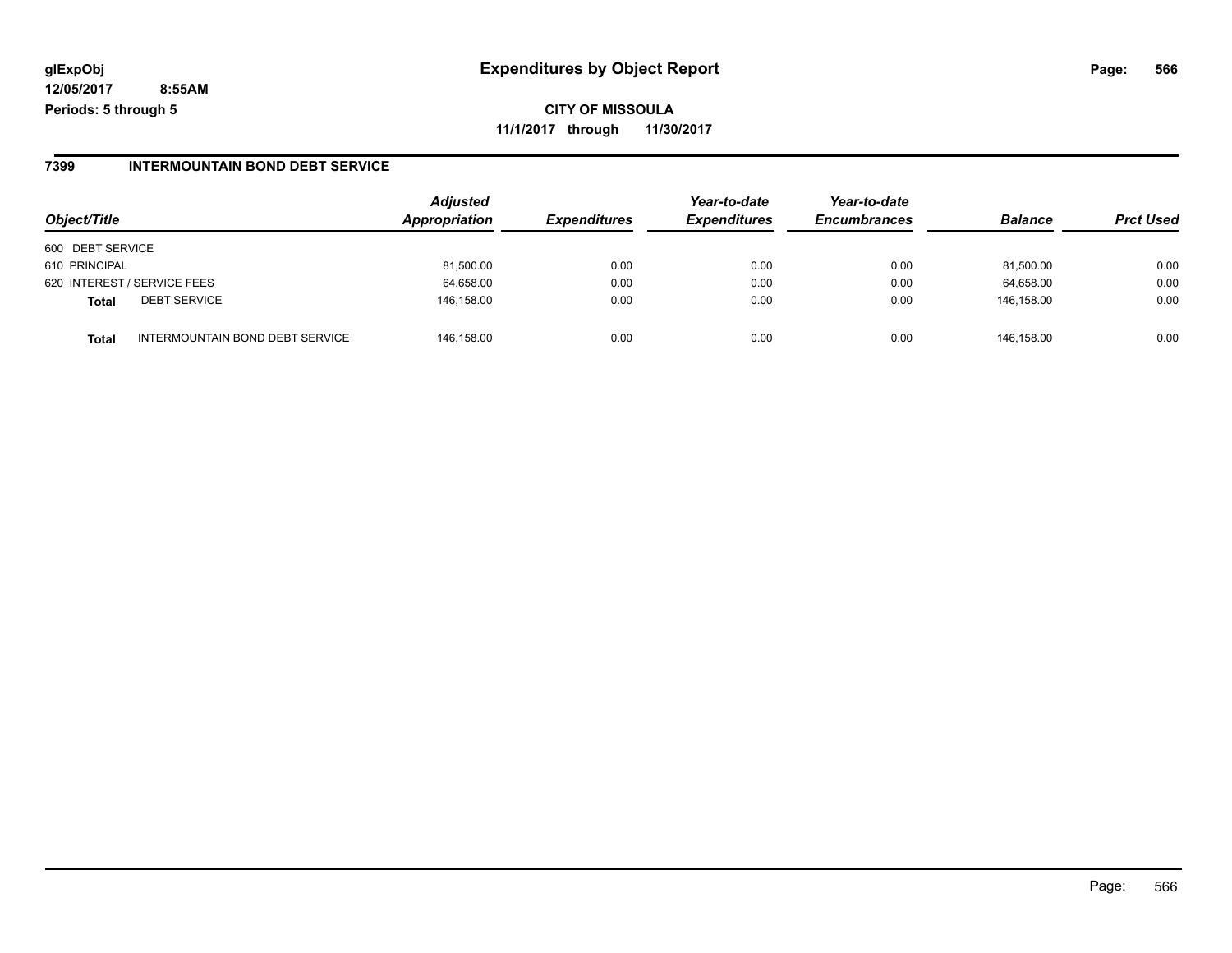**7400 FRONT ST BOND CLEARING**

| Object/Title                  | <b>Adjusted</b><br>Appropriation | <b>Expenditures</b> | Year-to-date<br><b>Expenditures</b> | Year-to-date<br><b>Encumbrances</b> | <b>Balance</b> | <b>Prct Used</b> |
|-------------------------------|----------------------------------|---------------------|-------------------------------------|-------------------------------------|----------------|------------------|
| 800 OTHER OBJECTS             |                                  |                     |                                     |                                     |                |                  |
| 820 TRANSFERS TO OTHER FUNDS  | 411.730.00                       | 0.00                | $-25.123.21$                        | 0.00                                | 436.853.21     | $-6.10$          |
| OTHER OBJECTS<br><b>Total</b> | 411.730.00                       | 0.00                | $-25,123.21$                        | 0.00                                | 436,853.21     | $-6.10$          |
| <b>MRA</b><br><b>Total</b>    | 411,730.00                       | 0.00                | $-25.123.21$                        | 0.00                                | 436,853.21     | $-6.10$          |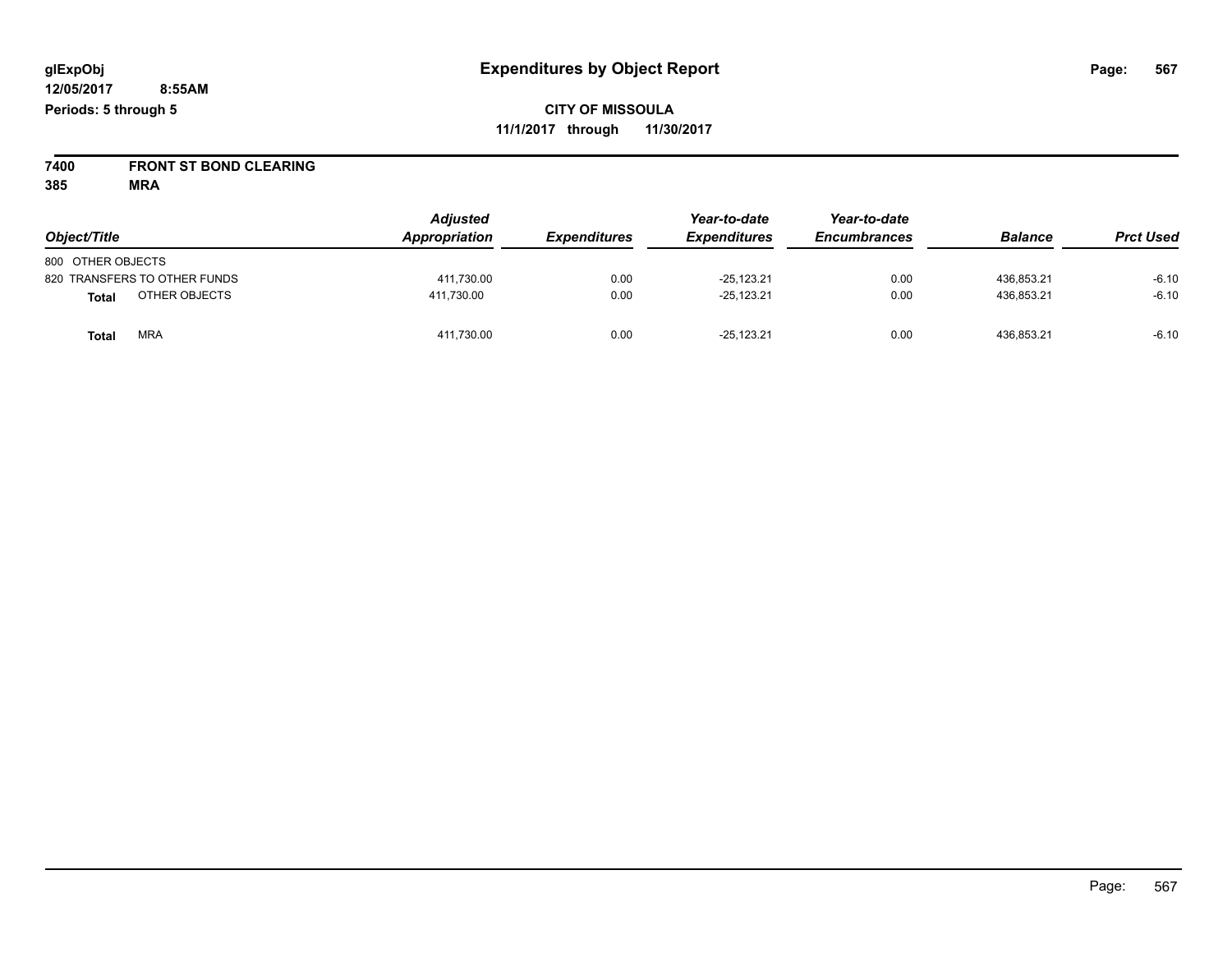**CITY OF MISSOULA 11/1/2017 through 11/30/2017**

#### **7400 FRONT ST BOND CLEARING**

|                                        | <b>Adjusted</b><br>Appropriation |                     | Year-to-date        | Year-to-date<br><b>Encumbrances</b> | <b>Balance</b> |                  |
|----------------------------------------|----------------------------------|---------------------|---------------------|-------------------------------------|----------------|------------------|
| Object/Title                           |                                  | <b>Expenditures</b> | <b>Expenditures</b> |                                     |                | <b>Prct Used</b> |
| 800 OTHER OBJECTS                      |                                  |                     |                     |                                     |                |                  |
| 820 TRANSFERS TO OTHER FUNDS           | 411,730.00                       | 0.00                | $-25,123.21$        | 0.00                                | 436.853.21     | $-6.10$          |
| OTHER OBJECTS<br>Total                 | 411,730.00                       | 0.00                | $-25,123.21$        | 0.00                                | 436,853.21     | $-6.10$          |
| FRONT ST BOND CLEARING<br><b>Total</b> | 411,730.00                       | 0.00                | $-25,123.21$        | 0.00                                | 436,853.21     | $-6.10$          |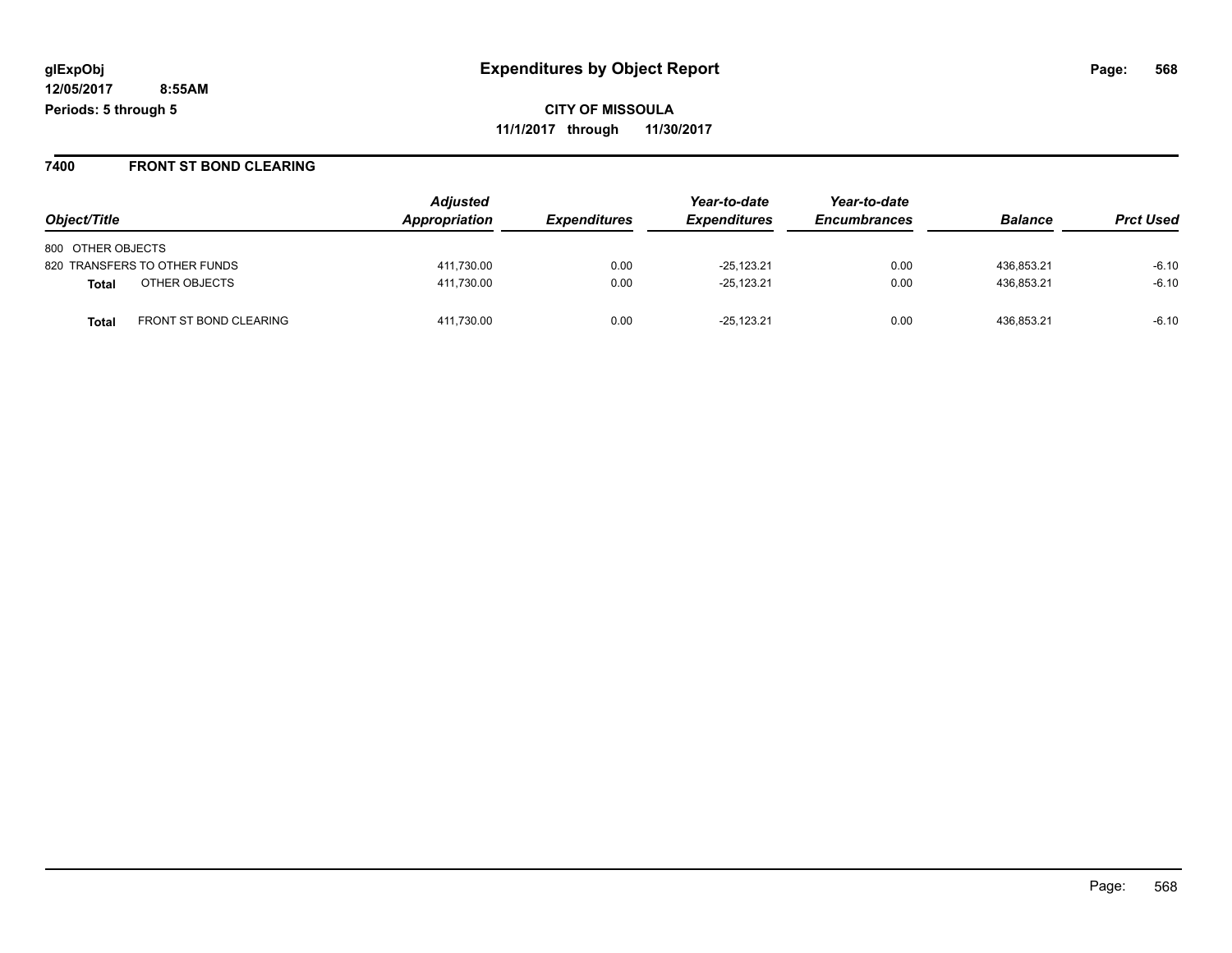# **7401 FRONT ST PARKING STRUCTURE**

|                               | <b>Adjusted</b>      |                     | Year-to-date        | Year-to-date        |                |                  |
|-------------------------------|----------------------|---------------------|---------------------|---------------------|----------------|------------------|
| Object/Title                  | <b>Appropriation</b> | <b>Expenditures</b> | <b>Expenditures</b> | <b>Encumbrances</b> | <b>Balance</b> | <b>Prct Used</b> |
| 600 DEBT SERVICE              |                      |                     |                     |                     |                |                  |
| 610 PRINCIPAL                 | 102.000.00           | 0.00                | 102.000.00          | 0.00                | 0.00           | 100.00           |
| 620 INTEREST / SERVICE FEES   | 102.860.00           | 0.00                | 52.195.00           | 0.00                | 50.665.00      | 50.74            |
| <b>DEBT SERVICE</b><br>Total  | 204.860.00           | 0.00                | 154.195.00          | 0.00                | 50,665.00      | 75.27            |
| 800 OTHER OBJECTS             |                      |                     |                     |                     |                |                  |
| 820 TRANSFERS TO OTHER FUNDS  | 0.00                 | 0.00                | 0.00                | 0.00                | 0.00           | 0.00             |
| OTHER OBJECTS<br><b>Total</b> | 0.00                 | 0.00                | 0.00                | 0.00                | 0.00           | 0.00             |
| <b>MRA</b><br><b>Total</b>    | 204,860.00           | 0.00                | 154.195.00          | 0.00                | 50.665.00      | 75.27            |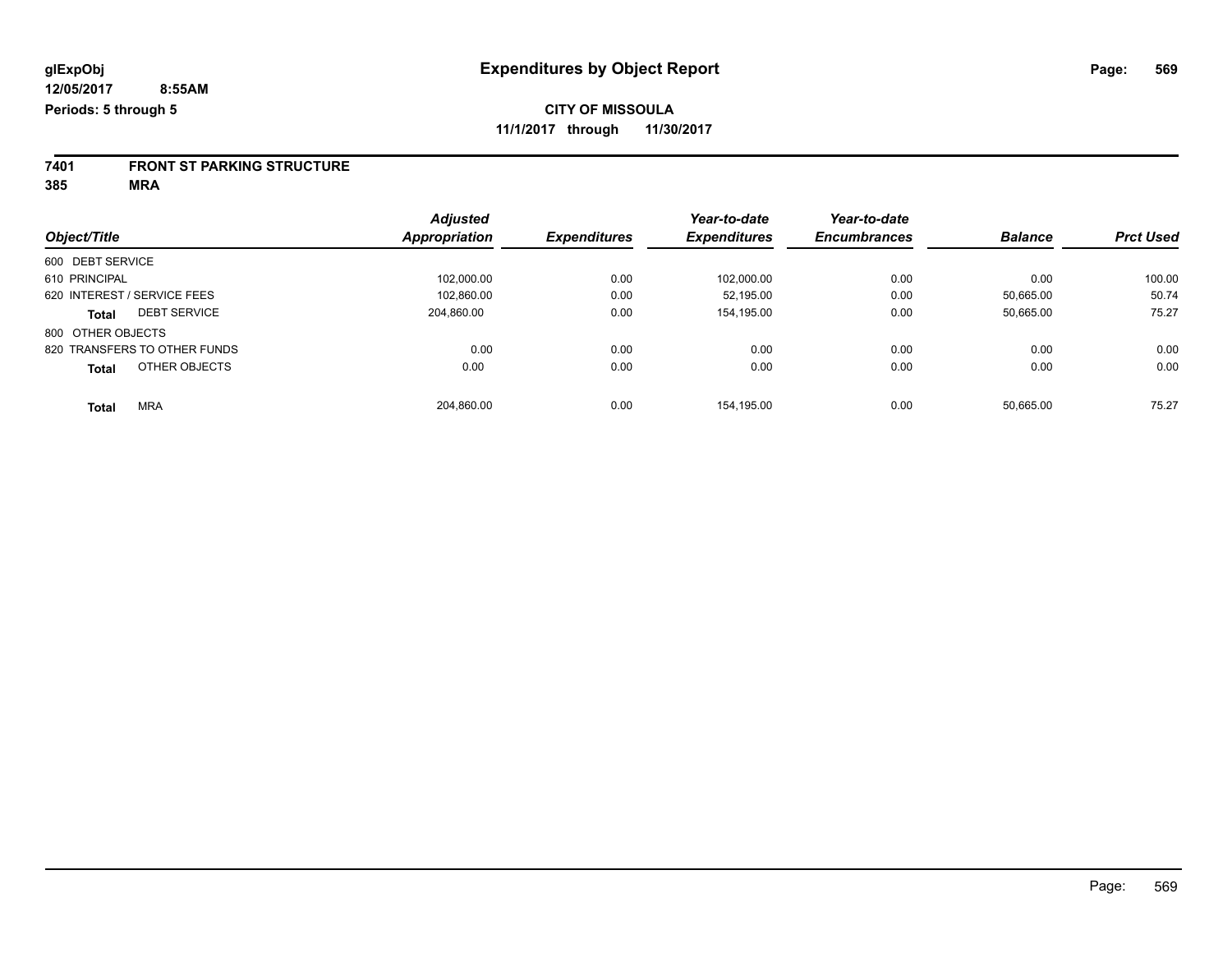### **7401 FRONT ST PARKING STRUCTURE**

|                                                   | <b>Adjusted</b> |                     | Year-to-date        | Year-to-date        |                |                  |
|---------------------------------------------------|-----------------|---------------------|---------------------|---------------------|----------------|------------------|
| Object/Title                                      | Appropriation   | <b>Expenditures</b> | <b>Expenditures</b> | <b>Encumbrances</b> | <b>Balance</b> | <b>Prct Used</b> |
| 600 DEBT SERVICE                                  |                 |                     |                     |                     |                |                  |
| 610 PRINCIPAL                                     | 102,000.00      | 0.00                | 102.000.00          | 0.00                | 0.00           | 100.00           |
| 620 INTEREST / SERVICE FEES                       | 102,860.00      | 0.00                | 52.195.00           | 0.00                | 50,665.00      | 50.74            |
| <b>DEBT SERVICE</b><br><b>Total</b>               | 204,860.00      | 0.00                | 154,195.00          | 0.00                | 50.665.00      | 75.27            |
| 800 OTHER OBJECTS                                 |                 |                     |                     |                     |                |                  |
| 820 TRANSFERS TO OTHER FUNDS                      | 0.00            | 0.00                | 0.00                | 0.00                | 0.00           | 0.00             |
| OTHER OBJECTS<br><b>Total</b>                     | 0.00            | 0.00                | 0.00                | 0.00                | 0.00           | 0.00             |
| <b>FRONT ST PARKING STRUCTURE</b><br><b>Total</b> | 204.860.00      | 0.00                | 154.195.00          | 0.00                | 50.665.00      | 75.27            |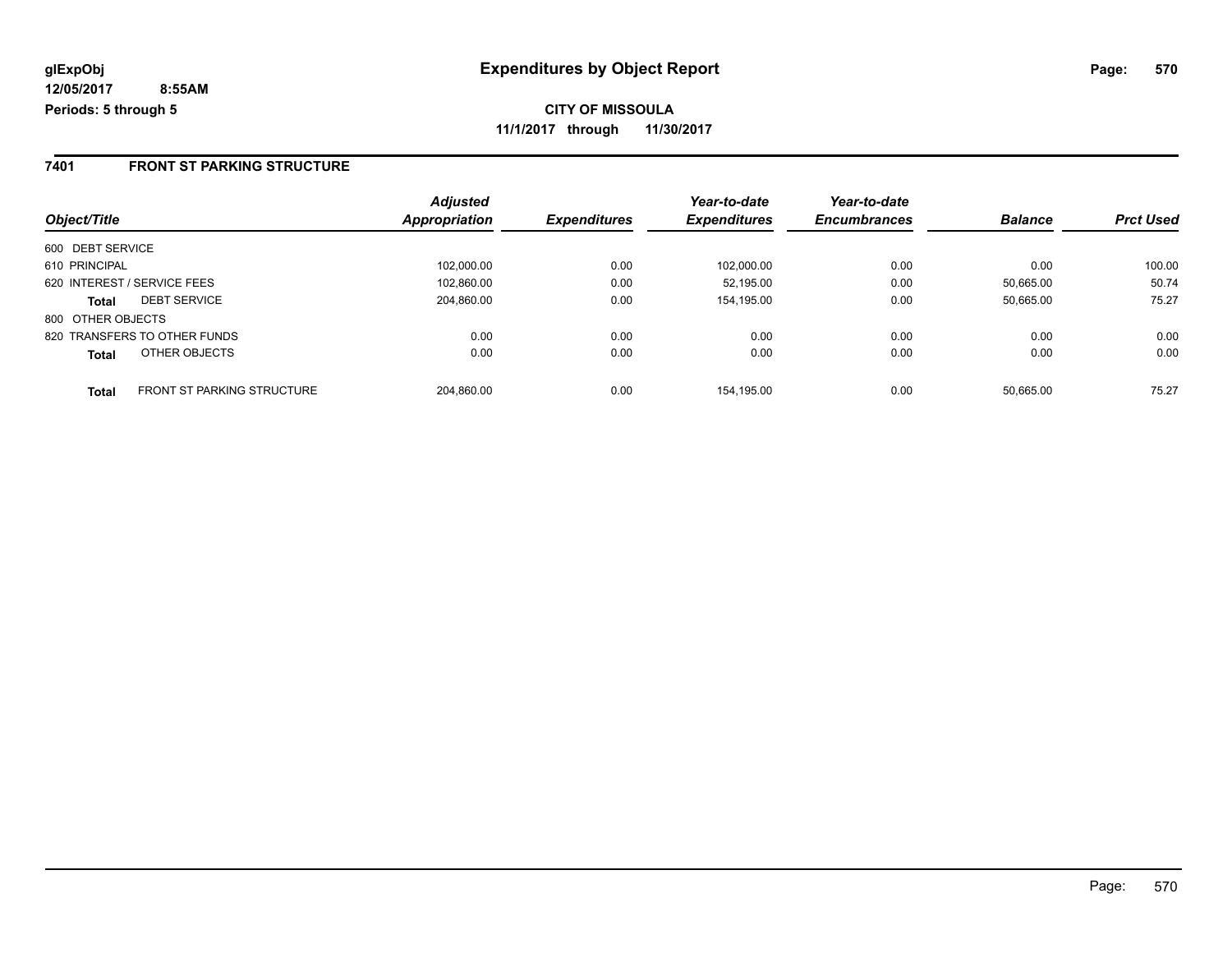# **7402 FRONT ST SUBORDINATE LIEN NOTE**

|                                      | <b>Adjusted</b> |                     | Year-to-date        | Year-to-date        |                |                  |
|--------------------------------------|-----------------|---------------------|---------------------|---------------------|----------------|------------------|
| Object/Title                         | Appropriation   | <b>Expenditures</b> | <b>Expenditures</b> | <b>Encumbrances</b> | <b>Balance</b> | <b>Prct Used</b> |
| 500 FIXED CHARGES                    |                 |                     |                     |                     |                |                  |
| 550 MERCHANT SERVICE FEES            | 0.00            | 0.00                | 0.00                | 0.00                | 0.00           | 0.00             |
| <b>FIXED CHARGES</b><br><b>Total</b> | 0.00            | 0.00                | 0.00                | 0.00                | 0.00           | 0.00             |
| 600 DEBT SERVICE                     |                 |                     |                     |                     |                |                  |
| 610 PRINCIPAL                        | 30,000.00       | 0.00                | 0.00                | 0.00                | 30.000.00      | 0.00             |
| 620 INTEREST / SERVICE FEES          | 95.717.00       | 0.00                | 0.00                | 0.00                | 95.717.00      | 0.00             |
| <b>DEBT SERVICE</b><br><b>Total</b>  | 125.717.00      | 0.00                | 0.00                | 0.00                | 125.717.00     | 0.00             |
| <b>MRA</b><br><b>Total</b>           | 125.717.00      | 0.00                | 0.00                | 0.00                | 125.717.00     | 0.00             |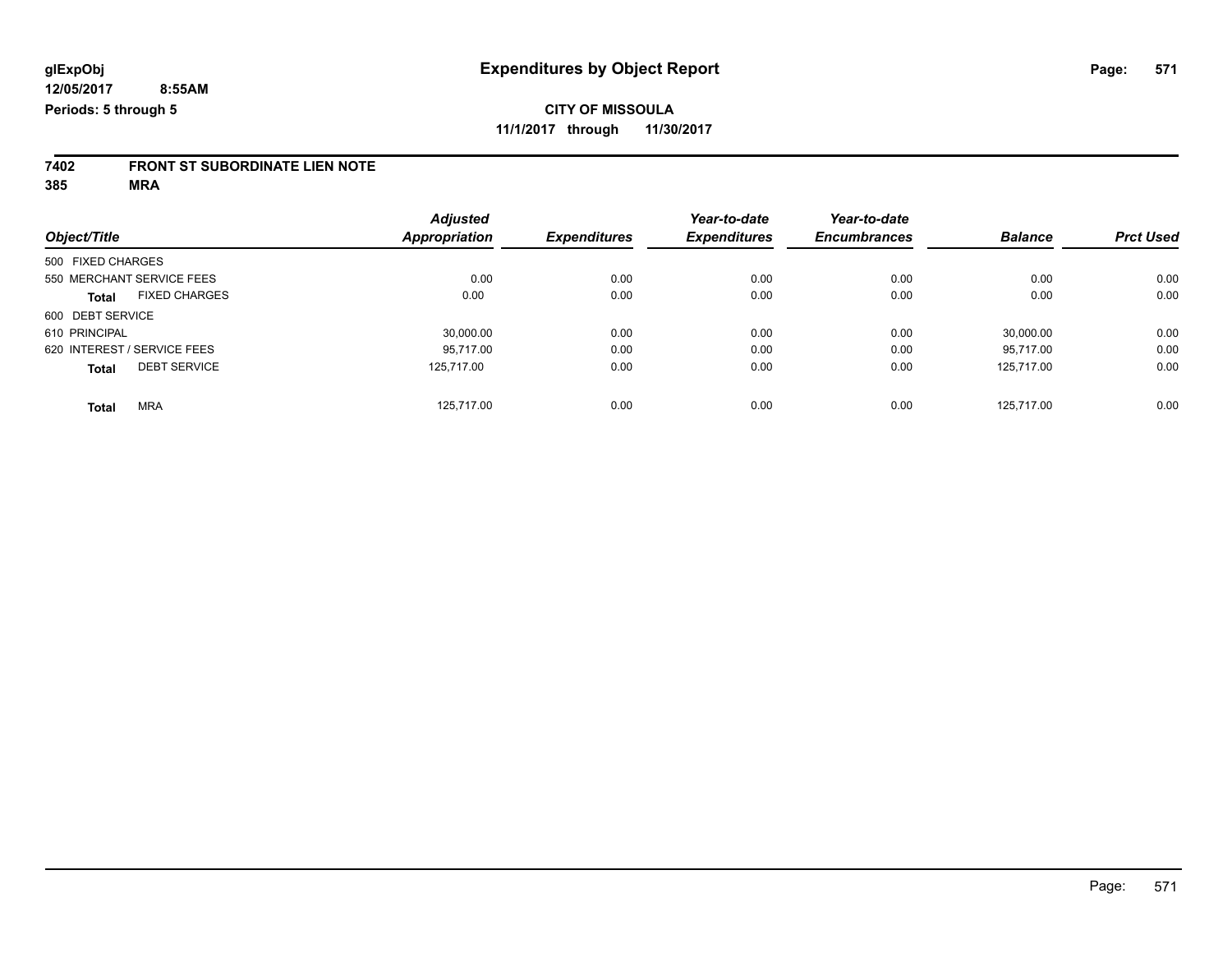**CITY OF MISSOULA 11/1/2017 through 11/30/2017**

### **7402 FRONT ST SUBORDINATE LIEN NOTE**

| Object/Title      |                                | <b>Adjusted</b><br>Appropriation | <b>Expenditures</b> | Year-to-date<br><b>Expenditures</b> | Year-to-date<br><b>Encumbrances</b> | <b>Balance</b> | <b>Prct Used</b> |
|-------------------|--------------------------------|----------------------------------|---------------------|-------------------------------------|-------------------------------------|----------------|------------------|
|                   |                                |                                  |                     |                                     |                                     |                |                  |
| 500 FIXED CHARGES |                                |                                  |                     |                                     |                                     |                |                  |
|                   | 550 MERCHANT SERVICE FEES      | 0.00                             | 0.00                | 0.00                                | 0.00                                | 0.00           | 0.00             |
| <b>Total</b>      | <b>FIXED CHARGES</b>           | 0.00                             | 0.00                | 0.00                                | 0.00                                | 0.00           | 0.00             |
| 600 DEBT SERVICE  |                                |                                  |                     |                                     |                                     |                |                  |
| 610 PRINCIPAL     |                                | 30.000.00                        | 0.00                | 0.00                                | 0.00                                | 30.000.00      | 0.00             |
|                   | 620 INTEREST / SERVICE FEES    | 95.717.00                        | 0.00                | 0.00                                | 0.00                                | 95.717.00      | 0.00             |
| <b>Total</b>      | <b>DEBT SERVICE</b>            | 125.717.00                       | 0.00                | 0.00                                | 0.00                                | 125.717.00     | 0.00             |
| <b>Total</b>      | FRONT ST SUBORDINATE LIEN NOTE | 125.717.00                       | 0.00                | 0.00                                | 0.00                                | 125.717.00     | 0.00             |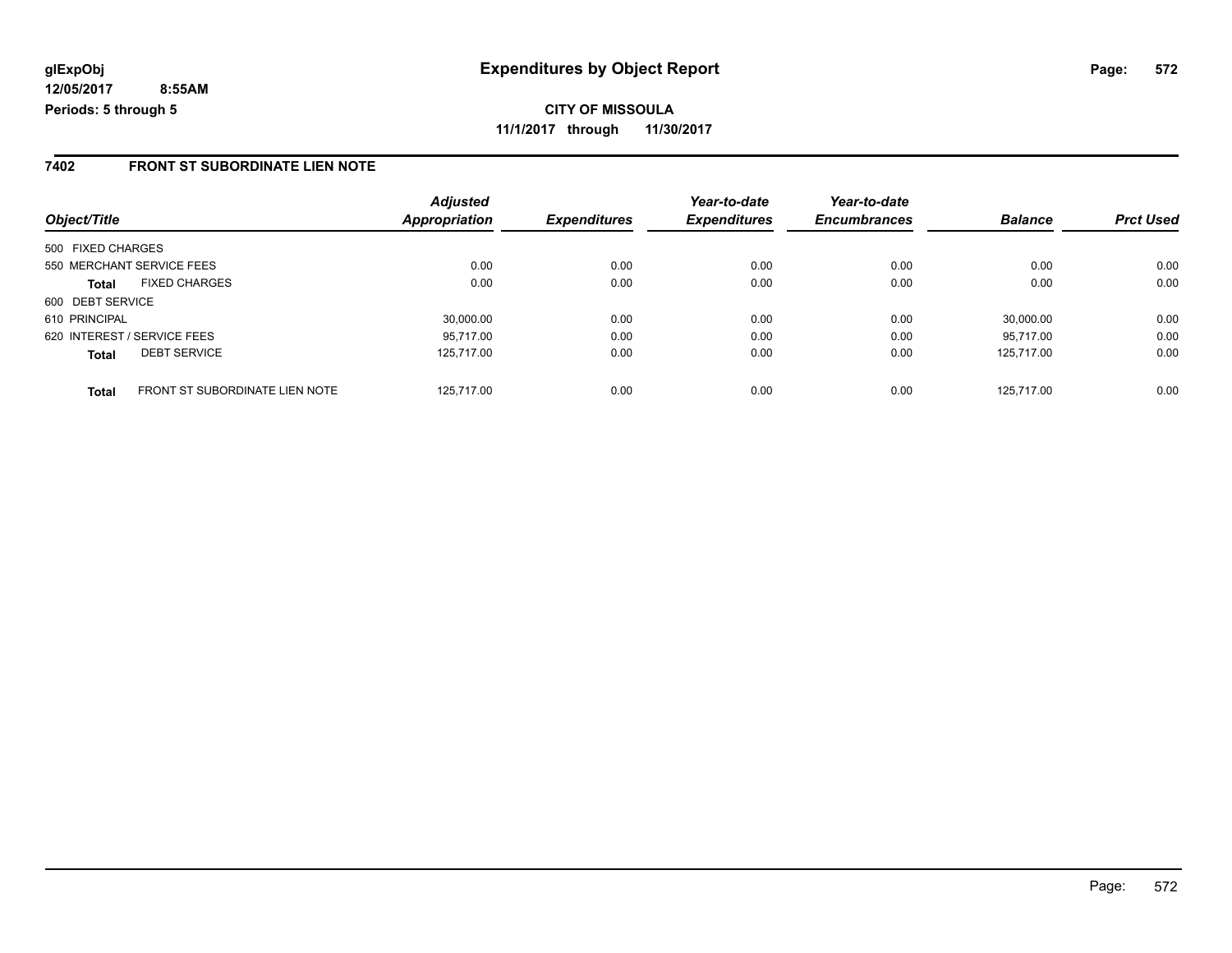**7447 COURT COLLECTED PARKING FINES**

**230 MUNICIPAL COURT**

| Object/Title      |                      | <b>Adjusted</b><br>Appropriation | <b>Expenditures</b> | Year-to-date<br><b>Expenditures</b> | Year-to-date<br><b>Encumbrances</b> | <b>Balance</b> | <b>Prct Used</b> |
|-------------------|----------------------|----------------------------------|---------------------|-------------------------------------|-------------------------------------|----------------|------------------|
| 500 FIXED CHARGES |                      |                                  |                     |                                     |                                     |                |                  |
| 500 FIXED CHARGES |                      | 0.00                             | 0.00                | 0.00                                | 0.00                                | 0.00           | 0.00             |
| <b>Total</b>      | <b>FIXED CHARGES</b> | 0.00                             | 0.00                | 0.00                                | 0.00                                | 0.00           | 0.00             |
| Total             | MUNICIPAL COURT      | 0.00                             | 0.00                | 0.00                                | 0.00                                | 0.00           | 0.00             |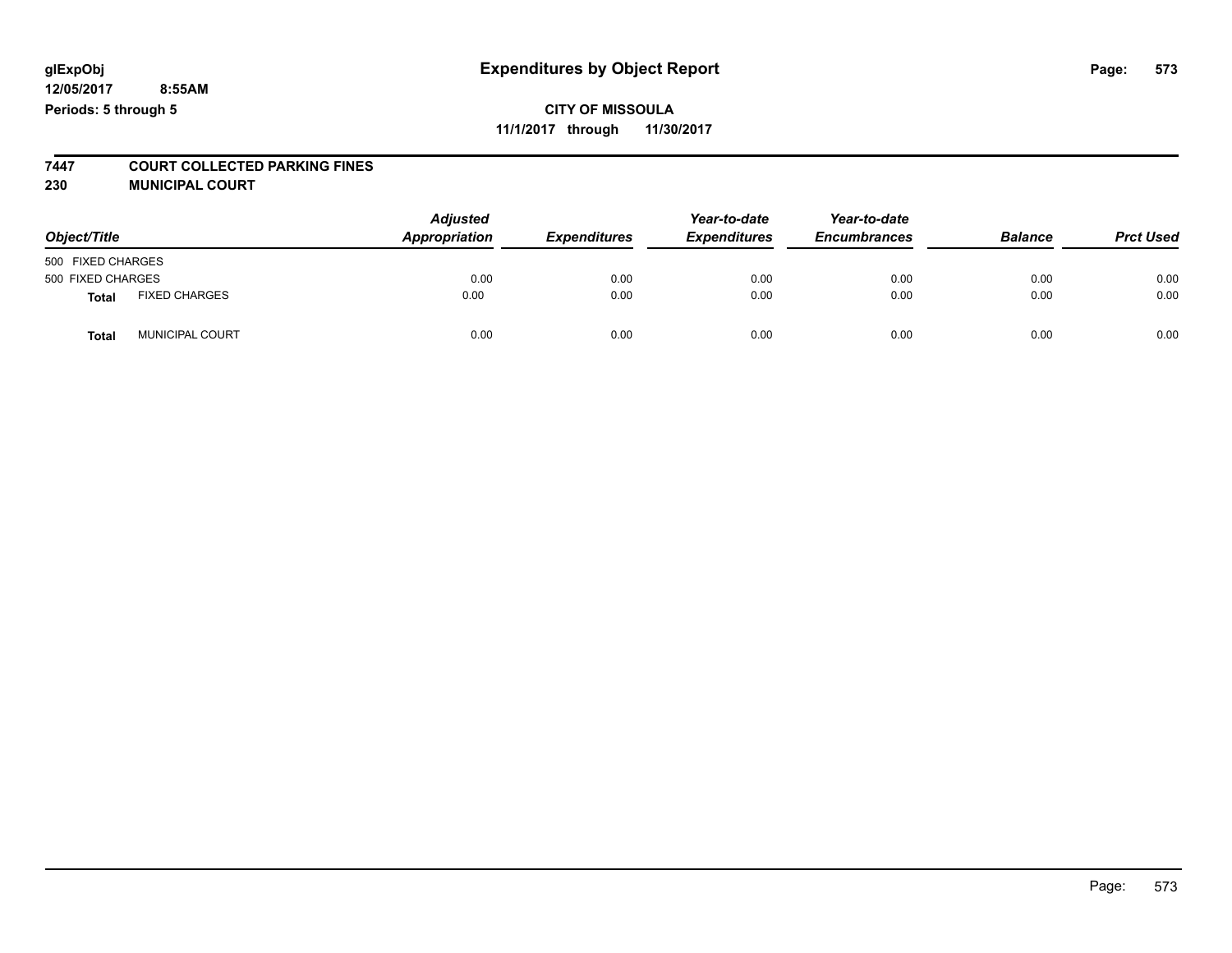## **glExpObj Expenditures by Object Report Page: 574**

**12/05/2017 8:55AM Periods: 5 through 5**

#### **7447 COURT COLLECTED PARKING FINES**

| Object/Title      |                                      | <b>Adjusted</b><br>Appropriation | <b>Expenditures</b> | Year-to-date<br><b>Expenditures</b> | Year-to-date<br><b>Encumbrances</b> | <b>Balance</b> | <b>Prct Used</b> |
|-------------------|--------------------------------------|----------------------------------|---------------------|-------------------------------------|-------------------------------------|----------------|------------------|
| 500 FIXED CHARGES |                                      |                                  |                     |                                     |                                     |                |                  |
| 500 FIXED CHARGES |                                      | 0.00                             | 0.00                | 0.00                                | 0.00                                | 0.00           | 0.00             |
| Total             | <b>FIXED CHARGES</b>                 | 0.00                             | 0.00                | 0.00                                | 0.00                                | 0.00           | 0.00             |
| <b>Total</b>      | <b>COURT COLLECTED PARKING FINES</b> | 0.00                             | 0.00                | 0.00                                | 0.00                                | 0.00           | 0.00             |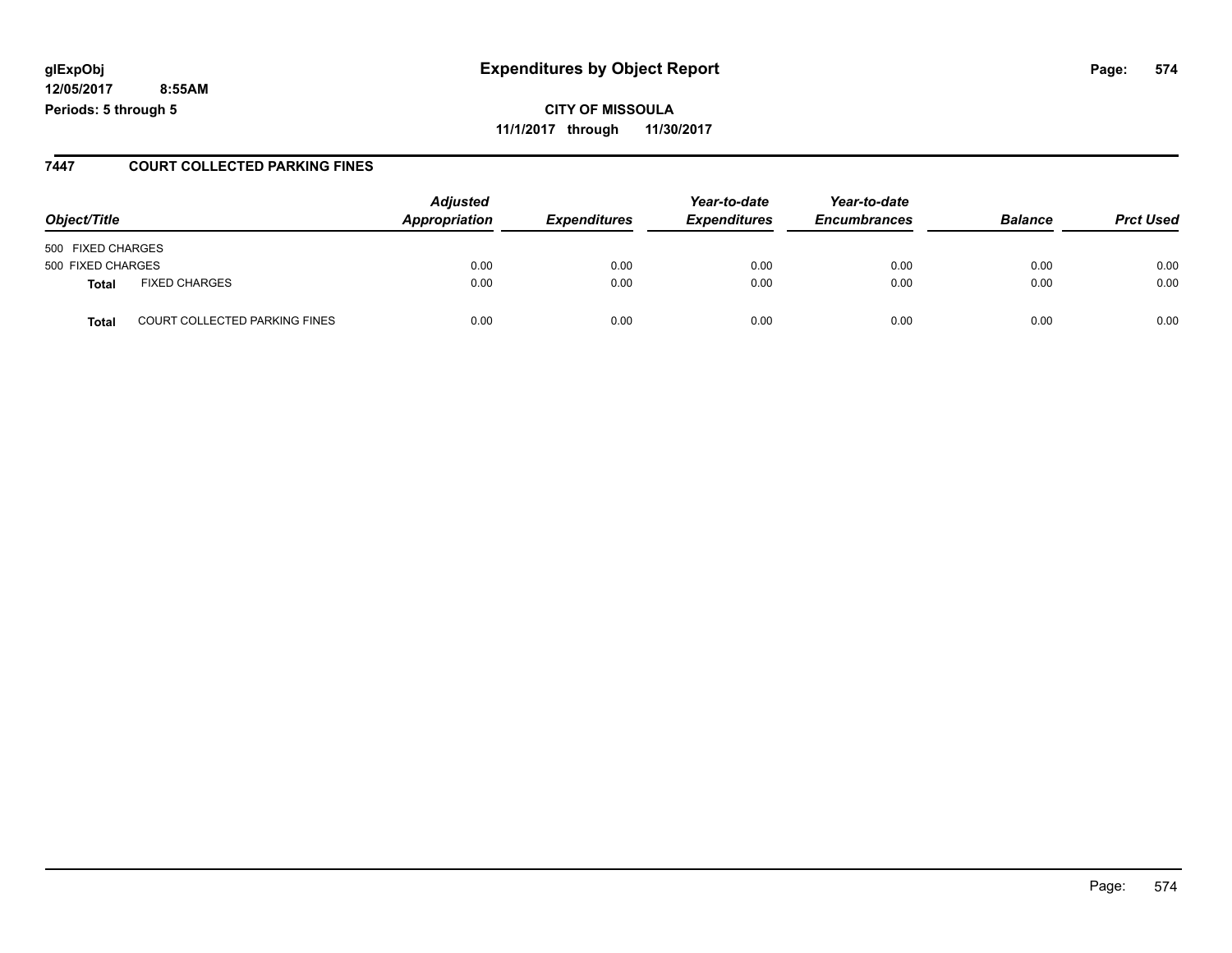**7458 COURT SURCHARGE 230 MUNICIPAL COURT**

*Object/Title Adjusted Appropriation Expenditures Year-to-date Expenditures Year-to-date Encumbrances Balance Prct Used* 500 FIXED CHARGES 500 FIXED CHARGES 0.00 0.00 0.00 0.00 0.00 0.00 **Total** FIXED CHARGES 0.00 0.00 0.00 0.00 0.00 0.00 **Total** MUNICIPAL COURT 0.00 0.00 0.00 0.00 0.00 0.00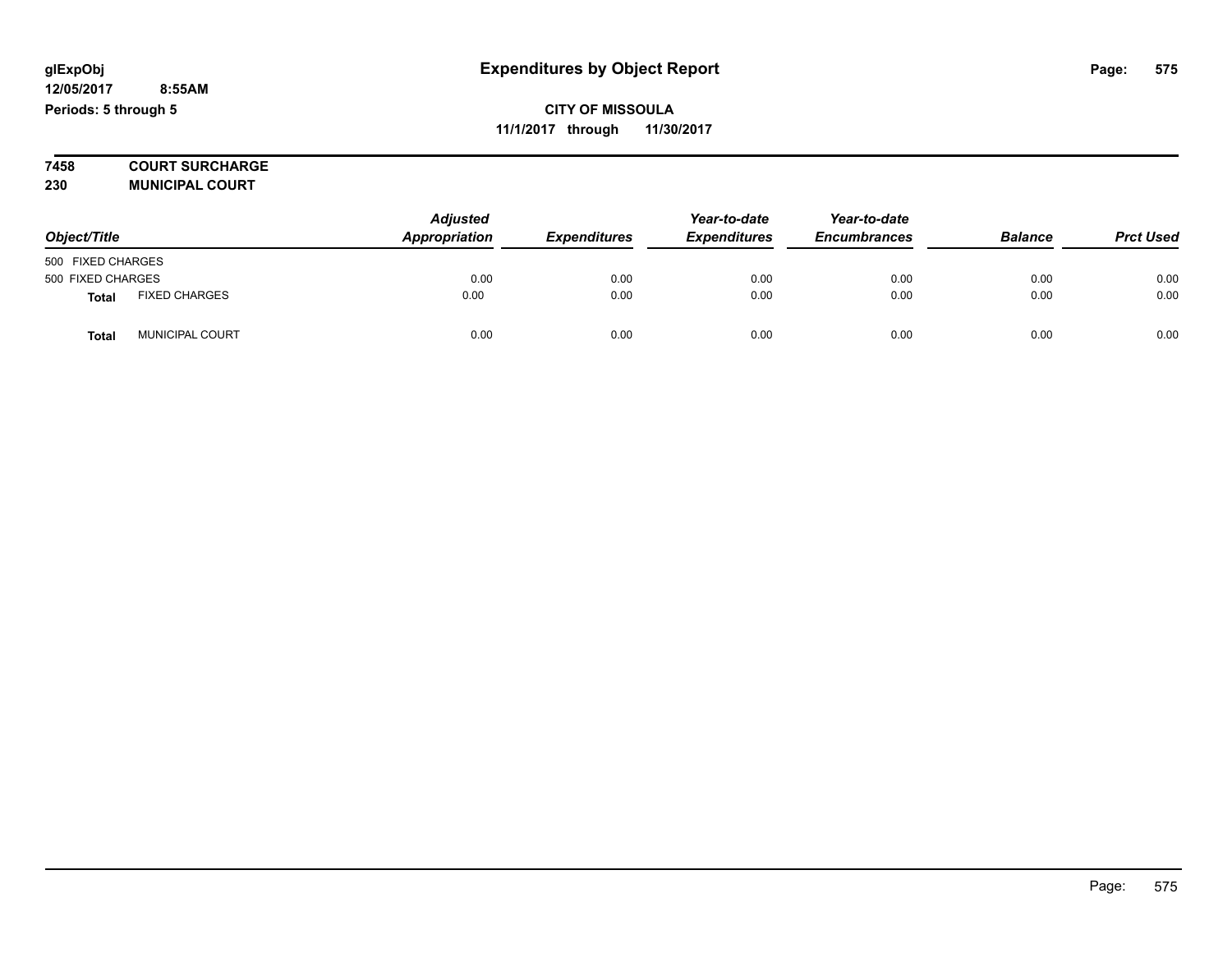**CITY OF MISSOULA 11/1/2017 through 11/30/2017**

**7458 COURT SURCHARGE**

|                                        | <b>Adjusted</b> |                     | Year-to-date        | Year-to-date        |                |                  |
|----------------------------------------|-----------------|---------------------|---------------------|---------------------|----------------|------------------|
| Object/Title                           | Appropriation   | <b>Expenditures</b> | <b>Expenditures</b> | <b>Encumbrances</b> | <b>Balance</b> | <b>Prct Used</b> |
| 500 FIXED CHARGES                      |                 |                     |                     |                     |                |                  |
| 500 FIXED CHARGES                      | 0.00            | 0.00                | 0.00                | 0.00                | 0.00           | 0.00             |
| <b>FIXED CHARGES</b><br><b>Total</b>   | 0.00            | 0.00                | 0.00                | 0.00                | 0.00           | 0.00             |
| <b>COURT SURCHARGE</b><br><b>Total</b> | 0.00            | 0.00                | 0.00                | 0.00                | 0.00           | 0.00             |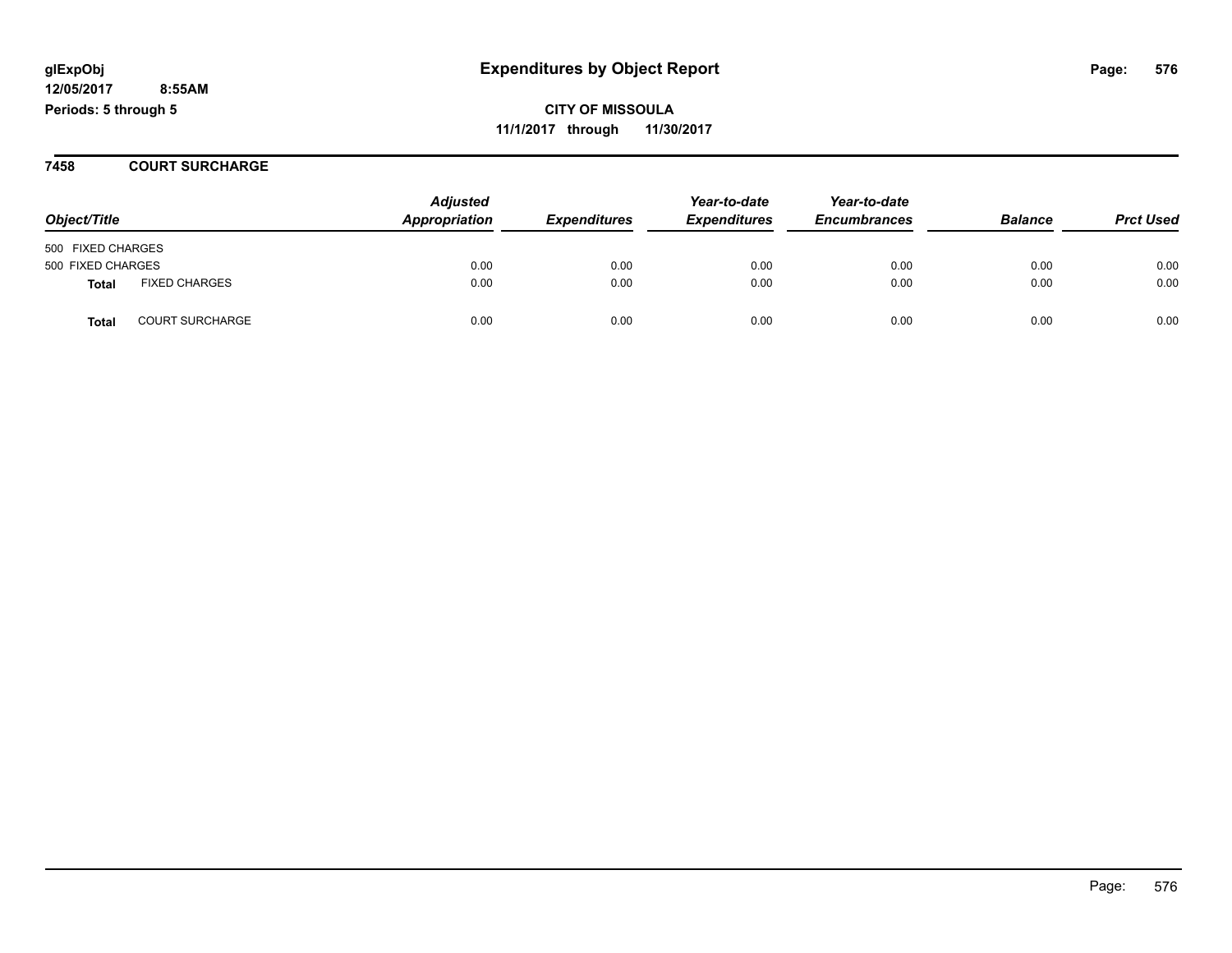**7469 PUBLIC DEFENDER FEES 230 MUNICIPAL COURT**

| Object/Title      |                        | <b>Adjusted</b><br>Appropriation | <b>Expenditures</b> | Year-to-date<br><b>Expenditures</b> | Year-to-date<br><b>Encumbrances</b> | <b>Balance</b> | <b>Prct Used</b> |
|-------------------|------------------------|----------------------------------|---------------------|-------------------------------------|-------------------------------------|----------------|------------------|
| 500 FIXED CHARGES |                        |                                  |                     |                                     |                                     |                |                  |
| 500 FIXED CHARGES |                        | 0.00                             | 0.00                | 0.00                                | 0.00                                | 0.00           | 0.00             |
| <b>Total</b>      | <b>FIXED CHARGES</b>   | 0.00                             | 0.00                | 0.00                                | 0.00                                | 0.00           | 0.00             |
| <b>Total</b>      | <b>MUNICIPAL COURT</b> | 0.00                             | 0.00                | 0.00                                | 0.00                                | 0.00           | 0.00             |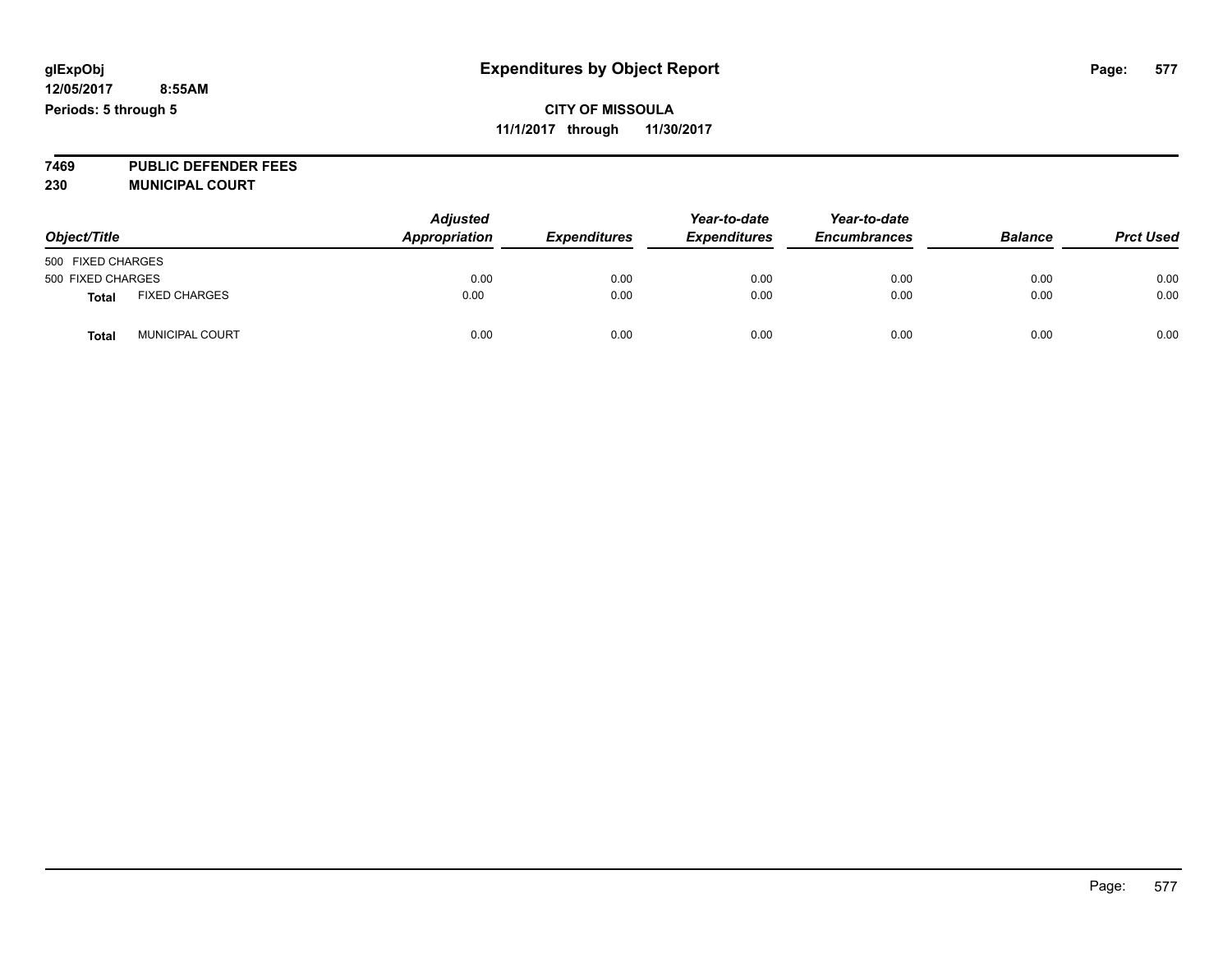**CITY OF MISSOULA 11/1/2017 through 11/30/2017**

#### **7469 PUBLIC DEFENDER FEES**

| Object/Title                         | <b>Adjusted</b><br>Appropriation | <b>Expenditures</b> | Year-to-date<br><b>Expenditures</b> | Year-to-date<br><b>Encumbrances</b> | <b>Balance</b> | <b>Prct Used</b> |
|--------------------------------------|----------------------------------|---------------------|-------------------------------------|-------------------------------------|----------------|------------------|
| 500 FIXED CHARGES                    |                                  |                     |                                     |                                     |                |                  |
| 500 FIXED CHARGES                    | 0.00                             | 0.00                | 0.00                                | 0.00                                | 0.00           | 0.00             |
| <b>FIXED CHARGES</b><br>Total        | 0.00                             | 0.00                | 0.00                                | 0.00                                | 0.00           | 0.00             |
| PUBLIC DEFENDER FEES<br><b>Total</b> | 0.00                             | 0.00                | 0.00                                | 0.00                                | 0.00           | 0.00             |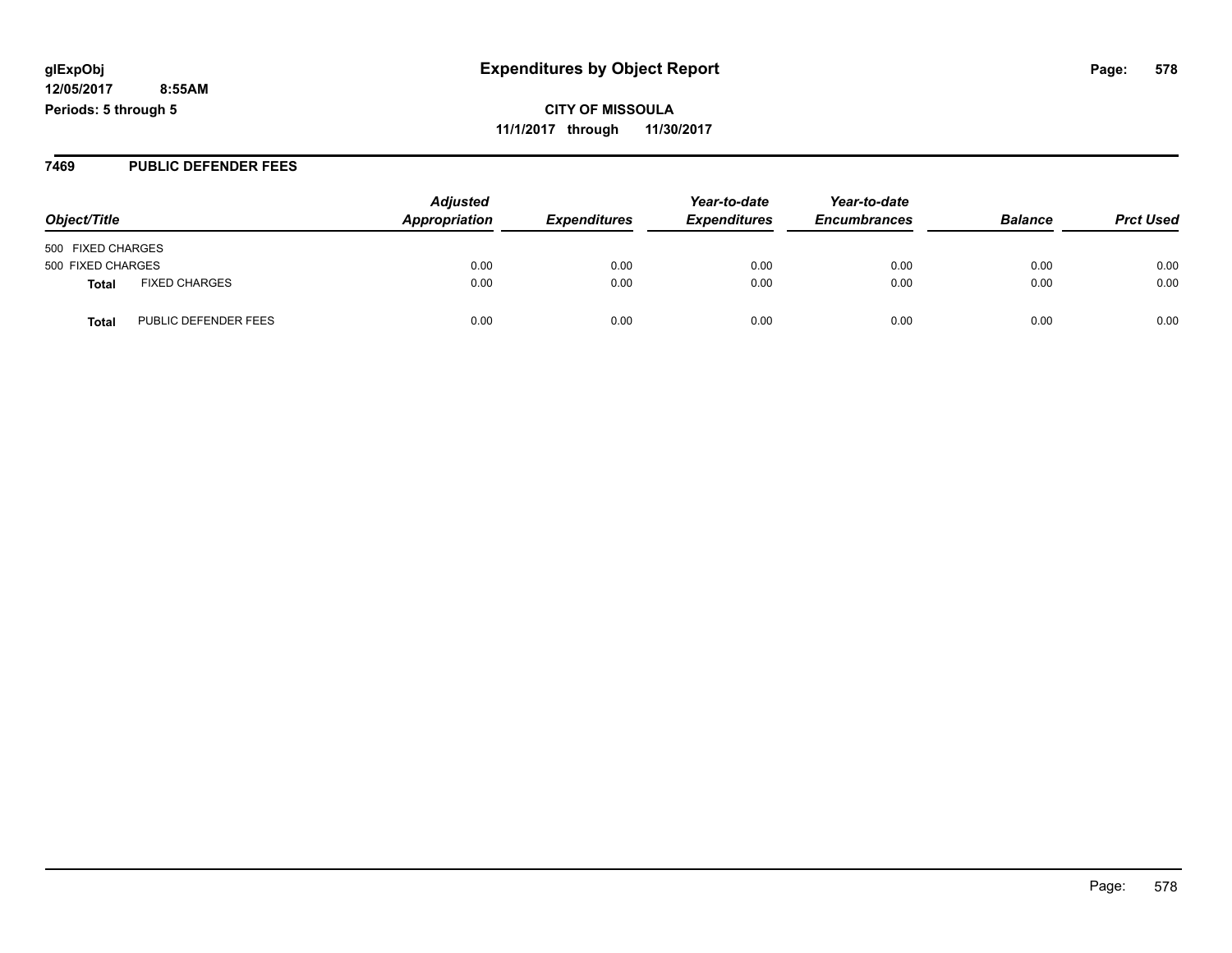# **7903 COUNTY CLEARING**

**390 NON-DEPARTMENTAL**

|                           |                      | <b>Adjusted</b>      |                     | Year-to-date        | Year-to-date        |                |                  |
|---------------------------|----------------------|----------------------|---------------------|---------------------|---------------------|----------------|------------------|
| Object/Title              |                      | <b>Appropriation</b> | <b>Expenditures</b> | <b>Expenditures</b> | <b>Encumbrances</b> | <b>Balance</b> | <b>Prct Used</b> |
| 500 FIXED CHARGES         |                      |                      |                     |                     |                     |                |                  |
| 550 MERCHANT SERVICE FEES |                      | 0.00                 | 0.00                | 0.00                | 0.00                | 0.00           | 0.00             |
| <b>Total</b>              | <b>FIXED CHARGES</b> | 0.00                 | 0.00                | 0.00                | 0.00                | 0.00           | 0.00             |
| 800 OTHER OBJECTS         |                      |                      |                     |                     |                     |                |                  |
| 845 CONTINGENCY           |                      | 0.00                 | 0.00                | 2,959.17            | 0.00                | $-2.959.17$    | 0.00             |
| <b>Total</b>              | OTHER OBJECTS        | 0.00                 | 0.00                | 2,959.17            | 0.00                | $-2.959.17$    | 0.00             |
| Total                     | NON-DEPARTMENTAL     | 0.00                 | 0.00                | 2.959.17            | 0.00                | $-2.959.17$    | 0.00             |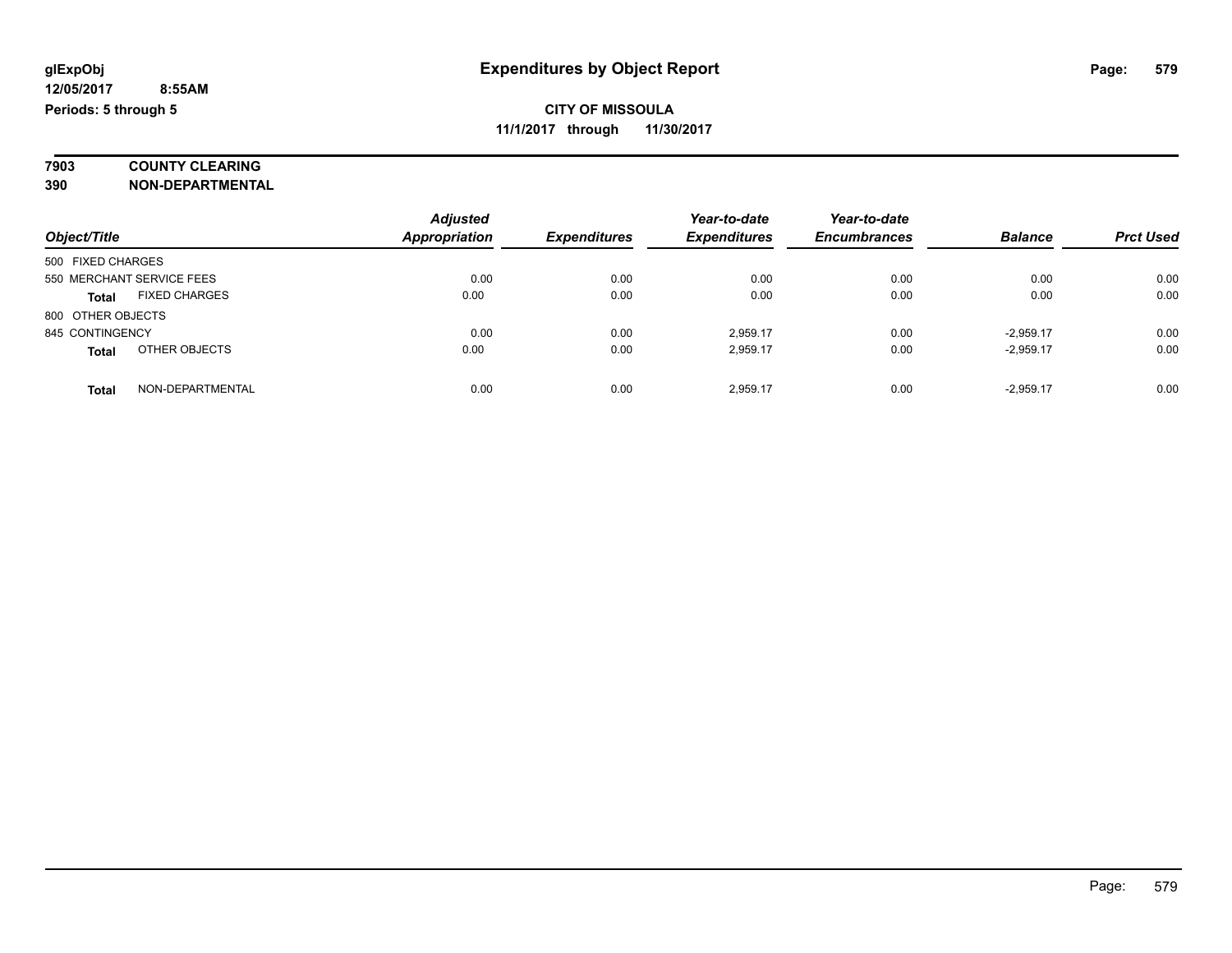**7903 COUNTY CLEARING**

|                           |                        | <b>Adjusted</b>      |                     | Year-to-date        | Year-to-date        |                |                  |
|---------------------------|------------------------|----------------------|---------------------|---------------------|---------------------|----------------|------------------|
| Object/Title              |                        | <b>Appropriation</b> | <b>Expenditures</b> | <b>Expenditures</b> | <b>Encumbrances</b> | <b>Balance</b> | <b>Prct Used</b> |
| 500 FIXED CHARGES         |                        |                      |                     |                     |                     |                |                  |
| 550 MERCHANT SERVICE FEES |                        | 0.00                 | 0.00                | 0.00                | 0.00                | 0.00           | 0.00             |
| <b>Total</b>              | <b>FIXED CHARGES</b>   | 0.00                 | 0.00                | 0.00                | 0.00                | 0.00           | 0.00             |
| 800 OTHER OBJECTS         |                        |                      |                     |                     |                     |                |                  |
| 845 CONTINGENCY           |                        | 0.00                 | 0.00                | 2.959.17            | 0.00                | $-2,959.17$    | 0.00             |
| <b>Total</b>              | OTHER OBJECTS          | 0.00                 | 0.00                | 2,959.17            | 0.00                | $-2,959.17$    | 0.00             |
| <b>Total</b>              | <b>COUNTY CLEARING</b> | 0.00                 | 0.00                | 2.959.17            | 0.00                | $-2.959.17$    | 0.00             |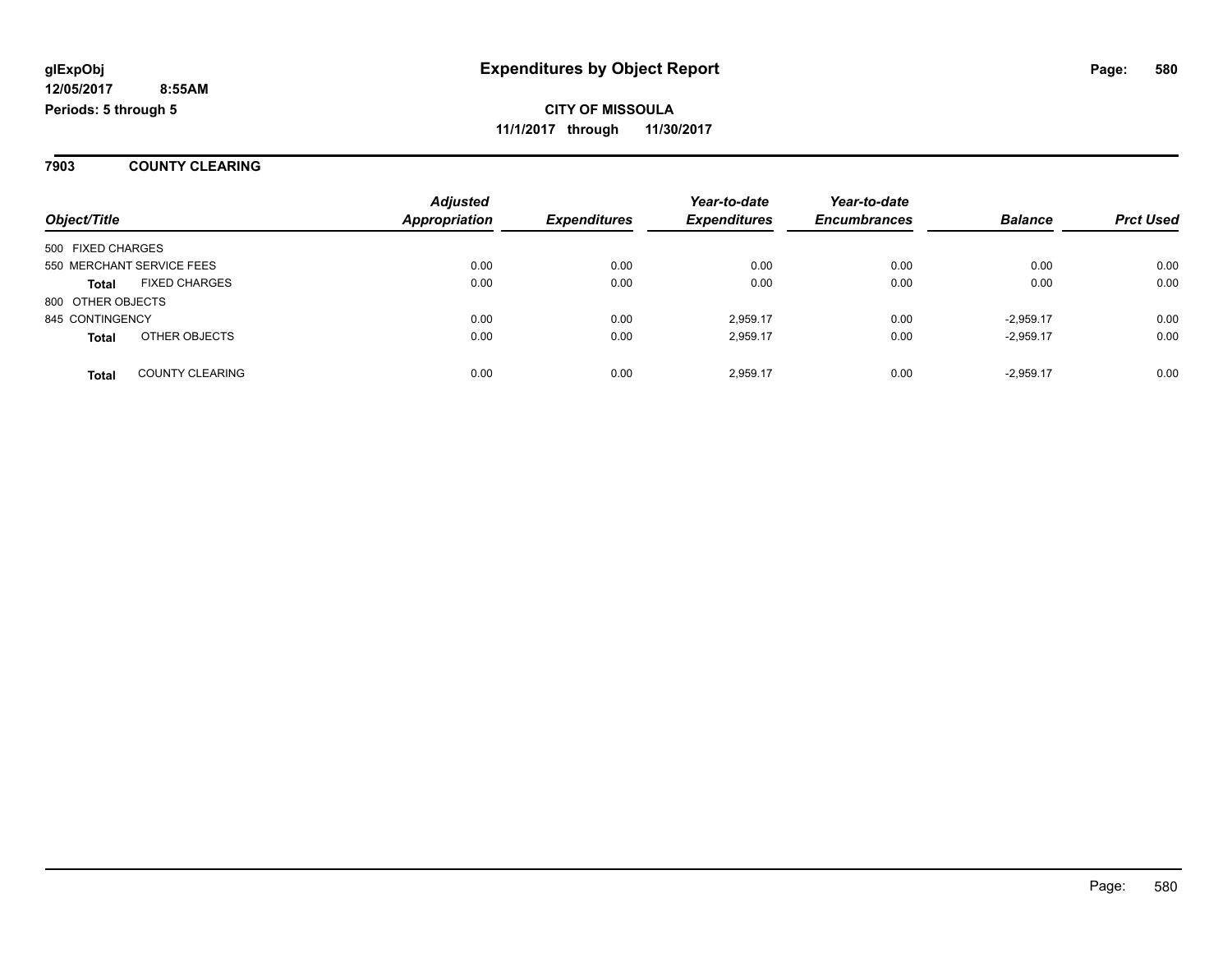#### **7904 SEWER REBATE 280 PUBLIC WORKS OPERATIONS**

| Object/Title                            | <b>Adjusted</b><br><b>Appropriation</b> | <b>Expenditures</b> | Year-to-date<br><b>Expenditures</b> | Year-to-date<br><b>Encumbrances</b> | <b>Balance</b> | <b>Prct Used</b> |
|-----------------------------------------|-----------------------------------------|---------------------|-------------------------------------|-------------------------------------|----------------|------------------|
| 500 FIXED CHARGES                       |                                         |                     |                                     |                                     |                |                  |
| 500 FIXED CHARGES                       | 0.00                                    | 0.00                | 0.00                                | 0.00                                | 0.00           | 0.00             |
| 550 MERCHANT SERVICE FEES               | 0.00                                    | 0.00                | 0.00                                | 0.00                                | 0.00           | 0.00             |
| <b>FIXED CHARGES</b><br><b>Total</b>    | 0.00                                    | 0.00                | 0.00                                | 0.00                                | 0.00           | 0.00             |
| 800 OTHER OBJECTS                       |                                         |                     |                                     |                                     |                |                  |
| 820 TRANSFERS TO OTHER FUNDS            | 0.00                                    | 0.00                | 0.00                                | 0.00                                | 0.00           | 0.00             |
| OTHER OBJECTS<br><b>Total</b>           | 0.00                                    | 0.00                | 0.00                                | 0.00                                | 0.00           | 0.00             |
| PUBLIC WORKS OPERATIONS<br><b>Total</b> | 0.00                                    | 0.00                | 0.00                                | 0.00                                | 0.00           | 0.00             |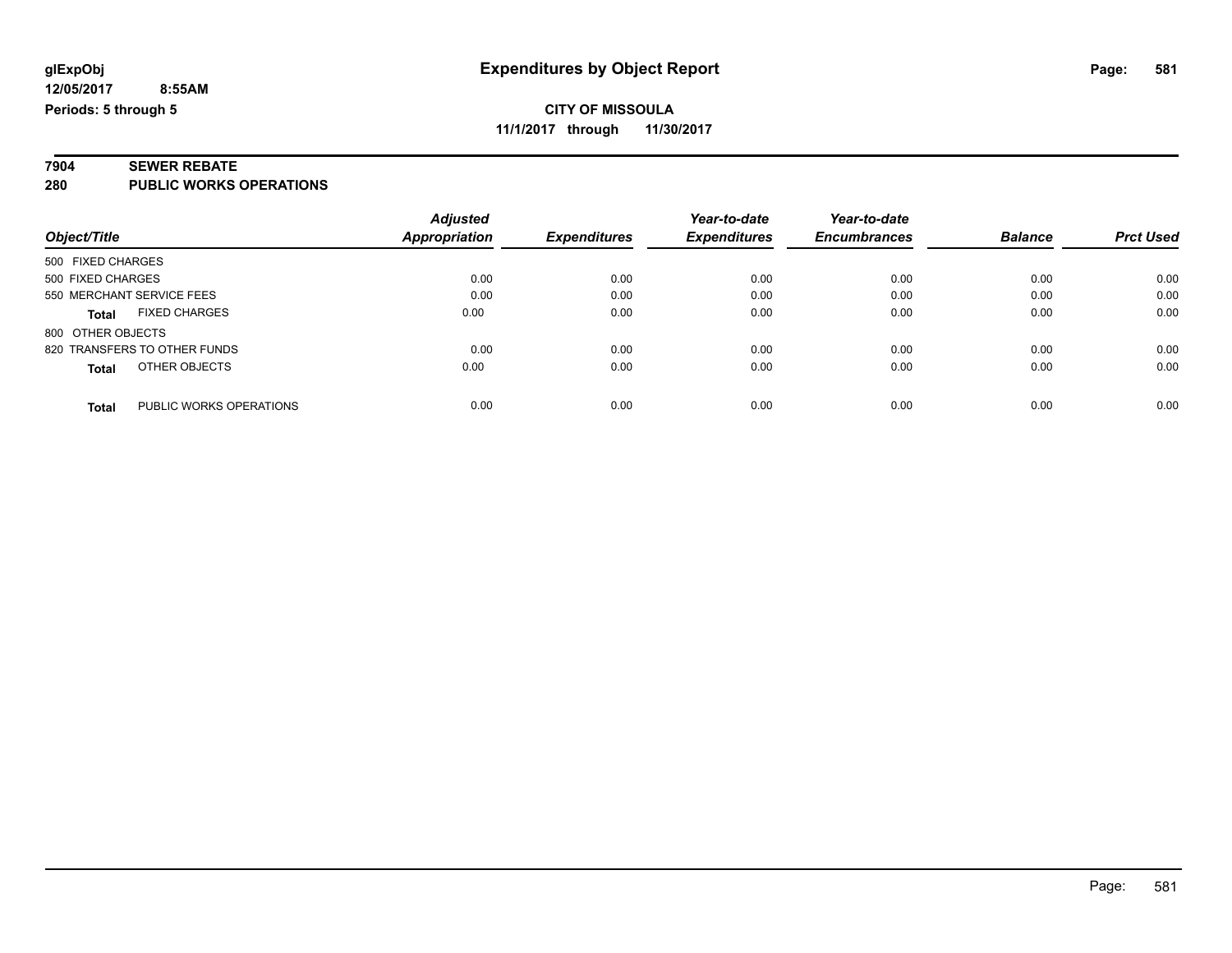**7904 SEWER REBATE**

|                                      | <b>Adjusted</b> |                     | Year-to-date        | Year-to-date        |                |                  |
|--------------------------------------|-----------------|---------------------|---------------------|---------------------|----------------|------------------|
| Object/Title                         | Appropriation   | <b>Expenditures</b> | <b>Expenditures</b> | <b>Encumbrances</b> | <b>Balance</b> | <b>Prct Used</b> |
| 500 FIXED CHARGES                    |                 |                     |                     |                     |                |                  |
| 500 FIXED CHARGES                    | 0.00            | 0.00                | 0.00                | 0.00                | 0.00           | 0.00             |
| 550 MERCHANT SERVICE FEES            | 0.00            | 0.00                | 0.00                | 0.00                | 0.00           | 0.00             |
| <b>FIXED CHARGES</b><br><b>Total</b> | 0.00            | 0.00                | 0.00                | 0.00                | 0.00           | 0.00             |
| 800 OTHER OBJECTS                    |                 |                     |                     |                     |                |                  |
| 820 TRANSFERS TO OTHER FUNDS         | 0.00            | 0.00                | 0.00                | 0.00                | 0.00           | 0.00             |
| OTHER OBJECTS<br><b>Total</b>        | 0.00            | 0.00                | 0.00                | 0.00                | 0.00           | 0.00             |
| <b>SEWER REBATE</b><br><b>Total</b>  | 0.00            | 0.00                | 0.00                | 0.00                | 0.00           | 0.00             |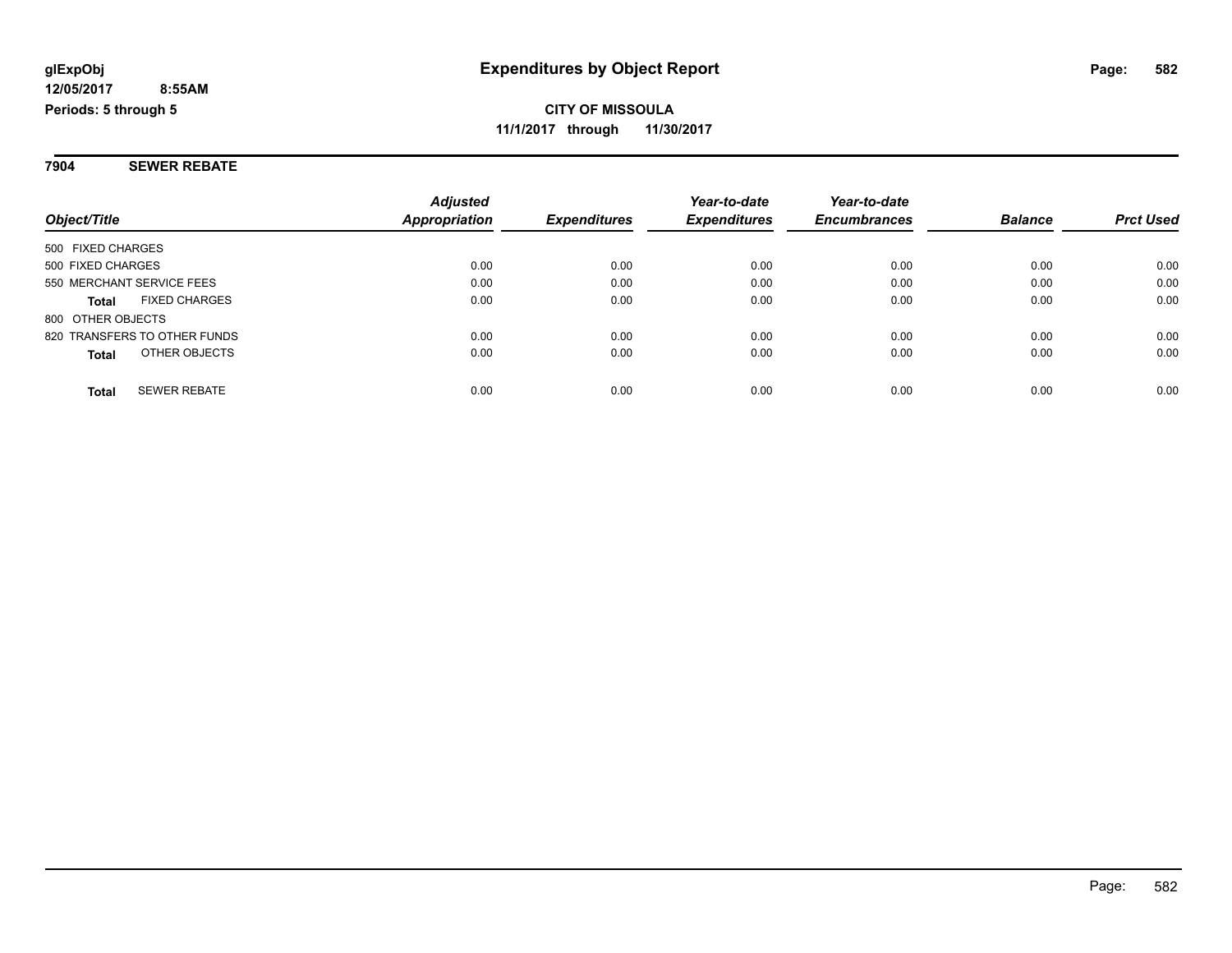### **CITY OF MISSOULA 11/1/2017 through 11/30/2017**

# **7905 WYE SEWER RSID 8489**

**280 PUBLIC WORKS OPERATIONS**

| Object/Title                            | <b>Adjusted</b><br>Appropriation | <b>Expenditures</b> | Year-to-date<br><b>Expenditures</b> | Year-to-date<br><b>Encumbrances</b> | <b>Balance</b> | <b>Prct Used</b> |
|-----------------------------------------|----------------------------------|---------------------|-------------------------------------|-------------------------------------|----------------|------------------|
| 500 FIXED CHARGES                       |                                  |                     |                                     |                                     |                |                  |
| 500 FIXED CHARGES                       | 0.00                             | 0.00                | 0.00                                | 0.00                                | 0.00           | 0.00             |
| 550 MERCHANT SERVICE FEES               | 0.00                             | 0.00                | 0.00                                | 0.00                                | 0.00           | 0.00             |
| <b>FIXED CHARGES</b><br><b>Total</b>    | 0.00                             | 0.00                | 0.00                                | 0.00                                | 0.00           | 0.00             |
| PUBLIC WORKS OPERATIONS<br><b>Total</b> | 0.00                             | 0.00                | 0.00                                | 0.00                                | 0.00           | 0.00             |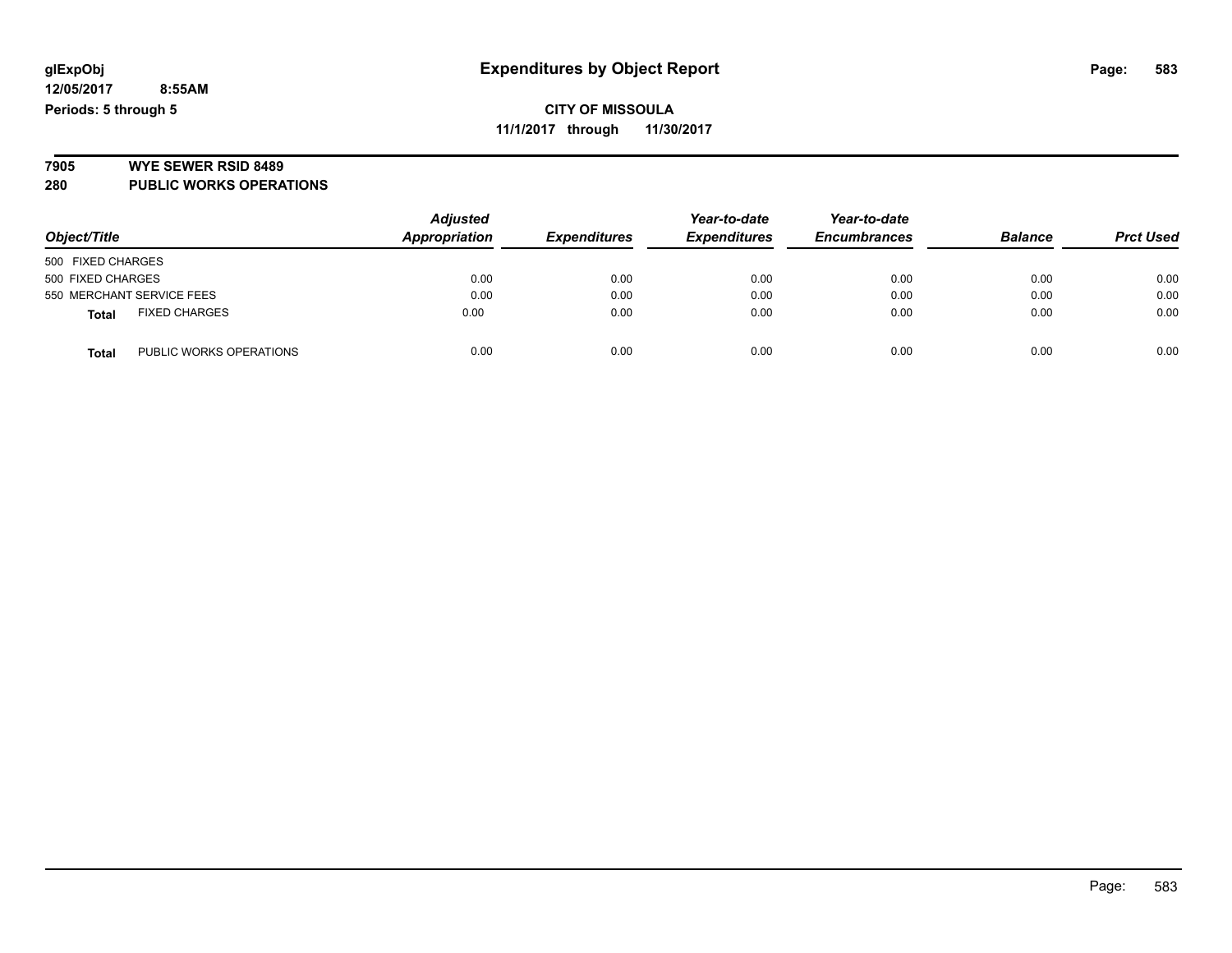**CITY OF MISSOULA 11/1/2017 through 11/30/2017**

**7905 WYE SEWER RSID 8489**

| Object/Title                         | <b>Adjusted</b><br>Appropriation | <b>Expenditures</b> | Year-to-date<br><b>Expenditures</b> | Year-to-date<br><b>Encumbrances</b> | <b>Balance</b> | <b>Prct Used</b> |
|--------------------------------------|----------------------------------|---------------------|-------------------------------------|-------------------------------------|----------------|------------------|
| 500 FIXED CHARGES                    |                                  |                     |                                     |                                     |                |                  |
| 500 FIXED CHARGES                    | 0.00                             | 0.00                | 0.00                                | 0.00                                | 0.00           | 0.00             |
| 550 MERCHANT SERVICE FEES            | 0.00                             | 0.00                | 0.00                                | 0.00                                | 0.00           | 0.00             |
| <b>FIXED CHARGES</b><br><b>Total</b> | 0.00                             | 0.00                | 0.00                                | 0.00                                | 0.00           | 0.00             |
| WYE SEWER RSID 8489<br><b>Total</b>  | 0.00                             | 0.00                | 0.00                                | 0.00                                | 0.00           | 0.00             |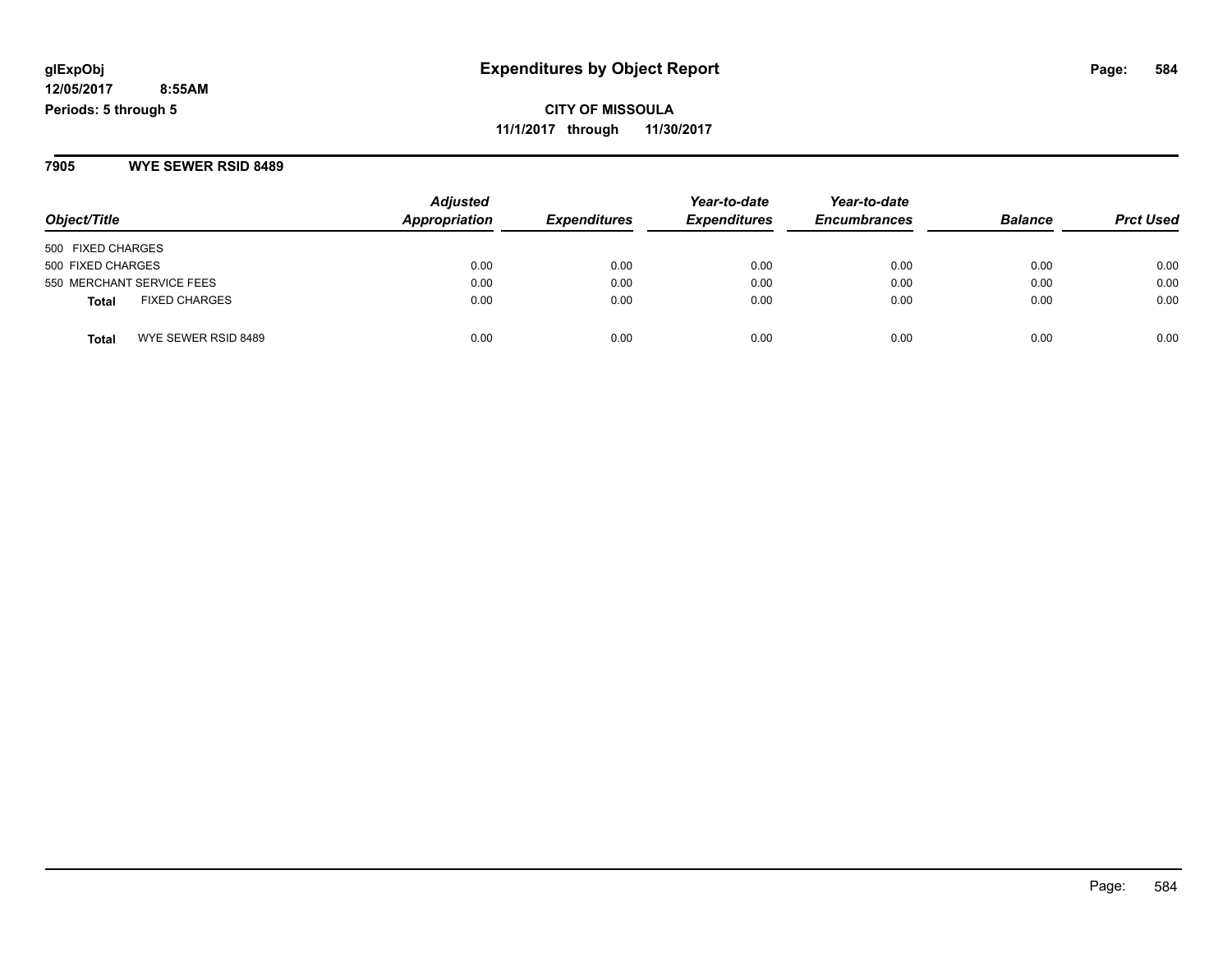# **CITY OF MISSOULA**

**11/1/2017 through 11/30/2017**

# **7911 RESIDENTIAL INSPECTION FUND**

**310 BUILDING INSPECTION**

|                                            | <b>Adjusted</b>      |                     | Year-to-date        | Year-to-date        |                |                  |
|--------------------------------------------|----------------------|---------------------|---------------------|---------------------|----------------|------------------|
| Object/Title                               | <b>Appropriation</b> | <b>Expenditures</b> | <b>Expenditures</b> | <b>Encumbrances</b> | <b>Balance</b> | <b>Prct Used</b> |
| 200 SUPPLIES                               |                      |                     |                     |                     |                |                  |
| 220 OPERATING SUPPLIES                     | 0.00                 | 0.00                | 0.00                | 0.00                | 0.00           | 0.00             |
| 240 OTHER SUPPLIES                         | 0.00                 | 0.00                | 0.00                | 0.00                | 0.00           | 0.00             |
| <b>SUPPLIES</b><br><b>Total</b>            | 0.00                 | 0.00                | 0.00                | 0.00                | 0.00           | 0.00             |
| 300 PURCHASED SERVICES                     |                      |                     |                     |                     |                |                  |
| 310 COMMUNICATIONS                         | 0.00                 | 0.00                | 0.00                | 0.00                | 0.00           | 0.00             |
| 320 PRINTING & DUPLICATING                 | 0.00                 | 0.00                | 0.00                | 0.00                | 0.00           | 0.00             |
| 330 PUBLICITY, SUBSCRIPTIONS & DUES        | 0.00                 | 0.00                | 0.00                | 0.00                | 0.00           | 0.00             |
| <b>PURCHASED SERVICES</b><br><b>Total</b>  | 0.00                 | 0.00                | 0.00                | 0.00                | 0.00           | 0.00             |
| 500 FIXED CHARGES                          |                      |                     |                     |                     |                |                  |
| 550 MERCHANT SERVICE FEES                  | 0.00                 | 0.00                | 0.00                | 0.00                | 0.00           | 0.00             |
| <b>FIXED CHARGES</b><br><b>Total</b>       | 0.00                 | 0.00                | 0.00                | 0.00                | 0.00           | 0.00             |
| <b>BUILDING INSPECTION</b><br><b>Total</b> | 0.00                 | 0.00                | 0.00                | 0.00                | 0.00           | 0.00             |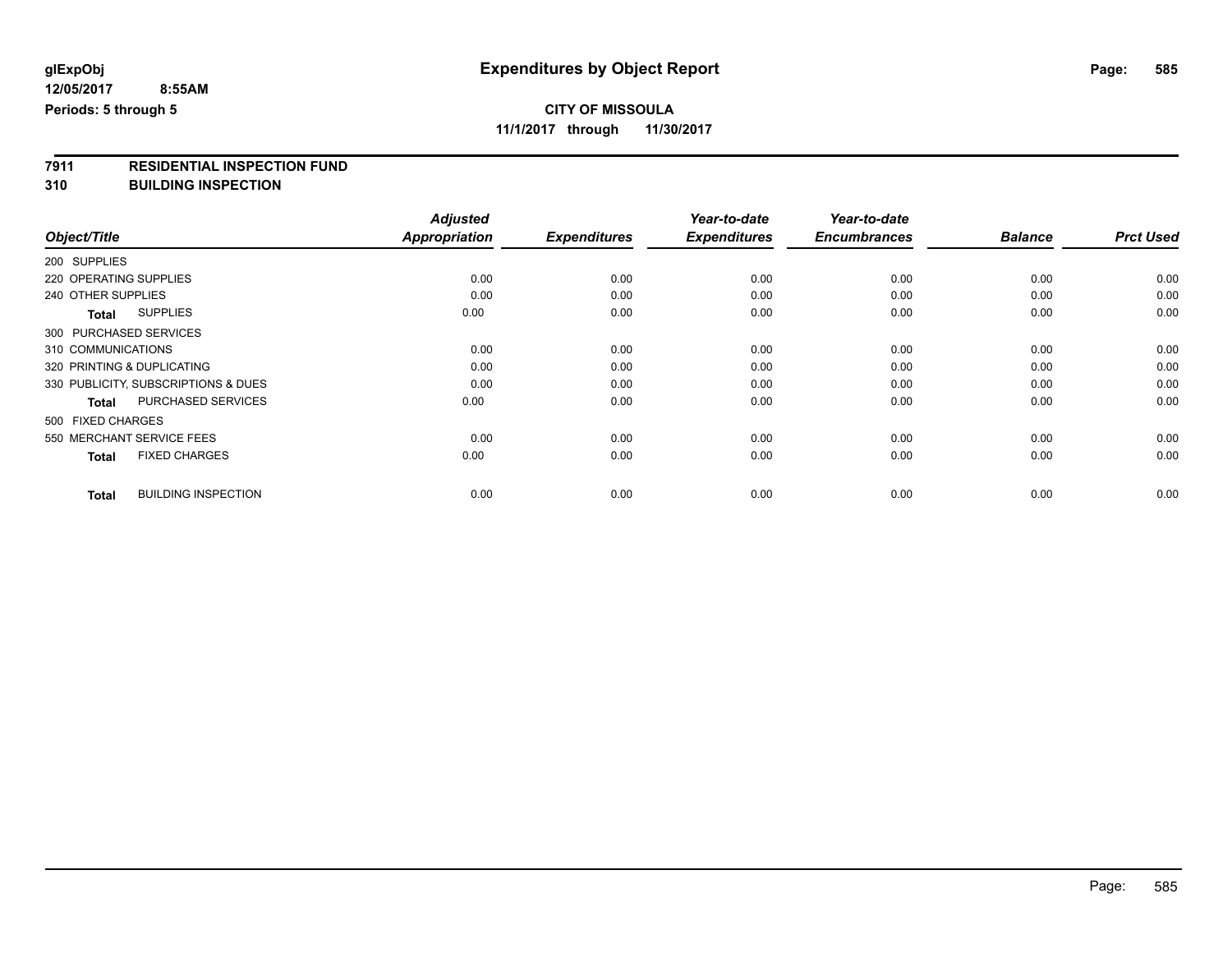**CITY OF MISSOULA 11/1/2017 through 11/30/2017**

#### **7911 RESIDENTIAL INSPECTION FUND**

|                            |                                     | <b>Adjusted</b> |                     | Year-to-date        | Year-to-date        |                |                  |
|----------------------------|-------------------------------------|-----------------|---------------------|---------------------|---------------------|----------------|------------------|
| Object/Title               |                                     | Appropriation   | <b>Expenditures</b> | <b>Expenditures</b> | <b>Encumbrances</b> | <b>Balance</b> | <b>Prct Used</b> |
| 200 SUPPLIES               |                                     |                 |                     |                     |                     |                |                  |
| 220 OPERATING SUPPLIES     |                                     | 0.00            | 0.00                | 0.00                | 0.00                | 0.00           | 0.00             |
| 240 OTHER SUPPLIES         |                                     | 0.00            | 0.00                | 0.00                | 0.00                | 0.00           | 0.00             |
| Total                      | <b>SUPPLIES</b>                     | 0.00            | 0.00                | 0.00                | 0.00                | 0.00           | 0.00             |
| 300 PURCHASED SERVICES     |                                     |                 |                     |                     |                     |                |                  |
| 310 COMMUNICATIONS         |                                     | 0.00            | 0.00                | 0.00                | 0.00                | 0.00           | 0.00             |
| 320 PRINTING & DUPLICATING |                                     | 0.00            | 0.00                | 0.00                | 0.00                | 0.00           | 0.00             |
|                            | 330 PUBLICITY, SUBSCRIPTIONS & DUES | 0.00            | 0.00                | 0.00                | 0.00                | 0.00           | 0.00             |
| <b>Total</b>               | PURCHASED SERVICES                  | 0.00            | 0.00                | 0.00                | 0.00                | 0.00           | 0.00             |
| 500 FIXED CHARGES          |                                     |                 |                     |                     |                     |                |                  |
| 550 MERCHANT SERVICE FEES  |                                     | 0.00            | 0.00                | 0.00                | 0.00                | 0.00           | 0.00             |
| <b>Total</b>               | <b>FIXED CHARGES</b>                | 0.00            | 0.00                | 0.00                | 0.00                | 0.00           | 0.00             |
| <b>Total</b>               | RESIDENTIAL INSPECTION FUND         | 0.00            | 0.00                | 0.00                | 0.00                | 0.00           | 0.00             |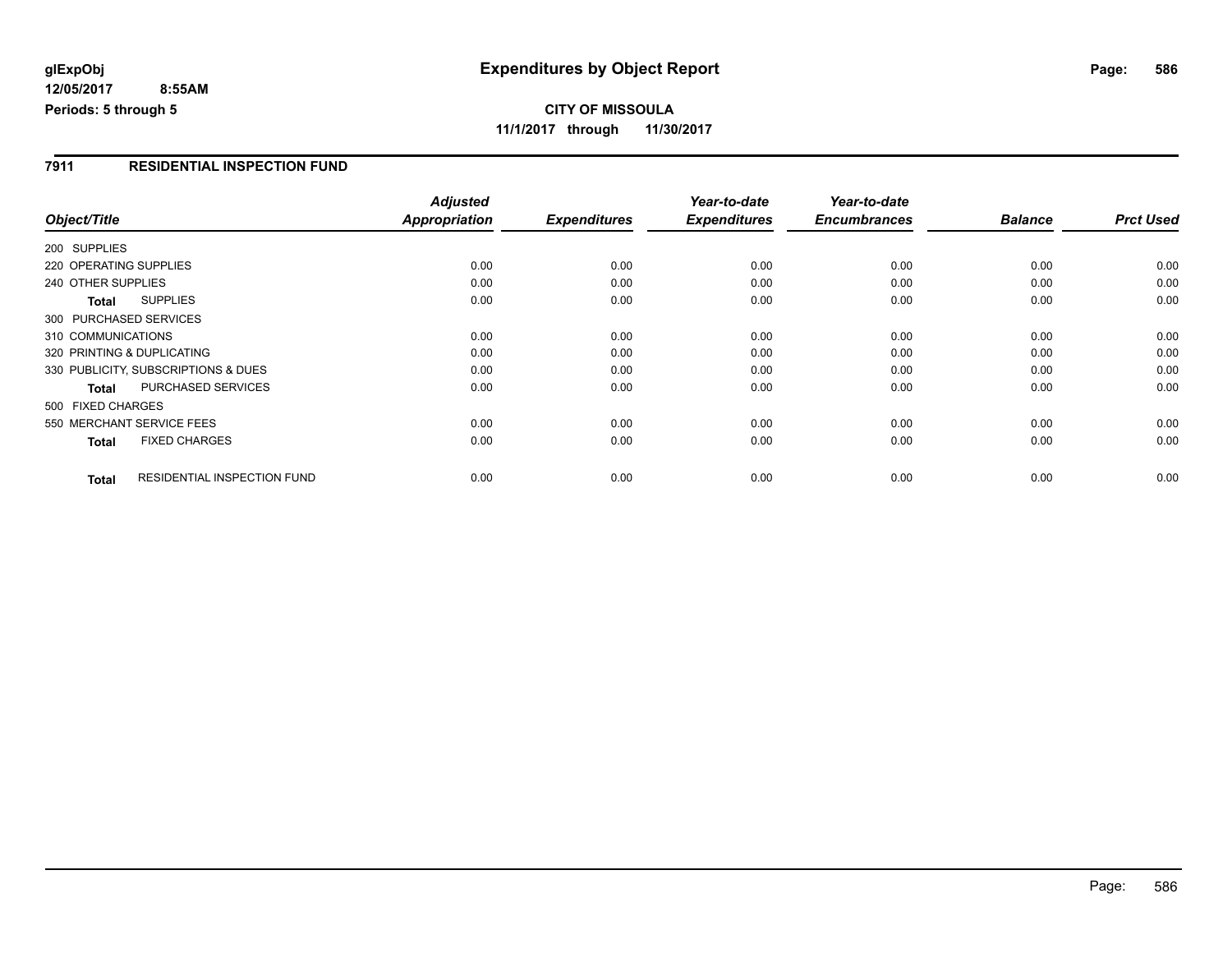## **CITY OF MISSOULA**

**11/1/2017 through 11/30/2017**

# **9000 GENERAL FIXED ASSETS ACCOUNT GROUP**

**900 DEPRECIATION**

| Object/Title       |                       | <b>Adjusted</b><br>Appropriation | <b>Expenditures</b> | Year-to-date<br><b>Expenditures</b> | Year-to-date<br><b>Encumbrances</b> | <b>Balance</b> | <b>Prct Used</b> |
|--------------------|-----------------------|----------------------------------|---------------------|-------------------------------------|-------------------------------------|----------------|------------------|
| 800 OTHER OBJECTS  |                       |                                  |                     |                                     |                                     |                |                  |
| 830 DEPRECIATION   |                       | 0.00                             | 0.00                | 0.00                                | 0.00                                | 0.00           | 0.00             |
| <b>Total</b>       | OTHER OBJECTS         | 0.00                             | 0.00                | 0.00                                | 0.00                                | 0.00           | 0.00             |
| 900 CAPITAL OUTLAY |                       |                                  |                     |                                     |                                     |                |                  |
| 900 CAPITAL OUTLAY |                       | 0.00                             | 0.00                | 0.00                                | 0.00                                | 0.00           | 0.00             |
| <b>Total</b>       | <b>CAPITAL OUTLAY</b> | 0.00                             | 0.00                | 0.00                                | 0.00                                | 0.00           | 0.00             |
| <b>Total</b>       | <b>DEPRECIATION</b>   | 0.00                             | 0.00                | 0.00                                | 0.00                                | 0.00           | 0.00             |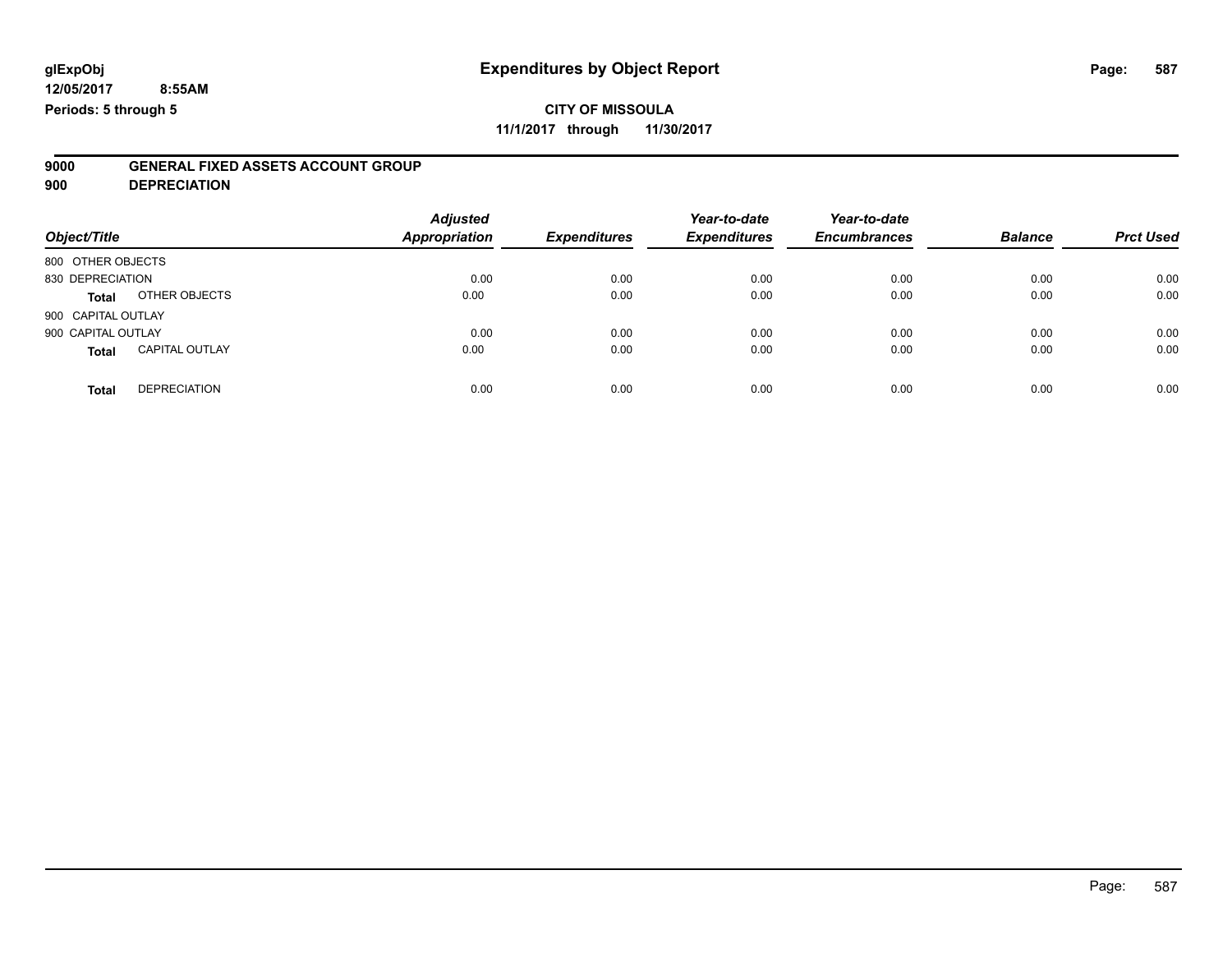### **glExpObj Expenditures by Object Report Page: 588**

**12/05/2017 8:55AM Periods: 5 through 5**

#### **9000 GENERAL FIXED ASSETS ACCOUNT GROUP**

| Object/Title       |                                         | <b>Adjusted</b><br><b>Appropriation</b> | <b>Expenditures</b> | Year-to-date<br><b>Expenditures</b> | Year-to-date<br><b>Encumbrances</b> | <b>Balance</b> | <b>Prct Used</b> |
|--------------------|-----------------------------------------|-----------------------------------------|---------------------|-------------------------------------|-------------------------------------|----------------|------------------|
| 800 OTHER OBJECTS  |                                         |                                         |                     |                                     |                                     |                |                  |
| 830 DEPRECIATION   |                                         | 0.00                                    | 0.00                | 0.00                                | 0.00                                | 0.00           | 0.00             |
| <b>Total</b>       | OTHER OBJECTS                           | 0.00                                    | 0.00                | 0.00                                | 0.00                                | 0.00           | 0.00             |
| 900 CAPITAL OUTLAY |                                         |                                         |                     |                                     |                                     |                |                  |
| 900 CAPITAL OUTLAY |                                         | 0.00                                    | 0.00                | 0.00                                | 0.00                                | 0.00           | 0.00             |
| <b>Total</b>       | <b>CAPITAL OUTLAY</b>                   | 0.00                                    | 0.00                | 0.00                                | 0.00                                | 0.00           | 0.00             |
| <b>Total</b>       | <b>GENERAL FIXED ASSETS ACCOUNT GRC</b> | 0.00                                    | 0.00                | 0.00                                | 0.00                                | 0.00           | 0.00             |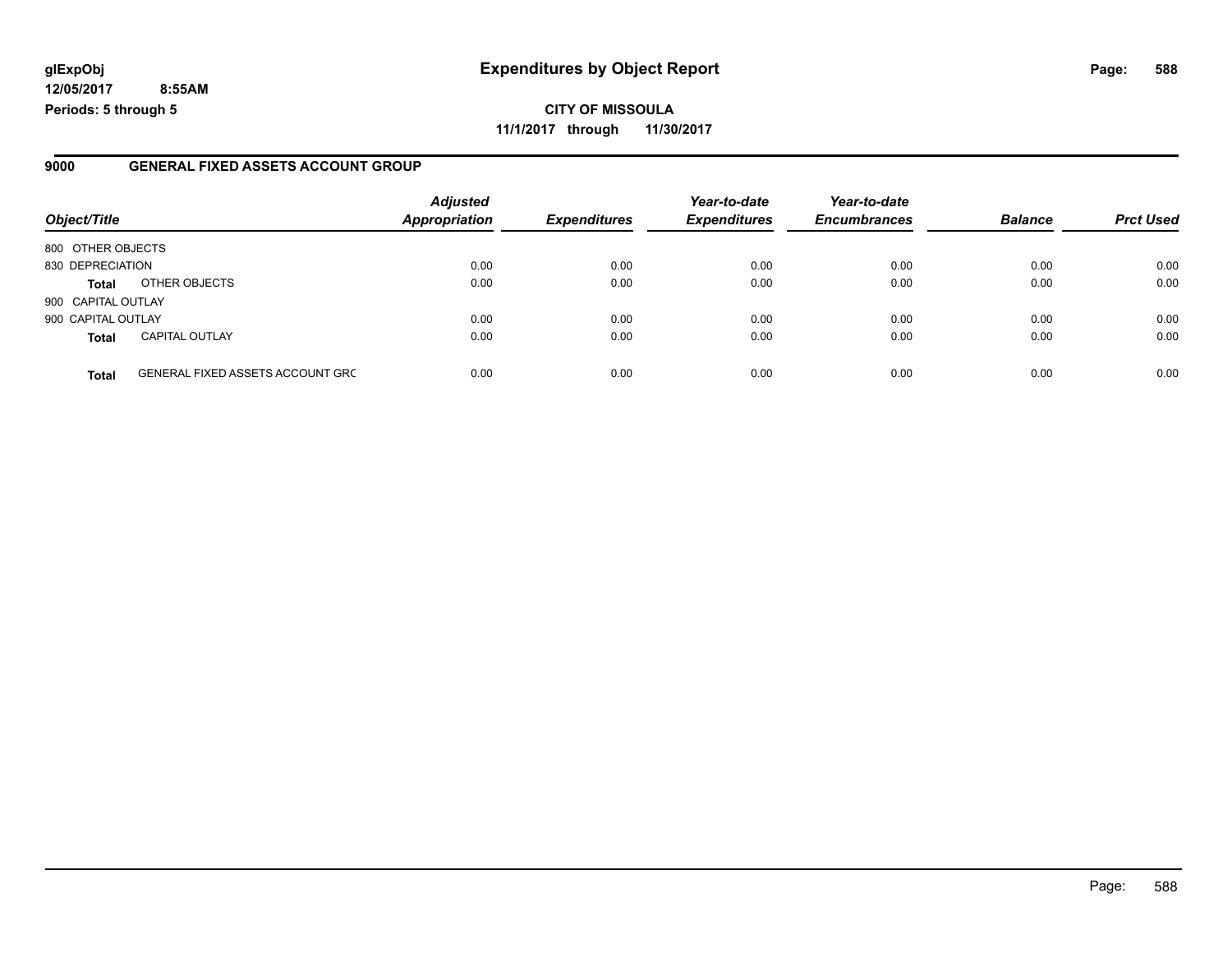*Grand Totals*

| Object/Title                          | <b>Adjusted</b>      |                     | Year-to-date        | Year-to-date        |                |                  |
|---------------------------------------|----------------------|---------------------|---------------------|---------------------|----------------|------------------|
|                                       | <b>Appropriation</b> | <b>Expenditures</b> | <b>Expenditures</b> | <b>Encumbrances</b> | <b>Balance</b> | <b>Prct Uset</b> |
| 100 PERSONAL SERVICES                 |                      |                     |                     |                     |                |                  |
| 110 SALARIES AND WAGES                | 35,349,781.00        | 2,648,225.27        | 12,955,439.89       | 0.00                | 22,394,341.11  | 36.6             |
| 115 SALARIES/HEALTH INSURANCE BENEFIT | 1,828,434.00         | 148,992.00          | 716,226.00          | 0.00                | 1,112,208.00   | 39.1             |
| 120 OVERTIME                          | 1,337,281.00         | 56,328.72           | 870,261.29          | 0.00                | 467,019.71     | 65.0             |
| 121 OUTSIDE HIRE OVERTIME             | 75,000.00            | 6,530.36            | 87,842.32           | 0.00                | $-12,842.32$   | 117.1            |
| 122 COURT OVERTIME                    | 23,364.00            | 2,408.64            | 17,820.94           | 0.00                | 5,543.06       | 76.2             |
| 123 CELL PHONE OVERTIME               | 60,690.00            | 211.39              | 931.32              | 0.00                | 59,758.68      | 1.5              |
| 130 OTHER                             | 404,947.00           | 740.00              | 133,935.24          | 0.00                | 271,011.76     | 33.0             |
| 133 EDUCATION COMPENSATION            | 0.00                 | 1,440.00            | 6,702.50            | 0.00                | $-6,702.50$    | 0.0              |
| 135 OPEB EXPENSE                      | 0.00                 | 0.00                | 0.00                | 0.00                | 0.00           | 0.0              |
| <b>140 EMPLOYER CONTRIBUTIONS</b>     | 12,341,962.00        | 889,485.12          | 4,810,152.14        | 0.00                | 7,531,809.86   | 38.9             |
| 141 STATE RETIREMENT CONTRIBUTIONS    | 5,127,364.00         | 0.00                | 1,264,006.11        | 0.00                | 3,863,357.89   | 24.6             |
| 145 OPEB CONTRIBUTION                 | 0.00                 | 0.00                | 0.00                | 0.00                | 0.00           | 0.0              |
| <b>150 STATE RETIREMENT</b>           | 119.00               | 0.00                | 0.00                | 0.00                | 119.00         | 0.0              |
| 190 PENSION EXPENSE                   | 0.00                 | 0.00                | 0.00                | 0.00                | 0.00           | 0.0              |
| PERSONAL SERVICES<br><b>Total</b>     | 56,548,942.00        | 3,754,361.50        | 20,863,317.75       | 0.00                | 35,685,624.25  | 36.8             |
| 200 SUPPLIES                          |                      |                     |                     |                     |                |                  |
| 210 OFFICE SUPPLIES                   | 181,135.00           | 23,216.65           | 63,682.19           | 0.00                | 117,452.81     | 35.1             |
| 220 OPERATING SUPPLIES                | 2,003,652.00         | 80,788.01           | 633,434.08          | 0.00                | 1,370,217.92   | 31.6             |
| 230 REPAIR/MAINTENANCE                | 1,286,464.00         | 108,819.26          | 471,506.19          | 0.00                | 814,957.81     | 36.6             |
| 231 GASOLINE                          | 801,026.00           | 37,567.13           | 197,423.65          | 0.00                | 603,602.35     | 24.6             |
| 240 OTHER SUPPLIES                    | 208,140.00           | 702.12              | 76,258.50           | 0.00                | 131,881.50     | 36.6             |
| 250 SUPPLIES FOR RESALE               | 1,500.00             | 0.00                | 0.00                | 0.00                | 1,500.00       | 0.0              |
| <b>SUPPLIES</b><br>Total              | 4,481,917.00         | 251,093.17          | 1,442,304.61        | 0.00                | 3,039,612.39   | 32.1             |
| 300 PURCHASED SERVICES                |                      |                     |                     |                     |                |                  |
| 300 PURCHASED SERVICES                | 0.00                 | 21,460.00           | 21,460.00           | 0.00                | $-21,460.00$   | 0.0              |
| 310 COMMUNICATIONS                    | 321,011.00           | 5,387.45            | 105,657.01          | 0.00                | 215,353.99     | 32.9             |
| 320 PRINTING & DUPLICATING            | 120,401.00           | 4,431.46            | 19,878.74           | 0.00                | 100,522.26     | 16.5             |
| 330 PUBLICITY, SUBSCRIPTIONS & DUES   | 239,378.00           | 28,896.67           | 160,445.70          | 0.00                | 78,932.30      | 67.0             |
| 340 SEWER                             | 21,957.00            | 0.00                | 5,487.66            | 0.00                | 16,469.34      | 24.9             |
|                                       |                      |                     |                     |                     |                |                  |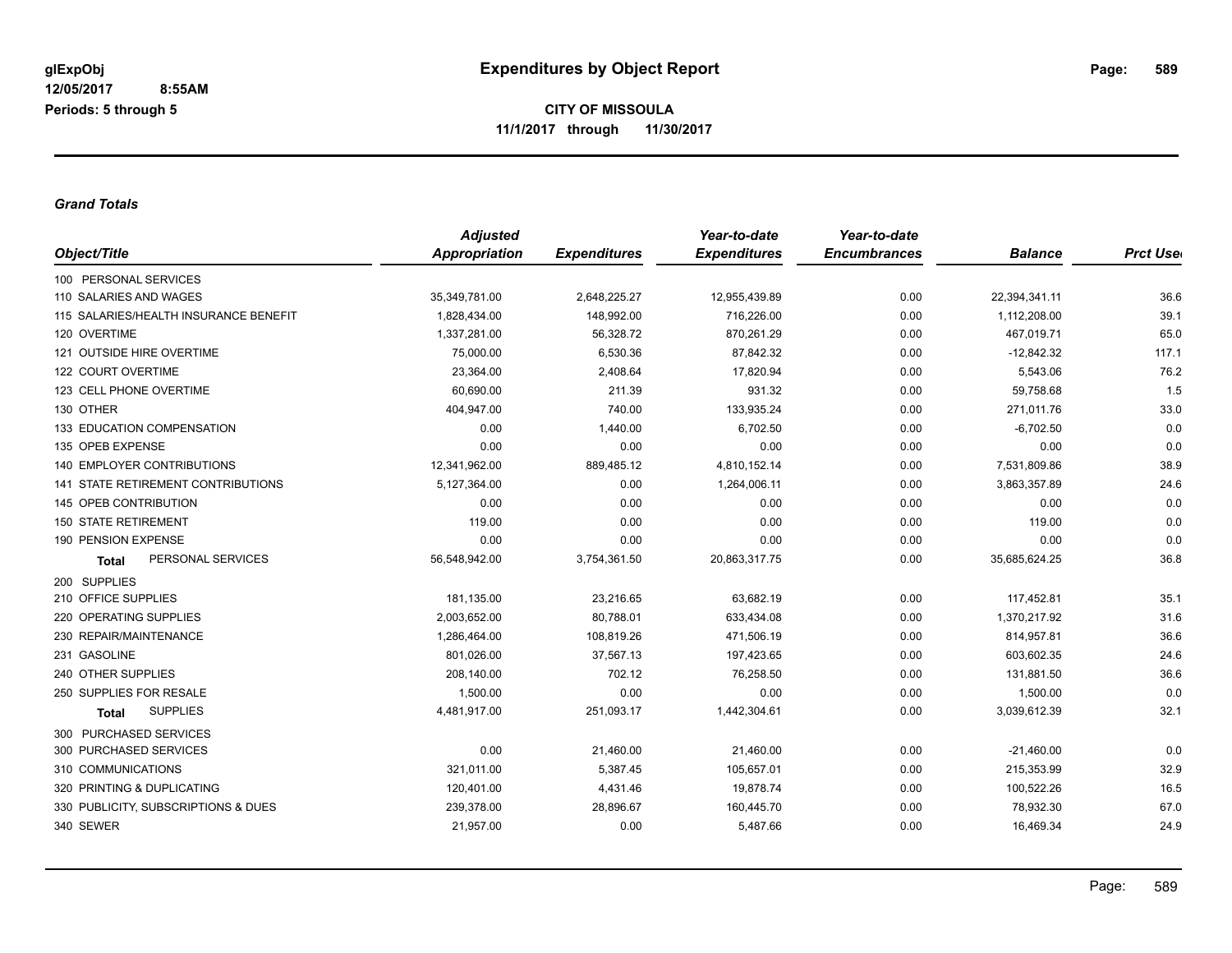*Grand Totals [Continued]*

| Object/Title                         | <b>Adjusted</b> |                     | Year-to-date        | Year-to-date        |                |                  |
|--------------------------------------|-----------------|---------------------|---------------------|---------------------|----------------|------------------|
|                                      | Appropriation   | <b>Expenditures</b> | <b>Expenditures</b> | <b>Encumbrances</b> | <b>Balance</b> | <b>Prct Uset</b> |
| 341 ELECTRICITY & NATURAL GAS        | 3,579,970.00    | 268,248.37          | 1,255,264.48        | 0.00                | 2,324,705.52   | 35.0             |
| 342 STORM WATER                      | 22,163.00       | 0.00                | 0.00                | 0.00                | 22,163.00      | 0.0              |
| 343 WATER CHARGES                    | 244,373.00      | 18,525.93           | 181,741.46          | 0.00                | 62,631.54      | 74.3             |
| 344 TELEPHONE SERVICE                | 407,161.00      | 11,550.48           | 115,407.83          | 0.00                | 291,753.17     | 28.3             |
| 345 GARBAGE                          | 166,691.00      | 10,934.13           | 70,698.45           | 0.00                | 95,992.55      | 42.4             |
| 350 PROFESSIONAL SERVICES            | 3,759,356.00    | 299,990.55          | 2,501,757.92        | 0.00                | 1,257,598.08   | 66.5             |
| 351 INSURANCE CLAIMS                 | 6,490,000.00    | $-5,446.91$         | 1,637,650.49        | 0.00                | 4,852,349.51   | 25.2             |
| 352 HEALTH PROGRAMS                  | 94,532.00       | 1,695.17            | 6,891.53            | 0.00                | 87,640.47      | 7.2              |
| 353 ADMINISTRATION EXPENDITURES      | 846,720.00      | 0.00                | 334,098.12          | 0.00                | 512,621.88     | 39.4             |
| 354 TRANSITIONAL REINSURANCE PROGRAM | 16,432.00       | 1,077.34            | 4,026.64            | 0.00                | 12,405.36      | 24.5             |
| 360 REPAIR & MAINTENANCE             | 2,747,065.00    | 274,868.62          | 1,094,600.90        | 0.00                | 1,652,464.10   | 39.8             |
| 370 TRAVEL                           | 228,633.00      | 23,855.14           | 66,281.14           | 0.00                | 162,351.86     | 28.9             |
| 380 TRAINING                         | 211,656.00      | 7,348.66            | 63,277.64           | 0.00                | 148,378.36     | 29.9             |
| 390 OTHER PURCHASED SERVICES         | 1,756,287.00    | 24,347.47           | 112,877.43          | 0.00                | 1,643,409.57   | 6.4              |
| 392 DONATIONS AND SALES              | 0.00            | 659.92              | 3,880.30            | 0.00                | $-3,880.30$    | 0.0              |
| PURCHASED SERVICES<br>Total          | 21,273,786.00   | 997,830.45          | 7,761,383.44        | 0.00                | 13,512,402.56  | 36.4             |
| 400 BUILDING MATERIALS               |                 |                     |                     |                     |                |                  |
| <b>400 BUILDING MATERIALS</b>        | 337,464.00      | 14,836.34           | 265,890.99          | 0.00                | 71,573.01      | 78.7             |
| <b>BUILDING MATERIALS</b><br>Total   | 337,464.00      | 14,836.34           | 265,890.99          | 0.00                | 71,573.01      | 78.7             |
| 500 FIXED CHARGES                    |                 |                     |                     |                     |                |                  |
| 500 FIXED CHARGES                    | 3,476,699.00    | 137,854.54          | 861,653.11          | 0.00                | 2,615,045.89   | 24.7             |
| 510 *** Title Not Found ***          | 0.00            | 11,999.61           | 11,999.61           | 0.00                | $-11,999.61$   | 0.0              |
| 530 EQUIPMENT RENTAL                 | 117,714.00      | 10.50               | 428.28              | 0.00                | 117,285.72     | 0.3              |
| 550 MERCHANT SERVICE FEES            | 51,300.00       | 0.00                | 4,997.30            | 0.00                | 46,302.70      | 9.7              |
| 590 *** Title Not Found ***          | 1,342,474.00    | 0.00                | 0.00                | 0.00                | 1,342,474.00   | 0.0              |
| <b>FIXED CHARGES</b><br><b>Total</b> | 4,988,187.00    | 149,864.65          | 879,078.30          | 0.00                | 4,109,108.70   | 17.6             |
| 600 DEBT SERVICE                     |                 |                     |                     |                     |                |                  |
| 610 PRINCIPAL                        | 8,183,365.00    | 223,621.55          | 1,259,642.31        | 0.00                | 6,923,722.69   | 15.3             |
| 615 JUDGMENT LEVY DEBT PAYMENT       | 0.00            | 0.00                | 0.00                | 0.00                | 0.00           | 0.0              |
| 620 INTEREST / SERVICE FEES          | 8,058,350.00    | 335,620.23          | 1,894,476.97        | 0.00                | 6,163,873.03   | 23.5             |
| <b>DEBT SERVICE</b><br><b>Total</b>  | 16,241,715.00   | 559,241.78          | 3, 154, 119. 28     | 0.00                | 13,087,595.72  | 19.4             |